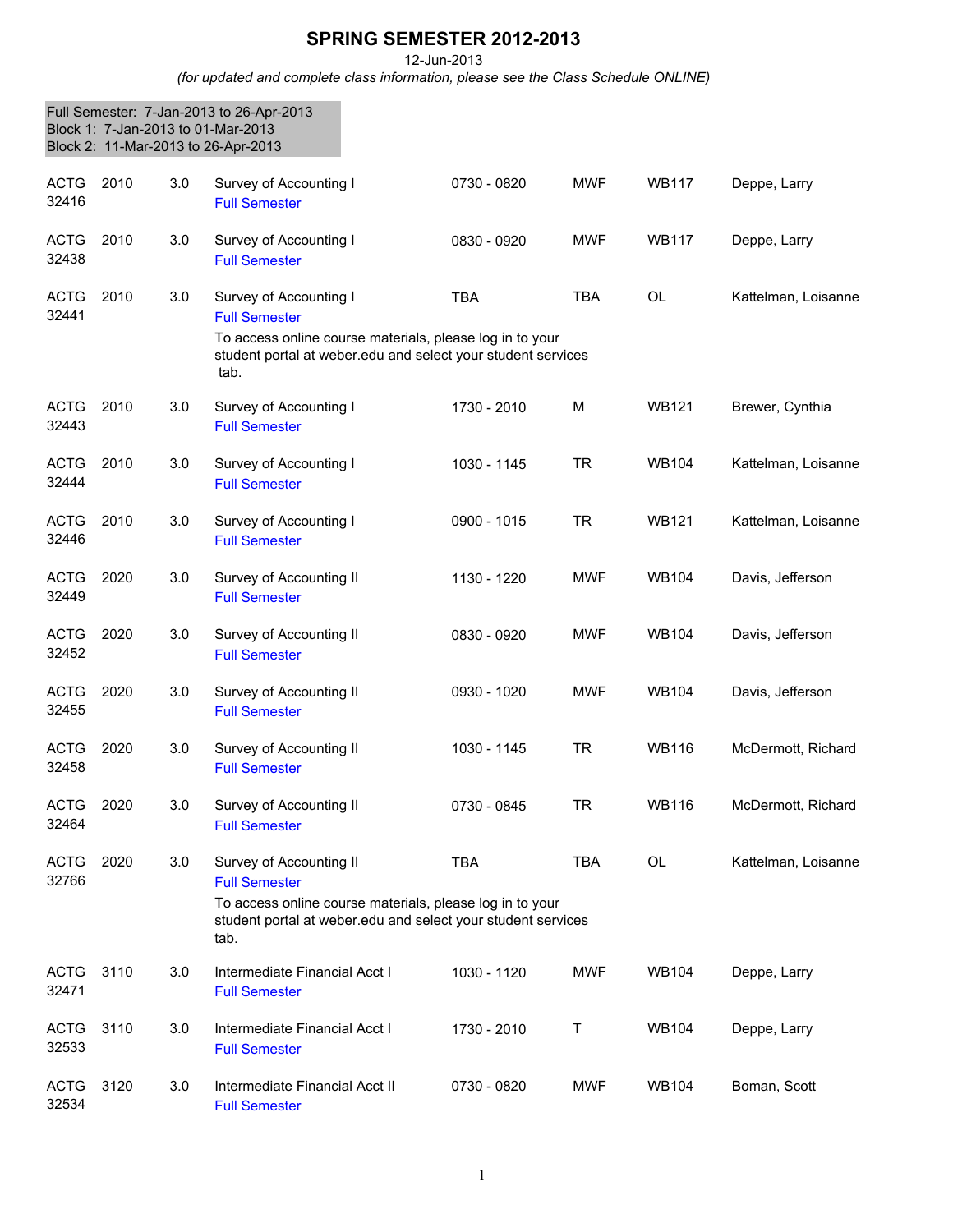| <b>ACTG</b><br>32537 | 3300 | 3.0 | <b>Cost Accounting</b><br><b>Full Semester</b>                                                                                                                                                                                                                                   | 0930 - 1020 | <b>MWF</b>   | <b>WB117</b> | McDermott, Richard |
|----------------------|------|-----|----------------------------------------------------------------------------------------------------------------------------------------------------------------------------------------------------------------------------------------------------------------------------------|-------------|--------------|--------------|--------------------|
| <b>ACTG</b><br>32541 | 3400 | 3.0 | <b>CBL-Taxation of Individuals</b><br><b>Full Semester</b>                                                                                                                                                                                                                       | 1130 - 1220 | <b>MWF</b>   | <b>WB117</b> | Smith, Eric        |
|                      |      |     | CBL stands for Community-Based Learning which means that students engage<br>in meaningful community service that is connected to specific course objectives.<br>See http://www.weber.edu/CommunityInvolvement/CBL_Designation.html for a<br>full list of CBL designated courses. |             |              |              |                    |
| <b>ACTG</b><br>32767 | 3750 | 3.0 | Accounting & Info Systems<br><b>Full Semester</b><br>To access online course materials, please log in to your<br>student portal at weber edu and select your student services<br>tab.<br>Course Fee \$60.00                                                                      | <b>TBA</b>  | <b>TBA</b>   | <b>OL</b>    | Davis, Jefferson   |
| <b>ACTG</b><br>32545 | 4510 | 3.0 | Auditing<br><b>Full Semester</b>                                                                                                                                                                                                                                                 | 1730 - 2010 | R            | <b>WB104</b> | Pantone, Whitney   |
| <b>ACTG</b><br>34972 | 4893 | 3.0 | Co-op Work Experience<br><b>Full Semester</b>                                                                                                                                                                                                                                    | <b>TBA</b>  | <b>TBA</b>   |              | Malone, John       |
| <b>ACTG</b><br>32548 | 5140 | 3.0 | <b>Global and Complex Entities</b><br><b>Full Semester</b>                                                                                                                                                                                                                       | 1730 - 2010 | W            | <b>WB121</b> | Malone, John       |
| <b>ACTG</b><br>32551 | 5440 | 3.0 | <b>Taxation of Business Entities</b><br><b>Full Semester</b>                                                                                                                                                                                                                     | 0830 - 0920 | <b>MWF</b>   | <b>WB121</b> | Pace, Ryan         |
| <b>AERO</b><br>30124 | 1011 | 1.0 | Foundations of USAF II<br><b>Full Semester</b>                                                                                                                                                                                                                                   | 1410 - 1500 | $\mathsf{R}$ |              | Hawkins, Michael   |
| <b>AERO</b><br>30125 | 1111 | 1.0 | Gen Military Leadership Lab II<br><b>Full Semester</b>                                                                                                                                                                                                                           | 1530 - 1630 | $\mathsf{R}$ |              | Luczak, Daniel     |
| <b>AERO</b><br>30126 | 2011 | 1.0 | Airpower History II<br><b>Full Semester</b>                                                                                                                                                                                                                                      | 1310 - 1410 | R            |              | Hawkins, Michael   |
| AERO<br>30127        | 2111 | 1.0 | Gen Military Leadership Lab IV<br><b>Full Semester</b>                                                                                                                                                                                                                           | 1530 - 1630 | R            |              | Luczak, Daniel     |
| <b>AERO</b><br>30128 | 2830 | 1.0 | <b>Directed Studies</b><br><b>Full Semester</b>                                                                                                                                                                                                                                  | <b>TBA</b>  | <b>TBA</b>   |              | Eliason, Michael   |
| <b>AERO</b><br>30129 | 2830 | 2.0 | <b>Directed Studies</b><br><b>Full Semester</b>                                                                                                                                                                                                                                  | <b>TBA</b>  | <b>TBA</b>   |              | Eliason, Michael   |
| <b>AERO</b><br>30130 | 2830 | 3.0 | <b>Directed Studies</b><br><b>Full Semester</b>                                                                                                                                                                                                                                  | <b>TBA</b>  | <b>TBA</b>   |              | Eliason, Michael   |
| <b>AERO</b><br>30131 | 3011 | 3.0 | Leadership Studies II<br><b>Full Semester</b>                                                                                                                                                                                                                                    | 1130 - 1300 | <b>TR</b>    |              | Eliason, Michael   |
| <b>AERO</b><br>30132 | 3111 | 1.0 | Leadership Lab II<br><b>Full Semester</b>                                                                                                                                                                                                                                        | 1530 - 1630 | R            |              | Luczak, Daniel     |
| <b>AERO</b><br>30133 | 4011 | 3.0 | Security Affairs II<br><b>Full Semester</b>                                                                                                                                                                                                                                      | 0900 - 1030 | <b>TR</b>    |              | Luczak, Daniel     |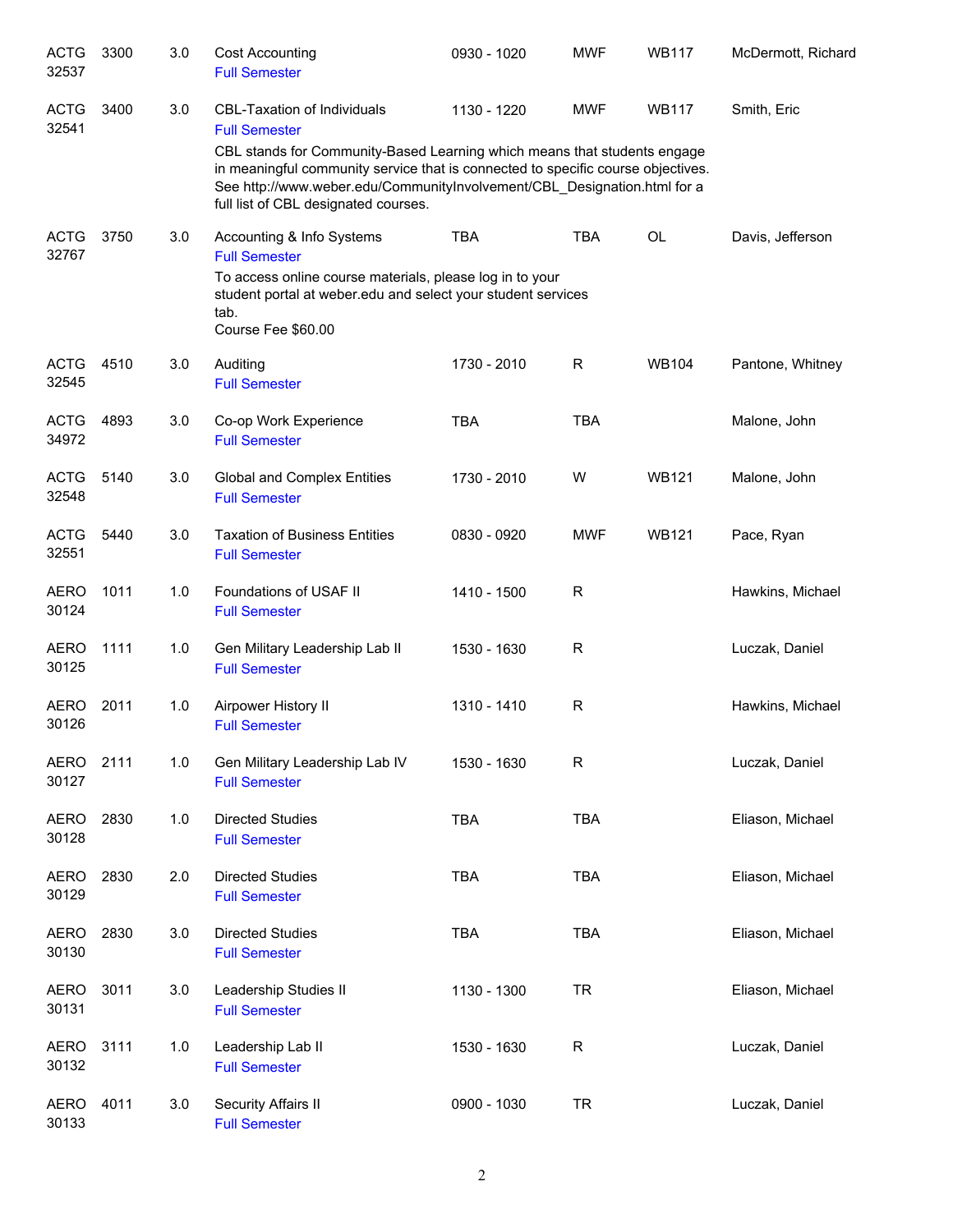| <b>AERO</b><br>30134 | 4111 | 1.0 | Leadership Lab IV<br><b>Full Semester</b>                                                                                                                                            | 1530 - 1630 | R          |             | Luczak, Daniel        |
|----------------------|------|-----|--------------------------------------------------------------------------------------------------------------------------------------------------------------------------------------|-------------|------------|-------------|-----------------------|
| <b>AERO</b><br>30135 | 4830 | 1.0 | <b>Directed Studies</b><br><b>Full Semester</b>                                                                                                                                      | <b>TBA</b>  | <b>TBA</b> |             | Eliason, Michael      |
| AERO<br>30136        | 4830 | 2.0 | <b>Directed Studies</b><br><b>Full Semester</b>                                                                                                                                      | <b>TBA</b>  | <b>TBA</b> |             | Eliason, Michael      |
| AERO<br>30137        | 4830 | 3.0 | <b>Directed Studies</b><br><b>Full Semester</b>                                                                                                                                      | <b>TBA</b>  | <b>TBA</b> |             | Eliason, Michael      |
| AERO<br>30138        | 4830 | 4.0 | <b>Directed Studies</b><br><b>Full Semester</b>                                                                                                                                      | <b>TBA</b>  | <b>TBA</b> |             | Eliason, Michael      |
| AERO<br>30139        | 4830 | 5.0 | <b>Directed Studies</b><br><b>Full Semester</b>                                                                                                                                      | <b>TBA</b>  | <b>TBA</b> |             | Eliason, Michael      |
| <b>ANTH</b><br>31675 | 1000 | 3.0 | SS/DV Intro to Anthropology<br><b>Full Semester</b>                                                                                                                                  | 1200 - 1320 | <b>TR</b>  | D02318      | Young, Susan          |
| <b>ANTH</b><br>31681 | 1000 | 3.0 | SS/DV Intro to Anthropology<br><b>Full Semester</b>                                                                                                                                  | 1030 - 1120 | <b>MWF</b> | WW116       | Young, Susan          |
| <b>ANTH</b><br>31682 | 1000 | 3.0 | SS/DV Intro to Anthropology<br><b>Full Semester</b><br>To access online course materials, please log in to your student portal at<br>weber.edu and select your student services tab. | <b>TBA</b>  | <b>TBA</b> | OL          | McManama-Kearin, Lisa |
| <b>ANTH</b><br>31860 | 1000 | 3.0 | SS/DV Intro to Anthropology<br><b>Full Semester</b>                                                                                                                                  | 0930 - 1020 | <b>MWF</b> | SS103       | Holt, Ronald          |
| <b>ANTH</b><br>31865 | 1000 | 3.0 | SS/DV Intro to Anthropology<br><b>Full Semester</b>                                                                                                                                  | 1130 - 1220 | <b>MWF</b> | SS103       | Arkush, Brooke        |
| <b>ANTH</b><br>31870 | 1000 | 3.0 | SS/DV Intro to Anthropology<br><b>Full Semester</b>                                                                                                                                  | 0900 - 1015 | <b>TR</b>  | SS103       | Eaton, Linda          |
| <b>ANTH</b><br>31872 | 1000 | 3.0 | SS/DV Intro to Anthropology<br><b>Full Semester</b>                                                                                                                                  | 1030 - 1145 | <b>TR</b>  | SS103       | Eaton, Linda          |
| <b>ANTH</b><br>34073 | 1000 | 3.0 | SS/DV Intro to Anthropology<br><b>Full Semester</b>                                                                                                                                  | 1730 - 2010 | Τ          | SS103       | Holt, Ronald          |
| <b>ANTH</b><br>31678 | 1020 | 3.0 | LS/DV Biological Anthropology<br><b>Full Semester</b>                                                                                                                                | 1730 - 2010 | W          | D02321      | Carlyle, Shawn        |
| <b>ANTH</b><br>31869 | 1020 | 3.0 | LS/DV Biological Anthropology<br><b>Full Semester</b>                                                                                                                                | 0900 - 1015 | <b>TR</b>  | <b>SS28</b> | Conover, Rosemary     |
| <b>ANTH</b><br>31873 | 1020 | 3.0 | LS/DV Biological Anthropology<br><b>Full Semester</b>                                                                                                                                | 1200 - 1315 | <b>TR</b>  | <b>SS28</b> | Conover, Rosemary     |
| <b>ANTH</b><br>31858 | 1040 | 3.0 | HU/DV Language and Culture<br><b>Full Semester</b>                                                                                                                                   | 0830 - 0920 | <b>MWF</b> | SS103       | Conover, Rosemary     |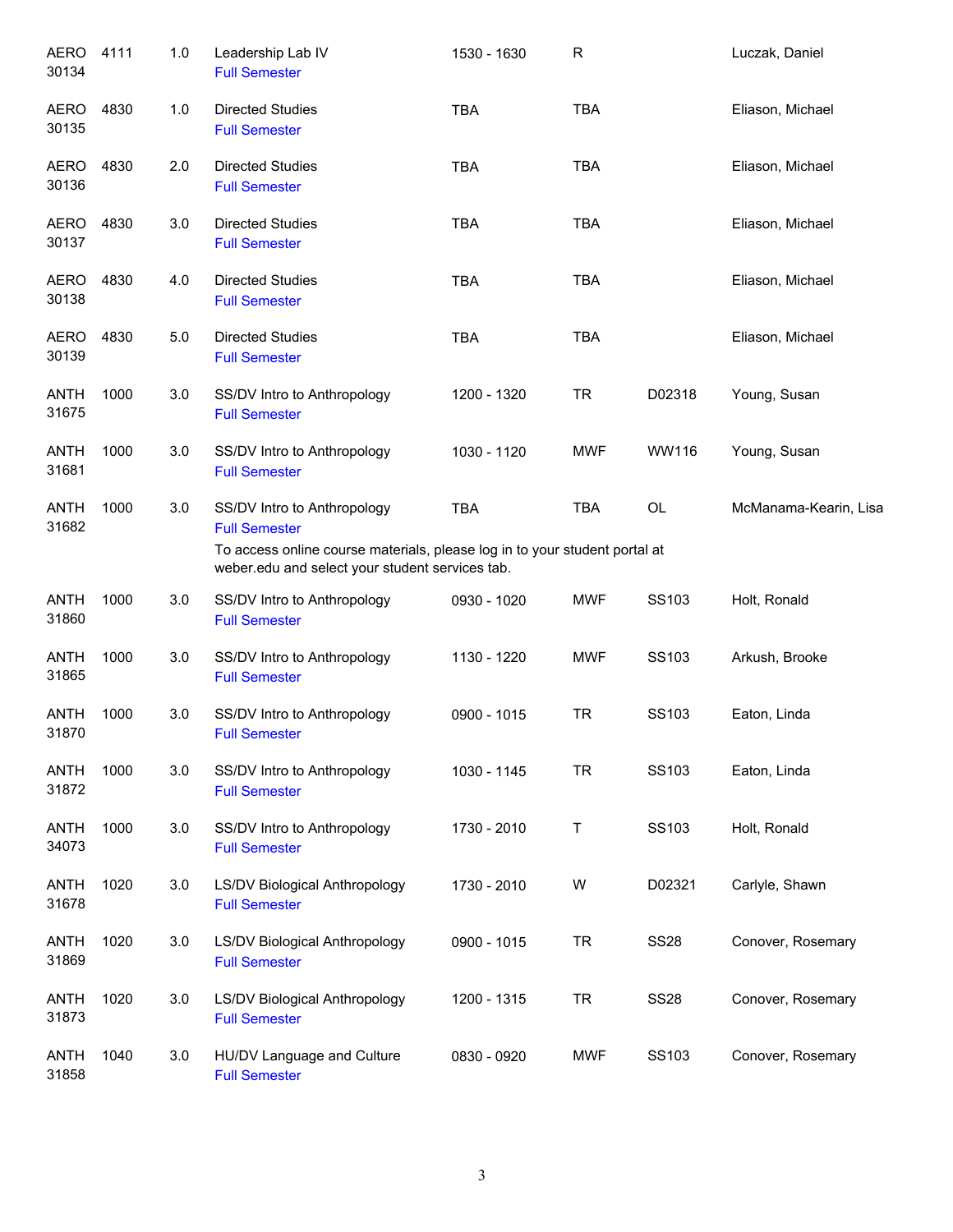| <b>ANTH</b><br>31862 | 1040 | 3.0 | HU/DV Language and Culture<br><b>Full Semester</b>                                                                            | 1030 - 1120 | <b>MWF</b>   | <b>SS28</b> | Conover, Rosemary     |
|----------------------|------|-----|-------------------------------------------------------------------------------------------------------------------------------|-------------|--------------|-------------|-----------------------|
| <b>ANTH</b><br>31684 | 2010 | 3.0 | SS/DV Peoples & Cultures World<br><b>Full Semester</b>                                                                        | <b>TBA</b>  | <b>TBA</b>   | OL          | Stevenson, Mark       |
|                      |      |     | To access online course materials, please log in to your student portal at<br>weber.edu and select your student services tab. |             |              |             |                       |
| <b>ANTH</b><br>31874 | 2010 | 3.0 | SS/DV Peoples & Cultures World<br><b>Full Semester</b>                                                                        | 1200 - 1315 | <b>TR</b>    | SS103       | Holt, Ronald          |
| <b>ANTH</b><br>33599 | 2010 | 3.0 | SS/DV Peoples & Cultures World<br><b>Full Semester</b>                                                                        | 1730 - 2010 | $\mathsf{R}$ | SS103       | Davies, Legrande      |
| <b>ANTH</b><br>31871 | 2030 | 3.0 | SS Principles of Archaeology<br><b>Full Semester</b>                                                                          | 1030 - 1145 | <b>TR</b>    | <b>SS28</b> | Kotter, Wade          |
| <b>ANTH</b><br>31863 | 2990 | 3.0 | The Celtic World<br><b>Full Semester</b>                                                                                      | 1030 - 1120 | <b>MWF</b>   | SS103       | Eaton, Linda          |
| <b>ANTH</b><br>31867 | 2990 | 3.0 | Money & Power: Econ/Pol Anthro<br><b>Full Semester</b>                                                                        | 0900 - 1015 | <b>TR</b>    | <b>SS26</b> | Holt, Ronald          |
| <b>ANTH</b><br>31887 | 2990 | 3.0 | Archaeology of Castles<br><b>Full Semester</b>                                                                                | 1730 - 2010 | W            | SS103       | McManama-Kearin, Lisa |
| <b>ANTH</b><br>31893 | 2990 | 3.0 | <b>Historical Archaeology</b><br><b>Full Semester</b>                                                                         | 1730 - 2010 | M            | SS103       | Merritt, Christopher  |
| <b>ANTH</b><br>31859 | 3100 | 3.0 | Prehistory of North America<br><b>Full Semester</b>                                                                           | 0930 - 1020 | <b>MWF</b>   | <b>SS28</b> | Arkush, Brooke        |
| <b>ANTH</b><br>31856 | 3200 | 3.0 | DV Arch of Early Civilzation<br><b>Full Semester</b>                                                                          | 0830 - 0920 | <b>MWF</b>   | <b>SS26</b> | Eaton, Linda          |
| <b>ANTH</b><br>34938 | 3300 | 6.0 | Archaeological Field Technique<br><b>Full Semester</b>                                                                        | <b>TBA</b>  | <b>TBA</b>   |             | Arkush, Brooke        |
| <b>ANTH</b><br>31861 | 4300 | 3.0 | Anthro Research Methods<br><b>Full Semester</b>                                                                               | 1130 - 1220 | <b>MWF</b>   | <b>SS26</b> | Holt, Ronald          |
| <b>ANTH</b><br>31875 | 4830 | 1.0 | Readings and/or Projects<br><b>Full Semester</b>                                                                              | <b>TBA</b>  | <b>TBA</b>   |             | Conover, Rosemary     |
| <b>ANTH</b><br>31876 | 4830 | 2.0 | Readings and/or Projects<br><b>Full Semester</b>                                                                              | <b>TBA</b>  | <b>TBA</b>   |             | Conover, Rosemary     |
| <b>ANTH</b><br>31877 | 4830 | 3.0 | Readings and/or Projects<br><b>Full Semester</b>                                                                              | <b>TBA</b>  | <b>TBA</b>   |             | Conover, Rosemary     |
| <b>ANTH</b><br>31878 | 4890 | 1.0 | Internship in Anthropology<br><b>Full Semester</b>                                                                            | <b>TBA</b>  | <b>TBA</b>   |             | Arkush, Brooke        |
| ANTH<br>31879        | 4890 | 2.0 | Internship in Anthropology<br><b>Full Semester</b>                                                                            | <b>TBA</b>  | <b>TBA</b>   |             | Arkush, Brooke        |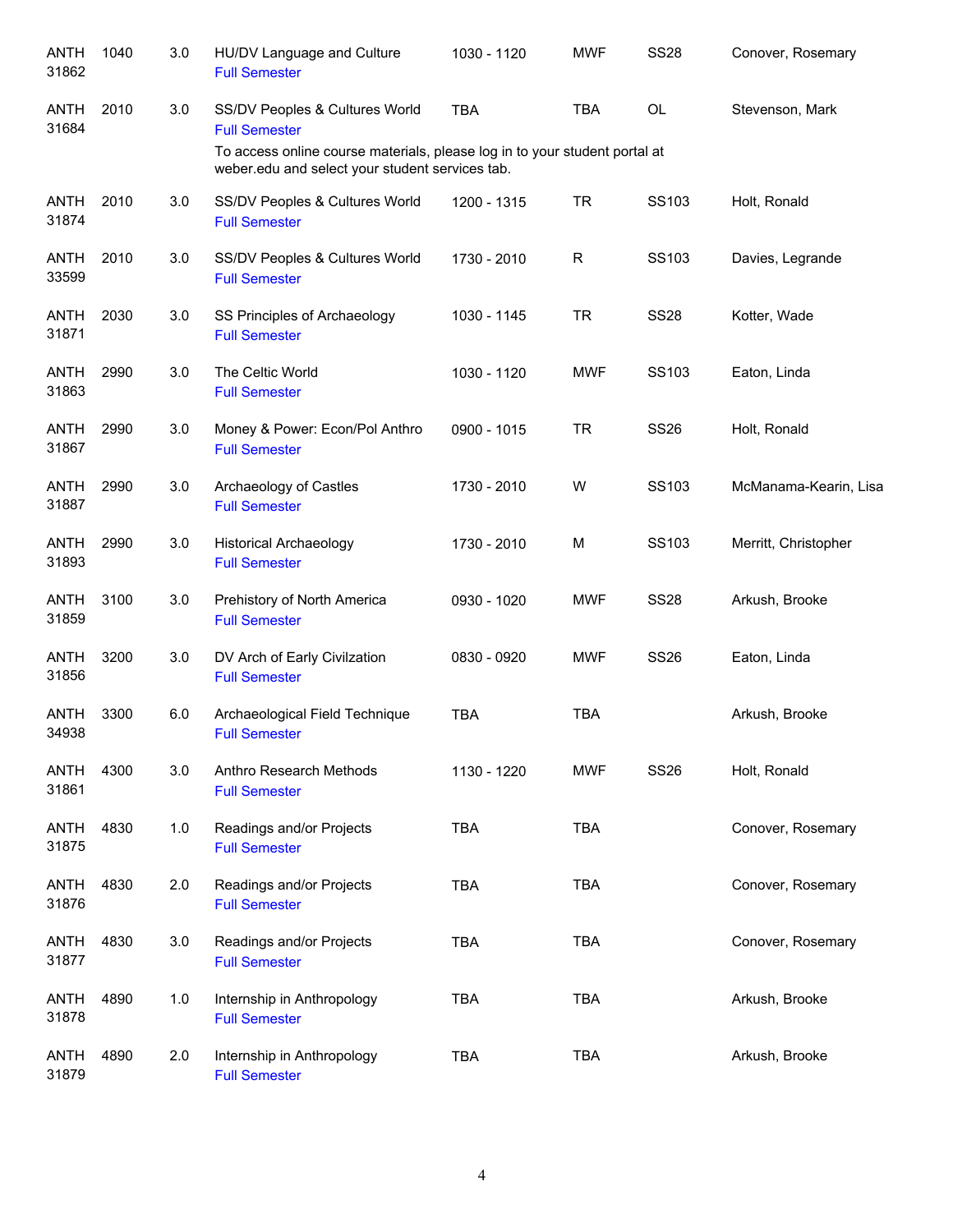| <b>ANTH</b><br>31880 | 4890 | 3.0 | Internship in Anthropology<br><b>Full Semester</b>                                                                                                                                                                                    | <b>TBA</b>  | <b>TBA</b>    |              | Arkush, Brooke        |
|----------------------|------|-----|---------------------------------------------------------------------------------------------------------------------------------------------------------------------------------------------------------------------------------------|-------------|---------------|--------------|-----------------------|
| ANTH<br>31864        | 4990 | 3.0 | The Celtic World<br><b>Full Semester</b>                                                                                                                                                                                              | 1030 - 1120 | <b>MWF</b>    | SS103        | Eaton, Linda          |
| ANTH<br>31868        | 4990 | 3.0 | Money & Power: Econ/Pol Anthro<br><b>Full Semester</b>                                                                                                                                                                                | 0900 - 1015 | <b>TR</b>     | <b>SS26</b>  | Holt, Ronald          |
| ANTH<br>31895        | 4990 | 3.0 | <b>Historical Archaeology</b><br><b>Full Semester</b>                                                                                                                                                                                 | 1730 - 2010 | M             | SS103        | Merritt, Christopher  |
| ANTH<br>31908        | 4990 | 3.0 | Archaeology of Castles<br><b>Full Semester</b>                                                                                                                                                                                        | 1730 - 2010 | W             | SS103        | McManama-Kearin, Lisa |
| <b>ART</b><br>32113  | 1010 | 3.0 | CA Introduction to Visual Arts<br><b>Full Semester</b><br>Course Fee \$10.00                                                                                                                                                          | 1000 - 1122 | <b>MW</b>     | KA120        | Reynolds, Gretchen    |
| <b>ART</b><br>32115  | 1010 | 3.0 | CA Introduction to Visual Arts<br><b>Full Semester</b><br>Course Fee \$10.00                                                                                                                                                          | 1630 - 1915 | Τ             | <b>KA120</b> | Dolberg, Daniel       |
| <b>ART</b><br>32116  | 1010 | 3.0 | CA Introduction to Visual Arts<br><b>Full Semester</b><br>Course Fee \$10.00                                                                                                                                                          | 1000 - 1245 | ${\mathsf S}$ | KA120        | Stones, Steve         |
| <b>ART</b><br>32118  | 1010 | 3.0 | CA Introduction to Visual Arts<br><b>Full Semester</b><br>Course Fee \$10.00                                                                                                                                                          | 1300 - 1422 | <b>TR</b>     | <b>KA143</b> | Banerji, Naseem       |
| <b>ART</b><br>32451  | 1010 | 3.0 | CA Introduction to Visual Arts<br><b>Block 1</b><br>This is an 8 week hybrid class that meets part of the time<br>and the rest of the class is done on the internet.<br>Runs from January 7 thru March 1, 2012.<br>Course Fee \$10.00 | 1730 - 2030 | W             | <b>KA120</b> | Stones, Steve         |
| ART<br>32457         | 1010 | 3.0 | CA Introduction to Visual Arts<br><b>Block 2</b><br>This is an 8 week hybrid class that meets part of the time<br>and the rest of the class is done on the internet.<br>Runs from March 11 thru April 26, 2012.<br>Course Fee \$10.00 | 1730 - 2030 | W             | KA120        | Stones, Steve         |
| ART<br>33511         | 1010 | 3.0 | CA Introduction to Visual Arts<br><b>Full Semester</b><br>To access online course materials, please log in to your student portal at                                                                                                  | <b>TBA</b>  | TBA           | OL           | Stecklein, Brian      |
|                      |      |     | weber.edu and select your student services tab.                                                                                                                                                                                       |             |               |              |                       |
| ART<br>33514         | 1010 | 3.0 | CA Introduction to Visual Arts<br><b>Full Semester</b>                                                                                                                                                                                | <b>TBA</b>  | TBA           | OL           | Lenzi, Kristina       |
|                      |      |     | To access online course materials, please log in to your student portal at<br>weber.edu and select your student services tab.                                                                                                         |             |               |              |                       |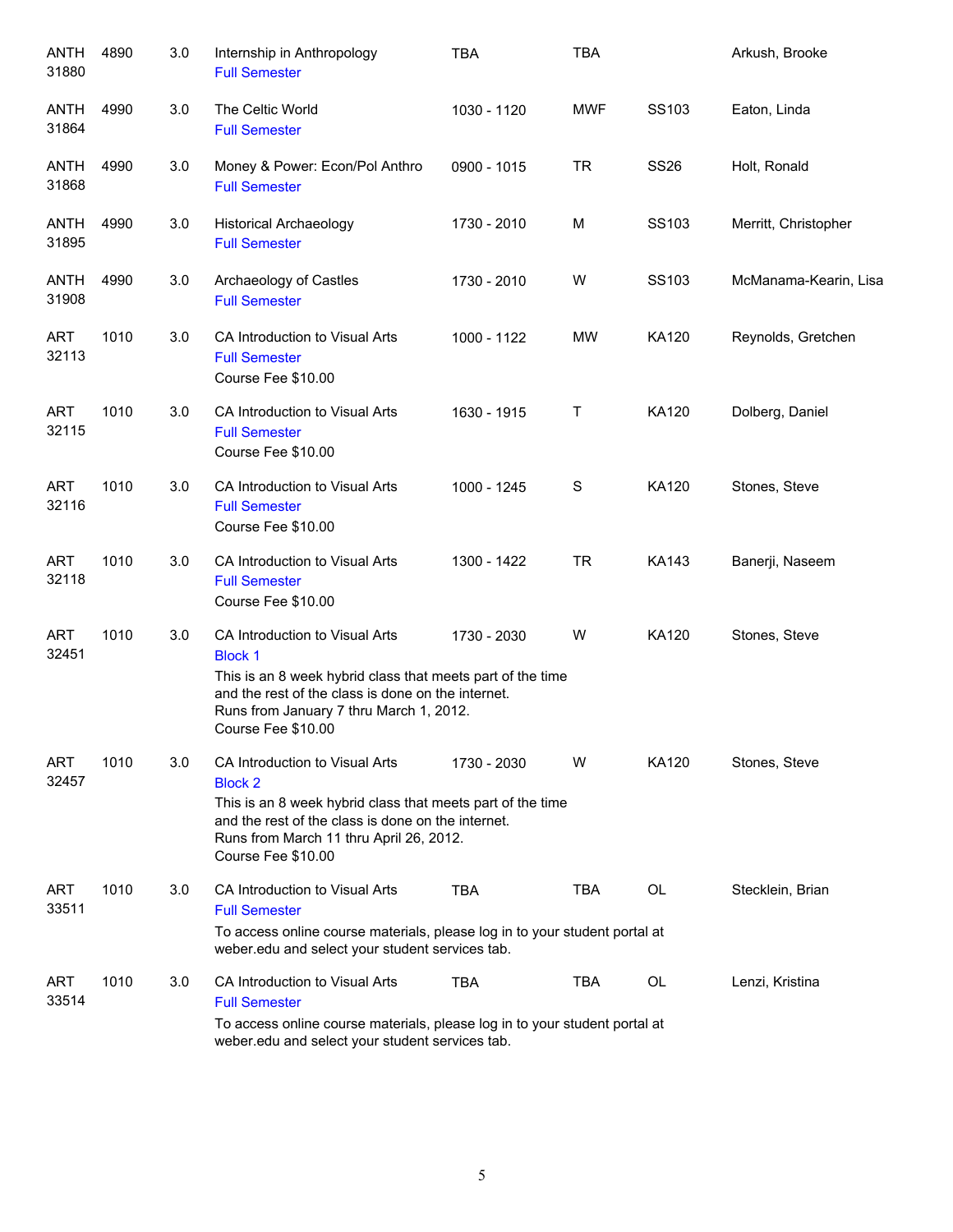| <b>ART</b><br>33515 | 1010 | 3.0 | CA Introduction to Visual Arts<br><b>Full Semester</b>                                                                        | <b>TBA</b>  | TBA          | <b>OL</b> | Crum, Andrew           |
|---------------------|------|-----|-------------------------------------------------------------------------------------------------------------------------------|-------------|--------------|-----------|------------------------|
|                     |      |     | To access online course materials, please log in to your student portal at<br>weber.edu and select your student services tab. |             |              |           |                        |
| <b>ART</b><br>33517 | 1010 | 3.0 | CA Introduction to Visual Arts<br><b>Full Semester</b>                                                                        | <b>TBA</b>  | <b>TBA</b>   | <b>OL</b> | Stott, Jeremy          |
|                     |      |     | To access online course materials, please log in to your student portal at<br>weber.edu and select your student services tab. |             |              |           |                        |
| ART<br>33518        | 1010 | 3.0 | CA Introduction to Visual Arts<br><b>Full Semester</b>                                                                        | <b>TBA</b>  | <b>TBA</b>   | <b>OL</b> | Gilson, Franklin       |
|                     |      |     | To access online course materials, please log in to your student portal at<br>weber.edu and select your student services tab. |             |              |           |                        |
| <b>ART</b><br>33520 | 1010 | 3.0 | CA Introduction to Visual Arts<br><b>Full Semester</b>                                                                        | <b>TBA</b>  | <b>TBA</b>   | <b>OL</b> | Reynolds, Gretchen     |
|                     |      |     | To access online course materials, please log in to your student portal at<br>weber.edu and select your student services tab. |             |              |           |                        |
| <b>ART</b><br>33522 | 1010 | 3.0 | CA Introduction to Visual Arts<br><b>Full Semester</b>                                                                        | <b>TBA</b>  | <b>TBA</b>   | OL        | Gilson, Franklin       |
|                     |      |     | To access online course materials, please log in to your student portal at<br>weber.edu and select your student services tab. |             |              |           |                        |
| <b>ART</b><br>33524 | 1010 | 3.0 | CA Introduction to Visual Arts<br><b>Full Semester</b>                                                                        | <b>TBA</b>  | <b>TBA</b>   | OL        | Lenzi, Kristina        |
|                     |      |     | To access online course materials, please log in to your student portal at<br>weber.edu and select your student services tab. |             |              |           |                        |
| <b>ART</b><br>33526 | 1010 | 3.0 | CA Introduction to Visual Arts<br><b>Full Semester</b>                                                                        | <b>TBA</b>  | <b>TBA</b>   | OL        | Adams, Amy             |
|                     |      |     | To access online course materials, please log in to your student portal at<br>weber.edu and select your student services tab. |             |              |           |                        |
| ART<br>33528        | 1010 | 3.0 | CA Introduction to Visual Arts<br><b>Full Semester</b>                                                                        | <b>TBA</b>  | <b>TBA</b>   | OL        | Adams, Amy             |
|                     |      |     | To access online course materials, please log in to your student portal at<br>weber.edu and select your student services tab. |             |              |           |                        |
| <b>ART</b><br>33536 | 1010 | 3.0 | CA Introduction to Visual Arts<br><b>Full Semester</b><br>Course Fee \$10.00                                                  | 1730 - 2010 | $\mathsf{R}$ | D02104    | Dolberg, Daniel        |
| <b>ART</b><br>33539 | 1010 | 3.0 | CA Introduction to Visual Arts<br><b>Full Semester</b><br>Course Fee \$10.00                                                  | 1300 - 1415 | <b>MW</b>    | D02112    | Reynolds, Gretchen     |
| <b>ART</b><br>32125 | 1030 | 3.0 | CA Studio Art for NonArt Major<br><b>Full Semester</b><br>Course Fee \$15.00                                                  | 1400 - 1600 | MW           | KA306     | Reimschussel, Margaret |
| <b>ART</b><br>32127 | 1030 | 3.0 | CA Studio Art for NonArt Major<br><b>Full Semester</b><br>Course Fee \$15.00                                                  | 0800 - 1000 | MW           | KA306     | Reimschussel, Margaret |
| <b>ART</b><br>32130 | 1030 | 3.0 | CA Studio Art for NonArt Major<br><b>Full Semester</b><br>Course Fee \$15.00                                                  | 1700 - 1900 | MW           | KA306     | Reynolds, Gretchen     |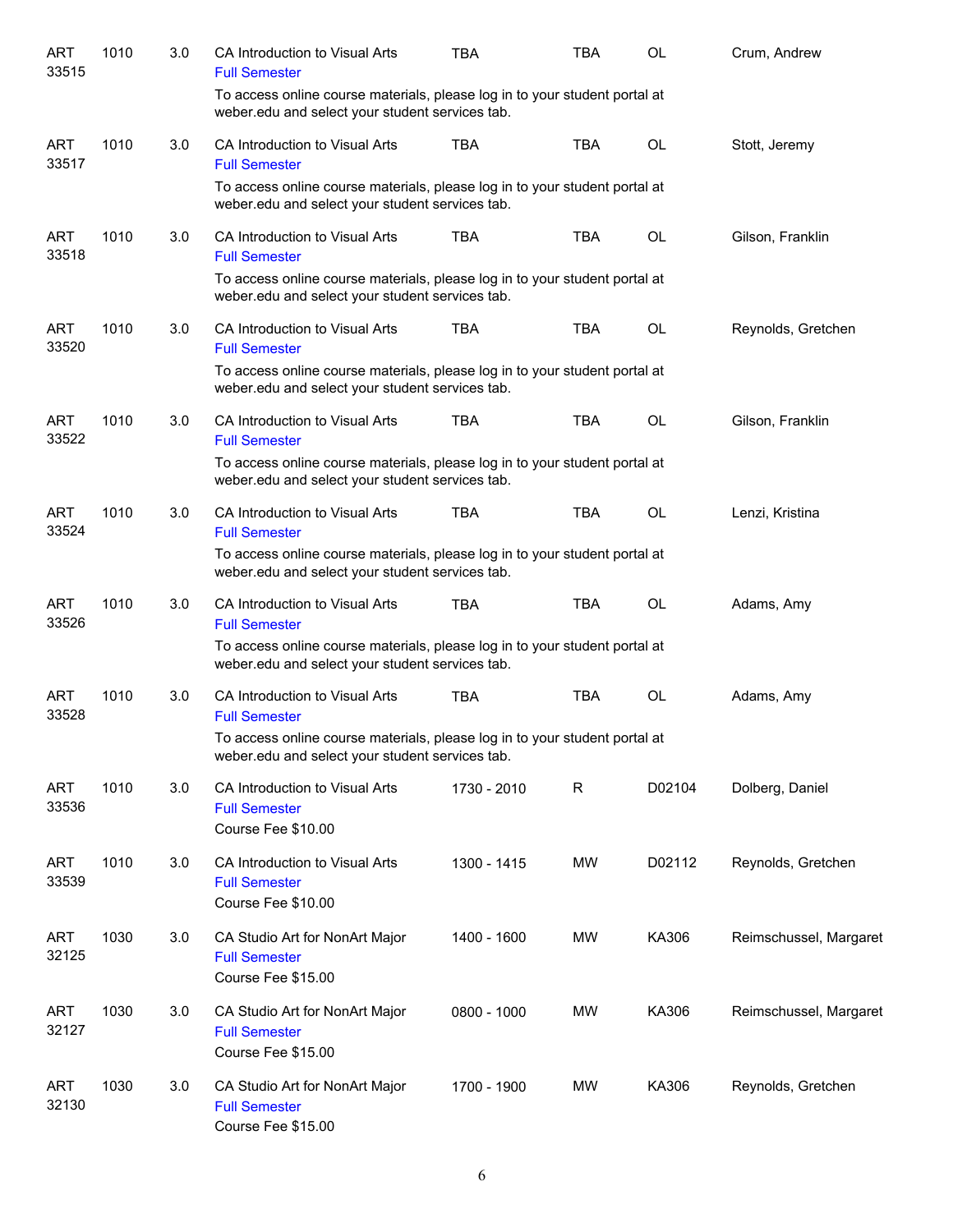| <b>ART</b><br>32132 | 1030 | 3.0 | CA Studio Art for NonArt Major<br><b>Full Semester</b><br>Course Fee \$15.00                                                                                                            | 1300 - 1700 | $\mathbf S$ | KA306        | Emerich, William      |
|---------------------|------|-----|-----------------------------------------------------------------------------------------------------------------------------------------------------------------------------------------|-------------|-------------|--------------|-----------------------|
| <b>ART</b><br>32133 | 1030 | 3.0 | CA Studio Art for NonArt Major<br><b>Full Semester</b><br>Course Fee \$15.00                                                                                                            | 1300 - 1700 | F           | KA307        | Emerich, William      |
| <b>ART</b><br>33530 | 1030 | 3.0 | CA Studio Art for NonArt Major<br><b>Full Semester</b><br>To access online course materials, please log in to your student portal at<br>weber.edu and select your student services tab. | <b>TBA</b>  | <b>TBA</b>  | OL           | Stones, Steve         |
| <b>ART</b><br>33546 | 1030 | 3.0 | CA Studio Art for NonArt Major<br><b>Full Semester</b><br>Course Fee \$15.00                                                                                                            | 1730 - 2010 | M           | D02301       | Ebberts Cate, Tiffany |
| <b>ART</b><br>33547 | 1030 | 3.0 | CA Studio Art for NonArt Major<br><b>Full Semester</b><br>Course Fee \$15.00                                                                                                            | 1730 - 2010 | R           | D02301       | Ebberts Cate, Tiffany |
| <b>ART</b><br>33549 | 1030 | 3.0 | CA Studio Art for NonArt Major<br><b>Full Semester</b><br>Course Fee \$15.00                                                                                                            | 1200 - 1400 | <b>TR</b>   | <b>WW108</b> | Lenzi, Kristina       |
| <b>ART</b><br>33552 | 1030 | 3.0 | CA Studio Art for NonArt Major<br><b>Full Semester</b><br>Course Fee \$15.00                                                                                                            | 1500 - 1700 | <b>TR</b>   | <b>WW108</b> | Lenzi, Kristina       |
| <b>ART</b><br>32333 | 1040 | 3.0 | Orientation to Visual Studies<br><b>Full Semester</b><br>Course Fee \$23.00                                                                                                             | 1430 - 1715 | <b>TR</b>   | KA106        | Jacobs, James         |
| <b>ART</b><br>32513 | 1040 | 3.0 | Orientation to Visual Studies<br><b>Full Semester</b><br>Course Fee \$23.00                                                                                                             | 1730 - 2015 | <b>TR</b>   | KA150        | Adams, Amy            |
| ART<br>32515        | 1040 | 3.0 | Orientation to Visual Studies<br><b>Full Semester</b><br>Course Fee \$23.00                                                                                                             | 0830 - 1115 | <b>TR</b>   | KA106        | Crow, Paul            |
| <b>ART</b><br>32519 | 1040 | 3.0 | Orientation to Visual Studies<br><b>Full Semester</b><br>Course Fee \$23.00                                                                                                             | 1400 - 1645 | MW          | KA106        | Koven, Mark           |
| <b>ART</b><br>32588 | 1110 | 3.0 | Drawing I<br><b>Full Semester</b><br>Course Fee \$23.00                                                                                                                                 | 1430 - 1715 | <b>TR</b>   | KA305        | Kennedy, Ann          |
| <b>ART</b><br>32589 | 1110 | 3.0 | Drawing I<br><b>Full Semester</b><br>Course Fee \$23.00                                                                                                                                 | 0800 - 1045 | MW          | KA305        | King, Emily           |
| <b>ART</b><br>32591 | 1110 | 3.0 | Drawing I<br><b>Full Semester</b><br>Course Fee \$23.00                                                                                                                                 | 1700 - 1945 | MW          | KA305        | Ludwig, Allan         |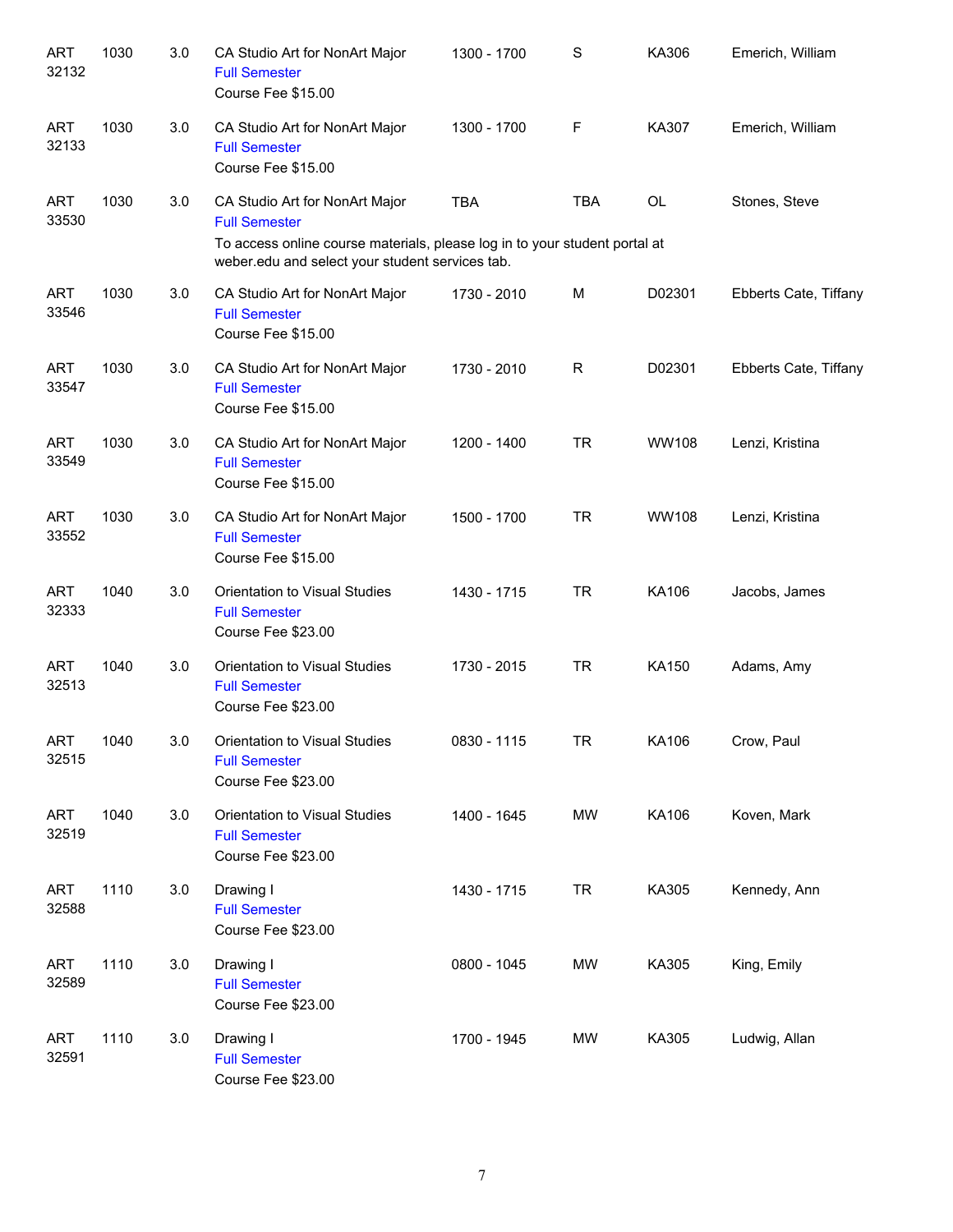| <b>ART</b><br>32595 | 1110 | 3.0 | Drawing I<br><b>Full Semester</b><br>Course Fee \$23.00                       | 1730 - 2015 | <b>TR</b> | KA305        | Clark, Jared            |
|---------------------|------|-----|-------------------------------------------------------------------------------|-------------|-----------|--------------|-------------------------|
| <b>ART</b><br>32598 | 1120 | 3.0 | Design: 2D<br><b>Full Semester</b><br>Course Fee \$23.00                      | 0830 - 1115 | <b>TR</b> | KA307        | Jacobs, James           |
| <b>ART</b><br>32601 | 1120 | 3.0 | Design: 2D<br><b>Full Semester</b><br>Course Fee \$23.00                      | 1400 - 1645 | <b>MW</b> | KA220        | Biddle, Mark            |
| <b>ART</b><br>32603 | 1120 | 3.0 | Design: 2D<br><b>Full Semester</b><br>Course Fee \$23.00                      | 1100 - 1345 | <b>MW</b> | KA306        | King, Emily             |
| <b>ART</b><br>34632 | 1120 | 3.0 | Design: 2D<br><b>Full Semester</b><br>Course Fee \$23.00                      | 1430 - 1715 | <b>TR</b> | KA307        | Makov, Susan            |
| <b>ART</b><br>32606 | 1130 | 3.0 | Design: 3D<br><b>Full Semester</b><br>Course Fee \$123.00                     | 1130 - 1415 | <b>TR</b> | KA165        | Kennedy, Ann            |
| <b>ART</b><br>32608 | 1130 | 3.0 | Design: 3D<br><b>Full Semester</b><br>Course Fee \$123.00                     | 1730 - 2015 | <b>TR</b> | KA165        | Koven, Mark             |
| <b>ART</b><br>32758 | 1140 | 3.0 | Color Theory<br><b>Full Semester</b><br>Course Fee \$23.00                    | 1130 - 1415 | <b>TR</b> | KA307        | Dolberg, Daniel         |
| <b>ART</b><br>32759 | 1140 | 3.0 | Color Theory<br><b>Full Semester</b><br>Course Fee \$23.00                    | 0800 - 1045 | <b>MW</b> | KA307        | Adams, Amy              |
| ART<br>32770        | 2200 | 3.0 | Intro to Printmaking<br><b>Full Semester</b><br>Course Fee \$150.00           | 1400 - 1645 | <b>MW</b> | <b>KA251</b> | Makov, Susan            |
| ART<br>32771        | 2250 | 3.0 | Photgraphy: Black White/Analog<br><b>Full Semester</b><br>Course Fee \$118.00 | 1100 - 1345 | MW        | KA223        | Suppha-Atthasitt, Tyler |
| ART<br>32772        | 2250 | 3.0 | Photgraphy: Black White/Analog<br><b>Full Semester</b><br>Course Fee \$118.00 | 0830 - 1115 | <b>TR</b> | KA223        | Suppha-Atthasitt, Tyler |
| ART<br>32773        | 2310 | 3.0 | Intro to Ceramic Art<br><b>Full Semester</b><br>Course Fee \$100.00           | 0800 - 1045 | MW        | KA130        | Wolochowicz, Stephen    |
| ART<br>32774        | 2310 | 3.0 | Intro to Ceramic Art<br><b>Full Semester</b><br>Course Fee \$100.00           | 1400 - 1645 | MW        | KA130        | Wolochowicz, Stephen    |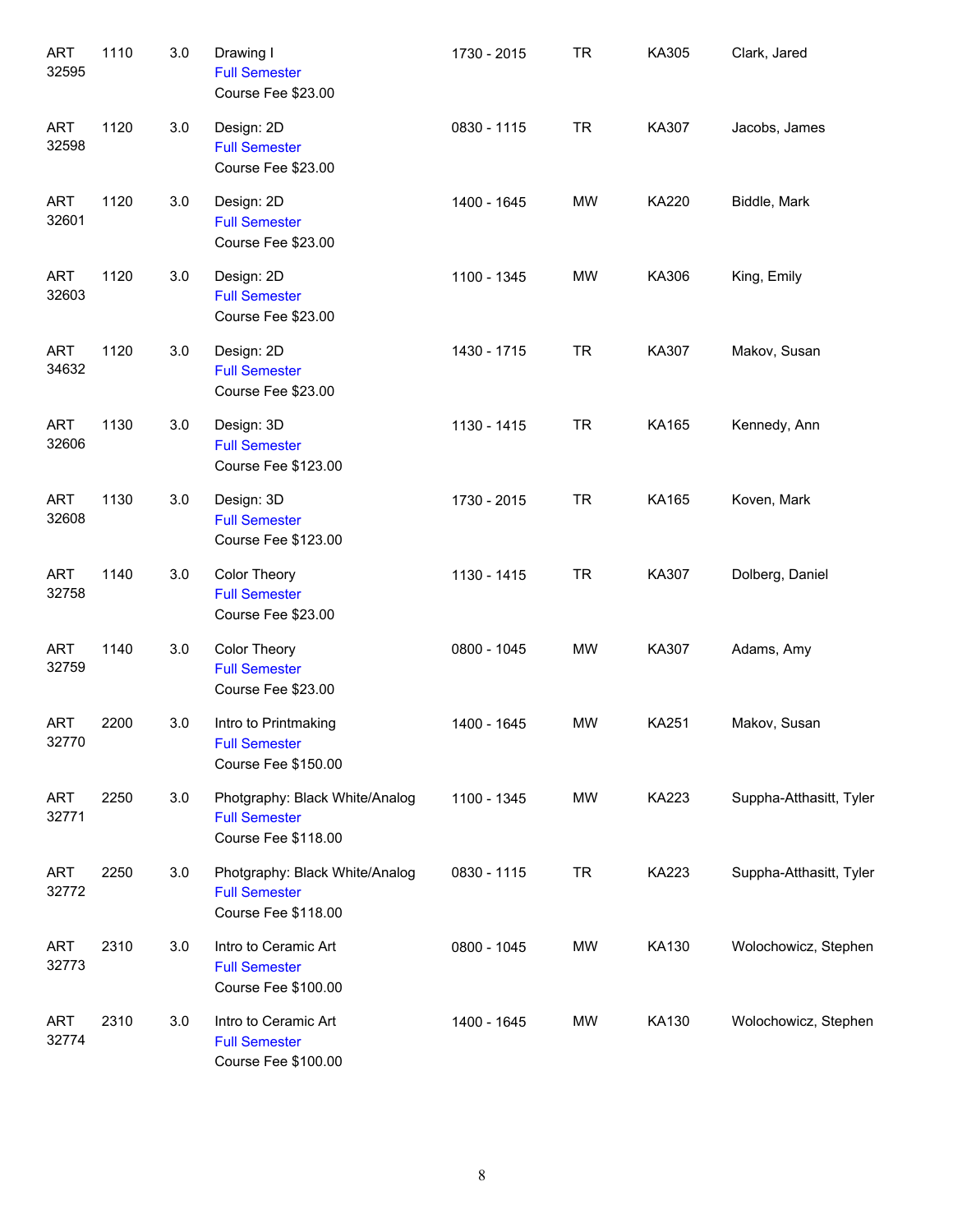| <b>ART</b><br>32776 | 2350  | 3.0 | Small Metals/Jewelry I<br><b>Full Semester</b><br><b>Course Fee \$123.00</b>      | 1700 - 1945 | <b>MW</b> | <b>KA168</b> | Venegas, Rene        |
|---------------------|-------|-----|-----------------------------------------------------------------------------------|-------------|-----------|--------------|----------------------|
| <b>ART</b><br>32777 | 2450  | 3.0 | Photography: Color/Digital<br><b>Full Semester</b><br>Course Fee \$148.00         | 1100 - 1345 | <b>MW</b> | KA210        | Winegar, Joshua      |
| <b>ART</b><br>32780 | 2450  | 3.0 | Photography: Color/Digital<br><b>Full Semester</b><br>Course Fee \$148.00         | 0900 - 1430 | S         | KA210        | Ripplinger, Kent     |
| <b>ART</b><br>32781 | 2450  | 3.0 | Photography: Color/Digital<br><b>Full Semester</b><br>Course Fee \$148.00         | 1130 - 1415 | <b>TR</b> | KA210        | Ripplinger, Kent     |
| <b>ART</b><br>32782 | 2600  | 3.0 | Painting I<br><b>Full Semester</b><br>Course Fee \$78.00                          | 1400 - 1645 | <b>MW</b> | KA309        | Ludwig, Allan        |
| <b>ART</b><br>32783 | 2700  | 3.0 | Sculpture I<br><b>Full Semester</b><br>Course Fee \$123.00                        | 1430 - 1715 | <b>TR</b> | KA165        | Bateman, James       |
| <b>ART</b><br>32791 | 3120  | 3.0 | <b>Figure Drawing</b><br><b>Full Semester</b><br>Course Fee \$105.00              | 1400 - 1645 | <b>MW</b> | KA305        | Stevenson, Kathleen  |
| <b>ART</b><br>32792 | 3150  | 3.0 | Photography Seminar<br><b>Full Semester</b><br>Course Fee \$130.00                | 1430 - 1715 | <b>TR</b> | KA223        | Crow, Paul           |
| <b>ART</b><br>32796 | 3200  | 3.0 | Intermediate Printmaking<br><b>Full Semester</b><br>Course Fee \$150.00           | 1100 - 1345 | <b>MW</b> | KA251        | Makov, Susan         |
| <b>ART</b><br>32798 | 3310  | 3.0 | <b>Intermed Handbuilt Ceramics</b><br><b>Full Semester</b><br>Course Fee \$100.00 | 1700 - 1945 | <b>MW</b> | KA130        | Wolochowicz, Stephen |
| <b>ART</b><br>32799 | 3320  | 3.0 | Intermed Wheelthrown Ceramics<br><b>Full Semester</b><br>Course Fee \$100.00      | 1700 - 1945 | MW        | KA130        | Wolochowicz, Stephen |
| <b>ART</b><br>34150 | 3350  | 3.0 | Small Metals/Jewelry II<br><b>Full Semester</b><br>Course Fee \$123.00            | 1700 - 1945 | MW        | KA168        | Venegas, Rene        |
| <b>ART</b><br>33046 | 3420B | 1.0 | Vector Drawing<br><b>Block 1</b><br>Course Fee \$23.00                            | 0830 - 1115 | <b>TR</b> | KA210        | Stott, Jeremy        |
| ART<br>33047        | 3420C | 1.0 | Digital Page Composition<br><b>Block 1</b><br>Course Fee \$23.00                  | 0830 - 1115 | <b>TR</b> | KA210        | Stott, Jeremy        |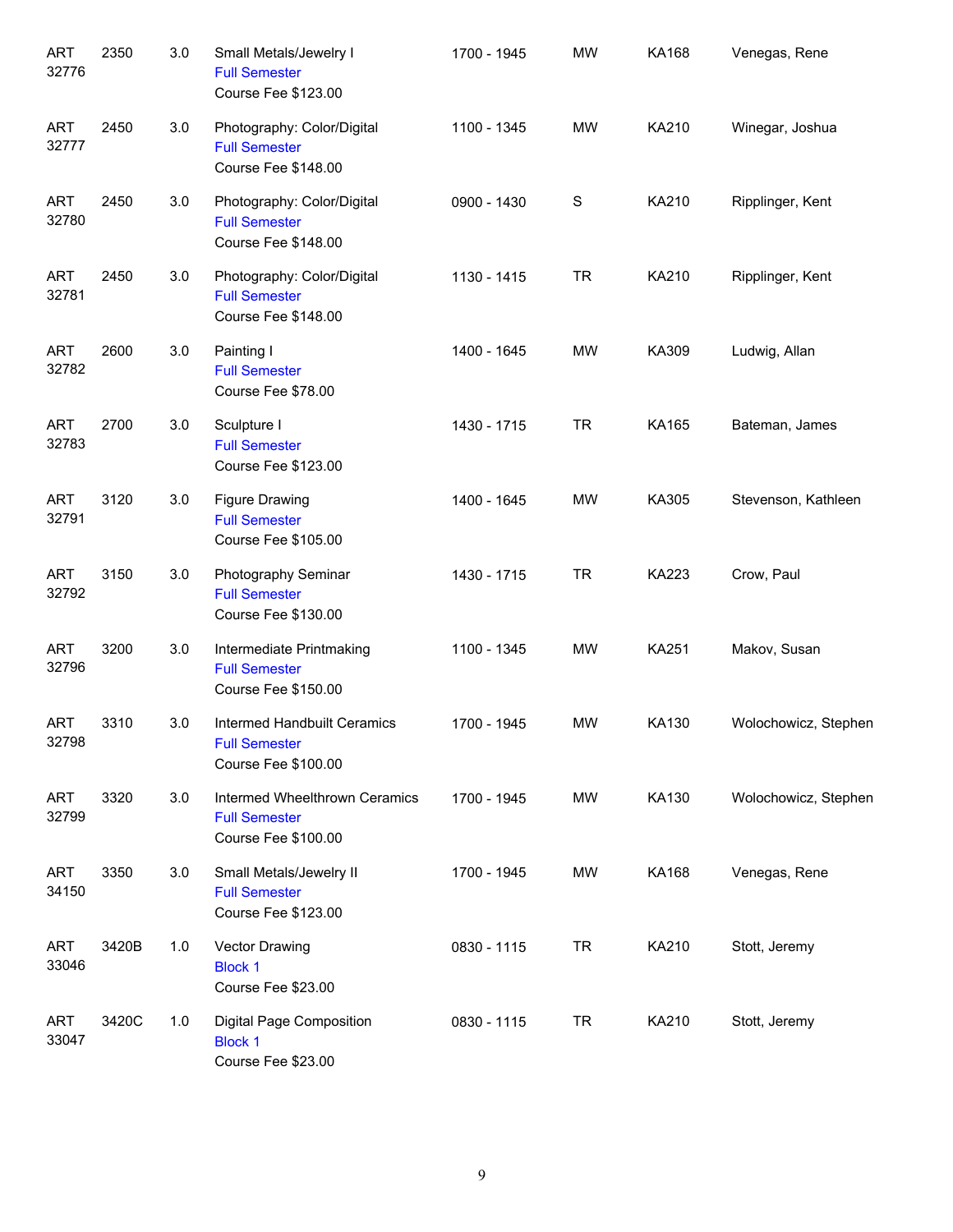| <b>ART</b><br>34120 | 3420D | 1.0 | Design for the Internet<br><b>Block 2</b><br>Course Fee \$23.00              | 0830 - 1115 | <b>TR</b> | KA210 | Stott, Jeremy       |
|---------------------|-------|-----|------------------------------------------------------------------------------|-------------|-----------|-------|---------------------|
| <b>ART</b><br>32811 | 3430  | 3.0 | Typography/Publication Design<br><b>Full Semester</b><br>Course Fee \$68.00  | 0830 - 1115 | <b>TR</b> | KA210 | Zahabi, Liese       |
| <b>ART</b><br>32812 | 3435  | 3.0 | <b>Experimental Typography</b><br><b>Full Semester</b><br>Course Fee \$68.00 | 1100 - 1345 | MW        | KA220 | Biddle, Mark        |
| <b>ART</b><br>32813 | 3440  | 3.0 | Visual Communication<br><b>Full Semester</b><br>Course Fee \$68.00           | 1730 - 2015 | <b>TR</b> | KA223 | Biddle, Mark        |
| <b>ART</b><br>32815 | 3450  | 3.0 | Design History and Theory<br><b>Full Semester</b><br>Course Fee \$93.00      | 1430 - 1715 | <b>TR</b> | KA220 | Clarkson, Larry     |
| <b>ART</b><br>32817 | 3460  | 3.0 | Illustration<br><b>Full Semester</b><br>Course Fee \$23.00                   | 1700 - 1945 | <b>MW</b> | KA220 | Teare, Bradley      |
| <b>ART</b><br>32993 | 3520  | 3.0 | Art Methods II<br><b>Full Semester</b><br>Course Fee \$118.00                | 1700 - 1945 | <b>MW</b> | KA307 | Stevenson, Kathleen |
| <b>ART</b><br>32995 | 3600  | 3.0 | Painting II<br><b>Full Semester</b><br>Course Fee \$78.00                    | 1400 - 1645 | <b>MW</b> | KA308 | Jacobs, James       |
| <b>ART</b><br>32997 | 3700  | 3.0 | Sculpture II<br><b>Full Semester</b><br>Course Fee \$123.00                  | 1400 - 1645 | <b>MW</b> | KA165 | Manley, Jason       |
| ART<br>33000        | 3720  | 3.0 | Public Art<br><b>Full Semester</b><br><b>Course Fee \$123.00</b>             | 0830 - 1115 | <b>TR</b> | KA165 | Manley, Jason       |
| ART<br>34598        | 3810  | 3.0 | Introduction to Web Design<br><b>Full Semester</b><br>Course Fee \$118.00    | 1100 - 1345 | MW        | KA210 | Zahabi, Liese       |
| ART<br>33009        | 3995  | 3.0 | <b>BFA Seminar</b><br><b>Full Semester</b><br>Course Fee \$118.00            | 1700 - 1945 | MW        | KA150 | Winegar, Joshua     |
| ART<br>33018        | 4110  | 3.0 | <b>Advanced Drawing</b><br><b>Full Semester</b><br>Course Fee \$23.00        | 1100 - 1345 | MW        | KA305 | Choberka, Matthew   |
| ART<br>33021        | 4120  | 3.0 | Advanced Figure Drawing<br><b>Full Semester</b><br>Course Fee \$105.00       | 1400 - 1645 | MW        | KA305 | Stevenson, Kathleen |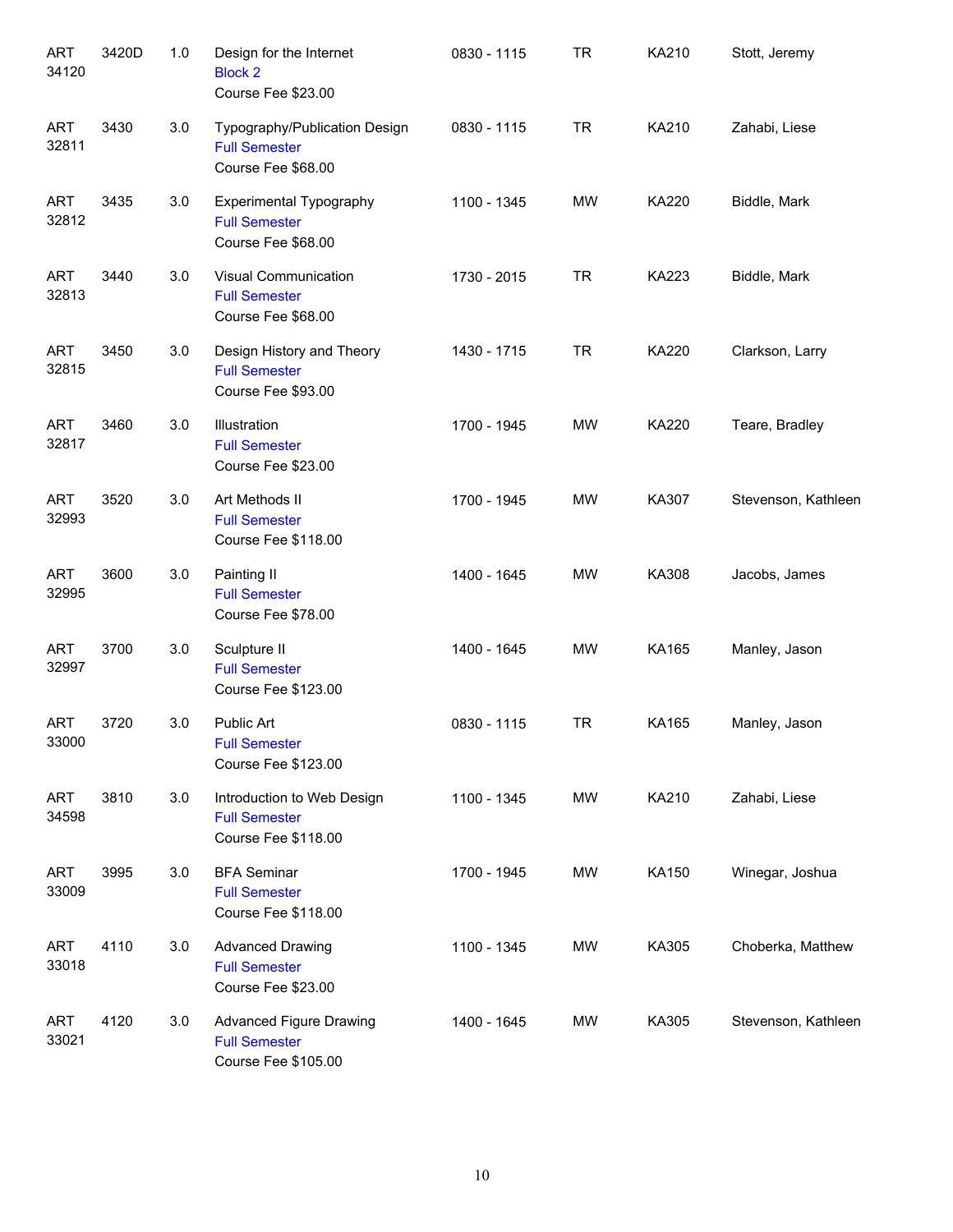| <b>ART</b><br>33023 | 4200 | 3.0 | <b>Advanced Printmaking</b><br><b>Full Semester</b><br>Course Fee \$150.00                                                                                                                                                                                                                                                                                       | 1100 - 1345 | <b>MW</b>  | KA251        | Makov, Susan         |
|---------------------|------|-----|------------------------------------------------------------------------------------------------------------------------------------------------------------------------------------------------------------------------------------------------------------------------------------------------------------------------------------------------------------------|-------------|------------|--------------|----------------------|
| ART<br>33030        | 4310 | 3.0 | <b>Advanced Handbuilt Ceramics</b><br><b>Full Semester</b><br>Course Fee \$100.00                                                                                                                                                                                                                                                                                | 1700 - 1945 | <b>MW</b>  | KA130        | Wolochowicz, Stephen |
| <b>ART</b><br>33031 | 4320 | 3.0 | Adv Wheelthrown Ceramics<br><b>Full Semester</b><br>Course Fee \$100.00                                                                                                                                                                                                                                                                                          | 1700 - 1945 | <b>MW</b>  | KA130        | Wolochowicz, Stephen |
| <b>ART</b><br>34151 | 4350 | 3.0 | Small Metals/Jewelry III<br><b>Full Semester</b><br>Course Fee \$123.00                                                                                                                                                                                                                                                                                          | 1700 - 1945 | <b>MW</b>  | <b>KA168</b> | Venegas, Rene        |
| <b>ART</b><br>33033 | 4400 | 3.0 | Adv Graphic Design<br><b>Full Semester</b><br>Course Fee \$93.00                                                                                                                                                                                                                                                                                                 | 0830 - 1115 | <b>TR</b>  | <b>KA220</b> | Clarkson, Larry      |
| <b>ART</b><br>33034 | 4410 | 3.0 | Design Seminar<br><b>Full Semester</b><br>Course Fee \$93.00                                                                                                                                                                                                                                                                                                     | 1730 - 2015 | <b>TR</b>  | <b>KA220</b> | Clarkson, Larry      |
| <b>ART</b><br>33036 | 4420 | 3.0 | Adv Digital Media<br><b>Full Semester</b><br>Course Fee \$68.00                                                                                                                                                                                                                                                                                                  | 1430 - 1715 | <b>TR</b>  | KA210        | Stott, Jeremy        |
| <b>ART</b><br>33038 | 4440 | 3.0 | <b>CBL-Interactive Media</b><br><b>Full Semester</b><br>Course Fee: \$68.00; CBL stands for Community-Based Learning which means<br>that students engage in meaningful community service that is connected to<br>specific course objectives. See<br>http://www.weber.edu/CommunityInvolvement/CBL_Designation.html for a full<br>list of CBL designated courses. | 1400 - 1645 | <b>MW</b>  | KA210        | Zahabi, Liese        |
| <b>ART</b><br>33040 | 4550 | 3.0 | Photography: Studio Lighting<br><b>Full Semester</b><br>Course Fee \$148.00                                                                                                                                                                                                                                                                                      | 1400 - 1645 | <b>MW</b>  | KA           | Winegar, Joshua      |
| <b>ART</b><br>33041 | 4600 | 3.0 | Painting III<br><b>Full Semester</b><br>Course Fee \$78.00                                                                                                                                                                                                                                                                                                       | 1400 - 1645 | <b>MW</b>  | KA308        | Jacobs, James        |
| <b>ART</b><br>33043 | 4700 | 3.0 | Sculpture III<br><b>Full Semester</b><br>Course Fee \$123.00                                                                                                                                                                                                                                                                                                     | 1400 - 1645 | <b>MW</b>  | KA165        | Manley, Jason        |
| <b>ART</b><br>34945 | 4890 | 1.0 | Coop Work Experience<br><b>Full Semester</b>                                                                                                                                                                                                                                                                                                                     | <b>TBA</b>  | <b>TBA</b> |              | Wolochowicz, Stephen |
| <b>ART</b><br>34993 | 4890 | 1.0 | Coop Work Experience<br><b>Full Semester</b>                                                                                                                                                                                                                                                                                                                     | <b>TBA</b>  | <b>TBA</b> |              | Wolochowicz, Stephen |
| <b>ART</b><br>35020 | 4890 | 2.0 | Coop Work Experience<br><b>Full Semester</b>                                                                                                                                                                                                                                                                                                                     | <b>TBA</b>  | <b>TBA</b> |              | Bateman, James       |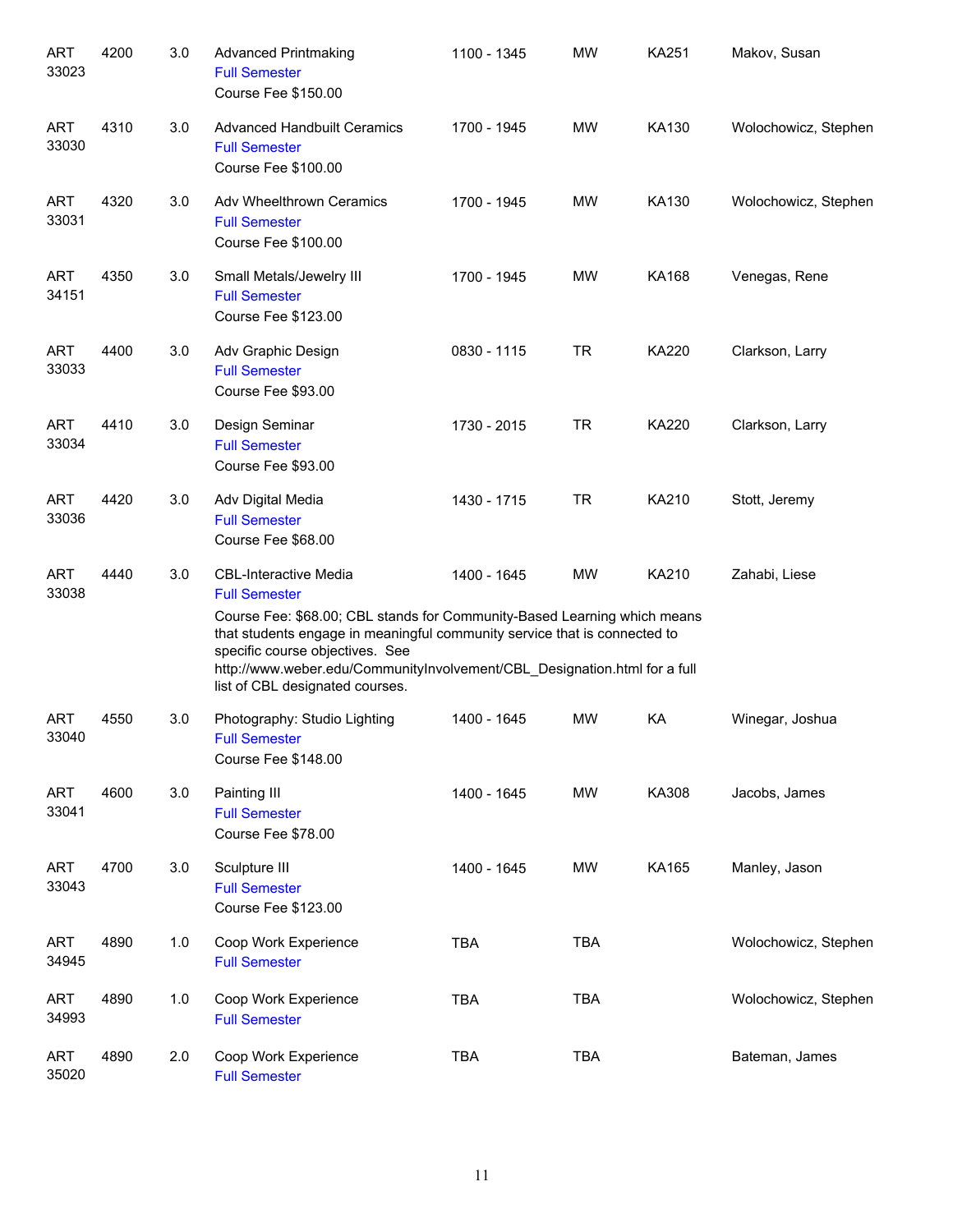| <b>ART</b><br>35021  | 4890 | 1.0 | Coop Work Experience<br><b>Full Semester</b>                               | <b>TBA</b>  | <b>TBA</b> |              | Bateman, James       |
|----------------------|------|-----|----------------------------------------------------------------------------|-------------|------------|--------------|----------------------|
| <b>ART</b><br>34499  | 4900 | 3.0 | <b>Individual Studies</b><br><b>Full Semester</b><br>Course Fee \$18.00    | <b>TBA</b>  | <b>TBA</b> |              | Pagel, Angelika      |
| <b>ART</b><br>34570  | 4900 | 1.0 | <b>Individual Studies</b><br><b>Full Semester</b><br>Course Fee \$18.00    | <b>TBA</b>  | <b>TBA</b> |              | Pagel, Angelika      |
| <b>ART</b><br>34607  | 4900 | 3.0 | <b>Individual Studies</b><br><b>Full Semester</b><br>Course Fee \$18.00    | <b>TBA</b>  | <b>TBA</b> |              | Ripplinger, Kent     |
| <b>ART</b><br>34655  | 4900 | 3.0 | <b>Individual Studies</b><br><b>Full Semester</b><br>Course Fee \$18.00    | <b>TBA</b>  | <b>TBA</b> |              | Choberka, Matthew    |
| <b>ART</b><br>34942  | 4900 | 1.0 | <b>Individual Studies</b><br><b>Full Semester</b><br>Course Fee \$18.00    | <b>TBA</b>  | <b>TBA</b> |              | Wolochowicz, Stephen |
| <b>ART</b><br>34950  | 4900 | 3.0 | <b>Individual Studies</b><br><b>Full Semester</b><br>Course Fee \$18.00    | <b>TBA</b>  | <b>TBA</b> |              | Clarkson, Larry      |
| <b>ART</b><br>34987  | 4900 | 2.0 | <b>Individual Studies</b><br><b>Full Semester</b><br>Course Fee \$18.00    | <b>TBA</b>  | <b>TBA</b> |              | Choberka, Matthew    |
| <b>ART</b><br>34988  | 4900 | 3.0 | <b>Individual Studies</b><br><b>Full Semester</b><br>Course Fee \$18.00    | <b>TBA</b>  | <b>TBA</b> |              | Makov, Susan         |
| <b>ART</b><br>34656  | 4930 | 2.0 | Teaching Assistantship Experie<br><b>Full Semester</b>                     | <b>TBA</b>  | <b>TBA</b> |              | Makov, Susan         |
| <b>ART</b><br>34966  | 4930 | 2.0 | <b>Teaching Assistantship Experie</b><br><b>Full Semester</b>              | 1100 - 1345 | <b>MW</b>  | KA210        | Winegar, Joshua      |
| <b>ART</b><br>33014  | 4990 | 3.0 | <b>BFA Thesis</b><br><b>Full Semester</b><br>Course Fee \$23.00            | 1700 - 1945 | <b>MW</b>  | KA150        | Winegar, Joshua      |
| <b>ARTH</b><br>32586 | 1100 | 4.0 | CA Art/Arch: AD 1000-Present<br><b>Full Semester</b><br>Course Fee \$30.00 | 1100 - 1245 | MW         | <b>KA143</b> | Pagel, Angelika      |
| <b>ARTH</b><br>32587 | 1100 | 4.0 | CA Art/Arch: AD 1000-Present<br><b>Full Semester</b><br>Course Fee \$30.00 | 0930 - 1115 | <b>TR</b>  | <b>KA143</b> | Pagel, Angelika      |
| <b>ARTH</b><br>32761 | 2040 | 4.0 | Art and Architecture of Asia<br><b>Full Semester</b><br>Course Fee \$29.00 | 1500 - 1645 | <b>TR</b>  | <b>KA143</b> | Banerji, Naseem      |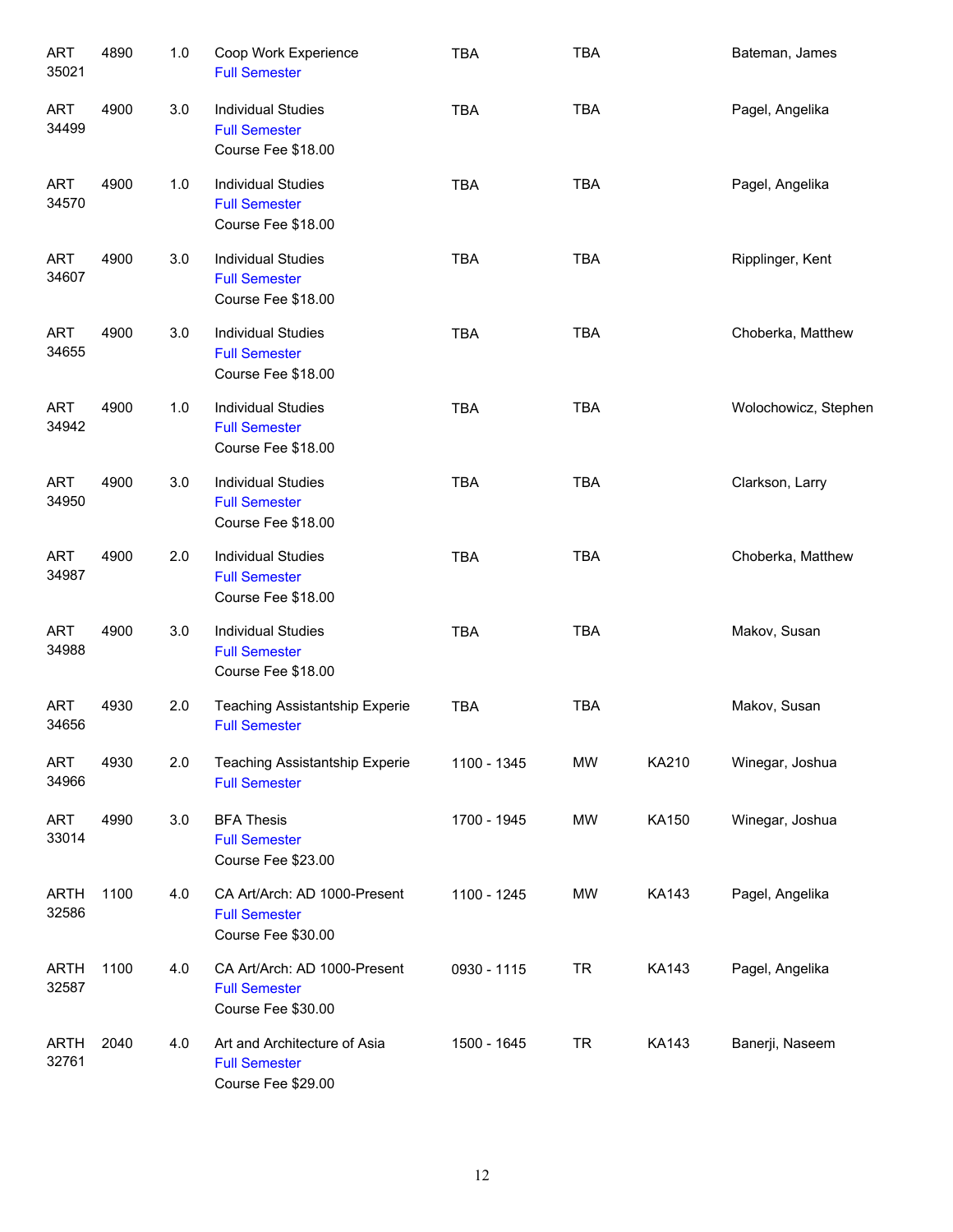| <b>ARTH</b><br>32786 | 3050 | 4.0 | Contemporary Art<br><b>Full Semester</b><br>Course Fee \$30.00                                                                                                                          | 0900 - 1045 | <b>MW</b>    | KA143        | Pagel, Angelika     |
|----------------------|------|-----|-----------------------------------------------------------------------------------------------------------------------------------------------------------------------------------------|-------------|--------------|--------------|---------------------|
| <b>ARTH</b><br>32790 | 3100 | 4.0 | Art/Architect of Islamic World<br><b>Full Semester</b><br>Course Fee \$30.00                                                                                                            | 1700 - 1845 | MW           | KA143        | Banerji, Naseem     |
| <b>ARTH</b><br>33049 | 3950 | 4.0 | Photography: History, Theory<br><b>Full Semester</b><br>Course Fee \$29.00                                                                                                              | 1730 - 1915 | <b>TR</b>    | KA106        | Crow, Paul          |
| <b>ASL</b><br>33084  | 1020 | 3.0 | First Year Sign Language II<br><b>Full Semester</b><br>Course Fee \$6.00                                                                                                                | 1730 - 1845 | MW           | EH118        | Harrop, Robb        |
| <b>ASL</b><br>33160  | 1020 | 3.0 | First Year Sign Language II<br><b>Full Semester</b><br>Course Fee \$6.00                                                                                                                | 1730 - 1845 | <b>TR</b>    | EH104        | Harrop, Scott       |
| <b>ASL</b><br>33162  | 2020 | 3.0 | HU-Second Year Sign Lang II<br><b>Full Semester</b><br>Course Fee \$6.00                                                                                                                | 1730 - 1845 | MW           | EH106        | Montgomery, Gregory |
| <b>ASL</b><br>33163  | 2020 | 3.0 | HU-Second Year Sign Lang II<br><b>Full Semester</b><br>Course Fee \$6.00                                                                                                                | 1900 - 2015 | MW           | EH106        | Montgomery, Gregory |
| <b>ASTR</b><br>33468 | 1040 | 3.0 | PS/SI Elementary Astronomy<br><b>Full Semester</b><br>Course Fee \$10.00                                                                                                                | 1030 - 1120 | <b>MWF</b>   | LL203        | Hole, Karen         |
| <b>ASTR</b><br>33471 | 1040 | 3.0 | PS/SI Elementary Astronomy<br><b>Full Semester</b><br>Course Fee \$10.00                                                                                                                | 1230 - 1320 | <b>MWF</b>   | LL203        | Armstrong, John     |
| <b>ASTR</b><br>33473 | 1040 | 3.0 | PS/SI Elementary Astronomy<br><b>Full Semester</b><br>Course Fee \$10.00                                                                                                                | 1130 - 1220 | <b>MWF</b>   | LL203        | Palen, Stacy        |
| <b>ASTR</b><br>33474 | 1040 | 3.0 | PS/SI Elementary Astronomy<br><b>Full Semester</b><br>Course Fee \$10.00                                                                                                                | 1730 - 2020 | $\sf T$      | LL203        | Ostlie, Dale        |
| <b>ASTR</b><br>33476 | 1040 | 3.0 | PS/SI Elementary Astronomy<br><b>Full Semester</b><br>Course Fee \$10.00                                                                                                                | 1730 - 2020 | $\mathsf{R}$ | LL203        | Ostlie, Dale        |
| <b>ASTR</b><br>34063 | 1040 | 3.0 | PS/SI Elementary Astronomy<br><b>Full Semester</b><br>To access the online course materials, please log in to your student portal at<br>weber.edu and select your Student Services tab. | <b>TBA</b>  | <b>TBA</b>   | OL           | Carroll, Bradley    |
| <b>ASTR</b><br>33502 | 3160 | 3.0 | Stellar/Planetary Astrophysics<br><b>Full Semester</b>                                                                                                                                  | 1030 - 1145 | <b>TR</b>    | <b>SL240</b> | Armstrong, John     |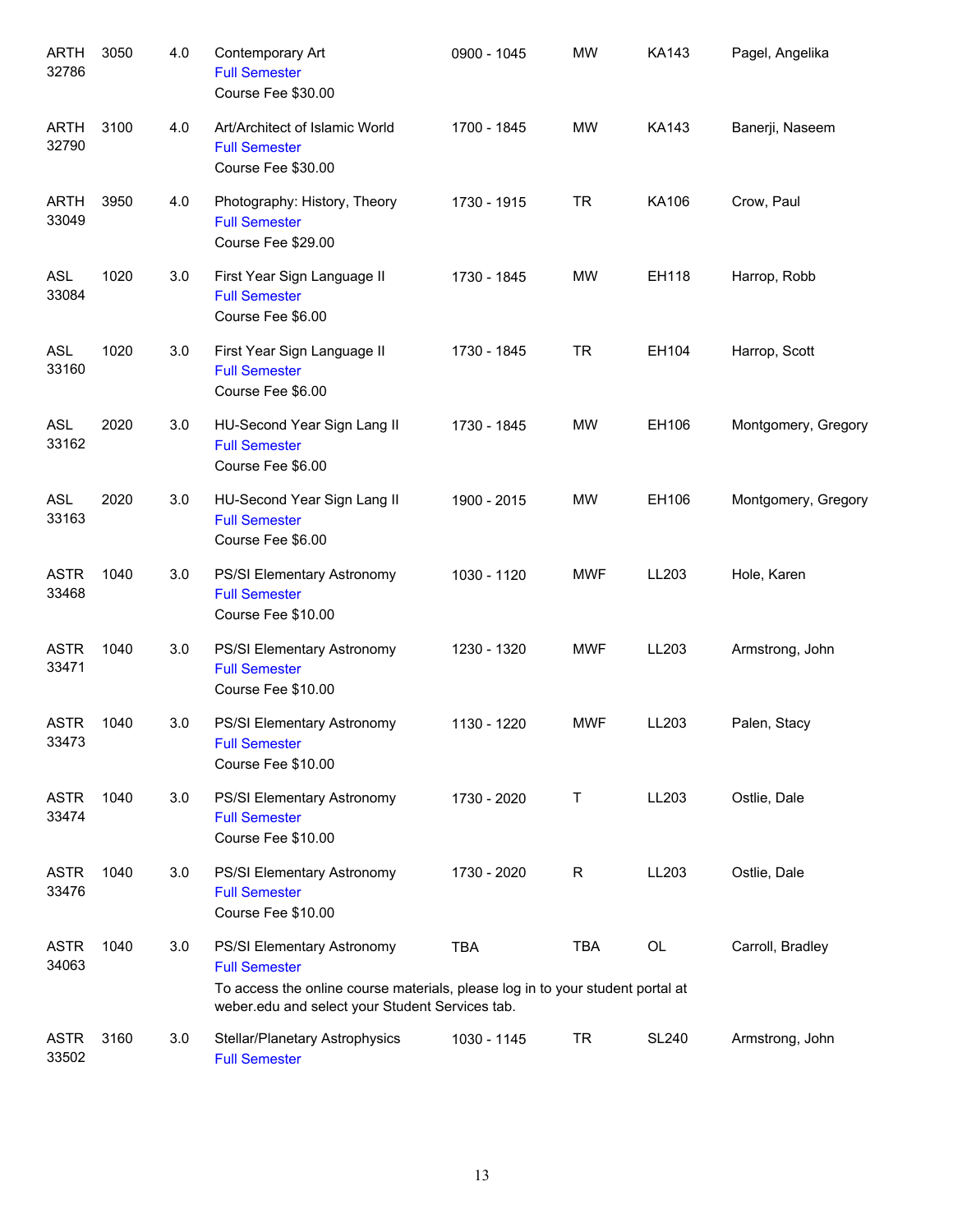| AT<br>32300 | 1300 | 2.0 | First Aid: Resp to Emergencies<br><b>Block 1</b><br>Class only meets Saturday January 12 and January 26<br>Course Fee \$32.00                                                                                                                                                                                                                                      | 0815 - 1700 | S          | <b>SW68</b>  | Stone, Lester          |
|-------------|------|-----|--------------------------------------------------------------------------------------------------------------------------------------------------------------------------------------------------------------------------------------------------------------------------------------------------------------------------------------------------------------------|-------------|------------|--------------|------------------------|
| AT<br>32303 | 1500 | 2.0 | Intro to Athletic Training<br><b>Full Semester</b><br>Course Fee \$10.00                                                                                                                                                                                                                                                                                           | 1600 - 1650 | MW         | <b>SW34</b>  | Ostrowski, Jennifer    |
| AT<br>32304 | 2300 | 3.0 | <b>Emergency Response</b><br><b>Full Semester</b><br>Course Fee \$50.00                                                                                                                                                                                                                                                                                            | 0730 - 0845 | MW         | <b>SW68</b>  | Bass, Joel             |
| AT<br>32306 | 2300 | 3.0 | <b>Emergency Response</b><br><b>Full Semester</b><br>Course Fee \$50.00                                                                                                                                                                                                                                                                                            | 1730 - 2010 | м          | <b>SW68</b>  | Bugnet, Paul           |
| AT<br>32308 | 2300 | 3.0 | <b>Emergency Response</b><br><b>Full Semester</b><br>Course Fee \$50.00                                                                                                                                                                                                                                                                                            | 1730 - 2010 | Τ          | <b>SW68</b>  | Stone, Lester          |
| AT<br>32311 | 2300 | 3.0 | <b>Emergency Response</b><br><b>Full Semester</b><br>Course Fee \$50.00                                                                                                                                                                                                                                                                                            | 1730 - 2010 | W          | <b>SW68</b>  | Bugnet, Paul           |
| AT<br>32313 | 2500 | 2.0 | CBL-Clinical Applctn. of AT II<br><b>Full Semester</b><br>Course Fee: \$40.00; CBL stands for Community-Based Learning which means<br>that students engage in meaningful community service that is connected to<br>specific course objectives. See<br>http://www.weber.edu/CommunityInvolvement/CBL_Designation.html for a full<br>list of CBL designated courses. | 1530 - 1720 | W          | SW117        | Donahue, Matthew       |
| AT<br>33632 | 3200 | 3.0 | Psychology of Sport & Injury<br><b>Block 2</b><br>Course Fee \$15.00                                                                                                                                                                                                                                                                                               | 1730 - 2010 | W          | <b>SW62</b>  | Hamson-Utley, Jennifer |
| AT<br>32314 | 3300 | 3.0 | Eval & Care/Lower Extremity<br><b>Full Semester</b>                                                                                                                                                                                                                                                                                                                | 0815 - 0930 | TR         | SW117        | Ostrowski, Jennifer    |
| AT<br>32316 | 3300 | 3.0 | Eval & Care/Lower Extremity<br><b>Full Semester</b>                                                                                                                                                                                                                                                                                                                | 1030 - 1120 | <b>MWF</b> | SW117        | Hamson-Utley, Jennifer |
| AT<br>32317 | 3500 | 3.0 | CBL-Clinical Applctn. of AT IV<br><b>Full Semester</b><br>CBL stands for Community-Based Learning which means that students engage<br>in meaningful community service that is connected to specific course objectives.<br>See http://www.weber.edu/CommunityInvolvement/CBL_Designation.html for a<br>full list of CBL designated courses.                         | 1800 - 1950 | R          | <b>SW117</b> | Ostrowski, John        |
| AT<br>32319 | 4101 | 3.0 | Adv Therapeutic Mod/M Injuries<br><b>Full Semester</b><br>Course Fee \$20.00                                                                                                                                                                                                                                                                                       | 1000 - 1115 | TR         | SW117        | Ostrowski, Jennifer    |
| AT<br>32320 | 4200 | 3.0 | Basic Rehab of Muscul Injuries<br><b>Full Semester</b><br>Course Fee \$15.00                                                                                                                                                                                                                                                                                       | 1030 - 1120 | <b>MWF</b> | <b>SW68</b>  | Donahue, Matthew       |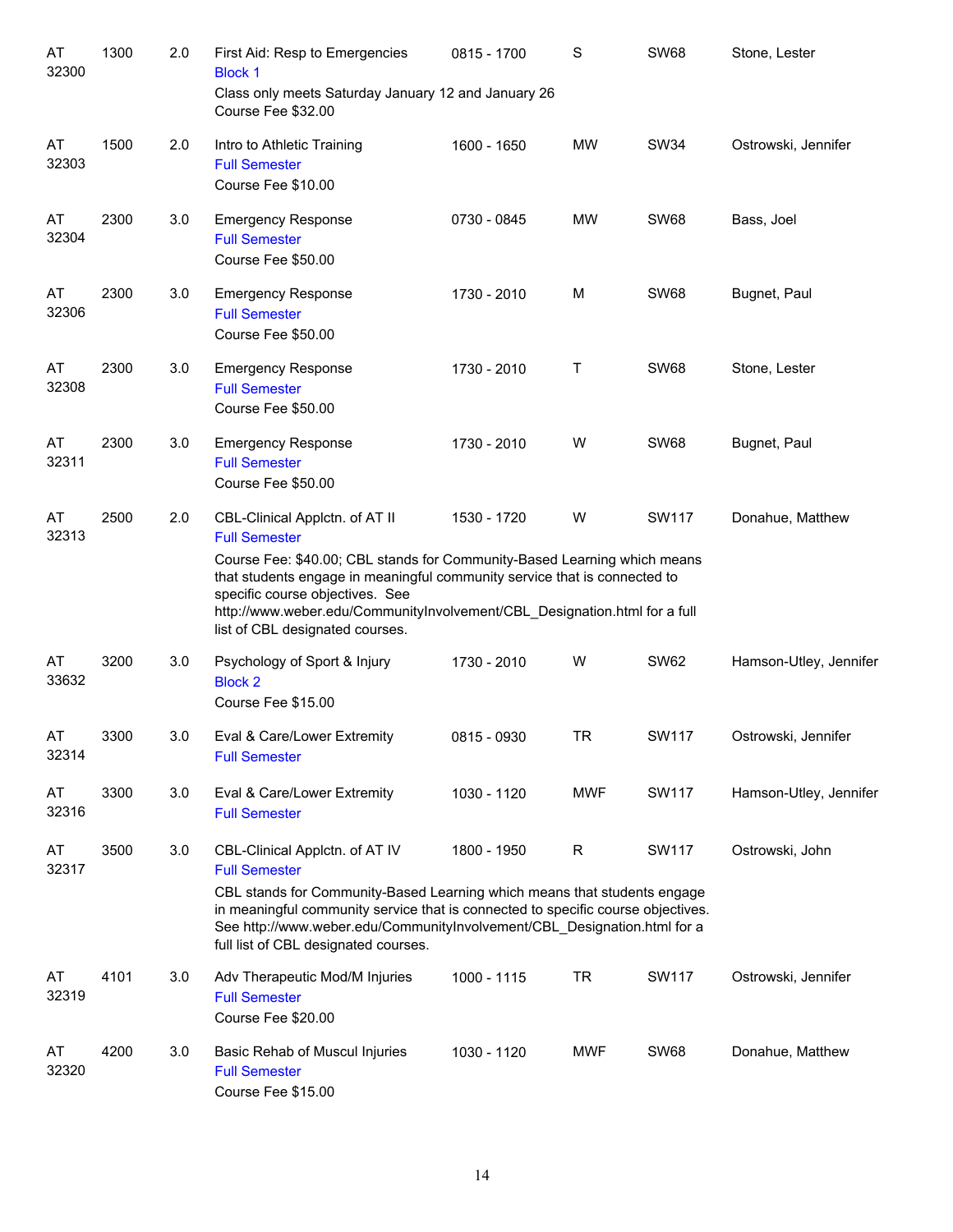| AT<br>32321          | 4550 | 3.0 | General Medical Cond/Adv AT<br><b>Full Semester</b><br>Course Fee \$15.00    | 0930 - 1020 | <b>MWF</b>   | <b>SW68</b>   | Weir, Nancy            |
|----------------------|------|-----|------------------------------------------------------------------------------|-------------|--------------|---------------|------------------------|
| AT<br>32389          | 4600 | 3.0 | Administration & Mangmnt in AT<br><b>Full Semester</b>                       | 1130 - 1220 | <b>MW</b>    | <b>SW68</b>   | Donahue, Matthew       |
| AT<br>32375          | 4800 | 1.0 | Individual Projects<br><b>Full Semester</b><br>Instructor approval required. | <b>TBA</b>  | <b>TBA</b>   | SW            | Herzog, Valerie        |
| AT<br>32376          | 4800 | 2.0 | Individual Projects<br><b>Full Semester</b><br>Instructor approval required. | <b>TBA</b>  | <b>TBA</b>   | SW            | Herzog, Valerie        |
| AT<br>32377          | 4800 | 3.0 | Individual Projects<br><b>Full Semester</b><br>Instructor approval required. | <b>TBA</b>  | <b>TBA</b>   | SW            | Herzog, Valerie        |
| AT<br>32378          | 4800 | 4.0 | Individual Projects<br><b>Full Semester</b><br>Instructor approval required. | <b>TBA</b>  | <b>TBA</b>   | SW            | Herzog, Valerie        |
| AT<br>32379          | 4800 | 1.0 | Individual Projects<br><b>Full Semester</b><br>Instructor approval required. | <b>TBA</b>  | <b>TBA</b>   | SW            | Hamson-Utley, Jennifer |
| AT<br>32380          | 4800 | 2.0 | Individual Projects<br><b>Full Semester</b><br>Instructor approval required. | <b>TBA</b>  | <b>TBA</b>   | SW            | Hamson-Utley, Jennifer |
| AT<br>32381          | 4800 | 3.0 | Individual Projects<br><b>Full Semester</b>                                  | <b>TBA</b>  | <b>TBA</b>   | SW            | Hamson-Utley, Jennifer |
| AT<br>32382          | 4800 | 4.0 | Individual Projects<br><b>Full Semester</b>                                  | <b>TBA</b>  | <b>TBA</b>   | SW            | Hamson-Utley, Jennifer |
| AT<br>32814          | 4990 | 1.0 | Senior Seminar<br><b>Full Semester</b>                                       | 0830 - 0920 | W            | <b>SW71</b>   | Smith, Molly           |
| AT<br>32383          | 4998 | 1.0 | <b>BOC Exam Preparation</b><br><b>Full Semester</b>                          | 0930 - 1020 | $\mathsf F$  | <b>SW117</b>  | Herzog, Valerie        |
| <b>ATHL</b><br>33142 | 1570 | 1.0 | Varsity Basketball<br><b>Full Semester</b>                                   | <b>TBA</b>  | <b>MTWRF</b> | DC            | Ord, Bethann           |
| <b>ATHL</b><br>33143 | 1570 | 1.0 | Varsity Basketball<br><b>Full Semester</b>                                   | <b>TBA</b>  | <b>MTWRF</b> | $\mathsf{DC}$ | Rahe, Randy            |
| <b>ATHL</b><br>33144 | 1575 | 1.0 | Rodeo I<br><b>Full Semester</b>                                              | 1600 - 1900 | <b>MW</b>    |               | Montgomery, Dennis     |
| <b>ATHL</b><br>33145 | 1600 | 1.0 | Varsity Golf<br><b>Full Semester</b>                                         | <b>TBA</b>  | <b>MTWRF</b> |               | Smith, Jeffery         |
| <b>ATHL</b><br>33200 | 1630 | 1.0 | <b>Varsity Tennis</b><br><b>Full Semester</b>                                | <b>TBA</b>  | <b>MTWR</b>  | <b>SWTC</b>   | Ferreira, Bradley      |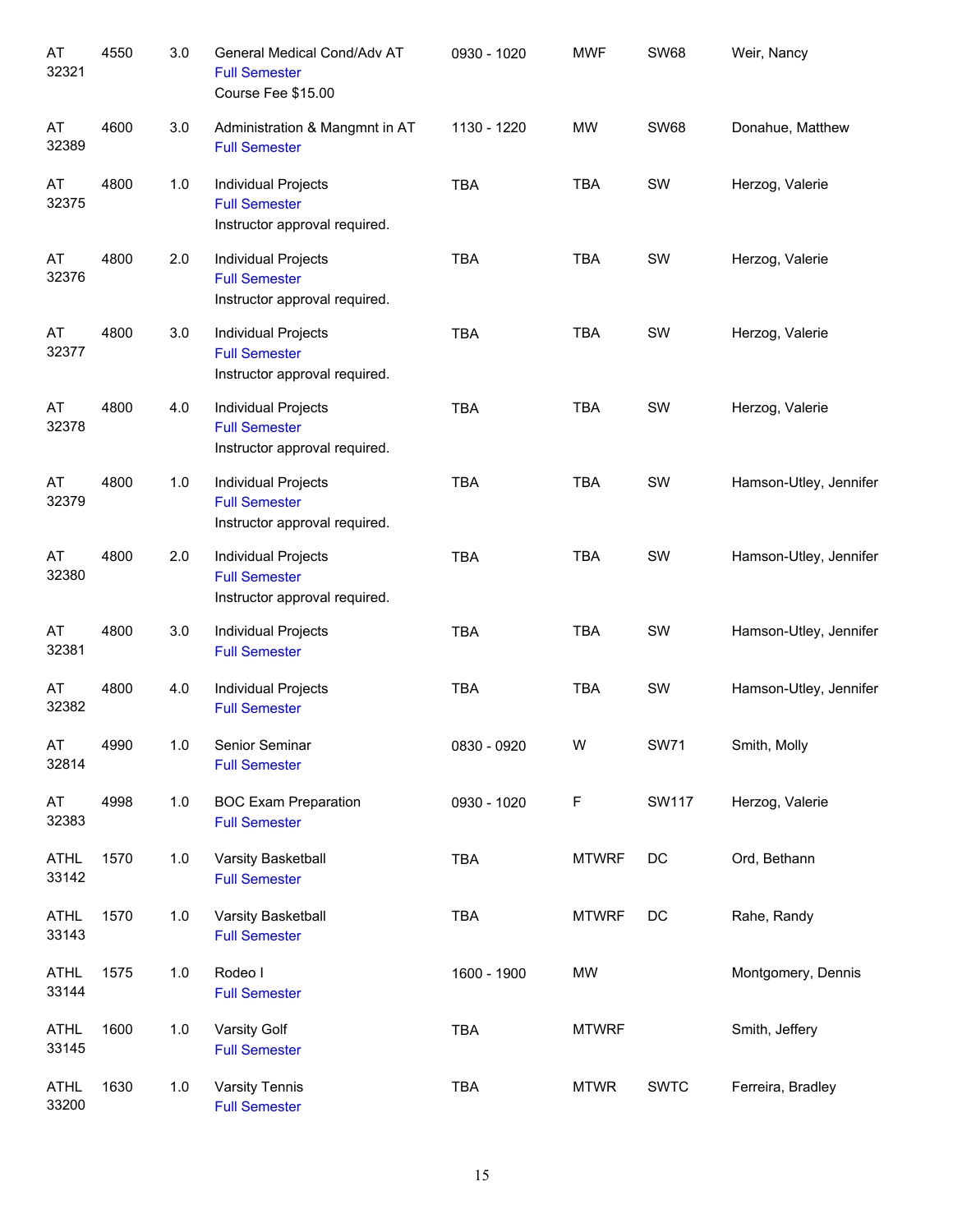| <b>ATHL</b><br>33201 | 1640 | 1.0 | Varsity Track and Field<br><b>Full Semester</b>                                                                                                                                                                      | <b>TBA</b>  | <b>MTWRF</b> | SK           | Blaisdell, James |
|----------------------|------|-----|----------------------------------------------------------------------------------------------------------------------------------------------------------------------------------------------------------------------|-------------|--------------|--------------|------------------|
| ATHL<br>33202        | 1640 | 1.0 | Varsity Track and Field<br><b>Full Semester</b>                                                                                                                                                                      | <b>TBA</b>  | <b>MTWRF</b> | <b>SK</b>    | Walker, Daniel   |
| ATHL<br>33205        | 1680 | 1.0 | Varsity Indoor Track<br><b>Full Semester</b>                                                                                                                                                                         | <b>TBA</b>  | <b>MTWRF</b> | <b>SBFA</b>  | Blaisdell, James |
| <b>ATHL</b><br>33206 | 1680 | 1.0 | Varsity Indoor Track<br><b>Full Semester</b>                                                                                                                                                                         | <b>TBA</b>  | <b>MTWRF</b> | <b>SBFA</b>  | Walker, Daniel   |
| ATHL<br>33207        | 1760 | 1.0 | Varsity Cheer/Dance<br><b>Full Semester</b>                                                                                                                                                                          | 1230 - 1500 | <b>MWF</b>   | <b>SBFA</b>  | Willis, Summer   |
| <b>ATTC</b><br>33620 | 3000 | 1.0 | Intro to Auto Technology<br><b>Full Semester</b><br>To access the online course materials, please log in to your student portal at                                                                                   | <b>TBA</b>  | <b>TBA</b>   | OL           | Kelly, John      |
|                      |      |     | weber.edu and select your Student Services tab. Course fee \$5.00                                                                                                                                                    |             |              |              |                  |
| <b>ATTC</b><br>33281 | 3020 | 3.0 | Intro to Safety and Hazmat<br><b>Block 1</b><br>Course Fee \$15.00                                                                                                                                                   | 1630 - 1910 | W            | <b>TE214</b> | Thomas, Joe      |
| <b>ATTC</b><br>33621 | 3020 | 3.0 | Intro to Safety and Hazmat<br><b>Full Semester</b><br>To access the online course materials, please log in to your student portal at<br>weber.edu and select your Student Services tab. Course fee \$15.00           | <b>TBA</b>  | <b>TBA</b>   | <b>OL</b>    | Thomas, Joe      |
| <b>ATTC</b><br>33622 | 3620 | 3.0 | <b>Automotive Business Practices</b><br><b>Full Semester</b><br>To access the online course materials, please log in to your student portal at<br>weber.edu and select your Student Services tab. Course fee \$15.00 | <b>TBA</b>  | <b>TBA</b>   | OL           | Kelly, John      |
| <b>ATTC</b><br>33284 | 4720 | 2.0 | Capstone Project<br><b>Block 1</b><br>Course Fee \$70.00                                                                                                                                                             | 1330 - 1610 | W            | <b>TE214</b> | Kelly, John      |
| ATTC<br>33623        | 4720 | 2.0 | Capstone Project<br><b>Full Semester</b><br>To access the online course materials, please log in to your student portal at<br>weber.edu and select your Student Services tab. Course fee \$70.00                     | <b>TBA</b>  | TBA          | OL           | Kelly, John      |
| <b>ATTC</b><br>33285 | 4760 | 3.0 | Alternative Fuel Systems<br><b>Full Semester</b><br>Course Fee \$45.00                                                                                                                                               | 1330 - 1610 | Τ            | <b>TE214</b> | Kelly, John      |
| <b>ATTC</b><br>33624 | 4830 | 3.0 | <b>Directed Readings</b><br><b>Full Semester</b><br>To access the online course materials, please log in to your student portal at<br>weber.edu and select your Student Services tab.                                | <b>TBA</b>  | TBA          | OL           | Kelly, John      |
| <b>ATTC</b><br>33286 | 4860 | 3.0 | Auto Standards, Laws and Regs<br><b>Full Semester</b><br>Course Fee \$35.00                                                                                                                                          | 1330 - 1610 | R            | <b>TE214</b> | Kelly, John      |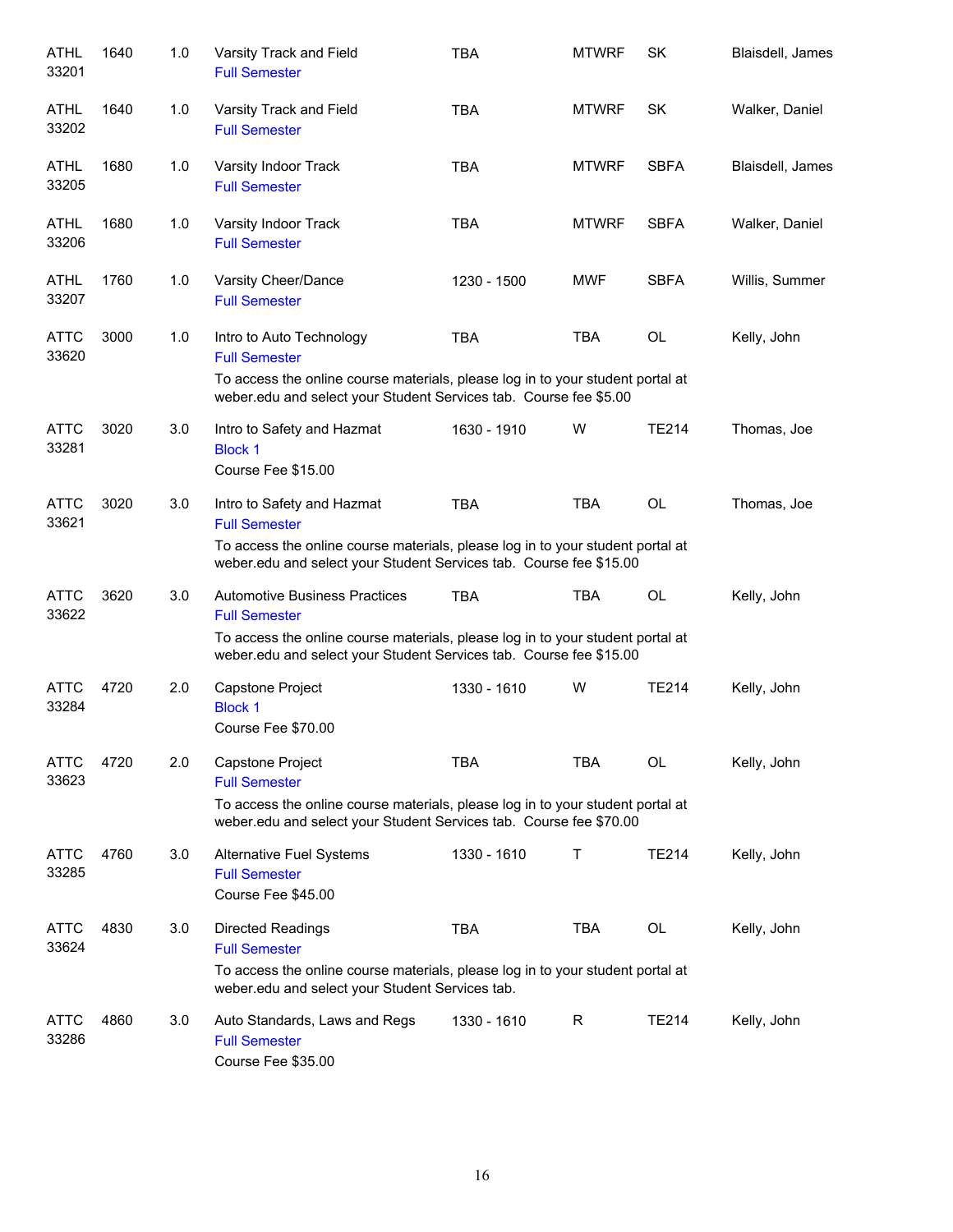| <b>AUSV</b><br>33315 | 1021 | 3.0 | Automotive Braking Systems<br><b>Block 2</b><br>Course Fee \$81.00               | 1630 - 2120 | <b>MTWRF</b> | <b>TE217C</b> | Hadzik, Scott    |
|----------------------|------|-----|----------------------------------------------------------------------------------|-------------|--------------|---------------|------------------|
| <b>AUSV</b><br>33322 | 1021 | 3.0 | <b>Automotive Braking Systems</b><br><b>Block 2</b><br>Course Fee \$81.00        | 1630 - 2120 | <b>MTWRF</b> | <b>TE215H</b> | Speigle, William |
| <b>AUSV</b><br>33304 | 1022 | 2.0 | <b>Steering &amp; Suspension Systems</b><br><b>Block 1</b><br>Course Fee \$71.00 | 1630 - 2120 | <b>MTWRF</b> | <b>TE217C</b> | Hadzik, Scott    |
| <b>AUSV</b><br>33308 | 1022 | 2.0 | <b>Steering &amp; Suspension Systems</b><br><b>Block 2</b><br>Course Fee \$71.00 | 1630 - 2120 | <b>MTWRF</b> | <b>TE217C</b> | Hadzik, Scott    |
| <b>AUSV</b><br>33161 | 1041 | 3.0 | <b>ASEP Braking Systems</b><br><b>Block 1</b><br>Course Fee \$81.00              | 0730 - 1200 | <b>MTWRF</b> | <b>TE215H</b> | Grundvig, Joseph |
| <b>AUSV</b><br>33164 | 1042 | 2.0 | GM Steering & Suspension Sys<br><b>Block 1</b><br>Course Fee \$71.00             | 0730 - 1200 | <b>MTWRF</b> | <b>TE215H</b> | Grundvig, Joseph |
| <b>AUSV</b><br>33301 | 1051 | 3.0 | <b>CAP Braking Systems</b><br><b>Block 1</b><br>Course Fee \$81.00               | 1630 - 2120 | <b>MTWRF</b> | <b>TE217C</b> | Hadzik, Scott    |
| <b>AUSV</b><br>33306 | 1052 | 2.0 | Chrysler Steering & Suspension<br><b>Block 2</b><br>Course Fee \$71.00           | 1630 - 2120 | <b>MTWRF</b> | <b>TE217C</b> | Hadzik, Scott    |
| <b>AUSV</b><br>33198 | 1061 | 3.0 | <b>T-TEN Braking Systems</b><br><b>Block 1</b><br>Course Fee \$81.00             | 0730 - 1445 | <b>MTWRF</b> | <b>TE202D</b> | Roner, Kevin     |
| <b>AUSV</b><br>33197 | 1062 | 3.0 | Toyota Steering & Suspension<br><b>Block 1</b><br>Course Fee \$71.00             | 0730 - 1400 | <b>MTWRF</b> | <b>TE202D</b> | Roner, Kevin     |
| <b>AUSV</b><br>33165 | 1140 | 3.0 | <b>GM Engines</b><br><b>Block 1</b><br>Course Fee \$81.00                        | 0730 - 1200 | <b>MTWRF</b> | <b>TE215H</b> | Grundvig, Joseph |
| <b>AUSV</b><br>33218 | 1180 | 4.0 | Structural Analysis/Dam Repair<br><b>Block 2</b><br>Course Fee \$162.40          | 0730 - 1300 | <b>MTWR</b>  | <b>TE219</b>  | Tate, Justin     |
| AUSV<br>33294        | 1250 | 3.0 | <b>CAP Manual Drivetrain Systems</b><br><b>Block 1</b><br>Course Fee \$81.00     | 1630 - 2120 | <b>MTWRF</b> | <b>TE217C</b> | Hadzik, Scott    |
| AUSV<br>33283        | 1260 | 3.0 | T-TEN Manual Drivetrain System<br><b>Block 2</b><br>Course Fee \$81.00           | 0730 - 1220 | <b>MTWRF</b> | TE214         | Kelly, John      |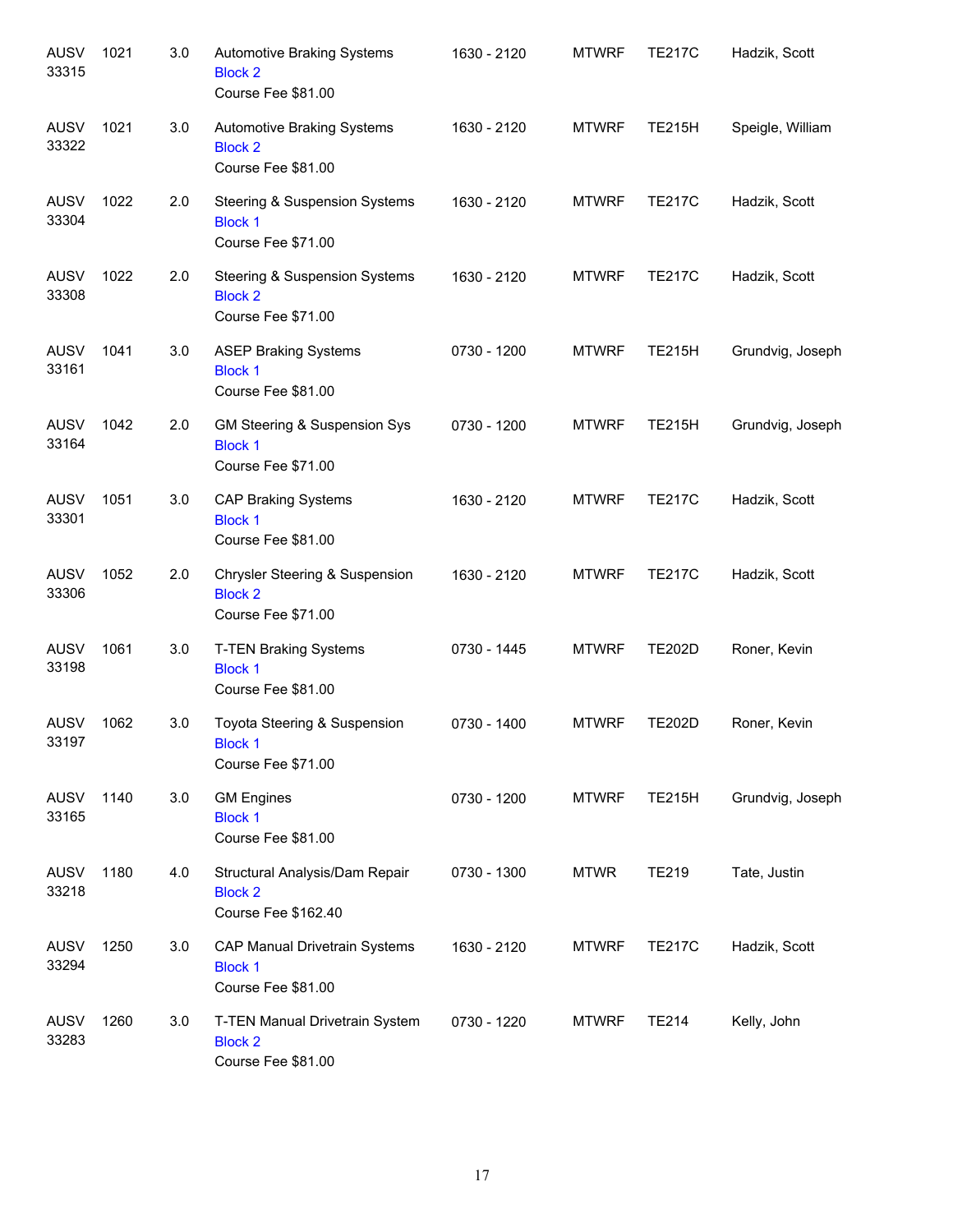| <b>AUSV</b><br>33298 | 1320 | 4.0 | <b>Automotive Electronics</b><br><b>Block 1</b><br>Course Fee \$91.00      | 1230 - 1610 | <b>MTWRF</b> | <b>TE217C</b> | Hadzik, Scott    |
|----------------------|------|-----|----------------------------------------------------------------------------|-------------|--------------|---------------|------------------|
| AUSV<br>33175        | 2040 | 3.0 | <b>GM Engine Control Systems</b><br><b>Block 2</b><br>Course Fee \$81.00   | 0730 - 1200 | <b>MTWRF</b> | <b>TE215H</b> | Grundvig, Joseph |
| <b>AUSV</b><br>33209 | 2080 | 4.0 | Painting and Refinishing II<br><b>Block 1</b><br>Course Fee \$162.40       | 0730 - 1320 | <b>MTWR</b>  | <b>TE219</b>  | Tate, Justin     |
| <b>AUSV</b><br>33208 | 2085 | 4.0 | Non-Structural II<br><b>Block 1</b><br>Course Fee \$100.00                 | 0730 - 1320 | <b>MTWR</b>  | <b>TE219</b>  | Tate, Justin     |
| <b>AUSV</b><br>33318 | 2320 | 3.0 | Automotive Climate Control Sys<br><b>Block 1</b><br>Course Fee \$81.00     | 1630 - 2120 | <b>MTWRF</b> | <b>TE215H</b> | Speigle, William |
| <b>AUSV</b><br>33320 | 2340 | 3.0 | <b>GM Climate Control Systems</b><br><b>Block 1</b><br>Course Fee \$81.00  | 0730 - 1200 | <b>MTWRF</b> | <b>TE217C</b> | Speigle, William |
| AUSV<br>33323        | 2350 | 3.0 | <b>CAP Climate Control Systems</b><br><b>Block 2</b><br>Course Fee \$81.00 | 1630 - 2120 | <b>MTWRF</b> | <b>TE215H</b> | Speigle, William |
| AUSV<br>33199        | 2360 | 3.0 | T-TEN Climate Control Systems<br><b>Block 1</b><br>Course Fee \$81.00      | 0730 - 1400 | <b>MTWRF</b> | <b>TE202D</b> | Roner, Kevin     |
| AUSV<br>33214        | 2480 | 2.0 | Auto Body Business Practices<br><b>Block 2</b><br>Course Fee \$10.00       | 1400 - 1550 | <b>TR</b>    | <b>TE219</b>  | Tate, Justin     |
| AUSV<br>34067        | 2520 | 4.0 | Automatic Transmissions<br><b>Block 1</b><br>Course Fee \$91.00            | 1630 - 2120 | <b>MTWRF</b> | <b>TE214</b>  | Kelly, John      |
| <b>AUSV</b><br>34066 | 2550 | 4.0 | <b>Chrysler Auto Transmissions</b><br><b>Block 1</b><br>Course Fee \$91.00 | 1630 - 2120 | <b>MTWRF</b> | <b>TE214</b>  | Kelly, John      |
| AUSV<br>33282        | 2560 | 4.0 | Toyota Auto Transmissions<br><b>Block 1</b><br>Course Fee \$91.00          | 0730 - 1320 | <b>MTWRF</b> | <b>TE214</b>  | Kelly, John      |
| AUSV<br>33215        | 2860 | 3.0 | Auto Shop Practice<br><b>Block 2</b>                                       | <b>TBA</b>  | <b>TBA</b>   |               | Tate, Justin     |
| <b>AUSV</b><br>33324 | 2860 | 3.0 | Auto Shop Practice<br><b>Block 1</b>                                       | <b>TBA</b>  | <b>TBA</b>   |               | Speigle, William |
| <b>AUSV</b><br>33196 | 2880 | 3.0 | Cooperative Practicum<br><b>Block 2</b>                                    | <b>TBA</b>  | <b>TBA</b>   |               | Grundvig, Joseph |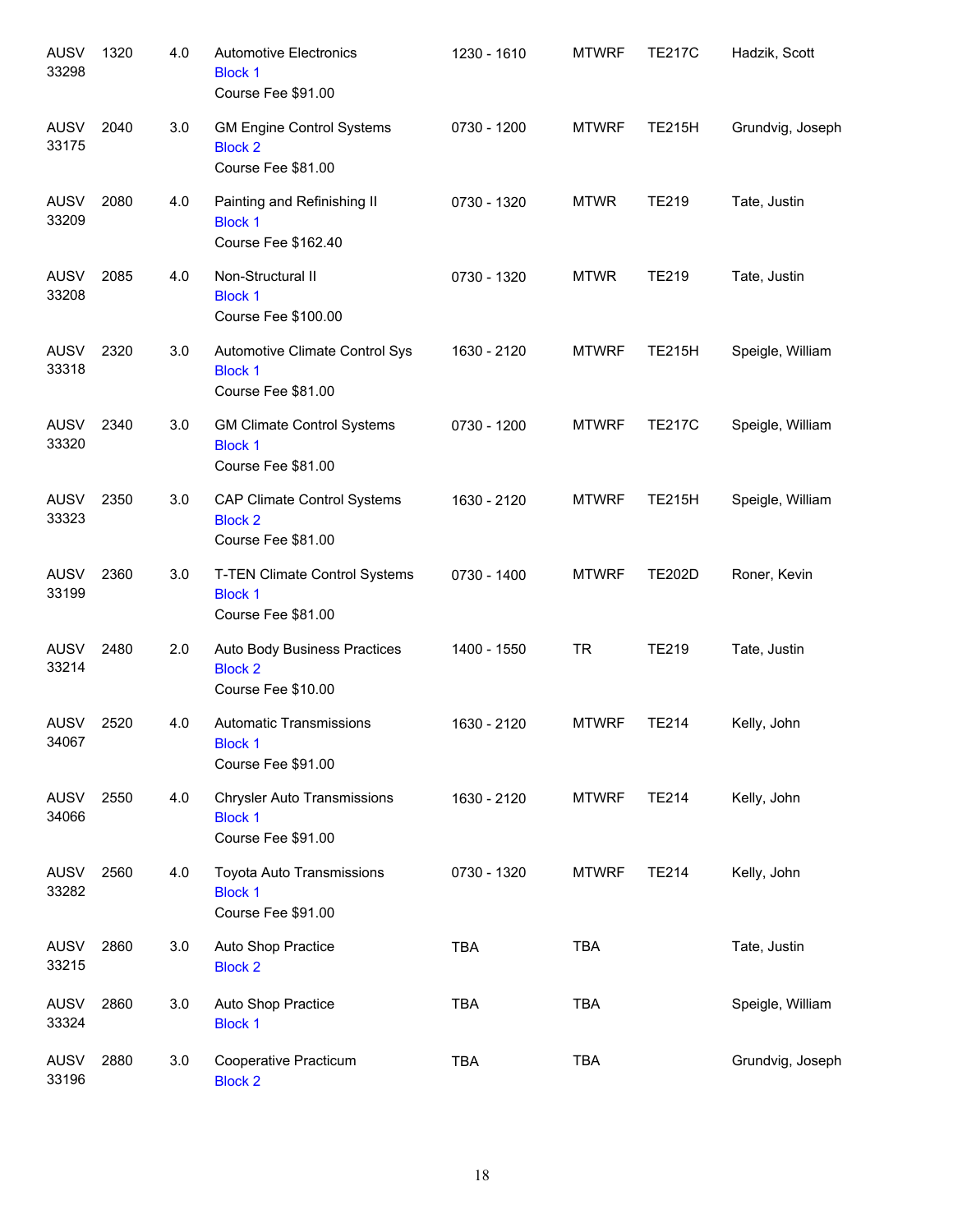| <b>AUSV</b><br>33203 | 2880 | 3.0 | Cooperative Practicum<br><b>Block 1</b>                                                                                                                                                                                                                       | <b>TBA</b> | <b>TBA</b> |           | Roner, Kevin   |
|----------------------|------|-----|---------------------------------------------------------------------------------------------------------------------------------------------------------------------------------------------------------------------------------------------------------------|------------|------------|-----------|----------------|
| <b>AUSV</b><br>33204 | 2880 | 3.0 | Cooperative Practicum<br><b>Block 2</b>                                                                                                                                                                                                                       | <b>TBA</b> | <b>TBA</b> |           | Roner, Kevin   |
| <b>AUSV</b><br>33311 | 2880 | 3.0 | Cooperative Practicum<br><b>Block 2</b>                                                                                                                                                                                                                       | <b>TBA</b> | <b>TBA</b> |           | Hadzik, Scott  |
| <b>BIS</b><br>31900  | 3800 | 2.0 | BIS Capstone & Grad Prep<br><b>Full Semester</b>                                                                                                                                                                                                              | <b>TBA</b> | <b>TBA</b> | <b>OL</b> | Clayton, Marie |
|                      |      |     | To register, please contact the BIS office at (801) 626-7713 or bis@weber.edu to<br>obtain permission to get into the class. To access online course materials,<br>please log in to your student portal at weber.edu and select your student<br>services tab. |            |            |           |                |
| <b>BIS</b><br>31901  | 3850 | 1.0 | <b>BIS Internship</b><br><b>Full Semester</b>                                                                                                                                                                                                                 | <b>TBA</b> | <b>TBA</b> | <b>OL</b> | Cena, Michael  |
|                      |      |     | To register, please contact the BIS office at (801) 626-7713 or bis@weber.edu to<br>obtain permission to get into the class. To access online course materials,<br>please log in to your student portal at weber.edu and select your student<br>services tab. |            |            |           |                |
| <b>BIS</b><br>32535  | 3850 | 2.0 | <b>BIS Internship</b><br><b>Full Semester</b>                                                                                                                                                                                                                 | <b>TBA</b> | <b>TBA</b> | <b>OL</b> | Cena, Michael  |
|                      |      |     | To register, please contact the BIS office at (801) 626-7713 or bis@weber.edu to<br>obtain permission to get into the class. To access online course materials,<br>please log in to your student portal at weber.edu and select your student<br>services tab. |            |            |           |                |
| <b>BIS</b><br>32539  | 3850 | 3.0 | <b>BIS Internship</b><br><b>Full Semester</b>                                                                                                                                                                                                                 | <b>TBA</b> | <b>TBA</b> | OL        | Cena, Michael  |
|                      |      |     | To register, please contact the BIS office at (801) 626-7713 or bis@weber.edu to<br>obtain permission to get into the class. To access online course materials,<br>please log in to your student portal at weber.edu and select your student<br>services tab. |            |            |           |                |
| <b>BIS</b><br>31903  | 4800 | 3.0 | <b>BIS Senior Capstone</b><br><b>Full Semester</b>                                                                                                                                                                                                            | <b>TBA</b> | <b>TBA</b> | <b>OL</b> | Cena, Michael  |
|                      |      |     | To register, please contact the BIS office at (801) 626-7713 or bis@weber.edu to<br>obtain permission to get into the class. To access online course materials,<br>please log in to your student portal at weber.edu and select your student<br>services tab. |            |            |           |                |
| <b>BSAD</b><br>34304 | 1010 | 3.0 | Introduction To Business<br><b>Full Semester</b>                                                                                                                                                                                                              | <b>TBA</b> | <b>TBA</b> | OL        | Davis, Brian   |
|                      |      |     | To access the online course materials, please log in to your student portal at<br>weber.edu and select your Student Services tab.                                                                                                                             |            |            |           |                |
| <b>BSAD</b><br>34443 | 1010 | 3.0 | Introduction To Business<br><b>Full Semester</b>                                                                                                                                                                                                              | <b>TBA</b> | <b>TBA</b> | OL        | Davis, Brian   |
|                      |      |     | To access the online course materials, please log in to your student portal at<br>weber.edu and select your Student Services tab.                                                                                                                             |            |            |           |                |
| <b>BSAD</b><br>33921 | 2704 | 1.0 | TD Info Resource in Bus Discip<br><b>Block 1</b>                                                                                                                                                                                                              | <b>TBA</b> | <b>TBA</b> | OL        | Hahn, Edward   |
|                      |      |     | To access online course materials, please log in to your<br>student portal at weber edu and select your student services<br>tab.                                                                                                                              |            |            |           |                |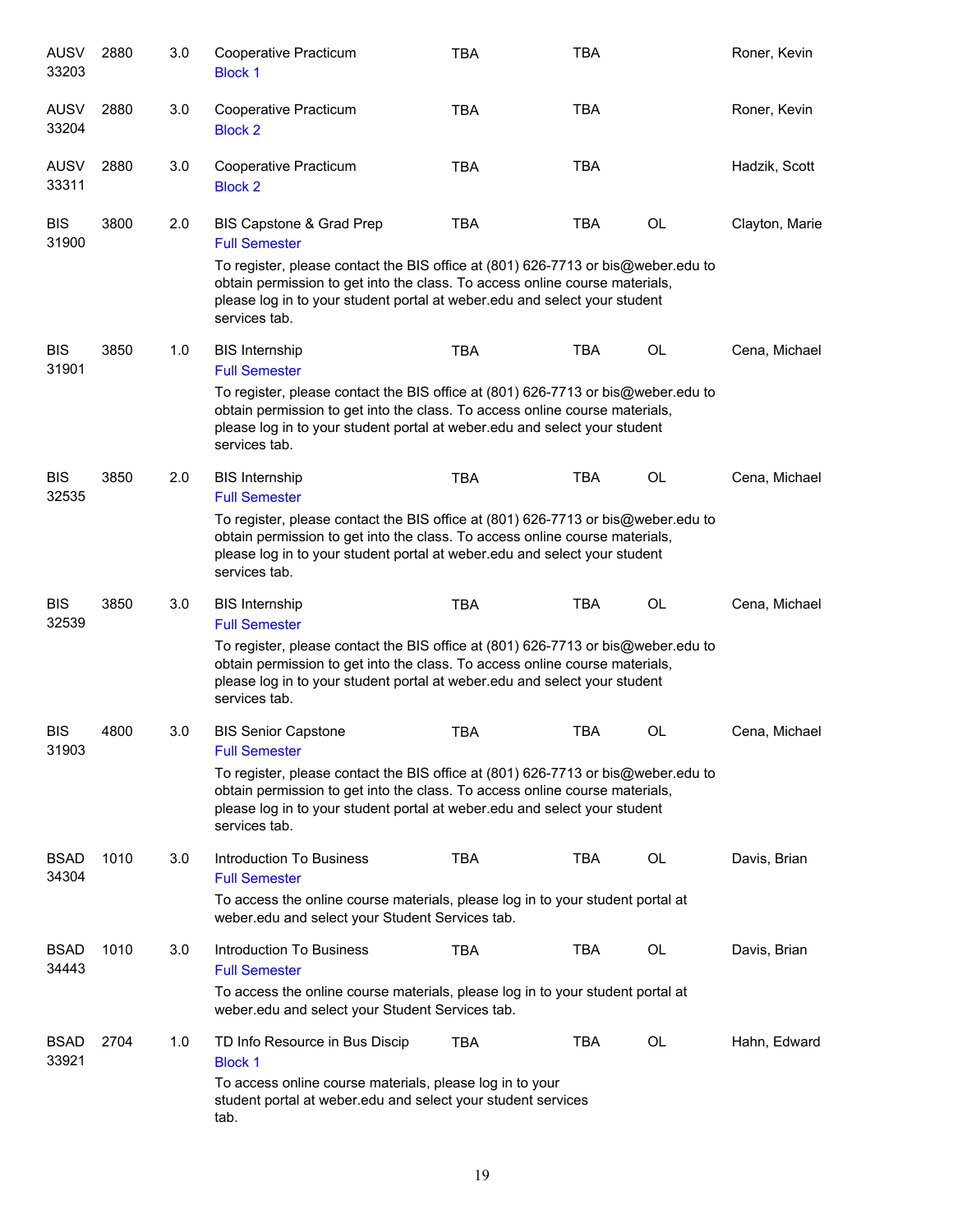| <b>BSAD</b><br>33922 | 2704 | 1.0 | TD Info Resource in Bus Discip<br><b>Block 2</b>                                                                                  | TBA         | <b>TBA</b> | <b>OL</b>    | Hahn, Edward     |
|----------------------|------|-----|-----------------------------------------------------------------------------------------------------------------------------------|-------------|------------|--------------|------------------|
|                      |      |     | To access online course materials, please log in to your<br>student portal at weber edu and select your student services<br>tab.  |             |            |              |                  |
| <b>BSAD</b><br>34305 | 2899 | 0.0 | <b>Business Foundations Assessmnt</b><br><b>Full Semester</b>                                                                     | <b>TBA</b>  | <b>TBA</b> | <b>OL</b>    | Sikkink, Mara    |
|                      |      |     | To access the online course materials, please log in to your student portal at<br>weber.edu and select your Student Services tab. |             |            |              |                  |
| <b>BSAD</b><br>34004 | 3200 | 3.0 | <b>Legal Environment of Business</b><br><b>Full Semester</b>                                                                      | 0730 - 0820 | <b>MWF</b> | <b>WB114</b> | Kaiser, Charles  |
| <b>BSAD</b><br>34005 | 3200 | 3.0 | <b>Legal Environment of Business</b><br><b>Full Semester</b>                                                                      | 1730 - 2010 | W          | <b>WB116</b> | Kaiser, Charles  |
| <b>BSAD</b><br>34007 | 3200 | 3.0 | <b>Legal Environment of Business</b><br><b>Full Semester</b>                                                                      | 0930 - 1020 | <b>MWF</b> | <b>WB121</b> | Pace, Ryan       |
| <b>BSAD</b><br>34306 | 3200 | 3.0 | <b>Legal Environment of Business</b><br><b>Full Semester</b>                                                                      | <b>TBA</b>  | <b>TBA</b> | <b>OL</b>    | Junk, Michael    |
|                      |      |     | To access the online course materials, please log in to your student portal at<br>weber.edu and select your Student Services tab. |             |            |              |                  |
| <b>BSAD</b><br>34015 | 3330 | 3.0 | Bus Ethics & Environ Respons<br><b>Full Semester</b>                                                                              | 1730 - 2010 | R          | <b>WB116</b> | Read, David      |
| <b>BSAD</b><br>34016 | 3330 | 3.0 | Bus Ethics & Environ Respons<br><b>Full Semester</b>                                                                              | 1030 - 1145 | <b>TR</b>  | <b>WB115</b> | Read, David      |
| <b>BSAD</b><br>34307 | 3330 | 3.0 | Bus Ethics & Environ Respons<br><b>Full Semester</b>                                                                              | <b>TBA</b>  | <b>TBA</b> | <b>OL</b>    | Hansen, Shaun    |
|                      |      |     | To access the online course materials, please log in to your student portal at<br>weber.edu and select your Student Services tab. |             |            |              |                  |
| <b>BSAD</b><br>34308 | 3330 | 3.0 | Bus Ethics & Environ Respons<br><b>Full Semester</b>                                                                              | TBA         | <b>TBA</b> | <b>OL</b>    | Hansen, Shaun    |
|                      |      |     | To access the online course materials, please log in to your student portal at<br>weber.edu and select your Student Services tab. |             |            |              |                  |
| <b>BSAD</b><br>34311 | 3500 | 3.0 | Intro to Business Research<br><b>Full Semester</b>                                                                                | 1730 - 2010 | Т          | D02106       | Valentin, Erhard |
| <b>BSAD</b><br>34018 | 4210 | 3.0 | Survey of Business Law<br><b>Full Semester</b>                                                                                    | 0830 - 0920 | <b>MWF</b> | <b>WB114</b> | Kaiser, Charles  |
| <b>BSAD</b><br>34019 | 4210 | 3.0 | Survey of Business Law<br><b>Full Semester</b>                                                                                    | 0930 - 1020 | <b>MWF</b> | <b>WB113</b> | Kaiser, Charles  |
| <b>BSAD</b><br>34021 | 4500 | 3.0 | Entepreneurship<br><b>Full Semester</b>                                                                                           | 0930 - 1020 | MWF        | WB116        | Allred, Anthony  |
| <b>BSAD</b><br>34022 | 4620 | 1.0 | <b>Executive Lectures</b><br><b>Full Semester</b>                                                                                 | 1200 - 1315 | R          | <b>WB206</b> | Kaiser, Charles  |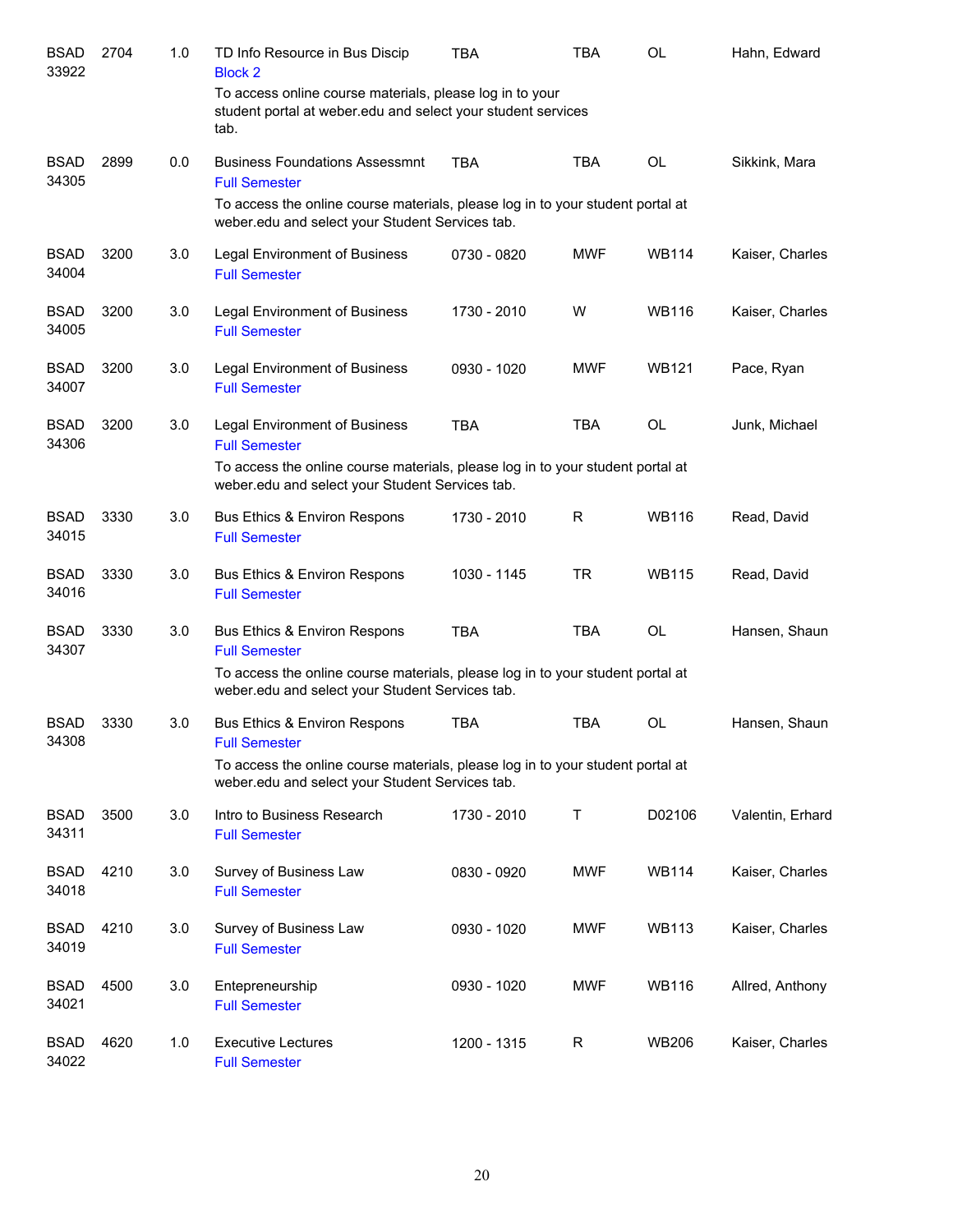| <b>BSAD</b><br>34309 | 4620 | 1.0 | <b>Executive Lectures</b><br><b>Full Semester</b>                                                                                                   | <b>TBA</b>                 | TBA             | <b>OL</b>                    | Kaiser, Charles   |
|----------------------|------|-----|-----------------------------------------------------------------------------------------------------------------------------------------------------|----------------------------|-----------------|------------------------------|-------------------|
|                      |      |     | To access the online course materials, please log in to your student portal at<br>weber.edu and select your Student Services tab.                   |                            |                 |                              |                   |
| <b>BSAD</b><br>34312 | 4620 | 1.0 | <b>Executive Lectures</b><br><b>Full Semester</b>                                                                                                   | 1730 - 1830                | M               | D02110                       | Davis, Bruce      |
| <b>BSAD</b><br>34025 | 4780 | 3.0 | <b>Strategic Management</b><br><b>Full Semester</b>                                                                                                 | 1730 - 2010                | R               | <b>WB117</b>                 | Suiter, Jeremy    |
| <b>BSAD</b><br>34026 | 4780 | 3.0 | <b>Strategic Management</b><br><b>Full Semester</b>                                                                                                 | 0900 - 1015                | <b>TR</b>       | <b>WB106</b>                 | Suiter, Jeremy    |
| <b>BSAD</b><br>34310 | 4780 | 3.0 | Strategic Management<br><b>Full Semester</b>                                                                                                        | <b>TBA</b>                 | <b>TBA</b>      | <b>OL</b>                    | Valentin, Erhard  |
|                      |      |     | To access the online course materials, please log in to your student portal at<br>weber.edu and select your Student Services tab.                   |                            |                 |                              |                   |
| <b>BTNY</b><br>32762 | 1203 | 3.0 | LS Plant Biology<br><b>Full Semester</b>                                                                                                            | 1730 - 2010                | M               | DH1407                       | Peterson, Annita  |
| <b>BTNY</b><br>32778 | 1203 | 3.0 | LS Plant Biology<br><b>Full Semester</b>                                                                                                            | <b>TBA</b>                 | <b>TBA</b>      | <b>OL</b>                    | Harley, Suzanne   |
|                      |      |     | To access the online course materials, please log in to your student portal at<br>weber.edu and<br>select your Student Services tab.                |                            |                 |                              |                   |
| <b>BTNY</b><br>32784 | 1203 | 3.0 | LS Plant Biology<br><b>Full Semester</b>                                                                                                            | <b>TBA</b>                 | <b>TBA</b>      | <b>OL</b>                    | Harley, Suzanne   |
|                      |      |     | To access the online course materials, please log in to your student portal at<br>weber.edu and<br>select your Student Services tab.                |                            |                 |                              |                   |
| <b>BTNY</b><br>32760 | 1303 | 3.0 | LS Plants in Human Affairs<br><b>Full Semester</b>                                                                                                  | 1130 - 1220                | <b>MWF</b>      | WW116                        | Young, Susan      |
| BTNY<br>32788        | 1303 | 3.0 | LS Plants in Human Affairs<br><b>Full Semester</b>                                                                                                  | <b>TBA</b>                 | <b>TBA</b>      | OL                           | Young, Susan      |
|                      |      |     | To access the online course materials, please log in to your student portal at<br>weber.edu and<br>select your Student Services tab.                |                            |                 |                              |                   |
| <b>BTNY</b><br>32960 | 1370 | 3.0 | LS Principles of Life Science<br><b>Full Semester</b><br>Course is designed for Elementary Education majors.<br>Lab: Tuesdays from 12:00 - 2:20 pm. | 1030 - 1145<br>1200 - 1420 | <b>TR</b><br>T. | <b>SL421</b><br><b>SL421</b> | Wachocki, Barbara |
| <b>BTNY</b><br>32763 | 1403 | 3.0 | <b>LS Environment Appreciation</b><br><b>Full Semester</b>                                                                                          | 1730 - 2010                | R               | D02110                       | Davis, David      |
| <b>BTNY</b><br>32961 | 1403 | 3.0 | LS Environment Appreciation<br><b>Full Semester</b>                                                                                                 | 0930 - 1020                | MWF             | LL126                        | Bozniak, Eugene   |
| <b>BTNY</b><br>32963 | 1403 | 4.0 | LS Environment Appreciation<br><b>Full Semester</b><br>Available only for students in CAST.                                                         | 0930 - 1020                | <b>MWF</b>      | LL126                        | Bozniak, Eugene   |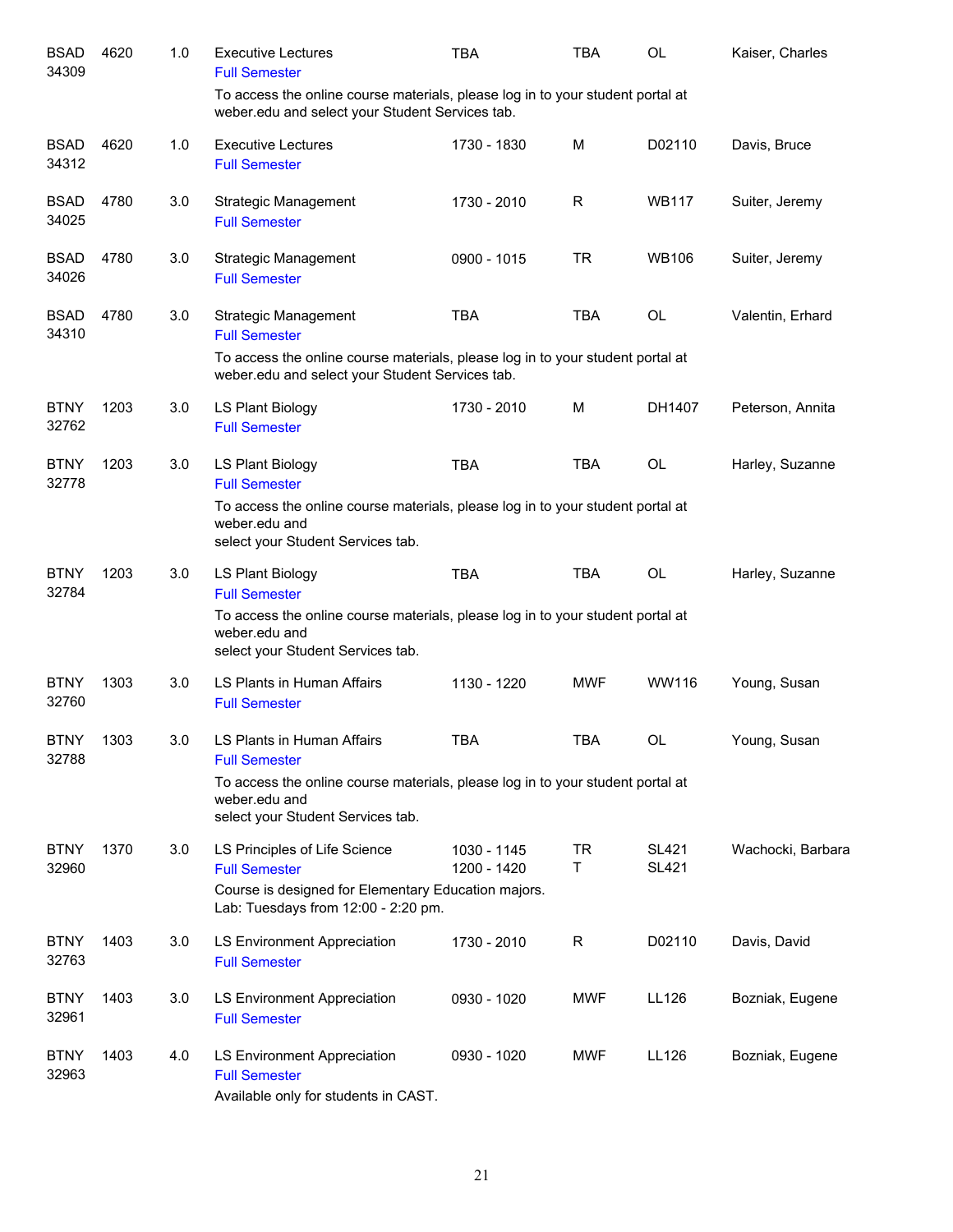| <b>BTNY</b><br>32967 | 1403 | 3.0 | <b>LS Environment Appreciation</b><br><b>Full Semester</b>                                                                                                                                                                            | 1730 - 2010                | W          | LL129                        | Wachocki, Barbara |
|----------------------|------|-----|---------------------------------------------------------------------------------------------------------------------------------------------------------------------------------------------------------------------------------------|----------------------------|------------|------------------------------|-------------------|
| <b>BTNY</b><br>32980 | 1403 | 3.0 | LS Environment Appreciation<br><b>Full Semester</b>                                                                                                                                                                                   | 1200 - 1315                | <b>TR</b>  | LL126                        | Bozniak, Eugene   |
| <b>BTNY</b><br>32986 | 1403 | 4.0 | LS Environment Appreciation<br><b>Full Semester</b><br>Available only for students in CAST.                                                                                                                                           | 1200 - 1315                | <b>TR</b>  | LL126                        | Bozniak, Eugene   |
| <b>BTNY</b><br>32988 | 1403 | 3.0 | LS Environment Appreciation<br><b>Full Semester</b>                                                                                                                                                                                   | 0900 - 1015                | <b>TR</b>  | <b>LL129</b>                 | Bozniak, Eugene   |
| <b>BTNY</b><br>32989 | 1403 | 4.0 | LS Environment Appreciation<br><b>Full Semester</b><br>Available only for students in CAST.                                                                                                                                           | 0900 - 1015                | <b>TR</b>  | LL129                        | Bozniak, Eugene   |
| <b>BTNY</b><br>33584 | 1403 | 3.0 | LS Environment Appreciation<br><b>Full Semester</b>                                                                                                                                                                                   | 1030 - 1120                | <b>MWF</b> | LL126                        | Clark, Stephen    |
| <b>BTNY</b><br>33588 | 1403 | 4.0 | <b>LS Environment Appreciation</b><br><b>Full Semester</b><br>Available only for students in CAST.                                                                                                                                    | 1030 - 1120                | <b>MWF</b> | LL126                        | Clark, Stephen    |
| <b>BTNY</b><br>32992 | 2104 | 4.0 | Plant Form and Function<br><b>Full Semester</b><br>Course Fee \$20<br>Lab: Wednesdays and Fridays from 10:30 - 12:20.                                                                                                                 | 1030 - 1220<br>1030 - 1220 | м<br>WF    | <b>SL421</b><br><b>SL421</b> | Harley, Suzanne   |
| <b>BTNY</b><br>33028 | 2114 | 4.0 | Evolutionary Survey of Plants<br><b>Full Semester</b><br>Course Fee: \$20<br>Lab: Wednesdays and Fridays from 1:30 - 3:20 pm.                                                                                                         | 1330 - 1520<br>1330 - 1520 | M<br>WF    | <b>SL421</b><br><b>SL421</b> | Clark, Stephen    |
| <b>BTNY</b><br>33159 | 2121 | 1.0 | Career Planning for Botanists<br><b>Full Semester</b>                                                                                                                                                                                 | 1200 - 1250                | R          | <b>SL424</b>                 | Wachocki, Barbara |
| <b>BTNY</b><br>33194 | 2303 | 3.0 | DV Ethnobotany<br><b>Full Semester</b>                                                                                                                                                                                                | 0900 - 1015                | TR         | <b>SL424</b>                 | Clark, Stephen    |
| <b>BTNY</b><br>33280 | 2600 | 1.0 | Laboratory Safety<br><b>Full Semester</b>                                                                                                                                                                                             | 1230 - 1320                | W          | LL129                        | Wachocki, Barbara |
| <b>BTNY</b><br>33291 | 2950 | 2.0 | <b>Elementary Field Botany</b><br><b>Full Semester</b><br>Requires consent of instructor. Course involves a field trip<br>to Southern Utah with pre- and post-trip assignments.<br>Students must sign a "Statement of Understanding." | 1330 - 1420                | W          | <b>SL424</b>                 | Wellard, Blake    |
| <b>BTNY</b><br>33325 | 3153 | 3.0 | Biology of the Plant Cell<br><b>Full Semester</b>                                                                                                                                                                                     | 0900 - 1015                | <b>TR</b>  | <b>SL421</b>                 | Harley, Suzanne   |
| <b>BTNY</b><br>33332 | 3403 | 3.0 | <b>Environment Appreciation</b><br><b>Full Semester</b><br>Prereq: Botany LS/SI 1105 or Botany 2104 or Botany 2114.<br>Course available only for Retany majors and miners                                                             | 0930 - 1020                | <b>MWF</b> | LL126                        | Bozniak, Eugene   |

Course available only for Botany majors and minors.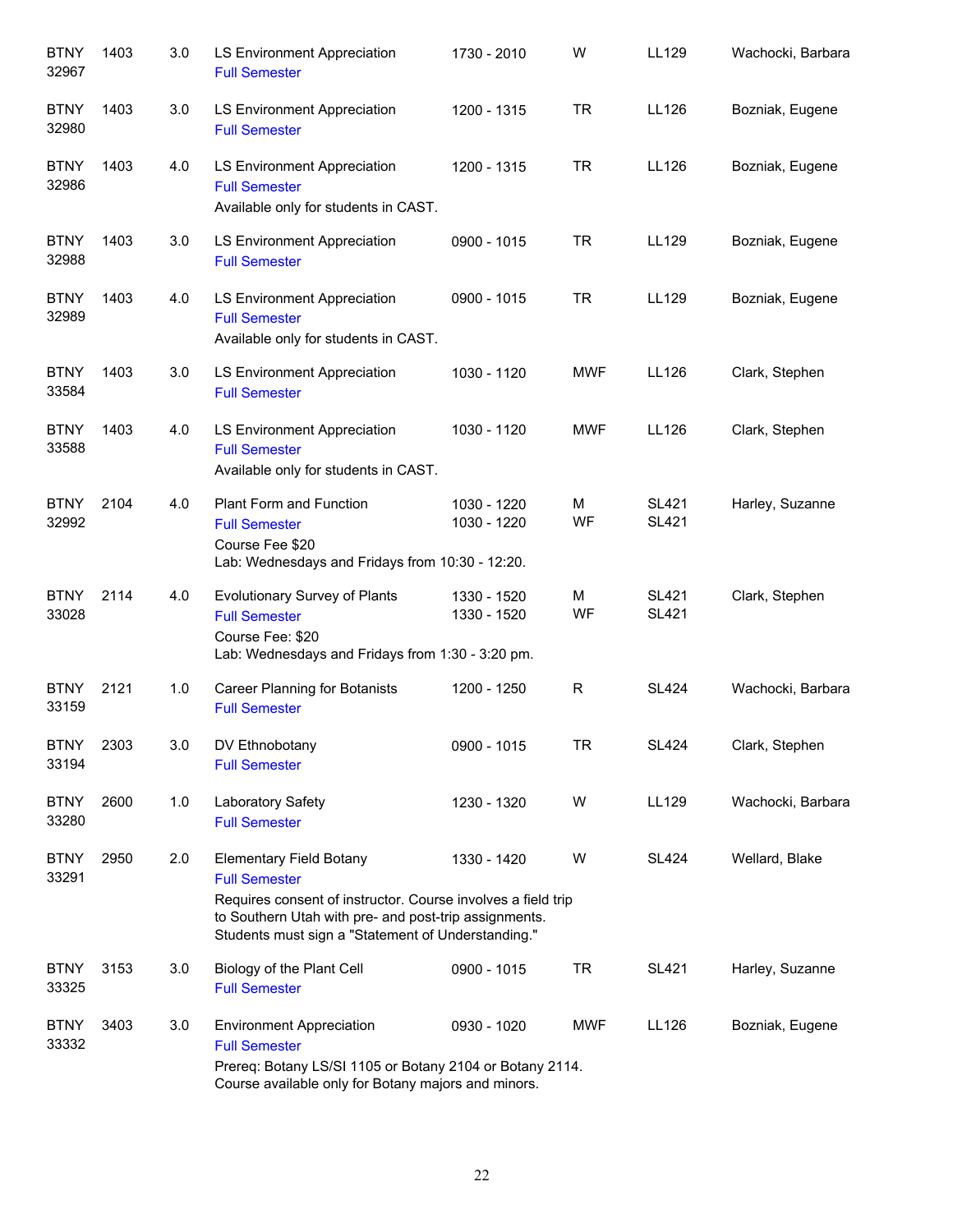| <b>BTNY</b><br>33336 | 3403 | 3.0 | <b>Environment Appreciation</b><br><b>Full Semester</b><br>Prereq: Botany LS/SI 1105 or Botany 2104 or Botany 2114.<br>Course available only for Botany majors and minors.                             | 1200 - 1315                | <b>TR</b>      | LL126                        | Bozniak, Eugene   |
|----------------------|------|-----|--------------------------------------------------------------------------------------------------------------------------------------------------------------------------------------------------------|----------------------------|----------------|------------------------------|-------------------|
| <b>BTNY</b><br>33340 | 3403 | 3.0 | <b>Environment Appreciation</b><br><b>Full Semester</b><br>Prereq: Botany LS/SI 1105 or Botany 2104 or Botany 2114.<br>Course available only for Botany majors and minors.                             | 0900 - 1015                | <b>TR</b>      | LL129                        | Bozniak, Eugene   |
| <b>BTNY</b><br>33590 | 3403 | 3.0 | <b>Environment Appreciation</b><br><b>Full Semester</b><br>Prereq: Botany LS/SI 1105 or Botany 2104 or Botany 2114.<br>Course available only for Botany majors and minors.                             | 1030 - 1120                | <b>MWF</b>     | LL126                        | Clark, Stephen    |
| <b>BTNY</b><br>33342 | 3473 | 3.0 | Plant Geography<br><b>Full Semester</b><br>Prereq: Botany LS/SI 1105 or Botany 2114.                                                                                                                   | 1030 - 1145                | <b>TR</b>      | <b>SL424</b>                 | Clark, Stephen    |
| <b>BTNY</b><br>33349 | 3523 | 3.0 | Marine Biology<br><b>Full Semester</b><br>Lab fee: \$20. Lab: Tuesdays from 1:30 - 3:20 pm.<br>Prereq: Botany LS/SI 1105 or Botany 2114, or Zoology 1110,<br>or Microbiology 2054, or Geoscience 3010. | 1030 - 1120<br>1330 - 1520 | <b>MW</b><br>т | <b>SL424</b><br><b>SL424</b> | Bozniak, Eugene   |
| <b>BTNY</b><br>33345 | 3570 | 3.0 | Foundations of Science Educ<br><b>Full Semester</b>                                                                                                                                                    | 1030 - 1145                | <b>TR</b>      | LL230                        | Johnston, Adam    |
| <b>BTNY</b><br>30590 | 4800 | 2.0 | <b>Individual Research</b><br><b>Full Semester</b>                                                                                                                                                     | <b>TBA</b>                 | <b>TBA</b>     |                              | Bozniak, Eugene   |
| <b>BTNY</b><br>30592 | 4800 | 2.0 | <b>Individual Research</b><br><b>Full Semester</b>                                                                                                                                                     | <b>TBA</b>                 | <b>TBA</b>     |                              | Clark, Stephen    |
| <b>BTNY</b><br>30593 | 4800 | 2.0 | <b>Individual Research</b><br><b>Full Semester</b>                                                                                                                                                     | <b>TBA</b>                 | <b>TBA</b>     |                              | Wachocki, Barbara |
| <b>BTNY</b><br>30596 | 4800 | 2.0 | Individual Research<br><b>Full Semester</b>                                                                                                                                                            | <b>TBA</b>                 | <b>TBA</b>     |                              | Harley, Suzanne   |
| <b>BTNY</b><br>30600 | 4830 | 2.0 | Readings In Botany<br><b>Full Semester</b>                                                                                                                                                             | TBA                        | <b>TBA</b>     |                              | Bozniak, Eugene   |
| <b>BTNY</b><br>30610 | 4830 | 2.0 | Readings In Botany<br><b>Full Semester</b>                                                                                                                                                             | <b>TBA</b>                 | <b>TBA</b>     |                              | Clark, Stephen    |
| <b>BTNY</b><br>30620 | 4830 | 2.0 | Readings In Botany<br><b>Full Semester</b>                                                                                                                                                             | <b>TBA</b>                 | <b>TBA</b>     |                              | Wachocki, Barbara |
| <b>BTNY</b><br>30621 | 4830 | 2.0 | Readings In Botany<br><b>Full Semester</b>                                                                                                                                                             | <b>TBA</b>                 | <b>TBA</b>     |                              | Harley, Suzanne   |
| <b>BTNY</b><br>30632 | 4840 | 2.0 | <b>Thesis Readings</b><br><b>Full Semester</b>                                                                                                                                                         | <b>TBA</b>                 | <b>TBA</b>     |                              | Bozniak, Eugene   |
| <b>BTNY</b><br>30635 | 4840 | 2.0 | <b>Thesis Readings</b><br><b>Full Semester</b>                                                                                                                                                         | <b>TBA</b>                 | <b>TBA</b>     |                              | Clark, Stephen    |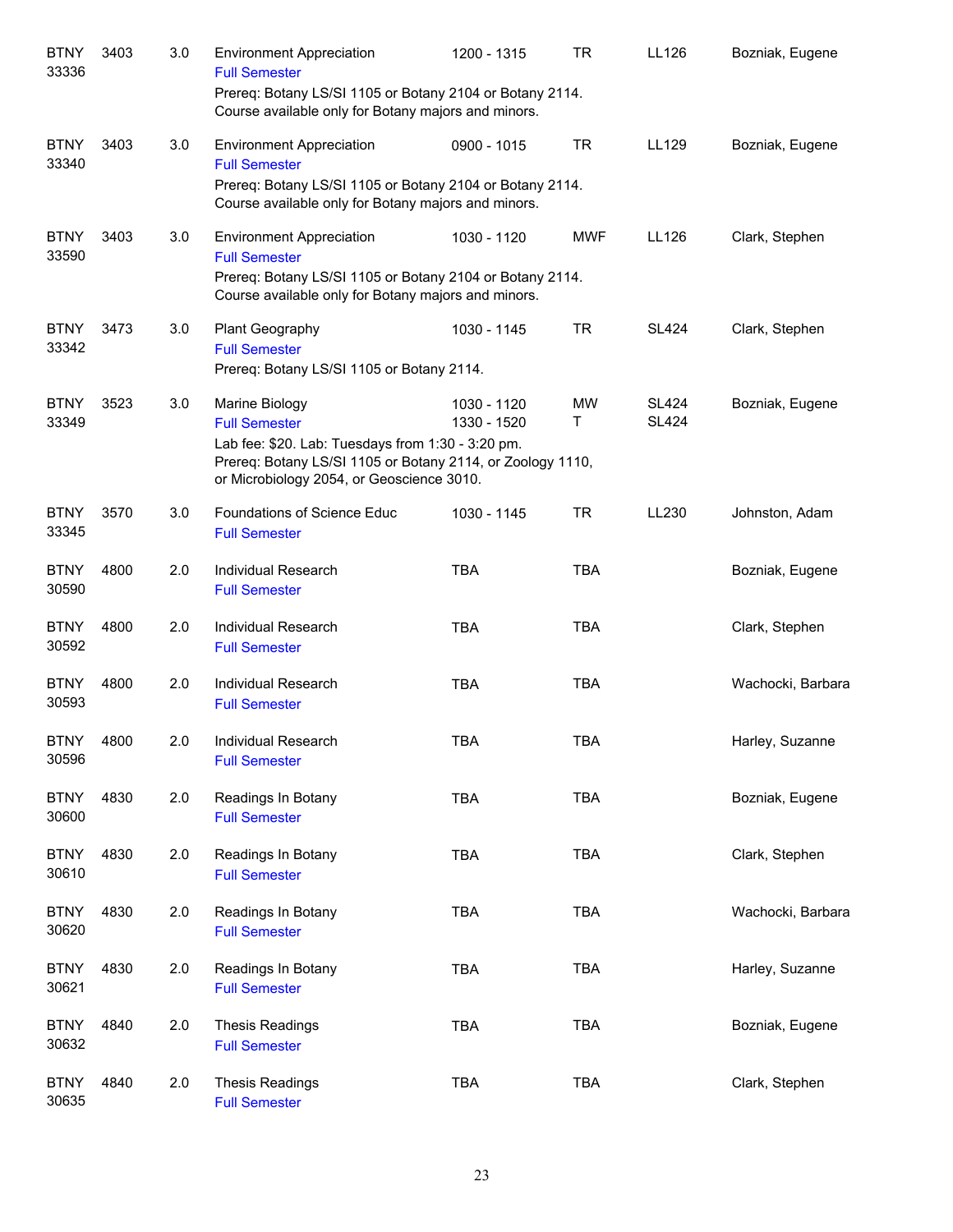| <b>BTNY</b><br>30670 | 4840 | 2.0 | <b>Thesis Readings</b><br><b>Full Semester</b>                                                                                                                                                                                                          | <b>TBA</b>  | <b>TBA</b> |              | Wachocki, Barbara |
|----------------------|------|-----|---------------------------------------------------------------------------------------------------------------------------------------------------------------------------------------------------------------------------------------------------------|-------------|------------|--------------|-------------------|
| <b>BTNY</b><br>30672 | 4840 | 2.0 | <b>Thesis Readings</b><br><b>Full Semester</b>                                                                                                                                                                                                          | <b>TBA</b>  | <b>TBA</b> |              | Harley, Suzanne   |
| <b>BTNY</b><br>30683 | 4850 | 2.0 | Thesis Research<br><b>Full Semester</b>                                                                                                                                                                                                                 | <b>TBA</b>  | <b>TBA</b> |              | Bozniak, Eugene   |
| <b>BTNY</b><br>30719 | 4850 | 2.0 | Thesis Research<br><b>Full Semester</b>                                                                                                                                                                                                                 | <b>TBA</b>  | <b>TBA</b> |              | Clark, Stephen    |
| <b>BTNY</b><br>30720 | 4850 | 2.0 | Thesis Research<br><b>Full Semester</b>                                                                                                                                                                                                                 | <b>TBA</b>  | <b>TBA</b> |              | Wachocki, Barbara |
| <b>BTNY</b><br>30899 | 4850 | 2.0 | Thesis Research<br><b>Full Semester</b>                                                                                                                                                                                                                 | <b>TBA</b>  | <b>TBA</b> |              | Harley, Suzanne   |
| <b>BTNY</b><br>30963 | 4890 | 1.0 | Co-op Work Experience<br><b>Full Semester</b>                                                                                                                                                                                                           | <b>TBA</b>  | <b>TBA</b> |              | Wachocki, Barbara |
| <b>BTNY</b><br>30965 | 4890 | 2.0 | Co-op Work Experience<br><b>Full Semester</b>                                                                                                                                                                                                           | <b>TBA</b>  | <b>TBA</b> |              | Wachocki, Barbara |
| <b>BTNY</b><br>30967 | 4890 | 3.0 | Co-op Work Experience<br><b>Full Semester</b>                                                                                                                                                                                                           | <b>TBA</b>  | <b>TBA</b> |              | Wachocki, Barbara |
| <b>BTNY</b><br>30969 | 4890 | 4.0 | Co-op Work Experience<br><b>Full Semester</b>                                                                                                                                                                                                           | <b>TBA</b>  | <b>TBA</b> |              | Wachocki, Barbara |
| <b>BTNY</b><br>30970 | 4890 | 5.0 | Co-op Work Experience<br><b>Full Semester</b>                                                                                                                                                                                                           | <b>TBA</b>  | <b>TBA</b> |              | Wachocki, Barbara |
| <b>BTNY</b><br>34086 | 4890 | 6.0 | Co-op Work Experience<br><b>Full Semester</b>                                                                                                                                                                                                           | <b>TBA</b>  | <b>TBA</b> |              | Wachocki, Barbara |
| <b>BTNY</b><br>33350 | 4950 | 2.0 | Advanced Field Botany<br><b>Full Semester</b><br>Prereq or coreq: Botany 3624 and consent of instructor.<br>Course involves a field trip to Southern Utah with pre- and<br>post-trip assignments. Students must sign a "Statement of<br>Understanding." | 1330 - 1420 | W          | <b>SL424</b> | Wellard, Blake    |
| <b>BTNY</b><br>30978 | 4970 | 2.0 | <b>Botany Thesis</b><br><b>Full Semester</b>                                                                                                                                                                                                            | <b>TBA</b>  | <b>TBA</b> |              | Bozniak, Eugene   |
| <b>BTNY</b><br>30980 | 4970 | 2.0 | <b>Botany Thesis</b><br><b>Full Semester</b>                                                                                                                                                                                                            | <b>TBA</b>  | <b>TBA</b> |              | Clark, Stephen    |
| <b>BTNY</b><br>30981 | 4970 | 2.0 | <b>Botany Thesis</b><br><b>Full Semester</b>                                                                                                                                                                                                            | <b>TBA</b>  | <b>TBA</b> |              | Wachocki, Barbara |
| <b>BTNY</b><br>30982 | 4970 | 2.0 | <b>Botany Thesis</b><br><b>Full Semester</b>                                                                                                                                                                                                            | <b>TBA</b>  | <b>TBA</b> |              | Harley, Suzanne   |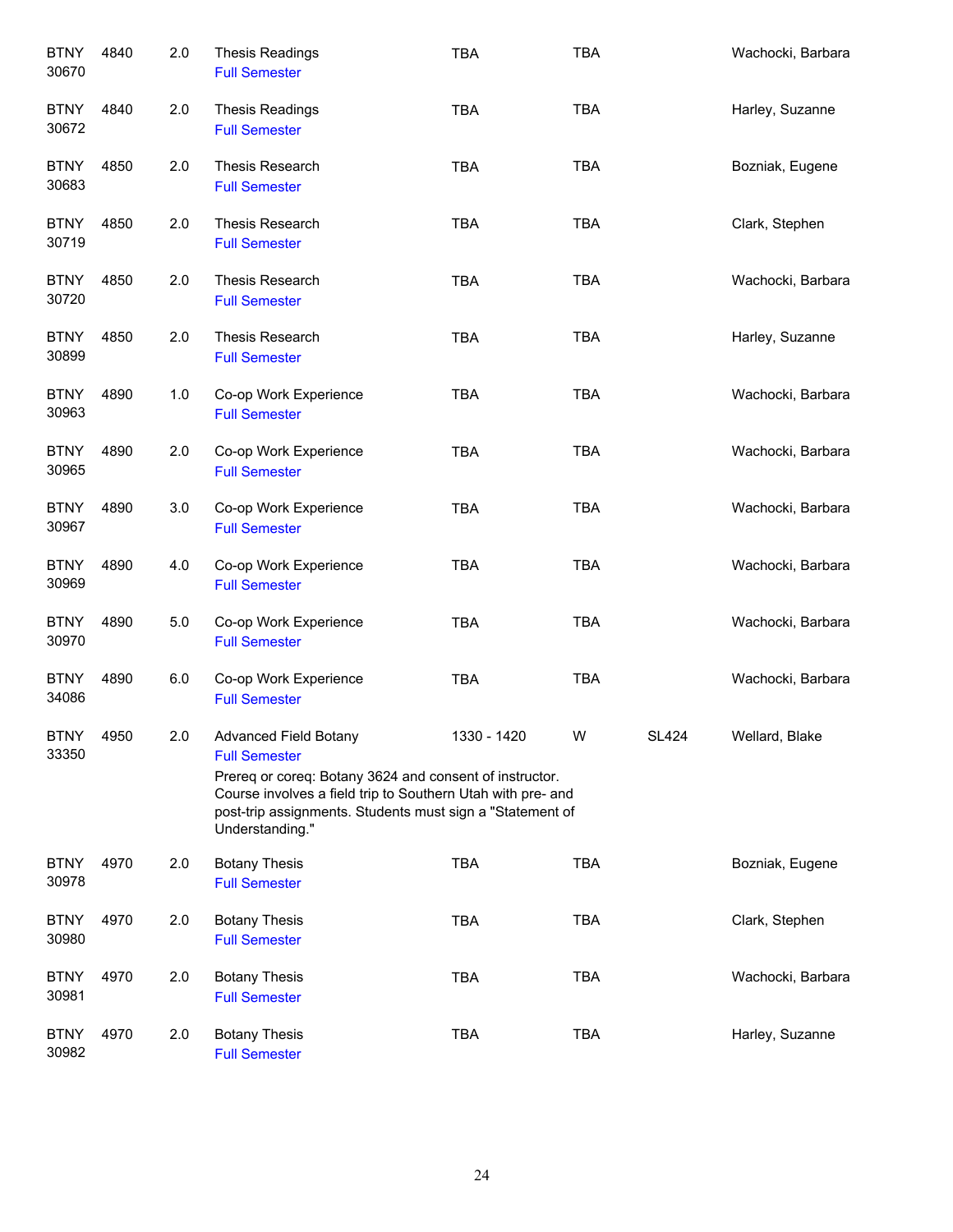| <b>BTNY</b><br>33351 | 4980 | 3.0 | <b>Portfolio Summative Assess</b><br><b>Full Semester</b><br>Prereq: Completion of or concurrent enrollment in courses<br>needed to meet the minimum requirements for a degree in<br>Botany. | 1330 - 1610 | M           | <b>SL424</b> | Harley, Suzanne   |
|----------------------|------|-----|----------------------------------------------------------------------------------------------------------------------------------------------------------------------------------------------|-------------|-------------|--------------|-------------------|
| <b>BTNY</b><br>33352 | 4990 | 1.0 | Seminar in Botany<br><b>Full Semester</b><br>Prereq: Completion of or concurrent enrollment in courses<br>needed to meet the minimum requirements for a degree in<br>Botany.                 | 1230 - 1320 | F           | <b>SL424</b> | Wachocki, Barbara |
| <b>CEET</b><br>30419 | 1110 | 2.0 | <b>Basic Electronics</b><br><b>Full Semester</b><br>Course Fee \$20.00                                                                                                                       | 1730 - 1920 | W           | B4401        | Ballard, Michael  |
| <b>CEET</b><br>30420 | 1110 | 2.0 | <b>Basic Electronics</b><br><b>Full Semester</b><br>Course Fee \$20.00                                                                                                                       | 1430 - 1620 | W           | B4401        | Ballard, Michael  |
| <b>CEET</b><br>30421 | 1140 | 4.0 | AC and DC Circuits<br><b>Full Semester</b><br>Course Fee \$30.00                                                                                                                             | 0830 - 1020 | <b>MW</b>   | B4401        | McCulley, Julanne |
| <b>CEET</b><br>30422 | 1850 | 4.0 | <b>Industrial Electronics</b><br><b>Full Semester</b><br>Course Fee \$30.00                                                                                                                  | 1730 - 1920 | <b>TR</b>   | B4401        | Palmer, Mark      |
| <b>CEET</b><br>34595 | 1850 | 4.0 | <b>Industrial Electronics</b><br><b>Full Semester</b><br>Course Fee \$30.00                                                                                                                  | 1230 - 1420 | <b>MW</b>   | B4401        | Andreasen, Kevin  |
| <b>CEET</b><br>30423 | 2130 | 3.0 | PC Board Design<br><b>Full Semester</b><br>Course Fee \$30.00                                                                                                                                | 1030 - 1150 | <b>TR</b>   | B4406        | McCulley, Julanne |
| <b>CEET</b><br>30424 | 2140 | 4.0 | <b>Communications Systems</b><br><b>Full Semester</b><br>Course Fee \$30.00                                                                                                                  | 1030 - 1220 | <b>MW</b>   | B4411        | Hearn, Christian  |
| <b>CEET</b><br>30425 | 2150 | 4.0 | <b>Embedded Controllers</b><br><b>Full Semester</b><br>Course Fee \$30.00                                                                                                                    | 0830 - 1020 | <b>TR</b>   | B4418        | Jackson, Justin   |
| <b>CEET</b><br>30426 | 2160 | 3.0 | <b>Trouble Shooting</b><br><b>Full Semester</b><br>Course Fee \$30.00                                                                                                                        | 1230 - 1350 | <b>TR</b>   | B4406        | Green, Stephen    |
| <b>CEET</b><br>30430 | 3090 | 2.0 | Project Management<br><b>Full Semester</b><br>Course Fee \$10.00                                                                                                                             | 1230 - 1320 | W           | B4411        | Ballard, Michael  |
| <b>CEET</b><br>30431 | 4020 | 2.0 | Senior Project II<br><b>Full Semester</b><br>Course Fee \$20.00                                                                                                                              | 1230 - 1320 | $\mathsf R$ | B4417        | Hearn, Christian  |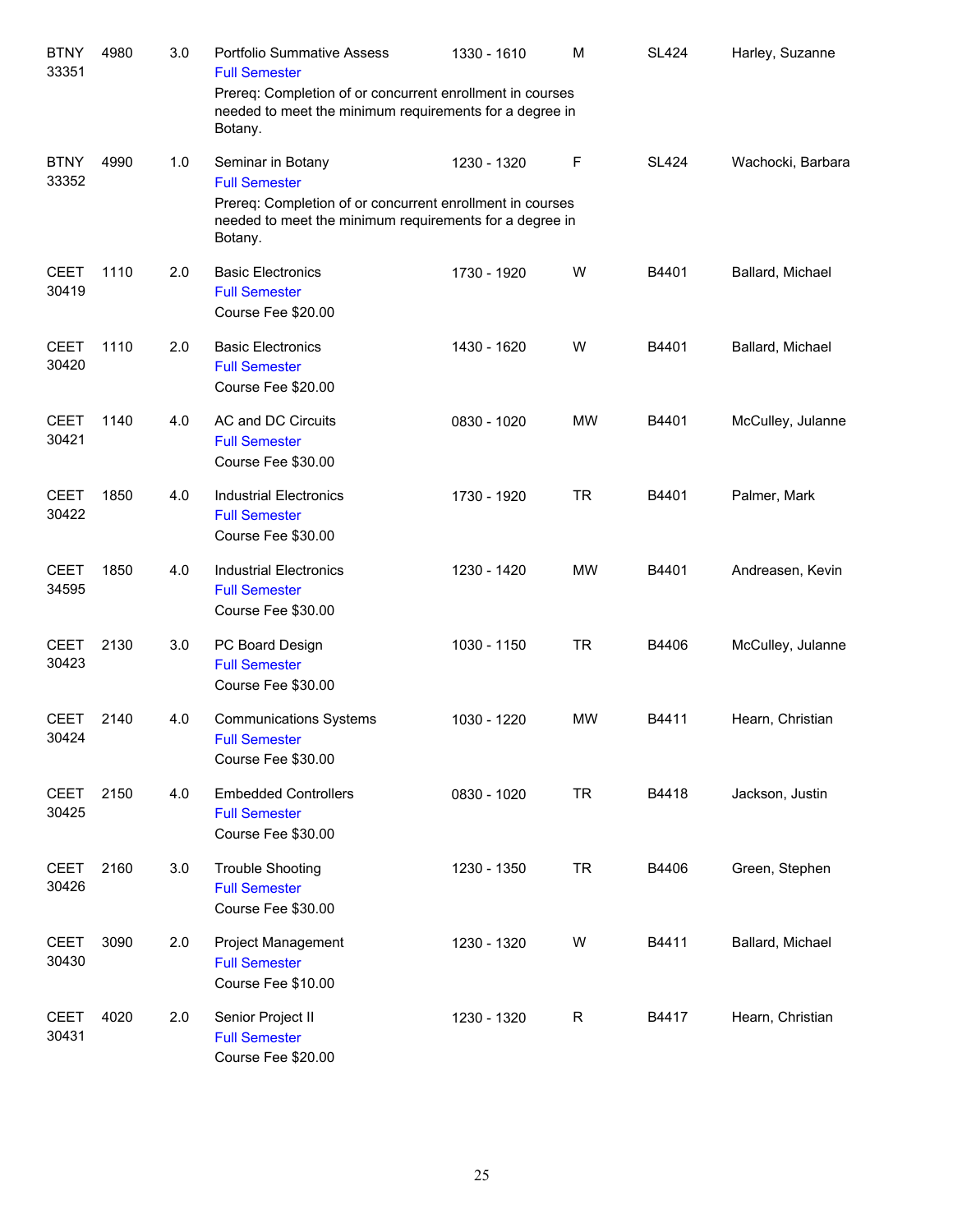| <b>CEET</b><br>30433 | 4040 | 4.0 | Signals and Systems<br><b>Full Semester</b><br>Course Fee \$30.00                                                                                                                                                                                         | 1930 - 2120 | <b>MW</b>   | B4411        | Hearn, Christian       |
|----------------------|------|-----|-----------------------------------------------------------------------------------------------------------------------------------------------------------------------------------------------------------------------------------------------------------|-------------|-------------|--------------|------------------------|
| <b>CEET</b><br>30948 | 4060 | 4.0 | <b>Advanced Communications</b><br><b>Full Semester</b><br>Course Fee \$30.00                                                                                                                                                                              | 1730 - 1920 | <b>TR</b>   | B4411        | Hearn, Christian       |
| <b>CEET</b><br>30434 | 4800 | 4.0 | <b>Individual Studies</b><br><b>Full Semester</b><br>Course Fee \$5.00 per credit hour                                                                                                                                                                    | <b>TBA</b>  | <b>TBA</b>  |              | McCulley, Julanne      |
| <b>CEET</b><br>30435 | 4890 | 2.0 | Co-op Work Experience<br><b>Full Semester</b>                                                                                                                                                                                                             | 1200 - 1250 | W           | B4409        | Jackson, Justin        |
| <b>CES</b><br>34416  | 1148 | 0.0 | Radiology Certification<br><b>Block 1</b>                                                                                                                                                                                                                 | 0900 - 1300 | $\mathbf S$ | MH480        | Alexander, Susan       |
| <b>CHEM</b><br>30013 | 1010 | 3.0 | PS Introductory Chemistry<br><b>Full Semester</b>                                                                                                                                                                                                         | 1030 - 1145 | <b>TR</b>   | LL126        | Davidson, Charles      |
| <b>CHEM</b><br>30014 | 1010 | 3.0 | PS Introductory Chemistry<br><b>Full Semester</b>                                                                                                                                                                                                         | 1800 - 2050 | R           | LL123        | Campbell, Carol        |
| <b>CHEM</b><br>31592 | 1010 | 3.0 | PS Introductory Chemistry<br><b>Full Semester</b>                                                                                                                                                                                                         | 0930 - 1020 | <b>MWF</b>  | LL123        | Davies, Don            |
| <b>CHEM</b><br>33656 | 1010 | 3.0 | PS Introductory Chemistry<br><b>Full Semester</b>                                                                                                                                                                                                         | 1440 - 1720 | M           | D02301       | Davidson, Charles      |
| <b>CHEM</b><br>33660 | 1010 | 3.0 | PS Introductory Chemistry<br><b>Full Semester</b>                                                                                                                                                                                                         | 1730 - 2010 | W           | D02301       | Albrecht, Brian        |
| <b>CHEM</b><br>33665 | 1010 | 3.0 | PS Introductory Chemistry<br><b>Full Semester</b><br>To access the online course materials, please log in to your student portal at<br>weber.edu and select your Student Services tab.<br>This class is team taught by Dr. Berghout and Dr. Paustenbaugh. | <b>TBA</b>  | <b>TBA</b>  | OL           | Paustenbaugh, Michelle |
| <b>CHEM</b><br>33670 | 1010 | 3.0 | PS Introductory Chemistry<br><b>Full Semester</b><br>To access the online course materials, please log in to your student portal at<br>weber.edu and select your Student Services tab.<br>This class is team taught by Dr. Davidson and Dr. Davidson      | <b>TBA</b>  | <b>TBA</b>  | OL           | Davidson, Charles      |
| <b>CHEM</b><br>33810 | 1010 | 3.0 | PS Introductory Chemistry<br><b>Full Semester</b>                                                                                                                                                                                                         | 0900 - 1015 | <b>TR</b>   | <b>HC014</b> | Hartman, Laird         |
| <b>CHEM</b><br>33817 | 1010 | 3.0 | PS Introductory Chemistry<br><b>Full Semester</b>                                                                                                                                                                                                         | 0900 - 1015 | <b>TR</b>   | WW102        | Hartman, Laird         |
| <b>CHEM</b><br>33826 | 1010 | 3.0 | PS Introductory Chemistry<br><b>Full Semester</b>                                                                                                                                                                                                         | 0900 - 1015 | <b>TR</b>   | <b>MR</b>    | Hartman, Laird         |
| <b>CHEM</b><br>33830 | 1010 | 3.0 | PS Introductory Chemistry<br><b>Full Semester</b>                                                                                                                                                                                                         | 1730 - 2010 | T           | WW116        | Hartman, Laird         |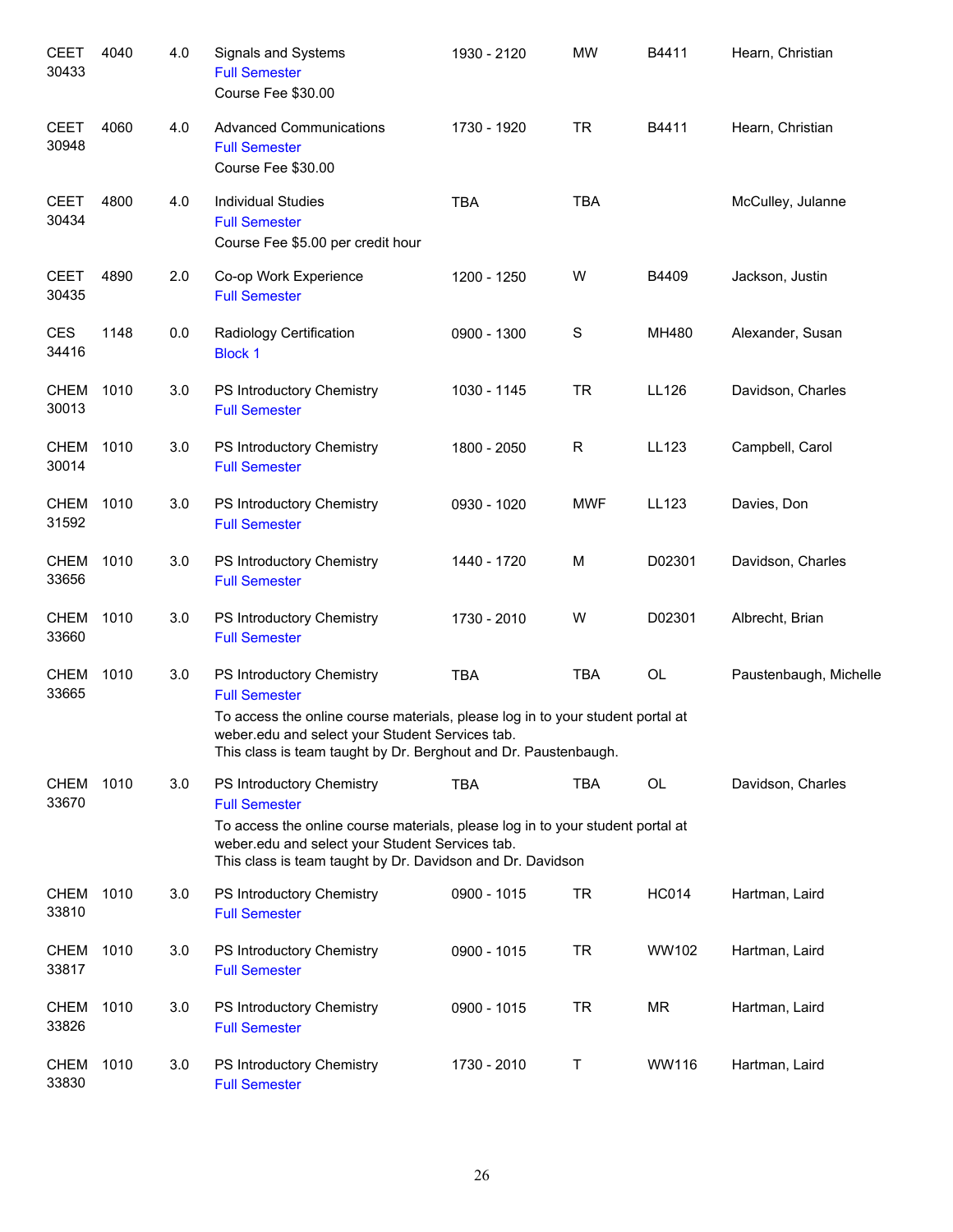| <b>CHEM</b><br>30015 | 1050  | 5.0 | PS Intro Gen, Organic, & Bio<br><b>Full Semester</b>                                                                                                                                                                                                          | 0930 - 1020 | <b>MTWF</b> | LL122        | Seager, Spencer |
|----------------------|-------|-----|---------------------------------------------------------------------------------------------------------------------------------------------------------------------------------------------------------------------------------------------------------------|-------------|-------------|--------------|-----------------|
|                      |       |     | You MUST register for a lab with this class. Lab CRN's 30016 or 30017. Course<br>Fee \$30.00                                                                                                                                                                  |             |             |              |                 |
| <b>CHEM</b><br>34437 | 1050  | 5.0 | PS Intro Gen, Organic, & Bio<br><b>Full Semester</b>                                                                                                                                                                                                          | <b>TBA</b>  | <b>TBA</b>  | OL           | Seager, Spencer |
|                      |       |     | To access the online course materials, please log in to your student portal at<br>weber.edu and select your Student Services tab. You MUST register for lab CRN<br>33765 with this class. This class is team taught by Dr. Seager and Dr.<br>Slabaugh.        |             |             |              |                 |
| CHEM<br>30016        | 1050L | 0.0 | Lab<br><b>Full Semester</b><br>This Lab is ONLY for those registered for CHEM 1050 CRN 30015.                                                                                                                                                                 | 0930 - 1220 | R           | <b>SL527</b> | Seager, Spencer |
| <b>CHEM</b><br>30017 | 1050L | 0.0 | Lab<br><b>Full Semester</b>                                                                                                                                                                                                                                   | 0930 - 1220 | R           | <b>SL526</b> | Seager, Spencer |
|                      |       |     | This Lab is ONLY for those registered for CHEM 1050 Class CRN 30015.                                                                                                                                                                                          |             |             |              |                 |
| <b>CHEM</b><br>33765 | 1050L | 0.0 | Lab<br><b>Full Semester</b>                                                                                                                                                                                                                                   | <b>TBA</b>  | <b>TBA</b>  | OL           | Seager, Spencer |
|                      |       |     | To access the online course materials, please log in to your student portal at<br>weber.edu and select your Student Services tab.<br>This Lab is ONLY for those registered for CHEM 1050 CRN 34437.<br>This lab is team taught by Dr. Seager and Dr. Slabaugh |             |             |              |                 |
| <b>CHEM</b><br>30018 | 1110  | 5.0 | PS Elementary Chemistry<br><b>Full Semester</b><br>You MUST register for a lab with this class.<br>Lab CRN's 30019, 30020, 30021, 30022.                                                                                                                      | 0830 - 0920 | <b>MTRF</b> | LL123        | Seager, Spencer |
| <b>CHEM</b><br>33768 | 1110  | 5.0 | PS Elementary Chemistry<br><b>Full Semester</b>                                                                                                                                                                                                               | <b>TBA</b>  | <b>TBA</b>  | OL           | Seager, Spencer |
|                      |       |     | To access the online course materials, please log in to your student portal at<br>weber.edu and select your Student Services tab.<br>You MUST register for lab CRN 33769 with this class.<br>This lab is team taught by Dr. Seager and Dr. Slabaugh           |             |             |              |                 |
| <b>CHEM</b><br>33778 | 1110  | 5.0 | PS Elementary Chemistry<br><b>Full Semester</b>                                                                                                                                                                                                               | <b>TBA</b>  | <b>TBA</b>  | OL           | Johnson, Todd   |
|                      |       |     | To access the online course materials, please log in to your student portal at<br>weber.edu and select your Student Services tab.<br>You MUST register for lab CRN 33783 with this class.<br>This lab is team taught by Dr. Johnson and Dr. Lippert.          |             |             |              |                 |
| <b>CHEM</b><br>30019 | 1110L | 0.0 | Lab<br><b>Full Semester</b><br>This Lab is ONLY for those registered for CHEM 1110 CRN 30018.                                                                                                                                                                 | 1330 - 1620 | F           | <b>SL526</b> | Seager, Spencer |
| CHEM<br>30020        | 1110L | 0.0 | Lab<br><b>Full Semester</b><br>This Lab is ONLY for those registered for CHEM 1110 CRN 30018.                                                                                                                                                                 | 1330 - 1620 | F           | <b>SL527</b> | Seager, Spencer |
| <b>CHEM</b><br>30021 | 1110L | 0.0 | Lab<br><b>Full Semester</b>                                                                                                                                                                                                                                   | 0830 - 1120 | W           | <b>SL526</b> | Johnson, Todd   |
|                      |       |     |                                                                                                                                                                                                                                                               |             |             |              |                 |

This Lab is ONLY for those registered for CHEM 1110 CRN 30018.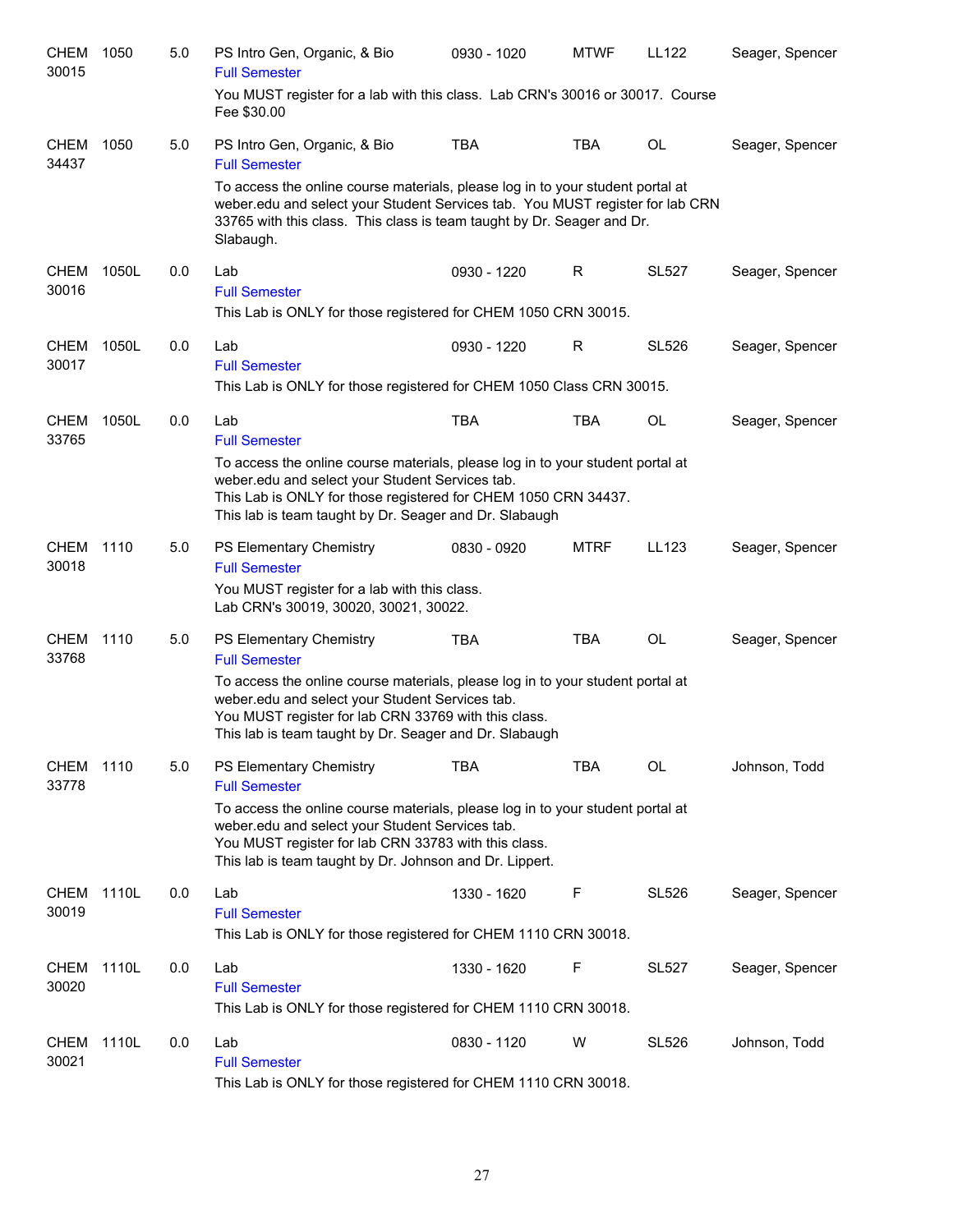| <b>CHEM</b><br>30022 | 1110L | 0.0 | Lab<br><b>Full Semester</b>                                                                                                                                                                                                                                   | 0830 - 1120 | W           | <b>SL527</b> | Johnson, Todd   |
|----------------------|-------|-----|---------------------------------------------------------------------------------------------------------------------------------------------------------------------------------------------------------------------------------------------------------------|-------------|-------------|--------------|-----------------|
|                      |       |     | This Lab is ONLY for those registered for CHEM 1110 CRN 30018.                                                                                                                                                                                                |             |             |              |                 |
| <b>CHEM</b><br>33769 | 1110L | 0.0 | Lab<br><b>Full Semester</b>                                                                                                                                                                                                                                   | <b>TBA</b>  | <b>TBA</b>  | OL           | Seager, Spencer |
|                      |       |     | To access the online course materials, please log in to your student portal at<br>weber.edu and select your Student Services tab.<br>This Lab is only for those registered for CHEM 1110 CRN 33768.<br>This lab is team taught by Dr. Seager and Dr. Slabaugh |             |             |              |                 |
| <b>CHEM</b><br>33783 | 1110L | 0.0 | Lab<br><b>Full Semester</b>                                                                                                                                                                                                                                   | <b>TBA</b>  | <b>TBA</b>  | <b>OL</b>    | Johnson, Todd   |
|                      |       |     | To access the online course materials, please log in to your student portal at<br>weber.edu and select your Student Services tab.<br>This Lab is only for those registered for CHEM 1110 CRN 33778.<br>This lab is team taught by Dr. Johnson and Dr. Lippert |             |             |              |                 |
| CHEM<br>30023        | 1120  | 5.0 | Elem Organic Bio-Chemistry<br><b>Full Semester</b>                                                                                                                                                                                                            | 0830 - 0920 | <b>MTWF</b> | <b>SL540</b> | Stoker, H       |
|                      |       |     | You MUST register for a lab with this class.<br>Lab CRN's 30024,30025.                                                                                                                                                                                        |             |             |              |                 |
| <b>CHEM</b><br>33770 | 1120  | 5.0 | Elem Organic Bio-Chemistry<br><b>Full Semester</b>                                                                                                                                                                                                            | <b>TBA</b>  | <b>TBA</b>  | OL           | Seager, Spencer |
|                      |       |     | To access the online course materials, please log in to your student portal at<br>weber.edu and select your Student Services tab.<br>You MUST register for lab CRN 33771 with this class.<br>This class is taught by Dr. Seager and Dr. Slabaugh              |             |             |              |                 |
| <b>CHEM</b><br>30024 | 1120L | 0.0 | Lab<br><b>Full Semester</b><br>This Lab is ONLY for those registered for CHEM 1120 CRN 30023.                                                                                                                                                                 | 0930 - 1220 | Τ           | <b>SL526</b> | Stoker, H       |
| <b>CHEM</b><br>30025 | 1120L | 0.0 | Lab<br><b>Full Semester</b><br>This Lab is ONLY for those registered for CHEM 1120 CRN 30023.                                                                                                                                                                 | 0930 - 1220 | Τ           | <b>SL527</b> | Stoker, H       |
| CHEM<br>33771        | 1120L | 0.0 | Lab<br><b>Full Semester</b>                                                                                                                                                                                                                                   | TBA         | TBA         | OL           | Seager, Spencer |
|                      |       |     | To access the online course materials, please log in to your student portal at<br>weber.edu and select your Student Services tab.<br>This Lab is ONLY for those registered for CHEM 1120 CRN 33770<br>This lab is team taught by Dr. Seager and Dr. Slabaugh  |             |             |              |                 |
| CHEM<br>30026        | 1200  | 3.0 | Preparation for College Chem<br><b>Full Semester</b>                                                                                                                                                                                                          | 1030 - 1120 | <b>MWF</b>  | <b>LL122</b> | Stoker, H       |
| <b>CHEM</b><br>30027 | 1200  | 3.0 | Preparation for College Chem<br><b>Full Semester</b>                                                                                                                                                                                                          | 0930 - 1045 | <b>TR</b>   | LL123        | Herzog, Timothy |
| <b>CHEM</b><br>30028 | 1200  | 3.0 | Preparation for College Chem<br><b>Full Semester</b>                                                                                                                                                                                                          | 1730 - 2020 | R           | <b>SL540</b> | Lippert, J      |
| <b>CHEM</b><br>33791 | 1200  | 3.0 | Preparation for College Chem<br><b>Full Semester</b>                                                                                                                                                                                                          | <b>TBA</b>  | TBA         | OL           | Johnson, Todd   |
|                      |       |     | To access the online course materials, please log in to your student portal at<br>weber.edu and select your Student Services tab.<br>This class is team taught by Dr. Johnson and Dr. Lippert                                                                 |             |             |              |                 |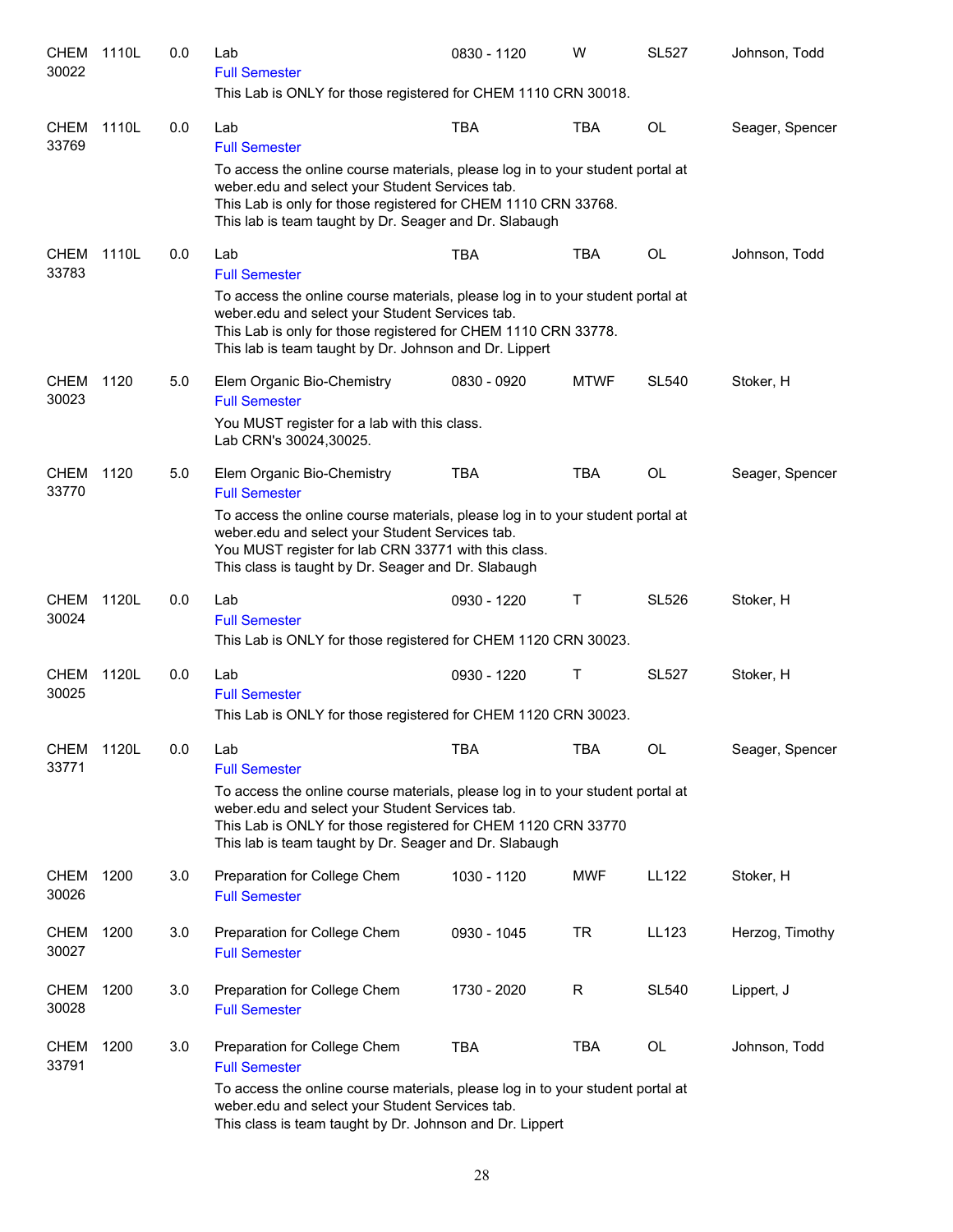| <b>CHEM</b><br>30029 | 1210  | 5.0 | PS Principles of Chemistry I<br><b>Full Semester</b><br>You MUST register for a lab with this class.                                                                                                   | 0930 - 1020<br>0930 - 1020 | <b>MTWR</b><br>F | EH229<br>EH229 | Paustenbaugh, Michelle |
|----------------------|-------|-----|--------------------------------------------------------------------------------------------------------------------------------------------------------------------------------------------------------|----------------------------|------------------|----------------|------------------------|
|                      |       |     | Lab CRN'S 30033, 30034, 30115. 30116.<br>Friday is a recitation                                                                                                                                        |                            |                  |                |                        |
| <b>CHEM</b><br>30030 | 1210  | 5.0 | PS Principles of Chemistry I<br><b>Full Semester</b>                                                                                                                                                   | 1700 - 1750                | W                | <b>LL122</b>   | Berghout, Henry        |
|                      |       |     | You MUST register for LAB CRN 30031 with this CLASS.<br>This is a HYBRID class, meaning that it will be taught face to face and ONLINE.<br>This class is team taught by Dr. Berghout and Dr. Davidson. |                            |                  |                |                        |
| <b>CHEM</b><br>30031 | 1210L | 0.0 | Lab<br><b>Full Semester</b>                                                                                                                                                                            | 1800 - 2050                | W                | <b>SL527</b>   | Davidson, Charles      |
|                      |       |     | This LAB IS ONLY for those students taking Chem 1210 CRN 30030 HYBRID<br>CLASS.<br>This lab is team taught by Dr. Davidson and Dr. Berghout.                                                           |                            |                  |                |                        |
| <b>CHEM</b><br>30032 | 1210L | 0.0 | Lab<br><b>Full Semester</b>                                                                                                                                                                            | 1800 - 2050                | W                | <b>SL526</b>   | Davidson, Charles      |
|                      |       |     | This LAB IS ONLY for those students taking Chem 1210 CRN 30030 HYBRID<br>CLASS.<br>This lab is team taught by Dr. Davidson and Dr. Berghout.                                                           |                            |                  |                |                        |
| <b>CHEM</b><br>30033 | 1210L | 0.0 | Lab<br><b>Full Semester</b>                                                                                                                                                                            | 1330 - 1620                | Τ                | <b>SL531</b>   | Paustenbaugh, Michelle |
|                      |       |     | This Lab is ONLY for those registered for CHEM 1210 CRN 30029 class.                                                                                                                                   |                            |                  |                |                        |
| <b>CHEM</b><br>30034 | 1210L | 0.0 | Lab<br><b>Full Semester</b><br>This Lab is ONLY for those registered for CHEM 1210 CRN 30029 class.                                                                                                    | 1330 - 1620                | Т                | <b>SL532</b>   | Paustenbaugh, Michelle |
| <b>CHEM</b>          | 1210L | 0.0 | Lab                                                                                                                                                                                                    | 1330 - 1620                | M                | <b>SL531</b>   | Paustenbaugh, Michelle |
| 30115                |       |     | <b>Full Semester</b><br>This Lab is ONLY for those registered for CHEM 1210 CRN 30029 class.                                                                                                           |                            |                  |                |                        |
| <b>CHEM</b><br>30116 | 1210L | 0.0 | Lab<br><b>Full Semester</b><br>This Lab is ONLY for those registered for CHEM 1210 CRN 30029 class.                                                                                                    | 1330 - 1620                | M                | <b>SL532</b>   | Paustenbaugh, Michelle |
|                      |       |     |                                                                                                                                                                                                        |                            |                  |                |                        |
| <b>CHEM</b><br>30035 | 1220  | 5.0 | Principles of Chemistry II<br><b>Full Semester</b><br>You MUST register for a lab with this class.                                                                                                     | 0730 - 0820                | <b>MTWR</b>      | LL126          | Davidson, Charles      |
|                      |       |     | Lab CRN's 30037, 30038, 30039, 30040, 30041, 30042, 30118, 30119.                                                                                                                                      |                            |                  |                |                        |
| <b>CHEM</b><br>30036 | 1220  | 5.0 | Principles of Chemistry II<br><b>Full Semester</b>                                                                                                                                                     | 1130 - 1220                | <b>MWRF</b>      | LL125          | Herzog, Timothy        |
|                      |       |     | You MUST register for a lab with this class.<br>Lab CRN's 30037, 30038, 30039, 30040, 30041, 30042 30118, 30119.                                                                                       |                            |                  |                |                        |
| <b>CHEM</b><br>30117 | 1220  | 5.0 | Principles of Chemistry II<br><b>Full Semester</b>                                                                                                                                                     | 1800 - 2050<br>1800 - 1850 | Т<br>R           | LL122<br>LL122 | Russell, Geoffrey      |
|                      |       |     | You MUST register for a lab with this class.<br>Lab CRN's 30018 or 30019. Course Fee \$35.00                                                                                                           |                            |                  |                |                        |
| <b>CHEM</b><br>30037 | 1220L | 0.0 | Lab<br><b>Full Semester</b>                                                                                                                                                                            | 0830 - 1120                | W                | <b>SL531</b>   | Davidson, Charles      |
|                      |       |     | This Lab is for those registered for CHEM 1220 CRN's 30035, or 30036, 30117<br>class.                                                                                                                  |                            |                  |                |                        |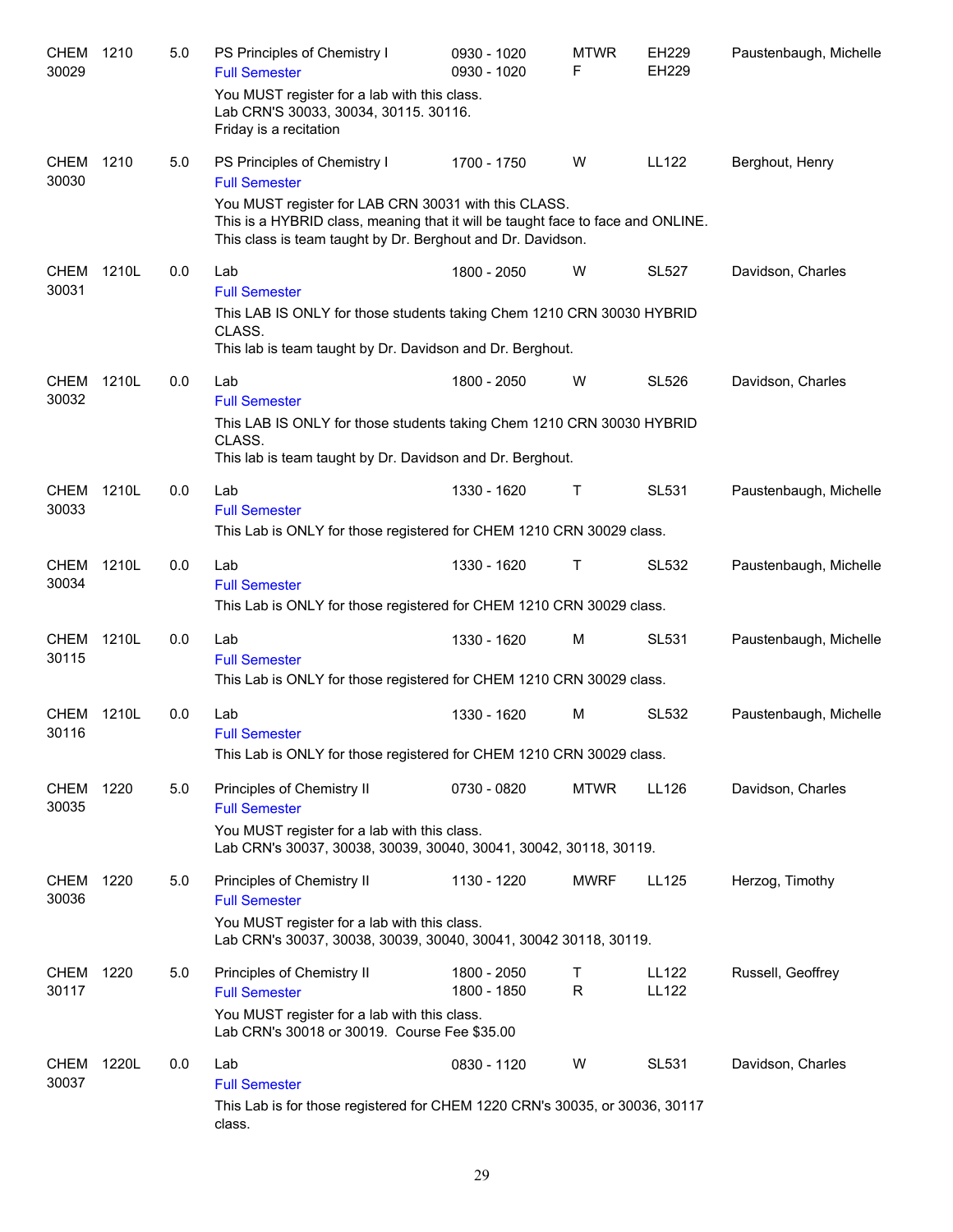| CHEM<br>30038        | 1220L | 0.0 | Lab<br><b>Full Semester</b><br>This Lab is for those registered for CHEM 1220 CRN's 30035, or 30036, 30117                                                 | 0830 - 1120 | W           | SL532        | Davidson, Charles |
|----------------------|-------|-----|------------------------------------------------------------------------------------------------------------------------------------------------------------|-------------|-------------|--------------|-------------------|
| <b>CHEM</b><br>30039 | 1220L | 0.0 | class.<br>Lab<br><b>Full Semester</b>                                                                                                                      | 1330 - 1620 | W           | <b>SL531</b> | Herzog, Timothy   |
|                      |       |     | This Lab is for those registered for CHEM 1220 CRN's 30035, or 30036. 30117<br>class.                                                                      |             |             |              |                   |
| <b>CHEM</b><br>30040 | 1220L | 0.0 | Lab<br><b>Full Semester</b><br>This Lab is for those registered for CHEM 1220 CRN's 30035, or 30036. 30117<br>class.                                       | 1330 - 1620 | W           | <b>SL532</b> | Herzog, Timothy   |
| <b>CHEM</b><br>30041 | 1220L | 0.0 | Lab<br><b>Full Semester</b><br>This Lab is for those registered for CHEM 1220 CRN's 30035, or 30036. 30117<br>class.                                       | 1330 - 1620 | R           | <b>SL531</b> | Davidson, Charles |
| <b>CHEM</b><br>30042 | 1220L | 0.0 | Lab<br><b>Full Semester</b><br>This Lab is for those registered for CHEM 1220 CRN's 30035, 30036, 30117<br>class.                                          | 1330 - 1620 | R           | <b>SL532</b> | Davidson, Charles |
| <b>CHEM</b><br>30118 | 1220L | 0.0 | Lab<br><b>Full Semester</b><br>This Lab is for those registered for CHEM 1220 CRN 30117 class.                                                             | 1900 - 2150 | R           | <b>SL531</b> | Russell, Geoffrey |
| <b>CHEM</b><br>30119 | 1220L | 0.0 | Lab<br><b>Full Semester</b><br>This Lab is for those registered for CHEM 1220 CRN 30117 classes.                                                           | 1900 - 2150 | R           | <b>SL532</b> | Russell, Geoffrey |
| <b>CHEM</b><br>30043 | 2310  | 4.0 | Organic Chemistry I<br><b>Full Semester</b><br>You MUST register for a lab with this class.<br>Lab CRN's 30044, 30045, 30046.                              | 1130 - 1220 | <b>MWRF</b> | LL123        | Lloyd, Barry      |
| CHEM<br>30044        | 2315  | 1.0 | Organic Chemistry I Lab<br><b>Full Semester</b>                                                                                                            | 0830 - 1120 | R           | <b>SL621</b> | Litvinov, Dmitry  |
| CHEM<br>30045        | 2315  | 1.0 | Organic Chemistry I Lab<br><b>Full Semester</b>                                                                                                            | 1330 - 1620 | R           | <b>SL621</b> | Lloyd, Barry      |
| <b>CHEM</b><br>30046 | 2315  | 1.0 | Organic Chemistry I Lab<br><b>Full Semester</b>                                                                                                            | 1330 - 1620 | R           | SL626        | Lloyd, Barry      |
| <b>CHEM</b><br>30047 | 2320  | 4.0 | <b>Organic Chemistry II</b><br><b>Full Semester</b><br>You must register for a lab with this class.<br>Lab CRN's 30049, 30050, 30051, 30052, 30053, 30054. | 0830 - 0920 | <b>MWRF</b> | <b>LL122</b> | Lloyd, Barry      |
| <b>CHEM</b><br>30048 | 2320  | 4.0 | Organic Chemistry II<br><b>Full Semester</b><br>You MUST register for a lab with this class.<br>Lab CRN's 30049, 30050, 30051, 30052, 30053, 30054.        | 1130 - 1220 | <b>MWRF</b> | <b>LL122</b> | Davies, Don       |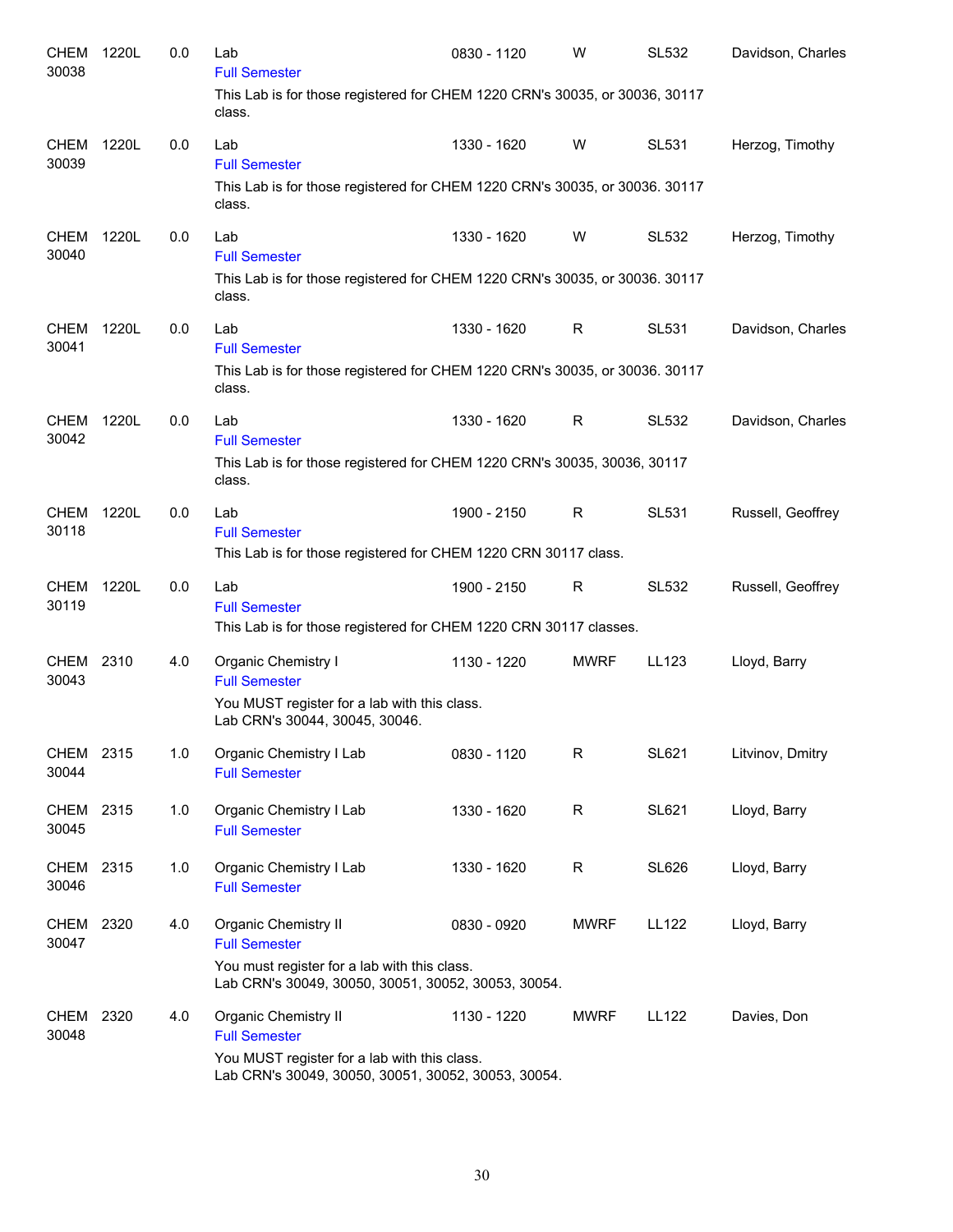| <b>CHEM</b><br>30049 | 2325  | 1.0   | Organic Chemistry II Lab<br><b>Full Semester</b>                                              | 0830 - 1120 | Т          | <b>SL621</b> | Davies, Don       |
|----------------------|-------|-------|-----------------------------------------------------------------------------------------------|-------------|------------|--------------|-------------------|
| <b>CHEM</b><br>30050 | 2325  | 1.0   | Organic Chemistry II Lab<br><b>Full Semester</b>                                              | 0830 - 1120 | Τ          | <b>SL626</b> | Davies, Don       |
| <b>CHEM</b><br>30051 | 2325  | 1.0   | Organic Chemistry II Lab<br><b>Full Semester</b>                                              | 1330 - 1620 | Τ          | <b>SL621</b> | Lloyd, Barry      |
| <b>CHEM</b><br>30052 | 2325  | 1.0   | Organic Chemistry II Lab<br><b>Full Semester</b>                                              | 1330 - 1620 | Τ          | <b>SL626</b> | Lloyd, Barry      |
| CHEM 2325<br>30053   |       | 1.0   | Organic Chemistry II Lab<br><b>Full Semester</b>                                              | 1330 - 1620 | W          | SL621        | Davies, Don       |
| CHEM 2325<br>30054   |       | 1.0   | Organic Chemistry II Lab<br><b>Full Semester</b>                                              | 1330 - 1620 | W          | <b>SL626</b> | Davies, Don       |
| CHEM 2600<br>30055   |       | $1.0$ | Laboratory Safety<br><b>Full Semester</b>                                                     | 1230 - 1320 | W          | LL129        | Wachocki, Barbara |
| <b>CHEM</b><br>30056 | 2890  | 1.0   | Cooperative Work Experience<br><b>Full Semester</b>                                           | <b>TBA</b>  | <b>TBA</b> |              | Walker, Edward    |
| CHEM<br>30057        | 2890  | 2.0   | Cooperative Work Experience<br><b>Full Semester</b>                                           | <b>TBA</b>  | <b>TBA</b> |              | Walker, Edward    |
| <b>CHEM</b><br>30058 | 2890  | 3.0   | Cooperative Work Experience<br><b>Full Semester</b>                                           | <b>TBA</b>  | <b>TBA</b> |              | Walker, Edward    |
| <b>CHEM</b><br>30059 | 2990  | 1.0   | Chem Tech Seminar<br><b>Full Semester</b>                                                     | 0730 - 0820 | W          | <b>SL540</b> | Walker, Edward    |
| <b>CHEM</b><br>30060 | 3020  | 1.0   | Computer Application in Chem<br><b>Full Semester</b>                                          | 1330 - 1420 | T          | <b>SL540</b> | Walker, Edward    |
| <b>CHEM</b><br>30061 | 3050  | 4.0   | Instrumental Analysis<br><b>Full Semester</b>                                                 | 1030 - 1145 | <b>TR</b>  | <b>SL540</b> | Lippert, J        |
|                      |       |       | You MUST register for a lab with this class.<br>Lab CRN 30063.                                |             |            |              |                   |
| <b>CHEM</b><br>30062 | 3050L | 0.0   | Lab<br><b>Full Semester</b>                                                                   | 1330 - 1620 | W          | <b>SL525</b> | Lippert, J        |
| <b>CHEM</b><br>30063 | 3050L | 0.0   | Lab<br><b>Full Semester</b>                                                                   | 1330 - 1620 | R          | <b>SL525</b> | Lippert, J        |
| <b>CHEM</b><br>30064 | 3070  | 4.0   | <b>Biochemistry I</b><br><b>Full Semester</b><br>You MUST register for a lab with this class. | 1030 - 1120 | MWF        | LL123        | Walker, Edward    |
|                      |       |       | Lab CRN's 30065, 30066, 60067, 30068.                                                         |             |            |              |                   |
| <b>CHEM</b><br>30065 | 3070L | 0.0   | Biochem I Lab<br><b>Full Semester</b>                                                         | 1430 - 1720 | Т          | <b>SL527</b> | Walker, Edward    |
| <b>CHEM</b><br>30066 | 3070L | 0.0   | Biochem I Lab<br><b>Full Semester</b>                                                         | 1330 - 1620 | W          | <b>SL527</b> | Walker, Edward    |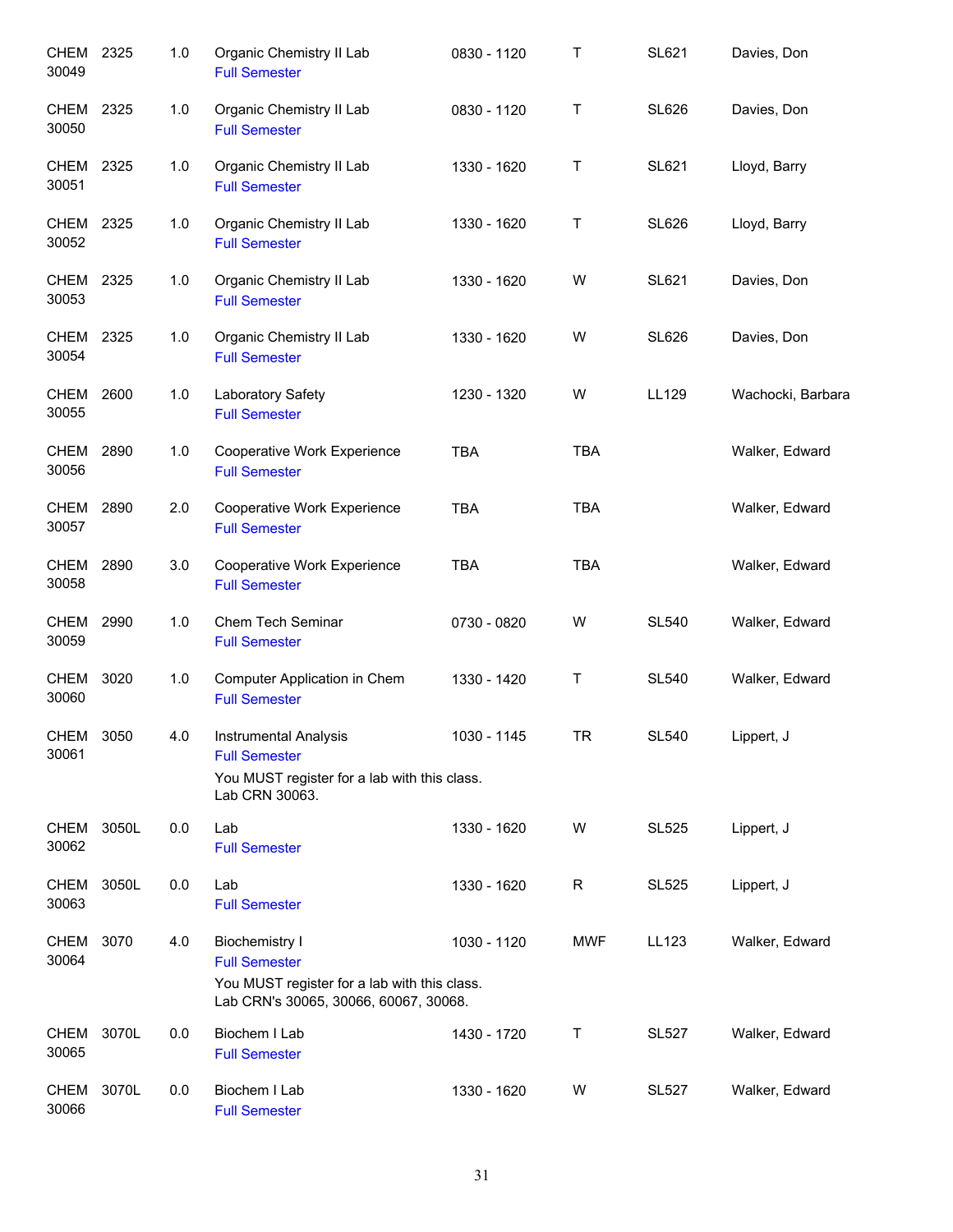| CHEM<br>30067        | 3070L | 0.0 | Biochem I Lab<br><b>Full Semester</b>                                                                                           | 1330 - 1620 | W           | <b>SL526</b> | Walker, Edward    |
|----------------------|-------|-----|---------------------------------------------------------------------------------------------------------------------------------|-------------|-------------|--------------|-------------------|
| <b>CHEM</b><br>30068 | 3070L | 0.0 | Biochem I Lab<br><b>Full Semester</b>                                                                                           | 1330 - 1620 | R           | <b>SL527</b> | Johnson, Todd     |
| <b>CHEM</b><br>30069 | 3080  | 3.0 | <b>Biochemistry II</b><br><b>Full Semester</b>                                                                                  | 1130 - 1220 | <b>MWF</b>  | <b>SL540</b> | Johnson, Todd     |
| <b>CHEM</b><br>30070 | 3090  | 1.0 | <b>Biochemical Techniques</b><br><b>Full Semester</b><br>Course Fee \$5.00                                                      | 1330 - 1620 | Τ           | <b>SL525</b> | Johnson, Todd     |
| CHEM<br>30071        | 3420  | 4.0 | <b>Physical Chemistry II</b><br><b>Full Semester</b><br>You MUST register for a lab with this class.<br>Lab CRN's 30072, 30073. | 0930 - 1020 | <b>MWF</b>  | <b>SL540</b> | Berghout, Henry   |
| <b>CHEM</b><br>30072 | 3420L | 0.0 | Lab<br><b>Full Semester</b>                                                                                                     | 0900 - 1150 | Т           | <b>SL515</b> | Berghout, Henry   |
| <b>CHEM</b><br>30073 | 3420L | 0.0 | Lab<br><b>Full Semester</b>                                                                                                     | 1330 - 1620 | Τ           | <b>SL515</b> | Berghout, Henry   |
| CHEM<br>30074        | 3570  | 3.0 | Foundations of Science Educ<br><b>Full Semester</b>                                                                             | 1030 - 1145 | <b>TR</b>   | LL230        | Johnston, Adam    |
| CHEM<br>30075        | 4540  | 4.0 | Spectrometric/Separation Metho<br><b>Full Semester</b><br>You MUST register for a lab with this class.<br>Lab CRN 30076.        | 1030 - 1120 | <b>MWF</b>  | <b>SL540</b> | Lippert, J        |
| CHEM 4540L<br>30076  |       | 0.0 | Separation Methods Lab<br><b>Full Semester</b>                                                                                  | 1330 - 1620 | M           | <b>SL525</b> | Lippert, J        |
| <b>CHEM</b><br>31444 | 4540L | 0.0 | Separation Methods Lab<br><b>Full Semester</b>                                                                                  | 1330 - 1620 | W           | <b>SL525</b> | Lippert, J        |
| CHEM<br>33171        | 4550  | 3.0 | Geochemistry<br><b>Full Semester</b><br>Consent from instructor                                                                 | 1200 - 1315 | <b>TR</b>   | <b>LL124</b> | Yonkee, W         |
| CHEM<br>30077        | 4600  | 4.0 | Inorganic Chemistry<br><b>Full Semester</b><br>You MUST register for a lab with this class.<br>Lab CRN 30078.                   | 1230 - 1320 | <b>MWF</b>  | <b>SL540</b> | Stoker, H         |
| <b>CHEM</b><br>30078 | 4600L | 0.0 | Lab<br><b>Full Semester</b>                                                                                                     | 1330 - 1620 | F           | <b>SL525</b> | Herzog, Timothy   |
| CHEM<br>30079        | 4700  | 1.0 | Special Topics in Chemistry<br><b>Full Semester</b><br>TOPIC: Introduction to Polymer Science                                   | 1700 - 1750 | $\mathsf R$ | <b>LL122</b> | Russell, Geoffrey |
| <b>CHEM</b><br>30080 | 4800  | 1.0 | Research & Independent Study<br><b>Full Semester</b><br>Course Fee \$5.00                                                       | <b>TBA</b>  | <b>TBA</b>  |              | Berghout, Henry   |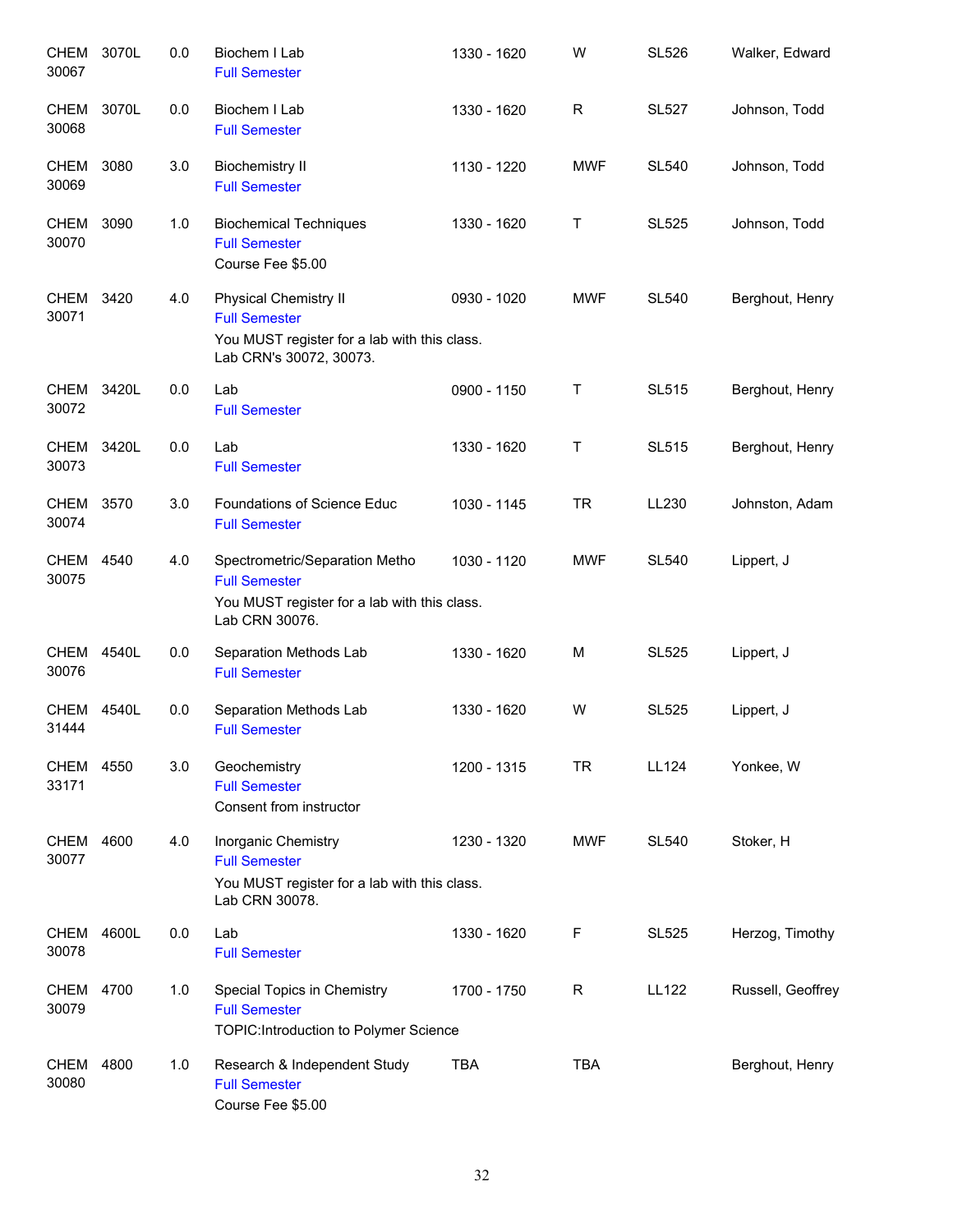| <b>CHEM</b><br>30081 | 4800 | 2.0 | Research & Independent Study<br><b>Full Semester</b><br>Course Fee \$5.00 | <b>TBA</b> | <b>TBA</b> | Berghout, Henry   |
|----------------------|------|-----|---------------------------------------------------------------------------|------------|------------|-------------------|
| CHEM<br>30082        | 4800 | 3.0 | Research & Independent Study<br><b>Full Semester</b><br>Course Fee \$5.00 | <b>TBA</b> | <b>TBA</b> | Berghout, Henry   |
| CHEM<br>30083        | 4800 | 1.0 | Research & Independent Study<br><b>Full Semester</b><br>Course Fee \$5.00 | <b>TBA</b> | <b>TBA</b> | Davidson, Charles |
| CHEM<br>30084        | 4800 | 2.0 | Research & Independent Study<br><b>Full Semester</b><br>Course Fee \$5.00 | <b>TBA</b> | <b>TBA</b> | Davidson, Charles |
| CHEM<br>30085        | 4800 | 3.0 | Research & Independent Study<br><b>Full Semester</b><br>Course Fee \$5.00 | <b>TBA</b> | <b>TBA</b> | Davidson, Charles |
| CHEM<br>30086        | 4800 | 1.0 | Research & Independent Study<br><b>Full Semester</b><br>Course Fee \$5.00 | <b>TBA</b> | <b>TBA</b> | Davies, Don       |
| CHEM<br>30087        | 4800 | 2.0 | Research & Independent Study<br><b>Full Semester</b><br>Course Fee \$5.00 | <b>TBA</b> | <b>TBA</b> | Davies, Don       |
| <b>CHEM</b><br>30088 | 4800 | 3.0 | Research & Independent Study<br><b>Full Semester</b><br>Course Fee \$5.00 | <b>TBA</b> | <b>TBA</b> | Davies, Don       |
| CHEM<br>30089        | 4800 | 1.0 | Research & Independent Study<br><b>Full Semester</b><br>Course Fee \$5.00 | <b>TBA</b> | <b>TBA</b> | Herzog, Timothy   |
| CHEM<br>30090        | 4800 | 2.0 | Research & Independent Study<br><b>Full Semester</b><br>Course Fee \$5.00 | <b>TBA</b> | <b>TBA</b> | Herzog, Timothy   |
| CHEM<br>30091        | 4800 | 3.0 | Research & Independent Study<br><b>Full Semester</b><br>Course Fee \$5.00 | <b>TBA</b> | <b>TBA</b> | Herzog, Timothy   |
| CHEM<br>30092        | 4800 | 1.0 | Research & Independent Study<br><b>Full Semester</b><br>Course Fee \$5.00 | <b>TBA</b> | <b>TBA</b> | Johnson, Todd     |
| CHEM<br>30093        | 4800 | 2.0 | Research & Independent Study<br><b>Full Semester</b><br>Course Fee \$5.00 | <b>TBA</b> | <b>TBA</b> | Johnson, Todd     |
| CHEM<br>30094        | 4800 | 3.0 | Research & Independent Study<br><b>Full Semester</b><br>Course Fee \$5.00 | <b>TBA</b> | <b>TBA</b> | Johnson, Todd     |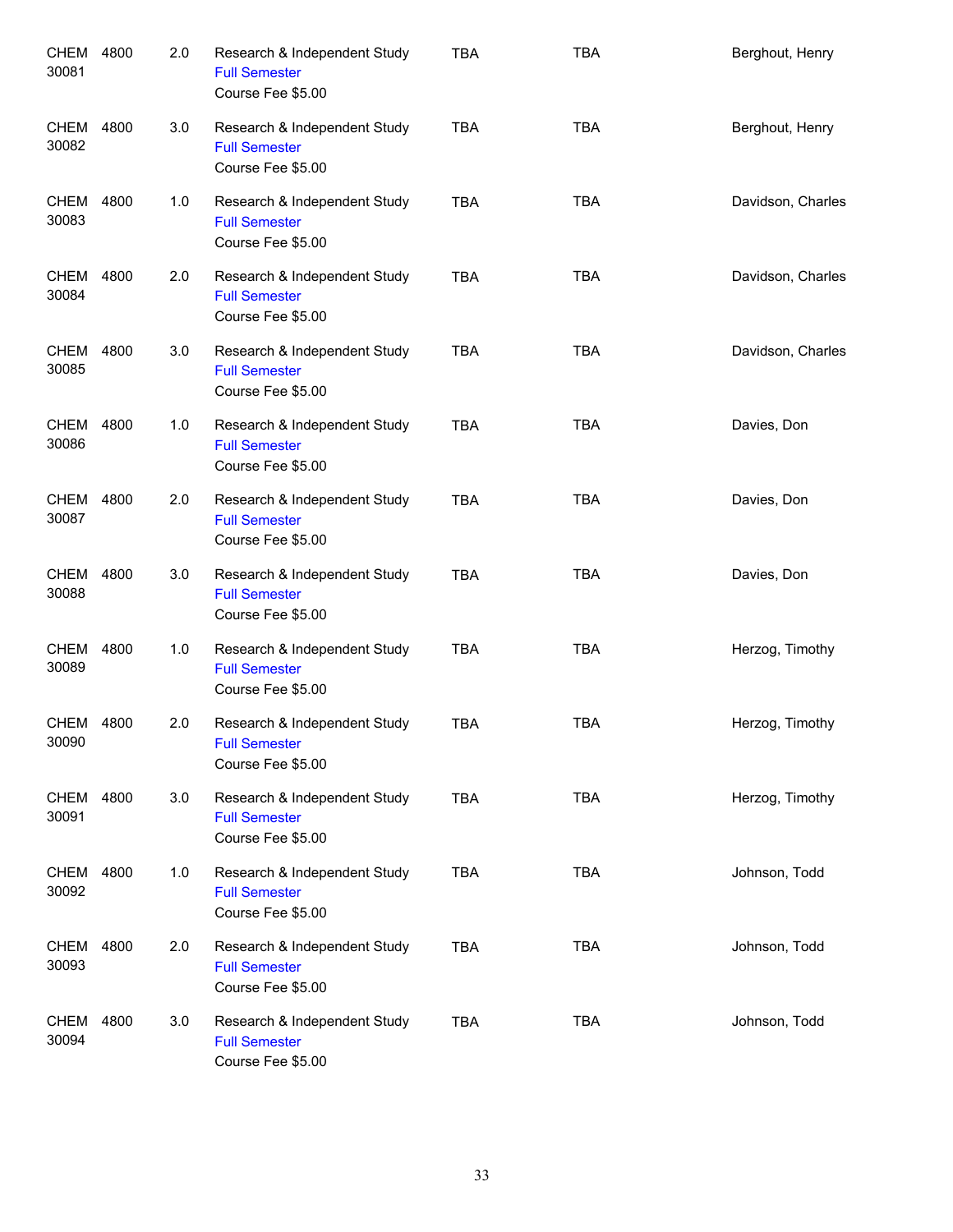| <b>CHEM</b><br>30095 | 4800 | 1.0 | Research & Independent Study<br><b>Full Semester</b><br>Course Fee \$5.00 | <b>TBA</b> | <b>TBA</b> | Lippert, J             |
|----------------------|------|-----|---------------------------------------------------------------------------|------------|------------|------------------------|
| <b>CHEM</b><br>30096 | 4800 | 2.0 | Research & Independent Study<br><b>Full Semester</b><br>Course Fee \$5.00 | <b>TBA</b> | <b>TBA</b> | Lippert, J             |
| <b>CHEM</b><br>30097 | 4800 | 3.0 | Research & Independent Study<br><b>Full Semester</b><br>Course Fee \$5.00 | <b>TBA</b> | <b>TBA</b> | Lippert, J             |
| <b>CHEM</b><br>30098 | 4800 | 1.0 | Research & Independent Study<br><b>Full Semester</b><br>Course Fee \$5.00 | <b>TBA</b> | <b>TBA</b> | Lloyd, Barry           |
| <b>CHEM</b><br>30099 | 4800 | 2.0 | Research & Independent Study<br><b>Full Semester</b><br>Course Fee \$5.00 | <b>TBA</b> | <b>TBA</b> | Lloyd, Barry           |
| <b>CHEM</b><br>30100 | 4800 | 3.0 | Research & Independent Study<br><b>Full Semester</b><br>Course Fee \$5.00 | <b>TBA</b> | <b>TBA</b> | Lloyd, Barry           |
| CHEM<br>30101        | 4800 | 1.0 | Research & Independent Study<br><b>Full Semester</b><br>Course Fee \$5.00 | <b>TBA</b> | <b>TBA</b> | Paustenbaugh, Michelle |
| CHEM<br>30102        | 4800 | 2.0 | Research & Independent Study<br><b>Full Semester</b><br>Course Fee \$5.00 | <b>TBA</b> | <b>TBA</b> | Paustenbaugh, Michelle |
| <b>CHEM</b><br>30103 | 4800 | 3.0 | Research & Independent Study<br><b>Full Semester</b><br>Course Fee \$5.00 | <b>TBA</b> | <b>TBA</b> | Paustenbaugh, Michelle |
| CHEM<br>30104        | 4800 | 1.0 | Research & Independent Study<br><b>Full Semester</b><br>Course Fee \$5.00 | <b>TBA</b> | <b>TBA</b> | Walker, Edward         |
| <b>CHEM</b><br>30105 | 4800 | 2.0 | Research & Independent Study<br><b>Full Semester</b><br>Course Fee \$5.00 | <b>TBA</b> | TBA        | Walker, Edward         |
| CHEM<br>30107        | 4800 | 3.0 | Research & Independent Study<br><b>Full Semester</b><br>Course Fee \$5.00 | <b>TBA</b> | TBA        | Walker, Edward         |
| <b>CHEM</b><br>35038 | 4800 | 1.0 | Research & Independent Study<br><b>Full Semester</b>                      | <b>TBA</b> | <b>TBA</b> | Seager, Spencer        |
| <b>CHEM</b><br>30111 | 4890 | 1.0 | Cooperative Work Experience<br><b>Full Semester</b>                       | <b>TBA</b> | <b>TBA</b> | Walker, Edward         |
| <b>CHEM</b><br>30112 | 4890 | 2.0 | Cooperative Work Experience<br><b>Full Semester</b>                       | <b>TBA</b> | <b>TBA</b> | Walker, Edward         |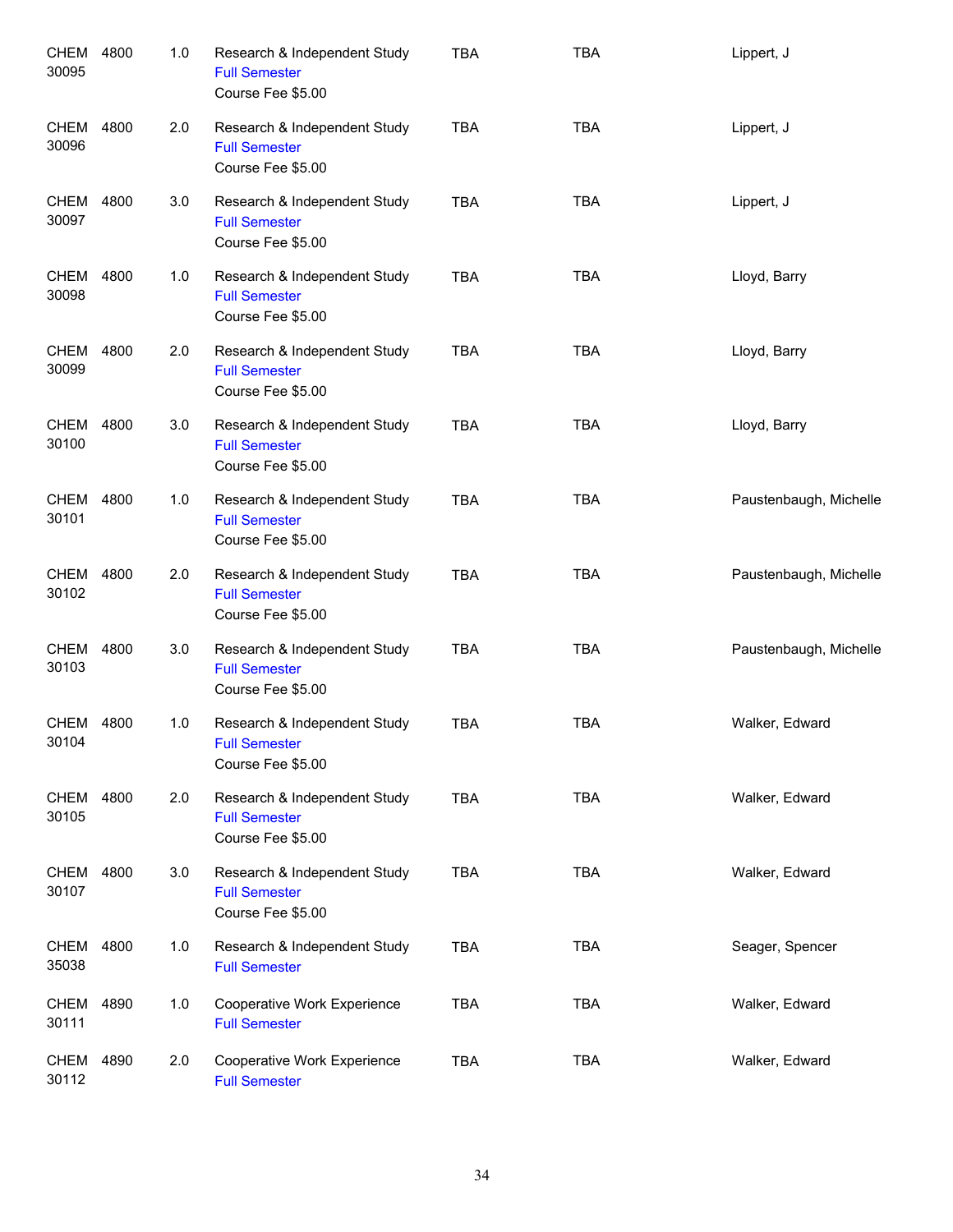| <b>CHEM</b><br>30113 | 4890 | 3.0 | Cooperative Work Experience<br><b>Full Semester</b>                                                                           | <b>TBA</b>  | TBA         |              | Walker, Edward         |
|----------------------|------|-----|-------------------------------------------------------------------------------------------------------------------------------|-------------|-------------|--------------|------------------------|
| <b>CHEM</b><br>30114 | 4990 | 1.0 | Senior Seminar<br><b>Full Semester</b>                                                                                        | 1330 - 1420 | $\mathsf R$ | <b>SL540</b> | Paustenbaugh, Michelle |
| <b>CHF</b><br>30900  | 1400 | 3.0 | Marriage as Interpersonal Proc<br><b>Full Semester</b>                                                                        | 1130 - 1220 | <b>MWF</b>  | ED207        | Moulding, Kari         |
| <b>CHF</b><br>30909  | 1400 | 3.0 | Marriage as Interpersonal Proc<br><b>Full Semester</b>                                                                        | 1030 - 1145 | <b>TR</b>   | ED233        | Adams, Mark            |
| <b>CHF</b><br>31930  | 1400 | 3.0 | Marriage as Interpersonal Proc<br><b>Full Semester</b>                                                                        | 1730 - 2010 | W           | D02105       | Hubler, Daniel         |
| <b>CHF</b><br>31932  | 1400 | 3.0 | Marriage as Interpersonal Proc<br><b>Full Semester</b>                                                                        | <b>TBA</b>  | <b>TBA</b>  | OL           | Merrill, Chloe         |
|                      |      |     | To access online course materials, please log in to your student portal at<br>weber.edu and select your student services tab. |             |             |              |                        |
| <b>CHF</b><br>30927  | 1500 | 3.0 | SS Human Development<br><b>Full Semester</b>                                                                                  | 0930 - 1020 | <b>MWF</b>  | ED104        | Packer, Lynell         |
| <b>CHF</b><br>30931  | 1500 | 3.0 | SS Human Development<br><b>Full Semester</b>                                                                                  | 1030 - 1120 | <b>MWF</b>  | ED104        | Ota, Carrie            |
| <b>CHF</b><br>30932  | 1500 | 3.0 | SS Human Development<br><b>Full Semester</b>                                                                                  | 0900 - 1015 | <b>TR</b>   | ED104        | Ota, Carrie            |
| <b>CHF</b><br>30933  | 1500 | 3.0 | SS Human Development<br><b>Full Semester</b>                                                                                  | 1030 - 1145 | <b>TR</b>   | ED104        | Smith, Julee           |
| <b>CHF</b><br>31920  | 1500 | 3.0 | SS Human Development<br><b>Full Semester</b>                                                                                  | 1730 - 2010 | $\mathsf T$ | DH2410       | Tesch, Jeffrey         |
| <b>CHF</b><br>31934  | 1500 | 3.0 | SS Human Development<br><b>Full Semester</b>                                                                                  | <b>TBA</b>  | <b>TBA</b>  | OL           | Bird, James            |
|                      |      |     | To access online course materials, please log in to your student portal at<br>weber.edu and select your student services tab. |             |             |              |                        |
| <b>CHF</b><br>32646  | 1500 | 3.0 | SS Human Development<br><b>Full Semester</b>                                                                                  | 1630 - 2010 | W           | ED239        | Rasmussen, Jack        |
| <b>CHF</b><br>30934  | 2100 | 3.0 | Family Resource Management<br><b>Full Semester</b>                                                                            | 0900 - 1015 | <b>TR</b>   | ED233        | Buck, Joyce            |
| <b>CHF</b><br>31935  | 2100 | 3.0 | Family Resource Management<br><b>Full Semester</b>                                                                            | <b>TBA</b>  | <b>TBA</b>  | OL           | Buck, Joyce            |
|                      |      |     | To access online course materials, please log in to your student portal at<br>weber.edu and select your student services tab. |             |             |              |                        |
| <b>CHF</b><br>30935  | 2400 | 3.0 | <b>Family Relations</b><br><b>Full Semester</b>                                                                               | 1030 - 1120 | <b>MWF</b>  | ED233        | Hubler, Daniel         |
| <b>CHF</b><br>30936  | 2400 | 3.0 | <b>Family Relations</b><br><b>Full Semester</b>                                                                               | 1030 - 1145 | <b>TR</b>   | ED239        | Hubler, Daniel         |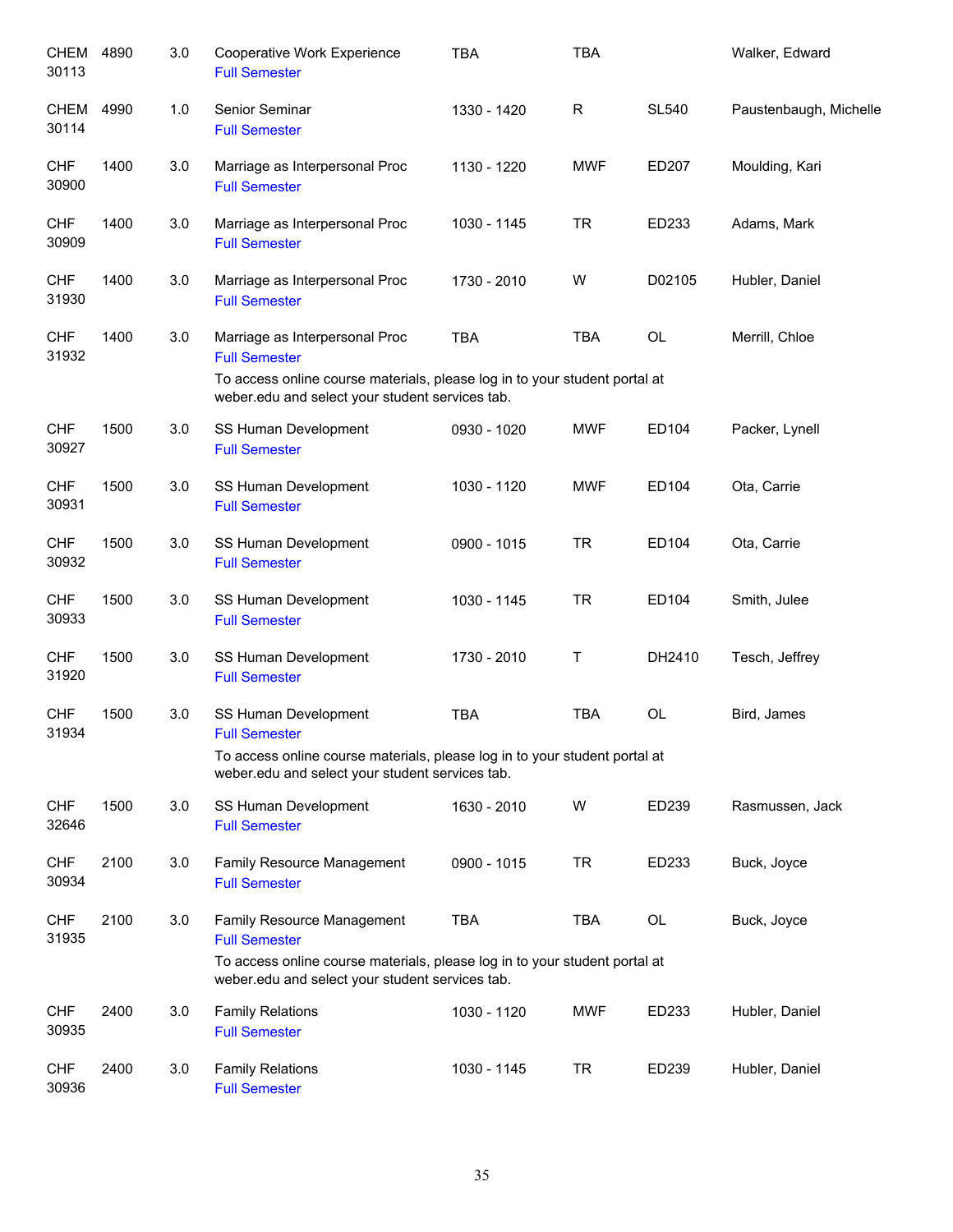| <b>CHF</b><br>31030 | 2400  | 3.0 | <b>Family Relations</b><br><b>Full Semester</b>                                                                                                                                                                                                                                  | 1130 - 1220 | <b>MWF</b> | ED239       | Buck, Joyce        |
|---------------------|-------|-----|----------------------------------------------------------------------------------------------------------------------------------------------------------------------------------------------------------------------------------------------------------------------------------|-------------|------------|-------------|--------------------|
| <b>CHF</b><br>31937 | 2400  | 3.0 | <b>Family Relations</b><br><b>Full Semester</b>                                                                                                                                                                                                                                  | <b>TBA</b>  | <b>TBA</b> | <b>OL</b>   | Schvaneveldt, Paul |
|                     |       |     | To access online course materials, please log in to your student portal at<br>weber.edu and select your student services tab.                                                                                                                                                    |             |            |             |                    |
| <b>CHF</b><br>31947 | 2500  | 3.0 | Develop of Child Birth - 8<br><b>Full Semester</b>                                                                                                                                                                                                                               | <b>TBA</b>  | <b>TBA</b> | <b>OL</b>   | Qiu, Wei           |
|                     |       |     | To access online course materials, please log in to your student portal at<br>weber.edu and select your student services tab.                                                                                                                                                    |             |            |             |                    |
| <b>CHF</b><br>30937 | 2570  | 3.0 | Middle Childhood Development<br><b>Full Semester</b>                                                                                                                                                                                                                             | 0930 - 1020 | <b>MWF</b> | ED233       | Gregg, Darcy       |
| <b>CHF</b><br>30938 | 2600  | 3.0 | Early Childhood Education<br><b>Full Semester</b>                                                                                                                                                                                                                                | 0930 - 1020 | <b>MWF</b> | ED207       | Lisonbee, Jared    |
| <b>CHF</b><br>30949 | 2610  | 3.0 | Guidance - Development Theory<br><b>Full Semester</b>                                                                                                                                                                                                                            | 0700 - 0815 | MW         | <b>ED10</b> | West, Sherrie      |
|                     |       |     | Prereq: CHF 1500 May be taken concurrently with CHF 2600 lab experience 2<br>hrs/week.                                                                                                                                                                                           |             |            |             |                    |
| <b>CHF</b><br>30951 | 2610  | 3.0 | Guidance - Development Theory<br><b>Full Semester</b>                                                                                                                                                                                                                            | 0730 - 0845 | <b>TR</b>  | ED207       | Lisonbee, Jared    |
|                     |       |     | Prereq: CHF 1500 May be taken concurrently with CHF 2600 lab experience 2<br>hrs/week.                                                                                                                                                                                           |             |            |             |                    |
| <b>CHF</b><br>30954 | 2610  | 3.0 | Guidance - Development Theory<br><b>Full Semester</b>                                                                                                                                                                                                                            | 1200 - 1315 | <b>TR</b>  | ED207       | Qiu, Wei           |
|                     |       |     | Prereq: CHF 1500 May be taken concurrently with CHF 2600 lab experience 2<br>hrs/week.                                                                                                                                                                                           |             |            |             |                    |
| <b>CHF</b><br>31673 | 2610  | 3.0 | Guidance - Development Theory<br><b>Full Semester</b>                                                                                                                                                                                                                            | 1230 - 1345 | <b>MW</b>  | ED207       | Lisonbee, Jared    |
| <b>CHF</b><br>30956 | 2620  | 3.0 | <b>Planning Creative Experiences</b><br><b>Full Semester</b>                                                                                                                                                                                                                     | 1130 - 1245 | MW         | ED104       | Ota, Carrie        |
|                     |       |     | Prereq: CHF 1500 and CHF 2610. Lab experience 2 hrs/week.                                                                                                                                                                                                                        |             |            |             |                    |
| <b>CHF</b><br>30958 | 2620  | 3.0 | <b>Planning Creative Experiences</b><br><b>Full Semester</b><br>Prereq: CHF 1500 and CHF 2610. Lab experience 2 hrs/week.                                                                                                                                                        | 1600 - 1745 | <b>MW</b>  | ED207       | Ota, Carrie        |
| <b>CHF</b>          | 2620  | 3.0 | <b>Planning Creative Experiences</b>                                                                                                                                                                                                                                             | 1200 - 1315 | <b>TR</b>  | ED239       | Bearden, Camie     |
| 30960               |       |     | <b>Full Semester</b><br>Prereq: CHF 1500 and CHF 2610. Lab experience 2 hrs/week.                                                                                                                                                                                                |             |            |             |                    |
| <b>CHF</b><br>30971 | 2990A | 1.0 | Seminar in Childhood Develop<br><b>Full Semester</b>                                                                                                                                                                                                                             | 1210 - 1300 | F          | ED10        | Haun, Carole       |
| <b>CHF</b><br>30966 | 2990B | 3.0 | <b>CBL-Seminar in Family Studies</b><br><b>Full Semester</b>                                                                                                                                                                                                                     | 1030 - 1145 | <b>TR</b>  | ED10        | Buck, Joyce        |
|                     |       |     | CBL stands for Community-Based Learning which means that students engage<br>in meaningful community service that is connected to specific course objectives.<br>See http://www.weber.edu/CommunityInvolvement/CBL_Designation.html for a<br>full list of CBL designated courses. |             |            |             |                    |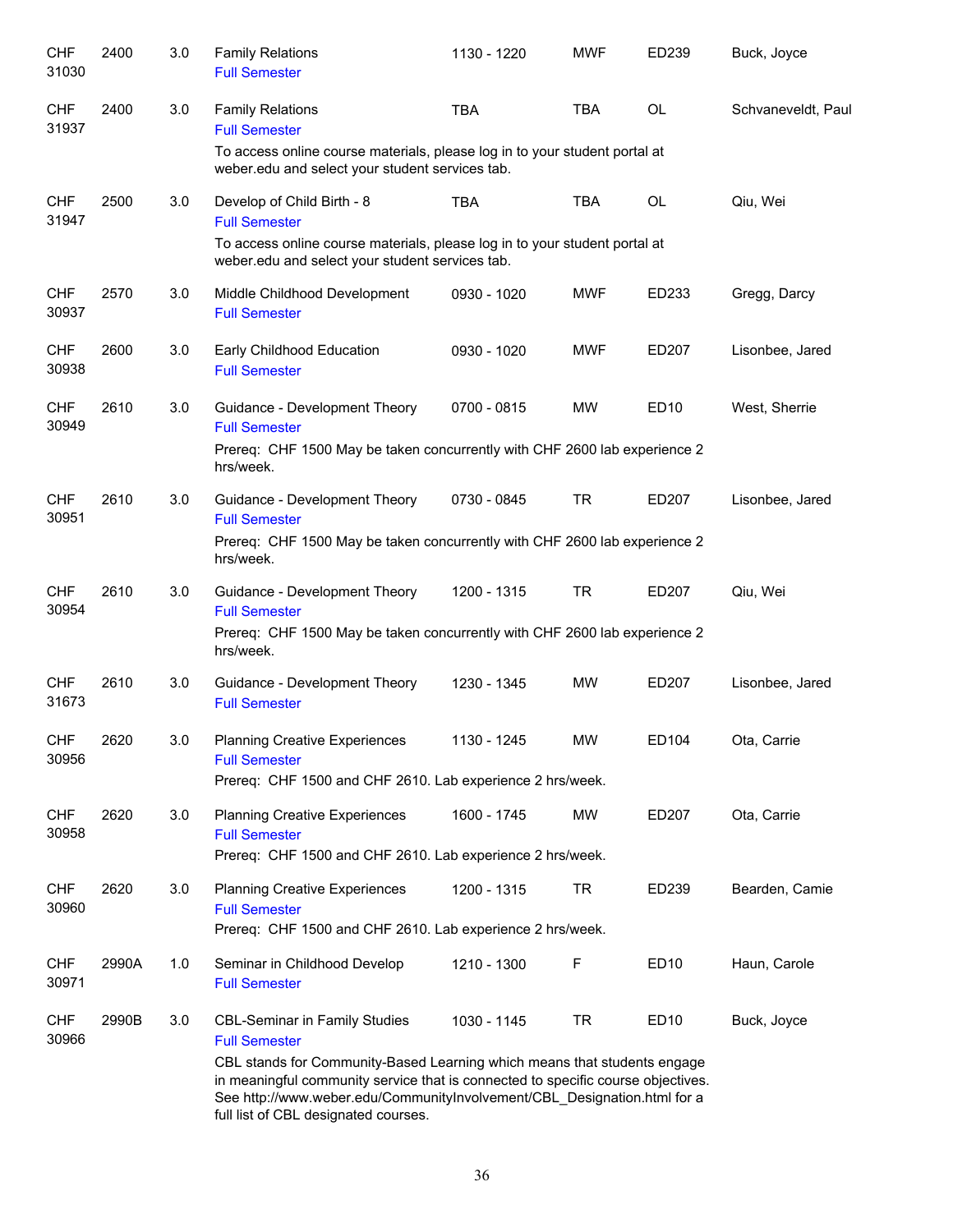| <b>CHF</b><br>31940 | 3150 | 3.0 | Consumer Rights & Responsibil<br><b>Full Semester</b>                                                                               | <b>TBA</b>    | <b>TBA</b> | <b>OL</b> | Buck, Joyce        |
|---------------------|------|-----|-------------------------------------------------------------------------------------------------------------------------------------|---------------|------------|-----------|--------------------|
|                     |      |     | To access online course materials, please log in to your student portal at<br>weber.edu and select your student services tab.       |               |            |           |                    |
| <b>CHF</b><br>30975 | 3350 | 3.0 | DV Diverse Families<br><b>Full Semester</b>                                                                                         | 1030 - 1120   | <b>MWF</b> | ED239     | Schvaneveldt, Paul |
| <b>CHF</b><br>30979 | 3450 | 3.0 | <b>Adult Development</b><br><b>Full Semester</b>                                                                                    | 0930 - 1020   | <b>MWF</b> | ED10      | Oreshnick, Craig   |
| <b>CHF</b><br>30986 | 3500 | 3.0 | Young Children at Risk<br><b>Full Semester</b><br>Prereq: CHF 1500 or equivalent.                                                   | 0830 - 0920   | <b>MWF</b> | ED207     | Tesch, Jeffrey     |
| <b>CHF</b><br>30988 | 3550 | 3.0 | <b>Parenting Education</b><br><b>Full Semester</b><br>Prereq: CHF 1400, CHF 1500, CHF 2100 and CHF 2400 or consent of instructor.   | 0830 - 0920   | <b>MWF</b> | ED239     | Smith, Julee       |
|                     |      |     |                                                                                                                                     |               |            |           |                    |
| <b>CHF</b><br>32570 | 3640 | 3.0 | Working with Parents<br><b>Full Semester</b>                                                                                        | 1330 - 1445   | <b>TR</b>  | ED239     | Ota, Carrie        |
| <b>CHF</b><br>30999 | 3650 | 3.0 | <b>Family Processes</b><br><b>Full Semester</b><br>Prereq: CHF 2400                                                                 | 1130 - 1220   | <b>MWF</b> | ED233     | Hubler, Daniel     |
| <b>CHF</b><br>31000 | 3850 | 3.0 | <b>Current Research Methods</b><br><b>Full Semester</b><br>Prereq: CHF 1500 and CHF 2400                                            | 0930 - 1020   | <b>MWF</b> | ED239     | Qiu, Wei           |
| <b>CHF</b><br>31938 | 4300 | 3.0 | Latino Child and Family Devel<br><b>Full Semester</b><br>To access online course materials, please log in to your student portal at | <b>TBA</b>    | <b>TBA</b> | <b>OL</b> | Schvaneveldt, Paul |
|                     |      |     | weber.edu and select your student services tab.                                                                                     |               |            |           |                    |
| <b>CHF</b><br>31003 | 4400 | 3.0 | The Family in Stress<br><b>Full Semester</b>                                                                                        | $0900 - 1015$ | <b>TR</b>  | ED207     | Merrill, Chloe     |
| <b>CHF</b><br>31931 | 4400 | 3.0 | The Family in Stress<br><b>Full Semester</b>                                                                                        | 1730 - 2010   | Τ          | D02324    | Smith, Julee       |
| <b>CHF</b><br>31942 | 4400 | 3.0 | The Family in Stress<br><b>Full Semester</b><br>To access online course materials, please log in to your student portal at          | <b>TBA</b>    | <b>TBA</b> | OL        | Merrill, Chloe     |
|                     |      |     | weber.edu and select your student services tab.                                                                                     |               |            |           |                    |
| <b>CHF</b><br>31006 | 4500 | 3.0 | Comp Study of Childhood/Adoles<br><b>Full Semester</b><br>Prereq: CHF 1500 and CHF 2400                                             | 0900 - 1015   | <b>TR</b>  | ED239     | Schvaneveldt, Paul |
| <b>CHF</b><br>31010 | 4650 | 3.0 | Family Life Education Methods<br><b>Full Semester</b><br>Prereq: CHF 3350, CHF 3550, CHF 3650 or consent of instructor.             | 1200 - 1315   | <b>TR</b>  | ED233     | Hubler, Daniel     |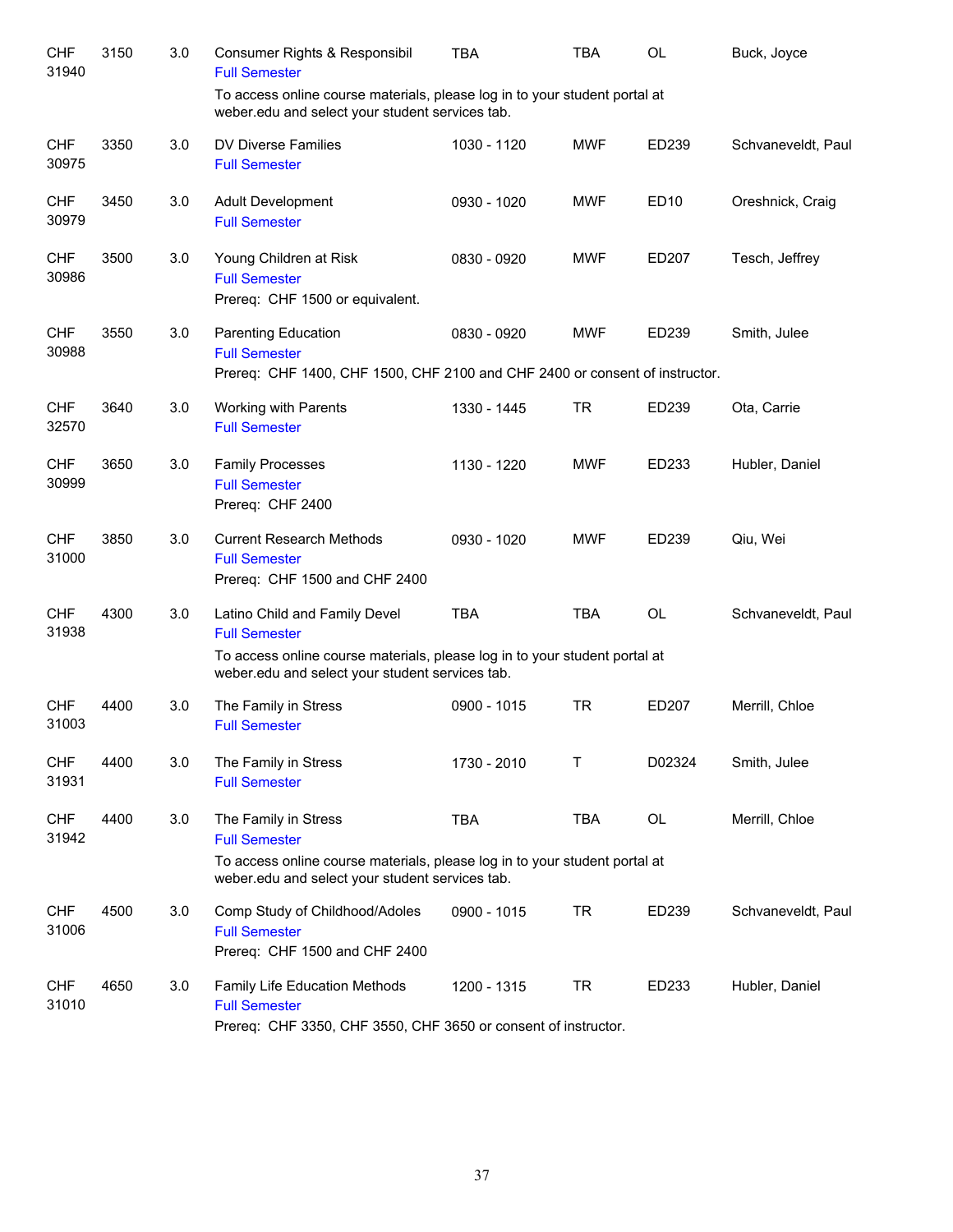| <b>CHF</b><br>31013 | 4710 | 3.0 | Adv Guidance & Planning/ECEduc<br><b>Full Semester</b>                                                                                                                                                                                                 | 1210 - 1300                | <b>MTWR</b>             | ED10                              | Haun, Carole    |
|---------------------|------|-----|--------------------------------------------------------------------------------------------------------------------------------------------------------------------------------------------------------------------------------------------------------|----------------------------|-------------------------|-----------------------------------|-----------------|
|                     |      |     | Prereq: CHF 2610 and CHF 2620. 3 hr lab experience. Must be taken with CHF<br>4720. First 5 weeks of semester. This class is for students majoring in EC,<br>ECE or for an Early Childhood specialization with their Teacher Education K-6<br>License. |                            |                         |                                   |                 |
| <b>CHF</b><br>32047 | 4711 | 3.0 | Adv Guide & Plan & LAB for TE<br><b>Full Semester</b>                                                                                                                                                                                                  | 0700 - 0815<br><b>TBA</b>  | <b>TR</b><br><b>TBA</b> | ED <sub>10</sub>                  | West, Sherrie   |
|                     |      |     | Prereq: CHF 2610 and CHF 2620. 2 hr lab experience. Must be taken with other<br>Level 1 classes. This class is for students majoring in Elementary Education.                                                                                          |                            |                         |                                   |                 |
| <b>CHF</b><br>32049 | 4711 | 3.0 | Adv Guide & Plan & LAB for TE<br><b>Full Semester</b>                                                                                                                                                                                                  | 1210 - 1325<br>TBA         | TR<br>TBA               | ED104                             | Lisonbee, Jared |
|                     |      |     | Prereq: CHF 2610 and CHF 2620. 2 hr lab experience. Must be taken with other<br>Level 1 classes. This class is for students majoring in Elementary Education.                                                                                          |                            |                         |                                   |                 |
| <b>CHF</b><br>31182 | 4720 | 6.0 | Student Teach/Childrens School<br><b>Full Semester</b>                                                                                                                                                                                                 | 1210 - 1300<br>1300 - 1700 | F<br><b>MTWRF</b>       | ED <sub>10</sub><br><b>ED108B</b> | Bearden, Camie  |
| <b>CHF</b><br>31194 | 4720 | 6.0 | Student Teach/Childrens School<br><b>Full Semester</b>                                                                                                                                                                                                 | 0730 - 1200<br>1210 - 1300 | <b>MTWRF</b><br>F       | <b>ED110A</b><br><b>ED10</b>      | Wendt, Cheryl   |
|                     |      |     | Prereq: EC and ECE majors: Chf 2500, 2600, 2610, 2620 and 3640. K-6<br>Candidates: CHF 2610 and CHF 2620.                                                                                                                                              |                            |                         |                                   |                 |
| <b>CHF</b><br>31200 | 4720 | 6.0 | Student Teach/Childrens School<br><b>Full Semester</b>                                                                                                                                                                                                 | 1210 - 1300<br>1300 - 1700 | F<br><b>MTWRF</b>       | ED10<br>ED110A                    | Wendt, Cheryl   |
|                     |      |     | Prereq: EC and ECE majors: Chf 2500, 2600, 2610, 2620 and 3640. K-6<br>Candidates: CHF 2610 and CHF 2620.                                                                                                                                              |                            |                         |                                   |                 |
| <b>CHF</b><br>31205 | 4720 | 6.0 | Student Teach/Childrens School<br><b>Full Semester</b>                                                                                                                                                                                                 | 0730 - 1200<br>1210 - 1300 | <b>MTWRF</b><br>F       | <b>ED108B</b><br><b>ED10</b>      | Biehl, Sara     |
|                     |      |     | Prereq: EC and ECE majors: Chf 2500, 2600, 2610, 2620 and 3640. K-6<br>Candidates: CHF 2610 and CHF 2620.                                                                                                                                              |                            |                         |                                   |                 |
| <b>CHF</b><br>31212 | 4720 | 6.0 | Student Teach/Childrens School<br><b>Full Semester</b>                                                                                                                                                                                                 | 1210 - 1300<br>1300 - 1700 | F<br><b>MTWRF</b>       | ED <sub>10</sub><br><b>ED105A</b> | Biehl, Sara     |
|                     |      |     | Prereq: EC and ECE majors: Chf 2500, 2600, 2610, 2620 and 3640. K-6<br>Candidates: CHF 2610 and CHF 2620.                                                                                                                                              |                            |                         |                                   |                 |
| <b>CHF</b><br>31223 | 4720 | 6.0 | Student Teach/Childrens School<br><b>Full Semester</b>                                                                                                                                                                                                 | 1210 - 1300<br>1300 - 1700 | F.<br><b>MTWRF</b>      | ED <sub>10</sub><br><b>ED106B</b> | Wood, Lisa      |
|                     |      |     | Prereq: EC and ECE majors: Chf 2500, 2600, 2610, 2620 and 3640. K-6<br>Candidates: CHF 2610 and CHF 2620.                                                                                                                                              |                            |                         |                                   |                 |
| <b>CHF</b><br>31227 | 4720 | 6.0 | Student Teach/Childrens School<br><b>Full Semester</b>                                                                                                                                                                                                 | 0730 - 1200<br>1210 - 1300 | <b>MTWRF</b><br>F       | ED109A<br>ED <sub>10</sub>        | Wood, Lisa      |
|                     |      |     | Prereq: EC and ECE majors: Chf 2500, 2600, 2610, 2620 and 3640. K-6<br>Candidates: CHF 2610 and CHF 2620.                                                                                                                                              |                            |                         |                                   |                 |
| <b>CHF</b><br>31232 | 4720 | 6.0 | Student Teach/Childrens School<br><b>Full Semester</b>                                                                                                                                                                                                 | 0730 - 1200<br>1210 - 1300 | MTWRF<br>F              | ED106B<br>ED <sub>10</sub>        | West, Sherrie   |
|                     |      |     | Prereq: EC and ECE majors: Chf 2500, 2600, 2610, 2620 and 3640. K-6<br>Candidates: CHF 2610 and CHF 2620.                                                                                                                                              |                            |                         |                                   |                 |
| <b>CHF</b><br>31234 | 4720 | 6.0 | Student Teach/Childrens School<br><b>Full Semester</b>                                                                                                                                                                                                 | 0800 - 1200<br>1210 - 1300 | <b>MTWRF</b><br>F       | ED105A<br>ED <sub>10</sub>        | Hunter, Laura   |
|                     |      |     | Prereq: EC and ECE majors: Chf 2500, 2600, 2610, 2620 and 3640. K-6<br>Candidates: CHF 2610 and CHF 2620.                                                                                                                                              |                            |                         |                                   |                 |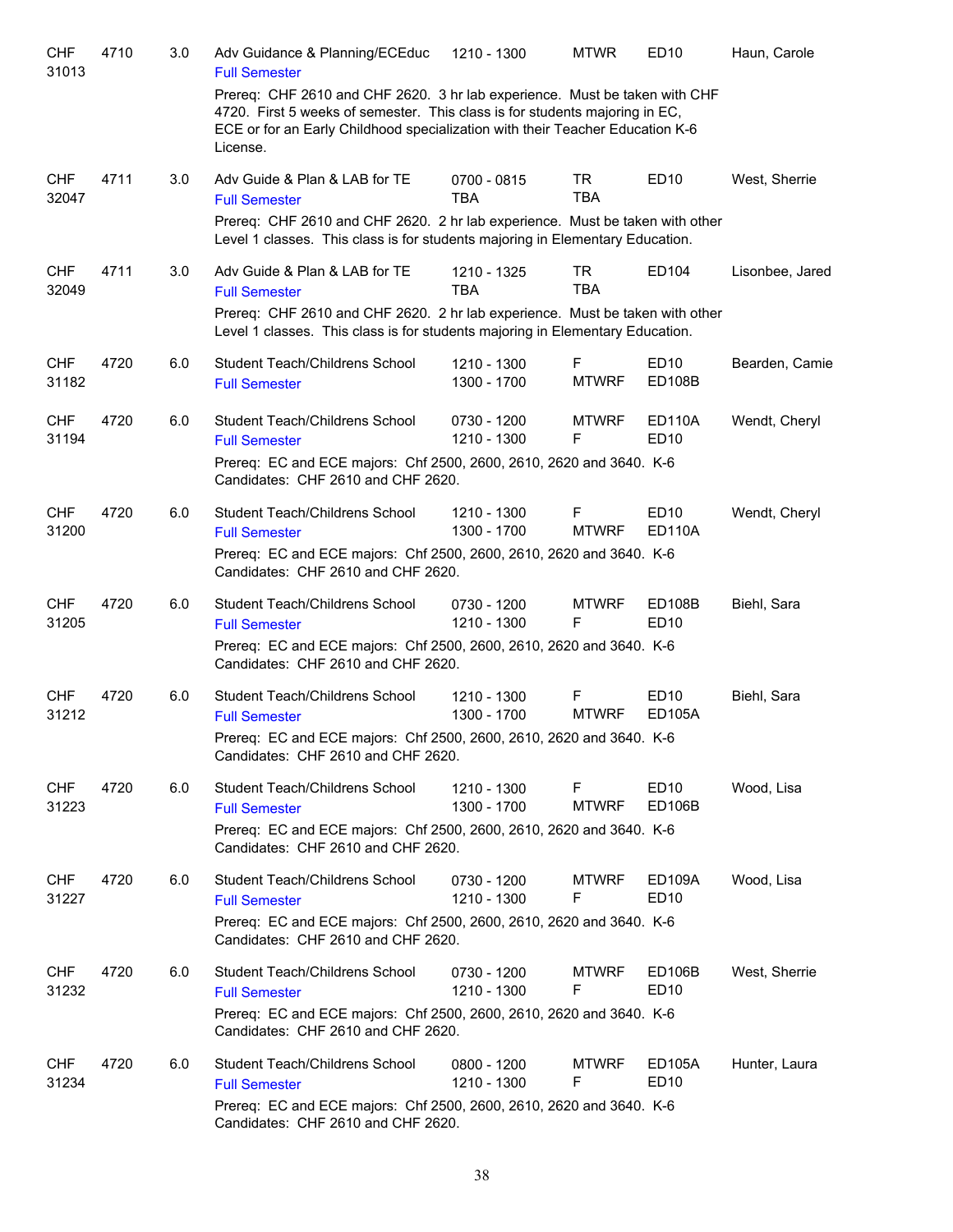| <b>CHF</b><br>34941 | 4800  | 6.0 | <b>Individual Research</b><br><b>Full Semester</b>                                                                                                                                                                                                                                                                                                                                                                                | <b>TBA</b>  | <b>TBA</b> |       | Schvaneveldt, Paul |
|---------------------|-------|-----|-----------------------------------------------------------------------------------------------------------------------------------------------------------------------------------------------------------------------------------------------------------------------------------------------------------------------------------------------------------------------------------------------------------------------------------|-------------|------------|-------|--------------------|
| <b>CHF</b><br>31242 | 4830  | 1.0 | <b>Directed Readings</b><br><b>Full Semester</b><br>Prereq: Consent of faculty supervisor prior to registration                                                                                                                                                                                                                                                                                                                   | <b>TBA</b>  | <b>TBA</b> |       | Qiu, Wei           |
| <b>CHF</b><br>31249 | 4830  | 1.0 | <b>Directed Readings</b><br><b>Full Semester</b><br>Prereq: Consent of faculty supervisor prior to registration                                                                                                                                                                                                                                                                                                                   | <b>TBA</b>  | <b>TBA</b> |       | Haun, Carole       |
| <b>CHF</b><br>31255 | 4830  | 1.0 | <b>Directed Readings</b><br><b>Full Semester</b><br>Prereq: Consent of faculty supervisor prior to registration                                                                                                                                                                                                                                                                                                                   | <b>TBA</b>  | <b>TBA</b> |       | Schvaneveldt, Paul |
| <b>CHF</b><br>34919 | 4830  | 2.0 | <b>Directed Readings</b><br><b>Full Semester</b>                                                                                                                                                                                                                                                                                                                                                                                  | <b>TBA</b>  | <b>TBA</b> |       | Buck, Joyce        |
| <b>CHF</b><br>31262 | 4860  | 3.0 | <b>CBL-Practicum</b><br><b>Full Semester</b><br>Prereq CHF 3350, 3550 and CHF 3650 or consent of faculty supervisor prior to<br>registration. CBL stands for Community-Based Learning which means that<br>students engage in meaningful community service that is connected to specific<br>course objectives. See<br>http://www.weber.edu/CommunityInvolvement/CBL_Designation.html for a full<br>list of CBL designated courses. | 0730 - 0820 | Τ          | ED239 | Buck, Joyce        |
| <b>CHF</b><br>31266 | 4860  | 2.0 | Practicum<br><b>Full Semester</b><br>Prereq: Consent of faculty supervisor prior to registration.                                                                                                                                                                                                                                                                                                                                 | <b>TBA</b>  | <b>TBA</b> |       | Haun, Carole       |
| <b>CHF</b><br>31269 | 4860  | 2.0 | Practicum<br><b>Full Semester</b><br>Prereq: Consent of faculty supervisor prior to registration.                                                                                                                                                                                                                                                                                                                                 | <b>TBA</b>  | <b>TBA</b> |       | Schvaneveldt, Paul |
| <b>CHF</b><br>31271 | 4860  | 4.0 | Practicum<br><b>Full Semester</b><br>Prereq: Consent of faculty supervisor prior to registration.                                                                                                                                                                                                                                                                                                                                 | <b>TBA</b>  | <b>TBA</b> |       | Schvaneveldt, Paul |
| <b>CHF</b><br>34958 | 4860  | 1.0 | Practicum<br><b>Full Semester</b>                                                                                                                                                                                                                                                                                                                                                                                                 | <b>TBA</b>  | <b>TBA</b> |       | Buck, Joyce        |
| <b>CHF</b><br>31272 | 4890  | 3.0 | Cooperative Work Experience<br><b>Full Semester</b><br>Prereq: Consent of instructor                                                                                                                                                                                                                                                                                                                                              | <b>TBA</b>  | <b>TBA</b> |       | Ota, Carrie        |
| <b>CHF</b><br>31275 | 4890  | 3.0 | Cooperative Work Experience<br><b>Full Semester</b><br>Prereq: Consent of instructor                                                                                                                                                                                                                                                                                                                                              | <b>TBA</b>  | <b>TBA</b> |       | Qiu, Wei           |
| <b>CHF</b><br>31022 | 4990A | 1.0 | Seminar in Child Development<br><b>Block 1</b><br>Prereq: Concurrent or prior enrollment in CHF 4710 and CHF 4720. January 7 -<br>March 1, 2013.                                                                                                                                                                                                                                                                                  | 1730 - 2030 | W          | ED233 | Qiu, Wei           |
| <b>CHF</b><br>31047 | 4990B | 3.0 | Snr Seminar in Family Studies<br><b>Full Semester</b>                                                                                                                                                                                                                                                                                                                                                                             | 1030 - 1145 | <b>TR</b>  | ED207 | Merrill, Chloe     |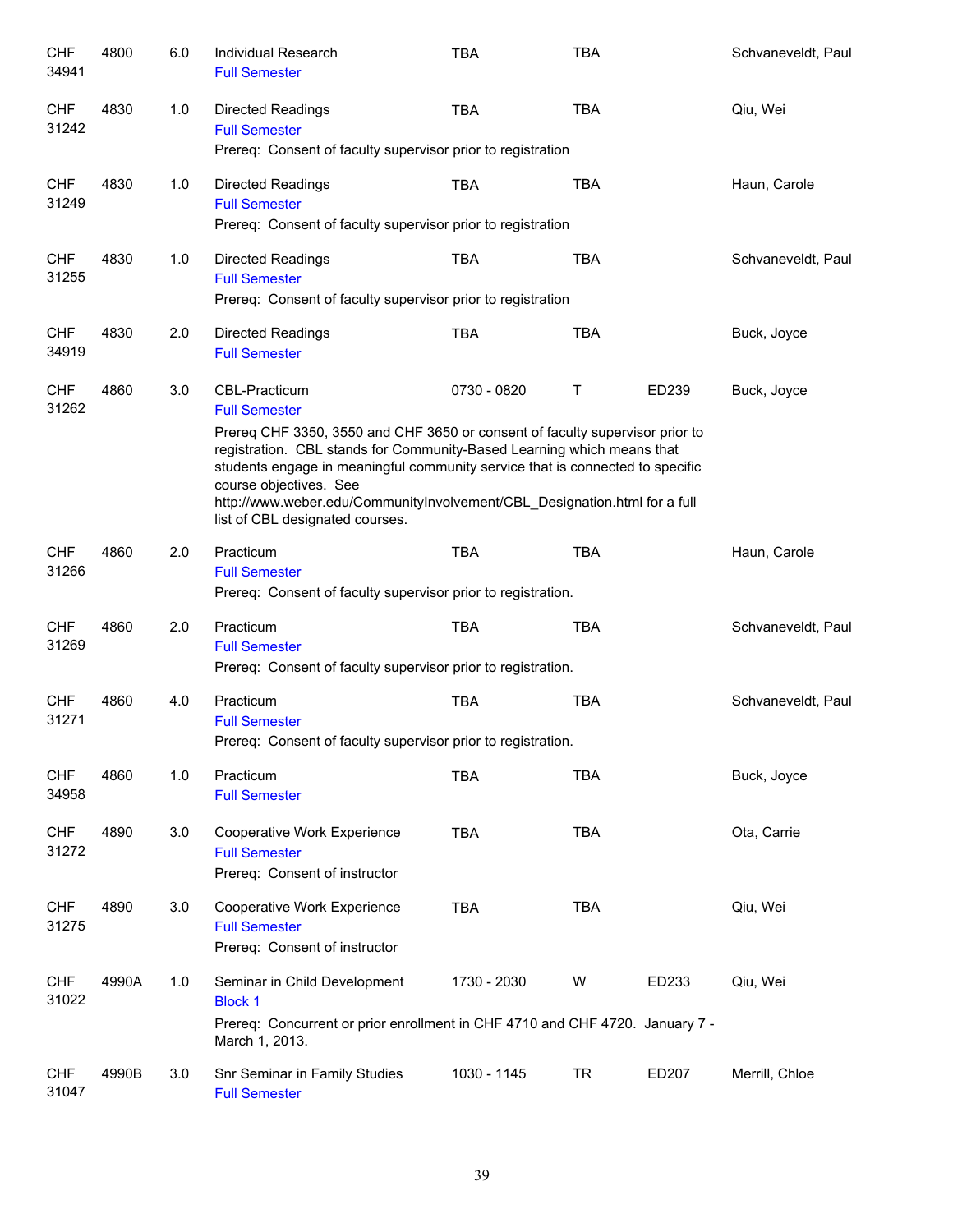| <b>CHNS</b><br>33166 | 1020 | 3.0 | First Year Chinese II<br><b>Full Semester</b><br>Course Fee \$6.00                                                                                                                    | 1900 - 2015 | <b>MW</b>  | EH104        | Pittman, Melissa       |
|----------------------|------|-----|---------------------------------------------------------------------------------------------------------------------------------------------------------------------------------------|-------------|------------|--------------|------------------------|
| <b>CHNS</b><br>33167 | 2020 | 3.0 | <b>HU-Fourth Semester Chinese</b><br><b>Full Semester</b><br>Course Fee \$6.00                                                                                                        | 1730 - 1845 | <b>MW</b>  | EH104        | Pittman, Melissa       |
| CJ<br>32064          | 1010 | 3.0 | SS Intro to Criminal Justice<br><b>Full Semester</b>                                                                                                                                  | 1200 - 1315 | <b>TR</b>  | SS215        | Senjo, Scott           |
| CJ<br>32068          | 1010 | 3.0 | SS Intro to Criminal Justice<br><b>Full Semester</b>                                                                                                                                  | 1330 - 1445 | <b>TR</b>  | SS215        | Newton, Samuel         |
| CJ<br>32078          | 1010 | 3.0 | SS Intro to Criminal Justice<br><b>Full Semester</b>                                                                                                                                  | 0730 - 0820 | <b>MWF</b> | SS215        | Chabries, Michael      |
| CJ<br>32081          | 1010 | 3.0 | SS Intro to Criminal Justice<br><b>Full Semester</b>                                                                                                                                  | 1030 - 1120 | <b>MWF</b> | SS215        | Bayley, Bruce          |
| CJ<br>32085          | 1010 | 3.0 | SS Intro to Criminal Justice<br><b>Full Semester</b>                                                                                                                                  | 0900 - 1015 | <b>TR</b>  | SS215        | Reyns, Bradford        |
| CJ<br>32086          | 1010 | 3.0 | SS Intro to Criminal Justice<br><b>Full Semester</b>                                                                                                                                  | 1030 - 1145 | <b>TR</b>  | SS215        | Reyns, Bradford        |
| CJ<br>32090          | 1010 | 3.0 | SS Intro to Criminal Justice<br><b>Full Semester</b>                                                                                                                                  | 1730 - 2010 | M          | SS215        | Hunt, Roger            |
| CJ<br>32094          | 1010 | 3.0 | SS Intro to Criminal Justice<br><b>Full Semester</b>                                                                                                                                  | 1030 - 1145 | <b>TR</b>  | <b>SS239</b> | Zimmerman, Christopher |
| CJ<br>32095          | 1010 | 3.0 | SS Intro to Criminal Justice<br><b>Full Semester</b>                                                                                                                                  | 0730 - 0845 | <b>TR</b>  | <b>SS226</b> | Pilkington, Mitchell   |
| CJ<br>32097          | 1010 | 3.0 | SS Intro to Criminal Justice<br><b>Full Semester</b>                                                                                                                                  | 0930 - 1020 | <b>MWF</b> | SS215        | Passey, Glen           |
| CJ<br>33254          | 1010 | 3.0 | SS Intro to Criminal Justice<br><b>Full Semester</b>                                                                                                                                  | 0830 - 0920 | <b>MWF</b> | D02113       | Namba, Brian           |
| <b>CJ</b><br>33446   | 1010 | 3.0 | SS Intro to Criminal Justice<br><b>Full Semester</b><br>To access online course materials, please log in to your student portal at<br>weber.edu and select your student services tab. | <b>TBA</b>  | <b>TBA</b> | OL           | Chabries, Michael      |
| CJ<br>33450          | 1010 | 3.0 | SS Intro to Criminal Justice<br><b>Full Semester</b><br>To access online course materials, please log in to your student portal at<br>weber.edu and select your student services tab. | <b>TBA</b>  | <b>TBA</b> | OL           | Kapenda, Jean          |
| CJ<br>32538          | 1300 | 3.0 | Introduction to Corrections<br><b>Full Semester</b>                                                                                                                                   | 1730 - 2010 | Τ          | <b>SS226</b> | Hooker, LuAnn          |
| CJ<br>32062          | 1330 | 3.0 | <b>Criminal Law</b><br><b>Full Semester</b>                                                                                                                                           | 0930 - 1020 | <b>MWF</b> | SS226        | Lynch, David           |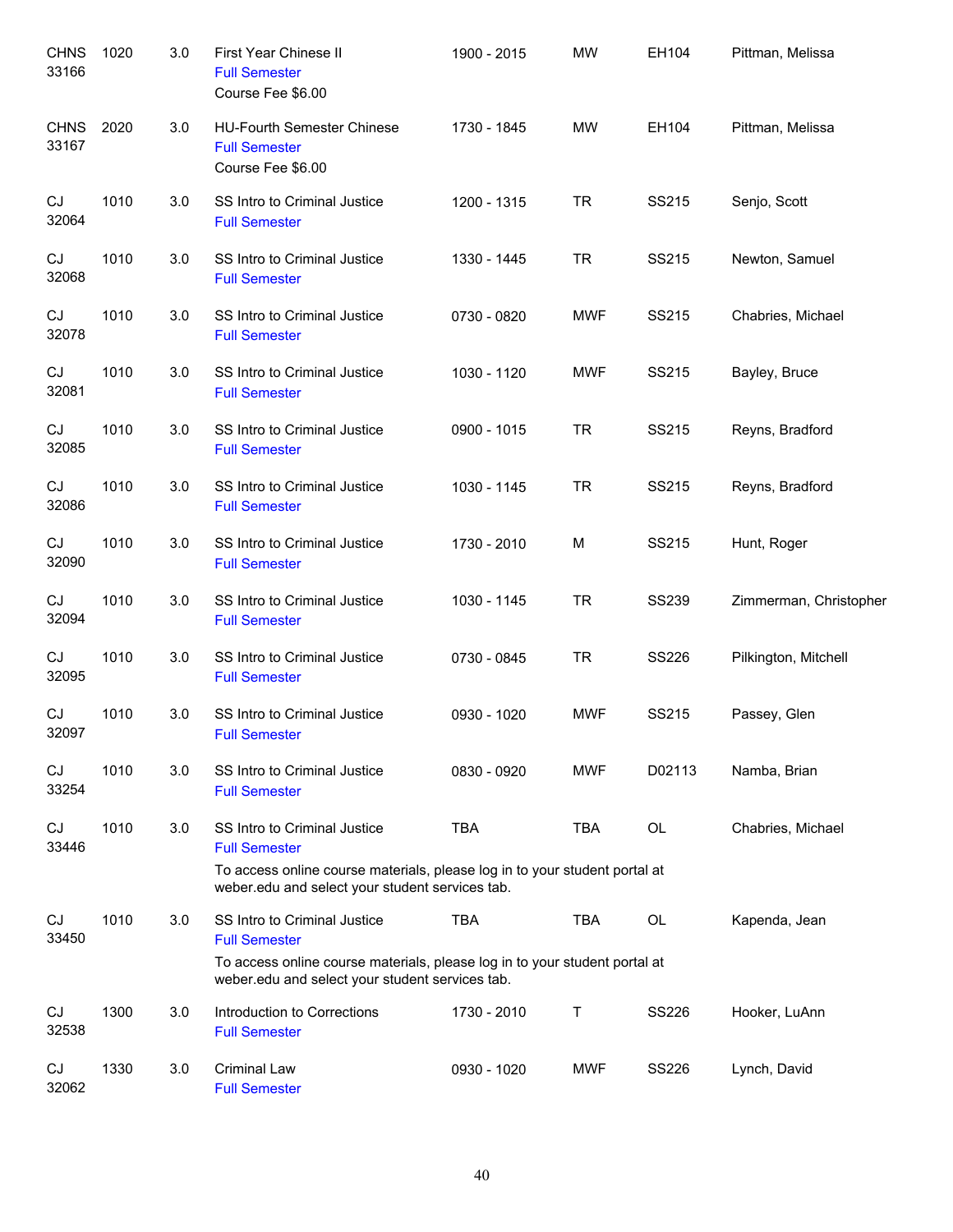| CJ<br>33258                | 1330 | 3.0 | Criminal Law<br><b>Full Semester</b>                                                                                          | 1730 - 2010 | M          | D02104       | Westmoreland, Fredrick |
|----------------------------|------|-----|-------------------------------------------------------------------------------------------------------------------------------|-------------|------------|--------------|------------------------|
| CJ<br>33451                | 1330 | 3.0 | <b>Criminal Law</b><br><b>Full Semester</b>                                                                                   | <b>TBA</b>  | <b>TBA</b> | OL           | Senjo, Scott           |
|                            |      |     | To access online course materials, please log in to your student portal at<br>weber.edu and select your student services tab. |             |            |              |                        |
| CJ<br>32074                | 1340 | 3.0 | Criminal Investigation<br><b>Full Semester</b>                                                                                | 0930 - 1020 | <b>MWF</b> | <b>SS239</b> | Dean, Russell          |
| CJ<br>33453                | 1340 | 3.0 | Criminal Investigation<br><b>Full Semester</b>                                                                                | <b>TBA</b>  | <b>TBA</b> | <b>OL</b>    | Dean, Russell          |
|                            |      |     | To access online course materials, please log in to your student portal at<br>weber.edu and select your student services tab. |             |            |              |                        |
| CJ<br>32071                | 1350 | 3.0 | <b>Introduction Forensic Science</b><br><b>Full Semester</b>                                                                  | 0900 - 1015 | <b>TR</b>  | <b>SS226</b> | Horn, Brent            |
| CJ<br>32075                | 1350 | 3.0 | <b>Introduction Forensic Science</b><br><b>Full Semester</b>                                                                  | 0830 - 0920 | <b>MWF</b> | <b>SS226</b> | Dean, Russell          |
| CJ<br>33259                | 1350 | 3.0 | Introduction Forensic Science<br><b>Full Semester</b>                                                                         | 1730 - 2010 | R          | D02322       | Gaskill, James         |
| CJ<br>33455                | 1350 | 3.0 | Introduction Forensic Science<br><b>Full Semester</b>                                                                         | <b>TBA</b>  | <b>TBA</b> | <b>OL</b>    | Gaskill, James         |
|                            |      |     | To access online course materials, please log in to your student portal at<br>weber.edu and select your student services tab. |             |            |              |                        |
| CJ<br>33456                | 2110 | 3.0 | Introduction to Security<br><b>Full Semester</b>                                                                              | <b>TBA</b>  | <b>TBA</b> | <b>OL</b>    | Freimuth, Kenneth      |
|                            |      |     | To access online course materials, please log in to your student portal at<br>weber.edu and select your student services tab. |             |            |              |                        |
| CJ<br>32061                | 2330 | 3.0 | Juvenile Justice<br><b>Full Semester</b>                                                                                      | 1030 - 1120 | <b>MWF</b> | <b>SS46</b>  | Sween, Molly           |
| $\mathop{\rm CJ}$<br>33261 | 2330 | 3.0 | Juvenile Justice<br><b>Full Semester</b>                                                                                      | 1730 - 2010 | W          | D02104       | Cottrell, Brad         |
| $\mathop{\rm CJ}$<br>32076 | 2340 | 3.0 | Scientific Crime Scene Investi<br><b>Full Semester</b>                                                                        | 1030 - 1145 | <b>TR</b>  | <b>SS48</b>  | Dean, Russell          |
| CJ<br>32069                | 2350 | 3.0 | Laws of Evidence<br><b>Full Semester</b>                                                                                      | 0900 - 1015 | <b>TR</b>  | <b>SS335</b> | Newton, Samuel         |
| CJ<br>33263                | 2350 | 3.0 | Laws of Evidence<br><b>Full Semester</b>                                                                                      | 1030 - 1120 | <b>MWF</b> | D02113       | Namba, Brian           |
| CJ<br>32096                | 3020 | 3.0 | Criminal Justice Management<br><b>Full Semester</b>                                                                           | 1130 - 1220 | <b>MWF</b> | <b>SS335</b> | Rickards, Jack         |
| CJ<br>33272                | 3020 | 3.0 | Criminal Justice Management<br><b>Full Semester</b>                                                                           | 1630 - 1910 | М          | <b>PS275</b> | Chabries, Michael      |
| $\mathop{\rm CJ}$<br>32088 | 3040 | 3.0 | DV Community Policing<br><b>Full Semester</b>                                                                                 | 1030 - 1120 | <b>MWF</b> | <b>SS239</b> | Reyns, Bradford        |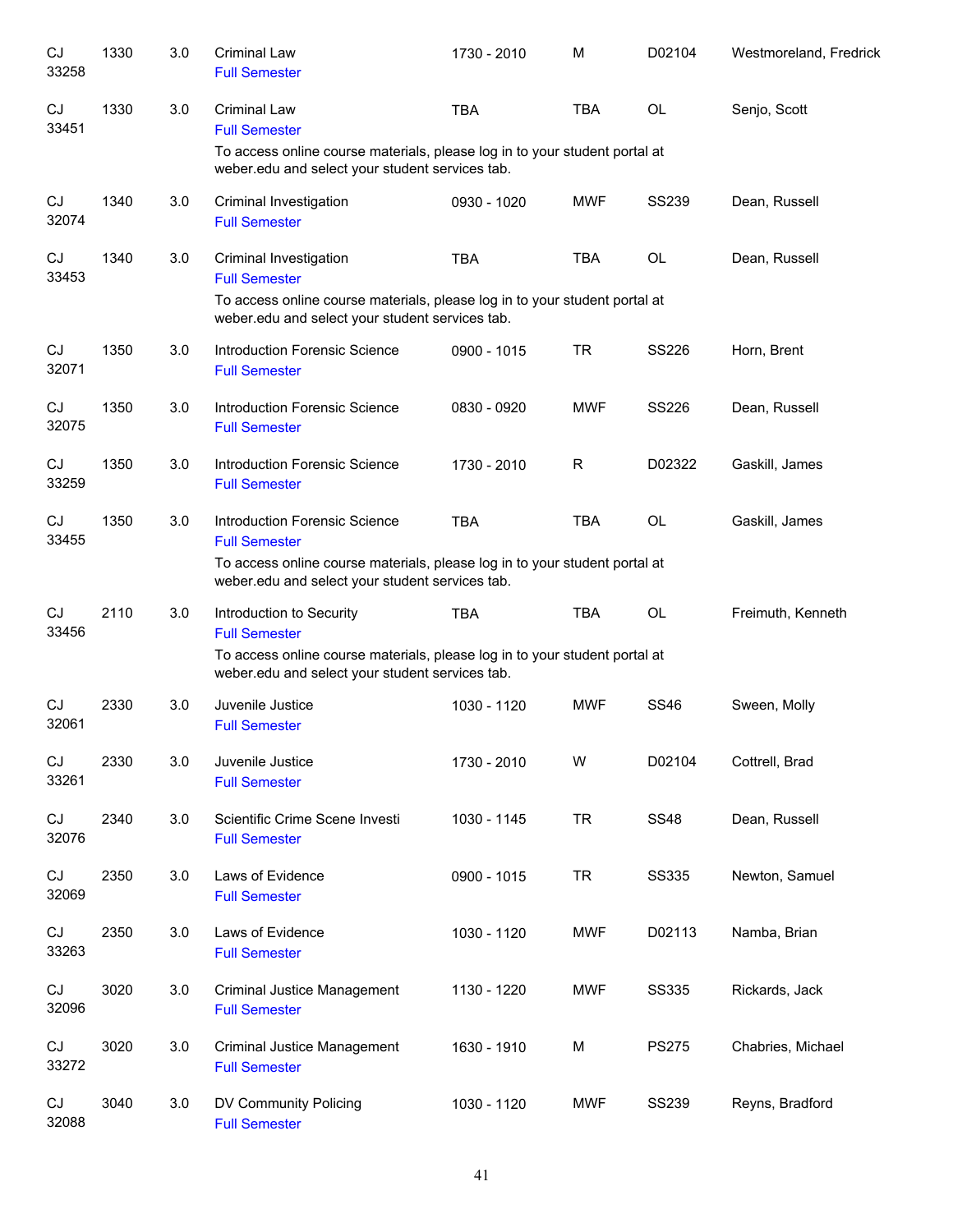| CJ<br>32572 | 3080 | 3.0 | <b>Criminal Courts</b><br><b>Full Semester</b>                                                                                                                                          | 1730 - 2010                | M                         | <b>SS226</b>                 | Miles, Branden     |
|-------------|------|-----|-----------------------------------------------------------------------------------------------------------------------------------------------------------------------------------------|----------------------------|---------------------------|------------------------------|--------------------|
| CJ<br>32067 | 3130 | 3.0 | <b>Investigation Computer Crime</b><br><b>Full Semester</b>                                                                                                                             | 0900 - 1015                | <b>TR</b>                 | <b>SS239</b>                 | Senjo, Scott       |
| CJ<br>32063 | 3140 | 3.0 | <b>Corrections Law</b><br><b>Full Semester</b>                                                                                                                                          | 1030 - 1145                | <b>TR</b>                 | <b>SS226</b>                 | Lynch, David       |
| CJ<br>32060 | 3270 | 3.0 | Theories - Crime & Delinquency<br><b>Full Semester</b>                                                                                                                                  | 1130 - 1220                | <b>MWF</b>                | <b>SS239</b>                 | Sween, Molly       |
| CJ<br>33457 | 3270 | 3.0 | Theories - Crime & Delinquency<br><b>Full Semester</b><br>To access online course materials, please log in to your student portal at<br>weber.edu and select your student services tab. | <b>TBA</b>                 | <b>TBA</b>                | OL                           | Senjo, Scott       |
| CJ<br>33458 | 3270 | 3.0 | Theories - Crime & Delinquency<br><b>Full Semester</b><br>To access online course materials, please log in to your student portal at<br>weber.edu and select your student services tab. | <b>TBA</b>                 | <b>TBA</b>                | OL                           | Reyns, Bradford    |
| CJ<br>33275 | 3300 | 3.0 | Victimology<br><b>Full Semester</b>                                                                                                                                                     | 1930 - 2210                | W                         | <b>PS275</b>                 | Welch, Teresa      |
| CJ<br>33460 | 3350 | 3.0 | The American Jail<br><b>Full Semester</b><br>To access online course materials, please log in to your student portal at<br>weber.edu and select your student services tab.              | <b>TBA</b>                 | <b>TBA</b>                | <b>OL</b>                    | Bayley, Bruce      |
| CJ<br>32065 | 3600 | 3.0 | <b>Criminal Justice Statistics</b><br><b>Full Semester</b>                                                                                                                              | 1030 - 1145                | <b>TR</b>                 | <b>SS46</b>                  | Senjo, Scott       |
| CJ<br>32070 | 4000 | 3.0 | <b>Critical Legal Studies</b><br><b>Full Semester</b>                                                                                                                                   | 1200 - 1315                | <b>TR</b>                 | <b>SS226</b>                 | Newton, Samuel     |
| CJ<br>32072 | 4060 | 3.0 | Basic Crime Scene Photography<br><b>Full Semester</b>                                                                                                                                   | 1730 - 2010                | R                         | <b>SS226</b>                 | Horn, Brent        |
| CJ<br>33264 | 4100 | 3.0 | Laws Arrest, Search & Seizure<br><b>Full Semester</b>                                                                                                                                   | 1730 - 2010                | Τ                         | D02325                       | Larsen, Richard    |
| CJ<br>33276 | 4100 | 3.0 | Laws Arrest, Search & Seizure<br><b>Full Semester</b>                                                                                                                                   | 1630 - 1910                | W                         | <b>PS275</b>                 | Torgensen, Kirk    |
| CJ<br>32077 | 4115 | 4.0 | <b>Friction Ridge Analysis</b><br><b>Full Semester</b><br>Course Fee \$120.00                                                                                                           | 0900 - 1015<br>1200 - 1500 | <b>TR</b><br>$\mathsf{R}$ | <b>SS46</b><br><b>SS232</b>  | Dean, Russell      |
| CJ<br>32073 | 4120 | 4.0 | Adv Methods in Forensic Sci<br><b>Full Semester</b><br>Course Fee \$60.00                                                                                                               | 1030 - 1145<br>1200 - 1500 | <b>TR</b><br>T            | <b>SS335</b><br><b>SS232</b> | Horn, Brent        |
| CJ<br>32590 | 4160 | 3.0 | Constitutnl Rights/Responsibil<br><b>Full Semester</b>                                                                                                                                  | 1730 - 2010                | R                         | SS215                        | Conklin, Catherine |
| CJ<br>33265 | 4160 | 3.0 | Constitutnl Rights/Responsibil<br><b>Full Semester</b>                                                                                                                                  | 0930 - 1020                | <b>MWF</b>                | D02113                       | Namba, Brian       |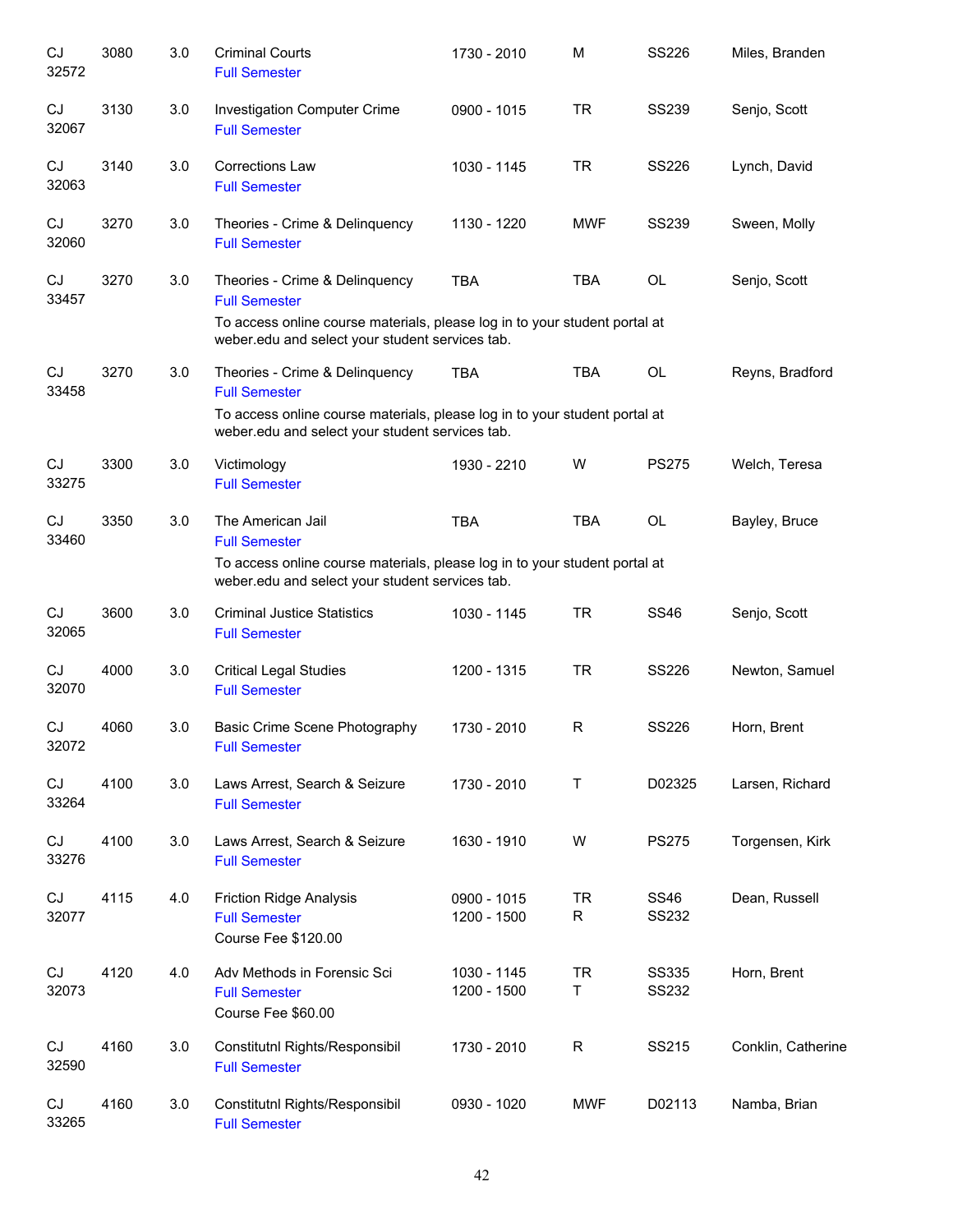| CJ<br>32082         | 4200 | 3.0 | Ethical Issues in CJ<br><b>Full Semester</b>                                                                                                                                              | 0930 - 1020 | <b>MWF</b> | <b>SS335</b> | Bayley, Bruce        |
|---------------------|------|-----|-------------------------------------------------------------------------------------------------------------------------------------------------------------------------------------------|-------------|------------|--------------|----------------------|
| CJ<br>32083         | 4200 | 3.0 | Ethical Issues in CJ<br><b>Full Semester</b>                                                                                                                                              | 1130 - 1220 | <b>MWF</b> | <b>SS226</b> | Bayley, Bruce        |
| CJ<br>33267         | 4200 | 3.0 | Ethical Issues in CJ<br><b>Full Semester</b>                                                                                                                                              | 1200 - 1315 | <b>TR</b>  | D02117       | Namba, Brian         |
| CJ<br>32079         | 4300 | 3.0 | History of Law Enforcement<br><b>Full Semester</b>                                                                                                                                        | 0830 - 0920 | <b>MWF</b> | <b>SS239</b> | Chabries, Michael    |
| CJ<br>33277         | 4300 | 3.0 | History of Law Enforcement<br><b>Full Semester</b>                                                                                                                                        | 1630 - 1910 | Τ          | <b>PS275</b> | Chabries, Michael    |
| CJ<br>32135         | 4830 | 1.0 | Directed Readings/Special Proj<br><b>Full Semester</b>                                                                                                                                    | <b>TBA</b>  | <b>TBA</b> |              | Lynch, David         |
| CJ<br>32136         | 4830 | 2.0 | Directed Readings/Special Proj<br><b>Full Semester</b>                                                                                                                                    | <b>TBA</b>  | <b>TBA</b> |              | Lynch, David         |
| CJ<br>32084         | 4860 | 3.0 | Crim Justice Field Experience<br><b>Full Semester</b>                                                                                                                                     | <b>TBA</b>  | <b>TBA</b> |              | Bayley, Bruce        |
| CJ<br>33461         | 4900 | 3.0 | Clashing Views in CJ<br><b>Full Semester</b><br>To access online course materials, please log in to your student portal at<br>weber.edu and select your student services tab.             | <b>TBA</b>  | <b>TBA</b> | OL           | Chabries, Michael    |
| CJ<br>32066         | 4980 | 3.0 | Research Methods in CJ<br><b>Full Semester</b>                                                                                                                                            | 1330 - 1445 | <b>TR</b>  | <b>SS226</b> | Senjo, Scott         |
| CJ<br>32087         | 4980 | 3.0 | Research Methods in CJ<br><b>Full Semester</b>                                                                                                                                            | 0930 - 1020 | <b>MWF</b> | <b>SS46</b>  | Reyns, Bradford      |
| CJ<br>33278         | 4980 | 3.0 | Research Methods in CJ<br><b>Full Semester</b>                                                                                                                                            | 1930 - 2210 | M          | <b>PS275</b> | Haddon, Michael      |
| CJ<br>32080         | 4990 | 3.0 | Criminal Justice Seminar<br><b>Full Semester</b>                                                                                                                                          | 1230 - 1510 | W          | SS215        | Chabries, Michael    |
| CJ<br>32093         | 4990 | 3.0 | <b>Criminal Justice Seminar</b><br><b>Full Semester</b>                                                                                                                                   | 1730 - 2010 | W          | <b>SS226</b> | Wadman, Robert       |
| CJ<br>33279         | 4990 | 3.0 | <b>Criminal Justice Seminar</b><br><b>Full Semester</b>                                                                                                                                   | 1930 - 2210 | Τ          | <b>PS275</b> | Chabries, Michael    |
| <b>CMT</b><br>33664 | 1100 | 1.0 | <b>Construction Manag Orientation</b><br><b>Full Semester</b>                                                                                                                             | 1930 - 2020 | Τ          | ET224        | Soelberg, Chris      |
| <b>CMT</b><br>34076 | 1150 | 3.0 | <b>Construction Graphics</b><br><b>Full Semester</b><br>To access the online course materials, please log in to your student portal at<br>weber.edu and select your Student Services tab. | <b>TBA</b>  | <b>TBA</b> | OL           | Peterson, Steven     |
| <b>CMT</b><br>33666 | 1210 | 3.0 | <b>Residential Constr Materials/M</b><br><b>Full Semester</b>                                                                                                                             | 1930 - 2045 | <b>MW</b>  | ET210        | van der Have, Pieter |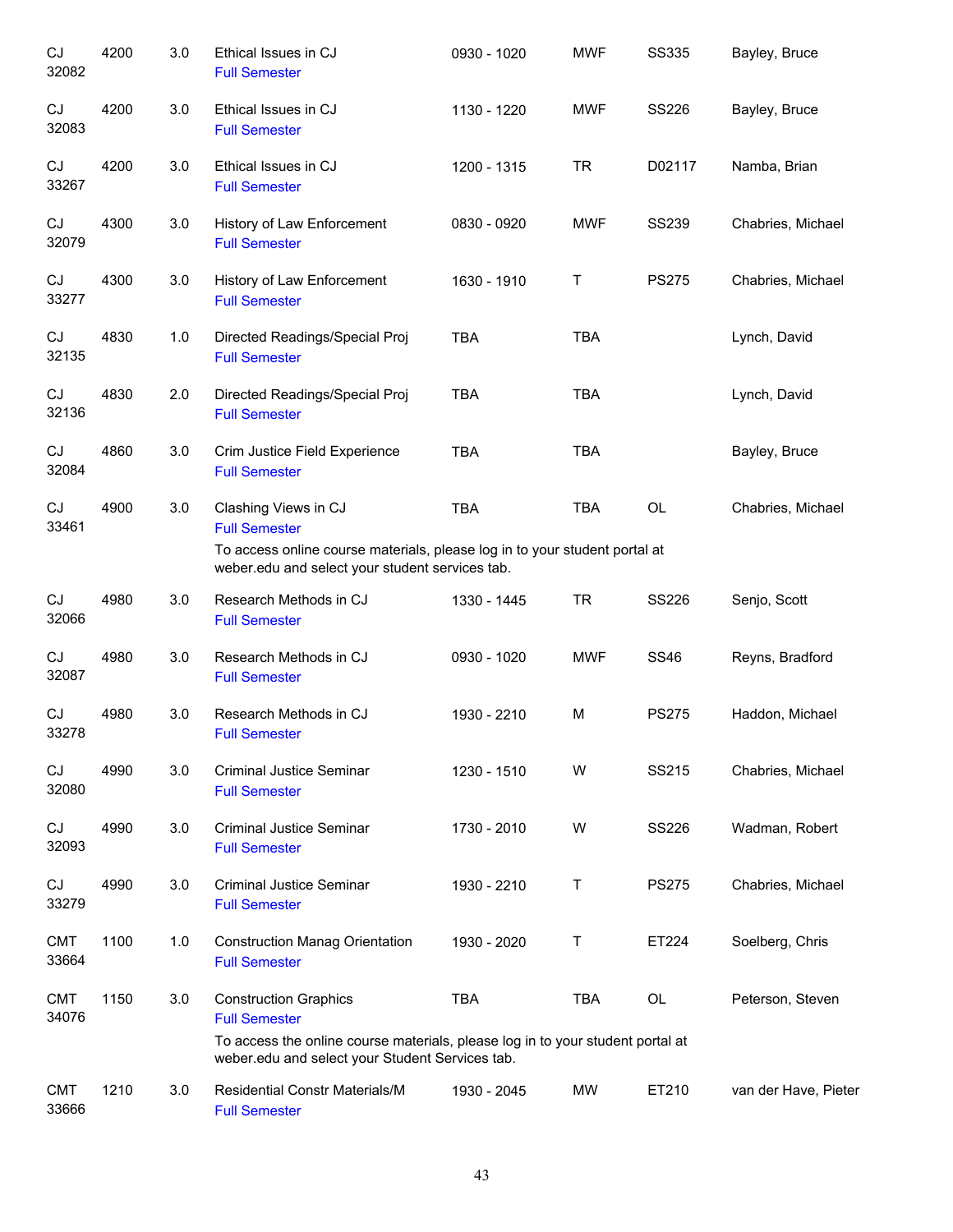| <b>CMT</b><br>33667 | 1310 | 3.0     | <b>Commercial Constru Methods/Mat</b><br><b>Full Semester</b>                                                                                                                                       | 1800 - 1915 | <b>MW</b>  | ET210     | van der Have, Pieter |
|---------------------|------|---------|-----------------------------------------------------------------------------------------------------------------------------------------------------------------------------------------------------|-------------|------------|-----------|----------------------|
| <b>CMT</b><br>33668 | 1500 | 3.0     | <b>Computer Applications/Construc</b><br><b>Full Semester</b><br>Course Fee \$25.00                                                                                                                 | 1800 - 1915 | <b>TR</b>  | ET204     | Park, Kristen        |
| <b>CMT</b><br>33669 | 2220 | 3.0     | Const Contracts & Specificati<br><b>Full Semester</b>                                                                                                                                               | 1930 - 2045 | <b>MW</b>  | ET228     | Park, Kristen        |
| <b>CMT</b><br>34077 | 2360 | 2.0     | <b>Building Codes &amp; Inspection</b><br><b>Full Semester</b><br>To access the online course materials, please log in to your student portal at<br>weber.edu and select your Student Services tab. | <b>TBA</b>  | <b>TBA</b> | <b>OL</b> | Peterson, Steven     |
| <b>CMT</b><br>33672 | 2640 | 2.0     | <b>Architectural Estimating</b><br><b>Full Semester</b>                                                                                                                                             | 1930 - 2120 | Т          | ET247     | Brower, Matthew      |
| <b>CMT</b><br>34078 | 2880 | 3.0     | Internship<br><b>Full Semester</b><br>To access the online course materials, please log in to your student portal at<br>weber.edu and select your Student Services tab.                             | <b>TBA</b>  | <b>TBA</b> | OL        | Soelberg, Chris      |
| <b>CMT</b><br>33657 | 3115 | 3.0     | <b>Construction Cost Estimating</b><br><b>Full Semester</b><br>Course Fee \$25.00                                                                                                                   | 1930 - 2045 | <b>TR</b>  |           | Wall, Daniel         |
| <b>CMT</b><br>33673 | 3115 | 3.0     | <b>Construction Cost Estimating</b><br><b>Full Semester</b><br>Course Fee \$25.00                                                                                                                   | 1930 - 2045 | <b>MW</b>  | ET240     | Wall, Daniel         |
| <b>CMT</b><br>33674 | 3130 | 3.0     | Construction Planning/Scheduli<br><b>Full Semester</b><br>Course Fee \$25.00                                                                                                                        | 1930 - 2045 | <b>TR</b>  | ET228     | Park, Kristen        |
| <b>CMT</b><br>33658 | 3210 | 3.0     | <b>Construction Management</b><br><b>Full Semester</b>                                                                                                                                              | 1800 - 1915 | <b>TR</b>  |           | Lanzetti, Jennifer   |
| <b>CMT</b><br>33679 | 3210 | 3.0     | <b>Construction Management</b><br><b>Full Semester</b>                                                                                                                                              | 1800 - 1915 | <b>MW</b>  | ET228     | Park, Kristen        |
| <b>CMT</b><br>33716 | 3260 | 4.0     | Mechanical/Electrical Systems<br><b>Full Semester</b>                                                                                                                                               | 1730 - 1920 | <b>MW</b>  | ET224     | Soelberg, Chris      |
| <b>CMT</b><br>33718 | 3350 | 4.0     | <b>Applied Structures</b><br><b>Full Semester</b>                                                                                                                                                   | 1730 - 1920 | <b>TR</b>  | ET247     | Willard, Tim         |
| <b>CMT</b><br>33731 | 3660 | 3.0     | Energy Management<br><b>Full Semester</b>                                                                                                                                                           | 1800 - 1915 | <b>TR</b>  | ET210     | van der Have, Pieter |
| <b>CMT</b><br>33732 | 3680 | 3.0     | <b>FM Operations</b><br><b>Full Semester</b>                                                                                                                                                        | 1930 - 2050 | <b>TR</b>  | ET210     | van der Have, Pieter |
| <b>CMT</b><br>33659 | 4120 | $3.0\,$ | <b>Construction Accntng/Finance</b><br><b>Full Semester</b>                                                                                                                                         | 1730 - 2010 | M          |           | Talynn, Kristina     |
| <b>CMT</b><br>33720 | 4120 | 3.0     | <b>Construction Accntng/Finance</b><br><b>Full Semester</b>                                                                                                                                         | 1930 - 2045 | <b>TR</b>  | ET238     | Wolfe, Joseph        |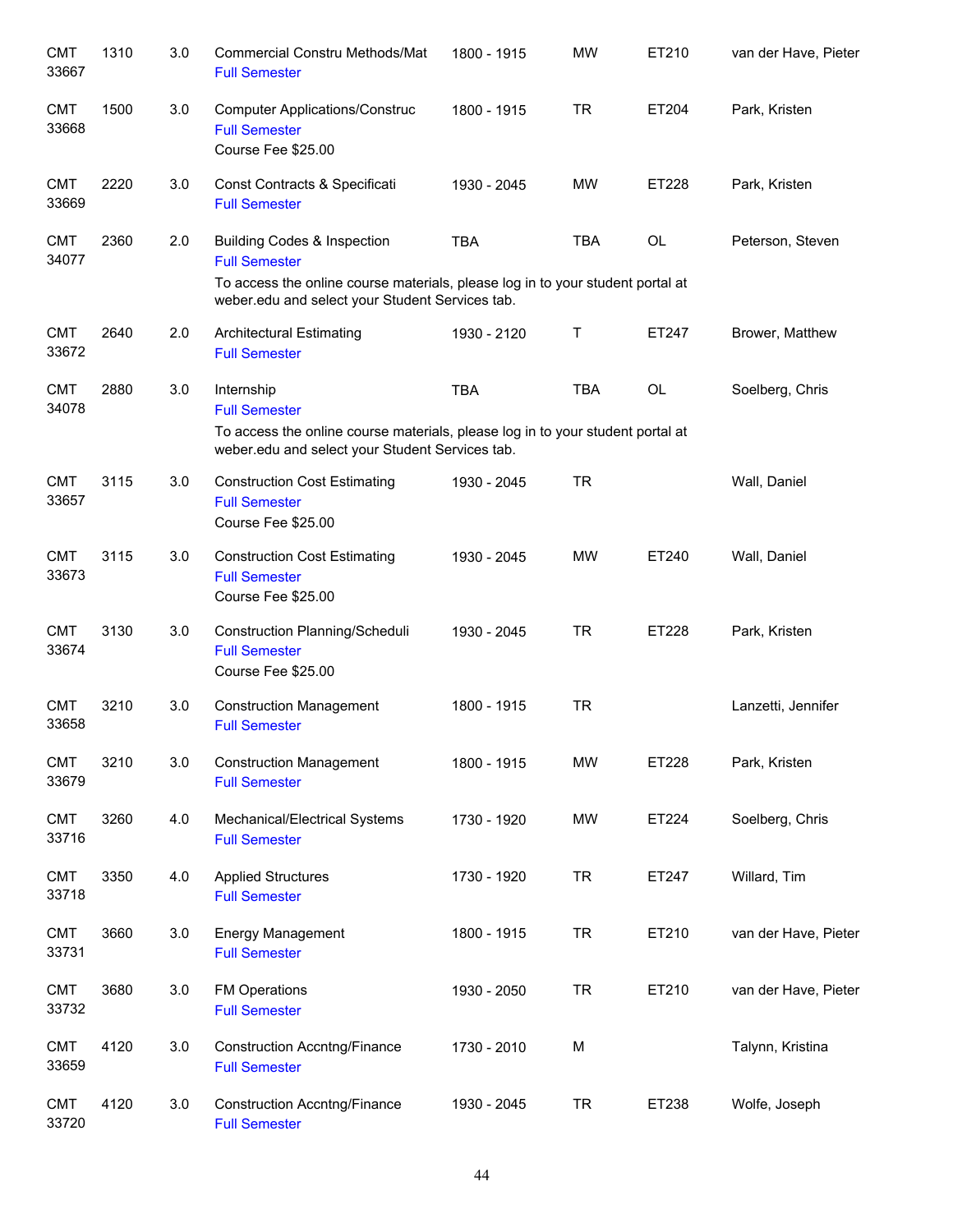| <b>CMT</b><br>33723  | 4150 | 3.0 | <b>Construction Equipment/Methods</b><br><b>Full Semester</b>                                                                                                          | 1800 - 1915 | <b>TR</b>  | ET238 | Wolfe, Joseph        |
|----------------------|------|-----|------------------------------------------------------------------------------------------------------------------------------------------------------------------------|-------------|------------|-------|----------------------|
| <b>CMT</b><br>33733  | 4310 | 3.0 | Long-Term Facility Planning<br><b>Full Semester</b>                                                                                                                    | <b>TBA</b>  | <b>TBA</b> |       | Wolfe, Joseph        |
| <b>CMT</b><br>33661  | 4350 | 2.0 | Design of Construction Systems<br><b>Full Semester</b>                                                                                                                 | 1930 - 2120 | W          |       | Wolfe, Joseph        |
| <b>CMT</b><br>33725  | 4350 | 2.0 | Design of Construction Systems<br><b>Full Semester</b>                                                                                                                 | 1930 - 2120 | W          | LP205 | Wolfe, Joseph        |
| <b>CMT</b><br>33727  | 4550 | 2.0 | <b>Construction Safety</b><br><b>Full Semester</b><br>Course Fee \$5.00                                                                                                | 1730 - 1920 | Τ          | ET224 | Soelberg, Chris      |
| <b>CMT</b><br>33729  | 4610 | 2.0 | Senior Experience<br><b>Full Semester</b>                                                                                                                              | 1930 - 2120 | M          | ET238 | Wolfe, Joseph        |
| <b>CMT</b><br>33662  | 4620 | 2.0 | Senior Project<br><b>Full Semester</b><br>Course Fee \$170.00                                                                                                          | 1730 - 1920 | W          |       | Peterson, Steven     |
| <b>CMT</b><br>33730  | 4620 | 2.0 | Senior Project<br><b>Full Semester</b><br>Course Fee \$170.00                                                                                                          | 1730 - 1920 | M          | ET240 | Peterson, Steven     |
| <b>CMT</b><br>33734  | 4650 | 2.0 | FM Senior Project<br><b>Full Semester</b>                                                                                                                              | <b>TBA</b>  | <b>TBA</b> |       | van der Have, Pieter |
| <b>CMT</b><br>34079  | 4890 | 2.0 | Practicum<br><b>Full Semester</b><br>To access the online course materials, please log in to your student portal at<br>weber.edu and select your Student Services tab. | <b>TBA</b>  | <b>TBA</b> | OL    | Soelberg, Chris      |
| <b>COMM</b><br>30503 | 1020 | 3.0 | HU Princip Of Public Speaking<br><b>Full Semester</b>                                                                                                                  | 0730 - 0845 | <b>TR</b>  | EH304 | Richardson, Frank    |
| COMM 1020<br>30505   |      | 3.0 | HU Princip Of Public Speaking<br><b>Full Semester</b>                                                                                                                  | 0900 - 1015 | <b>TR</b>  | EH304 | Richardson, Frank    |
| COMM 1020<br>30928   |      | 3.0 | HU Princip Of Public Speaking<br><b>Full Semester</b>                                                                                                                  | 0830 - 0920 | <b>MWF</b> | EH304 | Warnock, Brent       |
| COMM 1020<br>30930   |      | 3.0 | HU Princip Of Public Speaking<br><b>Full Semester</b>                                                                                                                  | 0930 - 1020 | <b>MWF</b> | EH304 | Warnock, Brent       |
| COMM 1020<br>30939   |      | 3.0 | HU Princip Of Public Speaking<br><b>Full Semester</b>                                                                                                                  | 1030 - 1120 | <b>MWF</b> | EH307 | Rampton, Russ        |
| COMM 1020<br>30941   |      | 3.0 | HU Princip Of Public Speaking<br><b>Full Semester</b>                                                                                                                  | 1130 - 1220 | <b>MWF</b> | EH304 | Warnock, Brent       |
| COMM 1020<br>30944   |      | 3.0 | HU Princip Of Public Speaking<br><b>Full Semester</b>                                                                                                                  | 0830 - 0920 | <b>MWF</b> | EH307 | Heath, Stephanie     |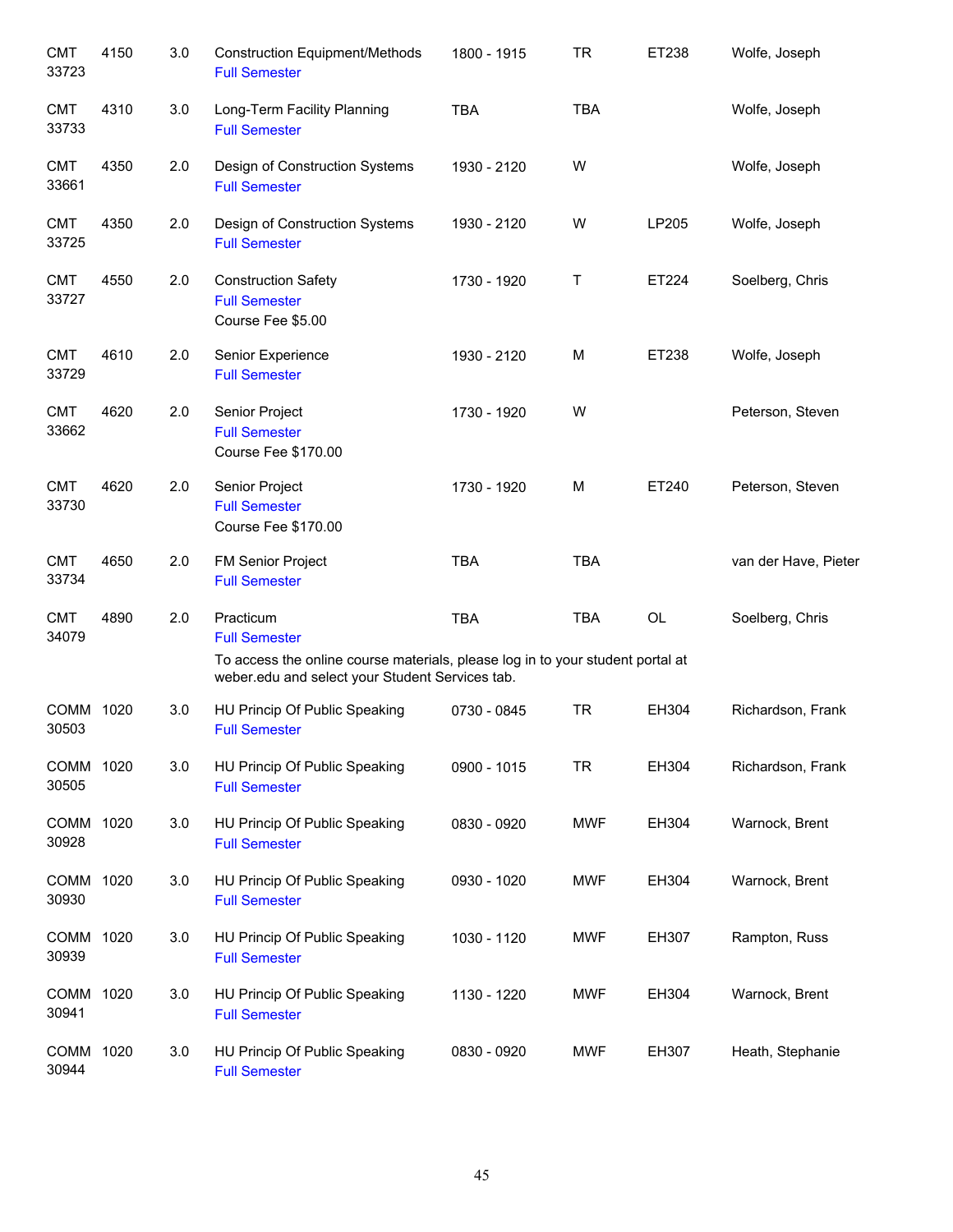| COMM 1020<br>30946 | 3.0 | HU Princip Of Public Speaking<br><b>Full Semester</b>                                                                               | 1030 - 1145 | <b>TR</b>  | EH304        | Canfield, Clair    |
|--------------------|-----|-------------------------------------------------------------------------------------------------------------------------------------|-------------|------------|--------------|--------------------|
| COMM 1020<br>30947 | 3.0 | HU Princip Of Public Speaking<br><b>Full Semester</b>                                                                               | 1200 - 1315 | <b>TR</b>  | EH304        | Canfield, Clair    |
| COMM 1020<br>30950 | 3.0 | HU Princip Of Public Speaking<br><b>Full Semester</b>                                                                               | 1030 - 1145 | <b>TR</b>  | EH307        | Bishop, Cynthia    |
| COMM 1020<br>30955 | 3.0 | HU Princip Of Public Speaking<br><b>Full Semester</b>                                                                               | 1330 - 1445 | <b>TR</b>  | EH307        | Cheek, Ryan        |
| COMM 1020<br>30957 | 3.0 | HU Princip Of Public Speaking<br><b>Full Semester</b>                                                                               | 1730 - 2020 | Τ          | EH307        | Cheek, Ryan        |
| COMM 1020<br>30959 | 3.0 | HU Princip Of Public Speaking<br><b>Full Semester</b>                                                                               | 1730 - 2020 | R          | EH307        | Threlkeld, Douglas |
| COMM 1020<br>31725 | 3.0 | HU Princip Of Public Speaking<br><b>Full Semester</b>                                                                               | 0830 - 0920 | <b>MWF</b> | D02318       | Bishop, Cynthia    |
| COMM 1020<br>31726 | 3.0 | HU Princip Of Public Speaking<br><b>Full Semester</b>                                                                               | 0930 - 1020 | <b>MWF</b> | D02318       | Bishop, Cynthia    |
| COMM 1020<br>31728 | 3.0 | HU Princip Of Public Speaking<br><b>Full Semester</b><br>To access online course materials, please log in to your student portal at | <b>TBA</b>  | <b>TBA</b> | <b>OL</b>    | Merkley, Mark      |
|                    |     | weber.edu and select your student services tab.                                                                                     |             |            |              |                    |
| COMM 1020<br>31729 | 3.0 | HU Princip Of Public Speaking<br><b>Full Semester</b>                                                                               | <b>TBA</b>  | <b>TBA</b> | <b>OL</b>    | Steimel, Sarah     |
|                    |     | To access online course materials, please log in to your student portal at<br>weber.edu and select your student services tab.       |             |            |              |                    |
| COMM 1020<br>31733 | 3.0 | HU Princip Of Public Speaking<br><b>Full Semester</b>                                                                               | 0830 - 1110 | S          | WW102        | Frandsen, Bruce    |
| COMM 1020<br>33224 | 3.0 | HU Princip Of Public Speaking<br><b>Full Semester</b>                                                                               | 1730 - 2010 | M          | <b>HC014</b> | Frandsen, Bruce    |
| COMM 1020<br>33225 | 3.0 | HU Princip Of Public Speaking<br><b>Full Semester</b><br>Interactive Audio Visual Delivery -- EdNet                                 | 1730 - 2010 | M          | MR           | Frandsen, Bruce    |
| COMM 1020<br>33226 | 3.0 | HU Princip Of Public Speaking<br><b>Full Semester</b><br>Interactive Audio Visual Delivery -- EdNet                                 | 1730 - 2010 | M          | WW102        | Frandsen, Bruce    |
| COMM 1020<br>33227 | 3.0 | HU Princip Of Public Speaking<br><b>Full Semester</b>                                                                               | 1730 - 2010 | W          | D02322       | Speechly, Gayle    |
| COMM 1020<br>34709 | 3.0 | HU Princip Of Public Speaking<br><b>Full Semester</b>                                                                               | 1200 - 1315 | <b>TR</b>  | EH306        | Richardson, Frank  |
| COMM 1020<br>34961 | 3.0 | HU Princip Of Public Speaking<br><b>Full Semester</b>                                                                               | 0900 - 1015 | <b>TR</b>  | EH307        | Bishop, Cynthia    |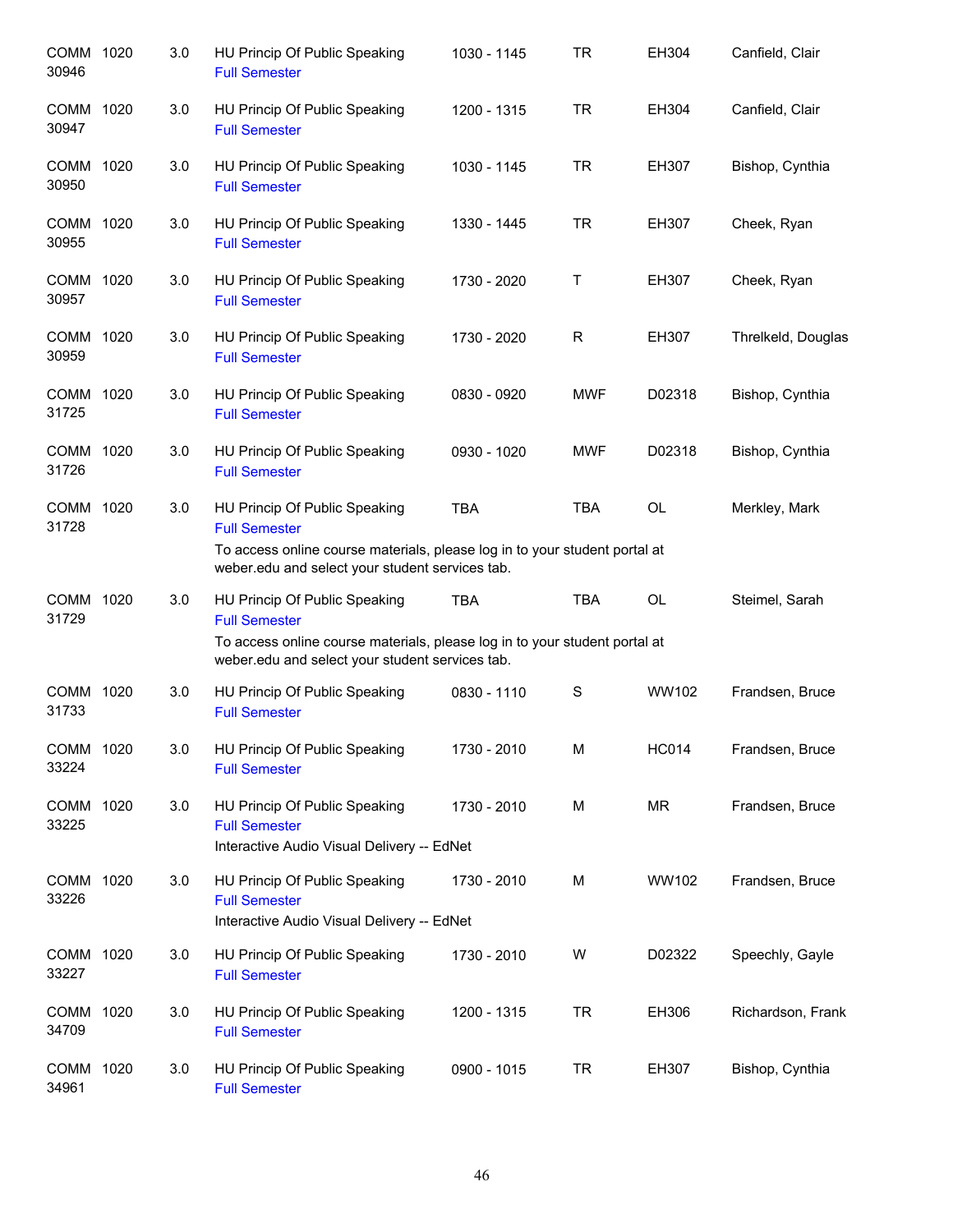| COMM 1130<br>31040 | 3.0 | <b>Media Writing</b><br><b>Full Semester</b><br>Prerequisite: Proficiency in word processing.<br>Course Fee \$15.00                                                                                                                                                                                                                        | 0730 - 0845 | <b>TR</b>  | EH314 | McKinnon, Marilyn |
|--------------------|-----|--------------------------------------------------------------------------------------------------------------------------------------------------------------------------------------------------------------------------------------------------------------------------------------------------------------------------------------------|-------------|------------|-------|-------------------|
| COMM 1130<br>31052 | 3.0 | <b>Media Writing</b><br><b>Full Semester</b><br>Prerequisites: Proficiency in word processing.<br>Course Fee \$15.00                                                                                                                                                                                                                       | 0930 - 1020 | <b>MWF</b> | EH314 | Farver, Shane     |
| COMM 1130<br>31586 | 3.0 | <b>Media Writing</b><br><b>Full Semester</b><br>Prerequisite: Proficiency in word processing.<br>Course Fee \$15.00                                                                                                                                                                                                                        | 1730 - 2020 | R          | EH410 | Tyler, Stacey     |
| COMM 1130<br>34633 | 3.0 | <b>Media Writing</b><br><b>Full Semester</b><br>Course Fee \$15.00                                                                                                                                                                                                                                                                         | 1030 - 1120 | <b>MWF</b> | EH410 | Garner, Matthew   |
| COMM 1500<br>31050 | 3.0 | Intro to Mass Communication<br><b>Full Semester</b>                                                                                                                                                                                                                                                                                        | 0930 - 1020 | <b>MWF</b> | EH305 | Sanders, Anthony  |
| COMM 1500<br>31727 | 3.0 | Intro to Mass Communication<br><b>Full Semester</b><br>To access online course materials, please log in to your student portal at<br>weber.edu and select your student services tab.                                                                                                                                                       | <b>TBA</b>  | <b>TBA</b> | OL    | Sanders, Anthony  |
| COMM 2010<br>30961 | 3.0 | HU Mass Media and Society<br><b>Full Semester</b>                                                                                                                                                                                                                                                                                          | 0900 - 1015 | <b>TR</b>  | EH306 | Smith, Kim        |
| COMM 2010<br>31730 | 3.0 | HU Mass Media and Society<br><b>Full Semester</b><br>To access online course materials, please log in to your student portal at<br>weber.edu and select your student services tab.                                                                                                                                                         | <b>TBA</b>  | <b>TBA</b> | OL    | Bialowas, Anne    |
| COMM 2010<br>34634 | 3.0 | HU Mass Media and Society<br><b>Full Semester</b>                                                                                                                                                                                                                                                                                          | 1730 - 2020 | Τ          | EH305 | Smith, Kim        |
| COMM 2110<br>31058 | 3.0 | HU CBL-Intrprsnl/Sm Group Comm<br><b>Full Semester</b><br>CBL stands for Community-Based Learning which means that students engage<br>in meaningful community service that is connected to specific course objectives.<br>See http://www.weber.edu/CommunityInvolvement/CBL_Designation.html for a<br>full list of CBL designated courses. | 0830 - 0920 | <b>MWF</b> | EH407 | Rampton, Russ     |
| COMM 2110<br>31059 | 3.0 | HU CBL-Intrprsnl/Sm Group Comm<br><b>Full Semester</b><br>CBL stands for Community-Based Learning which means that students engage<br>in meaningful community service that is connected to specific course objectives.<br>See http://www.weber.edu/CommunityInvolvement/CBL_Designation.html for a<br>full list of CBL designated courses. | 0930 - 1020 | <b>MWF</b> | EH406 | Merkley, Mark     |
| COMM 2110<br>31161 | 3.0 | HU CBL-Intrprsnl/Sm Group Comm<br><b>Full Semester</b><br>CBL stands for Community-Based Learning which means that students engage<br>in meaningful community service that is connected to specific course objectives.<br>See http://www.weber.edu/CommunityInvolvement/CBL_Designation.html for a<br>full list of CBL designated courses. | 1030 - 1120 | <b>MWF</b> | EH406 | Merkley, Mark     |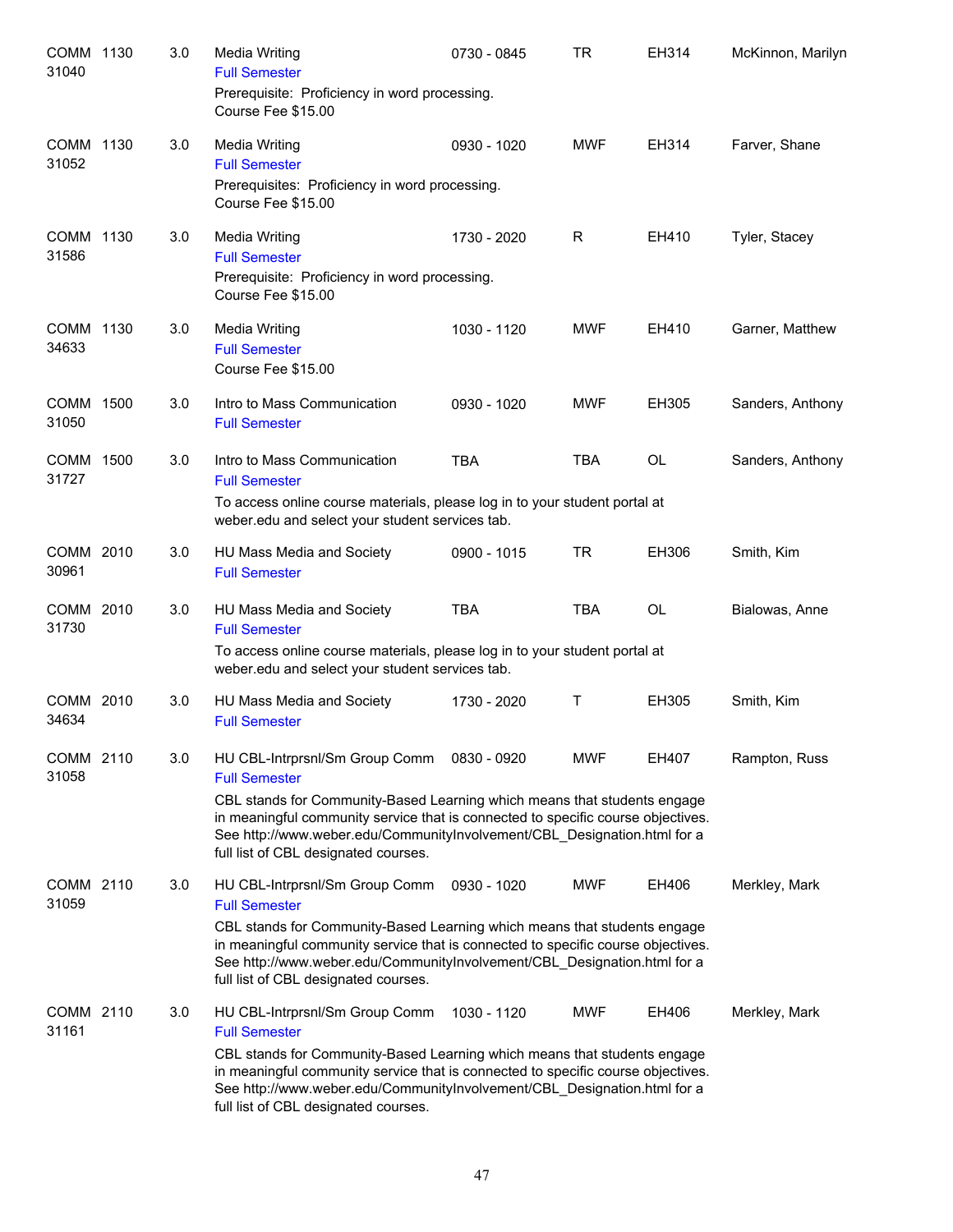| COMM 2110<br>31164 | 3.0 | HU CBL-Intrprsnl/Sm Group Comm<br><b>Full Semester</b>                                                                                                                                                                                                                           | 1130 - 1220 | <b>MWF</b> | EH406 | Canfield, Clair |
|--------------------|-----|----------------------------------------------------------------------------------------------------------------------------------------------------------------------------------------------------------------------------------------------------------------------------------|-------------|------------|-------|-----------------|
|                    |     | CBL stands for Community-Based Learning which means that students engage<br>in meaningful community service that is connected to specific course objectives.<br>See http://www.weber.edu/CommunityInvolvement/CBL_Designation.html for a<br>full list of CBL designated courses. |             |            |       |                 |
| COMM 2110<br>31169 | 3.0 | HU CBL-Intrprsnl/Sm Group Comm<br><b>Full Semester</b>                                                                                                                                                                                                                           | 1230 - 1320 | <b>MWF</b> | EH406 | Canfield, Clair |
|                    |     | CBL stands for Community-Based Learning which means that students engage<br>in meaningful community service that is connected to specific course objectives.<br>See http://www.weber.edu/CommunityInvolvement/CBL Designation.html for a<br>full list of CBL designated courses. |             |            |       |                 |
| COMM 2110<br>31175 | 3.0 | HU CBL-Intrprsnl/Sm Group Comm<br><b>Full Semester</b>                                                                                                                                                                                                                           | 0900 - 1015 | TR         | EH406 | Canfield, Clair |
|                    |     | CBL stands for Community-Based Learning which means that students engage<br>in meaningful community service that is connected to specific course objectives.<br>See http://www.weber.edu/CommunityInvolvement/CBL_Designation.html for a<br>full list of CBL designated courses. |             |            |       |                 |
| COMM 2110<br>31177 | 3.0 | HU CBL-Intrprsnl/Sm Group Comm<br><b>Full Semester</b>                                                                                                                                                                                                                           | 1200 - 1315 | TR         | EH406 | Speechly, Gayle |
|                    |     | CBL stands for Community-Based Learning which means that students engage<br>in meaningful community service that is connected to specific course objectives.<br>See http://www.weber.edu/CommunityInvolvement/CBL_Designation.html for a<br>full list of CBL designated courses. |             |            |       |                 |
| COMM 2110<br>31179 | 3.0 | HU CBL-Intrprsnl/Sm Group Comm<br><b>Full Semester</b>                                                                                                                                                                                                                           | 1030 - 1145 | TR         | EH406 | Merkley, Mark   |
|                    |     | CBL stands for Community-Based Learning which means that students engage<br>in meaningful community service that is connected to specific course objectives.<br>See http://www.weber.edu/CommunityInvolvement/CBL_Designation.html for a<br>full list of CBL designated courses. |             |            |       |                 |
| COMM 2110<br>31196 | 3.0 | HU CBL-Intrprsnl/Sm Group Comm<br><b>Full Semester</b>                                                                                                                                                                                                                           | 0730 - 0845 | TR         | EH407 | Rampton, Russ   |
|                    |     | CBL stands for Community-Based Learning which means that students engage<br>in meaningful community service that is connected to specific course objectives.<br>See http://www.weber.edu/CommunityInvolvement/CBL Designation.html for a<br>full list of CBL designated courses. |             |            |       |                 |
| COMM 2110<br>31241 | 3.0 | HU CBL-Intrprsnl/Sm Group Comm<br><b>Full Semester</b>                                                                                                                                                                                                                           | 0900 - 1015 | TR         | EH407 | Rampton, Russ   |
|                    |     | CBL stands for Community-Based Learning which means that students engage<br>in meaningful community service that is connected to specific course objectives.<br>See http://www.weber.edu/CommunityInvolvement/CBL Designation.html for a<br>full list of CBL designated courses. |             |            |       |                 |
| COMM 2110<br>31244 | 3.0 | HU CBL-Intrprsnl/Sm Group Comm<br><b>Full Semester</b>                                                                                                                                                                                                                           | 1200 - 1315 | TR         | EH407 | Bishop, Cynthia |
|                    |     | CBL stands for Community-Based Learning which means that students engage<br>in meaningful community service that is connected to specific course objectives.<br>See http://www.weber.edu/CommunityInvolvement/CBL_Designation.html for a<br>full list of CBL designated courses. |             |            |       |                 |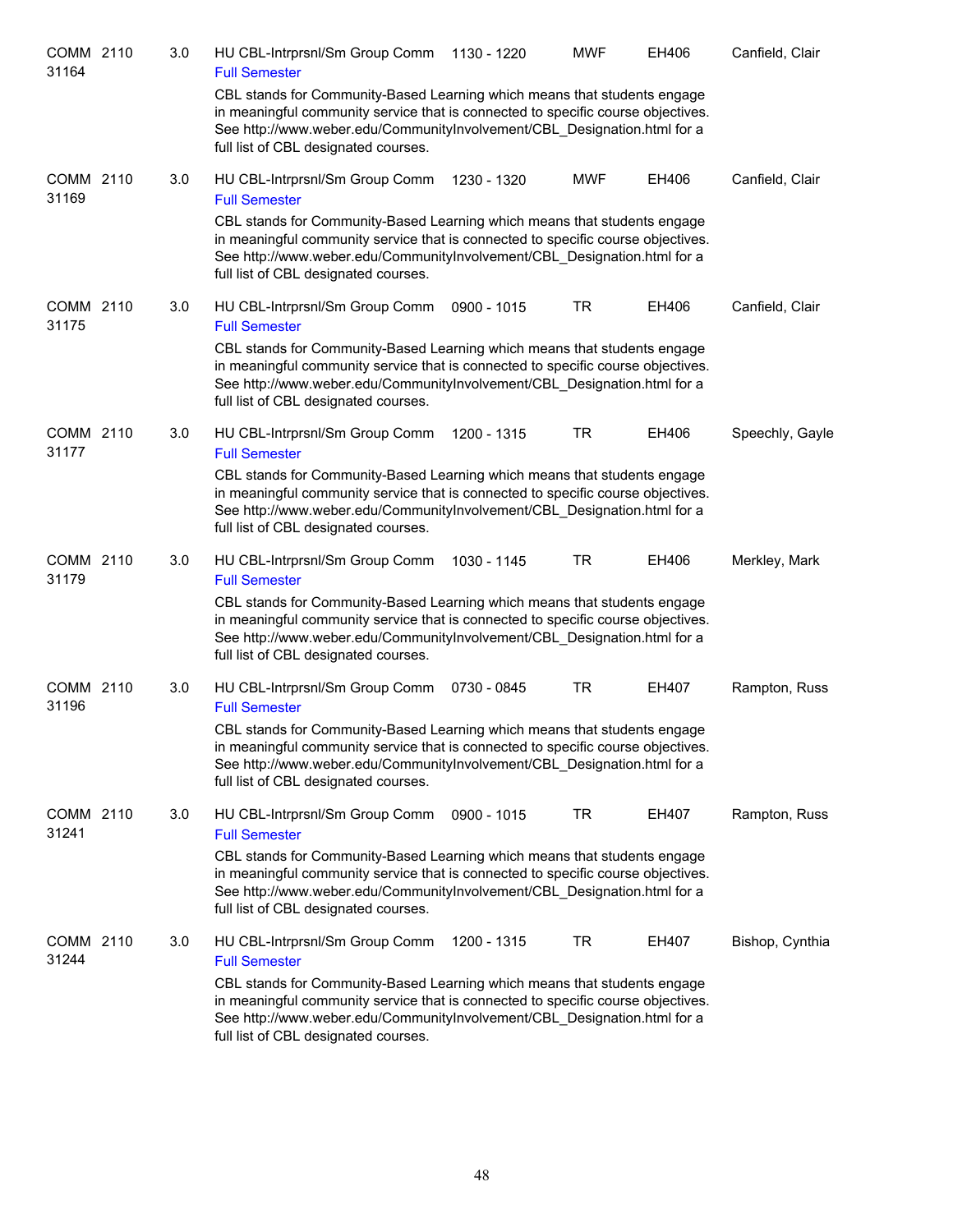| COMM 2110<br>31248 | 3.0 | HU CBL-Intrprsnl/Sm Group Comm<br><b>Full Semester</b>                                                                                                                                                                                                                                                                                     | 1730 - 2020   | т          | EH406  | Johns, Brent         |
|--------------------|-----|--------------------------------------------------------------------------------------------------------------------------------------------------------------------------------------------------------------------------------------------------------------------------------------------------------------------------------------------|---------------|------------|--------|----------------------|
|                    |     | CBL stands for Community-Based Learning which means that students engage<br>in meaningful community service that is connected to specific course objectives.<br>See http://www.weber.edu/CommunityInvolvement/CBL_Designation.html for a<br>full list of CBL designated courses.                                                           |               |            |        |                      |
| COMM 2110<br>31855 | 3.0 | HU CBL-Intrprsnl/Sm Group Comm<br><b>Full Semester</b>                                                                                                                                                                                                                                                                                     | 1730 - 2020   | W          | EH407  | Oseguera, Eva        |
|                    |     | CBL stands for Community-Based Learning which means that students engage<br>in meaningful community service that is connected to specific course objectives.<br>See http://www.weber.edu/CommunityInvolvement/CBL_Designation.html for a<br>full list of CBL designated courses.                                                           |               |            |        |                      |
| COMM 2110<br>33228 | 3.0 | HU CBL-Intrprsnl/Sm Group Comm<br><b>Full Semester</b><br>CBL stands for Community-Based Learning which means that students engage<br>in meaningful community service that is connected to specific course objectives.<br>See http://www.weber.edu/CommunityInvolvement/CBL Designation.html for a<br>full list of CBL designated courses. | 1030 - 1120   | <b>MWF</b> | WW102  | Speechly, Gayle      |
| COMM 2110<br>33230 | 3.0 | HU CBL-Intrprsnl/Sm Group Comm<br><b>Full Semester</b>                                                                                                                                                                                                                                                                                     | 1730 - 2010   | W          | DH1404 | Mouritsen, Stephanie |
|                    |     | CBL stands for Community-Based Learning which means that students engage<br>in meaningful community service that is connected to specific course objectives.<br>See http://www.weber.edu/CommunityInvolvement/CBL_Designation.html for a<br>full list of CBL designated courses.                                                           |               |            |        |                      |
| COMM 2110<br>33231 | 3.0 | HU CBL-Intrprsnl/Sm Group Comm<br><b>Full Semester</b>                                                                                                                                                                                                                                                                                     | 0900 - 1015   | <b>TR</b>  | D02112 | Scott, Constance     |
|                    |     | CBL stands for Community-Based Learning which means that students engage<br>in meaningful community service that is connected to specific course objectives.<br>See http://www.weber.edu/CommunityInvolvement/CBL_Designation.html for a<br>full list of CBL designated courses.                                                           |               |            |        |                      |
| COMM 2110<br>33233 | 3.0 | HU CBL-Intrprsnl/Sm Group Comm<br><b>Full Semester</b>                                                                                                                                                                                                                                                                                     | 1330 - 1445   | TR         | D02318 | Scott, Constance     |
|                    |     | CBL stands for Community-Based Learning which means that students engage<br>in meaningful community service that is connected to specific course objectives.<br>See http://www.weber.edu/CommunityInvolvement/CBL_Designation.html for a<br>full list of CBL designated courses.                                                           |               |            |        |                      |
| COMM 2110<br>33902 | 3.0 | HU CBL-Intrprsnl/Sm Group Comm<br><b>Full Semester</b>                                                                                                                                                                                                                                                                                     | 0730 - 0820   | <b>MWF</b> | EH407  | Rampton, Russ        |
|                    |     | CBL stands for Community-Based Learning which means that students engage<br>in meaningful community service that is connected to specific course objectives.<br>See http://www.weber.edu/CommunityInvolvement/CBL_Designation.html for a<br>full list of CBL designated courses.                                                           |               |            |        |                      |
| COMM 2200<br>31253 | 3.0 | In-studio Video Prod & Perform<br><b>Full Semester</b><br>Course Fee \$25.00                                                                                                                                                                                                                                                               | $0900 - 1015$ | <b>TR</b>  | LI76   | Sanders, Anthony     |
| COMM 2210<br>31267 | 1.0 | Intercollegiate Debate<br><b>Full Semester</b><br>Must have permission of instructor.                                                                                                                                                                                                                                                      | 1500 - 1630   | Τ          | EH111  | Cheek, Ryan          |
| COMM 2250<br>32201 | 3.0 | <b>Essentials of Digital Media</b><br><b>Full Semester</b>                                                                                                                                                                                                                                                                                 | 1230 - 1320   | <b>MW</b>  | EH314  | Tyler, AnDrew        |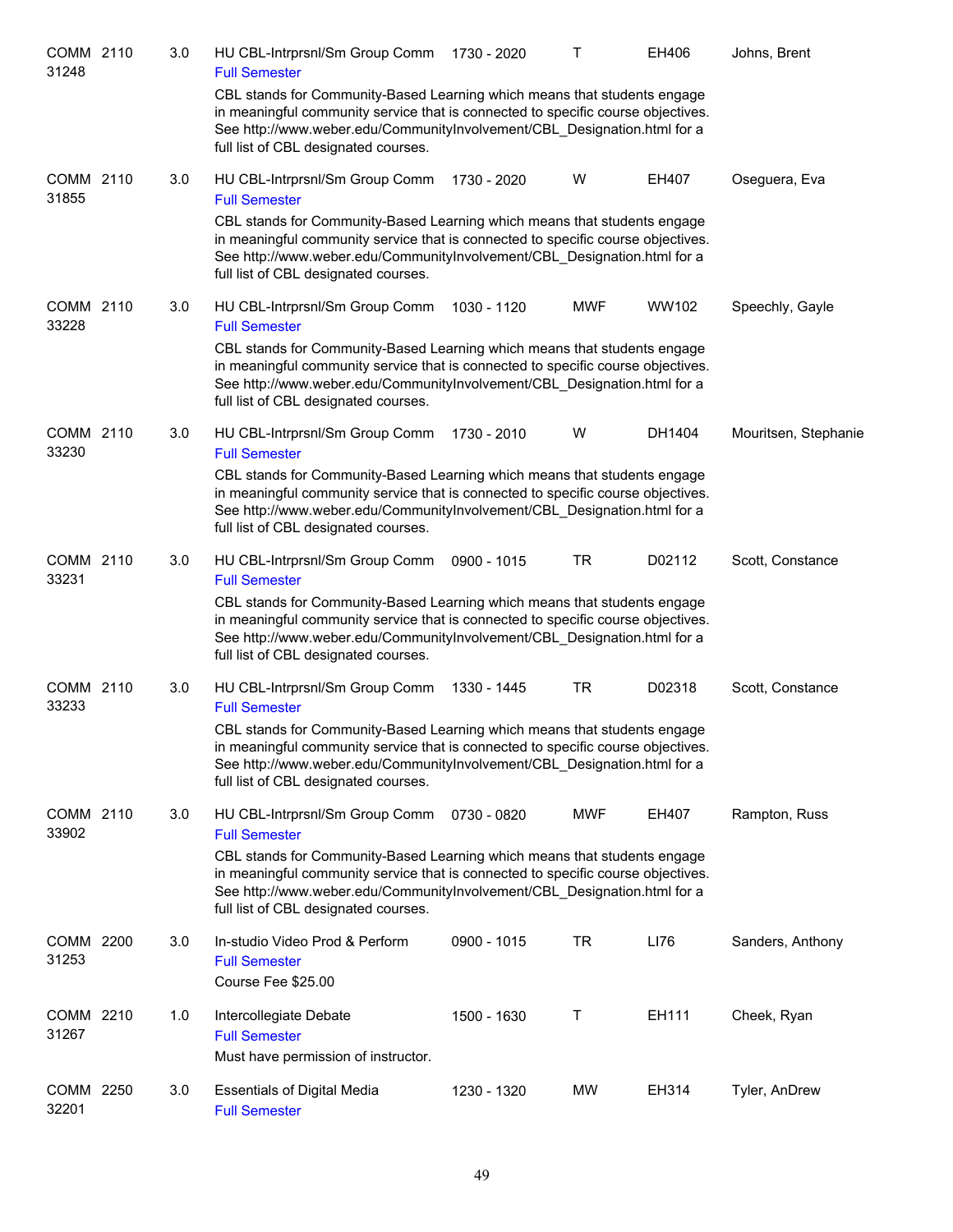| COMM 2350<br>31596 | 3.0 | <b>Communication Graphic Design</b><br><b>Full Semester</b><br>Course Fee \$15.00                                                                                                                     | 1730 - 2020 | M          | EH410 | Hess, Allison    |
|--------------------|-----|-------------------------------------------------------------------------------------------------------------------------------------------------------------------------------------------------------|-------------|------------|-------|------------------|
| COMM 2350<br>31971 | 3.0 | <b>Communication Graphic Design</b><br><b>Full Semester</b><br>Prerequisite: Comm 1130<br>Course Fee \$15.00                                                                                          | 0830 - 0920 | <b>MWF</b> | EH314 | Ford, Steven     |
| COMM 2730<br>31264 | 1.0 | Radio Production Workshop<br><b>Full Semester</b><br>Course Fee \$25.00                                                                                                                               | 1330 - 1445 | T          | SU235 | Sanders, Anthony |
| COMM 2890<br>30745 | 1.0 | Cooperative Work Exp. Signpost<br><b>Full Semester</b>                                                                                                                                                | 1330 - 1420 | Τ          | EH410 | Farver, Shane    |
| COMM 2920<br>35045 | 1.0 | Jostens Yrbk Wkshp UT<br><b>Block 1</b>                                                                                                                                                               |             |            |       |                  |
| COMM 3000<br>31276 | 3.0 | <b>Communication Theory</b><br><b>Full Semester</b>                                                                                                                                                   | 1130 - 1220 | <b>MWF</b> | EH307 | Bialowas, Anne   |
|                    |     | Prerequisites: COMM 2110 or permission of instructor. MPC students will need<br>to contact the dept secretary for an override, x8924.                                                                 |             |            |       |                  |
| COMM 3000<br>31853 | 3.0 | <b>Communication Theory</b><br><b>Full Semester</b>                                                                                                                                                   | 1730 - 2020 | R          | EH305 | Hafen, Susan     |
|                    |     | Prerequisites: COMM 2110 or permission of instructor. MPC students will need<br>to contact the dept secretary for an override, x8924.                                                                 |             |            |       |                  |
| COMM 3050<br>31295 | 3.0 | Interper Comm & Conflict Mgmt<br><b>Full Semester</b><br>Prerequisite: COMM 3000 or permission of instructor. Please<br>call 801-626-6426 or 801-626-8924 for an override after you                   | 1130 - 1220 | <b>MWF</b> | EH306 | Johns, Rebecca   |
| COMM 3085          | 3.0 | have permission.<br><b>Family Communication</b>                                                                                                                                                       | 1030 - 1145 | <b>TR</b>  | EH305 | Johns, Rebecca   |
| 31297              |     | <b>Full Semester</b><br>Prerequisite: Comm 2110 or permission of instructor. Please<br>call 801-626-6246 or 801-626-8924 to receive an override,<br>once you have permission or email the permission. |             |            |       |                  |
| COMM 3090<br>31298 | 3.0 | DV Gender & Communication<br><b>Full Semester</b>                                                                                                                                                     | 1730 - 2020 | W          | EH307 | Johns, Rebecca   |
|                    |     | Prerequisite: COMM 2110 or permission of instructor. Please<br>call 801-626-6426 o801-626-8924 for an override, once you<br>have permission. Or, send the permission via email.                       |             |            |       |                  |
| COMM 3100<br>31644 | 3.0 | Smll Grp Facilitation & Leader<br><b>Full Semester</b><br>Prerequisite: COMM 2110 or permission of instructor. For an<br>override, call 801-626-8924 or 801-626-6426. Email must have<br>W#.          | 1200 - 1315 | TR         | EH307 | Hafen, Susan     |
| COMM 3120<br>31301 | 3.0 | <b>Advanced Public Speaking</b><br><b>Full Semester</b><br>COMM 2110 or permission of instructor.                                                                                                     | 0930 - 1020 | <b>MWF</b> | EH307 | Bialowas, Anne   |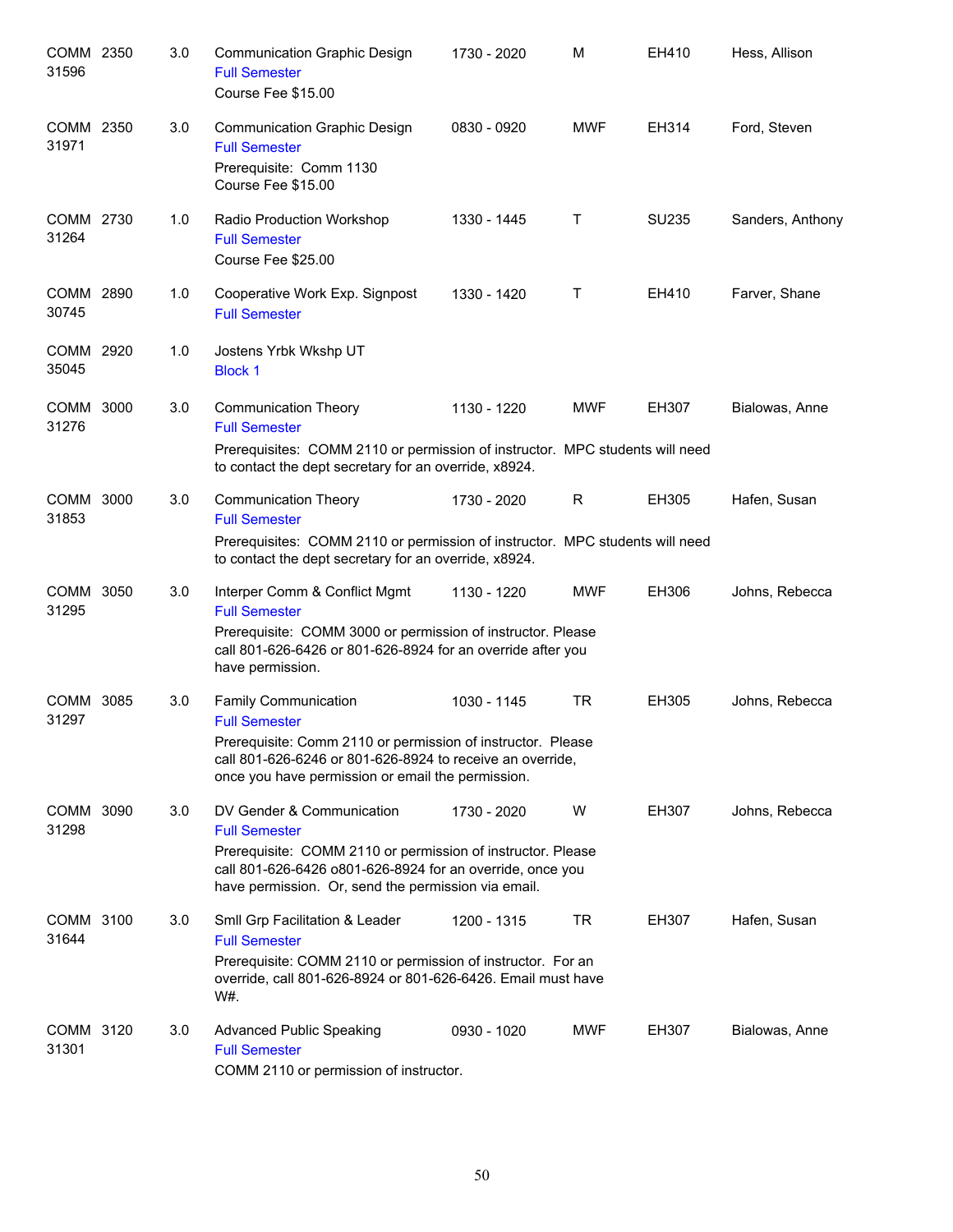| COMM 3150 | 3.0                                                                                                                                         | <b>Communication Research Methods</b><br><b>Full Semester</b>               | 1730 - 2020                | M                                                                                                                                                                                                                                                                                                                              | EH314                                                                                                                                                                                                                                                                                                                                                                                                                                                                                                                                                                          | Steimel, Charles                                                                                                                                                                                                                                                                                                                                                                                       |
|-----------|---------------------------------------------------------------------------------------------------------------------------------------------|-----------------------------------------------------------------------------|----------------------------|--------------------------------------------------------------------------------------------------------------------------------------------------------------------------------------------------------------------------------------------------------------------------------------------------------------------------------|--------------------------------------------------------------------------------------------------------------------------------------------------------------------------------------------------------------------------------------------------------------------------------------------------------------------------------------------------------------------------------------------------------------------------------------------------------------------------------------------------------------------------------------------------------------------------------|--------------------------------------------------------------------------------------------------------------------------------------------------------------------------------------------------------------------------------------------------------------------------------------------------------------------------------------------------------------------------------------------------------|
|           |                                                                                                                                             |                                                                             |                            |                                                                                                                                                                                                                                                                                                                                |                                                                                                                                                                                                                                                                                                                                                                                                                                                                                                                                                                                |                                                                                                                                                                                                                                                                                                                                                                                                        |
|           | 3.0                                                                                                                                         | <b>Communication Research Methods</b><br><b>Full Semester</b>               | 1030 - 1145                | <b>TR</b>                                                                                                                                                                                                                                                                                                                      | EH314                                                                                                                                                                                                                                                                                                                                                                                                                                                                                                                                                                          | Kim, Yeonsoo                                                                                                                                                                                                                                                                                                                                                                                           |
|           |                                                                                                                                             |                                                                             |                            |                                                                                                                                                                                                                                                                                                                                |                                                                                                                                                                                                                                                                                                                                                                                                                                                                                                                                                                                |                                                                                                                                                                                                                                                                                                                                                                                                        |
|           | 1.0                                                                                                                                         | Live Event Production<br><b>Full Semester</b>                               | 1200 - 1315                | <b>TR</b>                                                                                                                                                                                                                                                                                                                      | <b>LP202A</b>                                                                                                                                                                                                                                                                                                                                                                                                                                                                                                                                                                  | Tyler, AnDrew                                                                                                                                                                                                                                                                                                                                                                                          |
|           | 2.0                                                                                                                                         | Live Event Production<br><b>Full Semester</b>                               | 1200 - 1315                | <b>TR</b>                                                                                                                                                                                                                                                                                                                      | <b>LP202A</b>                                                                                                                                                                                                                                                                                                                                                                                                                                                                                                                                                                  | Tyler, AnDrew                                                                                                                                                                                                                                                                                                                                                                                          |
|           | 3.0                                                                                                                                         | Live Event Production<br><b>Full Semester</b>                               | 1200 - 1315                | <b>TR</b>                                                                                                                                                                                                                                                                                                                      | <b>LP202A</b>                                                                                                                                                                                                                                                                                                                                                                                                                                                                                                                                                                  | Tyler, AnDrew                                                                                                                                                                                                                                                                                                                                                                                          |
|           | 3.0                                                                                                                                         | Editing<br><b>Full Semester</b>                                             | <b>TBA</b>                 | <b>TBA</b>                                                                                                                                                                                                                                                                                                                     | <b>OL</b>                                                                                                                                                                                                                                                                                                                                                                                                                                                                                                                                                                      | Josephson, Sheree                                                                                                                                                                                                                                                                                                                                                                                      |
|           |                                                                                                                                             |                                                                             |                            |                                                                                                                                                                                                                                                                                                                                |                                                                                                                                                                                                                                                                                                                                                                                                                                                                                                                                                                                |                                                                                                                                                                                                                                                                                                                                                                                                        |
|           | 3.0                                                                                                                                         | <b>Public Relations</b><br><b>Full Semester</b>                             | 1030 - 1145                | <b>TR</b>                                                                                                                                                                                                                                                                                                                      | EH306                                                                                                                                                                                                                                                                                                                                                                                                                                                                                                                                                                          | Edwards, Kathy                                                                                                                                                                                                                                                                                                                                                                                         |
|           |                                                                                                                                             |                                                                             |                            |                                                                                                                                                                                                                                                                                                                                |                                                                                                                                                                                                                                                                                                                                                                                                                                                                                                                                                                                |                                                                                                                                                                                                                                                                                                                                                                                                        |
|           | 3.0                                                                                                                                         | <b>Public Relations Writing</b><br><b>Full Semester</b>                     | 1730 - 2020                | M                                                                                                                                                                                                                                                                                                                              | LI138                                                                                                                                                                                                                                                                                                                                                                                                                                                                                                                                                                          | Rhoades, Bethany                                                                                                                                                                                                                                                                                                                                                                                       |
|           |                                                                                                                                             |                                                                             |                            |                                                                                                                                                                                                                                                                                                                                |                                                                                                                                                                                                                                                                                                                                                                                                                                                                                                                                                                                |                                                                                                                                                                                                                                                                                                                                                                                                        |
|           | 3.0                                                                                                                                         | <b>Communication Law</b><br><b>Full Semester</b>                            | 1730 - 2020                | W                                                                                                                                                                                                                                                                                                                              | EH304                                                                                                                                                                                                                                                                                                                                                                                                                                                                                                                                                                          | Guevara, Omar                                                                                                                                                                                                                                                                                                                                                                                          |
|           |                                                                                                                                             |                                                                             |                            |                                                                                                                                                                                                                                                                                                                                |                                                                                                                                                                                                                                                                                                                                                                                                                                                                                                                                                                                |                                                                                                                                                                                                                                                                                                                                                                                                        |
|           | 3.0                                                                                                                                         | <b>Communication Law</b><br><b>Full Semester</b>                            | 1200 - 1315                | <b>TR</b>                                                                                                                                                                                                                                                                                                                      | EH305                                                                                                                                                                                                                                                                                                                                                                                                                                                                                                                                                                          | Guevara, Omar                                                                                                                                                                                                                                                                                                                                                                                          |
|           |                                                                                                                                             |                                                                             |                            |                                                                                                                                                                                                                                                                                                                                |                                                                                                                                                                                                                                                                                                                                                                                                                                                                                                                                                                                |                                                                                                                                                                                                                                                                                                                                                                                                        |
|           | 3.0                                                                                                                                         | Copy Writing for Audio & Video<br><b>Full Semester</b>                      | 1730 - 2020                | R                                                                                                                                                                                                                                                                                                                              | EH314                                                                                                                                                                                                                                                                                                                                                                                                                                                                                                                                                                          | Farver, Shane                                                                                                                                                                                                                                                                                                                                                                                          |
|           |                                                                                                                                             | instructor.<br>Course Fee \$15.00                                           |                            |                                                                                                                                                                                                                                                                                                                                |                                                                                                                                                                                                                                                                                                                                                                                                                                                                                                                                                                                |                                                                                                                                                                                                                                                                                                                                                                                                        |
|           | 3.0                                                                                                                                         | Broadcast News Writing & Prod<br><b>Full Semester</b><br>Course Fee \$25.00 | 0830 - 0920<br>1400 - 1600 | MW<br>м                                                                                                                                                                                                                                                                                                                        | LI76<br>LI76                                                                                                                                                                                                                                                                                                                                                                                                                                                                                                                                                                   | Tyler, AnDrew                                                                                                                                                                                                                                                                                                                                                                                          |
|           | COMM 3150<br>COMM 3200<br>COMM 3200<br>COMM 3200<br>COMM 3220<br>COMM 3400<br>COMM 3440<br>COMM 3650<br>COMM 3650<br>COMM 3740<br>COMM 3780 |                                                                             |                            | weber.edu and select your student services tab.<br>Prerequisite: COMM 3400 or permission of instructor.<br>may also email your permission. Include the W#.<br>You may also email permission, include your W#.<br>Prerequisites for Comm majors, minors & BIS students:<br>Prerequisite: COMM 1130 or permission of instructor. | Prerequisites: COMM 1130 or permission of instructor. For an<br>override call 801-626-8924 or 801-626-6426. You may also<br>forward the email when permission granted. Include your W#.<br>Prerequisite: COMM 3000 or permission of instructor. Should<br>you need an override, call 801-626-6426 or 801-626-8924. You<br>Prerequisites: COMM 3000 or permission of instructor.Should<br>you need an override, call 801-626-6426 or 801-626-8924.<br>Comm HU120, 1130, 2110 & acceptance in program; Prereq. for<br>non-communication students: Comm 1130 or permission of the | Prerequisites: COMM 3000 or permission of instructor. Course Fee: \$15.00.<br>MPC students will need to contact the dept secretary for an override, x8924.<br>Prerequisites: COMM 3000 or permission of instructor. Course Fee: \$15.00.<br>MPC students will need to contact the dept secretary for an override, x8924.<br>To access online course materials, please log in to your student portal at |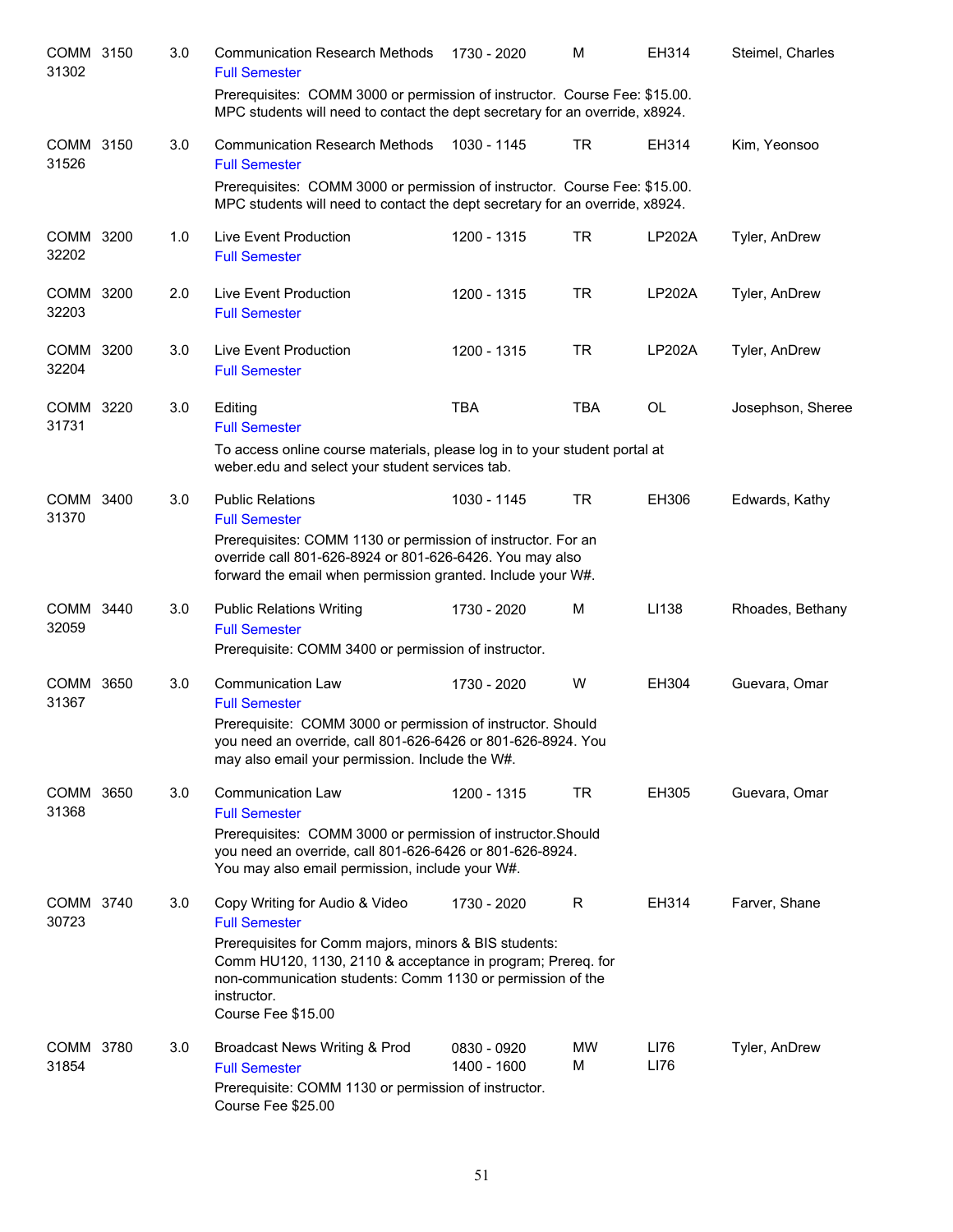| COMM 3810<br>31393         | 3.0 | Persuasive Communication<br><b>Full Semester</b>                                                                                                                                                                                          | 1730 - 2020 | т         | EH306        | Scott, Randolph   |
|----------------------------|-----|-------------------------------------------------------------------------------------------------------------------------------------------------------------------------------------------------------------------------------------------|-------------|-----------|--------------|-------------------|
|                            |     | Prerequisite: COMM 3000 or permission of instructor. For an<br>override, call 801-626-8924 or 626-6426. If you email<br>permission, include your W#.                                                                                      |             |           |              |                   |
| COMM 3850<br>31945         | 3.0 | Advertising<br><b>Full Semester</b>                                                                                                                                                                                                       | 0900 - 1015 | <b>TR</b> | WB112        | Josephson, Sheree |
|                            |     | Prereq.: COMM 1130 or permission of instructor.                                                                                                                                                                                           |             |           |              |                   |
| COMM 3890A<br>31417        | 1.0 | Coop Work/Signpost<br><b>Full Semester</b>                                                                                                                                                                                                | 1430 - 1520 | Τ         | SU401        | Farver, Shane     |
|                            |     | Open to students who are Signpost editors and managers. Pre-<br>requisite: COMM 1130 or permission of instructor. If you<br>need an override, call 801-626-8924 or 801-626-6426. If you<br>email permission, please include your W#.      |             |           |              |                   |
| COMM 3890A<br>31420        | 2.0 | Coop Work/Signpost<br><b>Full Semester</b>                                                                                                                                                                                                | 1430 - 1520 | Τ         | SU401        | Farver, Shane     |
|                            |     | Open to students who are Signpost editors and managers. Pre-<br>requisite: COMM 1130 or permission of instructor. If you<br>need an override, call 801-626-8924 or 801-626-6426. If you<br>email permission, please include your W#.      |             |           |              |                   |
| COMM 3890A<br>31422        | 3.0 | Coop Work/Signpost<br><b>Full Semester</b>                                                                                                                                                                                                | 1430 - 1520 | Τ         | SU401        | Farver, Shane     |
|                            |     | Open to students who are Signpost editors and managers. Pre-<br>requsition: COMM 1130 or permission of instructor. If you<br>need an override, call 801-626-8924 or 801-626-6426. If<br>you email permission, include your W#.            |             |           |              |                   |
| <b>COMM 3890B</b><br>31413 | 1.0 | Adv Coop Work Exp with KWCR<br><b>Full Semester</b>                                                                                                                                                                                       | 1330 - 1445 | R         | SU235        | Sanders, Anthony  |
|                            |     | Open to students who are KWCR senior staff. Prerequisite:<br>COMM 2730 or permission of instructor. For an override,<br>call 801-626-8924 or 801-626-6426. If you email your<br>permission, please include your W#.<br>Course Fee \$25.00 |             |           |              |                   |
| <b>COMM 3890B</b><br>31414 | 2.0 | Adv Coop Work Exp with KWCR<br><b>Full Semester</b>                                                                                                                                                                                       | 1330 - 1445 | R.        | SU235        | Sanders, Anthony  |
|                            |     | Open to students who are KWCR senior staff. Prerequisites:<br>COMM 2730 or permission of instructor. For an override, call<br>801-626-8924 or 801-626-6426. If you email permission,<br>include your W#.<br>Course Fee \$25.00            |             |           |              |                   |
| COMM 3890B<br>31415        | 3.0 | Adv Coop Work Exp with KWCR<br><b>Full Semester</b>                                                                                                                                                                                       | 1330 - 1445 | R         | <b>SU235</b> | Sanders, Anthony  |
|                            |     | Open to students who are KWCR senior staff. Prerequisites:<br>COMM 2730 or permission of instructor. For an override, call<br>801-626-8924 or 801-626-6426. If you email permission, please<br>include your W#.<br>Course Fee \$25.00     |             |           |              |                   |
| COMM 3890C<br>31535        | 1.0 | Adv Coop Work Exp with PR<br><b>Full Semester</b><br>Prerequisite: COMM 3400 & permission of instructor.                                                                                                                                  | 1200 - 1250 | R         | EH314        | Kim, Yeonsoo      |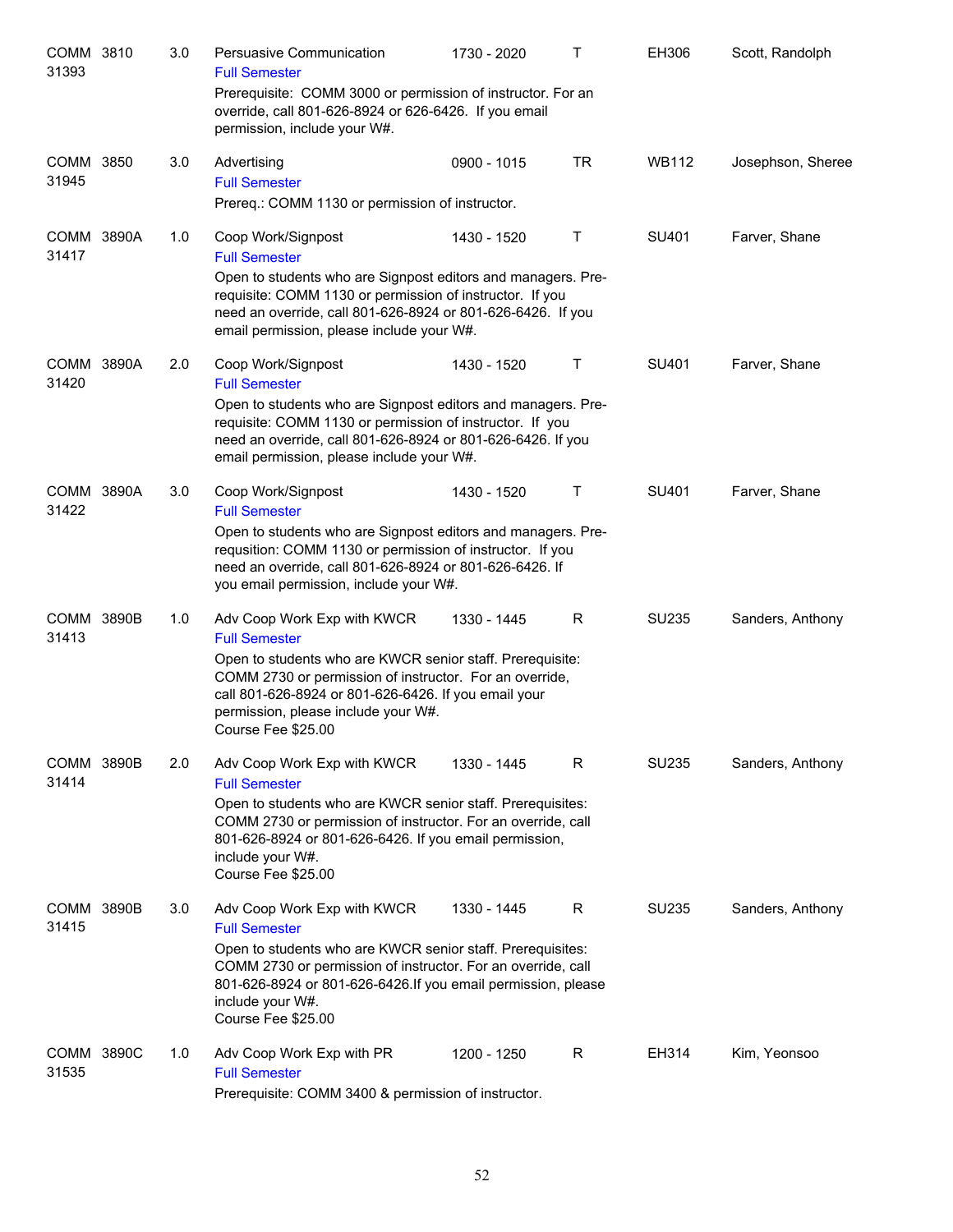| COMM 3890C<br>31537 | 2.0 | Adv Coop Work Exp with PR<br><b>Full Semester</b><br>Prerequisite: COMM 3400 and permission of instructor.                                                                                                                                                                              | 1200 - 1450 | R            | EH314 | Kim, Yeonsoo     |
|---------------------|-----|-----------------------------------------------------------------------------------------------------------------------------------------------------------------------------------------------------------------------------------------------------------------------------------------|-------------|--------------|-------|------------------|
| COMM 3890C<br>31539 | 3.0 | Adv Coop Work Exp with PR<br><b>Full Semester</b><br>Prerequisite: COMM 3400 and permission of instructor.                                                                                                                                                                              | 1200 - 1530 | R            | EH314 | Kim, Yeonsoo     |
| COMM 3890D<br>31850 | 1.0 | Adv Coop Work Exp TV Broadcast<br><b>Full Semester</b><br>Open to students who are members of the Weber State News<br>crew or staff and/or crew members of other student produced<br>television programs. Prerequisite: COMM 1130 or permission<br>of instructor.<br>Course Fee \$25.00 | 1330 - 1420 | м            | LI76  | Tyler, AnDrew    |
| COMM 3890D<br>31851 | 2.0 | Adv Coop Work Exp TV Broadcast<br><b>Full Semester</b><br>Open to students who are members of WSU News crew or staff<br>and/or crew members of other student produced television pro<br>grams. Prereq.: Comm 1130 or permission of instructor.<br>Course Fee \$25.00                    | 1330 - 1420 | M            | LI76  | Tyler, AnDrew    |
| COMM 3890D<br>31852 | 3.0 | Adv Coop Work Exp TV Broadcast<br><b>Full Semester</b><br>Open to students who are members of the WSU news crew or sta<br>ff and/or crew members of other student produced television<br>programs. Prereq.: COMM 1130 or permission of instructor.<br>Course Fee \$25.00                | 1330 - 1420 | M            | LI76  | Tyler, AnDrew    |
| COMM 4130<br>31395  | 3.0 | Investigative Journalism<br><b>Full Semester</b><br>Prerequisites: COMM 1130 or permission of instructor. For an<br>override, call 801-626-8924 or 801-626-6426. If you email<br>permission, include your W#.                                                                           | 1230 - 1510 | м            | EH410 | Carlisle, Nathan |
| COMM 4210<br>32157  | 1.0 | Intercollegiate Debate<br><b>Full Semester</b><br>Prerequisite: COMM 2270 or permission of instructor.                                                                                                                                                                                  | 1300 - 1430 | <b>MTWRF</b> | EH111 | Guevara, Omar    |
| COMM 4400<br>31389  | 3.0 | Pub Relatns Media<br><b>Full Semester</b><br>Prerequisite: COMM 3400 or permission of instructor. Call<br>801-626-8924 or 801-626-6426 for an override. If you<br>email permission, include your W#.                                                                                    | 1030 - 1120 | <b>MWF</b>   | EH314 | Kim, Yeonsoo     |
| COMM 4400<br>31392  | 3.0 | Pub Relatns Media<br><b>Full Semester</b><br>Prerequisites: For an override call 801-626-8924 or 801-626-<br>6426. If you email permission, include your W#.                                                                                                                            | 1730 - 2020 | W            | EH314 | Kim, Yeonsoo     |
| COMM 4750<br>31398  | 3.0 | Adv Audio/video Pr<br><b>Full Semester</b><br>Prerequisite: Prerequisite: COMM 2200 and COMM 2751.<br>Course Fee \$25.00                                                                                                                                                                | 1030 - 1145 | TR           | LI76  | Tyler, AnDrew    |
| COMM 4760<br>31541  | 3.0 | Elect Media Mgmt<br><b>Full Semester</b><br>Prerequisite: COMM 1500 or permission of instructor.                                                                                                                                                                                        | 1200 - 1315 | <b>TR</b>    | EH323 | Sanders, Anthony |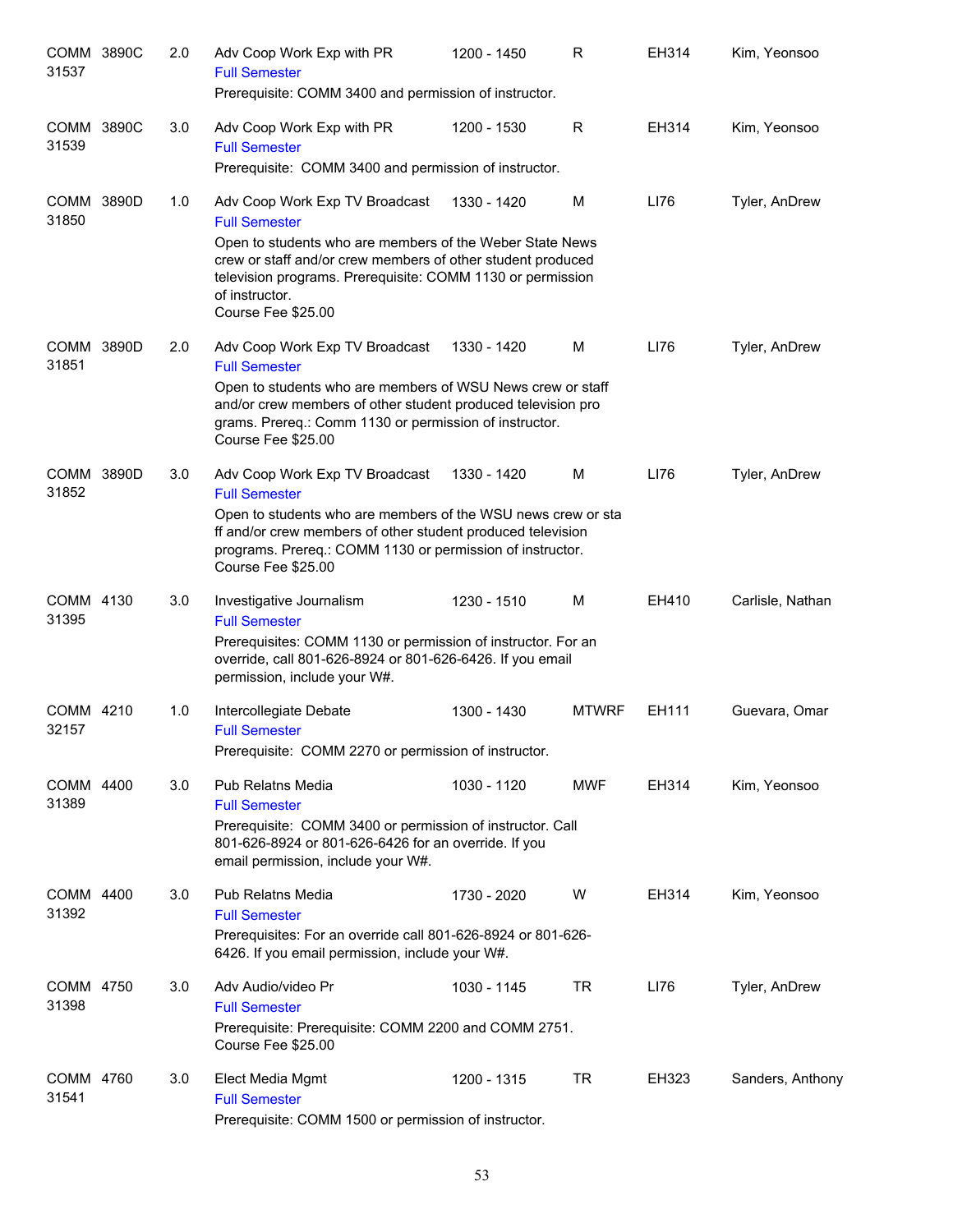| COMM 4800<br>31543   |      | 1.0 | Spec Study/Indiv Projects<br><b>Full Semester</b>                                                                                                                                                                                                         | 1330 - 1445 | т            | EH306        | Hafen, Susan   |
|----------------------|------|-----|-----------------------------------------------------------------------------------------------------------------------------------------------------------------------------------------------------------------------------------------------------------|-------------|--------------|--------------|----------------|
|                      |      |     | Prerequisite: Comm 3000 and permission of instructor. For an<br>override: 626-8924 or 801-626-6426. Class will meet once FTF                                                                                                                              |             |              |              |                |
| COMM 4800<br>31546   |      | 2.0 | Spec Study/Indiv Projects<br><b>Full Semester</b><br>Prerequisite: COMM 3000 and permission of instructor. For an<br>override, call 801-626-8924 or 801-626-6426. Email must<br>include W#. Class will meet one time at 1:30, first day of<br>class.      | 1330 - 1445 | Т            | EH306        | Hafen, Susan   |
| COMM 4800<br>31565   |      | 3.0 | Spec Study/Indiv Projects<br><b>Full Semester</b><br>Prerequisites: COMM 3000 and permission of instructor. For an<br>override, call 801-626-6426 or 801-626-8924. Email, include<br>your W#. This class will meet one time on the first day of<br>class. | 1330 - 1445 | Τ            | EH306        | Hafen, Susan   |
| COMM 4890<br>31567   |      | 1.0 | Co-op Work Exper<br><b>Full Semester</b><br>Prerequisites: COMM 3000 & permission of instructor. For an<br>override, call 801-626-6426 or 801-626-8924. Email must in-<br>clude your W#. The class will meet one time on the first<br>day of class.       | 1330 - 1445 | Τ            | EH306        | Hafen, Susan   |
| COMM 4890<br>31570   |      | 2.0 | Co-op Work Exper<br><b>Full Semester</b><br>Prerequisite: COMM 3000 & permission of instructor. For an<br>override, calll 801-626-8924 or 801-626-6426. Email, leave<br>W#. Class will meet one time on first day of class.                               | 1330 - 1445 | Τ            | EH306        | Hafen, Susan   |
| COMM 4890<br>31572   |      | 3.0 | Co-op Work Exper<br><b>Full Semester</b><br>Prerequisites: COMM 3000 & instructor permission. For an<br>override, call 801-626-8924 or 801-626-6426. Email; include<br>W#. This class meets one time on the first day of this class                       | 1330 - 1445 | $\mathsf{T}$ | EH306        | Hafen, Susan   |
| COMM 4990<br>31589   |      | 3.0 | Senior Seminar<br><b>Full Semester</b><br>Prerequisite: COMM major, Comm 3000 and Comm 3150.                                                                                                                                                              | 1730 - 2020 | <b>W</b>     | EH323        | Bialowas, Anne |
| COMM 4990<br>31946   |      | 3.0 | Senior Seminar<br><b>Full Semester</b><br>Prerequisite: Comm major, Comm 3000 & Comm 3150.                                                                                                                                                                | 0900 - 1015 | TR           | EH323        | Johns, Rebecca |
| <b>CONC</b><br>30001 | 0001 | 1.0 | <b>Concurrent Nursing</b><br><b>Full Semester</b>                                                                                                                                                                                                         | <b>TBA</b>  | <b>TBA</b>   |              |                |
| <b>CONC</b><br>30002 | 0002 | 1.0 | Off Campus Programs<br><b>Full Semester</b>                                                                                                                                                                                                               | <b>TBA</b>  | <b>TBA</b>   |              |                |
| CS<br>30606          | 1010 | 3.0 | CA Intro to Interact Entertain<br><b>Full Semester</b><br>Course Fee \$15.00                                                                                                                                                                              | 0930 - 1050 | <b>TR</b>    | <b>TE105</b> | Jensen, Joshua |
| CS<br>30619          | 1010 | 3.0 | CA Intro to Interact Entertain<br><b>Full Semester</b><br>Course Fee \$15.00                                                                                                                                                                              | 0930 - 1050 | MW           | <b>TE105</b> | Tuck, Garth    |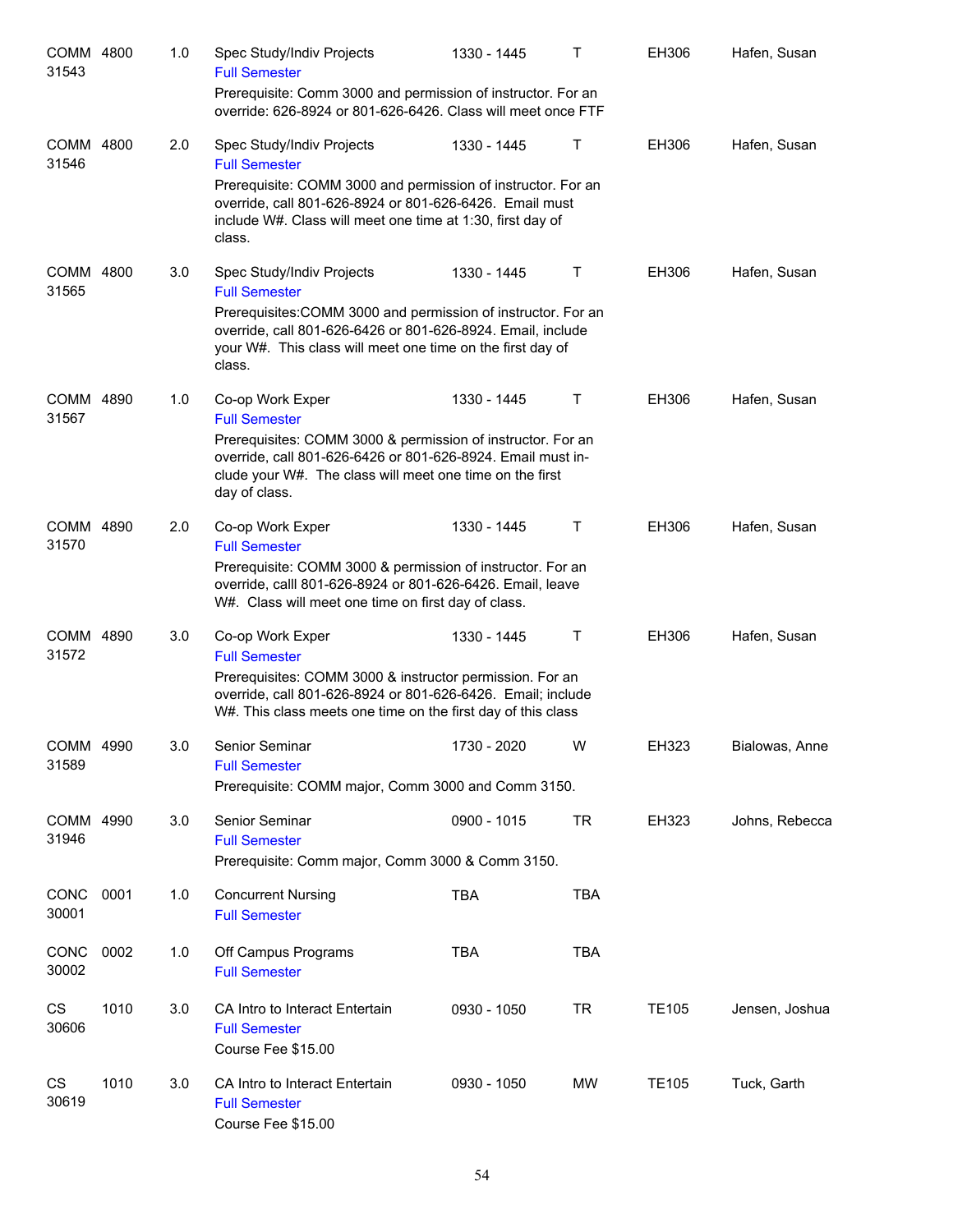| CS<br>30626        | 1030 | 4.0 | Foundations - Computer Science<br><b>Full Semester</b><br>Course Fee \$20.00                                                                                                                                   | 0930 - 1120 | <b>MW</b>  | <b>TE202S</b> | Weidman, Drew        |
|--------------------|------|-----|----------------------------------------------------------------------------------------------------------------------------------------------------------------------------------------------------------------|-------------|------------|---------------|----------------------|
| CS<br>30639        | 1030 | 4.0 | Foundations - Computer Science<br><b>Full Semester</b><br>Course Fee \$20.00                                                                                                                                   | 0930 - 1120 | <b>TR</b>  | <b>TE202S</b> | Lauffer, Rajalakshmi |
| CS<br>32987        | 1030 | 4.0 | Foundations - Computer Science<br><b>Full Semester</b><br>Course fee \$20.00                                                                                                                                   | 1730 - 1920 | <b>TR</b>  | D02314        | Thornton, Nathan     |
| <b>CS</b><br>33104 | 1030 | 4.0 | Foundations - Computer Science<br><b>Full Semester</b><br>To access the online course materials, please log in to your student portal at<br>weber.edu and select your Student Services tab. Course fee \$20.00 | <b>TBA</b>  | <b>TBA</b> | OL            | Hilton, Spencer      |
| <b>CS</b><br>33105 | 1030 | 4.0 | Foundations - Computer Science<br><b>Full Semester</b><br>To access the online course materials, please log in to your student portal at<br>weber.edu and select your Student Services tab. Course fee \$20.00 | <b>TBA</b>  | <b>TBA</b> | <b>OL</b>     | Hilton, Spencer      |
| CS<br>34664        | 1030 | 4.0 | Foundations - Computer Science<br><b>Full Semester</b><br>Course Fee \$20.00                                                                                                                                   | 0930 - 1120 | <b>TR</b>  | <b>TE109F</b> | Weidman, Drew        |
| CS<br>30603        | 1400 | 4.0 | Fundamentals of Programming<br><b>Full Semester</b><br>Course Fee \$20.00                                                                                                                                      | 0930 - 1120 | <b>MW</b>  | <b>TE103C</b> | Hilton, Spencer      |
| <b>CS</b><br>30614 | 1400 | 4.0 | Fundamentals of Programming<br><b>Full Semester</b><br>Course Fee \$20.00                                                                                                                                      | 0730 - 0920 | <b>MW</b>  | <b>TE202S</b> | Tuck, Garth          |
| CS<br>30623        | 1400 | 4.0 | Fundamentals of Programming<br><b>Full Semester</b><br>Course Fee \$20.00                                                                                                                                      | 1130 - 1320 | <b>TR</b>  | <b>TE202S</b> | Tuck, Garth          |
| CS<br>32990        | 1400 | 4.0 | Fundamentals of Programming<br><b>Full Semester</b><br>Course fee \$20.00                                                                                                                                      | 1930 - 2120 | <b>TR</b>  | D02314        | Sunderland, Alison   |
| CS<br>33045        | 1400 | 4.0 | Fundamentals of Programming<br><b>Full Semester</b><br>Course fee \$20.00                                                                                                                                      | 1445 - 1635 | <b>MW</b>  | D02315        | Peterson, Bradley    |
| CS<br>33106        | 1400 | 4.0 | Fundamentals of Programming<br><b>Full Semester</b><br>To access the online course materials, please log in to your student portal at<br>weber.edu and select your Student Services tab. Course fee \$20.00    | <b>TBA</b>  | <b>TBA</b> | OL            | Hilton, Spencer      |
| CS<br>30646        | 1410 | 4.0 | Object-Oriented Programming<br><b>Full Semester</b><br>Course Fee \$20.00                                                                                                                                      | 1130 - 1320 | <b>MW</b>  | <b>TE202S</b> | Lauffer, Rajalakshmi |
| <b>CS</b><br>30650 | 1410 | 4.0 | Object-Oriented Programming<br><b>Full Semester</b><br>Course Fee \$20.00                                                                                                                                      | 1130 - 1320 | <b>TR</b>  | <b>TE103C</b> | Lauffer, Rajalakshmi |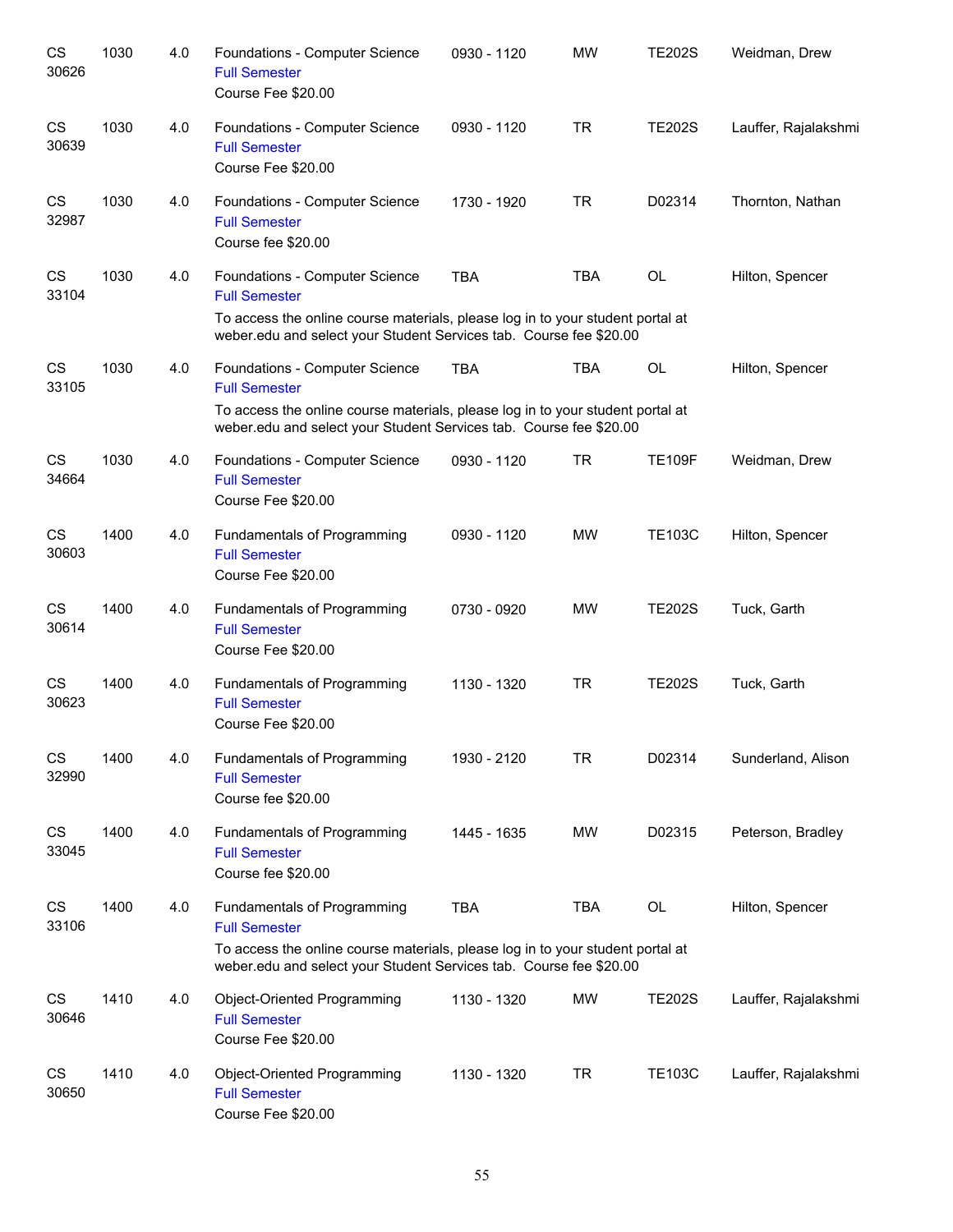| CS<br>32991 | 1410 | 4.0 | Object-Oriented Programming<br><b>Full Semester</b><br>Course fee \$20.00                                                                                                                                    | 1730 - 1920 | <b>MW</b>  | D02312        | Grayston, Scott     |
|-------------|------|-----|--------------------------------------------------------------------------------------------------------------------------------------------------------------------------------------------------------------|-------------|------------|---------------|---------------------|
| CS<br>33050 | 1410 | 4.0 | Object-Oriented Programming<br><b>Full Semester</b><br>To access the online course materials, please log in to your student portal at<br>weber.edu and select your Student Services tab. Course fee \$20.00  | <b>TBA</b>  | <b>TBA</b> | OL            | Brinkerhoff, Delroy |
| CS<br>34060 | 2250 | 4.0 | <b>Strctrd Compting Selct Languag</b><br><b>Full Semester</b><br>Course Fee \$20.00                                                                                                                          | 0730 - 0920 | <b>TR</b>  | <b>TE103D</b> | Valle, Hugo         |
| CS<br>30667 | 2350 | 4.0 | Web Development<br><b>Full Semester</b><br>Course Fee \$30.00                                                                                                                                                | 0930 - 1120 | <b>MW</b>  | <b>TE109C</b> | Fernandez, Luke     |
| CS<br>30673 | 2350 | 4.0 | Web Development<br><b>Full Semester</b><br>Course Fee \$30.00                                                                                                                                                | 1330 - 1520 | <b>MW</b>  | <b>TE103D</b> | Fernandez, Luke     |
| CS<br>33156 | 2350 | 4.0 | Web Development<br><b>Full Semester</b><br>To access the online course materials, please log in to your student portal at<br>weber.edu and select your Student Services tab. Course fee \$30.00              | <b>TBA</b>  | <b>TBA</b> | <b>OL</b>     | Tuck, Garth         |
| CS<br>30611 | 2420 | 4.0 | Data Structures & Algorithms<br><b>Full Semester</b><br>Course Fee \$20.00                                                                                                                                   | 0930 - 1120 | <b>TR</b>  | <b>TE103C</b> | Peterson, Bradley   |
| CS<br>33108 | 2420 | 4.0 | Data Structures & Algorithms<br><b>Full Semester</b><br>To access the online course materials, please log in to your student portal at<br>weber.edu and select your Student Services tab. Course fee \$20.00 | <b>TBA</b>  | <b>TBA</b> | <b>OL</b>     | Peterson, Bradley   |
| CS<br>34572 | 2420 | 4.0 | Data Structures & Algorithms<br><b>Full Semester</b><br>Course Fee \$20.00                                                                                                                                   | 0730 - 0920 | <b>TR</b>  | <b>TE202S</b> | Beus, Daniel        |
| CS<br>30607 | 2450 | 4.0 | Software Engineering<br><b>Full Semester</b><br>Course Fee \$20.00                                                                                                                                           | 1130 - 1320 | <b>MW</b>  | <b>TE103D</b> | Jensen, Joshua      |
| CS<br>33083 | 2450 | 4.0 | Software Engineering<br><b>Full Semester</b><br>To access the online course materials, please log in to your student portal at<br>weber.edu and select your Student Services tab. Course fee \$20.00         | <b>TBA</b>  | <b>TBA</b> | OL            | Fry, Richard        |
| CS<br>30597 | 2550 | 4.0 | Database Design & Application<br><b>Full Semester</b><br>Course Fee \$20.00                                                                                                                                  | 0930 - 1120 | <b>MW</b>  | <b>TE103D</b> | Hilton, Robert      |
| CS<br>30599 | 2550 | 4.0 | Database Design & Application<br><b>Full Semester</b><br>Course Fee \$20.00                                                                                                                                  | 0930 - 1120 | <b>TR</b>  | <b>TE103D</b> | Hilton, Robert      |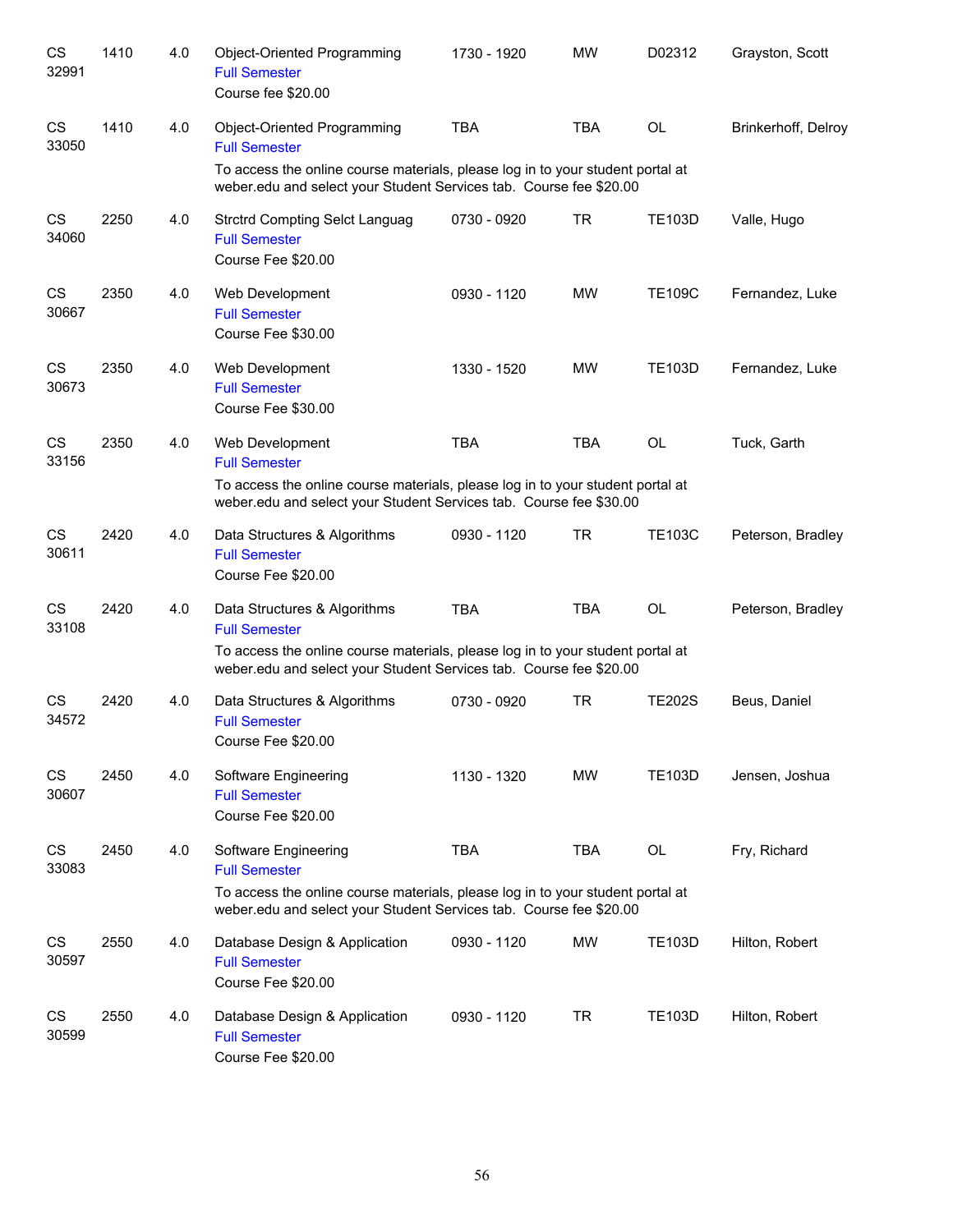| CS<br>33098 | 2550 | 4.0 | Database Design & Application<br><b>Full Semester</b>                                                                                                                                                          | <b>TBA</b>  | <b>TBA</b> | OL            | Hilton, Robert      |
|-------------|------|-----|----------------------------------------------------------------------------------------------------------------------------------------------------------------------------------------------------------------|-------------|------------|---------------|---------------------|
|             |      |     | To access the online course materials, please log in to your student portal at<br>weber.edu and select your Student Services tab. Course fee \$20.00                                                           |             |            |               |                     |
| CS<br>30605 | 2650 | 4.0 | Comp Architecture/Organization<br><b>Full Semester</b><br>Course Fee \$20.00                                                                                                                                   | 0730 - 0920 | <b>MW</b>  | <b>TE103D</b> | Jensen, Joshua      |
| CS<br>33107 | 2650 | 4.0 | Comp Architecture/Organization<br><b>Full Semester</b><br>To access the online course materials, please log in to your student portal at<br>weber.edu and select your Student Services tab. Course fee \$20.00 | <b>TBA</b>  | <b>TBA</b> | OL            | Jensen, Joshua      |
| CS<br>30636 | 2705 | 4.0 | Network Fundamentals/Design<br><b>Full Semester</b><br>Course Fee \$20.00                                                                                                                                      | 1130 - 1320 | <b>MW</b>  | <b>TE109F</b> | Weidman, Drew       |
| CS<br>33032 | 2705 | 4.0 | Network Fundamentals/Design<br><b>Full Semester</b><br>Course fee \$20.00                                                                                                                                      | 1930 - 2120 | <b>TR</b>  | D02312        | Horton, Matthew     |
| CS<br>33158 | 2705 | 4.0 | Network Fundamentals/Design<br><b>Full Semester</b><br>To access the online course materials, please log in to your student portal at<br>weber.edu and select your Student Services tab. Course fee \$20.00    | <b>TBA</b>  | <b>TBA</b> | <b>OL</b>     | Weidman, Drew       |
| CS<br>30798 | 2800 | 1.0 | Individual Projects and Resear<br><b>Full Semester</b>                                                                                                                                                         | <b>TBA</b>  | <b>TBA</b> |               | Jensen, Joshua      |
| CS<br>30802 | 2800 | 2.0 | Individual Projects and Resear<br><b>Full Semester</b>                                                                                                                                                         | <b>TBA</b>  | <b>TBA</b> |               | Jensen, Joshua      |
| CS<br>30810 | 2800 | 3.0 | Individual Projects and Resear<br><b>Full Semester</b>                                                                                                                                                         | <b>TBA</b>  | <b>TBA</b> |               | Jensen, Joshua      |
| CS<br>30812 | 2800 | 4.0 | Individual Projects and Resear<br><b>Full Semester</b>                                                                                                                                                         | <b>TBA</b>  | <b>TBA</b> |               | Jensen, Joshua      |
| CS<br>30813 | 2890 | 1.0 | Coop Work Experience<br><b>Full Semester</b>                                                                                                                                                                   | TBA         | <b>TBA</b> |               | Jensen, Joshua      |
| CS<br>30816 | 2890 | 2.0 | Coop Work Experience<br><b>Full Semester</b>                                                                                                                                                                   | <b>TBA</b>  | <b>TBA</b> |               | Jensen, Joshua      |
| CS<br>30818 | 2890 | 3.0 | Coop Work Experience<br><b>Full Semester</b>                                                                                                                                                                   | <b>TBA</b>  | <b>TBA</b> |               | Jensen, Joshua      |
| CS<br>30820 | 2890 | 4.0 | Coop Work Experience<br><b>Full Semester</b>                                                                                                                                                                   | <b>TBA</b>  | <b>TBA</b> |               | Jensen, Joshua      |
| CS<br>34455 | 3030 | 4.0 | <b>Scripting Languages</b><br><b>Full Semester</b><br>Course Fee \$20.00                                                                                                                                       | 1130 - 1320 | <b>TR</b>  | <b>TE109C</b> | Peterson, Bradley   |
| CS<br>30594 | 3100 | 4.0 | <b>Operating Systems</b><br><b>Full Semester</b><br>Course Fee \$20.00                                                                                                                                         | 1130 - 1320 | <b>MW</b>  | <b>TE103C</b> | Brinkerhoff, Delroy |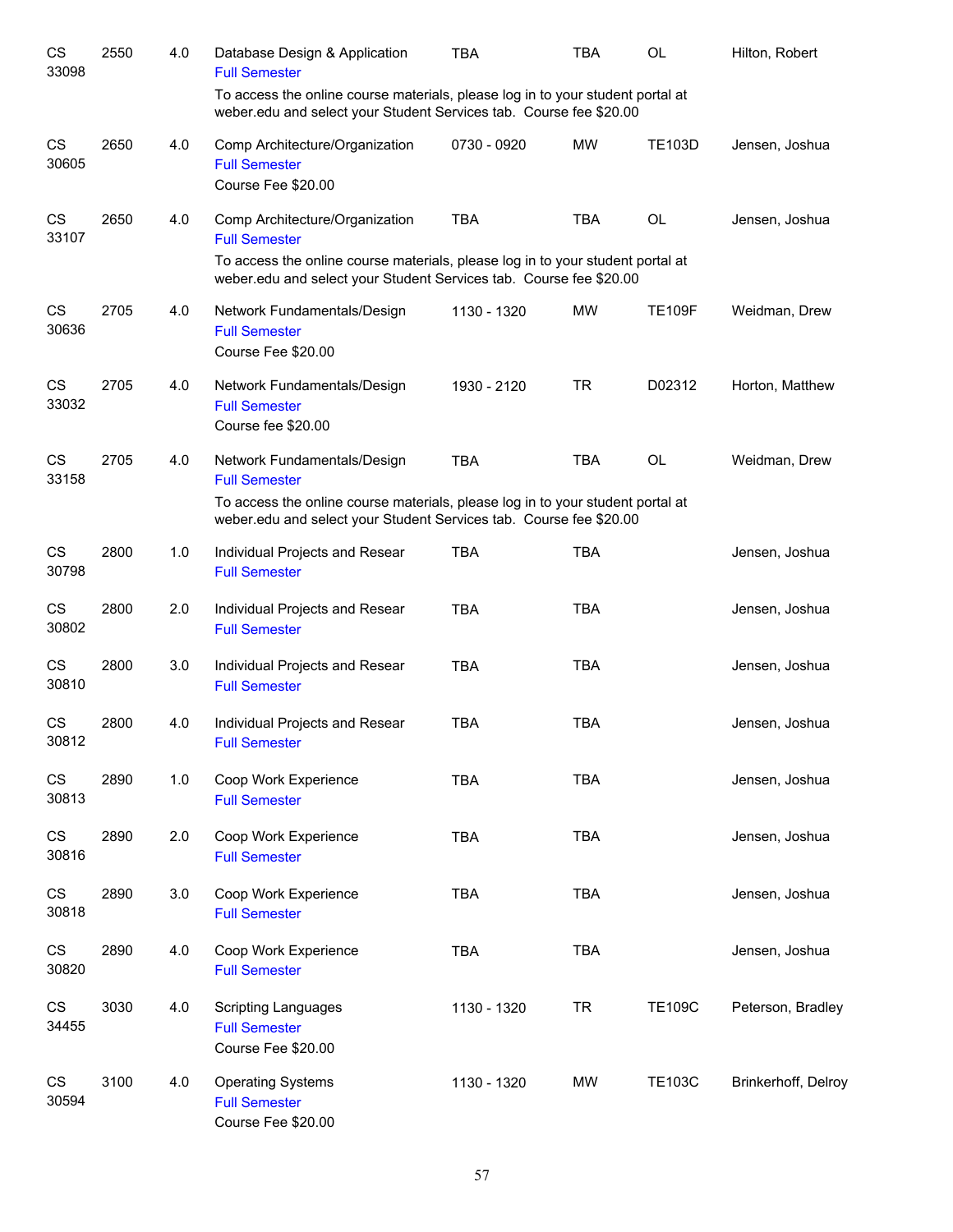| CS<br>30659        | 3130 | 4.0 | <b>Computational Structures</b><br><b>Full Semester</b><br>Course Fee \$20.00                                                                                                                                                | 0730 - 0920 | <b>TR</b>  | <b>TE103C</b> | Zhang, Yong         |
|--------------------|------|-----|------------------------------------------------------------------------------------------------------------------------------------------------------------------------------------------------------------------------------|-------------|------------|---------------|---------------------|
| <b>CS</b><br>33051 | 3230 | 4.0 | Internet Multimedia Serv Java<br><b>Full Semester</b>                                                                                                                                                                        | <b>TBA</b>  | <b>TBA</b> | <b>OL</b>     | Brinkerhoff, Delroy |
|                    |      |     | To access the online course materials, please log in to your student portal at<br>weber.edu and select your Student Services tab. Course fee \$20.00                                                                         |             |            |               |                     |
| <b>CS</b><br>31547 | 3260 | 4.0 | Mobile Develop for the iPhone<br><b>Full Semester</b><br>Course Fee \$20.00                                                                                                                                                  | 1730 - 1920 | <b>MW</b>  | <b>TE108</b>  | Holmes, Klint       |
| <b>CS</b><br>32973 | 3540 | 4.0 | Database Administration<br><b>Full Semester</b><br>Course fee \$20.00                                                                                                                                                        | 1730 - 1920 | <b>MW</b>  | SM130         | Brown, Danny        |
| <b>CS</b><br>33095 | 3550 | 4.0 | Distrib Database Architecture<br><b>Full Semester</b>                                                                                                                                                                        | <b>TBA</b>  | <b>TBA</b> | <b>OL</b>     | Fry, Richard        |
|                    |      |     | To access the online course materials, please log in to your student portal at<br>weber.edu and select your Student Services tab. Course fee \$20.00                                                                         |             |            |               |                     |
| CS<br>32974        | 3705 | 4.0 | <b>Protocol Analysis</b><br><b>Full Semester</b><br>Course Fee \$20.00                                                                                                                                                       | 1730 - 1920 | <b>TR</b>  | <b>SM126</b>  | Baxter, Steven      |
| CS<br>32975        | 3750 | 4.0 | <b>CBL-Software Engineering</b><br><b>Full Semester</b><br>Course Fee: \$20.00; CBL stands for Community-Based Learning which means                                                                                          | 1730 - 1920 | <b>TR</b>  | SM130         | Cowan, Ted          |
|                    |      |     | that students engage in meaningful community service that is connected to<br>specific course objectives. See<br>http://www.weber.edu/CommunityInvolvement/CBL_Designation.html for a full<br>list of CBL designated courses. |             |            |               |                     |
| CS<br>33035        | 3750 | 4.0 | Software Engineering<br><b>Full Semester</b><br>Course fee \$20.00                                                                                                                                                           | 1730 - 1920 | <b>MW</b>  | D02314        | Peterson, Bradley   |
| CS<br>30631        | 3805 | 4.0 | <b>Computer/Network Security</b><br><b>Full Semester</b><br>Course Fee \$20.00                                                                                                                                               | TBA         | <b>TBA</b> | OL            | Beck, Patrick       |
|                    |      |     | To access the online course materials, please log in to your<br>student portal at weber.edu and select you Student<br>Services tab.                                                                                          |             |            |               |                     |
| CS<br>30612        | 4110 | 4.0 | Formal Languages & Algorithms<br><b>Full Semester</b><br>Course Fee \$20.00                                                                                                                                                  | 0730 - 0920 | MW         | <b>TE109C</b> | Rague, Brian        |
| CS<br>32976        | 4110 | 4.0 | Formal Languages & Algorithms<br><b>Full Semester</b><br>Course fee \$20.00                                                                                                                                                  | 1730 - 1920 | MW         | <b>SM126</b>  | Cousin, Larry       |
| CS<br>33037        | 4110 | 4.0 | Formal Languages & Algorithms<br><b>Full Semester</b><br>Course fee \$20.00                                                                                                                                                  | 1730 - 1920 | TR         | D02312        | Zhang, Yong         |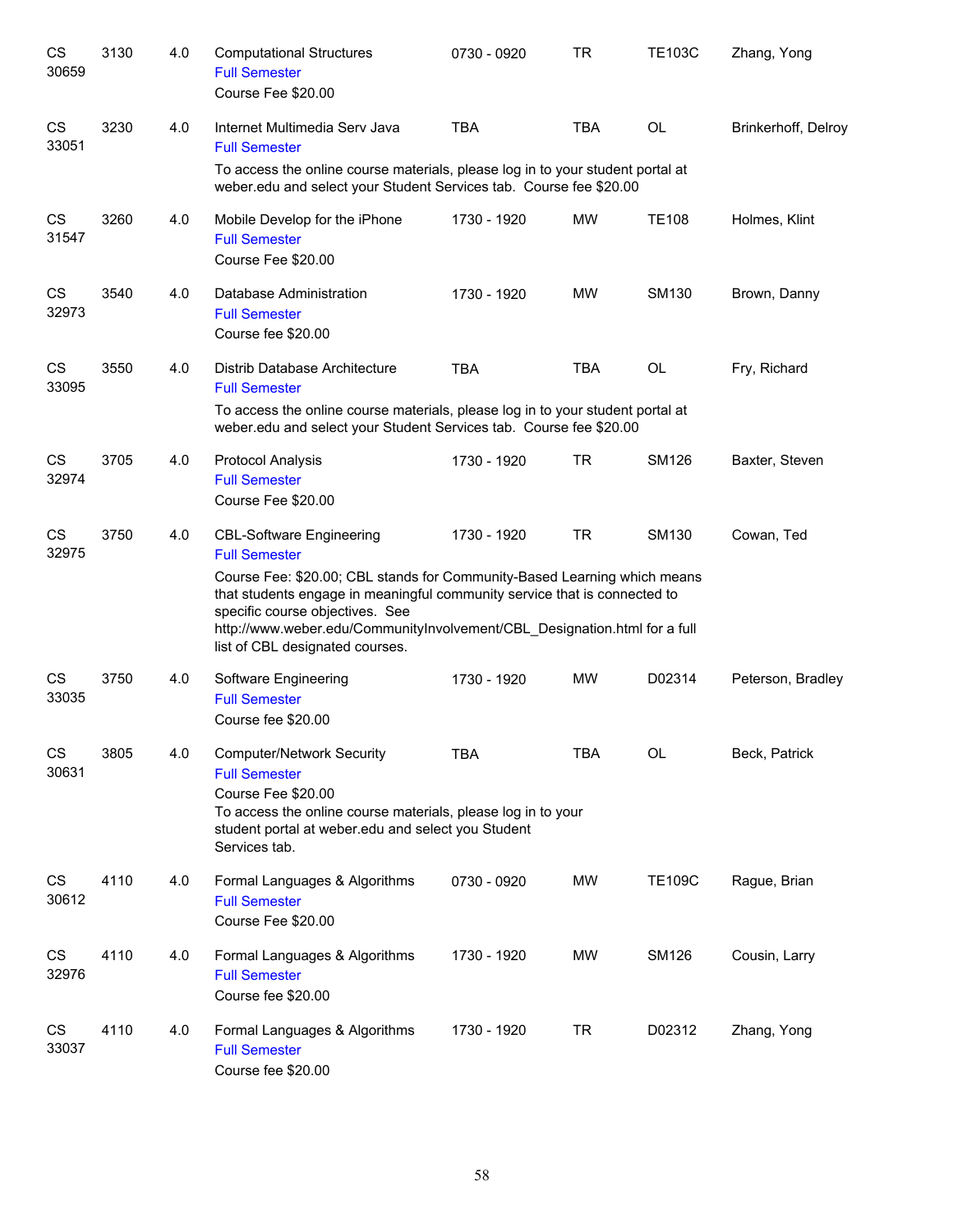| CS<br>30663 | 4230 | 4.0 | CBL-Java Application Developmt<br><b>Full Semester</b>                                                                                                                                                                                                                                                                                                                  | 1130 - 1320 | TR         | <b>TE103D</b> | Zhang, Yong    |
|-------------|------|-----|-------------------------------------------------------------------------------------------------------------------------------------------------------------------------------------------------------------------------------------------------------------------------------------------------------------------------------------------------------------------------|-------------|------------|---------------|----------------|
|             |      |     | Course Fee: \$20.00<br>CBL stands for Community-Based Learning which means that students engage<br>in meaningful community service that is connected to specific course objectives.<br>See http://www.weber.edu/CommunityInvolvement/CBL_Designation.html for a<br>full list of CBL designated courses.                                                                 |             |            |               |                |
| CS<br>31496 | 4740 | 4.0 | <b>Security Vulnerability</b><br><b>Full Semester</b><br>Course Fee \$20.00                                                                                                                                                                                                                                                                                             | 0730 - 0920 | <b>MW</b>  | <b>TE109F</b> | Trappett, Leon |
| CS<br>32978 | 4740 | 4.0 | <b>Security Vulnerability</b><br><b>Full Semester</b><br>Course fee \$20.00                                                                                                                                                                                                                                                                                             | 1930 - 2120 | <b>TR</b>  | <b>SM126</b>  | Hill, Matthew  |
| CS<br>32981 | 4750 | 4.0 | <b>CBL-Adv Software Engineering</b><br><b>Full Semester</b><br>Course Fee: \$20.00; CBL stands for Community-Based Learning which means<br>that students engage in meaningful community service that is connected to<br>specific course objectives. See<br>http://www.weber.edu/CommunityInvolvement/CBL_Designation.html for a full<br>list of CBL designated courses. | 1930 - 2120 | <b>TR</b>  | SM130         | Cowan, Ted     |
| CS<br>33039 | 4750 | 4.0 | <b>CBL-Adv Software Engineering</b><br><b>Full Semester</b><br>Course Fee: \$20.00; CBL stands for Community-Based Learning which means<br>that students engage in meaningful community service that is connected to<br>specific course objectives. See<br>http://www.weber.edu/CommunityInvolvement/CBL_Designation.html for a full<br>list of CBL designated courses. | 1730 - 1920 | <b>MW</b>  | D02303        | Fry, Richard   |
| CS<br>30601 | 4790 | 4.0 | N-Tier Web Programming<br><b>Full Semester</b><br>Course Fee \$20.00                                                                                                                                                                                                                                                                                                    | 1130 - 1320 | <b>MW</b>  | <b>TE109C</b> | Hilton, Robert |
| CS<br>32985 | 4790 | 4.0 | N-Tier Web Programming<br><b>Full Semester</b><br>Course fee \$20.00                                                                                                                                                                                                                                                                                                    | 1930 - 2120 | <b>MW</b>  | SM130         | Stringham, Don |
| CS<br>30821 | 4800 | 1.0 | Individual Projects & Research<br><b>Full Semester</b><br>Course Fee \$7.50 per credit hour                                                                                                                                                                                                                                                                             | <b>TBA</b>  | <b>TBA</b> |               | Jensen, Joshua |
| CS<br>30828 | 4800 | 2.0 | Individual Projects & Research<br><b>Full Semester</b><br>Course Fee \$7.50 per credit hour                                                                                                                                                                                                                                                                             | TBA         | <b>TBA</b> |               | Jensen, Joshua |
| CS<br>30830 | 4800 | 3.0 | Individual Projects & Research<br><b>Full Semester</b><br>Course Fee \$7.50 per credit hour                                                                                                                                                                                                                                                                             | <b>TBA</b>  | <b>TBA</b> |               | Jensen, Joshua |
| CS<br>30831 | 4800 | 4.0 | Individual Projects & Research<br><b>Full Semester</b><br>Course Fee \$7.50 per credit hour                                                                                                                                                                                                                                                                             | TBA         | <b>TBA</b> |               | Jensen, Joshua |
| CS<br>34676 | 4830 | 1.0 | The User Experience<br><b>Full Semester</b><br>Course Fee \$5.00 per credit hour                                                                                                                                                                                                                                                                                        | 1330 - 1430 | R          | TE105         | Ferro, David   |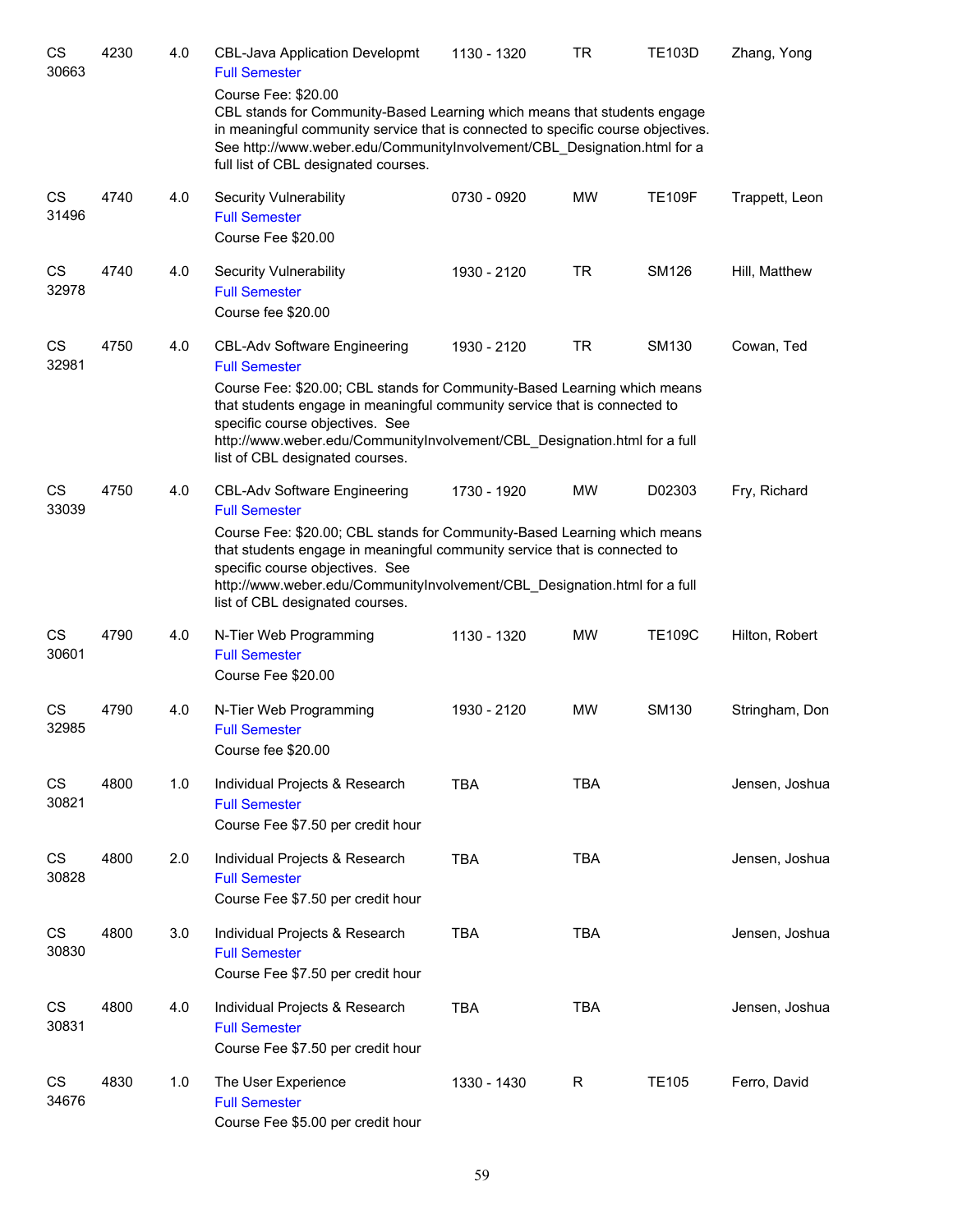| CS<br>30835          | 4890 | 1.0 | Cooperative Work Experience<br><b>Full Semester</b>                                                                | <b>TBA</b>                 | <b>TBA</b>             |                            | Jensen, Joshua   |
|----------------------|------|-----|--------------------------------------------------------------------------------------------------------------------|----------------------------|------------------------|----------------------------|------------------|
| CS<br>30837          | 4890 | 2.0 | Cooperative Work Experience<br><b>Full Semester</b>                                                                | <b>TBA</b>                 | <b>TBA</b>             |                            | Jensen, Joshua   |
| CS<br>30839          | 4890 | 3.0 | Cooperative Work Experience<br><b>Full Semester</b>                                                                | <b>TBA</b>                 | <b>TBA</b>             |                            | Jensen, Joshua   |
| CS<br>30841          | 4890 | 4.0 | Cooperative Work Experience<br><b>Full Semester</b>                                                                | <b>TBA</b>                 | <b>TBA</b>             |                            | Jensen, Joshua   |
| <b>DANC</b><br>30507 | 1010 | 3.0 | CA/DV Introduction to Dance<br><b>Full Semester</b>                                                                | 1230 - 1400<br>1230 - 1400 | MW<br><b>MW</b>        | <b>SG71</b><br><b>SG72</b> | Stich, Elizabeth |
| <b>DANC</b><br>30976 | 1010 | 3.0 | CA/DV Introduction to Dance<br><b>Full Semester</b><br>This is a full semester hybrid class that meets part of the | 1030 - 1310<br>1030 - 1310 | S<br>S                 | <b>SG71</b><br><b>SG72</b> | Lawrence, Joanne |
|                      |      |     | time on Saturday and the rest of the class is done on the<br>Internet.                                             |                            |                        |                            |                  |
| <b>DANC</b><br>32337 | 1010 | 3.0 | CA/DV Introduction to Dance<br><b>Full Semester</b>                                                                | 1730 - 2010                | R                      | DH2214                     | Hamblin, Michael |
| <b>DANC</b><br>33449 | 1010 | 3.0 | CA/DV Introduction to Dance<br><b>Full Semester</b>                                                                | 1730 - 1850<br>1730 - 1850 | MW<br><b>MW</b>        | <b>SG72</b><br><b>SG71</b> | Hamblin, Michael |
| <b>DANC</b><br>30513 | 1100 | 1.0 | <b>Ballet I</b><br><b>Full Semester</b>                                                                            | 0830 - 1000                | <b>TR</b>              | <b>BC38</b>                | Lawrence, Joanne |
| <b>DANC</b><br>30515 | 1200 | 1.0 | Modern I<br><b>Full Semester</b>                                                                                   | 0830 - 1000                | <b>MW</b>              | <b>PE19</b>                | Sowerby, Amanda  |
| <b>DANC</b><br>30516 | 1310 | 2.0 | Music for Dance<br><b>Full Semester</b>                                                                            | 1430 - 1600<br>1430 - 1600 | <b>MW</b><br><b>MW</b> | <b>SG71</b><br><b>SG72</b> | Kinney, Matthew  |
| <b>DANC</b><br>32041 | 1450 | 1.0 | Aerial<br><b>Full Semester</b>                                                                                     | 1030 - 1230                | S                      | <b>BC38</b>                | Wilson, Natalie  |
| <b>DANC</b><br>30518 | 2250 | 1.0 | Alignment/Conditioning Pilates<br><b>Full Semester</b>                                                             | 0830 - 1000                | F                      | <b>BC38</b>                | Sowerby, Amanda  |
| <b>DANC</b><br>30519 | 2410 | 2.0 | Improvisation<br><b>Full Semester</b>                                                                              | 1430 - 1600                | MW                     | <b>BC38</b>                | Stich, Elizabeth |
| <b>DANC</b><br>30573 | 2470 | 1.5 | <b>Ballet II</b><br><b>Full Semester</b>                                                                           | 1030 - 1200                | <b>TRF</b>             | <b>BC38</b>                | Sowerby, Amanda  |
| <b>DANC</b><br>30574 | 2480 | 1.0 | Jazz II<br><b>Full Semester</b>                                                                                    | 1230 - 1400                | <b>TR</b>              | <b>BC38</b>                | Spehar, Allison  |
| <b>DANC</b><br>30575 | 2490 | 1.5 | Modern II<br><b>Full Semester</b>                                                                                  | 1030 - 1200                | <b>MWF</b>             | <b>SG72</b>                | Stern, Erik      |
| <b>DANC</b><br>30576 | 2950 | 1.0 | Dance Festival Participant<br><b>Full Semester</b>                                                                 | 0800 - 1030                | <b>MWF</b>             | <b>SG72</b>                | Sowerby, Amanda  |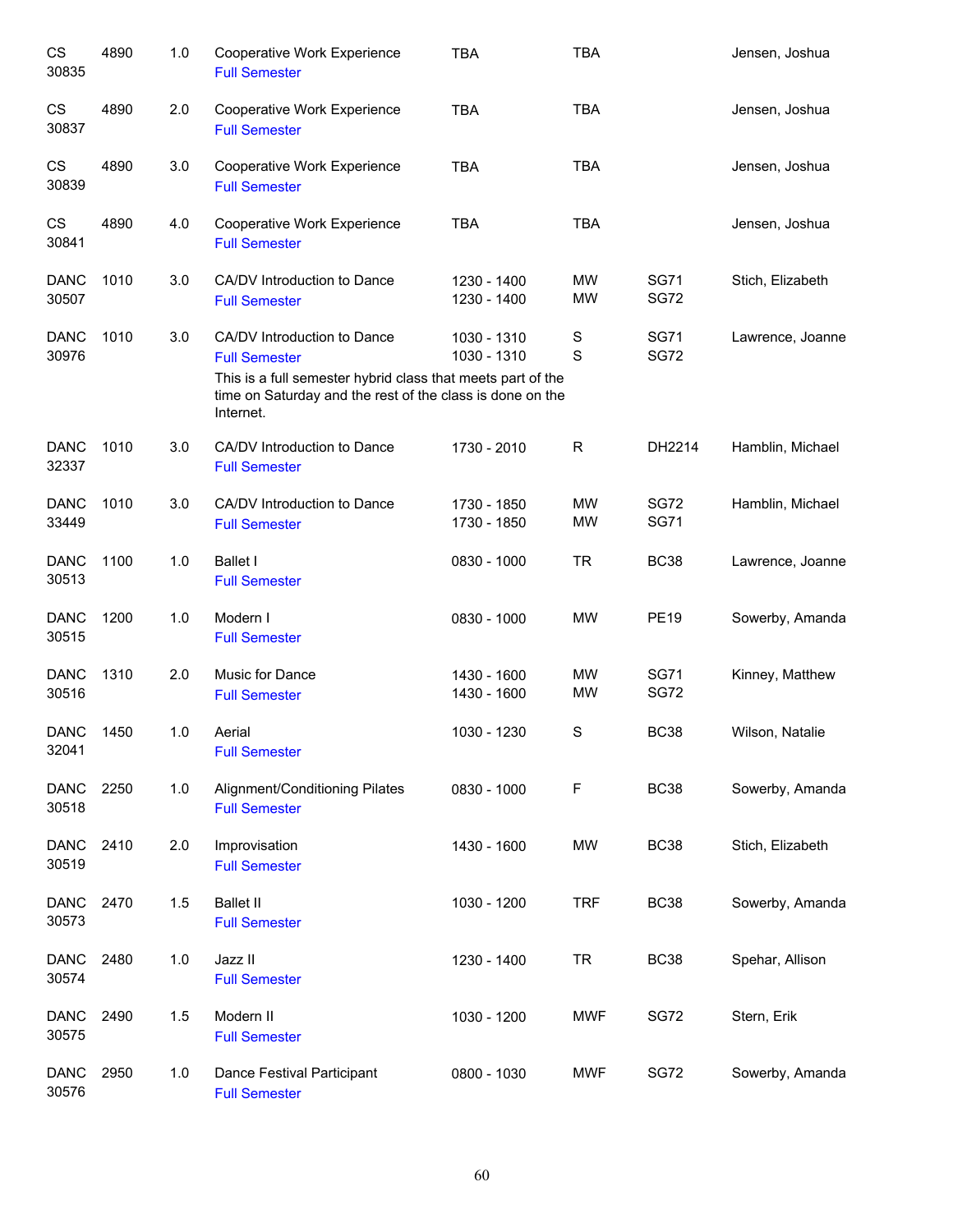| <b>DANC</b><br>30577 | 3320 | 2.0 | Techs & Materials For Teaching<br><b>Full Semester</b>                                                                                                                                                                                                                                                                                                                                  | 1430 - 1600<br>1430 - 1600 | <b>TR</b><br><b>TR</b> | <b>SG72</b><br><b>SG71</b> | Lawrence, Joanne |
|----------------------|------|-----|-----------------------------------------------------------------------------------------------------------------------------------------------------------------------------------------------------------------------------------------------------------------------------------------------------------------------------------------------------------------------------------------|----------------------------|------------------------|----------------------------|------------------|
| <b>DANC</b><br>31796 | 3440 | 1.0 | Dance for Musical Theatre<br><b>Full Semester</b>                                                                                                                                                                                                                                                                                                                                       | 1130 - 1220                | <b>MWF</b>             | <b>BC230</b>               | Christian, James |
| <b>DANC</b><br>32042 | 3450 | 1.0 | Aerial<br><b>Full Semester</b>                                                                                                                                                                                                                                                                                                                                                          | 1030 - 1230                | $\mathbf S$            | <b>BC38</b>                | Wilson, Natalie  |
| <b>DANC</b><br>30578 | 3470 | 1.5 | <b>Ballet III</b><br><b>Full Semester</b>                                                                                                                                                                                                                                                                                                                                               | 1030 - 1200                | <b>TRF</b>             | <b>BC38</b>                | Sowerby, Amanda  |
| <b>DANC</b><br>30579 | 3490 | 1.5 | Modern III<br><b>Full Semester</b>                                                                                                                                                                                                                                                                                                                                                      | 1030 - 1200                | <b>MWF</b>             | <b>SG72</b>                | Stern, Erik      |
| <b>DANC</b><br>30580 | 3510 | 2.0 | Choreography II: Process<br><b>Full Semester</b>                                                                                                                                                                                                                                                                                                                                        | 1230 - 1400                | <b>TR</b>              | <b>SG72</b>                | Stern, Erik      |
| <b>DANC</b><br>30581 | 3520 | 1.0 | Choreography Practicum<br><b>Full Semester</b>                                                                                                                                                                                                                                                                                                                                          | <b>TBA</b>                 | <b>TBA</b>             | <b>BC213B</b>              | Stern, Erik      |
| <b>DANC</b><br>30582 | 3860 | 1.0 | <b>Field Experience</b><br><b>Full Semester</b>                                                                                                                                                                                                                                                                                                                                         | <b>TBA</b>                 | <b>TBA</b>             | <b>BC213A</b>              | Sowerby, Amanda  |
| <b>DANC</b><br>30583 | 3911 | 2.0 | CBL-Moving Company: Perform<br><b>Full Semester</b><br>CBL stands for Community-Based Learning which means that students engage<br>in meaningful community service that is connected to specific course objectives.<br>See http://www.weber.edu/CommunityInvolvement/CBL_Designation.html for a<br>full list of CBL designated courses.                                                 | 1230 - 1430                | <b>MWF</b>             | <b>BC38</b>                | Sowerby, Amanda  |
| <b>DANC</b><br>30584 | 4250 | 2.0 | Alignment & Condition Pilates<br><b>Full Semester</b>                                                                                                                                                                                                                                                                                                                                   | 0830 - 1000<br>0830 - 1000 | F<br>F                 | <b>BC38</b><br><b>SG72</b> | Lawrence, Joanne |
| <b>DANC</b><br>30585 | 4700 | 2.0 | Creative Synthesis in Dance<br><b>Full Semester</b>                                                                                                                                                                                                                                                                                                                                     | <b>TBA</b>                 | <b>TBA</b>             | <b>BC213B</b>              | Sowerby, Amanda  |
| <b>DANC</b><br>30586 | 4800 | 1.0 | Individual Study<br><b>Full Semester</b>                                                                                                                                                                                                                                                                                                                                                | <b>TBA</b>                 | <b>TBA</b>             | <b>BC213C</b>              | Lawrence, Joanne |
| <b>DANC</b><br>30587 | 4890 | 1.0 | <b>CBL-Cooperative Work Exper</b><br><b>Full Semester</b><br>CBL stands for Community-Based Learning which means that students engage<br>in meaningful community service that is connected to specific course objectives.<br>See http://www.weber.edu/CommunityInvolvement/CBL_Designation.html for a<br>full list of CBL designated courses.                                           | 1230 - 1320                | W                      |                            | Lawrence, Joanne |
| <b>DANC</b><br>33711 | 4890 | 2.0 | <b>CBL-Cooperative Work Exper</b><br><b>Full Semester</b><br>GREEN MAP PROJECT, by permission only. CBL stands for Community-Based<br>Learning which means that students engage in meaningful community service<br>that is connected to specific course objectives. See<br>http://www.weber.edu/CommunityInvolvement/CBL_Designation.html for a full<br>list of CBL designated courses. | <b>TBA</b>                 | TBA                    |                            | Lawrence, Joanne |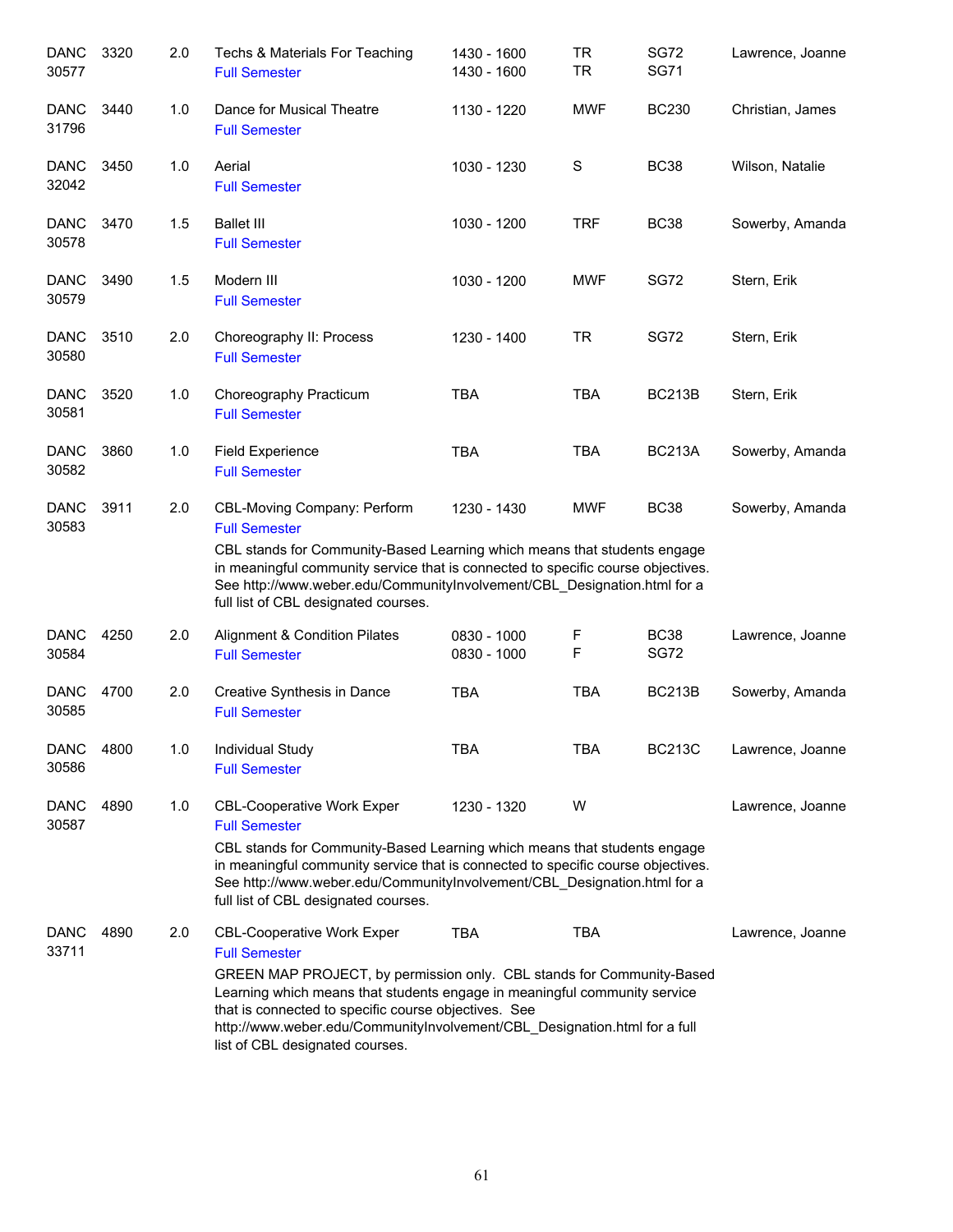| <b>DANC</b><br>33714 | 4890 | 1.0 | <b>CBL-Cooperative Work Exper</b><br><b>Full Semester</b>                                                                                                                                                                                                                                                                  | TBA         | TBA        |             | Lawrence, Joanne    |
|----------------------|------|-----|----------------------------------------------------------------------------------------------------------------------------------------------------------------------------------------------------------------------------------------------------------------------------------------------------------------------------|-------------|------------|-------------|---------------------|
|                      |      |     | GREEN MAP PROJECT, by permission only. CBL stands for Community-Based<br>Learning which means that students engage in meaningful community service<br>that is connected to specific course objectives. See<br>http://www.weber.edu/CommunityInvolvement/CBL_Designation.html for a full<br>list of CBL designated courses. |             |            |             |                     |
| <b>DANC</b><br>30588 | 4910 | 1.0 | Rehearsal & Performance<br><b>Full Semester</b>                                                                                                                                                                                                                                                                            | <b>TBA</b>  | <b>TBA</b> |             | Lawrence, Joanne    |
| <b>DANC</b><br>30589 | 4950 | 1.0 | Dance Festival Participation<br><b>Full Semester</b>                                                                                                                                                                                                                                                                       | 1030 - 1120 | <b>TRF</b> | <b>SG72</b> | Sowerby, Amanda     |
| <b>DENT</b><br>30742 | 2211 | 3.0 | Oral Pathology<br><b>Full Semester</b>                                                                                                                                                                                                                                                                                     | 0900 - 1150 | M          | MH480       | Perry, Jeffrey      |
| <b>DENT</b><br>30748 | 2215 | 2.0 | Periodontology<br><b>Full Semester</b><br>Course Fee \$25.00                                                                                                                                                                                                                                                               | 1230 - 1420 | Τ          | MH480       | McConaughy, Frances |
| <b>DENT</b><br>30753 | 2216 | 3.0 | Clinical Dental Hygiene II<br><b>Full Semester</b><br>Course Fee \$50.00                                                                                                                                                                                                                                                   | 0750 - 1120 | W          | MH450       | Costley, Shelly     |
| <b>DENT</b><br>30758 | 2216 | 3.0 | Clinical Dental Hygiene II<br><b>Full Semester</b><br>Course Fee \$50.00                                                                                                                                                                                                                                                   | 1230 - 1620 | W          | MH450       | McConaughy, Frances |
| <b>DENT</b><br>30764 | 2216 | 3.0 | Clinical Dental Hygiene II<br><b>Full Semester</b><br>Course Fee \$50.00                                                                                                                                                                                                                                                   | 1230 - 1620 | M          | MH450       | Demings, Angelique  |
| <b>DENT</b><br>30769 | 2216 | 3.0 | Clinical Dental Hygiene II<br><b>Full Semester</b><br>Course Fee \$50.00                                                                                                                                                                                                                                                   | 1230 - 1620 | M          | MH450       | Vining, Jeff        |
| DENT<br>30772        | 2216 | 3.0 | Clinical Dental Hygiene II<br><b>Full Semester</b><br>Course Fee \$50.00                                                                                                                                                                                                                                                   | 0750 - 1120 | M          | MH450       | Wold, Jennifer      |
| DENT<br>30774        | 2216 | 3.0 | Clinical Dental Hygiene II<br><b>Full Semester</b><br>Course Fee \$50.00                                                                                                                                                                                                                                                   | 0750 - 1120 | W          | MH450       | Caldwell, Kimberlee |
| DENT<br>30779        | 2216 | 3.0 | Clinical Dental Hygiene II<br><b>Full Semester</b><br>Course Fee \$50.00                                                                                                                                                                                                                                                   | 1230 - 1420 | W          | MH450       | Hafen, Kirsten      |
| DENT<br>34929        | 2216 | 3.0 | Clinical Dental Hygiene II<br><b>Full Semester</b><br>Course Fee \$50.00                                                                                                                                                                                                                                                   | <b>TBA</b>  | <b>TBA</b> |             | Grua, Roger         |
| DENT<br>30783        | 2217 | 3.0 | Dental Hygiene II<br><b>Full Semester</b>                                                                                                                                                                                                                                                                                  | 0900 - 1150 | R          | MH480       | Costley, Shelly     |
| DENT<br>30787        | 2235 | 2.0 | Dental Medicine I<br><b>Full Semester</b>                                                                                                                                                                                                                                                                                  | 1230 - 1350 | R          | MH480       | Naylor, Carol       |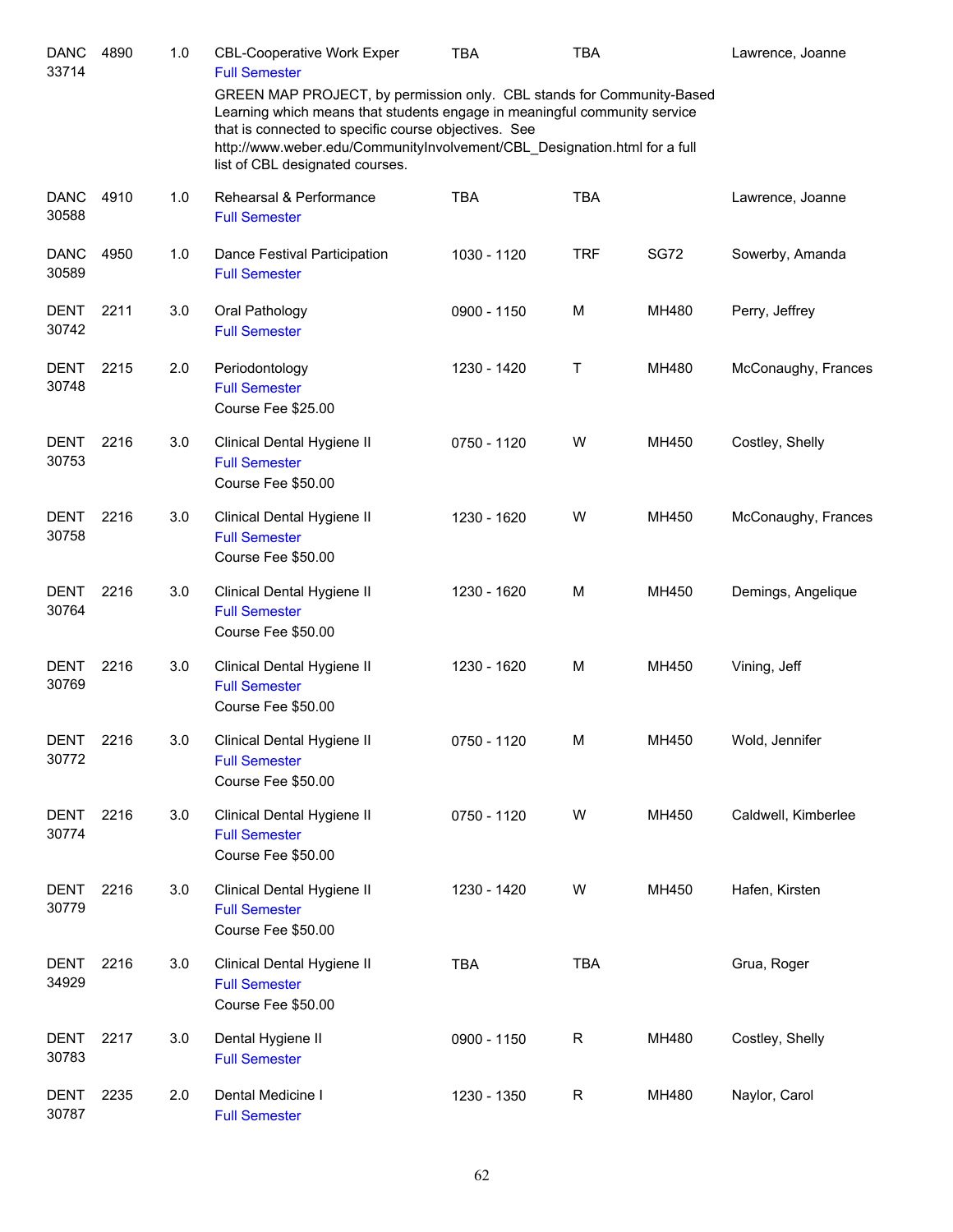| <b>DENT</b><br>30789 | 2800 | 1.0 | Individual Research<br><b>Full Semester</b>                                                                                                                                                                                                                                                                                                                             | <b>TBA</b>  | <b>TBA</b> |       | Bossenberger, Stephanie |
|----------------------|------|-----|-------------------------------------------------------------------------------------------------------------------------------------------------------------------------------------------------------------------------------------------------------------------------------------------------------------------------------------------------------------------------|-------------|------------|-------|-------------------------|
| DENT<br>30792        | 3130 | 1.0 | Independent Study<br><b>Full Semester</b>                                                                                                                                                                                                                                                                                                                               | <b>TBA</b>  | <b>TBA</b> |       | Bossenberger, Stephanie |
| <b>DENT</b><br>30795 | 3130 | 2.0 | Independent Study<br><b>Full Semester</b>                                                                                                                                                                                                                                                                                                                               | <b>TBA</b>  | <b>TBA</b> |       | Bossenberger, Stephanie |
| <b>DENT</b><br>30796 | 3130 | 3.0 | Independent Study<br><b>Full Semester</b>                                                                                                                                                                                                                                                                                                                               | <b>TBA</b>  | <b>TBA</b> |       | Bossenberger, Stephanie |
| DENT<br>30801        | 3130 | 1.0 | Independent Study<br><b>Full Semester</b>                                                                                                                                                                                                                                                                                                                               | <b>TBA</b>  | <b>TBA</b> |       | Perry, Jeffrey          |
| <b>DENT</b><br>30803 | 3130 | 2.0 | Independent Study<br><b>Full Semester</b>                                                                                                                                                                                                                                                                                                                               | <b>TBA</b>  | <b>TBA</b> |       | Perry, Jeffrey          |
| DENT<br>30804        | 3130 | 3.0 | Independent Study<br><b>Full Semester</b>                                                                                                                                                                                                                                                                                                                               | <b>TBA</b>  | <b>TBA</b> |       | Perry, Jeffrey          |
| <b>DENT</b><br>30806 | 3130 | 1.0 | Independent Study<br><b>Full Semester</b>                                                                                                                                                                                                                                                                                                                               | <b>TBA</b>  | <b>TBA</b> |       | McConaughy, Frances     |
| <b>DENT</b><br>30807 | 3130 | 2.0 | Independent Study<br><b>Full Semester</b>                                                                                                                                                                                                                                                                                                                               | <b>TBA</b>  | <b>TBA</b> |       | McConaughy, Frances     |
| <b>DENT</b><br>30808 | 3130 | 3.0 | Independent Study<br><b>Full Semester</b>                                                                                                                                                                                                                                                                                                                               | <b>TBA</b>  | <b>TBA</b> |       | McConaughy, Frances     |
| <b>DENT</b><br>30809 | 3301 | 1.0 | <b>CBL-Community Serv Learn Lab</b><br><b>Full Semester</b><br>Course Fee: \$20.00; CBL stands for Community-Based Learning which means<br>that students engage in meaningful community service that is connected to<br>specific course objectives. See<br>http://www.weber.edu/CommunityInvolvement/CBL_Designation.html for a full<br>list of CBL designated courses. | 1100 - 1150 | M          | MH480 | Bossenberger, Stephanie |
| <b>DENT</b><br>30814 | 3346 | 4.0 | Clinical Dental Hygiene IV<br><b>Full Semester</b><br>Course Fee \$50.00                                                                                                                                                                                                                                                                                                | 0750 - 1130 | т          | MH450 | Alexander, Susan        |
| <b>DENT</b><br>30817 | 3346 | 4.0 | Clinical Dental Hygiene IV<br><b>Full Semester</b><br>Course Fee \$50.00                                                                                                                                                                                                                                                                                                | 1230 - 1620 | т          | MH450 | Bossenberger, Stephanie |
| <b>DENT</b><br>30819 | 3346 | 4.0 | Clinical Dental Hygiene IV<br><b>Full Semester</b><br>Course Fee \$50.00                                                                                                                                                                                                                                                                                                | 0750 - 1120 | W          | MH450 | Wold, Jennifer          |
| <b>DENT</b><br>30822 | 3346 | 4.0 | Clinical Dental Hygiene IV<br><b>Full Semester</b><br>Course Fee \$50.00                                                                                                                                                                                                                                                                                                | 1230 - 1620 | W          | MH450 | Dixon, Barbara          |
| <b>DENT</b><br>30823 | 3346 | 4.0 | Clinical Dental Hygiene IV<br><b>Full Semester</b><br>Course Fee \$50.00                                                                                                                                                                                                                                                                                                | 0750 - 1120 | R          | MH450 | Perry, Jeffrey          |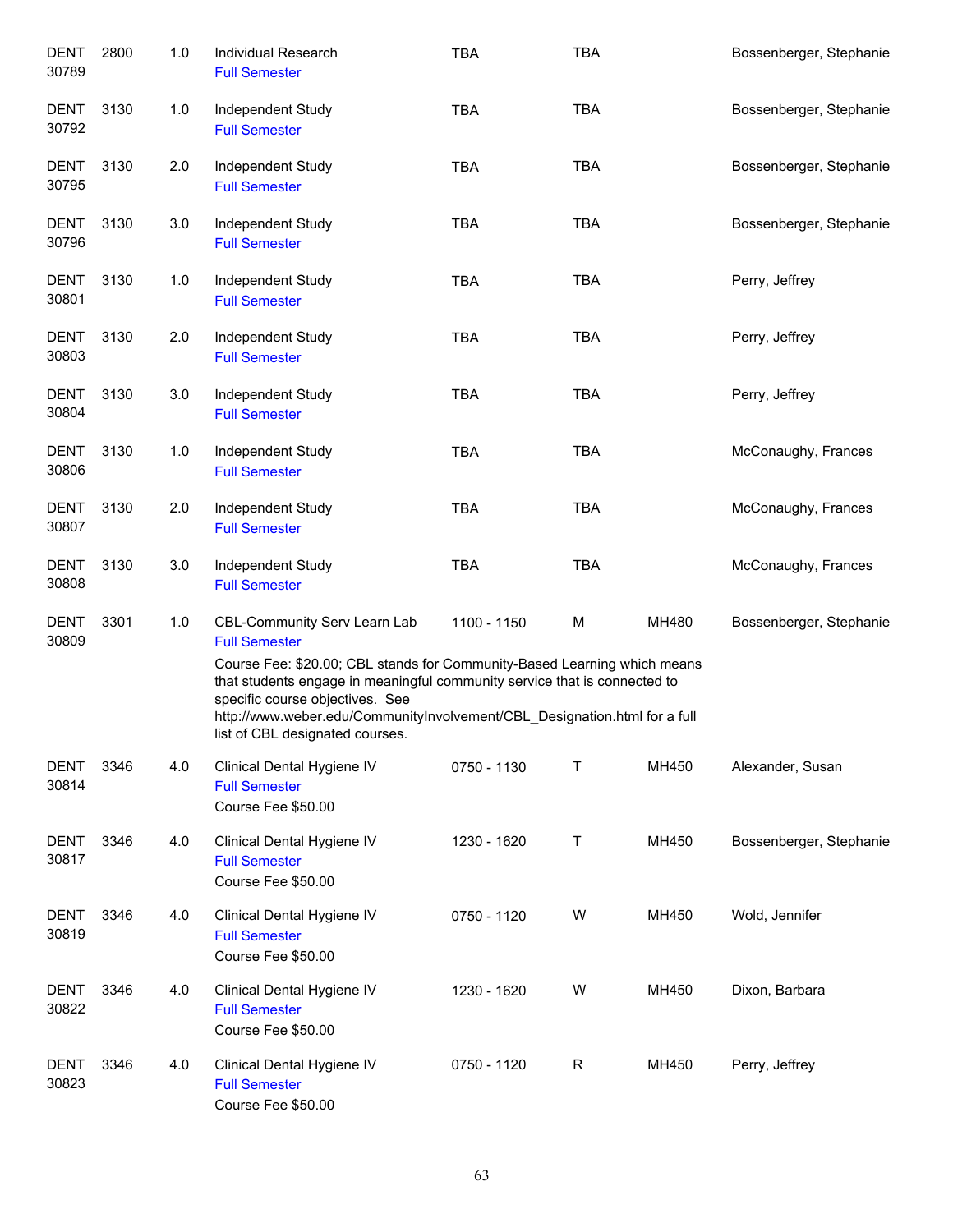| <b>DENT</b><br>30824 | 3346 | 4.0 | Clinical Dental Hygiene IV<br><b>Full Semester</b><br>Course Fee \$50.00                                                                                                                                                                                                                                                                 | 1230 - 1620 | R          | MH450 | McConaughy, Frances     |
|----------------------|------|-----|------------------------------------------------------------------------------------------------------------------------------------------------------------------------------------------------------------------------------------------------------------------------------------------------------------------------------------------|-------------|------------|-------|-------------------------|
| <b>DENT</b><br>30825 | 3346 | 4.0 | Clinical Dental Hygiene IV<br><b>Full Semester</b><br>Course Fee \$50.00                                                                                                                                                                                                                                                                 | 1230 - 1620 | Τ          | MH450 | Naylor, Carol           |
| <b>DENT</b><br>30826 | 3346 | 4.0 | Clinical Dental Hygiene IV<br><b>Full Semester</b><br>Course Fee \$50.00                                                                                                                                                                                                                                                                 | 0750 - 1120 | Τ          | MH450 | Pyper, Elisabeth        |
| <b>DENT</b><br>30827 | 3346 | 4.0 | Clinical Dental Hygiene IV<br><b>Full Semester</b><br>Course Fee \$50.00                                                                                                                                                                                                                                                                 | 0750 - 1120 | Τ          | MH450 | Sadler, Marilyn         |
| <b>DENT</b><br>30829 | 3346 | 4.0 | Clinical Dental Hygiene IV<br><b>Full Semester</b><br>Course Fee \$50.00                                                                                                                                                                                                                                                                 | 0750 - 1120 | R          | MH450 | Smith, Shannon          |
| <b>DENT</b><br>30832 | 3346 | 4.0 | Clinical Dental Hygiene IV<br><b>Full Semester</b><br>Course Fee \$50.00                                                                                                                                                                                                                                                                 | 0750 - 1120 | R          | MH450 | Poulsen, Katie          |
| <b>DENT</b><br>30833 | 3347 | 2.0 | <b>CBL-Dental Hygiene IV</b><br><b>Full Semester</b><br>CBL stands for Community-Based Learning which means that students engage<br>in meaningful community service that is connected to specific course objectives.<br>See http://www.weber.edu/CommunityInvolvement/CBL_Designation.html for a<br>full list of CBL designated courses. | 0900 - 1050 | M          | MH480 | Alexander, Susan        |
| <b>DENT</b><br>30834 | 4405 | 4.0 | <b>Clinical Teaching Practice</b><br><b>Full Semester</b>                                                                                                                                                                                                                                                                                | <b>TBA</b>  | <b>TBA</b> |       | Costley, Shelly         |
| <b>DENT</b><br>30836 | 4405 | 4.0 | <b>Clinical Teaching Practice</b><br><b>Full Semester</b>                                                                                                                                                                                                                                                                                | <b>TBA</b>  | <b>TBA</b> |       | Alexander, Susan        |
| <b>DENT</b><br>30838 | 4405 | 4.0 | <b>Clinical Teaching Practice</b><br><b>Full Semester</b>                                                                                                                                                                                                                                                                                | <b>TBA</b>  | TBA        |       | Bossenberger, Stephanie |
| <b>DENT</b><br>30840 | 4780 | 3.0 | <b>Baccalaurate Thesis</b><br><b>Full Semester</b><br>Course Fee \$40.00                                                                                                                                                                                                                                                                 | 1300 - 1450 | M          | MH480 | McConaughy, Frances     |
| DENT<br>30842        | 4800 | 1.0 | <b>Individual Research</b><br><b>Full Semester</b>                                                                                                                                                                                                                                                                                       | <b>TBA</b>  | <b>TBA</b> |       | Bossenberger, Stephanie |
| <b>DENT</b><br>30843 | 4800 | 2.0 | Individual Research<br><b>Full Semester</b>                                                                                                                                                                                                                                                                                              | <b>TBA</b>  | <b>TBA</b> |       | Bossenberger, Stephanie |
| <b>DENT</b><br>30844 | 4800 | 3.0 | Individual Research<br><b>Full Semester</b>                                                                                                                                                                                                                                                                                              | <b>TBA</b>  | <b>TBA</b> |       | Bossenberger, Stephanie |
| <b>DENT</b><br>30845 | 4830 | 1.0 | Directed Readings<br><b>Full Semester</b>                                                                                                                                                                                                                                                                                                | <b>TBA</b>  | <b>TBA</b> |       | McConaughy, Frances     |
| <b>DENT</b><br>30846 | 4830 | 2.0 | Directed Readings<br><b>Full Semester</b>                                                                                                                                                                                                                                                                                                | <b>TBA</b>  | <b>TBA</b> |       | McConaughy, Frances     |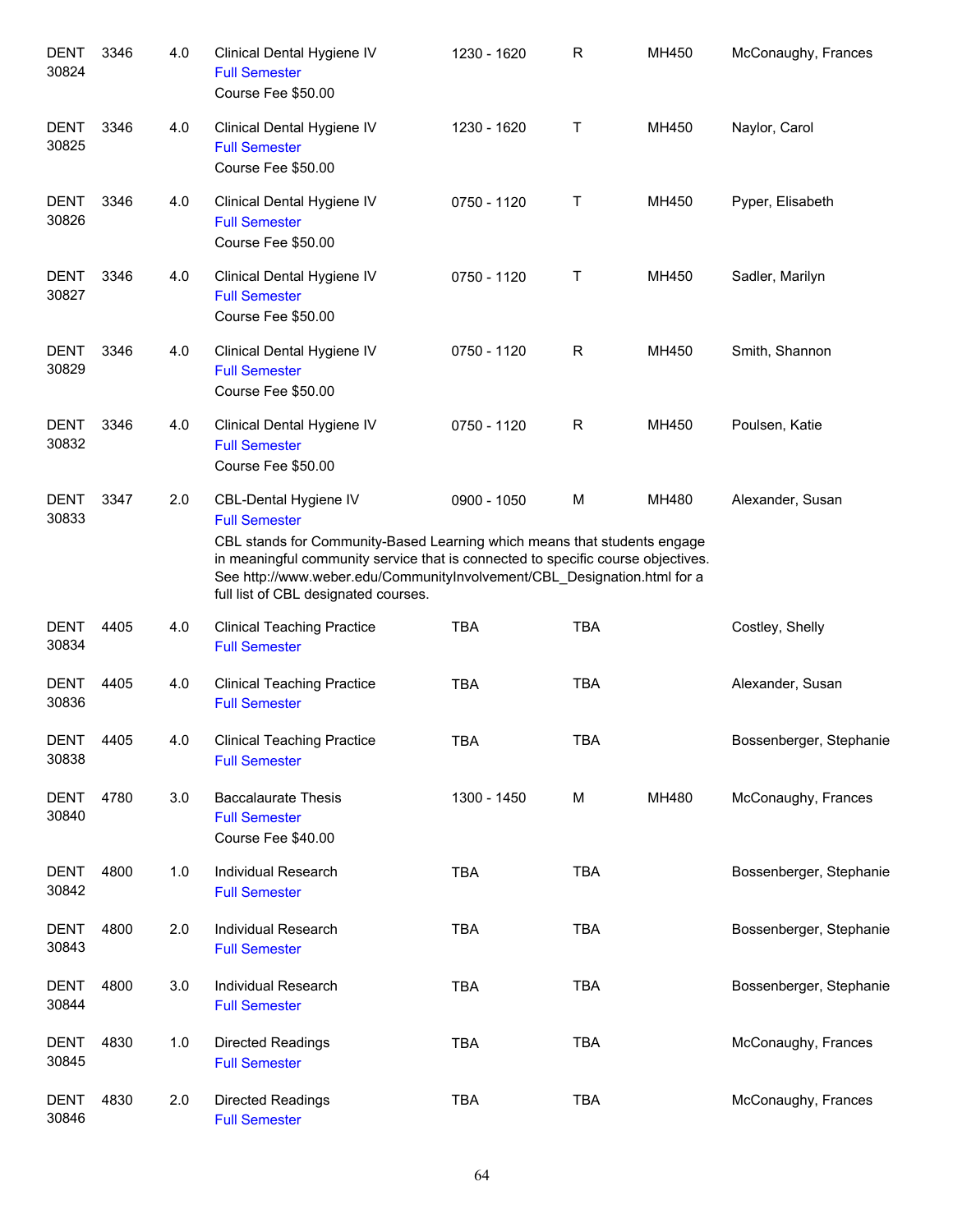| <b>DENT</b><br>30847 | 4830 | 3.0 | <b>Directed Readings</b><br><b>Full Semester</b>                                  | <b>TBA</b>  | <b>TBA</b> |       | McConaughy, Frances     |
|----------------------|------|-----|-----------------------------------------------------------------------------------|-------------|------------|-------|-------------------------|
| <b>DENT</b><br>30848 | 4890 | 2.0 | <b>Clinical Work Experience</b><br><b>Full Semester</b>                           | 1230 - 1300 | M          | MH480 | Bossenberger, Stephanie |
| <b>DENT</b><br>30849 | 4890 | 2.0 | <b>Clinical Work Experience</b><br><b>Full Semester</b>                           | <b>TBA</b>  | <b>TBA</b> |       | Bossenberger, Stephanie |
| <b>DENT</b><br>30850 | 4890 | 2.0 | <b>Clinical Work Experience</b><br><b>Full Semester</b>                           | <b>TBA</b>  | <b>TBA</b> |       | Bunker, Ranae           |
| <b>DENT</b><br>30851 | 4890 | 2.0 | <b>Clinical Work Experience</b><br><b>Full Semester</b>                           | <b>TBA</b>  | <b>TBA</b> |       | Wold, Jennifer          |
| <b>DET</b><br>30357  | 1060 | 3.0 | Mechanical Drafting 3D CAD<br><b>Full Semester</b><br>Course Fee \$25.00          | 1130 - 1245 | <b>MW</b>  | ET101 | Leatherbury, Megumi     |
| <b>DET</b><br>30358  | 1060 | 3.0 | Mechanical Drafting 3D CAD<br><b>Full Semester</b><br>Course Fee \$25.00          | 0930 - 1020 | <b>MWF</b> | ET120 | Tobin, Marni            |
| <b>DET</b><br>30359  | 1060 | 3.0 | Mechanical Drafting 3D CAD<br><b>Full Semester</b><br>Course Fee \$25.00          | 1330 - 1445 | <b>MW</b>  | ET120 | Leatherbury, Megumi     |
| <b>DET</b><br>30360  | 1160 | 3.0 | Geo Dimension/Toleranc 3D CAD<br><b>Full Semester</b><br>Course Fee \$25.00       | 1030 - 1120 | <b>MWF</b> | ET101 | Tobin, Marni            |
| <b>DET</b><br>32003  | 1250 | 3.0 | Architectural Drafting 2D CAD<br><b>Full Semester</b><br>Course Fee \$25.00       | 1030 - 1145 | <b>TR</b>  | ET120 | Farner, Jeremy          |
| <b>DET</b><br>30398  | 1340 | 3.0 | Architect Board Draftg Int Des<br><b>Full Semester</b>                            | 1600 - 1715 | <b>TR</b>  | ET120 | Julander, John          |
| <b>DET</b><br>32005  | 1350 | 3.0 | Residentl Architectural Design<br><b>Full Semester</b><br>Course Fee \$25.00      | 0830 - 0945 | <b>MW</b>  | ET238 | Farner, Jeremy          |
| <b>DET</b><br>32007  | 2000 | 3.0 | <b>Building Info Modeling BIM I</b><br><b>Full Semester</b><br>Course Fee \$25.00 | 1030 - 1145 | <b>MW</b>  | ET120 | Farner, Jeremy          |
| <b>DET</b><br>30399  | 2460 | 3.0 | Prod Design Fund Using 3D CAD<br><b>Full Semester</b><br>Course Fee \$25.00       | 1030 - 1145 | <b>TR</b>  | ET101 | Leatherbury, Megumi     |
| <b>DET</b><br>30401  | 2650 | 3.0 | Product Design & Development<br><b>Full Semester</b><br>Course Fee \$25.00        | 1030 - 1120 | <b>MWF</b> | ET247 | West, Glen              |
| <b>DET</b><br>30402  | 2660 | 3.0 | Structl Design & Detail BIM II<br><b>Full Semester</b><br>Course Fee \$25.00      | 0900 - 1015 | <b>TR</b>  | ET238 | Farner, Jeremy          |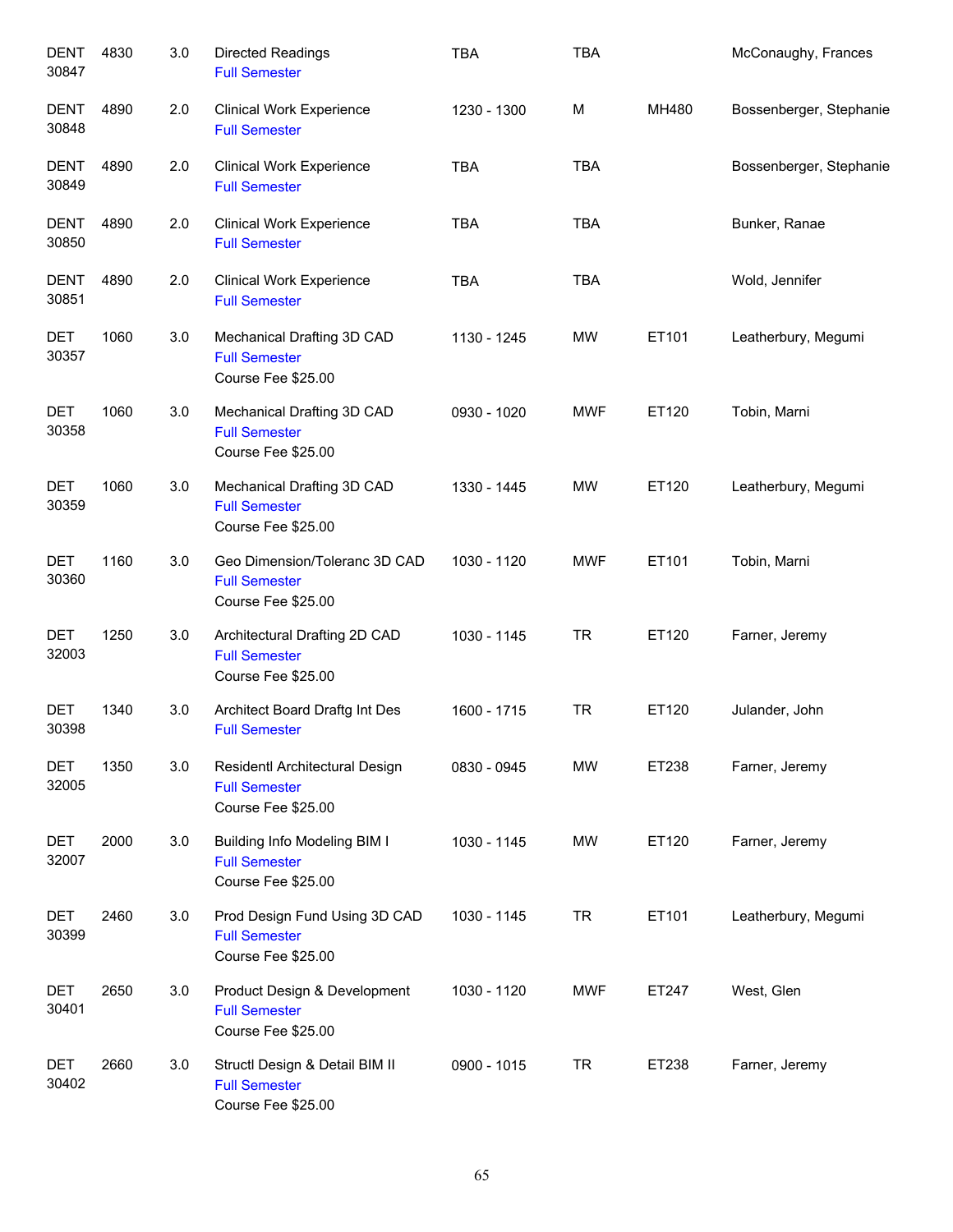| <b>DET</b><br>30404 | 3300 | 3.0 | <b>Applied Kinematic Analysis</b><br><b>Full Semester</b>                                                                                                                                                                                                                                                                             | 1130 - 1245 | <b>TR</b>  | ET238 | West, Glen          |
|---------------------|------|-----|---------------------------------------------------------------------------------------------------------------------------------------------------------------------------------------------------------------------------------------------------------------------------------------------------------------------------------------|-------------|------------|-------|---------------------|
| <b>DET</b><br>30406 | 3460 | 3.0 | Parametric Design Graphics<br><b>Full Semester</b>                                                                                                                                                                                                                                                                                    | 1200 - 1315 | <b>TR</b>  | ET101 | Harward, Kelly      |
| <b>DET</b><br>30407 | 4400 | 3.0 | <b>Technical Illustration/Doc II</b><br><b>Full Semester</b><br>Course Fee \$25.00                                                                                                                                                                                                                                                    | 0730 - 0820 | <b>MWF</b> | ET101 | Julander, John      |
| <b>DET</b><br>30408 | 4470 | 3.0 | <b>Advanced Catia V5</b><br><b>Full Semester</b><br>Course Fee \$8.00                                                                                                                                                                                                                                                                 | 0900 - 1015 | <b>TR</b>  | ET101 | Leatherbury, Megumi |
| <b>DET</b><br>30409 | 4500 | 3.0 | Hydraulic & Pneumatic Appl<br><b>Full Semester</b><br>Course Fee \$25.00                                                                                                                                                                                                                                                              | 1130 - 1220 | <b>MWF</b> | ET238 | West, Glen          |
| <b>DET</b><br>30410 | 4600 | 2.0 | Senior Project<br><b>Full Semester</b>                                                                                                                                                                                                                                                                                                | 0730 - 0820 | <b>TR</b>  | ET214 | West, Glen          |
| <b>DET</b><br>30411 | 4600 | 2.0 | Senior Project<br><b>Full Semester</b>                                                                                                                                                                                                                                                                                                | 0730 - 0820 | <b>TR</b>  | ET214 | Farner, Jeremy      |
| <b>DET</b><br>30413 | 4610 | 2.0 | <b>CBL-Senior Project</b><br><b>Full Semester</b><br>CBL stands for Community-Based Learning which means that students engage<br>in meaningful community service that is connected to specific course objectives.<br>See http://www.weber.edu/CommunityInvolvement/CBL_Designation.html for a<br>full list of CBL designated courses. | 0730 - 0820 | <b>TR</b>  | ET214 | West, Glen          |
| <b>DET</b><br>30414 | 4610 | 2.0 | Senior Project<br><b>Full Semester</b>                                                                                                                                                                                                                                                                                                | 0730 - 0820 | <b>TR</b>  | ET214 | Leatherbury, Megumi |
| <b>DET</b><br>30415 | 4610 | 2.0 | Senior Project<br><b>Full Semester</b>                                                                                                                                                                                                                                                                                                | 0730 - 0820 | <b>TR</b>  | ET214 | Baugh, Mark         |
| DET<br>30416        | 4830 | 1.0 | Directed Readings<br><b>Full Semester</b>                                                                                                                                                                                                                                                                                             | TBA         | TBA        | ET214 | West, Glen          |
| <b>DET</b><br>30417 | 4830 | 3.0 | Directed Readings<br><b>Full Semester</b>                                                                                                                                                                                                                                                                                             | TBA         | TBA        |       | West, Glen          |
| <b>DET</b><br>35007 | 4830 | 2.0 | Directed Readings<br><b>Full Semester</b>                                                                                                                                                                                                                                                                                             | <b>TBA</b>  | <b>TBA</b> |       | West, Glen          |
| <b>DET</b><br>30418 | 4890 | 3.0 | Cooperative Work Experience<br><b>Full Semester</b>                                                                                                                                                                                                                                                                                   | <b>TBA</b>  | TBA        | ET214 | West, Glen          |
| <b>DMS</b><br>33357 | 4110 | 3.0 | Sonography PI (SPI)<br><b>Full Semester</b><br>Course fee \$9.00                                                                                                                                                                                                                                                                      | <b>TBA</b>  | <b>TBA</b> | MH    | Kawamura, Diane     |
| <b>DMS</b><br>34153 | 4110 | 3.0 | Sonography PI (SPI)<br><b>Full Semester</b>                                                                                                                                                                                                                                                                                           | <b>TBA</b>  | TBA        |       | Kawamura, Diane     |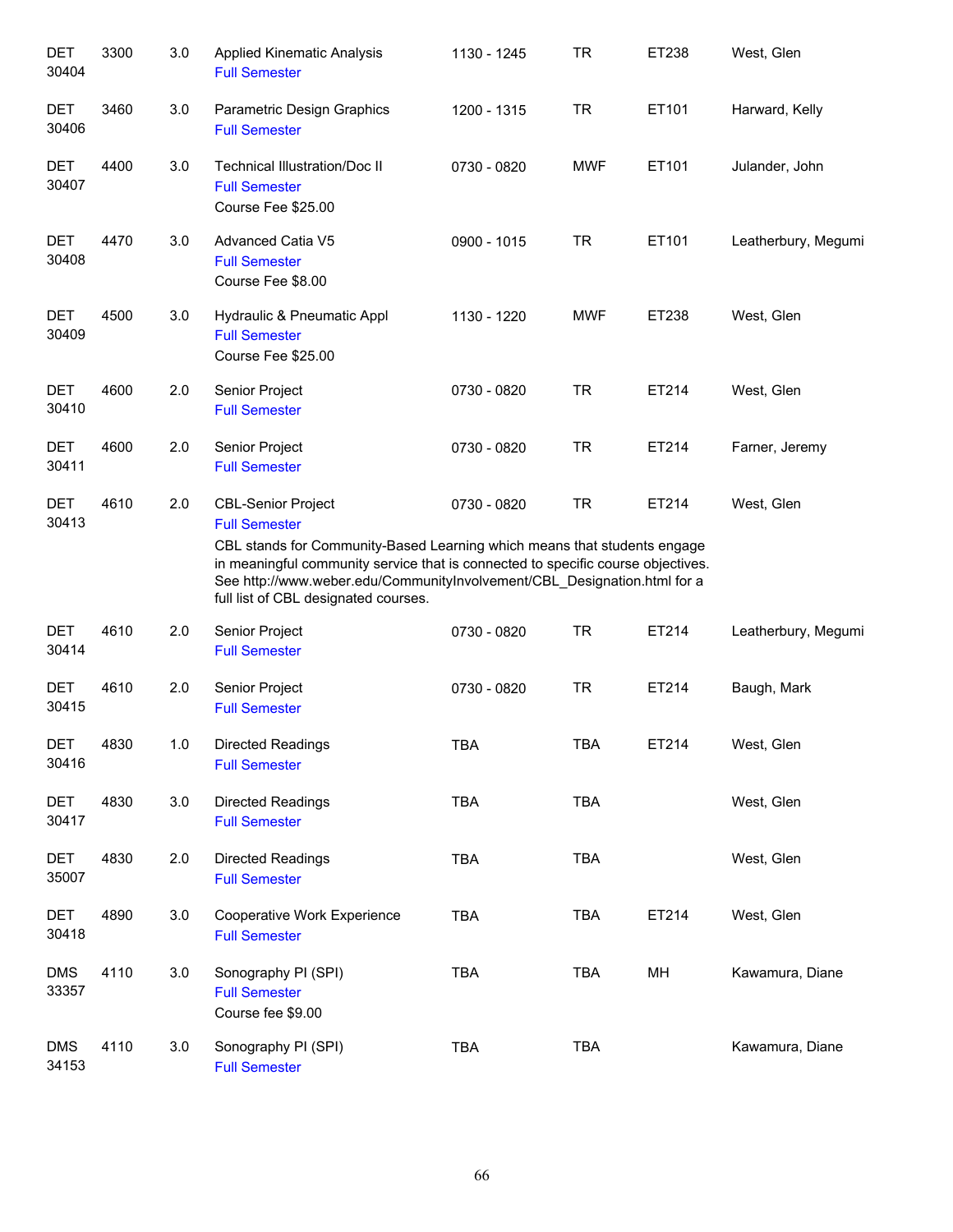| <b>DMS</b><br>34203 | 4110 | 3.0 | Sonography PI (SPI)<br><b>Full Semester</b><br>Course Fee \$9.00      | <b>TBA</b> | <b>TBA</b> |    | Kawamura, Diane    |
|---------------------|------|-----|-----------------------------------------------------------------------|------------|------------|----|--------------------|
| <b>DMS</b><br>34207 | 4110 | 3.0 | Sonography PI (SPI)<br><b>Full Semester</b><br>Course Fee \$9.00      | <b>TBA</b> | <b>TBA</b> |    | Kawamura, Diane    |
| <b>DMS</b><br>34226 | 4110 | 3.0 | Sonography PI (SPI)<br><b>Full Semester</b><br>Course fee: \$9.00     | <b>TBA</b> | <b>TBA</b> |    | Kawamura, Diane    |
| <b>DMS</b><br>34228 | 4220 | 3.0 | Cardiac Sonography II<br><b>Full Semester</b><br>Course fee: \$9.00.  | <b>TBA</b> | <b>TBA</b> |    | Devenport, Michael |
| <b>DMS</b><br>33395 | 4330 | 1.0 | Gynecologic Sonography<br><b>Full Semester</b><br>Course fee \$3.00   | <b>TBA</b> | <b>TBA</b> | МH | Kawamura, Diane    |
| <b>DMS</b><br>34204 | 4330 | 1.0 | Gynecologic Sonography<br><b>Full Semester</b><br>Course Fee \$3.00   | <b>TBA</b> | <b>TBA</b> |    | Kawamura, Diane    |
| <b>DMS</b><br>33397 | 4340 | 3.0 | Obestetric Sonography<br><b>Full Semester</b><br>Course fee \$9.00    | <b>TBA</b> | <b>TBA</b> | MH | Kawamura, Diane    |
| <b>DMS</b><br>34205 | 4340 | 3.0 | Obestetric Sonography<br><b>Full Semester</b><br>Course Fee \$9.00    | <b>TBA</b> | <b>TBA</b> |    | Kawamura, Diane    |
| <b>DMS</b><br>33400 | 4420 | 3.0 | Vascular Sonography II<br><b>Full Semester</b><br>Course Fee \$9.00   | <b>TBA</b> | <b>TBA</b> | МH | Jurkiewicz, Terri  |
| <b>DMS</b><br>34209 | 4420 | 3.0 | Vascular Sonography II<br><b>Full Semester</b><br>Course Fee \$9.00   | <b>TBA</b> | <b>TBA</b> |    | Jurkiewicz, Terri  |
| <b>DMS</b><br>33360 | 4510 | 1.0 | <b>Breast Sonography</b><br><b>Full Semester</b><br>Course fee \$3.00 | <b>TBA</b> | <b>TBA</b> | MH | Jurkiewicz, Terri  |
| <b>DMS</b><br>34154 | 4510 | 1.0 | <b>Breast Sonography</b><br><b>Full Semester</b>                      | <b>TBA</b> | <b>TBA</b> |    | Jurkiewicz, Terri  |
| <b>DMS</b><br>33404 | 4801 | 1.0 | Individualized Research<br><b>Full Semester</b>                       | <b>TBA</b> | <b>TBA</b> | MH | Kawamura, Diane    |
| <b>DMS</b><br>33407 | 4801 | 2.0 | Individualized Research<br><b>Full Semester</b>                       | <b>TBA</b> | <b>TBA</b> | MH | Kawamura, Diane    |
| <b>DMS</b><br>33409 | 4801 | 3.0 | Individualized Research<br><b>Full Semester</b>                       | <b>TBA</b> | <b>TBA</b> | MH | Kawamura, Diane    |
| <b>DMS</b><br>34211 | 4801 | 1.0 | Individualized Research<br><b>Full Semester</b>                       | <b>TBA</b> | <b>TBA</b> |    | Kawamura, Diane    |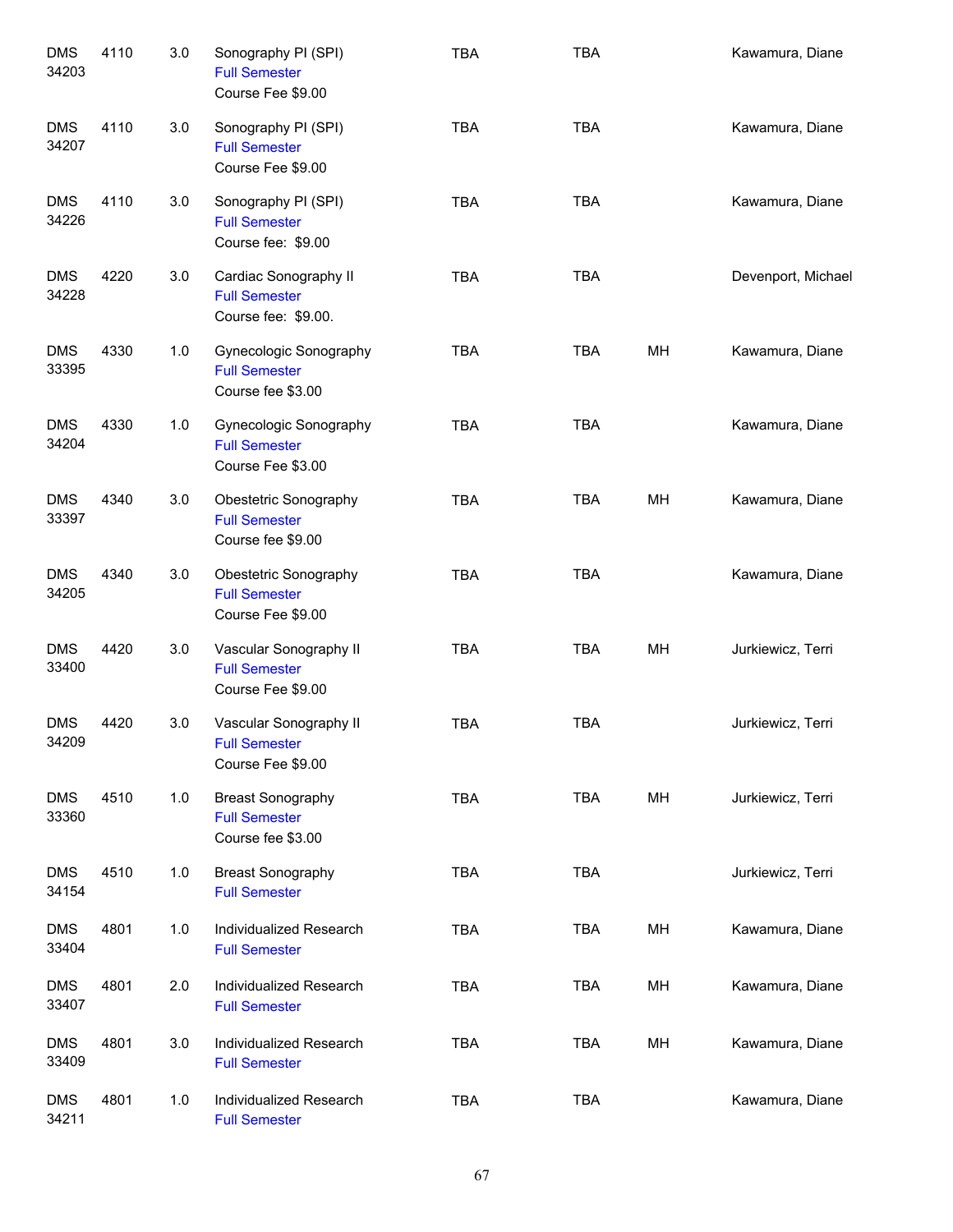| <b>DMS</b><br>34214  | 4801 | 2.0 | Individualized Research<br><b>Full Semester</b>                                                                                                                                             | <b>TBA</b>  | <b>TBA</b> |              | Kawamura, Diane   |
|----------------------|------|-----|---------------------------------------------------------------------------------------------------------------------------------------------------------------------------------------------|-------------|------------|--------------|-------------------|
| <b>DMS</b><br>34217  | 4801 | 3.0 | Individualized Research<br><b>Full Semester</b>                                                                                                                                             | <b>TBA</b>  | <b>TBA</b> |              | Kawamura, Diane   |
| <b>DMS</b><br>34229  | 4811 | 3.0 | Cardiac Clinical I<br><b>Full Semester</b>                                                                                                                                                  | <b>TBA</b>  | <b>TBA</b> |              | Nolan, Tanya      |
| <b>DMS</b><br>33398  | 4821 | 3.0 | Medical Clinical I<br><b>Full Semester</b>                                                                                                                                                  | <b>TBA</b>  | TBA        | MH           | Nolan, Tanya      |
| <b>DMS</b><br>34206  | 4821 | 3.0 | Medical Clinical I<br><b>Full Semester</b>                                                                                                                                                  | <b>TBA</b>  | TBA        |              | Nolan, Tanya      |
| <b>DMS</b><br>33402  | 4832 | 3.0 | Vascular Clinical II<br><b>Full Semester</b>                                                                                                                                                | <b>TBA</b>  | <b>TBA</b> | MН           | Jurkiewicz, Terri |
| <b>DMS</b><br>34210  | 4832 | 3.0 | <b>Vascular Clinical II</b><br><b>Full Semester</b>                                                                                                                                         | <b>TBA</b>  | <b>TBA</b> |              | Jurkiewicz, Terri |
| <b>DMS</b><br>33365  | 4841 | 3.0 | <b>Breast Clinical</b><br><b>Full Semester</b>                                                                                                                                              | <b>TBA</b>  | <b>TBA</b> | MH           | Jurkiewicz, Terri |
| <b>DMS</b><br>34155  | 4841 | 3.0 | <b>Breast Clinical</b><br><b>Full Semester</b>                                                                                                                                              | <b>TBA</b>  | <b>TBA</b> |              | Jurkiewicz, Terri |
| <b>ECON</b><br>33560 | 1010 | 3.0 | SS Econ as a Social Science<br><b>Full Semester</b>                                                                                                                                         | 1030 - 1145 | <b>TR</b>  | <b>WB110</b> | Froerer, Deana    |
| <b>ECON</b><br>33565 | 1010 | 3.0 | SS Econ as a Social Science<br><b>Full Semester</b>                                                                                                                                         | 1730 - 2010 | W          | WB110        | Froerer, Deana    |
| <b>ECON</b><br>33576 | 1740 | 3.0 | Al Economic History of the U S<br><b>Full Semester</b>                                                                                                                                      | 1030 - 1145 | <b>TR</b>  | <b>WB121</b> | Ogden, Monte      |
| <b>ECON</b><br>33580 | 2010 | 3.0 | SS Principles of Microeconomic<br><b>Full Semester</b>                                                                                                                                      | 0830 - 0920 | <b>MWF</b> | <b>WB110</b> | Koford, Brandon   |
| ECON<br>33582        | 2010 | 3.0 | SS Principles of Microeconomic<br><b>Full Semester</b>                                                                                                                                      | 0900 - 1015 | <b>TR</b>  | <b>WB104</b> | Mbaku, John       |
| <b>ECON</b><br>33616 | 2010 | 3.0 | SS Principles of Microeconomic<br><b>Full Semester</b>                                                                                                                                      | 1730 - 2010 | Τ          | D02110       | Mbaku, John       |
| <b>ECON</b><br>33617 | 2010 | 3.0 | SS Principles of Microeconomic<br><b>Full Semester</b><br>To access the online course materials, please log in to your student portal at<br>weber.edu and select your Student Services tab. | <b>TBA</b>  | TBA        | OL           | Koford, Brandon   |
| <b>ECON</b><br>33712 | 2010 | 3.0 | SS Principles of Microeconomic<br><b>Full Semester</b>                                                                                                                                      | 1030 - 1145 | <b>TR</b>  | <b>WB117</b> | Fuller, Dan       |
| <b>ECON</b><br>33713 | 2020 | 3.0 | SS Principles of Macroeconomic<br><b>Full Semester</b>                                                                                                                                      | 1730 - 2010 | W          | <b>WB114</b> | Ahmad, Nazneen    |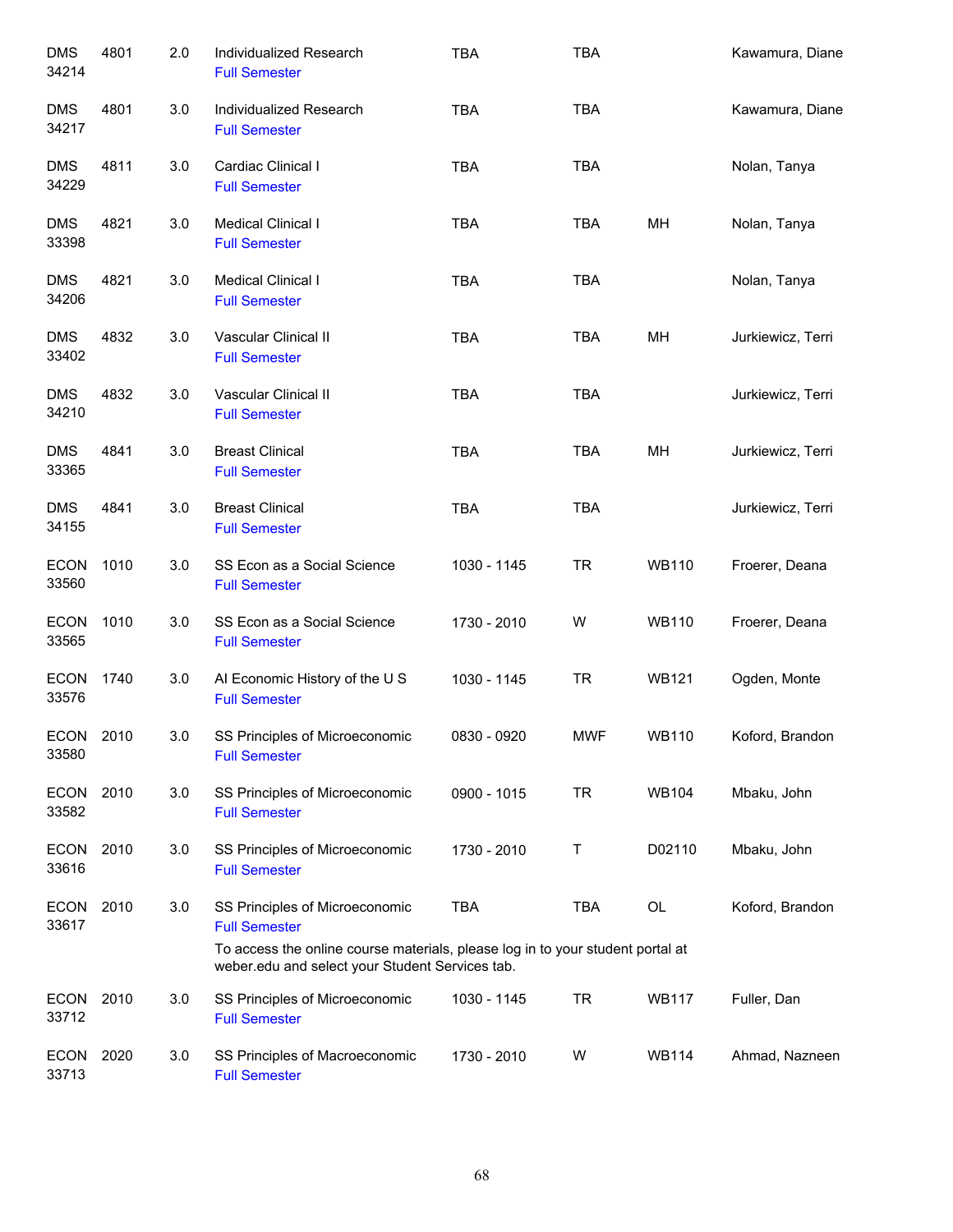| ECON 2020<br>33715   |      | 3.0 | SS Principles of Macroeconomic<br><b>Full Semester</b>                                                                                                                                                                                                                                                                                      | 0830 - 0920 | <b>MWF</b> | <b>WB119</b>    | Stone, John        |
|----------------------|------|-----|---------------------------------------------------------------------------------------------------------------------------------------------------------------------------------------------------------------------------------------------------------------------------------------------------------------------------------------------|-------------|------------|-----------------|--------------------|
| ECON<br>33717        | 2020 | 3.0 | SS Principles of Macroeconomic<br><b>Full Semester</b>                                                                                                                                                                                                                                                                                      | 1030 - 1120 | <b>MWF</b> | <b>WB114</b>    | Ahmad, Nazneen     |
| ECON 2020<br>33719   |      | 3.0 | SS Principles of Macroeconomic<br><b>Full Semester</b>                                                                                                                                                                                                                                                                                      | 0930 - 1020 | <b>MWF</b> | <b>WB119</b>    | Stone, John        |
| ECON 2899<br>33761   |      | 0.0 | <b>Econ Foundations Assessment</b><br><b>Full Semester</b>                                                                                                                                                                                                                                                                                  | <b>TBA</b>  | <b>TBA</b> |                 | Sikkink, Mara      |
| ECON 3110<br>33722   |      | 3.0 | <b>International Trade</b><br><b>Full Semester</b>                                                                                                                                                                                                                                                                                          | 0730 - 0845 | <b>TR</b>  | <b>WB104</b>    | Mbaku, John        |
| ECON 3200<br>33721   |      | 3.0 | Money & Banking<br><b>Full Semester</b>                                                                                                                                                                                                                                                                                                     | 0900 - 1015 | <b>TR</b>  | <b>WB110</b>    | Stevenson, Doris   |
| ECON 4010<br>33726   |      | 3.0 | Intermed Microeconomic Theory<br><b>Full Semester</b>                                                                                                                                                                                                                                                                                       | 1030 - 1145 | <b>TR</b>  | <b>WB114</b>    | Parkhurst, Gregory |
| ECON 4020<br>33724   |      | 3.0 | Intermed Macroeconomic Theory<br><b>Full Semester</b>                                                                                                                                                                                                                                                                                       | 1030 - 1120 | <b>MWF</b> | <b>WB119</b>    | Stone, John        |
| ECON<br>33728        | 4560 | 3.0 | <b>Mathematical Economics</b><br><b>Full Semester</b>                                                                                                                                                                                                                                                                                       | 1730 - 2010 | Τ          | <b>WB105</b>    | Liu, Yanxu         |
| <b>ECON</b><br>33736 | 4800 | 1.0 | Independent Research<br><b>Full Semester</b>                                                                                                                                                                                                                                                                                                | 1130 - 1220 | W          | <b>WB111</b>    | Nowell, Clifford   |
| <b>ECON</b><br>33735 | 4980 | 3.0 | <b>Research Methods</b><br><b>Full Semester</b>                                                                                                                                                                                                                                                                                             | 1130 - 1410 | W          | <b>WB110</b>    | Nowell, Clifford   |
| <b>EDUC</b><br>31545 | 1010 | 3.0 | <b>CBL-Exploring Teaching A</b><br><b>Full Semester</b><br>CBL stands for Community-Based Learning which means that students engage<br>in meaningful community service that is connected to specific course objectives.<br>See http://www.weber.edu/CommunityInvolvement/CBL_Designation.html for a<br>full list of CBL designated courses. | 0900 - 1015 | <b>TR</b>  | <b>ED15</b>     | Rasmussen, Jack    |
| <b>EDUC</b><br>31548 | 1010 | 3.0 | <b>CBL-Exploring Teaching B</b><br><b>Full Semester</b><br>CBL stands for Community-Based Learning which means that students engage<br>in meaningful community service that is connected to specific course objectives.<br>See http://www.weber.edu/CommunityInvolvement/CBL_Designation.html for a<br>full list of CBL designated courses. | 1630 - 1910 | W          | ED317           | Pontius, Richard   |
| <b>EDUC</b><br>31549 | 1010 | 3.0 | CBL-Exploring Teaching C<br><b>Full Semester</b><br>CBL stands for Community-Based Learning which means that students engage<br>in meaningful community service that is connected to specific course objectives.<br>See http://www.weber.edu/CommunityInvolvement/CBL_Designation.html for a<br>full list of CBL designated courses.        | 1330 - 1445 | TR         | ED <sub>6</sub> | Melvin, Anette     |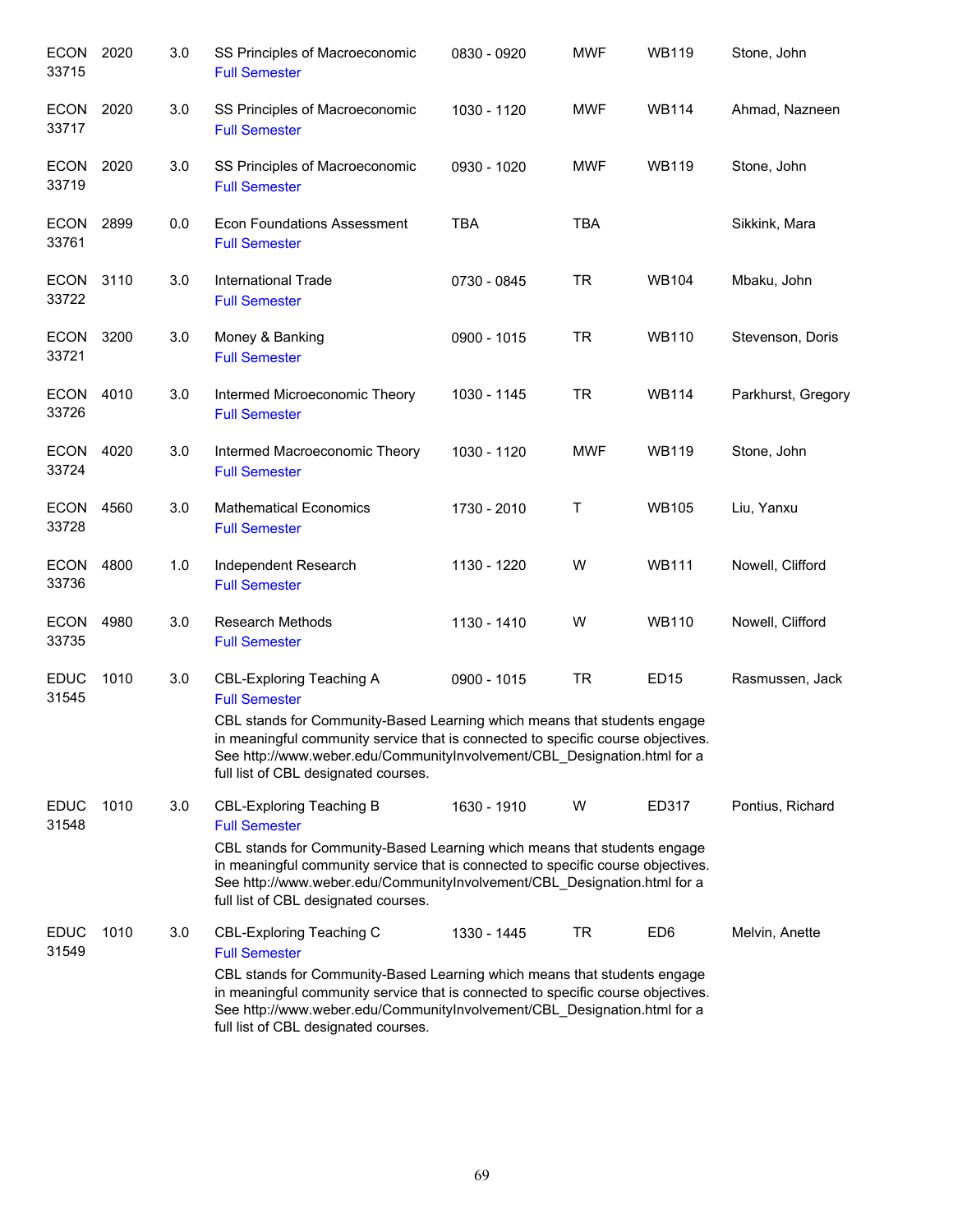| <b>EDUC</b><br>31550 | 1010 | 3.0 | CBL-Exploring Teaching D<br><b>Full Semester</b>                                                                                                                                                                                                                                                                                          | 1500 - 1615              | <b>TR</b>                | ED325     | Rasmussen, Clay |
|----------------------|------|-----|-------------------------------------------------------------------------------------------------------------------------------------------------------------------------------------------------------------------------------------------------------------------------------------------------------------------------------------------|--------------------------|--------------------------|-----------|-----------------|
|                      |      |     | CBL stands for Community-Based Learning which means that students engage<br>in meaningful community service that is connected to specific course objectives.<br>See http://www.weber.edu/CommunityInvolvement/CBL_Designation.html for a<br>full list of CBL designated courses.                                                          |                          |                          |           |                 |
| <b>EDUC</b><br>32106 | 1010 | 3.0 | <b>CBL-Exploring Teaching</b><br><b>Full Semester</b><br>CBL stands for Community-Based Learning which means that students engage<br>in meaningful community service that is connected to specific course objectives.<br>See http://www.weber.edu/CommunityInvolvement/CBL_Designation.html for a<br>full list of CBL designated courses. | 1630 - 1910              | R                        | DH2406    | Bates, Vincent  |
| <b>EDUC</b><br>31553 | 2000 | 3.0 | Soc Studies for Elem Tea A<br><b>Full Semester</b>                                                                                                                                                                                                                                                                                        | 1630 - 1910              | M                        | ED330     | Melvin, Anette  |
| <b>EDUC</b><br>31557 | 2000 | 3.0 | Soc Studies for Elem Tea B<br><b>Full Semester</b>                                                                                                                                                                                                                                                                                        | 1630 - 1910              | Τ                        | ED330     | Melvin, Anette  |
| <b>EDUC</b><br>31493 | 2010 | 3.0 | <b>CBL Human Exceptionality</b><br><b>Full Semester</b>                                                                                                                                                                                                                                                                                   | 1330 - 1445              | <b>TR</b>                | ED15      | Mayhew, John    |
| <b>EDUC</b><br>33919 | 2604 | 1.0 | Info Resources in Education<br><b>Block 2</b><br>To access online course materials, please log in to your<br>student portal at weber.edu and select your student services<br>tab.                                                                                                                                                         | <b>TBA</b>               | <b>TBA</b>               | <b>OL</b> | Jackson, Shaun  |
| <b>EDUC</b><br>34029 | 2604 | 1.0 | Info Resources in Education<br><b>Block 1</b>                                                                                                                                                                                                                                                                                             | 1030 - 1200              | W                        | LI106     | Jackson, Shaun  |
| <b>EDUC</b><br>31564 | 2890 | 1.0 | Cooperative Work Experience<br><b>Full Semester</b><br>NOTE: Need approval by Dept. Chair.                                                                                                                                                                                                                                                | <b>TBA</b><br><b>TBA</b> | <b>TBA</b><br><b>TBA</b> | ED320     | Mayhew, John    |
| <b>EDUC</b><br>31889 | 2890 | 2.0 | Cooperative Work Experience<br><b>Full Semester</b><br>NOTE: Need approval by Dept. Chair.                                                                                                                                                                                                                                                | <b>TBA</b>               | <b>TBA</b>               |           | Mayhew, John    |
| <b>EDUC</b><br>31892 | 2890 | 3.0 | Cooperative Work Experience<br><b>Full Semester</b><br>NOTE: Need approval by Dept. Chair.                                                                                                                                                                                                                                                | <b>TBA</b>               | TBA                      |           | Mayhew, John    |
| <b>EDUC</b><br>31894 | 2890 | 4.0 | Cooperative Work Experience<br><b>Full Semester</b><br>NOTE: Need approval by Dept. Chair.                                                                                                                                                                                                                                                | <b>TBA</b>               | <b>TBA</b>               |           | Mayhew, John    |
| <b>EDUC</b><br>31896 | 2890 | 5.0 | Cooperative Work Experience<br><b>Full Semester</b><br>NOTE: Need approval by Dept. Chair.                                                                                                                                                                                                                                                | <b>TBA</b>               | <b>TBA</b>               |           | Mayhew, John    |
| <b>EDUC</b><br>31899 | 2890 | 6.0 | Cooperative Work Experience<br><b>Full Semester</b><br>NOTE: Need approval by Dept. Chair.                                                                                                                                                                                                                                                | <b>TBA</b>               | TBA                      |           | Mayhew, John    |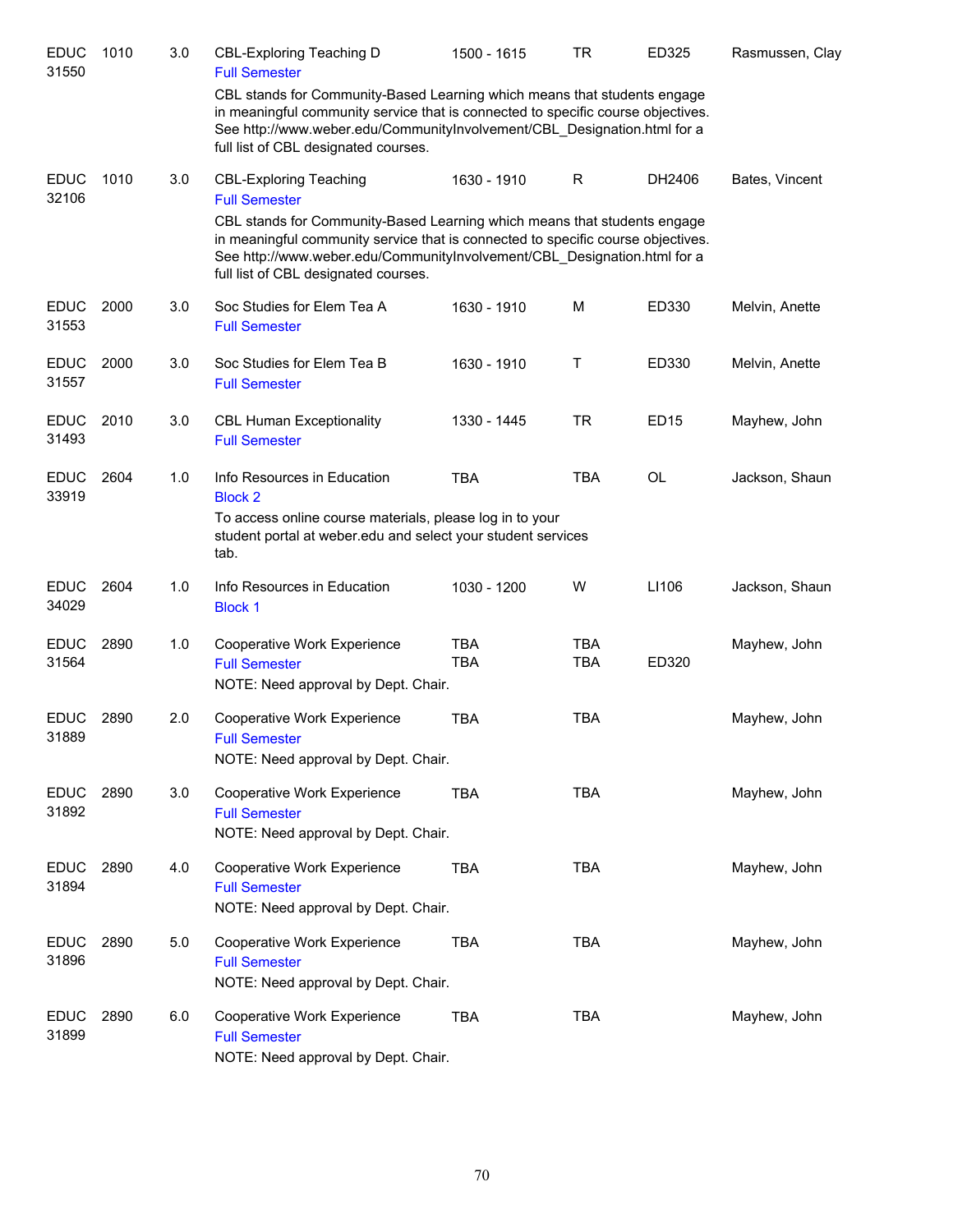| <b>EDUC</b><br>31203 | 3100 | 3.0 | Instru Plan & Assesment A<br><b>Full Semester</b>                                                                                                                                                                                                                                                                                                                                                                                      | 0830 - 1110 | F         | ED325           | Lofgreen, Marilyn |
|----------------------|------|-----|----------------------------------------------------------------------------------------------------------------------------------------------------------------------------------------------------------------------------------------------------------------------------------------------------------------------------------------------------------------------------------------------------------------------------------------|-------------|-----------|-----------------|-------------------|
|                      |      |     | LEVEL 1 A. For courses that MUST be taken together go to:<br>weber.edu/education then click on Teacher Education<br>Field Experience required.                                                                                                                                                                                                                                                                                         |             |           |                 |                   |
| <b>EDUC</b><br>31259 | 3100 | 3.0 | Instru Plan & Assesment B<br><b>Full Semester</b>                                                                                                                                                                                                                                                                                                                                                                                      | 1230 - 1510 | F         | ED325           | Lofgreen, Marilyn |
|                      |      |     | LEVEL 1 B. For info re courses that MUST be taken together go to:<br>weber.edu/education then<br>click on Teacher Education<br>Field Exp. required.                                                                                                                                                                                                                                                                                    |             |           |                 |                   |
| <b>EDUC</b><br>31568 | 3110 | 2.0 | Instructional Technology A<br><b>Full Semester</b>                                                                                                                                                                                                                                                                                                                                                                                     | 0930 - 1120 | R         | ED303           | Napper, Vicki     |
|                      |      |     | The Elementary Education major includes an instructional technology course<br>that is a pre-requisite,<br>or co-requisite with the Level 1 courses. There are two possible choices for the<br>course you take:<br>EDUC 3110 (the basics of computers in the classroom), or EDUC 3370 (beyond<br>the basics). The courses are designed to meet different proficiency levels of<br>students. You only need to take one of these courses. |             |           |                 |                   |
| <b>EDUC</b><br>31573 | 3110 | 2.0 | Instructional Technology B<br><b>Full Semester</b>                                                                                                                                                                                                                                                                                                                                                                                     | 1330 - 1520 | Τ         | ED303           | Napper, Vicki     |
|                      |      |     | The Elementary Education major includes an instructional technology course<br>that is a pre-requisite,<br>or co-requisite with the Level 1 courses. There are two possible choices for the<br>course you take:<br>EDUC 3110 (the basics of computers in the classroom), or EDUC 3370 (beyond<br>the basics). The courses are designed to meet different proficiency levels of<br>students. You only need to take one of these courses. |             |           |                 |                   |
| <b>EDUC</b><br>31581 | 3110 | 2.0 | Instructional Technology C<br><b>Full Semester</b>                                                                                                                                                                                                                                                                                                                                                                                     | 0930 - 1120 | Τ         | ED303           | Napper, Vicki     |
|                      |      |     | The Elementary Education major includes an instructional technology course<br>that is a pre-requisite,<br>or co-requisite with the Level 1 courses. There are two possible choices for the<br>course you take:<br>EDUC 3110 (the basics of computers in the classroom), or EDUC 3370 (beyond<br>the basics). The courses are designed to meet different proficiency levels of<br>students. You only need to take one of these courses. |             |           |                 |                   |
| <b>EDUC</b><br>31229 | 3120 | 3.0 | Read Instruc Primary Grades A<br><b>Full Semester</b><br>LEVEL 1 A. Should be taken with other LEVEL 1 A courses.<br>Field Exp. is required.                                                                                                                                                                                                                                                                                           | 0830 - 0945 | <b>MW</b> | ED <sub>6</sub> | Stewart, Pene'e   |
| <b>EDUC</b><br>31277 | 3120 | 3.0 | Read Instruc Primary Grades B<br><b>Full Semester</b>                                                                                                                                                                                                                                                                                                                                                                                  | 1230 - 1345 | <b>MW</b> | ED <sub>6</sub> | Stewart, Pene'e   |
| <b>EDUC</b><br>31243 | 3140 | 3.0 | Educ Psych/Classroom Mgmnt A<br><b>Full Semester</b><br>Should be taken with other LEVEL 1 A courses. Field Exp. is required. NOTE:<br>This course is not required for ECE.                                                                                                                                                                                                                                                            | 0955 - 1110 | MW        | ED325           | Ellis, Ann        |
| <b>EDUC</b><br>31282 | 3140 | 3.0 | Educ Psych/Classroom Mgmnt B<br><b>Full Semester</b><br>Should be taken with other LEVEL 1 B courses. Field Exp. is required. NOTE:<br>This course is not required for ECE.                                                                                                                                                                                                                                                            | 1355 - 1510 | MW        | ED325           | Ellis, Ann        |
|                      |      |     |                                                                                                                                                                                                                                                                                                                                                                                                                                        |             |           |                 |                   |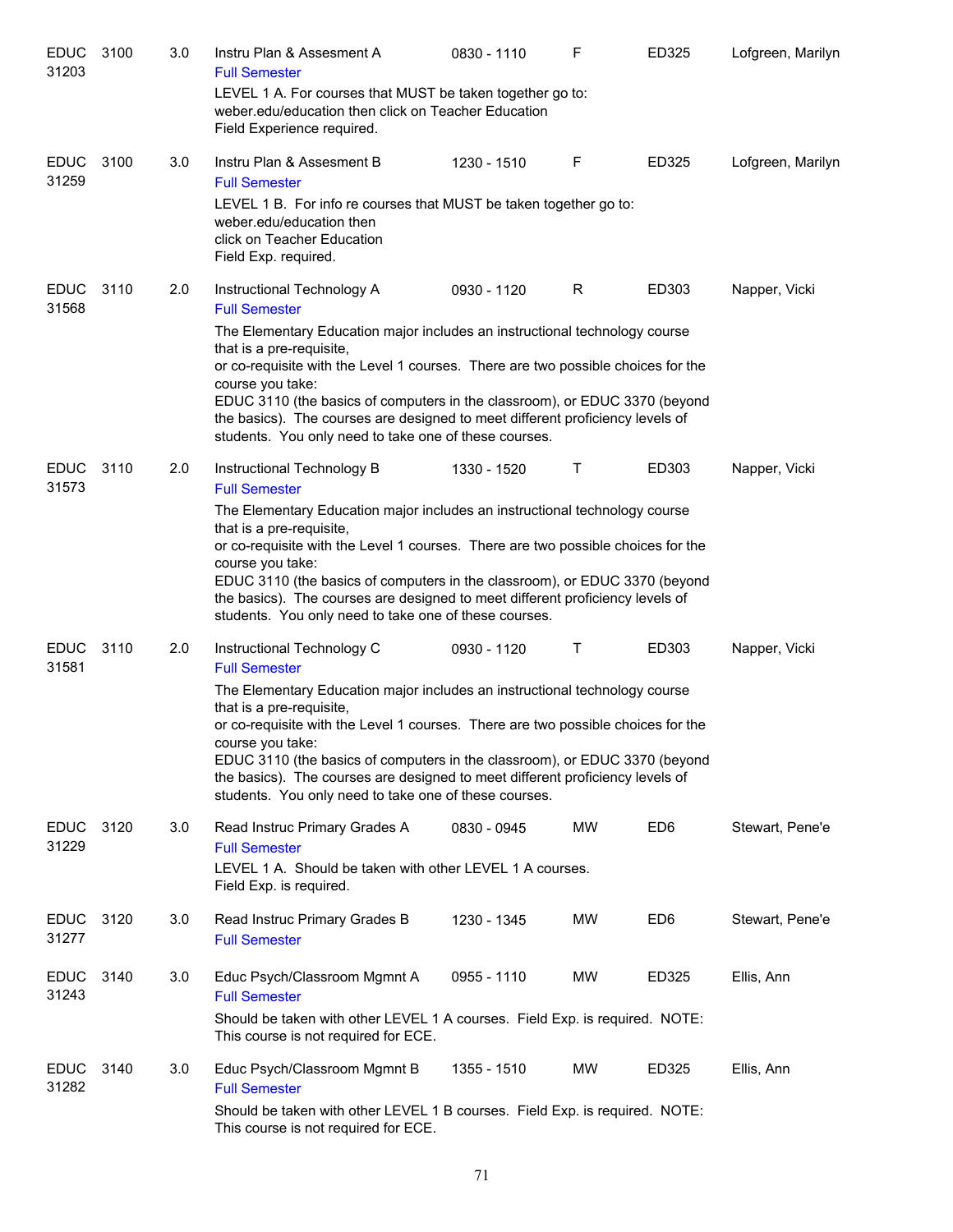| <b>EDUC</b><br>31495 | 3200D | 3.0 | DV Foundations of Diversity<br><b>Full Semester</b>                                                                                                                                                                | 1630 - 1910                | W                       | ED319 | Melvin, Anette    |
|----------------------|-------|-----|--------------------------------------------------------------------------------------------------------------------------------------------------------------------------------------------------------------------|----------------------------|-------------------------|-------|-------------------|
| <b>EDUC</b><br>31286 | 3200E | 3.0 | DV Foundations of Diversity A<br><b>Full Semester</b>                                                                                                                                                              | 0830 - 1110                | <b>MTWRF</b>            | ED330 | Byrd, David       |
|                      |       |     | LEVEL 2 A. For info re courses that MUST be taken together go to:<br>weber.edu/education then<br>click on Teacher Education. Field Exp required on Fridays.                                                        |                            |                         |       |                   |
| <b>EDUC</b><br>31416 | 3200E | 3.0 | DV Foundations of Diversity B<br><b>Full Semester</b><br>LEVEL 2 B. For info re courses that MUST be taken together go to:<br>weber.edu/education<br>then click on Teacher Education<br>Field Experience required. | 1230 - 1510                | <b>MTWRF</b>            | ED330 | Byrd, David       |
| <b>EDUC</b><br>31457 | 3200S | 3.0 | DV Foundations of Diversity A<br><b>Full Semester</b><br>SECONDARY CORE PROGRAM A. For courses that MUST be taken together go                                                                                      | 0800 - 1015<br>0830 - 1110 | TR<br><b>MWF</b>        | ED227 | Crawford, Forrest |
|                      |       |     | to:<br>weber.edu/education then click on Teacher Education                                                                                                                                                         |                            |                         |       |                   |
| <b>EDUC</b><br>31464 | 3200S | 3.0 | DV Foundations of Diversity B<br><b>Full Semester</b>                                                                                                                                                              | 1230 - 1510<br>1300 - 1515 | MWF<br><b>TR</b>        | ED227 | Crawford, Forrest |
|                      |       |     | SECONDARY CORE PROGRAM B. For courses that MUST be taken together go<br>to:<br>weber.edu/education then click on Teacher Education                                                                                 |                            |                         |       |                   |
| <b>EDUC</b><br>31292 | 3240  | 3.0 | Read Instruct Interm Grades A<br><b>Full Semester</b><br>Field Exp. on Fridays.                                                                                                                                    | 0830 - 1110                | <b>MTWRF</b>            | ED330 | Cena, Michael     |
| <b>EDUC</b><br>31423 | 3240  | 3.0 | Read Instruct Interm Grades B<br><b>Full Semester</b><br>NOTE: Field Exp. on Fridays.                                                                                                                              | 1230 - 1510                | <b>MTWRF</b>            | ED330 | Cena, Michael     |
| <b>EDUC</b><br>31296 | 3260E | 3.0 | DV The Exceptional Student A<br><b>Full Semester</b><br>(Required for DUAL Majors. (ECE students should take if have<br>not taken CHFAM 3500.) NOTE: Field Exp. on Fridays.                                        | 0830 - 1110                | <b>MTWRF</b>            | ED330 | Williams, Natalie |
| <b>EDUC</b><br>31424 | 3260E | 3.0 | DV The Exceptional Student B<br><b>Full Semester</b><br>Required for DUAL Majors. (ECE students should take if have not taken CHVAM<br>3500) NOTE: Field Exp. on Fridays.                                          | 1230 - 1510                | <b>MTWRF</b>            | ED330 | Williams, Natalie |
| <b>EDUC</b><br>31460 | 3260S | 3.0 | DV The Exceptional Student A<br><b>Full Semester</b>                                                                                                                                                               | 0800 - 1015<br>0830 - 1110 | <b>TR</b><br><b>MWF</b> | ED227 | Alexander, Melina |
| <b>EDUC</b><br>31468 | 3260S | 3.0 | DV The Exceptional Student B<br><b>Full Semester</b>                                                                                                                                                               | 1230 - 1510<br>1300 - 1515 | <b>MWF</b><br><b>TR</b> | ED227 | Alexander, Melina |
| <b>EDUC</b><br>31306 | 3280  | 3.0 | Elem Social Studies Methods A<br><b>Full Semester</b><br>NOTE: Field Exp. on Fridays.                                                                                                                              | 0830 - 1110                | <b>MTWRF</b>            | ED330 | Rasmussen, Clay   |
| <b>EDUC</b><br>31427 | 3280  | 3.0 | Elem Social Studies Methods B<br><b>Full Semester</b><br>NOTE: Field Exp. on Fridays.                                                                                                                              | 1230 - 1510                | <b>MTWRF</b>            | ED330 | Rasmussen, Clay   |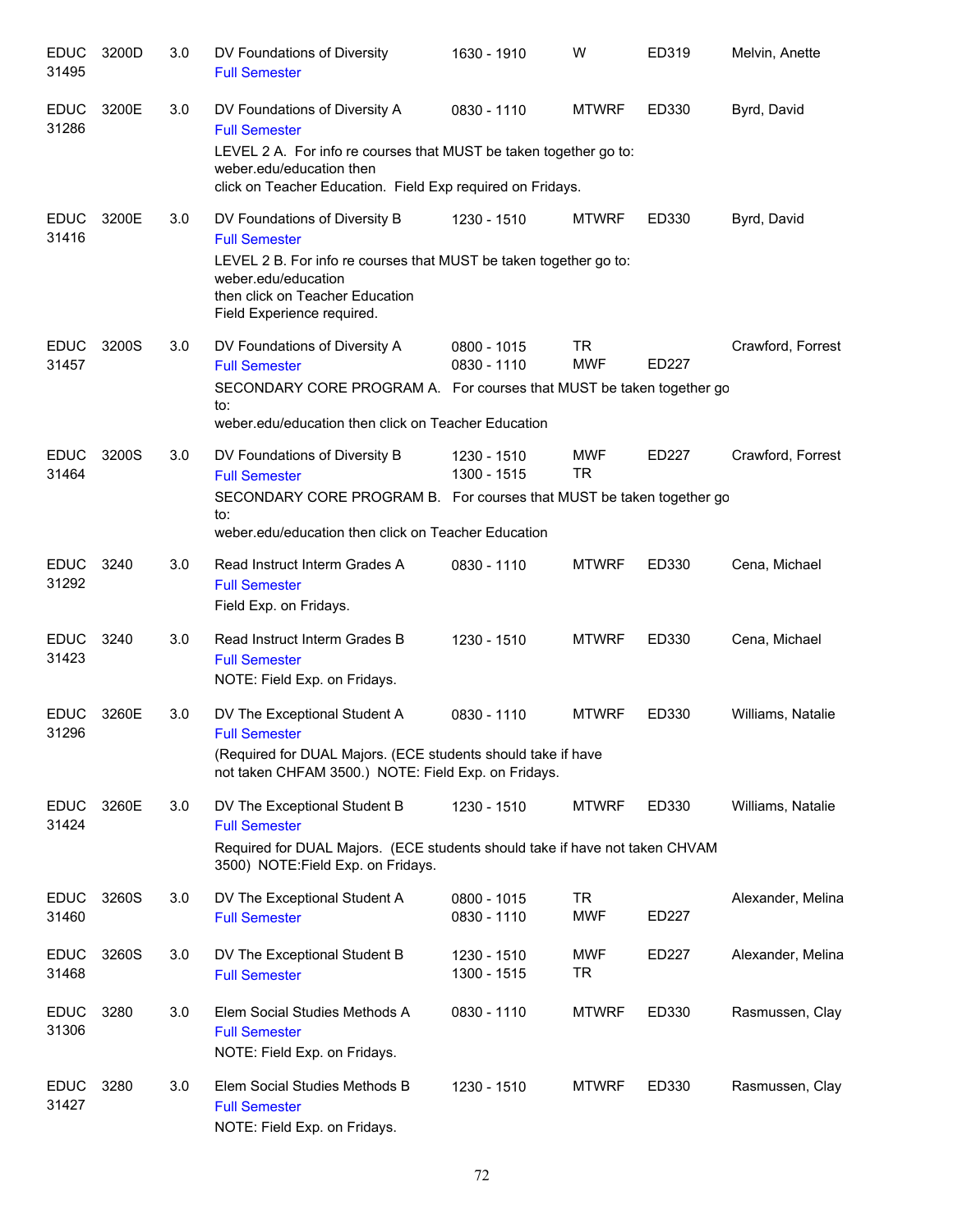| <b>EDUC</b><br>31584 | 3370  | 2.0 | Adv Instructional Technology<br><b>Full Semester</b>                                                                                                                                                                                                                                                                                                                                                                                   | 1530 - 1720                | R                       | ED303 | Napper, Vicki    |
|----------------------|-------|-----|----------------------------------------------------------------------------------------------------------------------------------------------------------------------------------------------------------------------------------------------------------------------------------------------------------------------------------------------------------------------------------------------------------------------------------------|----------------------------|-------------------------|-------|------------------|
|                      |       |     | The Elementary Education major includes an instructional technology course<br>that is a pre-requisite,<br>or co-requisite with the Level 1 courses. There are two possible choices for the<br>course you take:<br>EDUC 3110 (the basics of computers in the classroom), or EDUC 3370 (beyond<br>the basics). The courses are designed to meet different proficiency levels of<br>students. You only need to take one of these courses. |                            |                         |       |                  |
| <b>EDUC</b><br>31597 | 3430  | 3.0 | Creat Processes - Elem School<br><b>Full Semester</b><br>Prereq: Admission to Teacher Education, or w/ permission of the Instructor.                                                                                                                                                                                                                                                                                                   | 1630 - 1910                | M                       | ED317 | Bates, Vincent   |
| <b>EDUC</b><br>31600 | 3810  | 3.0 | Experimental<br><b>Full Semester</b><br>Note: This course is offered on Alternating Mondays.                                                                                                                                                                                                                                                                                                                                           | 1630 - 1910                | M                       | ED325 | Byrd, David      |
| <b>EDUC</b><br>31461 | 3900  | 3.0 | Prep/Teach/Assess Instruc A<br><b>Full Semester</b>                                                                                                                                                                                                                                                                                                                                                                                    | 0800 - 1015<br>0830 - 1110 | <b>TR</b><br><b>MWF</b> | ED227 | Moulding, Louise |
| <b>EDUC</b><br>31472 | 3900  | 3.0 | Prep/Teach/Assess Instruc B<br><b>Full Semester</b>                                                                                                                                                                                                                                                                                                                                                                                    | 1230 - 1510<br>1300 - 1515 | <b>MWF</b><br>TR        | ED227 | Moulding, Louise |
| <b>EDUC</b><br>31463 | 3930  | 3.0 | Read & Write/Secondary Curr A<br><b>Full Semester</b>                                                                                                                                                                                                                                                                                                                                                                                  | 0800 - 1015<br>0830 - 1110 | <b>TR</b><br><b>MWF</b> | ED227 | Gowans, Linda    |
| <b>EDUC</b><br>31474 | 3930  | 3.0 | Read & Write/Secondary Curr B<br><b>Full Semester</b>                                                                                                                                                                                                                                                                                                                                                                                  | 1230 - 1510<br>1300 - 1515 | <b>MWF</b><br><b>TR</b> | ED227 | Gowans, Linda    |
| <b>EDUC</b><br>31603 | 4270  | 3.0 | Literacy Strategies<br><b>Full Semester</b>                                                                                                                                                                                                                                                                                                                                                                                            | 1630 - 1910                | R                       | ED319 | Byrd, David      |
| <b>EDUC</b><br>31434 | 4300  | 3.0 | Elem Math Methods A<br><b>Full Semester</b><br>LEVEL 3 A. For infor re courses that MUST be taken together go to:<br>weber.edu/education then<br>click on Teacher Education<br>NOTE: Prereq. NEED MATHED 2010 AND MATHED 2020<br>Field Experience on Fridays.                                                                                                                                                                          | 0830 - 1110                | <b>MTWRF</b>            | ED317 | Hadley, Kristin  |
| <b>EDUC</b><br>31437 | 4320  | 3.0 | Elem Language Arts Methods A<br><b>Full Semester</b>                                                                                                                                                                                                                                                                                                                                                                                   | 0830 - 1110                | <b>MTWRF</b>            | ED317 | Nelson, Kristin  |
| <b>EDUC</b><br>31438 | 4330  | 3.0 | Elementary Science Methods A<br><b>Full Semester</b><br>Course Fee \$3.00                                                                                                                                                                                                                                                                                                                                                              | 0830 - 1110                | <b>MTWRF</b>            | ED317 | Pontius, Richard |
| <b>EDUC</b><br>31439 | 4340  | 3.0 | Elementary Art/Music Methods A<br><b>Full Semester</b>                                                                                                                                                                                                                                                                                                                                                                                 | 0830 - 1110                | <b>MTWRF</b>            | ED317 | Bates, Vincent   |
| <b>EDUC</b><br>31605 | 4380A | 4.0 | Student Teaching-Elementary Ed<br><b>Full Semester</b><br>Course Fee \$75.00                                                                                                                                                                                                                                                                                                                                                           | <b>TBA</b>                 | TBA                     |       | Hansen, Dwayne   |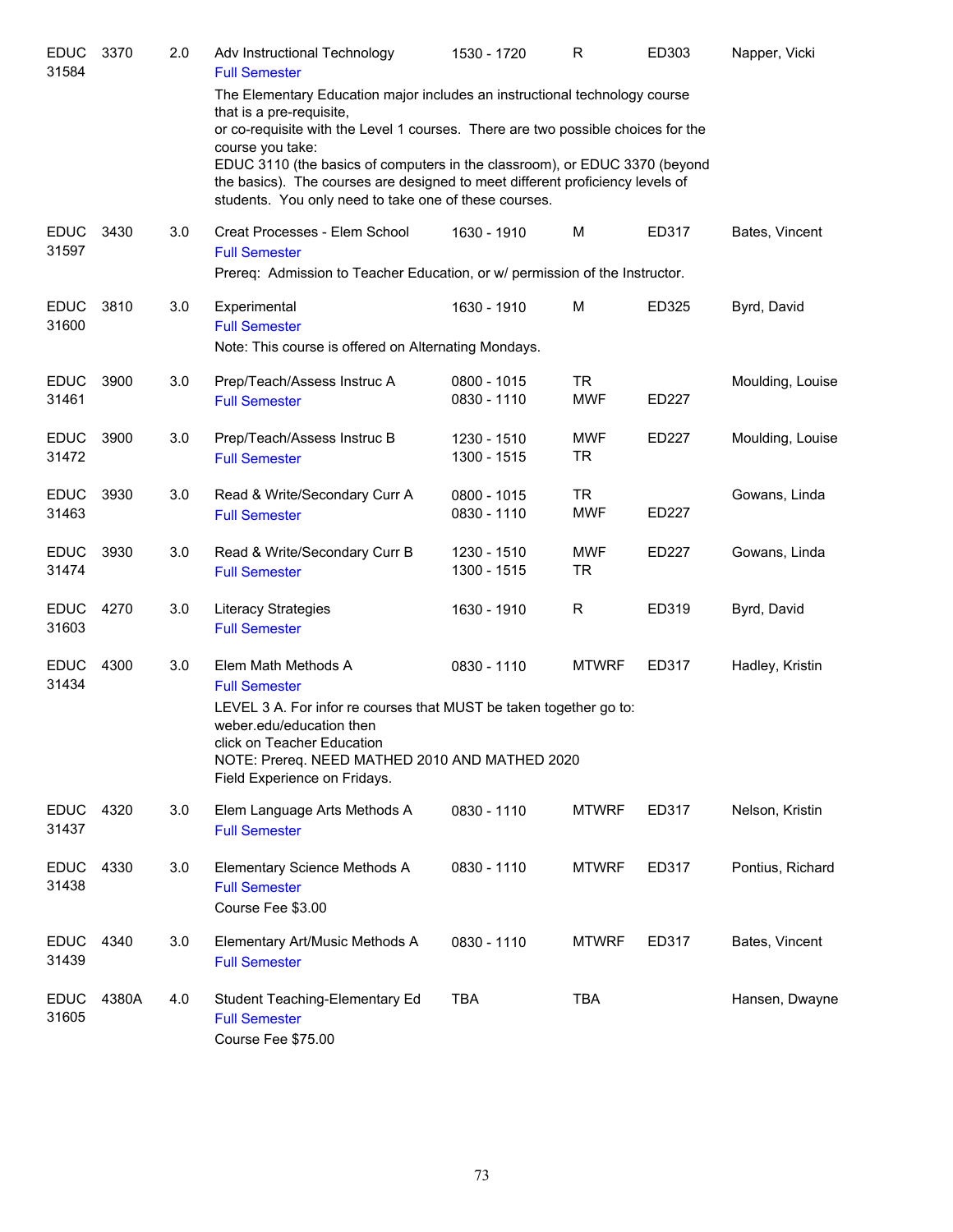| <b>EDUC</b><br>31607 | 4380B | 4.0 | Student Teaching-Elementary Ed<br><b>Full Semester</b><br>REMOTE SITE LAB FEE<br>Course Fee \$150.00                                                                                                                                                                                                                                                                                                        | <b>TBA</b>  | <b>TBA</b> |                 | Hansen, Dwayne    |
|----------------------|-------|-----|-------------------------------------------------------------------------------------------------------------------------------------------------------------------------------------------------------------------------------------------------------------------------------------------------------------------------------------------------------------------------------------------------------------|-------------|------------|-----------------|-------------------|
| <b>EDUC</b><br>31497 | 4530  | 3.0 | Prin/Appl Special Educ Assess<br><b>Full Semester</b><br>Block 2: For info re courses that MUST be taken together go to:                                                                                                                                                                                                                                                                                    | 1630 - 1910 | W          | <b>ED15</b>     | Mayhew, John      |
|                      |       |     | weber.edu/education then click on Teacher Education. Course Fee: \$20.00.                                                                                                                                                                                                                                                                                                                                   |             |            |                 |                   |
| <b>EDUC</b><br>31498 | 4540  | 3.0 | Managing Student Behavior B<br><b>Full Semester</b>                                                                                                                                                                                                                                                                                                                                                         | 1630 - 1910 | Т          | ED <sub>6</sub> | Williams, Natalie |
|                      |       |     | Block 2: For info re courses that MUST be taken together go to:<br>weber.edu/education then click on Teacher Education.                                                                                                                                                                                                                                                                                     |             |            |                 |                   |
| <b>EDUC</b><br>31542 | 4540  | 3.0 | Managing Student Behavior A<br><b>Full Semester</b>                                                                                                                                                                                                                                                                                                                                                         | 1630 - 1910 | Т          | <b>ED15</b>     | Alexander, Melina |
|                      |       |     | Block 2: For info re courses that MUST be taken together go to:<br>weber.edu/education then click on Teacher Education.                                                                                                                                                                                                                                                                                     |             |            |                 |                   |
| <b>EDUC</b><br>31499 | 4580  | 3.0 | Learn Strat/Transition/Spec Ed<br><b>Full Semester</b>                                                                                                                                                                                                                                                                                                                                                      | 1630 - 1910 | M          | <b>ED15</b>     | Butler, Frances   |
|                      |       |     | Block 2: For info re courses that MUST be taken together go to:<br>weber.edu/education then click on Teacher Education.                                                                                                                                                                                                                                                                                     |             |            |                 |                   |
| <b>EDUC</b><br>31500 | 4581  | 4.0 | CBL-Pre-Student Teach-Spec Ed<br><b>Full Semester</b>                                                                                                                                                                                                                                                                                                                                                       | 1530 - 1630 | т          | <b>ED15</b>     | Alexander, Melina |
|                      |       |     | Block 3: For info re courses that MUST be taken together go to:<br>weber.edu/education then click on Teacher Education.<br>CBL stands for Community-Based Learning which means that students engage<br>in meaningful community service that is connected to specific course objectives.<br>See http://www.weber.edu/CommunityInvolvement/CBL_Designation.html for a<br>full list of CBL designated courses. |             |            |                 |                   |
| <b>EDUC</b><br>31501 | 4640  | 4.0 | Validated Methods: Mathematics<br><b>Full Semester</b>                                                                                                                                                                                                                                                                                                                                                      | 1630 - 1910 | R          | <b>ED15</b>     | Butler, Frances   |
|                      |       |     | Block 2: For info re courses that MUST be taken together go to:<br>weber.edu/education then click on Teacher Education.                                                                                                                                                                                                                                                                                     |             |            |                 |                   |
| <b>EDUC</b><br>35028 | 4670C | 4.0 | <b>Student Teaching</b><br><b>Block 2</b>                                                                                                                                                                                                                                                                                                                                                                   | <b>TBA</b>  | <b>TBA</b> |                 | Butler, Frances   |
| <b>EDUC</b><br>31502 | 4680  | 8.0 | Special Educ Student Teaching<br><b>Full Semester</b>                                                                                                                                                                                                                                                                                                                                                       | <b>TBA</b>  | <b>TBA</b> |                 | Hansen, Dwayne    |
|                      |       |     | Block 4: For info re courses that MUST be taken together go to:<br>weber.edu/education then click on Teacher Education.                                                                                                                                                                                                                                                                                     |             |            |                 |                   |
| <b>EDUC</b><br>31503 | 4686  | 4.0 | Spec Educ Seminar & Synthesis<br><b>Full Semester</b>                                                                                                                                                                                                                                                                                                                                                       | 1630 - 1910 | W          | ED219           | Butler, Frances   |
|                      |       |     | Block 4: For info re courses that MUST be taken together go to:<br>weber.edu/education then click on Teacher Education.                                                                                                                                                                                                                                                                                     |             |            |                 |                   |
| <b>EDUC</b><br>31613 | 4740  | 1.0 | Partnerships ESL/Bilingual<br><b>Full Semester</b>                                                                                                                                                                                                                                                                                                                                                          | 1630 - 1820 | M          | ED319           | Byrd, David       |
|                      |       |     | Note: This course is offered on Alternating Mondays.                                                                                                                                                                                                                                                                                                                                                        |             |            |                 |                   |
| <b>EDUC</b><br>31902 | 4830  | 1.0 | Individ Prescribed Program<br><b>Full Semester</b><br>NOTE: Need approval by Dept. Chair.                                                                                                                                                                                                                                                                                                                   | <b>TBA</b>  | <b>TBA</b> |                 | Mayhew, John      |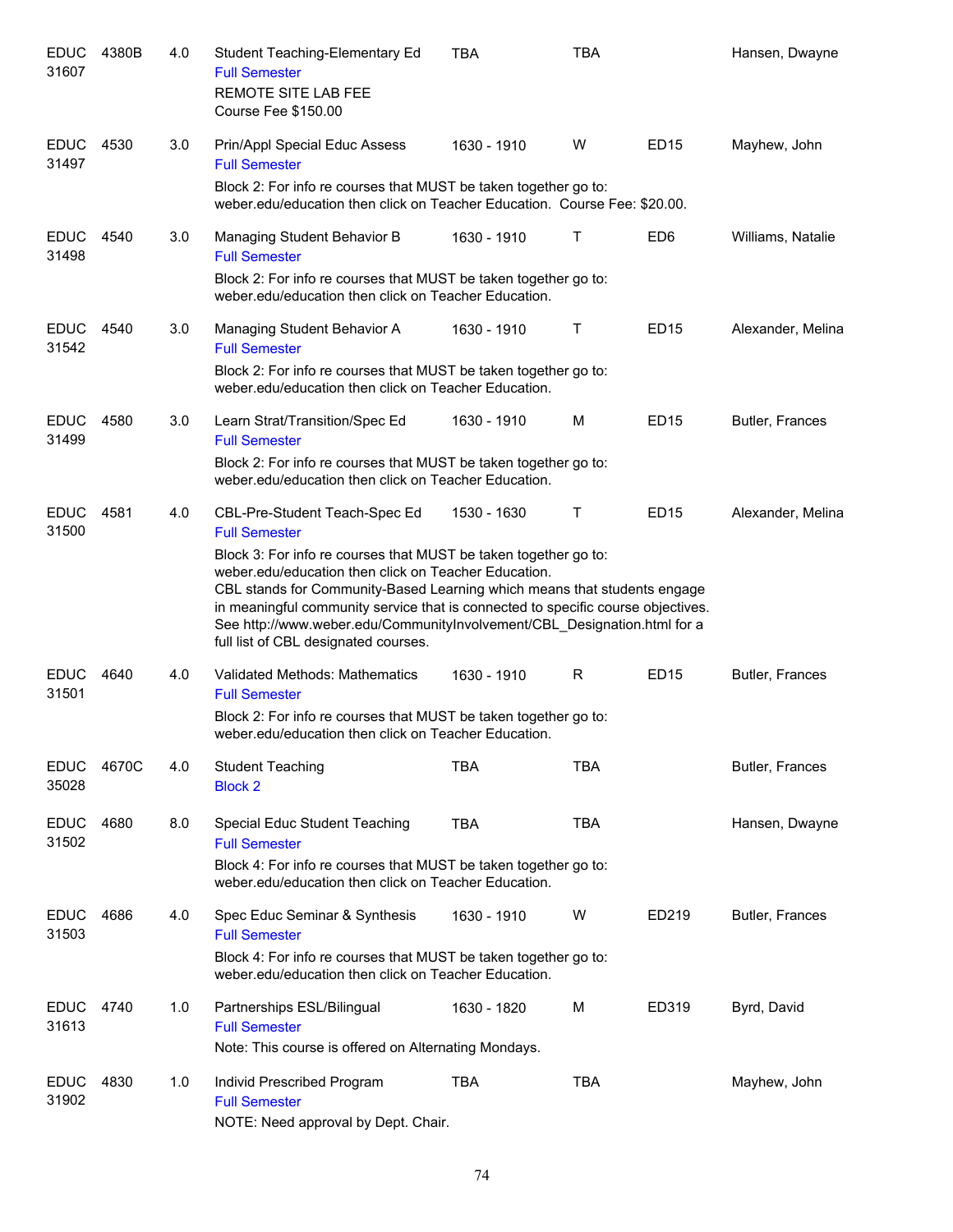| <b>EDUC</b><br>31904 | 4830  | 2.0 | Individ Prescribed Program<br><b>Full Semester</b><br>NOTE: Need approval by Dept. Chair.                                                                                                                                        | <b>TBA</b>  | <b>TBA</b> |       | Mayhew, John    |
|----------------------|-------|-----|----------------------------------------------------------------------------------------------------------------------------------------------------------------------------------------------------------------------------------|-------------|------------|-------|-----------------|
| <b>EDUC</b><br>31905 | 4830  | 3.0 | Individ Prescribed Program<br><b>Full Semester</b><br>NOTE: Need approval by Dept. Chair.                                                                                                                                        | <b>TBA</b>  | <b>TBA</b> |       | Mayhew, John    |
| <b>EDUC</b><br>31907 | 4830  | 4.0 | Individ Prescribed Program<br><b>Full Semester</b><br>NOTE: Need approval by Dept. Chair.                                                                                                                                        | <b>TBA</b>  | <b>TBA</b> |       | Mayhew, John    |
| <b>EDUC</b><br>31909 | 4830  | 5.0 | Individ Prescribed Program<br><b>Full Semester</b><br>NOTE: Need approval by Dept. Chair.                                                                                                                                        | <b>TBA</b>  | <b>TBA</b> |       | Mayhew, John    |
| <b>EDUC</b><br>31910 | 4830  | 6.0 | Individ Prescribed Program<br><b>Full Semester</b><br>NOTE: Need approval by Dept. Chair.                                                                                                                                        | <b>TBA</b>  | TBA        |       | Mayhew, John    |
| <b>EDUC</b><br>31440 | 4840A | 8.0 | Student Teaching-Elementary Ed<br><b>Full Semester</b><br>Course Fee: \$150.00                                                                                                                                                   | <b>TBA</b>  | <b>TBA</b> |       | Hansen, Dwayne  |
| <b>EDUC</b><br>31441 | 4840B | 8.0 | Student Teaching-Elementary Ed<br><b>Full Semester</b><br>REMOTE SITE LAB FEE<br>Course Fee \$300.00                                                                                                                             | <b>TBA</b>  | <b>TBA</b> |       | Hansen, Dwayne  |
| <b>EDUC</b><br>31442 | 4850  | 4.0 | Elem Integrated Seminar<br><b>Full Semester</b><br>Jan. 7 Orientaton and class from 8:00 a.m. to 3:00 p.m.; Class meets on<br>Mondays thereafter<br>at 4:30 p.m. to 7:10 p.m.; Synthesis on April 23 from 8:00 a.m. to 3:00 p.m. | 1630 - 1910 | м          | ED227 | Stewart, Pene'e |
| <b>EDUC</b><br>31443 | 4850  | 4.0 | Elem Integrated Seminar<br><b>Full Semester</b><br>Jan. 7 Orientaton and class from 8:00 a.m. to 3:00 p.m.; Class meets on<br>Mondays thereafter<br>at 4:30 p.m. to 7:10 p.m.; Synthesis on April 23 from 8:00 a.m. to 3:00 p.m. | 1630 - 1910 | M          | ED227 | Rasmussen, Clay |
| <b>EDUC</b><br>31933 | 4890  | 1.0 | Cooperative Work Experience<br><b>Full Semester</b><br>NOTE: Need approval by Dept. Chair.                                                                                                                                       | TBA         | <b>TBA</b> |       | Mayhew, John    |
| <b>EDUC</b><br>31936 | 4890  | 2.0 | Cooperative Work Experience<br><b>Full Semester</b><br>NOTE: Need approval by Dept. Chair.                                                                                                                                       | TBA         | TBA        |       | Mayhew, John    |
| <b>EDUC</b><br>31939 | 4890  | 3.0 | Cooperative Work Experience<br><b>Full Semester</b><br>NOTE: Need approval by Dept. Chair.                                                                                                                                       | TBA         | TBA        |       | Mayhew, John    |
| <b>EDUC</b><br>31941 | 4890  | 4.0 | Cooperative Work Experience<br><b>Full Semester</b><br>NOTE: Need approval by Dept. Chair.                                                                                                                                       | TBA         | TBA        |       | Mayhew, John    |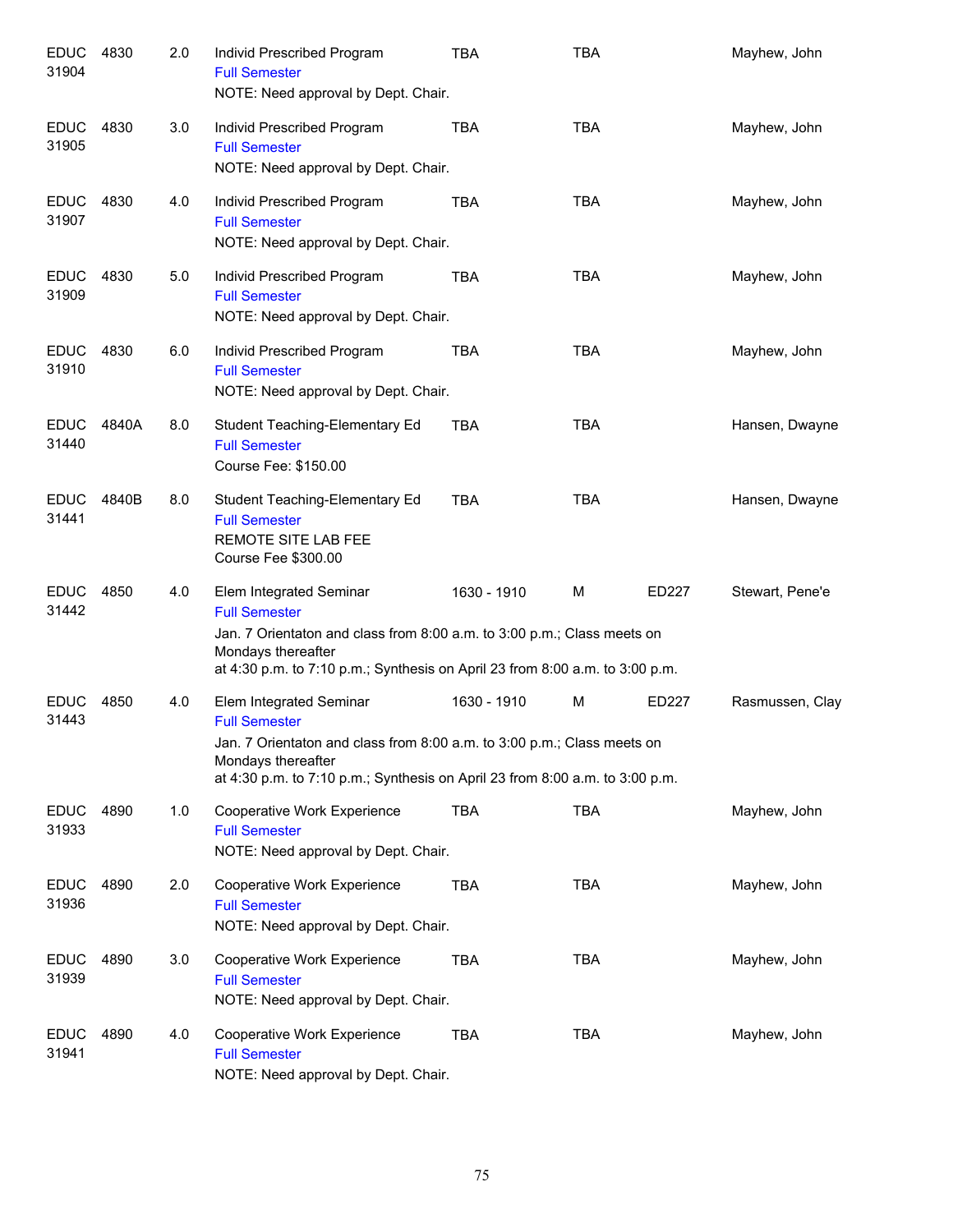| <b>EDUC</b><br>31943 | 4890  | 5.0 | Cooperative Work Experience<br><b>Full Semester</b><br>NOTE: Need approval by Dept. Chair.                                                                                                                                                     | <b>TBA</b>                 | <b>TBA</b> |                | Mayhew, John     |
|----------------------|-------|-----|------------------------------------------------------------------------------------------------------------------------------------------------------------------------------------------------------------------------------------------------|----------------------------|------------|----------------|------------------|
| <b>EDUC</b><br>31944 | 4890  | 6.0 | Cooperative Work Experience<br><b>Full Semester</b><br>NOTE: Need approval by Dept. Chair.                                                                                                                                                     | <b>TBA</b>                 | <b>TBA</b> |                | Mayhew, John     |
| <b>EDUC</b><br>31621 | 4930A | 4.0 | Student Teaching in Sec Educ<br><b>Full Semester</b><br>Course Fee \$75.00                                                                                                                                                                     | <b>TBA</b>                 | <b>TBA</b> |                | Hansen, Dwayne   |
| <b>EDUC</b><br>31624 | 4930B | 4.0 | Student Teaching in Sec Educ<br><b>Full Semester</b><br><b>REMOTE SITE LAB FEE</b><br>Course Fee \$150.00                                                                                                                                      | <b>TBA</b>                 | TBA        |                | Hansen, Dwayne   |
| <b>EDUC</b><br>31481 | 4940A | 8.0 | Student Teaching in Sec Educ<br><b>Full Semester</b><br>Course Fee \$150.00                                                                                                                                                                    | <b>TBA</b>                 | <b>TBA</b> |                | Hansen, Dwayne   |
| <b>EDUC</b><br>31483 | 4940B | 8.0 | Student Teaching in Sec Educ<br><b>Full Semester</b><br><b>REMOTE SITE LAB FEE</b><br>Course Fee \$300.00                                                                                                                                      | <b>TBA</b>                 | <b>TBA</b> |                | Hansen, Dwayne   |
| <b>EDUC</b><br>31485 | 4950  | 4.0 | Int Sec Student Teach Sem A<br><b>Full Semester</b><br>NOTE: Please meet for Orientation on Jan. 7th at 8:00 a.m. - 11:10 a.m. in the<br>Wildcat Theater. This is a hybrid course, so please refer to the syllabus for<br>further information. | 1630 - 1910                | W          | ED330          | Nelson, Kristin  |
| <b>EDUC</b><br>31490 | 4950  | 4.0 | Int Sec Student Teach Sem B<br><b>Full Semester</b><br>NOTE: Please meet for Orientation on Jan. 7th at 8:00 a.m. - 11:10 a.m. in the<br>Wildcat Theater. This is a hybrid course, so please refer to the syllabus for<br>further information. | 1630 - 1910                | W          | ED330          | Bates, Vincent   |
| <b>EDUC</b><br>31628 | 5770  | 2.0 | Field Exp in ESL/Bilingual Ed<br><b>Full Semester</b><br>Note: This course is offered on Alternating Fridays.                                                                                                                                  | 1630 - 1820                | F          | ED319          | Byrd, David      |
| EE<br>32120          | 1000  | 2.0 | Intro Electronics Engineering<br><b>Full Semester</b><br>Course Fee \$40.00                                                                                                                                                                    | 1330 - 1420                | MW         | B4409          | Brown, Fon       |
| EE<br>32121          | 2260  | 4.0 | <b>Fund of Electrical Circuits</b><br><b>Full Semester</b><br>Course Fee \$50.00                                                                                                                                                               | 1030 - 1145<br>1330 - 1630 | MW<br>М    | B4409<br>B4420 | Ward, Jeffrey    |
| EE<br>32139          | 2260  | 4.0 | <b>Fund of Electrical Circuits</b><br><b>Full Semester</b><br>Course Fee \$50.00                                                                                                                                                               | 1800 - 2100                | MW         | B4409          | Messerly, Shayne |
| EE<br>32142          | 2700  | 4.0 | <b>Digital Circuits</b><br><b>Full Semester</b><br>Course Fee \$50.00                                                                                                                                                                          | 0900 - 1015<br>1330 - 1630 | МW<br>R    | B4409<br>B4418 | Brown, Fon       |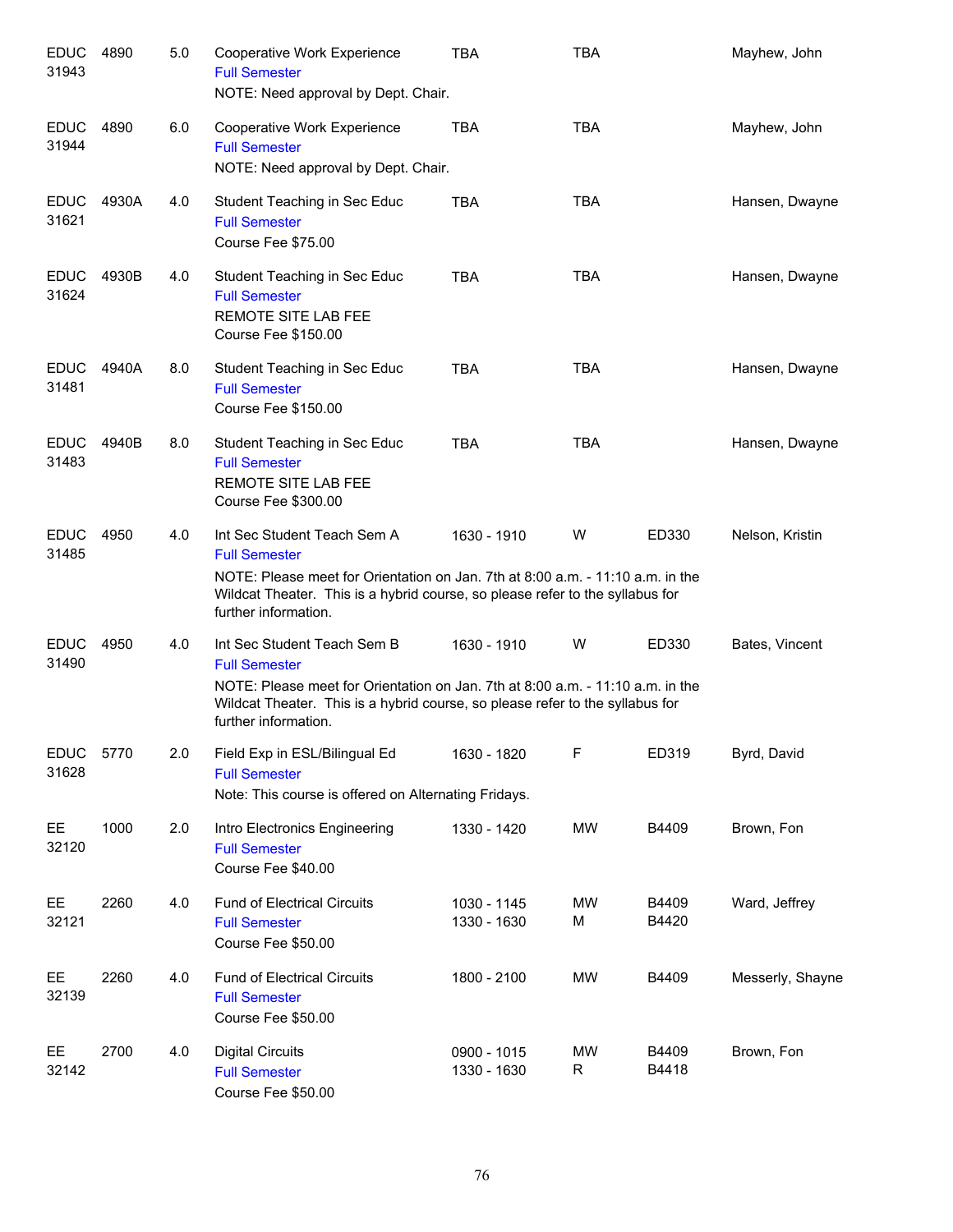| EE<br>32144          | 2700 | 4.0 | <b>Digital Circuits</b><br><b>Full Semester</b><br>Course Fee \$50.00                                                                                                                                                                                                                                                                                            | 1700 - 2000                | <b>TR</b>      | B4409          | Humphries, Seth  |
|----------------------|------|-----|------------------------------------------------------------------------------------------------------------------------------------------------------------------------------------------------------------------------------------------------------------------------------------------------------------------------------------------------------------------|----------------------------|----------------|----------------|------------------|
| EE.<br>32145         | 3120 | 4.0 | Microelectronics II<br><b>Full Semester</b><br>Course Fee \$50.00                                                                                                                                                                                                                                                                                                | 1700 - 2000                | <b>TR</b>      | D02333         | Jackson, Justin  |
| EE<br>32147          | 3310 | 4.0 | Electromagnetics I<br><b>Full Semester</b><br>Course Fee \$30.00                                                                                                                                                                                                                                                                                                 | 1700 - 2000                | <b>MW</b>      | D02333         | Ward, Jeffrey    |
| EE.<br>32148         | 3710 | 4.0 | <b>Embedded Systems</b><br><b>Full Semester</b><br>Course Fee \$50.00                                                                                                                                                                                                                                                                                            | 1030 - 1145<br>1330 - 1630 | <b>TR</b><br>T | B4409<br>B4418 | Brown, Fon       |
| EE.<br>32149         | 3890 | 2.0 | Internship<br><b>Full Semester</b>                                                                                                                                                                                                                                                                                                                               | 1200 - 1250                | W              | B4409          | Jackson, Justin  |
| EE<br>34670          | 4010 | 2.0 | Senior Project I<br><b>Full Semester</b><br>Course Fee \$40.00                                                                                                                                                                                                                                                                                                   | 1430 - 1620                | M              | B4409          | Brown, Fon       |
| EE<br>32150          | 4020 | 2.0 | <b>CBL-Senior Project II</b><br><b>Full Semester</b><br>Course Fee: \$40.00; CBL stands for Community-Based Learning which means<br>that students engage in meaningful community service that is connected to<br>specific course objectives. See<br>http://www.weber.edu/CommunityInvolvement/CBL_Designation.html for a full<br>list of CBL designated courses. | 1430 - 1620                | M              | B4409          | Brown, Fon       |
| EE.<br>34148         | 4210 | 3.0 | <b>Digital Signal Processing</b><br><b>Full Semester</b><br>Course Fee \$40.00                                                                                                                                                                                                                                                                                   | 0900 - 1020                | <b>TR</b>      | B4409          | Ward, Jeffrey    |
| EE<br>33884          | 4800 | 3.0 | <b>Individual Studies</b><br><b>Full Semester</b>                                                                                                                                                                                                                                                                                                                | 1430 - 1710                | W              | B4421          | Brown, Fon       |
| EE.<br>34921         | 4800 | 2.0 | <b>Individual Studies</b><br><b>Full Semester</b>                                                                                                                                                                                                                                                                                                                | 1430 - 1710                | W              | B4421          | Brown, Fon       |
| <b>ENGL</b><br>30998 | 0900 | 3.0 | Fund College Reading/Writing<br><b>Full Semester</b>                                                                                                                                                                                                                                                                                                             | 0730 - 0845                | <b>TR</b>      | EH219          | Diamond, Marilyn |
| <b>ENGL</b><br>31001 | 0900 | 3.0 | Fund College Reading/Writing<br><b>Full Semester</b>                                                                                                                                                                                                                                                                                                             | 0930 - 1020                | <b>MWF</b>     | EH217          | Olson, Eleanor   |
| <b>ENGL</b><br>30172 | 0955 | 6.0 | Dev College Reading/Writing<br><b>Full Semester</b>                                                                                                                                                                                                                                                                                                              | 0900 - 1015                | <b>TR</b>      | D02105         | Mason, Marilee   |
| <b>ENGL</b><br>30173 | 0955 | 6.0 | Dev College Reading/Writing<br><b>Full Semester</b>                                                                                                                                                                                                                                                                                                              | 0730 - 0820                | <b>MWF</b>     | D02106         | Davis, Deborah   |
| <b>ENGL</b><br>30174 | 0955 | 6.0 | Dev College Reading/Writing<br><b>Full Semester</b>                                                                                                                                                                                                                                                                                                              | 1730 - 2010                | M              | D02105         | Goff, Kamri      |
| <b>ENGL</b><br>31002 | 0955 | 6.0 | Dev College Reading/Writing<br><b>Full Semester</b>                                                                                                                                                                                                                                                                                                              | 0730 - 0820                | <b>MWF</b>     | EH218          | Porter, Carl     |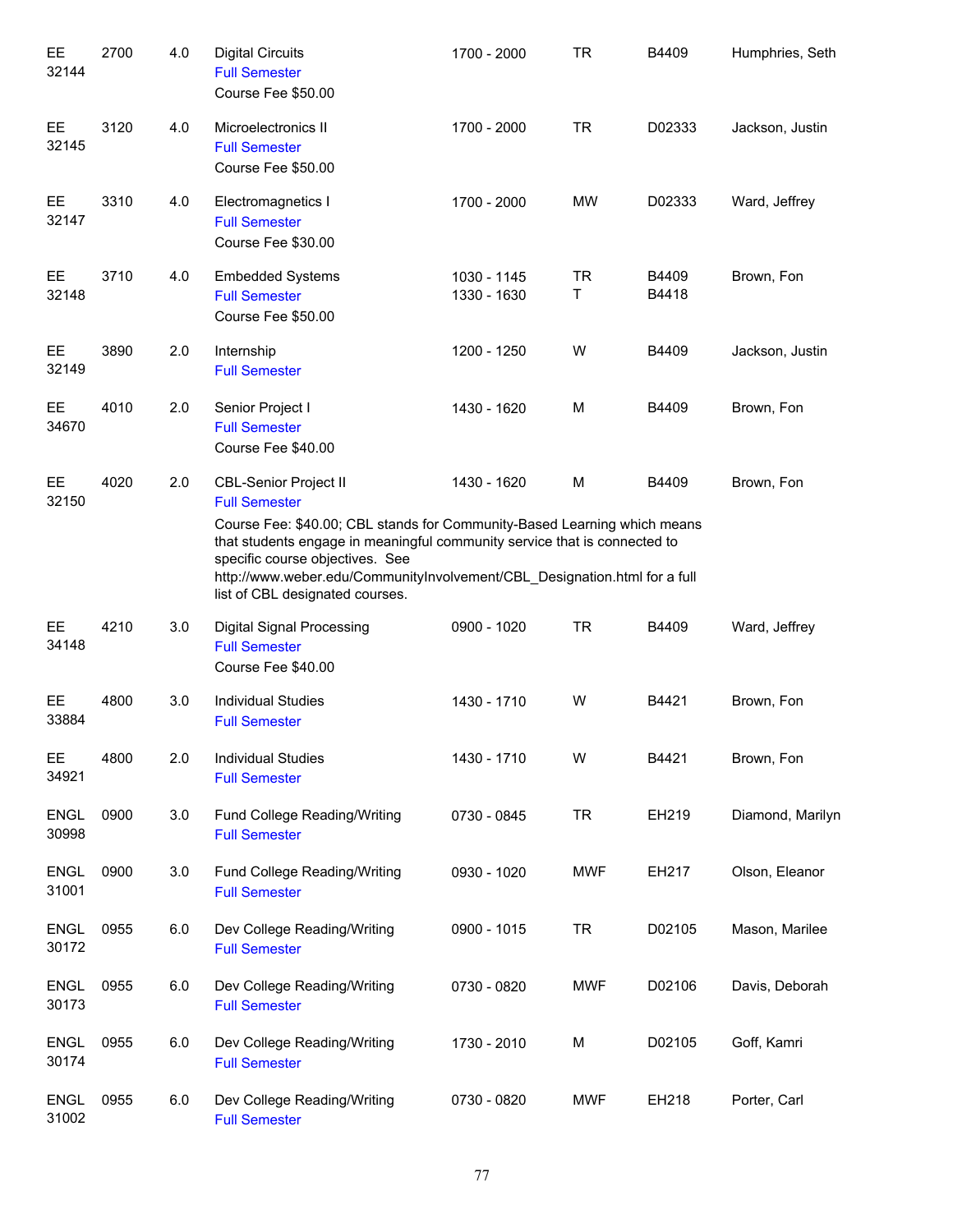| <b>ENGL</b><br>31004 | 0955 | 6.0 | Dev College Reading/Writing<br><b>Full Semester</b> | 0730 - 0820 | <b>MWF</b> | EH219 | Hughes, Claire   |
|----------------------|------|-----|-----------------------------------------------------|-------------|------------|-------|------------------|
| <b>ENGL</b><br>31005 | 0955 | 6.0 | Dev College Reading/Writing<br><b>Full Semester</b> | 0730 - 0845 | <b>TR</b>  | EH218 | Evans, Jonathan  |
| <b>ENGL</b><br>31008 | 0955 | 6.0 | Dev College Reading/Writing<br><b>Full Semester</b> | 0830 - 0920 | <b>MWF</b> | EH218 | Call, Christy    |
| <b>ENGL</b><br>31009 | 0955 | 6.0 | Dev College Reading/Writing<br><b>Full Semester</b> | 0830 - 0920 | <b>MWF</b> | EH219 | Marchant, Becky  |
| <b>ENGL</b><br>31011 | 0955 | 6.0 | Dev College Reading/Writing<br><b>Full Semester</b> | 0900 - 1015 | <b>TR</b>  | EH218 | Asay, Toni       |
| <b>ENGL</b><br>31012 | 0955 | 6.0 | Dev College Reading/Writing<br><b>Full Semester</b> | 0930 - 1020 | MWF        | EH219 | Marchant, Becky  |
| <b>ENGL</b><br>31014 | 0955 | 6.0 | Dev College Reading/Writing<br><b>Full Semester</b> | 0930 - 1020 | <b>MWF</b> | EH218 | Call, Christy    |
| <b>ENGL</b><br>31016 | 0955 | 6.0 | Dev College Reading/Writing<br><b>Full Semester</b> | 1030 - 1120 | <b>MWF</b> | EH219 | Marchant, Becky  |
| <b>ENGL</b><br>31017 | 0955 | 6.0 | Dev College Reading/Writing<br><b>Full Semester</b> | 1030 - 1120 | <b>MWF</b> | EH218 | Call, Christy    |
| <b>ENGL</b><br>31019 | 0955 | 6.0 | Dev College Reading/Writing<br><b>Full Semester</b> | 1030 - 1145 | <b>TR</b>  | EH219 | Kelly, Brooke    |
| <b>ENGL</b><br>31020 | 0955 | 6.0 | Dev College Reading/Writing<br><b>Full Semester</b> | 1030 - 1145 | <b>TR</b>  | EH218 | Asay, Toni       |
| <b>ENGL</b><br>31021 | 0955 | 6.0 | Dev College Reading/Writing<br><b>Full Semester</b> | 1130 - 1220 | <b>MWF</b> | EH219 | Mathews, Darcy   |
| <b>ENGL</b><br>31023 | 0955 | 6.0 | Dev College Reading/Writing<br><b>Full Semester</b> | 1200 - 1315 | <b>TR</b>  | EH218 | Asay, Toni       |
| <b>ENGL</b><br>31024 | 0955 | 6.0 | Dev College Reading/Writing<br><b>Full Semester</b> | 1230 - 1320 | <b>MWF</b> | EH219 | Evans, Ryan      |
| <b>ENGL</b><br>31025 | 0955 | 6.0 | Dev College Reading/Writing<br><b>Full Semester</b> | 1130 - 1220 | <b>MWF</b> | EH218 | Kolz, Buck       |
| <b>ENGL</b><br>31026 | 0955 | 6.0 | Dev College Reading/Writing<br><b>Full Semester</b> | 1330 - 1445 | <b>TR</b>  | EH218 | Kelly, Brooke    |
| <b>ENGL</b><br>31027 | 0955 | 6.0 | Dev College Reading/Writing<br><b>Full Semester</b> | 1330 - 1445 | <b>TR</b>  | EH215 | Gawronski, Sarah |
| <b>ENGL</b><br>31028 | 0955 | 6.0 | Dev College Reading/Writing<br><b>Full Semester</b> | 1730 - 2010 | M          | EH218 | Newhart, Bryson  |
| <b>ENGL</b><br>31029 | 0955 | 6.0 | Dev College Reading/Writing<br><b>Full Semester</b> | 1730 - 2010 | R          | EH203 | Choberka, Angela |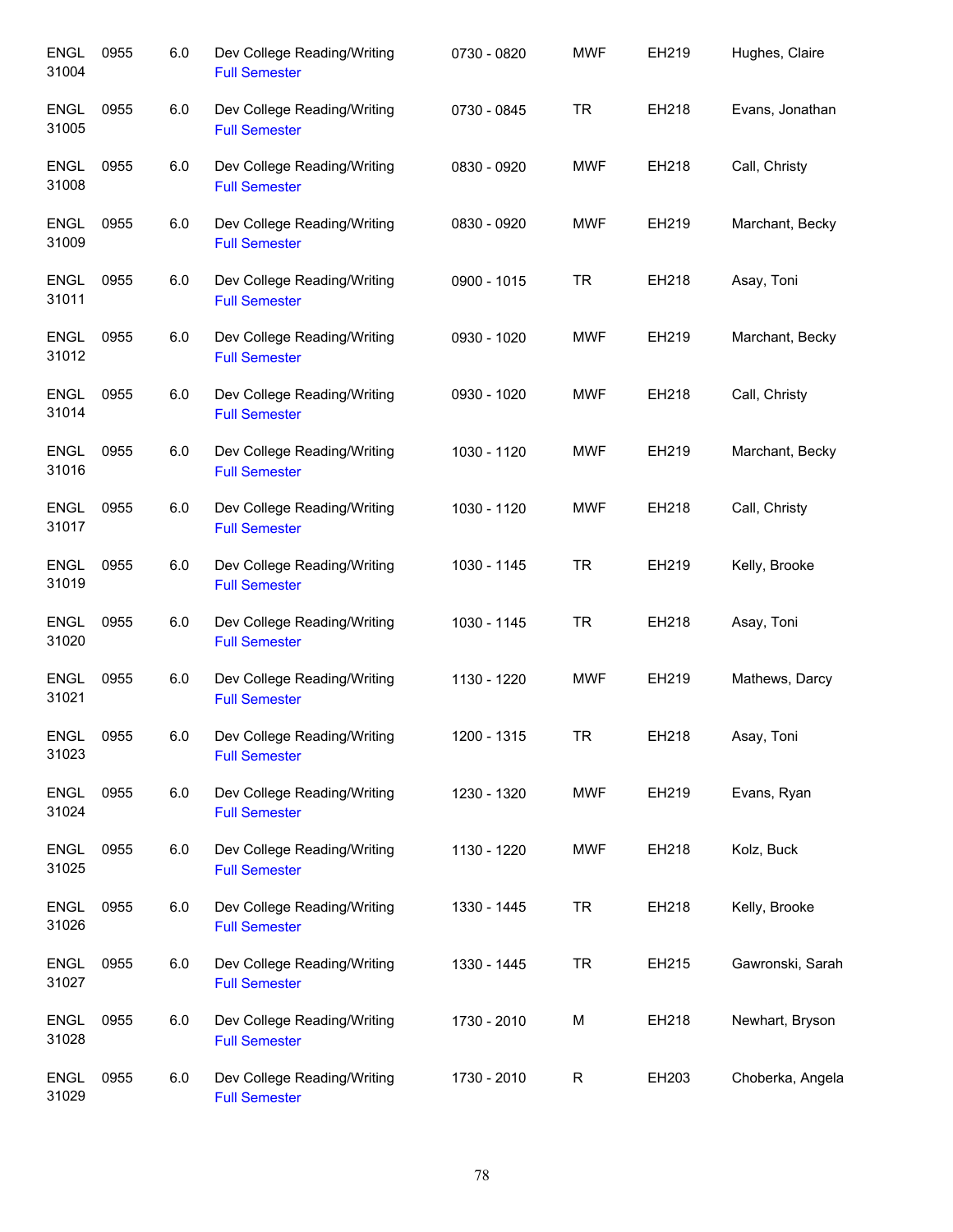| <b>ENGL</b><br>31163 | 0955 | 6.0 | Dev College Reading/Writing<br><b>Full Semester</b>                                                                                                                                                                                                                                                                           | 1330 - 1445 | TR           | EH316     | Tobias, Linda      |
|----------------------|------|-----|-------------------------------------------------------------------------------------------------------------------------------------------------------------------------------------------------------------------------------------------------------------------------------------------------------------------------------|-------------|--------------|-----------|--------------------|
| <b>ENGL</b><br>30154 | 1010 | 3.0 | <b>EN Introduct College Writing</b><br><b>Full Semester</b><br>To access online course materials, please log in to your student portal at                                                                                                                                                                                     | <b>TBA</b>  | <b>TBA</b>   | <b>OL</b> | Hudson, Kyra       |
|                      |      |     | weber.edu and select your student services tab.                                                                                                                                                                                                                                                                               |             |              |           |                    |
| <b>ENGL</b><br>30155 | 1010 | 3.0 | <b>EN Introduct College Writing</b><br><b>Full Semester</b>                                                                                                                                                                                                                                                                   | TBA         | <b>TBA</b>   | OL        | Millard, Christina |
|                      |      |     | To access online course materials, please log in to your student portal at<br>weber.edu and select your student services tab.                                                                                                                                                                                                 |             |              |           |                    |
| ENGL<br>30156        | 1010 | 3.0 | <b>EN Introduct College Writing</b><br><b>Full Semester</b>                                                                                                                                                                                                                                                                   | <b>TBA</b>  | <b>TBA</b>   | <b>OL</b> | Millard, Christina |
|                      |      |     | To access online course materials, please log in to your student portal at<br>weber.edu and select your student services tab.                                                                                                                                                                                                 |             |              |           |                    |
| <b>ENGL</b><br>30157 | 1010 | 3.0 | <b>EN Introduct College Writing</b><br><b>Full Semester</b>                                                                                                                                                                                                                                                                   | <b>TBA</b>  | <b>TBA</b>   | <b>OL</b> | Triplett, Joan     |
|                      |      |     | To access online course materials, please log in to your student portal at<br>weber.edu and select your student services tab.                                                                                                                                                                                                 |             |              |           |                    |
| <b>ENGL</b><br>30158 | 1010 | 3.0 | <b>EN Introduct College Writing</b><br><b>Full Semester</b>                                                                                                                                                                                                                                                                   | <b>TBA</b>  | <b>TBA</b>   | <b>OL</b> | Triplett, Joan     |
|                      |      |     | To access online course materials, please log in to your student portal at<br>weber.edu and select your student services tab.                                                                                                                                                                                                 |             |              |           |                    |
| <b>ENGL</b><br>30175 | 1010 | 3.0 | <b>EN Introduct College Writing</b><br><b>Full Semester</b>                                                                                                                                                                                                                                                                   | 1030 - 1145 | <b>TR</b>    | D02105    | Stott, Laura       |
| <b>ENGL</b><br>30176 | 1010 | 3.0 | <b>EN Introduct College Writing</b><br><b>Full Semester</b>                                                                                                                                                                                                                                                                   | 0930 - 1020 | <b>MWF</b>   | D02222    | Marchant, Rodney   |
| <b>ENGL</b><br>30177 | 1010 | 3.0 | <b>EN Introduct College Writing</b><br><b>Full Semester</b>                                                                                                                                                                                                                                                                   | 1200 - 1315 | <b>TR</b>    | D02105    | Stott, Laura       |
| <b>ENGL</b><br>30178 | 1010 | 3.0 | <b>EN Introduct College Writing</b><br><b>Full Semester</b>                                                                                                                                                                                                                                                                   | 1730 - 2010 | $\mathsf{R}$ | D02324    | Summers, Kaydee    |
| <b>ENGL</b><br>30179 | 1010 | 3.0 | <b>EN Introduct College Writing</b><br><b>Full Semester</b>                                                                                                                                                                                                                                                                   | 1730 - 2010 | T            | D02114    | Summers, Kaydee    |
| <b>ENGL</b><br>30180 | 1010 | 3.0 | <b>EN Introduct College Writing</b><br><b>Full Semester</b>                                                                                                                                                                                                                                                                   | 1030 - 1120 | <b>MWF</b>   | D02222    | Marchant, Rodney   |
| <b>ENGL</b><br>30238 | 1010 | 3.0 | <b>EN Introduct College Writing</b><br><b>Full Semester</b>                                                                                                                                                                                                                                                                   | 0830 - 1110 | S            | WW108     | Carper, Donald     |
| <b>ENGL</b><br>30243 | 1010 | 3.0 | <b>EN Introduct College Writing</b><br><b>Block 1</b>                                                                                                                                                                                                                                                                         | 1200 - 1440 | T            | WW102     | Yngve, Gail        |
|                      |      |     | THIS CLASS IS AN ACCELERATED/HYBRID CLASS FOR THE FIRST 7-WEEK<br>SESSION, STUDENT NEEDS TO REGISTER FOR THE ACCOMPANYING<br>ENGLISH 2010, EITHER CRN 30252 (WEST CENTER), 30253 (ON-CAMPUS),<br>OR 30254 (MORGAN), FOR THE SECOND 7-WEEK SESSION. CALL ENGLISH<br>DEPT. AT 626-6251 OR COME TO EH 413 FOR HELP ON OVERRIDES. |             |              |           |                    |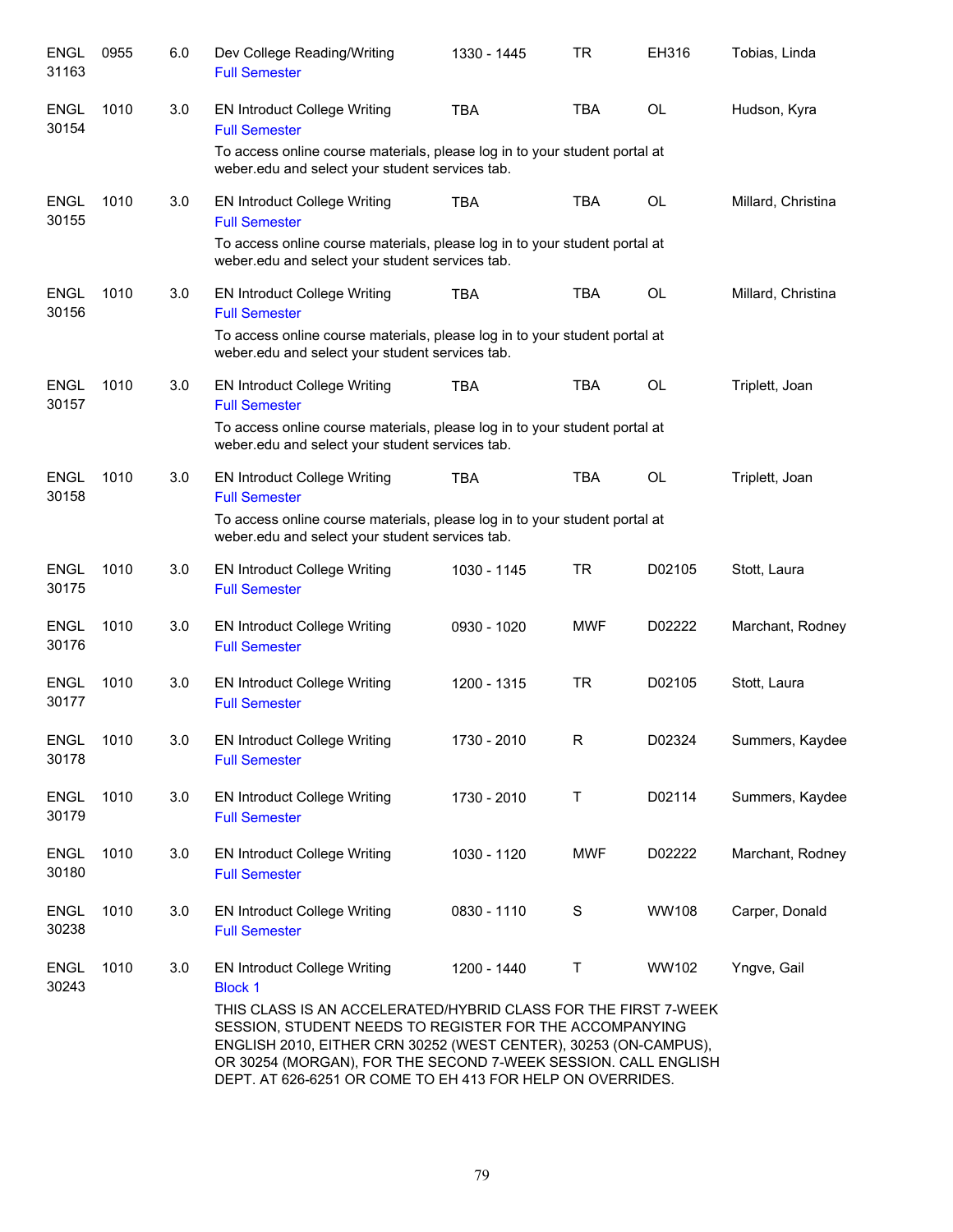| <b>ENGL</b><br>30246 | 1010 | 3.0 | <b>EN Introduct College Writing</b><br><b>Block 1</b>                                                                                                                                                                                                                                                                                                                        | 1200 - 1440 | $\mathsf{T}$ | <b>HC014</b> | Yngve, Gail      |
|----------------------|------|-----|------------------------------------------------------------------------------------------------------------------------------------------------------------------------------------------------------------------------------------------------------------------------------------------------------------------------------------------------------------------------------|-------------|--------------|--------------|------------------|
|                      |      |     | Interactive Audio Visual Delivery -- EdNet. THIS CLASS IS AN<br>ACCELERATED/HYBRID CLASS FOR THE FIRST 7-WEEK SESSION, STUDENT<br>NEEDS TO REGISTER FOR THE ACCOMPANYING ENGLISH 2010, EITHER<br>CRN 30252 (WEST CENTER), 30253 (ON-CAMPUS), OR 30254 (MORGAN),<br>FOR THE SECOND 7-WEEK SESSION. CALL ENGLISH DEPT. AT 626-6251 OR<br>COME TO EH 413 FOR HELP ON OVERRIDES. |             |              |              |                  |
| <b>ENGL</b><br>30250 | 1010 | 3.0 | <b>EN Introduct College Writing</b><br><b>Block 1</b>                                                                                                                                                                                                                                                                                                                        | 1200 - 1440 | Τ            | <b>MW</b>    | Yngve, Gail      |
|                      |      |     | Interactive Audio Visual Delivery -- EdNet. THIS CLASS IS AN<br>ACCELERATED/HYBRID CLASS FOR THE FIRST 7-WEEK SESSION, STUDENT<br>NEEDS TO REGISTER FOR THE ACCOMPANYING ENGLISH 2010, EITHER<br>CRN 30252 (WEST CENTER), 30253 (ON-CAMPUS), OR 30254 (MORGAN),<br>FOR THE SECOND 7-WEEK SESSION. CALL ENGLISH DEPT. AT 626-6251 OR<br>COME TO EH 413 FOR HELP ON OVERRIDES. |             |              |              |                  |
| <b>ENGL</b><br>30255 | 1010 | 3.0 | <b>EN Introduct College Writing</b><br><b>Block 1</b>                                                                                                                                                                                                                                                                                                                        | 1800 - 2040 | $\top$       | WW102        | Yngve, Gail      |
|                      |      |     | THIS CLASS IS AN ACCELERATED/HYBRID CLASS FOR THE FIRST 7-WEEK<br>SESSION, STUDENT NEEDS TO REGISTER FOR THE ACCOMPANYING<br>ENGLISH 2010, EITHER CRN 30258 (WEST CENTER), 30259 (ON-CAMPUS),<br>OR 30260 (MORGAN), FOR THE SECOND 7-WEEK SESSION. CALL ENGLISH<br>DEPT. AT 626-6251 OR COME TO EH 413 FOR HELP ON OVERRIDES.                                                |             |              |              |                  |
| <b>ENGL</b><br>30256 | 1010 | 3.0 | <b>EN Introduct College Writing</b><br><b>Block 1</b>                                                                                                                                                                                                                                                                                                                        | 1800 - 2040 | $\top$       | <b>HC014</b> | Yngve, Gail      |
|                      |      |     | Interactive Audio Visual Delivery -- EdNet. THIS CLASS IS AN<br>ACCELERATED/HYBRID CLASS FOR THE FIRST 7-WEEK SESSION, STUDENT<br>NEEDS TO REGISTER FOR THE ACCOMPANYING ENGLISH 2010, EITHER<br>CRN 30258 (WEST CENTER), 30259 (ON-CAMPUS), OR 30260 (MORGAN),<br>FOR THE SECOND 7-WEEK SESSION. CALL ENGLISH DEPT. AT 626-6251 OR<br>COME TO EH 413 FOR HELP ON OVERRIDES. |             |              |              |                  |
| <b>ENGL</b><br>30257 | 1010 | 3.0 | <b>EN Introduct College Writing</b><br><b>Block 1</b>                                                                                                                                                                                                                                                                                                                        | 1800 - 2040 | T            | <b>MR</b>    | Yngve, Gail      |
|                      |      |     | Interactive Audio Visual Delivery -- EdNet. THIS CLASS IS AN<br>ACCELERATED/HYBRID CLASS FOR THE FIRST 7-WEEK SESSION, STUDENT<br>NEEDS TO REGISTER FOR THE ACCOMPANYING ENGLISH 2010, EITHER<br>CRN 30258 (WEST CENTER), 30259 (ON-CAMPUS), OR 30260 (MORGAN),<br>FOR THE SECOND 7-WEEK SESSION. CALL ENGLISH DEPT. AT 626-6251 OR<br>COME TO EH 413 FOR HELP ON OVERRIDES. |             |              |              |                  |
| <b>ENGL</b><br>31031 | 1010 | 3.0 | <b>EN Introduct College Writing</b><br><b>Full Semester</b>                                                                                                                                                                                                                                                                                                                  | 0730 - 0820 | <b>MWF</b>   | EH205        | Rummler, David   |
| <b>ENGL</b><br>31032 | 1010 | 3.0 | <b>EN Introduct College Writing</b><br><b>Full Semester</b>                                                                                                                                                                                                                                                                                                                  | 0730 - 0820 | <b>MWF</b>   | EH217        | Whitby, Emily    |
| <b>ENGL</b><br>31033 | 1010 | 3.0 | <b>EN Introduct College Writing</b><br><b>Full Semester</b>                                                                                                                                                                                                                                                                                                                  | 0730 - 0845 | <b>TR</b>    | EH217        | Conner, Shaun    |
| <b>ENGL</b><br>31034 | 1010 | 3.0 | <b>EN Introduct College Writing</b><br><b>Full Semester</b>                                                                                                                                                                                                                                                                                                                  | 0830 - 0920 | <b>MWF</b>   | EH217        | Whitby, Emily    |
| <b>ENGL</b><br>31035 | 1010 | 3.0 | <b>EN Introduct College Writing</b><br><b>Full Semester</b>                                                                                                                                                                                                                                                                                                                  | 0830 - 0920 | <b>MWF</b>   | EH317        | Myers, Nathanael |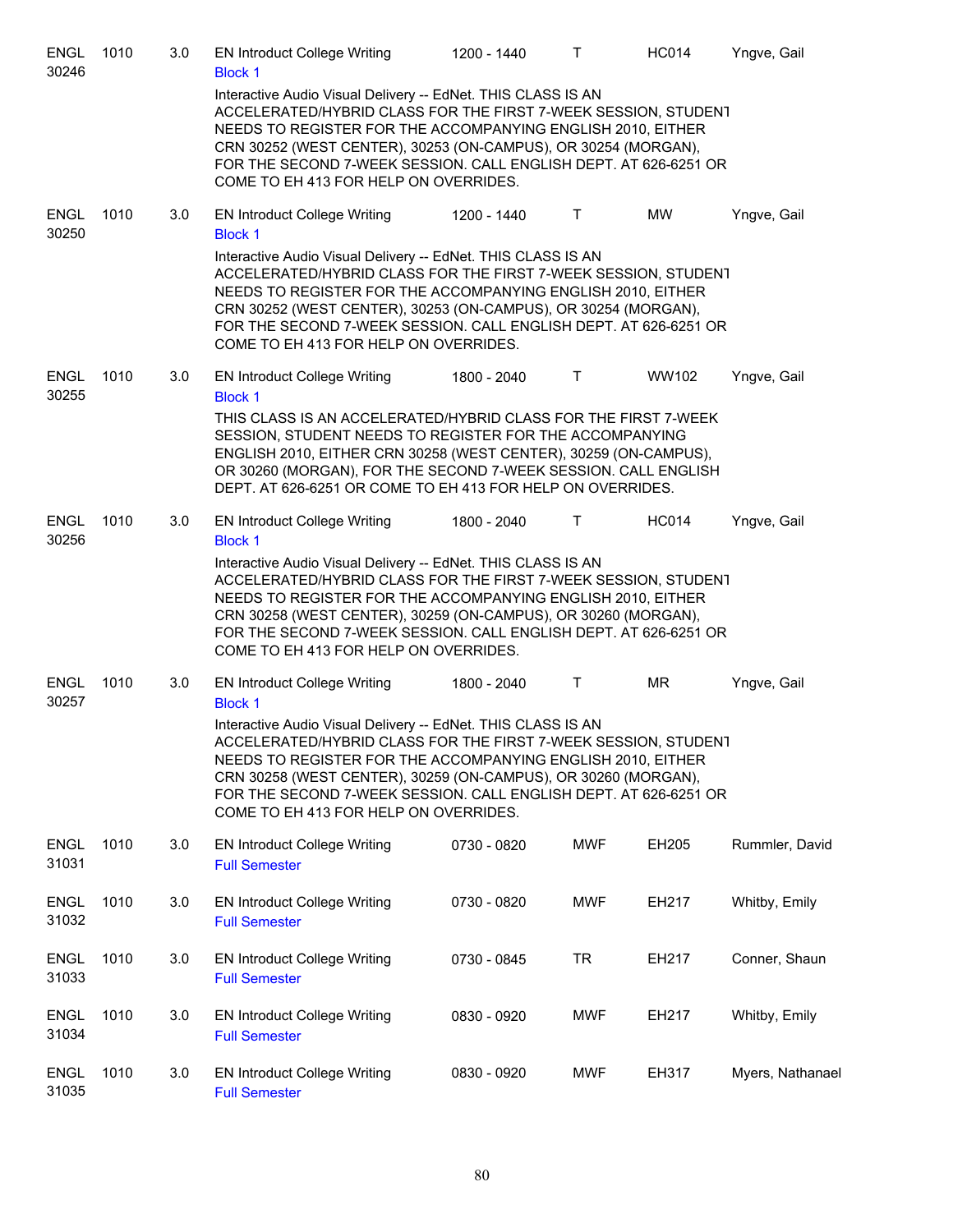| <b>ENGL</b><br>31036 | 1010 | 3.0 | <b>EN Introduct College Writing</b><br><b>Full Semester</b>                                                                                                                                                                                                                                                                                                                                                                                                                       | 0830 - 0920 | <b>MWF</b> | EH205 | Rummler, David       |
|----------------------|------|-----|-----------------------------------------------------------------------------------------------------------------------------------------------------------------------------------------------------------------------------------------------------------------------------------------------------------------------------------------------------------------------------------------------------------------------------------------------------------------------------------|-------------|------------|-------|----------------------|
| <b>ENGL</b><br>31037 | 1010 | 3.0 | <b>EN Introduct College Writing</b><br><b>Full Semester</b>                                                                                                                                                                                                                                                                                                                                                                                                                       | 1330 - 1420 | <b>MWF</b> | EH206 | Hudson, Kyra         |
| <b>ENGL</b><br>31038 | 1010 | 3.0 | <b>EN Introduct College Writing</b><br><b>Full Semester</b>                                                                                                                                                                                                                                                                                                                                                                                                                       | 0900 - 1015 | <b>TR</b>  | EH215 | Winters, Matthew     |
| <b>ENGL</b><br>31039 | 1010 | 3.0 | <b>EN Introduct College Writing</b><br><b>Full Semester</b>                                                                                                                                                                                                                                                                                                                                                                                                                       | 0900 - 1015 | <b>TR</b>  | EH217 | Conner, Shaun        |
| <b>ENGL</b><br>31041 | 1010 | 3.0 | EN CBL-Intro College Writing<br><b>Full Semester</b><br>Smart/Start; Portion of this class will include Smart Start students who will need<br>overrides requested to the English Dept. staff. CBL stands for<br>Community-Based Learning which means that students engage in meaningful<br>community service that is connected to specific course objectives. See<br>http://www.weber.edu/CommunityInvolvement/CBL_Designation.html for a full<br>list of CBL designated courses. | 0900 - 1015 | <b>TR</b>  | EH203 | Hamer, Jan           |
| <b>ENGL</b><br>31043 | 1010 | 3.0 | <b>EN Introduct College Writing</b><br><b>Full Semester</b><br>Portion of this class will include Smart Start students who<br>need overrides requested to English Dept. staff.                                                                                                                                                                                                                                                                                                    | 0930 - 1020 | <b>MWF</b> | EH205 | Pollett, William     |
| <b>ENGL</b><br>31045 | 1010 | 3.0 | <b>EN Introduct College Writing</b><br><b>Full Semester</b>                                                                                                                                                                                                                                                                                                                                                                                                                       | 1030 - 1120 | <b>MWF</b> | EH206 | Hudson, Kyra         |
| <b>ENGL</b><br>31049 | 1010 | 3.0 | <b>EN Introduct College Writing</b><br><b>Full Semester</b>                                                                                                                                                                                                                                                                                                                                                                                                                       | 1030 - 1120 | <b>MWF</b> | EH205 | Myers, Nathanael     |
| <b>ENGL</b><br>31051 | 1010 | 3.0 | <b>EN Introduct College Writing</b><br><b>Full Semester</b>                                                                                                                                                                                                                                                                                                                                                                                                                       | 1030 - 1145 | <b>TR</b>  | EH217 | Winters, Matthew     |
| <b>ENGL</b><br>31053 | 1010 | 3.0 | <b>EN Introduct College Writing</b><br><b>Full Semester</b>                                                                                                                                                                                                                                                                                                                                                                                                                       | 1130 - 1220 | MWF        | EH205 | Pollett, William     |
| <b>ENGL</b><br>31055 | 1010 | 3.0 | <b>EN Introduct College Writing</b><br><b>Full Semester</b>                                                                                                                                                                                                                                                                                                                                                                                                                       | 1130 - 1220 | <b>MWF</b> | EH316 | Strickland, Kimberly |
| <b>ENGL</b><br>31057 | 1010 | 3.0 | <b>EN Introduct College Writing</b><br><b>Full Semester</b>                                                                                                                                                                                                                                                                                                                                                                                                                       | 1200 - 1315 | <b>TR</b>  | EH219 | Macdonald, Robert    |
| <b>ENGL</b><br>31060 | 1010 | 3.0 | <b>EN Introduct College Writing</b><br><b>Full Semester</b>                                                                                                                                                                                                                                                                                                                                                                                                                       | 1200 - 1315 | <b>TR</b>  | EH220 | Rohr, Megan          |
| <b>ENGL</b><br>31061 | 1010 | 3.0 | <b>EN Introduct College Writing</b><br><b>Full Semester</b>                                                                                                                                                                                                                                                                                                                                                                                                                       | 1230 - 1320 | <b>MWF</b> | EH206 | Vause, Sarah         |
| <b>ENGL</b><br>31062 | 1010 | 3.0 | <b>EN Introduct College Writing</b><br><b>Full Semester</b>                                                                                                                                                                                                                                                                                                                                                                                                                       | 1130 - 1220 | <b>MWF</b> | EH317 | McKay, Susan         |
| <b>ENGL</b><br>31064 | 1010 | 3.0 | <b>EN Introduct College Writing</b><br><b>Full Semester</b>                                                                                                                                                                                                                                                                                                                                                                                                                       | 1230 - 1320 | <b>MWF</b> | EH218 | Wheelwright, Cheyney |
| <b>ENGL</b><br>31065 | 1010 | 3.0 | <b>EN Introduct College Writing</b><br><b>Full Semester</b>                                                                                                                                                                                                                                                                                                                                                                                                                       | 1230 - 1320 | <b>MWF</b> | EH316 | Strickland, Kimberly |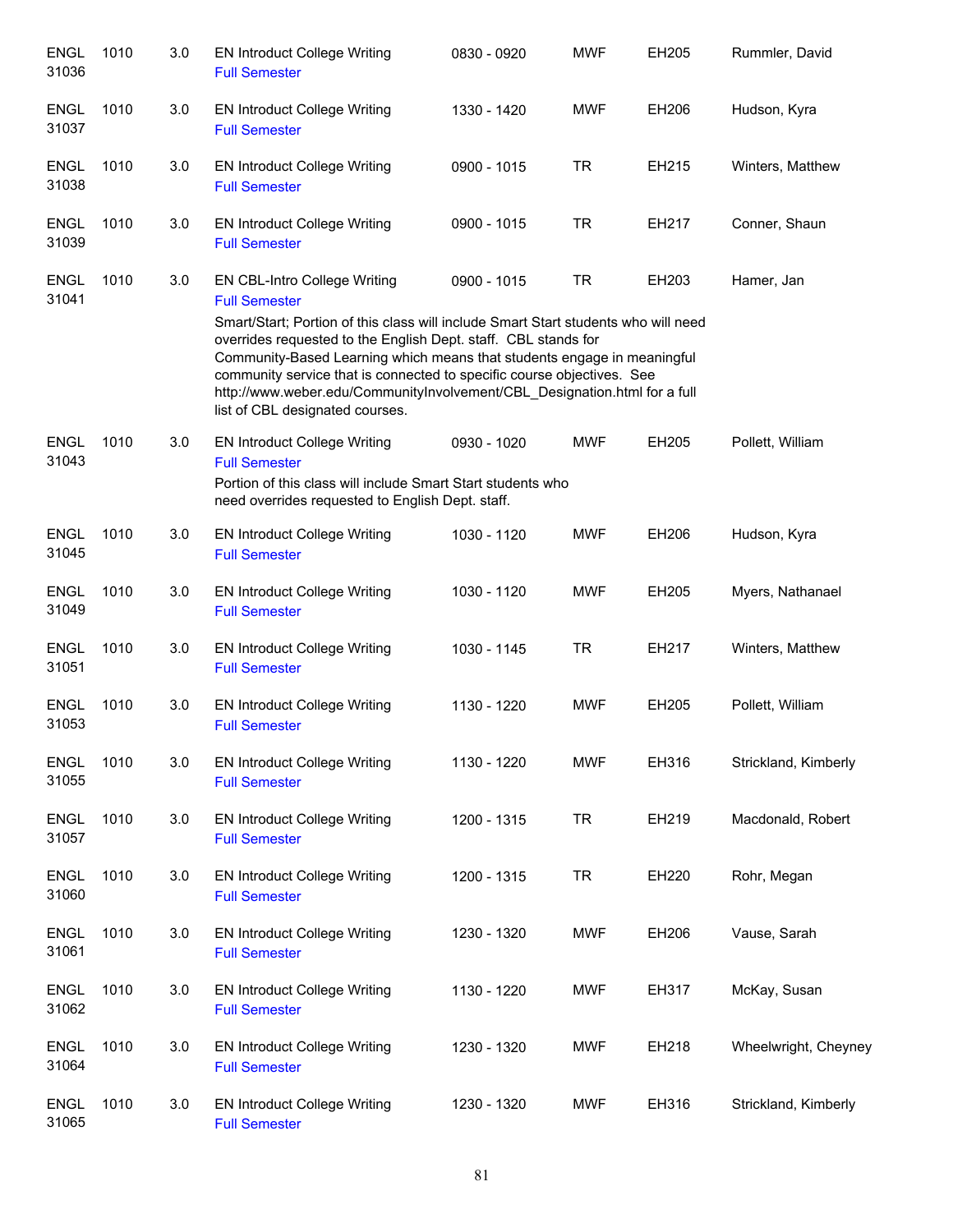| <b>ENGL</b><br>31066 | 1010 | 3.0 | <b>EN Introduct College Writing</b><br><b>Full Semester</b>                                                                   | 1330 - 1420 | <b>MWF</b>  | EH218 | Wheelwright, Cheyney |
|----------------------|------|-----|-------------------------------------------------------------------------------------------------------------------------------|-------------|-------------|-------|----------------------|
| <b>ENGL</b><br>31068 | 1010 | 3.0 | <b>EN Introduct College Writing</b><br><b>Full Semester</b>                                                                   | 1330 - 1445 | <b>TR</b>   | EH220 | Rohr, Megan          |
| <b>ENGL</b><br>31070 | 1010 | 3.0 | EN Introduct College Writing<br><b>Full Semester</b>                                                                          | 1330 - 1445 | <b>TR</b>   | EH217 | Winters, Matthew     |
| <b>ENGL</b><br>31071 | 1010 | 3.0 | <b>EN Introduct College Writing</b><br><b>Full Semester</b>                                                                   | 1330 - 1445 | <b>TR</b>   | EH219 | Macdonald, Robert    |
| <b>ENGL</b><br>31072 | 1010 | 3.0 | <b>EN Introduct College Writing</b><br><b>Full Semester</b>                                                                   | 1730 - 2010 | М           | EH206 | Borup, Byron         |
| <b>ENGL</b><br>31073 | 1010 | 3.0 | <b>EN Introduct College Writing</b><br><b>Full Semester</b>                                                                   | 1730 - 2010 | Τ           | EH217 | Seal, Samantha       |
| <b>ENGL</b><br>31074 | 1010 | 3.0 | <b>EN Introduct College Writing</b><br><b>Full Semester</b>                                                                   | 1730 - 2010 | W           | EH206 | Borup, Byron         |
| <b>ENGL</b><br>31075 | 1010 | 3.0 | <b>EN Introduct College Writing</b><br><b>Block 1</b>                                                                         | 1730 - 2010 | $\mathsf R$ | EH217 | Vause, Sarah         |
| <b>ENGL</b><br>32198 | 1010 | 3.0 | <b>EN Introduct College Writing</b><br><b>Full Semester</b>                                                                   | 1330 - 1420 | <b>MWF</b>  | EH217 | Rogers, Scott        |
| <b>ENGL</b><br>34650 | 1010 | 3.0 | <b>EN Introduct College Writing</b><br><b>Full Semester</b>                                                                   | 0730 - 0820 | <b>MWF</b>  | EH220 | Myers, Nathanael     |
| <b>ENGL</b><br>34651 | 1010 | 3.0 | <b>EN Introduct College Writing</b><br><b>Full Semester</b>                                                                   | 1330 - 1420 | <b>MWF</b>  | EH220 | Borup, Byron         |
| <b>ENGL</b><br>34689 | 1010 | 3.0 | <b>EN Introduct College Writing</b><br><b>Full Semester</b>                                                                   | 1030 - 1120 | <b>MWF</b>  | EH316 | Burrows, J           |
| <b>ENGL</b><br>34939 | 1010 | 3.0 | <b>EN Introduct College Writing</b><br><b>Full Semester</b>                                                                   | 1130 - 1220 | <b>MWF</b>  | EH203 | Whitby, Emily        |
| <b>ENGL</b><br>30159 | 2010 | 3.0 | <b>EN Intermed College Writing</b><br><b>Full Semester</b>                                                                    | <b>TBA</b>  | TBA         | OL    | Hirst, Holly         |
|                      |      |     | To access online course materials, please log in to your student portal at<br>weber.edu and select your student services tab. |             |             |       |                      |
| <b>ENGL</b><br>30160 | 2010 | 3.0 | EN Intermed College Writing<br><b>Full Semester</b>                                                                           | <b>TBA</b>  | TBA         | OL    | Hamer, Jan           |
|                      |      |     | To access online course materials, please log in to your student portal at<br>weber.edu and select your student services tab. |             |             |       |                      |
| <b>ENGL</b><br>30161 | 2010 | 3.0 | <b>EN Intermed College Writing</b><br><b>Full Semester</b>                                                                    | <b>TBA</b>  | <b>TBA</b>  | OL    | Luper, A             |
|                      |      |     | To access online course materials, please log in to your student portal at<br>weber.edu and select your student services tab. |             |             |       |                      |
| <b>ENGL</b><br>30162 | 2010 | 3.0 | EN Intermed College Writing<br><b>Full Semester</b>                                                                           | <b>TBA</b>  | TBA         | OL    | Luper, A             |
|                      |      |     | To access online course materials, please log in to your student portal at<br>weber.edu and select your student services tab. |             |             |       |                      |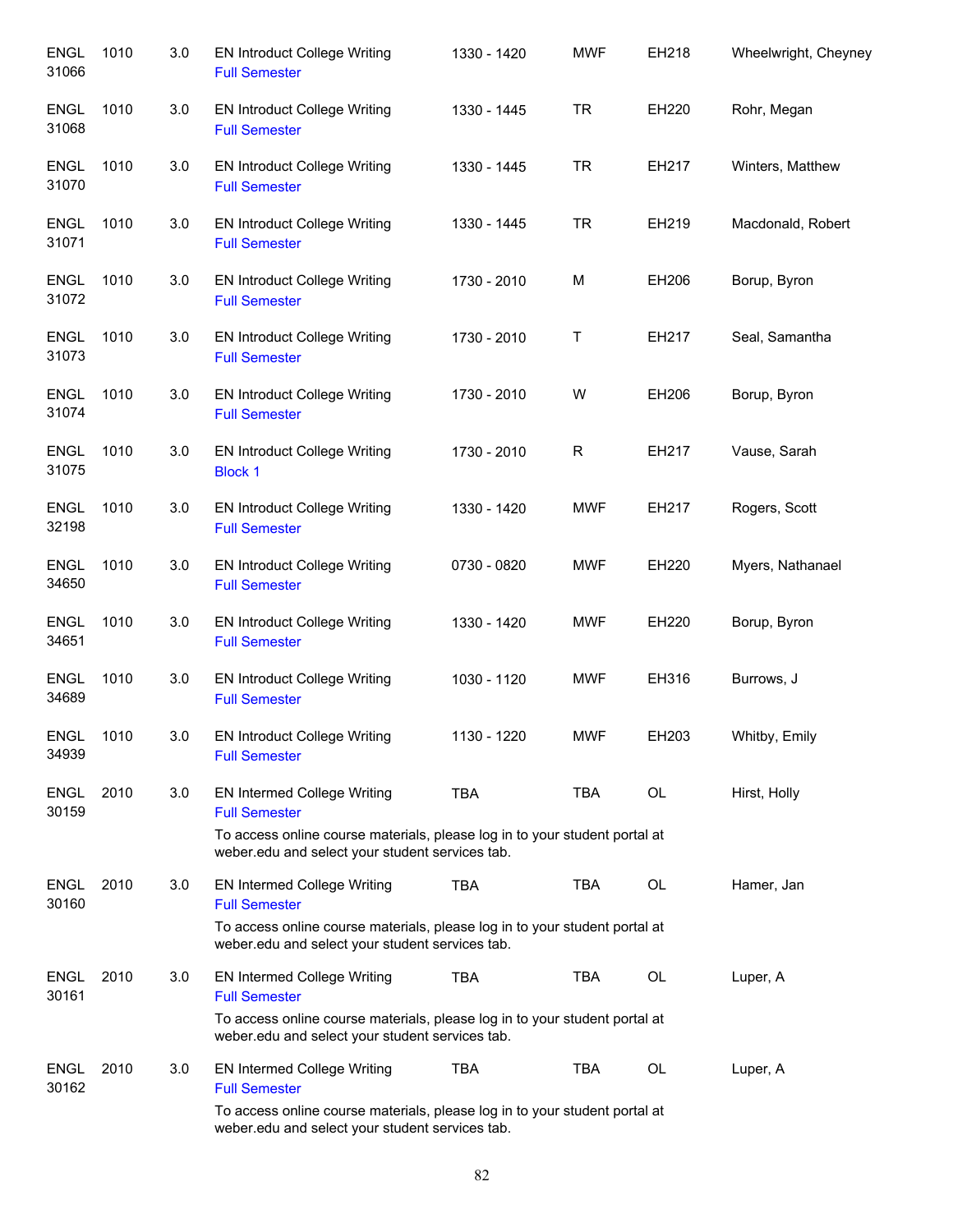| <b>ENGL</b><br>30163 | 2010 | 3.0 | <b>EN Intermed College Writing</b><br><b>Full Semester</b>                                                                                                                                                                                                                                                                                  | <b>TBA</b>  | TBA          | OL              | Smith, Brigette |
|----------------------|------|-----|---------------------------------------------------------------------------------------------------------------------------------------------------------------------------------------------------------------------------------------------------------------------------------------------------------------------------------------------|-------------|--------------|-----------------|-----------------|
|                      |      |     | To access online course materials, please log in to your student portal at<br>weber.edu and select your student services tab.                                                                                                                                                                                                               |             |              |                 |                 |
| <b>ENGL</b><br>30164 | 2010 | 3.0 | <b>EN Intermed College Writing</b><br><b>Full Semester</b>                                                                                                                                                                                                                                                                                  | TBA         | <b>TBA</b>   | OL              | Smith, Brigette |
|                      |      |     | To access online course materials, please log in to your student portal at<br>weber.edu and select your student services tab.                                                                                                                                                                                                               |             |              |                 |                 |
| <b>ENGL</b><br>30165 | 2010 | 3.0 | <b>EN Intermed College Writing</b><br><b>Full Semester</b>                                                                                                                                                                                                                                                                                  | <b>TBA</b>  | <b>TBA</b>   | <b>OL</b>       | Reddy, Prasanna |
|                      |      |     | To access online course materials, please log in to your student portal at<br>weber.edu and select your student services tab.                                                                                                                                                                                                               |             |              |                 |                 |
| <b>ENGL</b><br>30181 | 2010 | 3.0 | <b>EN Intermed College Writing</b><br><b>Full Semester</b>                                                                                                                                                                                                                                                                                  | 0900 - 1015 | <b>TR</b>    | D02103          | Tanner, Laurel  |
| <b>ENGL</b><br>30182 | 2010 | 3.0 | <b>EN Intermed College Writing</b><br><b>Full Semester</b>                                                                                                                                                                                                                                                                                  | 1200 - 1315 | <b>TR</b>    | D02103          | Drott, Jolynn   |
| <b>ENGL</b><br>30183 | 2010 | 3.0 | <b>EN Intermed College Writing</b><br><b>Full Semester</b>                                                                                                                                                                                                                                                                                  | 1030 - 1145 | <b>TR</b>    | D02103          | Tanner, Laurel  |
| <b>ENGL</b><br>30184 | 2010 | 3.0 | <b>EN Intermed College Writing</b><br><b>Full Semester</b>                                                                                                                                                                                                                                                                                  | 1330 - 1445 | <b>TR</b>    | D02103          | Drott, Jolynn   |
| <b>ENGL</b><br>30185 | 2010 | 3.0 | <b>EN Intermed College Writing</b><br><b>Full Semester</b>                                                                                                                                                                                                                                                                                  | 1730 - 2010 | Τ            | N <sub>12</sub> | Forman, Keith   |
| <b>ENGL</b><br>30186 | 2010 | 3.0 | <b>EN Intermed College Writing</b><br><b>Full Semester</b>                                                                                                                                                                                                                                                                                  | 1730 - 2010 | R            | D02103          | Forman, Keith   |
| <b>ENGL</b><br>30241 | 2010 | 3.0 | <b>EN Intermed College Writing</b><br><b>Full Semester</b>                                                                                                                                                                                                                                                                                  | 1730 - 2010 | W            | <b>MR</b>       | Nelson, Crystal |
| <b>ENGL</b><br>30252 | 2010 | 3.0 | <b>EN Intermed College Writing</b><br><b>Block 2</b>                                                                                                                                                                                                                                                                                        | 1200 - 1440 | $\mathsf{T}$ | WW102           | Yngve, Gail     |
|                      |      |     | THIS CLASS IS AN ACCELERATED/HYBRID CLASS FOR THE SECOND<br>7-WEEK SESSION, STUDENT NEEDS TO REGISTER FOR THE<br>ACCOMPANYING ENGLISH 1010, EITHER CRN 30243 (WEST CENTER), 30246<br>(ON-CAMPUS), OR 30250 (MORGAN), FOR THE FIRST 7-WEEK SESSION.<br>CALL ENGLISH DEPT. AT 626-6251 OR COME TO THE EH 413 FOR HELP ON<br><b>OVERRIDES.</b> |             |              |                 |                 |
| ENGL<br>30253        | 2010 | 3.0 | <b>EN Intermed College Writing</b><br><b>Block 2</b><br>Interactive Audio Visual Delivery -- EdNet. THIS CLASS IS AN<br>ACCELERATED/HYBRID CLASS FOR THE SECOND 7-WEEK SESSION,<br>STUDENT NEEDS TO REGISTER FOR THE ACCOMPANYING ENGLISH 1010,<br>EITHER CRN 30243 (WEST CENTER), 30246 (ON-CAMPUS), OR 30250                              | 1200 - 1440 | T.           | <b>HC014</b>    | Yngve, Gail     |
|                      |      |     | (MORGAN), FOR THE FIRST 7-WEEK SESSION. CALL ENGLISH DEPT. AT<br>626-6251 OR COME TO THE EH 413 FOR HELP ON OVERRIDES.                                                                                                                                                                                                                      |             |              |                 |                 |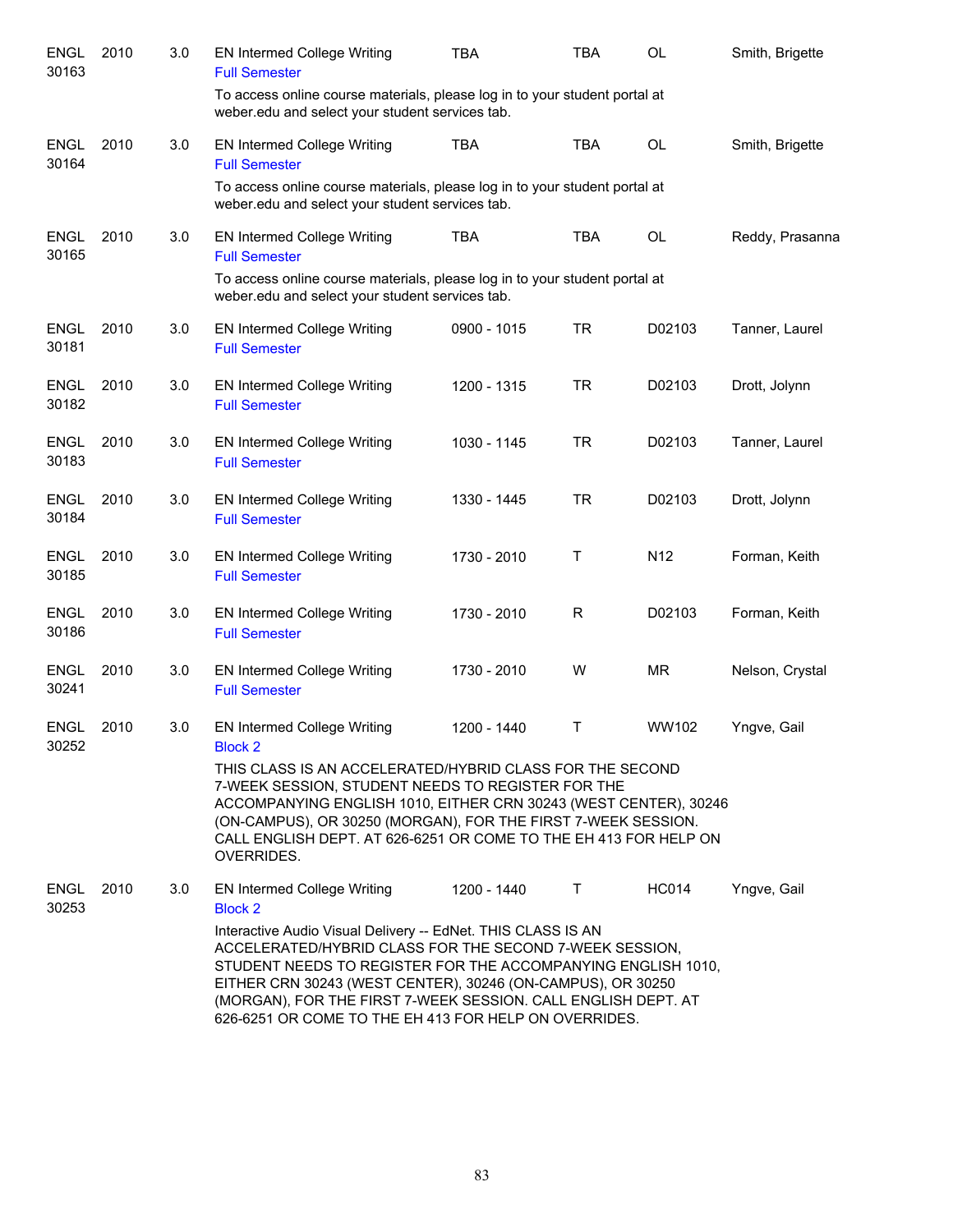| <b>ENGL</b><br>30254 | 2010 | 3.0 | <b>EN Intermed College Writing</b><br><b>Block 2</b>                                                                                                                                                                                                                                                                                                                             | 1200 - 1440               | T                 | <b>MW</b>      | Yngve, Gail       |
|----------------------|------|-----|----------------------------------------------------------------------------------------------------------------------------------------------------------------------------------------------------------------------------------------------------------------------------------------------------------------------------------------------------------------------------------|---------------------------|-------------------|----------------|-------------------|
|                      |      |     | Interactive Audio Visual Delivery -- EdNet. THIS CLASS IS AN<br>ACCELERATED/HYBRID CLASS FOR THE SECOND 7-WEEK SESSION,<br>STUDENT NEEDS TO REGISTER FOR THE ACCOMPANYING ENGLISH 1010,<br>EITHER CRN 30243 (WEST CENTER), 30246 (ON-CAMPUS), OR 30250<br>(MORGAN), FOR THE FIRST 7-WEEK SESSION. CALL ENGLISH DEPT. AT<br>626-6251 OR COME TO THE EH 413 FOR HELP ON OVERRIDES. |                           |                   |                |                   |
| <b>ENGL</b><br>30258 | 2010 | 3.0 | <b>EN Intermed College Writing</b><br><b>Block 2</b>                                                                                                                                                                                                                                                                                                                             | 1800 - 2040               | T.                | WW102          | Yngve, Gail       |
|                      |      |     | THIS CLASS IS AN ACCELERATED/HYBRID CLASS FOR THE SECOND<br>7-WEEK SESSION, STUDENT NEEDS TO REGISTER FOR THE<br>ACCOMPANYING ENGLISH 1010, EITHER CRN 30255 (WEST CENTER), 30256<br>(ON-CAMPUS), OR 30257 (MORGAN), FOR THE FIRST 7-WEEK SESSION.<br>CALL ENGLISH DEPT. AT 626-6251 OR COME TO THE EH 413 FOR HELP ON<br>OVERRIDES.                                             |                           |                   |                |                   |
| ENGL<br>30259        | 2010 | 3.0 | EN Intermed College Writing<br><b>Block 2</b>                                                                                                                                                                                                                                                                                                                                    | 1800 - 2040               | Τ                 | <b>HC014</b>   | Yngve, Gail       |
|                      |      |     | Interactive Audio Visual Delivery -- EdNet. THIS CLASS IS AN<br>ACCELERATED/HYBRID CLASS FOR THE SECOND 7-WEEK SESSION,<br>STUDENT NEEDS TO REGISTER FOR THE ACCOMPANYING ENGLISH 1010,<br>EITHER CRN 30255 (WEST CENTER), 30256 (ON-CAMPUS), OR 30257<br>(MORGAN), FOR THE FIRST 7-WEEK SESSION. CALL ENGLISH DEPT. AT<br>626-6251 OR COME TO THE EH 413 FOR HELP ON OVERRIDES. |                           |                   |                |                   |
| ENGL<br>30260        | 2010 | 3.0 | EN Intermed College Writing<br><b>Block 2</b>                                                                                                                                                                                                                                                                                                                                    | 1800 - 2040               | Τ                 | MR             | Yngve, Gail       |
|                      |      |     | Interactive Audio Visual Delivery -- EdNet. THIS CLASS IS AN<br>ACCELERATED/HYBRID CLASS FOR THE SECOND 7-WEEK SESSION,<br>STUDENT NEEDS TO REGISTER FOR THE ACCOMPANYING ENGLISH 1010,<br>EITHER CRN 30255 (WEST CENTER), 30256 (ON-CAMPUS), OR 30257<br>(MORGAN), FOR THE FIRST 7-WEEK SESSION. CALL ENGLISH DEPT. AT<br>626-6251 OR COME TO THE EH 413 FOR HELP ON OVERRIDES. |                           |                   |                |                   |
| <b>ENGL</b><br>31167 | 2010 | 3.0 | EN CBL-Interm College Writing<br><b>Full Semester</b>                                                                                                                                                                                                                                                                                                                            | 0730 - 0820               | MWF               | EH203          | Sheridan, Deborah |
|                      |      |     | CBL stands for Community-Based Learning which means that students engage<br>in meaningful community service that is connected to specific course objectives.<br>See http://www.weber.edu/CommunityInvolvement/CBL_Designation.html for a<br>full list of CBL designated courses.                                                                                                 |                           |                   |                |                   |
| <b>ENGL</b><br>31180 | 2010 | 3.0 | <b>EN Intermed College Writing</b><br><b>Full Semester</b>                                                                                                                                                                                                                                                                                                                       | 0730 - 0820               | <b>MWF</b>        | EH204          | Beatty, James     |
| <b>ENGL</b><br>31184 | 2010 | 3.0 | EN Intermed College Writing<br><b>Full Semester</b>                                                                                                                                                                                                                                                                                                                              | 0730 - 0845               | <b>TR</b>         | EH203          | Houtz, Susan      |
| <b>ENGL</b><br>31186 | 2010 | 3.0 | EN Intermed College Writing<br><b>Full Semester</b>                                                                                                                                                                                                                                                                                                                              | 0730 - 0845<br><b>TBA</b> | TR.<br><b>TBA</b> | EH220<br>EH410 | Mickel, Logan     |
| <b>ENGL</b><br>31188 | 2010 | 3.0 | <b>EN Intermed College Writing</b><br><b>Full Semester</b>                                                                                                                                                                                                                                                                                                                       | 0830 - 0920               | <b>MWF</b>        | EH204          | Beatty, James     |
| <b>ENGL</b><br>31192 | 2010 | 3.0 | <b>EN Intermed College Writing</b><br><b>Full Semester</b>                                                                                                                                                                                                                                                                                                                       | 0900 - 1015               | <b>TR</b>         | EH206          | Newman, Sylvia    |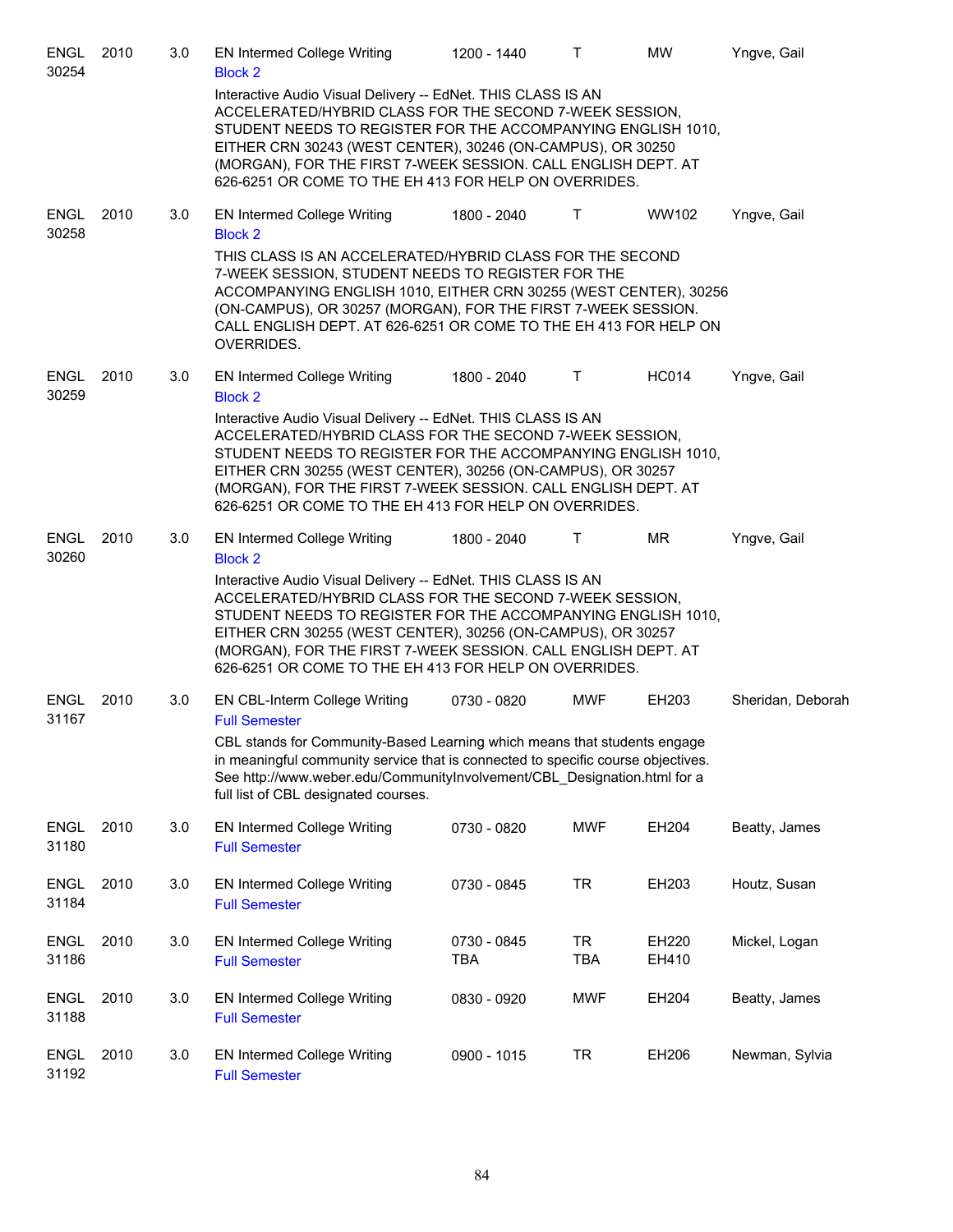| <b>ENGL</b><br>31211 | 2010 | 3.0 | <b>EN Intermed College Writing</b><br><b>Full Semester</b>                                                                                                                                       | 0830 - 0920 | <b>MWF</b> | EH215       | Toone, Carolyn    |
|----------------------|------|-----|--------------------------------------------------------------------------------------------------------------------------------------------------------------------------------------------------|-------------|------------|-------------|-------------------|
| <b>ENGL</b><br>31214 | 2010 | 3.0 | <b>EN Intermed College Writing</b><br><b>Full Semester</b>                                                                                                                                       | 0930 - 1020 | <b>MWF</b> | EH204       | Deeter, Ronald    |
| <b>ENGL</b><br>31215 | 2010 | 3.0 | <b>EN Intermed College Writing</b><br><b>Full Semester</b>                                                                                                                                       | 0930 - 1020 | <b>MWF</b> | EH215       | Toone, Carolyn    |
| <b>ENGL</b><br>31218 | 2010 | 3.0 | <b>EN Intermed College Writing</b><br><b>Full Semester</b>                                                                                                                                       | 1030 - 1120 | MWF        | EH204       | Deeter, Ronald    |
| <b>ENGL</b><br>31220 | 2010 | 3.0 | EN Intermed College Writing<br><b>Full Semester</b>                                                                                                                                              | 1030 - 1120 | MWF        | EH215       | Wade, Leslie      |
| <b>ENGL</b><br>31222 | 2010 | 3.0 | <b>EN Intermed College Writing</b><br><b>Full Semester</b>                                                                                                                                       | 0900 - 1015 | <b>TR</b>  | EH220       | Mickel, Logan     |
| <b>ENGL</b><br>31225 | 2010 | 3.0 | <b>EN Intermed College Writing</b><br><b>Full Semester</b>                                                                                                                                       | 1030 - 1145 | <b>TR</b>  | EH206       | Newman, Sylvia    |
| <b>ENGL</b><br>31226 | 2010 | 3.0 | <b>EN Intermed College Writing</b><br><b>Full Semester</b>                                                                                                                                       | 1130 - 1220 | <b>MWF</b> | EH206       | Vause, Sarah      |
| ENGL<br>31228        | 2010 | 3.0 | EN Intermed College Writing<br><b>Full Semester</b>                                                                                                                                              | 1130 - 1220 | <b>MWF</b> | EH215       | Wade, Leslie      |
| <b>ENGL</b><br>31230 | 2010 | 3.0 | EN Intermed College Writing<br><b>Full Semester</b>                                                                                                                                              | 1230 - 1320 | <b>MWF</b> | EH215       | Shurtleff, Steven |
| <b>ENGL</b><br>31236 | 2010 | 3.0 | EN Intermed College Writing<br><b>Full Semester</b>                                                                                                                                              | 1230 - 1320 | MWF        | EH203       | Brown, Teri       |
| <b>ENGL</b><br>31238 | 2010 | 3.0 | EN Intermed College Writing<br><b>Full Semester</b>                                                                                                                                              | 1200 - 1315 | <b>TR</b>  | EH206       | Gawronski, Sarah  |
| <b>ENGL</b><br>31239 | 2010 | 3.0 | <b>EN-H Intermed College Writing</b><br><b>Full Semester</b>                                                                                                                                     | 1200 - 1315 | TR         | EH217       | Wilkinson, Sunni  |
|                      |      |     | "Nature Writing"/Honors section. Override required for non-Honors students.<br>Email Iriddle@weber.edu to register. Students need an overall GA of 3.5 or<br>higher to register for this course. |             |            |             |                   |
| <b>ENGL</b><br>31250 | 2010 | 3.0 | <b>EN Intermed College Writing</b><br><b>Full Semester</b>                                                                                                                                       | 1330 - 1420 | MWF        | EH203       | Brown, Teri       |
| <b>ENGL</b><br>31252 | 2010 | 3.0 | EN Intermed College Writing<br><b>Full Semester</b>                                                                                                                                              | 1330 - 1420 | MWF        | EH215       | Shurtleff, Steven |
| <b>ENGL</b><br>31256 | 2010 | 3.0 | <b>EN Intermed College Writing</b><br><b>Full Semester</b>                                                                                                                                       | 1230 - 1320 | MWF        | EH204       | Barnum, Tyler     |
| <b>ENGL</b><br>31258 | 2010 | 3.0 | <b>EN Intermed College Writing</b><br><b>Full Semester</b>                                                                                                                                       | 1330 - 1420 | MWF        | EH204       | Barnum, Tyler     |
| <b>ENGL</b><br>31261 | 2010 | 3.0 | <b>EN Intermed College Writing</b><br><b>Full Semester</b>                                                                                                                                       | 1330 - 1445 | <b>TR</b>  | <b>SS26</b> | McKay, Susan      |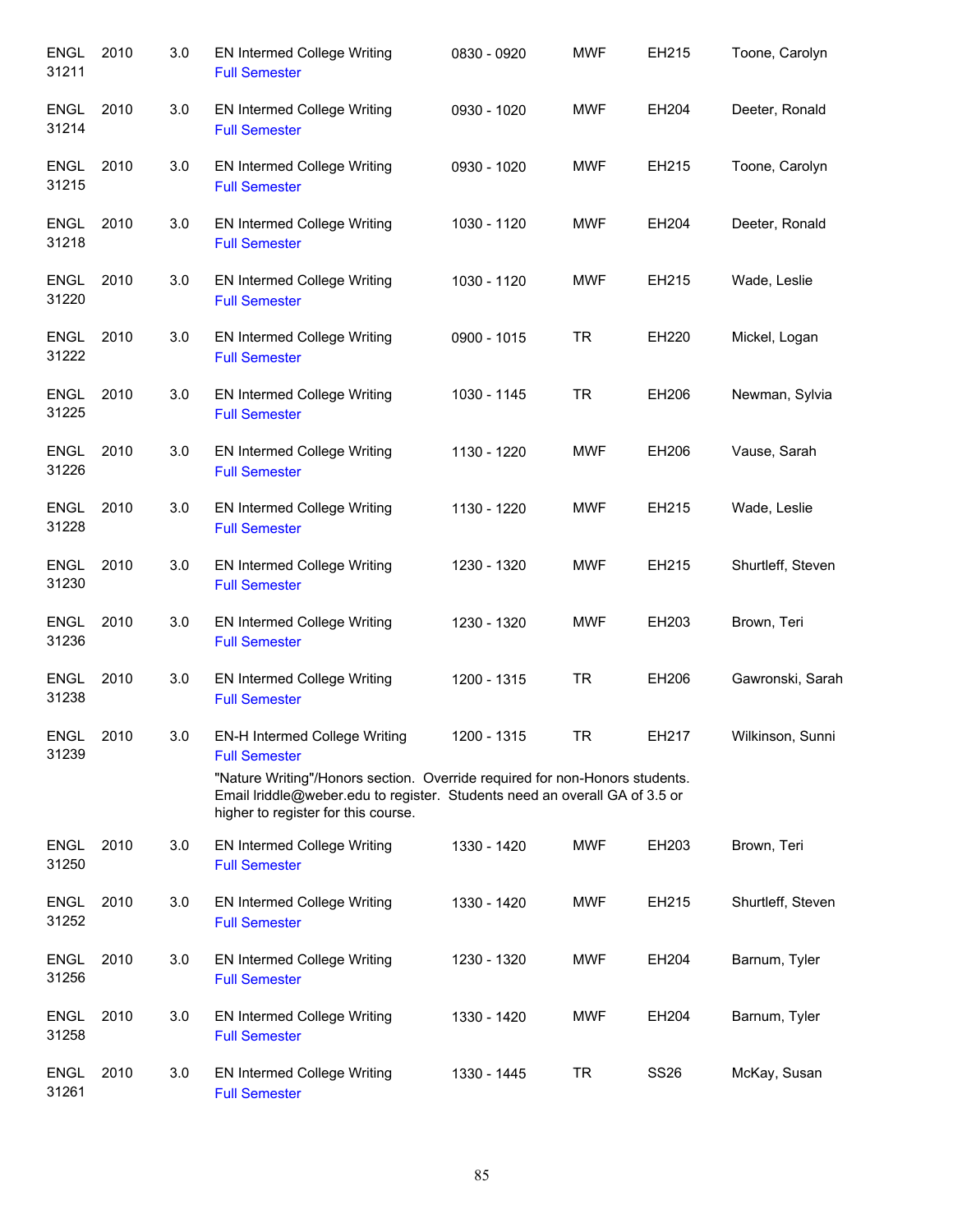| <b>ENGL</b><br>31263 | 2010 | 3.0 | EN Intermed College Writing<br><b>Full Semester</b>                                                                                                                                         | 1330 - 1445 | <b>TR</b>   | EH206  | Shurtleff, Steven    |
|----------------------|------|-----|---------------------------------------------------------------------------------------------------------------------------------------------------------------------------------------------|-------------|-------------|--------|----------------------|
| <b>ENGL</b><br>31265 | 2010 | 3.0 | EN Intermed College Writing<br><b>Full Semester</b>                                                                                                                                         | 1730 - 2010 | M           | EH205  | Beal, John           |
| <b>ENGL</b><br>31270 | 2010 | 3.0 | <b>EN Intermed College Writing</b><br><b>Full Semester</b>                                                                                                                                  | 1730 - 2010 | $\mathsf T$ | EH203  | Strickland, Kimberly |
| <b>ENGL</b><br>31284 | 2010 | 3.0 | EN Intermed College Writing<br><b>Full Semester</b>                                                                                                                                         | 1730 - 2010 | W           | EH205  | Beal, John           |
| <b>ENGL</b><br>31287 | 2010 | 3.0 | EN Intermed College Writing<br><b>Block 2</b>                                                                                                                                               | 1730 - 2010 | R           | EH217  | Vause, Sarah         |
| <b>ENGL</b><br>32424 | 2010 | 3.0 | <b>EN Intermed College Writing</b><br><b>Full Semester</b>                                                                                                                                  | 1730 - 2010 | М           | DH1410 | Nelson, Crystal      |
| <b>ENGL</b><br>33683 | 2010 | 3.0 | <b>EN Intermed College Writing</b><br><b>Full Semester</b><br>To access online course materials, please log in to your student portal at<br>weber.edu and select your student services tab. | <b>TBA</b>  | <b>TBA</b>  | OL     | Hamer, Jan           |
| <b>ENGL</b><br>34642 | 2010 | 3.0 | EN Intermed College Writing<br><b>Full Semester</b>                                                                                                                                         | 0830 - 0920 | <b>MWF</b>  | EH206  | Stott, Laura         |
| <b>ENGL</b><br>34643 | 2010 | 3.0 | <b>EN Intermed College Writing</b><br><b>Full Semester</b>                                                                                                                                  | 0830 - 0920 | <b>MWF</b>  | EH403  | Wade, Leslie         |
| <b>ENGL</b><br>34644 | 2010 | 3.0 | <b>EN Intermed College Writing</b><br><b>Full Semester</b>                                                                                                                                  | 1030 - 1120 | <b>MWF</b>  | EH220  | Brown, Teri          |
| <b>ENGL</b><br>34645 | 2010 | 3.0 | EN Intermed College Writing<br><b>Full Semester</b>                                                                                                                                         | 1330 - 1420 | <b>MWF</b>  | EH205  | Marchant, Rodney     |
| <b>ENGL</b><br>34685 | 2010 | 3.0 | EN Intermed College Writing<br><b>Full Semester</b>                                                                                                                                         | 1030 - 1145 | <b>TR</b>   | EH204  | LeTourneau, Mark     |
| <b>ENGL</b><br>34688 | 2010 | 3.0 | EN Intermed College Writing<br><b>Full Semester</b>                                                                                                                                         | 1200 - 1315 | <b>TR</b>   | EH204  | Vause, L             |
| <b>ENGL</b><br>34690 | 2010 | 3.0 | <b>EN Intermed College Writing</b><br><b>Full Semester</b>                                                                                                                                  | 1730 - 2010 | $\mathsf T$ | EH204  | Vause, L             |
| <b>ENGL</b><br>34698 | 2010 | 3.0 | EN Intermed College Writing<br><b>Full Semester</b>                                                                                                                                         | 1330 - 1420 | <b>MWF</b>  | EH219  | LeTourneau, Mark     |
| <b>ENGL</b><br>34699 | 2010 | 3.0 | EN Intermed College Writing<br><b>Full Semester</b>                                                                                                                                         | 1330 - 1420 | <b>MWF</b>  | EH317  | Wutz, Michael        |
| <b>ENGL</b><br>34784 | 2010 | 3.0 | EN Intermed College Writing<br><b>Full Semester</b>                                                                                                                                         | 0930 - 1020 | <b>MWF</b>  | EH316  | Crimmel, Henry       |
| <b>ENGL</b><br>31289 | 2100 | 3.0 | <b>Technical Writing</b><br><b>Full Semester</b>                                                                                                                                            | 1030 - 1120 | <b>MWF</b>  | EH203  | Subbiah, Mahalingam  |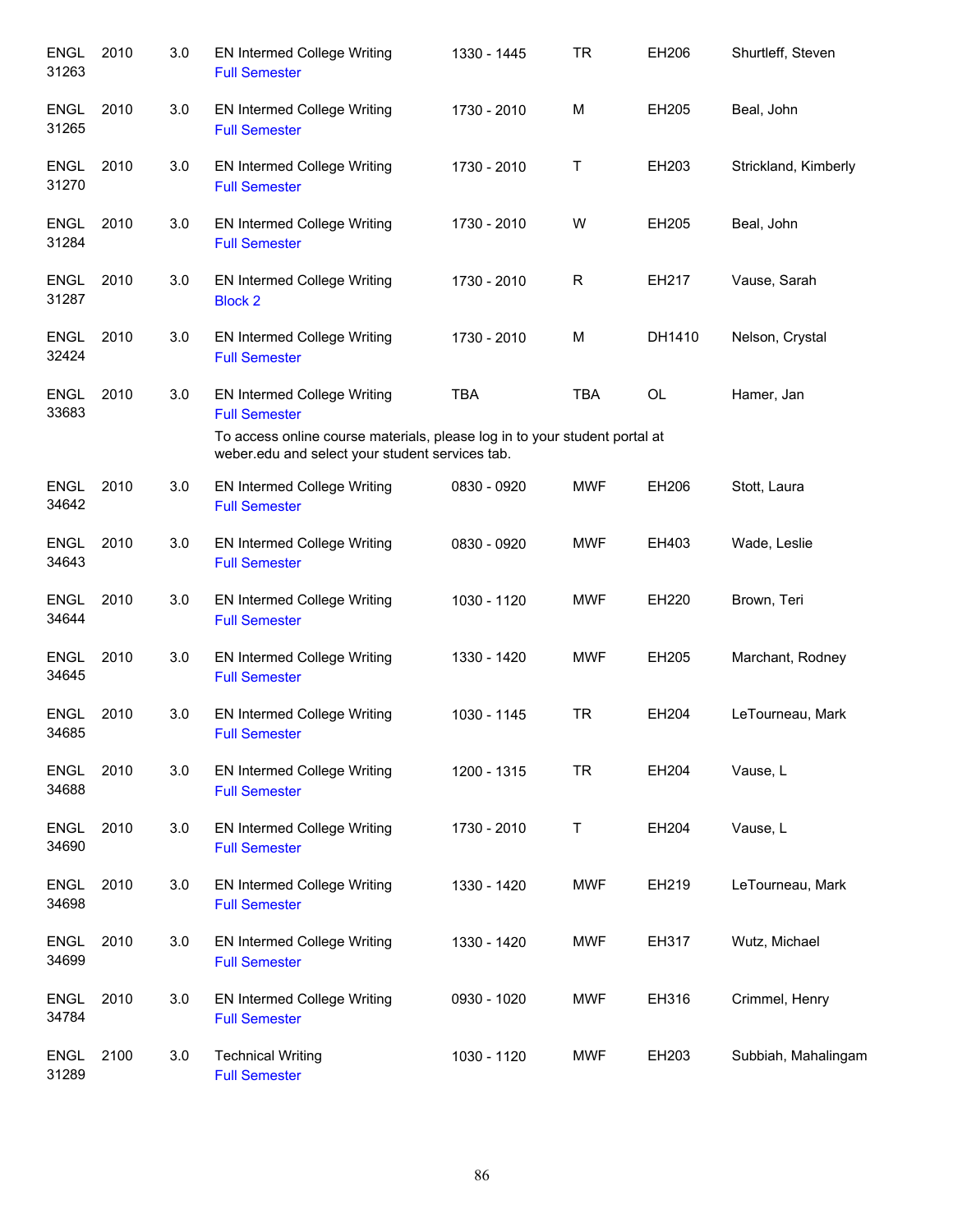| <b>ENGL</b><br>30166 | 2200 | 3.0 | HU/DV Intro to Literature<br><b>Full Semester</b>                                                                                                                                      | <b>TBA</b>  | <b>TBA</b> | <b>OL</b> | Reddy, Prasanna  |
|----------------------|------|-----|----------------------------------------------------------------------------------------------------------------------------------------------------------------------------------------|-------------|------------|-----------|------------------|
|                      |      |     | To access online course materials, please log in to your student portal at<br>weber.edu and select your student services tab.                                                          |             |            |           |                  |
| <b>ENGL</b><br>31290 | 2200 | 3.0 | HU/DV Intro to Literature<br><b>Full Semester</b>                                                                                                                                      | 0830 - 0920 | <b>MWF</b> | EH316     | Burrows, J       |
| <b>ENGL</b><br>31293 | 2200 | 3.0 | HU/DV Intro to Literature<br><b>Full Semester</b>                                                                                                                                      | 1130 - 1220 | <b>MWF</b> | EH403     | LeTourneau, Mark |
| <b>ENGL</b><br>31446 | 2200 | 3.0 | HU/DV Intro to Literature<br><b>Full Semester</b>                                                                                                                                      | 1200 - 1315 | TR         | EH203     | Burrows, J       |
| <b>ENGL</b><br>31447 | 2200 | 3.0 | HU/DV Intro to Literature<br><b>Full Semester</b>                                                                                                                                      | 1730 - 2010 | М          | EH204     | Deeter, Ronald   |
| <b>ENGL</b><br>30167 | 2220 | 3.0 | HU/DV Introduction to Fiction<br><b>Full Semester</b><br>To access online course materials, please log in to your student portal at<br>weber.edu and select your student services tab. | <b>TBA</b>  | <b>TBA</b> | <b>OL</b> | Newman, Sylvia   |
| <b>ENGL</b><br>31448 | 2220 | 3.0 | HU/DV Introduction to Fiction<br><b>Full Semester</b>                                                                                                                                  | 0900 - 1015 | <b>TR</b>  | EH205     | Hudson, Kyra     |
| <b>ENGL</b><br>31449 | 2220 | 3.0 | HU/DV Introduction to Fiction<br><b>Full Semester</b>                                                                                                                                  | 0930 - 1020 | MWF        | EH206     | Vause, Sarah     |
| <b>ENGL</b><br>31450 | 2220 | 3.0 | HU/DV Introduction to Fiction<br><b>Full Semester</b>                                                                                                                                  | 1030 - 1145 | <b>TR</b>  | EH205     | Hudson, Kyra     |
| <b>ENGL</b><br>31451 | 2220 | 3.0 | HU/DV Introduction to Fiction<br><b>Full Semester</b>                                                                                                                                  | 1230 - 1320 | <b>MWF</b> | EH205     | Pollett, William |
| <b>ENGL</b><br>31452 | 2220 | 3.0 | HU/DV Introduction to Fiction<br><b>Full Semester</b>                                                                                                                                  | 1330 - 1445 | <b>TR</b>  | EH116     | Vause, L         |
| ENGL<br>31454        | 2240 | 3.0 | HU/DV Introduction to Poetry<br><b>Full Semester</b>                                                                                                                                   | 1330 - 1445 | TR         | EH203     | Hamer, Jan       |
| <b>ENGL</b><br>31455 | 2240 | 3.0 | HU/DV Introduction to Poetry<br><b>Full Semester</b>                                                                                                                                   | 1730 - 2010 | Τ          | EH206     | Roghaar, Brad    |
| <b>ENGL</b><br>31456 | 2250 | 3.0 | <b>CA Creative Writing</b><br><b>Full Semester</b>                                                                                                                                     | 1030 - 1145 | <b>TR</b>  | EH316     | Deeter, Ronald   |
| <b>ENGL</b><br>31458 | 2250 | 3.0 | <b>CA Creative Writing</b><br><b>Full Semester</b>                                                                                                                                     | 0930 - 1020 | <b>MWF</b> | EH403     | Griffiths, Sian  |
| <b>ENGL</b><br>31459 | 2260 | 3.0 | CA Intro Writing Short Fiction<br><b>Full Semester</b>                                                                                                                                 | 0900 - 1015 | <b>TR</b>  | EH316     | Deeter, Ronald   |
| <b>ENGL</b><br>31462 | 2260 | 3.0 | CA Intro Writing Short Fiction<br><b>Full Semester</b>                                                                                                                                 | 1130 - 1220 | <b>MWF</b> | EH204     | Deeter, Ronald   |
| <b>ENGL</b><br>31465 | 2290 | 3.0 | HU/DV Introduction to Drama<br><b>Full Semester</b>                                                                                                                                    | 1230 - 1320 | MWF        | EH317     | McKay, Susan     |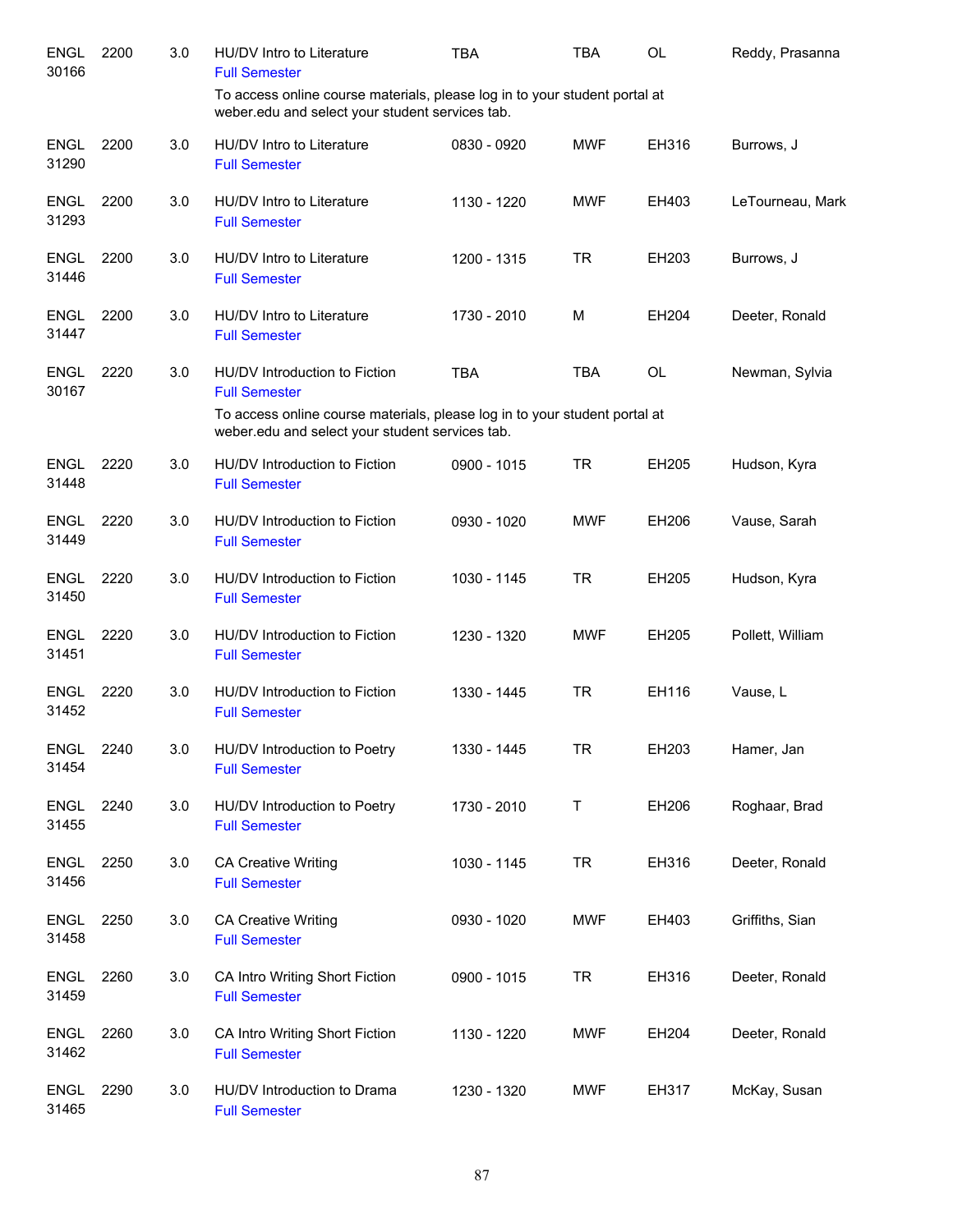| <b>ENGL</b><br>31466 | 2830 | 1.0 | <b>Directed Readings</b><br><b>Full Semester</b>                                                                                                                                            | <b>TBA</b>  | TBA          |        | Herndon, Kathleen   |
|----------------------|------|-----|---------------------------------------------------------------------------------------------------------------------------------------------------------------------------------------------|-------------|--------------|--------|---------------------|
|                      |      |     | COME TO ENGLISH DEPT. IN EH 413 FOR CONTRACT FORM<br>AND GET APPROVAL FROM DEPT. CHAIR AND PROFESSOR.                                                                                       |             |              |        |                     |
| <b>ENGL</b><br>31467 | 2830 | 2.0 | <b>Directed Readings</b><br><b>Full Semester</b>                                                                                                                                            | <b>TBA</b>  | <b>TBA</b>   |        | Herndon, Kathleen   |
|                      |      |     | COME TO ENGLISH DEPT. IN EH 413 FOR CONTRACT FORM<br>AND GET APPROVAL FROM DEPT. CHAIR AND PROFESSOR.                                                                                       |             |              |        |                     |
| <b>ENGL</b><br>31469 | 2830 | 3.0 | <b>Directed Readings</b><br><b>Full Semester</b><br>COME TO ENGLISH DEPT. IN EH 413 FOR CONTRACT FORM AND                                                                                   | <b>TBA</b>  | <b>TBA</b>   |        | Herndon, Kathleen   |
|                      |      |     | APPROVAL FROM DEPT. CHAIR. AND PROFESSOR.                                                                                                                                                   |             |              |        |                     |
| <b>ENGL</b><br>31470 | 3010 | 3.0 | Intro to Linguistics<br><b>Full Semester</b>                                                                                                                                                | 1200 - 1315 | <b>TR</b>    | LL221  | McKay, Susan        |
| <b>ENGL</b><br>31471 | 3020 | 3.0 | Intro to Study of Language Tea<br><b>Full Semester</b>                                                                                                                                      | 1030 - 1145 | <b>TR</b>    | EH317  | Dohrer, Gary        |
|                      |      |     | NEED TO REGISTER FOR THE OTHER 3 METHODOLOGY CLASSES, TOO:<br>3400 (31511), 3410 (31512) AND 3420 (31513). CALL ENGLISH<br>DEPT. AT 801-626-6251 FOR OVERRIDES SO YOU CAN THEN<br>REGISTER. |             |              |        |                     |
| <b>ENGL</b><br>32764 | 3030 | 3.0 | Structure of English<br><b>Full Semester</b>                                                                                                                                                | 1730 - 2010 | $\mathsf{R}$ | LL229  | McKay, Susan        |
| ENGL<br>32765        | 3050 | 3.0 | Grammar/Style/Usage in Adv Wri<br><b>Full Semester</b>                                                                                                                                      | 1030 - 1120 | <b>MWF</b>   | EH403  | LeTourneau, Mark    |
| <b>ENGL</b><br>31476 | 3080 | 3.0 | Critical Approaches to Literat<br><b>Full Semester</b>                                                                                                                                      | 0830 - 0920 | <b>MWF</b>   | EH220  | Mitchell, Jennifer  |
| <b>ENGL</b><br>31477 | 3080 | 3.0 | Critical Approaches to Literat<br><b>Full Semester</b>                                                                                                                                      | 1200 - 1315 | <b>TR</b>    | EH316  | Mitchell, Jennifer  |
| <b>ENGL</b><br>31478 | 3080 | 3.0 | Critical Approaches to Literat<br><b>Full Semester</b>                                                                                                                                      | 1630 - 1910 | W            | EH203  | Gesteland, Becky    |
| <b>ENGL</b><br>30168 | 3100 | 3.0 | Professional/Technical Writing<br><b>Full Semester</b>                                                                                                                                      | <b>TBA</b>  | <b>TBA</b>   | OL     | Egan, Stacie        |
|                      |      |     | To access online course materials, please log in to your student portal at<br>weber.edu and select your student services tab.                                                               |             |              |        |                     |
| <b>ENGL</b><br>30169 | 3100 | 3.0 | Professional/Technical Writing<br><b>Full Semester</b>                                                                                                                                      | <b>TBA</b>  | TBA          | OL     | Egan, Stacie        |
|                      |      |     | To access online course materials, please log in to your student portal at<br>weber.edu and select your student services tab.                                                               |             |              |        |                     |
| <b>ENGL</b><br>30187 | 3100 | 3.0 | Professional/Technical Writing<br><b>Full Semester</b>                                                                                                                                      | 1730 - 2010 | R            | D02222 | Sorensen, Jennifer  |
| <b>ENGL</b><br>31479 | 3100 | 3.0 | Professional/Technical Writing<br><b>Full Semester</b>                                                                                                                                      | 0830 - 0920 | <b>MWF</b>   | EH410  | Sorensen, Jennifer  |
| <b>ENGL</b><br>31480 | 3100 | 3.0 | Professional/Technical Writing<br><b>Full Semester</b>                                                                                                                                      | 0900 - 1015 | TR           | EH403  | Subbiah, Mahalingam |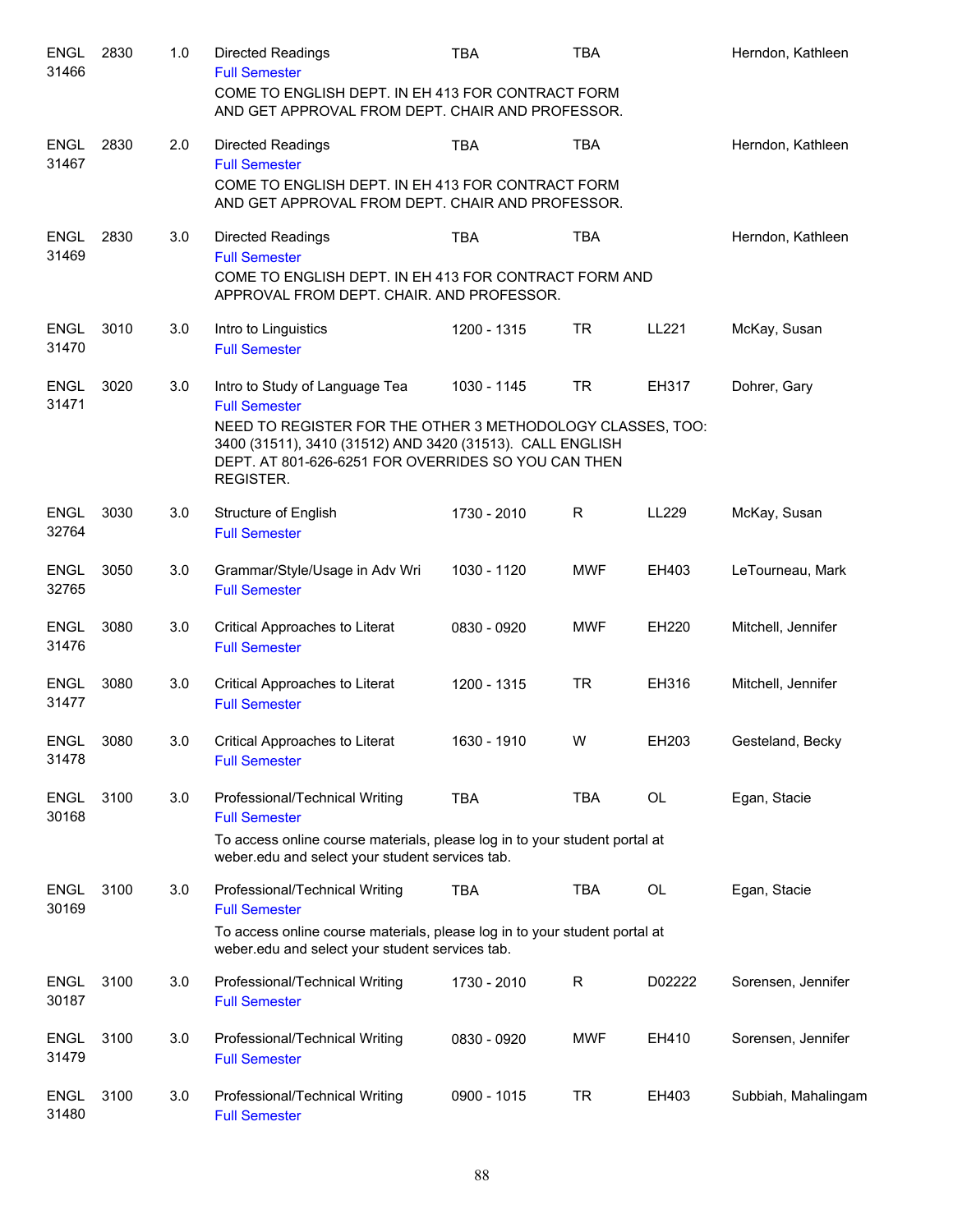| <b>ENGL</b><br>31482 | 3100 | 3.0 | Professional/Technical Writing<br><b>Full Semester</b>                                                                                                                                                                                                                                                                                                                                                                                                                                                                               | 0930 - 1020 | <b>MWF</b>   | EH410 | Sorensen, Jennifer |
|----------------------|------|-----|--------------------------------------------------------------------------------------------------------------------------------------------------------------------------------------------------------------------------------------------------------------------------------------------------------------------------------------------------------------------------------------------------------------------------------------------------------------------------------------------------------------------------------------|-------------|--------------|-------|--------------------|
| <b>ENGL</b><br>31484 | 3140 | 3.0 | Professional/Technical Editing<br><b>Full Semester</b>                                                                                                                                                                                                                                                                                                                                                                                                                                                                               | 1730 - 2010 | Τ            | EH410 | Thomas, Shelley    |
| <b>ENGL</b><br>31486 | 3210 | 3.0 | <b>Advanced College Writng</b><br><b>Full Semester</b>                                                                                                                                                                                                                                                                                                                                                                                                                                                                               | 1030 - 1120 | <b>MWF</b>   | EH217 | Rogers, Scott      |
| <b>ENGL</b><br>31488 | 3270 | 3.0 | Magazine Article Writing<br><b>Full Semester</b>                                                                                                                                                                                                                                                                                                                                                                                                                                                                                     | 1330 - 1445 | <b>TR</b>    | EH317 | Prothero, Walter   |
| <b>ENGL</b><br>31489 | 3280 | 3.0 | <b>Biographical Writing</b><br><b>Full Semester</b>                                                                                                                                                                                                                                                                                                                                                                                                                                                                                  | 1730 - 2010 | T            | EH220 | Elsley, Judith     |
| <b>ENGL</b><br>31491 | 3300 | 3.0 | <b>Children's Literature</b><br><b>Full Semester</b>                                                                                                                                                                                                                                                                                                                                                                                                                                                                                 | 1230 - 1320 | <b>MWF</b>   | EH403 | Olson, Eleanor     |
| <b>ENGL</b><br>31492 | 3300 | 3.0 | Children's Literature<br><b>Full Semester</b>                                                                                                                                                                                                                                                                                                                                                                                                                                                                                        | 1330 - 1420 | <b>MWF</b>   | EH403 | Olson, Eleanor     |
| <b>ENGL</b><br>31494 | 3310 | 3.0 | Young Adult Literature<br><b>Full Semester</b>                                                                                                                                                                                                                                                                                                                                                                                                                                                                                       | 1730 - 2010 | M            | EH403 | Olson, Eleanor     |
| <b>ENGL</b><br>31506 | 3350 | 3.0 | Stdies/Litrary Gnres/Novel<br><b>Full Semester</b>                                                                                                                                                                                                                                                                                                                                                                                                                                                                                   | 1200 - 1315 | <b>TR</b>    | EH317 | Ramirez, Victoria  |
| <b>ENGL</b><br>31507 | 3350 | 3.0 | LitraryGnres/Notebook&Journals<br><b>Full Semester</b>                                                                                                                                                                                                                                                                                                                                                                                                                                                                               | 1230 - 1320 | <b>MWF</b>   | EH217 | Schwiebert, John   |
| <b>ENGL</b><br>31508 | 3350 | 3.0 | Literary Genres/Song Lyrics<br><b>Full Semester</b>                                                                                                                                                                                                                                                                                                                                                                                                                                                                                  | 1730 - 2010 | M            | EH217 | Pollett, William   |
| <b>ENGL</b><br>31509 | 3350 | 3.0 | LitraryGnrs/Crtv Nonfict Wrtng<br><b>Full Semester</b>                                                                                                                                                                                                                                                                                                                                                                                                                                                                               | 1730 - 2010 | $\mathsf{R}$ | EH317 | Prothero, Walter   |
| ENGL<br>33192        | 3350 | 3.0 | Litrary Genres/Poetic Forms<br><b>Full Semester</b>                                                                                                                                                                                                                                                                                                                                                                                                                                                                                  | 1730 - 2010 | Т            | EH316 | Wilkinson, Sunni   |
| <b>ENGL</b><br>31511 | 3400 | 3.0 | <b>Teaching Of Literature</b><br><b>Full Semester</b><br>NEED TO REGISTER FOR THE OTHER 3 METHODOLOGY CLASSES, TOO:<br>3020 (31471), 3410 (31512) AND 3420 (31513). CALL ENGLISH<br>DEPT. AT 801-626-6251 FOR OVERRIDES AND THEN YOU CAN<br>REGISTER.                                                                                                                                                                                                                                                                                | 0930 - 1020 | <b>MWF</b>   | EH317 | Young, James       |
| <b>ENGL</b><br>31512 | 3410 | 3.0 | <b>CBL-Teaching Writing</b><br><b>Full Semester</b><br>NEED TO REGISTER FOR THE OTHER 3 METHODOLOGY CLASSES, TOO:<br>3020 (31471), 3400 (31511) AND 3420 (31513). CALL ENGLISH DEPT. AT<br>801-626-6251 FOR OVERRIDES AND THEN YOU CAN REGISTER. CBL stands<br>for Community-Based Learning which means that students engage in<br>meaningful community service that is connected to specific course objectives.<br>See http://www.weber.edu/CommunityInvolvement/CBL_Designation.html for a<br>full list of CBL designated courses. | 0900 - 1015 | TR           | EH317 | Dohrer, Gary       |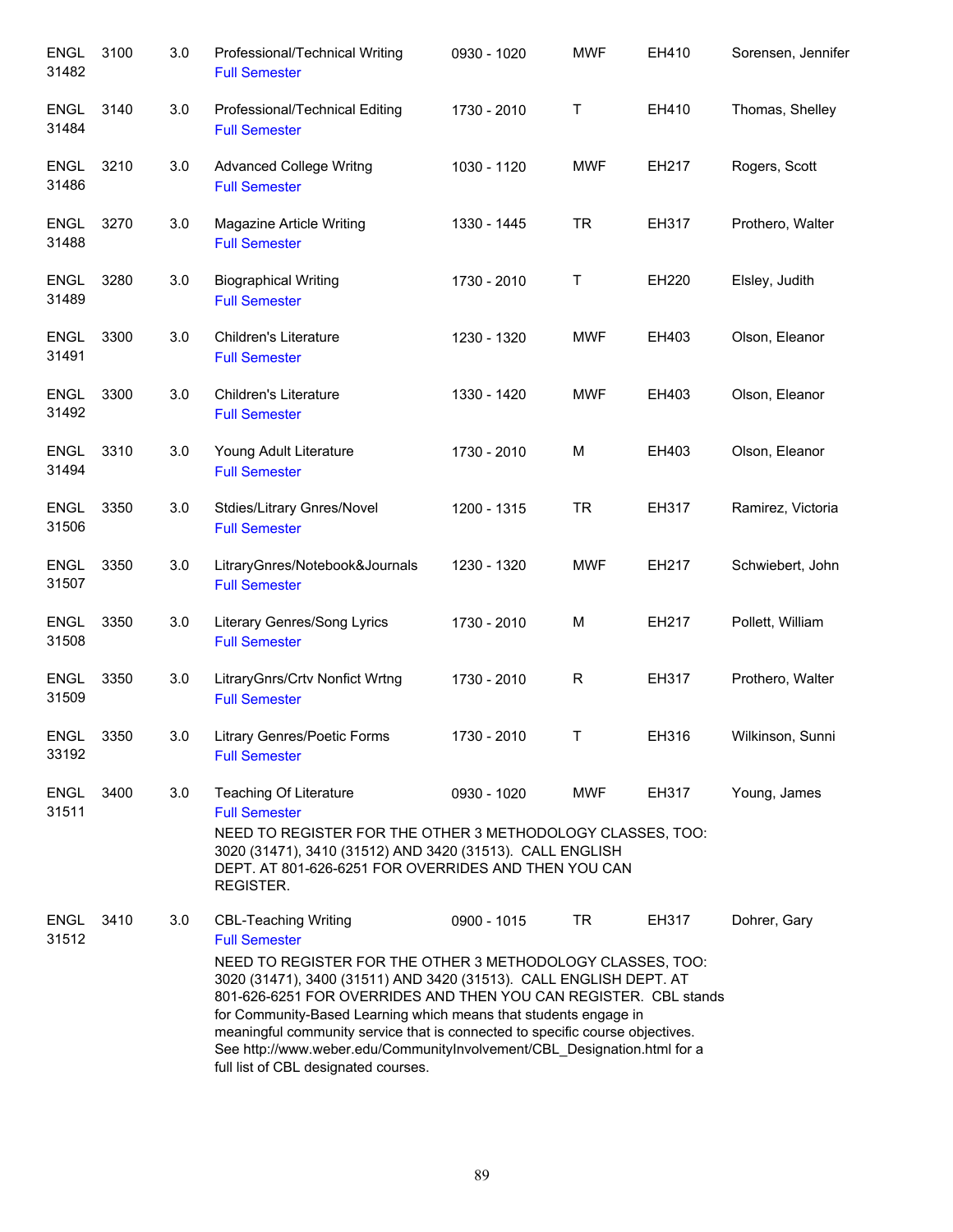| <b>ENGL</b><br>31513 | 3420 | 3.0 | Teaching with Young Adult Lit<br><b>Full Semester</b>                                                                                                                                                  | 1030 - 1120 | <b>MWF</b> | EH317        | Young, James        |
|----------------------|------|-----|--------------------------------------------------------------------------------------------------------------------------------------------------------------------------------------------------------|-------------|------------|--------------|---------------------|
|                      |      |     | NEED TO REGISTER FOR THE OTHER 3 METHODOLOGY CLASSES, TOO:<br>3020 (31471), 3400 (31511), AND 3410 (31512) -- CALL ENGLISH<br>DEPT. OFFICE AT 801-626-6251 FOR OVERRIDES AND THEN YOU<br>CAN REGISTER. |             |            |              |                     |
| <b>ENGL</b><br>31514 | 3500 | 3.0 | HU Studies in Shakespeare<br><b>Full Semester</b>                                                                                                                                                      | 0930 - 1020 | <b>MWF</b> | EH203        | Seal, Samantha      |
| <b>ENGL</b><br>31516 | 3500 | 3.0 | HU Studies in Shakespeare<br><b>Full Semester</b>                                                                                                                                                      | 1200 - 1315 | <b>TR</b>  | EH215        | Seal, Samantha      |
| <b>ENGL</b><br>31517 | 3510 | 3.0 | <b>HU/DV World Literature</b><br><b>Full Semester</b>                                                                                                                                                  | 1200 - 1315 | <b>TR</b>  | EH403        | Subbiah, Mahalingam |
| <b>ENGL</b><br>31972 | 3510 | 3.0 | Nationalism East Asia-Lit/Hist<br><b>Full Semester</b><br>NATIONALISM IN 20TH CENTURY EAST ASIA: LITERATURE AND HISTORY                                                                                | 1730 - 2010 | M          | <b>SS274</b> | Burrows, J          |
| <b>ENGL</b><br>31523 | 3730 | 3.0 | Middle Eastern Women Writers<br><b>Full Semester</b><br>Will count as an elective in Women Studies.                                                                                                    | 1030 - 1145 | <b>TR</b>  | EH403        | Herndon, Kathleen   |
| <b>ENGL</b><br>31540 | 4100 | 3.0 | Introduction to the Profession<br><b>Full Semester</b>                                                                                                                                                 | 1730 - 2010 | W          | EH410        | Thomas, Shelley     |
| <b>ENGL</b><br>31544 | 4110 | 3.0 | <b>Content Management</b><br><b>Full Semester</b>                                                                                                                                                      | 0900 - 1015 | <b>TR</b>  | EH410        | Gesteland, Becky    |
| <b>ENGL</b><br>30170 | 4120 | 3.0 | Seminar/Practicum Prof/Tech Wr<br><b>Full Semester</b><br>To access online course materials, please log in to your student portal at<br>weber.edu and select your student services tab.                | <b>TBA</b>  | <b>TBA</b> | OL           | Thomas, Shelley     |
| <b>ENGL</b><br>30558 | 4410 | 3.0 | Strat/Method Teach ESL<br><b>Full Semester</b>                                                                                                                                                         | 1630 - 1910 | W          | EH204        | Sheridan, Deborah   |
| <b>ENGL</b><br>30559 | 4450 | 3.0 | ESL/Bilin Assessment: Theory<br><b>Full Semester</b>                                                                                                                                                   | 1630 - 1910 | Τ          | EH205        | Mortensen, Maria    |
| <b>ENGL</b><br>31551 | 4520 | 3.0 | American Lit: Early & Romantic<br><b>Full Semester</b>                                                                                                                                                 | 0900 - 1015 | <b>TR</b>  | EH204        | Vause, L            |
| <b>ENGL</b><br>31552 | 4530 | 3.0 | America Lit: Realism/Naturalis<br><b>Full Semester</b>                                                                                                                                                 | 0830 - 0920 | <b>MWF</b> | EH203        | Gesteland, Becky    |
| <b>ENGL</b><br>31554 | 4540 | 3.0 | American Lit: Modern<br><b>Full Semester</b>                                                                                                                                                           | 1030 - 1145 | <b>TR</b>  | EH203        | Burrows, J          |
| <b>ENGL</b><br>31555 | 4550 | 3.0 | American Lit: Contemporary<br><b>Full Semester</b>                                                                                                                                                     | 0930 - 1020 | <b>MWF</b> | EH220        | Wutz, Michael       |
| <b>ENGL</b><br>31556 | 4610 | 3.0 | British Lit: Medieval<br><b>Full Semester</b>                                                                                                                                                          | 1030 - 1145 | <b>TR</b>  | EH215        | Seal, Samantha      |
| <b>ENGL</b><br>31558 | 4620 | 3.0 | British Lit: Renaissance<br><b>Full Semester</b>                                                                                                                                                       | 0900 - 1015 | <b>TR</b>  | EH219        | Shigley, Sally      |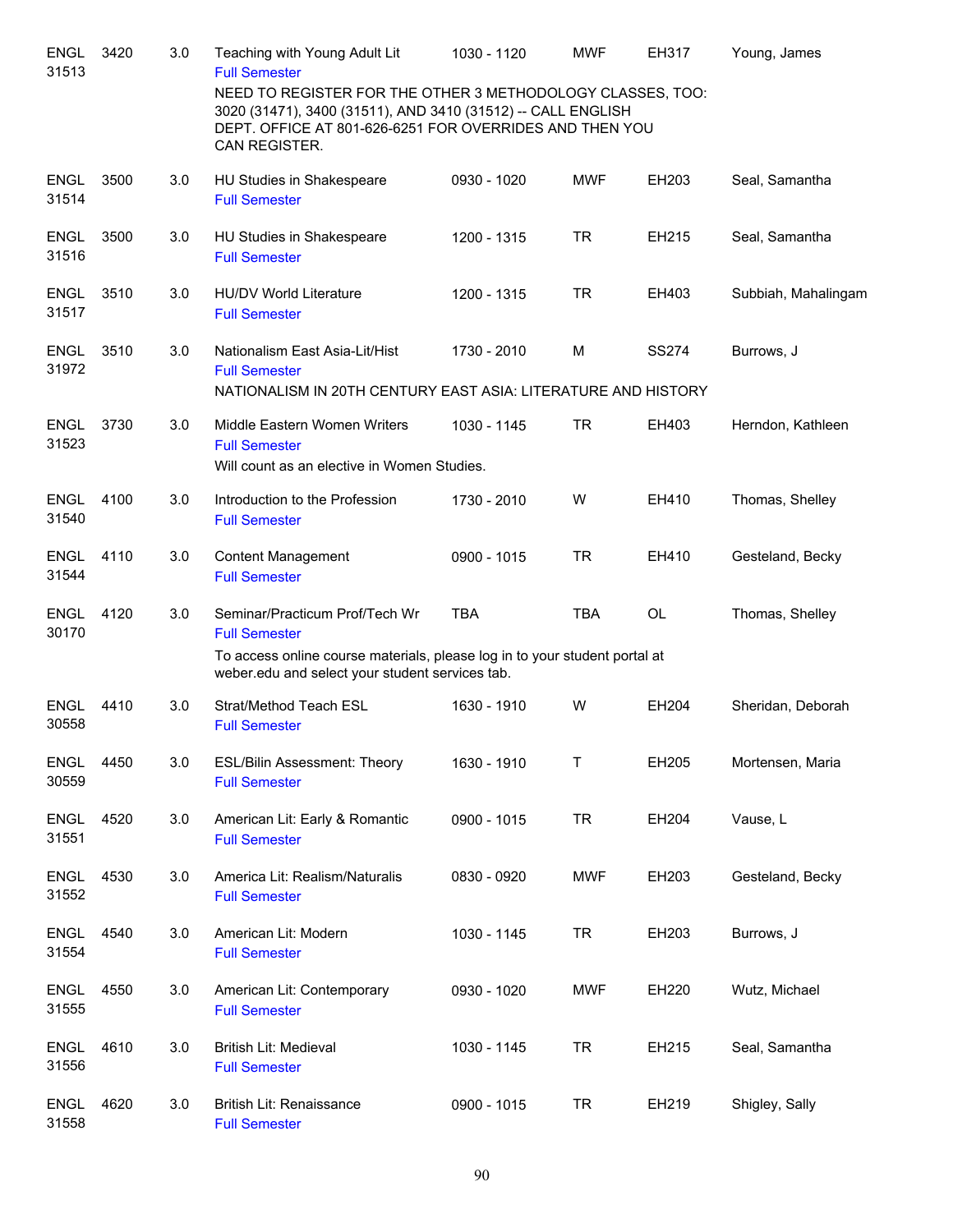| <b>ENGL</b><br>31559 | 4630 | 3.0 | British Lit: Neoclassic/Romant<br><b>Full Semester</b>                                                                                                                                                                       | 1130 - 1220 | <b>MWF</b>  | EH217     | Schwiebert, John   |
|----------------------|------|-----|------------------------------------------------------------------------------------------------------------------------------------------------------------------------------------------------------------------------------|-------------|-------------|-----------|--------------------|
| <b>ENGL</b><br>31562 | 4650 | 3.0 | British Lit: Modern<br><b>Full Semester</b>                                                                                                                                                                                  | 1030 - 1145 | <b>TR</b>   | EH220     | Elsley, Judith     |
| <b>ENGL</b><br>31563 | 4660 | 3.0 | <b>British Lit:Contemporary</b><br><b>Full Semester</b>                                                                                                                                                                      | 1230 - 1320 | <b>MWF</b>  | EH220     | Mitchell, Jennifer |
| <b>ENGL</b><br>30171 | 4710 | 3.0 | Emnt Authors/Arthur C. Doyle<br><b>Full Semester</b>                                                                                                                                                                         | <b>TBA</b>  | TBA         | <b>OL</b> | Vause, L           |
|                      |      |     | To access online course materials, please log in to your student portal at<br>weber.edu and select your student services tab.                                                                                                |             |             |           |                    |
| <b>ENGL</b><br>31575 | 4710 | 3.0 | Emnt Authors/Virginia Woolf<br><b>Full Semester</b><br>Will count as an elective for Women Studies.                                                                                                                          | 1130 - 1220 | <b>MWF</b>  | EH220     | Mitchell, Jennifer |
| <b>ENGL</b><br>31691 | 4810 | 3.0 | Professional Writing: Nursing<br><b>Full Semester</b><br>FOR NURSING STUDENTS ONLY. PLEASE CHECK IN WITH NURSING<br>SECRETARY TO GET OVERRIDE SO YOU CAN THEN REGISTER<br>YOURSELF FOR THE CLASS.                            | 1430 - 1710 | R           | EH403     | Shigley, Sally     |
| <b>ENGL</b><br>31580 | 4830 | 1.0 | <b>Directed Readings</b><br><b>Full Semester</b><br>NEED TO PICK UP CONTRACT FORM FROM ENGLISH DEPT. OFFICE<br>IN EH 413. NEED DEPT. CHAIR AND PROFESSOR APPROVAL THEN<br>YOU CAN GET REGISTER.                              | <b>TBA</b>  | <b>TBA</b>  |           | Herndon, Kathleen  |
| <b>ENGL</b><br>31582 | 4830 | 2.0 | <b>Directed Readings</b><br><b>Full Semester</b><br>NEED TO GET CONTRACT FORM FROM ENGLISH DEPT. OFFICE<br>IN EH 413. NEED DEPT. CHAIR AND PROFESSOR APPROVAL THEN<br>YOU CAN REGISTER.                                      | <b>TBA</b>  | <b>TBA</b>  |           | Herndon, Kathleen  |
| <b>ENGL</b><br>31583 | 4830 | 3.0 | <b>Directed Readings</b><br><b>Full Semester</b><br>NEED TO PICK UP CONTRACT FORM FROM ENGLISH DEPT. OFFICE<br>IN EH 413. NEED DEPT. CHAIR AND PROFESSOR APPROVAL AND<br>THEN OVERRIDE CAN BE DONE SO THEN YOU CAN REGISTER. | <b>TBA</b>  | <b>TBA</b>  |           | Herndon, Kathleen  |
| <b>ENGL</b><br>35039 | 4920 | 1.0 | <b>NULC Poetry Writing Workshop</b><br><b>Block 2</b>                                                                                                                                                                        | 1430 - 1700 | <b>MTWR</b> | EH221     | Vause, L           |
| <b>ENGL</b><br>31576 | 4940 | 3.0 | Writer's Workshop/Fiction<br><b>Full Semester</b>                                                                                                                                                                            | 1330 - 1420 | <b>MWF</b>  | EH316     | Griffiths, Sian    |
| <b>ENGL</b><br>31577 | 4960 | 3.0 | Metaphor: Edit Student Journal<br><b>Full Semester</b><br>FOR METAPHOR STAFF ONLY. CALL ENGLISH DEPT. OFFICE AT<br>801-626-6251 FOR OVERRIDE SO YOU CAN THEN REGISTER.                                                       | 1630 - 1910 | W           | EH218     | Hamer, Jan         |
| <b>ENGR</b><br>32110 | 1000 | 2.0 | Introduction to Engineering<br><b>Full Semester</b><br>Course Fee \$10.00                                                                                                                                                    | 0930 - 1020 | <b>TR</b>   | B4417     | Hagen, Kirk        |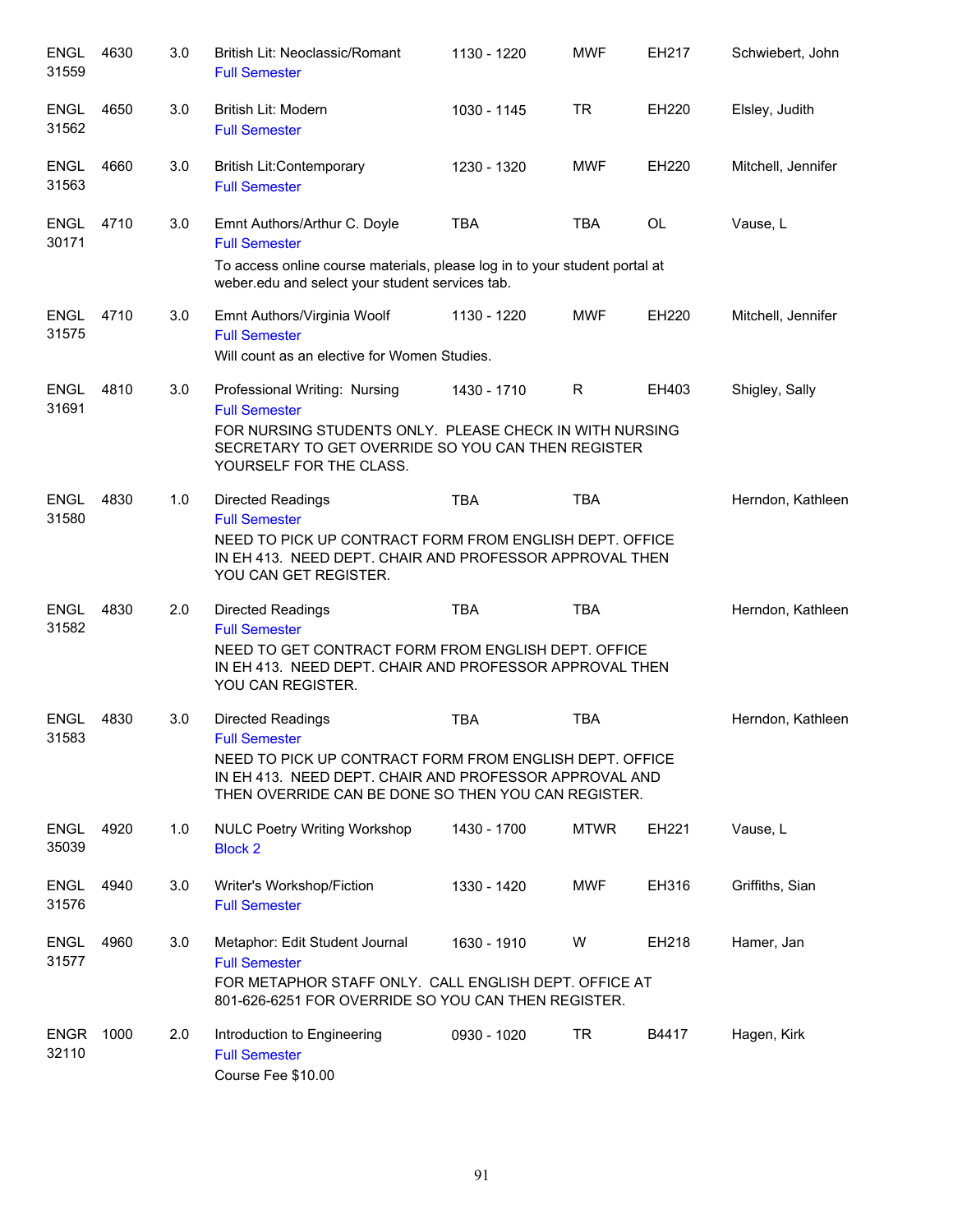| <b>ENGR</b><br>34620      | 1000 | 2.0 | Introduction to Engineering<br><b>Full Semester</b><br>Course Fee \$10.00 | 0830 - 0920 | <b>MW</b>   | ET210       | Kent, Randall     |
|---------------------------|------|-----|---------------------------------------------------------------------------|-------------|-------------|-------------|-------------------|
| <b>ENGR</b><br>32111      | 2080 | 4.0 | Dynamics<br><b>Full Semester</b>                                          | 0830 - 0920 | <b>MTWF</b> | B4417       | Imig, David       |
| <b>ENGR 2140</b><br>32112 |      | 3.0 | <b>Strength of Materials</b><br><b>Full Semester</b>                      | 0930 - 1020 | MWF         | B4417       | Kent, Randall     |
| <b>ENGR 2160</b><br>32114 |      | 3.0 | Materials Science/Engineering<br><b>Full Semester</b>                     | 1030 - 1120 | <b>MWF</b>  | ET210       | Kent, Randall     |
| <b>ENGR 2210</b><br>32117 |      | 4.0 | Elect. Eng. for Non-majors<br><b>Full Semester</b><br>Course Fee \$20.00  | 1330 - 1520 | <b>TR</b>   | B4409       | Jackson, Justin   |
| <b>ESL</b><br>32217       | 0010 | 2.0 | Language Foundations I<br><b>Block 1</b>                                  | 0930 - 1020 | <b>MTWR</b> | EH250       | Sheridan, Deborah |
| ESL<br>32220              | 0010 | 2.0 | Language Foundations I<br><b>Block 1</b>                                  | 1030 - 1120 | <b>MTWR</b> | EH315       | McKay, Susan      |
| ESL<br>32631              | 0010 | 2.0 | Language Foundations I<br><b>Block 2</b>                                  | 1030 - 1120 | <b>MTWR</b> | EH250       | Mortensen, Maria  |
| <b>ESL</b><br>32632       | 0010 | 2.0 | Language Foundations I<br><b>Block 2</b>                                  | 1030 - 1120 | <b>MTWR</b> | <b>SS26</b> |                   |
| ESL<br>32235              | 0015 | 2.0 | Language Foundations II<br><b>Block 1</b>                                 | 1130 - 1220 | MTWR        | EH250       | Turman, Bettie    |
| ESL<br>32639              | 0015 | 2.0 | Language Foundations II<br><b>Block 2</b>                                 | 1130 - 1220 | <b>MTWR</b> | EH250       | Tanner, Jennifer  |
| <b>ESL</b><br>32641       | 0015 | 2.0 | Language Foundations II<br><b>Block 2</b>                                 | 1030 - 1220 | <b>TR</b>   | EH117       | Gillis, Elizabeth |
| ESL<br>32221              | 0020 | 2.0 | Beginning Reading I<br><b>Block 1</b>                                     | 1130 - 1220 | <b>MTWR</b> | LL223       | Tang, Katia       |
| <b>ESL</b><br>32223       | 0020 | 2.0 | Beginning Reading I<br><b>Block 1</b>                                     | 0930 - 1020 | <b>MTWR</b> | LL221       | Green, Austin     |
| ESL<br>32283              | 0025 | 2.0 | <b>Beginning Reading II</b><br><b>Block 1</b>                             | 1330 - 1420 | <b>MTWR</b> | EH104       | Tang, Katia       |
| ESL<br>32642              | 0025 | 2.0 | <b>Beginning Reading II</b><br><b>Block 2</b>                             | 1330 - 1420 | <b>MTWR</b> | EH250       | Tang, Katia       |
| <b>ESL</b><br>32644       | 0025 | 2.0 | <b>Beginning Reading II</b><br><b>Block 2</b>                             | 1130 - 1220 | <b>MTWR</b> |             | McKay, Todd       |
| ESL<br>32229              | 0030 | 2.0 | <b>Basic Conversation I</b><br><b>Block 1</b>                             | 1230 - 1320 | <b>MTWR</b> | EH250       | Tang, Katia       |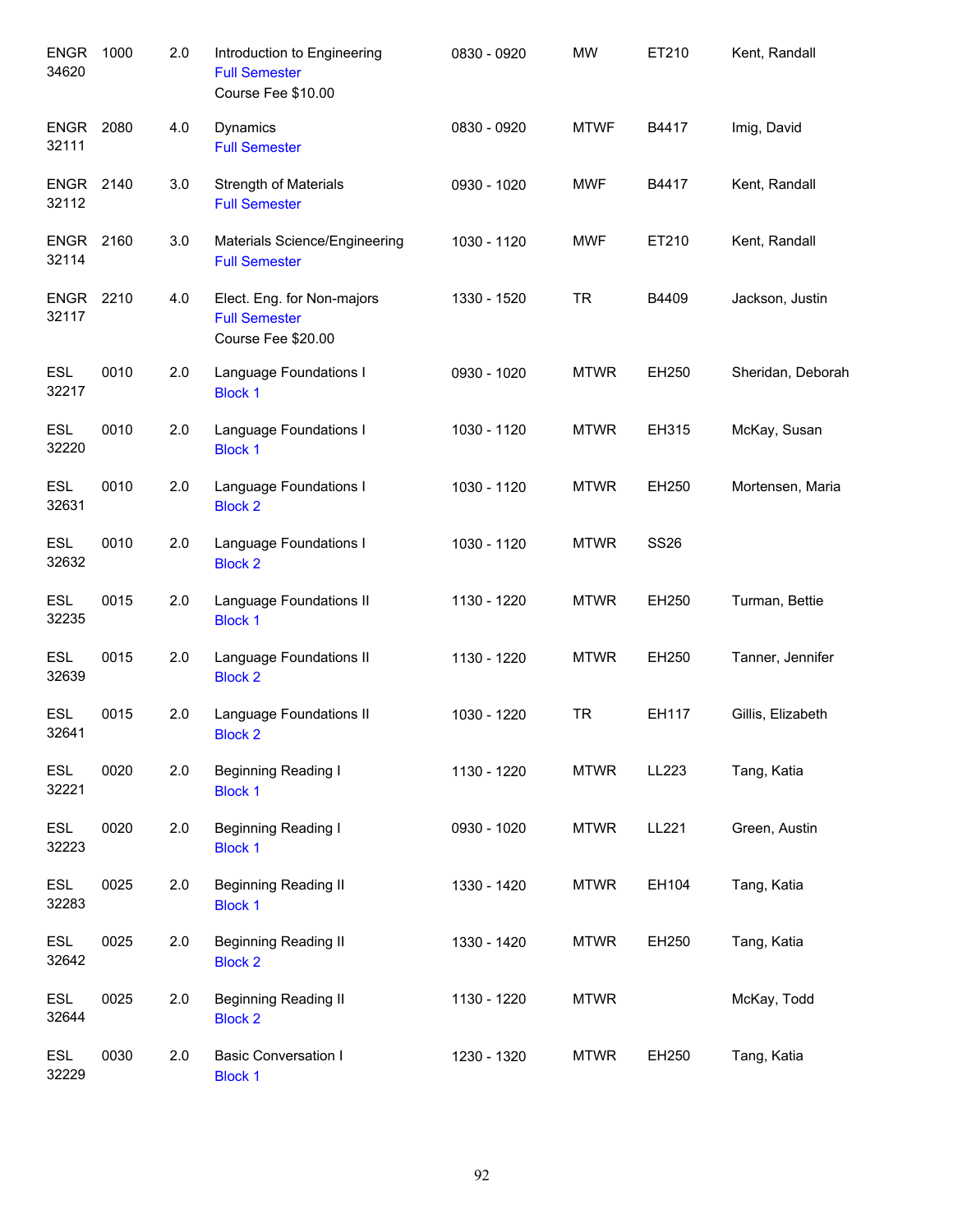| <b>ESL</b><br>32232 | 0030 | 2.0 | <b>Basic Conversation I</b><br><b>Block 1</b>        | 1230 - 1320 | <b>MTWR</b> | EH117        | Pittman, Melissa  |
|---------------------|------|-----|------------------------------------------------------|-------------|-------------|--------------|-------------------|
| <b>ESL</b><br>32635 | 0030 | 2.0 | <b>Basic Conversation I</b><br><b>Block 2</b>        | 1230 - 1320 | <b>MTWR</b> | EH250        | Tang, Katia       |
| <b>ESL</b><br>32391 | 0035 | 2.0 | <b>Basic Conversation II</b><br><b>Block 1</b>       | 1430 - 1520 | <b>MTWR</b> | EH117        | Hansen, Debra     |
| ESL<br>32647        | 0035 | 2.0 | <b>Basic Conversation II</b><br><b>Block 2</b>       | 1430 - 1520 | <b>MTWR</b> | EH205        | Hansen, Debra     |
| ESL<br>32649        | 0035 | 2.0 | <b>Basic Conversation II</b><br><b>Block 2</b>       | 1330 - 1420 | <b>MTWR</b> | EH105        | Anson, Carey      |
| ESL<br>32393        | 0110 | 2.0 | Written Communication I<br><b>Block 1</b>            | 0830 - 0920 | <b>MTWR</b> | LL221        | Goodrich, Chanar  |
| ESL<br>32394        | 0110 | 2.0 | Written Communication I<br><b>Block 1</b>            | 0930 - 1020 | <b>MTWR</b> | EH315        | Stitt, Leslie     |
| ESL<br>32653        | 0110 | 2.0 | Written Communication I<br><b>Block 2</b>            | 0930 - 1020 | MTWR        | <b>SS48</b>  | Stitt, Leslie     |
| ESL<br>32395        | 0120 | 2.0 | Topics In English<br><b>Block 1</b>                  | 1030 - 1120 | <b>MTWR</b> | <b>SS227</b> | LaRocco, Craig    |
| <b>ESL</b><br>32655 | 0120 | 2.0 | Topics In English<br><b>Block 2</b>                  | 0830 - 0920 | <b>MTWR</b> | EH116        | LaRocco, Craig    |
| <b>ESL</b><br>32398 | 0130 | 2.0 | <b>Basic English Communication</b><br><b>Block 1</b> | 1230 - 1320 | <b>MTWR</b> | EH315        | Rivera, Ada       |
| <b>ESL</b><br>32663 | 0130 | 2.0 | <b>Basic English Communication</b><br><b>Block 2</b> | 1230 - 1320 | <b>MTWR</b> | EH115        | Rivera, Ada       |
| <b>ESL</b><br>34959 | 0130 | 2.0 | <b>Basic English Communication</b><br><b>Block 1</b> | 1230 - 1320 | <b>MTWR</b> | <b>LL222</b> | Stitt, Leslie     |
| <b>ESL</b><br>32399 | 0141 | 2.0 | <b>Grammar Foundations I</b><br><b>Block 1</b>       | 1130 - 1220 | <b>MTWR</b> |              | Sheridan, Deborah |
| <b>ESL</b><br>32665 | 0141 | 2.0 | <b>Grammar Foundations I</b><br><b>Block 2</b>       | 1130 - 1220 | <b>MTWR</b> | <b>SS227</b> | Kareva, Yana      |
| <b>ESL</b><br>32401 | 0150 | 1.0 | Pronunciation I<br><b>Block 1</b>                    | 1030 - 1220 | F           | EH305        | Stitt, Leslie     |
| ESL<br>32669        | 0150 | 1.0 | Pronunciation I<br><b>Block 2</b>                    | 1030 - 1220 | F           | EH107        | Stitt, Leslie     |
| ESL<br>32403        | 1210 | 2.0 | Written Communication II<br><b>Block 1</b>           | 1030 - 1120 | <b>MTWR</b> | EH407        | Curtis, Giana     |
| <b>ESL</b><br>32405 | 1210 | 2.0 | Written Communication II<br><b>Block 1</b>           | 0930 - 1020 | <b>MTWR</b> | SS101        | Mortensen, Maria  |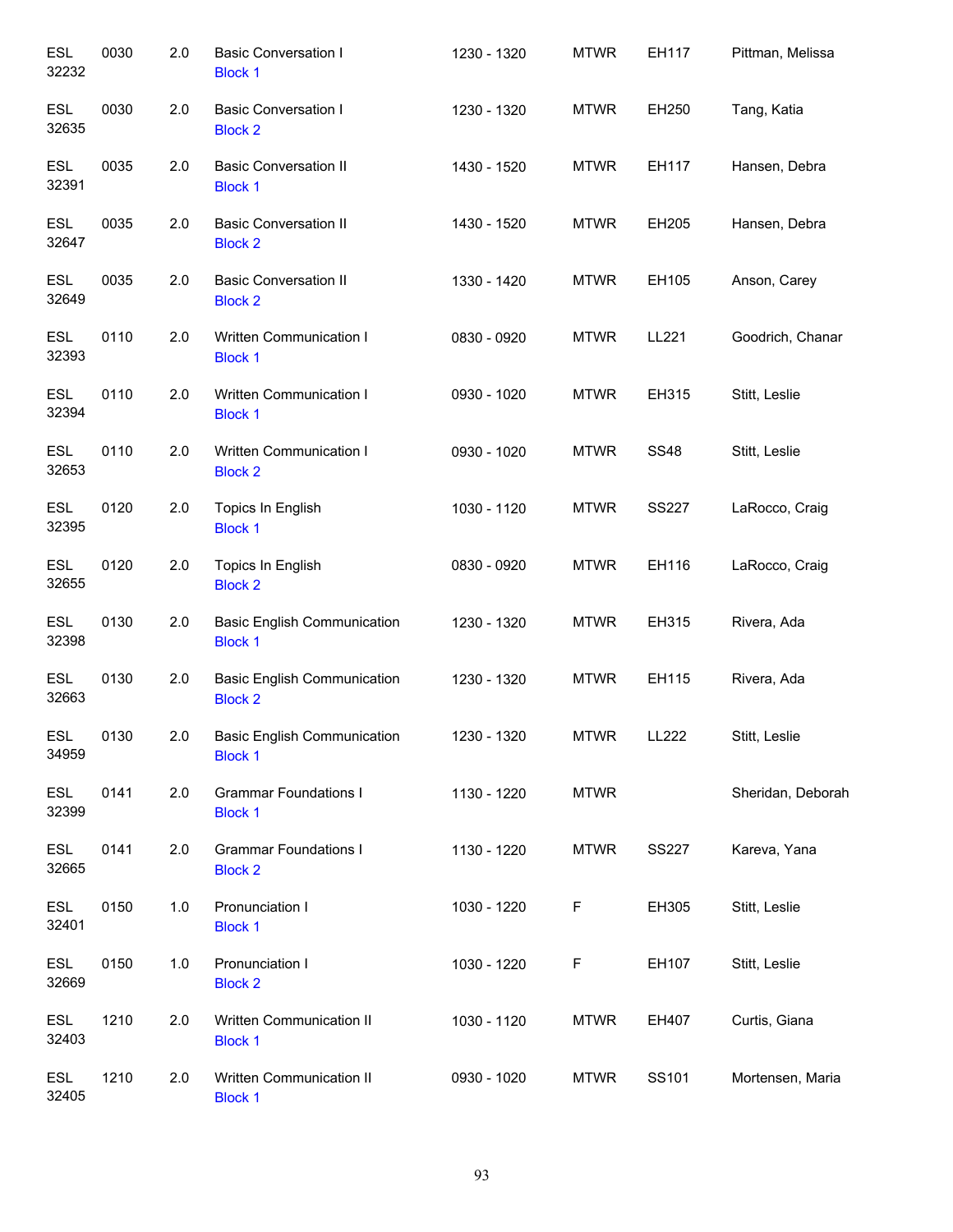| <b>ESL</b><br>32671 | 1210 | 2.0 | Written Communication II<br><b>Block 2</b>      | 1030 - 1120 | <b>MTWR</b> | <b>SS227</b> | Curtis, Giana    |
|---------------------|------|-----|-------------------------------------------------|-------------|-------------|--------------|------------------|
| <b>ESL</b><br>32673 | 1210 | 2.0 | Written Communication II<br><b>Block 2</b>      | 1030 - 1120 | <b>MTWR</b> | EH407        | Tanner, Jennifer |
| <b>ESL</b><br>32406 | 1220 | 2.0 | Topics In Learning English<br><b>Block 1</b>    | 1030 - 1120 | <b>MTWR</b> | <b>SS333</b> | Goodrich, Chanar |
| <b>ESL</b><br>32408 | 1220 | 2.0 | Topics In Learning English<br><b>Block 1</b>    | 0930 - 1020 | <b>MTWR</b> | <b>SS337</b> | Curtis, Giana    |
| <b>ESL</b><br>32675 | 1220 | 2.0 | Topics In Learning English<br><b>Block 2</b>    | 1430 - 1520 | <b>MTWR</b> | EH104        | Green, Austin    |
| <b>ESL</b><br>32676 | 1220 | 2.0 | Topics In Learning English<br><b>Block 2</b>    | 0930 - 1020 | <b>MTWR</b> | SS           | Curtis, Giana    |
| <b>ESL</b><br>32409 | 1230 | 2.0 | Interpersonal Communication<br><b>Block 1</b>   | 1330 - 1420 | <b>MTWR</b> | EH106        | Szalay, Eva      |
| <b>ESL</b><br>32410 | 1230 | 2.0 | Interpersonal Communication<br><b>Block 1</b>   | 1430 - 1520 | <b>MTWR</b> | EH104        | Mortensen, Maria |
| <b>ESL</b><br>32677 | 1230 | 2.0 | Interpersonal Communication<br><b>Block 2</b>   | 1330 - 1420 | <b>MTWR</b> | EH106        | Szalay, Eva      |
| <b>ESL</b><br>32678 | 1230 | 2.0 | Interpersonal Communication<br><b>Block 2</b>   | 1330 - 1420 | <b>MTWR</b> | EH104        | McKay, Todd      |
| <b>ESL</b><br>32411 | 1241 | 2.0 | <b>Grammar Foundations II</b><br><b>Block 1</b> | 1330 - 1420 | <b>MTWR</b> | EH115        | Kareva, Yana     |
| <b>ESL</b><br>32412 | 1241 | 2.0 | <b>Grammar Foundations II</b><br><b>Block 1</b> | 1430 - 1520 | <b>MTWR</b> | EH105        | Green, Austin    |
| <b>ESL</b><br>32680 | 1241 | 2.0 | <b>Grammar Foundations II</b><br><b>Block 2</b> | 1230 - 1320 | <b>MTWR</b> | EH117        | Reimann, Amy     |
| <b>ESL</b><br>32413 | 1250 | 1.0 | Pronunciation II<br><b>Block 1</b>              | 0830 - 0920 | MW          | EH305        | Stitt, Leslie    |
| <b>ESL</b><br>32682 | 1250 | 1.0 | Pronunciation II<br><b>Block 2</b>              | 0830 - 0920 | MW          | EH305        | Stitt, Leslie    |
| <b>ESL</b><br>32417 | 2310 | 2.0 | Written Communication III<br><b>Block 1</b>     | 1030 - 1120 | <b>MTWR</b> | EH           | Green, Austin    |
| <b>ESL</b><br>32419 | 2310 | 2.0 | Written Communication III<br><b>Block 1</b>     | 1130 - 1220 | <b>MTWR</b> | LL228        | Green, Austin    |
| <b>ESL</b><br>32684 | 2310 | 2.0 | Written Communication III<br><b>Block 2</b>     | 1030 - 1120 | <b>MTWR</b> | EH315        | Green, Austin    |
| <b>ESL</b><br>32685 | 2310 | 2.0 | Written Communication III<br><b>Block 2</b>     | 0930 - 1020 | <b>MTWR</b> | EH107        | McKay, Todd      |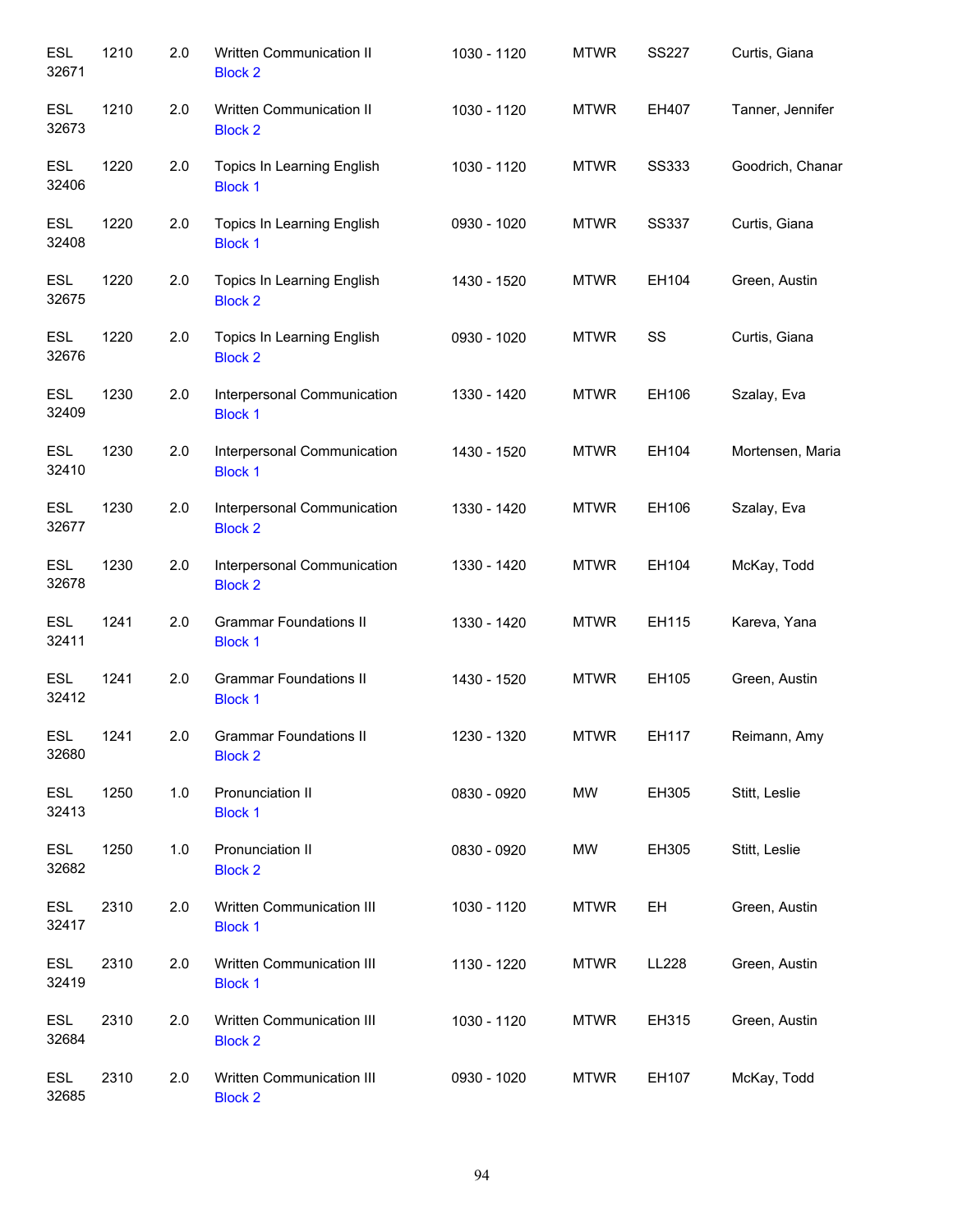| <b>ESL</b><br>32425 | 2320 | 2.0 | Topics for Academic Purposes I<br><b>Block 1</b>                                                                                                                                                                                                                                                                      | 0930 - 1020 | <b>MTWR</b> | LL228 | Wheelwright, Cheyney   |
|---------------------|------|-----|-----------------------------------------------------------------------------------------------------------------------------------------------------------------------------------------------------------------------------------------------------------------------------------------------------------------------|-------------|-------------|-------|------------------------|
| <b>ESL</b><br>32688 | 2320 | 2.0 | Topics for Academic Purposes I<br><b>Block 2</b>                                                                                                                                                                                                                                                                      | 1130 - 1220 | <b>MTWR</b> | LL228 | Green, Austin          |
| <b>ESL</b><br>32426 | 2330 | 2.0 | Academic Communication I<br><b>Block 1</b>                                                                                                                                                                                                                                                                            | 1430 - 1610 | <b>TR</b>   | EH106 | Rodriguez Mesa, Monica |
| <b>ESL</b><br>32437 | 2330 | 2.0 | Academic Communication I<br><b>Block 1</b>                                                                                                                                                                                                                                                                            | 1430 - 1520 | <b>MTWR</b> | EH118 | Curtis, Giana          |
| <b>ESL</b><br>32690 | 2330 | 2.0 | Academic Communication I<br><b>Block 2</b>                                                                                                                                                                                                                                                                            | 1430 - 1610 | <b>TR</b>   | EH106 | Rodriguez Mesa, Monica |
| <b>ESL</b><br>32692 | 2330 | 2.0 | Academic Communication I<br><b>Block 2</b>                                                                                                                                                                                                                                                                            | 1430 - 1520 | <b>MTWR</b> | EH315 | Curtis, Giana          |
| <b>ESL</b><br>32440 | 2341 | 2.0 | Advanced Grammar I<br><b>Block 1</b>                                                                                                                                                                                                                                                                                  | 1330 - 1420 | <b>MTWR</b> | EH118 | Curtis, Giana          |
| <b>ESL</b><br>32465 | 2341 | 2.0 | Advanced Grammar I<br><b>Block 1</b>                                                                                                                                                                                                                                                                                  | 1230 - 1320 | <b>MTWR</b> | EH118 | Lyon, Cody             |
| <b>ESL</b><br>32695 | 2341 | 2.0 | Advanced Grammar I<br><b>Block 2</b>                                                                                                                                                                                                                                                                                  | 1330 - 1420 | <b>MTWR</b> | EH118 | Curtis, Giana          |
| <b>ESL</b><br>32697 | 2341 | 2.0 | <b>Advanced Grammar I</b><br><b>Block 2</b>                                                                                                                                                                                                                                                                           | 1230 - 1320 | <b>MTWR</b> | EH118 | Kareva, Yana           |
| <b>ESL</b><br>32483 | 2351 | 1.0 | CBL-Community I<br><b>Block 1</b><br>CBL stands for Community-Based Learning which means that students engage<br>in meaningful community service that is connected to specific course objectives.<br>See http://www.weber.edu/CommunityInvolvement/CBL_Designation.html for a<br>full list of CBL designated courses. | 0930 - 1020 | F           | EH107 | Sheridan, Deborah      |
| <b>ESL</b><br>32494 | 2351 | 1.0 | CBL-Community I<br><b>Block 1</b><br>CBL stands for Community-Based Learning which means that students engage<br>in meaningful community service that is connected to specific course objectives.<br>See http://www.weber.edu/CommunityInvolvement/CBL_Designation.html for a<br>full list of CBL designated courses. | 0930 - 1020 | F           | EH107 | Sheridan, Deborah      |
| <b>ESL</b><br>32698 | 2351 | 1.0 | CBL-Community I<br><b>Block 2</b><br>CBL stands for Community-Based Learning which means that students engage<br>in meaningful community service that is connected to specific course objectives.<br>See http://www.weber.edu/CommunityInvolvement/CBL_Designation.html for a<br>full list of CBL designated courses. | 0930 - 1020 | F           | EH107 | Lyon, Cody             |
| ESL<br>32699        | 2351 | 1.0 | CBL-Community I<br><b>Block 2</b><br>CBL stands for Community-Based Learning which means that students engage<br>in meaningful community service that is connected to specific course objectives.<br>See http://www.weber.edu/CommunityInvolvement/CBL_Designation.html for a<br>full list of CBL designated courses. | 0930 - 1020 | F           | EH107 | Lyon, Cody             |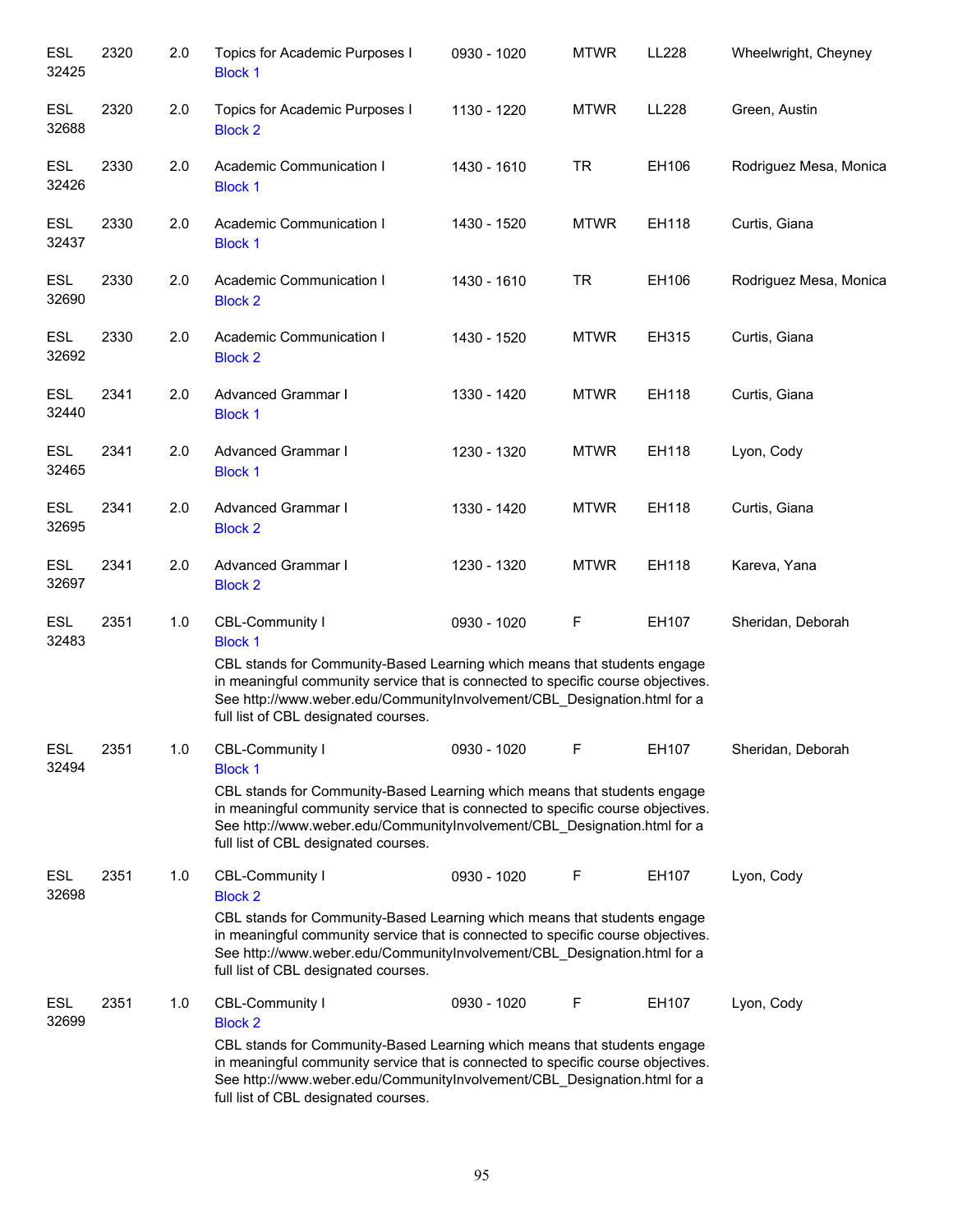| <b>ESL</b><br>32496 | 2410 | 2.0 | Written Communication IV<br><b>Block 1</b>      | 0830 - 0920 | <b>MTWR</b> | EH107        | Lyon, Cody        |
|---------------------|------|-----|-------------------------------------------------|-------------|-------------|--------------|-------------------|
| <b>ESL</b><br>32500 | 2410 | 2.0 | Written Communication IV<br><b>Block 1</b>      | 0930 - 1020 | <b>MTWR</b> | EH107        | Peterson, Mark    |
| <b>ESL</b><br>32700 | 2410 | 2.0 | Written Communication IV<br><b>Block 2</b>      | 0830 - 0920 | <b>MTWR</b> | EH107        | Lyon, Cody        |
| ESL<br>32701        | 2410 | 2.0 | Written Communication IV<br><b>Block 2</b>      | 0930 - 1020 | <b>MTWR</b> | SS317        | Peterson, Mark    |
| <b>ESL</b><br>32853 | 2410 | 2.0 | Written Communication IV<br><b>Block 2</b>      | 1730 - 1920 | <b>TR</b>   | EH219        |                   |
| <b>ESL</b><br>32501 | 2420 | 2.0 | Topics - Academic Purposes II<br><b>Block 1</b> | 0830 - 0920 | <b>MTWR</b> | EH315        | Peterson, Mark    |
| <b>ESL</b><br>32502 | 2420 | 2.0 | Topics - Academic Purposes II<br><b>Block 1</b> | 1130 - 1220 | <b>MTWR</b> | EH315        | Peterson, Mark    |
| <b>ESL</b><br>32704 | 2420 | 2.0 | Topics - Academic Purposes II<br><b>Block 2</b> | 1030 - 1120 | <b>MTWR</b> | <b>SS333</b> | Peterson, Mark    |
| <b>ESL</b><br>32706 | 2420 | 2.0 | Topics - Academic Purposes II<br><b>Block 2</b> | 1130 - 1220 | <b>MTWR</b> | EH315        | Peterson, Mark    |
| <b>ESL</b><br>32854 | 2420 | 2.0 | Topics - Academic Purposes II<br><b>Block 2</b> | 1730 - 1920 | MW          | EH107        |                   |
| <b>ESL</b><br>32503 | 2430 | 2.0 | Academic Communication II<br><b>Block 1</b>     | 1230 - 1320 | <b>MTWR</b> | EH107        | Sheridan, Deborah |
| <b>ESL</b><br>32505 | 2430 | 2.0 | Academic Communication II<br><b>Block 1</b>     | 1230 - 1320 | <b>MTWR</b> | EH107        | Mortensen, Maria  |
| <b>ESL</b><br>32708 | 2430 | 2.0 | Academic Communication II<br><b>Block 2</b>     | 1230 - 1320 | <b>MTWR</b> | EH107        | Mortensen, Maria  |
| <b>ESL</b><br>32856 | 2430 | 2.0 | Academic Communication II<br><b>Block 2</b>     | 1930 - 2120 | MW          | EH107        |                   |
| <b>ESL</b><br>32507 | 2441 | 2.0 | Advanced Grammar II<br><b>Block 1</b>           | 1330 - 1420 | <b>MTWR</b> | EH315        | Stitt, Leslie     |
| <b>ESL</b><br>32508 | 2441 | 2.0 | Advanced Grammar II<br><b>Block 1</b>           | 1430 - 1520 | <b>MTWR</b> | EH115        | Stitt, Leslie     |
| <b>ESL</b><br>32710 | 2441 | 2.0 | Advanced Grammar II<br><b>Block 2</b>           | 1330 - 1420 | <b>MTWR</b> | EH117        | Stitt, Leslie     |
| <b>ESL</b><br>32711 | 2441 | 2.0 | Advanced Grammar II<br><b>Block 2</b>           | 1430 - 1520 | <b>MTWR</b> | EH115        | Stitt, Leslie     |
| <b>ESL</b><br>32857 | 2441 | 2.0 | <b>Advanced Grammar II</b><br><b>Block 2</b>    | 1930 - 2120 | <b>TR</b>   | EH107        |                   |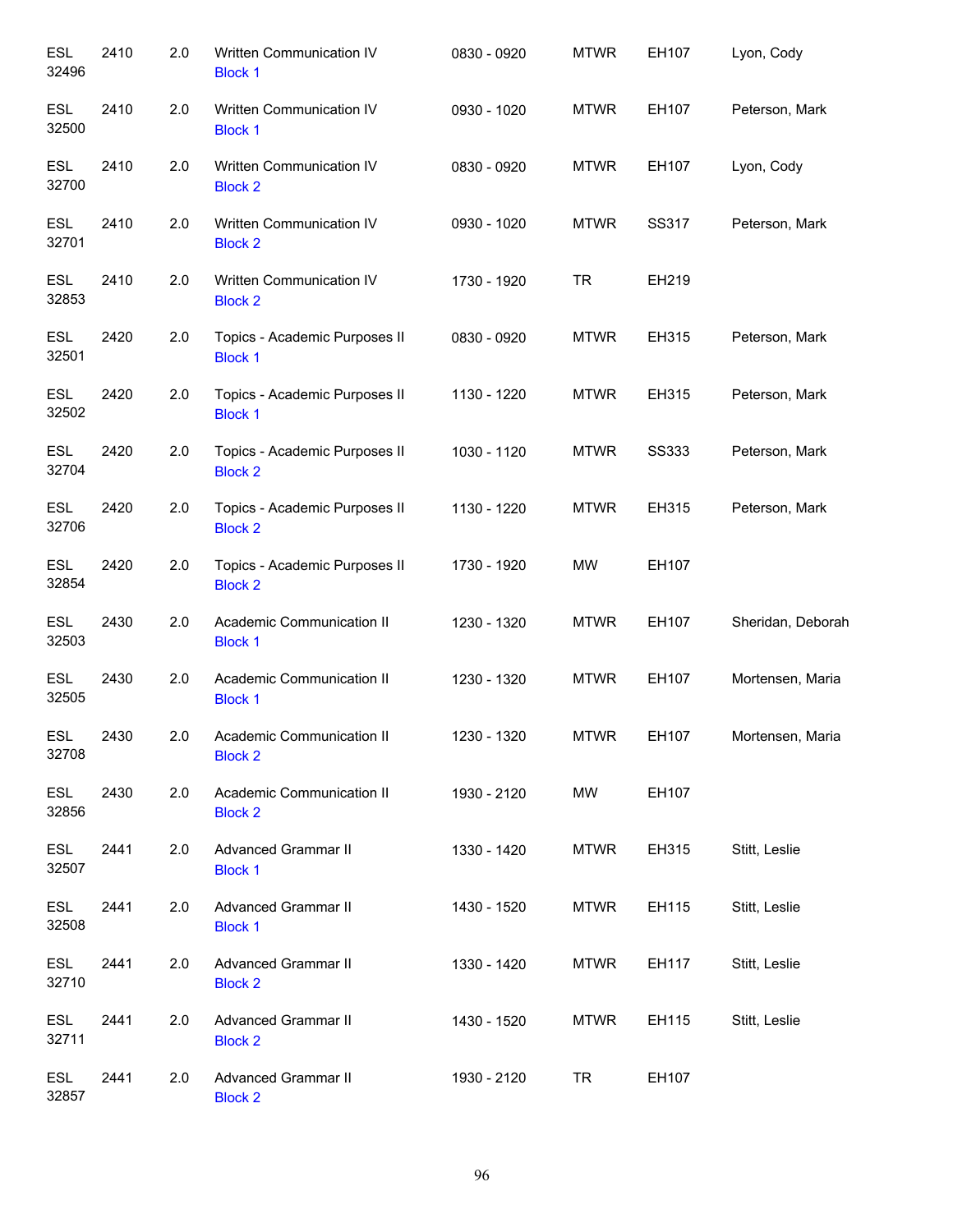| <b>ESL</b><br>32511 | 2451 | 1.0 | <b>CBL-Community II</b><br><b>Block 1</b>                                                                                                                                                                                                                                        | 1030 - 1120                | F                | EH407          | Sheridan, Deborah    |
|---------------------|------|-----|----------------------------------------------------------------------------------------------------------------------------------------------------------------------------------------------------------------------------------------------------------------------------------|----------------------------|------------------|----------------|----------------------|
|                     |      |     | CBL stands for Community-Based Learning which means that students engage<br>in meaningful community service that is connected to specific course objectives.<br>See http://www.weber.edu/CommunityInvolvement/CBL_Designation.html for a<br>full list of CBL designated courses. |                            |                  |                |                      |
| <b>ESL</b><br>32713 | 2451 | 1.0 | CBL-Community II<br><b>Block 2</b>                                                                                                                                                                                                                                               | 1030 - 1120                | F                | EH407          | Lyon, Cody           |
|                     |      |     | CBL stands for Community-Based Learning which means that students engage<br>in meaningful community service that is connected to specific course objectives.<br>See http://www.weber.edu/CommunityInvolvement/CBL_Designation.html for a<br>full list of CBL designated courses. |                            |                  |                |                      |
| ESL<br>34618        | 2451 | 1.0 | Community II<br><b>Block 1</b>                                                                                                                                                                                                                                                   | 1030 - 1120                | F                | EH107          | Sheridan, Deborah    |
| <b>ESL</b><br>32512 | 2510 | 3.0 | <b>Written Communication V</b><br><b>Full Semester</b>                                                                                                                                                                                                                           | 1330 - 1445                | <b>MW</b>        | EH107          | Lyon, Cody           |
| <b>ESL</b><br>32517 | 2510 | 3.0 | Written Communication V<br><b>Full Semester</b>                                                                                                                                                                                                                                  | 1030 - 1145                | <b>TR</b>        | EH107          | Reimann, Amy         |
| <b>ESL</b><br>32520 | 2510 | 3.0 | Written Communication V<br><b>Full Semester</b>                                                                                                                                                                                                                                  | 1730 - 2020                | M                | EH315          | Lyon, Cody           |
| <b>ESL</b><br>32724 | 2510 | 3.0 | Written Communication V<br><b>Block 2</b>                                                                                                                                                                                                                                        | 1030 - 1120<br>1030 - 1120 | <b>MWF</b><br>TR | EH304<br>EH116 | Wheelwright, Cheyney |
| <b>ESL</b><br>32729 | 2510 | 3.0 | Written Communication V<br><b>Block 2</b>                                                                                                                                                                                                                                        | 1330 - 1530                | Τ                | EH204          | Pittman, Melissa     |
| ESL<br>32522        | 2520 | 3.0 | Variable Topics-Academic Study<br><b>Full Semester</b>                                                                                                                                                                                                                           | 1330 - 1445                | <b>TR</b>        | EH107          | Reimann, Amy         |
| <b>ESL</b><br>32524 | 2520 | 3.0 | Variable Topics-Academic Study<br><b>Full Semester</b>                                                                                                                                                                                                                           | 1730 - 2020                | Τ                | EH315          | Lyon, Cody           |
| ESL<br>32734        | 2520 | 3.0 | Variable Topics-Academic Study<br><b>Block 2</b>                                                                                                                                                                                                                                 | 0930 - 1020                | <b>MTWRF</b>     | EH315          | Green, Austin        |
| ESL<br>32739        | 2520 | 3.0 | Variable Topics-Academic Study<br><b>Block 2</b>                                                                                                                                                                                                                                 | 1230 - 1320                | <b>MTWRF</b>     | EH315          | Goodrich, Chanar     |
| ESL<br>32785        | 2750 | 1.0 | Special Projects Reading I<br><b>Block 1</b><br>Course Fee \$5.00 per credit hour                                                                                                                                                                                                | <b>TBA</b>                 | <b>TBA</b>       |                | Curtis, Giana        |
| ESL<br>32787        | 2750 | 2.0 | Special Projects Reading I<br><b>Block 1</b><br>Course Fee \$5.00 per credit hour                                                                                                                                                                                                | <b>TBA</b>                 | <b>TBA</b>       |                | Curtis, Giana        |
| ESL<br>32789        | 2750 | 3.0 | Special Projects Reading I<br><b>Block 1</b><br>Course Fee \$5.00 per credit hour                                                                                                                                                                                                | <b>TBA</b>                 | <b>TBA</b>       |                | Curtis, Giana        |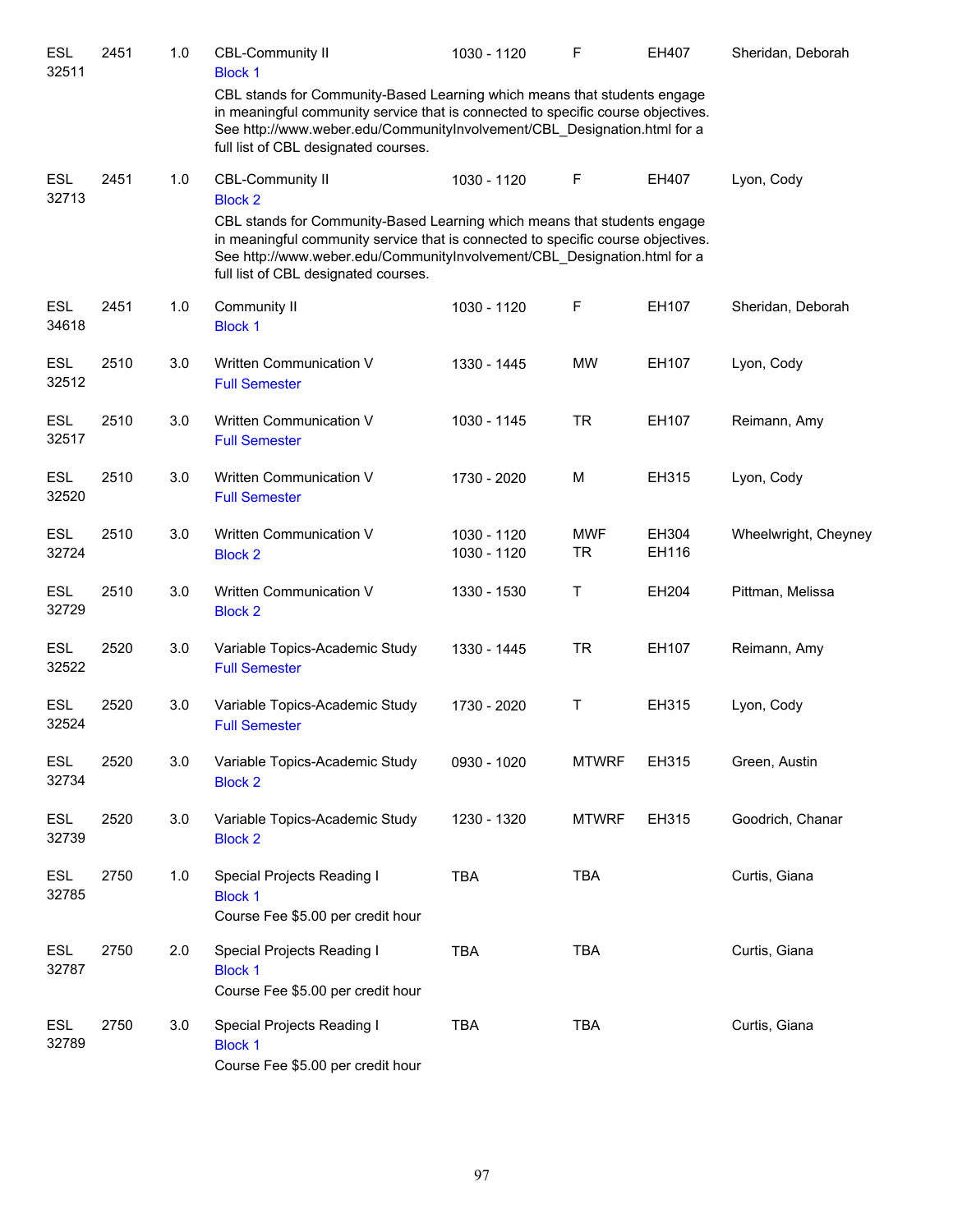| <b>ESL</b><br>32818 | 2750 | 1.0 | Special Projects-Reading I<br><b>Block 2</b><br>Course Fee \$5.00 per credit hour                                                 | <b>TBA</b>  | <b>TBA</b> |              | Curtis, Giana    |
|---------------------|------|-----|-----------------------------------------------------------------------------------------------------------------------------------|-------------|------------|--------------|------------------|
| ESL<br>32822        | 2750 | 1.0 | Special Projects--Reading II<br><b>Block 2</b><br>Course Fee \$5.00 per credit hour                                               | <b>TBA</b>  | <b>TBA</b> |              | Curtis, Giana    |
| <b>ESL</b><br>32824 | 2750 | 2.0 | Special Projects--ReadingII<br><b>Block 2</b><br>Course Fee \$5.00 per credit hour                                                | <b>TBA</b>  | <b>TBA</b> |              | Curtis, Giana    |
| <b>ESL</b><br>32825 | 2750 | 3.0 | Special Projects--Reading II<br><b>Block 2</b><br>Course Fee \$5.00 per credit hour                                               | <b>TBA</b>  | <b>TBA</b> |              | Curtis, Giana    |
| <b>FIN</b><br>33986 | 1010 | 3.0 | <b>Personal Finance</b><br><b>Full Semester</b>                                                                                   | 0900 - 1015 | <b>TR</b>  | <b>WB119</b> | Morgan, Terrilyn |
| <b>FIN</b><br>34313 | 1010 | 3.0 | <b>Personal Finance</b><br><b>Full Semester</b><br>To access the online course materials, please log in to your student portal at | <b>TBA</b>  | <b>TBA</b> | OL           | Fan, Yuhong      |
|                     |      |     | weber.edu and select your Student Services tab.                                                                                   |             |            |              |                  |
| <b>FIN</b><br>33980 | 3200 | 3.0 | <b>Financial Management</b><br><b>Full Semester</b>                                                                               | 1730 - 2010 | Τ          | <b>WB122</b> | Morgan, Terrilyn |
| <b>FIN</b><br>33981 | 3200 | 3.0 | <b>Financial Management</b><br><b>Full Semester</b>                                                                               | 0930 - 1020 | <b>MWF</b> | <b>WB103</b> | Morgan, Terrilyn |
| <b>FIN</b><br>33982 | 3200 | 3.0 | <b>Financial Management</b><br><b>Full Semester</b>                                                                               | 1030 - 1145 | <b>TR</b>  | <b>WB103</b> | Fan, Yuhong      |
| <b>FIN</b><br>33979 | 3300 | 3.0 | Investments<br><b>Full Semester</b>                                                                                               | 0900 - 1015 | <b>TR</b>  | <b>WB103</b> | Fan, Yuhong      |
| <b>FIN</b><br>33978 | 3350 | 3.0 | <b>Financial Institutions</b><br><b>Full Semester</b>                                                                             | 1030 - 1145 | <b>TR</b>  | <b>WB120</b> | Morgan, Terrilyn |
| <b>FIN</b><br>33977 | 3500 | 3.0 | <b>Capital Budgeting</b><br><b>Full Semester</b>                                                                                  | 1030 - 1145 | <b>TR</b>  | <b>WB119</b> | Turner, James    |
| <b>FIN</b><br>33974 | 4400 | 3.0 | Financial Prob - Corporate Fin<br><b>Full Semester</b>                                                                            | 0900 - 1015 | <b>TR</b>  | <b>WB105</b> | Turner, James    |
| <b>FIN</b><br>33973 | 4410 | 3.0 | Financial Prob - Investments<br><b>Full Semester</b>                                                                              | 1200 - 1315 | <b>TR</b>  | <b>WB119</b> | Fan, Yuhong      |
| <b>FIN</b><br>34027 | 4860 | 3.0 | Finance Internship<br><b>Full Semester</b>                                                                                        | <b>TBA</b>  | <b>TBA</b> |              | Russell, Stephen |
| FL.<br>33168        | 3320 | 3.0 | Language & Culture of Europe<br><b>Full Semester</b><br>Course Fee \$6.00                                                         | 0830 - 0920 | <b>MWF</b> | <b>WB111</b> | Mathews, Thomas  |
| FL.<br>34682        | 4340 | 3.0 | Foreign Language Acquisition<br><b>Full Semester</b><br>Course Fee \$6.00                                                         | <b>TBA</b>  | <b>TBA</b> |              | Mathews, Thomas  |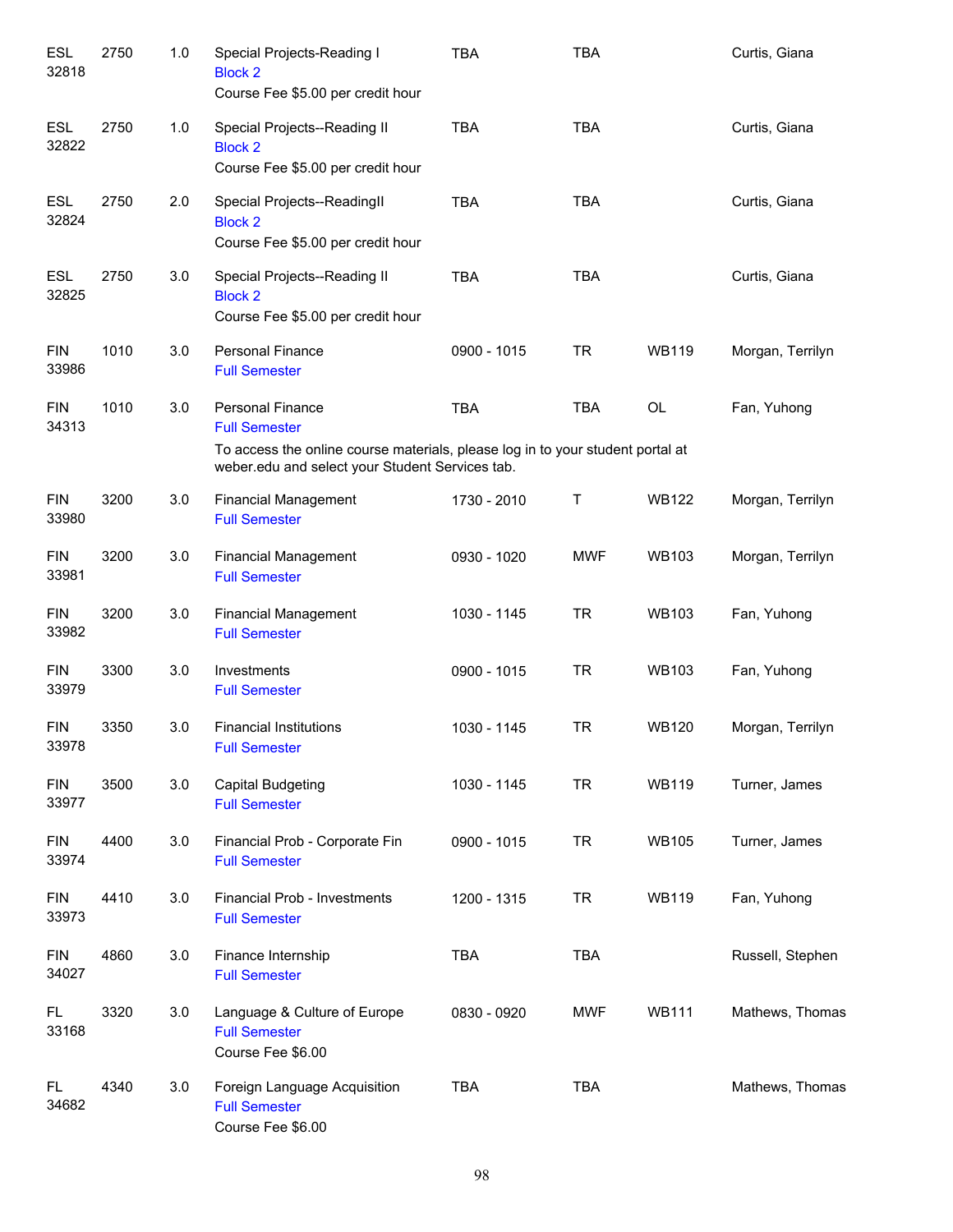| <b>FL</b><br>33169   | 4400 | 3.0 | Methods of Teaching For Lang<br><b>Full Semester</b><br>Course Fee \$6.00                                                                                                                | 1130 - 1220 | <b>MWF</b> | EH104        | Mathews, Thomas      |
|----------------------|------|-----|------------------------------------------------------------------------------------------------------------------------------------------------------------------------------------------|-------------|------------|--------------|----------------------|
| FL.<br>34376         | 4500 | 4.0 | Methods of Teaching For Lang<br><b>Full Semester</b>                                                                                                                                     | <b>TBA</b>  | <b>TBA</b> | OL           | Phillips, June       |
|                      |      |     | To register, call Continuing Education at 801-626-6600. To access online course<br>materials, please log in to your student portal at weber.edu and select your<br>student services tab. |             |            |              |                      |
| FL<br>33615          | 4990 | 0.5 | Senior Assessment<br><b>Full Semester</b><br>This course meets ONLY ONCE: Friday, January 18, 2013.                                                                                      | 1730 - 1830 | F          | EH118        | Mathews, Thomas      |
| FL<br>34377          | 6500 | 4.0 | Methods of Teaching For Lang<br><b>Full Semester</b>                                                                                                                                     | <b>TBA</b>  | <b>TBA</b> | <b>OL</b>    | Phillips, June       |
|                      |      |     | To register, call Continuing Education at 801-626-6600. To access online course<br>materials, please log in to your student portal at weber edu and select your<br>student services tab. |             |            |              |                      |
| <b>FRCH</b><br>33170 | 1020 | 3.0 | First Year French II<br><b>Full Semester</b><br>Course Fee \$6.00                                                                                                                        | 0930 - 1020 | <b>MWF</b> | EH105        | Hansen, Cheryl       |
| <b>FRCH</b><br>33172 | 1020 | 3.0 | First Year French II<br><b>Full Semester</b><br>Course Fee \$6.00                                                                                                                        | 1030 - 1120 | <b>MWF</b> | EH105        | Lair Mawdsley, Laura |
| <b>FRCH</b><br>33173 | 2020 | 3.0 | HU Second Year French II<br><b>Full Semester</b><br>Course Fee \$6.00                                                                                                                    | 1130 - 1220 | <b>MWF</b> | EH118        | Hansen, Cheryl       |
| <b>FRCH</b><br>33174 | 2030 | 3.0 | Second Year Language Review<br><b>Full Semester</b>                                                                                                                                      | 1230 - 1320 | <b>MWF</b> | EH116        | Lair Mawdsley, Laura |
| <b>FRCH</b><br>34619 | 3000 | 3.0 | <b>Proficiency Development</b><br><b>Full Semester</b><br>Course Fee \$6.00                                                                                                              | 1230 - 1320 | <b>MWF</b> | EH116        | Lair Mawdsley, Laura |
| <b>FRCH</b><br>33177 | 3160 | 3.0 | Intro to French Literature<br><b>Full Semester</b><br>Course Fee \$6.00                                                                                                                  | 0900 - 1015 | <b>TR</b>  | EH105        | Hansen, Cheryl       |
| <b>FRCH</b><br>33176 | 3550 | 3.0 | Cultural Heritage of France<br><b>Full Semester</b><br>Course Fee \$6.00                                                                                                                 | 1030 - 1145 | <b>TR</b>  | EH105        | Hansen, Cheryl       |
| <b>FRCH</b><br>34398 | 4830 | 3.0 | <b>Directed Readings</b><br><b>Full Semester</b>                                                                                                                                         | <b>TBA</b>  | <b>TBA</b> | EH403        | Hansen, Cheryl       |
| <b>FRCH</b><br>33738 | 4990 | 0.5 | Senior Assessment<br><b>Full Semester</b>                                                                                                                                                | <b>TBA</b>  | <b>TBA</b> |              | Mathews, Thomas      |
| GEO<br>30716         | 1030 | 3.0 | PS Earthquakes & Volcanoes<br><b>Full Semester</b>                                                                                                                                       | 0830 - 0920 | <b>MWF</b> | LL124        | Wilson, James        |
| GEO<br>30722         | 1030 | 3.0 | PS Earthquakes & Volcanoes<br><b>Full Semester</b>                                                                                                                                       | 0930 - 1020 | <b>MWF</b> | <b>LL124</b> | Wilson, James        |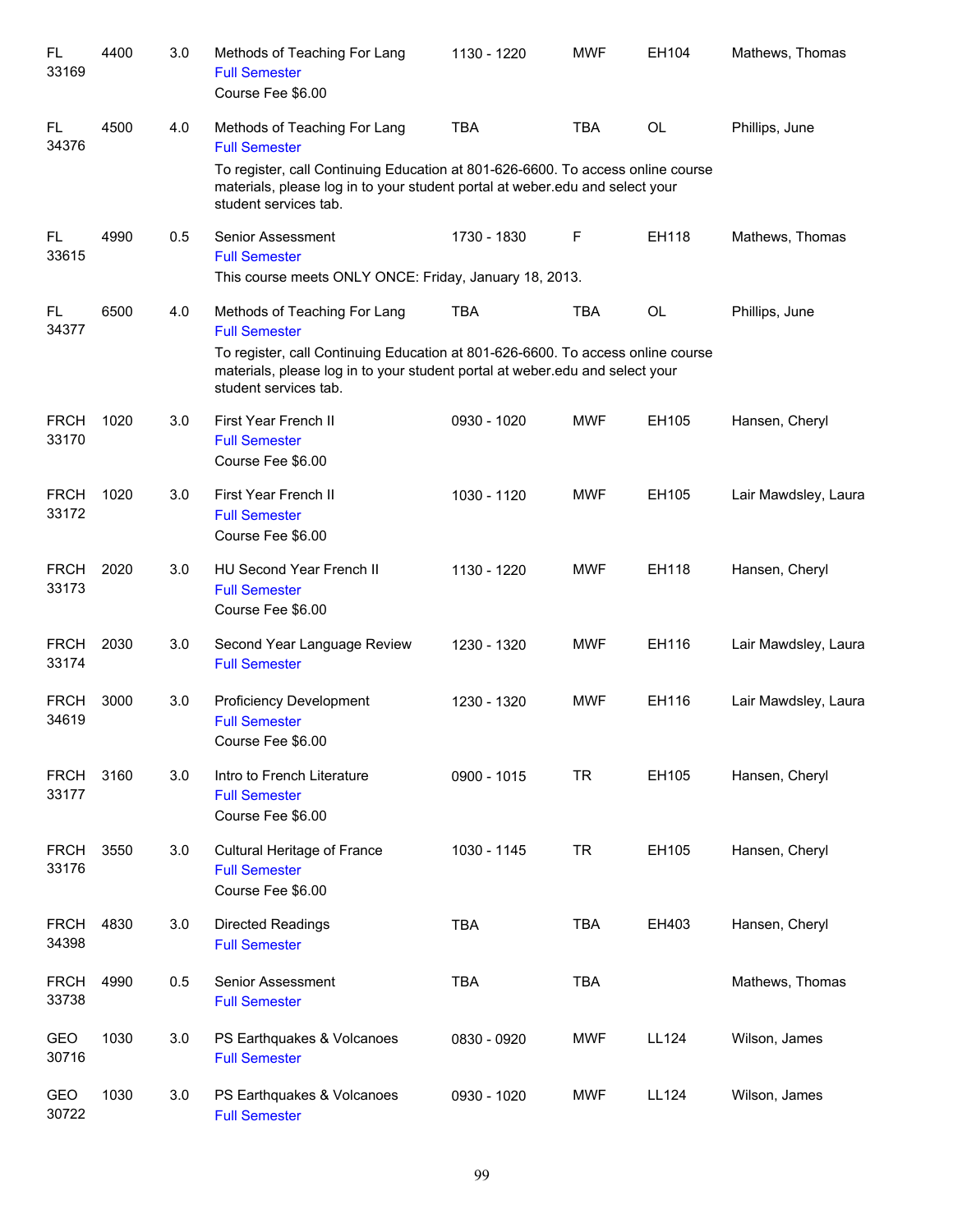| <b>GEO</b><br>30743 | 1030 | 3.0 | PS Earthquakes & Volcanoes<br><b>Full Semester</b>                                                                               | 1030 - 1145                | TR              | LL124                        | Yonkee, W          |
|---------------------|------|-----|----------------------------------------------------------------------------------------------------------------------------------|----------------------------|-----------------|------------------------------|--------------------|
| GEO<br>30996        | 1030 | 3.0 | PS Earthquakes & Volcanoes<br><b>Full Semester</b>                                                                               | 0900 - 1015                | <b>TR</b>       | LL124                        | Nielsen, Gregory   |
| <b>GEO</b><br>31769 | 1030 | 3.0 | PS Earthquakes & Volcanoes<br><b>Full Semester</b>                                                                               | 1730 - 2010                | W               | D02114                       | Larsen, David      |
| GEO<br>31772        | 1030 | 3.0 | PS Earthquakes & Volcanoes<br><b>Full Semester</b><br>To access online course materials, please log in to your student portal at | <b>TBA</b>                 | <b>TBA</b>      | OL                           | Hernandez, Michael |
|                     |      |     | weber.edu and select your student services tab.                                                                                  |                            |                 |                              |                    |
| GEO<br>31775        | 1030 | 3.0 | PS Earthquakes & Volcanoes<br><b>Full Semester</b>                                                                               | <b>TBA</b>                 | <b>TBA</b>      | OL                           | Hernandez, Michael |
|                     |      |     | To access online course materials, please log in to your student portal at<br>weber.edu and select your student services tab.    |                            |                 |                              |                    |
| GEO<br>34424        | 1030 | 3.0 | PS Earthquakes & Volcanoes<br><b>Full Semester</b>                                                                               | 1830 - 1945                | <b>MW</b>       | LL124                        | Summers, Sara      |
| GEO<br>30972        | 1060 | 3.0 | <b>PS Environmental Geosciences</b><br><b>Full Semester</b>                                                                      | 1130 - 1220                | <b>MWF</b>      | LL124                        | Matyjasik, Marek   |
| <b>GEO</b><br>31781 | 1060 | 3.0 | <b>PS Environmental Geosciences</b><br><b>Full Semester</b>                                                                      | <b>TBA</b>                 | <b>TBA</b>      | <b>OL</b>                    | Matyjasik, Marek   |
|                     |      |     | To access online course materials, please log in to your student portal at<br>weber.edu and select your student services tab.    |                            |                 |                              |                    |
| GEO<br>30973        | 1065 | 1.0 | Environmental Geosciences Lab<br><b>Full Semester</b><br>Course Fee \$10.00                                                      | 1330 - 1620                | M               | SL320                        | Matyjasik, Marek   |
| GEO<br>30943        | 1110 | 3.0 | PS Dynamic Earth: Physical Geo<br><b>Full Semester</b>                                                                           | 0830 - 0920                | <b>MWF</b>      | <b>SL320</b>                 | Eaton, Jeffrey     |
| GEO<br>30997        | 1110 | 3.0 | PS Dynamic Earth: Physical Geo<br><b>Full Semester</b>                                                                           | 1730 - 2010                | Т               | <b>SL320</b>                 | Barker, Helen      |
| GEO<br>31789        | 1110 | 3.0 | PS Dynamic Earth: Physical Geo<br><b>Full Semester</b>                                                                           | TBA                        | <b>TBA</b>      | OL                           | Matyjasik, Marek   |
|                     |      |     | To access online course materials, please log in to your student portal at<br>weber.edu and select your student services tab.    |                            |                 |                              |                    |
| GEO<br>30940        | 1115 | 1.0 | PS Physical Geology Lab<br><b>Full Semester</b><br>Course Fee: \$10.00                                                           | 1330 - 1620                | Τ               | <b>SL328</b>                 | Wilson, James      |
| GEO<br>30991        | 1130 | 3.0 | PS Intro to Meteorology<br><b>Full Semester</b>                                                                                  | 1030 - 1120                | <b>MWF</b>      | <b>LL124</b>                 | Ford, Richard      |
| GEO<br>31770        | 1130 | 3.0 | PS Intro to Meteorology<br><b>Full Semester</b>                                                                                  | 1730 - 2010                | T               | D02322                       | Herret, Thomas     |
| <b>GEO</b><br>30945 | 1220 | 4.0 | <b>Historical Geology</b><br><b>Full Semester</b>                                                                                | 1130 - 1220<br>1330 - 1620 | <b>MWF</b><br>W | <b>SL320</b><br><b>SL328</b> | Eaton, Jeffrey     |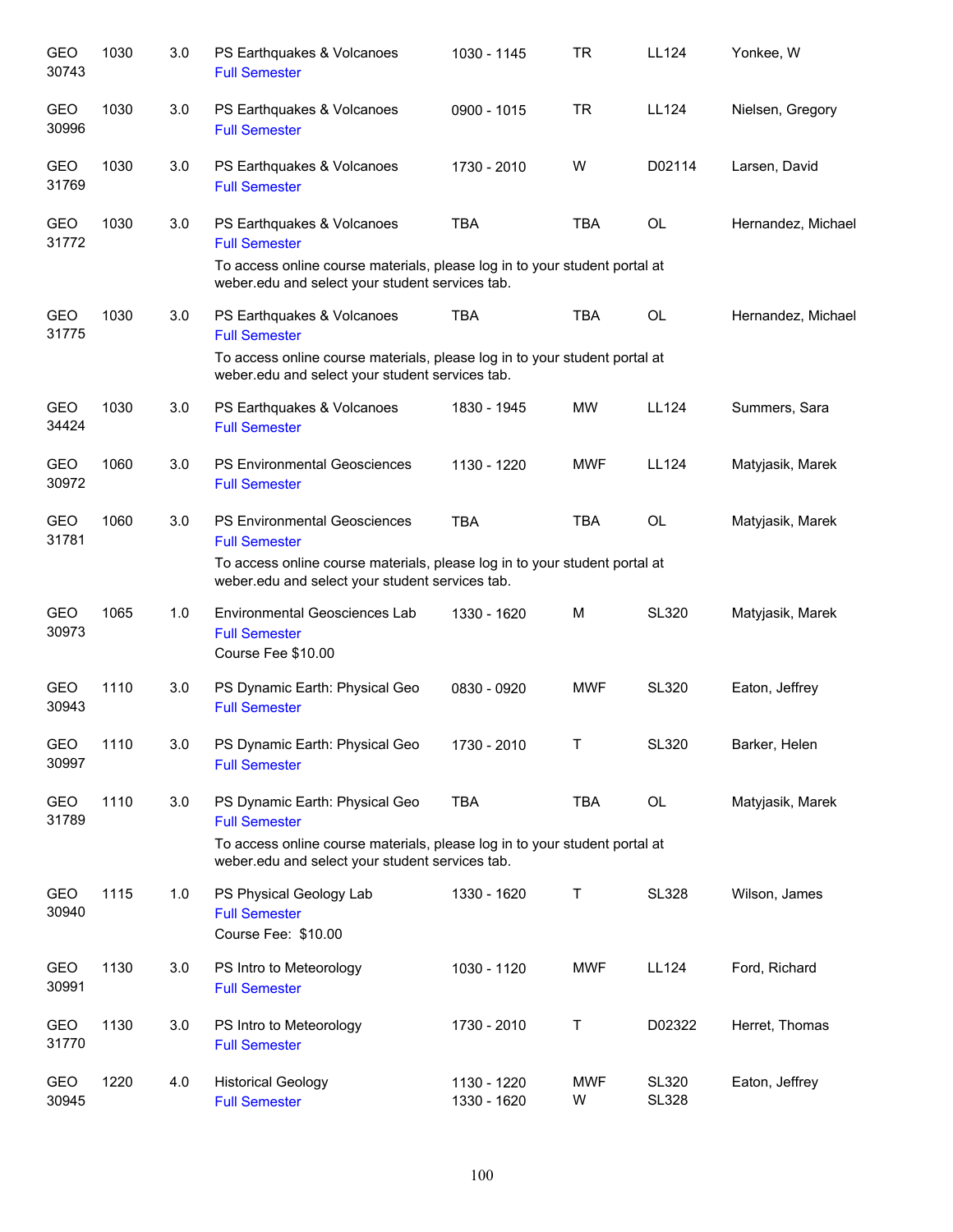| <b>GEO</b><br>30992 | 1350 | 3.0 | PS Principles of Earth Science<br><b>Full Semester</b>                                                                         | 1200 - 1450<br>1230 - 1320 | R<br>WF                   | <b>SL328</b><br><b>SL320</b> | Ford, Richard      |
|---------------------|------|-----|--------------------------------------------------------------------------------------------------------------------------------|----------------------------|---------------------------|------------------------------|--------------------|
| GEO<br>30994        | 2600 | 1.0 | Laboratory Safety<br><b>Full Semester</b>                                                                                      | 1230 - 1320                | W                         | LL129                        | Wachocki, Barbara  |
| GEO<br>34053        | 2950 | 1.0 | Geoscience Fieldtrips<br><b>Block 2</b><br>Tentative for Apr 12-15, Central Utah Fieldtrip Estimated Cost \$30                 | <b>TBA</b>                 | <b>TBA</b>                |                              | Eaton, Jeffrey     |
| GEO<br>30952        | 3550 | 4.0 | Sedimentology and Stratigraphy<br><b>Full Semester</b><br>Tentative for Apr 12-15, Central Utah Fieldtrip Estimated Cost: \$30 | 1030 - 1145<br>1330 - 1620 | <b>TR</b><br>$\mathsf{R}$ | <b>SL320</b><br><b>SL332</b> | Eaton, Jeffrey     |
| GEO<br>30995        | 3570 | 3.0 | Foundations of Science Educ<br><b>Full Semester</b>                                                                            | 1030 - 1145                | <b>TR</b>                 | LL230                        | Johnston, Adam     |
| GEO<br>30977        | 3880 | 4.0 | Groundwater<br><b>Full Semester</b>                                                                                            | 0930 - 1020<br>1330 - 1620 | <b>MWF</b><br>W           | <b>SL320</b><br><b>SL320</b> | Matyjasik, Marek   |
| <b>GEO</b><br>30984 | 4220 | 4.0 | Technical and Appli Issues GIS<br><b>Full Semester</b><br>Course Fee \$40.00                                                   | 0900 - 1015<br>1330 - 1620 | <b>TR</b><br>T.           | <b>SL320</b><br><b>SL329</b> | Hernandez, Michael |
| GEO<br>30989        | 4400 | 4.0 | Remote Sensing II<br><b>Full Semester</b><br>Course Fee \$40.00                                                                | 1200 - 1315<br>1330 - 1620 | <b>TR</b><br>W            | <b>SL320</b><br><b>SL329</b> | Hernandez, Michael |
| GEO<br>30968        | 4550 | 3.0 | Geochemistry<br><b>Full Semester</b>                                                                                           | 1200 - 1315                | <b>TR</b>                 | <b>LL124</b>                 | Yonkee, W          |
| GEO<br>30964        | 4750 | 3.0 | Geology of Ore Deposits<br><b>Full Semester</b>                                                                                | 1230 - 1320                | <b>MWF</b>                | <b>SL328</b>                 | Wilson, James      |
| GEO<br>31288        | 4800 | 1.0 | Independent Research<br><b>Full Semester</b>                                                                                   | <b>TBA</b>                 | <b>TBA</b>                |                              | Eaton, Jeffrey     |
| <b>GEO</b><br>31299 | 4800 | 2.0 | Independent Research<br><b>Full Semester</b>                                                                                   | <b>TBA</b>                 | <b>TBA</b>                |                              | Eaton, Jeffrey     |
| GEO<br>31300        | 4800 | 3.0 | Independent Research<br><b>Full Semester</b>                                                                                   | TBA                        | TBA                       |                              | Eaton, Jeffrey     |
| GEO<br>31324        | 4800 | 1.0 | Independent Research<br><b>Full Semester</b>                                                                                   | <b>TBA</b>                 | <b>TBA</b>                |                              | Yonkee, W          |
| GEO<br>31326        | 4800 | 2.0 | Independent Research<br><b>Full Semester</b>                                                                                   | <b>TBA</b>                 | TBA                       |                              | Yonkee, W          |
| GEO<br>31328        | 4800 | 3.0 | Independent Research<br><b>Full Semester</b>                                                                                   | <b>TBA</b>                 | TBA                       |                              | Yonkee, W          |
| GEO<br>31330        | 4800 | 1.0 | Independent Research<br><b>Full Semester</b>                                                                                   | <b>TBA</b>                 | TBA                       |                              | Wilson, James      |
| GEO<br>31332        | 4800 | 2.0 | Independent Research<br><b>Full Semester</b>                                                                                   | TBA                        | <b>TBA</b>                |                              | Wilson, James      |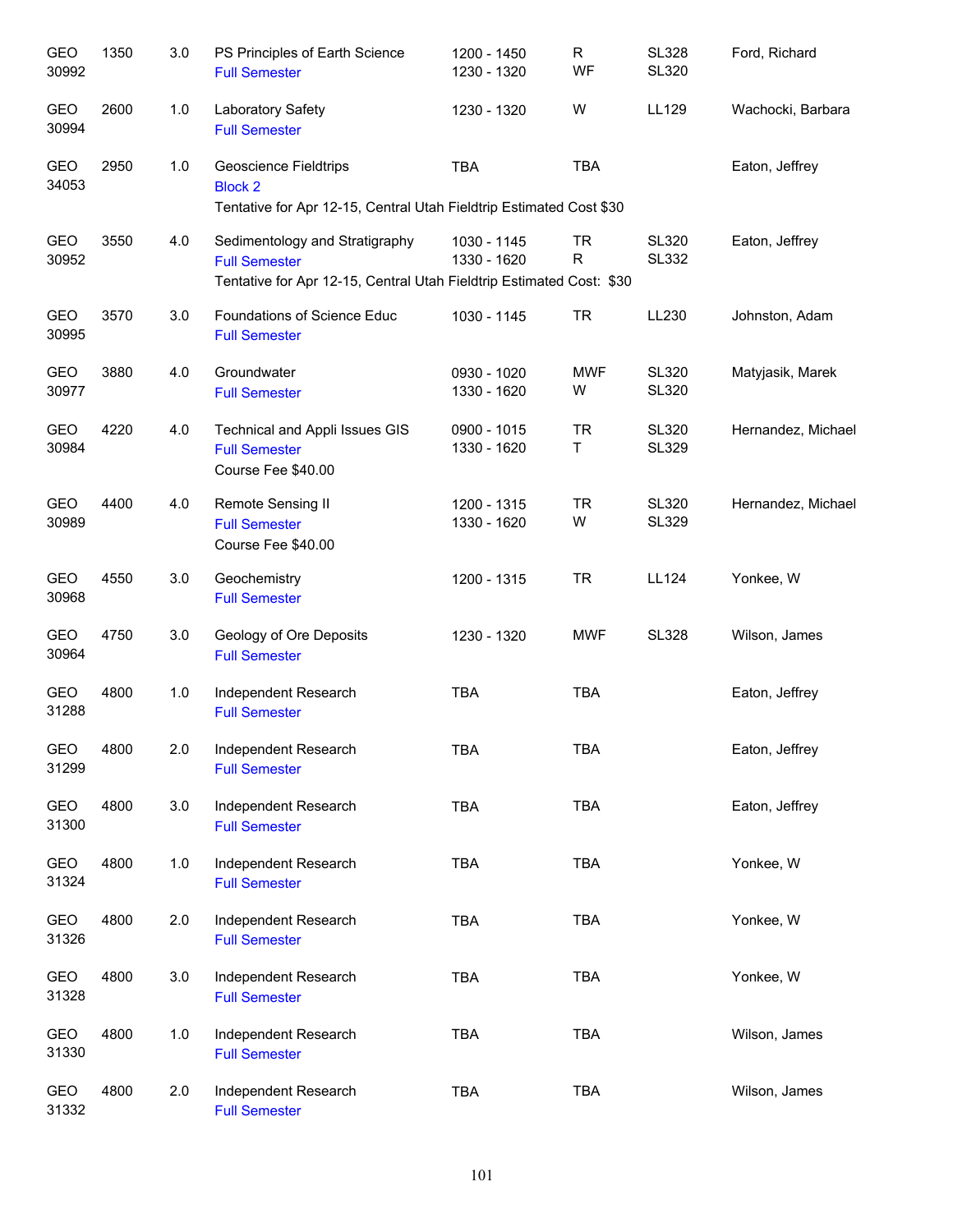| GEO<br>31333         | 4800 | 3.0 | Independent Research<br><b>Full Semester</b>                                                                                   | <b>TBA</b>  | <b>TBA</b> |              | Wilson, James      |
|----------------------|------|-----|--------------------------------------------------------------------------------------------------------------------------------|-------------|------------|--------------|--------------------|
| GEO<br>31335         | 4800 | 1.0 | Independent Research<br><b>Full Semester</b>                                                                                   | <b>TBA</b>  | <b>TBA</b> |              | Matyjasik, Marek   |
| GEO<br>31337         | 4800 | 2.0 | Independent Research<br><b>Full Semester</b>                                                                                   | <b>TBA</b>  | <b>TBA</b> |              | Matyjasik, Marek   |
| GEO<br>31339         | 4800 | 3.0 | Independent Research<br><b>Full Semester</b>                                                                                   | <b>TBA</b>  | <b>TBA</b> |              | Matyjasik, Marek   |
| GEO<br>31342         | 4800 | 1.0 | Independent Research<br><b>Full Semester</b>                                                                                   | <b>TBA</b>  | <b>TBA</b> |              | Hernandez, Michael |
| GEO<br>31344         | 4800 | 2.0 | Independent Research<br><b>Full Semester</b>                                                                                   | <b>TBA</b>  | <b>TBA</b> |              | Hernandez, Michael |
| GEO<br>31345         | 4800 | 3.0 | Independent Research<br><b>Full Semester</b>                                                                                   | <b>TBA</b>  | <b>TBA</b> |              | Hernandez, Michael |
| GEO<br>31349         | 4800 | 1.0 | Independent Research<br><b>Full Semester</b>                                                                                   | <b>TBA</b>  | <b>TBA</b> |              | Ford, Richard      |
| GEO<br>31350         | 4800 | 2.0 | Independent Research<br><b>Full Semester</b>                                                                                   | <b>TBA</b>  | <b>TBA</b> |              | Ford, Richard      |
| GEO<br>31354         | 4800 | 3.0 | Independent Research<br><b>Full Semester</b>                                                                                   | <b>TBA</b>  | <b>TBA</b> |              | Ford, Richard      |
| GEO<br>31768         | 4950 | 1.0 | <b>Advanced Geoscience Fieldtrips</b><br><b>Block 2</b><br>Tentative for Apr 12-15, Central Utah Fieldtrip Estimated Cost \$30 | <b>TBA</b>  | <b>TBA</b> |              | Eaton, Jeffrey     |
| GEOG<br>32498        | 1000 | 3.0 | PS Natural Environmnt of Earth<br><b>Full Semester</b>                                                                         | 1230 - 1320 | <b>MWF</b> | <b>SS318</b> | Ewert, Eric        |
| GEOG<br>32514        | 1000 | 3.0 | PS Natural Environmnt of Earth<br><b>Full Semester</b>                                                                         | 1030 - 1145 | <b>TR</b>  | <b>SS318</b> | Rich, Julie        |
| GEOG<br>32518        | 1000 | 3.0 | PS Natural Environmnt of Earth<br><b>Full Semester</b>                                                                         | 1130 - 1220 | MWF        | SS318        | Rich, Julie        |
| GEOG 1000<br>32528   |      | 3.0 | PS Natural Environmnt of Earth<br><b>Full Semester</b>                                                                         | 0930 - 1020 | MWF        | SS318        | Lang, Anna         |
| GEOG 1000<br>32529   |      | 3.0 | PS Natural Environmnt of Earth<br><b>Full Semester</b>                                                                         | 1030 - 1120 | MWF        | SS318        | Hadfield, Kimball  |
| GEOG<br>32702        | 1000 | 3.0 | PS Natural Environmnt of Earth<br><b>Full Semester</b>                                                                         | 1630 - 1910 | М          | SS318        | Ewert, Eric        |
| <b>GEOG</b><br>34008 | 1000 | 3.0 | PS Natural Environmnt of Earth<br><b>Full Semester</b>                                                                         | 0900 - 1015 | <b>TR</b>  | D02113       | Hadfield, Kimball  |
| GEOG<br>34009        | 1000 | 3.0 | PS Natural Environmnt of Earth<br><b>Full Semester</b>                                                                         | 1030 - 1145 | <b>TR</b>  | D02113       | Hadfield, Kimball  |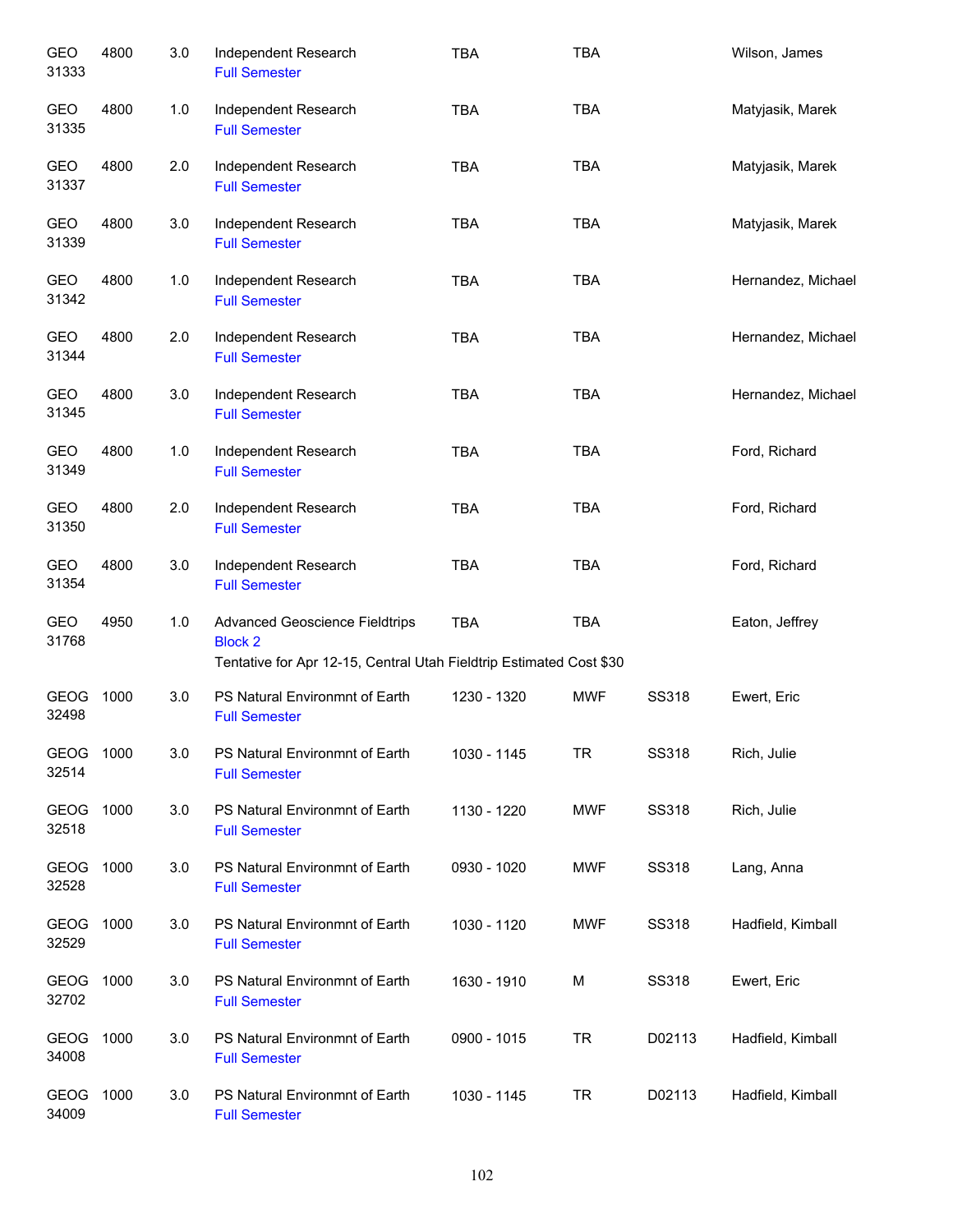| <b>GEOG</b><br>32429 | 1300 | 3.0 | SS/DV Places & Peoples World<br><b>Full Semester</b>                                                                                                                                                                                                                                                                                           | 0930 - 1020 | <b>MWF</b> | <b>SS390</b> | Elliott, Harold   |
|----------------------|------|-----|------------------------------------------------------------------------------------------------------------------------------------------------------------------------------------------------------------------------------------------------------------------------------------------------------------------------------------------------|-------------|------------|--------------|-------------------|
| GEOG 1300<br>32432   |      | 3.0 | SS/DV Places & Peoples World<br><b>Full Semester</b>                                                                                                                                                                                                                                                                                           | 1030 - 1120 | <b>MWF</b> | SS390        | Elliott, Harold   |
| GEOG 1300<br>32532   |      | 3.0 | SS/DV Places & Peoples World<br><b>Full Semester</b>                                                                                                                                                                                                                                                                                           | 1730 - 2010 | R          | SS318        | Richards, Paul    |
| GEOG 1300<br>34010   |      | 3.0 | SS/DV Places & Peoples World<br><b>Full Semester</b>                                                                                                                                                                                                                                                                                           | 1200 - 1315 | <b>TR</b>  | D02113       | Hadfield, Kimball |
| GEOG 1300<br>34012   |      | 3.0 | SS/DV Places & Peoples World<br><b>Full Semester</b><br>To access online course materials, please log in to your student portal at<br>weber.edu and select your student services tab.                                                                                                                                                          | <b>TBA</b>  | <b>TBA</b> | OL           | Burbidge, Shaunna |
| GEOG 1520<br>32434   |      | 3.0 | SS/DV Geog of U.S. & Canada<br><b>Full Semester</b>                                                                                                                                                                                                                                                                                            | 1030 - 1145 | <b>TR</b>  | SS390        | Elliott, Harold   |
| GEOG 1520<br>32495   |      | 3.0 | SS/DV Geog of U.S. & Canada<br><b>Full Semester</b>                                                                                                                                                                                                                                                                                            | 1130 - 1220 | <b>MWF</b> | SS390        | Ewert, Eric       |
| GEOG 3080<br>32509   |      | 3.0 | Arid Lands<br><b>Full Semester</b>                                                                                                                                                                                                                                                                                                             | 0900 - 1015 | <b>TR</b>  | <b>SS333</b> | Rich, Julie       |
| GEOG 3210<br>32435   |      | 3.0 | Urban Geography<br><b>Full Semester</b>                                                                                                                                                                                                                                                                                                        | 1630 - 1910 | M          | <b>SS333</b> | Elliott, Harold   |
| GEOG 3460<br>32436   |      | 3.0 | Advanced Cartography<br><b>Full Semester</b>                                                                                                                                                                                                                                                                                                   | 1030 - 1120 | <b>MWF</b> | <b>SS48</b>  | Ewert, Eric       |
| GEOG 3500<br>32527   |      | 3.0 | CBL-Geography Of Utah<br><b>Full Semester</b><br>CBL stands for Community-Based Learning which means that students engage<br>in meaningful community service that is connected to specific course objectives.<br>See http://www.weber.edu/CommunityInvolvement/CBL_Designation.html for a<br>full list of CBL designated courses.              | 1730 - 2010 | Τ          | <b>SS333</b> | Rich, Julie       |
| GEOG 3590<br>32530   |      | 3.0 | DV Geography Of Europe<br><b>Full Semester</b>                                                                                                                                                                                                                                                                                                 | 1730 - 2010 | W          | <b>SS333</b> | Gurgel, Klaus     |
| GEOG 4420<br>32414   |      | 3.0 | <b>CBL-Adv Planning Techniques</b><br><b>Full Semester</b><br>CBL stands for Community-Based Learning which means that students engage<br>in meaningful community service that is connected to specific course objectives.<br>See http://www.weber.edu/CommunityInvolvement/CBL Designation.html for a<br>full list of CBL designated courses. | 1200 - 1315 | <b>TR</b>  | <b>SS333</b> | Dorsey, Bryan     |
| GEOG<br>32536        | 4800 | 1.0 | Individual Research<br><b>Full Semester</b>                                                                                                                                                                                                                                                                                                    | <b>TBA</b>  | <b>TBA</b> |              | Dorsey, Bryan     |
| GEOG<br>32540        | 4800 | 2.0 | Individual Research<br><b>Full Semester</b>                                                                                                                                                                                                                                                                                                    | <b>TBA</b>  | <b>TBA</b> |              | Dorsey, Bryan     |
| GEOG<br>32542        | 4800 | 3.0 | Individual Research<br><b>Full Semester</b>                                                                                                                                                                                                                                                                                                    | <b>TBA</b>  | <b>TBA</b> |              | Dorsey, Bryan     |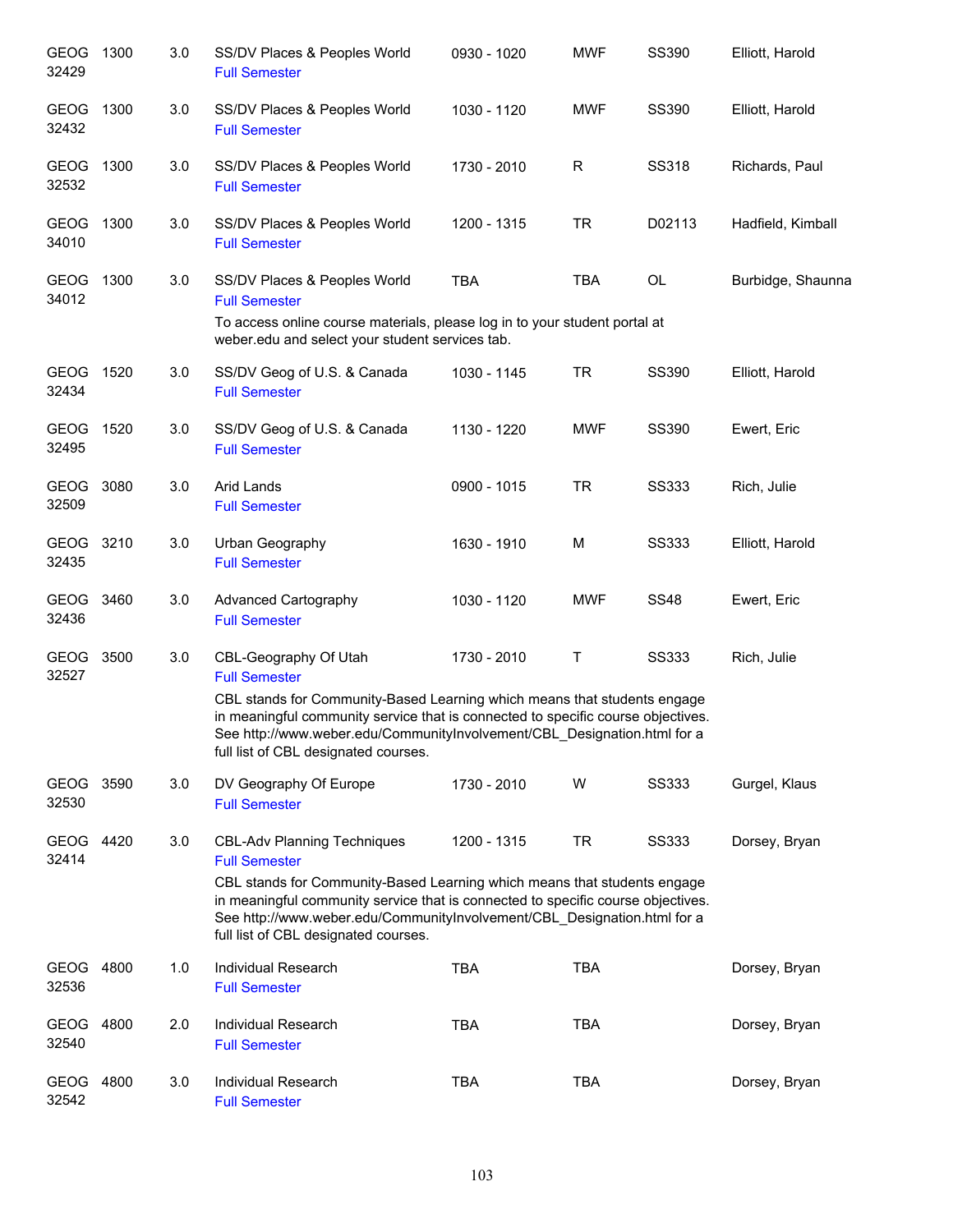| GEOG 4800<br>32544 | 1.0 | Individual Research<br><b>Full Semester</b>         | <b>TBA</b> | <b>TBA</b> | Elliott, Harold |
|--------------------|-----|-----------------------------------------------------|------------|------------|-----------------|
| GEOG 4800<br>32546 | 2.0 | <b>Individual Research</b><br><b>Full Semester</b>  | <b>TBA</b> | <b>TBA</b> | Elliott, Harold |
| GEOG 4800<br>32547 | 3.0 | Individual Research<br><b>Full Semester</b>         | <b>TBA</b> | <b>TBA</b> | Elliott, Harold |
| GEOG 4800<br>32549 | 1.0 | Individual Research<br><b>Full Semester</b>         | <b>TBA</b> | <b>TBA</b> | Ewert, Eric     |
| GEOG 4800<br>32550 | 2.0 | Individual Research<br><b>Full Semester</b>         | <b>TBA</b> | <b>TBA</b> | Ewert, Eric     |
| GEOG 4800<br>32552 | 3.0 | Individual Research<br><b>Full Semester</b>         | <b>TBA</b> | <b>TBA</b> | Ewert, Eric     |
| GEOG 4800<br>32554 | 1.0 | Individual Research<br><b>Full Semester</b>         | <b>TBA</b> | <b>TBA</b> | Lang, Anna      |
| GEOG 4800<br>32555 | 2.0 | Individual Research<br><b>Full Semester</b>         | <b>TBA</b> | <b>TBA</b> | Lang, Anna      |
| GEOG 4800<br>32557 | 3.0 | Individual Research<br><b>Full Semester</b>         | <b>TBA</b> | <b>TBA</b> | Lang, Anna      |
| GEOG 4800<br>32558 | 1.0 | Individual Research<br><b>Full Semester</b>         | <b>TBA</b> | <b>TBA</b> | Rich, Julie     |
| GEOG 4800<br>32560 | 2.0 | Individual Research<br><b>Full Semester</b>         | <b>TBA</b> | <b>TBA</b> | Rich, Julie     |
| GEOG 4800<br>32562 | 3.0 | Individual Research<br><b>Full Semester</b>         | <b>TBA</b> | <b>TBA</b> | Rich, Julie     |
| GEOG 4890<br>32567 | 1.0 | Cooperative Work Experience<br><b>Full Semester</b> | TBA        | TBA        | Dorsey, Bryan   |
| GEOG 4890<br>32569 | 2.0 | Cooperative Work Experience<br><b>Full Semester</b> | TBA        | <b>TBA</b> | Dorsey, Bryan   |
| GEOG 4890<br>32571 | 3.0 | Cooperative Work Experience<br><b>Full Semester</b> | TBA        | <b>TBA</b> | Dorsey, Bryan   |
| GEOG 4890<br>32573 | 1.0 | Cooperative Work Experience<br><b>Full Semester</b> | TBA        | <b>TBA</b> | Ewert, Eric     |
| GEOG 4890<br>32575 | 2.0 | Cooperative Work Experience<br><b>Full Semester</b> | <b>TBA</b> | <b>TBA</b> | Ewert, Eric     |
| GEOG 4890<br>32576 | 3.0 | Cooperative Work Experience<br><b>Full Semester</b> | <b>TBA</b> | <b>TBA</b> | Ewert, Eric     |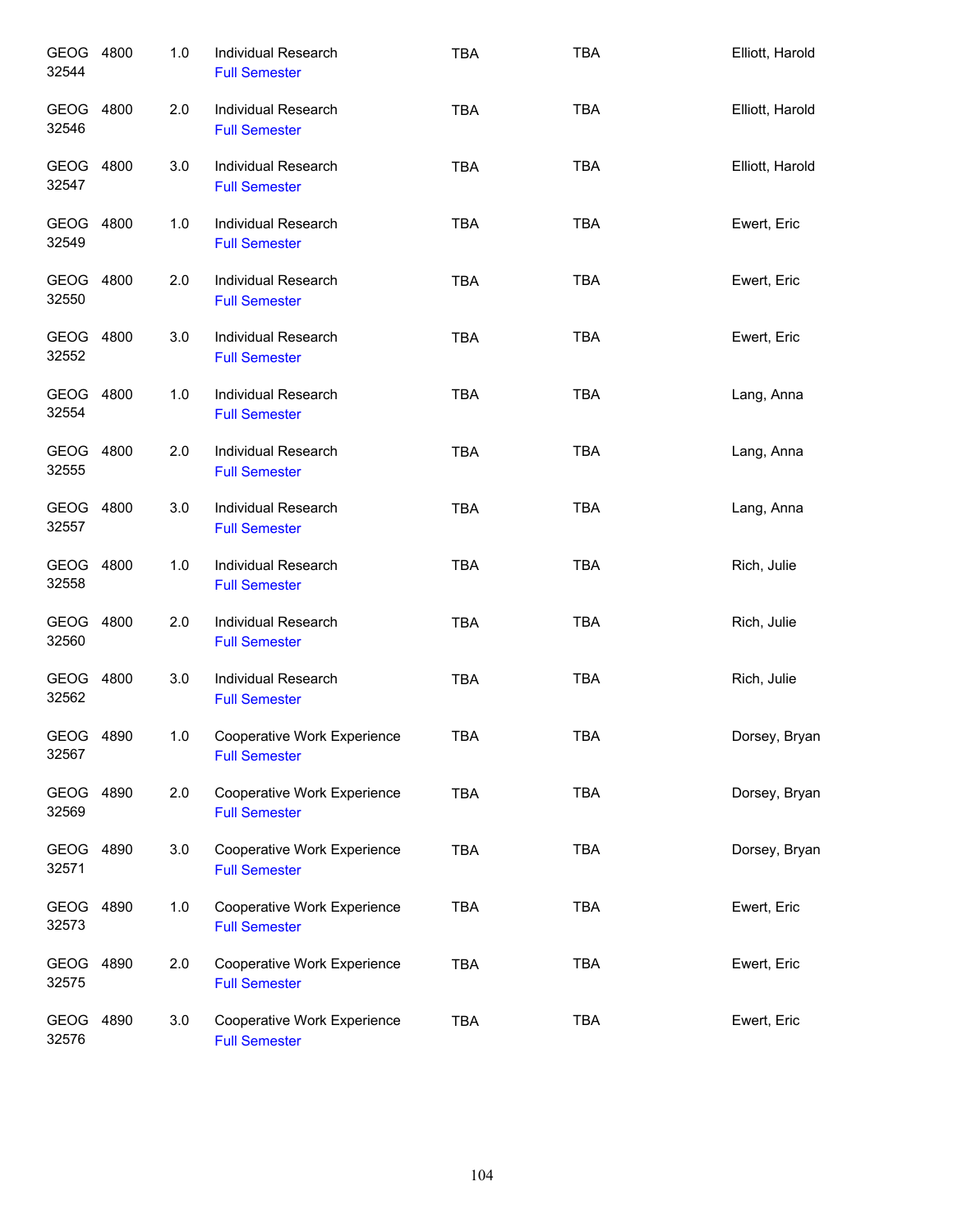| GEOG<br>32525        | 4950 | 2.0 | Adv Regional Field Studies<br><b>Block 1</b>                                                                                  | 1330 - 1420 | W          | SS333        | Rich, Julie            |
|----------------------|------|-----|-------------------------------------------------------------------------------------------------------------------------------|-------------|------------|--------------|------------------------|
|                      |      |     | Cost: \$75.00 Field Trip - Death Valley, CA, Feb. 13-18. Must sign statement of<br>understanding.                             |             |            |              |                        |
| <b>GEOG</b><br>32418 | 4990 | 3.0 | SI Research Seminar<br><b>Full Semester</b>                                                                                   | 1330 - 1610 | Τ          | <b>SS333</b> | Dorsey, Bryan          |
| <b>GERT</b><br>30196 | 3000 | 3.0 | Death And Dying<br><b>Full Semester</b>                                                                                       | 1200 - 1315 | <b>TR</b>  | SS121        | Tadehara, Corina       |
| <b>GERT</b><br>30206 | 3500 | 3.0 | Welfare & Geront Policy Dev<br><b>Full Semester</b>                                                                           | 1200 - 1315 | <b>TR</b>  | SS101        | Pressey, Sean          |
| <b>GERT</b><br>30207 | 3500 | 3.0 | Welfare & Geront Policy Dev<br><b>Full Semester</b>                                                                           | 1730 - 2020 | Τ          | SS121        | Pressey, Sean          |
| GERT<br>30203        | 3600 | 3.0 | <b>Social Statistics</b><br><b>Full Semester</b>                                                                              | 1230 - 1320 | <b>MWF</b> | SS121        | Kennedy-Pressey, Kerry |
| <b>GERT</b><br>30204 | 3600 | 3.0 | <b>Social Statistics</b><br><b>Full Semester</b>                                                                              | 1730 - 2020 | м          | SS121        | Kennedy-Pressey, Kerry |
| <b>GERT</b><br>30205 | 3600 | 3.0 | <b>Social Statistics</b><br><b>Block 2</b><br>You MUST take SW 3700 (30212) with GERT 3600 (30205)                            | 1730 - 2020 | W          | SS121        | Kennedy-Pressey, Kerry |
| <b>GERT</b><br>31521 | 3600 | 3.0 | <b>Social Statistics</b><br><b>Full Semester</b>                                                                              | <b>TBA</b>  | <b>TBA</b> | <b>OL</b>    | Kennedy-Pressey, Kerry |
|                      |      |     | To access online course materials, please log in to your student portal at<br>weber.edu and select your student services tab. |             |            |              |                        |
| <b>GERT</b><br>30248 | 4830 | 2.0 | Readings and/or Projects<br><b>Full Semester</b>                                                                              | <b>TBA</b>  | <b>TBA</b> |              | Bigler, Mark           |
| <b>GERT</b><br>30249 | 4830 | 3.0 | Readings and/or Projects<br><b>Full Semester</b>                                                                              | <b>TBA</b>  | <b>TBA</b> |              | Bigler, Mark           |
| <b>GERT</b><br>30251 | 4830 | 4.0 | Readings and/or Projects<br><b>Full Semester</b>                                                                              | <b>TBA</b>  | <b>TBA</b> |              | Bigler, Mark           |
| <b>GERT</b><br>30234 | 4860 | 2.0 | Introductory Field Practicum<br><b>Full Semester</b><br>Course Fee \$10.00                                                    | 1430 - 1540 | M          | SS101        | Vigil, Steven          |
| <b>GERT</b><br>30235 | 4861 | 2.0 | <b>Advanced Field Practicum</b><br><b>Full Semester</b><br>Course Fee \$10.00                                                 | 1430 - 1540 | M          | SS101        | Vigil, Steven          |
| <b>GERT</b><br>30236 | 4990 | 2.0 | Senior Seminar<br><b>Full Semester</b>                                                                                        | 1430 - 1540 | M          | SS101        | Vigil, Steven          |
| <b>GRMN</b><br>33178 | 1020 | 3.0 | First Year German II<br><b>Full Semester</b><br>Course Fee \$6.00                                                             | 0830 - 0920 | <b>MWF</b> | EH105        | Szalay, Eva            |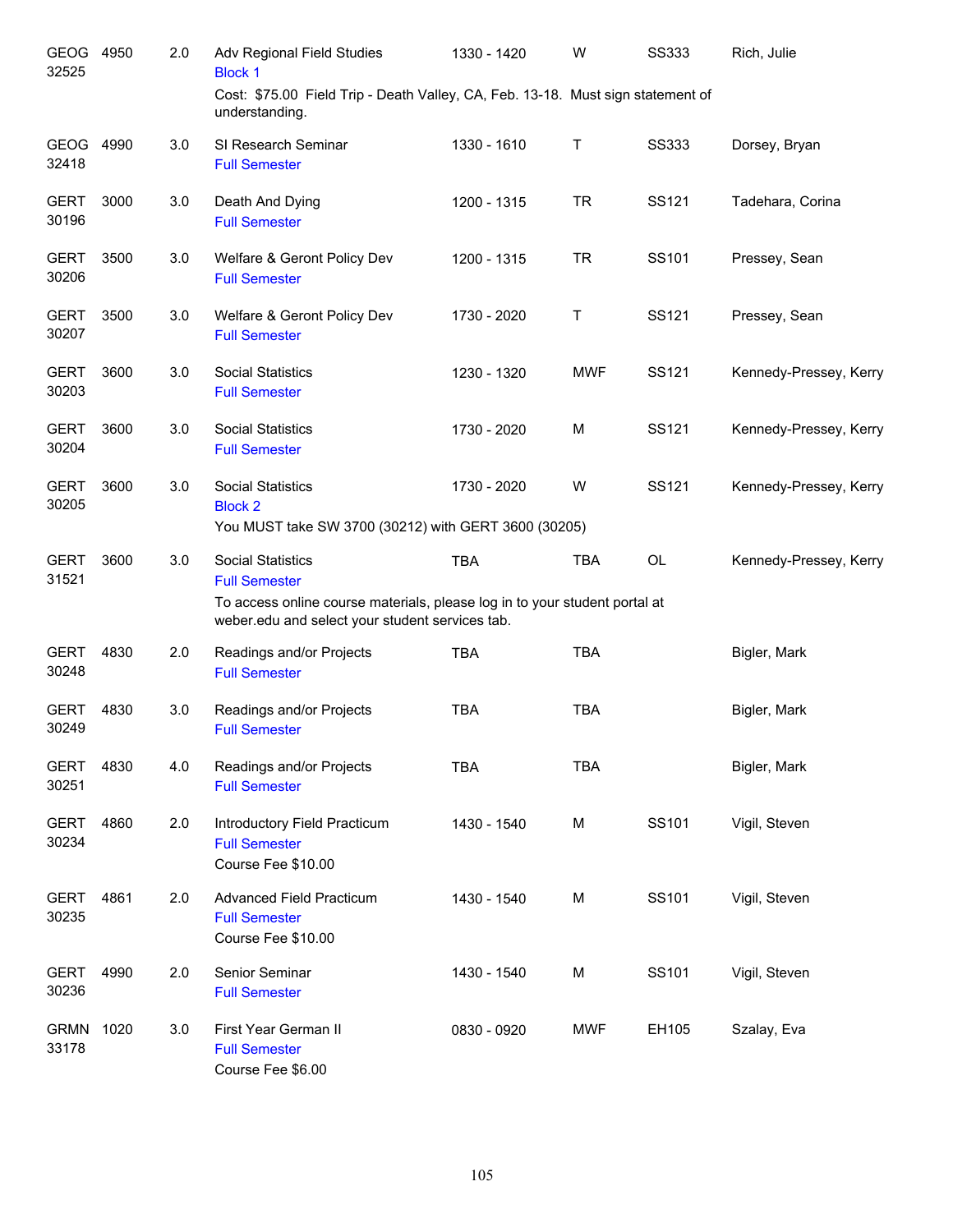| <b>GRMN</b><br>33179 | 1020 | 3.0 | First Year German II<br><b>Full Semester</b><br>Course Fee \$6.00                                                                                                                            | 1230 - 1320 | <b>MWF</b> | EH105        | Szalay, Eva         |
|----------------------|------|-----|----------------------------------------------------------------------------------------------------------------------------------------------------------------------------------------------|-------------|------------|--------------|---------------------|
| <b>GRMN</b><br>33182 | 1020 | 3.0 | First Year German II<br><b>Full Semester</b><br>Course Fee \$6.00                                                                                                                            | 1730 - 2010 | М          | EH116        | Szalay, Eva         |
| GRMN<br>33181        | 2020 | 3.0 | HU Second Year German II<br><b>Full Semester</b><br>Course Fee \$6.00                                                                                                                        | 1130 - 1220 | <b>MWF</b> | EH105        | Szalay, Eva         |
| GRMN 3160<br>34483   |      | 3.0 | Intro To German Literature<br><b>Full Semester</b><br>Course Fee \$6.00                                                                                                                      | <b>TBA</b>  | <b>TBA</b> |              | Daines, Erika       |
| <b>GRMN</b><br>33184 | 3220 | 3.0 | Phonetics & Phonolgy<br><b>Full Semester</b><br>Course Fee \$6.00                                                                                                                            | 1030 - 1120 | <b>MWF</b> | <b>WB111</b> | Daines, Erika       |
| <b>GRMN</b><br>33183 | 3570 | 3.0 | The Germanization of the USA<br><b>Full Semester</b><br>Course Fee \$6.00                                                                                                                    | 0930 - 1020 | <b>MWF</b> | EH116        | Szalay, Eva         |
| <b>GRMN</b><br>34667 | 3850 | 3.0 | <b>Study Abroad</b><br><b>Full Semester</b>                                                                                                                                                  | <b>TBA</b>  | <b>TBA</b> | EH408        | Szalay, Eva         |
| <b>GRMN</b><br>33741 | 4990 | 0.5 | Senior Assessment<br><b>Full Semester</b>                                                                                                                                                    | <b>TBA</b>  | <b>TBA</b> |              | Mathews, Thomas     |
| HAS<br>30493         | 3000 | 3.0 | The Health Care System<br><b>Full Semester</b>                                                                                                                                               | 1730 - 2010 | М          | MH327        | Dahlkemper, Richard |
| <b>HAS</b><br>31007  | 3000 | 3.0 | The Health Care System<br><b>Full Semester</b><br>To access online course materials, please log in to your<br>student portal at weber.edu and select your Student Services<br>tab.           | <b>TBA</b>  | <b>TBA</b> | <b>OL</b>    | Dahlkemper, Richard |
| <b>HAS</b><br>30494  | 3020 | 3.0 | <b>Health Care Marketing</b><br><b>Full Semester</b>                                                                                                                                         | 1430 - 1710 | Τ          | MH117        | Garr, Lindsay       |
| <b>HAS</b><br>31044  | 3020 | 3.0 | <b>Health Care Marketing</b><br><b>Full Semester</b><br>To access the online course materials, please log in to your<br>student portal at weber.edu and select your Student Services<br>tab. | <b>TBA</b>  | <b>TBA</b> | <b>OL</b>    | Dahlkemper, Richard |
| <b>HAS</b><br>30495  | 3150 | 3.0 | Com Health Agencies & Services<br><b>Full Semester</b>                                                                                                                                       | 1430 - 1710 | М          | MH222        | Johnson, Kenneth    |
| HAS<br>30496         | 3190 | 3.0 | DV Cultural Divers in Patient<br><b>Full Semester</b>                                                                                                                                        | 1430 - 1710 | W          | MH222        | Jones, Kristi       |
| <b>HAS</b><br>30497  | 3230 | 3.0 | <b>Health Communication</b><br><b>Full Semester</b>                                                                                                                                          | 1430 - 1710 | W          | MH304        | Moss, Cory          |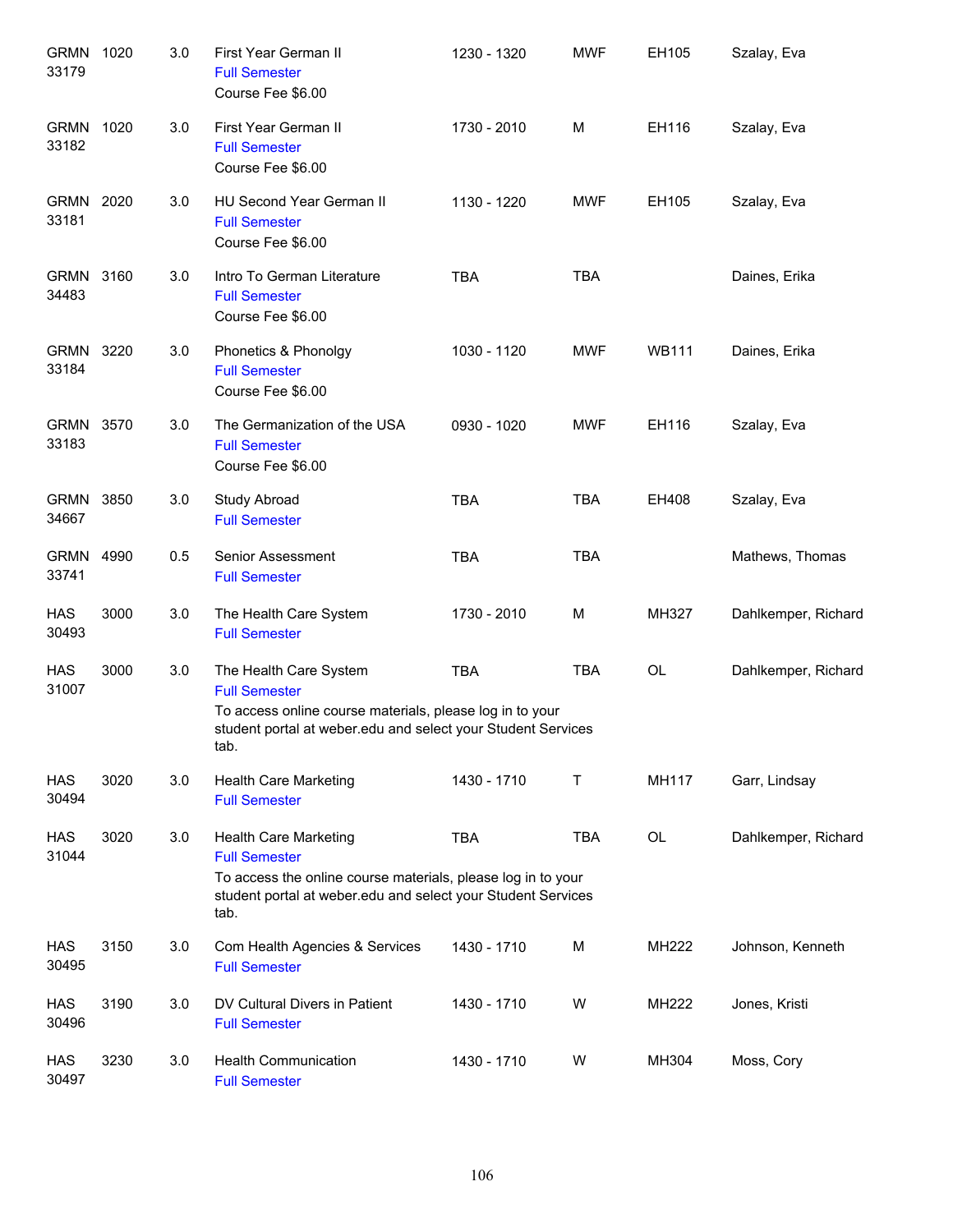| <b>HAS</b><br>30498 | 3240 | 3.0 | Human Resource Develpmnt HC<br><b>Full Semester</b>                                                                                                                                                                                                                                                                                                        | 1730 - 2010 | M          | MH332     | Moss, Cory             |
|---------------------|------|-----|------------------------------------------------------------------------------------------------------------------------------------------------------------------------------------------------------------------------------------------------------------------------------------------------------------------------------------------------------------|-------------|------------|-----------|------------------------|
| <b>HAS</b><br>30499 | 3260 | 3.0 | Administrative/Supervisor Theo<br><b>Full Semester</b>                                                                                                                                                                                                                                                                                                     | 1730 - 2010 | Т          | MH332     | Wiggins, Carla         |
| <b>HAS</b><br>30500 | 3750 | 3.0 | Health Care Financial Administ<br><b>Full Semester</b>                                                                                                                                                                                                                                                                                                     | 1730 - 2010 | W          | MH332     | Buker, Macey           |
| <b>HAS</b><br>31078 | 4320 | 3.0 | Health Care Economics/Policy<br><b>Full Semester</b><br>To access online course materials, please log in to your<br>student portal at weber.edu and select your Student Services<br>tab.                                                                                                                                                                   | <b>TBA</b>  | <b>TBA</b> | <b>OL</b> | Johnson, Kenneth       |
| HAS<br>32099        | 4400 | 3.0 | Legal/Ethical Aspects Hith Adm<br><b>Full Semester</b><br>To access online course materials, please log in to your<br>student portal at weber edu and select your student services<br>tab.                                                                                                                                                                 | <b>TBA</b>  | <b>TBA</b> | <b>OL</b> | Palmer, Miland         |
| HAS<br>32101        | 4420 | 3.0 | <b>Clinical Instructional Skills</b><br><b>Full Semester</b><br>To access online course materials, please log in to your<br>student portal at weber edu and select your student services<br>tab.                                                                                                                                                           | <b>TBA</b>  | <b>TBA</b> | <b>OL</b> | Inpornvijit, Kritayoth |
| <b>HAS</b><br>30501 | 4520 | 2.0 | Long-term Care Administration<br><b>Block 1</b>                                                                                                                                                                                                                                                                                                            | 1730 - 2100 | Τ          | MH222     | Snowball, Kelly        |
| <b>HAS</b><br>30502 | 4525 | 1.0 | <b>Health Facility Operations</b><br><b>Block 2</b>                                                                                                                                                                                                                                                                                                        | 1730 - 1920 | Т          | MH222     | Moss, Cory             |
| HAS<br>30504        | 4740 | 1.0 | Senior Seminar<br><b>Full Semester</b><br>Hybrid section to meet 5 times during the semester<br>Week 1 - Jan. 9<br>Week 4 - Jan. 30<br>Week 7 - Feb. 20<br>Week 10 - Mar. 20<br>Wek 14 - Apr. 17<br>Hybrid section to meet 5 times during the semester<br>Week 1 - Jan. 9<br>Week 4 - Jan. 30<br>Week 7 - Feb. 20<br>Week 10 - Mar. 20<br>Wek 14 - Apr. 17 | 1430 - 1710 | W          | MH332     | Dahlkemper, Richard    |
| <b>HAS</b><br>30506 | 4860 | 2.0 | Practicum/Internship<br><b>Full Semester</b>                                                                                                                                                                                                                                                                                                               | <b>TBA</b>  | <b>TBA</b> |           | Dahlkemper, Richard    |
| HAS<br>30508        | 4860 | 4.0 | Practicum/Internship<br><b>Full Semester</b>                                                                                                                                                                                                                                                                                                               | <b>TBA</b>  | <b>TBA</b> |           | Shaw, Patricia         |
| <b>HAS</b><br>30509 | 4860 | 6.0 | Practicum/Internship<br><b>Full Semester</b>                                                                                                                                                                                                                                                                                                               | <b>TBA</b>  | <b>TBA</b> |           | Dahlkemper, Richard    |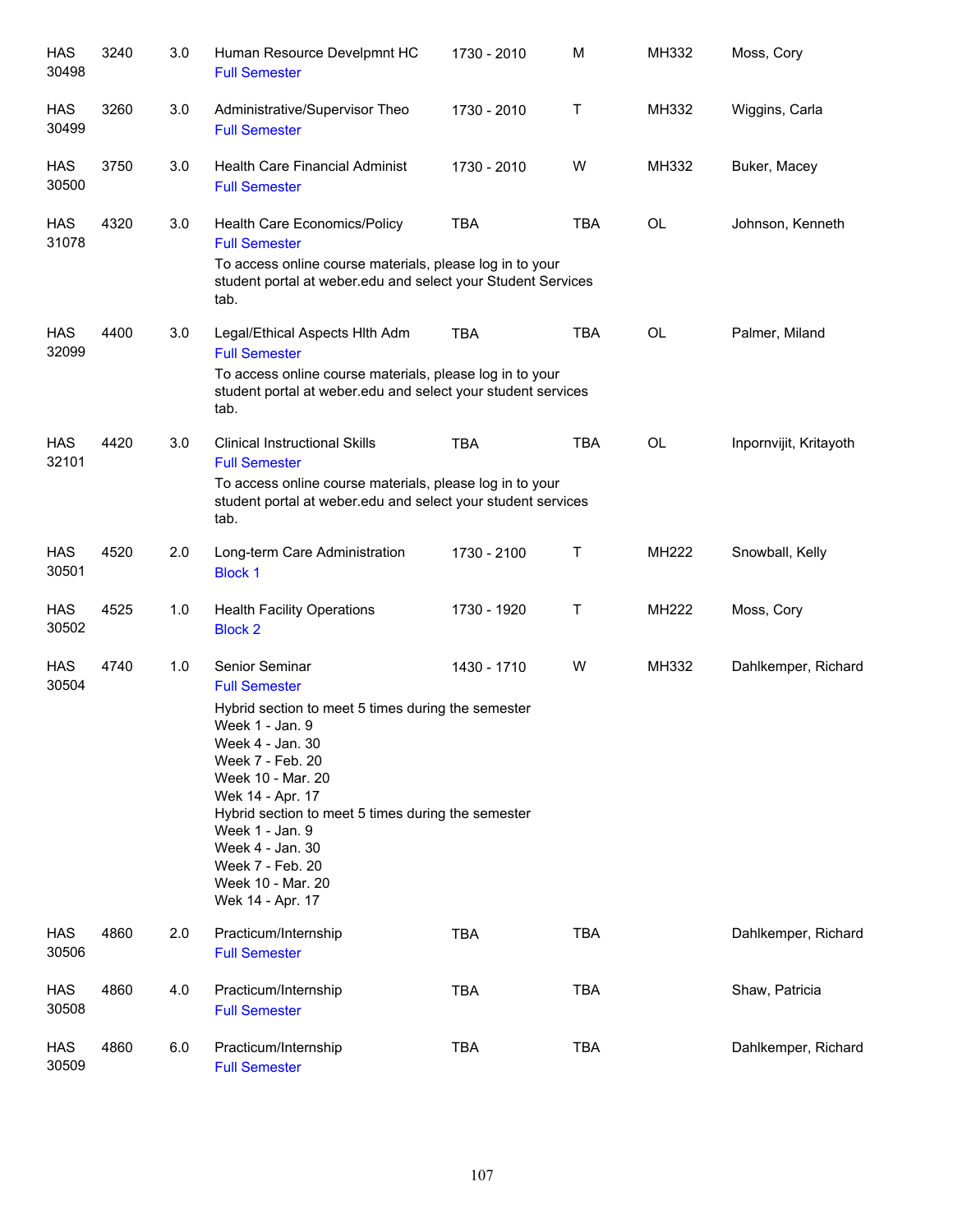| HIM<br>34031        | 2000 | 3.0 | Intro Health Info Systems/Sett<br><b>Full Semester</b>                                                                                                                                                          | TBA         | TBA        | <b>OL</b> | Merkley, Heather |
|---------------------|------|-----|-----------------------------------------------------------------------------------------------------------------------------------------------------------------------------------------------------------------|-------------|------------|-----------|------------------|
|                     |      |     | To access online course materials, please log in to your<br>student portal at weber edu and select your student services<br>tab.<br>Course Fee \$10.00                                                          |             |            |           |                  |
| HIM<br>30510        | 2250 | 3.0 | Health Care Privacy & Security<br><b>Full Semester</b>                                                                                                                                                          | 1130 - 1420 | R          | MH117     | Merkley, Heather |
| HIM<br>34032        | 2300 | 3.0 | Diagnosis Coding<br><b>Full Semester</b><br>To access online course materials, please log in to your<br>student portal at weber edu and select your student services<br>tab.<br>Course Fee \$10.00              | <b>TBA</b>  | <b>TBA</b> | <b>OL</b> | Carter, Darcy    |
| HIM<br>30511        | 2320 | 3.0 | Ambulatory/Physician Office Co<br><b>Full Semester</b><br>Course Fee \$10.00                                                                                                                                    | 1130 - 1330 | M          | MH117     | Merkley, Heather |
| HIM<br>34033        | 2320 | 3.0 | Ambulatory/Physician Office Co<br><b>Full Semester</b><br>To access onlinecourse materials, please log in to your<br>student portal at weber edu and select your student services<br>tab.<br>Course Fee \$10.00 | <b>TBA</b>  | <b>TBA</b> | <b>OL</b> | Merkley, Heather |
| HIM<br>30512        | 2330 | 2.0 | Class Systems Topics/Reimburse<br><b>Full Semester</b>                                                                                                                                                          | 1530 - 1730 | M          | MH327     | Carter, Darcy    |
| HIM<br>34034        | 2330 | 2.0 | Class Systems Topics/Reimburse<br><b>Full Semester</b><br>To access online course materials, please log in to your<br>student portal at weber edu and select your student services<br>tab.                      | <b>TBA</b>  | <b>TBA</b> | <b>OL</b> | Merkley, Heather |
| HIM<br>30514        | 2410 | 2.0 | ICD-10-PCS Coding<br><b>Full Semester</b>                                                                                                                                                                       | 1330 - 1530 | Т          | MH327     | Carter, Darcy    |
| <b>HIM</b><br>34346 | 2410 | 2.0 | ICD-10-PCS Coding<br><b>Full Semester</b><br>To access the online course materials, please log in to your student portal at<br>weber.edu and select your Student Services tab.                                  | <b>TBA</b>  | <b>TBA</b> | <b>OL</b> | Carter, Darcy    |
| HIM<br>34036        | 2500 | 3.0 | Database Mngmnt & Security<br><b>Full Semester</b><br>To access online course materials, please log in to your<br>student portal at weber edu and select your student services<br>tab.<br>Course Fee \$10.00    | <b>TBA</b>  | <b>TBA</b> | OL        | Shaw, Patricia   |
| HIM<br>34038        | 2861 | 2.0 | Professional Practice Experien<br><b>Full Semester</b><br>To access online course materials, please log in to your<br>student portal at weber edu and select your student services<br>tab.                      | <b>TBA</b>  | <b>TBA</b> | OL        | Carter, Darcy    |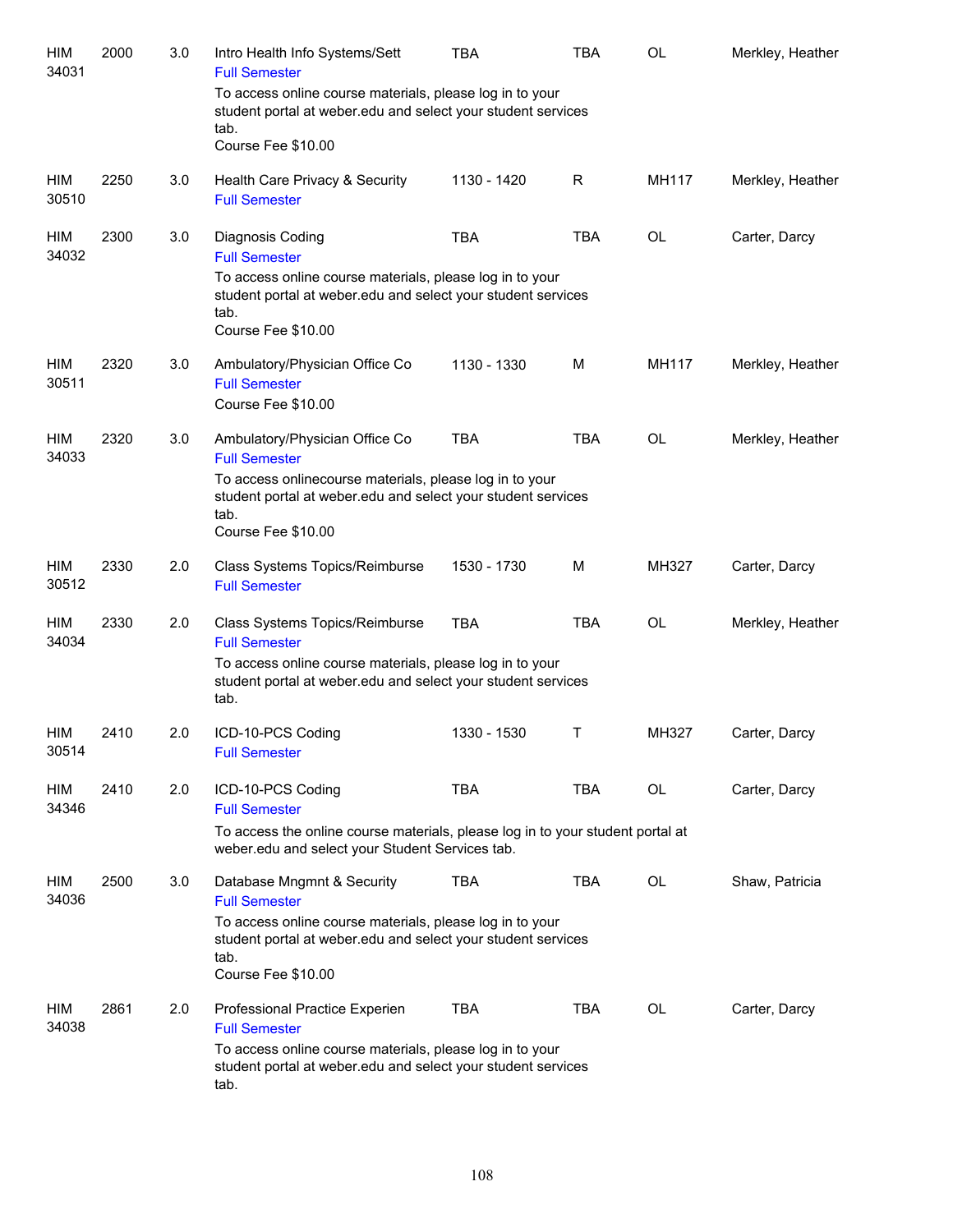| HIM<br>34039         | 2862 | 2.0 | Professional Practice Experien<br><b>Full Semester</b><br>To access online course materials, please log in to your<br>student portal at weber edu and select your student services | <b>TBA</b>  | TBA        | OL           | Carter, Darcy    |
|----------------------|------|-----|------------------------------------------------------------------------------------------------------------------------------------------------------------------------------------|-------------|------------|--------------|------------------|
| HIM<br>34041         | 2863 | 1.0 | tab.<br>Profess Pract Exper in Coding<br><b>Full Semester</b>                                                                                                                      | <b>TBA</b>  | <b>TBA</b> | OL           | Carter, Darcy    |
|                      |      |     | To access online course materials, please log in to your<br>student portal at weber edu and select your student services<br>tab.<br>Course Fee \$10.00                             |             |            |              |                  |
| HIM<br>30517         | 3000 | 3.0 | Computer Applications in HIth<br><b>Full Semester</b>                                                                                                                              | 1430 - 1710 | R          | <b>MH222</b> | Merkley, Heather |
| HIM<br>30520         | 3200 | 3.0 | Epidemiology & Biostatistics<br><b>Full Semester</b>                                                                                                                               | 1730 - 2010 | R          | <b>MH222</b> | Palmer, Miland   |
| HIM<br>34042         | 3300 | 3.0 | Intro Quality Improve Hith Car<br><b>Full Semester</b>                                                                                                                             | <b>TBA</b>  | <b>TBA</b> | OL           | Shaw, Patricia   |
|                      |      |     | To access online course materials, please log in to your<br>student portal at weber edu and select your student services<br>tab.                                                   |             |            |              |                  |
| HIM<br>34040         | 3450 | 3.0 | Hith Care Syst Analysis/Design<br><b>Full Semester</b><br>To access online course materials, please log in to your                                                                 | <b>TBA</b>  | <b>TBA</b> | OL           | Carter, Darcy    |
|                      |      |     | student portal at weber edu and select your student services<br>tab.                                                                                                               |             |            |              |                  |
| HIM<br>34043         | 4100 | 3.0 | Health Info Service Managemnt<br><b>Full Semester</b>                                                                                                                              | <b>TBA</b>  | <b>TBA</b> | OL           | Shaw, Patricia   |
|                      |      |     | To access online course materials, please log in to your<br>student portal at weber edu and select your student services<br>tab.                                                   |             |            |              |                  |
| <b>HIST</b><br>31773 | 1500 | 3.0 | SS World History to 1500<br><b>Full Semester</b>                                                                                                                                   | 0830 - 0920 | <b>MWF</b> | SS219        | Nelson, Katie    |
| <b>HIST</b><br>31823 | 1500 | 3.0 | SS World History to 1500<br><b>Full Semester</b>                                                                                                                                   | 0900 - 1015 | <b>TR</b>  | SS231        | Moffett, Randall |
| <b>HIST</b><br>31835 | 1500 | 3.0 | SS World History to 1500<br><b>Full Semester</b>                                                                                                                                   | 1200 - 1315 | <b>TR</b>  | SS231        | Moffett, Randall |
| <b>HIST</b><br>31986 | 1500 | 3.0 | SS World History to 1500<br><b>Full Semester</b>                                                                                                                                   | <b>TBA</b>  | <b>TBA</b> | OL           | Francis, Stephen |
|                      |      |     | To access online course materials, please log in to your student portal at<br>weber.edu and select your student services tab.                                                      |             |            |              |                  |
| <b>HIST</b><br>33444 | 1500 | 3.0 | SS World History to 1500<br><b>Full Semester</b>                                                                                                                                   | 1730 - 2010 | R          | DH2212       | Nelson, Katie    |
| <b>HIST</b><br>31799 | 1510 | 3.0 | SS/DV World Hist 1500 to Pres<br><b>Full Semester</b>                                                                                                                              | 1030 - 1120 | <b>MWF</b> | SS201        | Francis, Stephen |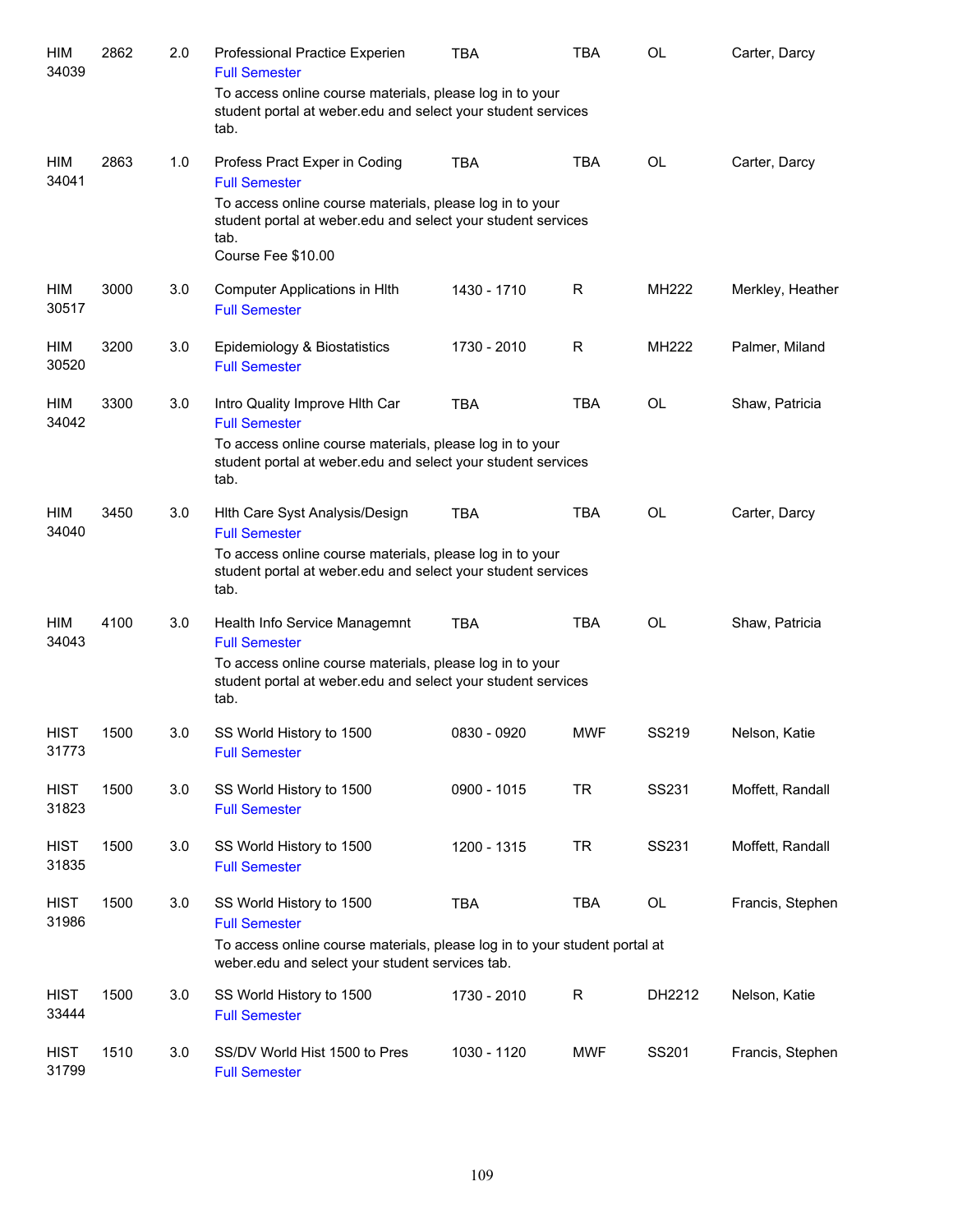| <b>HIST</b><br>31822 | 1510 | 3.0 | SS/DV World Hist 1500 to Pres<br><b>Full Semester</b>                                                                               | 0900 - 1015 | <b>TR</b>  | SS201        | Lewis, Gregory   |
|----------------------|------|-----|-------------------------------------------------------------------------------------------------------------------------------------|-------------|------------|--------------|------------------|
| <b>HIST</b><br>31829 | 1510 | 3.0 | SS/DV World Hist 1500 to Pres<br><b>Full Semester</b>                                                                               | 1030 - 1145 | <b>TR</b>  | SS201        | Lewis, Gregory   |
| <b>HIST</b><br>31987 | 1510 | 3.0 | SS/DV World Hist 1500 to Pres<br><b>Full Semester</b><br>To access online course materials, please log in to your student portal at | <b>TBA</b>  | <b>TBA</b> | OL           | Francis, Stephen |
|                      |      |     | weber.edu and select your student services tab.                                                                                     |             |            |              |                  |
| <b>HIST</b><br>31771 | 1700 | 3.0 | Al American Civilization<br><b>Full Semester</b>                                                                                    | 0730 - 0820 | <b>MWF</b> | SS201        | Sadler, Richard  |
| <b>HIST</b><br>31778 | 1700 | 3.0 | Al American Civilization<br><b>Full Semester</b>                                                                                    | 0930 - 1020 | <b>MWF</b> | SS119        | Little, Branden  |
| <b>HIST</b><br>31783 | 1700 | 3.0 | Al American Civilization<br><b>Full Semester</b>                                                                                    | 0930 - 1020 | <b>MWF</b> | SS219        | Francis, Stephen |
| <b>HIST</b><br>31797 | 1700 | 3.0 | Al American Civilization<br><b>Full Semester</b>                                                                                    | 1030 - 1120 | <b>MWF</b> | SS119        | Little, Branden  |
| <b>HIST</b><br>31798 | 1700 | 3.0 | Al American Civilization<br><b>Full Semester</b>                                                                                    | 1030 - 1120 | <b>MWF</b> | SS219        | Vickers, Vikki   |
| <b>HIST</b><br>31818 | 1700 | 3.0 | Al American Civilization<br><b>Full Semester</b>                                                                                    | 0730 - 0845 | <b>TR</b>  | <b>SS119</b> | MacKay, Kathryn  |
| <b>HIST</b><br>31820 | 1700 | 3.0 | Al American Civilization<br><b>Full Semester</b>                                                                                    | 0900 - 1015 | <b>TR</b>  | SS119        | Dant, Sara       |
| <b>HIST</b><br>31821 | 1700 | 3.0 | Al American Civilization<br><b>Full Semester</b>                                                                                    | 0900 - 1015 | <b>TR</b>  | SS219        | Vickers, Vikki   |
| <b>HIST</b><br>31827 | 1700 | 3.0 | Al American Civilization<br><b>Full Semester</b>                                                                                    | 1030 - 1145 | <b>TR</b>  | SS219        | Vickers, Vikki   |
| <b>HIST</b><br>31830 | 1700 | 3.0 | Al American Civilization<br><b>Full Semester</b>                                                                                    | 1030 - 1145 | TR         | SS217        | Matt, Susan      |
| <b>HIST</b><br>31857 | 1700 | 3.0 | Al American Civilization<br><b>Full Semester</b>                                                                                    | 1230 - 1320 | <b>MWF</b> | SS119        | Little, Branden  |
| <b>HIST</b><br>31988 | 1700 | 3.0 | Al American Civilization<br><b>Full Semester</b>                                                                                    | <b>TBA</b>  | <b>TBA</b> | OL           | Vickers, Vikki   |
|                      |      |     | To access online course materials, please log in to your student portal at<br>weber.edu and select your student services tab.       |             |            |              |                  |
| <b>HIST</b><br>32104 | 1700 | 3.0 | Al American Civilization<br><b>Full Semester</b>                                                                                    | 1230 - 1320 | <b>MWF</b> | <b>WW108</b> | Sillito, John    |
| <b>HIST</b><br>32291 | 1700 | 3.0 | Al American Civilization<br><b>Full Semester</b>                                                                                    | 1730 - 2010 | Τ          | SS219        | Seal, Andrew     |
| <b>HIST</b><br>33676 | 1700 | 3.0 | Al American Civilization<br><b>Full Semester</b>                                                                                    | 0930 - 1020 | <b>MWF</b> | D02320       | Layton, Stanford |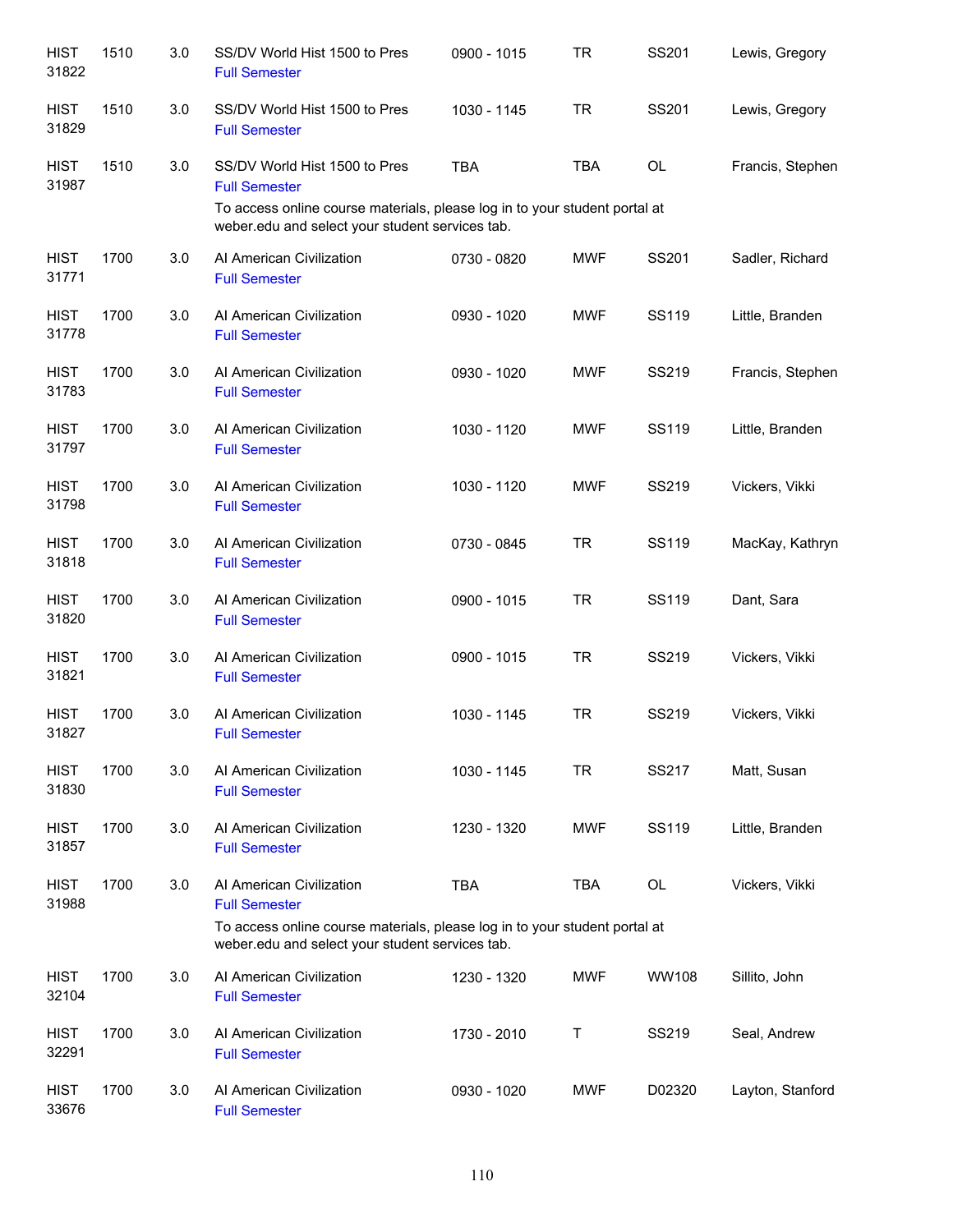| <b>HIST</b><br>33677 | 1700 | 3.0 | Al American Civilization<br><b>Full Semester</b>                                                                              | 1030 - 1120 | <b>MWF</b> | D02320       | Layton, Stanford   |
|----------------------|------|-----|-------------------------------------------------------------------------------------------------------------------------------|-------------|------------|--------------|--------------------|
| <b>HIST</b><br>33678 | 1700 | 3.0 | Al American Civilization<br><b>Full Semester</b>                                                                              | 1030 - 1145 | <b>TR</b>  | D02301       | Rives, Nathan      |
| <b>HIST</b><br>33680 | 1700 | 3.0 | Al American Civilization<br><b>Full Semester</b>                                                                              | 1330 - 1445 | <b>TR</b>  | D02301       | Seely, Christopher |
| <b>HIST</b><br>33681 | 1700 | 3.0 | Al American Civilization<br><b>Full Semester</b>                                                                              | 1200 - 1315 | <b>TR</b>  | D02301       | Seely, Christopher |
| <b>HIST</b><br>31819 | 2700 | 3.0 | Al History of the U.S. to 1877<br><b>Full Semester</b>                                                                        | 0730 - 0845 | <b>TR</b>  | SS201        | Sadler, Richard    |
| <b>HIST</b><br>31791 | 2710 | 3.0 | Al Hist of the U.S. Since 1877<br><b>Full Semester</b>                                                                        | 0930 - 1020 | <b>MWF</b> | SS231        | Sillito, John      |
| <b>HIST</b><br>31989 | 2710 | 3.0 | Al Hist of the U.S. Since 1877<br><b>Full Semester</b>                                                                        | <b>TBA</b>  | <b>TBA</b> | OL           | MacKay, Kathryn    |
|                      |      |     | To access online course materials, please log in to your student portal at<br>weber.edu and select your student services tab. |             |            |              |                    |
| <b>HIST</b><br>31806 | 3000 | 3.0 | Investigating History<br><b>Full Semester</b>                                                                                 | 1330 - 1610 | R          | SS231        | Sillito, John      |
| <b>HIST</b><br>31838 | 3000 | 3.0 | Investigating History<br><b>Full Semester</b>                                                                                 | 1230 - 1510 | Τ          | <b>SS274</b> | MacKay, Kathryn    |
| <b>HIST</b><br>31990 | 3010 | 3.0 | DV American Indian History<br><b>Full Semester</b>                                                                            | <b>TBA</b>  | <b>TBA</b> | OL           | MacKay, Kathryn    |
|                      |      |     | To access online course materials, please log in to your student portal at<br>weber.edu and select your student services tab. |             |            |              |                    |
| <b>HIST</b><br>34636 | 3110 | 3.0 | American Ideas and Culture<br><b>Full Semester</b>                                                                            | 1030 - 1120 | <b>MWF</b> | SS217        | Matt, Susan        |
| <b>HIST</b><br>32245 | 3250 | 3.0 | Religion in American History<br><b>Full Semester</b>                                                                          | TBA         | TBA        | OL           | Vickers, Vikki     |
|                      |      |     | To access online course materials, please log in to your student portal at<br>weber.edu and select your student services tab. |             |            |              |                    |
| <b>HIST</b><br>31826 | 3270 | 3.0 | American Environmental History<br><b>Full Semester</b>                                                                        | 1030 - 1145 | <b>TR</b>  | SS119        | Dant, Sara         |
| <b>HIST</b><br>31804 | 3290 | 3.0 | Amer. Military Hist from 1917<br><b>Full Semester</b>                                                                         | 1030 - 1145 | <b>TR</b>  | <b>SS274</b> | Little, Branden    |
| <b>HIST</b><br>31817 | 3350 | 3.0 | History/ Philosophy of Science<br><b>Full Semester</b>                                                                        | 1730 - 2010 | W          | <b>SS274</b> | Swedin, Eric       |
| <b>HIST</b><br>31811 | 3500 | 3.0 | <b>Historical Preservation</b><br><b>Full Semester</b>                                                                        | 1230 - 1510 | W          | SS217        | MacKay, Kathryn    |
| <b>HIST</b><br>31774 | 4040 | 3.0 | Civil War and Reconstruction<br><b>Full Semester</b>                                                                          | 0830 - 0920 | <b>MWF</b> | <b>SS274</b> | Sadler, Richard    |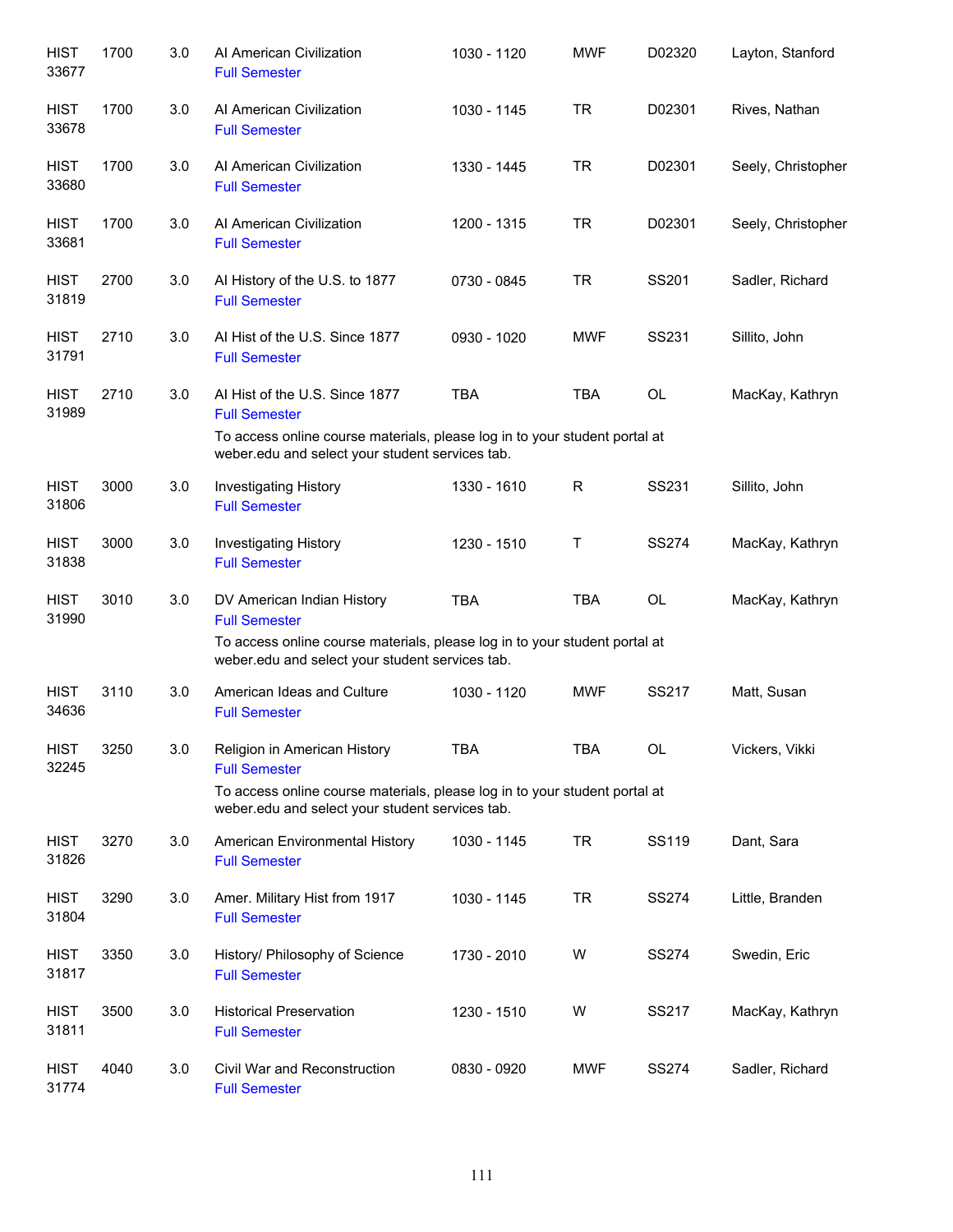| <b>HIST</b><br>31831 | 4120 | 3.0   | The American West Since 1900<br><b>Full Semester</b>                                                                    | 1200 - 1315 | <b>TR</b>   | SS119        | Dant, Sara        |
|----------------------|------|-------|-------------------------------------------------------------------------------------------------------------------------|-------------|-------------|--------------|-------------------|
| <b>HIST</b><br>31825 | 4130 | 3.0   | History Of Utah<br><b>Full Semester</b>                                                                                 | 0900 - 1015 | <b>TR</b>   | <b>SS274</b> | Sadler, Richard   |
| <b>HIST</b><br>32119 | 4210 | 3.0   | <b>Ancient History</b><br><b>Full Semester</b>                                                                          | 1030 - 1145 | <b>TR</b>   | LI138        | Payne, Kathryn    |
| <b>HIST</b><br>31803 | 4280 | 3.0   | Hist of Christianity in Europe<br><b>Full Semester</b>                                                                  | 1130 - 1220 | <b>MWF</b>  | <b>SS274</b> | Francis, Stephen  |
| <b>HIST</b><br>31795 | 4320 | 3.0   | Russia Since 1917<br><b>Full Semester</b>                                                                               | 0930 - 1020 | <b>MWF</b>  | <b>SS274</b> | Larkin, Larae     |
| <b>HIST</b><br>32460 | 4410 | 3.0   | History of Spain and Portugal<br><b>Full Semester</b>                                                                   | 0900 - 1015 | <b>TR</b>   | SS217        | Ibarguen, John    |
| <b>HIST</b><br>31800 | 4450 | 3.0   | History of Modern East Europe<br><b>Full Semester</b>                                                                   | 1030 - 1120 | <b>MWF</b>  | <b>SS274</b> | Larkin, Larae     |
| <b>HIST</b><br>32105 | 4500 | 3.0   | Teaching Soc. Studies in 5-12<br><b>Full Semester</b>                                                                   | 1530 - 1810 | $\mathsf R$ | WW103        | Waite, Ryan       |
| <b>HIST</b><br>31802 | 4710 | 3.0   | Atomic Society/Cult-Then & Now<br><b>Full Semester</b><br>ATOMIC SOCIETIES AND CULTURES: THEN AND NOW                   | 1130 - 1220 | <b>MWF</b>  | SS217        | Reynolds, Dynette |
| <b>HIST</b><br>31846 | 4730 | 3.0   | Nationalism East Asia-Lit/Hist<br><b>Full Semester</b><br>NATIONALISM IN 20TH CENTURY EAST ASIA: LITERATURE AND HISTORY | 1730 - 2010 | M           | <b>SS274</b> | Lewis, Gregory    |
| <b>HIST</b><br>32039 | 4730 | 3.0   | Issues in Global History<br><b>Full Semester</b><br>SOUTH ASIA                                                          | 1730 - 2010 | Т           | <b>SS274</b> | Lewis, Gregory    |
| <b>HIST</b><br>31598 | 4830 | 1.0   | <b>Directed Readings</b><br><b>Full Semester</b>                                                                        | <b>TBA</b>  | <b>TBA</b>  |              | Dant, Sara        |
| <b>HIST</b><br>31599 | 4830 | 2.0   | <b>Directed Readings</b><br><b>Full Semester</b>                                                                        | <b>TBA</b>  | <b>TBA</b>  |              | Dant, Sara        |
| <b>HIST</b><br>31601 | 4830 | 3.0   | <b>Directed Readings</b><br><b>Full Semester</b>                                                                        | <b>TBA</b>  | <b>TBA</b>  |              | Dant, Sara        |
| <b>HIST</b><br>31602 | 4860 | $1.0$ | Internship in Historical Study<br><b>Full Semester</b>                                                                  | TBA         | <b>TBA</b>  |              | MacKay, Kathryn   |
| <b>HIST</b><br>31604 | 4860 | 2.0   | Internship in Historical Study<br><b>Full Semester</b>                                                                  | <b>TBA</b>  | <b>TBA</b>  |              | MacKay, Kathryn   |
| <b>HIST</b><br>31606 | 4860 | 3.0   | Internship in Historical Study<br><b>Full Semester</b>                                                                  | <b>TBA</b>  | <b>TBA</b>  |              | MacKay, Kathryn   |
| <b>HIST</b><br>31608 | 4860 | 4.0   | Internship in Historical Study<br><b>Full Semester</b>                                                                  | <b>TBA</b>  | <b>TBA</b>  |              | MacKay, Kathryn   |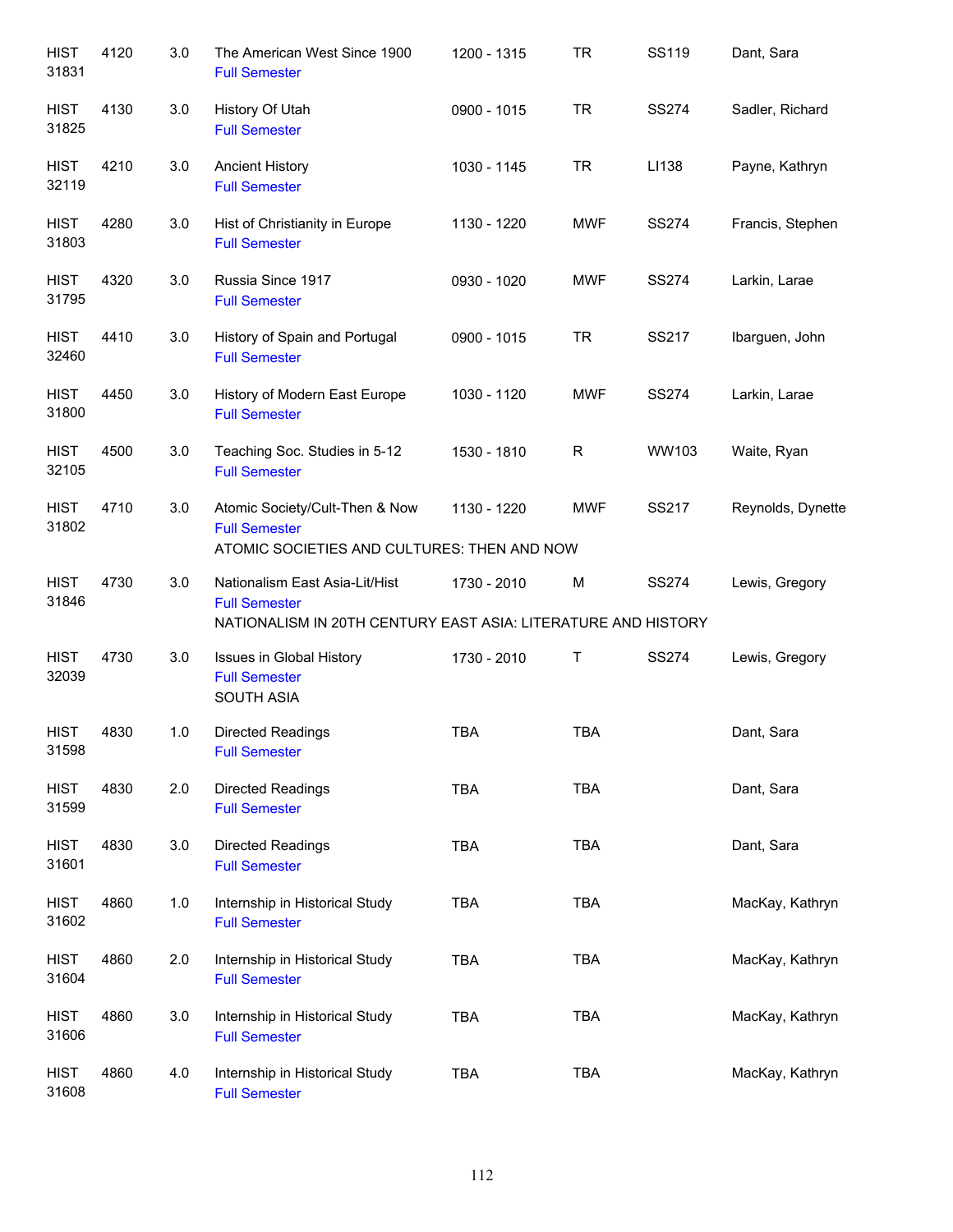| <b>HIST</b><br>31609 | 4860 | 5.0 | Internship in Historical Study<br><b>Full Semester</b>              | <b>TBA</b>  | TBA         |              | MacKay, Kathryn  |
|----------------------|------|-----|---------------------------------------------------------------------|-------------|-------------|--------------|------------------|
| <b>HIST</b><br>31610 | 4860 | 6.0 | Internship in Historical Study<br><b>Full Semester</b>              | <b>TBA</b>  | <b>TBA</b>  |              | MacKay, Kathryn  |
| <b>HIST</b><br>31612 | 4890 | 1.0 | Cooperative Work Experience<br><b>Full Semester</b>                 | <b>TBA</b>  | <b>TBA</b>  |              | Larkin, Larae    |
| <b>HIST</b><br>31614 | 4890 | 2.0 | Cooperative Work Experience<br><b>Full Semester</b>                 | <b>TBA</b>  | <b>TBA</b>  |              | Larkin, Larae    |
| <b>HIST</b><br>31615 | 4890 | 3.0 | Cooperative Work Experience<br><b>Full Semester</b>                 | <b>TBA</b>  | <b>TBA</b>  |              | Larkin, Larae    |
| <b>HIST</b><br>31616 | 4890 | 4.0 | Cooperative Work Experience<br><b>Full Semester</b>                 | <b>TBA</b>  | <b>TBA</b>  |              | Larkin, Larae    |
| <b>HIST</b><br>31617 | 4890 | 5.0 | Cooperative Work Experience<br><b>Full Semester</b>                 | <b>TBA</b>  | <b>TBA</b>  |              | Larkin, Larae    |
| <b>HIST</b><br>31619 | 4890 | 6.0 | Cooperative Work Experience<br><b>Full Semester</b>                 | <b>TBA</b>  | <b>TBA</b>  |              | Larkin, Larae    |
| <b>HIST</b><br>31807 | 4990 | 3.0 | Senior Seminar<br><b>Full Semester</b>                              | 1230 - 1510 | W           | <b>SS274</b> | Vickers, Vikki   |
| <b>HIST</b><br>34317 | 4990 | 3.0 | Senior Seminar<br><b>Full Semester</b>                              | 1730 - 2010 | Τ           | D02229A      | Swedin, Eric     |
| <b>HLTH</b><br>32265 | 1030 | 3.0 | SS Healthy Lifestyles<br><b>Full Semester</b><br>Course Fee \$10.00 | 1030 - 1145 | <b>TR</b>   | <b>SW71</b>  | McGladrey, Brian |
| <b>HLTH</b><br>32266 | 1030 | 3.0 | SS Healthy Lifestyles<br><b>Full Semester</b><br>Course Fee \$10.00 | 1130 - 1220 | <b>MWF</b>  | <b>SW34</b>  | Cost, Patricia   |
| <b>HLTH</b><br>32267 | 1030 | 3.0 | SS Healthy Lifestyles<br><b>Full Semester</b><br>Course Fee \$10.00 | 1730 - 2010 | $\mathsf R$ | <b>SW62</b>  | Bemel, James     |
| <b>HLTH</b><br>33571 | 1030 | 3.0 | SS Healthy Lifestyles<br><b>Full Semester</b><br>Course Fee \$10.00 | 1330 - 1445 | <b>MW</b>   | WW116        | Bingham, Sheri   |
| <b>HLTH</b><br>33572 | 1030 | 3.0 | SS Healthy Lifestyles<br><b>Full Semester</b><br>Course Fee \$10.00 | 0830 - 1110 | $\mathbf S$ | WW116        | Bemel, James     |
| <b>HLTH</b><br>33573 | 1030 | 3.0 | SS Healthy Lifestyles<br><b>Full Semester</b><br>Course Fee \$10.00 | 1730 - 2010 | $\mathsf R$ | DH2408       | Hadley, Susan    |
| <b>HLTH</b><br>33577 | 1030 | 3.0 | SS Healthy Lifestyles<br><b>Full Semester</b><br>Course Fee \$10.00 | 1030 - 1145 | <b>TR</b>   | D02114       | Olpin, Shanyn    |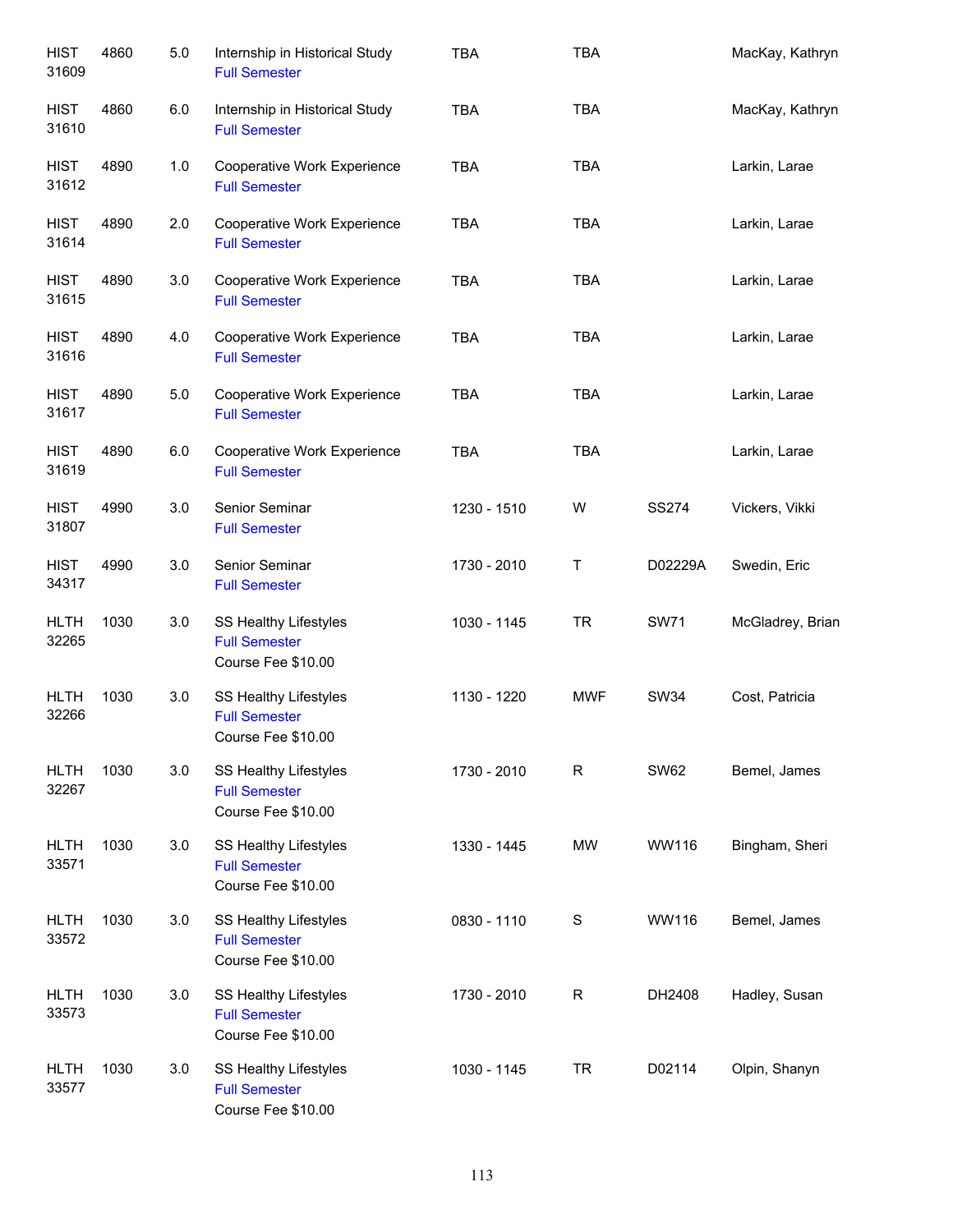| <b>HLTH</b><br>33578 | 1030 | 3.0 | SS Healthy Lifestyles<br><b>Full Semester</b><br>Course Fee \$10.00                                                                                                               | 1200 - 1315 | TR         | D02114      | Olpin, Shanyn           |
|----------------------|------|-----|-----------------------------------------------------------------------------------------------------------------------------------------------------------------------------------|-------------|------------|-------------|-------------------------|
| <b>HLTH</b><br>33586 | 1030 | 3.0 | SS Healthy Lifestyles<br><b>Full Semester</b>                                                                                                                                     | <b>TBA</b>  | <b>TBA</b> | OL          | Eisenbarth, Christopher |
|                      |      |     | To access online course materials, please log in to your student portal at<br>weber.edu and select your student services tab.                                                     |             |            |             |                         |
| <b>HLTH</b><br>33587 | 1030 | 3.0 | SS Healthy Lifestyles<br><b>Full Semester</b>                                                                                                                                     | <b>TBA</b>  | <b>TBA</b> | OL          | Hamson-Utley, Jennifer  |
|                      |      |     | To access online course materials, please log in to your student portal at<br>weber.edu and select your student services tab.                                                     |             |            |             |                         |
| <b>HLTH</b><br>32268 | 1110 | 3.0 | <b>Stress Management</b><br><b>Full Semester</b><br>Course Fee \$10.00                                                                                                            | 1030 - 1145 | <b>TR</b>  | <b>SW62</b> | Olpin, Michael          |
| <b>HLTH</b><br>32269 | 1110 | 3.0 | <b>Stress Management</b><br><b>Full Semester</b><br>Course Fee \$10.00                                                                                                            | 1130 - 1220 | <b>MWF</b> | <b>SW62</b> | Eisenbarth, Christopher |
| <b>HLTH</b><br>33579 | 1110 | 3.0 | <b>Stress Management</b><br><b>Full Semester</b><br>Course Fee \$10.00                                                                                                            | 1730 - 2010 | Τ          | D02320      | Hadley, Susan           |
| <b>HLTH</b><br>33589 | 1110 | 3.0 | <b>Stress Management</b><br><b>Full Semester</b><br>To access online course materials, please log in to your student portal at<br>weber.edu and select your student services tab. | <b>TBA</b>  | <b>TBA</b> | OL          | Olpin, Michael          |
| <b>HLTH</b><br>32270 | 2400 | 3.0 | Mind/Body Wellness<br><b>Full Semester</b>                                                                                                                                        | 0900 - 1015 | <b>TR</b>  | <b>SW62</b> | Olpin, Michael          |
| <b>HLTH</b><br>33591 | 2700 | 3.0 | <b>Consumer Health</b><br><b>Full Semester</b>                                                                                                                                    | <b>TBA</b>  | <b>TBA</b> | OL          | Olpin, Shanyn           |
|                      |      |     | To access online course materials, please log in to your student portal at<br>weber.edu and select your student services tab.                                                     |             |            |             |                         |
| <b>HLTH</b><br>32271 | 3000 | 3.0 | Foundations of Hith Promotion<br><b>Full Semester</b>                                                                                                                             | 0930 - 1020 | <b>MWF</b> | <b>SW62</b> | Eisenbarth, Christopher |
| <b>HLTH</b><br>32272 | 3100 | 3.0 | App of Tech - Health Promotion<br><b>Full Semester</b><br>Course Fee \$10.00                                                                                                      | 1030 - 1120 | <b>MWF</b> | <b>SB12</b> | Olpin, Michael          |
| <b>HLTH</b><br>32273 | 3200 | 3.0 | Methods in Health Education<br><b>Full Semester</b>                                                                                                                               | 1330 - 1420 | <b>MWF</b> | <b>SW62</b> | Cost, Patricia          |
| <b>HLTH</b><br>33593 | 3400 | 3.0 | Substance Abuse Prevention<br><b>Full Semester</b>                                                                                                                                | <b>TBA</b>  | <b>TBA</b> | OL          | Cost, Patricia          |
|                      |      |     | To access online course materials, please log in to your student portal at<br>weber.edu and select your student services tab.                                                     |             |            |             |                         |
| <b>HLTH</b><br>32274 | 3500 | 3.0 | <b>Human Sexuality</b><br><b>Full Semester</b>                                                                                                                                    | 1030 - 1120 | <b>MWF</b> | SW34        | Cost, Patricia          |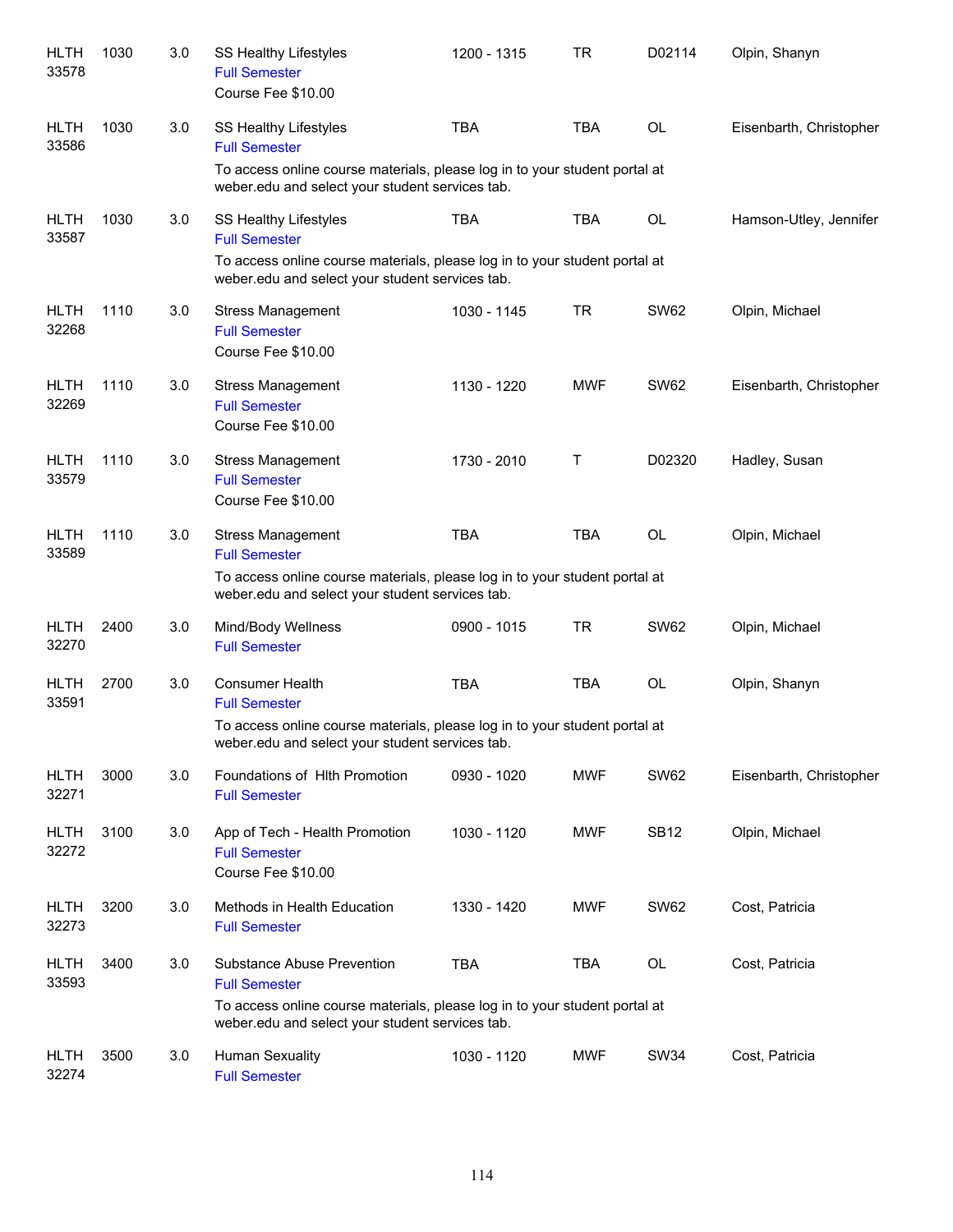| HLTH<br>33594        | 3500 | 3.0 | <b>Human Sexuality</b><br><b>Full Semester</b>                                                                                                                                                                                                                                   | TBA         | TBA         | OL          | Cost, Patricia   |
|----------------------|------|-----|----------------------------------------------------------------------------------------------------------------------------------------------------------------------------------------------------------------------------------------------------------------------------------|-------------|-------------|-------------|------------------|
|                      |      |     | To access online course materials, please log in to your student portal at<br>weber.edu and select your student services tab.                                                                                                                                                    |             |             |             |                  |
| <b>HLTH</b><br>32275 | 4150 | 4.0 | CBL-Plan/Eval Hith Promo Prog<br><b>Full Semester</b>                                                                                                                                                                                                                            | 1130 - 1320 | <b>TR</b>   | <b>SW80</b> | Cost, Patricia   |
|                      |      |     | CBL stands for Community-Based Learning which means that students engage<br>in meaningful community service that is connected to specific course objectives.<br>See http://www.weber.edu/CommunityInvolvement/CBL_Designation.html for a<br>full list of CBL designated courses. |             |             |             |                  |
| <b>HLTH</b><br>33595 | 4250 | 2.0 | <b>Health Issues Adolescents</b><br><b>Full Semester</b>                                                                                                                                                                                                                         | <b>TBA</b>  | <b>TBA</b>  | OL          | Olpin, Shanyn    |
|                      |      |     | To access online course materials, please log in to your student portal at<br>weber.edu and select your student services tab.                                                                                                                                                    |             |             |             |                  |
| <b>HLTH</b><br>32276 | 4300 | 2.0 | Health Ed in Elementary School<br><b>Full Semester</b>                                                                                                                                                                                                                           | 1530 - 1720 | Т           | <b>SW80</b> | Walker, Jennifer |
| <b>HLTH</b><br>33574 | 4300 | 2.0 | Health Ed in Elementary School<br><b>Full Semester</b>                                                                                                                                                                                                                           | 1530 - 1720 | W           | WW116       | Bingham, Sheri   |
| <b>HLTH</b><br>32278 | 4700 | 3.0 | <b>Wellness Coaching</b><br><b>Full Semester</b>                                                                                                                                                                                                                                 | 1430 - 1645 | M           | <b>SW62</b> | Hawkins, Hanalee |
| <b>HLTH</b><br>32279 | 4800 | 1.0 | Individual Projects<br><b>Full Semester</b><br>Instructor approval required.                                                                                                                                                                                                     | 1600 - 1650 | R           | <b>SW62</b> | Olpin, Michael   |
| <b>HLTH</b><br>32280 | 4800 | 2.0 | Individual Projects<br><b>Full Semester</b><br>Instructor approval required.                                                                                                                                                                                                     | 1600 - 1650 | R           | <b>SW62</b> | Olpin, Michael   |
| <b>HLTH</b><br>32282 | 4800 | 3.0 | Individual Projects<br><b>Full Semester</b><br>Instructor approval required.                                                                                                                                                                                                     | 1600 - 1650 | $\mathsf R$ | <b>SW62</b> | Olpin, Michael   |
| <b>HLTH</b><br>32284 | 4860 | 2.0 | <b>Field Experience</b><br><b>Full Semester</b><br>Instructor approval required.                                                                                                                                                                                                 | 1430 - 1550 | $\mathsf R$ | <b>SW62</b> | Olpin, Michael   |
| <b>HLTH</b><br>32286 | 4860 | 3.0 | <b>Field Experience</b><br><b>Full Semester</b><br>Instructor approval required.                                                                                                                                                                                                 | 1420 - 1550 | $\mathsf R$ | <b>SW62</b> | Olpin, Michael   |
| <b>HLTH</b><br>32289 | 4860 | 4.0 | <b>Field Experience</b><br><b>Full Semester</b><br>Instructor approval required.                                                                                                                                                                                                 | 1430 - 1550 | R           | <b>SW62</b> | Olpin, Michael   |
| <b>HLTH</b><br>32292 | 4860 | 5.0 | <b>Field Experience</b><br><b>Full Semester</b><br>Instructor approval required.                                                                                                                                                                                                 | 1430 - 1550 | R           | <b>SW62</b> | Olpin, Michael   |
| <b>HLTH</b><br>32293 | 4860 | 6.0 | <b>Field Experience</b><br><b>Full Semester</b><br>Instructor approval required.                                                                                                                                                                                                 | 1430 - 1550 | R           | <b>SW62</b> | Olpin, Michael   |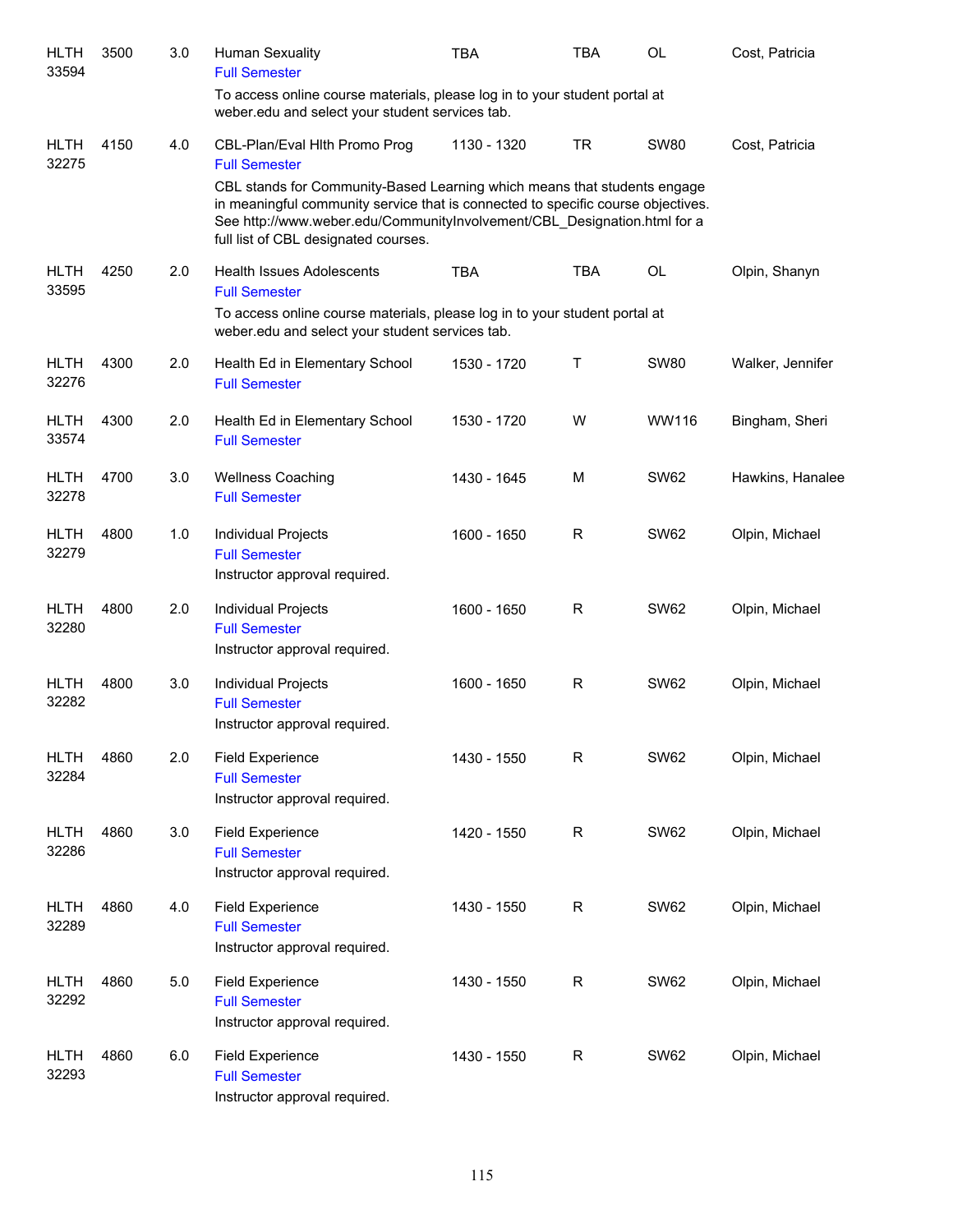| <b>HLTH</b><br>32294 | 4890  | 1.0 | Cooperative Work Experience<br><b>Full Semester</b><br>Instructor approval required.                                                                                                                                                                                                                                                    | 1430 - 1550 | R          | <b>SW80</b>  | Eisenbarth, Christopher |
|----------------------|-------|-----|-----------------------------------------------------------------------------------------------------------------------------------------------------------------------------------------------------------------------------------------------------------------------------------------------------------------------------------------|-------------|------------|--------------|-------------------------|
| <b>HLTH</b><br>32296 | 4890  | 2.0 | Cooperative Work Experience<br><b>Full Semester</b><br>Instructor approval required.                                                                                                                                                                                                                                                    | 1430 - 1550 | R          | <b>SW80</b>  | Eisenbarth, Christopher |
| <b>HLTH</b><br>32297 | 4890  | 3.0 | Cooperative Work Experience<br><b>Full Semester</b><br>Instructor approval required.                                                                                                                                                                                                                                                    | 1430 - 1550 | R          | <b>SW80</b>  | Eisenbarth, Christopher |
| <b>HLTH</b><br>32298 | 4990  | 1.0 | Senior Seminar<br><b>Full Semester</b>                                                                                                                                                                                                                                                                                                  | 1400 - 1520 | Т          | <b>SW62</b>  | Eisenbarth, Christopher |
| <b>HNRS</b><br>30797 | 1500  | 3.0 | PS H Perspect Physical Science<br><b>Full Semester</b><br>"Adventures in Mathematics" Over-ride required for non-Hnrs<br>students. E-mail lriddle@weber.edu to register. While it is<br>true that the class does not satisfy Quantitative Literacy<br>(QL) it does satisfy a General Education requirement in<br>Physical Science (PS). | 1030 - 1145 | <b>TR</b>  | LL221        | Johnson, Todd           |
| <b>HNRS</b><br>30799 | 1510  | 3.0 | LS H Perspect in Life Sciences<br><b>Full Semester</b><br>"Human Heredity" Over-ride required for non-Hnrs students.<br>E-mail Iriddle@weber.edu to register.                                                                                                                                                                           | 0930 - 1020 | <b>MWF</b> | LI227        | Clark, Jonathan         |
| <b>HNRS</b><br>30805 | 1520  | 3.0 | SS H Perspect in Social Scienc<br><b>Full Semester</b><br>"Problems of Cooperation & Collective Action in a Democracy"<br>Over-ride required for non-Hnrs. students. E-mail<br>Iriddle@weber.edu to register.                                                                                                                           | 0830 - 0920 | <b>MWF</b> | LI227        | Johnson, Gary           |
| <b>HNRS</b><br>30811 | 1530  | 3.0 | CA H Perspect Creative Arts<br><b>Full Semester</b><br>"Why Creativity Matters" Over-ride required<br>for non-Hnrs. students. E-mail lriddle@weber.edu<br>to register.                                                                                                                                                                  | 1030 - 1120 | <b>MWF</b> | <b>BC317</b> | Zublin, Catherine       |
| <b>HNRS</b><br>30815 | 1540  | 3.0 | HU H Persp in the Humanities<br><b>Full Semester</b><br>"From Real to Reel to Bits" Over-ride required for<br>non-Hnrs. students. E-mail Iriddle @weber.edu<br>to register.                                                                                                                                                             | 1230 - 1510 | M          | LI227        | Wutz, Michael           |
| <b>HNRS</b><br>30974 | 2110B | 3.0 | SS H Great Ideas of the West<br><b>Full Semester</b><br>"The Meanings of Life" Over-ride required for non-Hnrs<br>students. E-mail lriddle@weber.edu to register.                                                                                                                                                                       | 1330 - 1445 | <b>TR</b>  | LI227        | Nelson, Katie           |
| <b>HNRS</b><br>30983 | 2130A | 3.0 | HU/DV H Great Ideas of East<br><b>Full Semester</b><br>"Freedom, Orthodoxy & Dissent: Islam & the West".<br>Over-ride required for non-Hnrs. students. E-mail<br>Iriddle@weber.edu to register.                                                                                                                                         | 0900 - 1015 | TR         | LI227        | Thomas, Ryan            |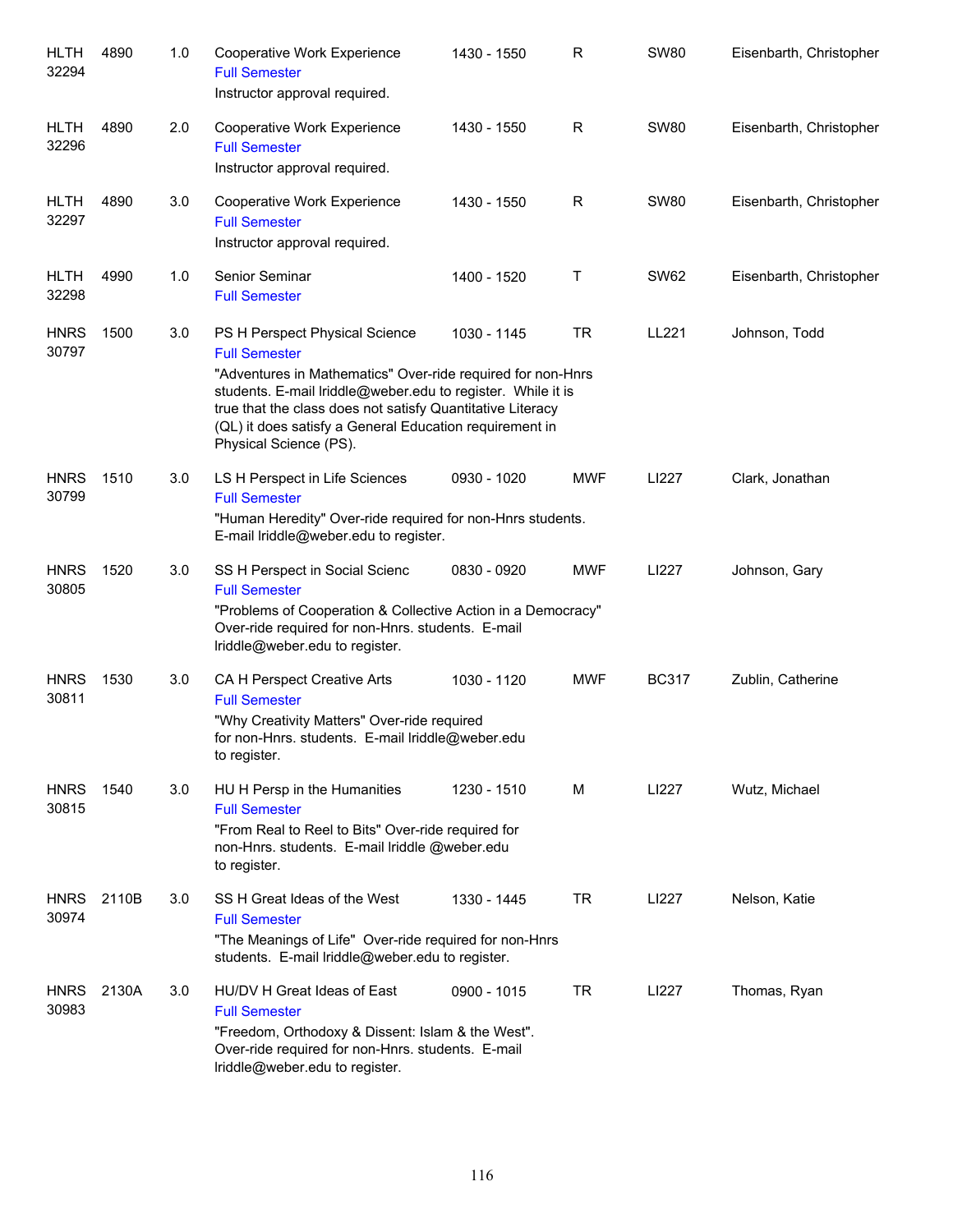| <b>HNRS</b><br>30987 | 3900 | 3.0 | H - Honors Colloquium<br><b>Full Semester</b><br>"Making Your Movie"<br>Over-ride required for non-Hnrs. students. E-mail<br>Iriddle@weber.edu to register.         | 1130 - 1220 | <b>MWF</b>  | LI227     | Kokai, Jennifer      |
|----------------------|------|-----|---------------------------------------------------------------------------------------------------------------------------------------------------------------------|-------------|-------------|-----------|----------------------|
| <b>HNRS</b><br>30990 | 4830 | 1.0 | H Directed Readings<br><b>Full Semester</b><br>Needs Director's approval. Connected only with<br>Honors Senior Project. E-mail Iriddle@weber.edu<br>with questions. | <b>TBA</b>  | <b>TBA</b>  |           | Stern, Erik          |
| <b>HNRS</b><br>30993 | 4990 | 3.0 | H Honors Senior Project<br><b>Full Semester</b><br>Needs Director's approval.                                                                                       | <b>TBA</b>  | <b>TBA</b>  |           | Stern, Erik          |
| <b>HTHS</b><br>32622 | 1101 | 2.0 | <b>Medical Terminology</b><br><b>Full Semester</b>                                                                                                                  | 1030 - 1120 | <b>MW</b>   | MH341     | Hutchins, James      |
| <b>HTHS</b><br>32623 | 1101 | 2.0 | <b>Medical Terminology</b><br><b>Full Semester</b>                                                                                                                  | 1030 - 1120 | <b>TR</b>   | MH117     | Henderson, Frederick |
| <b>HTHS</b><br>32624 | 1101 | 2.0 | <b>Medical Terminology</b><br><b>Full Semester</b>                                                                                                                  | 1400 - 1450 | <b>TR</b>   | MH332     | Price, Travis        |
| <b>HTHS</b><br>33861 | 1101 | 2.0 | <b>Medical Terminology</b><br><b>Full Semester</b>                                                                                                                  | 0830 - 0920 | <b>MW</b>   | D02114    | Naylor, Carol        |
| <b>HTHS</b><br>33867 | 1101 | 2.0 | <b>Medical Terminology</b><br><b>Full Semester</b>                                                                                                                  | 1730 - 1920 | Τ           | WW103     | Burr, Justin         |
| <b>HTHS</b><br>33871 | 1101 | 2.0 | <b>Medical Terminology</b><br><b>Full Semester</b>                                                                                                                  | <b>TBA</b>  | <b>TBA</b>  | OL        | Naylor, Carol        |
|                      |      |     | To access the online course materials, please log in to your student portal at<br>weber.edu and select your Student Services tab.                                   |             |             |           |                      |
| <b>HTHS</b><br>33893 | 1101 | 2.0 | <b>Medical Terminology</b><br><b>Full Semester</b>                                                                                                                  | <b>TBA</b>  | <b>TBA</b>  | <b>OL</b> | Price, Travis        |
|                      |      |     | To access the online course materials, please log in to your student portal at<br>weber.edu and select your Student Services tab.                                   |             |             |           |                      |
| <b>HTHS</b><br>33898 | 1101 | 2.0 | <b>Medical Terminology</b><br><b>Full Semester</b><br>To access the online course materials, please log in to your student portal at                                | <b>TBA</b>  | <b>TBA</b>  | OL        | Hoffman, Rosemary    |
|                      |      |     | weber.edu and select your Student Services tab.                                                                                                                     |             |             |           |                      |
| <b>HTHS</b><br>32625 | 1103 | 3.0 | Intro to Health Careers<br><b>Full Semester</b>                                                                                                                     | 0830 - 0945 | <b>TR</b>   | MH222     | Lujan, Lonnie        |
| <b>HTHS</b><br>32626 | 1103 | 3.0 | Intro to Health Careers<br><b>Full Semester</b>                                                                                                                     | 1000 - 1115 | <b>TR</b>   | MH222     | Lujan, Lonnie        |
| <b>HTHS</b><br>33903 | 1103 | 3.0 | Intro to Health Careers<br><b>Full Semester</b>                                                                                                                     | 1100 - 1215 | MW          | D02114    | Pitt, Shauna         |
| <b>HTHS</b><br>32627 | 1108 | 5.0 | <b>Biocalculation for Health Prof</b><br><b>Full Semester</b><br>Course Fee \$20.00                                                                                 | 1230 - 1320 | <b>MTWR</b> | MH332     | Tate, Louise         |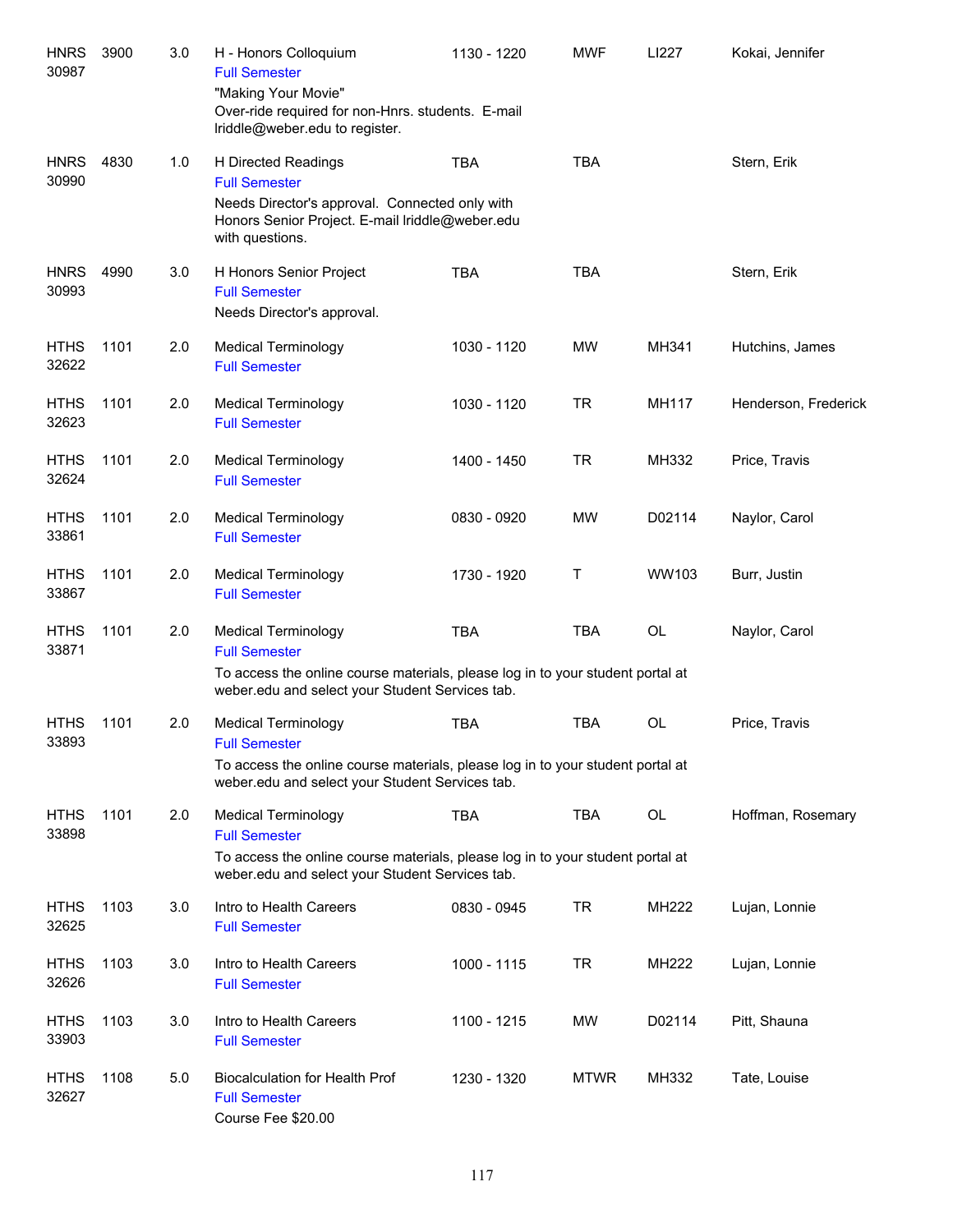| <b>HTHS</b><br>33904 | 1108  | 5.0 | <b>Biocalculation for Health Prof</b><br><b>Full Semester</b><br>Course fee \$20.00                                                                                                                                | 0830 - 0920<br>0930 - 1020 | <b>TR</b><br><b>MW</b> | D02104<br>D02104 | Tate, Louise      |
|----------------------|-------|-----|--------------------------------------------------------------------------------------------------------------------------------------------------------------------------------------------------------------------|----------------------------|------------------------|------------------|-------------------|
| <b>HTHS</b><br>32628 | 1108L | 0.0 | <b>Biocalculation Lab</b><br><b>Full Semester</b>                                                                                                                                                                  | 1330 - 1400                | <b>MTWR</b>            | MH332            | Tate, Louise      |
| <b>HTHS</b><br>33905 | 1108L | 0.0 | <b>Biocalculation Lab</b><br><b>Full Semester</b>                                                                                                                                                                  | 0930 - 1000<br>1030 - 1100 | <b>TR</b><br><b>MW</b> | D02104<br>D02104 | Tate, Louise      |
| <b>HTHS</b><br>32895 | 1110  | 4.0 | <b>LS Biomedical Core Lecture</b><br><b>Full Semester</b><br>If you sign up for a face-to-face lecture,<br>you must sign up for a face-to-face lab.<br>Course fees \$30.00<br>WSU campus lab CRNs are: 32897-32904 | 1130 - 1250                | <b>TR</b>              | MH101            | Newton, Kathryn   |
| <b>HTHS</b><br>32896 | 1110  | 4.0 | LS Biomedical Core Lecture<br><b>Full Semester</b><br>If you sign up for a face-to-face lecture,<br>you MUST sign up for a face-to-face lab.<br>Course fees are \$30.00<br>WSU campus lab CRNs are: 32897-32904    | 1630 - 1750                | <b>TR</b>              | MH341            | Richardson, Brent |
| <b>HTHS</b><br>33907 | 1110  | 4.0 | LS Biomedical Core Lecture<br><b>Full Semester</b><br>Course fee \$30.00                                                                                                                                           | 0930 - 1050                | <b>MW</b>              | D02114           | Naylor, Carol     |
| <b>HTHS</b><br>33908 | 1110  | 4.0 | LS Biomedical Core Lecture<br><b>Full Semester</b><br>To access the online course materials, please log in to your student portal at<br>weber.edu and select your Student Services tab. Course fee \$30.00         | <b>TBA</b>                 | <b>TBA</b>             | <b>OL</b>        | Newton, Kathryn   |
| <b>HTHS</b><br>33909 | 1110  | 4.0 | LS Biomedical Core Lecture<br><b>Full Semester</b><br>To access the online course materials, please log in to your student portal at<br>weber.edu and select your Student Services tab. Course fee \$30.00         | <b>TBA</b>                 | <b>TBA</b>             | OL               | Naylor, Carol     |
| <b>HTHS</b><br>33910 | 1110  | 4.0 | LS Biomedical Core Lecture<br><b>Full Semester</b><br>To access the online course materials, please log in to your student portal at<br>weber.edu and select your Student Services tab. Course fee \$30.00         | <b>TBA</b>                 | <b>TBA</b>             | OL               | Anderson, Clayton |
| <b>HTHS</b><br>32897 | 1110L | 0.0 | <b>Biomed Core Lab</b><br><b>Full Semester</b><br>If you sign up for a face-to-face lab,<br>you MUST sign up for a face-to-face lecture.<br>WSU campus lecture CRNs are: 32895 and 32896                           | 1000 - 1150                | т                      | <b>MH111A</b>    | Calvin, Carolee   |
| <b>HTHS</b><br>32898 | 1110L | 0.0 | <b>Biomed Core Lab</b><br><b>Full Semester</b><br>If you sign up for a face-to-face lab,<br>you MUST sign up for a face-to-face lecture.<br>WSU campus lecture CRNs are: 32895 and 32896                           | 1400 - 1550                | Τ                      | <b>MH111A</b>    | Nelsen, Andrea    |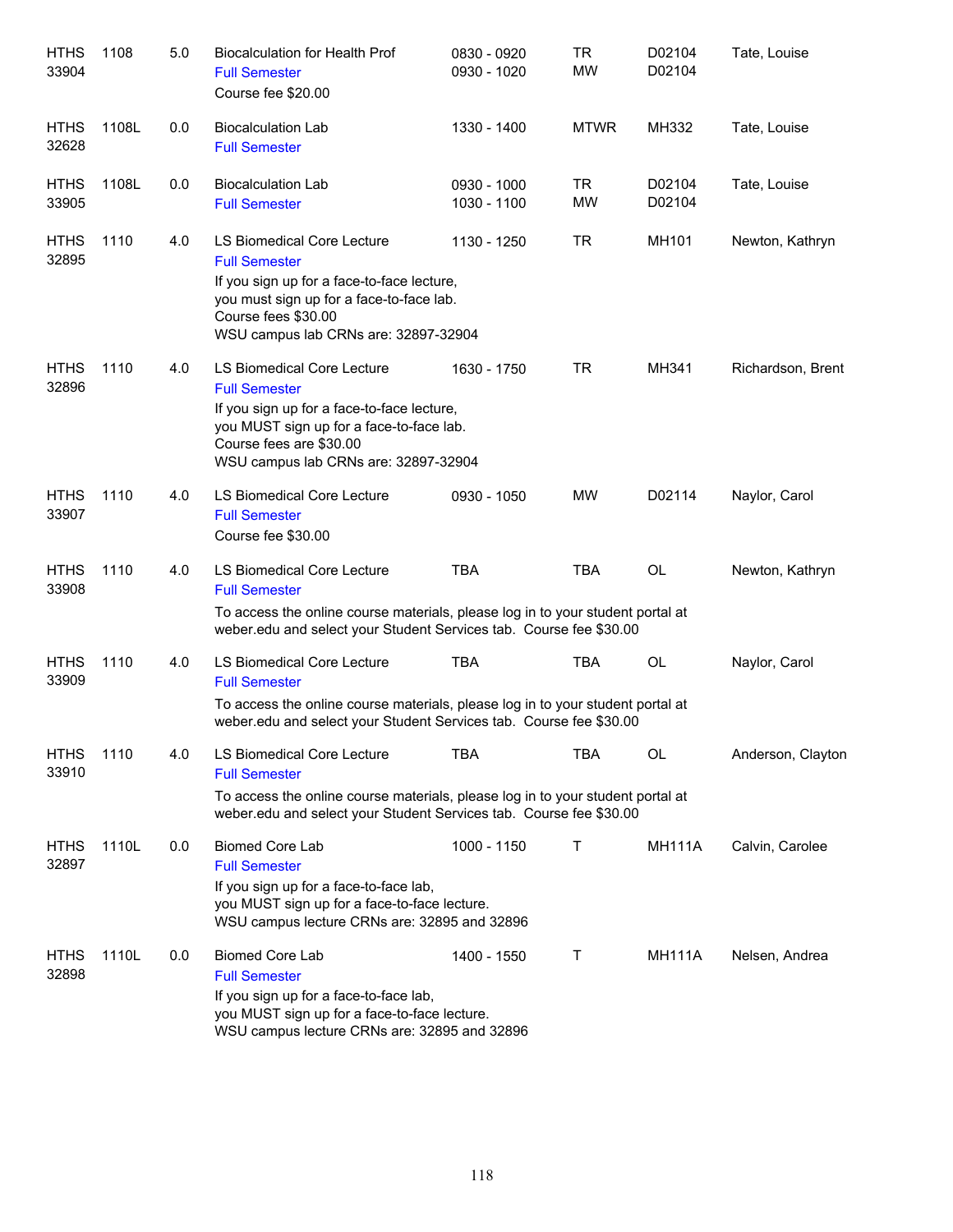| <b>HTHS</b><br>32899 | 1110L | 0.0 | <b>Biomed Core Lab</b><br><b>Full Semester</b><br>If you sign up for a face-to-face lab,<br>you MUST sign up for a face-to-face lecture.                                                                                                 | 1800 - 1950 | Τ          | <b>MH111A</b> | Thompson, Mark    |
|----------------------|-------|-----|------------------------------------------------------------------------------------------------------------------------------------------------------------------------------------------------------------------------------------------|-------------|------------|---------------|-------------------|
| <b>HTHS</b><br>32900 | 1110L | 0.0 | WSU campus lecture CRNs are: 32895 and 32896<br><b>Biomed Core Lab</b><br><b>Full Semester</b><br>If you sign up for a face-to-face lab,<br>you MUST sign up for a face-to-face lecture.<br>WSU campus lecture CRNs are: 32895 and 32896 | 1200 - 1350 | W          | <b>MH111A</b> | Doolhoff, Carissa |
| <b>HTHS</b><br>32901 | 1110L | 0.0 | <b>Biomed Core Lab</b><br><b>Full Semester</b><br>If you sign up for a face-to-face lab,<br>you MUST sign up for a face-to-face lecture.<br>WSU campus lecture CRNs are: 32895 and 32896                                                 | 1400 - 1550 | R          | <b>MH111A</b> | Silberman, Pamela |
| <b>HTHS</b><br>32902 | 1110L | 0.0 | Biomed Core Lab<br><b>Full Semester</b><br>If you sign up for a face-to-face lab,<br>you MUST sign up for a face-to-face lecture.<br>WSU campus lecture CRNs are: 32895 and 32896                                                        | 1800 - 1950 | R          | <b>MH111A</b> | Silberman, Pamela |
| <b>HTHS</b><br>32903 | 1110L | 0.0 | <b>Biomed Core Lab</b><br><b>Full Semester</b><br>If you sign up for a face-to-face lab<br>you MUST sign up for a face-to-face lecture.<br>WSU campus lecture CRNs are: 32895 and 32896                                                  | 1000 - 1150 | F          | <b>MH111A</b> | Pyper, Elisabeth  |
| <b>HTHS</b><br>32904 | 1110L | 0.0 | <b>Biomed Core Lab</b><br><b>Full Semester</b><br>If you sign up for a face-to-face lab,<br>you MUST sign up for a face-to-face lecture.<br>WSU campus lecture CRNs are: 32895 and 32896                                                 | 1200 - 1350 | F          | <b>MH111A</b> | Pyper, Elisabeth  |
| <b>HTHS</b><br>33912 | 1110L | 0.0 | <b>Biomed Core Lab</b><br><b>Full Semester</b>                                                                                                                                                                                           | 1100 - 1250 | W          | D02223        | Calvin, Carolee   |
| <b>HTHS</b><br>33913 | 1110L | 0.0 | <b>Biomed Core Lab</b><br><b>Full Semester</b><br>To access the online course materials, please log in to your student portal at<br>weber.edu and select your Student Services tab.                                                      | <b>TBA</b>  | <b>TBA</b> | OL            | Naylor, Carol     |
| <b>HTHS</b><br>33914 | 1110L | 0.0 | <b>Biomed Core Lab</b><br><b>Full Semester</b><br>To access the online course materials, please log in to your student portal at<br>weber.edu and select your Student Services tab.                                                      | TBA         | <b>TBA</b> | OL            | Newton, Kathryn   |
| <b>HTHS</b><br>33917 | 1110L | 0.0 | <b>Biomed Core Lab</b><br><b>Full Semester</b><br>To access the online course materials, please log in to your student portal at<br>weber.edu and select your Student Services tab.                                                      | <b>TBA</b>  | <b>TBA</b> | OL            | Anderson, Clayton |
| <b>HTHS</b><br>34669 | 1110L | 0.0 | <b>Biomed Core Lab</b><br><b>Full Semester</b>                                                                                                                                                                                           | 1100 - 1250 | M          | D02223        | Calvin, Carolee   |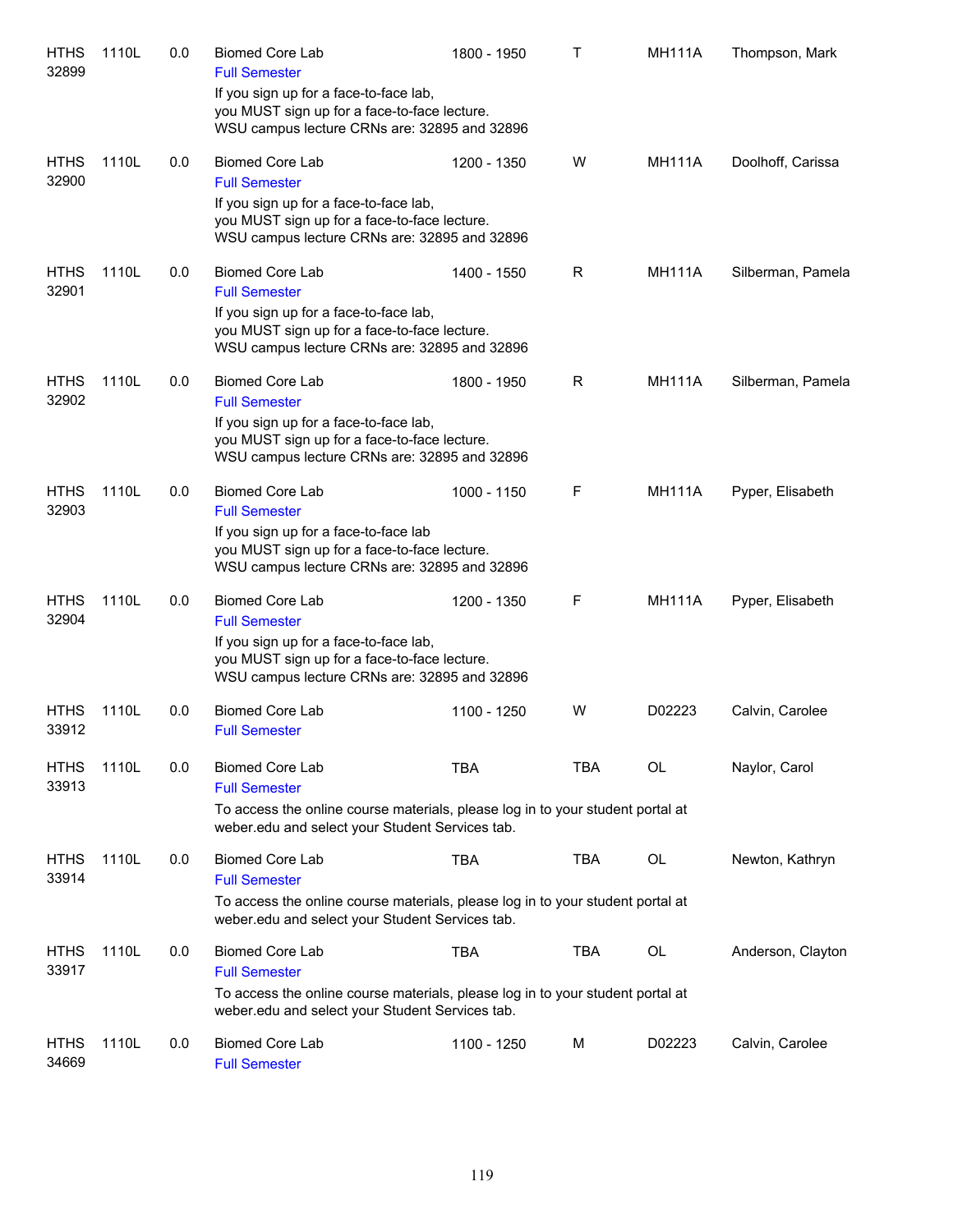| <b>HTHS</b><br>32905 | 1111  | 4.0 | <b>Biomedical Core Lecture</b><br><b>Full Semester</b>                                                                                                    | 1200 - 1320 | <b>MW</b>  | MH101         | Price, Travis     |
|----------------------|-------|-----|-----------------------------------------------------------------------------------------------------------------------------------------------------------|-------------|------------|---------------|-------------------|
|                      |       |     | If you sign up for a face-to-face lecture,<br>you MUST sign up for a face-to-face lab.<br>Course fees are \$30.00                                         |             |            |               |                   |
|                      |       |     | WSU campus lab CRNs are: 32909-32918                                                                                                                      |             |            |               |                   |
| <b>HTHS</b><br>32906 | 1111  | 4.0 | <b>Biomedical Core Lecture</b><br><b>Full Semester</b>                                                                                                    | 0800 - 0920 | <b>MW</b>  | MH101         | Price, Travis     |
|                      |       |     | If you sign up for a face-to-face lecture,<br>you MUST sign up for a face-to-face lab.<br>Course fees are \$30.00<br>WSU campus lab CRNs are: 32909-32918 |             |            |               |                   |
| <b>HTHS</b><br>32907 | 1111  | 4.0 | <b>Biomedical Core Lecture</b><br><b>Full Semester</b>                                                                                                    | 0830 - 0950 | <b>TR</b>  | MH101         | Hutchins, James   |
|                      |       |     | If you sign up for a face-to-face lecture,<br>you MUST sign up for a face-to-face lab.<br>Course fees are \$30.00<br>WSU campus lab CRNs are: 32909-32918 |             |            |               |                   |
|                      |       |     |                                                                                                                                                           |             |            |               |                   |
| <b>HTHS</b><br>32908 | 1111  | 4.0 | <b>Biomedical Core Lecture</b><br><b>Full Semester</b>                                                                                                    | 1630 - 1750 | MW         | MH341         | Richardson, Brent |
|                      |       |     | If you sign up for a face-to-face lecture,<br>you MUST sign up for a face-to-face lab.<br>Course fees are \$30.00<br>WSU campus lab CRNs are: 32909-32918 |             |            |               |                   |
| <b>HTHS</b>          | 1111  | 4.0 | <b>Biomedical Core Lecture</b>                                                                                                                            | 1630 - 1750 | <b>MW</b>  | BA            | Richardson, Brent |
| 33927                |       |     | <b>Full Semester</b><br>Course fee \$30.00                                                                                                                |             |            |               |                   |
| <b>HTHS</b>          | 1111  | 4.0 | <b>Biomedical Core Lecture</b>                                                                                                                            | 1100 - 1220 | MW         | D02103        | DeFriez, Curtis   |
| 33928                |       |     | <b>Full Semester</b><br>Course fee \$30.00                                                                                                                |             |            |               |                   |
| <b>HTHS</b><br>33930 | 1111  | 4.0 | <b>Biomedical Core Lecture</b><br><b>Full Semester</b>                                                                                                    | TBA         | <b>TBA</b> | OL            | Hutchins, James   |
|                      |       |     | To access the online course materials, please log in to your student portal at<br>weber.edu and select your Student Services tab. Course fee \$30.00      |             |            |               |                   |
| <b>HTHS</b><br>33933 | 1111  | 4.0 | <b>Biomedical Core Lecture</b><br><b>Full Semester</b>                                                                                                    | <b>TBA</b>  | <b>TBA</b> | OL            | DeFriez, Curtis   |
|                      |       |     | To access the online course materials, please log in to your student portal at<br>weber.edu and select your Student Services tab. Course fee \$30.00      |             |            |               |                   |
| <b>HTHS</b><br>33936 | 1111  | 4.0 | <b>Biomedical Core Lecture</b><br><b>Full Semester</b>                                                                                                    | <b>TBA</b>  | TBA        | OL            | Price, Travis     |
|                      |       |     | To access the online course materials, please log in to your student portal at<br>weber.edu and select your Student Services tab. Course fee \$30.00      |             |            |               |                   |
| <b>HTHS</b><br>32909 | 1111L | 0.0 | <b>Biomed Core Lab</b><br><b>Full Semester</b>                                                                                                            | 1000 - 1150 | M          | <b>MH111A</b> | Burr, Justin      |
|                      |       |     | If you sign up for a face-to-face lab,<br>you MUST sign up for a face-to-face lecture.<br>WSU campus lecture CRNs are: 32905-32908                        |             |            |               |                   |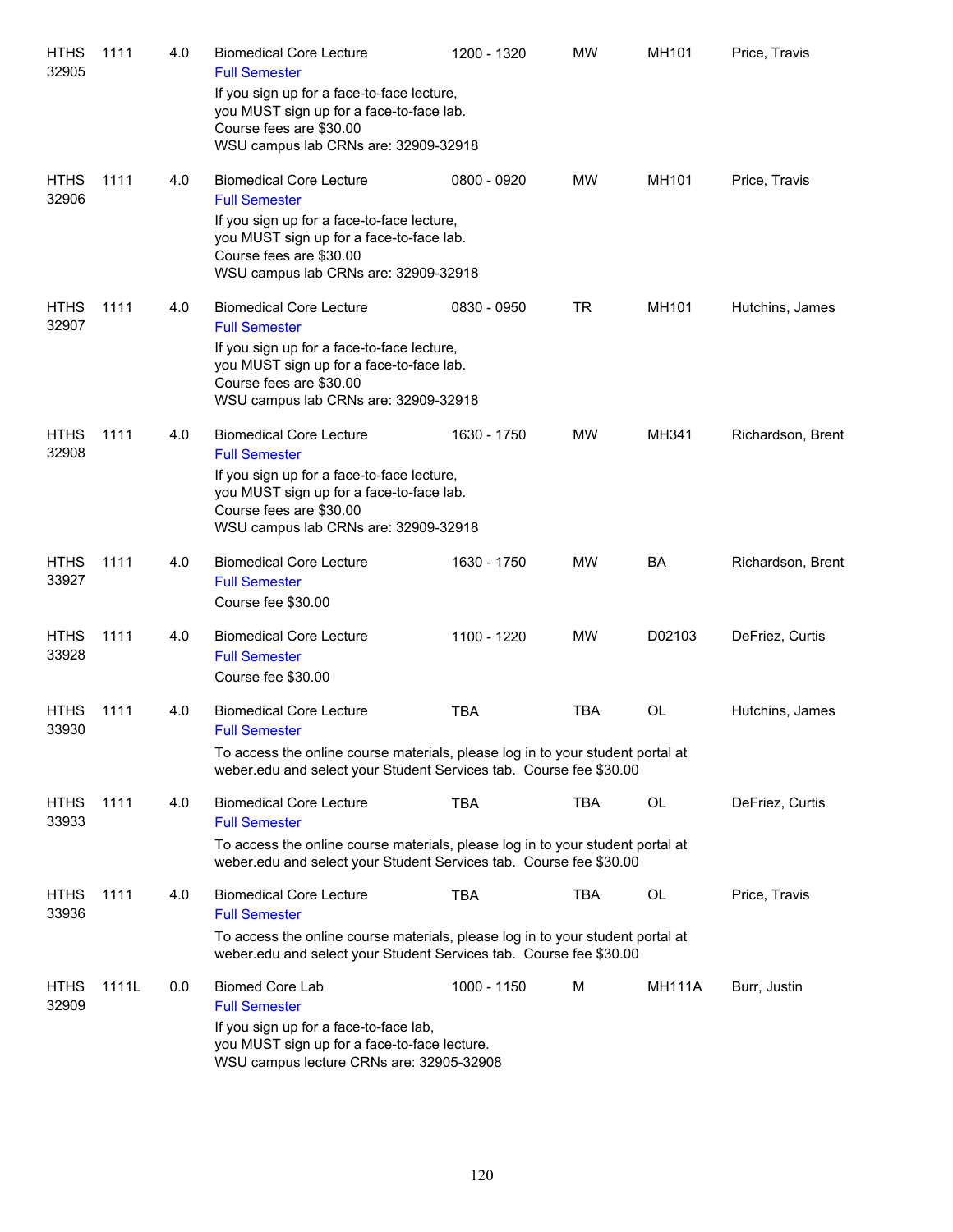| <b>HTHS</b><br>32910 | 1111L | 0.0 | <b>Biomed Core Lab</b><br><b>Full Semester</b>                                                                                                                                       | 1400 - 1550 | м  | <b>MH111A</b> | Lindstrom, Kade      |
|----------------------|-------|-----|--------------------------------------------------------------------------------------------------------------------------------------------------------------------------------------|-------------|----|---------------|----------------------|
|                      |       |     | If you sign up for a face-to-face lab,<br>you MUST sign up for a face-to-face lecture.<br>WSU campus lecture CRNs are: 32905-32908                                                   |             |    |               |                      |
| <b>HTHS</b><br>32911 | 1111L | 0.0 | <b>Biomed Core Lab</b><br><b>Full Semester</b><br>If you sign up for a face-to-face lab<br>you MUST sign up for a face-to-face lecture.<br>WSU campus lecture CRNs are: 32905-32908  | 1800 - 1950 | M  | <b>MH111A</b> | Marden, Brad         |
| <b>HTHS</b><br>32912 | 1111L | 0.0 | <b>Biomed Core Lab</b><br><b>Full Semester</b><br>If you sign up for a face-to-face lab,<br>you MUST sign up for a face-to-face lecture.<br>WSU campus lecture CRNs are: 32905-32908 | 1200 - 1350 | т  | <b>MH111A</b> | Calvin, Carolee      |
| <b>HTHS</b><br>32913 | 1111L | 0.0 | <b>Biomed Core Lab</b><br><b>Full Semester</b><br>If you sign up for a face-to-face lab,<br>you MUST sign up for a face-to-face lecture.<br>WSU campus lecture CRNs are: 32905-32908 | 1600 - 1750 | Τ  | <b>MH111A</b> | Thompson, Mark       |
| <b>HTHS</b><br>32914 | 1111L | 0.0 | <b>Biomed Core Lab</b><br><b>Full Semester</b><br>If you sign up for a face-to-face lab,<br>you MUST sign up for a face-to-face lecture.<br>WSU campus lecture CRNs are: 32905-32908 | 1000 - 1150 | W  | <b>MH111A</b> | Burr, Justin         |
| <b>HTHS</b><br>32915 | 1111L | 0.0 | <b>Biomed Core Lab</b><br><b>Full Semester</b><br>If you sign up for a face-to-face lab,<br>you MUST sign up for a face-to-face lecture.<br>WSU campus lecture CRNs are: 32905-32908 | 1400 - 1550 | W  | <b>MH111A</b> | Wanlass, Breanna     |
| <b>HTHS</b><br>32916 | 1111L | 0.0 | <b>Biomed Core Lab</b><br><b>Full Semester</b><br>If you sign up for a face-to-face lab,<br>you MUST sign up for a face-to-face lecture.<br>WSU campus lecture CRNs are: 32905-32908 | 1800 - 1950 | W  | <b>MH111A</b> | Pyper, Elisabeth     |
| <b>HTHS</b><br>32917 | 1111L | 0.0 | <b>Biomed Core Lab</b><br><b>Full Semester</b><br>If you sign up for a face-to-face lab,<br>you MUST sign up for a face-to-face lecture.<br>WSU campus lecture CRNs are: 32905-32908 | 1000 - 1150 | R  | <b>MH111A</b> | Lindstrom, Kade      |
| <b>HTHS</b><br>32918 | 1111L | 0.0 | <b>Biomed Core Lab</b><br><b>Full Semester</b><br>If you sign up for a face-to-face lab,<br>you MUST sign up for a face-to-face lecture.<br>WSU campus lecture CRNs are: 32905-32908 | 1600 - 1750 | R  | <b>MH111A</b> | Combe, Anthony       |
| <b>HTHS</b><br>33940 | 1111L | 0.0 | <b>Biomed Core Lab</b><br><b>Full Semester</b>                                                                                                                                       | 1800 - 1950 | MW | BA            | Christensen, Randall |
| <b>HTHS</b><br>33941 | 1111L | 0.0 | <b>Biomed Core Lab</b><br><b>Full Semester</b>                                                                                                                                       | 1230 - 1420 | М  | D02222        | DeFriez, Curtis      |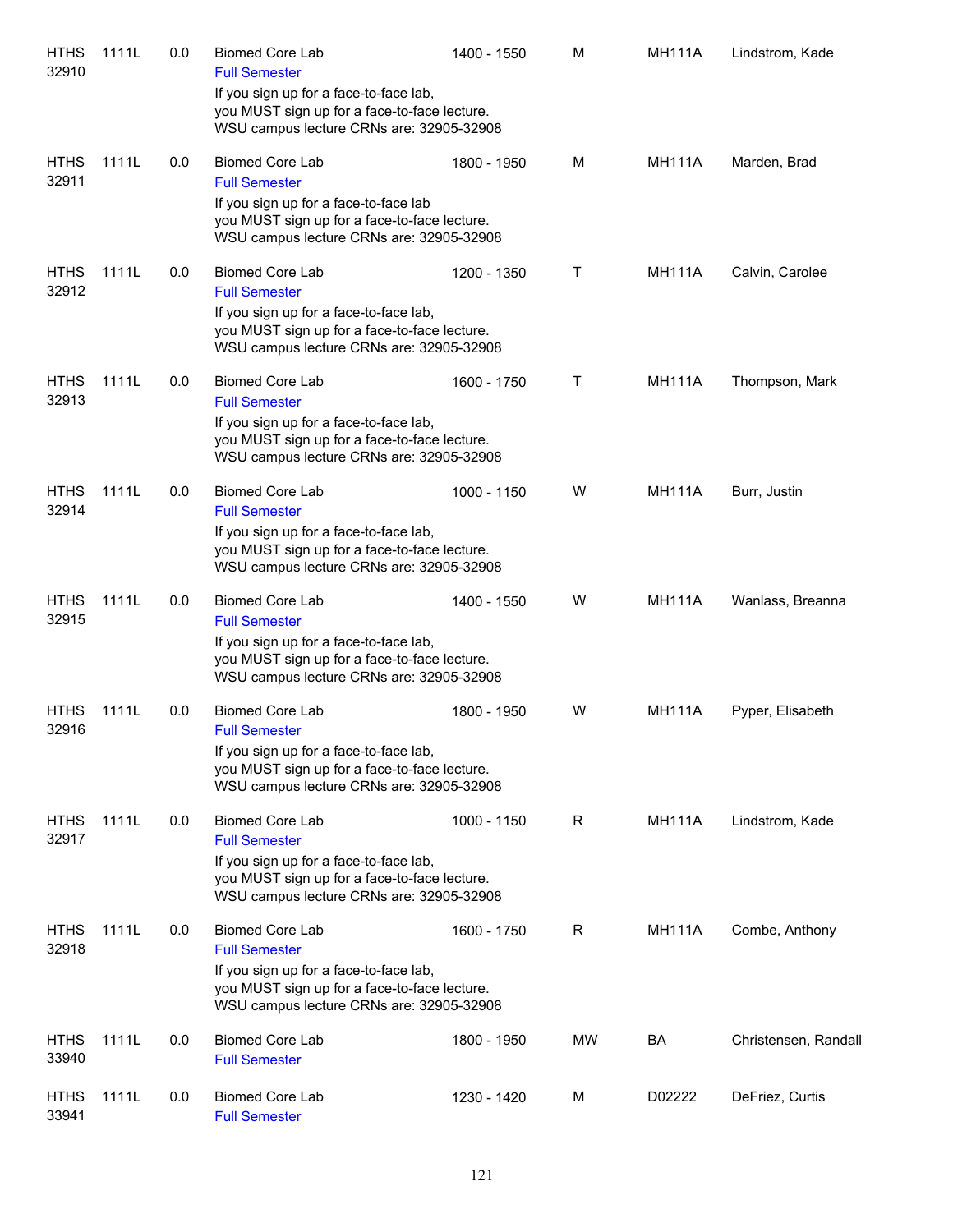| <b>HTHS</b><br>33942 | 1111L | 0.0 | <b>Biomed Core Lab</b><br><b>Full Semester</b>                                                                                                                                              | 1230 - 1420 | W          | D02222        | DeFriez, Curtis |
|----------------------|-------|-----|---------------------------------------------------------------------------------------------------------------------------------------------------------------------------------------------|-------------|------------|---------------|-----------------|
| <b>HTHS</b><br>33969 | 1111L | 0.0 | <b>Biomed Core Lab</b><br><b>Full Semester</b><br>To access the online course materials, please log in to your student portal at<br>weber.edu and select your Student Services tab.         | <b>TBA</b>  | <b>TBA</b> | <b>OL</b>     | Hutchins, James |
| <b>HTHS</b><br>33975 | 1111L | 0.0 | <b>Biomed Core Lab</b><br><b>Full Semester</b><br>To access the online course materials, please log in to your student portal at<br>weber.edu and select your Student Services tab.         | <b>TBA</b>  | <b>TBA</b> | <b>OL</b>     | DeFriez, Curtis |
| <b>HTHS</b><br>33976 | 1111L | 0.0 | <b>Biomed Core Lab</b><br><b>Full Semester</b><br>To access the online course materials, please log in to your student portal at<br>weber.edu and select your Student Services tab.         | <b>TBA</b>  | <b>TBA</b> | <b>OL</b>     | Price, Travis   |
| <b>HTHS</b><br>33994 | 1120  | 3.0 | Case Studies in Health Science<br><b>Full Semester</b><br>To access the online course materials, please log in to your student portal at<br>weber.edu and select your Student Services tab. | <b>TBA</b>  | <b>TBA</b> | OL            | Newton, Kathryn |
| <b>HTHS</b><br>32919 | 2230  | 3.0 | Introductory Pathophysiology<br><b>Full Semester</b>                                                                                                                                        | 1000 - 1120 | <b>TR</b>  | MH101         | Chugg, Kraig    |
| <b>HTHS</b><br>32920 | 2230  | 3.0 | Introductory Pathophysiology<br><b>Full Semester</b>                                                                                                                                        | 1300 - 1420 | <b>MW</b>  | MH341         | Hutchins, James |
| <b>HTHS</b><br>32921 | 2230  | 3.0 | Introductory Pathophysiology<br><b>Full Semester</b>                                                                                                                                        | 1800 - 1920 | <b>MW</b>  | MH341         | DeFriez, Curtis |
| <b>HTHS</b><br>33995 | 2230  | 3.0 | Introductory Pathophysiology<br><b>Full Semester</b>                                                                                                                                        | 0900 - 1020 | <b>TR</b>  | D02114        | Newton, Kathryn |
| <b>HTHS</b><br>33996 | 2230  | 3.0 | Introductory Pathophysiology<br><b>Full Semester</b><br>To access the online course materials, please log in to your student portal at<br>weber.edu and select your Student Services tab.   | <b>TBA</b>  | TBA        | <b>OL</b>     | Chugg, Kraig    |
| <b>HTHS</b><br>33997 | 2230  | 3.0 | Introductory Pathophysiology<br><b>Full Semester</b><br>To access the online course materials, please log in to your student portal at<br>weber.edu and select your Student Services tab.   | <b>TBA</b>  | TBA        | OL            | Cole, Lindsay   |
| <b>HTHS</b><br>32922 | 2231  | 1.0 | Intro Pathophysiology Lab<br><b>Full Semester</b><br>Course fee \$20.00                                                                                                                     | 1000 - 1150 | M          | MH414         | Dean, Nicholas  |
| <b>HTHS</b><br>32923 | 2231  | 1.0 | Intro Pathophysiology Lab<br><b>Full Semester</b><br>Course fee \$20.00                                                                                                                     | 0800 - 0920 | Τ          | <b>MH111A</b> | Dean, Nicholas  |
| <b>HTHS</b><br>32924 | 2231  | 1.0 | Intro Pathophysiology Lab<br><b>Full Semester</b><br>Course fee \$20.00                                                                                                                     | 1200 - 1350 | Τ          | MH414         | Boyle, Josie    |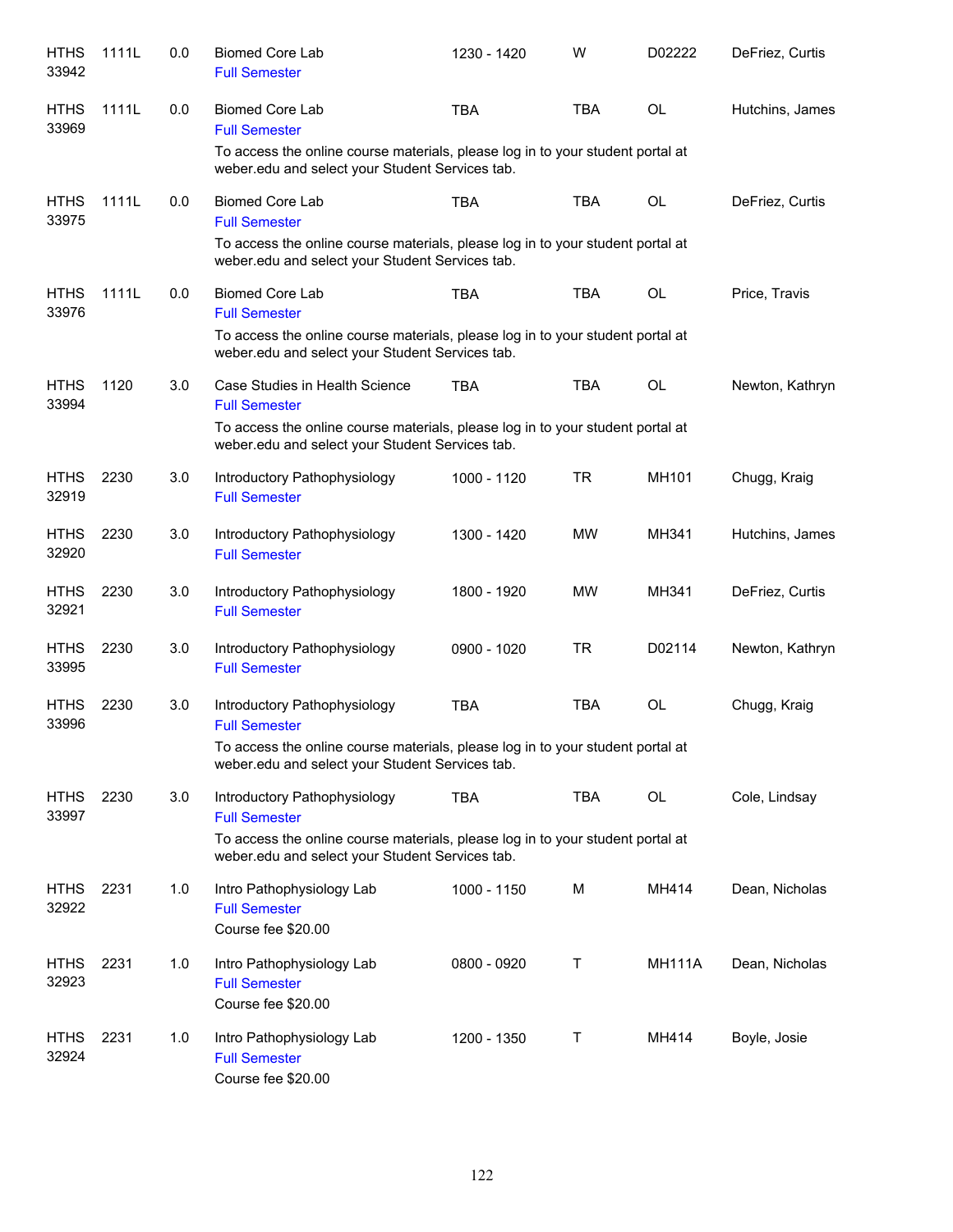| <b>HTHS</b><br>32925 | 2231 | 1.0 | Intro Pathophysiology Lab<br><b>Full Semester</b><br>Course fee \$20.00                                                                                                                     | 1600 - 1750 | W          | <b>MH111A</b> | Jensen, Sean     |
|----------------------|------|-----|---------------------------------------------------------------------------------------------------------------------------------------------------------------------------------------------|-------------|------------|---------------|------------------|
| <b>HTHS</b><br>32927 | 2231 | 1.0 | Intro Pathophysiology Lab<br><b>Full Semester</b><br>Course fee \$20.00                                                                                                                     | 1200 - 1350 | R          | <b>MH111A</b> | Clark, Abigail   |
| <b>HTHS</b><br>33999 | 2231 | 1.0 | Intro Pathophysiology Lab<br><b>Full Semester</b><br>Course fee \$20.00                                                                                                                     | 1030 - 1230 | R          | D02222        | Procter, Marvin  |
| <b>HTHS</b><br>34000 | 2231 | 1.0 | Intro Pathophysiology Lab<br><b>Full Semester</b><br>To access the online course materials, please log in to your student portal at<br>weber.edu and select your Student Services tab.      | <b>TBA</b>  | <b>TBA</b> | <b>OL</b>     | Chugg, Kraig     |
| <b>HTHS</b><br>32928 | 2240 | 3.0 | Introduction to Pharmacology<br><b>Full Semester</b>                                                                                                                                        | 1030 - 1150 | <b>TR</b>  | MH304         | DeFriez, Curtis  |
| <b>HTHS</b><br>32929 | 2240 | 3.0 | Introduction to Pharmacology<br><b>Full Semester</b>                                                                                                                                        | 1600 - 1720 | <b>TR</b>  | MH304         | Orrock, Marvin   |
| <b>HTHS</b><br>34002 | 2240 | 3.0 | Introduction to Pharmacology<br><b>Full Semester</b><br>To access the online course materials, please log in to your student portal at<br>weber.edu and select your Student Services tab.   | <b>TBA</b>  | <b>TBA</b> | <b>OL</b>     | DeFriez, Curtis  |
| <b>HTHS</b><br>32930 | 2830 | 1.0 | Directed Readings<br><b>Full Semester</b>                                                                                                                                                   | <b>TBA</b>  | <b>TBA</b> |               | DeFriez, Curtis  |
| <b>HTHS</b><br>32931 | 2830 | 2.0 | Directed Readings<br><b>Full Semester</b>                                                                                                                                                   | <b>TBA</b>  | <b>TBA</b> |               | Hutchins, James  |
| <b>HTHS</b><br>32932 | 2830 | 3.0 | Directed Readings<br><b>Full Semester</b>                                                                                                                                                   | <b>TBA</b>  | <b>TBA</b> |               | Price, Travis    |
| <b>HTHS</b><br>33923 | 2904 | 1.0 | Info Resources in Hlth Prof<br><b>Full Semester</b><br>To access online course materials, please log in to your<br>student portal at weber.edu and select your student services<br>tab.     | TBA         | <b>TBA</b> | OL            | Francis, Jason   |
| <b>HTHS</b><br>34003 | 3328 | 2.0 | Pathophysiology Cells & Tissue<br><b>Full Semester</b><br>To access the online course materials, please log in to your student portal at<br>weber.edu and select your Student Services tab. | <b>TBA</b>  | TBA        | OL            | Clayton, Cathryn |
| <b>HTHS</b><br>34024 | 3329 | 2.0 | Pathophysiology Organs/Systems<br><b>Full Semester</b><br>To access the online course materials, please log in to your student portal at<br>weber.edu and select your Student Services tab. | TBA         | TBA        | OL            | Clayton, Cathryn |
| IDT<br>31949         | 1010 | 3.0 | Intro to Interior Design<br><b>Full Semester</b>                                                                                                                                            | 0730 - 0845 | <b>TR</b>  | B3333         | Morris, Shauna   |
| <b>IDT</b><br>34177  | 1010 | 3.0 | Intro to Interior Design<br><b>Full Semester</b>                                                                                                                                            | 1730 - 2010 | Т          | D02306        | Morris, Shauna   |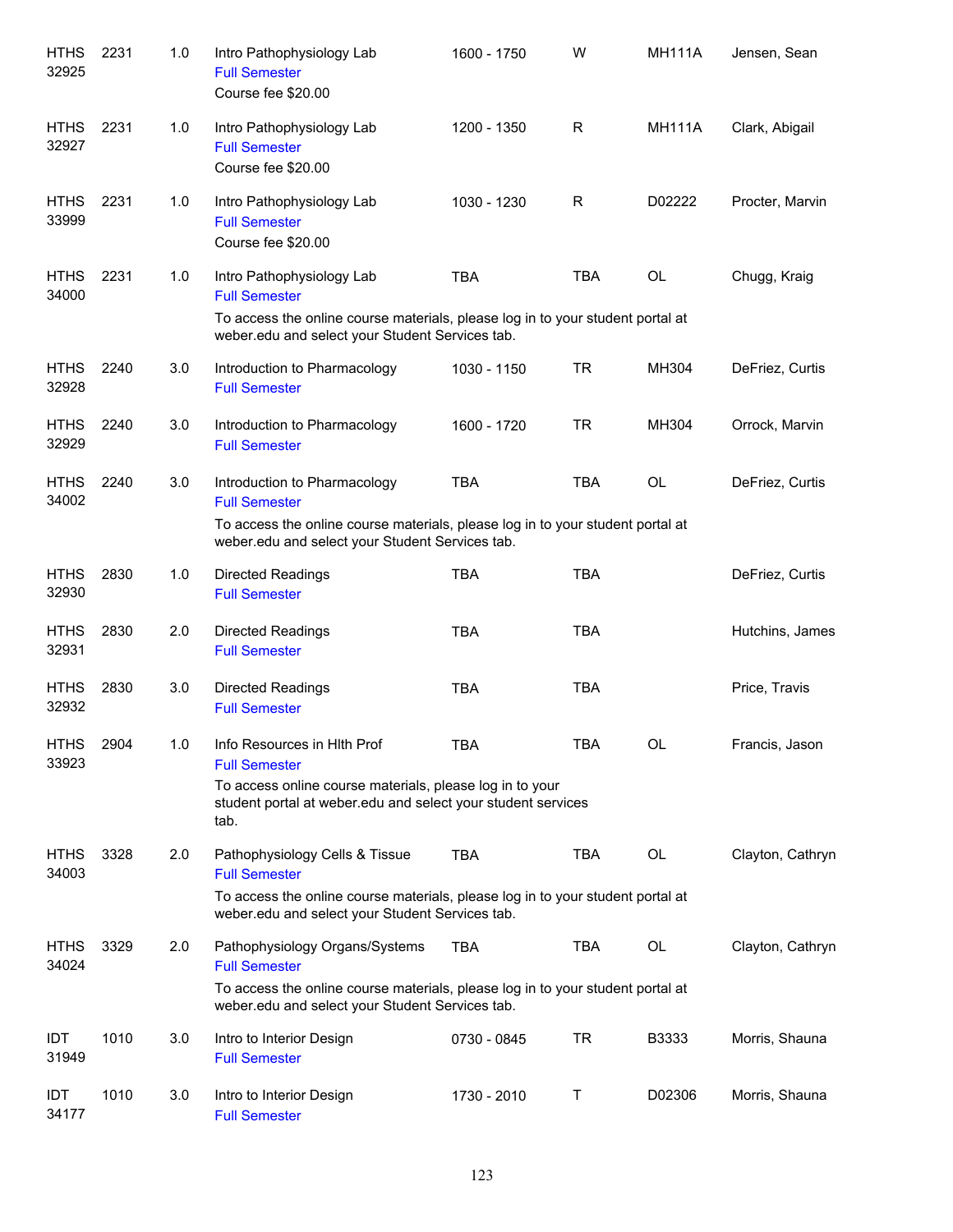| IDT<br>34179        | 1010 | 3.0 | Intro to Interior Design<br><b>Full Semester</b>                                                                                  | <b>TBA</b>  | <b>TBA</b> | <b>OL</b>    | Arnold, Kristen   |
|---------------------|------|-----|-----------------------------------------------------------------------------------------------------------------------------------|-------------|------------|--------------|-------------------|
|                     |      |     | To access the online course materials, please log in to your student portal at<br>weber.edu and select your Student Services tab. |             |            |              |                   |
| IDT<br>31955        | 1020 | 3.0 | <b>Presentation Techniques</b><br><b>Full Semester</b>                                                                            | 0900 - 1015 | <b>MW</b>  | B3310        | Arnold, Kristen   |
| IDT<br>31951        | 2010 | 3.0 | Sustainability I: Textile/Soft<br><b>Full Semester</b>                                                                            | 1030 - 1145 | MW         | B3333        | Morris, Shauna    |
| IDT<br>32032        | 2020 | 3.0 | Computer-aided Design & Draft<br><b>Full Semester</b>                                                                             | 1630 - 1745 | <b>MW</b>  | B3310        | Call, John        |
| IDT<br>31956        | 2040 | 3.0 | Architectural Detailing<br><b>Full Semester</b>                                                                                   | 1200 - 1315 | <b>MW</b>  | B3310        | Arnold, Kristen   |
| IDT<br>32033        | 2860 | 2.0 | Practicum<br><b>Full Semester</b>                                                                                                 | 1030 - 1300 | M          | B3311        | Call, John        |
| IDT<br>32035        | 2990 | 1.0 | Interior Design Seminar<br><b>Full Semester</b><br>Course Fee \$20.00                                                             | 0930 - 1020 | R          | B3333        | Johnson, Jacie    |
| IDT<br>32036        | 3020 | 3.0 | American & Modern Interiors<br><b>Full Semester</b>                                                                               | 0900 - 1015 | <b>MW</b>  | B3333        | Johnson, Jacie    |
| IDT<br>32037        | 3030 | 3.0 | Sustainability II: Matrls/Hard<br><b>Full Semester</b>                                                                            | 1200 - 1315 | <b>TR</b>  | B3306        | Johnson, Jacie    |
| IDT<br>31953        | 3045 | 3.0 | <b>Residential Design</b><br><b>Full Semester</b>                                                                                 | 1030 - 1145 | <b>TR</b>  | B3333        | Morris, Shauna    |
| IDT<br>32038        | 4020 | 3.0 | <b>Commercial Design</b><br><b>Full Semester</b>                                                                                  | 1200 - 1315 | <b>MW</b>  | B3306        | Johnson, Jacie    |
| IDT<br>31958        | 4030 | 3.0 | Senior Project<br><b>Full Semester</b>                                                                                            | 1030 - 1145 | <b>TR</b>  | B3311        | Arnold, Kristen   |
| IDT<br>32030        | 4040 | 2.0 | Portfolio Design<br><b>Full Semester</b>                                                                                          | 0900 - 1015 | <b>TR</b>  | B3311        | Arnold, Kristen   |
| <b>IST</b><br>33971 | 1100 | 3.0 | SS The Wired Society<br><b>Block 1</b><br>Course Fee \$5.00                                                                       | 1730 - 2010 | M          | <b>WB115</b> | Swedin, Eric      |
| <b>IST</b><br>33972 | 1100 | 3.0 | SS The Wired Society<br><b>Full Semester</b><br>Course Fee \$5.00                                                                 | 1130 - 1210 | <b>MWF</b> | <b>WB120</b> | Painter, Ava      |
| <b>IST</b><br>34315 | 1100 | 3.0 | SS The Wired Society<br><b>Full Semester</b>                                                                                      | <b>TBA</b>  | <b>TBA</b> | OL           | Niklason, Barbara |
|                     |      |     | To access the online course materials, please log in to your student portal at                                                    |             |            |              |                   |

weber.edu and select your Student Services tab. Course fee \$5.00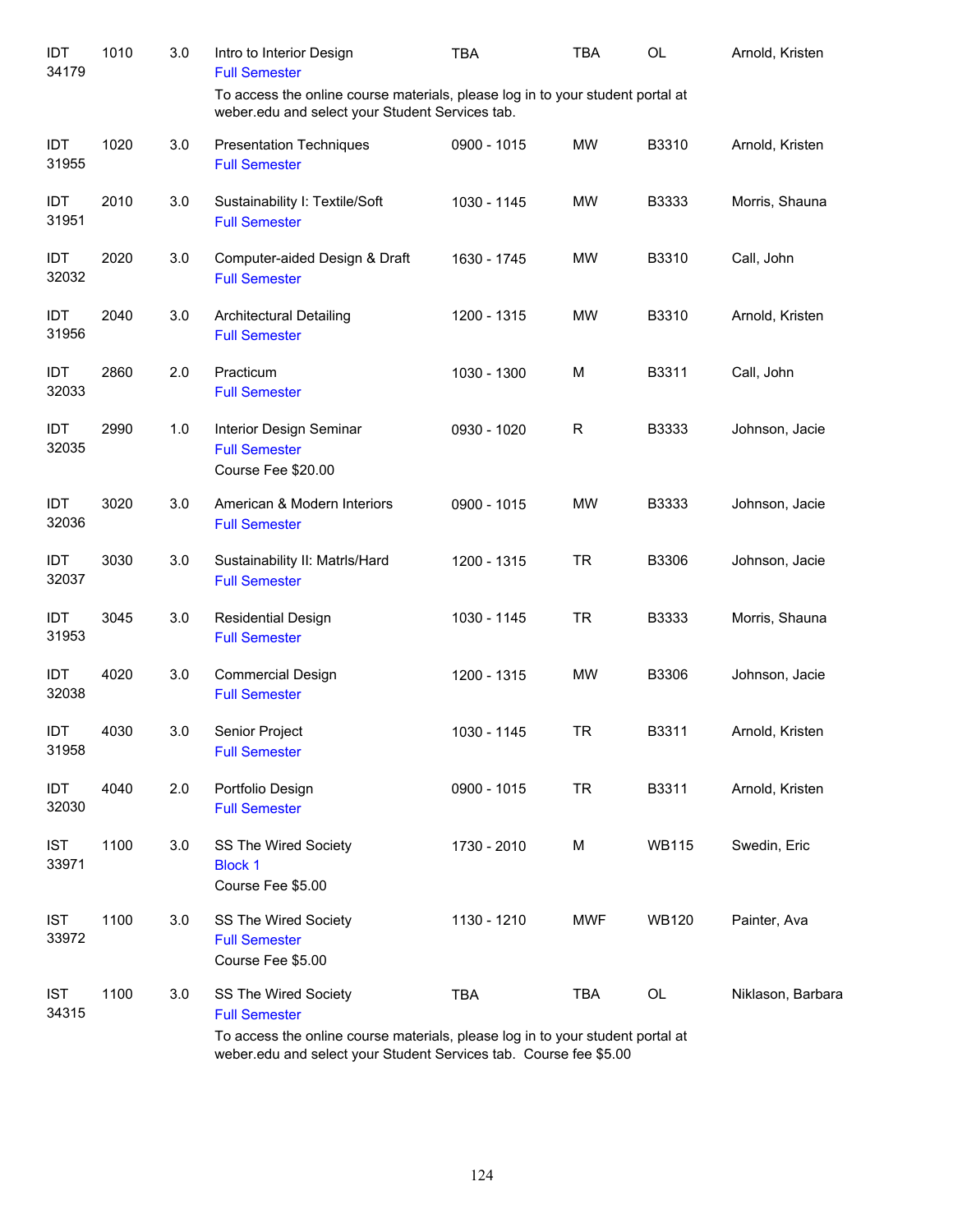| <b>IST</b><br>34316 | 1100 | 3.0 | SS The Wired Society<br><b>Full Semester</b>                                                                                                        | TBA                          | TBA        | OL               | Painter, Ava      |
|---------------------|------|-----|-----------------------------------------------------------------------------------------------------------------------------------------------------|------------------------------|------------|------------------|-------------------|
|                     |      |     | To access the online course materials, please log in to your student portal at<br>weber.edu and select your Student Services tab. Course fee \$5.00 |                              |            |                  |                   |
| <b>IST</b><br>34319 | 1100 | 3.0 | SS The Wired Society<br><b>Full Semester</b>                                                                                                        | <b>TBA</b>                   | <b>TBA</b> | <b>OL</b>        | Park, Julie       |
|                     |      |     | To access the online course materials, please log in to your student portal at<br>weber.edu and select your Student Services tab. Course fee \$5.00 |                              |            |                  |                   |
| <b>IST</b><br>34322 | 1100 | 3.0 | SS The Wired Society<br><b>Full Semester</b>                                                                                                        | <b>TBA</b>                   | <b>TBA</b> | <b>OL</b>        | Jensen, Marion    |
|                     |      |     | To access the online course materials, please log in to your student portal at<br>weber.edu and select your Student Services tab. Course fee \$5.00 |                              |            |                  |                   |
| <b>IST</b><br>34326 | 2010 | 1.0 | TE Business Computer Skills<br><b>Full Semester</b>                                                                                                 | <b>TBA</b>                   | <b>TBA</b> | OL               | Harris, G         |
|                     |      |     | To access the online course materials, please log in to your student portal at<br>weber.edu and select your Student Services tab. Course fee \$5.00 |                              |            |                  |                   |
| <b>IST</b><br>34331 | 2010 | 1.0 | TE Business Computer Skills<br><b>Full Semester</b>                                                                                                 | <b>TBA</b>                   | <b>TBA</b> | OL               | Harris, G         |
|                     |      |     | To access the online course materials, please log in to your student portal at<br>weber.edu and select your Student Services tab. Course fee \$5.00 |                              |            |                  |                   |
| <b>IST</b><br>34335 | 2010 | 1.0 | TE Business Computer Skills<br><b>Full Semester</b>                                                                                                 | <b>TBA</b>                   | <b>TBA</b> | OL               | Harris, G         |
|                     |      |     | To access the online course materials, please log in to your student portal at<br>weber.edu and select your Student Services tab. Course fee \$5.00 |                              |            |                  |                   |
| <b>IST</b><br>34314 | 2015 | 1.0 | Intro to Inform System & Tech<br><b>Block 1</b>                                                                                                     | 0800 - 1600<br>$0800 - 1200$ | S<br>S     | D02101<br>D02101 | Harris, G         |
|                     |      |     | Course Fee \$5.00. The class IST 2015 will meet face-to-face on the following<br>Saturdays: January 12 and 26.                                      |                              |            |                  |                   |
| <b>IST</b><br>34318 | 2110 | 3.0 | Software Development I<br><b>Full Semester</b><br>Course Fee \$15.00                                                                                | 1730 - 2010                  | T          | D02101           | Le, Taowen        |
| <b>IST</b><br>34320 | 2410 | 3.0 | Information Systems Architectu<br><b>Full Semester</b><br>Course Fee \$15.00                                                                        | 1545 - 1700                  | <b>MW</b>  | D02225           | Song, Seokwoo     |
| <b>IST</b><br>34321 | 2720 | 3.0 | Data Structures & Algorithms<br><b>Full Semester</b><br>Course Fee \$15.00                                                                          | 0900 - 1015                  | <b>TR</b>  | D02101           | Yu, Zhuolin       |
| <b>IST</b><br>33966 | 3110 | 3.0 | Information Technology/Busines<br><b>Full Semester</b><br>Course Fee \$5.00                                                                         | 0900 - 1015                  | Τ          | <b>WB120</b>     | Song, Seokwoo     |
| <b>IST</b><br>34336 | 3110 | 3.0 | Information Technology/Busines<br><b>Full Semester</b>                                                                                              | <b>TBA</b>                   | <b>TBA</b> | OL               | Belflower, Shelly |
|                     |      |     | To access the online course materials, please log in to your student portal at<br>weber.edu and select your Student Services tab. Course fee \$5.00 |                              |            |                  |                   |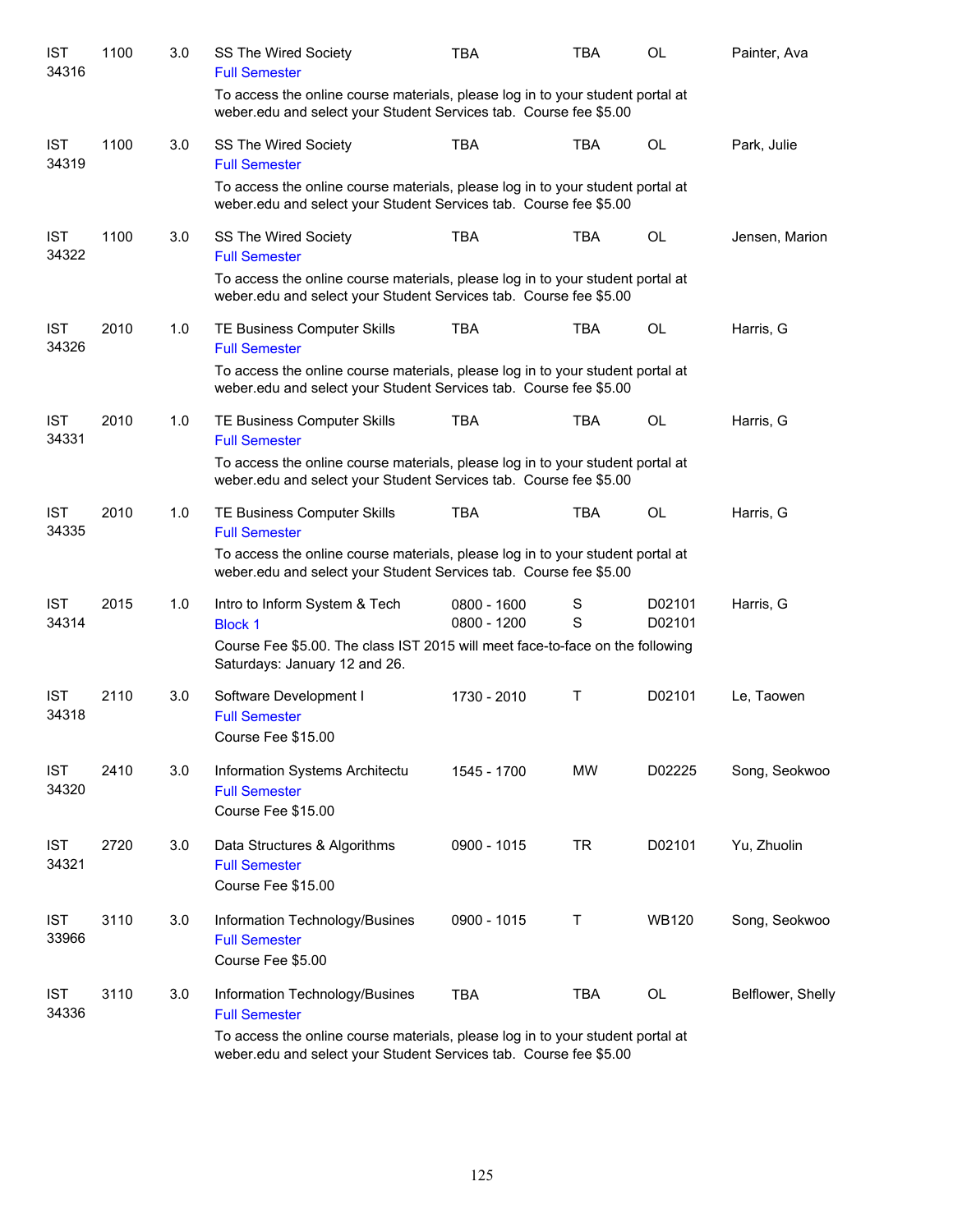| <b>IST</b><br>34337  | 3110 | 3.0 | Information Technology/Busines<br><b>Full Semester</b>                                                                                                                                               | TBA         | TBA        | OL        | Park, Julie   |
|----------------------|------|-----|------------------------------------------------------------------------------------------------------------------------------------------------------------------------------------------------------|-------------|------------|-----------|---------------|
|                      |      |     | To access the online course materials, please log in to your student portal at<br>weber.edu and select your Student Services tab. Course fee \$5.00                                                  |             |            |           |               |
| <b>IST</b><br>34338  | 3110 | 3.0 | Information Technology/Busines<br><b>Full Semester</b>                                                                                                                                               | <b>TBA</b>  | <b>TBA</b> | <b>OL</b> | Le, Taowen    |
|                      |      |     | To access the online course materials, please log in to your student portal at<br>weber.edu and select your Student Services tab. Course fee \$5.00                                                  |             |            |           |               |
| <b>IST</b><br>34339  | 3110 | 3.0 | Information Technology/Busines<br><b>Full Semester</b><br>To access the online course materials, please log in to your student portal at                                                             | <b>TBA</b>  | <b>TBA</b> | <b>OL</b> | Le, Taowen    |
| <b>IST</b><br>34323  | 3210 | 4.0 | weber.edu and select your Student Services tab. Course fee \$5.00<br>Database Design/Implementation<br><b>Full Semester</b><br>Course Fee \$20.00                                                    | 1730 - 2010 | Τ          | D02226    | Yu, Zhuolin   |
| <b>IST</b><br>34324  | 3610 | 4.0 | <b>Networks &amp; Data Communications</b><br><b>Full Semester</b><br>Course Fee \$20.00                                                                                                              | 1730 - 2010 | W          | D02225    | Drake, Andrew |
| <b>IST</b><br>34325  | 3700 | 3.0 | E-business Tech & Web Develop<br><b>Full Semester</b><br>Course Fee \$15.00                                                                                                                          | 1730 - 2010 | M          | D02101    | Song, Seokwoo |
| <b>IST</b><br>34340  | 3710 | 3.0 | Global Issues in I.T.<br><b>Full Semester</b><br>To access the online course materials, please log in to your student portal at<br>weber.edu and select your Student Services tab. Course fee \$5.00 | <b>TBA</b>  | <b>TBA</b> | <b>OL</b> | Yu, Zhuolin   |
| <b>IST</b><br>34341  | 3710 | 3.0 | Global Issues in I.T.<br><b>Full Semester</b><br>To access the online course materials, please log in to your student portal at<br>weber.edu and select your Student Services tab. Course fee \$5.00 | <b>TBA</b>  | <b>TBA</b> | OL        | Yu, Zhuolin   |
| <b>IST</b><br>34612  | 3730 | 3.0 | Systems Analysis and Design<br><b>Full Semester</b><br>To access online course materials, please log in to your student portal at<br>weber.edu and select your student services tab.                 | TBA         | <b>TBA</b> | <b>OL</b> | Harris, G     |
| <b>IST</b><br>34327  | 4700 | 3.0 | Information Security II<br><b>Full Semester</b><br>Course Fee \$15.00                                                                                                                                | 1730 - 2010 | R          | D02225    | Swedin, Eric  |
| <b>IST</b><br>34328  | 4730 | 3.0 | Senior Practicum: Project Manag<br><b>Full Semester</b><br>Course Fee \$5.00                                                                                                                         | 1730 - 2010 | W          | D02134    | Harris, G     |
| <b>ITLN</b><br>33186 | 1020 | 3.0 | First Year Italian II<br><b>Full Semester</b><br>Course Fee \$6.00                                                                                                                                   | 1730 - 1845 | <b>MW</b>  | EH105     | Holmes, Maria |
| <b>JPNS</b><br>33187 | 1020 | 3.0 | First Year Japanese II<br><b>Full Semester</b><br>Course Fee \$6.00                                                                                                                                  | 0930 - 1020 | <b>MWF</b> | EH106     | Olson, Tazuko |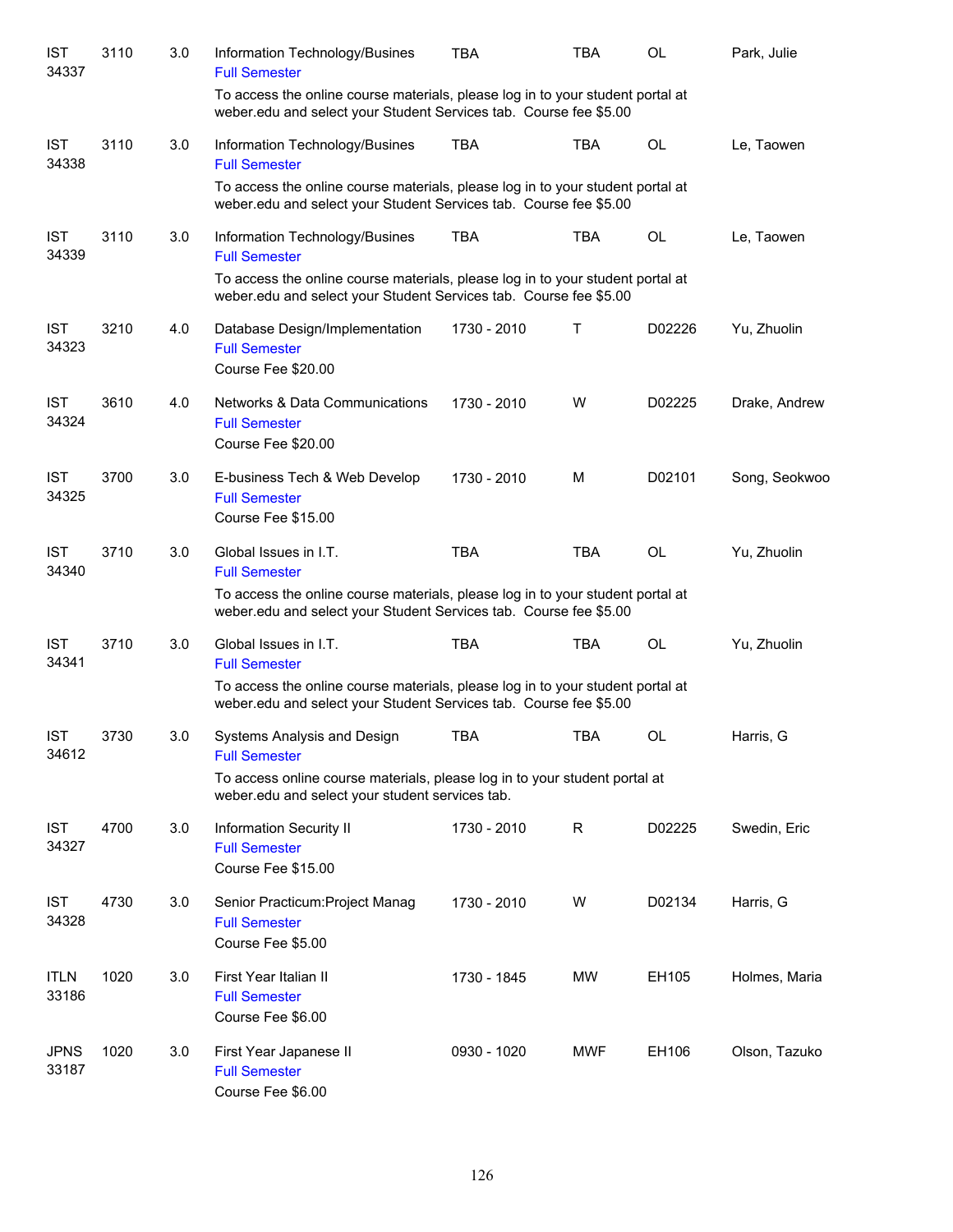| <b>JPNS</b><br>33188 | 1020 | 3.0 | First Year Japanese II<br><b>Full Semester</b><br>Course Fee \$6.00                                                                                                                  | 1030 - 1120 | <b>MWF</b> | EH106     | Lay, Lisa            |
|----------------------|------|-----|--------------------------------------------------------------------------------------------------------------------------------------------------------------------------------------|-------------|------------|-----------|----------------------|
| <b>JPNS</b><br>33189 | 1020 | 3.0 | First Year Japanese II<br><b>Full Semester</b><br>Course Fee \$6.00                                                                                                                  | 1730 - 1845 | <b>TR</b>  | EH106     | Lay, Lisa            |
| <b>JPNS</b><br>33190 | 2020 | 3.0 | HU Second Year Japanese II<br><b>Full Semester</b><br>Course Fee \$6.00                                                                                                              | 1030 - 1120 | <b>MWF</b> | EH117     | Olson, Tazuko        |
| <b>JPNS</b><br>33191 | 3000 | 3.0 | Proficiency Development<br><b>Full Semester</b><br>Course Fee \$6.00                                                                                                                 | 1900 - 2015 | <b>TR</b>  | EH106     | Lay, Lisa            |
| <b>JPNS</b><br>34944 | 3160 | 3.0 | Intro To Japanese Literature<br><b>Full Semester</b><br>Course Fee \$6.00                                                                                                            | <b>TBA</b>  | <b>TBA</b> |           | Olson, Tazuko        |
| <b>JPNS</b><br>33193 | 3360 | 3.0 | <b>Advanced Grammar</b><br><b>Full Semester</b><br>Course Fee \$6.00                                                                                                                 | 1130 - 1220 | <b>MWF</b> | EH117     | Olson, Tazuko        |
| <b>JPNS</b><br>34783 | 3850 | 6.0 | Study Abroad<br><b>Full Semester</b>                                                                                                                                                 | <b>TBA</b>  | <b>TBA</b> |           | Bergeson, Craig      |
| <b>JPNS</b><br>34882 | 4850 | 6.0 | Study Abroad<br><b>Full Semester</b>                                                                                                                                                 | <b>TBA</b>  | <b>TBA</b> |           | Bergeson, Craig      |
| <b>LIBS</b><br>33682 | 1704 | 1.0 | TD Information Navigator<br><b>Full Semester</b><br>To access online course materials, please log in to your<br>student portal at weber edu and select your student services<br>tab. | <b>TBA</b>  | <b>TBA</b> | OL        | Allen, Misty         |
| <b>LIBS</b><br>33772 | 1704 | 1.0 | TD Information Navigator<br><b>Full Semester</b><br>To access online course materials, please log in to your<br>student portal at weber edu and select your student services<br>tab. | <b>TBA</b>  | <b>TBA</b> | <b>OL</b> | Baker, Lesli         |
| <b>LIBS</b><br>33775 | 1704 | 1.0 | TD Information Navigator<br><b>Full Semester</b><br>To access online course materials, please log in to your<br>student portal at weber.edu and select your student services<br>tab. | <b>TBA</b>  | <b>TBA</b> | OL        | Carpenter, Gerald    |
| <b>LIBS</b><br>33776 | 1704 | 1.0 | TD Information Navigator<br><b>Full Semester</b><br>To access online course materials, please log in to your<br>student portal at weber edu and select your student services<br>tab. | <b>TBA</b>  | TBA        | OL        | Carpenter, Gerald    |
| <b>LIBS</b><br>33777 | 1704 | 1.0 | TD Information Navigator<br><b>Full Semester</b><br>To access online course materials, pleaselog in to your<br>student portal at weber edu and select your student services<br>tab.  | <b>TBA</b>  | <b>TBA</b> | OL        | de Goede, Geertruida |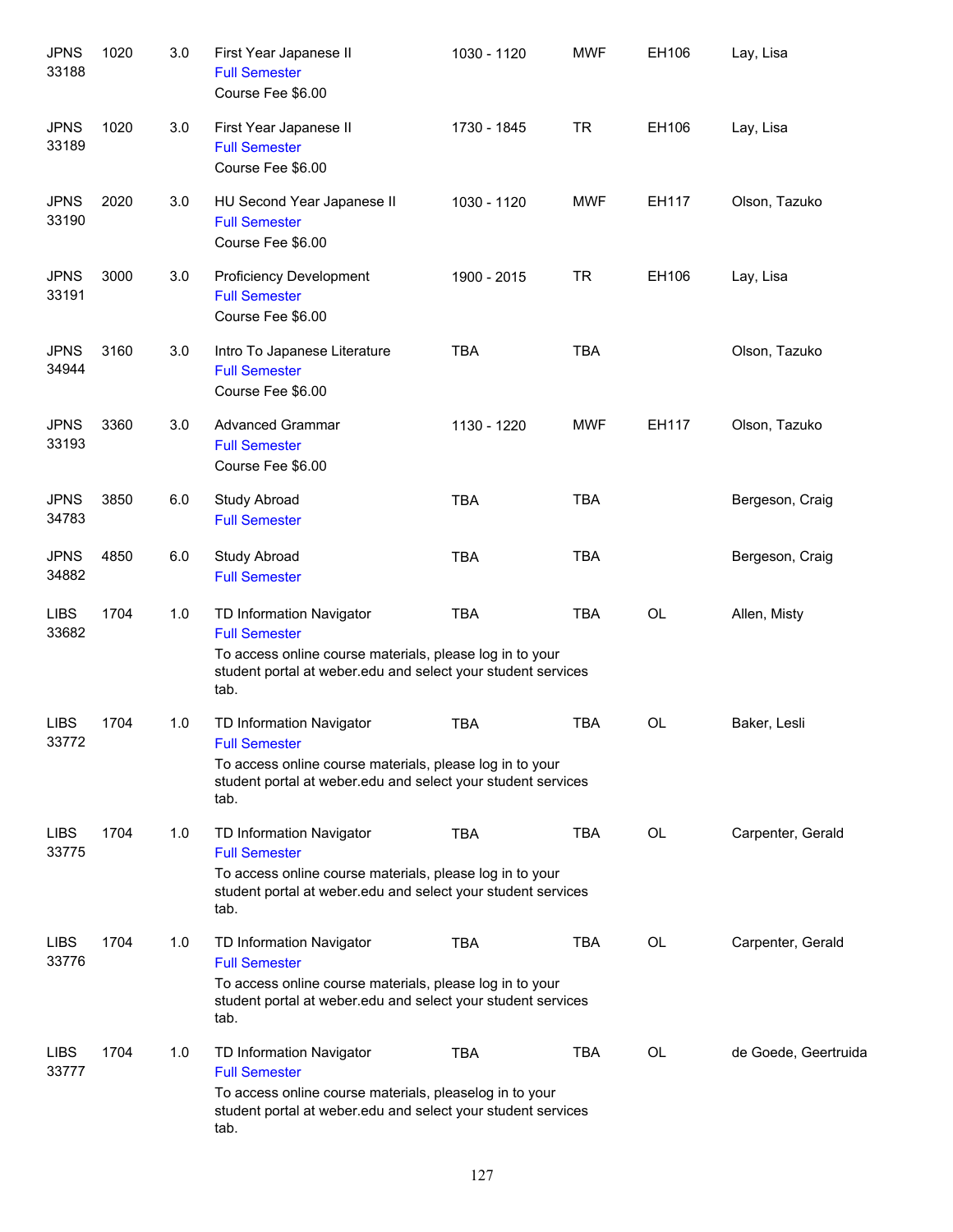| <b>LIBS</b><br>33786 | 1704 | 1.0 | TD Information Navigator<br><b>Full Semester</b>                                                                                  | <b>TBA</b>  | <b>TBA</b> | OL        | Eissinger, Richard |
|----------------------|------|-----|-----------------------------------------------------------------------------------------------------------------------------------|-------------|------------|-----------|--------------------|
|                      |      |     | To access online course materials, please log in to your<br>student portal at weber.edu and select your student services<br>tab.  |             |            |           |                    |
| <b>LIBS</b><br>33915 | 1704 | 1.0 | TD Information Navigator<br><b>Full Semester</b>                                                                                  | <b>TBA</b>  | <b>TBA</b> | OL        | Payne, Kathryn     |
|                      |      |     | To access online course materials, please log in to your<br>student portal at weber.edu and select your student services<br>tab.  |             |            |           |                    |
| <b>LIBS</b><br>33916 | 1704 | 1.0 | TD Information Navigator<br><b>Full Semester</b>                                                                                  | <b>TBA</b>  | <b>TBA</b> | OL        | Slade, Keith       |
|                      |      |     | To access online course materials, please log in to your<br>student portal at weber.edu and select your student services<br>tab.  |             |            |           |                    |
| <b>LIBS</b><br>33918 | 1704 | 1.0 | TD Information Navigator<br><b>Full Semester</b>                                                                                  | <b>TBA</b>  | <b>TBA</b> | <b>OL</b> | Weeks, Jamie       |
|                      |      |     | To access online course materials, please log in to your<br>student portal at weber edu and select your student services<br>tab.  |             |            |           |                    |
| <b>LIBS</b><br>33987 | 1704 | 1.0 | TD Information Navigator<br><b>Block 1</b>                                                                                        | 0930 - 1020 | MW         | LI138     | Beatty, Nicole     |
| <b>LIBS</b><br>33988 | 1704 | 1.0 | TD Information Navigator<br><b>Block 2</b>                                                                                        | 0930 - 1020 | MW         | LI138     | Beatty, Nicole     |
| <b>LIBS</b><br>33989 | 1704 | 1.0 | TD Information Navigator<br><b>Block 1</b>                                                                                        | 1030 - 1200 | W          | LI31      | Kinikin, Janae     |
| <b>LIBS</b><br>33990 | 1704 | 1.0 | TD Information Navigator<br><b>Block 1</b>                                                                                        | 1030 - 1120 | <b>TR</b>  | LI31      | Licona, Ruby       |
| <b>LIBS</b><br>33991 | 1704 | 1.0 | TD Information Navigator<br><b>Block 2</b>                                                                                        | 1030 - 1120 | <b>TR</b>  | LI31      | Licona, Ruby       |
| <b>LIBS</b><br>34616 | 1704 | 1.0 | TD Information Navigator<br><b>Full Semester</b>                                                                                  | TBA         | <b>TBA</b> | OL        | Kinikin, Janae     |
|                      |      |     | To access online course materials, please log in to your<br>student portal at weber edu and select your student services<br>tab.  |             |            |           |                    |
| <b>LIBS</b><br>33992 | 2604 | 1.0 | Info Resources in Education<br><b>Block 1</b>                                                                                     | 1030 - 1200 | W          | LI106     | Jackson, Shaun     |
| <b>LIBS</b><br>34391 | 2604 | 1.0 | Info Resources in Education<br><b>Block 2</b>                                                                                     | <b>TBA</b>  | <b>TBA</b> | OL        | Jackson, Shaun     |
|                      |      |     | To access the online course materials, please log in to your student portal at<br>weber.edu and select your Student Services tab. |             |            |           |                    |
| <b>LIBS</b><br>34392 | 2704 | 1.0 | TD Info Resources/Business<br><b>Block 1</b>                                                                                      | <b>TBA</b>  | <b>TBA</b> | OL        | Hahn, Edward       |
|                      |      |     | To access the online course materials, please log in to your student portal at<br>weber.edu and select your Student Services tab. |             |            |           |                    |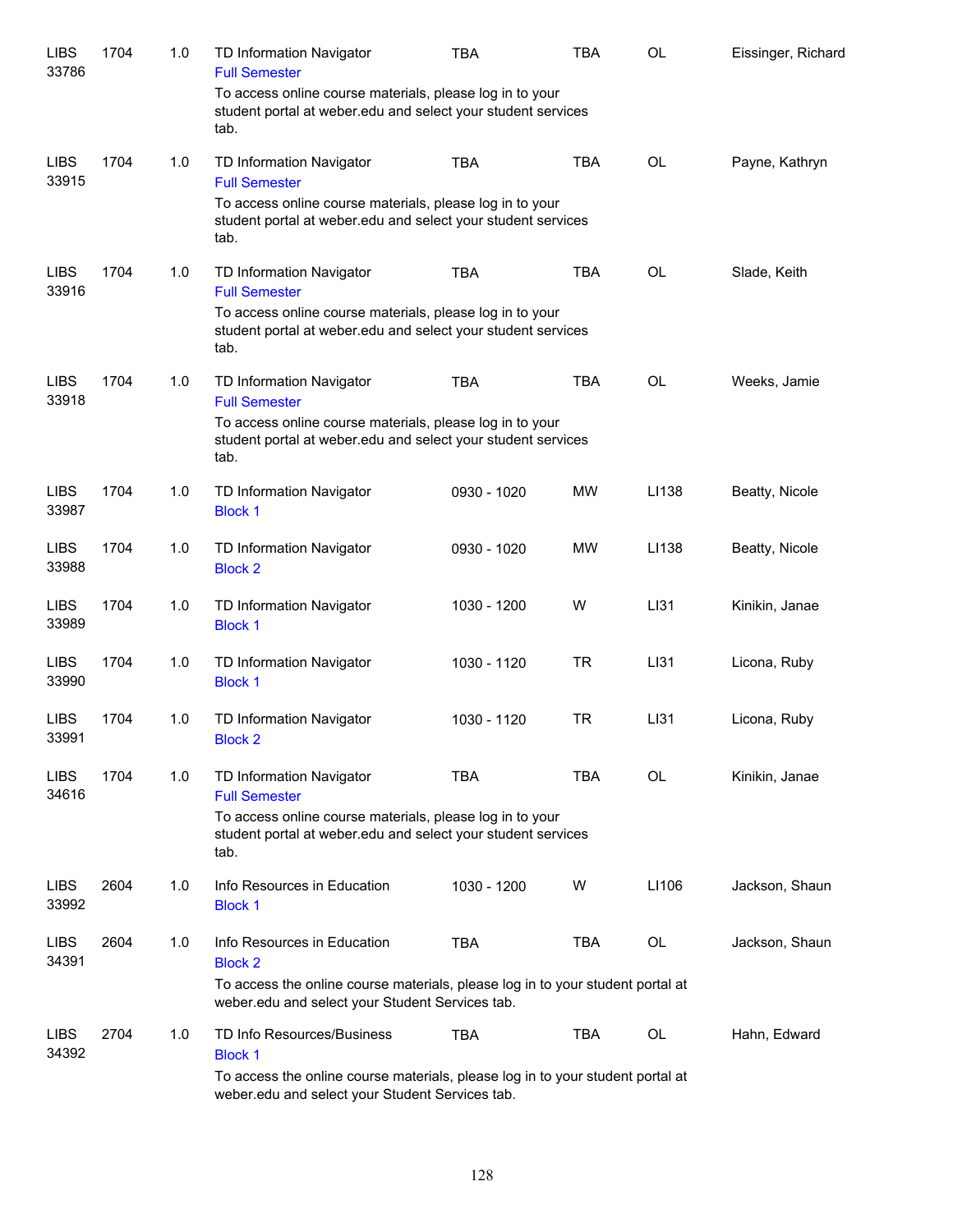| <b>LIBS</b><br>34393 | 2704 | 1.0 | TD Info Resources/Business<br><b>Block 2</b>                                                                                                           | <b>TBA</b>  | <b>TBA</b> | <b>OL</b> | Hahn, Edward       |
|----------------------|------|-----|--------------------------------------------------------------------------------------------------------------------------------------------------------|-------------|------------|-----------|--------------------|
|                      |      |     | To access the online course materials, please log in to your student portal at<br>weber.edu and select your Student Services tab.                      |             |            |           |                    |
| <b>LIBS</b><br>33993 | 2804 | 1.0 | TD Info Resources Soc Sciences<br><b>Full Semester</b>                                                                                                 | 1030 - 1120 | W          | LI138     | Kotter, Wade       |
| <b>LIBS</b><br>34394 | 2904 | 1.0 | Info Resources in Hith Prof<br><b>Full Semester</b>                                                                                                    | <b>TBA</b>  | <b>TBA</b> | <b>OL</b> | Francis, Jason     |
|                      |      |     | To access the online course materials, please log in to your student portal at<br>weber.edu and select your Student Services tab.                      |             |            |           |                    |
| <b>LING</b><br>31595 | 4830 | 3.0 | Directed Read in Linguistics<br><b>Full Semester</b>                                                                                                   | <b>TBA</b>  | <b>TBA</b> |           | LeTourneau, Mark   |
|                      |      |     | SEE DR. MARK LETOURNEAU, EH 243, 801-626-6386, FOR HELP<br>IN REGISTERING FOR THIS CLASS. WILL NEED AN OVERRIDE<br>FROM DEPT.                          |             |            |           |                    |
| <b>LING</b><br>31594 | 4990 | 3.0 | <b>Centering Experience</b><br><b>Full Semester</b>                                                                                                    | <b>TBA</b>  | <b>TBA</b> |           | LeTourneau, Mark   |
|                      |      |     | SEE DR. MARK LETOURNEAU, EH 243, 801-626-6386, FOR HELP<br>IN REGISTERING FOR THIS CLASS. WILL NEED AN OVERRIDE<br>FROM DEPT.                          |             |            |           |                    |
| <b>MACC</b><br>32794 | 6130 | 3.0 | Govmnt/Non-Profit Accounting<br><b>Full Semester</b>                                                                                                   | 1830 - 2110 | M          | D02114    | Malone, John       |
| MACC<br>32797        | 6160 | 3.0 | <b>Financial Statement Analysis</b><br><b>Full Semester</b>                                                                                            | 1530 - 1810 | W          | D02117    | Morgan, Terrilyn   |
| MACC<br>32803        | 6330 | 3.0 | <b>Strategic Management Accting</b><br><b>Full Semester</b>                                                                                            | 1830 - 2110 | W          | D02117    | Mouritsen, Matthew |
| MACC<br>32804        | 6570 | 3.0 | Information Systems Auditing<br><b>Full Semester</b>                                                                                                   | 1830 - 2110 | Τ          | D02223    | Thorsted, Stephen  |
| <b>MATH</b><br>31805 | 0950 | 3.0 | Pre-algebra<br><b>Full Semester</b>                                                                                                                    | <b>TBA</b>  | <b>TBA</b> | OL        | Imig, David        |
|                      |      |     | To access the online course materials, please log into your student portal at<br>weber.edu and select your Student Services tab.<br>Course Fee \$95.00 |             |            |           |                    |
| MATH<br>31808        | 0950 | 3.0 | Pre-algebra<br><b>Full Semester</b>                                                                                                                    | <b>TBA</b>  | TBA        | OL        | Hallin, Stephen    |
|                      |      |     | To access the online course materials, please log into your student portal at<br>weber.edu and select your Student Services tab.<br>Course Fee \$95.00 |             |            |           |                    |
| MATH<br>32107        | 0950 | 3.0 | Pre-algebra<br><b>Full Semester</b><br>Course fee \$95.00                                                                                              | 0830 - 0920 | Т          | WW103     | Rich, Michelle     |
| MATH<br>33684        | 0950 | 3.0 | Pre-algebra<br><b>Full Semester</b><br>Course Fee \$95.00                                                                                              | 0830 - 0920 | M          | B4516     | Hansen, Mary       |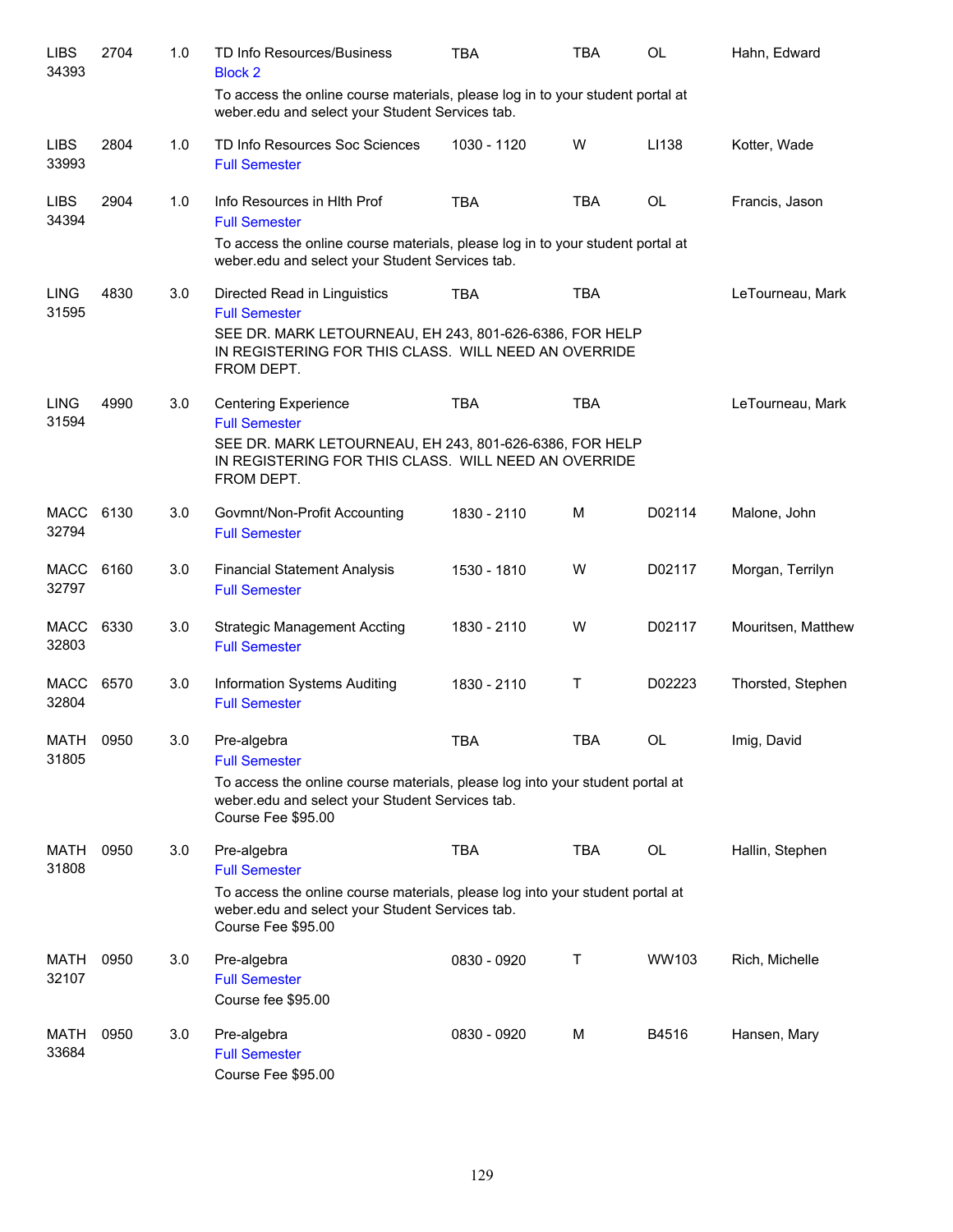| <b>MATH</b><br>33685 | 0950 | 3.0 | Pre-algebra<br><b>Full Semester</b><br>Course Fee \$95.00 | 0930 - 1020 | М | B4517 | Wilkinson, Janette |
|----------------------|------|-----|-----------------------------------------------------------|-------------|---|-------|--------------------|
| <b>MATH</b><br>33686 | 0950 | 3.0 | Pre-algebra<br><b>Full Semester</b><br>Course Fee \$95.00 | 1030 - 1120 | M | ET127 | Baker, Loyal       |
| <b>MATH</b><br>33687 | 0950 | 3.0 | Pre-algebra<br><b>Full Semester</b><br>Course Fee \$95.00 | 1130 - 1220 | M | ET127 | Allred, Alice      |
| <b>MATH</b><br>33688 | 0950 | 3.0 | Pre-algebra<br><b>Full Semester</b><br>Course Fee \$95.00 | 1130 - 1220 | М | B4516 | Rich, Michelle     |
| <b>MATH</b><br>33689 | 0950 | 3.0 | Pre-algebra<br><b>Full Semester</b><br>Course Fee \$95.00 | 1230 - 1320 | М | B4516 | Hansen, Amber      |
| <b>MATH</b><br>33690 | 0950 | 3.0 | Pre-algebra<br><b>Full Semester</b><br>Course Fee \$95.00 | 1330 - 1420 | М | B4517 | Baker, Loyal       |
| <b>MATH</b><br>33691 | 0950 | 3.0 | Pre-algebra<br><b>Full Semester</b><br>Course Fee \$95.00 | 1630 - 1720 | М | ET127 | Sjoblom, Meghann   |
| MATH<br>33692        | 0950 | 3.0 | Pre-algebra<br><b>Full Semester</b><br>Course Fee \$95.00 | 1730 - 1820 | M | B4517 | Thompson, Erin     |
| MATH<br>33693        | 0950 | 3.0 | Pre-algebra<br><b>Full Semester</b><br>Course Fee \$95.00 | 1830 - 1920 | М | ET127 | Sjoblom, Meghann   |
| MATH<br>33694        | 0950 | 3.0 | Pre-algebra<br><b>Full Semester</b><br>Course Fee \$95.00 | 1930 - 2020 | М | ET127 | Sjoblom, Meghann   |
| MATH<br>33695        | 0950 | 3.0 | Pre-algebra<br><b>Full Semester</b><br>Course Fee \$95.00 | 0830 - 0920 | T | ET127 | Kent, Randall      |
| MATH<br>33696        | 0950 | 3.0 | Pre-algebra<br><b>Full Semester</b><br>Course Fee \$95.00 | 0930 - 1020 | T | ET127 | Kent, Randall      |
| MATH<br>33697        | 0950 | 3.0 | Pre-algebra<br><b>Full Semester</b><br>Course Fee \$95.00 | 1030 - 1120 | Τ | B4516 | Yonkee, Mary       |
| MATH<br>33698        | 0950 | 3.0 | Pre-algebra<br><b>Full Semester</b><br>Course Fee \$95.00 | 1130 - 1220 | T | ET127 | Hunt, Corinne      |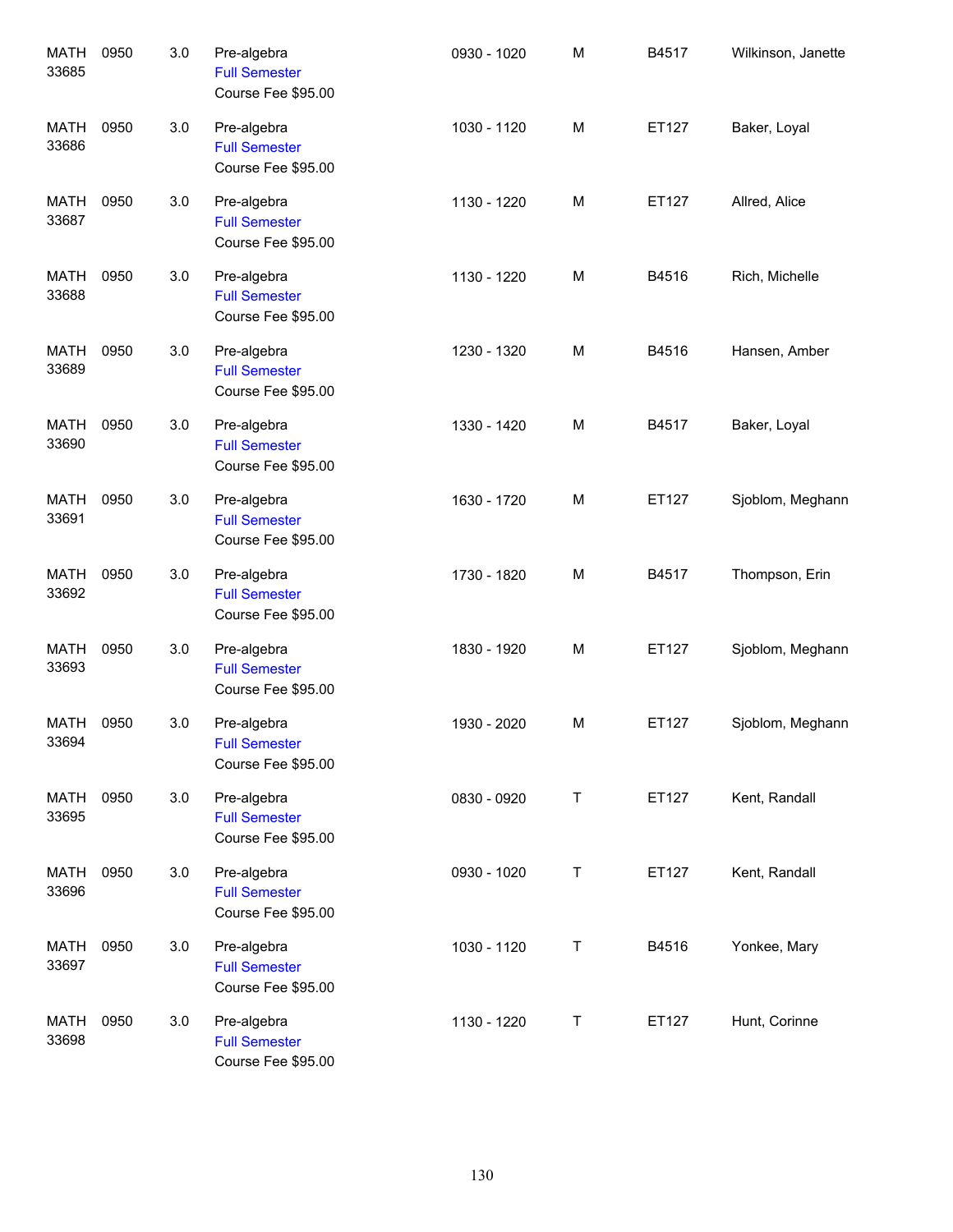| <b>MATH</b><br>33699 | 0950 | 3.0 | Pre-algebra<br><b>Full Semester</b><br>Course Fee \$95.00 | 1230 - 1320 | $\mathsf T$  | B4516 | Allred, Alice      |
|----------------------|------|-----|-----------------------------------------------------------|-------------|--------------|-------|--------------------|
| <b>MATH</b><br>33700 | 0950 | 3.0 | Pre-algebra<br><b>Full Semester</b><br>Course Fee \$95.00 | 1730 - 1820 | $\mathsf T$  | B4516 | Floyd, M           |
| <b>MATH</b><br>33701 | 0950 | 3.0 | Pre-algebra<br><b>Full Semester</b><br>Course Fee \$95.00 | 1830 - 1920 | $\mathsf T$  | B4517 | Jennings, Cristine |
| MATH<br>33702        | 0950 | 3.0 | Pre-algebra<br><b>Full Semester</b><br>Course Fee \$95.00 | 1930 - 2020 | $\mathsf T$  | ET127 | Thompson, Erin     |
| <b>MATH</b><br>33703 | 0950 | 3.0 | Pre-algebra<br><b>Full Semester</b><br>Course Fee \$95.00 | 0730 - 0820 | W            | B4516 | Baker, Loyal       |
| MATH<br>33704        | 0950 | 3.0 | Pre-algebra<br><b>Full Semester</b><br>Course Fee \$95.00 | 0930 - 1020 | W            | B4516 | Jennings, Cristine |
| MATH<br>33705        | 0950 | 3.0 | Pre-algebra<br><b>Full Semester</b><br>Course Fee \$95.00 | 0930 - 1020 | W            | B4517 | Yonkee, Mary       |
| MATH<br>33706        | 0950 | 3.0 | Pre-algebra<br><b>Full Semester</b><br>Course Fee \$95.00 | 1030 - 1120 | W            | ET127 | Quesnell, Carrie   |
| MATH<br>33707        | 0950 | 3.0 | Pre-algebra<br><b>Full Semester</b><br>Course Fee \$95.00 | 1130 - 1220 | W            | B4517 | Hansen, Mary       |
| MATH<br>33708        | 0950 | 3.0 | Pre-algebra<br><b>Full Semester</b><br>Course Fee \$95.00 | 1330 - 1420 | W            | B4516 | Poore, Darrell     |
| <b>MATH</b><br>33709 | 0950 | 3.0 | Pre-algebra<br><b>Full Semester</b><br>Course Fee \$95.00 | 1730 - 1820 | W            | ET127 | Thompson, Erin     |
| MATH<br>33710        | 0950 | 3.0 | Pre-algebra<br><b>Full Semester</b><br>Course Fee \$95.00 | 1830 - 1920 | W            | B4516 | Thompson, Erin     |
| MATH<br>33737        | 0950 | 3.0 | Pre-algebra<br><b>Full Semester</b><br>Course Fee \$95.00 | 0730 - 0820 | $\mathsf{R}$ | B4517 | Allred, Alice      |
| <b>MATH</b><br>33740 | 0950 | 3.0 | Pre-algebra<br><b>Full Semester</b><br>Course Fee \$95.00 | 0830 - 0920 | R            | B4517 | Portz, Heidi       |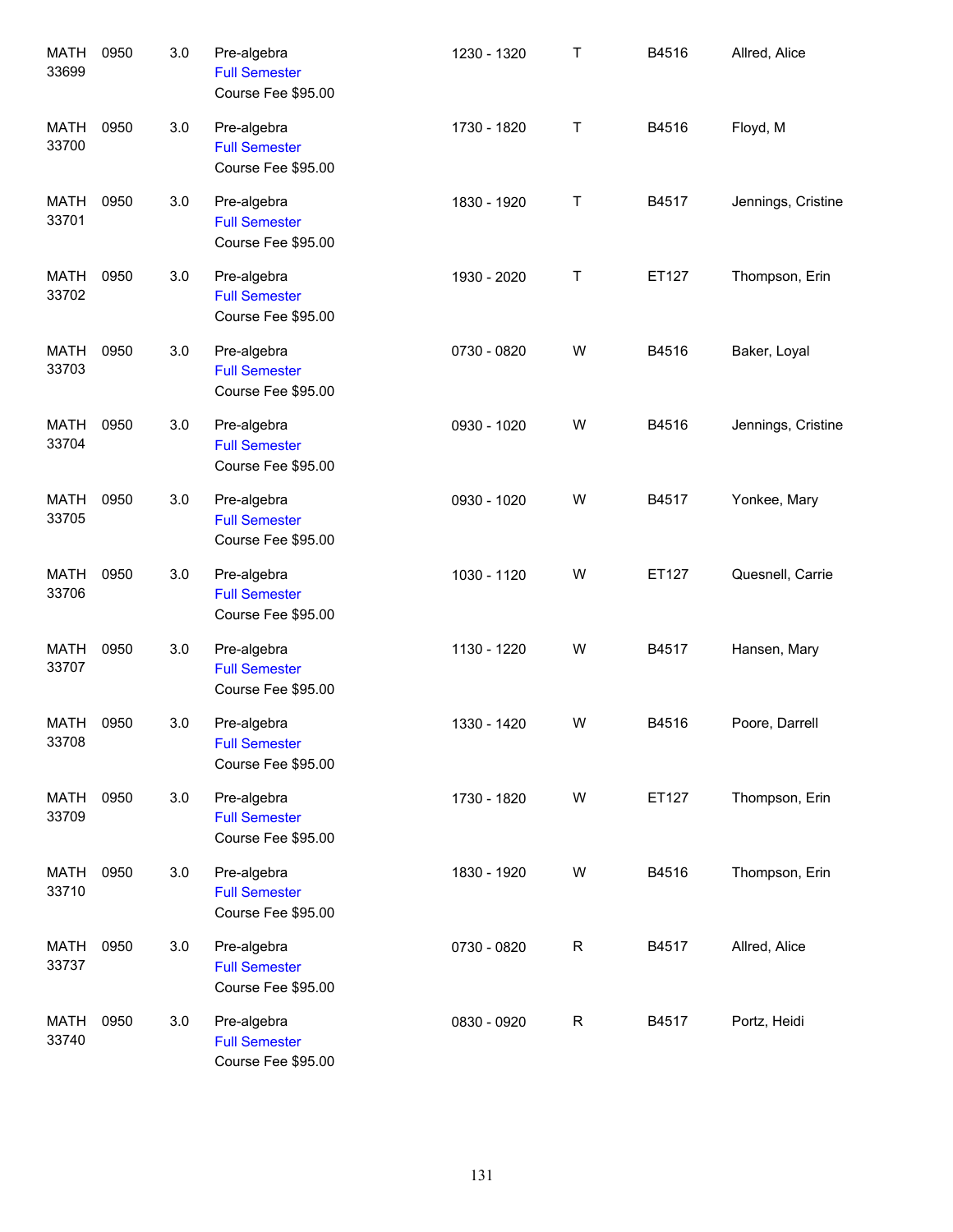| <b>MATH</b><br>33742 | 0950 | 3.0 | Pre-algebra<br><b>Full Semester</b><br>Course Fee \$95.00 | 0930 - 1020 | ${\sf R}$    | ET127  | Poore, Darrell     |
|----------------------|------|-----|-----------------------------------------------------------|-------------|--------------|--------|--------------------|
| <b>MATH</b><br>33745 | 0950 | 3.0 | Pre-algebra<br><b>Full Semester</b><br>Course Fee \$95.00 | 1030 - 1120 | $\mathsf{R}$ | B4517  | Baker, Loyal       |
| MATH<br>33747        | 0950 | 3.0 | Pre-algebra<br><b>Full Semester</b><br>Course Fee \$95.00 | 1130 - 1220 | $\mathsf{R}$ | B4516  | Marriott, Katrina  |
| <b>MATH</b><br>33750 | 0950 | 3.0 | Pre-algebra<br><b>Full Semester</b><br>Course Fee \$95.00 | 1230 - 1320 | $\mathsf{R}$ | ET127  | McKee, Deborah     |
| <b>MATH</b><br>33751 | 0950 | 3.0 | Pre-algebra<br><b>Full Semester</b><br>Course Fee \$95.00 | 1630 - 1720 | $\mathsf{R}$ | B4516  | Floyd, M           |
| <b>MATH</b><br>33753 | 0950 | 3.0 | Pre-algebra<br><b>Full Semester</b><br>Course Fee \$95.00 | 1830 - 1920 | $\mathsf{R}$ | B4516  | Sjoblom, Meghann   |
| <b>MATH</b><br>33756 | 0950 | 3.0 | Pre-algebra<br><b>Full Semester</b><br>Course Fee \$95.00 | 0830 - 0920 | $\mathsf F$  | B4516  | Jennings, Cristine |
| <b>MATH</b><br>33760 | 0950 | 3.0 | Pre-algebra<br><b>Full Semester</b><br>Course Fee \$95.00 | 0930 - 1020 | $\mathsf F$  | B4517  | Jones, Charity     |
| MATH<br>33762        | 0950 | 3.0 | Pre-algebra<br><b>Full Semester</b><br>Course Fee \$95.00 | 1030 - 1120 | $\mathsf F$  | B4516  | Baker, Loyal       |
| MATH<br>33763        | 0950 | 3.0 | Pre-algebra<br><b>Full Semester</b><br>Course Fee \$95.00 | 1130 - 1220 | $\mathsf F$  | ET127  | Quesnell, Carrie   |
| MATH<br>33764        | 0950 | 3.0 | Pre-algebra<br><b>Full Semester</b><br>Course Fee \$95.00 | 1230 - 1320 | $\mathsf F$  | B4516  | Kent, Randall      |
| MATH<br>34356        | 0950 | 3.0 | Pre-algebra<br><b>Full Semester</b><br>Course fee \$95.00 | 0730 - 0820 | M            | D02235 | Schilling, Pamela  |
| MATH<br>34357        | 0950 | 3.0 | Pre-algebra<br><b>Full Semester</b><br>Course fee \$95.00 | 1730 - 1820 | M            | D02235 | Barney, Corine     |
| MATH<br>34358        | 0950 | 3.0 | Pre-algebra<br><b>Full Semester</b><br>Course fee \$95.00 | 1930 - 2020 | M            | D02235 | Holt, Julie        |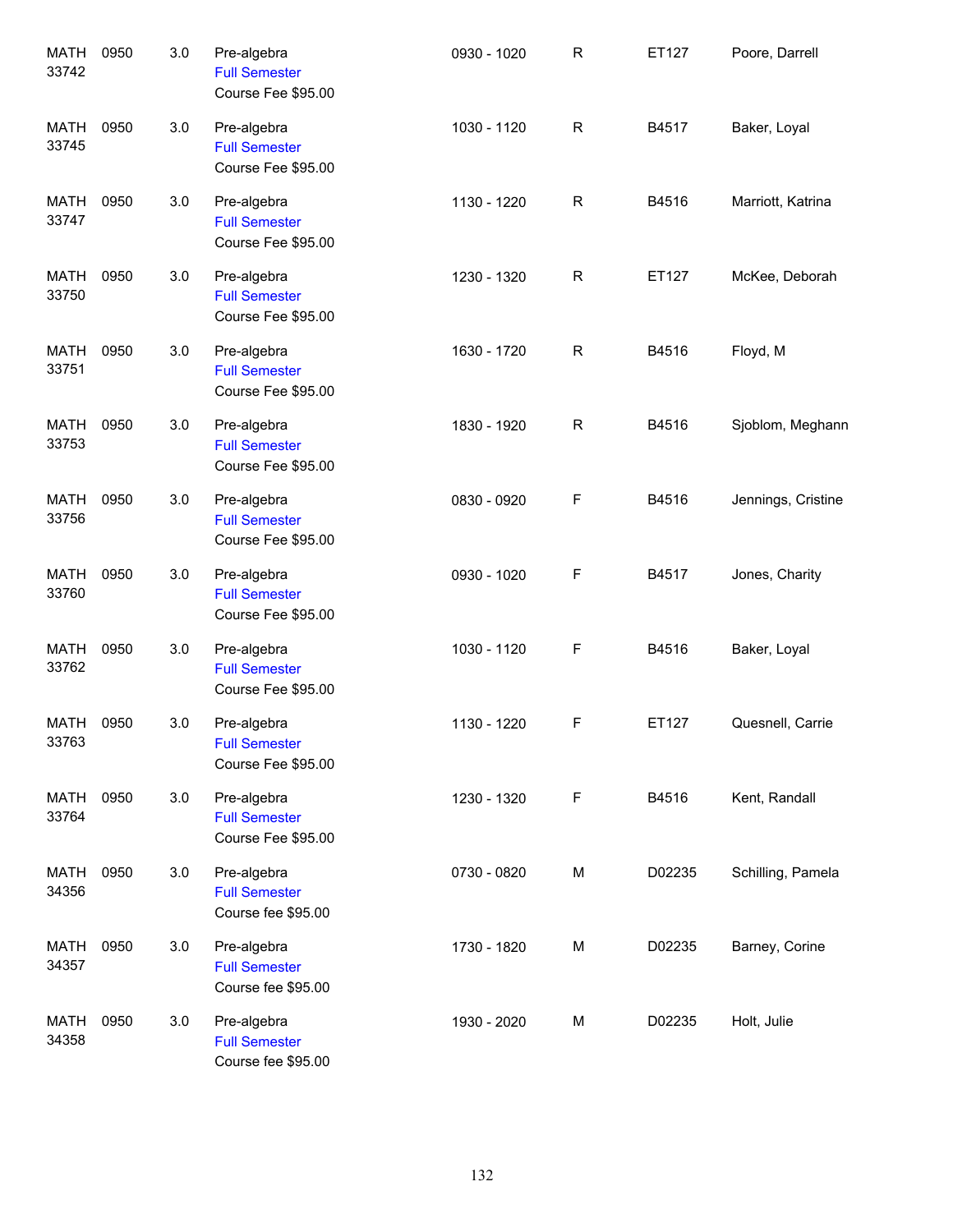| <b>MATH</b><br>34359 | 0950 | 3.0 | Pre-algebra<br><b>Full Semester</b><br>Course fee \$95.00                                                                                                                                                                                                                                                                                                                                                                    | 1030 - 1120 | Т           | D02235 | Hallin, Stephen   |
|----------------------|------|-----|------------------------------------------------------------------------------------------------------------------------------------------------------------------------------------------------------------------------------------------------------------------------------------------------------------------------------------------------------------------------------------------------------------------------------|-------------|-------------|--------|-------------------|
| MATH<br>34360        | 0950 | 3.0 | Pre-algebra<br><b>Full Semester</b><br>Course fee \$95.00                                                                                                                                                                                                                                                                                                                                                                    | 1130 - 1220 | Τ           | D02235 | Acor, Brenda      |
| MATH<br>34361        | 0950 | 3.0 | Pre-algebra<br><b>Full Semester</b><br>Course fee \$95.00                                                                                                                                                                                                                                                                                                                                                                    | 1830 - 1920 | Τ           | D02235 | Barney, Corine    |
| MATH<br>34362        | 0950 | 3.0 | Pre-algebra<br><b>Full Semester</b><br>Course fee \$95.00                                                                                                                                                                                                                                                                                                                                                                    | 0830 - 0920 | W           | D02235 | Harden, Elizabeth |
| MATH<br>34363        | 0950 | 3.0 | Pre-algebra<br><b>Full Semester</b><br>Course fee \$95.00                                                                                                                                                                                                                                                                                                                                                                    | 1230 - 1320 | W           | D02235 | Schilling, Pamela |
| <b>MATH</b><br>34364 | 0950 | 3.0 | Pre-algebra<br><b>Full Semester</b><br>Course fee \$95.00                                                                                                                                                                                                                                                                                                                                                                    | 1630 - 1720 | W           | D02235 | Bockholt, Allison |
| MATH<br>34365        | 0950 | 3.0 | Pre-algebra<br><b>Full Semester</b><br>Course fee \$95.00                                                                                                                                                                                                                                                                                                                                                                    | 0930 - 1020 | $\mathsf R$ | D02235 | Acor, Brenda      |
| <b>MATH</b><br>34366 | 0950 | 3.0 | Pre-algebra<br><b>Full Semester</b><br>Course fee \$95.00                                                                                                                                                                                                                                                                                                                                                                    | 0930 - 1020 | F           | D02235 | Schilling, Pamela |
| <b>MATH</b><br>34414 | 0950 | 3.0 | Pre-algebra<br><b>Full Semester</b><br>This section of Math 0950 is targeted to students who would like a little extra help<br>and incentive to complete this course in one semester. It differs from the other<br>sections of Math 0950 in that you will meet in class four times per week in a<br>collaborative setting, homework is required before each class period, and you<br>must keep up with the printed schedule. | 1330 - 1420 | <b>MTWR</b> | B3328  | Quesnell, Carrie  |
| MATH<br>30003        | 0990 | 3.0 | First Course in Algebra<br><b>Block 2</b><br>THIS IS NOT A COURSE FOR STUDENTS TO ENROLL IN. Do not attempt to get<br>an override for this section!                                                                                                                                                                                                                                                                          | <b>TBA</b>  | TBA         |        | Poore, Darrell    |
| MATH<br>31809        | 0990 | 3.0 | First Course in Algebra<br><b>Full Semester</b><br>To access the online course materials, please log into your student portal at<br>weber.edu and select your Student Services tab.<br>Course Fee \$95.00                                                                                                                                                                                                                    | <b>TBA</b>  | <b>TBA</b>  | OL     | Acor, Brenda      |
| MATH<br>31810        | 0990 | 3.0 | First Course in Algebra<br><b>Full Semester</b><br>To access the online course materials, please log into your student portal at<br>weber.edu and select your Student Services tab.<br>Course Fee \$95.00                                                                                                                                                                                                                    | <b>TBA</b>  | <b>TBA</b>  | OL     | Poore, Darrell    |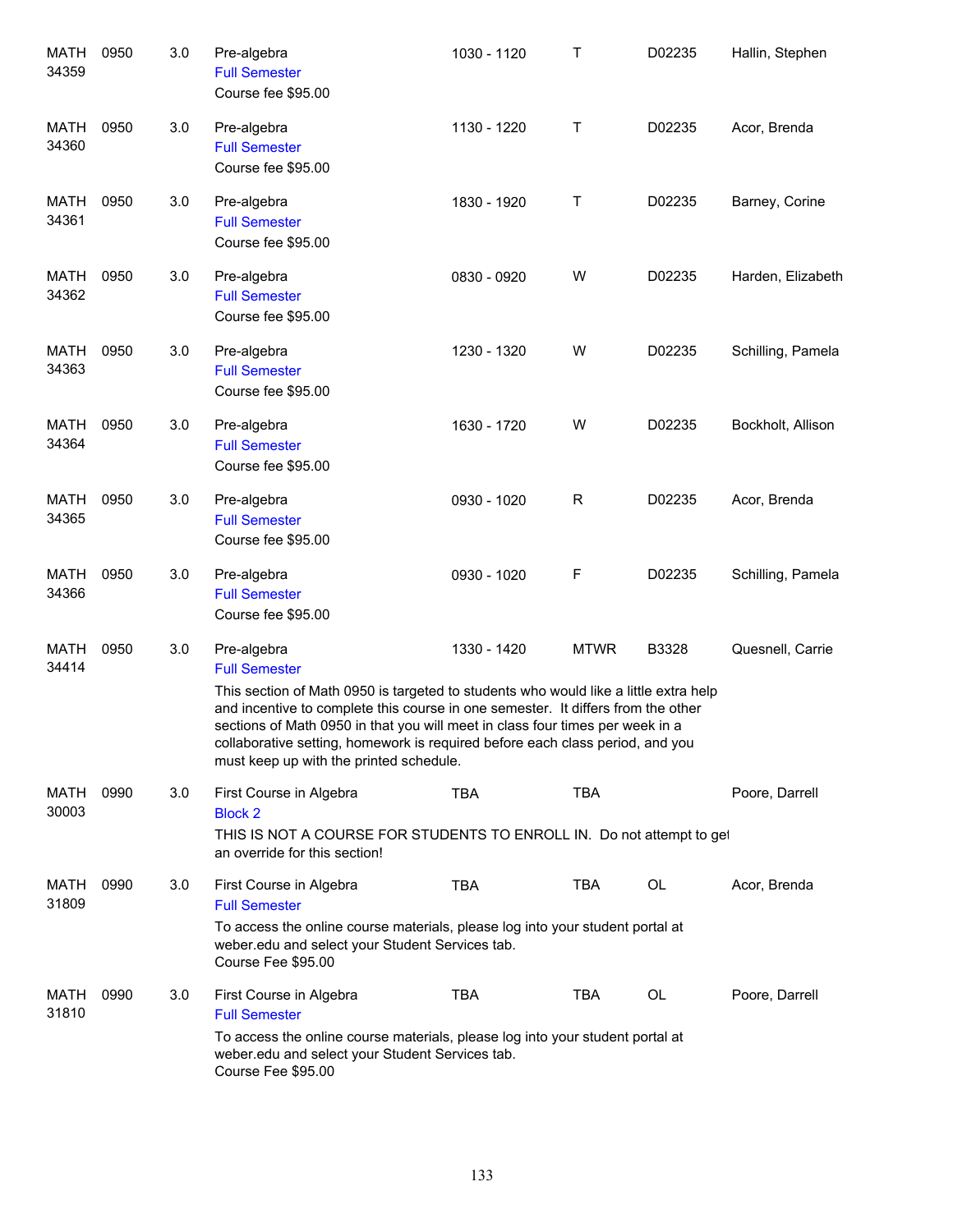| <b>MATH</b><br>32108 | 0990 | 3.0 | First Course in Algebra<br><b>Full Semester</b><br>Course fee \$95.00 | 0830 - 0920 | W | WW103 | Rich, Michelle     |
|----------------------|------|-----|-----------------------------------------------------------------------|-------------|---|-------|--------------------|
| MATH<br>33766        | 0990 | 3.0 | First Course in Algebra<br><b>Full Semester</b><br>Course Fee \$95.00 | 0730 - 0820 | M | B4516 | Baker, Loyal       |
| MATH<br>33767        | 0990 | 3.0 | First Course in Algebra<br><b>Full Semester</b><br>Course Fee \$95.00 | 0830 - 0920 | M | ET127 | McKee, Deborah     |
| MATH<br>33773        | 0990 | 3.0 | First Course in Algebra<br><b>Full Semester</b><br>Course Fee \$95.00 | 0930 - 1020 | M | ET127 | Poore, Darrell     |
| MATH<br>33781        | 0990 | 3.0 | First Course in Algebra<br><b>Full Semester</b><br>Course Fee \$95.00 | 1030 - 1120 | M | B4517 | Jennings, Cristine |
| MATH<br>33782        | 0990 | 3.0 | First Course in Algebra<br><b>Full Semester</b><br>Course Fee \$95.00 | 1130 - 1220 | M | B4517 | Wilhelmsen, Diana  |
| MATH<br>33784        | 0990 | 3.0 | First Course in Algebra<br><b>Full Semester</b><br>Course Fee \$95.00 | 1230 - 1320 | M | B4517 | Allred, Alice      |
| MATH<br>33787        | 0990 | 3.0 | First Course in Algebra<br><b>Full Semester</b><br>Course Fee \$95.00 | 1730 - 1820 | M | B4516 | Yadete, Tesfaye    |
| MATH<br>33790        | 0990 | 3.0 | First Course in Algebra<br><b>Full Semester</b><br>Course Fee \$95.00 | 1830 - 1920 | M | B4517 | Thompson, Erin     |
| MATH<br>33793        | 0990 | 3.0 | First Course in Algebra<br><b>Full Semester</b><br>Course Fee \$95.00 | 0830 - 0920 | Τ | B4516 | Yonkee, Mary       |
| MATH<br>33796        | 0990 | 3.0 | First Course in Algebra<br><b>Full Semester</b><br>Course Fee \$95.00 | 0930 - 1020 | T | B4516 | Poore, Darrell     |
| MATH<br>33797        | 0990 | 3.0 | First Course in Algebra<br><b>Full Semester</b><br>Course Fee \$95.00 | 1030 - 1120 | T | B4517 | Jones, Charity     |
| MATH<br>33798        | 0990 | 3.0 | First Course in Algebra<br><b>Full Semester</b><br>Course Fee \$95.00 | 1230 - 1320 | T | ET127 | Hansen, Amber      |
| MATH<br>33800        | 0990 | 3.0 | First Course in Algebra<br><b>Full Semester</b><br>Course Fee \$95.00 | 1730 - 1820 | T | ET127 | Thompson, Erin     |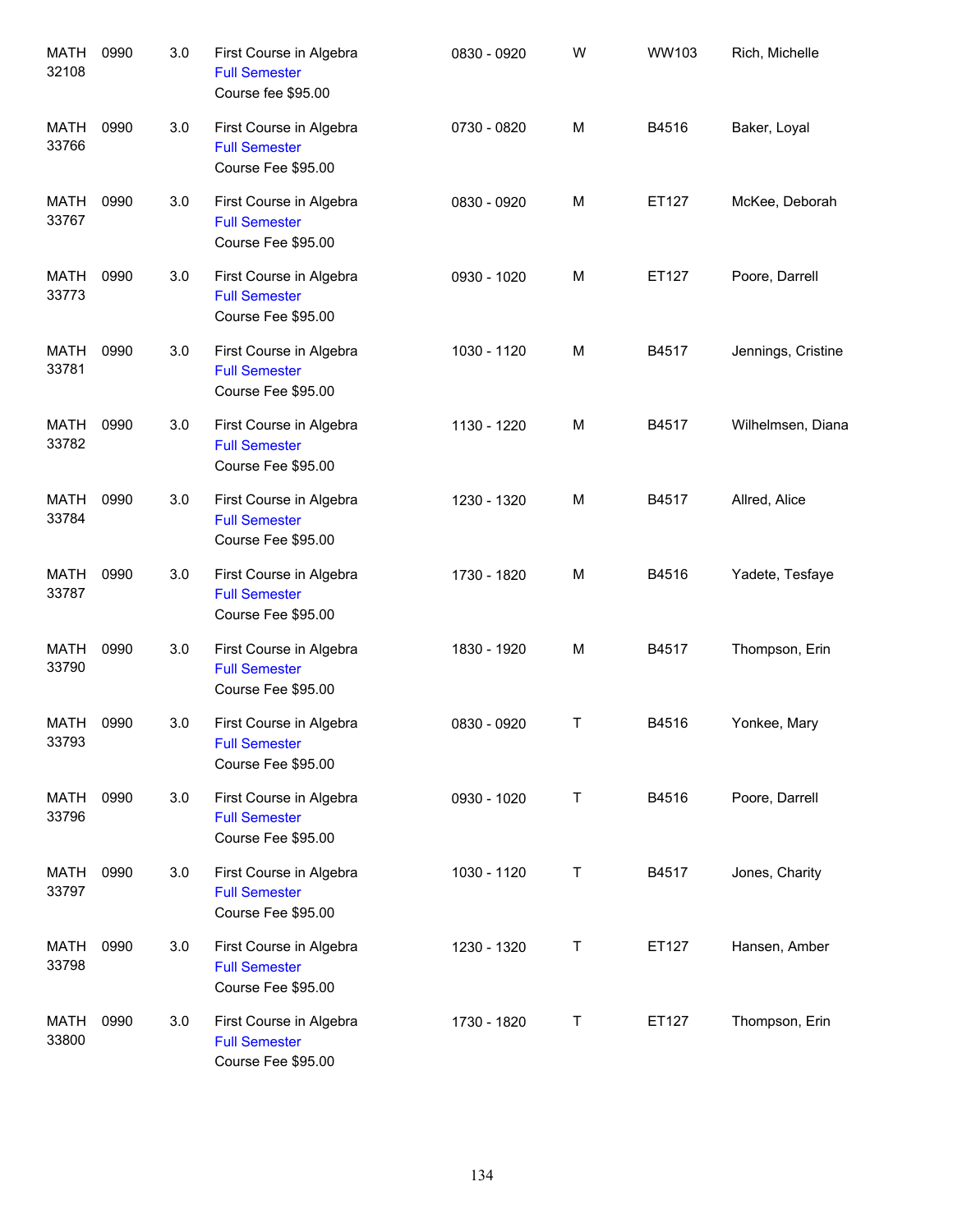| <b>MATH</b><br>33801 | 0990 | 3.0 | First Course in Algebra<br><b>Full Semester</b><br>Course Fee \$95.00 | 1830 - 1920 | $\top$      | B4516 | Floyd, M          |
|----------------------|------|-----|-----------------------------------------------------------------------|-------------|-------------|-------|-------------------|
| <b>MATH</b><br>33802 | 0990 | 3.0 | First Course in Algebra<br><b>Full Semester</b><br>Course Fee \$95.00 | 0830 - 0920 | W           | B4516 | Hansen, Mary      |
| MATH<br>33805        | 0990 | 3.0 | First Course in Algebra<br><b>Full Semester</b><br>Course Fee \$95.00 | 0930 - 1020 | W           | ET127 | Poore, Darrell    |
| MATH<br>33807        | 0990 | 3.0 | First Course in Algebra<br><b>Full Semester</b><br>Course Fee \$95.00 | 1030 - 1120 | W           | B4516 | Baker, Loyal      |
| <b>MATH</b><br>33808 | 0990 | 3.0 | First Course in Algebra<br><b>Full Semester</b><br>Course Fee \$95.00 | 1130 - 1220 | W           | B4516 | Wilhelmsen, Diana |
| MATH<br>33811        | 0990 | 3.0 | First Course in Algebra<br><b>Full Semester</b><br>Course Fee \$95.00 | 1230 - 1320 | W           | ET127 | Baker, Loyal      |
| <b>MATH</b><br>33813 | 0990 | 3.0 | First Course in Algebra<br><b>Full Semester</b><br>Course Fee \$95.00 | 1330 - 1420 | W           | ET127 | Baker, Loyal      |
| MATH<br>33815        | 0990 | 3.0 | First Course in Algebra<br><b>Full Semester</b><br>Course Fee \$95.00 | 1630 - 1720 | W           | B4516 | Yadete, Tesfaye   |
| MATH<br>33820        | 0990 | 3.0 | First Course in Algebra<br><b>Full Semester</b><br>Course Fee \$95.00 | 1830 - 1920 | $\mathsf R$ | B4517 | Marx, Christine   |
| MATH<br>33821        | 0990 | 3.0 | First Course in Algebra<br><b>Full Semester</b><br>Course Fee \$95.00 | 0930 - 1020 | R           | B4516 | Baker, Loyal      |
| MATH<br>33822        | 0990 | 3.0 | First Course in Algebra<br><b>Full Semester</b><br>Course Fee \$95.00 | 1030 - 1120 | R           | B4516 | Marriott, Katrina |
| MATH<br>33824        | 0990 | 3.0 | First Course in Algebra<br><b>Full Semester</b><br>Course Fee \$95.00 | 0730 - 0820 | F           | B4517 | Hunt, Corinne     |
| MATH<br>33827        | 0990 | 3.0 | First Course in Algebra<br><b>Full Semester</b><br>Course Fee \$95.00 | 1030 - 1120 | F           | B4517 | Jones, Charity    |
| MATH<br>33828        | 0990 | 3.0 | First Course in Algebra<br><b>Full Semester</b><br>Course Fee \$95.00 | 1130 - 1220 | F           | B4516 | Thaeler, John     |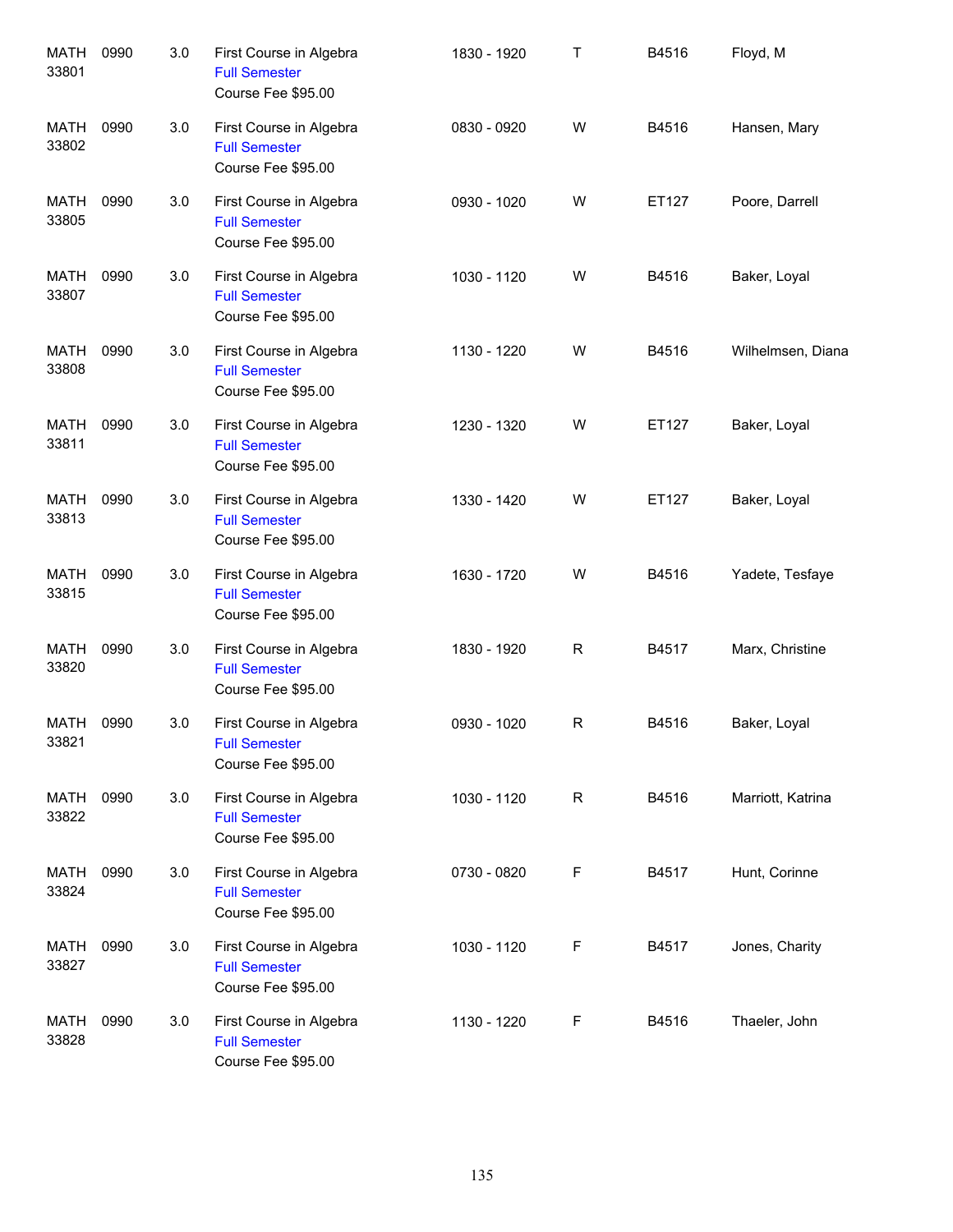| <b>MATH</b><br>34367 | 0990 | 3.0 | First Course in Algebra<br><b>Full Semester</b><br>Course fee \$95.00                                                                                                                                                                                                                                                                                                                                                                    | 1130 - 1220 | M            | D02235 | Schilling, Pamela |
|----------------------|------|-----|------------------------------------------------------------------------------------------------------------------------------------------------------------------------------------------------------------------------------------------------------------------------------------------------------------------------------------------------------------------------------------------------------------------------------------------|-------------|--------------|--------|-------------------|
| MATH<br>34368        | 0990 | 3.0 | First Course in Algebra<br><b>Full Semester</b><br>Course fee \$95.00                                                                                                                                                                                                                                                                                                                                                                    | 1830 - 1920 | M            | D02235 | Barney, Corine    |
| MATH<br>34369        | 0990 | 3.0 | First Course in Algebra<br><b>Full Semester</b><br>Course fee \$95.00                                                                                                                                                                                                                                                                                                                                                                    | 0930 - 1020 | Т            | D02235 | Acor, Brenda      |
| MATH<br>34370        | 0990 | 3.0 | First Course in Algebra<br><b>Full Semester</b><br>Course fee \$95.00                                                                                                                                                                                                                                                                                                                                                                    | 1630 - 1720 | Т            | D02235 | Marriott, Katrina |
| MATH<br>34371        | 0990 | 3.0 | First Course in Algebra<br><b>Full Semester</b><br>Course fee \$95.00                                                                                                                                                                                                                                                                                                                                                                    | 0930 - 1020 | W            | D02235 | Acor, Brenda      |
| MATH<br>34372        | 0990 | 3.0 | First Course in Algebra<br><b>Full Semester</b><br>Course fee \$95.00                                                                                                                                                                                                                                                                                                                                                                    | 1730 - 1820 | W            | D02235 | Canales, Lauri    |
| MATH<br>34373        | 0990 | 3.0 | First Course in Algebra<br><b>Full Semester</b><br>Course fee \$95.00                                                                                                                                                                                                                                                                                                                                                                    | 0830 - 0920 | R            | D02235 | Harden, Elizabeth |
| MATH<br>34374        | 0990 | 3.0 | First Course in Algebra<br><b>Full Semester</b><br>Course fee \$95.00                                                                                                                                                                                                                                                                                                                                                                    | 1030 - 1120 | F            | D02235 | Schilling, Pamela |
| <b>MATH</b><br>34415 | 0990 | 3.0 | First Course in Algebra<br><b>Full Semester</b><br>This section of Math 0990 is targeted to students who would like a little extra help<br>and incentive to complete this course in one semester. It differs from the other<br>sections of Math 0990 in that you will meet in class four times per week in a<br>collaborative setting, homework is required before each class period, and you<br>must keep up with the printed schedule. | 1330 - 1420 | <b>MTWR</b>  | B3313  | Wilhelmsen, Diana |
| MATH<br>34615        | 0990 | 3.0 | First Course in Algebra<br><b>Full Semester</b><br>Course Fee \$95.00                                                                                                                                                                                                                                                                                                                                                                    | 1730 - 1820 | W            | B4517  | Portz, Heidi      |
| <b>MATH</b><br>34695 | 0990 | 3.0 | First Course in Algebra<br><b>Full Semester</b><br>Course Fee \$95.00                                                                                                                                                                                                                                                                                                                                                                    | 0830 - 0920 | $\mathsf{R}$ | ET127  | Allred, Alice     |
| <b>MATH</b><br>34696 | 0990 | 3.0 | First Course in Algebra<br><b>Full Semester</b><br>Course Fee \$95.00                                                                                                                                                                                                                                                                                                                                                                    | 1730 - 1820 | R            | D02235 | Portz, Heidi      |
| <b>MATH</b><br>34928 | 0990 | 3.0 | First Course in Algebra<br><b>Full Semester</b><br>Course Fee \$95.00                                                                                                                                                                                                                                                                                                                                                                    | 1030 - 1120 | R            | D02235 | Schilling, Pamela |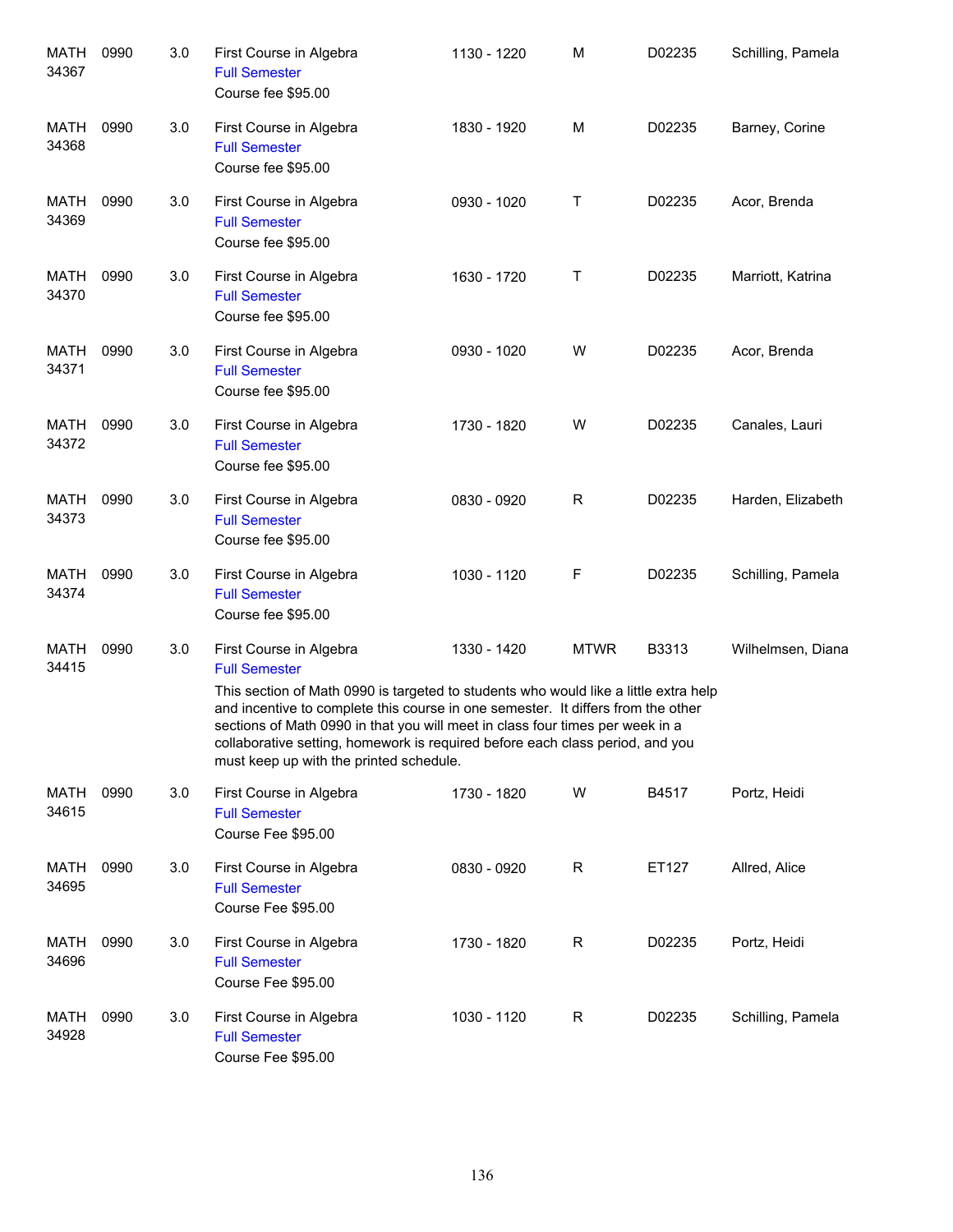| <b>MATH</b><br>30004 | 1010 | 4.0 | Intermediate Algebra<br><b>Block 2</b>                                                                                                                  | <b>TBA</b>  | <b>TBA</b> |           | Hansen, Mary       |
|----------------------|------|-----|---------------------------------------------------------------------------------------------------------------------------------------------------------|-------------|------------|-----------|--------------------|
|                      |      |     | THIS IS NOT A COURSE FOR STUDENTS TO ENROLL IN. Do not attempt to get<br>an override for this section!                                                  |             |            |           |                    |
| <b>MATH</b><br>31812 | 1010 | 4.0 | Intermediate Algebra<br><b>Full Semester</b>                                                                                                            | <b>TBA</b>  | <b>TBA</b> | <b>OL</b> | Quesnell, Carrie   |
|                      |      |     | To access the online course materials, please log into your student portal at<br>weber.edu and select your Student Services tab.                        |             |            |           |                    |
| <b>MATH</b><br>31813 | 1010 | 4.0 | Intermediate Algebra<br><b>Full Semester</b>                                                                                                            | <b>TBA</b>  | TBA        | OL        | Wilkinson, Janette |
|                      |      |     | To access the online course materials, please log into your student portal at<br>weber.edu and select your Student Services tab.<br>Course Fee: \$95.00 |             |            |           |                    |
| <b>MATH</b><br>32109 | 1010 | 4.0 | Intermediate Algebra<br><b>Full Semester</b><br>Course fee \$95.00                                                                                      | 0830 - 0920 | R          | WW103     | Jones, Charity     |
| <b>MATH</b><br>33834 | 1010 | 4.0 | Intermediate Algebra<br><b>Full Semester</b><br>Course Fee \$95.00                                                                                      | 0830 - 0920 | M          | B4517     | Rich, Michelle     |
| MATH<br>33836        | 1010 | 4.0 | Intermediate Algebra<br><b>Full Semester</b><br>Course Fee \$95.00                                                                                      | 0930 - 1020 | M          | B4516     | Yonkee, Mary       |
| MATH<br>33838        | 1010 | 4.0 | Intermediate Algebra<br><b>Full Semester</b><br>Course Fee \$95.00                                                                                      | 1030 - 1120 | M          | B4516     | Yonkee, Mary       |
| MATH<br>33842        | 1010 | 4.0 | Intermediate Algebra<br><b>Full Semester</b><br>Course Fee \$95.00                                                                                      | 1230 - 1320 | M          | ET127     | McKee, Deborah     |
| <b>MATH</b><br>33843 | 1010 | 4.0 | Intermediate Algebra<br><b>Full Semester</b><br>Course Fee \$95.00                                                                                      | 1330 - 1420 | M          | ET127     | Hansen, Amber      |
| MATH<br>33844        | 1010 | 4.0 | Intermediate Algebra<br><b>Full Semester</b><br>Course Fee \$95.00                                                                                      | 1730 - 1820 | M          | ET127     | Sjoblom, Meghann   |
| MATH<br>33845        | 1010 | 4.0 | Intermediate Algebra<br><b>Full Semester</b><br>Course Fee \$95.00                                                                                      | 1830 - 1920 | М          | B4516     | Yadete, Tesfaye    |
| MATH<br>33846        | 1010 | 4.0 | Intermediate Algebra<br><b>Full Semester</b><br>Course Fee \$95.00                                                                                      | 1930 - 2020 | М          | B4517     | Thompson, Erin     |
| MATH<br>33847        | 1010 | 4.0 | Intermediate Algebra<br><b>Full Semester</b><br>Course Fee \$95.00                                                                                      | 0730 - 0820 | Τ          | B4516     | Allred, Alice      |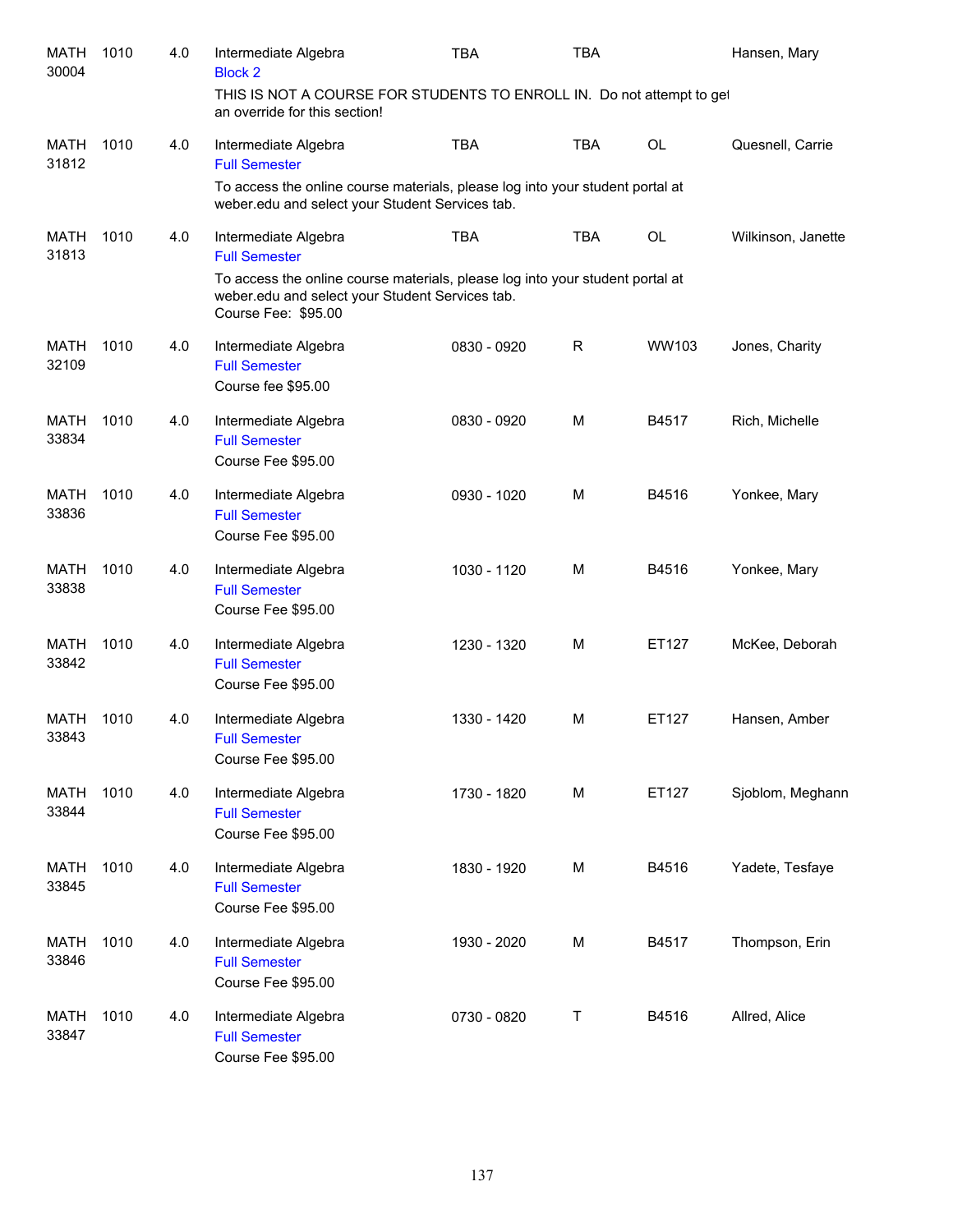| <b>MATH</b><br>33848 | 1010 | 4.0 | Intermediate Algebra<br><b>Full Semester</b><br>Course Fee \$95.00 | 0830 - 0920 | Τ | B4517 | Allred, Alice      |
|----------------------|------|-----|--------------------------------------------------------------------|-------------|---|-------|--------------------|
| <b>MATH</b><br>33849 | 1010 | 4.0 | Intermediate Algebra<br><b>Full Semester</b><br>Course Fee \$95.00 | 0930 - 1020 | Τ | B4517 | Jennings, Cristine |
| <b>MATH</b><br>33850 | 1010 | 4.0 | Intermediate Algebra<br><b>Full Semester</b><br>Course Fee \$95.00 | 1030 - 1120 | Τ | ET127 | Jennings, Cristine |
| MATH<br>33852        | 1010 | 4.0 | Intermediate Algebra<br><b>Full Semester</b><br>Course Fee \$95.00 | 1130 - 1220 | Τ | B4517 | Jones, Charity     |
| <b>MATH</b><br>33853 | 1010 | 4.0 | Intermediate Algebra<br><b>Full Semester</b><br>Course Fee \$95.00 | 1130 - 1220 | Τ | B4516 | McKee, Deborah     |
| MATH<br>33854        | 1010 | 4.0 | Intermediate Algebra<br><b>Full Semester</b><br>Course Fee \$95.00 | 1230 - 1320 | Τ | B4517 | Wilhelmsen, Diana  |
| MATH<br>33855        | 1010 | 4.0 | Intermediate Algebra<br><b>Full Semester</b><br>Course Fee \$95.00 | 1330 - 1420 | Τ | B4516 | Yonkee, Mary       |
| MATH<br>33856        | 1010 | 4.0 | Intermediate Algebra<br><b>Full Semester</b><br>Course Fee \$95.00 | 1630 - 1720 | Τ | B4516 | Floyd, M           |
| MATH<br>33857        | 1010 | 4.0 | Intermediate Algebra<br><b>Full Semester</b><br>Course Fee \$95.00 | 1730 - 1820 | Τ | B4517 | lacovelli, John    |
| MATH<br>33858        | 1010 | 4.0 | Intermediate Algebra<br><b>Full Semester</b><br>Course Fee \$95.00 | 0730 - 0820 | W | B4517 | Jennings, Cristine |
| MATH<br>33859        | 1010 | 4.0 | Intermediate Algebra<br><b>Full Semester</b><br>Course Fee \$95.00 | 0830 - 0920 | W | ET127 | McKee, Deborah     |
| MATH<br>33860        | 1010 | 4.0 | Intermediate Algebra<br><b>Full Semester</b><br>Course Fee \$95.00 | 0830 - 0920 | W | B4517 | Wilkinson, Janette |
| MATH<br>33862        | 1010 | 4.0 | Intermediate Algebra<br><b>Full Semester</b><br>Course Fee \$95.00 | 1030 - 1120 | W | B4517 | Yonkee, Mary       |
| MATH<br>33863        | 1010 | 4.0 | Intermediate Algebra<br><b>Full Semester</b><br>Course Fee \$95.00 | 1130 - 1220 | W | ET127 | Quesnell, Carrie   |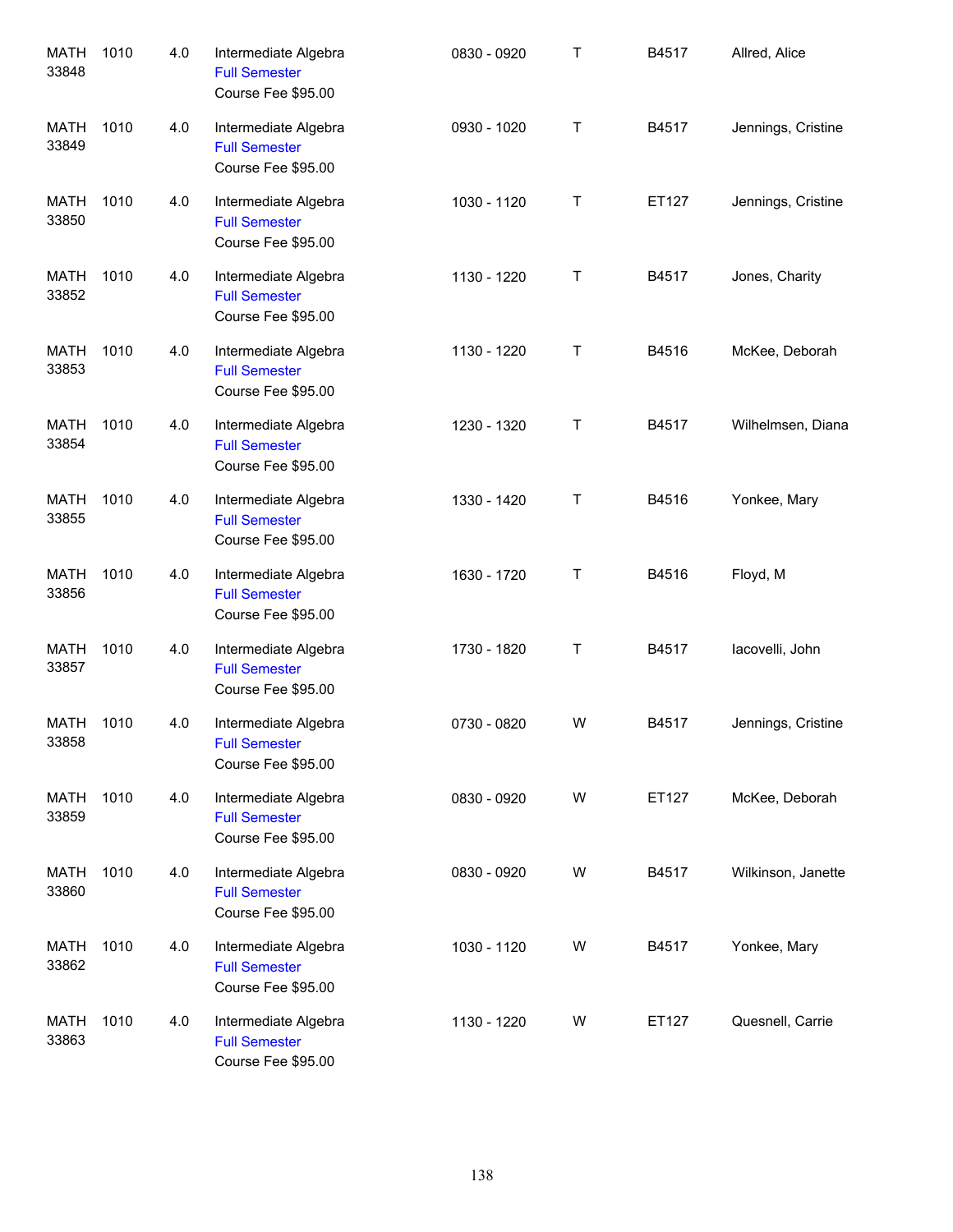| <b>MATH</b><br>33864 | 1010 | 4.0 | Intermediate Algebra<br><b>Full Semester</b><br>Course Fee \$95.00 | 1230 - 1320 | W            | B4517 | Van Wagoner, Kathryn |
|----------------------|------|-----|--------------------------------------------------------------------|-------------|--------------|-------|----------------------|
| <b>MATH</b><br>33865 | 1010 | 4.0 | Intermediate Algebra<br><b>Full Semester</b><br>Course Fee \$95.00 | 1230 - 1320 | W            | B4516 | Allred, Alice        |
| <b>MATH</b><br>33866 | 1010 | 4.0 | Intermediate Algebra<br><b>Full Semester</b><br>Course Fee \$95.00 | 1330 - 1420 | W            | B4517 | Hallin, Stephen      |
| <b>MATH</b><br>33868 | 1010 | 4.0 | Intermediate Algebra<br><b>Full Semester</b><br>Course Fee \$95.00 | 1730 - 1820 | $\mathsf{R}$ | B4517 | Jennings, Cristine   |
| <b>MATH</b><br>33869 | 1010 | 4.0 | Intermediate Algebra<br><b>Full Semester</b><br>Course Fee \$95.00 | 1730 - 1820 | W            | B4516 | Webster, Lori        |
| <b>MATH</b><br>33870 | 1010 | 4.0 | Intermediate Algebra<br><b>Full Semester</b><br>Course Fee \$95.00 | 1830 - 1920 | T            | ET127 | Thompson, Erin       |
| <b>MATH</b><br>33872 | 1010 | 4.0 | Intermediate Algebra<br><b>Full Semester</b><br>Course Fee \$95.00 | 1830 - 1920 | W            | ET127 | Webster, Lori        |
| <b>MATH</b><br>33873 | 1010 | 4.0 | Intermediate Algebra<br><b>Full Semester</b><br>Course Fee \$95.00 | 0830 - 0920 | $\mathsf{R}$ | B4516 | Baker, Loyal         |
| <b>MATH</b><br>33875 | 1010 | 4.0 | Intermediate Algebra<br><b>Full Semester</b><br>Course Fee \$95.00 | 0930 - 1020 | $\mathsf{R}$ | B4517 | Kent, Randall        |
| MATH<br>33877        | 1010 | 4.0 | Intermediate Algebra<br><b>Full Semester</b><br>Course Fee \$95.00 | 1030 - 1120 | $\mathsf R$  | ET127 | Quesnell, Carrie     |
| <b>MATH</b><br>33878 | 1010 | 4.0 | Intermediate Algebra<br><b>Full Semester</b><br>Course Fee \$95.00 | 1130 - 1220 | R            | ET127 | Quesnell, Carrie     |
| <b>MATH</b><br>33879 | 1010 | 4.0 | Intermediate Algebra<br><b>Full Semester</b><br>Course Fee \$95.00 | 1130 - 1220 | $\mathsf R$  | B4517 | Jennings, Cristine   |
| <b>MATH</b><br>33880 | 1010 | 4.0 | Intermediate Algebra<br><b>Full Semester</b><br>Course Fee \$95.00 | 1230 - 1320 | $\mathsf R$  | B4516 | Marriott, Katrina    |
| <b>MATH</b><br>33881 | 1010 | 4.0 | Intermediate Algebra<br><b>Full Semester</b><br>Course Fee \$95.00 | 1730 - 1820 | $\mathsf R$  | B4516 | Floyd, M             |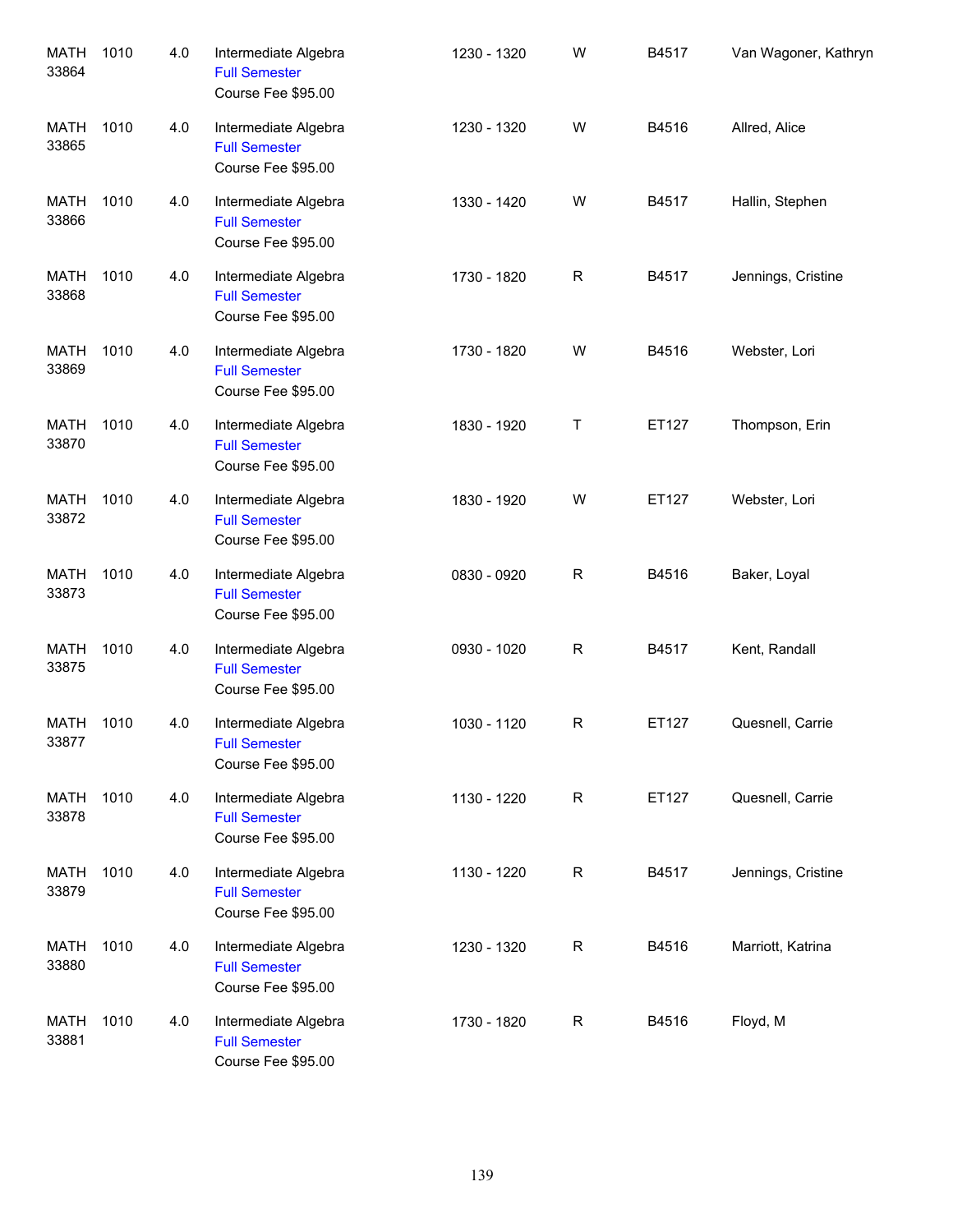| <b>MATH</b><br>33882 | 1010 | 4.0 | Intermediate Algebra<br><b>Full Semester</b><br>Course Fee \$95.00                                                                                                                                                                                                                                                                                                                                                                                               | 0730 - 0820 | F           | B4516  | Baker, Loyal      |
|----------------------|------|-----|------------------------------------------------------------------------------------------------------------------------------------------------------------------------------------------------------------------------------------------------------------------------------------------------------------------------------------------------------------------------------------------------------------------------------------------------------------------|-------------|-------------|--------|-------------------|
| MATH<br>33883        | 1010 | 4.0 | Intermediate Algebra<br><b>Full Semester</b><br>Course Fee \$95.00                                                                                                                                                                                                                                                                                                                                                                                               | 0830 - 0920 | F           | B4517  | Hansen, Mary      |
| MATH<br>33885        | 1010 | 4.0 | Intermediate Algebra<br><b>Full Semester</b><br>Course Fee \$95.00                                                                                                                                                                                                                                                                                                                                                                                               | 0930 - 1020 | F           | ET127  | Poore, Darrell    |
| MATH<br>33886        | 1010 | 4.0 | Intermediate Algebra<br><b>Full Semester</b><br>Course Fee \$95.00                                                                                                                                                                                                                                                                                                                                                                                               | 1030 - 1120 | F           | ET127  | Quesnell, Carrie  |
| MATH<br>33891        | 1010 | 4.0 | Intermediate Algebra<br><b>Full Semester</b><br>This section of Math 1010 is targeted to students who would<br>like a little extra help and incentive to complete this<br>course in one semester. It differs from the other sections<br>of our 1010 in that you will meet in class four times per<br>week in a collaborative setting, homework is required before<br>each class period, and you must keep up with the printed<br>schedule.<br>Course Fee \$95.00 | 1030 - 1120 | <b>MTWF</b> | B4509  | Imig, David       |
| MATH<br>33895        | 1010 | 4.0 | Intermediate Algebra<br><b>Full Semester</b><br>This section of Math 1010 is targeted to students who would<br>like a little extra help and incentive to complete this<br>course in one semester. It differs from the other sections<br>of our 1010 in that you will meet in class four times per<br>week in a collaborative setting, homework is required before<br>each class period, and you must keep up with the printed<br>schedule.<br>Course Fee \$95.00 | 1130 - 1220 | <b>MTWF</b> | B3313  | Imig, David       |
| <b>MATH</b><br>33896 | 1010 | 4.0 | Intermediate Algebra<br><b>Full Semester</b><br>This section of Math 1010 is targeted to students who would<br>like a little extra help and incentive to complete this<br>course in one semester. It differs from the other sections<br>of our 1010 in that you will meet in class four times per<br>week in a collaborative setting, homeowrk is required before<br>each class period, and you must keep up with the printed<br>schedule.<br>Course Fee \$95.00 | 1230 - 1320 | <b>MTWF</b> | LL223  | Hansen, Mary      |
| MATH<br>34375        | 1010 | 4.0 | Intermediate Algebra<br><b>Full Semester</b><br>Course fee \$95.00                                                                                                                                                                                                                                                                                                                                                                                               | 0830 - 0920 | М           | D02235 | Harden, Elizabeth |
| MATH<br>34378        | 1010 | 4.0 | Intermediate Algebra<br><b>Full Semester</b><br>Course fee \$95.00                                                                                                                                                                                                                                                                                                                                                                                               | 1030 - 1120 | М           | D02235 | Acor, Brenda      |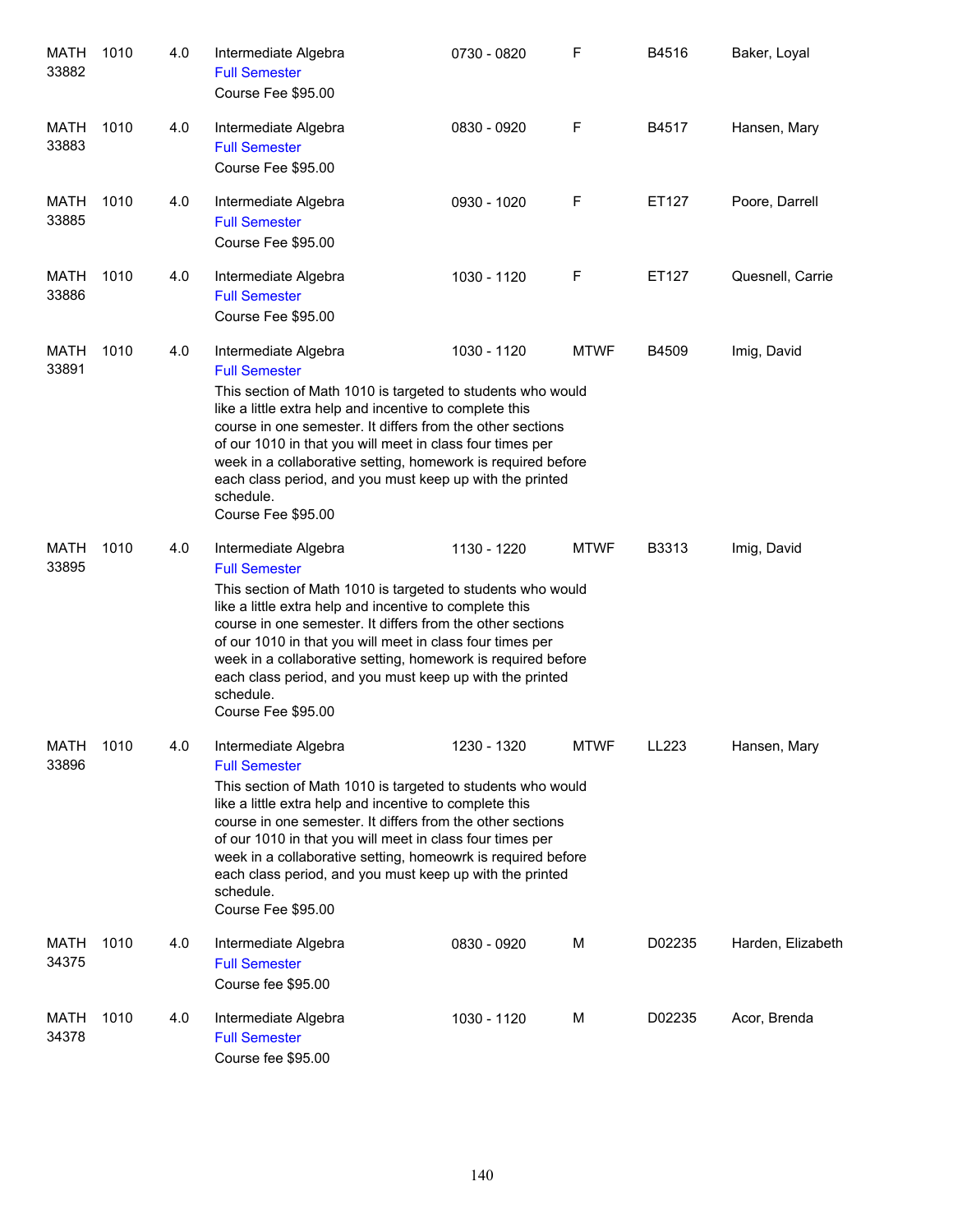| <b>MATH</b><br>34379 | 1010 | 4.0 | Intermediate Algebra<br><b>Full Semester</b><br>Course fee \$95.00                                                                                                                                                                                                                                                                                                                                                            | 1630 - 1720 | M           | D02235    | Holt, Julie       |
|----------------------|------|-----|-------------------------------------------------------------------------------------------------------------------------------------------------------------------------------------------------------------------------------------------------------------------------------------------------------------------------------------------------------------------------------------------------------------------------------|-------------|-------------|-----------|-------------------|
| MATH<br>34380        | 1010 | 4.0 | Intermediate Algebra<br><b>Full Semester</b><br>Course fee \$95.00                                                                                                                                                                                                                                                                                                                                                            | 1230 - 1320 | Τ           | D02235    | Hallin, Stephen   |
| MATH<br>34381        | 1010 | 4.0 | Intermediate Algebra<br><b>Full Semester</b><br>Course fee \$95.00                                                                                                                                                                                                                                                                                                                                                            | 1930 - 2020 | Τ           | D02235    | Gabbitas, Allison |
| MATH<br>34383        | 1010 | 4.0 | Intermediate Algebra<br><b>Full Semester</b><br>Course fee \$95.00                                                                                                                                                                                                                                                                                                                                                            | 0730 - 0820 | W           | D02235    | Harden, Elizabeth |
| MATH<br>34384        | 1010 | 4.0 | Intermediate Algebra<br><b>Full Semester</b><br>Course fee \$95.00                                                                                                                                                                                                                                                                                                                                                            | 1030 - 1120 | W           | D02235    | Acor, Brenda      |
| MATH<br>34385        | 1010 | 4.0 | Intermediate Algebra<br><b>Full Semester</b><br>Course fee \$95.00                                                                                                                                                                                                                                                                                                                                                            | 1830 - 1920 | W           | D02235    | Canales, Lauri    |
| MATH<br>34386        | 1010 | 4.0 | Intermediate Algebra<br><b>Full Semester</b><br>Course fee \$95.00                                                                                                                                                                                                                                                                                                                                                            | 1130 - 1220 | $\mathsf R$ | D02235    | Acor, Brenda      |
| MATH<br>34387        | 1010 | 4.0 | Intermediate Algebra<br><b>Full Semester</b><br>Course fee \$95.00                                                                                                                                                                                                                                                                                                                                                            | 1230 - 1320 | $\mathsf R$ | D02235    | Schilling, Pamela |
| MATH<br>34388        | 1010 | 4.0 | Intermediate Algebra<br><b>Full Semester</b><br>Course fee \$95.00                                                                                                                                                                                                                                                                                                                                                            | 1630 - 1720 | $\mathsf R$ | D02235    | Portz, Heidi      |
| MATH<br>34389        | 1010 | 4.0 | Intermediate Algebra<br><b>Full Semester</b><br>Course fee \$95.00                                                                                                                                                                                                                                                                                                                                                            | 1130 - 1220 | F           | D02235    | Schilling, Pamela |
| MATH<br>34614        | 1010 | 4.0 | Intermediate Algebra<br><b>Full Semester</b><br>Course Fee \$95.00                                                                                                                                                                                                                                                                                                                                                            | 1630 - 1720 | W           | B4517     | Portz, Heidi      |
| MATH<br>32819        | 1030 | 3.0 | QL Contemporary Math<br><b>Full Semester</b><br>To access the online course materials, please log in to your student portal at<br>weber.edu and select your Student Services tab. The three exams for this class<br>must be taken at a university testing center. See<br>http://faculty.weber.edu/aghoreishi for more information.                                                                                            | <b>TBA</b>  | <b>TBA</b>  | <b>OL</b> | Ghoreishi, Afshin |
| MATH<br>32823        | 1030 | 3.0 | QL Contemporary Math<br><b>Full Semester</b><br>To access the online course materials, please log in to your student portal at<br>weber.edu and select your Student Services tab.<br>Please note that math prerequisites expire. Registration for this course may be<br>canceled due to a prerequisite failure or expiration any time prior to the third<br>week of the semester. Please email math@weber.edu for assistance. | <b>TBA</b>  | TBA         | OL        | Peters, James     |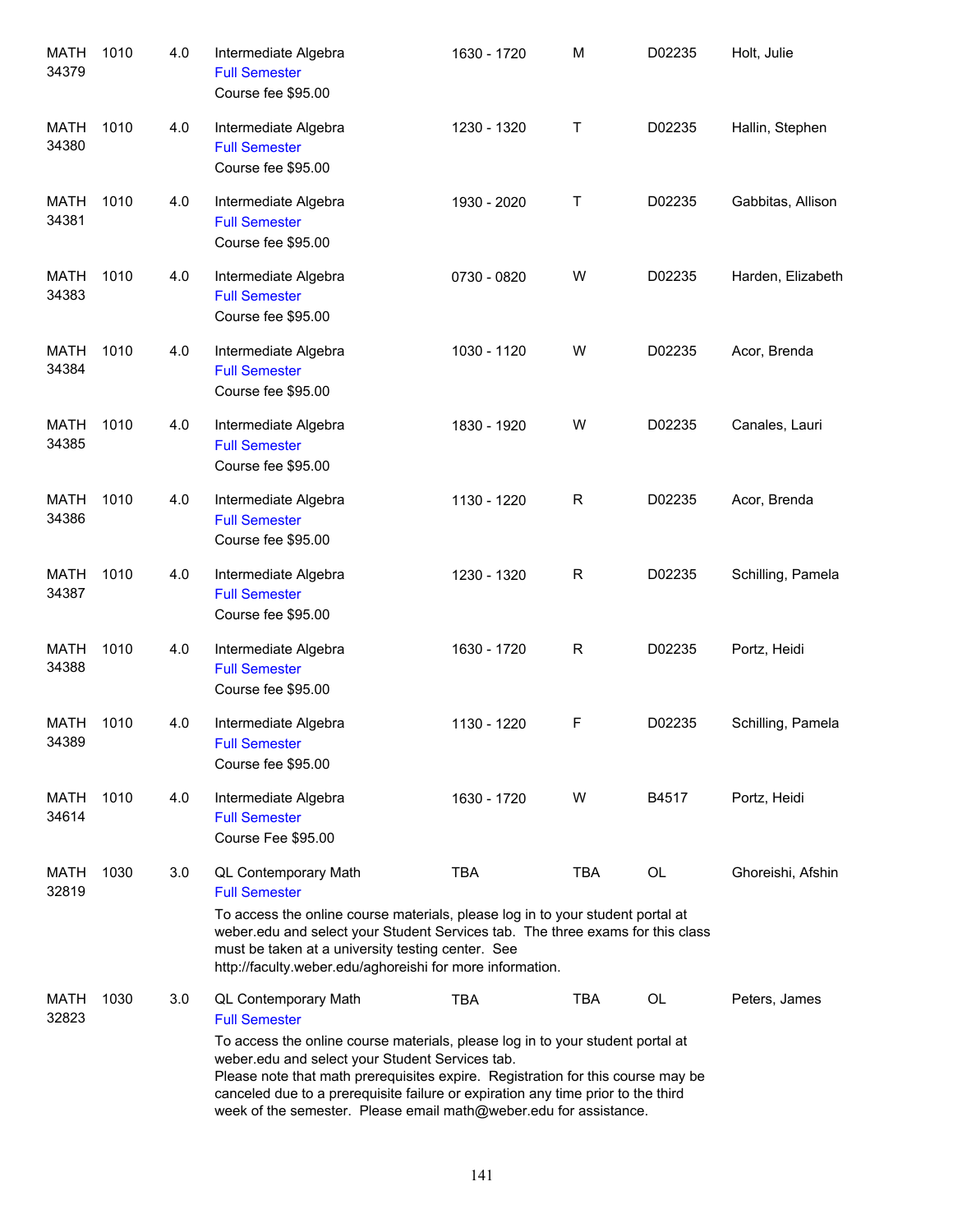| <b>MATH</b><br>33292 | 1030 | 3.0 | <b>QL Contemporary Math</b><br><b>Full Semester</b>                                                                                                                                                                                                                                                                                                                           | 0830 - 0920 | <b>MWF</b> | B3328  | Baker, Loyal          |
|----------------------|------|-----|-------------------------------------------------------------------------------------------------------------------------------------------------------------------------------------------------------------------------------------------------------------------------------------------------------------------------------------------------------------------------------|-------------|------------|--------|-----------------------|
|                      |      |     | Please note that math prerequisites expire. Registration for this course may be<br>canceled due to a prerequisite failure or expiration any time prior to the third<br>week of the semester. Please email math@weber.edu for assistance.                                                                                                                                      |             |            |        |                       |
| <b>MATH</b><br>33297 | 1030 | 3.0 | QL Contemporary Math<br><b>Full Semester</b>                                                                                                                                                                                                                                                                                                                                  | 0930 - 1020 | <b>MWF</b> | B4518  | Thaeler, John         |
|                      |      |     | Please note that math prerequisites expire. Registration for this course may be<br>canceled due to a prerequisite failure or expiration any time prior to the third<br>week of the semester. Please email math@weber.edu for assistance.                                                                                                                                      |             |            |        |                       |
| MATH<br>33299        | 1030 | 3.0 | QL Contemporary Math<br><b>Full Semester</b>                                                                                                                                                                                                                                                                                                                                  | 1230 - 1320 | <b>MWF</b> | B4508  | Thaeler, John         |
|                      |      |     | Please note that math prerequisites expire. Registration for this course may be<br>canceled due to a prerequisite failure or expiration any time prior to the third<br>week of the semester. Please email math@weber.edu for assistance.                                                                                                                                      |             |            |        |                       |
| <b>MATH</b><br>33303 | 1030 | 3.0 | QL Contemporary Math<br><b>Full Semester</b>                                                                                                                                                                                                                                                                                                                                  | 1630 - 1745 | TR         | B4515  | Hunt, Corinne         |
|                      |      |     | Please note that math prerequisites expire. Registration for this course may be<br>canceled due to a prerequisite failure or expiration any time prior to the third<br>week of the semester. Please email math@weber.edu for assistance.                                                                                                                                      |             |            |        |                       |
| MATH<br>32826        | 1040 | 3.0 | <b>QL Introduction To Statistics</b><br><b>Full Semester</b>                                                                                                                                                                                                                                                                                                                  | <b>TBA</b>  | <b>TBA</b> | OL     | Ghoreishi, Afshin     |
|                      |      |     | To access the online course materials, please log in to your student portal at<br>weber.edu and select your Student Services tab. The three exams for this class<br>must be taken at a university testing center. See<br>http://faculty.weber.edu/aghoreishi for more information.                                                                                            |             |            |        |                       |
| MATH<br>33307        | 1040 | 3.0 | <b>QL Introduction To Statistics</b><br><b>Full Semester</b>                                                                                                                                                                                                                                                                                                                  | 1030 - 1120 | <b>MWF</b> | B3328  | Hansen, Mary          |
|                      |      |     | Please note that math prerequisites expire. Registration for this course may be<br>canceled due to a prerequisite failure or expiration any time prior to the third<br>week of the semester. Please email math@weber.edu for assistance.                                                                                                                                      |             |            |        |                       |
| MATH<br>33309        | 1040 | 3.0 | <b>QL Introduction To Statistics</b><br><b>Full Semester</b>                                                                                                                                                                                                                                                                                                                  | 1130 - 1220 | W          | B3328  | Akelbek, Mahmud       |
|                      |      |     | Please note that math prerequisites expire. Registration for this course may be<br>canceled due to a prerequisite failure or expiration any time prior to the third<br>week of the semester. Please email math@weber.edu for assistance.<br>STUDENTS WILL MEET MWF THE FIRST WEEK OF CLASSES.                                                                                 |             |            |        |                       |
| MATH<br>34186        | 1040 | 3.0 | <b>QL Introduction To Statistics</b><br><b>Full Semester</b>                                                                                                                                                                                                                                                                                                                  | 0830 - 0920 | <b>MWF</b> | D02320 | Schilling, Pamela     |
| MATH<br>34665        | 1040 | 3.0 | <b>QL Introduction To Statistics</b><br><b>Full Semester</b>                                                                                                                                                                                                                                                                                                                  | 1800 - 1915 | MW         | B4511  | Kunimura, Dennis      |
| MATH<br>32827        | 1050 | 4.0 | QL College Algebra<br><b>Full Semester</b>                                                                                                                                                                                                                                                                                                                                    | <b>TBA</b>  | TBA        | OL     | Fital-Akelbek, Sandra |
|                      |      |     | To access the online course materials, please log in to your student portal at<br>weber.edu and select your Student Services tab.<br>Please note that math prerequisites expire. Registration for this course may be<br>canceled due to a prerequisite failure or expiration any time prior to the third<br>week of the semester. Please email math@weber.edu for assistance. |             |            |        |                       |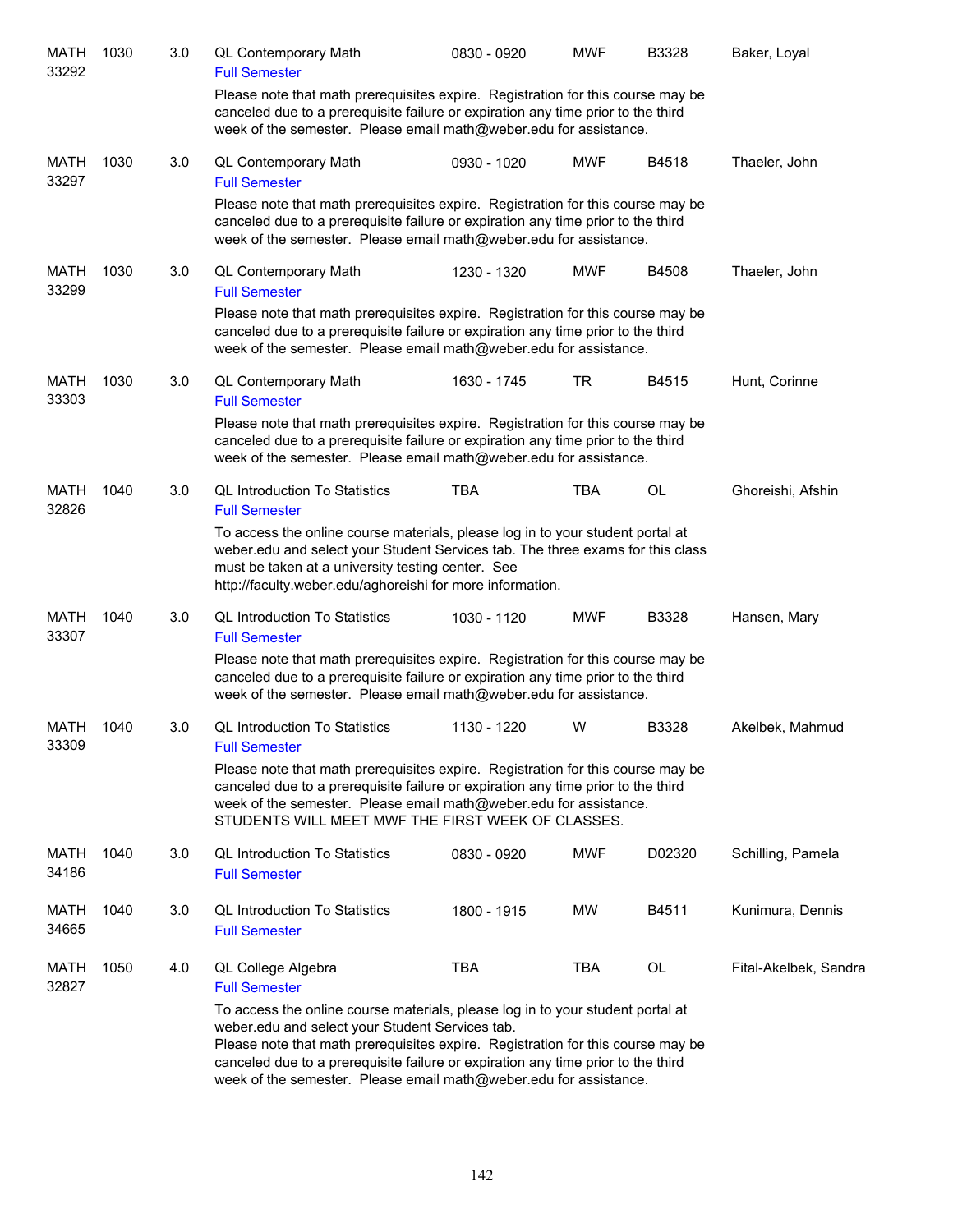| <b>MATH</b><br>32835 | 1050 | 4.0 | QL College Algebra<br><b>Full Semester</b> | 0730 - 0820                                                                                                                                                                                                                              | <b>MTWR</b> | D02320       | Acor, Brenda      |
|----------------------|------|-----|--------------------------------------------|------------------------------------------------------------------------------------------------------------------------------------------------------------------------------------------------------------------------------------------|-------------|--------------|-------------------|
|                      |      |     |                                            | Please note that math prerequisites expire. Registration for this course may be<br>canceled due to a prerequisite failure or expiration any time prior to the third<br>week of the semester. Please email math@weber.edu for assistance. |             |              |                   |
| <b>MATH</b><br>32838 | 1050 | 4.0 | QL College Algebra<br><b>Full Semester</b> | 1630 - 1820                                                                                                                                                                                                                              | <b>MW</b>   | D02324       | Baker, Stacey     |
|                      |      |     |                                            | Please note that math prerequisites expire. Registration for this course may be<br>canceled due to a prerequisite failure or expiration any time prior to the third<br>week of the semester. Please email math@weber.edu for assistance. |             |              |                   |
| <b>MATH</b><br>32842 | 1050 | 4.0 | QL College Algebra<br><b>Full Semester</b> | 1830 - 2020                                                                                                                                                                                                                              | <b>MW</b>   | D02324       | Haueter, Gordon   |
|                      |      |     |                                            | Please note that math prerequisites expire. Registration for this course may be<br>canceled due to a prerequisite failure or expiration any time prior to the third<br>week of the semester. Please email math@weber.edu for assistance. |             |              |                   |
| MATH<br>32851        | 1050 | 4.0 | QL College Algebra<br><b>Full Semester</b> | 1730 - 1920                                                                                                                                                                                                                              | <b>TR</b>   | DH1311       | Baker, Stacey     |
|                      |      |     |                                            | Please note that math prerequisites expire. Registration for this course may be<br>canceled due to a prerequisite failure or expiration any time prior to the third<br>week of the semester. Please email math@weber.edu for assistance. |             |              |                   |
| MATH<br>32858        | 1050 | 4.0 | QL College Algebra<br><b>Full Semester</b> | 1730 - 1920                                                                                                                                                                                                                              | <b>MW</b>   | WW116        | Wheeler, Nicole   |
|                      |      |     |                                            | Please note that math prerequisites expire. Registration for this course may be<br>canceled due to a prerequisite failure or expiration any time prior to the third<br>week of the semester. Please email math@weber.edu for assistance. |             |              |                   |
| <b>MATH</b><br>32868 | 1050 | 4.0 | QL College Algebra<br><b>Full Semester</b> | 1730 - 1920                                                                                                                                                                                                                              | <b>TR</b>   | <b>WW108</b> | Wheeler, Randal   |
|                      |      |     |                                            | Please note that math prerequisites expire. Registration for this course may be<br>canceled due to a prerequisite failure or expiration any time prior to the third<br>week of the semester. Please email math@weber.edu for assistance. |             |              |                   |
| MATH<br>33310        | 1050 | 4.0 | QL College Algebra<br><b>Full Semester</b> | 0730 - 0820                                                                                                                                                                                                                              | <b>MTWF</b> | B4518        | Imig, David       |
|                      |      |     |                                            | Please note that math prerequisites expire. Registration for this course may be<br>canceled due to a prerequisite failure or expiration any time prior to the third<br>week of the semester. Please email math@weber.edu for assistance. |             |              |                   |
| MATH<br>33312        | 1050 | 4.0 | QL College Algebra<br><b>Full Semester</b> | 0830 - 0920                                                                                                                                                                                                                              | <b>MTWF</b> | LL223        | Cocos, Mihail     |
|                      |      |     |                                            | Please note that math prerequisites expire. Registration for this course may be<br>canceled due to a prerequisite failure or expiration any time prior to the third<br>week of the semester. Please email math@weber.edu for assistance. |             |              |                   |
| MATH<br>33316        | 1050 | 4.0 | QL College Algebra<br><b>Full Semester</b> | 0930 - 1020                                                                                                                                                                                                                              | <b>MTWF</b> | B3313        | Kvernadze, George |
|                      |      |     |                                            | Please note that math prerequisites expire. Registration for this course may be<br>canceled due to a prerequisite failure or expiration any time prior to the third<br>week of the semester. Please email math@weber.edu for assistance. |             |              |                   |
| MATH<br>33317        | 1050 | 4.0 | QL College Algebra<br><b>Full Semester</b> | 0930 - 1020                                                                                                                                                                                                                              | <b>MTWR</b> | B4510        | Kidman, Kent      |
|                      |      |     |                                            | Please note that math prerequisites expire. Registration for this course may be<br>canceled due to a prerequisite failure or expiration any time prior to the third<br>week of the semester. Please email math@weber.edu for assistance. |             |              |                   |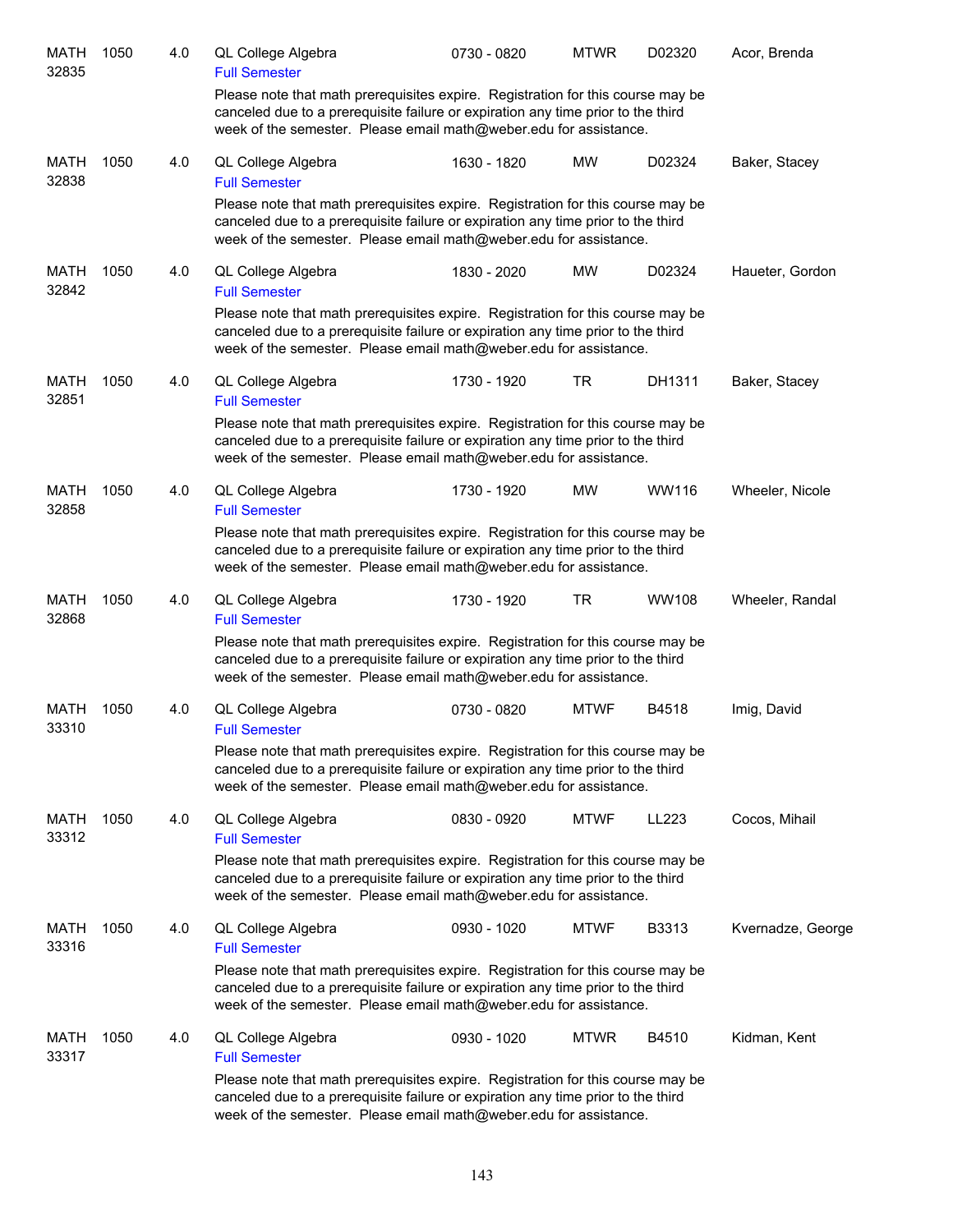| <b>MATH</b><br>33319 | 1050 | 4.0 | QL College Algebra<br><b>Full Semester</b>                                                                                                                                                                                               | 1030 - 1120 | <b>MTWR</b> | B4510 | Steele, Timothy    |
|----------------------|------|-----|------------------------------------------------------------------------------------------------------------------------------------------------------------------------------------------------------------------------------------------|-------------|-------------|-------|--------------------|
|                      |      |     | Please note that math prerequisites expire. Registration for this course may be<br>canceled due to a prerequisite failure or expiration any time prior to the third<br>week of the semester. Please email math@weber.edu for assistance. |             |             |       |                    |
| <b>MATH</b><br>33321 | 1050 | 4.0 | QL College Algebra<br><b>Full Semester</b>                                                                                                                                                                                               | 1030 - 1120 | <b>MTWR</b> | B4518 | Wilkinson, Janette |
|                      |      |     | Please note that math prerequisites expire. Registration for this course may be<br>canceled due to a prerequisite failure or expiration any time prior to the third<br>week of the semester. Please email math@weber.edu for assistance. |             |             |       |                    |
| <b>MATH</b><br>33353 | 1050 | 4.0 | QL College Algebra<br><b>Full Semester</b>                                                                                                                                                                                               | 1130 - 1220 | <b>MTWF</b> | B4510 | Kvernadze, George  |
|                      |      |     | Please note that math prerequisites expire. Registration for this course may be<br>canceled due to a prerequisite failure or expiration any time prior to the third<br>week of the semester. Please email math@weber.edu for assistance. |             |             |       |                    |
| <b>MATH</b><br>33354 | 1050 | 4.0 | QL College Algebra<br><b>Full Semester</b>                                                                                                                                                                                               | 1130 - 1220 | <b>MTWF</b> | B4518 | Emami, Morteza     |
|                      |      |     | Please note that math prerequisites expire. Registration for this course may be<br>canceled due to a prerequisite failure or expiration any time prior to the third<br>week of the semester. Please email math@weber.edu for assistance. |             |             |       |                    |
| MATH<br>33355        | 1050 | 4.0 | QL College Algebra<br><b>Full Semester</b>                                                                                                                                                                                               | 1230 - 1320 | <b>MTWF</b> | B3313 | Yonkee, Mary       |
|                      |      |     | Please note that math prerequisites expire. Registration for this course may be<br>canceled due to a prerequisite failure or expiration any time prior to the third<br>week of the semester. Please email math@weber.edu for assistance. |             |             |       |                    |
| MATH<br>33358        | 1050 | 4.0 | QL College Algebra<br><b>Full Semester</b>                                                                                                                                                                                               | 1730 - 1920 | MW          | LL222 | Ellis, Maria       |
|                      |      |     | Please note that math prerequisites expire. Registration for this course may be<br>canceled due to a prerequisite failure or expiration any time prior to the third<br>week of the semester. Please email math@weber.edu for assistance. |             |             |       |                    |
| MATH<br>33359        | 1050 | 4.0 | QL College Algebra<br><b>Full Semester</b>                                                                                                                                                                                               | 1730 - 1920 | TR          | LL222 | Kunimura, Dennis   |
|                      |      |     | Please note that math prerequisites expire. Registration for this course may be<br>canceled due to a prerequisite failure or expiration any time prior to the third<br>week of the semester. Please email math@weber.edu for assistance. |             |             |       |                    |
| MATH<br>33361        | 1050 | 4.0 | QL College Algebra<br><b>Full Semester</b>                                                                                                                                                                                               | 1730 - 1920 | <b>TR</b>   | B4511 | Hollopeter, W      |
|                      |      |     | Please note that math prerequisites expire. Registration for this course may be<br>canceled due to a prerequisite failure or expiration any time prior to the third<br>week of the semester. Please email math@weber.edu for assistance. |             |             |       |                    |
| MATH<br>33363        | 1050 | 4.0 | QL College Algebra<br><b>Full Semester</b>                                                                                                                                                                                               | 1730 - 1920 | MW          | B4515 | Hunt, Corinne      |
|                      |      |     | Please note that math prerequisites expire. Registration for this course may be<br>canceled due to a prerequisite failure or expiration any time prior to the third<br>week of the semester. Please email math@weber.edu for assistance. |             |             |       |                    |
| MATH<br>33364        | 1060 | 3.0 | Trigonometry<br><b>Full Semester</b>                                                                                                                                                                                                     | 0830 - 0920 | <b>MWF</b>  | B3313 | Salt, Jeffrey      |
|                      |      |     | Please note that math prerequisites expire. Registration for this course may be<br>canceled due to a prerequisite failure or expiration any time prior to the third<br>week of the semester. Please email math@weber.edu for assistance. |             |             |       |                    |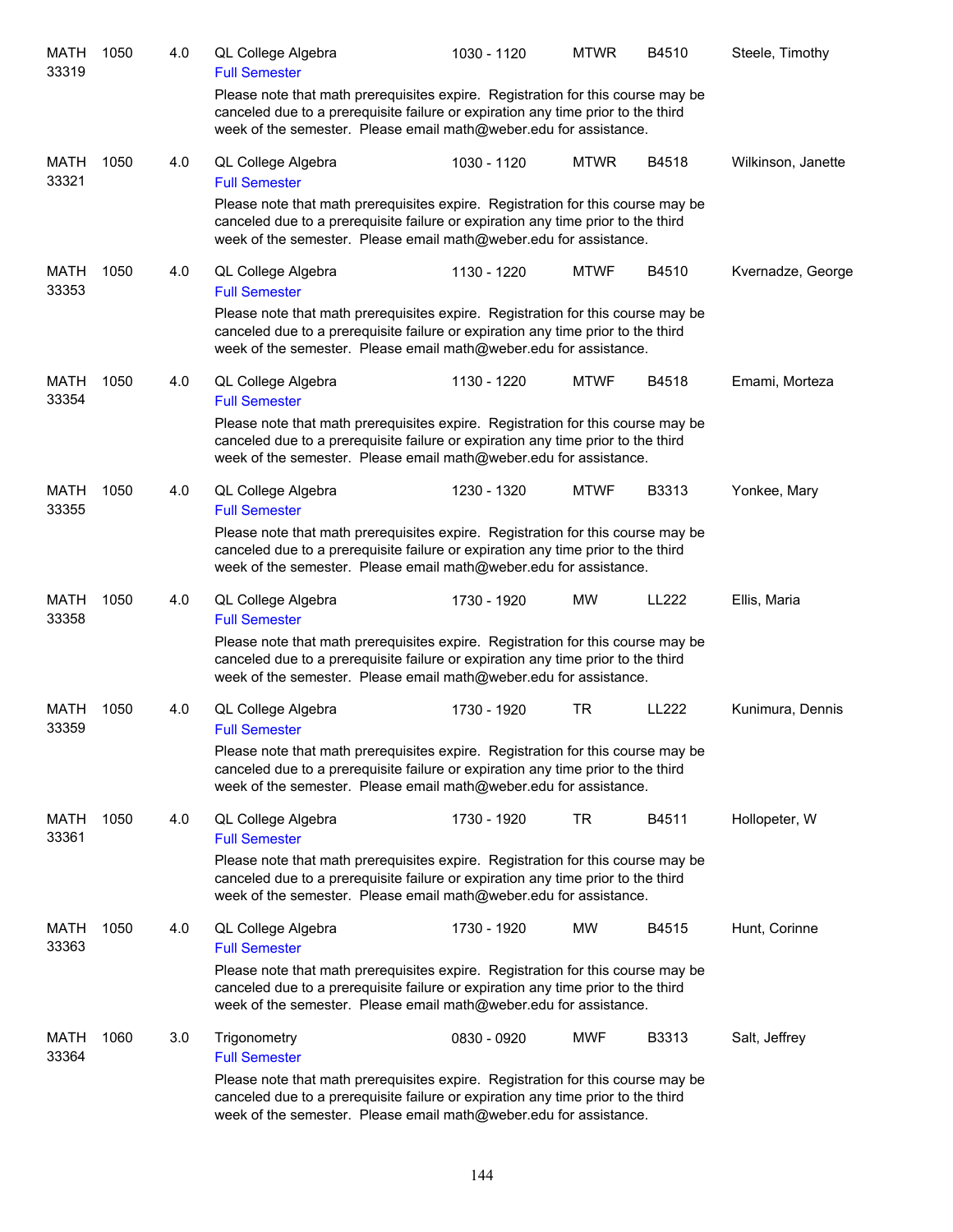| <b>MATH</b><br>33366 | 1060 | 3.0 | Trigonometry<br><b>Full Semester</b>                                                                                                                                                                                                                                                                                                                                          | 1030 - 1120 | <b>MWF</b>   | B3313  | Poore, Darrell        |
|----------------------|------|-----|-------------------------------------------------------------------------------------------------------------------------------------------------------------------------------------------------------------------------------------------------------------------------------------------------------------------------------------------------------------------------------|-------------|--------------|--------|-----------------------|
|                      |      |     | Please note that math prerequisites expire. Registration for this course may be<br>canceled due to a prerequisite failure or expiration any time prior to the third<br>week of the semester. Please email math@weber.edu for assistance.                                                                                                                                      |             |              |        |                       |
| MATH<br>33368        | 1060 | 3.0 | Trigonometry<br><b>Full Semester</b>                                                                                                                                                                                                                                                                                                                                          | 0900 - 1015 | TR           | B4518  | Peters, James         |
|                      |      |     | Please note that math prerequisites expire. Registration for this course may be<br>canceled due to a prerequisite failure or expiration any time prior to the third<br>week of the semester. Please email math@weber.edu for assistance.                                                                                                                                      |             |              |        |                       |
| <b>MATH</b><br>33370 | 1060 | 3.0 | Trigonometry<br><b>Full Semester</b>                                                                                                                                                                                                                                                                                                                                          | 1800 - 1915 | TR           | B4515  | Salt, Jeffrey         |
|                      |      |     | Please note that math prerequisites expire. Registration for this course may be<br>canceled due to a prerequisite failure or expiration any time prior to the third<br>week of the semester. Please email math@weber.edu for assistance.                                                                                                                                      |             |              |        |                       |
| <b>MATH</b><br>33372 | 1060 | 3.0 | Trigonometry<br><b>Full Semester</b>                                                                                                                                                                                                                                                                                                                                          | 1200 - 1315 | TR           | B3328  | Salt, Jeffrey         |
|                      |      |     | Please note that math prerequisites expire. Registration for this course may be<br>canceled due to a prerequisite failure or expiration any time prior to the third<br>week of the semester. Please email math@weber.edu for assistance.                                                                                                                                      |             |              |        |                       |
| <b>MATH</b><br>34187 | 1060 | 3.0 | Trigonometry<br><b>Full Semester</b>                                                                                                                                                                                                                                                                                                                                          | 1800 - 1915 | TR           | D02318 | Schweitzer, John      |
| <b>MATH</b><br>32830 | 1080 | 5.0 | QL Pre-calculus<br><b>Full Semester</b>                                                                                                                                                                                                                                                                                                                                       | <b>TBA</b>  | <b>TBA</b>   | OL     | Cai, Maomao           |
|                      |      |     | To access the online course materials, please log in to your student portal at<br>weber.edu and select your Student Services tab.<br>Please note that math prerequisites expire. Registration for this course may be<br>canceled due to a prerequisite failure or expiration any time prior to the third<br>week of the semester. Please email math@weber.edu for assistance. |             |              |        |                       |
| <b>MATH</b><br>32849 | 1080 | 5.0 | QL Pre-calculus<br><b>Full Semester</b>                                                                                                                                                                                                                                                                                                                                       | 1730 - 1945 | MW           | D02325 | Ruiz, Donna           |
|                      |      |     | Please note that math prerequisites expire. Registration for this course may be<br>canceled due to a prerequisite failure or expiration any time prior to the third<br>week of the semester. Please email math@weber.edu for assistance.                                                                                                                                      |             |              |        |                       |
| <b>MATH</b><br>33376 | 1080 | 5.0 | QL Pre-calculus<br><b>Full Semester</b>                                                                                                                                                                                                                                                                                                                                       | 0830 - 0920 | <b>MTWRF</b> | B4511  | Quesnell, Carrie      |
|                      |      |     | Please note that math prerequisites expire. Registration for this course may be<br>canceled due to a prerequisite failure or expiration any time prior to the third<br>week of the semester. Please email math@weber.edu for assistance.                                                                                                                                      |             |              |        |                       |
| MATH<br>33377        | 1080 | 5.0 | QL Pre-calculus<br><b>Full Semester</b>                                                                                                                                                                                                                                                                                                                                       | 0930 - 1020 | <b>MTWRF</b> | B4515  | Ondrus, Matthew       |
|                      |      |     | Please note that math prerequisites expire. Registration for this course may be<br>canceled due to a prerequisite failure or expiration any time prior to the third<br>week of the semester. Please email math@weber.edu for assistance.                                                                                                                                      |             |              |        |                       |
| MATH<br>33379        | 1080 | 5.0 | QL Pre-calculus<br><b>Full Semester</b>                                                                                                                                                                                                                                                                                                                                       | 1030 - 1120 | <b>MTWRF</b> | B4511  | Fital-Akelbek, Sandra |
|                      |      |     | Please note that math prerequisites expire. Registration for this course may be<br>canceled due to a prerequisite failure or expiration any time prior to the third<br>week of the semester. Please email math@weber.edu for assistance.                                                                                                                                      |             |              |        |                       |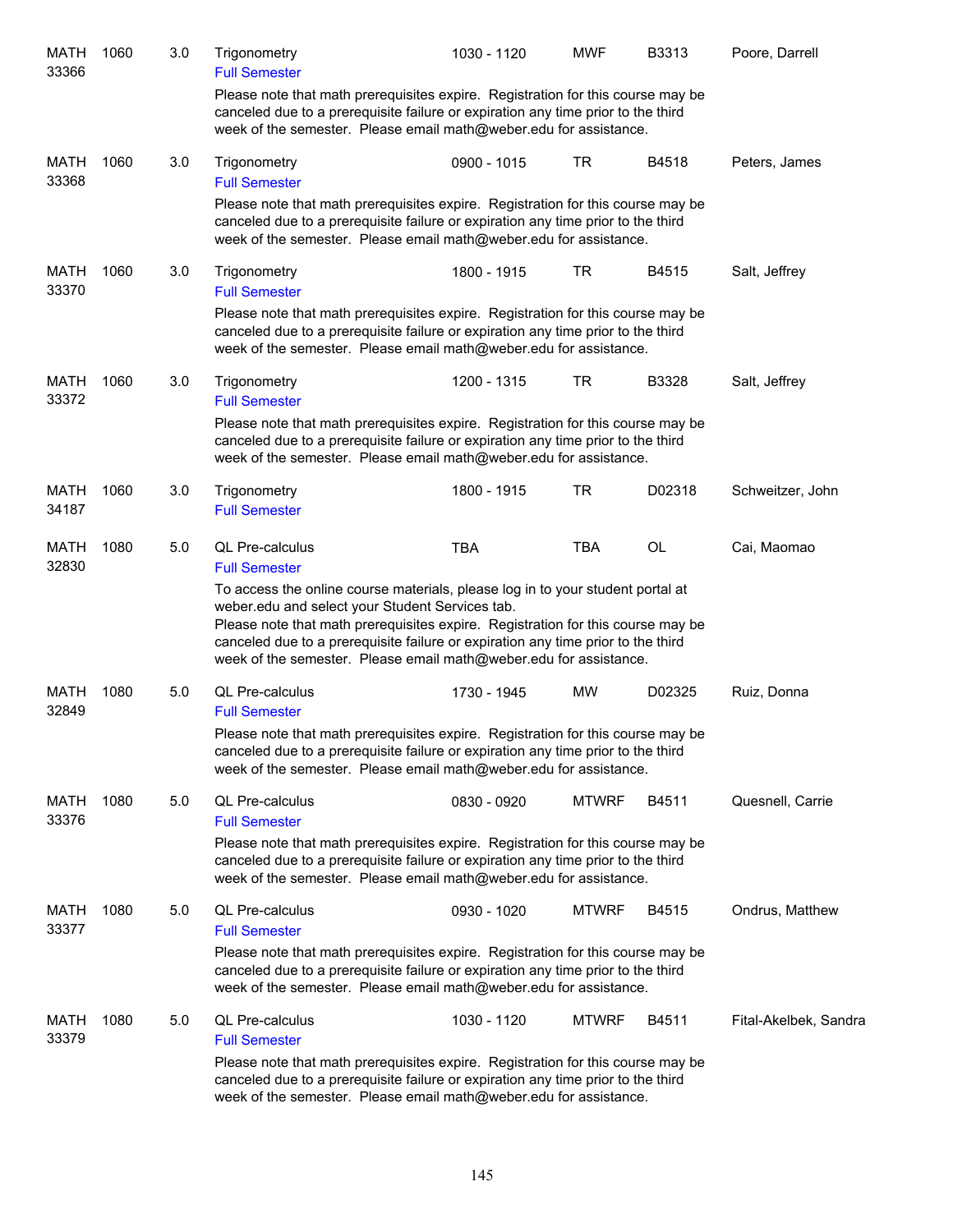| MATH<br>33382        | 1080 | 5.0 | <b>QL Pre-calculus</b><br><b>Full Semester</b>                                                                                                                                                                                           | 1730 - 1945                | TR              | B4510          | Ellis, Maria      |
|----------------------|------|-----|------------------------------------------------------------------------------------------------------------------------------------------------------------------------------------------------------------------------------------------|----------------------------|-----------------|----------------|-------------------|
|                      |      |     | Please note that math prerequisites expire. Registration for this course may be<br>canceled due to a prerequisite failure or expiration any time prior to the third<br>week of the semester. Please email math@weber.edu for assistance. |                            |                 |                |                   |
| MATH<br>33385        | 1200 | 1.0 | Mathematics Computer Lab<br><b>Full Semester</b>                                                                                                                                                                                         | 1030 - 1120                | R               | B4505          | Ghoreishi, Afshin |
|                      |      |     | The correspondence and assignments will be done via email. Contact the<br>instructor or visit http://faculty.weber.edu/aghoreishi for more information.<br>Students must attend the first class.                                         |                            |                 |                |                   |
| <b>MATH</b><br>34037 | 1200 | 1.0 | Mathematics Computer Lab<br><b>Full Semester</b>                                                                                                                                                                                         | 1130 - 1220                | M               | B4505          | Kidman, Kent      |
|                      |      |     | The correspondence and assignments will be done via email. Contact the<br>instructor at kkidman@weber.edu for more information. Students must attend<br>the first class.                                                                 |                            |                 |                |                   |
| MATH<br>33388        | 1210 | 4.0 | Calculus I<br><b>Full Semester</b>                                                                                                                                                                                                       | 0830 - 0920                | <b>MTWR</b>     | <b>LL222</b>   | Steele, Timothy   |
|                      |      |     | Please note that math prerequisites expire. Registration for this course may be<br>canceled due to a prerequisite failure or expiration any time prior to the third<br>week of the semester. Please email math@weber.edu for assistance. |                            |                 |                |                   |
| MATH<br>33390        | 1210 | 4.0 | Calculus I<br><b>Full Semester</b>                                                                                                                                                                                                       | 0930 - 1020                | <b>MTWF</b>     | B4511          | Ghoreishi, Afshin |
|                      |      |     | Please note that math prerequisites expire. Registration for this course may be<br>canceled due to a prerequisite failure or expiration any time prior to the third<br>week of the semester. Please email math@weber.edu for assistance. |                            |                 |                |                   |
| <b>MATH</b><br>33391 | 1210 | 4.0 | Calculus I<br><b>Full Semester</b>                                                                                                                                                                                                       | 1030 - 1120                | <b>MTWR</b>     | LL223          | Cai, Maomao       |
|                      |      |     | Please note that math prerequisites expire. Registration for this course may be<br>canceled due to a prerequisite failure or expiration any time prior to the third<br>week of the semester. Please email math@weber.edu for assistance. |                            |                 |                |                   |
| MATH<br>33394        | 1210 | 4.0 | Calculus I<br><b>Full Semester</b>                                                                                                                                                                                                       | 1130 - 1220                | <b>MTWF</b>     | B4515          | Poore, Darrell    |
|                      |      |     | Please note that math prerequisites expire. Registration for this course may be<br>canceled due to a prerequisite failure or expiration any time prior to the third<br>week of the semester. Please email math@weber.edu for assistance. |                            |                 |                |                   |
| <b>MATH</b><br>33396 | 1210 | 4.0 | Calculus I<br><b>Full Semester</b>                                                                                                                                                                                                       | 1230 - 1320                | <b>MTWF</b>     | B4518          | Cocos, Mihail     |
|                      |      |     | Please note that math prerequisites expire. Registration for this course may be<br>canceled due to a prerequisite failure or expiration any time prior to the third<br>week of the semester. Please email math@weber.edu for assistance. |                            |                 |                |                   |
| MATH<br>34660        | 1210 | 4.0 | Calculus I<br><b>Full Semester</b>                                                                                                                                                                                                       | 1130 - 1220<br>1130 - 1220 | <b>MWF</b><br>Т | B4509<br>B4511 | Chan, Julian      |
| <b>MATH</b><br>33399 | 1220 | 4.0 | Calculus II<br><b>Full Semester</b>                                                                                                                                                                                                      | 0730 - 0820                | <b>MTWR</b>     | B4511          | Kidman, Kent      |
| <b>MATH</b><br>33401 | 1220 | 4.0 | Calculus II<br><b>Full Semester</b>                                                                                                                                                                                                      | 0830 - 0920                | <b>MTWF</b>     | B4515          | Akelbek, Mahmud   |
| <b>MATH</b><br>33405 | 1220 | 4.0 | Calculus II<br><b>Full Semester</b>                                                                                                                                                                                                      | 1030 - 1120                | <b>MTWR</b>     | LL222          | Peters, James     |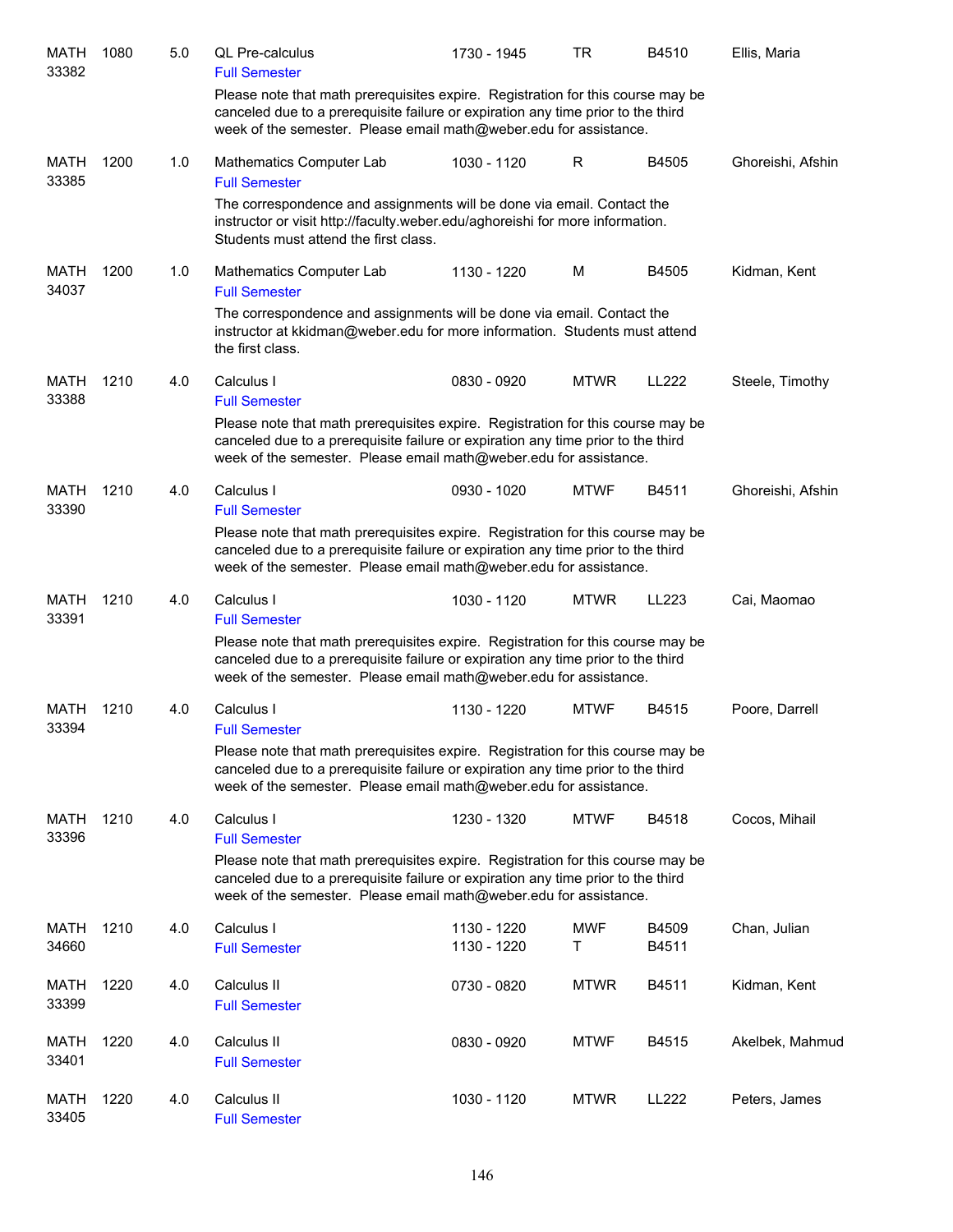| <b>MATH</b><br>33406 | 1220 | 4.0 | Calculus II<br><b>Full Semester</b>                                                                                                                                                                                                                                                                | 1230 - 1320 | <b>MTWF</b> | B4510     | Kvernadze, George     |
|----------------------|------|-----|----------------------------------------------------------------------------------------------------------------------------------------------------------------------------------------------------------------------------------------------------------------------------------------------------|-------------|-------------|-----------|-----------------------|
| MATH<br>33408        | 1220 | 4.0 | Calculus II<br><b>Full Semester</b>                                                                                                                                                                                                                                                                | 1730 - 1920 | <b>TR</b>   | B4518     | Cocos, Mihail         |
| MATH<br>33109        | 1630 | 4.0 | Discrete Math Applied to Comp<br><b>Full Semester</b><br>To access the online course materials, please log in to your student portal at<br>weber.edu and select your Student Services tab.                                                                                                         | <b>TBA</b>  | <b>TBA</b>  | <b>OL</b> | Rague, Brian          |
| <b>MATH</b><br>33410 | 2010 | 3.0 | Math for Elementary Teachers I<br><b>Full Semester</b><br>Please note that math prerequisites expire. Registration for this course may be<br>canceled due to a prerequisite failure or expiration any time prior to the third<br>week of the semester. Please email math@weber.edu for assistance. | 1030 - 1120 | <b>MTWR</b> | B4539     | McKee, Deborah        |
| <b>MATH</b><br>33412 | 2020 | 3.0 | Math for Elem Teachers II<br><b>Full Semester</b>                                                                                                                                                                                                                                                  | 0730 - 0820 | <b>MTWR</b> | B4539     | Blackinton, Dixilee   |
| <b>MATH</b><br>33414 | 2020 | 3.0 | Math for Elem Teachers II<br><b>Full Semester</b>                                                                                                                                                                                                                                                  | 0830 - 0920 | <b>MTWR</b> | B4539     | Blackinton, Dixilee   |
| MATH<br>33415        | 2020 | 3.0 | Math for Elem Teachers II<br><b>Full Semester</b>                                                                                                                                                                                                                                                  | 0930 - 1020 | <b>MTWF</b> | B4539     | Allred, Alice         |
| MATH<br>33417        | 2210 | 4.0 | Calculus III<br><b>Full Semester</b>                                                                                                                                                                                                                                                               | 1030 - 1120 | <b>MTWF</b> | B4515     | Akelbek, Mahmud       |
| MATH<br>33421        | 2250 | 4.0 | Linear Algebra & Diff Equation<br><b>Full Semester</b>                                                                                                                                                                                                                                             | 1230 - 1320 | <b>MTWF</b> | B4515     | Peters, James         |
| <b>MATH</b><br>33419 | 2270 | 3.0 | Elementary Linear Algebra<br><b>Full Semester</b>                                                                                                                                                                                                                                                  | 1130 - 1220 | <b>MWF</b>  | B4511     | Talaga, Paul          |
| MATH<br>33422        | 2280 | 3.0 | <b>Ordinary Differential Equation</b><br><b>Full Semester</b>                                                                                                                                                                                                                                      | 0830 - 0920 | <b>MWF</b>  | B4518     | Ghoreishi, Afshin     |
| <b>MATH</b><br>34970 | 3050 | 3.0 | <b>History of Mathematics</b><br><b>Full Semester</b>                                                                                                                                                                                                                                              | <b>TBA</b>  | <b>TBA</b>  |           | Kvernadze, George     |
| <b>MATH</b><br>33425 | 3110 | 3.0 | Foundations of Algebra<br><b>Full Semester</b>                                                                                                                                                                                                                                                     | 1030 - 1145 | <b>TR</b>   | B4508     | Kidman, Kent          |
| <b>MATH</b><br>33423 | 3120 | 3.0 | Euclid & Non-Euclid Geometry<br><b>Full Semester</b>                                                                                                                                                                                                                                               | 0830 - 0920 | <b>MWF</b>  | B4509     | Ondrus, Matthew       |
| <b>MATH</b><br>33428 | 3160 | 3.0 | Number Theory<br><b>Full Semester</b>                                                                                                                                                                                                                                                              | 1200 - 1315 | <b>TR</b>   | B4509     | Steele, Timothy       |
| <b>MATH</b><br>33430 | 3270 | 3.0 | Linear Algebra<br><b>Full Semester</b>                                                                                                                                                                                                                                                             | 0900 - 1015 | <b>TR</b>   | B4508     | Fital-Akelbek, Sandra |
| <b>MATH</b><br>33432 | 3420 | 3.0 | Probability & Statistics II<br><b>Full Semester</b>                                                                                                                                                                                                                                                | 0930 - 1020 | <b>MWF</b>  | B4508     | Chan, Julian          |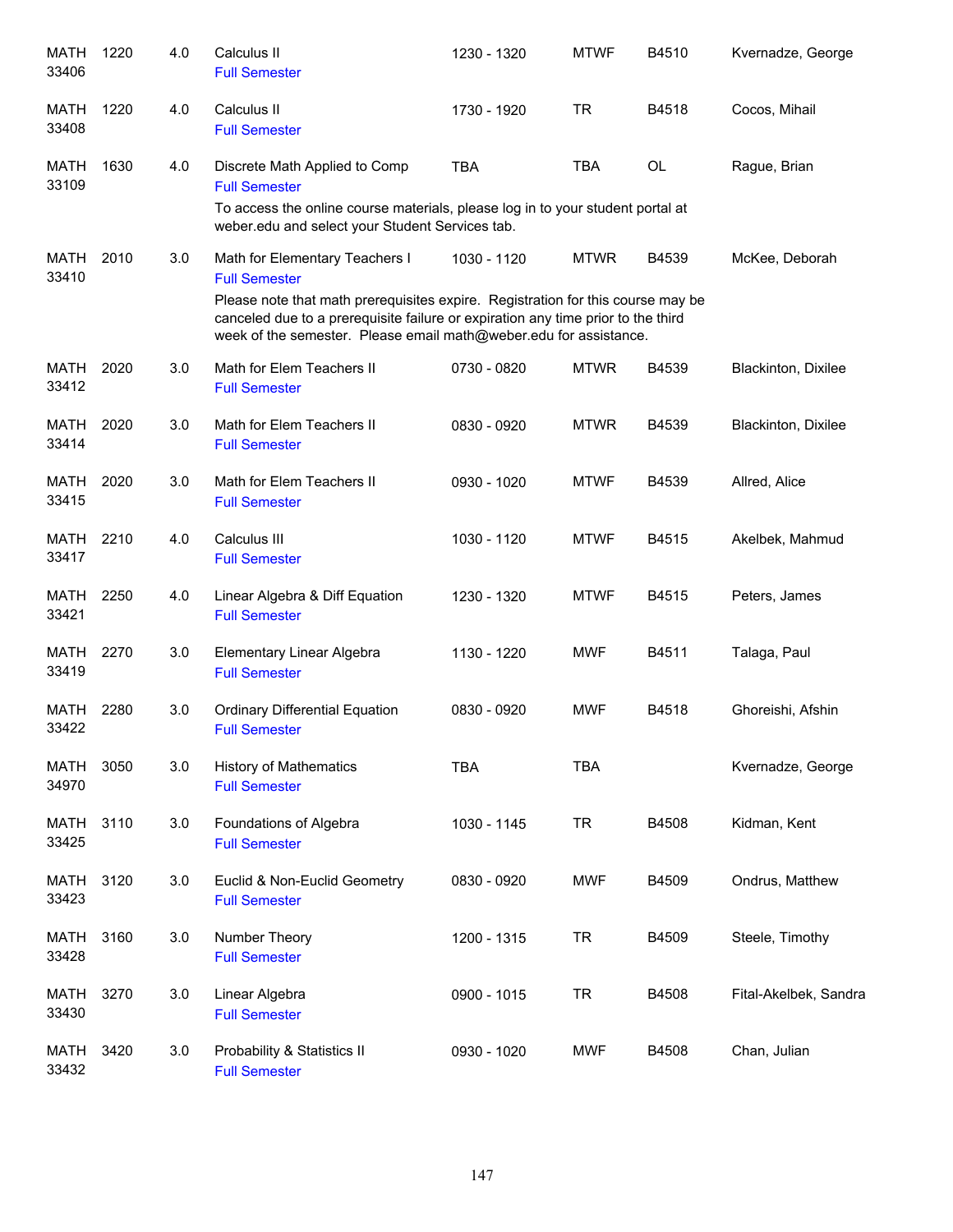| MATH<br>33433       | 4220 | 3.0 | Introductory Real Analysis II<br><b>Full Semester</b>                                                                                                                                                                                                                                                                                                                                                                        | 1030 - 1120 | <b>MWF</b>   | B4508  | Cocos, Mihail       |
|---------------------|------|-----|------------------------------------------------------------------------------------------------------------------------------------------------------------------------------------------------------------------------------------------------------------------------------------------------------------------------------------------------------------------------------------------------------------------------------|-------------|--------------|--------|---------------------|
| MATH<br>33434       | 4620 | 3.0 | Numerical Analysis II<br><b>Full Semester</b>                                                                                                                                                                                                                                                                                                                                                                                | 0830 - 0920 | <b>MWF</b>   | B4508  | Kvernadze, George   |
| MATH<br>33435       | 4710 | 3.0 | <b>Partial Differential Equations</b><br><b>Full Semester</b>                                                                                                                                                                                                                                                                                                                                                                | 1130 - 1220 | <b>MWF</b>   | B4508  | Ghoreishi, Afshin   |
| <b>MBA</b><br>32884 | 6010 | 3.0 | Legal/Regulatory Enviro Busine<br><b>Block 2</b><br>Foundations course Non-Business Majors ONLY!                                                                                                                                                                                                                                                                                                                             | 1730 - 2030 | Τ            | D02113 | Read, David         |
| <b>MBA</b><br>32872 | 6110 | 3.0 | Tools for the Ethical Manager<br><b>Block 1</b><br>Required course                                                                                                                                                                                                                                                                                                                                                           | 1730 - 2030 | M            | D02112 | Hansen, Shaun       |
| <b>MBA</b><br>32885 | 6120 | 3.0 | Organizational Behavior<br><b>Block 2</b><br>Required class No pre-reqs                                                                                                                                                                                                                                                                                                                                                      | 1730 - 2030 | W            | D02112 | Stevens, Michael    |
| <b>MBA</b><br>32877 | 6130 | 3.0 | <b>Financial Management</b><br><b>Block 1</b><br>Required course. Pre reqs - MBA 6020 and 6050/51 must be<br>completed for non-business undergrads. No pre-req required<br>for business undergrads.                                                                                                                                                                                                                          | 1730 - 2030 | W            | D02112 | Turner, James       |
| <b>MBA</b><br>32887 | 6140 | 3.0 | Marketing Management<br><b>Block 2</b><br>Required course No pre-req class required                                                                                                                                                                                                                                                                                                                                          | 1730 - 2030 | $\mathsf R$  | D02112 | Valentin, Erhard    |
| <b>MBA</b><br>32875 | 6150 | 3.0 | Operations/Supply Chain Mngmnt<br><b>Block 1</b><br>Required course. Preregs: Must have completed MBA 6050/51<br>courses or equivalent stats courses prior to starting class.<br>If you were exempted from a stats class, please contact the<br>dept. at 801-395-3519 for an over ride prior to registering.                                                                                                                 | 1730 - 2030 | Т            | D02112 | Schvaneveldt, Shane |
| <b>MBA</b><br>32878 | 6180 | 3.0 | Strategic Management<br><b>Block 1</b><br>Required course. Pre-reqs: MBA 6130,6140,6150 MUST be<br>completed prior to starting class. If you were exempt<br>from one of these and need an over ride to register, call<br>the department at 801-395-3519                                                                                                                                                                      | 1730 - 2030 | W            | D02113 | Suiter, Jeremy      |
| <b>MBA</b><br>34127 | 6180 | 3.0 | <b>Strategic Management</b><br><b>Block 2</b><br>Required course This class is being offered both in block<br>one and in block two ONLY this year. You must have completed<br>all required pre-reqs prior to registering for class.<br>MBA 6130,6140 and 6150 are are pre-reqs for this class.<br>If you were exempt from one of these pre-reqs, call Sally at<br>801-395-3519 for an over ride that will allow registration | 1730 - 2030 | W            | D02320 | Suiter, Jeremy      |
| <b>MBA</b><br>32879 | 6210 | 3.0 | Management Accounting Control<br><b>Block 1</b><br>Required course. Pre-reqs: MBA 6020 or equivalent courses in<br>accounting. Business undergrads have no pre req.                                                                                                                                                                                                                                                          | 1730 - 2030 | $\mathsf{R}$ | D02112 | Malone, John        |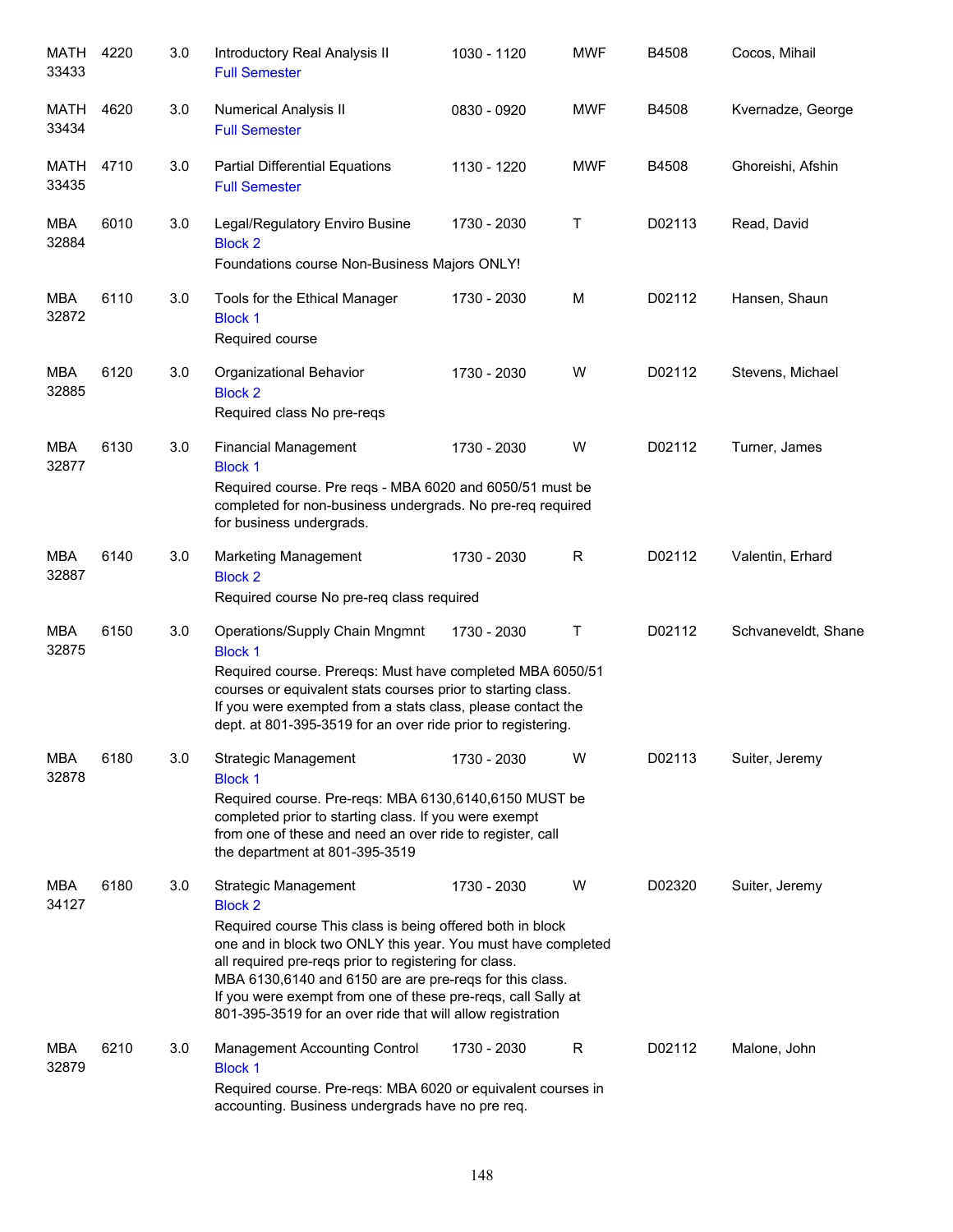| <b>MBA</b><br>32881 | 6310 | 3.0 | Info Tech in the Enterprise<br><b>Block 2</b><br>Required course. No pre-reqs needed.                                                                                                                                                                                  | 1730 - 2030 | M          | D02112 | Mouritsen, Matthew  |
|---------------------|------|-----|------------------------------------------------------------------------------------------------------------------------------------------------------------------------------------------------------------------------------------------------------------------------|-------------|------------|--------|---------------------|
| MBA<br>32883        | 6410 | 3.0 | Global Macroeconomic Condition<br><b>Block 2</b><br>Required course Business undergrad degree or MBA 6040<br>required as a pre-req                                                                                                                                     | 1730 - 2030 | Т          | D02112 | Stevenson, Doris    |
| MBA<br>32888        | 6540 | 3.0 | Negotiations<br><b>Block 2</b><br>Elective No pr-req required                                                                                                                                                                                                          | 1730 - 2030 | R          | D02113 | Skanchy, Randall    |
| <b>MBA</b><br>32874 | 6580 | 3.0 | <b>Project Management</b><br><b>Block 1</b><br>Elective course. No pre-reqs required.                                                                                                                                                                                  | 1730 - 2030 | M          | D02113 | Mouritsen, Matthew  |
| <b>MBA</b><br>32880 | 6640 | 3.0 | Info Assurance in Enterprise<br><b>Block 1</b><br>Elective course. Part of the IS&T certificate                                                                                                                                                                        | 1730 - 2030 | R          | D02226 | Harris, G           |
| <b>MBA</b><br>32890 | 6680 | 3.0 | <b>Graduate Consulting Project</b><br><b>Full Semester</b><br>Course requires departmental approval to register.<br>Call Sally at 801-395-3519                                                                                                                         | <b>TBA</b>  | <b>TBA</b> |        |                     |
| <b>MBA</b><br>32876 | 6710 | 3.0 | Acct/Fin for Environment Sust<br><b>Block 1</b><br>Elective course No prereqs needed                                                                                                                                                                                   | 1730 - 2030 | т          | D02134 | Malone, John        |
| <b>MBA</b><br>32889 | 6730 | 3.0 | Proj Environmnt Sustainability<br><b>Full Semester</b><br>Course requires departmental approval to register.<br>Call Sally at 801-395-3519                                                                                                                             | <b>TBA</b>  | <b>TBA</b> |        |                     |
| MBA<br>32891        | 6800 | 1.0 | Directed Study<br><b>Full Semester</b><br>Course requires departmental approval to register.<br>Call Sally at 801-395-3519 For more information on the<br>class, please go to www.swedin.org to view details                                                           | <b>TBA</b>  | <b>TBA</b> |        |                     |
| MBA<br>34940        | 6800 | 2.0 | Directed Study<br><b>Full Semester</b><br>Contact department to enroll                                                                                                                                                                                                 | <b>TBA</b>  | <b>TBA</b> |        |                     |
| MBA<br>32882        | 6810 | 3.0 | Aerospace Mgmt/CPI/Strategy<br><b>Block 2</b><br>Elective course No prereqs required                                                                                                                                                                                   | 1730 - 2030 | M          | D02134 | Maquet, Michael     |
| <b>MBA</b><br>32886 | 6810 | 3.0 | Entreprenuership<br><b>Block 2</b><br>Elective course No pre-reqs                                                                                                                                                                                                      | 1730 - 2030 | W          | D02113 | Lawrence, Alexander |
| <b>MCJ</b><br>33463 | 6100 | 3.0 | Contemporary Criminal Justice<br><b>Full Semester</b><br>To register for this class, please call the CJ department at (801) 626-6146. To<br>access online course materials, please log in to your student portal at<br>weber.edu and select your student services tab. | <b>TBA</b>  | <b>TBA</b> | OL     | Bayley, Bruce       |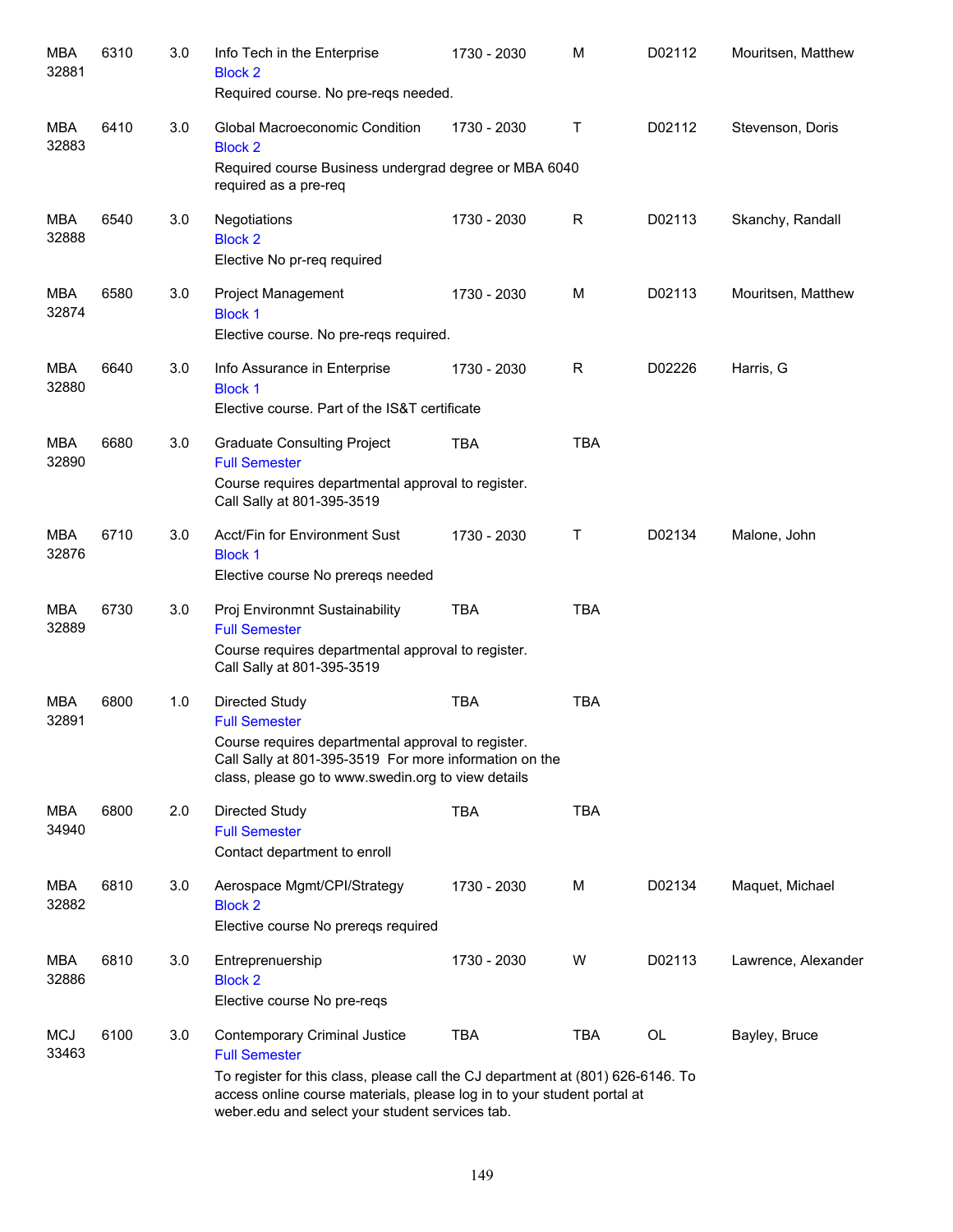| <b>MCJ</b><br>33466 | 6110 | 3.0 | Research Methods in C.J.<br><b>Full Semester</b>                                                                                                                                                              | <b>TBA</b>  | <b>TBA</b>  | <b>OL</b>       | Senjo, Scott      |
|---------------------|------|-----|---------------------------------------------------------------------------------------------------------------------------------------------------------------------------------------------------------------|-------------|-------------|-----------------|-------------------|
|                     |      |     | To register for this class, please call the CJ department at (801) 626-6146. To<br>access online course materials, please log in to your student portal at<br>weber.edu and select your student services tab. |             |             |                 |                   |
| <b>MCJ</b><br>33467 | 6140 | 3.0 | Technology/Innovation in CJ<br><b>Full Semester</b>                                                                                                                                                           | <b>TBA</b>  | <b>TBA</b>  | <b>OL</b>       | Horn, Brent       |
|                     |      |     | To register for this class, please call the CJ department at (801) 626-6146. To<br>access online course materials, please log in to your student portal at<br>weber.edu and select your student services tab. |             |             |                 |                   |
| MCJ<br>33887        | 6150 | 3.0 | Diversity Issues in Criminal J<br><b>Full Semester</b>                                                                                                                                                        | <b>TBA</b>  | TBA         | <b>OL</b>       | Sween, Molly      |
|                     |      |     | To register for this class, please call the CJ department at (801) 626-6146. To<br>access online course materials, please log in to your student portal at<br>weber.edu and select your student services tab. |             |             |                 |                   |
| <b>MCJ</b><br>33470 | 6180 | 3.0 | Contemporary Legal Issues<br><b>Full Semester</b>                                                                                                                                                             | <b>TBA</b>  | <b>TBA</b>  | <b>OL</b>       | Newton, Samuel    |
|                     |      |     | To register for this class, please call the CJ department at (801) 626-6146. To<br>access online course materials, please log in to your student portal at<br>weber.edu and select your student services tab. |             |             |                 |                   |
| MED<br>31906        | 6000 | 2.0 | Fundamentals of Grad Study<br><b>Full Semester</b>                                                                                                                                                            | 1630 - 1910 | M           | ED219           | Saunders, Peggy   |
| MED<br>32016        | 6010 | 2.0 | <b>Advanced Historical Foundation</b><br><b>Full Semester</b>                                                                                                                                                 | 1630 - 1910 | $\mathsf R$ | ED325           | Pontius, Richard  |
| MED<br>31911        | 6020 | 2.0 | Diversity In Education<br><b>Full Semester</b>                                                                                                                                                                | 1630 - 1910 | M           | ED227           | Crawford, Forrest |
| MED<br>32010        | 6030 | 2.0 | <b>Advanced Education Psychology</b><br><b>Full Semester</b>                                                                                                                                                  | 1630 - 1910 | W           | ED <sub>6</sub> | Stewart, Pene'e   |
| <b>MED</b><br>32012 | 6050 | 3.0 | <b>Curriculum Design/Eval/Assess</b><br><b>Full Semester</b>                                                                                                                                                  | 1630 - 1910 | W           | ED325           | Ellis, Ann        |
| <b>MED</b><br>32000 | 6060 | 2.0 | <b>Instruction Strategies</b><br><b>Full Semester</b>                                                                                                                                                         | 1630 - 1910 | т           | ED219           | Saunders, Peggy   |
| MED<br>32006        | 6080 | 3.0 | Conducting Edu Research<br><b>Full Semester</b><br>Prerequisite course: MED 6000.                                                                                                                             | 1630 - 1910 | Τ           | ED325           | Moulding, Louise  |
| MED<br>32008        | 6085 | 1.0 | Developing Project Proposal<br><b>Full Semester</b>                                                                                                                                                           | 1630 - 1910 | Τ           | ED317           | Hadley, Kristin   |
|                     |      |     | Prerequisite courses: MED 6080, MED 6030, MED 6050 and MED 6060.<br>Prerequisite: Must have a signed Graduate Committee form on 1st night of<br>class!                                                        |             |             |                 |                   |
| MED<br>32129        | 6090 | 3.0 | <b>Masters Project</b><br><b>Full Semester</b>                                                                                                                                                                | 1630 - 1910 | <b>MTWR</b> |                 | Saunders, Peggy   |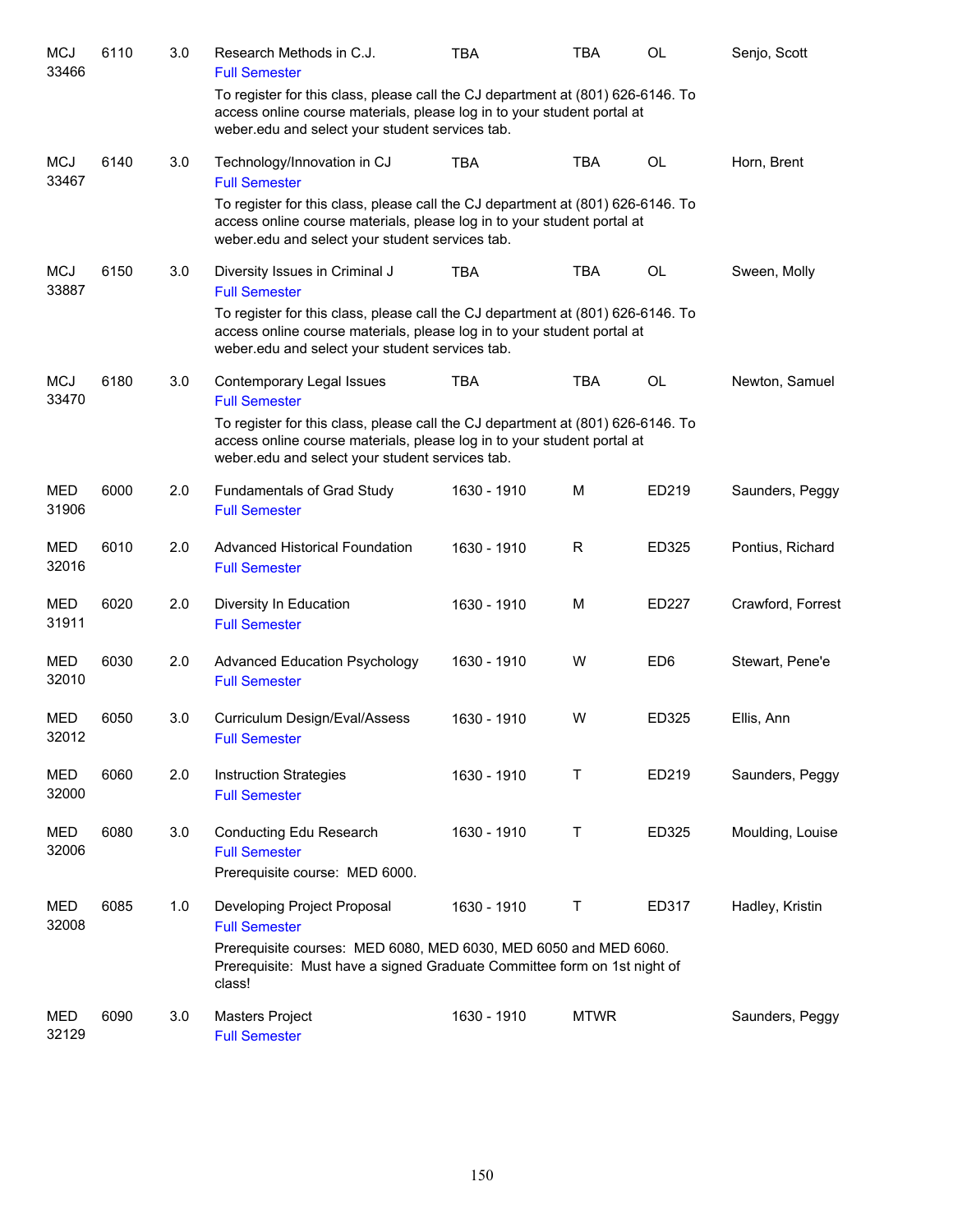| <b>MED</b><br>32009 | 6091 | 1.0 | Graduate Synthesis<br><b>Full Semester</b>                                                                                                                                                                                                                                                     | 1630 - 1910 | т           | ED227            | Gowans, Linda     |
|---------------------|------|-----|------------------------------------------------------------------------------------------------------------------------------------------------------------------------------------------------------------------------------------------------------------------------------------------------|-------------|-------------|------------------|-------------------|
|                     |      |     | All required core courses must be completed prior to enrolling in this course.<br>The master's project proposal must be formally approved and the project report<br>completed or in progress. Class begins on January 22, 2013. Student must have<br>a signed proposal the 1st night of class! |             |             |                  |                   |
| MED<br>32018        | 6110 | 3.0 | Intro to Classroom Management<br><b>Full Semester</b>                                                                                                                                                                                                                                          | 1630 - 1910 | $\mathsf R$ | ED330            | Williams, Natalie |
| <b>MED</b><br>32015 | 6230 | 3.0 | Instruction Tech for Teachers<br><b>Full Semester</b>                                                                                                                                                                                                                                          | 1630 - 1910 | W           | ED303            | Napper, Vicki     |
| <b>MED</b><br>32020 | 6270 | 3.0 | Literacy Strategies<br><b>Full Semester</b>                                                                                                                                                                                                                                                    | 1630 - 1910 | $\mathsf R$ | ED319            | Byrd, David       |
| <b>MED</b><br>32017 | 6312 | 2.0 | Inst Ele School: Mathematics<br><b>Full Semester</b>                                                                                                                                                                                                                                           | 1630 - 1910 | $\mathsf R$ | ED317            | Hadley, Kristin   |
| <b>MED</b><br>31912 | 6316 | 2.0 | Lang Arts Instr in Elem Sch<br><b>Full Semester</b><br>Required course for Elementary Licensure.                                                                                                                                                                                               | 1630 - 1910 | M           | ED <sub>6</sub>  | Nelson, Kristin   |
| MED<br>32228        | 6320 | 3.0 | Content Area Literacy Instruct<br><b>Full Semester</b><br>To access online course materials, please log in to your student portal at<br>weber.edu and select your student services tab.                                                                                                        | <b>TBA</b>  | <b>TBA</b>  | OL               | Gowans, Linda     |
| <b>MED</b><br>31994 | 6430 | 3.0 | Creative Processes in Elem<br><b>Full Semester</b>                                                                                                                                                                                                                                             | 1630 - 1910 | M           | ED317            | Bates, Vincent    |
| <b>MED</b><br>35004 | 6495 | 3.0 | Action Research in Gifted Ed<br><b>Full Semester</b>                                                                                                                                                                                                                                           | <b>TBA</b>  | <b>TBA</b>  |                  | Ellis, Ann        |
| <b>MED</b><br>32011 | 6510 | 3.0 | Adv Found Spec Ed/Pract & Law<br><b>Full Semester</b><br>This course for Secondary and Elementary Licensure students ONLY!!!                                                                                                                                                                   | 1630 - 1910 | W           | ED227            | Arbogast, Lisa    |
| MED<br>34930        | 6510 | 3.0 | Adv Found Spec Ed/Pract & Law<br><b>Full Semester</b><br>To access online course materials, please log in to your<br>student portal at weber.edu and select your Student Services<br>tab.<br>Course Fee \$5.00                                                                                 | <b>TBA</b>  | <b>TBA</b>  | OL               | Butler, Frances   |
| MED<br>32014        | 6530 | 3.0 | Princ/Applic of Spec Ed Assess<br><b>Full Semester</b><br>Course Fee \$20.00                                                                                                                                                                                                                   | 1630 - 1910 | W           | ED <sub>15</sub> | Mayhew, John      |
| MED<br>32004        | 6540 | 3.0 | Adv Managing Student Behavior<br><b>Full Semester</b><br>There are 2 sections of this course. This is SECTION "A" being taught by Dr.<br>Melina Alexander.                                                                                                                                     | 1630 - 1910 | Т           | ED <sub>15</sub> | Alexander, Melina |
| MED<br>32122        | 6540 | 3.0 | Adv Managing Student Behavior<br><b>Full Semester</b><br>There are 2 sections of this course. This is SECTION "B" being taught by Dr.<br>Natalie Williams.                                                                                                                                     | 1630 - 1910 | Τ           | ED <sub>6</sub>  | Williams, Natalie |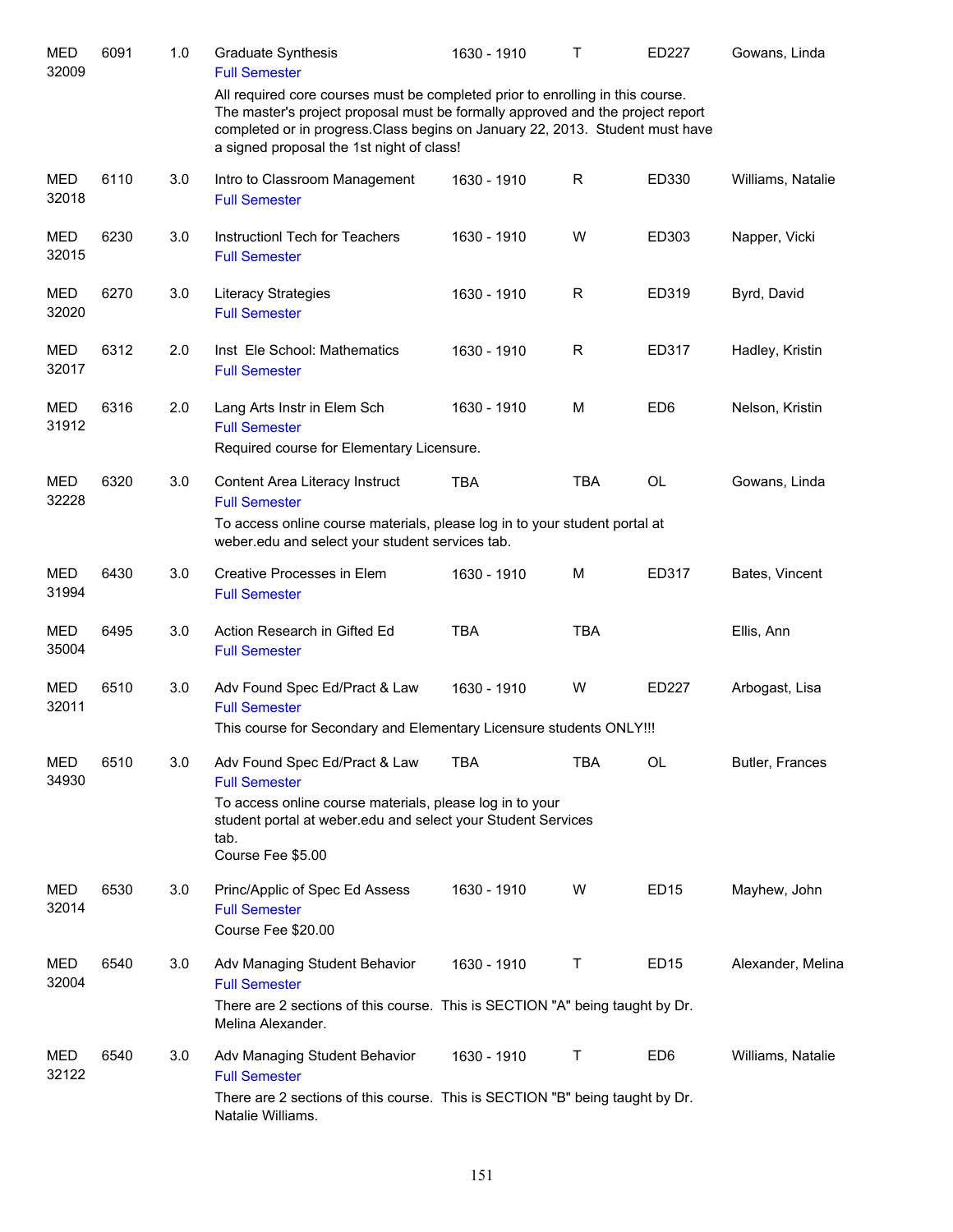| MED<br>32019              | 6560 | 4.0 | Adv Instr Method & Pract: Math<br><b>Full Semester</b>                                                                                                                                                                                                         | 1630 - 1910 | R           | <b>ED15</b>  | Butler, Frances  |
|---------------------------|------|-----|----------------------------------------------------------------------------------------------------------------------------------------------------------------------------------------------------------------------------------------------------------------|-------------|-------------|--------------|------------------|
| MED<br>31998              | 6580 | 3.0 | Adv Learn Strat/Transit/Sp Edu<br><b>Full Semester</b>                                                                                                                                                                                                         | 1630 - 1910 | M           | ED15         | Butler, Frances  |
| MED<br>31999              | 6810 | 3.0 | Experimental: Dual Immersion<br><b>Full Semester</b>                                                                                                                                                                                                           | 1630 - 1910 | M           | ED325        | Byrd, David      |
| MED<br>33223              | 6860 | 2.0 | Practicum in Education<br><b>Full Semester</b>                                                                                                                                                                                                                 | <b>TBA</b>  | <b>TBA</b>  |              | Saunders, Peggy  |
|                           |      |     | Student must contact Dr. Peggy Saunders or Lynda Goucher to be approved for<br>registration.                                                                                                                                                                   |             |             |              |                  |
| MED<br>33232              | 6860 | 4.0 | Practicum in Education<br><b>Full Semester</b>                                                                                                                                                                                                                 | <b>TBA</b>  | <b>TBA</b>  |              | Saunders, Peggy  |
|                           |      |     | Only for students who are currently teaching. Student must contact Dr. Peggy<br>Saunders or Lynda Goucher to be approved for registration.                                                                                                                     |             |             |              |                  |
| MED<br>33234              | 6870 | 6.0 | Student Teaching in Elem Educ<br><b>Full Semester</b>                                                                                                                                                                                                          | <b>TBA</b>  | <b>TBA</b>  |              | Saunders, Peggy  |
|                           |      |     | Student must contact Dr. Peggy Saunders or Lynda Goucher to be approved for<br>registration. There will be a mandatory meeting at 8:00 a.m. in the Wildcat<br>Theater on the 1st day of class, Monday, January 7, 2013.                                        |             |             |              |                  |
| MED<br>33235              | 6880 | 6.0 | Student Teaching in Sec Educ<br><b>Full Semester</b>                                                                                                                                                                                                           | <b>TBA</b>  | <b>TBA</b>  |              | Saunders, Peggy  |
|                           |      |     | Student must contact Dr. Peggy Saunders or Lynda Goucher to be approved for<br>registration. There will be a mandatory meeting at 8:00 a.m. in the Wildcat<br>Theater on the 1st day of class, Monday, January 7, 2013.                                        |             |             |              |                  |
| MED<br>32141              | 6900 | 1.0 | <b>Individual Study</b><br><b>Full Semester</b>                                                                                                                                                                                                                | 1630 - 1910 | <b>MTWR</b> |              | Saunders, Peggy  |
|                           |      |     | Prerequisite: Must have an approved / signed MEd contract. Forms available<br>from the MEd office.                                                                                                                                                             |             |             |              |                  |
| <b>MED</b><br>32143       | 6900 | 2.0 | Individual Study<br><b>Full Semester</b>                                                                                                                                                                                                                       | 1630 - 1910 | <b>MTWR</b> |              | Saunders, Peggy  |
|                           |      |     | Prerequisite: Must have an approved/signed MEd contract. Forms available<br>from MEd office.                                                                                                                                                                   |             |             |              |                  |
| <b>MED</b><br>32146       | 6900 | 3.0 | Individual Study<br><b>Full Semester</b>                                                                                                                                                                                                                       | 1630 - 1910 | <b>MTWR</b> |              | Saunders, Peggy  |
|                           |      |     | Prerequisite: Must have an approved/signed MEd contract. Forms available<br>from MEd office.                                                                                                                                                                   |             |             |              |                  |
| MED<br>32717              | 6990 | 1.0 | <b>Continuing Graduate Advisement</b><br><b>Full Semester</b>                                                                                                                                                                                                  | 1630 - 1910 | <b>MTWR</b> |              | Saunders, Peggy  |
|                           |      |     | If the project is not approved during the semester the student enrolls in MED<br>6090, he/she must register for MED 6990 each succeeding semester until the<br>project is completed. This course is graded c/nc and is not counted in the<br>program of study. |             |             |              |                  |
| <b>MENG 5010</b><br>30521 |      | 3.0 | Introduction to Linguistics<br><b>Full Semester</b>                                                                                                                                                                                                            | 1200 - 1315 | <b>TR</b>   | <b>LL128</b> | McKay, Susan     |
| MENG<br>30523             | 5050 | 3.0 | Grammar/Style/Usage:AdvWriting<br><b>Full Semester</b>                                                                                                                                                                                                         | 1030 - 1120 | <b>MWF</b>  | EH403        | LeTourneau, Mark |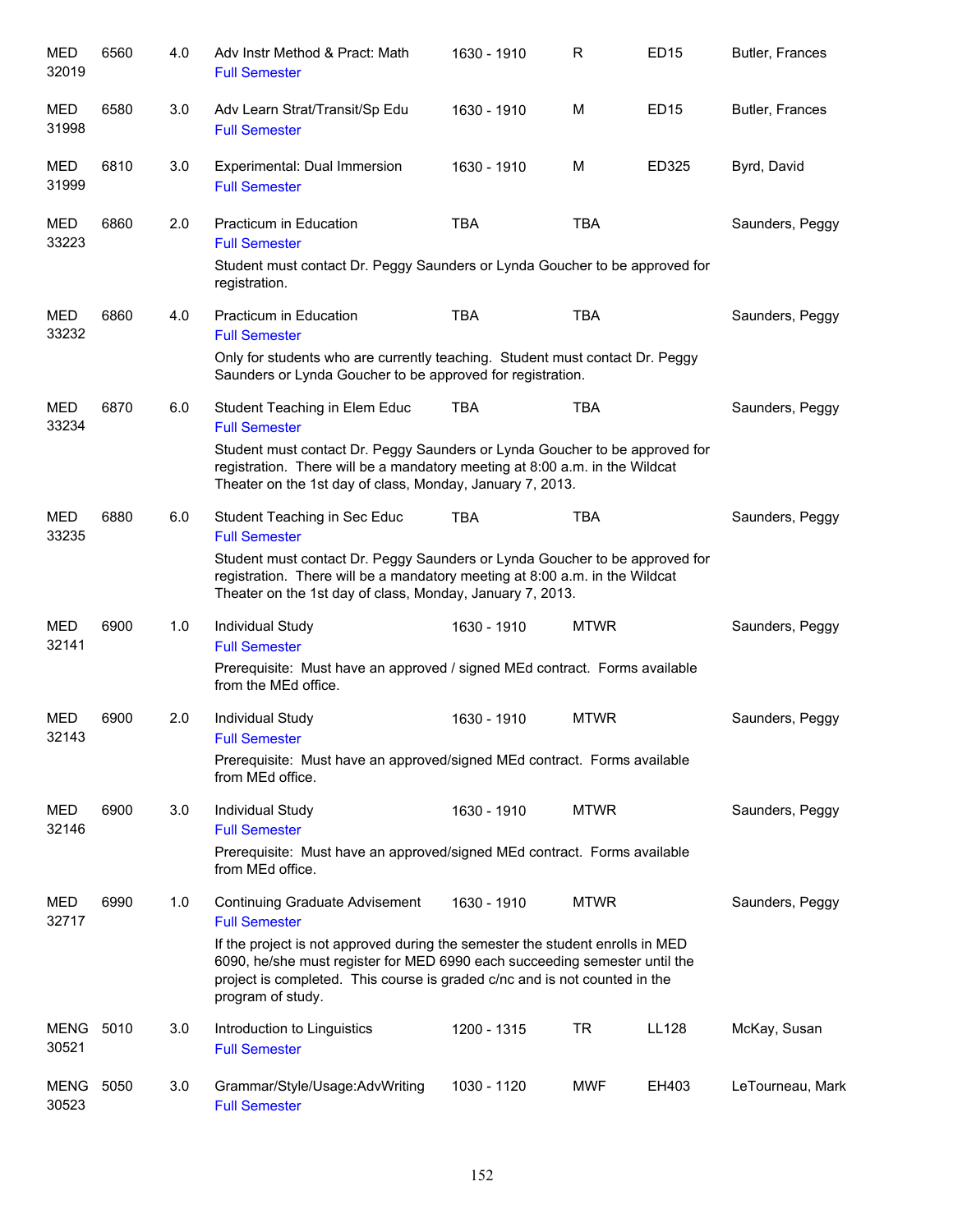| <b>MENG</b><br>30524      | 5080 | 3.0 | Critical Approach to Literatur<br><b>Full Semester</b>                                                                                                        | 0830 - 0920 | <b>MWF</b>  | EH220  | Mitchell, Jennifer  |
|---------------------------|------|-----|---------------------------------------------------------------------------------------------------------------------------------------------------------------|-------------|-------------|--------|---------------------|
| MENG<br>30525             | 5080 | 3.0 | Critical Approach to Literatur<br><b>Full Semester</b>                                                                                                        | 1200 - 1315 | <b>TR</b>   | EH316  | Mitchell, Jennifer  |
| <b>MENG</b><br>30526      | 5080 | 3.0 | Critical Approach to Literatur<br><b>Full Semester</b>                                                                                                        | 1630 - 1910 | W           | EH203  | Gesteland, Becky    |
| MENG 5210<br>30669        |      | 2.0 | Practicum in Teaching English<br><b>Full Semester</b>                                                                                                         | 1630 - 2010 | W           | D02306 | Butler, Shannon     |
| <b>MENG 5510</b><br>30527 |      | 3.0 | <b>World Literature</b><br><b>Full Semester</b>                                                                                                               | 1200 - 1315 | <b>TR</b>   | EH403  | Subbiah, Mahalingam |
| <b>MENG 5520</b><br>30530 |      | 3.0 | Amer Lit/Early and Romantic<br><b>Full Semester</b>                                                                                                           | 0900 - 1015 | <b>TR</b>   | EH204  | Vause, L            |
| <b>MENG 5530</b><br>30531 |      | 3.0 | Amer Lit/Realism & Naturalism<br><b>Full Semester</b>                                                                                                         | 0830 - 0920 | <b>MWF</b>  | EH203  | Gesteland, Becky    |
| <b>MENG 5540</b><br>30532 |      | 3.0 | American Literature: Modern<br><b>Full Semester</b>                                                                                                           | 1030 - 1145 | <b>TR</b>   | EH203  | Burrows, J          |
| <b>MENG 5550</b><br>30533 |      | 3.0 | American Lit: Contemporary<br><b>Full Semester</b>                                                                                                            | 0930 - 1020 | <b>MWF</b>  | EH220  | Wutz, Michael       |
| MENG<br>30534             | 5610 | 3.0 | <b>British Literature: Medieval</b><br><b>Full Semester</b>                                                                                                   | 1030 - 1115 | <b>TR</b>   | EH215  | Seal, Samantha      |
| <b>MENG</b><br>33180      | 5620 | 3.0 | British Literature: Renaissanc<br><b>Full Semester</b>                                                                                                        | 0900 - 1015 | <b>TR</b>   | EH219  | Shigley, Sally      |
| <b>MENG</b><br>30536      | 5630 | 3.0 | Brit Lit: Neoclassical/Romanti<br><b>Full Semester</b>                                                                                                        | 1130 - 1220 | <b>MWF</b>  | EH217  | Schwiebert, John    |
| MENG<br>30538             | 5650 | 3.0 | British Literature: Modern<br><b>Full Semester</b>                                                                                                            | 1030 - 1145 | <b>TR</b>   | EH220  | Elsley, Judith      |
| MENG<br>30539             | 5660 | 3.0 | British Lit: Contemporary<br><b>Full Semester</b>                                                                                                             | 1230 - 1320 | <b>MWF</b>  | EH220  | Mitchell, Jennifer  |
| MENG 5730<br>33185        |      | 3.0 | Middle Eastern Women Writers<br><b>Full Semester</b>                                                                                                          | 1030 - 1145 | <b>TR</b>   | EH403  | Herndon, Kathleen   |
| MENG<br>30540             | 6010 | 3.0 | Bibliography/Research Methods<br><b>Full Semester</b><br>Please register for the waitlist if the class is full.<br>Another section may be added if necessary. | 1630 - 1910 | W           | EH219  | Crimmel, Henry      |
| <b>MENG</b><br>30551      | 6120 | 4.0 | Teaching Lit to Young Adults<br><b>Full Semester</b>                                                                                                          | 1630 - 2010 | W           | D02306 | Butler, Shannon     |
| MENG<br>30547             | 6240 | 3.0 | American Masterpieces<br><b>Full Semester</b>                                                                                                                 | 1730 - 2010 | $\mathsf R$ | EH206  | Young, James        |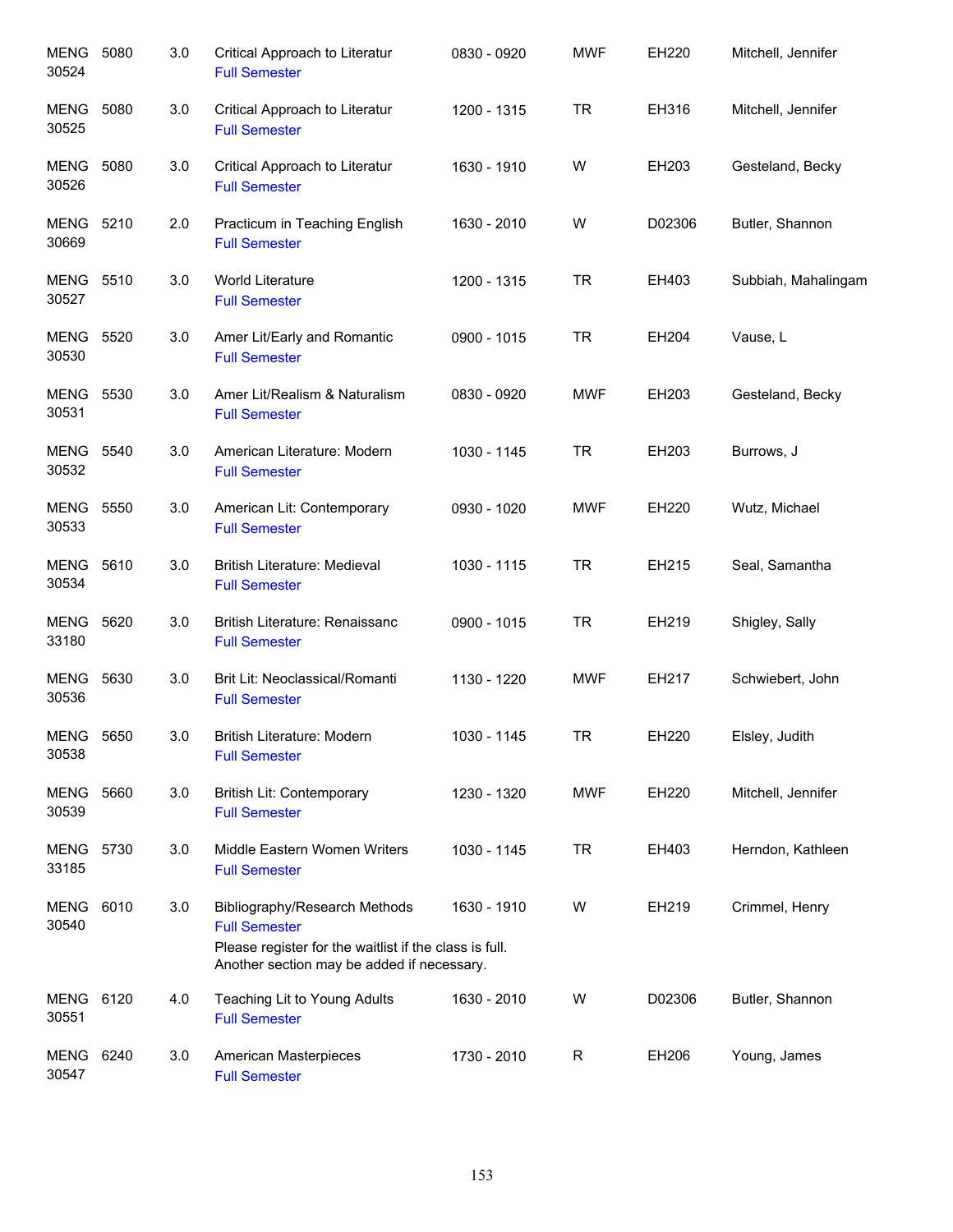| MENG 6260<br>30541        |      | 3.0   | World Lit: Transnational Lit<br><b>Full Semester</b>                               | 1730 - 2010 | W           | EH220  | Subbiah, Mahalingam |
|---------------------------|------|-------|------------------------------------------------------------------------------------|-------------|-------------|--------|---------------------|
| MENG<br>30528             | 6410 | 3.0   | Strat/Methods of Teaching ESL<br><b>Full Semester</b>                              | 1630 - 1910 | W           | EH204  | Sheridan, Deborah   |
| MENG 6450<br>30529        |      | 3.0   | <b>ESL/Bilingual Assessment</b><br><b>Full Semester</b>                            | 1630 - 1910 | Τ           | EH205  | Mortensen, Maria    |
| MENG 6510<br>31739        |      | 2.0   | <b>Eminent Writer: Carlos Fuentes</b><br><b>Block 2</b>                            | 1730 - 2100 | М           | EH220  | Spanos, Anthony     |
| <b>MENG 6510</b><br>31741 |      | 2.0   | Eminent Writer: Walt Whitman<br><b>Block 1</b>                                     | 1730 - 2100 | M           | EH203  | Schwiebert, John    |
| MENG 6710<br>30545        |      | 2.0   | <b>Editing Grad Literary Journal</b><br><b>Full Semester</b>                       | 1730 - 1920 | Τ           | EH218  | Ramirez, Victoria   |
| MENG 6710<br>30548        |      | 3.0   | <b>Writing Fiction</b><br><b>Full Semester</b>                                     | 1730 - 2010 | $\mathsf R$ | EH218  | Ramirez, Victoria   |
| MENG 6710<br>30550        |      | 3.0   | Poetry Workshop<br><b>Full Semester</b>                                            | 1730 - 2010 | M           | D02306 | Shigley, Sally      |
| MENG 6810<br>31749        |      | 3.0   | Professional Writing: Nursing<br><b>Full Semester</b>                              | 1430 - 1710 | $\mathsf R$ | EH403  | Shigley, Sally      |
| MENG 6822<br>32126        |      | 2.0   | <b>Teaching College Writing</b><br><b>Full Semester</b>                            | 1530 - 1720 | Τ           | EH317  | Rogers, Scott       |
| <b>MENG</b><br>34445      | 6830 | 2.0   | <b>Directed Readings</b><br><b>Full Semester</b>                                   | <b>TBA</b>  | <b>TBA</b>  |        | Schwiebert, John    |
| <b>MENG</b><br>34953      | 6830 | 1.0   | <b>Directed Readings</b><br><b>Full Semester</b>                                   | <b>TBA</b>  | <b>TBA</b>  |        | Harper, Gavin       |
| <b>MENG</b><br>34954      | 6830 | 3.0   | Directed Readings<br><b>Full Semester</b>                                          | <b>TBA</b>  | <b>TBA</b>  |        | Harper, Gavin       |
| MENG 6830<br>34989        |      | 2.0   | Directed Readings<br><b>Block 2</b>                                                | <b>TBA</b>  | TBA         |        | Butler, Shannon     |
| MENG 6830<br>34990        |      | $1.0$ | Directed Readings<br><b>Block 2</b>                                                | <b>TBA</b>  | <b>TBA</b>  |        | Young, James        |
| MENG 6940<br>34635        |      | 3.0   | Master's Project<br><b>Full Semester</b>                                           | <b>TBA</b>  | <b>TBA</b>  |        | Ramirez, Victoria   |
| <b>MENG</b><br>34955      | 6940 | 3.0   | Master's Project<br><b>Full Semester</b>                                           | TBA         | <b>TBA</b>  |        | Vause, L            |
| <b>MET</b><br>30436       | 1500 | 3.0   | <b>Mechanical Design Engineering</b><br><b>Full Semester</b><br>Course Fee \$10.00 | 0930 - 1020 | <b>MWF</b>  | ET101  | Birch, Dustin       |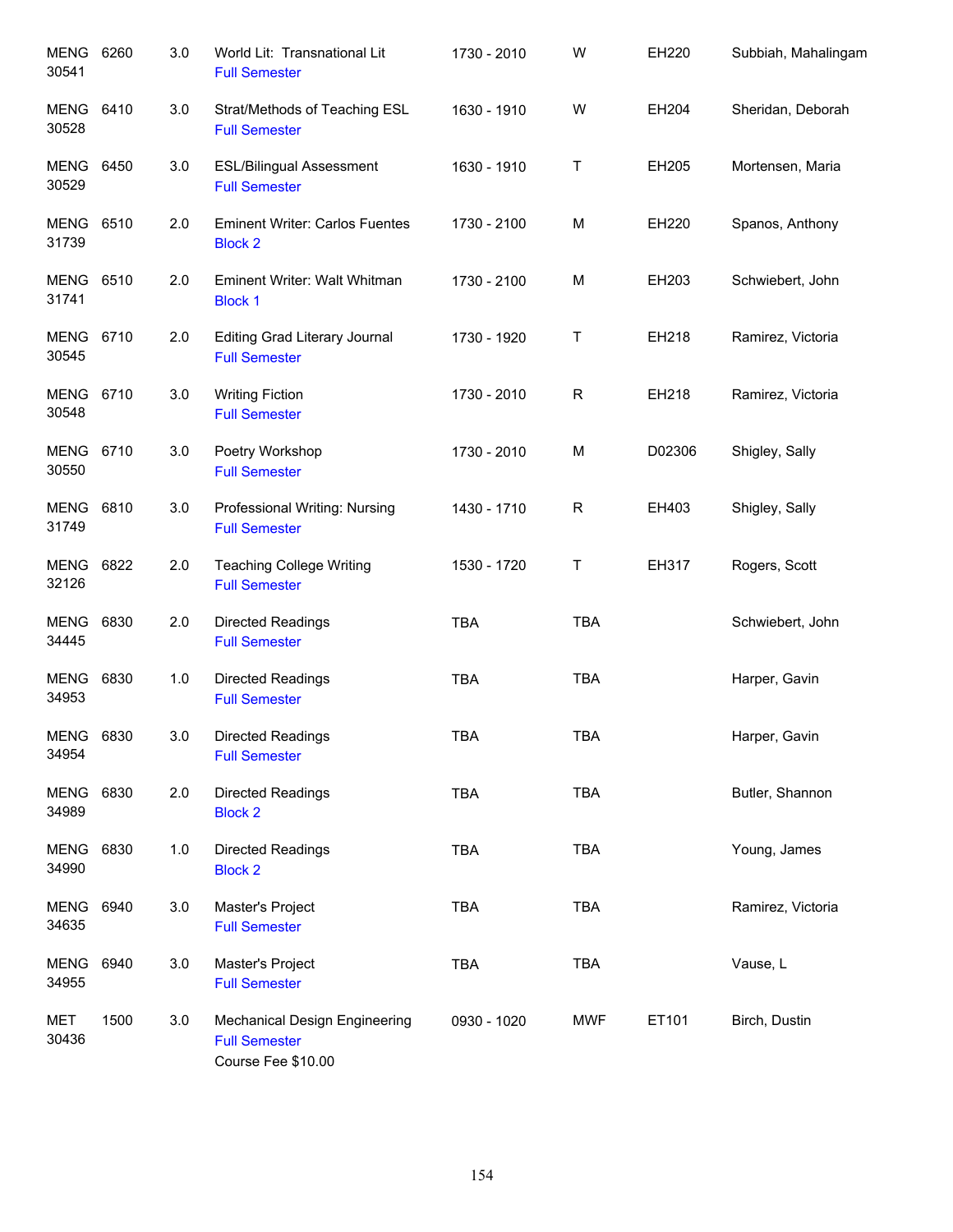| <b>MET</b><br>30438 | 1500 | 3.0 | <b>Mechanical Design Engineering</b><br><b>Full Semester</b><br>Course Fee \$10.00 | 0730 - 0820 | <b>MWF</b> | ET210 | Birch, Dustin |
|---------------------|------|-----|------------------------------------------------------------------------------------|-------------|------------|-------|---------------|
| MET<br>30439        | 2500 | 3.0 | Modern Engineering Technolog<br><b>Full Semester</b><br>Course Fee \$10.00         | 1130 - 1220 | <b>MWF</b> | ET228 | Birch, Dustin |
| MET<br>34925        | 2500 | 3.0 | Modern Engineering Technolog<br><b>Full Semester</b><br>Course Fee \$10.00         | 1030 - 1120 | <b>MWF</b> | ET224 | Birch, Dustin |
| MET<br>30852        | 2890 | 1.0 | Coop Work Experience<br><b>Full Semester</b>                                       | <b>TBA</b>  | <b>TBA</b> |       | Magda, Daniel |
| MET<br>30853        | 2890 | 3.0 | Coop Work Experience<br><b>Full Semester</b>                                       | <b>TBA</b>  | <b>TBA</b> |       | Magda, Daniel |
| MET<br>30442        | 3150 | 3.0 | <b>Engineering Tech Materials</b><br><b>Full Semester</b><br>Course Fee \$10.00    | 1030 - 1145 | <b>TR</b>  | ET228 | Magda, Daniel |
| MET<br>30443        | 3400 | 3.0 | Machine Design<br><b>Full Semester</b><br>Course Fee \$10.00                       | 0730 - 0845 | <b>TR</b>  | ET228 | Birch, Dustin |
| <b>MET</b><br>30444 | 3500 | 3.0 | Mech Measures & Instruments<br><b>Full Semester</b><br>Course Fee \$10.00          | 0900 - 1015 | <b>TR</b>  | ET210 | Magda, Daniel |
| MET<br>30445        | 3890 | 3.0 | Coop Work Experience<br><b>Full Semester</b>                                       | <b>TBA</b>  | <b>TBA</b> | ET214 | Magda, Daniel |
| MET<br>30447        | 4200 | 3.0 | Mechanical Design with FEA<br><b>Full Semester</b><br>Course Fee \$10.00           | 1200 - 1315 | <b>TR</b>  | ET202 | Magda, Daniel |
| MET<br>30449        | 4510 | 3.0 | Senior Project<br><b>Full Semester</b><br>Course Fee \$10.00                       | 0730 - 0820 | MW         | ET214 | Magda, Daniel |
| MET<br>30451        | 4510 | 3.0 | Senior Project<br><b>Full Semester</b><br>Course Fee \$10.00                       | 0730 - 0820 | <b>TR</b>  | ET214 | Birch, Dustin |
| <b>MET</b><br>30453 | 4650 | 3.0 | <b>Thermal Science</b><br><b>Full Semester</b><br>Course Fee \$10.00               | 0930 - 1020 | <b>MWF</b> | ET224 | Hagen, Kirk   |
| <b>MET</b><br>30854 | 4800 | 3.0 | Individual Research MET<br><b>Full Semester</b>                                    | <b>TBA</b>  | <b>TBA</b> |       | Magda, Daniel |
| <b>MET</b><br>30454 | 4830 | 1.0 | Directed Readings<br><b>Full Semester</b>                                          | <b>TBA</b>  | <b>TBA</b> | ET214 | Magda, Daniel |
| <b>MET</b><br>30491 | 4830 | 3.0 | Directed Readings<br><b>Full Semester</b>                                          | 0730 - 0820 | М          | ET214 | Magda, Daniel |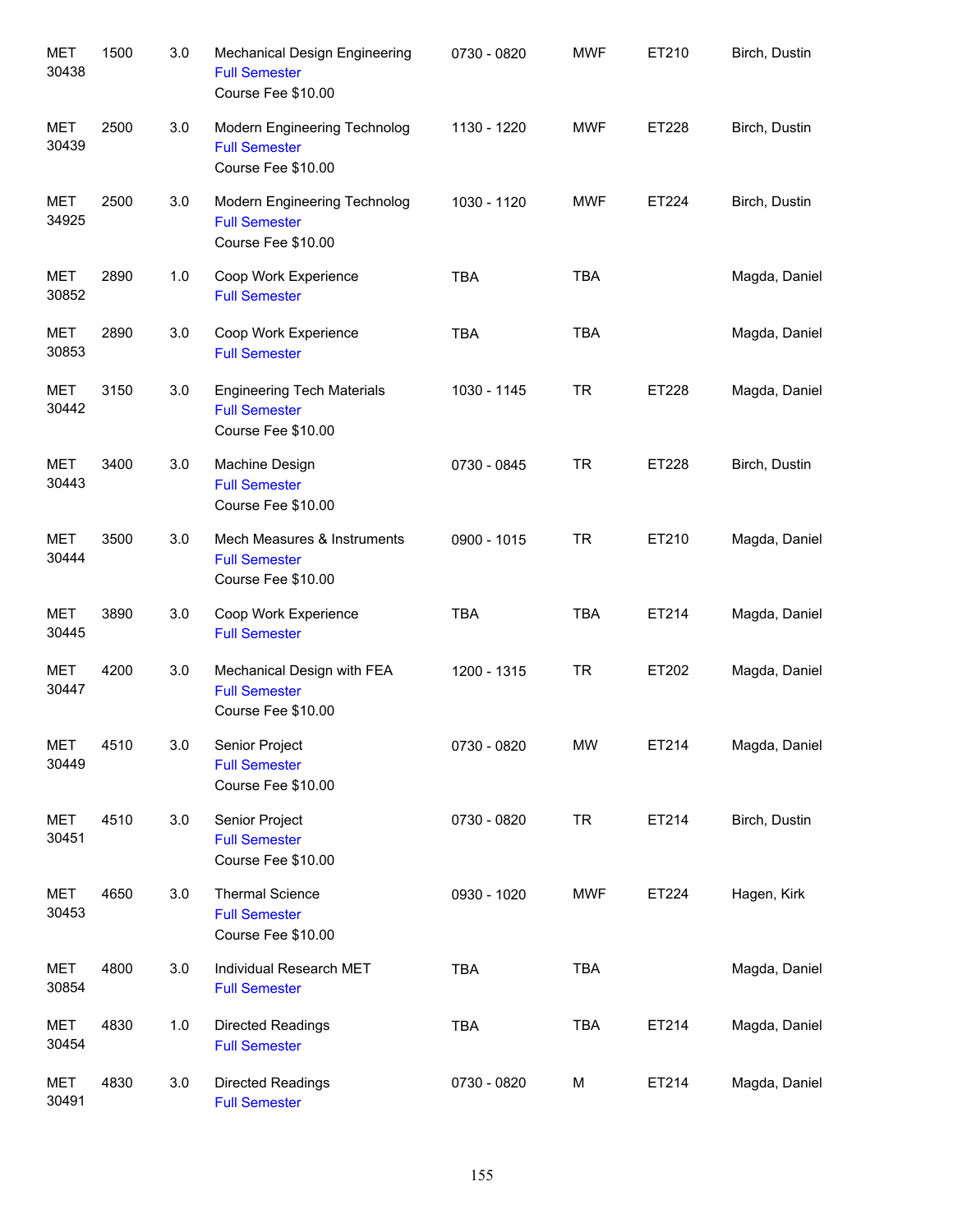| MET<br>32238         | 4890  | 1.0 | Coop Work Experience<br><b>Full Semester</b>                                         | <b>TBA</b>                 | <b>TBA</b>   |                | Magda, Daniel   |
|----------------------|-------|-----|--------------------------------------------------------------------------------------|----------------------------|--------------|----------------|-----------------|
| MET<br>32241         | 4890  | 3.0 | Coop Work Experience<br><b>Full Semester</b>                                         | <b>TBA</b>                 | <b>TBA</b>   |                | Magda, Daniel   |
| MET<br>30455         | 4990  | 1.0 | Seminar in MET<br><b>Full Semester</b><br>Course Fee \$10.00                         | 0830 - 0920                | M            | ET224          | Hagen, Kirk     |
| <b>MFET</b><br>30458 | 1210  | 3.0 | <b>Machining Principles I</b><br><b>Full Semester</b><br>Course Fee \$45.00          | 1330 - 1550                | <b>MW</b>    | ET205          | Tobin, Kerry    |
| <b>MFET</b><br>30459 | 1210  | 3.0 | <b>Machining Principles I</b><br><b>Full Semester</b><br>Course Fee \$45.00          | 0900 - 1120                | <b>TR</b>    | ET205          | Tobin, Kerry    |
| <b>MFET</b><br>34666 | 1210  | 3.0 | <b>Machining Principles I</b><br><b>Full Semester</b><br>Course Fee \$45.00          | 1630 - 1850                | <b>MW</b>    | ET205          | Thomas, Russell |
| <b>MFET</b><br>30461 | 2300  | 5.0 | <b>Statics &amp; Strength Material</b><br><b>Full Semester</b><br>Course Fee \$20.00 | 1530 - 1745                | <b>TR</b>    | ET228          | Harward, Kelly  |
| <b>MFET</b><br>30462 | 2300  | 5.0 | <b>Statics &amp; Strength Material</b><br><b>Full Semester</b><br>Course Fee \$20.00 | 1030 - 1120                | <b>MTWRF</b> | ET238          | Harward, Kelly  |
| <b>MFET</b><br>30463 | 2360  | 3.0 | Manufng Processes & Materials<br><b>Full Semester</b><br>Course Fee \$10.00          | 0930 - 1020                | <b>MWF</b>   | ET210          | Tobin, Kerry    |
| <b>MFET</b><br>30464 | 2410  | 3.0 | Quality Concept & Stat Appl<br><b>Full Semester</b><br>Course Fee \$10.00            | 1230 - 1320                | <b>MWF</b>   | ET204          | Comber, George  |
| <b>MFET</b><br>30465 | 2440  | 2.0 | <b>CNC In Manufacturing</b><br><b>Full Semester</b><br>Course Fee \$10.00            | 0930 - 1020                | MW           | ET205          | Comber, George  |
| <b>MFET</b><br>30466 | 2440L | 1.0 | CNC In Manufacturing Lab<br><b>Full Semester</b><br>Course Fee \$25.00               | 0930 - 1020                | <b>TR</b>    | ET205          | Comber, George  |
| <b>MFET</b><br>30467 | 2670  | 1.0 | GMA, FCA, and GTA Welding<br><b>Full Semester</b><br>Course Fee \$10.00              | 1230 - 1320                | Т            | ET247          | Baugh, Mark     |
| <b>MFET</b><br>30468 | 2670L | 2.0 | GMA, FCA, & GTA Welding Lab<br><b>Full Semester</b><br>Course Fee \$25.00            | 1230 - 1420<br>1330 - 1520 | R<br>$\sf T$ | ET219<br>ET219 | Baugh, Mark     |
| <b>MFET</b><br>30469 | 2870  | 3.0 | Design of Plastics/Composites<br><b>Full Semester</b><br>Course Fee \$25.00          | 1330 - 1445                | MW           | ET101          | Harward, Kelly  |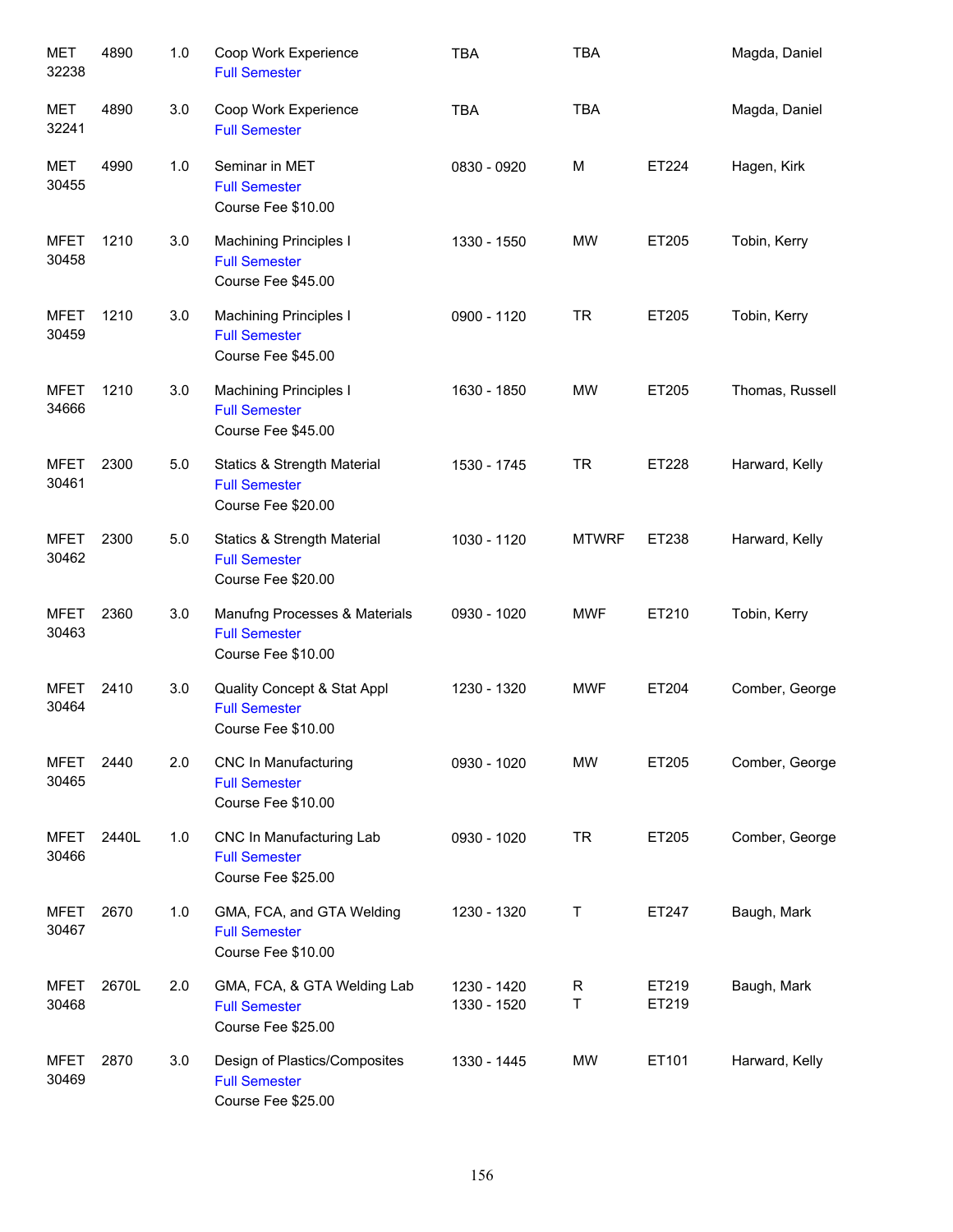| <b>MFET</b><br>30470 | 3340  | 2.0 | <b>Applied Fluid Power</b><br><b>Full Semester</b>                                                                                                                                          | 0830 - 0920                | <b>MW</b>        | ET228          | Tobin, Kerry   |
|----------------------|-------|-----|---------------------------------------------------------------------------------------------------------------------------------------------------------------------------------------------|----------------------------|------------------|----------------|----------------|
| <b>MFET</b><br>30471 | 3340L | 1.0 | Applied Fluid Power Lab<br><b>Full Semester</b>                                                                                                                                             | 1400 - 1550                | Τ                | ET234          | Tobin, Kerry   |
| <b>MFET</b><br>30472 | 3340L | 1.0 | Applied Fluid Power Lab<br><b>Full Semester</b>                                                                                                                                             | 1400 - 1550                | $\mathsf R$      | ET234          | Tobin, Kerry   |
| <b>MFET</b><br>30643 | 3550  | 3.0 | Manufacturing Supervision<br><b>Full Semester</b><br>Course Fee \$10.00                                                                                                                     | 1030 - 1120                | <b>MWF</b>       | ET228          | Comber, George |
| <b>MFET</b><br>30473 | 3710  | 2.0 | Comp Aided Manuf & Rapid Proto<br><b>Full Semester</b><br>Course Fee \$10.00                                                                                                                | 1130 - 1220                | MW               | ET205          | Comber, George |
| <b>MFET</b><br>30474 | 3710L | 1.0 | Comp Aided Manufacturing Lab<br><b>Full Semester</b><br>Course Fee \$35.00                                                                                                                  | 1200 - 1250                | <b>TR</b>        | ET205          | Comber, George |
| <b>MFET</b><br>30475 | 3710L | 1.0 | Comp Aided Manufacturing Lab<br><b>Full Semester</b><br>Course Fee \$35.00                                                                                                                  | 1330 - 1420                | <b>MW</b>        | ET204          | Comber, George |
| <b>MFET</b><br>30476 | 3760  | 2.0 | Welding Metallurgy II<br><b>Full Semester</b><br>Course Fee \$10.00                                                                                                                         | 1130 - 1220                | <b>MW</b>        | ET247          | Baugh, Mark    |
| <b>MFET</b><br>30477 | 3760L | 1.0 | Welding Metallurgy II Lab<br><b>Full Semester</b><br>Course Fee \$50.00                                                                                                                     | 1130 - 1320                | F                | ET219          | Baugh, Mark    |
| <b>MFET</b><br>30478 | 3820  | 3.0 | Nondestructive Testing<br><b>Full Semester</b><br>Course Fee \$10.00                                                                                                                        | 0930 - 1020                | <b>MWF</b>       | ET247          | Baugh, Mark    |
| <b>MFET</b><br>30479 | 3830  | 3.0 | Reinforced Plastics/Comp<br><b>Full Semester</b><br>Course Fee \$90.00                                                                                                                      | 0900 - 1015<br>1200 - 1445 | Т<br>$\mathsf R$ | ET228<br>ET247 | Orr, Ricky     |
| <b>MFET</b><br>30480 | 3890  | 3.0 | Cooperative Work Experience<br><b>Full Semester</b>                                                                                                                                         | <b>TBA</b>                 | <b>TBA</b>       | ET214          | Harward, Kelly |
| <b>MFET</b><br>30481 | 3910  | 4.0 | Six Sigma Methods & Tools<br><b>Full Semester</b>                                                                                                                                           | 0730 - 0820                | <b>MWF</b>       | ET204          | Orr, Ricky     |
| <b>MFET</b><br>30482 | 4310  | 2.0 | <b>Corrosion &amp; Corrosion Control</b><br><b>Full Semester</b><br>Course Fee \$10.00                                                                                                      | 0930 - 1020                | <b>TR</b>        | ET247          | Baugh, Mark    |
| <b>MFET</b><br>34438 | 4350  | 2.0 | Principles of Lean Manufactrng<br><b>Full Semester</b><br>To access the online course materials, please log in to your student portal at<br>weber.edu and select your Student Services tab. | <b>TBA</b>                 | <b>TBA</b>       | OL             | Orr, Ricky     |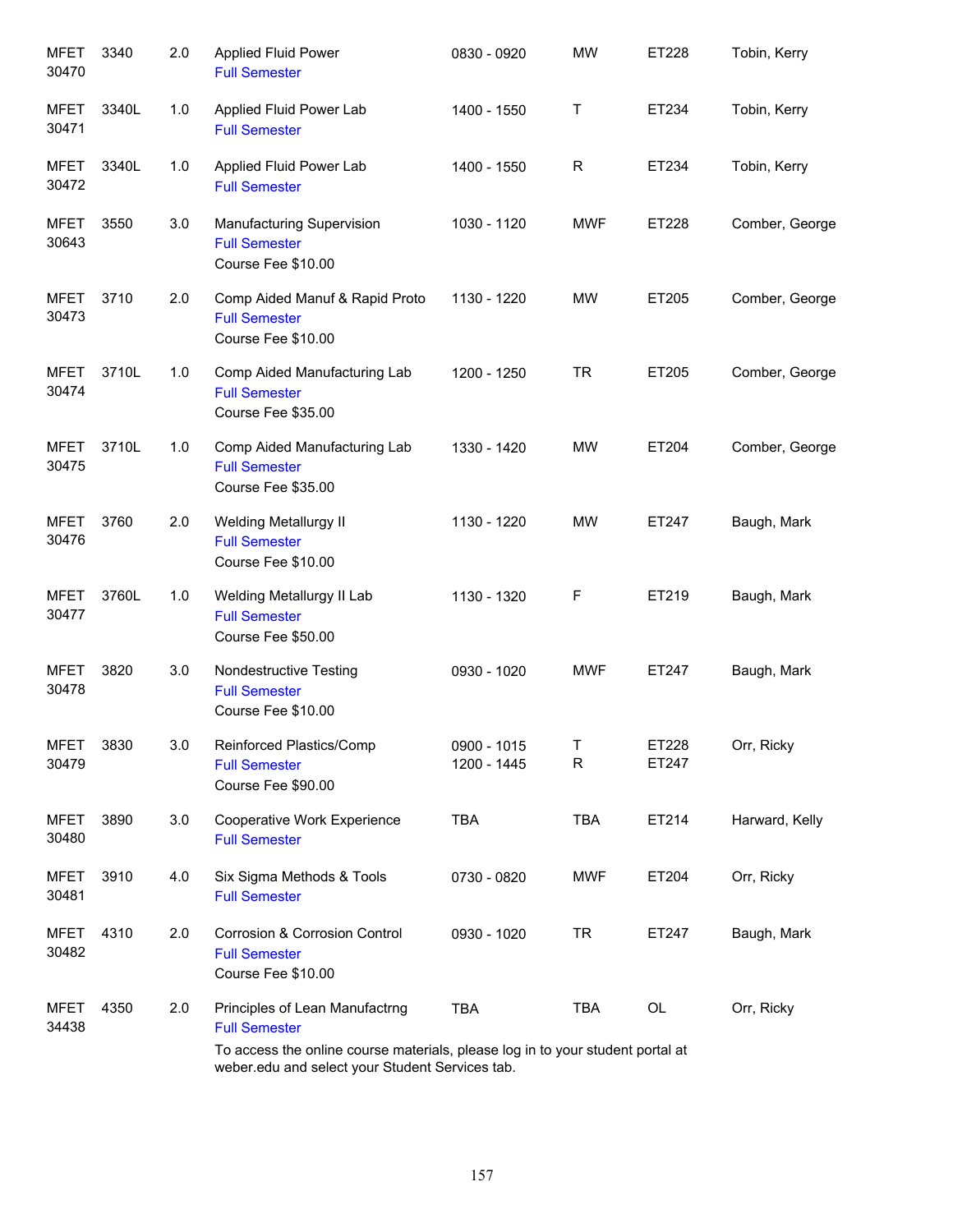| <b>MFET</b><br>30484 | 4610  | 3.0 | Sr Project Plan & Estimating<br><b>Full Semester</b><br>Course Fee \$10.00                                                                                                      | 0930 - 1020 | <b>MWF</b> | ET228        | Orr, Ricky          |
|----------------------|-------|-----|---------------------------------------------------------------------------------------------------------------------------------------------------------------------------------|-------------|------------|--------------|---------------------|
| <b>MFET</b><br>30648 | 4610L | 2.0 | Senior Project & Planning Lab<br><b>Full Semester</b><br>Course Fee \$50.00                                                                                                     | 0730 - 0820 | <b>TR</b>  | ET214        | West, Glen          |
| <b>MFET</b><br>30651 | 4610L | 2.0 | Senior Project & Planning Lab<br><b>Full Semester</b><br>Course Fee \$50.00                                                                                                     | 0730 - 0820 | <b>TR</b>  | ET214        | Farner, Jeremy      |
| <b>MFET</b><br>30660 | 4620L | 2.0 | Senior Project Lab<br><b>Full Semester</b><br>Course Fee \$50.00                                                                                                                | 0730 - 0820 | <b>TR</b>  | ET214        | West, Glen          |
| <b>MFET</b><br>30665 | 4620L | 2.0 | Senior Project Lab<br><b>Full Semester</b><br>Course Fee \$50.00                                                                                                                | 0730 - 0820 | <b>TR</b>  | ET214        | Leatherbury, Megumi |
| <b>MFET</b><br>30668 | 4620L | 2.0 | Senior Project Lab<br><b>Full Semester</b><br>Course Fee \$50.00                                                                                                                | 0730 - 0820 | <b>TR</b>  | ET214        | Baugh, Mark         |
| <b>MFET</b><br>30694 | 4620L | 2.0 | Senior Project Lab<br><b>Full Semester</b><br>Course Fee \$50.00                                                                                                                |             |            |              |                     |
| <b>MFET</b><br>30671 | 4830  | 3.0 | Directed Readings<br><b>Full Semester</b>                                                                                                                                       | <b>TBA</b>  | <b>TBA</b> | ET214        | Harward, Kelly      |
| <b>MFET</b><br>30676 | 4850  | 3.0 | Integration of Automated Syst<br><b>Full Semester</b><br>Course Fee \$20.00                                                                                                     | 0900 - 1015 | <b>TR</b>  | ET230        | McCulley, Julanne   |
| <b>MFET</b><br>30678 | 4890  | 3.0 | Cooperative Work Experience<br><b>Full Semester</b>                                                                                                                             | <b>TBA</b>  | <b>TBA</b> | ET214        | Harward, Kelly      |
| <b>MFET</b><br>30680 | 4995  | 1.0 | <b>CMfgT Exam Review</b><br><b>Full Semester</b><br>Course Fee \$100.00                                                                                                         | 0730 - 0820 | W          | ET224        | Tobin, Kerry        |
| <b>MGMT</b><br>30604 | 2400  | 3.0 | <b>Project Management</b><br><b>Full Semester</b>                                                                                                                               | 0800 - 0920 | <b>TR</b>  | <b>TE105</b> | Hilton, Spencer     |
| <b>MGMT</b><br>33052 | 2400  | 3.0 | Project Management<br><b>Full Semester</b><br>To access the online course materials, please log in to your student portal at<br>weber.edu and select your Student Services tab. | <b>TBA</b>  | <b>TBA</b> | OL           | Cowan, Ted          |
| <b>MGMT</b><br>33958 | 3010  | 3.0 | Organizational Behavior & Mgmt<br><b>Full Semester</b>                                                                                                                          | 1730 - 2010 | M          | <b>WB104</b> | Morgan, James       |
| <b>MGMT</b><br>33961 | 3010  | 3.0 | Organizational Behavior & Mgmt<br><b>Full Semester</b>                                                                                                                          | 1030 - 1120 | <b>MWF</b> | <b>WB121</b> | Fox Kirk, Wendy     |
| <b>MGMT</b><br>33964 | 3010  | 3.0 | Organizational Behavior & Mgmt<br><b>Full Semester</b>                                                                                                                          | 0830 - 0920 | <b>MWF</b> | <b>WB122</b> | Fox Kirk, Wendy     |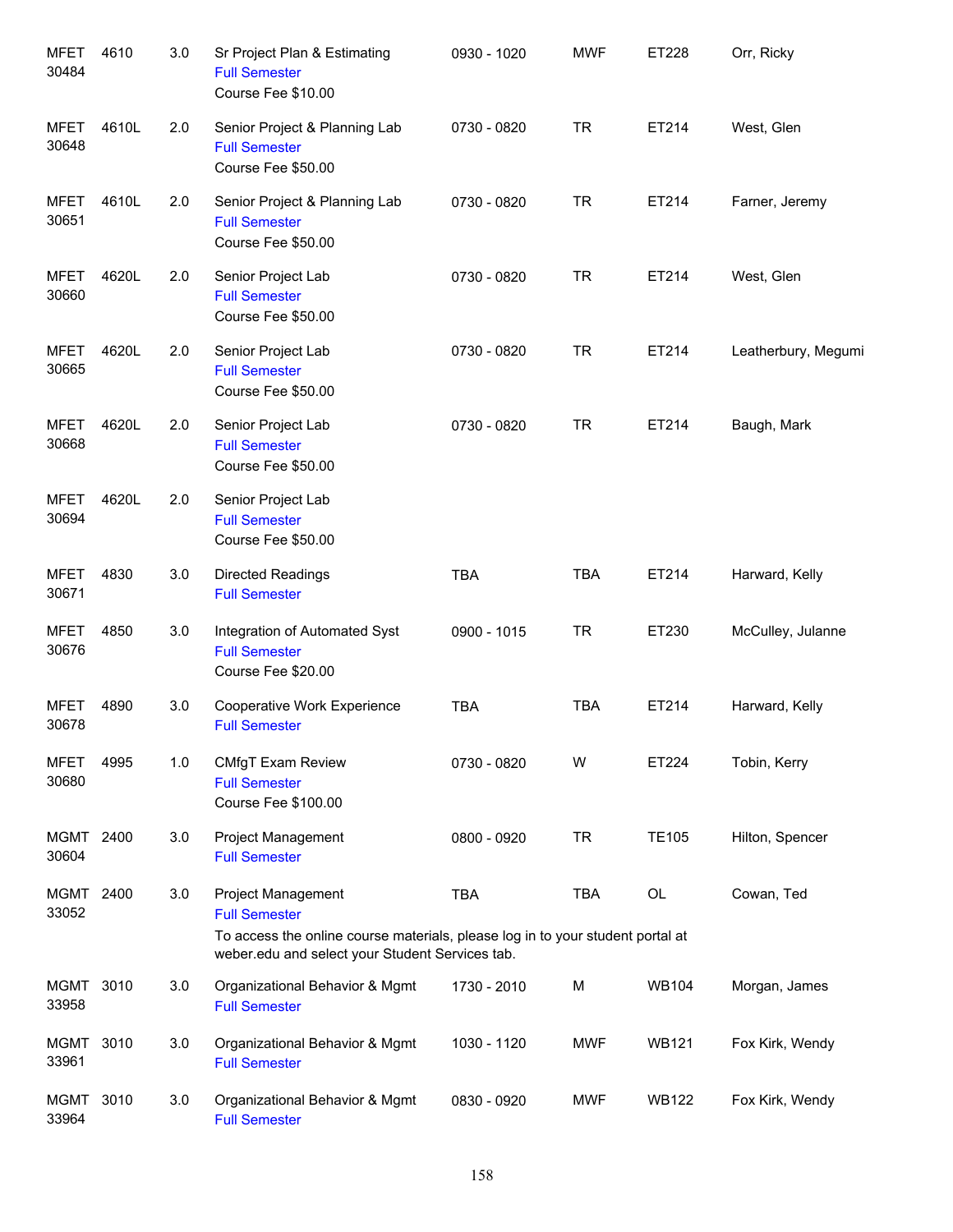| <b>MGMT</b><br>34343 | 3010 | 3.0 | Organizational Behavior & Mgmt<br><b>Full Semester</b>                                                                            | <b>TBA</b>                                                                             | <b>TBA</b>                                     | <b>OL</b>                                                                                    | Morgan, James    |
|----------------------|------|-----|-----------------------------------------------------------------------------------------------------------------------------------|----------------------------------------------------------------------------------------|------------------------------------------------|----------------------------------------------------------------------------------------------|------------------|
|                      |      |     | To access the online course materials, please log in to your student portal at<br>weber.edu and select your Student Services tab. |                                                                                        |                                                |                                                                                              |                  |
| MGMT 3200<br>33957   |      | 3.0 | <b>Managerial Communications</b><br><b>Full Semester</b>                                                                          | 1730 - 2010                                                                            | Т                                              | <b>WB116</b>                                                                                 | Stark, David     |
| <b>MGMT</b><br>34329 | 3300 | 3.0 | Human Resource Management<br><b>Full Semester</b>                                                                                 | 1730 - 2010                                                                            | $\mathsf R$                                    | D02111                                                                                       | Seal, Anne       |
| <b>MGMT</b><br>33955 | 3350 | 3.0 | Employment & Labor Law<br><b>Full Semester</b>                                                                                    | 1730 - 2010                                                                            | M                                              | <b>WB103</b>                                                                                 | Read, David      |
| MGMT 4300<br>33951   |      | 3.0 | Influence/Group Effectiveness<br><b>Full Semester</b>                                                                             | 0830 - 1730<br>0830 - 1730<br>0830 - 1730<br>1700 - 2100<br>1700 - 2100<br>1700 - 2100 | $\mathbb S$<br>S<br>S<br>F<br>F<br>F           | <b>WB110</b><br><b>WB110</b><br><b>WB110</b><br><b>WB110</b><br><b>WB110</b><br><b>WB110</b> | Stevens, Michael |
| MGMT 4300<br>33952   |      | 3.0 | Influence/Group Effectiveness<br><b>Full Semester</b>                                                                             | 0830 - 1730<br>0830 - 1730<br>0830 - 1730<br>1700 - 2100<br>1700 - 2100<br>1700 - 2100 | S<br>$\mathbf S$<br>$\mathbf S$<br>F<br>F<br>F | <b>WB110</b><br><b>WB110</b><br><b>WB110</b><br><b>WB110</b><br><b>WB110</b><br><b>WB110</b> | Stevens, Michael |
| MGMT 4310<br>34330   |      | 3.0 | <b>Compensation &amp; Benefits</b><br><b>Full Semester</b>                                                                        | 0930 - 1210                                                                            | $\mathbf S$                                    | D02117                                                                                       | Seal, Anne       |
| MGMT 4350<br>33950   |      | 3.0 | Training<br><b>Full Semester</b>                                                                                                  | 1730 - 2010                                                                            | W                                              | <b>WB105</b>                                                                                 | Fox Kirk, Wendy  |
| MGMT<br>34332        | 4650 | 3.0 | Negotiations<br><b>Full Semester</b>                                                                                              | 1730 - 2010                                                                            | Т                                              | D02103                                                                                       | Skanchy, Randall |
| MGMT<br>33948        | 4860 | 3.0 | Managment Internship<br><b>Full Semester</b>                                                                                      | <b>TBA</b>                                                                             | <b>TBA</b>                                     |                                                                                              | Russell, Stephen |
| <b>MGMT</b><br>33949 | 4865 | 3.0 | Human Resource Internship<br><b>Full Semester</b>                                                                                 | <b>TBA</b>                                                                             | <b>TBA</b>                                     |                                                                                              | Russell, Stephen |
| <b>MHA</b><br>31921  | 6140 | 3.0 | Long-term Care Administration<br><b>Block 1</b>                                                                                   | 1730 - 2010                                                                            | R                                              | D02105                                                                                       | Jones, Brent     |
| MHA<br>31924         | 6250 | 3.0 | <b>Health Care Finance</b><br><b>Block 2</b>                                                                                      | 1730 - 2010                                                                            | Τ                                              | D02105                                                                                       | Davis, Scott     |
| MHA<br>31925         | 6300 | 3.0 | Quality Improve/Risk Managemnt<br><b>Block 1</b>                                                                                  | 1730 - 2010                                                                            | Т                                              | D02105                                                                                       | Shaw, Patricia   |
| MHA<br>31927         | 6400 | 3.0 | Strategic Health Plan/Mktng<br><b>Block 2</b>                                                                                     | 1730 - 2010                                                                            | R                                              | D02105                                                                                       | Kerr, Randal     |
| MHA<br>31928         | 6450 | 3.0 | Managing Health Information<br><b>Block 1</b>                                                                                     | 1730 - 2010                                                                            | $\mathsf R$                                    | D02113                                                                                       | Wiggins, Carla   |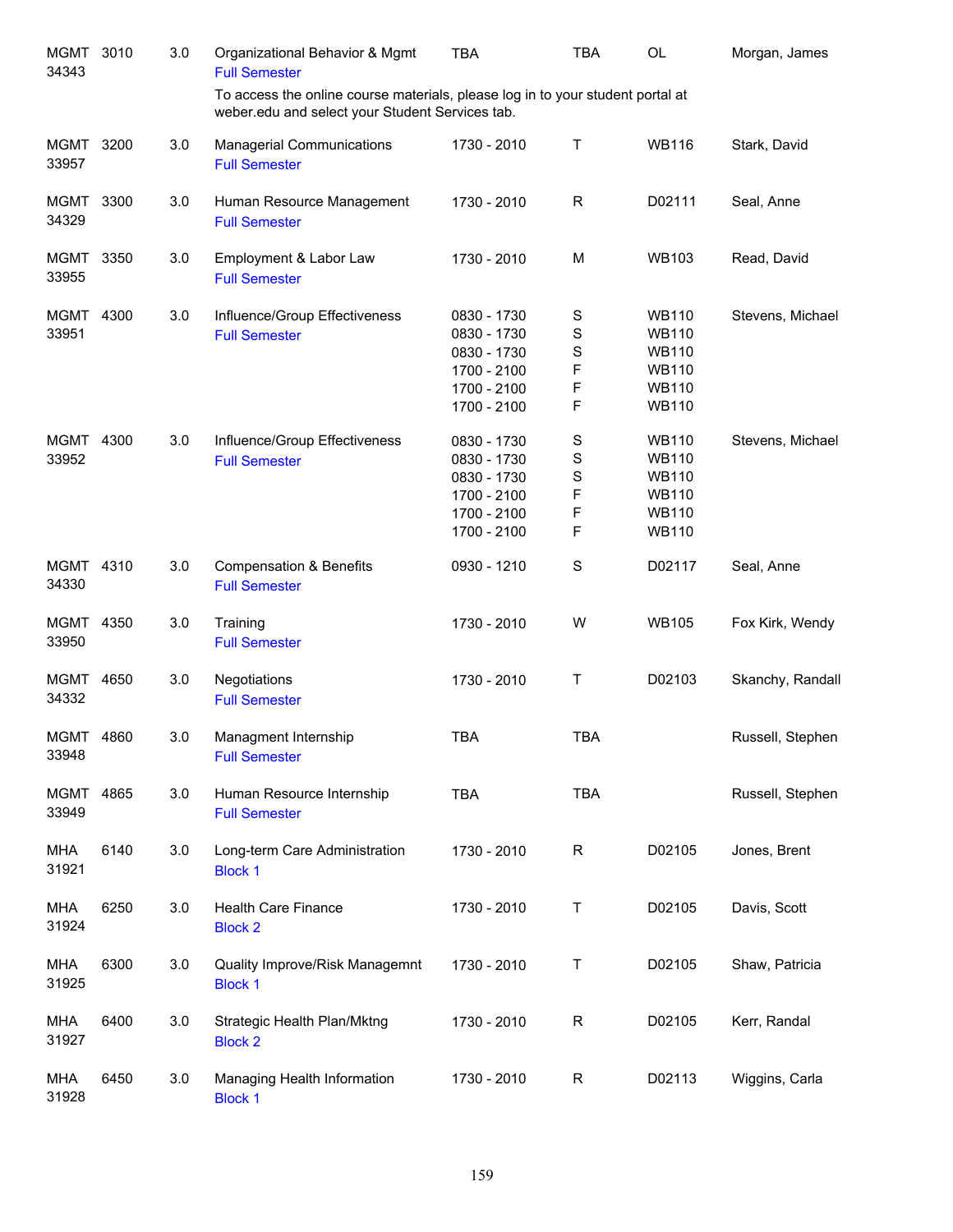| <b>MHA</b><br>31929  | 6500 | 3.0 | Field Work<br><b>Full Semester</b>                                                                                                | 1630 - 1720 | $\mathsf{R}$ | D02113       | Shaw, Patricia     |
|----------------------|------|-----|-----------------------------------------------------------------------------------------------------------------------------------|-------------|--------------|--------------|--------------------|
| <b>MICR</b><br>31918 | 1113 | 3.0 | LS Intro to Microbiology<br><b>Full Semester</b>                                                                                  | 1730 - 2010 | T            | <b>LL127</b> | Sondossi, Mohammad |
| <b>MICR</b><br>31948 | 1113 | 3.0 | LS Intro to Microbiology<br><b>Full Semester</b>                                                                                  | 0730 - 0845 | <b>TR</b>    | <b>LL127</b> | Domek, Matthew     |
| <b>MICR</b><br>31950 | 1113 | 3.0 | LS Intro to Microbiology<br><b>Full Semester</b>                                                                                  | 0900 - 1015 | <b>TR</b>    | <b>LL127</b> | Sondossi, Mohammad |
| <b>MICR</b><br>31952 | 1113 | 3.0 | LS Intro to Microbiology<br><b>Full Semester</b>                                                                                  | 0930 - 1020 | <b>MWF</b>   | <b>LL127</b> | Domek, Matthew     |
| <b>MICR</b><br>31954 | 1113 | 3.0 | LS Intro to Microbiology<br><b>Full Semester</b>                                                                                  | 0830 - 0920 | <b>MWF</b>   | <b>LL127</b> | Sondossi, Mohammad |
| <b>MICR</b><br>31957 | 1113 | 3.0 | LS Intro to Microbiology<br><b>Full Semester</b>                                                                                  | 1130 - 1220 | <b>MWF</b>   | <b>LL127</b> | Lorowitz, William  |
| <b>MICR</b><br>33561 | 1113 | 3.0 | LS Intro to Microbiology<br><b>Full Semester</b>                                                                                  | 1730 - 2010 | M            | D02117       | Burt, Wayne        |
| <b>MICR</b><br>33567 | 1113 | 3.0 | LS Intro to Microbiology<br><b>Full Semester</b>                                                                                  | 1730 - 2010 | $\mathsf R$  | D02117       | Burt, Wayne        |
| <b>MICR</b><br>33569 | 1113 | 3.0 | LS Intro to Microbiology<br><b>Full Semester</b>                                                                                  | 1030 - 1120 | <b>MWF</b>   | D02117       | Call, Evan         |
| <b>MICR</b><br>33581 | 1113 | 3.0 | LS Intro to Microbiology<br><b>Full Semester</b>                                                                                  | 1730 - 2010 | W            | <b>HC014</b> | Call, Evan         |
| <b>MICR</b><br>33583 | 1113 | 3.0 | LS Intro to Microbiology<br><b>Full Semester</b>                                                                                  | 1730 - 2010 | W            | WW102        | Call, Evan         |
| <b>MICR</b><br>33592 | 1113 | 3.0 | LS Intro to Microbiology<br><b>Full Semester</b>                                                                                  | <b>TBA</b>  | <b>TBA</b>   | OL           | Oberg, Craig       |
|                      |      |     | To access the online course materials, please log in to your student portal at<br>weber.edu and select your Student Services tab. |             |              |              |                    |
| <b>MICR</b><br>33597 | 1113 | 3.0 | LS Intro to Microbiology<br><b>Full Semester</b>                                                                                  | <b>TBA</b>  | <b>TBA</b>   | <b>OL</b>    | Domek, Matthew     |
|                      |      |     | To access the online course materials, please log in to your student portal at<br>weber.edu and select your Student Services tab. |             |              |              |                    |
| <b>MICR</b><br>31919 | 1153 | 3.0 | LS Elementary Public Health<br><b>Full Semester</b>                                                                               | 1730 - 2010 | $\mathsf{R}$ | <b>LL127</b> | Jackson, Richard   |
| <b>MICR</b><br>31959 | 1153 | 3.0 | LS Elementary Public Health<br><b>Full Semester</b>                                                                               | 0930 - 1020 | <b>MWF</b>   | LL129        | Jackson, Richard   |
| <b>MICR</b><br>31960 | 1153 | 3.0 | LS Elementary Public Health<br><b>Full Semester</b>                                                                               | 0900 - 1015 | <b>TR</b>    | LL128        | Jackson, Richard   |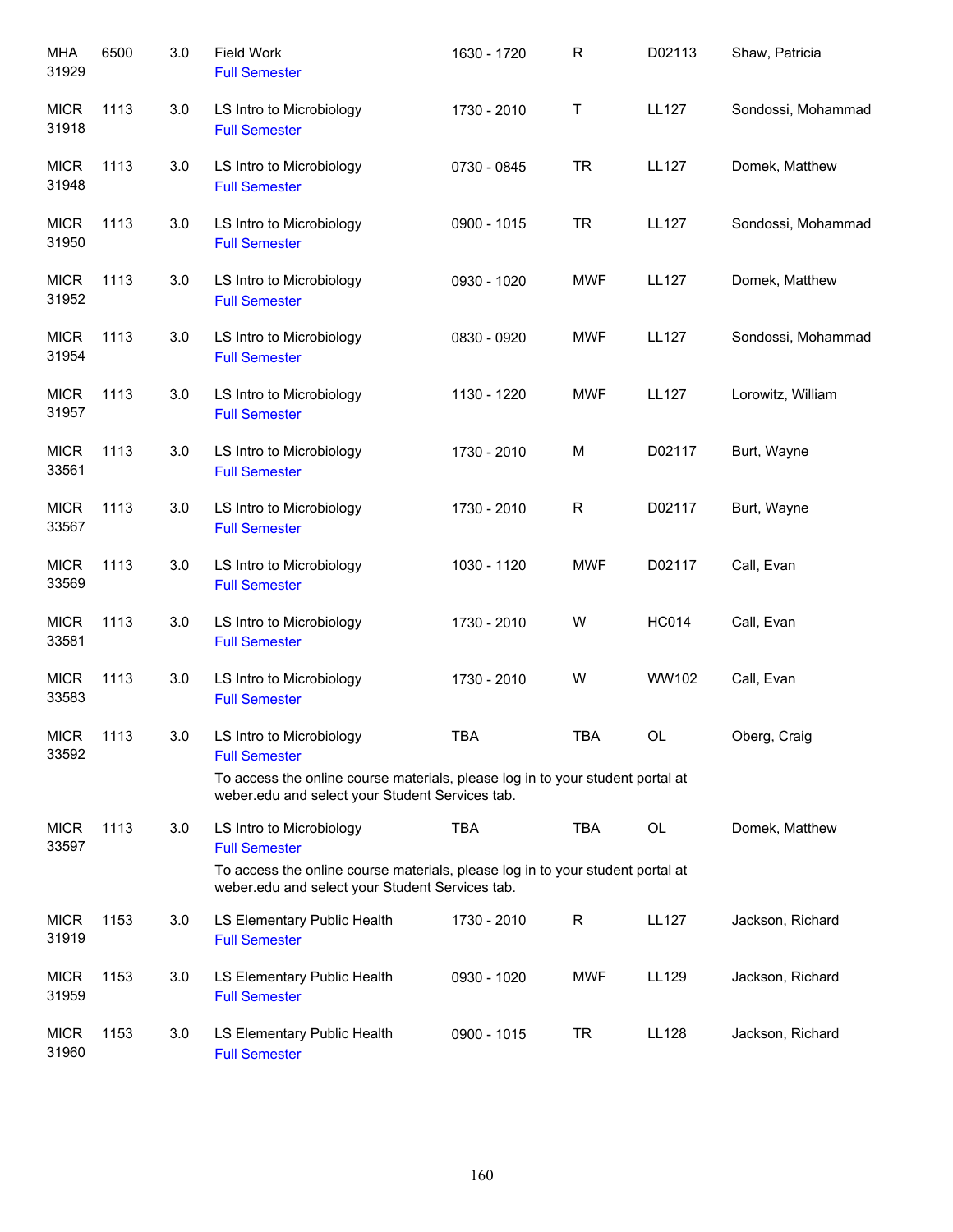| <b>MICR</b><br>33598 | 1153  | 3.0 | LS Elementary Public Health<br><b>Full Semester</b>                                                                               | <b>TBA</b>                 | <b>TBA</b>     | OL                    | Oberg, Craig      |
|----------------------|-------|-----|-----------------------------------------------------------------------------------------------------------------------------------|----------------------------|----------------|-----------------------|-------------------|
|                      |       |     | To access the online course materials, please log in to your student portal at<br>weber.edu and select your Student Services tab. |                            |                |                       |                   |
| <b>MICR</b><br>33600 | 1153  | 3.0 | LS Elementary Public Health<br><b>Full Semester</b>                                                                               | <b>TBA</b>                 | <b>TBA</b>     | OL                    | Culumber, Michele |
|                      |       |     | To access the online course materials, please log in to your student portal at<br>weber.edu and select your Student Services tab. |                            |                |                       |                   |
| <b>MICR</b>          | 1370  | 3.0 | LS Principles of Life Science                                                                                                     | 1030 - 1145                | <b>TR</b>      | <b>SL421</b>          | Wachocki, Barbara |
| 33932                |       |     | <b>Full Semester</b>                                                                                                              | 1200 - 1420                | T.             | <b>SL421</b>          |                   |
| <b>MICR</b><br>31962 | 1810  | 1.0 | Life in Medicine<br><b>Full Semester</b>                                                                                          | 0730 - 0820                | $\mathsf R$    | LL130                 | Trask, Barbara    |
| <b>MICR</b><br>31963 | 2054  | 4.0 | LS Principles of Microbiology<br><b>Full Semester</b>                                                                             | 1030 - 1120                | <b>MWF</b>     | <b>LL127</b>          | Oberg, Craig      |
|                      |       |     | A lab section must be selected.<br>Course Fee \$20.00                                                                             |                            |                |                       |                   |
| <b>MICR</b><br>31964 | 2054L | 0.0 | Prin Micro Lab<br><b>Full Semester</b>                                                                                            | 0930 - 1120                | Τ              | <b>SL344</b>          | Oberg, Craig      |
| <b>MICR</b><br>31965 | 2054L | 0.0 | Prin Micro Lab<br><b>Full Semester</b>                                                                                            | 0930 - 1120                | Τ              | <b>SL345</b>          | Domek, Matthew    |
| <b>MICR</b><br>31966 | 2054L | 0.0 | Prin Micro Lab<br><b>Full Semester</b>                                                                                            | 1130 - 1320                | $\sf T$        | <b>SL344</b>          | Oberg, Craig      |
| <b>MICR</b><br>31968 | 2054L | 0.0 | Prin Micro Lab<br><b>Full Semester</b>                                                                                            | 1130 - 1320                | Τ              | <b>SL345</b>          | Jackson, Richard  |
| <b>MICR</b><br>31969 | 2054L | 0.0 | Prin Micro Lab<br><b>Full Semester</b>                                                                                            | 1330 - 1520                | Τ              | <b>SL345</b>          | Jackson, Richard  |
| <b>MICR</b><br>31973 | 2600  | 1.0 | Laboratory Safety<br><b>Full Semester</b>                                                                                         | 1230 - 1320                | W              | LL129                 | Wachocki, Barbara |
| <b>MICR</b><br>31974 | 3053  | 3.0 | Microbiological Procedures<br><b>Full Semester</b>                                                                                | 1030 - 1120<br>1130 - 1320 | <b>TR</b><br>Τ | <b>LL128</b><br>SL334 | Lorowitz, William |
|                      |       |     | Lab, Tuesday, 11:30-1:20 pm - SL334<br>Course Fee \$20.00                                                                         |                            |                |                       |                   |
| <b>MICR</b><br>34568 | 3053L | 0.0 | Micro Proc Lab<br><b>Full Semester</b>                                                                                            | 1130 - 1320                | Τ              | <b>SL335</b>          | Lorowitz, William |
| <b>MICR</b>          | 3154  | 4.0 | Microbial Ecology                                                                                                                 | 0900 - 1015                | <b>TR</b>      | LL229                 | Culumber, Michele |
| 31975                |       |     | <b>Full Semester</b><br>Lab, Tuesday, 1:30-4:20 pm - SL334                                                                        | 1330 - 1620                | Τ              | SL334                 |                   |
| <b>MICR</b><br>34569 | 3154L | 0.0 | Microbial Ecol Lab<br><b>Full Semester</b>                                                                                        | 1330 - 1620                | Τ              | <b>SL335</b>          | Culumber, Michele |
| <b>MICR</b><br>33604 | 3203  | 3.0 | Immune System in Hlth/Disease<br><b>Full Semester</b>                                                                             | <b>TBA</b>                 | <b>TBA</b>     | OL                    | Nakaoka, Karen    |
|                      |       |     | To access the online course materials, please log in to your student portal at<br>weber.edu and select your Student Services tab. |                            |                |                       |                   |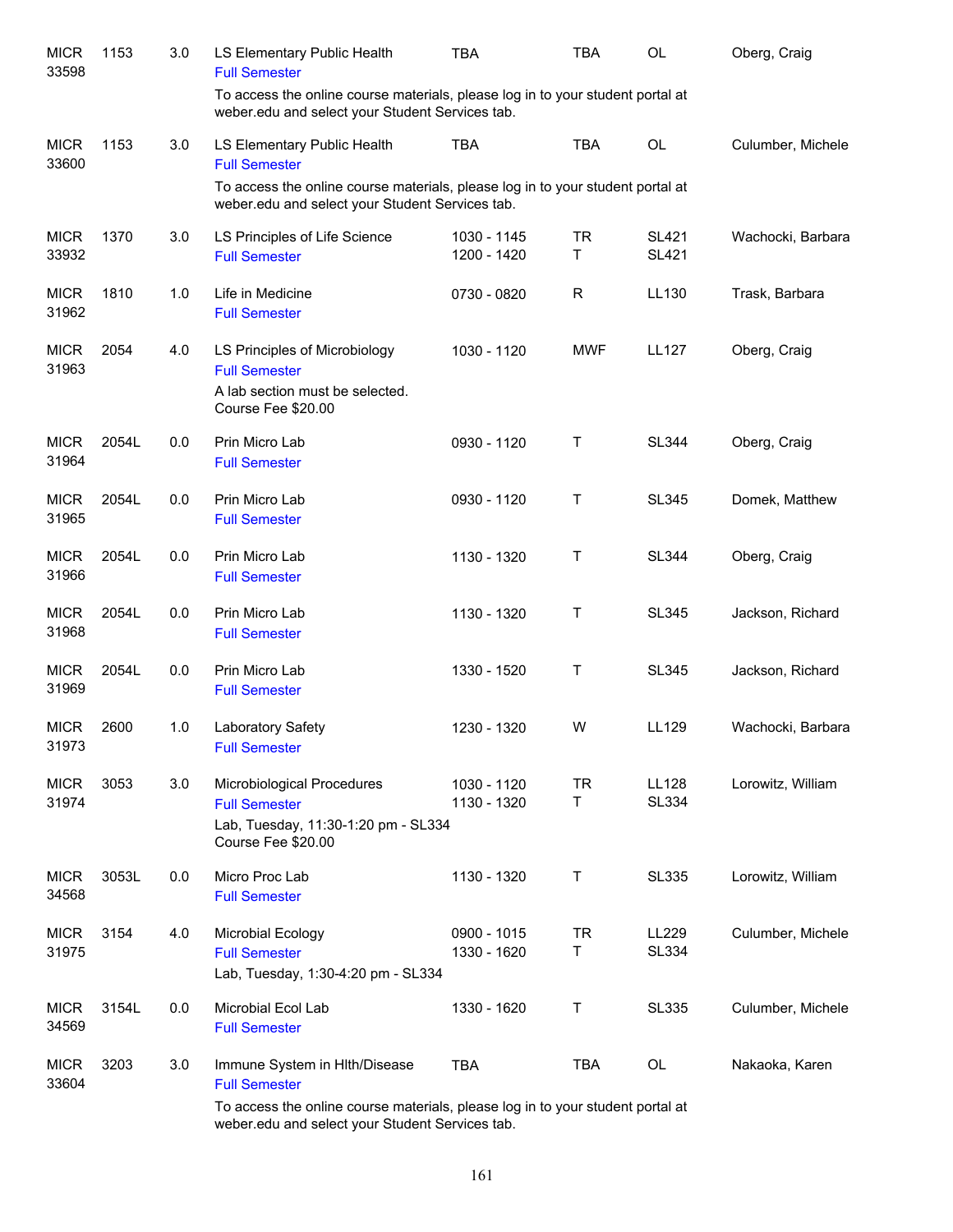| <b>MICR</b><br>31976 | 3305  | 5.0 | <b>Medical Microbiology</b><br><b>Full Semester</b><br>A lab section must be selected.                                                                                                      | 1030 - 1145<br>1030 - 1120 | <b>MW</b><br>F  | <b>LL128</b><br>LL128        | Fritzler, Jason    |
|----------------------|-------|-----|---------------------------------------------------------------------------------------------------------------------------------------------------------------------------------------------|----------------------------|-----------------|------------------------------|--------------------|
| <b>MICR</b><br>32288 | 3305L | 0.0 | <b>Medical Micro Lab</b><br><b>Full Semester</b>                                                                                                                                            | 1146 - 1320                | <b>MW</b>       | <b>SL344</b>                 | Fritzler, Jason    |
| <b>MICR</b><br>32290 | 3305L | 0.0 | Medical Micro Lab<br><b>Full Semester</b>                                                                                                                                                   | 1146 - 1320                | <b>MW</b>       | <b>SL345</b>                 | Fritzler, Jason    |
| <b>MICR</b><br>31979 | 3403  | 3.0 | <b>Tropical Diseases</b><br><b>Full Semester</b><br>Lab, Thursday, 10:30-1:20pm - SL345                                                                                                     | 1030 - 1220<br>1030 - 1320 | т<br>R          | LL229<br><b>SL345</b>        | Fritzler, Jason    |
| <b>MICR</b><br>31980 | 3484  | 4.0 | Environmental Microbiology<br><b>Full Semester</b><br>Lab, Thursday, 11:30-1:20 pm - SL334                                                                                                  | 1030 - 1120<br>1130 - 1320 | <b>MWF</b><br>R | LL229<br><b>SL334</b>        | Sondossi, Mohammad |
| <b>MICR</b><br>31982 | 3570  | 3.0 | Foundations of Science Educ<br><b>Full Semester</b>                                                                                                                                         | 1030 - 1145                | <b>TR</b>       | LL230                        | Johnston, Adam     |
| <b>MICR</b><br>33611 | 3603  | 3.0 | Adv Micro for Health Professio<br><b>Full Semester</b><br>To access the online course materials, please log in to your student portal at<br>weber.edu and select your Student Services tab. | <b>TBA</b>                 | <b>TBA</b>      | <b>OL</b>                    | Nakaoka, Karen     |
| <b>MICR</b><br>31983 | 4154  | 4.0 | <b>Microbial Genetics</b><br><b>Full Semester</b><br>A lab section must be selected.<br>Course Fee \$20.00                                                                                  | 0930 - 1020                | <b>MWF</b>      | <b>LL128</b>                 | Oberg, Craig       |
| <b>MICR</b><br>31985 | 4154L | 0.0 | Micro Genetics Lab<br><b>Full Semester</b>                                                                                                                                                  | 1330 - 1620                | W               | <b>SL344</b>                 | Oberg, Craig       |
| <b>MICR</b><br>31991 | 4154L | 0.0 | Micro Genetics Lab<br><b>Full Semester</b>                                                                                                                                                  | 1330 - 1620                | W               | <b>SL345</b>                 | Oberg, Craig       |
| <b>MICR</b><br>31992 | 4354  | 4.0 | Industrial Micro & Biotechnolo<br><b>Full Semester</b><br>Lab Thursday 1:30-4:20 pm SL344                                                                                                   | 0830 - 0920<br>1330 - 1620 | <b>MWF</b><br>R | <b>SL344</b><br><b>SL344</b> | Lorowitz, William  |
| <b>MICR</b><br>31993 | 4554  | 4.0 | Virology<br><b>Full Semester</b><br>A lab section must be selected.                                                                                                                         | 0830 - 0920                | <b>MWF</b>      | <b>LL128</b>                 | Domek, Matthew     |
| <b>MICR</b><br>31995 | 4554L | 0.0 | Virology Lab<br><b>Full Semester</b>                                                                                                                                                        | 1130 - 1420                | F               | <b>SL344</b>                 | Domek, Matthew     |
| <b>MICR</b><br>31996 | 4554L | 0.0 | Virology Lab<br><b>Full Semester</b>                                                                                                                                                        | 1130 - 1420                | F               | <b>SL345</b>                 | Domek, Matthew     |
| <b>MICR</b><br>30688 | 4800  | 1.0 | Directed Research<br><b>Full Semester</b>                                                                                                                                                   | <b>TBA</b>                 | <b>TBA</b>      |                              | Domek, Matthew     |
| <b>MICR</b><br>30699 | 4800  | 1.0 | Directed Research<br><b>Full Semester</b>                                                                                                                                                   | <b>TBA</b>                 | <b>TBA</b>      |                              | Lorowitz, William  |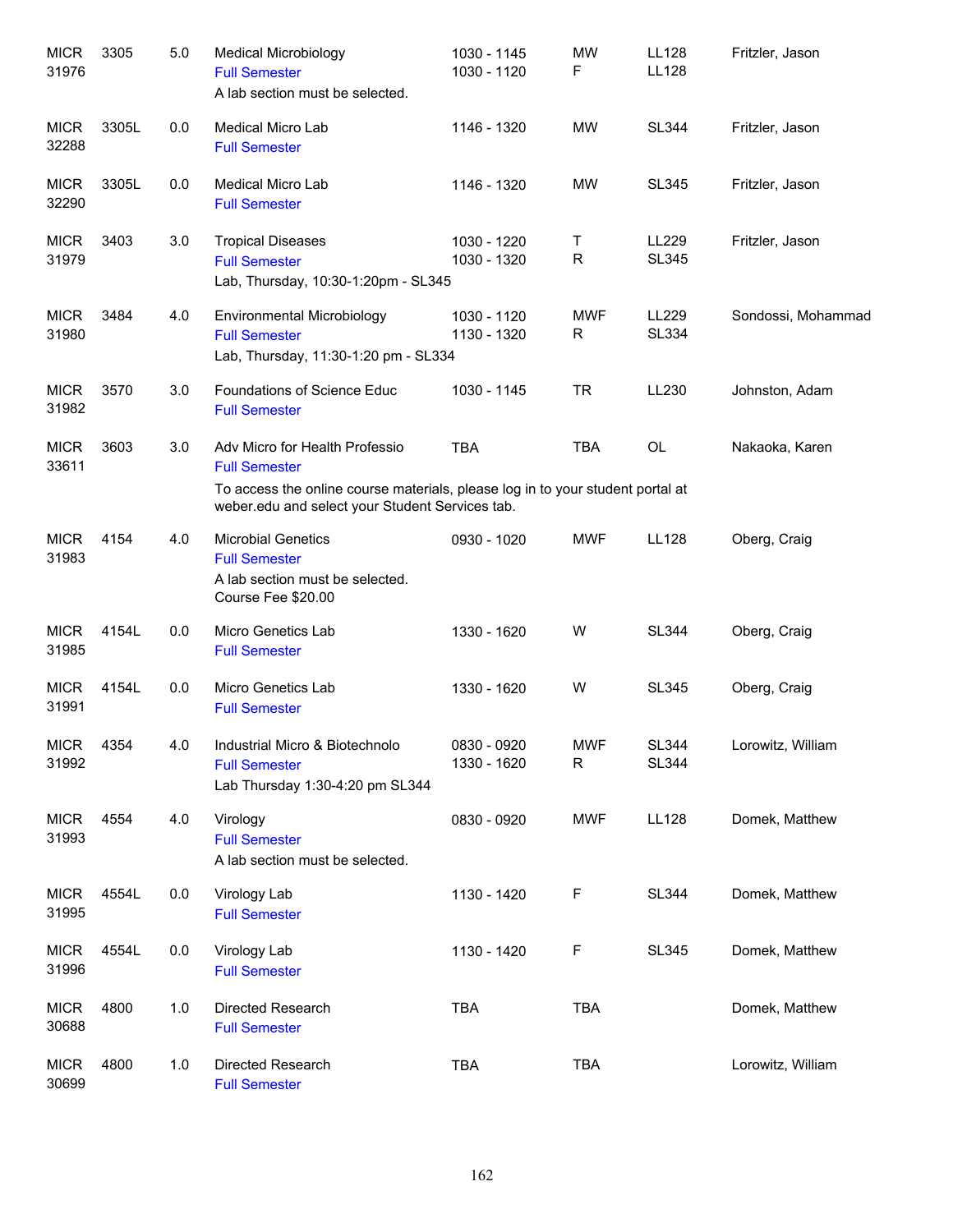| <b>MICR</b><br>30703 | 4800 | 1.0   | Directed Research<br><b>Full Semester</b>        | <b>TBA</b> | <b>TBA</b> | Nakaoka, Karen     |
|----------------------|------|-------|--------------------------------------------------|------------|------------|--------------------|
| <b>MICR</b><br>30704 | 4800 | 1.0   | Directed Research<br><b>Full Semester</b>        | <b>TBA</b> | <b>TBA</b> | Oberg, Craig       |
| <b>MICR</b><br>30706 | 4800 | 1.0   | Directed Research<br><b>Full Semester</b>        | <b>TBA</b> | <b>TBA</b> | Sondossi, Mohammad |
| <b>MICR</b><br>30710 | 4800 | 1.0   | Directed Research<br><b>Full Semester</b>        | <b>TBA</b> | <b>TBA</b> | Culumber, Michele  |
| <b>MICR</b><br>30711 | 4800 | 1.0   | Directed Research<br><b>Full Semester</b>        | <b>TBA</b> | TBA        | Fritzler, Jason    |
| <b>MICR</b><br>30717 | 4800 | 2.0   | Directed Research<br><b>Full Semester</b>        | <b>TBA</b> | <b>TBA</b> | Domek, Matthew     |
| <b>MICR</b><br>30718 | 4800 | 2.0   | Directed Research<br><b>Full Semester</b>        | <b>TBA</b> | <b>TBA</b> | Lorowitz, William  |
| <b>MICR</b><br>30721 | 4800 | 2.0   | Directed Research<br><b>Full Semester</b>        | <b>TBA</b> | <b>TBA</b> | Nakaoka, Karen     |
| <b>MICR</b><br>30740 | 4800 | 2.0   | Directed Research<br><b>Full Semester</b>        | <b>TBA</b> | <b>TBA</b> | Oberg, Craig       |
| <b>MICR</b><br>30741 | 4800 | 2.0   | Directed Research<br><b>Full Semester</b>        | <b>TBA</b> | TBA        | Sondossi, Mohammad |
| <b>MICR</b><br>30744 | 4800 | 2.0   | Directed Research<br><b>Full Semester</b>        | <b>TBA</b> | <b>TBA</b> | Culumber, Michele  |
| <b>MICR</b><br>30746 | 4800 | 2.0   | Directed Research<br><b>Full Semester</b>        | <b>TBA</b> | <b>TBA</b> | Fritzler, Jason    |
| <b>MICR</b><br>30751 | 4830 | 1.0   | <b>Directed Readings</b><br><b>Full Semester</b> | TBA        | TBA        | Domek, Matthew     |
| <b>MICR</b><br>30754 | 4830 | $1.0$ | Directed Readings<br><b>Full Semester</b>        | <b>TBA</b> | <b>TBA</b> | Lorowitz, William  |
| <b>MICR</b><br>30756 | 4830 | 1.0   | Directed Readings<br><b>Full Semester</b>        | <b>TBA</b> | <b>TBA</b> | Oberg, Craig       |
| <b>MICR</b><br>30761 | 4830 | 1.0   | Directed Readings<br><b>Full Semester</b>        | TBA        | <b>TBA</b> | Sondossi, Mohammad |
| <b>MICR</b><br>30762 | 4830 | 1.0   | Directed Readings<br><b>Full Semester</b>        | <b>TBA</b> | <b>TBA</b> | Culumber, Michele  |
| <b>MICR</b><br>30766 | 4830 | 2.0   | Directed Readings<br><b>Full Semester</b>        | <b>TBA</b> | <b>TBA</b> | Domek, Matthew     |
| <b>MICR</b><br>30768 | 4830 | 2.0   | Directed Readings<br><b>Full Semester</b>        | TBA        | <b>TBA</b> | Fritzler, Jason    |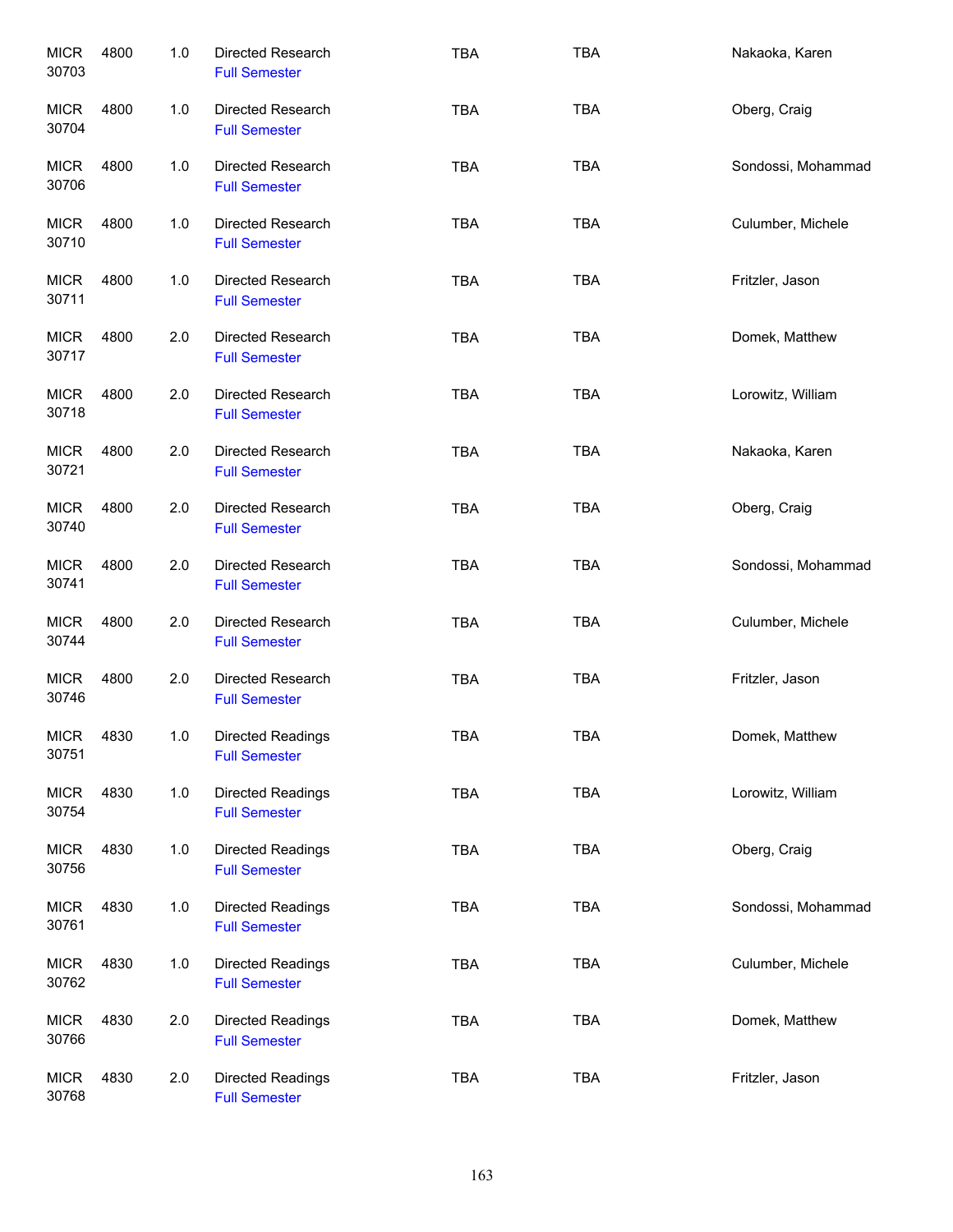| <b>MICR</b><br>30770 | 4830 | $1.0$ | Directed Readings<br><b>Full Semester</b>              | <b>TBA</b>  | <b>TBA</b>  |              | Fritzler, Jason    |
|----------------------|------|-------|--------------------------------------------------------|-------------|-------------|--------------|--------------------|
| <b>MICR</b><br>30771 | 4830 | 2.0   | Directed Readings<br><b>Full Semester</b>              | <b>TBA</b>  | <b>TBA</b>  |              | Lorowitz, William  |
| <b>MICR</b><br>30773 | 4830 | 2.0   | Directed Readings<br><b>Full Semester</b>              | <b>TBA</b>  | <b>TBA</b>  |              | Sondossi, Mohammad |
| <b>MICR</b><br>30775 | 4830 | 2.0   | Directed Readings<br><b>Full Semester</b>              | <b>TBA</b>  | <b>TBA</b>  |              | Oberg, Craig       |
| <b>MICR</b><br>30777 | 4830 | 2.0   | Directed Readings<br><b>Full Semester</b>              | <b>TBA</b>  | <b>TBA</b>  |              | Culumber, Michele  |
| <b>MICR</b><br>30778 | 4890 | 1.0   | Coop Work Experience<br><b>Full Semester</b>           | <b>TBA</b>  | <b>TBA</b>  |              | Oberg, Craig       |
| <b>MICR</b><br>30781 | 4890 | 2.0   | Coop Work Experience<br><b>Full Semester</b>           | <b>TBA</b>  | <b>TBA</b>  |              | Oberg, Craig       |
| <b>MICR</b><br>30784 | 4890 | 3.0   | Coop Work Experience<br><b>Full Semester</b>           | <b>TBA</b>  | TBA         |              | Oberg, Craig       |
| <b>MICR</b><br>30786 | 4890 | 4.0   | Coop Work Experience<br><b>Full Semester</b>           | <b>TBA</b>  | <b>TBA</b>  |              | Oberg, Craig       |
| <b>MICR</b><br>30788 | 4890 | $5.0$ | Coop Work Experience<br><b>Full Semester</b>           | <b>TBA</b>  | <b>TBA</b>  |              | Oberg, Craig       |
| <b>MICR</b><br>31997 | 4991 | 1.0   | Microbiology Seminar<br><b>Full Semester</b>           | 1130 - 1220 | F           | <b>LL128</b> | Culumber, Michele  |
| <b>MILS</b><br>31881 | 1020 | 3.0   | Intro to Tactical Leadership<br><b>Full Semester</b>   | 1030 - 1220 | T           | <b>SS10</b>  | Molyneaux, Joel    |
| <b>MILS</b><br>31883 | 2020 | 3.0   | Found of Tactical Leadership<br><b>Full Semester</b>   | 0830 - 1020 | Τ           | <b>SS10</b>  | Czipka, Michael    |
| <b>MILS</b><br>31885 | 2400 | 1.0   | <b>Physical Readiness</b><br><b>Full Semester</b>      | 0600 - 0700 | <b>MWF</b>  | SG           | Molyneaux, Joel    |
| <b>MILS</b><br>32175 | 2830 | 1.0   | Directed Readings & Projects<br><b>Full Semester</b>   | TBA         | TBA         |              | Czipka, Michael    |
| <b>MILS</b><br>32178 | 2830 | 2.0   | Directed Readings & Projects<br><b>Full Semester</b>   | TBA         | <b>TBA</b>  |              | Czipka, Michael    |
| <b>MILS</b><br>32179 | 2830 | 3.0   | Directed Readings & Projects<br><b>Full Semester</b>   | <b>TBA</b>  | <b>TBA</b>  |              | Czipka, Michael    |
| <b>MILS</b><br>31897 | 2921 | 3.0   | ROTC Leader's Training Course<br><b>Full Semester</b>  | TBA         | <b>TBA</b>  |              | Ballinger, Brian   |
| <b>MILS</b><br>31888 | 3020 | 4.0   | Leadership in Changing Environ<br><b>Full Semester</b> | 0900 - 1145 | $\mathsf R$ | <b>SS10</b>  | Ballinger, Brian   |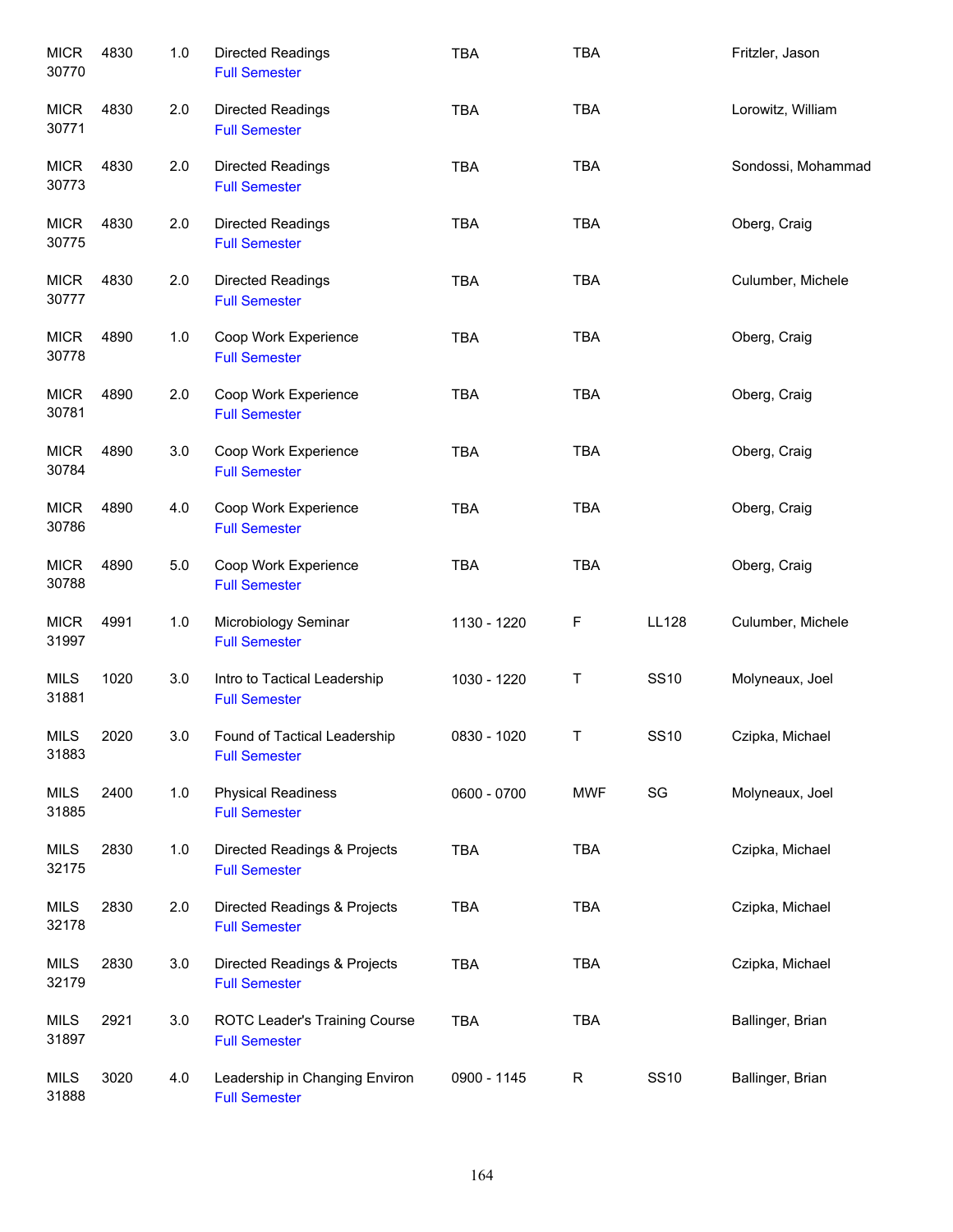| <b>MILS</b><br>31890 | 4020 | 4.0 | Leadership in a Complex World<br><b>Full Semester</b>                                                                                                                                                  | 1330 - 1610 | Τ          | <b>SS10</b>  | Bashein, Robert     |
|----------------------|------|-----|--------------------------------------------------------------------------------------------------------------------------------------------------------------------------------------------------------|-------------|------------|--------------|---------------------|
| <b>MILS</b><br>31891 | 4400 | 2.0 | <b>Advanced Physical Readiness</b><br><b>Full Semester</b>                                                                                                                                             | 0600 - 0700 | <b>MWF</b> | SG           | Molyneaux, Joel     |
| MILS<br>32180        | 4830 | 1.0 | Directed Readings & Projects<br><b>Full Semester</b>                                                                                                                                                   | <b>TBA</b>  | <b>TBA</b> |              | Bashein, Robert     |
| <b>MILS</b><br>32181 | 4830 | 2.0 | Directed Readings & Projects<br><b>Full Semester</b>                                                                                                                                                   | <b>TBA</b>  | <b>TBA</b> |              | Bashein, Robert     |
| <b>MILS</b><br>32184 | 4830 | 3.0 | Directed Readings & Projects<br><b>Full Semester</b>                                                                                                                                                   | <b>TBA</b>  | <b>TBA</b> |              | Bashein, Robert     |
| <b>MILS</b><br>32166 | 4921 | 3.0 | Leadership Dev/Assess Course<br><b>Full Semester</b>                                                                                                                                                   | <b>TBA</b>  | <b>TBA</b> |              | Ballinger, Brian    |
| <b>MILS</b><br>32191 | 4922 | 2.0 | Airborne Operations<br><b>Full Semester</b>                                                                                                                                                            | <b>TBA</b>  | <b>TBA</b> |              | Ballinger, Brian    |
| <b>MILS</b><br>32196 | 4923 | 2.0 | Cadet Troop Leader Training<br><b>Full Semester</b>                                                                                                                                                    | <b>TBA</b>  | <b>TBA</b> |              | Ballinger, Brian    |
| <b>MKTG</b><br>33945 | 3010 | 3.0 | <b>Marketing Concepts &amp; Practices</b><br><b>Full Semester</b>                                                                                                                                      | 1330 - 1445 | <b>TR</b>  | <b>WB110</b> | Watson, Joel        |
| <b>MKTG</b><br>33946 | 3010 | 3.0 | <b>Marketing Concepts &amp; Practices</b><br><b>Full Semester</b>                                                                                                                                      | 0730 - 0820 | <b>MWF</b> | <b>WB116</b> | Allred, Anthony     |
| <b>MKTG</b><br>34344 | 3010 | 3.0 | <b>Marketing Concepts &amp; Practices</b><br><b>Full Semester</b><br>To access the online course materials, please log in to your student portal at<br>weber.edu and select your Student Services tab. | <b>TBA</b>  | <b>TBA</b> | OL           | Watson, Joel        |
| <b>MKTG</b><br>34345 | 3010 | 3.0 | <b>Marketing Concepts &amp; Practices</b><br><b>Full Semester</b><br>To access the online course materials, please log in to your student portal at<br>weber.edu and select your Student Services tab. | <b>TBA</b>  | <b>TBA</b> | OL           | Allred, Anthony     |
| <b>MKTG</b><br>34351 | 3100 | 3.0 | <b>Consumer Behavior</b><br><b>Full Semester</b><br>To access the online course materials, please log in to your student portal at<br>weber.edu and select your Student Services tab.                  | <b>TBA</b>  | <b>TBA</b> | <b>OL</b>    | Davis, Brian        |
| <b>MKTG</b><br>33944 | 3200 | 3.0 | Selling & Sales Management<br><b>Full Semester</b>                                                                                                                                                     | 0830 - 0920 | <b>MWF</b> | <b>WB116</b> | Allred, Anthony     |
| <b>MKTG</b><br>33939 | 3450 | 3.0 | <b>Promotion Managment</b><br><b>Full Semester</b>                                                                                                                                                     | 1030 - 1145 | <b>TR</b>  | <b>WB113</b> | Watson, Joel        |
| <b>MKTG</b><br>33901 | 3600 | 3.0 | International Marketing<br><b>Full Semester</b>                                                                                                                                                        | 1500 - 1615 | <b>TR</b>  | <b>WB110</b> | Watson, Joel        |
| <b>MKTG</b><br>34333 | 4200 | 3.0 | Internet Marketing<br><b>Block 1</b>                                                                                                                                                                   | 1730 - 2010 | R          | D02106       | Lawrence, Alexander |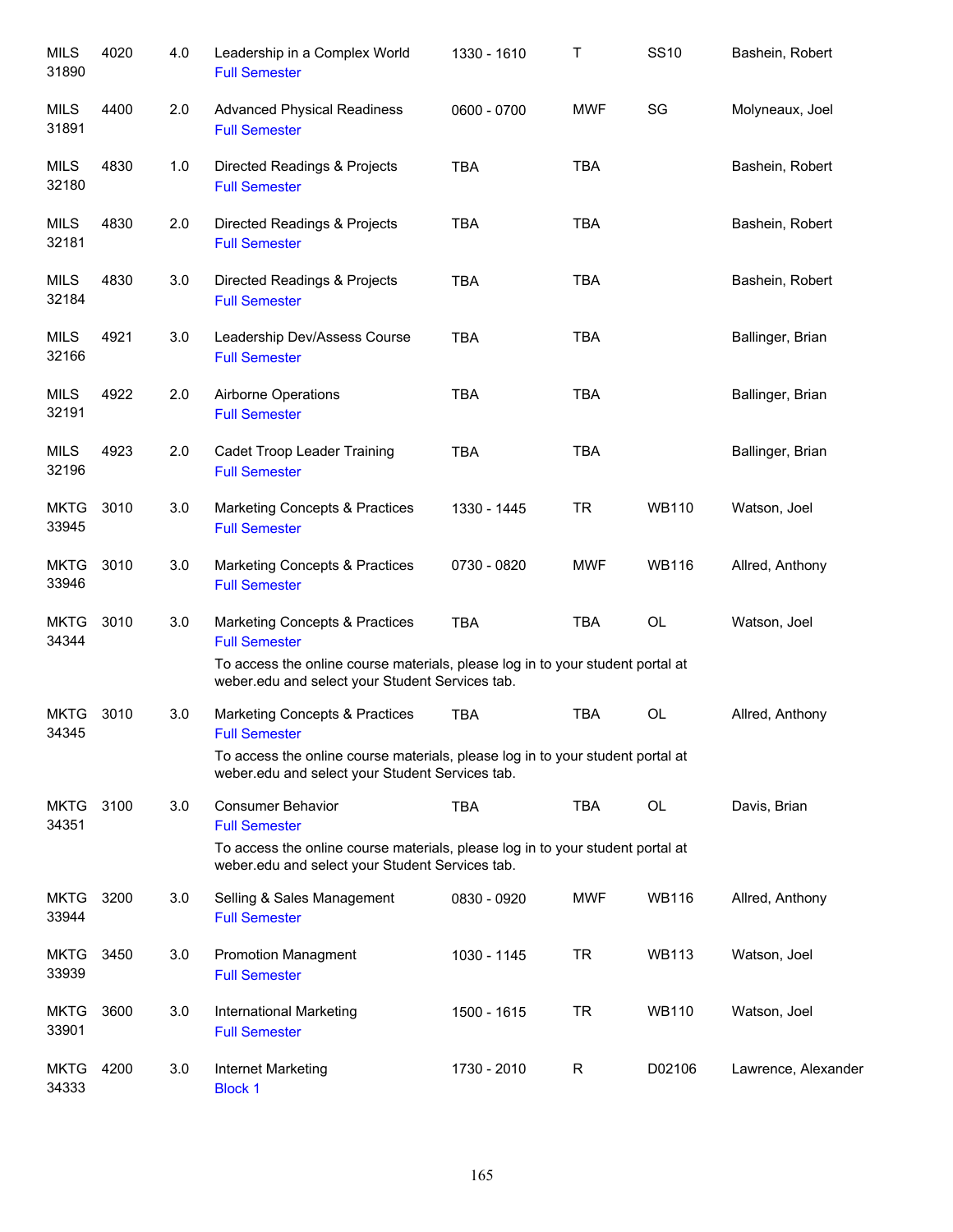| <b>MKTG</b><br>34354 | 4400  | 3.0 | <b>Marketing Strategy</b><br><b>Full Semester</b>                                                                                                                      | <b>TBA</b>  | <b>TBA</b> | <b>OL</b> | Valentin, Erhard |
|----------------------|-------|-----|------------------------------------------------------------------------------------------------------------------------------------------------------------------------|-------------|------------|-----------|------------------|
|                      |       |     | To access the online course materials, please log in to your student portal at<br>weber.edu and select your Student Service tab.                                       |             |            |           |                  |
| <b>MKTG</b><br>33900 | 4860  | 3.0 | Marketing Internship<br><b>Full Semester</b>                                                                                                                           | <b>TBA</b>  | <b>TBA</b> |           | Russell, Stephen |
| MLS<br>32123         | 1000  | 3.0 | Core Clinical Laboratory Skill<br><b>Full Semester</b><br>Limited to students approved for the CLA course. Please<br>contact Cindi Kranek at 801-626-8546 to register. | <b>TBA</b>  | <b>TBA</b> | <b>OL</b> | Kranek, Cindi    |
|                      |       |     | Course fee \$39.00                                                                                                                                                     |             |            |           |                  |
| <b>MLS</b><br>32124  | 1001  | 1.0 | Online Orientation AAS Degree<br><b>Full Semester</b>                                                                                                                  | <b>TBA</b>  | <b>TBA</b> | <b>OL</b> | Kranek, Cindi    |
|                      |       |     | To access the online course materials, please log in to your student portal at<br>weber.edu and select your Student Services tab.                                      |             |            |           |                  |
| <b>MLS</b><br>32128  | 1003  | 1.0 | Intro to Clinical Immunology<br><b>Full Semester</b>                                                                                                                   | <b>TBA</b>  | <b>TBA</b> | <b>OL</b> | Kranek, Cindi    |
|                      |       |     | To access the online course materials, please log in to your student portal at<br>weber.edu and select your Student Services tab.<br>Course fee \$13.00                |             |            |           |                  |
| <b>MLS</b><br>31510  | 1113  | 4.0 | Intro to Medical Lab Practices<br><b>Full Semester</b><br>Course Fee \$52.00                                                                                           | 0930 - 1020 | <b>MWF</b> | MH222     | Thomas, Janice   |
| <b>MLS</b><br>32131  | 1113  | 4.0 | Intro to Medical Lab Practices<br><b>Full Semester</b>                                                                                                                 | <b>TBA</b>  | <b>TBA</b> | <b>OL</b> | Thomas, Janice   |
|                      |       |     | Limited to students accepted into program. Please contact<br>Cindi Kranek 801-626-8546 to register.<br>Course fee \$52.00                                              |             |            |           |                  |
| <b>MLS</b><br>31702  | 1113L | 0.0 | Lab<br><b>Full Semester</b>                                                                                                                                            | 1330 - 1550 | M          | MH211     | Thomas, Janice   |
| <b>MLS</b><br>31705  | 1113L | 0.0 | Lab<br><b>Full Semester</b>                                                                                                                                            | 1330 - 1550 | W          | MH211     | Thomas, Janice   |
| MLS<br>31708         | 1113L | 0.0 | Lab<br><b>Full Semester</b>                                                                                                                                            | 1230 - 1450 | F          | MH211     | Thomas, Janice   |
| MLS<br>32134         | 1113L | 0.0 | Lab<br><b>Full Semester</b>                                                                                                                                            | <b>TBA</b>  | <b>TBA</b> | OL        | Thomas, Janice   |
|                      |       |     | Limited to students accepted into program. Please contact Cindi Kranek<br>801-626-8546 to register.                                                                    |             |            |           |                  |
| MLS<br>31519         | 1123  | 5.0 | Prin Hematology & Hemostasis<br><b>Full Semester</b><br>Course Fee \$65.00                                                                                             | 1130 - 1220 | <b>MWF</b> | MH341     | McEntire, Dan    |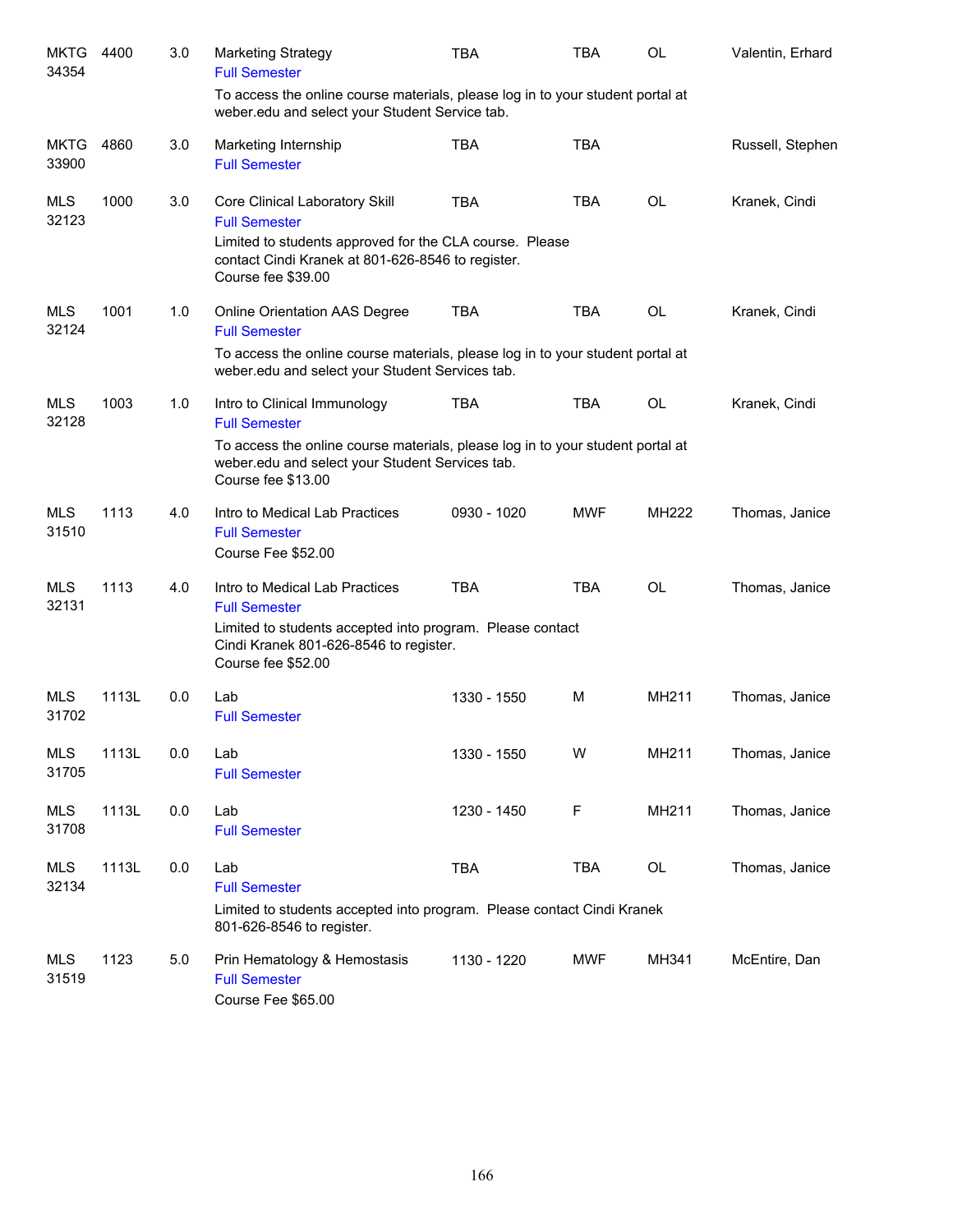| MLS<br>32137        | 1123  | 5.0 | Prin Hematology & Hemostasis<br><b>Full Semester</b>                                                                                                                                                                                                                  | <b>TBA</b>  | TBA        | <b>OL</b> | McEntire, Dan |
|---------------------|-------|-----|-----------------------------------------------------------------------------------------------------------------------------------------------------------------------------------------------------------------------------------------------------------------------|-------------|------------|-----------|---------------|
|                     |       |     | Limited to students accepted into the online program.<br>Please contact Cindi Kranek 801-626-8546<br>To access the online course materials, please log in to your student portal at<br>weber.edu and select your Student Services tab.<br>Course fee \$65.00          |             |            |           |               |
| <b>MLS</b><br>32140 | 1123  | 5.0 | Prin Hematology & Hemostasis<br><b>Full Semester</b>                                                                                                                                                                                                                  | <b>TBA</b>  | <b>TBA</b> | <b>OL</b> | McEntire, Dan |
|                     |       |     | Limited to ARUP students accepted to program. Please contact Julie Kakazu at<br>801-626-6120 to register.<br>Course fee \$65.00                                                                                                                                       |             |            |           |               |
| MLS<br>31713        | 1123L | 0.0 | Lab<br><b>Full Semester</b>                                                                                                                                                                                                                                           | 0830 - 1050 | <b>TR</b>  | MH211     | McEntire, Dan |
| MLS<br>31732        | 1123L | 0.0 | Lab<br><b>Full Semester</b>                                                                                                                                                                                                                                           | 1130 - 1350 | <b>TR</b>  | MH211     | McEntire, Dan |
| MLS<br>31734        | 1123L | 0.0 | Lab<br><b>Full Semester</b>                                                                                                                                                                                                                                           | 1430 - 1650 | <b>TR</b>  | MH211     | McEntire, Dan |
| <b>MLS</b><br>32138 | 1123L | 0.0 | Lab<br><b>Full Semester</b><br>Limited to students accepted into the online program.<br>Please contact Cindi Kranek 801-626-8546<br>To access the online course materials, please log in to your student portal at<br>weber.edu and select your Student Services tab. | <b>TBA</b>  | <b>TBA</b> | <b>OL</b> | McEntire, Dan |
| <b>MLS</b><br>31561 | 2213  | 5.0 | Prin Clinical Chemistry II<br><b>Full Semester</b><br>Course Fee \$65.00                                                                                                                                                                                              | 1230 - 1320 | <b>MWF</b> | MH222     | Rowe, Ryan    |
| <b>MLS</b><br>32155 | 2213  | 5.0 | Prin Clinical Chemistry II<br><b>Full Semester</b><br>To access the online course materials, please log in to your student portal at<br>weber.edu and select your Student Services tab.<br>Course fee \$65.00                                                         | <b>TBA</b>  | <b>TBA</b> | OL        | Rowe, Ryan    |
| <b>MLS</b><br>32195 | 2213  | 5.0 | Prin Clinical Chemistry II<br><b>Full Semester</b><br>For Dixie College students only.<br>To access the online course materials, please log in to your student portal at<br>weber.edu and select your Student Services tab.                                           | <b>TBA</b>  | <b>TBA</b> | OL        | Rowe, Ryan    |
| MLS<br>31735        | 2213L | 0.0 | Lab<br><b>Full Semester</b>                                                                                                                                                                                                                                           | 1430 - 1650 | <b>MW</b>  | MH221     | Rowe, Ryan    |
| MLS<br>31736        | 2213L | 0.0 | Lab<br><b>Full Semester</b>                                                                                                                                                                                                                                           | 0730 - 0950 | <b>TR</b>  | MH221     | Criddle, Kent |
| MLS<br>31737        | 2213L | 0.0 | Lab<br><b>Full Semester</b>                                                                                                                                                                                                                                           | 1030 - 1250 | <b>TR</b>  | MH221     | Rowe, Ryan    |
| <b>MLS</b><br>31738 | 2213L | 0.0 | Lab<br><b>Full Semester</b>                                                                                                                                                                                                                                           | 1330 - 1550 | <b>TR</b>  | MH221     | Criddle, Kent |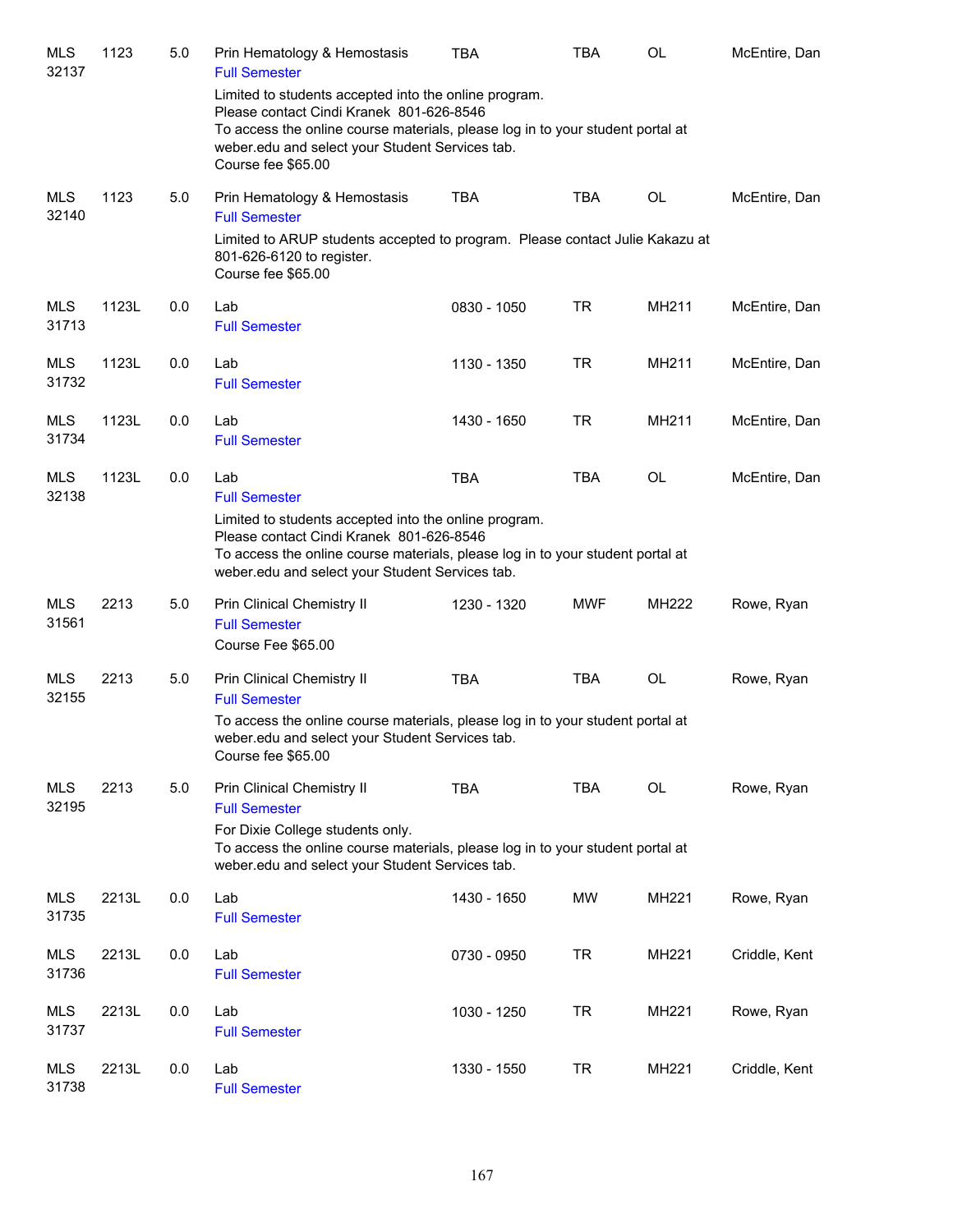| <b>MLS</b><br>32182 | 2213L | 0.0 | Lab<br><b>Full Semester</b><br>To access the online course materials, please log in to your student portal at<br>weber.edu and select your Student Services tab.                                                                                     | <b>TBA</b>  | <b>TBA</b> | OL        | Rowe, Ryan     |
|---------------------|-------|-----|------------------------------------------------------------------------------------------------------------------------------------------------------------------------------------------------------------------------------------------------------|-------------|------------|-----------|----------------|
| <b>MLS</b><br>32199 | 2213L | 0.0 | Lab<br><b>Full Semester</b><br>For Dixie College students only.<br>To access the online course materials, please log in to your student portal at<br>weber.edu and select your Student Services tab.                                                 | <b>TBA</b>  | <b>TBA</b> | OL        | Rowe, Ryan     |
| <b>MLS</b><br>31566 | 2214  | 4.0 | Prin Clinical Microbiology II<br><b>Full Semester</b><br>Course Fee \$52.00                                                                                                                                                                          | 1030 - 1120 | <b>MWF</b> | MH117     | Wright, Scott  |
| <b>MLS</b><br>32200 | 2214  | 4.0 | Prin Clinical Microbiology II<br><b>Full Semester</b><br>To access the online course materials, please log in to your student portal at<br>weber.edu and select your Student Services tab.<br>Course fee \$52.00                                     | <b>TBA</b>  | <b>TBA</b> | <b>OL</b> | Kakazu, Julie  |
| <b>MLS</b><br>32219 | 2214  | 4.0 | Prin Clinical Microbiology II<br><b>Full Semester</b><br>For Dixie College students only.<br>To access the online course materials, please log in to your student portal at<br>weber.edu and select your Student Services tab.<br>Course fee \$52.00 | <b>TBA</b>  | <b>TBA</b> | <b>OL</b> | Kakazu, Julie  |
| <b>MLS</b><br>31740 | 2214L | 0.0 | Lab<br><b>Full Semester</b>                                                                                                                                                                                                                          | 0930 - 1050 | <b>TR</b>  | MH212     | Wright, Scott  |
| MLS<br>31742        | 2214L | 0.0 | Lab<br><b>Full Semester</b>                                                                                                                                                                                                                          | 1130 - 1250 | TR         | MH212     | Wright, Scott  |
| MLS<br>31743        | 2214L | 0.0 | Lab<br><b>Full Semester</b>                                                                                                                                                                                                                          | 1330 - 1450 | TR         | MH212     | Wright, Scott  |
| <b>MLS</b><br>31744 | 2214L | 0.0 | Lab<br><b>Full Semester</b>                                                                                                                                                                                                                          | 1530 - 1650 | TR         | MH212     | Thomas, Janice |
| <b>MLS</b><br>32205 | 2214L | 0.0 | Lab<br><b>Full Semester</b><br>To access the online course materials, please log in to your student portal at<br>weber.edu and select your Student Services tab.                                                                                     | <b>TBA</b>  | TBA        | OL        | Kakazu, Julie  |
| MLS<br>32225        | 2214L | 0.0 | Lab<br><b>Full Semester</b><br>For Dixie College students only.<br>To access the online course materials, please log in to your student portal at<br>weber.edu and select your Student Services tab.                                                 | <b>TBA</b>  | <b>TBA</b> | OL        | Kakazu, Julie  |
| MLS<br>31569        | 2215  | 4.0 | Prin of Immunohematology<br><b>Full Semester</b><br>Course Fee \$52.00                                                                                                                                                                               | 1330 - 1420 | <b>MWF</b> | MH222     | Oja, Janet     |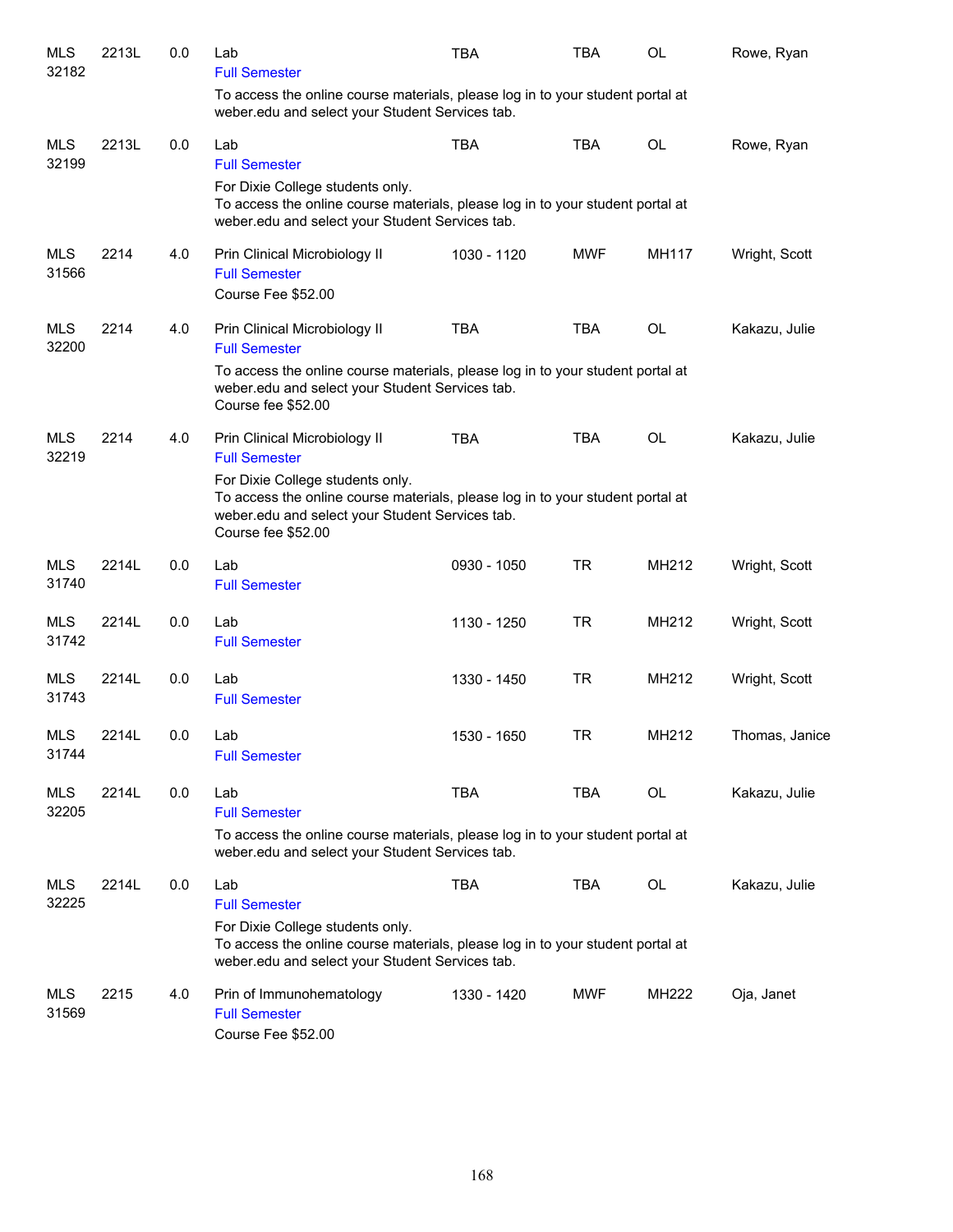| <b>MLS</b><br>32230 | 2215  | 4.0 | Prin of Immunohematology<br><b>Full Semester</b>                                                                                                                                            | <b>TBA</b>  | TBA         | OL        | Kenyon, Amy     |
|---------------------|-------|-----|---------------------------------------------------------------------------------------------------------------------------------------------------------------------------------------------|-------------|-------------|-----------|-----------------|
|                     |       |     | To access the online course materials, please log in to your student portal at<br>weber.edu and select your Student Services tab.<br>Course fee \$52.00                                     |             |             |           |                 |
| MLS<br>32244        | 2215  | 4.0 | Prin of Immunohematology<br><b>Full Semester</b>                                                                                                                                            | <b>TBA</b>  | <b>TBA</b>  | OL        | Kenyon, Amy     |
|                     |       |     | For Dixie College students only.<br>To access the online course materials, please log in to your student portal at<br>weber.edu and select your Student Services tab.<br>Course fee \$52.00 |             |             |           |                 |
| <b>MLS</b><br>31745 | 2215L | 0.0 | Lab<br><b>Full Semester</b>                                                                                                                                                                 | 1100 - 1320 | Τ           | MH210     | Oja, Janet      |
| <b>MLS</b><br>31746 | 2215L | 0.0 | Lab<br><b>Full Semester</b>                                                                                                                                                                 | 0800 - 1020 | $\mathsf R$ | MH210     | Oja, Janet      |
| <b>MLS</b><br>31747 | 2215L | 0.0 | Lab<br><b>Full Semester</b>                                                                                                                                                                 | 1400 - 1620 | R           | MH210     | Oja, Janet      |
| MLS<br>32240        | 2215L | 0.0 | Lab<br><b>Full Semester</b>                                                                                                                                                                 | <b>TBA</b>  | <b>TBA</b>  | OL        | Kenyon, Amy     |
|                     |       |     | To access the online course materials, please log in to your student portal at<br>weber.edu and select your Student Services tab.                                                           |             |             |           |                 |
| MLS<br>32253        | 2215L | 0.0 | Lab<br><b>Full Semester</b>                                                                                                                                                                 | <b>TBA</b>  | <b>TBA</b>  | <b>OL</b> | Kenyon, Amy     |
|                     |       |     | For Dixie College students only.<br>To access the online course materials, please log in to your student portal at<br>weber.edu and select your Student Services tab.                       |             |             |           |                 |
| MLS<br>31590        | 2256  | 1.0 | Supv Clinical Experience I<br><b>Full Semester</b>                                                                                                                                          | 1430 - 1520 | F           | MH341     | Achter, Christy |
|                     |       |     | Class to be held the following Friday's; January 25th, March 22nd, and April 19th.                                                                                                          |             |             |           |                 |
| <b>MLS</b><br>32281 | 2256  | 1.0 | Supv Clinical Experience I<br><b>Full Semester</b>                                                                                                                                          | <b>TBA</b>  | TBA         | OL        | Achter, Christy |
|                     |       |     | For Dixie College students only.<br>To access the online course materials, please log in to your student portal at<br>weber.edu and select your Student Services tab.<br>Course fee \$13.00 |             |             |           |                 |
| MLS<br>31591        | 2257  | 1.0 | Supv Clinical Experience II<br><b>Full Semester</b>                                                                                                                                         | 1430 - 1520 | F           | MH341     | Achter, Christy |
|                     |       |     | Class to be held the following Friday's; January 25th, March 22nd and April 19th.                                                                                                           |             |             |           |                 |
| MLS<br>32285        | 2257  | 1.0 | Supv Clinical Experience II<br><b>Full Semester</b>                                                                                                                                         | <b>TBA</b>  | <b>TBA</b>  | OL        | Achter, Christy |
|                     |       |     | For Dixie College students only.<br>To access the online course materials, please log in to your student portal at<br>weber.edu and select your Student Services tab.<br>Course fee \$13.00 |             |             |           |                 |
| MLS<br>31679        | 2830  | 1.0 | Directed Reading<br><b>Full Semester</b>                                                                                                                                                    | <b>TBA</b>  | <b>TBA</b>  |           |                 |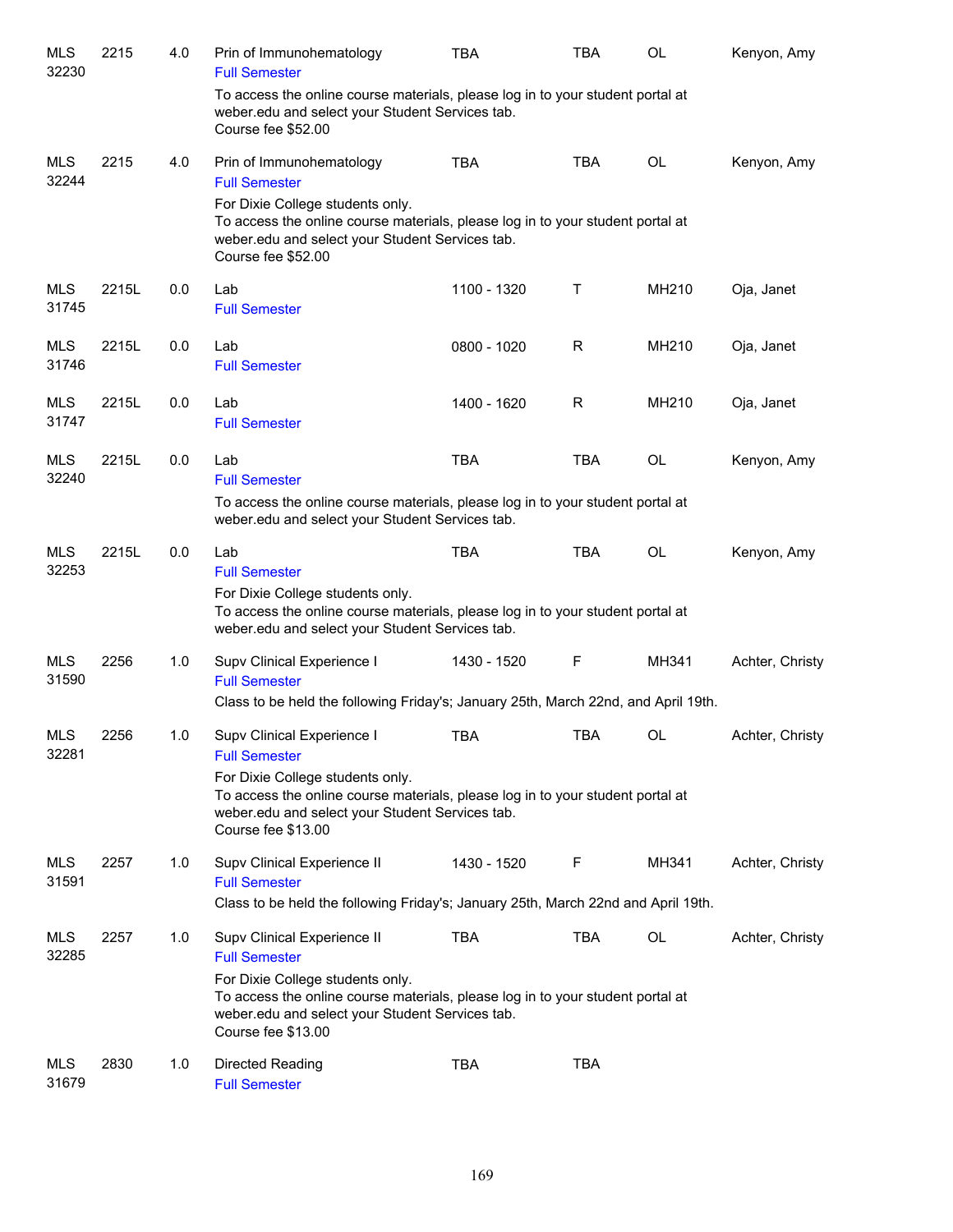| MLS<br>31683        | 2830  | 2.0 | Directed Reading<br><b>Full Semester</b>                                                                                                                | <b>TBA</b>  | <b>TBA</b> |           |                     |
|---------------------|-------|-----|---------------------------------------------------------------------------------------------------------------------------------------------------------|-------------|------------|-----------|---------------------|
| <b>MLS</b><br>32299 | 3301  | 1.0 | Online Orientation for BS Degr<br><b>Full Semester</b>                                                                                                  | <b>TBA</b>  | <b>TBA</b> | OL        | Kranek, Cindi       |
|                     |       |     | To access the online course materials, please log in to your student portal at<br>weber.edu and select your Student Services tab.                       |             |            |           |                     |
| <b>MLS</b><br>32302 | 3302  | 4.0 | Adv Medical Lab Practices I<br><b>Full Semester</b>                                                                                                     | <b>TBA</b>  | <b>TBA</b> | <b>OL</b> | Nicholaou, Matthew  |
|                     |       |     | To access the online course materials, please log in to your student portal at<br>weber.edu and select your Student Services tab.<br>Course fee \$52.00 |             |            |           |                     |
| <b>MLS</b><br>32309 | 3302L | 0.0 | Lab<br><b>Full Semester</b>                                                                                                                             | <b>TBA</b>  | <b>TBA</b> | <b>OL</b> | Nicholaou, Matthew  |
|                     |       |     | To access the online course materials, please log in to your student portal at<br>weber.edu and select your Student Services tab.                       |             |            |           |                     |
| <b>MLS</b><br>32315 | 3311  | 3.0 | Adv Immunohematology<br><b>Full Semester</b>                                                                                                            | <b>TBA</b>  | <b>TBA</b> | <b>OL</b> | Schaible, Stephanie |
|                     |       |     | To access the online course materials, please log in to your student portal at<br>weber.edu and select your Student Services tab.<br>Course fee \$39.00 |             |            |           |                     |
| <b>MLS</b><br>32326 | 3311L | 0.0 | Lab<br><b>Full Semester</b>                                                                                                                             | <b>TBA</b>  | <b>TBA</b> | <b>OL</b> | Schaible, Stephanie |
|                     |       |     | To access the online course materials, please log in to your student portal at<br>weber.edu and select your Student Services tab.                       |             |            |           |                     |
| <b>MLS</b><br>32327 | 3313  | 4.0 | Adv Hematology/Hemostasis<br><b>Full Semester</b>                                                                                                       | <b>TBA</b>  | <b>TBA</b> | OL        | McEntire, Dan       |
|                     |       |     | To access the online course materials, please log in to your student portal at<br>weber.edu and select your Student Services tab.<br>Course fee \$52.00 |             |            |           |                     |
| <b>MLS</b><br>32328 | 3313L | 0.0 | Lab<br><b>Full Semester</b>                                                                                                                             | <b>TBA</b>  | <b>TBA</b> | <b>OL</b> | McEntire, Dan       |
|                     |       |     | To access the online course materials, please log in to your student portal at<br>weber.edu and select your Student Services tab.                       |             |            |           |                     |
| <b>MLS</b><br>31571 | 3314  | 3.0 | <b>Advanced Clinical Chemistry</b><br><b>Full Semester</b><br>Course Fee \$39.00                                                                        | 1030 - 1120 | <b>MW</b>  | MH222     | Rowe, Ryan          |
| <b>MLS</b><br>32329 | 3314  | 3.0 | <b>Advanced Clinical Chemistry</b><br><b>Full Semester</b>                                                                                              | <b>TBA</b>  | <b>TBA</b> | OL        | Sargent, Mechelle   |
|                     |       |     | To access the online course materials, please log in to your student portal at<br>weber.edu and select your Student Services tab.<br>Course fee \$39.00 |             |            |           |                     |
| <b>MLS</b><br>31574 | 3314L | 0.0 | Lab<br><b>Full Semester</b>                                                                                                                             | 1030 - 1220 | F          | MH222     | Rowe, Ryan          |
| <b>MLS</b><br>32334 | 3314L | 0.0 | Lab<br><b>Full Semester</b>                                                                                                                             | <b>TBA</b>  | <b>TBA</b> | OL        | Sargent, Mechelle   |
|                     |       |     | To access the online course materials, please log in to your student portal at                                                                          |             |            |           |                     |

weber.edu and select your Student Services tab.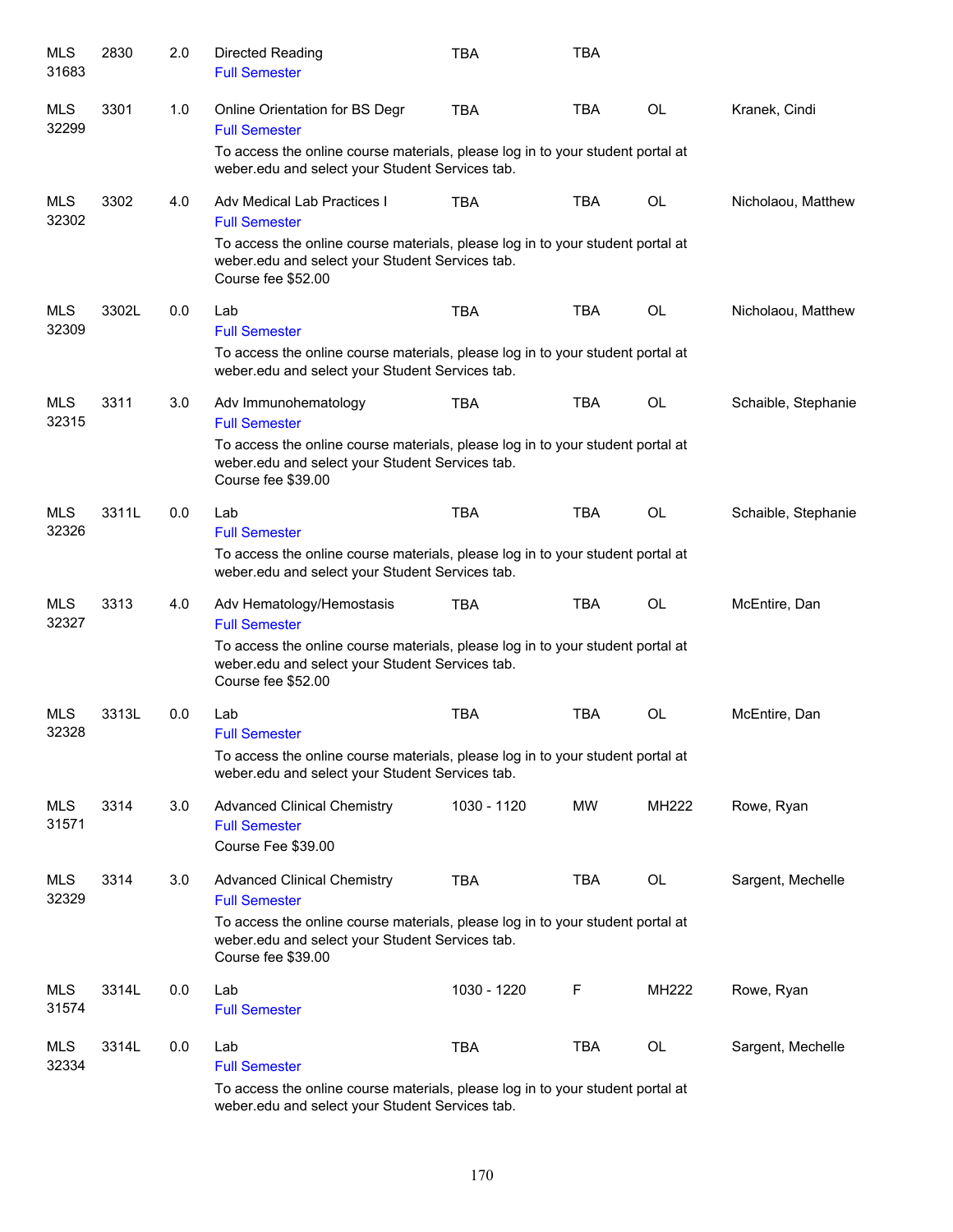| <b>MLS</b><br>31578 | 3316  | 4.0 | Adv Clin Micro/Molecular Diag<br><b>Full Semester</b><br>Course Fee \$52.00                                                                             | 0830 - 0920 | <b>MWF</b> | <b>MH117</b> | Wright, Scott      |
|---------------------|-------|-----|---------------------------------------------------------------------------------------------------------------------------------------------------------|-------------|------------|--------------|--------------------|
| MLS<br>32335        | 3316  | 4.0 | Adv Clin Micro/Molecular Diag<br><b>Full Semester</b>                                                                                                   | <b>TBA</b>  | <b>TBA</b> | <b>OL</b>    | Scott, Lauren      |
|                     |       |     | To access the online course materials, please log in to your student portal at<br>weber.edu and select your Student Services tab.<br>Course fee \$52.00 |             |            |              |                    |
| <b>MLS</b><br>31748 | 3316L | 0.0 | Lab<br><b>Full Semester</b>                                                                                                                             | 1230 - 1350 | <b>MW</b>  | MH212        | Wright, Scott      |
| <b>MLS</b><br>31750 | 3316L | 0.0 | Lab<br><b>Full Semester</b>                                                                                                                             | 1400 - 1520 | <b>MW</b>  | MH212        | Nicholaou, Matthew |
| <b>MLS</b><br>31751 | 3316L | 0.0 | Lab<br><b>Full Semester</b>                                                                                                                             | 1530 - 1650 | <b>MW</b>  | MH212        | Wright, Scott      |
| <b>MLS</b><br>32336 | 3316L | 0.0 | Lab<br><b>Full Semester</b>                                                                                                                             | <b>TBA</b>  | <b>TBA</b> | <b>OL</b>    | Scott, Lauren      |
|                     |       |     | To access the online course materials, please log in to your student portal at<br>weber.edu and select your Student Services tab.                       |             |            |              |                    |
| <b>MLS</b><br>34444 | 3810  | 1.0 | Adv Clinical Immunology<br><b>Full Semester</b>                                                                                                         | 0930 - 1020 | W          | MH117        | Nicholaou, Matthew |
| <b>MLS</b><br>32466 | 4409  | 1.0 | <b>Clinical Correlation</b><br><b>Full Semester</b>                                                                                                     | <b>TBA</b>  | <b>TBA</b> | OL           | Simonian, Yasmen   |
|                     |       |     | To access the online course materials, please log in to your student portal at<br>weber.edu and select your Student Services tab.                       |             |            |              |                    |
| <b>MLS</b><br>32473 | 4411  | 4.0 | MLS Simulated Laboratory I<br><b>Full Semester</b>                                                                                                      | <b>TBA</b>  | <b>TBA</b> | OL           | Beazer, Steven     |
|                     |       |     | To access the online course materials, please log in to your student portal at<br>weber.edu and select your Student Services tab.<br>Course fee \$13.00 |             |            |              |                    |
| <b>MLS</b><br>31585 | 4412  | 4.0 | Simulated Laboratory II<br><b>Full Semester</b><br>Course Fee \$13.00                                                                                   | 1130 - 1220 | M          | MH222        | Oja, Janet         |
| <b>MLS</b><br>32481 | 4412  | 4.0 | Simulated Laboratory II<br><b>Full Semester</b>                                                                                                         | <b>TBA</b>  | <b>TBA</b> | OL           | Hawse, Mary        |
|                     |       |     | To access the online course materials, please log in to your student portal at<br>weber.edu and select your Student Services tab.<br>Course fee \$13.00 |             |            |              |                    |
| <b>MLS</b><br>31815 | 4412L | 0.0 | Simulated Laboratory II<br><b>Full Semester</b>                                                                                                         | 0800 - 1020 | Τ          | MH210        | Oja, Janet         |
| <b>MLS</b><br>31848 | 4412L | 0.0 | Simulated Laboratory II<br><b>Full Semester</b>                                                                                                         | 1400 - 1620 | Т          | MH210        | Oja, Janet         |
| <b>MLS</b><br>31849 | 4412L | 0.0 | Simulated Laboratory II<br><b>Full Semester</b>                                                                                                         | 1100 - 1320 | R          | MH210        | Oja, Janet         |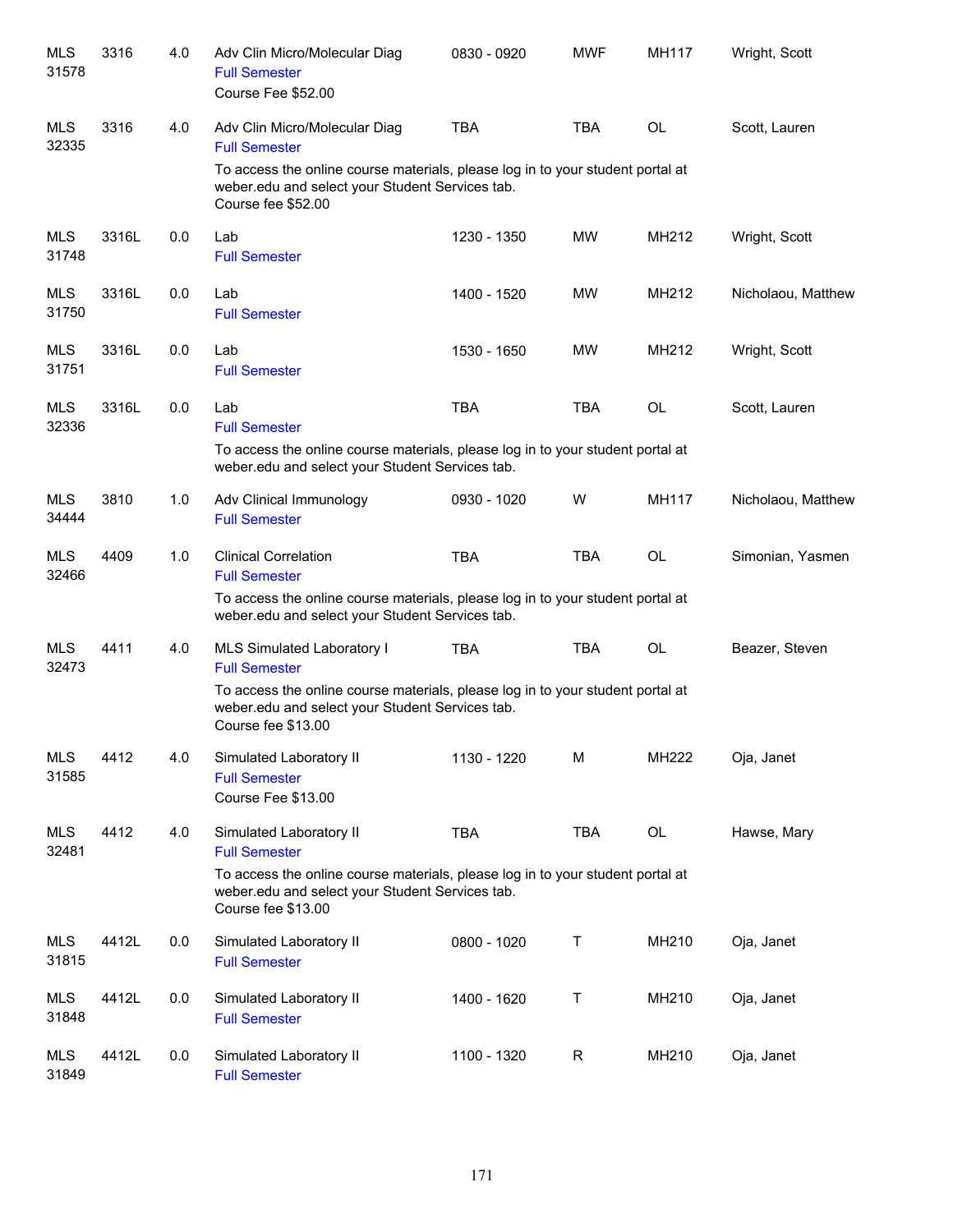| <b>MLS</b><br>32493 | 4414 | 2.0 | Lab Teaching & Supervision I<br><b>Full Semester</b>                                                                                                    | <b>TBA</b>  | TBA        | OL    | Maciel, Megan   |
|---------------------|------|-----|---------------------------------------------------------------------------------------------------------------------------------------------------------|-------------|------------|-------|-----------------|
|                     |      |     | To access the online course materials, please log in to your student portal at<br>weber.edu and select your Student Services tab.<br>Course fee \$26.00 |             |            |       |                 |
| MLS<br>31587        | 4417 | 1.0 | Lab Teaching & Supervision II<br><b>Full Semester</b><br>Course Fee \$13.00                                                                             | 1130 - 1220 | W          | MH222 | Thomas, Janice  |
| MLS<br>32497        | 4417 | 1.0 | Lab Teaching & Supervision II<br><b>Full Semester</b>                                                                                                   | <b>TBA</b>  | <b>TBA</b> | OL    | Maciel, Megan   |
|                     |      |     | To access the online course materials, please log in to your student portal at<br>weber.edu and select your Student Services tab.<br>Course fee \$13.00 |             |            |       |                 |
| MLS<br>31620        | 4453 | 1.0 | Supervised Clinical Exper I<br><b>Full Semester</b>                                                                                                     | 1430 - 1520 | F          | MH341 | Achter, Christy |
|                     |      |     | Class to be held the following Friday's; January 18th, March 15th and April 12th.                                                                       |             |            |       |                 |
| MLS<br>31626        | 4454 | 1.0 | Supervised Clinical Exper II<br><b>Full Semester</b>                                                                                                    | 1430 - 1520 | F          | MH341 | Achter, Christy |
|                     |      |     | Class to be held the following Friday's; January 18th, March 15th, and April 12th.                                                                      |             |            |       |                 |
| MLS<br>31687        | 4800 | 1.0 | <b>Special Problems</b><br><b>Full Semester</b>                                                                                                         | <b>TBA</b>  | <b>TBA</b> |       |                 |
| MLS<br>31690        | 4800 | 2.0 | <b>Special Problems</b><br><b>Full Semester</b>                                                                                                         | <b>TBA</b>  | <b>TBA</b> |       |                 |
| <b>MLS</b><br>31588 | 4802 | 1.0 | Research Projects in MLS II<br><b>Full Semester</b><br>Course Fee \$13.00                                                                               | 0930 - 1020 | F          | MH117 | Wright, Scott   |
| <b>MLS</b><br>32499 | 4802 | 1.0 | Research Projects in MLS II<br><b>Full Semester</b>                                                                                                     | <b>TBA</b>  | <b>TBA</b> | OL    | Hawse, Mary     |
|                     |      |     | To access the online course materials, please log in to your student portal at<br>weber.edu and select your Student Services tab.<br>Course fee \$13.00 |             |            |       |                 |
| <b>MLS</b><br>31694 | 4830 | 1.0 | <b>Directed Readings</b><br><b>Full Semester</b>                                                                                                        | <b>TBA</b>  | <b>TBA</b> |       |                 |
| <b>MLS</b><br>31697 | 4830 | 2.0 | <b>Directed Readings</b><br><b>Full Semester</b>                                                                                                        | <b>TBA</b>  | <b>TBA</b> |       | Rowe, Ryan      |
| <b>MLS</b><br>32510 | 5101 | 4.0 | Analytical Chemistry Appl/MLS<br><b>Full Semester</b>                                                                                                   | TBA         | <b>TBA</b> | OL    | Rowe, Ryan      |
|                     |      |     | To access the online course materials, please log in to your student portal at<br>weber.edu and select your Student Services tab.                       |             |            |       |                 |
| MLS<br>32516        | 5102 | 3.0 | Clin App/Hematology/Hemostasis<br><b>Full Semester</b>                                                                                                  | <b>TBA</b>  | <b>TBA</b> | OL    | McEntire, Dan   |
|                     |      |     | To access the online course materials, please log in to your student portal at<br>weber.edu and select your Student Services tab.                       |             |            |       |                 |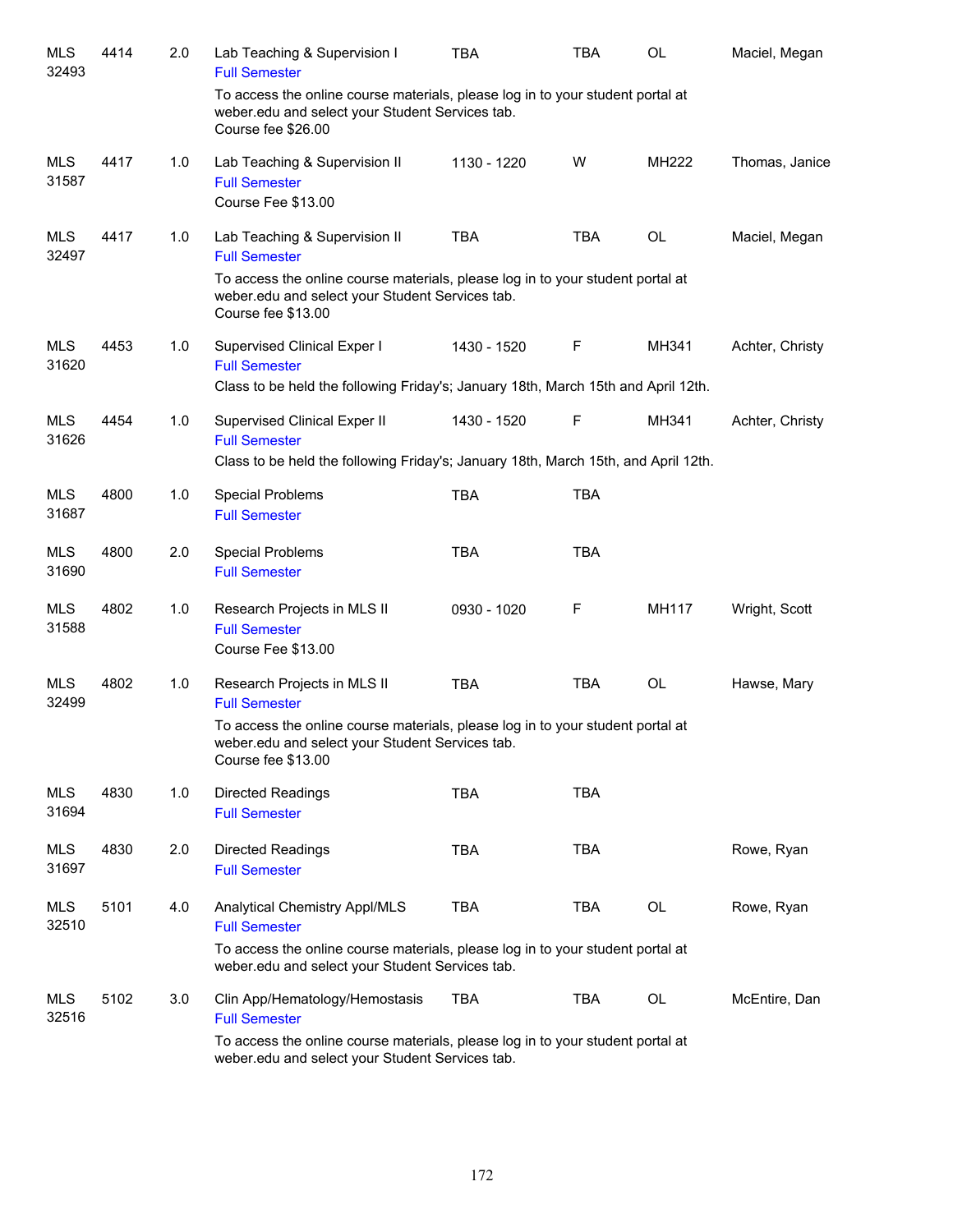| <b>MLS</b><br>32523 | 5104 | 3.0 | Clinical Lab Microbiology II<br><b>Full Semester</b>                                                                                                                          | <b>TBA</b>  | <b>TBA</b> | <b>OL</b>    | Scott, Lauren     |
|---------------------|------|-----|-------------------------------------------------------------------------------------------------------------------------------------------------------------------------------|-------------|------------|--------------|-------------------|
|                     |      |     | To access the online course materials, please log in to your student portal at<br>weber.edu and select your Student Services tab.                                             |             |            |              |                   |
| <b>MLS</b><br>32526 | 5105 | 3.0 | Clinical Immunohematology<br><b>Full Semester</b>                                                                                                                             | <b>TBA</b>  | <b>TBA</b> | <b>OL</b>    | Kenyon, Amy       |
|                     |      |     | To access the online course materials, please log in to your student portal at<br>weber.edu and select your Student Services tab.<br>Course fee \$30.00                       |             |            |              |                   |
| <b>MPC</b><br>33935 | 5090 | 3.0 | Gender and Communication<br><b>Full Semester</b>                                                                                                                              | 1730 - 2020 | W          | EH307        | Johns, Rebecca    |
|                     |      |     | Prerequisite: Permission of MPC advisor.<br>If you need an override call 801-626-8924 or 801-626-6426,<br>after you have permisison.                                          |             |            |              |                   |
| <b>MPC</b><br>33943 | 5100 | 3.0 | Sm Gro Facilitation & Leadersh<br><b>Full Semester</b>                                                                                                                        | 1200 - 1315 | <b>TR</b>  | EH307        | Hafen, Susan      |
|                     |      |     | Prerequisite: Permission of MPC advisor.<br>If you need an override call 801-626-8924 or 801-626-6426,<br>after you get approval.                                             |             |            |              |                   |
| <b>MPC</b><br>34185 | 5220 | 3.0 | Editing<br><b>Full Semester</b>                                                                                                                                               | <b>TBA</b>  | <b>TBA</b> | <b>OL</b>    | Josephson, Sheree |
|                     |      |     | To access the online course materials, please log in to your student portal at<br>weber.edu and select your Student Services tab.                                             |             |            |              |                   |
| <b>MPC</b><br>34641 | 5440 | 3.0 | Public Relations Media Campaig<br><b>Full Semester</b>                                                                                                                        | 1730 - 2020 | W          | EH314        | Kim, Yeonsoo      |
| <b>MPC</b><br>31435 | 5650 | 3.0 | <b>Communication Law</b><br><b>Full Semester</b>                                                                                                                              | 1200 - 1315 | <b>TR</b>  | EH305        | Guevara, Omar     |
|                     |      |     | Prerequisite: COMM 3000 or permission of instructor. For an<br>override call 801-626-8924 or 801-626-6426. If you email<br>permission, be sure to include your W#.            |             |            |              |                   |
| <b>MPC</b><br>31898 | 5650 | 3.0 | <b>Communication Law</b><br><b>Full Semester</b>                                                                                                                              | 1730 - 2020 | W          | EH304        | Guevara, Omar     |
|                     |      |     | Prerequisite: COMM 3000 or permission of instructor. If you<br>need an override, call 801-626-8924 or 6426. If you email<br>permission, include your W#.                      |             |            |              |                   |
| <b>MPC</b><br>31431 | 5810 | 3.0 | Persuasive Communication<br><b>Full Semester</b>                                                                                                                              | 1730 - 2020 | Т          | EH304        | Scott, Randolph   |
|                     |      |     | Prerequisitte: COMM 3000 or permission of instructor. Call<br>801-626-8924 or 801-626-6426 for an override.                                                                   |             |            |              |                   |
| <b>MPC</b><br>33947 | 5850 | 3.0 | Advertising<br><b>Full Semester</b><br>Prerequisite: Permission of MPC Advisor<br>If you need an override call 801-626-8924 or 801-626-6426,<br>after you receive permission. | 0900 - 1015 | <b>TR</b>  | <b>WB112</b> | Josephson, Sheree |
| <b>MPC</b><br>31534 | 6100 | 3.0 | Team Building & Facilitation<br><b>Block 2</b><br>If you need an override, call 801-626-6426 or email with<br>you W#.                                                         | 1730 - 2020 | Τ          | EH407        | Hafen, Susan      |
|                     |      |     |                                                                                                                                                                               |             |            |              |                   |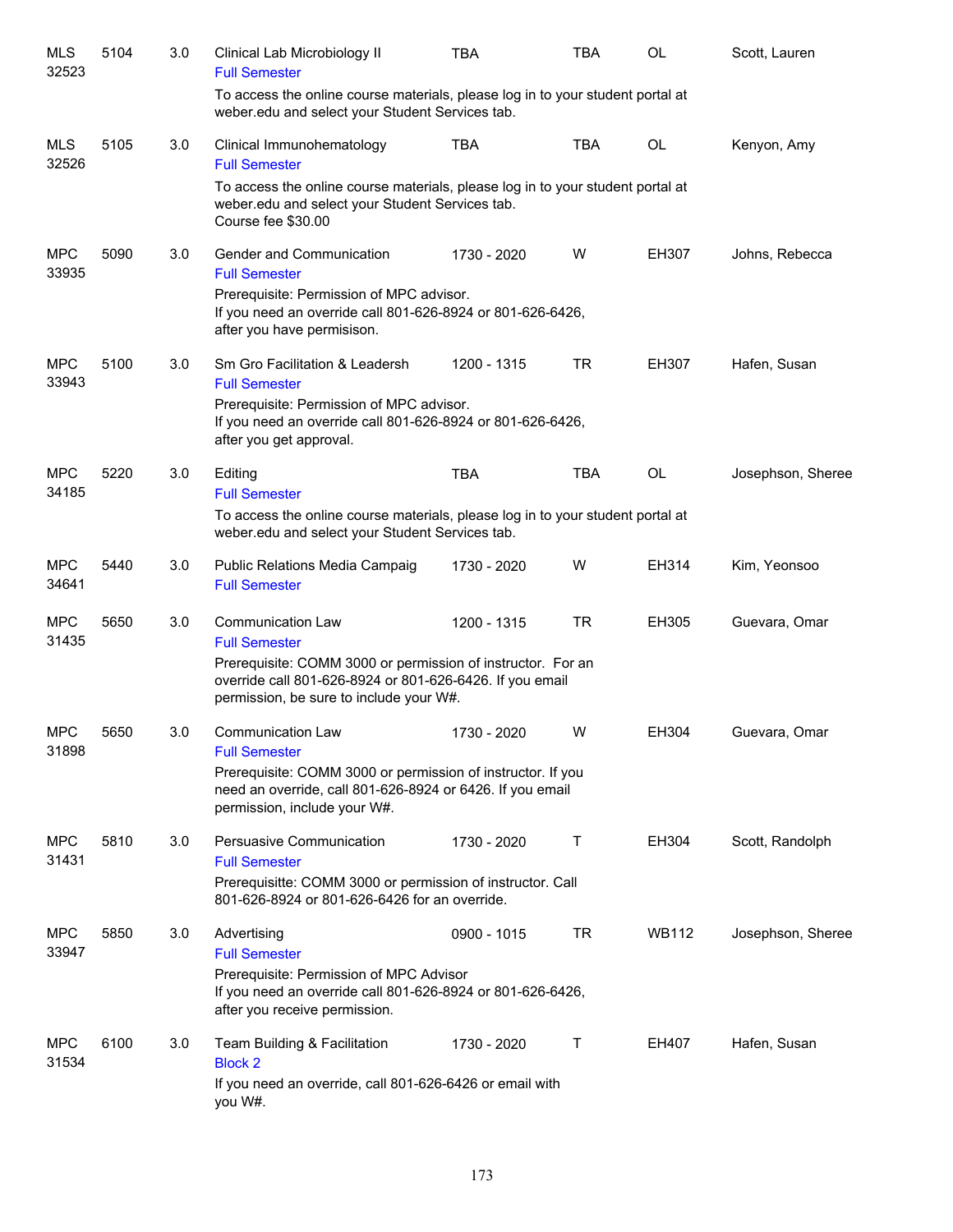| <b>MPC</b><br>31533  | 6600 | 3.0 | <b>Strategic Communication</b><br><b>Block 1</b>                                                                                                                                                                                                                                                                                                                     | 1730 - 2020 | Т         | EH407        | Edwards, Kathy         |
|----------------------|------|-----|----------------------------------------------------------------------------------------------------------------------------------------------------------------------------------------------------------------------------------------------------------------------------------------------------------------------------------------------------------------------|-------------|-----------|--------------|------------------------|
| <b>MPC</b><br>31970  | 6950 | 3.0 | Thesis/Project II<br><b>Full Semester</b><br>Master of Professional Communication only.                                                                                                                                                                                                                                                                              | 1730 - 2020 | W         | EH406        | Edwards, Kathy         |
| <b>MSAT</b><br>32407 | 6085 | 3.0 | Research Methods II<br><b>Full Semester</b><br>Course Fee \$100.00                                                                                                                                                                                                                                                                                                   | 1230 - 1320 | F         | <b>SW117</b> | Herzog, Valerie        |
| MSAT<br>32420        | 6085 | 3.0 | Research Methods II<br><b>Full Semester</b><br>Course Fee \$100.00                                                                                                                                                                                                                                                                                                   | 1230 - 1330 | F         | SW117        | Donahue, Matthew       |
| MSAT<br>32422        | 6085 | 3.0 | Research Methods II<br><b>Full Semester</b><br>Course Fee \$100.00                                                                                                                                                                                                                                                                                                   | 1230 - 1320 | F         | SW117        | Hamson-Utley, Jennifer |
| <b>MSAT</b><br>32423 | 6085 | 3.0 | <b>Research Methods II</b><br><b>Full Semester</b><br>Course Fee \$100.00                                                                                                                                                                                                                                                                                            | 1230 - 1320 | F         | SW117        | Ostrowski, Jennifer    |
| MSAT<br>32427        | 6085 | 3.0 | Research Methods II<br><b>Full Semester</b><br>Course Fee \$100.00                                                                                                                                                                                                                                                                                                   | 1230 - 1320 | F         | <b>SW117</b> | Hansen, Rodney         |
| <b>MSAT</b><br>32428 | 6085 | 3.0 | Research Methods II<br><b>Full Semester</b><br>Course Fee \$100.00                                                                                                                                                                                                                                                                                                   | 1230 - 1320 | F         | <b>SW117</b> | McGladrey, Brian       |
| MSAT<br>32384        | 6401 | 3.0 | Advan. Modalities for Injuries<br><b>Full Semester</b><br>Course Fee \$20.00                                                                                                                                                                                                                                                                                         | 1130 - 1245 | <b>TR</b> | SW117        | Ostrowski, Jennifer    |
| <b>MSAT</b><br>32387 | 6450 | 3.0 | Basic Rehab of Injuries<br><b>Full Semester</b><br>Course Fee \$15.00                                                                                                                                                                                                                                                                                                | 0900 - 1015 | <b>TR</b> | <b>SW68</b>  | Herzog, Valerie        |
| MSAT<br>32385        | 6502 | 3.0 | <b>CBL-Graduate Practicum II</b><br><b>Full Semester</b><br>Course Fee: \$20.00; CBL stands for Community-Based Learning which means<br>that students engage in meaningful community service that is connected to<br>specific course objectives. See<br>http://www.weber.edu/CommunityInvolvement/CBL_Designation.html for a full<br>list of CBL designated courses. | 1130 - 1220 | <b>MW</b> | SW117        | Ostrowski, Jennifer    |
| <b>MSAT</b><br>32386 | 6504 | 3.0 | <b>CBL-Graduate Practicum IV</b><br><b>Full Semester</b><br>Course Fee: 15.00; CBL stands for Community-Based Learning which means<br>that students engage in meaningful community service that is connected to<br>specific course objectives. See<br>http://www.weber.edu/CommunityInvolvement/CBL_Designation.html for a full<br>list of CBL designated courses.   | 0930 - 1020 | MW        | SW117        | Herzog, Valerie        |
| <b>MSAT</b><br>32390 | 6600 | 3.0 | AT Admin. and Management<br><b>Full Semester</b>                                                                                                                                                                                                                                                                                                                     | 1030 - 1145 | TR        | <b>SW68</b>  | Herzog, Valerie        |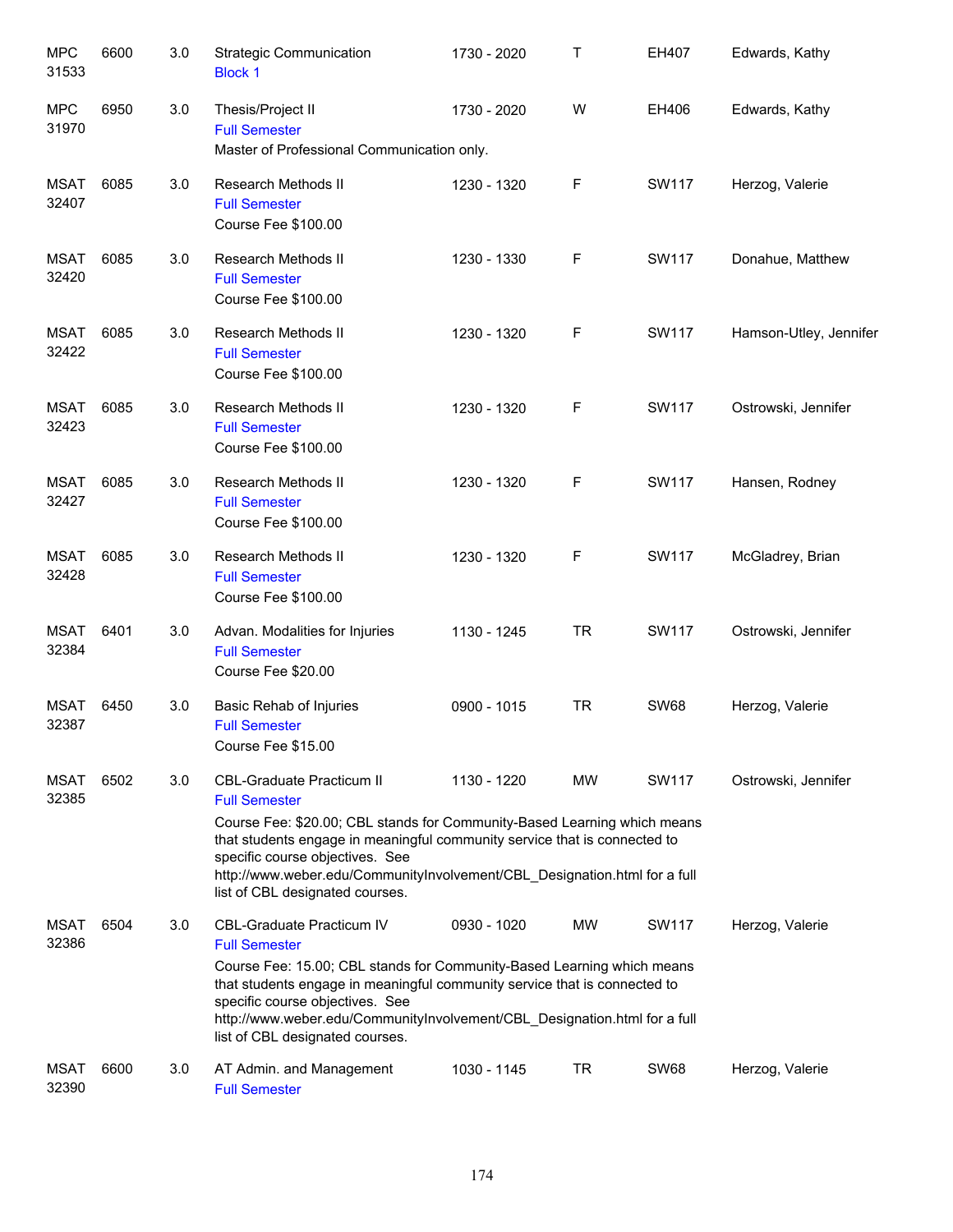| <b>MSAT</b><br>32430 | 6700 | 1.0 | Adv Diag Imag for Athl Train<br><b>Full Semester</b>                                                                        | 1200 - 1250 | Т           | MH355 | Walker, Robert   |
|----------------------|------|-----|-----------------------------------------------------------------------------------------------------------------------------|-------------|-------------|-------|------------------|
| <b>MSAT</b><br>32388 | 6810 | 1.0 | Master's BOC Preparation<br><b>Full Semester</b>                                                                            | 0930 - 1020 | F           | SW117 | Herzog, Valerie  |
| <b>MSAT</b><br>32404 | 6999 | 1.0 | <b>Critical Thinking</b><br><b>Full Semester</b>                                                                            | 1130 - 1220 | F           | SW117 | Donahue, Matthew |
| <b>MSN</b><br>30395  | 6120 | 3.0 | <b>Research and Statistics</b><br><b>Full Semester</b><br>Class dates; Jan.11, Feb.22, April 5.<br>Class times: 9:00-1200   | <b>TBA</b>  | F           |       | Gooder, Valerie  |
| <b>MSN</b><br>30396  | 6160 | 3.0 | <b>Evidence Based Practice</b><br><b>Full Semester</b><br>Class Dates: Jan. 11, Feb. 22, April 5.<br>Class Times: 1500-1800 | <b>TBA</b>  | F           |       | Huber, Debra     |
| <b>MSN</b><br>30397  | 6200 | 3.0 | Theoretical Nursing Admin.<br><b>Full Semester</b><br>Class Dates: Jan.11. Feb. 22, Apr.5<br>Meeting Times: 1200-1500       | <b>TBA</b>  | $\mathsf F$ |       | Hofmann, Linda   |
| <b>MSN</b><br>30405  | 6300 | 3.0 | Quality Improvement<br><b>Full Semester</b>                                                                                 | 1200 - 1500 | F           |       | Gooder, Valerie  |
| <b>MSN</b><br>30437  | 6380 | 3.0 | Nursing Workforce Development<br><b>Full Semester</b><br>Class Dates: Jan. 11, Feb22, April 5<br>Class times: 1500-1800     | <b>TBA</b>  | F           |       | Hofmann, Linda   |
| <b>MSN</b><br>30456  | 6400 | 3.0 | Nurse Administrator Residency<br><b>Full Semester</b><br>Course Dates, Jan 11 Feb 22, April 5                               | <b>TBA</b>  | F           |       | Barra, Joyce     |
| <b>MSN</b><br>30400  | 6500 | 3.0 | Nursing Education Theory<br><b>Full Semester</b><br>Class Dates: Jan11, Feb 22, April5<br>Class Times: 1200-1500            | <b>TBA</b>  | F           |       | Huber, Debra     |
| <b>MSN</b><br>30441  | 6580 | 3.0 | <b>Clinical Education</b><br><b>Full Semester</b><br>Class dates: Jan.11, Feb.22, April 5<br>Class times: 1200-1500         | <b>TBA</b>  | F           |       | Leggett, Diane   |
| <b>MSN</b><br>30452  | 6600 | 3.0 | Nursing Instruction<br><b>Full Semester</b><br>Class Dates: Jan 11, Feb 22, Apr 5<br><b>Class Times: 800-900</b>            | <b>TBA</b>  | F           |       | Barra, Joyce     |
| <b>MSN</b><br>30450  | 6700 | 3.0 | Nurse Educator Residency<br><b>Full Semester</b><br>Class Dates: Jan 11, Feb 22, April 5<br>Class Times: 800-900            | <b>TBA</b>  | F           |       | Huber, Debra     |
| <b>MSN</b><br>34500  | 6800 | 1.0 | <b>MSN Project</b><br><b>Full Semester</b>                                                                                  | <b>TBA</b>  | <b>TBA</b>  |       |                  |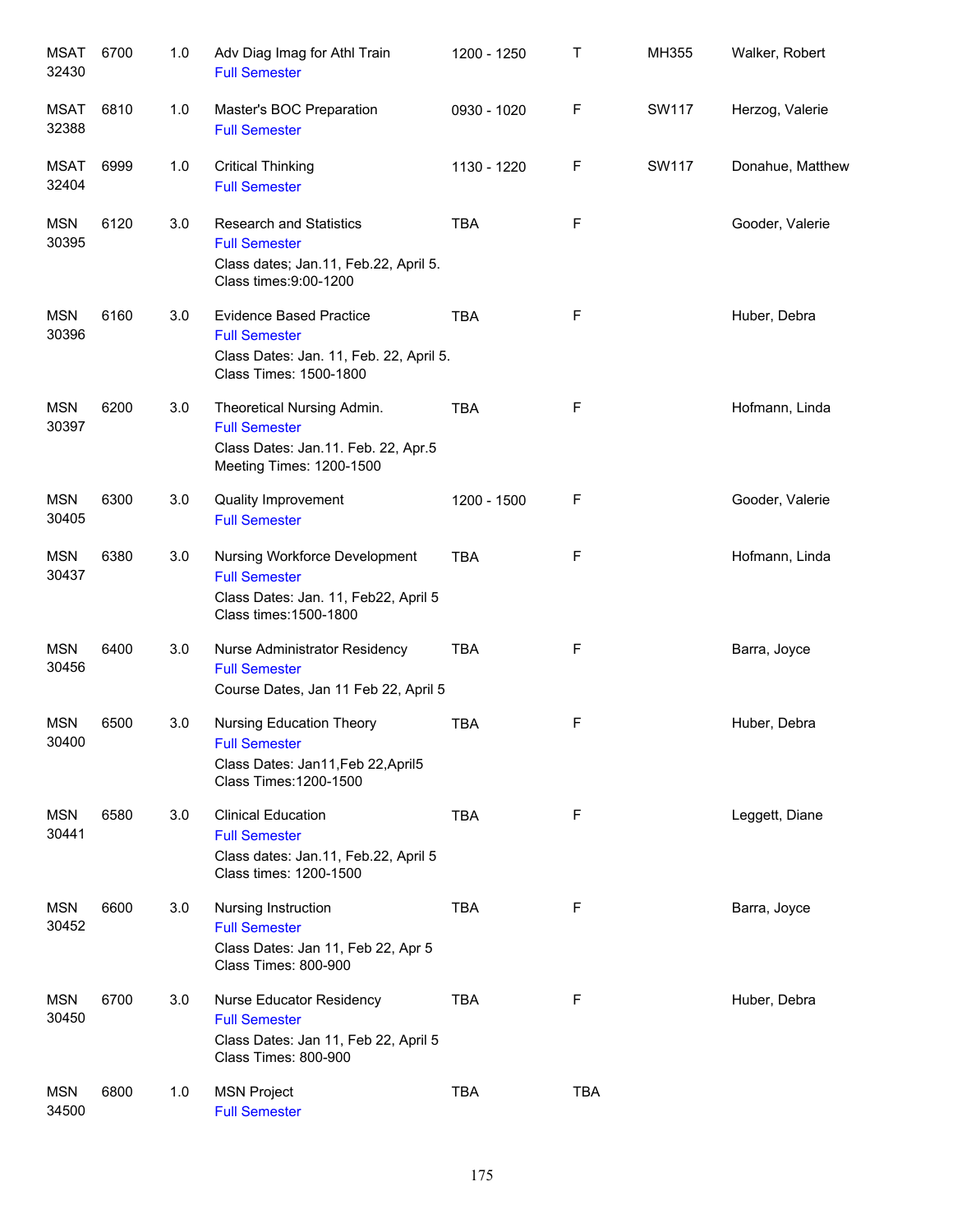| <b>MSN</b><br>34501  | 6800 | 2.0 | <b>MSN Project</b><br><b>Full Semester</b>                                                                                 | <b>TBA</b>    | <b>TBA</b>   |         |                       |
|----------------------|------|-----|----------------------------------------------------------------------------------------------------------------------------|---------------|--------------|---------|-----------------------|
| MSRS<br>33152        | 6120 | 3.0 | <b>Research Statistics</b><br><b>Full Semester</b><br>REQUIRES DEPARTMENTAL OVERRIDE EMAIL<br>LFREDERIKSEN@WEBER.EDU       | 0800 - 1055   | R            | MH354   | Kawamura, Diane       |
| <b>MSRS</b><br>33151 | 6130 | 3.0 | <b>Functional Hemodynamics</b><br><b>Full Semester</b><br>REQUIRES DEPARTMENTAL OVERRIDE EMAIL<br>LFREDERIKSEN@WEBER.EDU   | 1300 - 1555   | F            | MH354   | Eberle, Paul          |
| <b>MSRS</b><br>33153 | 6140 | 3.0 | <b>Clinical Lab Correlations</b><br><b>Full Semester</b><br>REQUIRES DEPARTMENTAL OVERRIDE EMAIL<br>LFREDERIKSEN@WEBER.EDU | 1300 - 1555   | R.           | MH354   | Simonian, Yasmen      |
| <b>MSRS</b><br>33155 | 6443 | 3.0 | <b>Clinical Pathways</b><br><b>Full Semester</b><br>REQUIRES DEPARTMENTAL OVERRIDE EMAIL<br>LFREDERIKSEN@WEBER.EDU         | 1300 - 1555   | R            | MH351   | Kawamura, Diane       |
| <b>MSRS</b><br>33157 | 6900 | 3.0 | Clinical Fellowship and Portfo<br><b>Full Semester</b><br>REQUIRES DEPARTMENTAL OVERRIDE EMAIL<br>LFREDERIKSEN@WEBER.EDU   | $0800 - 1055$ | F            | MH351   | Walker, Robert        |
| <b>MSRS</b><br>33154 | 6999 | 3.0 | <b>Masters Thesis</b><br><b>Full Semester</b><br>REQUIRES DEPARTMENTAL OVERRIDE EMAIL<br>LFREDERIKSEN@WEBER.EDU            | 0800 - 1055   | R            | MH351   | Walker, Robert        |
| <b>MTAX</b><br>32805 | 6410 | 3.0 | <b>International Taxation</b><br><b>Full Semester</b>                                                                      | 1830 - 2110   | M            | D02229A | Smith, Eric           |
| MTAX<br>32806        | 6425 | 3.0 | Tax Practice, Procedure/Ethics<br><b>Full Semester</b>                                                                     | 1530 - 1810   | R.           | D02114  | Smith, Eric           |
| MTAX<br>32809        | 6450 | 3.0 | Real Estate Taxation<br><b>Full Semester</b>                                                                               | 1830 - 2110   | $\mathsf{R}$ | D02114  | Pace, Ryan            |
| MTAX<br>32810        | 6460 | 3.0 | <b>Advanced Corporate Taxation</b><br><b>Full Semester</b>                                                                 | 1530 - 1810   | M            | D02114  | Pace, Ryan            |
| <b>MTHE</b><br>33436 | 3010 | 3.0 | <b>Teaching Secondary Math</b><br><b>Full Semester</b>                                                                     | 1230 - 1320   | <b>MWF</b>   | B4539   | Fital-Akelbek, Sandra |
| <b>MTHE</b><br>33437 | 3060 | 3.0 | Probabilites/Stats- Elem Tchrs<br><b>Full Semester</b>                                                                     | 1200 - 1315   | <b>TR</b>    | B4539   | Cai, Maomao           |
| <b>MTHE</b><br>33438 | 4040 | 3.0 | Problem Solving- Elem Teachers<br><b>Full Semester</b>                                                                     | 1130 - 1220   | MWF          | B4539   | Blackinton, Dixilee   |
| <b>MUSC</b><br>32043 | 1010 | 3.0 | CA Introduction to Music<br><b>Full Semester</b>                                                                           | 1130 - 1220   | <b>MWF</b>   | EH229   | Campbell, Carey       |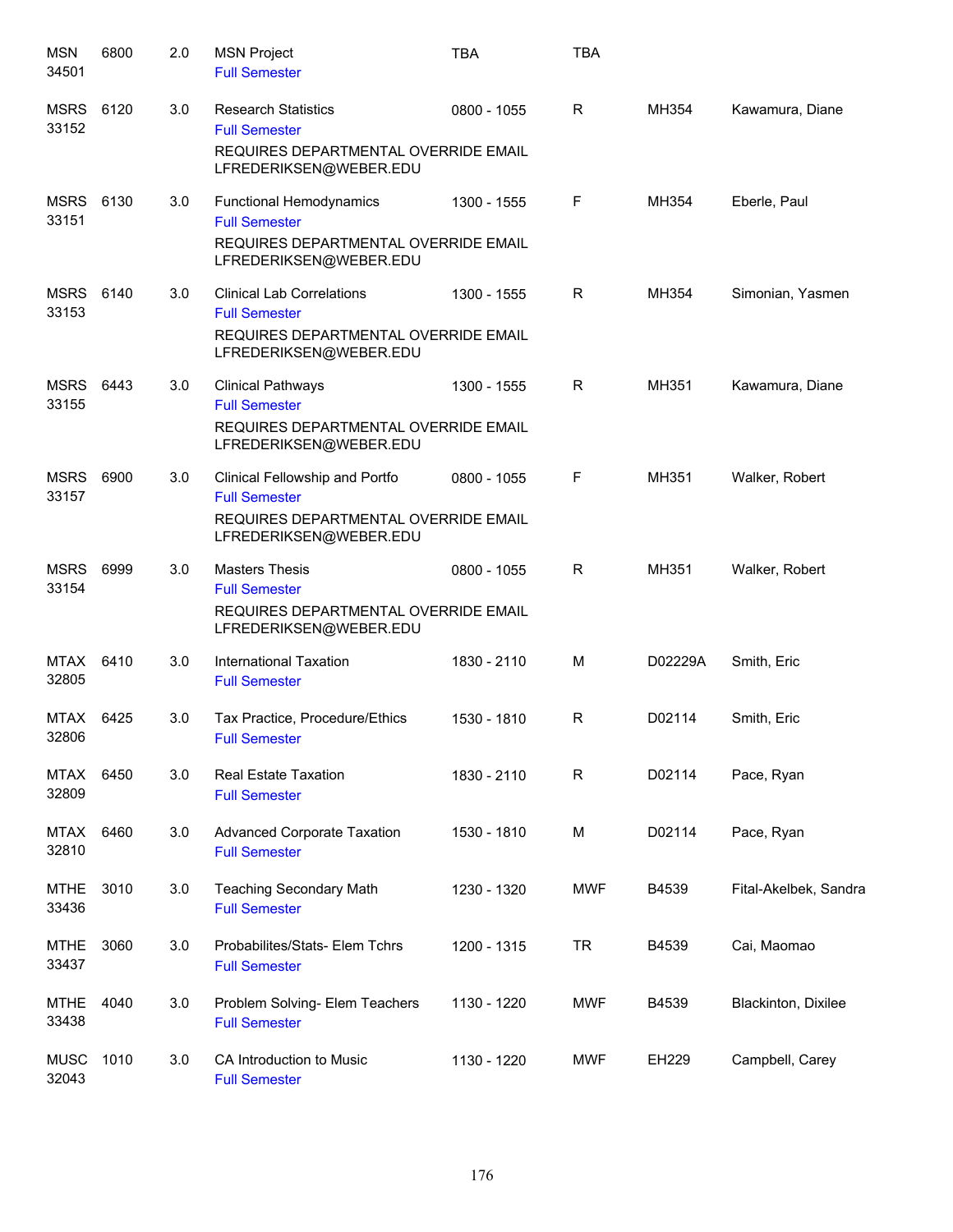| <b>MUSC</b><br>32044 | 1010 | 3.0 | CA Introduction to Music<br><b>Full Semester</b>                                                                                                                                       | 1330 - 1420 | <b>MWF</b> | <b>BC319</b> | Feller, David    |
|----------------------|------|-----|----------------------------------------------------------------------------------------------------------------------------------------------------------------------------------------|-------------|------------|--------------|------------------|
| <b>MUSC</b><br>32046 | 1010 | 3.0 | CA Introduction to Music<br><b>Full Semester</b>                                                                                                                                       | 0930 - 1210 | S          | <b>BC210</b> | Basinger, Bettie |
| <b>MUSC</b><br>32341 | 1010 | 3.0 | CA Introduction to Music<br><b>Full Semester</b>                                                                                                                                       | 1730 - 2010 | M          | D02320       | Duffin, Gregory  |
| <b>MUSC</b><br>32342 | 1010 | 3.0 | CA Introduction to Music<br><b>Full Semester</b>                                                                                                                                       | 1730 - 2010 | Т          | DH2404       | Duffin, Gregory  |
| <b>MUSC</b><br>33236 | 1010 | 3.0 | CA Introduction to Music<br><b>Full Semester</b><br>To access online course materials, please log in to your student portal at<br>weber.edu and select your student services tab.      | <b>TBA</b>  | <b>TBA</b> | <b>OL</b>    | Feller, David    |
| <b>MUSC</b><br>33237 | 1030 | 3.0 | CA Introduction to Jazz<br><b>Full Semester</b><br>To access online course materials, please log in to your student portal at                                                          | <b>TBA</b>  | <b>TBA</b> | OL           | Keipp, Donald    |
| <b>MUSC</b><br>34054 | 1030 | 3.0 | weber.edu and select your student services tab.<br>CA Introduction to Jazz<br><b>Full Semester</b>                                                                                     | 1030 - 1120 | <b>MWF</b> | <b>BC319</b> | Roberts, Shannon |
| <b>MUSC</b><br>34055 | 1030 | 3.0 | CA Introduction to Jazz<br><b>Full Semester</b>                                                                                                                                        | 1330 - 1450 | <b>TR</b>  | <b>BC319</b> | Feller, David    |
| <b>MUSC</b><br>33238 | 1033 | 3.0 | CA Intro to American Music<br><b>Full Semester</b><br>To access online course materials, please log in to your student portal at<br>weber.edu and select your student services tab.    | <b>TBA</b>  | <b>TBA</b> | <b>OL</b>    | Campbell, Susan  |
| <b>MUSC</b><br>30776 | 1035 | 3.0 | CA History of Rock and Roll<br><b>Full Semester</b>                                                                                                                                    | 0900 - 1020 | <b>TR</b>  | <b>BC113</b> | Campbell, Carey  |
| <b>MUSC</b><br>33241 | 1035 | 3.0 | CA History of Rock and Roll<br><b>Full Semester</b><br>To access online course materials, please log in to your student portal at<br>weber.edu and select your student services tab.   | <b>TBA</b>  | TBA        | <b>OL</b>    | Campbell, Carey  |
| <b>MUSC</b><br>34672 | 1035 | 3.0 | CA History of Rock and Roll<br><b>Full Semester</b>                                                                                                                                    | 1130 - 1220 | <b>MWF</b> | <b>BC113</b> | Maxson, Mark     |
| <b>MUSC</b><br>32339 | 1040 | 3.0 | CA DV Music of World Cultures<br><b>Full Semester</b>                                                                                                                                  | 1730 - 2010 | R          | D02320       | Johnson, Gordon  |
| <b>MUSC</b><br>33239 | 1040 | 3.0 | CA DV Music of World Cultures<br><b>Full Semester</b><br>To access online course materials, please log in to your student portal at<br>weber.edu and select your student services tab. | <b>TBA</b>  | <b>TBA</b> | OL           | Keipp, Donald    |
| <b>MUSC</b><br>30780 | 1043 | 3.0 | HU Music, Arts & Civilization<br><b>Full Semester</b>                                                                                                                                  | 0830 - 0920 | <b>MWF</b> | <b>BC113</b> | Henderson, Mark  |
| <b>MUSC</b><br>30782 | 1063 | 3.0 | CA Music In Religion<br><b>Full Semester</b>                                                                                                                                           | 1130 - 1220 | MWF        | <b>BC319</b> | Feller, David    |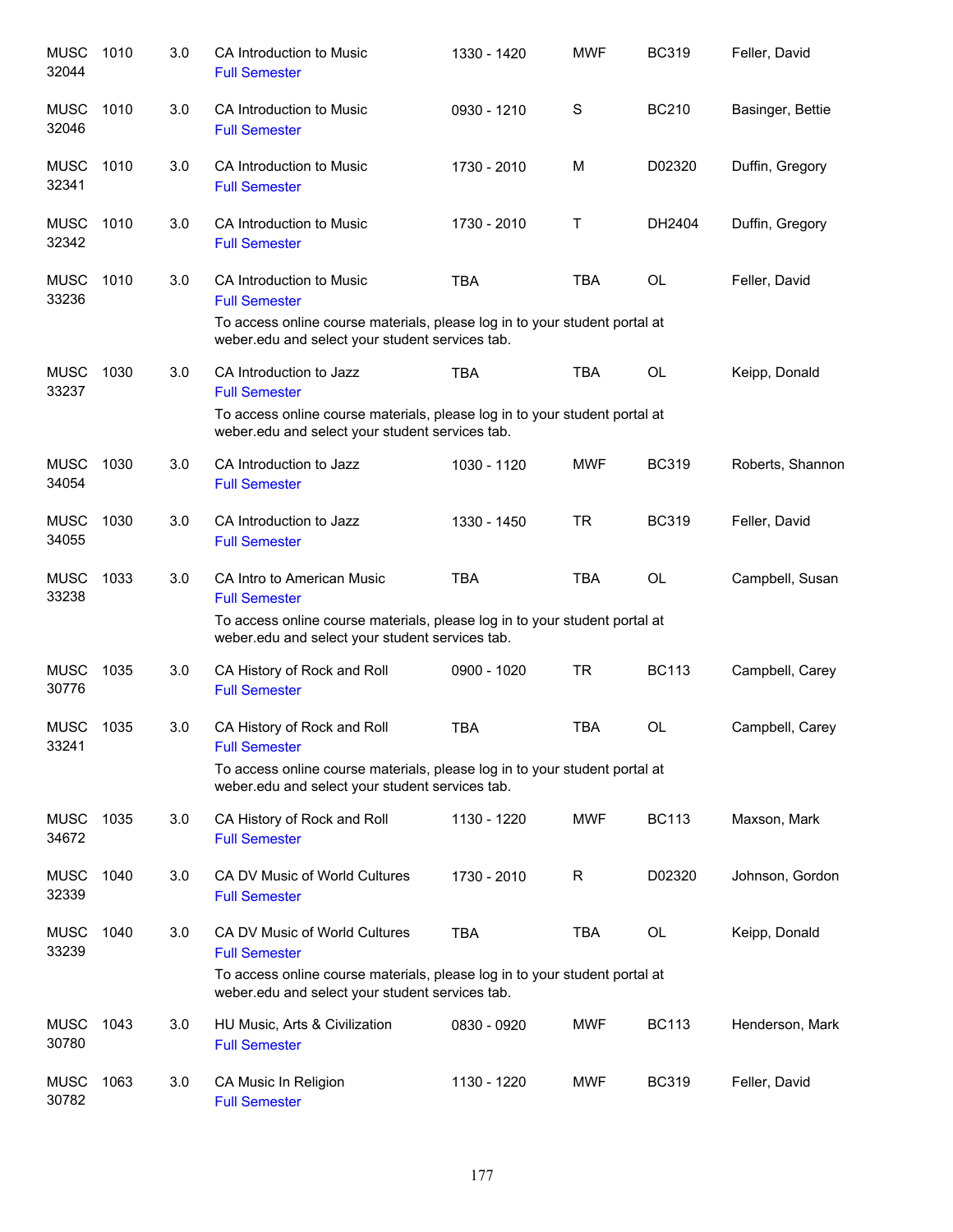| <b>MUSC</b><br>33240 | 1063 | 3.0 | CA Music In Religion<br><b>Full Semester</b>                                                                                                                                                                                                                 | <b>TBA</b>  | TBA        | OL           | Campbell, Susan     |
|----------------------|------|-----|--------------------------------------------------------------------------------------------------------------------------------------------------------------------------------------------------------------------------------------------------------------|-------------|------------|--------------|---------------------|
|                      |      |     | To access online course materials, please log in to your student portal at<br>weber.edu and select your student services tab.                                                                                                                                |             |            |              |                     |
| <b>MUSC</b><br>30785 | 1100 | 2.0 | <b>Fundamentals of Music</b><br><b>Full Semester</b>                                                                                                                                                                                                         | 0830 - 0920 | <b>TR</b>  | <b>BC319</b> | Palumbo, Michael    |
| <b>MUSC</b><br>32168 | 1110 | 3.0 | Music Theory I<br><b>Full Semester</b><br>Music majors and minors only. Must be taken in conjunction<br>with MUSC 1130. Prerequisite: MUSC 1100 with a grade of<br>"C" or higher or a score of 70 or higher on the Theory<br>Placement Exam.                 | 0830 - 0930 | <b>MWF</b> | <b>BC318</b> | Roberts, Shannon    |
| <b>MUSC</b><br>30790 | 1120 | 3.0 | Music Theory II<br><b>Full Semester</b><br>Music majors and minors only. Must be taken in<br>conjunction with MUSC 1140.                                                                                                                                     | 0930 - 1020 | <b>MWF</b> | <b>BC210</b> | Uzur, Viktor        |
| <b>MUSC</b><br>30791 | 1120 | 3.0 | Music Theory II<br><b>Full Semester</b><br>Music majors and minors only. Must be taken in<br>conjunction with MUSC 1140.                                                                                                                                     | 0930 - 1020 | <b>MWF</b> | <b>BC318</b> | Van der Beek, Ralph |
| <b>MUSC</b><br>32169 | 1130 | 1.0 | Sight-Singing & Ear-Training I<br><b>Full Semester</b><br>Music majors and minors only. Must be taken in conjunction<br>with MUSC 1110. Prerequisite: MUSC 1100 with a grade of<br>"C" or higher or a score of 70 or higher on the Theory<br>Placement Exam. | 0830 - 0920 | <b>TR</b>  | <b>BC318</b> | Roberts, Shannon    |
| <b>MUSC</b><br>30793 | 1140 | 1.0 | Sight-Singing / Ear Training II<br><b>Full Semester</b><br>Music majors and minors only. Must be taken<br>in conjunction with MUSC 1120.                                                                                                                     | 0930 - 1020 | <b>TR</b>  | <b>BC211</b> | Uzur, Viktor        |
| <b>MUSC</b><br>30794 | 1140 | 1.0 | Sight-Singing / Ear Training II<br><b>Full Semester</b><br>Music majors and minors only. Must be taken in<br>conjunction with MUSC 1120.                                                                                                                     | 0930 - 1020 | <b>TR</b>  | <b>BC117</b> | Van der Beek, Ralph |
| <b>MUSC</b><br>34631 | 1150 | 1.0 | Class Piano I<br><b>Full Semester</b><br>Course Fee: \$7.00; Music majors and minors only.                                                                                                                                                                   | 1030 - 1120 | <b>TR</b>  | <b>BC320</b> | Wiemer, Gerta       |
| <b>MUSC</b><br>30917 | 1160 | 1.0 | Class Piano II<br><b>Full Semester</b><br>Music majors and minors only.<br>Course Fee \$7.00                                                                                                                                                                 | 1130 - 1220 | WF         | <b>BC320</b> | Kawashima, Kimi     |
| <b>MUSC</b><br>30919 | 1160 | 1.0 | Class Piano II<br><b>Full Semester</b><br>Music majors and minors only.<br>Course Fee \$7.00                                                                                                                                                                 | 0830 - 0920 | <b>TR</b>  | <b>BC320</b> | Wiemer, Gerta       |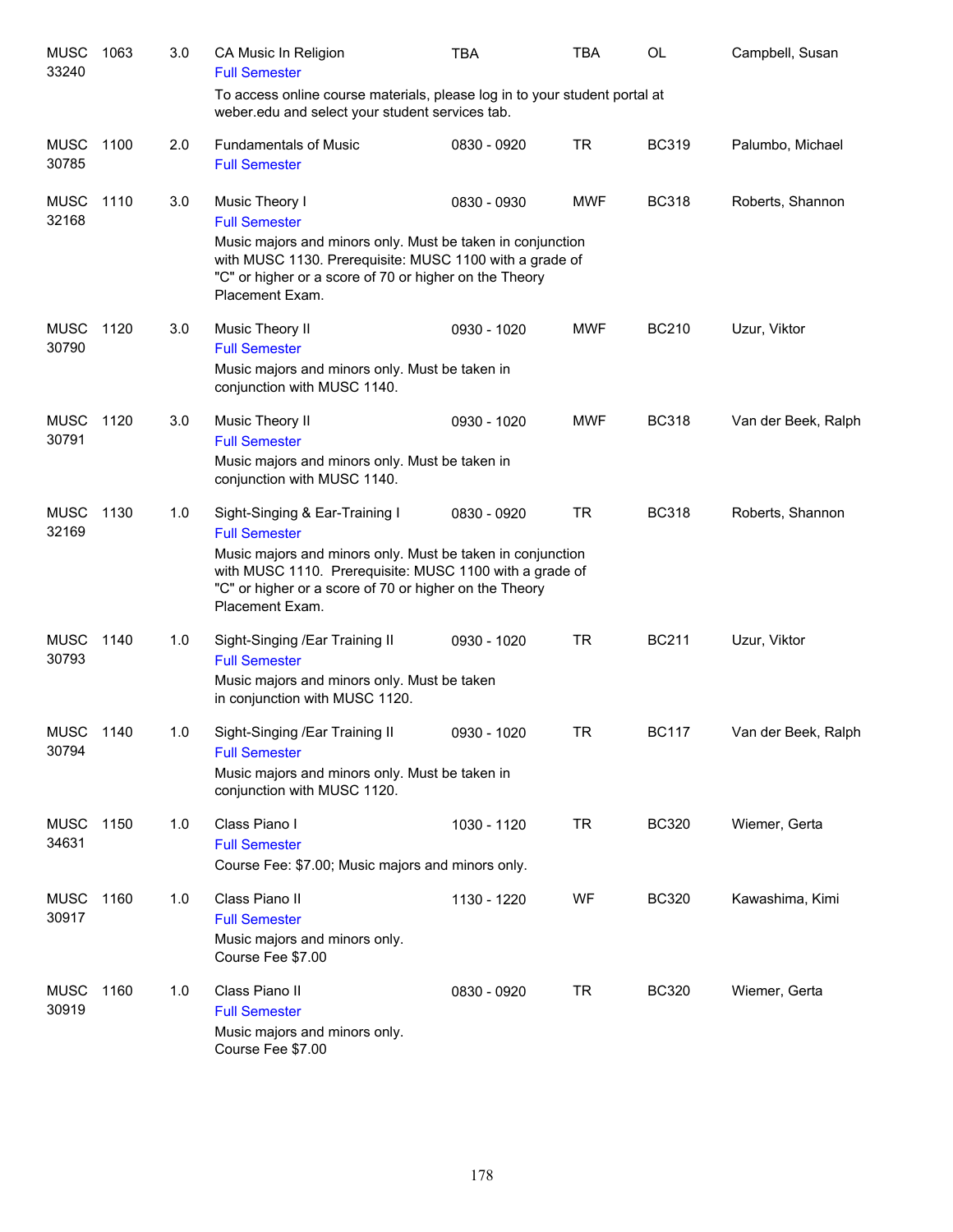| <b>MUSC</b><br>30920 | 1160 | 1.0 | Class Piano II<br><b>Full Semester</b><br>Music majors and minors only.<br>Course Fee \$7.00 | 1130 - 1220 | <b>TR</b>   | <b>BC320</b> | Yang, Yu-Jane       |
|----------------------|------|-----|----------------------------------------------------------------------------------------------|-------------|-------------|--------------|---------------------|
| <b>MUSC</b><br>30921 | 1321 | 1.0 | <b>Basic Piano for Adults</b><br><b>Full Semester</b><br>Course Fee: \$7.00                  | 0830 - 0920 | $\mathbf S$ | <b>BC320</b> | Johnson, Gordon     |
| <b>MUSC</b><br>30922 | 1500 | 2.0 | Beg/Int Classical Guitar<br><b>Full Semester</b>                                             | 1630 - 1820 | M           | <b>BC136</b> | Woodbury, Todd      |
| <b>MUSC</b><br>30923 | 1500 | 2.0 | Beg/Int Classical Guitar<br><b>Full Semester</b>                                             | 1830 - 2020 | M           | <b>BC136</b> | Woodbury, Todd      |
| <b>MUSC</b><br>30261 | 1502 | 1.0 | Violin Master Class<br><b>Full Semester</b>                                                  | 1330 - 1420 | F           | <b>BC318</b> | Wang, Shi-hwa       |
| <b>MUSC</b><br>30262 | 1503 | 1.0 | Viola Master Class<br><b>Full Semester</b>                                                   | 1330 - 1420 | F           | <b>BC211</b> | Palumbo, Michael    |
| <b>MUSC</b><br>30263 | 1504 | 1.0 | Cello Master Class<br><b>Full Semester</b>                                                   | 1330 - 1420 | F           | <b>BC210</b> | Uzur, Viktor        |
| <b>MUSC</b><br>30264 | 1505 | 1.0 | String Bass Master<br><b>Full Semester</b>                                                   | 1330 - 1420 | F           | <b>BC125</b> | Henderson, Benjamin |
| <b>MUSC</b><br>30265 | 1506 | 1.0 | <b>Guitar Master Class</b><br><b>Full Semester</b>                                           | 1430 - 1520 | M           | <b>BC319</b> | Woodbury, Todd      |
| <b>MUSC</b><br>30266 | 1507 | 1.0 | Harp Master Class<br><b>Full Semester</b>                                                    | <b>TBA</b>  | <b>TBA</b>  |              | Vickerman, Louise   |
| <b>MUSC</b><br>30268 | 1510 | 1.0 | <b>Trumpet Master Class</b><br><b>Full Semester</b>                                          | 1430 - 1520 | F           | <b>BC113</b> | Priest, Thomas      |
| <b>MUSC</b><br>30267 | 1511 | 1.0 | French Horn Master Class<br><b>Full Semester</b>                                             | 1430 - 1520 | F           | <b>BC113</b> | Priest, Thomas      |
| <b>MUSC</b><br>30269 | 1512 | 1.0 | <b>Trombone Master Class</b><br><b>Full Semester</b>                                         | 1430 - 1520 | F           | <b>BC113</b> | Priest, Thomas      |
| <b>MUSC</b><br>30270 | 1513 | 1.0 | Euphonium/Tuba Master Class<br><b>Full Semester</b>                                          | 1430 - 1520 | F           | <b>BC113</b> | Priest, Thomas      |
| <b>MUSC</b><br>30271 | 1520 | 1.0 | <b>Percussion Master Class</b><br><b>Full Semester</b>                                       | 1430 - 1520 | F           | <b>BC113</b> | Priest, Thomas      |
| <b>MUSC</b><br>30272 | 1530 | 1.0 | Voice Master Class<br><b>Full Semester</b>                                                   | 1430 - 1520 | F           | <b>BC136</b> | Bruestle, Karen     |
| <b>MUSC</b><br>30273 | 1540 | 1.0 | <b>Flute Master Class</b><br><b>Full Semester</b>                                            | 1430 - 1520 | F           | <b>BC113</b> | Priest, Thomas      |
| <b>MUSC</b><br>30274 | 1541 | 1.0 | Oboe Master Class<br><b>Full Semester</b>                                                    | 1430 - 1520 | F           | <b>BC113</b> | Priest, Thomas      |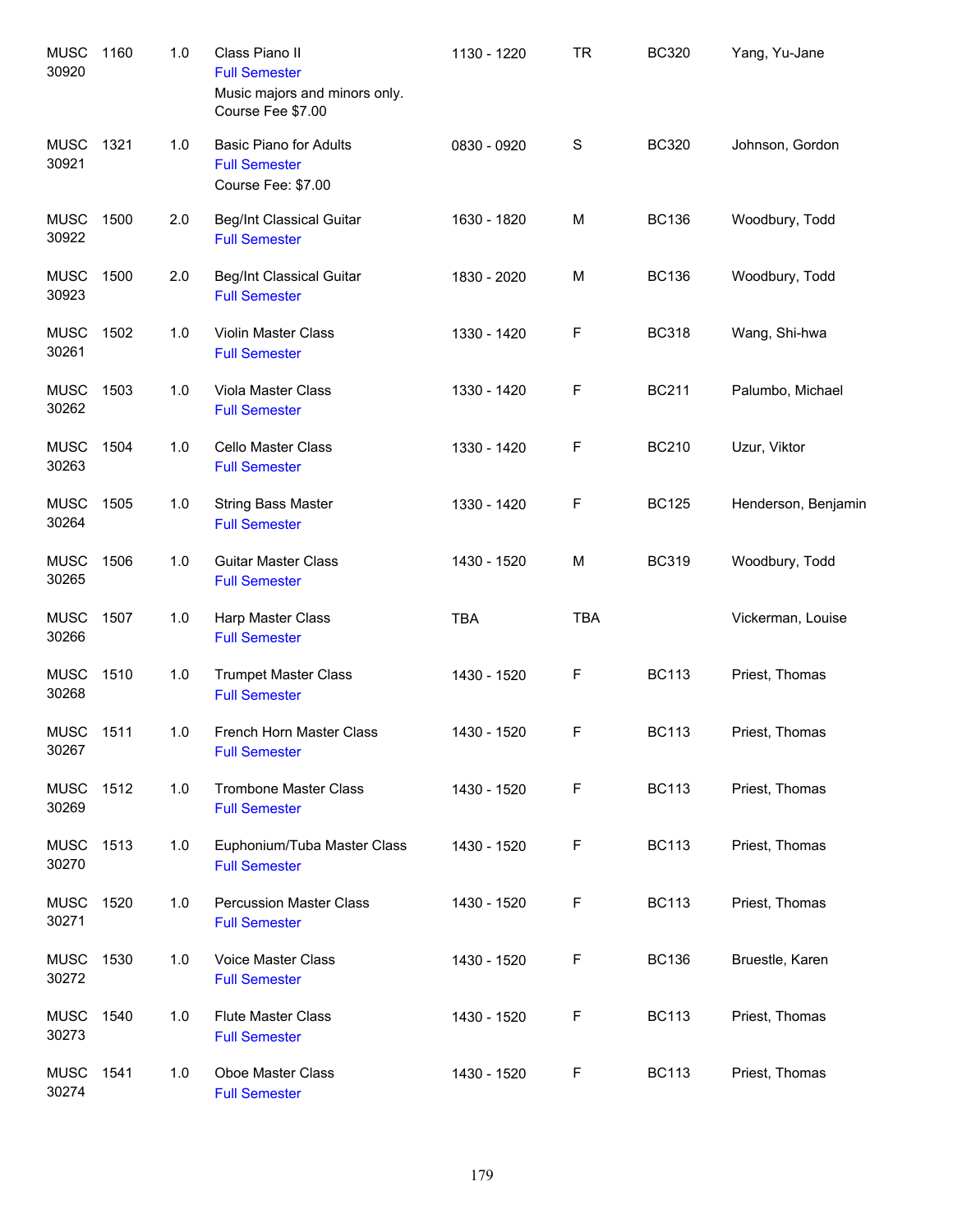| <b>MUSC</b><br>30275 | 1542 | 1.0 | <b>Clarinet Master Class</b><br><b>Full Semester</b>                                                                                                                                                                         | 1430 - 1520 | F          | <b>BC113</b> | Priest, Thomas  |
|----------------------|------|-----|------------------------------------------------------------------------------------------------------------------------------------------------------------------------------------------------------------------------------|-------------|------------|--------------|-----------------|
| <b>MUSC</b><br>30276 | 1543 | 1.0 | Saxophone Master Class<br><b>Full Semester</b>                                                                                                                                                                               | 1430 - 1520 | F          | <b>BC113</b> | Priest, Thomas  |
| <b>MUSC</b><br>30277 | 1544 | 1.0 | <b>Bassoon Master Class</b><br><b>Full Semester</b>                                                                                                                                                                          | 1430 - 1520 | F          | <b>BC113</b> | Priest, Thomas  |
| <b>MUSC</b><br>30278 | 1601 | 1.0 | Private Instruction<br><b>Full Semester</b><br>For non-music majors and minors. Private lessons in voice/<br>keyboard/woodwinds/brass/strings/percussion. Call<br>626-6437 for a list of instructors.<br>Course Fee \$258.00 | <b>TBA</b>  | <b>TBA</b> |              | Priest, Thomas  |
| MUSC<br>30279        | 1610 | 1.0 | Applied Keyboard: Piano<br><b>Full Semester</b><br>Keyboard majors and minors only.<br>Course Fee \$350.00                                                                                                                   | <b>TBA</b>  | <b>TBA</b> |              | Yang, Yu-Jane   |
| <b>MUSC</b><br>30280 | 1611 | 1.0 | Applied Keyboard: Organ<br><b>Full Semester</b><br>Music majors and minors only.<br>Course Fee \$350.00                                                                                                                      | <b>TBA</b>  | <b>TBA</b> |              | Yang, Yu-Jane   |
| <b>MUSC</b><br>30281 | 1620 | 1.0 | <b>Applied Voice</b><br><b>Full Semester</b><br>Music majors and minors only.<br>Course Fee \$350.00                                                                                                                         | <b>TBA</b>  | <b>TBA</b> |              | Bruestle, Karen |
| <b>MUSC</b><br>30282 | 1630 | 1.0 | Applied Woodwinds: Flute<br><b>Full Semester</b><br>Music majors and minors only.<br>Course Fee \$350.00                                                                                                                     | <b>TBA</b>  | <b>TBA</b> |              | Priest, Thomas  |
| <b>MUSC</b><br>30283 | 1631 | 1.0 | Applied Woodwinds: Oboe<br><b>Full Semester</b><br>Music majors and minors only.<br>Course Fee \$350.00                                                                                                                      | <b>TBA</b>  | <b>TBA</b> |              | Priest, Thomas  |
| <b>MUSC</b><br>30284 | 1632 | 1.0 | Applied Woodwinds: Clarinet<br><b>Full Semester</b><br>Music majors and minors only.<br>Course Fee \$350.00                                                                                                                  | <b>TBA</b>  | <b>TBA</b> |              | Priest, Thomas  |
| <b>MUSC</b><br>30285 | 1633 | 1.0 | Applied Woodwinds: Saxophone<br><b>Full Semester</b><br>Music majors and minors only.<br>Course Fee \$350.00                                                                                                                 | <b>TBA</b>  | <b>TBA</b> |              | Priest, Thomas  |
| <b>MUSC</b><br>30286 | 1634 | 1.0 | Applied Woodwinds: Bassoon<br><b>Full Semester</b><br>Music majors and minors only.<br>Course Fee \$350.00                                                                                                                   | <b>TBA</b>  | <b>TBA</b> |              | Priest, Thomas  |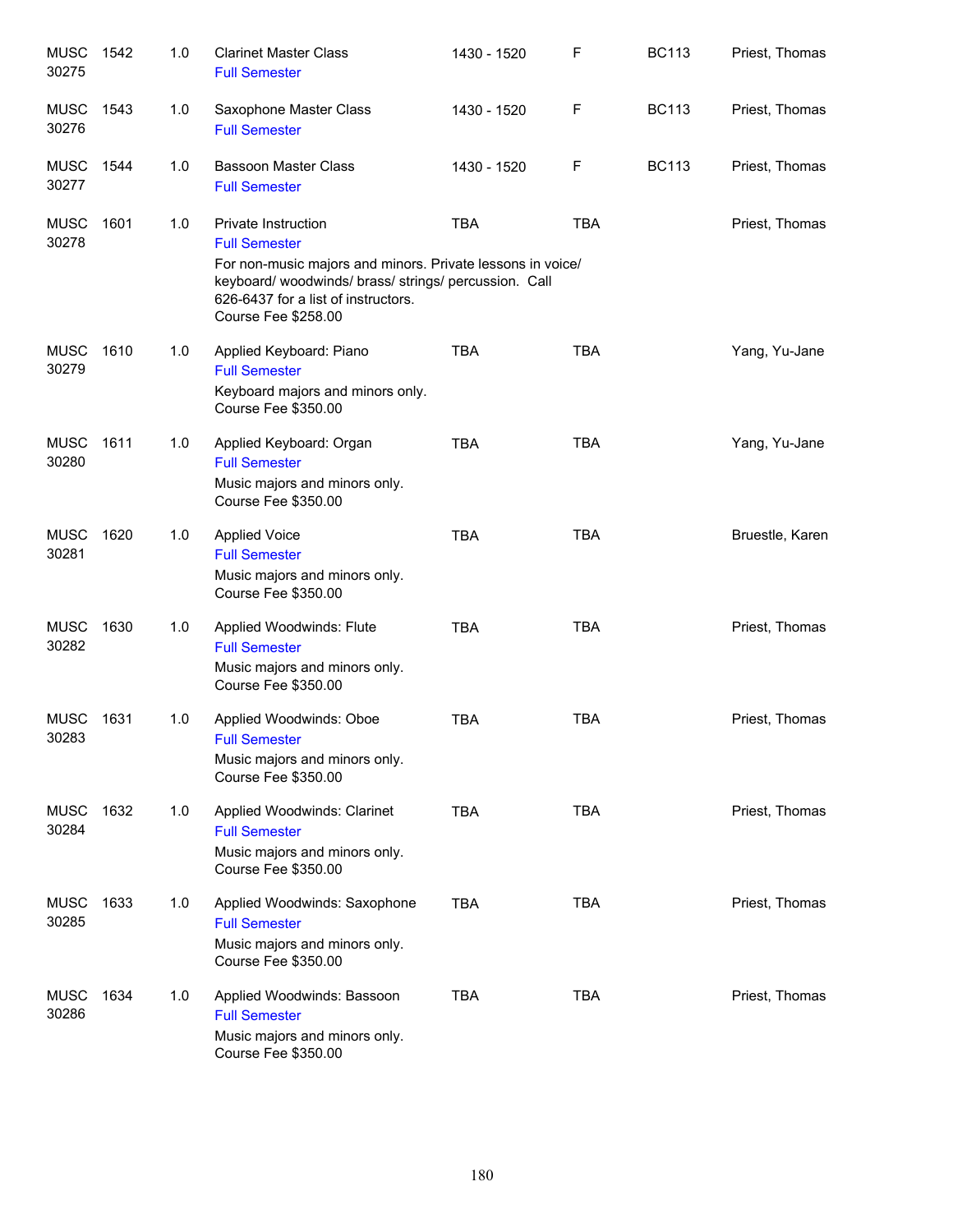| <b>MUSC</b><br>30287 | 1640 | 1.0 | Applied Brass: Trumpet<br><b>Full Semester</b><br>Music majors and minors only.<br>Course Fee \$350.00        | <b>TBA</b> | <b>TBA</b> | Priest, Thomas   |
|----------------------|------|-----|---------------------------------------------------------------------------------------------------------------|------------|------------|------------------|
| <b>MUSC</b><br>30288 | 1641 | 1.0 | Applied Brass: French Horn<br><b>Full Semester</b><br>Music majors and minors only.<br>Course Fee \$350.00    | <b>TBA</b> | <b>TBA</b> | Priest, Thomas   |
| <b>MUSC</b><br>30289 | 1642 | 1.0 | Applied Brass: Trombone<br><b>Full Semester</b><br>Music majors and minors only.<br>Course Fee \$350.00       | <b>TBA</b> | <b>TBA</b> | Priest, Thomas   |
| <b>MUSC</b><br>30290 | 1643 | 1.0 | Applied Brass: Euphonium/Tuba<br><b>Full Semester</b><br>Music majors and minors only.<br>Course Fee \$350.00 | <b>TBA</b> | <b>TBA</b> | Priest, Thomas   |
| <b>MUSC</b><br>30291 | 1650 | 1.0 | Applied Strings: Violin<br><b>Full Semester</b><br>Music majors and minors only.<br>Course Fee \$350.00       | <b>TBA</b> | <b>TBA</b> | Palumbo, Michael |
| <b>MUSC</b><br>30292 | 1651 | 1.0 | Applied Strings: Viola<br><b>Full Semester</b><br>Music majors and minors only.<br>Course Fee \$350.00        | <b>TBA</b> | <b>TBA</b> | Palumbo, Michael |
| <b>MUSC</b><br>30293 | 1652 | 1.0 | Applied Strings: Violoncello<br><b>Full Semester</b><br>Music majors and minors only.<br>Course Fee \$350.00  | <b>TBA</b> | <b>TBA</b> | Palumbo, Michael |
| <b>MUSC</b><br>30294 | 1653 | 1.0 | Applied Strings: String Bass<br><b>Full Semester</b><br>Music majors and minors only.<br>Course Fee \$350.00  | <b>TBA</b> | <b>TBA</b> | Palumbo, Michael |
| <b>MUSC</b><br>30295 | 1654 | 1.0 | Applied Strings: Guitar<br><b>Full Semester</b><br>Music majors and minors only.<br>Course Fee \$350.00       | <b>TBA</b> | <b>TBA</b> | Palumbo, Michael |
| <b>MUSC</b><br>30296 | 1655 | 1.0 | Applied Strings: Harp<br><b>Full Semester</b><br>Music majors and minors only.<br>Course Fee \$350.00         | <b>TBA</b> | <b>TBA</b> | Palumbo, Michael |
| <b>MUSC</b><br>30297 | 1660 | 1.0 | <b>Applied Percussion</b><br><b>Full Semester</b><br>Music majors and minors only.<br>Course Fee \$350.00     | <b>TBA</b> | <b>TBA</b> | Bryson, Jacob    |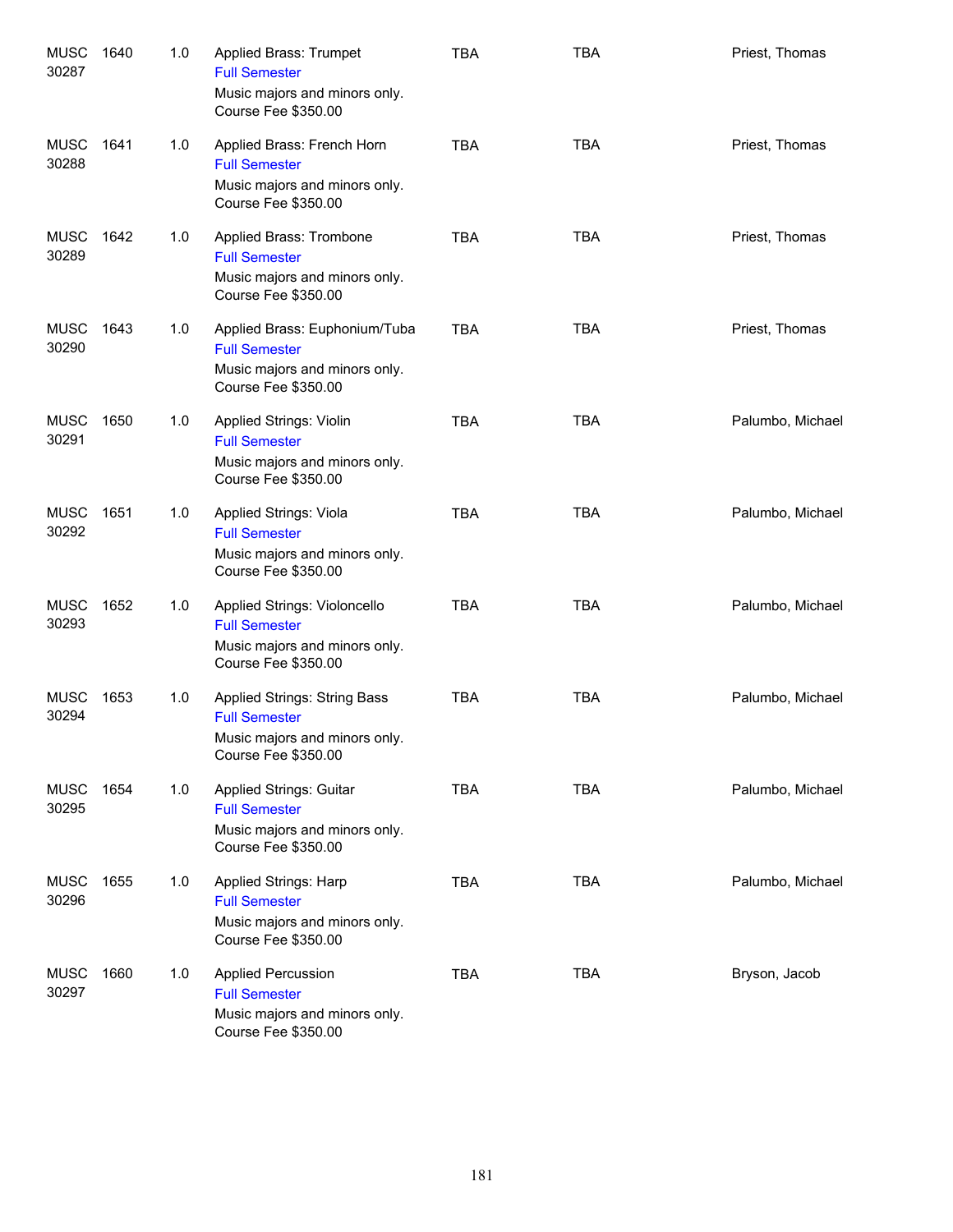| <b>MUSC</b><br>30298 | 1673 | 2.0 | Private Instruction<br><b>Full Semester</b>                                                                                                                                                 | <b>TBA</b>                 | <b>TBA</b>              |                              | Priest, Thomas      |
|----------------------|------|-----|---------------------------------------------------------------------------------------------------------------------------------------------------------------------------------------------|----------------------------|-------------------------|------------------------------|---------------------|
|                      |      |     | All performance areas. Two hours instruction/week.<br>Minimum of 18 hrs/ week practice required. One-half hour<br>special assignment. By consent of instructor only.<br>Course Fee \$700.00 |                            |                         |                              |                     |
| <b>MUSC</b><br>31079 | 1730 | 1.0 | Keyboard Ensemble<br><b>Full Semester</b><br>Keyboard majors/minors only.                                                                                                                   | 1130 - 1220                | M                       | <b>BC136</b>                 | Yang, Yu-Jane       |
| <b>MUSC</b><br>31080 | 1730 | 1.0 | Keyboard Ensemble<br><b>Full Semester</b><br>Keyboard majors/minors only.                                                                                                                   | 1130 - 1220                | M                       | <b>BC136</b>                 | Van der Beek, Ralph |
| <b>MUSC</b><br>31081 | 1740 | 1.0 | Weber State Concert Choir<br><b>Full Semester</b>                                                                                                                                           | 1230 - 1320                | <b>MWF</b>              | <b>BC136</b>                 | Henderson, Mark     |
| <b>MUSC</b><br>31082 | 1741 | 1.0 | <b>Chamber Choir</b><br><b>Full Semester</b><br>By audition or consent of instructor.                                                                                                       | 1230 - 1320<br>1330 - 1420 | <b>TR</b><br><b>MWF</b> | <b>BC136</b><br><b>BC136</b> | Henderson, Mark     |
| <b>MUSC</b><br>31083 | 1743 | 1.0 | Vocal Chamber Ensemble<br><b>Full Semester</b><br>By audition or consent of instructor.                                                                                                     | <b>TBA</b>                 | <b>TBA</b>              |                              | Henderson, Mark     |
| <b>MUSC</b><br>31084 | 1750 | 1.0 | Symphonic Band<br><b>Full Semester</b>                                                                                                                                                      | 1230 - 1420                | <b>TR</b>               | <b>BC133</b>                 | Root, Thomas        |
| <b>MUSC</b><br>31085 | 1751 | 1.0 | Wind Ensemble<br><b>Full Semester</b><br>By audition or consent of instructor.                                                                                                              | 1230 - 1420                | <b>MWF</b>              | <b>BC133</b>                 | Root, Thomas        |
| <b>MUSC</b><br>31086 | 1753 | 1.0 | Jazz Ensemble<br><b>Full Semester</b><br>By audition or consent of instructor.                                                                                                              | 1130 - 1220                | <b>MWF</b>              | <b>BC133</b>                 | Roberts, Shannon    |
| MUSC<br>31087        | 1754 | 1.0 | <b>Percussion Ensemble</b><br><b>Full Semester</b><br>By audition or consent of instructor.                                                                                                 | 1530 - 1650                | <b>TR</b>               | <b>BC133</b>                 | Bryson, Jacob       |
| <b>MUSC</b><br>30381 | 1755 | 1.0 | Instrumental Chamber Ensemble<br><b>Full Semester</b>                                                                                                                                       | <b>TBA</b>                 | <b>TBA</b>              |                              | Palumbo, Michael    |
| <b>MUSC</b><br>30382 | 1755 | 1.0 | Instrumental Chamber Ensemble<br><b>Full Semester</b>                                                                                                                                       | <b>TBA</b>                 | <b>TBA</b>              |                              | Root, Thomas        |
| <b>MUSC</b><br>30383 | 1755 | 1.0 | Instrumental Chamber Ensemble<br><b>Full Semester</b>                                                                                                                                       | <b>TBA</b>                 | <b>TBA</b>              |                              | Wang, Shi-hwa       |
| <b>MUSC</b><br>30384 | 1755 | 1.0 | Instrumental Chamber Ensemble<br><b>Full Semester</b>                                                                                                                                       | <b>TBA</b>                 | <b>TBA</b>              |                              | Feller, David       |
| <b>MUSC</b><br>30385 | 1755 | 1.0 | Instrumental Chamber Ensemble<br><b>Full Semester</b>                                                                                                                                       | <b>TBA</b>                 | <b>TBA</b>              |                              | Priest, Thomas      |
| <b>MUSC</b><br>30386 | 1755 | 1.0 | Instrumental Chamber Ensemble<br><b>Full Semester</b>                                                                                                                                       | <b>TBA</b>                 | <b>TBA</b>              |                              | Henderson, Cindy    |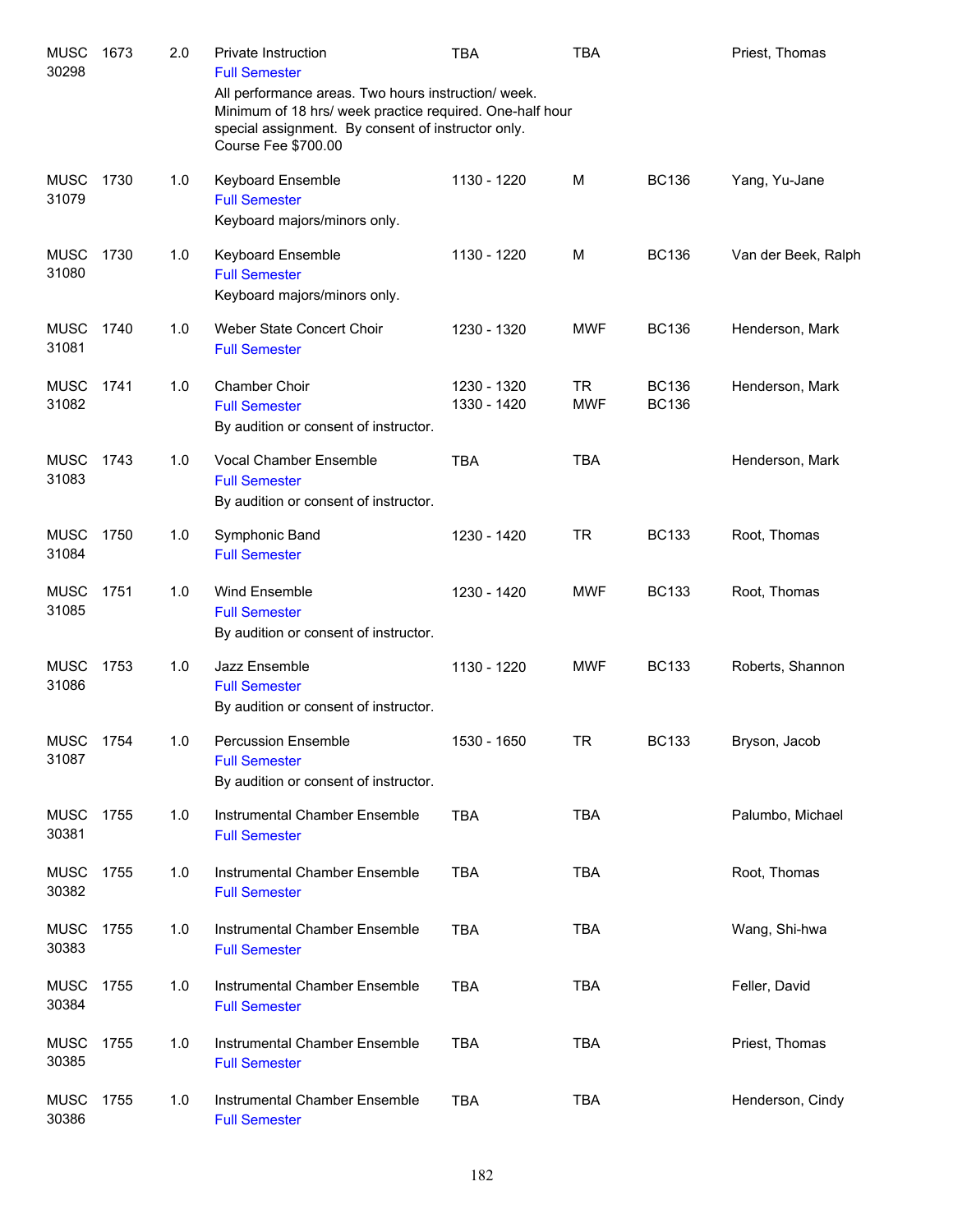| <b>MUSC</b><br>30387 | 1755 | 1.0 | Instrumental Chamber Ensemble<br><b>Full Semester</b>                                                                                                          | <b>TBA</b>                 | <b>TBA</b>     |                              | Uzur, Viktor     |
|----------------------|------|-----|----------------------------------------------------------------------------------------------------------------------------------------------------------------|----------------------------|----------------|------------------------------|------------------|
| <b>MUSC</b><br>31088 | 1756 | 1.0 | Pep Band<br><b>Full Semester</b><br>By audition.                                                                                                               | 1530 - 1620                | F              | <b>BC133</b>                 | Roberts, Shannon |
| <b>MUSC</b><br>31089 | 1760 | 1.0 | Weber State Symphony Orchestra<br><b>Full Semester</b>                                                                                                         | 1430 - 1620<br>1430 - 1520 | <b>MW</b><br>F | <b>BC133</b><br><b>BC133</b> | Palumbo, Michael |
| <b>MUSC</b><br>31090 | 1761 | 1.0 | Chamber Orchestra<br><b>Full Semester</b><br>Audition or consent of instructor.                                                                                | 1430 - 1520                | <b>TR</b>      | <b>BC133</b>                 | Palumbo, Michael |
| <b>MUSC</b><br>31091 | 1763 | 1.0 | <b>Guitar Ensemble</b><br><b>Full Semester</b>                                                                                                                 | 1230 - 1320                | M              | <b>BC319</b>                 | Woodbury, Todd   |
| <b>MUSC</b><br>31092 | 1911 | 1.0 | Intro to Music Technology<br><b>Full Semester</b><br>Music majors only.<br>Course Fee \$20.00                                                                  | 1030 - 1120                | Τ              | <b>BC322</b>                 | Maxson, Mark     |
| <b>MUSC</b><br>31093 | 1911 | 1.0 | Intro to Music Technology<br><b>Full Semester</b><br>Music majors only.<br>Course Fee \$20.00                                                                  | 1030 - 1120                | F              | <b>BC322</b>                 | Maxson, Mark     |
| <b>MUSC</b><br>31094 | 2120 | 3.0 | Music Theory IV<br><b>Full Semester</b><br>Music majors & minors only. Prereq: MUSC 2110<br>& 2130. Must be taken in conjunction with MUSC<br>2140.            | 0930 - 1020                | <b>MWF</b>     | <b>BC319</b>                 | Root, Thomas     |
| <b>MUSC</b><br>31095 | 2140 | 1.0 | Sight-Singing/Ear Training IV<br><b>Full Semester</b><br>Music majors & minors only. Prereq: MUSC 2110 &<br>2130. Must be taken in conjunction with MUSC 2120. | 0930 - 1020                | <b>TR</b>      | <b>BC319</b>                 | Wang, Shi-hwa    |
| <b>MUSC</b><br>31096 | 2160 | 1.0 | Class Piano IV<br><b>Full Semester</b><br>Piano Majors and Minors or passed Class Piano 2150<br>with grade C or above.<br>Course Fee \$7.00                    | 1030 - 1120                | <b>MW</b>      | <b>BC320</b>                 | Yang, Yu-Jane    |
| MUSC 2331<br>31097   |      | 1.0 | Principles of Piano Accomp II<br><b>Full Semester</b><br>Prereq: MUSC 2321                                                                                     | 1030 - 1120                | Τ              | <b>BC319</b>                 | Tall, Malinda    |
| <b>MUSC</b><br>30299 | 2610 | 1.0 | Applied Keyboard: Piano<br><b>Full Semester</b><br>Keyboard majors and minors only.<br>Course Fee \$350.00                                                     | <b>TBA</b>                 | <b>TBA</b>     |                              | Yang, Yu-Jane    |
| <b>MUSC</b><br>30300 | 2611 | 1.0 | Applied Keyboard: Organ<br><b>Full Semester</b><br>Music majors and minors only.<br>Course Fee \$350.00                                                        | TBA                        | <b>TBA</b>     |                              | Christiansen, B  |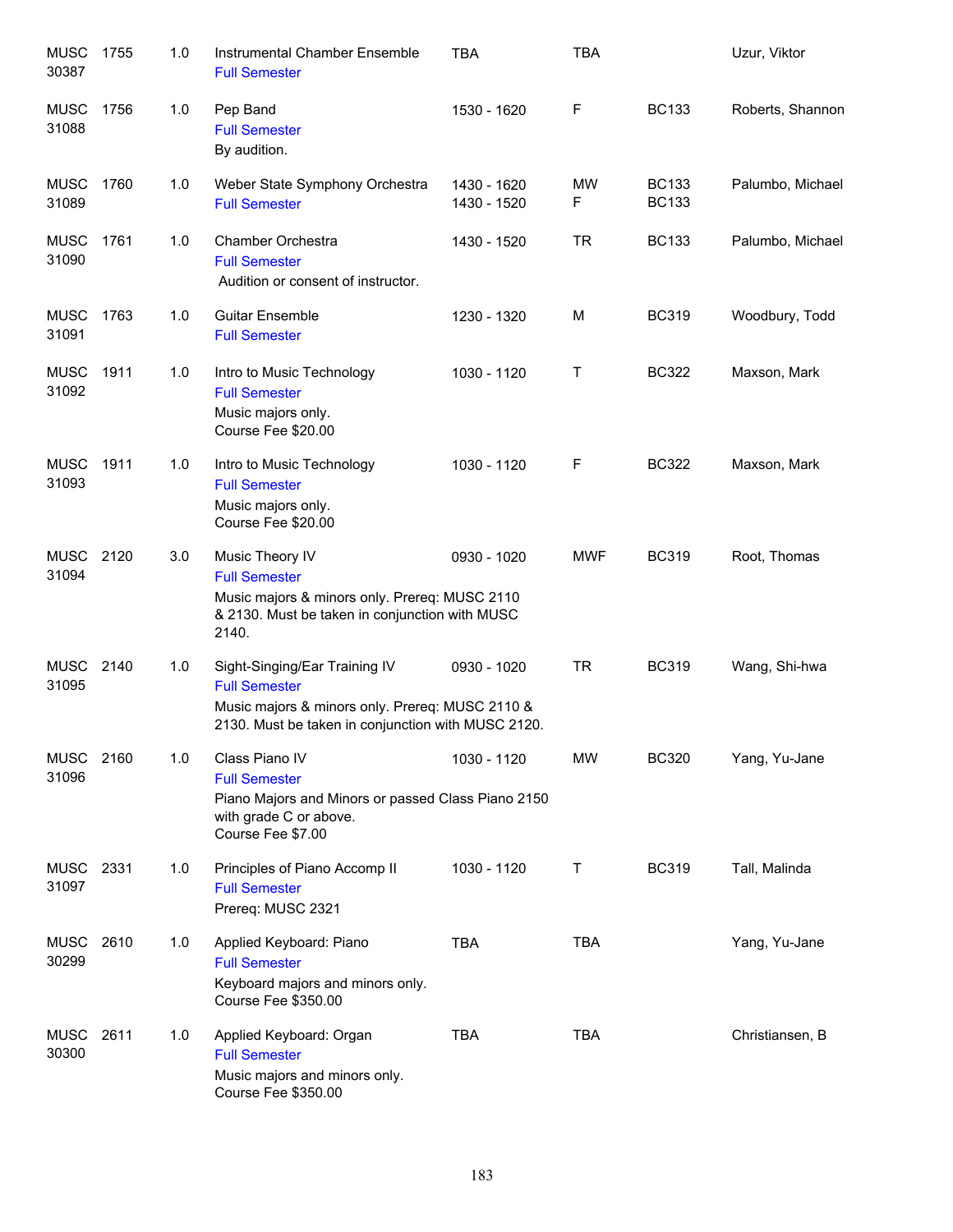| <b>MUSC</b><br>30301 | 2620 | 1.0 | <b>Applied Voice</b><br><b>Full Semester</b><br>Music majors and minors only.<br>Course Fee \$350.00          | <b>TBA</b> | <b>TBA</b> | Bruestle, Karen  |
|----------------------|------|-----|---------------------------------------------------------------------------------------------------------------|------------|------------|------------------|
| MUSC<br>30302        | 2630 | 1.0 | Applied Woodwinds: Flute<br><b>Full Semester</b><br>Music majors and minors only.<br>Course Fee \$350.00      | <b>TBA</b> | <b>TBA</b> | Priest, Thomas   |
| <b>MUSC</b><br>30303 | 2631 | 1.0 | Applied Woodwinds: Oboe<br><b>Full Semester</b><br>Music majors and minors only.<br>Course Fee \$350.00       | <b>TBA</b> | <b>TBA</b> | Priest, Thomas   |
| <b>MUSC</b><br>30304 | 2632 | 1.0 | Applied Woodwinds: Clarinet<br><b>Full Semester</b><br>Music majors and minors only.<br>Course Fee \$350.00   | <b>TBA</b> | <b>TBA</b> | Priest, Thomas   |
| <b>MUSC</b><br>30305 | 2633 | 1.0 | Applied Woodwinds: Saxophone<br><b>Full Semester</b><br>Music majors and minors only.<br>Course Fee \$350.00  | <b>TBA</b> | <b>TBA</b> | Priest, Thomas   |
| <b>MUSC</b><br>30306 | 2634 | 1.0 | Applied Woodwinds: Bassoon<br><b>Full Semester</b><br>Music majors and minors only.<br>Course Fee \$350.00    | <b>TBA</b> | <b>TBA</b> | Priest, Thomas   |
| <b>MUSC</b><br>30307 | 2640 | 1.0 | Applied Brass: Trumpet<br><b>Full Semester</b><br>Music majors and minors only.<br>Course Fee \$350.00        | <b>TBA</b> | <b>TBA</b> | Priest, Thomas   |
| MUSC<br>30308        | 2641 | 1.0 | Applied Brass: French Horn<br><b>Full Semester</b><br>Music majors and minors only.<br>Course Fee \$350.00    | <b>TBA</b> | <b>TBA</b> | Priest, Thomas   |
| MUSC 2642<br>30309   |      | 1.0 | Applied Brass: Trombone<br><b>Full Semester</b><br>Music majors and minors only.<br>Course Fee \$350.00       | <b>TBA</b> | <b>TBA</b> | Priest, Thomas   |
| <b>MUSC</b><br>30310 | 2643 | 1.0 | Applied Brass: Euphonium/Tuba<br><b>Full Semester</b><br>Music majors and minors only.<br>Course Fee \$350.00 | <b>TBA</b> | <b>TBA</b> | Priest, Thomas   |
| <b>MUSC</b><br>30311 | 2650 | 1.0 | Applied Strings: Violin<br><b>Full Semester</b><br>Music majors and minors only.<br>Course Fee \$350.00       | <b>TBA</b> | <b>TBA</b> | Palumbo, Michael |
| MUSC<br>30312        | 2651 | 1.0 | Applied Strings: Viola<br><b>Full Semester</b><br>Music majors and minors only.<br>Course Fee \$350.00        | <b>TBA</b> | <b>TBA</b> | Palumbo, Michael |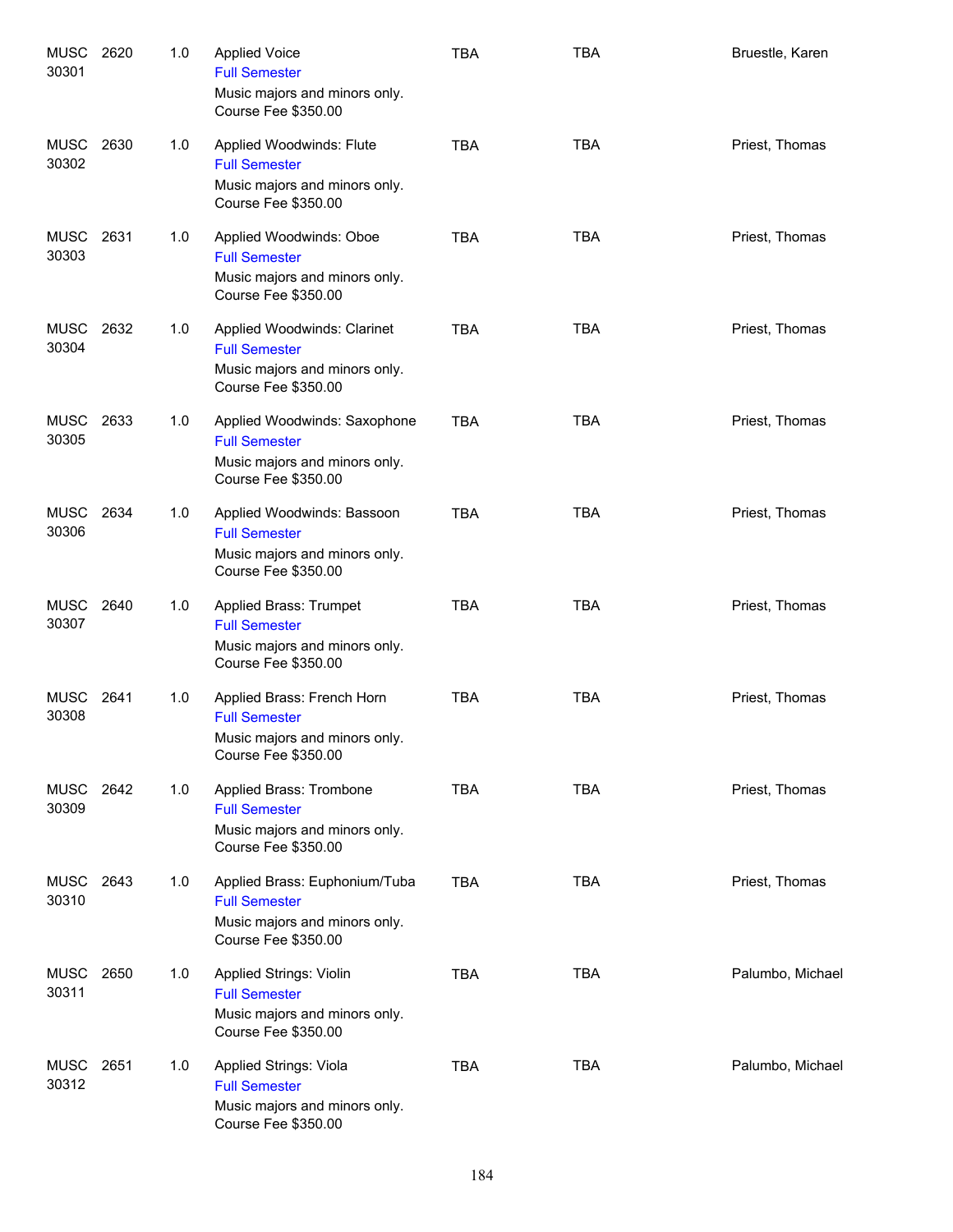| <b>MUSC</b><br>30313 | 2652 | 1.0 | Applied Strings: Violoncello<br><b>Full Semester</b><br>Music majors and minors only.<br>Course Fee \$350.00                                                                                                                                      | <b>TBA</b>  | <b>TBA</b> |              | Palumbo, Michael |
|----------------------|------|-----|---------------------------------------------------------------------------------------------------------------------------------------------------------------------------------------------------------------------------------------------------|-------------|------------|--------------|------------------|
| <b>MUSC</b><br>30314 | 2653 | 1.0 | <b>Applied Strings: String Bass</b><br><b>Full Semester</b><br>Music majors and minors only.<br>Course Fee \$350.00                                                                                                                               | <b>TBA</b>  | <b>TBA</b> |              | Palumbo, Michael |
| <b>MUSC</b><br>30315 | 2654 | 1.0 | Applied Strings: Guitar<br><b>Full Semester</b><br>Music majors and minors only.<br>Course Fee \$350.00                                                                                                                                           | <b>TBA</b>  | <b>TBA</b> |              | Palumbo, Michael |
| <b>MUSC</b><br>30316 | 2655 | 1.0 | Applied Strings: Harp<br><b>Full Semester</b><br>Music majors and minors only.<br>Course Fee \$350.00                                                                                                                                             | <b>TBA</b>  | <b>TBA</b> |              | Palumbo, Michael |
| MUSC<br>30317        | 2660 | 1.0 | <b>Applied Percussion</b><br><b>Full Semester</b><br>Music majors and minors only.<br>Course Fee \$350.00                                                                                                                                         | <b>TBA</b>  | <b>TBA</b> |              | Bryson, Jacob    |
| <b>MUSC</b><br>30318 | 2673 | 2.0 | <b>Private Instruction</b><br><b>Full Semester</b><br>All performance areas. Two hours instruction/ week.<br>Minimum of 18 hrs/week practice required. One-half hour<br>special assignment. By consent of instructor only.<br>Course Fee \$700.00 | <b>TBA</b>  | <b>TBA</b> |              | Priest, Thomas   |
| <b>MUSC</b><br>31098 | 2822 | 1.0 | <b>Percussion Methods II</b><br><b>Full Semester</b><br>Prereq: 2821.<br>Course Fee \$15.00                                                                                                                                                       | 0830 - 0920 | <b>TR</b>  | <b>BC133</b> | Bryson, Jacob    |
| <b>MUSC</b><br>31099 | 2842 | 1.0 | <b>Brass Methods II</b><br><b>Full Semester</b><br>Course Fee \$15.00                                                                                                                                                                             | 1700 - 1750 | <b>TR</b>  | <b>BC133</b> | Nelson, Kent     |
| <b>MUSC</b><br>31100 | 2881 | 1.0 | Vocal Workshop<br><b>Full Semester</b>                                                                                                                                                                                                            | 1130 - 1220 | MW         | <b>BC211</b> | Bruestle, Karen  |
| <b>MUSC</b><br>30724 | 2890 | 1.0 | Cooperative Work Experience<br><b>Full Semester</b>                                                                                                                                                                                               | <b>TBA</b>  | <b>TBA</b> |              | Priest, Thomas   |
| MUSC<br>30725        | 2890 | 2.0 | Cooperative Work Experience<br><b>Full Semester</b>                                                                                                                                                                                               | <b>TBA</b>  | <b>TBA</b> |              | Priest, Thomas   |
| MUSC<br>30726        | 2890 | 3.0 | Cooperative Work Experience<br><b>Full Semester</b>                                                                                                                                                                                               | <b>TBA</b>  | <b>TBA</b> |              | Priest, Thomas   |
| <b>MUSC</b><br>30727 | 2890 | 4.0 | Cooperative Work Experience<br><b>Full Semester</b>                                                                                                                                                                                               | <b>TBA</b>  | <b>TBA</b> |              | Priest, Thomas   |
| <b>MUSC</b><br>30728 | 2890 | 5.0 | Cooperative Work Experience<br><b>Full Semester</b>                                                                                                                                                                                               | <b>TBA</b>  | <b>TBA</b> |              | Priest, Thomas   |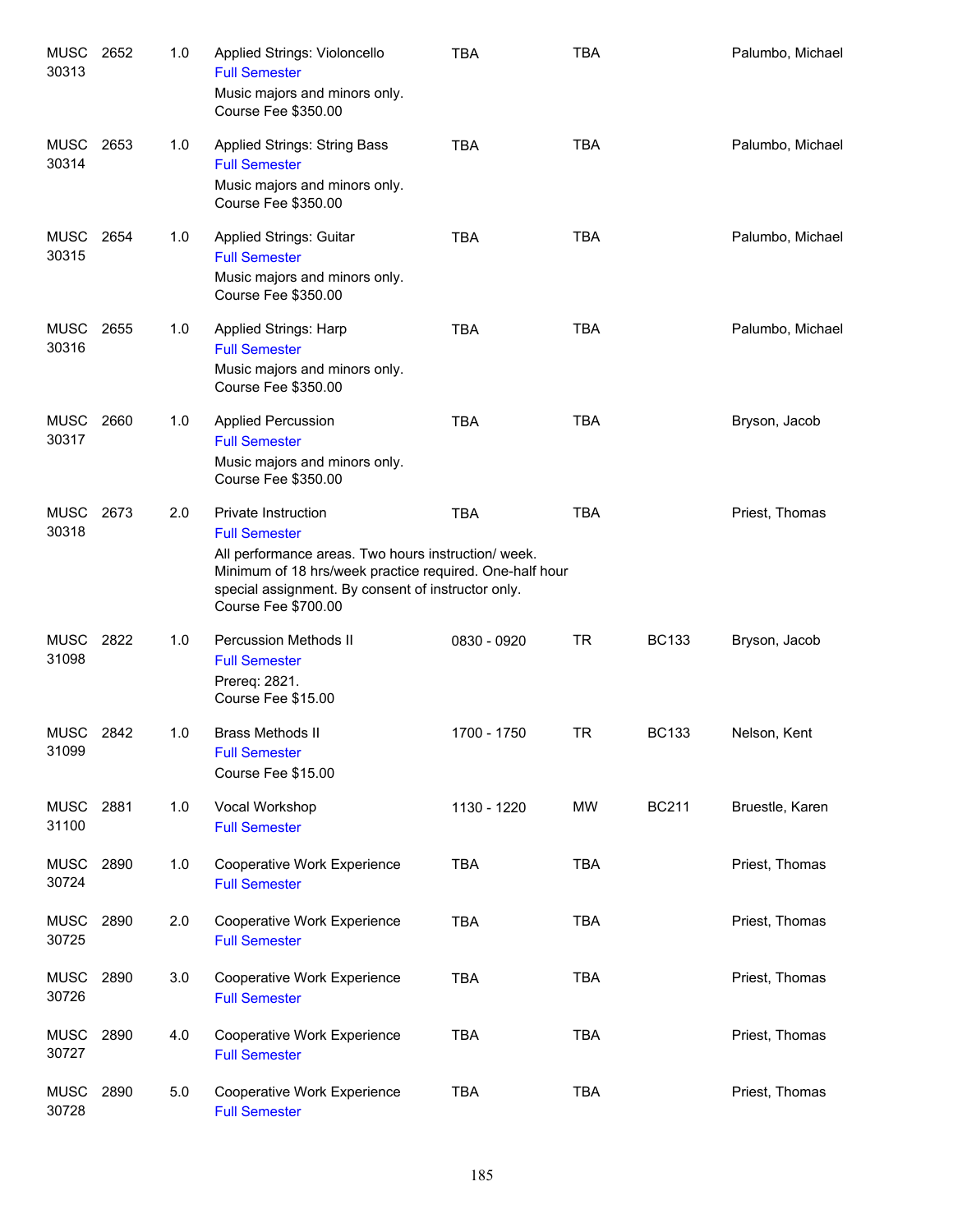| <b>MUSC</b><br>30729 | 2890 | 6.0 | <b>Cooperative Work Experience</b><br><b>Full Semester</b>                                             | <b>TBA</b>  | <b>TBA</b>  |              | Priest, Thomas      |
|----------------------|------|-----|--------------------------------------------------------------------------------------------------------|-------------|-------------|--------------|---------------------|
| <b>MUSC</b><br>30767 | 2910 | 2.0 | Opera Production<br><b>Full Semester</b>                                                               | 1330 - 1420 | <b>TR</b>   | <b>BC136</b> | Bruestle, Karen     |
| <b>MUSC</b><br>31101 | 3102 | 2.0 | Counterpoint<br><b>Full Semester</b><br>Prereq: MUSC 2111 & 2113 or equivalent.                        | 0930 - 1020 | <b>TR</b>   | <b>BC318</b> | Root, Thomas        |
| <b>MUSC</b><br>31102 | 3206 | 3.0 | Music Hist II: Baroqu & Classi<br><b>Full Semester</b><br>Prereq: MUSC 3205                            | 0830 - 0920 | <b>MWF</b>  | <b>BC319</b> | Campbell, Carey     |
| <b>MUSC</b><br>31103 | 3208 | 2.0 | <b>World Music</b><br><b>Full Semester</b><br>Prereq: Music majors, 3207; non-majors, 1013 or<br>1053. | 1130 - 1220 | <b>TR</b>   | <b>BC319</b> | Campbell, Carey     |
| <b>MUSC</b><br>31104 | 3312 | 2.0 | Keyboard Literature II<br><b>Full Semester</b><br>Pre-req: MUSC 3302                                   | 1330 - 1450 | W           | <b>BC361</b> | Van der Beek, Ralph |
| <b>MUSC</b><br>30319 | 3502 | 1.0 | <b>Violin Master Class</b><br><b>Full Semester</b>                                                     | 1330 - 1420 | F           | <b>BC318</b> | Wang, Shi-hwa       |
| <b>MUSC</b><br>30320 | 3503 | 1.0 | Viola Master Class<br><b>Full Semester</b>                                                             | 1330 - 1420 | F           | <b>BC211</b> | Palumbo, Michael    |
| <b>MUSC</b><br>30321 | 3504 | 1.0 | <b>Cello Master Class</b><br><b>Full Semester</b>                                                      | 1330 - 1420 | F           | <b>BC210</b> | Uzur, Viktor        |
| <b>MUSC</b><br>30322 | 3505 | 1.0 | <b>String Bass Master Class</b><br><b>Full Semester</b>                                                | 1330 - 1420 | F           | <b>BC125</b> | Henderson, Benjamin |
| <b>MUSC</b><br>30323 | 3506 | 1.0 | <b>Guitar Master Class</b><br><b>Full Semester</b>                                                     | 1430 - 1520 | M           | <b>BC319</b> | Woodbury, Todd      |
| <b>MUSC</b><br>30324 | 3507 | 1.0 | Harp Master Class<br><b>Full Semester</b>                                                              | <b>TBA</b>  | <b>TBA</b>  |              | Vickerman, Louise   |
| <b>MUSC</b><br>30325 | 3510 | 1.0 | <b>Trumpet Master Class</b><br><b>Full Semester</b>                                                    | 1430 - 1520 | $\mathsf F$ | <b>BC113</b> | Priest, Thomas      |
| <b>MUSC</b><br>30326 | 3511 | 1.0 | French Horn Master Class<br><b>Full Semester</b>                                                       | 1430 - 1520 | F           | <b>BC113</b> | Priest, Thomas      |
| <b>MUSC</b><br>30327 | 3512 | 1.0 | <b>Trombone Master Class</b><br><b>Full Semester</b>                                                   | 1430 - 1520 | F           | <b>BC113</b> | Priest, Thomas      |
| <b>MUSC</b><br>30328 | 3513 | 1.0 | Euphonium/Tuba Master Class<br><b>Full Semester</b>                                                    | 1430 - 1520 | F           | <b>BC113</b> | Priest, Thomas      |
| <b>MUSC</b><br>30329 | 3520 | 1.0 | <b>Percussion Master Class</b><br><b>Full Semester</b>                                                 | 1430 - 1520 | F           | <b>BC113</b> | Priest, Thomas      |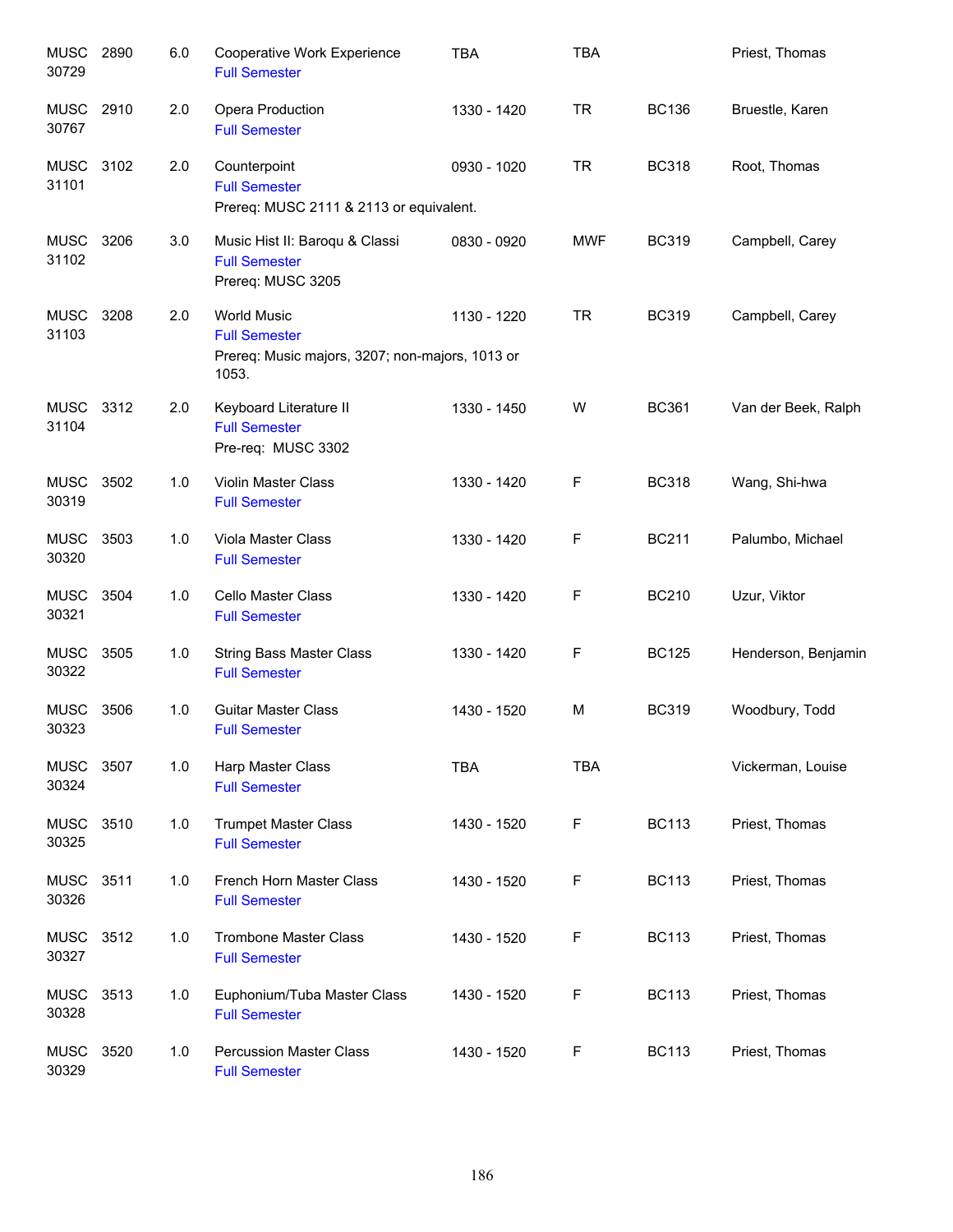| <b>MUSC</b><br>30330 | 3530 | 1.0 | Voice Master Class<br><b>Full Semester</b>                                                                                                                              | 1430 - 1520 | F          | <b>BC136</b> | Bruestle, Karen |
|----------------------|------|-----|-------------------------------------------------------------------------------------------------------------------------------------------------------------------------|-------------|------------|--------------|-----------------|
| <b>MUSC</b><br>30331 | 3540 | 1.0 | <b>Flute Master Class</b><br><b>Full Semester</b>                                                                                                                       | 1430 - 1520 | F          | <b>BC113</b> | Priest, Thomas  |
| <b>MUSC</b><br>30332 | 3541 | 1.0 | Oboe Master Class<br><b>Full Semester</b>                                                                                                                               | 1430 - 1520 | F          | <b>BC113</b> | Priest, Thomas  |
| MUSC<br>30333        | 3542 | 1.0 | <b>Clarinet Master Class</b><br><b>Full Semester</b>                                                                                                                    | 1430 - 1520 | F          | <b>BC113</b> | Priest, Thomas  |
| <b>MUSC</b><br>30334 | 3543 | 1.0 | Saxophone Master Class<br><b>Full Semester</b>                                                                                                                          | 1430 - 1520 | F          | <b>BC113</b> | Priest, Thomas  |
| MUSC<br>30335        | 3544 | 1.0 | <b>Bassoon Master Class</b><br><b>Full Semester</b>                                                                                                                     | 1430 - 1520 | F          | <b>BC113</b> | Priest, Thomas  |
| <b>MUSC</b><br>30336 | 3601 | 1.0 | Private Instruction<br><b>Full Semester</b>                                                                                                                             | <b>TBA</b>  | <b>TBA</b> |              | Priest, Thomas  |
|                      |      |     | For non-music majors and minors. Private lessons in voice/<br>woodwinds/ brass/ strings/ percussion. Call 626-6437 for a<br>list of instructors.<br>Course Fee \$258.00 |             |            |              |                 |
| <b>MUSC</b><br>30337 | 3610 | 1.0 | Applied Keyboard: Piano<br><b>Full Semester</b><br>Keyboard majors and minors only.<br>Course Fee \$350.00                                                              | <b>TBA</b>  | <b>TBA</b> |              | Yang, Yu-Jane   |
| <b>MUSC</b><br>30338 | 3611 | 1.0 | Applied Keyboard: Organ<br><b>Full Semester</b><br>Music majors and minors only.<br>Course Fee \$350.00                                                                 | <b>TBA</b>  | <b>TBA</b> |              | Christiansen, B |
| <b>MUSC</b><br>30339 | 3620 | 1.0 | <b>Applied Voice</b><br><b>Full Semester</b><br>Music majors and minors only.<br><b>Course Fee \$350.00</b>                                                             | <b>TBA</b>  | <b>TBA</b> |              | Bruestle, Karen |
| <b>MUSC</b><br>30340 | 3630 | 1.0 | Applied Woodwinds: Flute<br><b>Full Semester</b><br>Music majors and minors only.<br>Course Fee \$350.00                                                                | <b>TBA</b>  | <b>TBA</b> |              | Priest, Thomas  |
| <b>MUSC</b><br>30341 | 3631 | 1.0 | Applied Woodwinds: Oboe<br><b>Full Semester</b><br>Music majors and minors only.<br>Course Fee \$350.00                                                                 | <b>TBA</b>  | <b>TBA</b> |              | Priest, Thomas  |
| <b>MUSC</b><br>30342 | 3632 | 1.0 | Applied Woodwinds: Clarinet<br><b>Full Semester</b><br>Music majors and minors only.<br>Course Fee \$350.00                                                             | <b>TBA</b>  | <b>TBA</b> |              | Priest, Thomas  |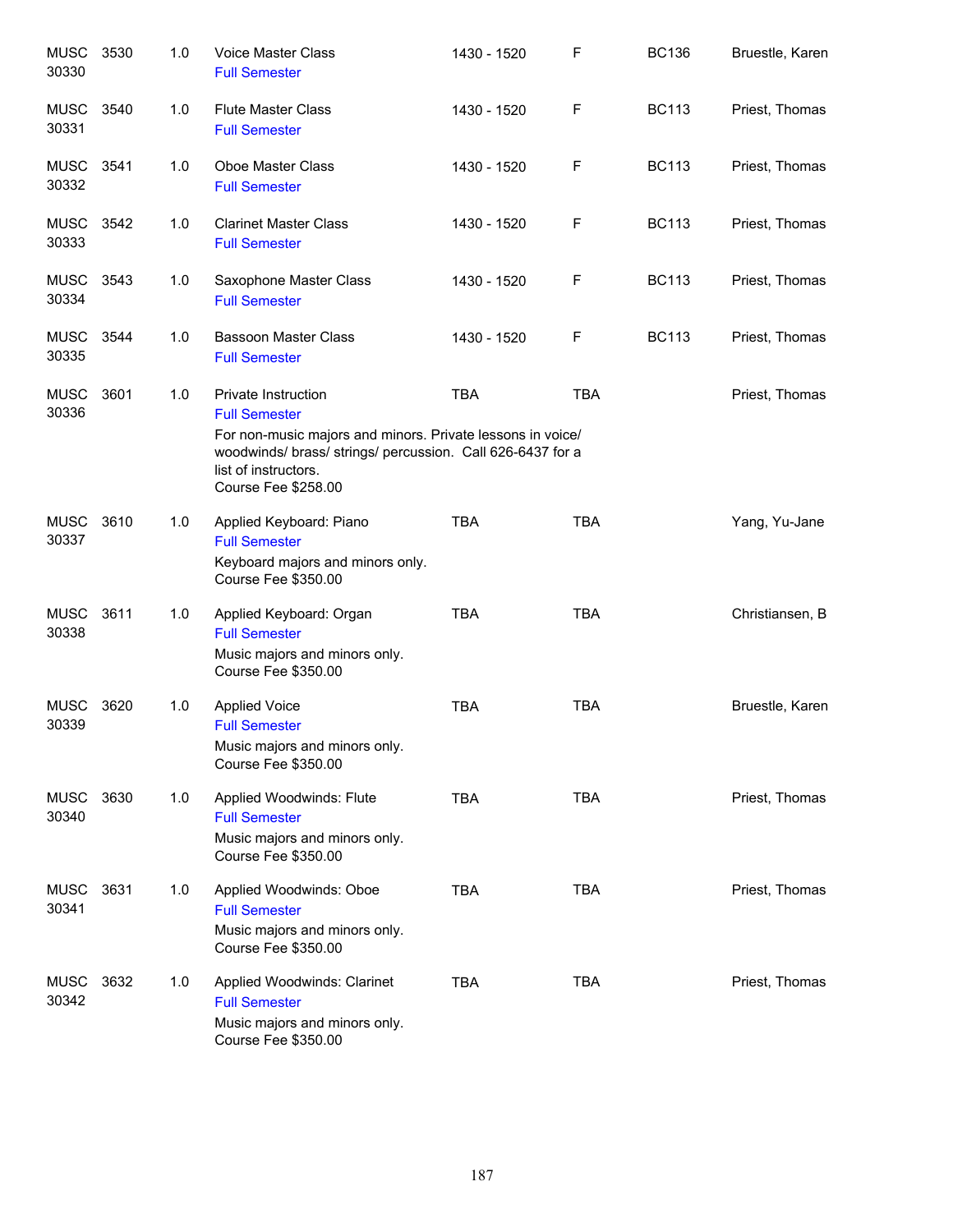| <b>MUSC</b><br>30343 | 3633 | 1.0 | Applied Woodwinds: Saxophone<br><b>Full Semester</b><br>Music majors and minors only.<br>Course Fee \$350.00   | <b>TBA</b> | <b>TBA</b> | Priest, Thomas   |
|----------------------|------|-----|----------------------------------------------------------------------------------------------------------------|------------|------------|------------------|
| MUSC<br>30344        | 3634 | 1.0 | Applied Woodwinds: Bassoon<br><b>Full Semester</b><br>Music majors and minors only.<br>Course Fee \$350.00     | <b>TBA</b> | <b>TBA</b> | Priest, Thomas   |
| <b>MUSC</b><br>30345 | 3640 | 1.0 | Applied Brass: Trumpet<br><b>Full Semester</b><br>Music majors and minors only.<br>Course Fee \$350.00         | <b>TBA</b> | <b>TBA</b> | Priest, Thomas   |
| <b>MUSC</b><br>30346 | 3641 | 1.0 | Applied Brass: French Horn<br><b>Full Semester</b><br>Music majors and minors only.<br>Course Fee \$350.00     | <b>TBA</b> | <b>TBA</b> | Priest, Thomas   |
| <b>MUSC</b><br>30347 | 3642 | 1.0 | Applied Brass: Trombone<br><b>Full Semester</b><br>Music majors and minors only.<br>Course Fee \$350.00        | <b>TBA</b> | <b>TBA</b> | Priest, Thomas   |
| <b>MUSC</b><br>30348 | 3643 | 1.0 | Applied Brass: Euphonium/Tuba<br><b>Full Semester</b><br>Music majors and minors only.<br>Course Fee \$350.00  | <b>TBA</b> | <b>TBA</b> | Priest, Thomas   |
| <b>MUSC</b><br>30349 | 3650 | 1.0 | <b>Applied Strings: Violin</b><br><b>Full Semester</b><br>Music majors and minors only.<br>Course Fee \$350.00 | <b>TBA</b> | <b>TBA</b> | Palumbo, Michael |
| <b>MUSC</b><br>30350 | 3651 | 1.0 | Applied Strings: Viola<br><b>Full Semester</b><br>Music majors and minors only.<br>Course Fee \$350.00         | <b>TBA</b> | <b>TBA</b> | Palumbo, Michael |
| MUSC<br>30351        | 3652 | 1.0 | Applied Strings: Violoncello<br><b>Full Semester</b><br>Music majors and minors only.<br>Course Fee \$350.00   | <b>TBA</b> | <b>TBA</b> | Palumbo, Michael |
| MUSC<br>30352        | 3653 | 1.0 | Applied Strings: String Bass<br><b>Full Semester</b><br>Music majors and minors only.<br>Course Fee \$350.00   | <b>TBA</b> | <b>TBA</b> | Palumbo, Michael |
| <b>MUSC</b><br>30353 | 3654 | 1.0 | Applied Strings: Guitar<br><b>Full Semester</b><br>Music majors and minors only.<br>Course Fee \$350.00        | <b>TBA</b> | <b>TBA</b> | Palumbo, Michael |
| <b>MUSC</b><br>30354 | 3655 | 1.0 | Applied Strings: Harp<br><b>Full Semester</b><br>Music majors and minors only.<br>Course Fee \$350.00          | <b>TBA</b> | <b>TBA</b> | Palumbo, Michael |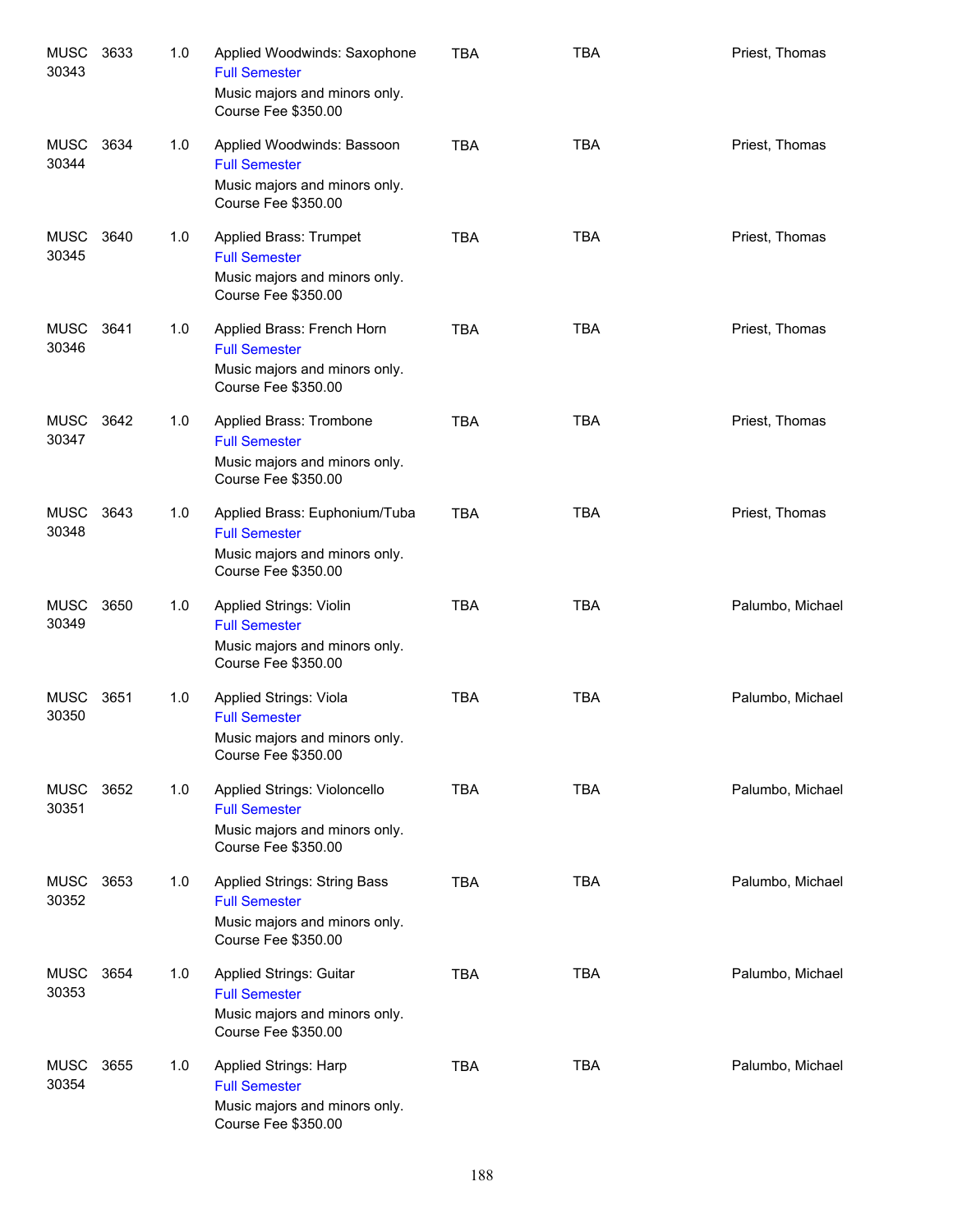| <b>MUSC</b><br>30355 | 3660 | 1.0 | <b>Applied Percussion</b><br><b>Full Semester</b><br>Music majors and minors only.<br>Course Fee \$350.00                                                                                                                                         | <b>TBA</b>                 | <b>TBA</b>              |                              | Bryson, Jacob       |
|----------------------|------|-----|---------------------------------------------------------------------------------------------------------------------------------------------------------------------------------------------------------------------------------------------------|----------------------------|-------------------------|------------------------------|---------------------|
| <b>MUSC</b><br>30356 | 3673 | 2.0 | <b>Private Instruction</b><br><b>Full Semester</b><br>All performance areas. Two hours instruction/week.<br>Minimum of 18 hrs/ week practice required. One-half<br>hour special assignment. By consent of instructor only.<br>Course Fee \$700.00 | <b>TBA</b>                 | <b>TBA</b>              |                              | Wang, Shi-hwa       |
| <b>MUSC</b><br>31105 | 3730 | 1.0 | Keyboard Ensemble<br><b>Full Semester</b><br>Piano majors/ minors only.                                                                                                                                                                           | 1130 - 1220                | м                       | <b>BC136</b>                 | Yang, Yu-Jane       |
| <b>MUSC</b><br>31106 | 3730 | 1.0 | Keyboard Ensemble<br><b>Full Semester</b><br>Piano majors/ minors only.                                                                                                                                                                           | 1130 - 1220                | M                       | <b>BC136</b>                 | Van der Beek, Ralph |
| <b>MUSC</b><br>31107 | 3740 | 1.0 | Weber State Concert Choir<br><b>Full Semester</b>                                                                                                                                                                                                 | 1230 - 1320                | <b>MWF</b>              | <b>BC136</b>                 | Henderson, Mark     |
| <b>MUSC</b><br>31108 | 3741 | 1.0 | Chamber Choir<br><b>Full Semester</b><br>By audition only.                                                                                                                                                                                        | 1230 - 1320<br>1330 - 1420 | <b>TR</b><br><b>MWF</b> | <b>BC136</b><br><b>BC136</b> | Henderson, Mark     |
| <b>MUSC</b><br>31109 | 3743 | 1.0 | Vocal Chamber Ensemble<br><b>Full Semester</b><br>Consent of instructor.                                                                                                                                                                          | <b>TBA</b>                 | <b>TBA</b>              |                              | Henderson, Mark     |
| <b>MUSC</b><br>31110 | 3750 | 1.0 | Symphonic Band<br><b>Full Semester</b>                                                                                                                                                                                                            | 1230 - 1420                | <b>TR</b>               | <b>BC133</b>                 | Root, Thomas        |
| <b>MUSC</b><br>31111 | 3751 | 1.0 | Wind Ensemble<br><b>Full Semester</b><br>By audition or consent of instructor.                                                                                                                                                                    | 1230 - 1420                | <b>MWF</b>              | <b>BC133</b>                 | Root, Thomas        |
| MUSC<br>31112        | 3753 | 1.0 | Jazz Ensemble<br><b>Full Semester</b><br>By audition or consent of the instructor.                                                                                                                                                                | 1130 - 1220                | <b>MWF</b>              | <b>BC133</b>                 | Roberts, Shannon    |
| MUSC<br>31113        | 3754 | 1.0 | <b>Percussion Ensemble</b><br><b>Full Semester</b><br>By audition or consent of the instructor.                                                                                                                                                   | 1530 - 1650                | <b>TR</b>               | <b>BC133</b>                 | Bryson, Jacob       |
| MUSC<br>30388        | 3755 | 1.0 | Instrumental Chamber Ensemble<br><b>Full Semester</b>                                                                                                                                                                                             | <b>TBA</b>                 | <b>TBA</b>              |                              | Palumbo, Michael    |
| <b>MUSC</b><br>30389 | 3755 | 1.0 | Instrumental Chamber Ensemble<br><b>Full Semester</b>                                                                                                                                                                                             | <b>TBA</b>                 | <b>TBA</b>              |                              | Root, Thomas        |
| MUSC<br>30390        | 3755 | 1.0 | Instrumental Chamber Ensemble<br><b>Full Semester</b>                                                                                                                                                                                             | <b>TBA</b>                 | <b>TBA</b>              |                              | Feller, David       |
| <b>MUSC</b><br>30391 | 3755 | 1.0 | Instrumental Chamber Ensemble<br><b>Full Semester</b>                                                                                                                                                                                             | <b>TBA</b>                 | <b>TBA</b>              |                              | Priest, Thomas      |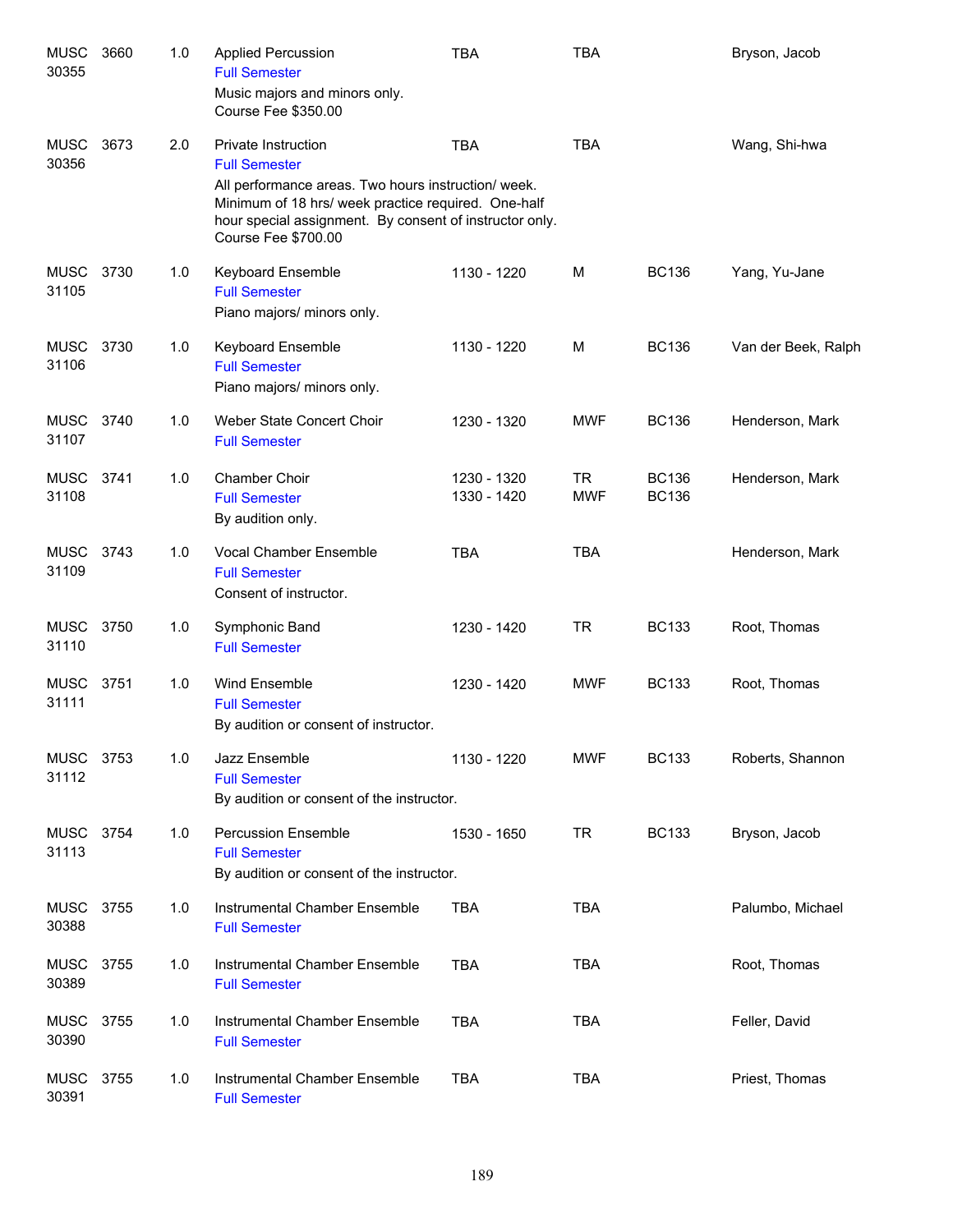| <b>MUSC</b><br>30392 | 3755 | 1.0 | Instrumental Chamber Ensemble<br><b>Full Semester</b>                                                         | <b>TBA</b>                 | <b>TBA</b>     |                              | Henderson, Cindy |
|----------------------|------|-----|---------------------------------------------------------------------------------------------------------------|----------------------------|----------------|------------------------------|------------------|
| MUSC<br>30393        | 3755 | 1.0 | Instrumental Chamber Ensemble<br><b>Full Semester</b>                                                         | <b>TBA</b>                 | <b>TBA</b>     |                              | Wang, Shi-hwa    |
| <b>MUSC</b><br>30394 | 3755 | 1.0 | Instrumental Chamber Ensemble<br><b>Full Semester</b>                                                         | <b>TBA</b>                 | <b>TBA</b>     |                              | Uzur, Viktor     |
| <b>MUSC</b><br>31114 | 3756 | 1.0 | Pep Band<br><b>Full Semester</b><br>By audition only.                                                         | 1530 - 1620                | F              | <b>BC133</b>                 | Roberts, Shannon |
| <b>MUSC</b><br>31115 | 3760 | 1.0 | Weber State Symphony Orchestra<br><b>Full Semester</b>                                                        | 1430 - 1620<br>1430 - 1520 | <b>MW</b><br>F | <b>BC133</b><br><b>BC133</b> | Palumbo, Michael |
| MUSC 3761<br>31116   |      | 1.0 | Chamber Orchestra<br><b>Full Semester</b><br>By audition or consent of instructor.                            | 1430 - 1520                | <b>TR</b>      | <b>BC133</b>                 | Palumbo, Michael |
| MUSC 3763<br>31117   |      | 1.0 | <b>Guitar Ensemble</b><br><b>Full Semester</b>                                                                | 1530 - 1620                | M              | <b>BC136</b>                 | Woodbury, Todd   |
| <b>MUSC</b><br>31118 | 3823 | 2.0 | Instrumental Conducting II<br><b>Full Semester</b><br>Prereq: MUSC 3822                                       | 0730 - 0820                | <b>TR</b>      | <b>BC133</b>                 | Palumbo, Michael |
| MUSC 3824<br>31119   |      | 4.0 | Music For Elementary Teachers<br><b>Full Semester</b>                                                         | 1530 - 1710                | <b>TR</b>      | <b>BC125</b>                 | Priest, Thomas   |
| MUSC<br>31120        | 3842 | 2.0 | Producing the School Musical<br><b>Full Semester</b>                                                          | 0830 - 0920                | <b>TR</b>      | <b>BC211</b>                 | Christian, James |
| <b>MUSC</b><br>31121 | 3852 | 2.0 | String Instrument Pedagogy II<br><b>Full Semester</b>                                                         | 1530 - 1720                | Τ              | <b>BC211</b>                 | Palumbo, Michael |
| <b>MUSC</b><br>31122 | 3882 | 2.0 | Choral Conduct II<br><b>Full Semester</b><br>Prereq: MUSC 3872                                                | 1030 - 1120                | <b>MW</b>      | <b>BC136</b>                 | Henderson, Mark  |
| <b>MUSC</b><br>34425 | 3924 | 4.0 | Music in Elementary Schools<br><b>Full Semester</b>                                                           | 1530 - 1710                | <b>TR</b>      | <b>BC125</b>                 | Priest, Thomas   |
| <b>MUSC</b><br>31123 | 3991 | 1.0 | Junior Recital<br><b>Full Semester</b><br>Prereq: Piano Proficiency and 3000 level of private<br>instruction. | <b>TBA</b>                 | <b>TBA</b>     |                              | Priest, Thomas   |
| MUSC 4412<br>31124   |      | 2.0 | Vocal Pedagogy II<br><b>Full Semester</b><br>Prereq: MUSC 4402                                                | 1430 - 1520                | MW             | <b>BC113</b>                 | Bruestle, Karen  |
| <b>MUSC</b><br>30361 | 4610 | 1.0 | Applied Keyboard: Piano<br><b>Full Semester</b><br>Keyboard majors and minors only.<br>Course Fee \$350.00    | <b>TBA</b>                 | <b>TBA</b>     |                              | Yang, Yu-Jane    |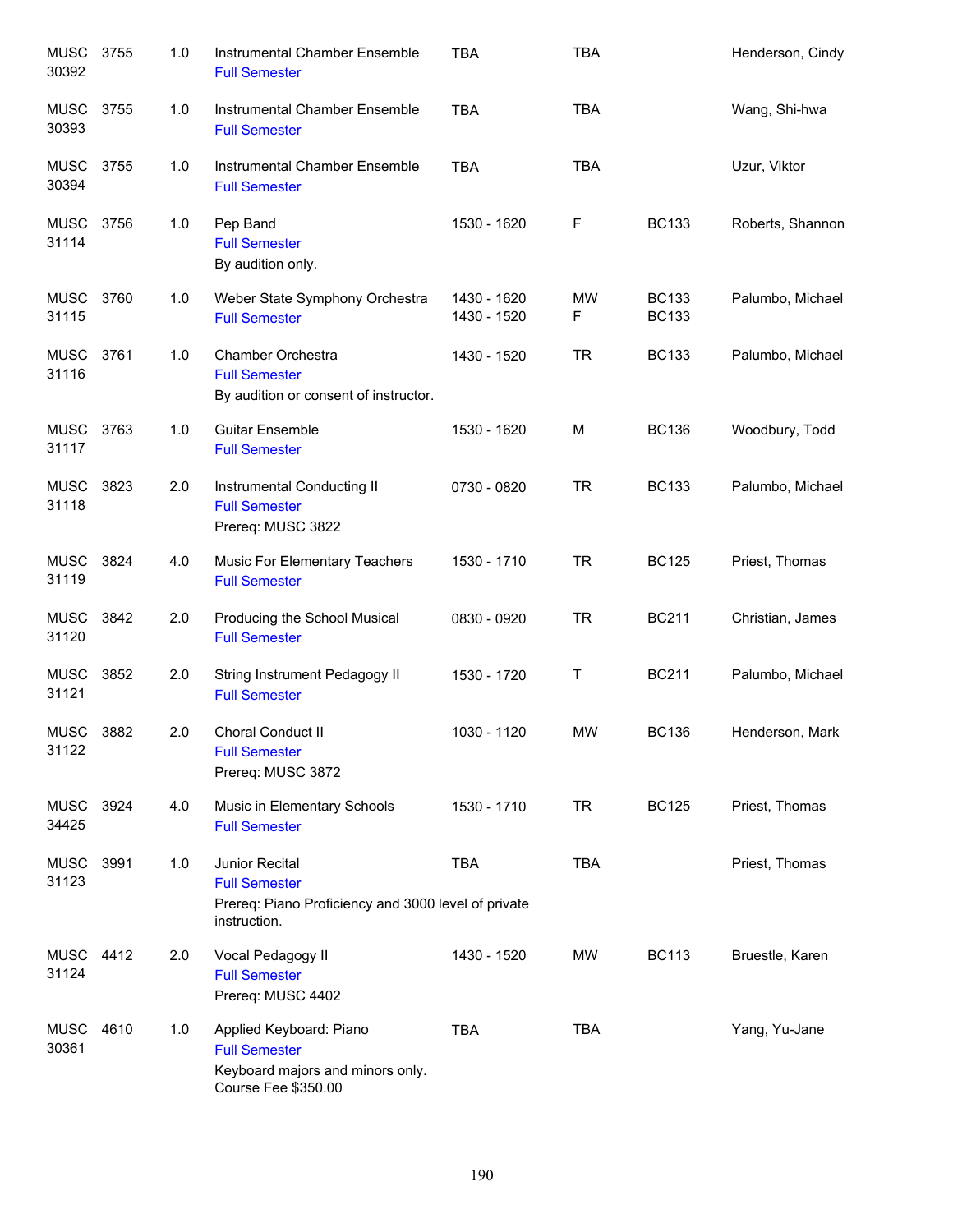| MUSC<br>30362        | 4611 | 1.0 | Applied Keyboard: Organ<br><b>Full Semester</b><br>Music majors and minors only.<br>Course Fee \$350.00       | <b>TBA</b> | <b>TBA</b> | Christiansen, B  |
|----------------------|------|-----|---------------------------------------------------------------------------------------------------------------|------------|------------|------------------|
| <b>MUSC</b><br>30363 | 4620 | 1.0 | <b>Applied Voice</b><br><b>Full Semester</b><br>Music majors and minors only.<br>Course Fee \$350.00          | <b>TBA</b> | <b>TBA</b> | Bruestle, Karen  |
| <b>MUSC</b><br>30364 | 4630 | 1.0 | Applied Woodwinds: Flute<br><b>Full Semester</b><br>Music majors and minors only.<br>Course Fee \$350.00      | <b>TBA</b> | <b>TBA</b> | Priest, Thomas   |
| MUSC<br>30365        | 4631 | 1.0 | Applied Woodwinds: Oboe<br><b>Full Semester</b><br>Music majors and minors only.<br>Course Fee \$350.00       | <b>TBA</b> | <b>TBA</b> | Priest, Thomas   |
| <b>MUSC</b><br>30366 | 4632 | 1.0 | Applied Woodwinds: Clarinet<br><b>Full Semester</b><br>Music majors and minors only.<br>Course Fee \$350.00   | <b>TBA</b> | <b>TBA</b> | Priest, Thomas   |
| <b>MUSC</b><br>30367 | 4633 | 1.0 | Applied Woodwinds: Saxophone<br><b>Full Semester</b><br>Music majors and minors only.<br>Course Fee \$350.00  | <b>TBA</b> | <b>TBA</b> | Priest, Thomas   |
| <b>MUSC</b><br>30368 | 4634 | 1.0 | Applied Woodwinds: Bassoon<br><b>Full Semester</b><br>Music majors and minors only.<br>Course Fee \$350.00    | <b>TBA</b> | <b>TBA</b> | Priest, Thomas   |
| MUSC<br>30369        | 4640 | 1.0 | Applied Brass: Trumpet<br><b>Full Semester</b><br>Music majors and minors only.<br>Course Fee \$350.00        | <b>TBA</b> | <b>TBA</b> | Priest, Thomas   |
| <b>MUSC</b><br>30370 | 4641 | 1.0 | Applied Brass: French Horn<br><b>Full Semester</b><br>Music majors and minors only.<br>Course Fee \$350.00    | <b>TBA</b> | <b>TBA</b> | Priest, Thomas   |
| <b>MUSC</b><br>30371 | 4642 | 1.0 | Applied Brass: Trombone<br><b>Full Semester</b><br>Music majors and minors only.<br>Course Fee \$350.00       | <b>TBA</b> | <b>TBA</b> | Priest, Thomas   |
| MUSC<br>30372        | 4643 | 1.0 | Applied Brass: Euphonium/Tuba<br><b>Full Semester</b><br>Music majors and minors only.<br>Course Fee \$350.00 | <b>TBA</b> | <b>TBA</b> | Priest, Thomas   |
| <b>MUSC</b><br>30373 | 4650 | 1.0 | Applied Strings: Violin<br><b>Full Semester</b><br>Music majors and minors only.<br>Course Fee \$350.00       | <b>TBA</b> | <b>TBA</b> | Palumbo, Michael |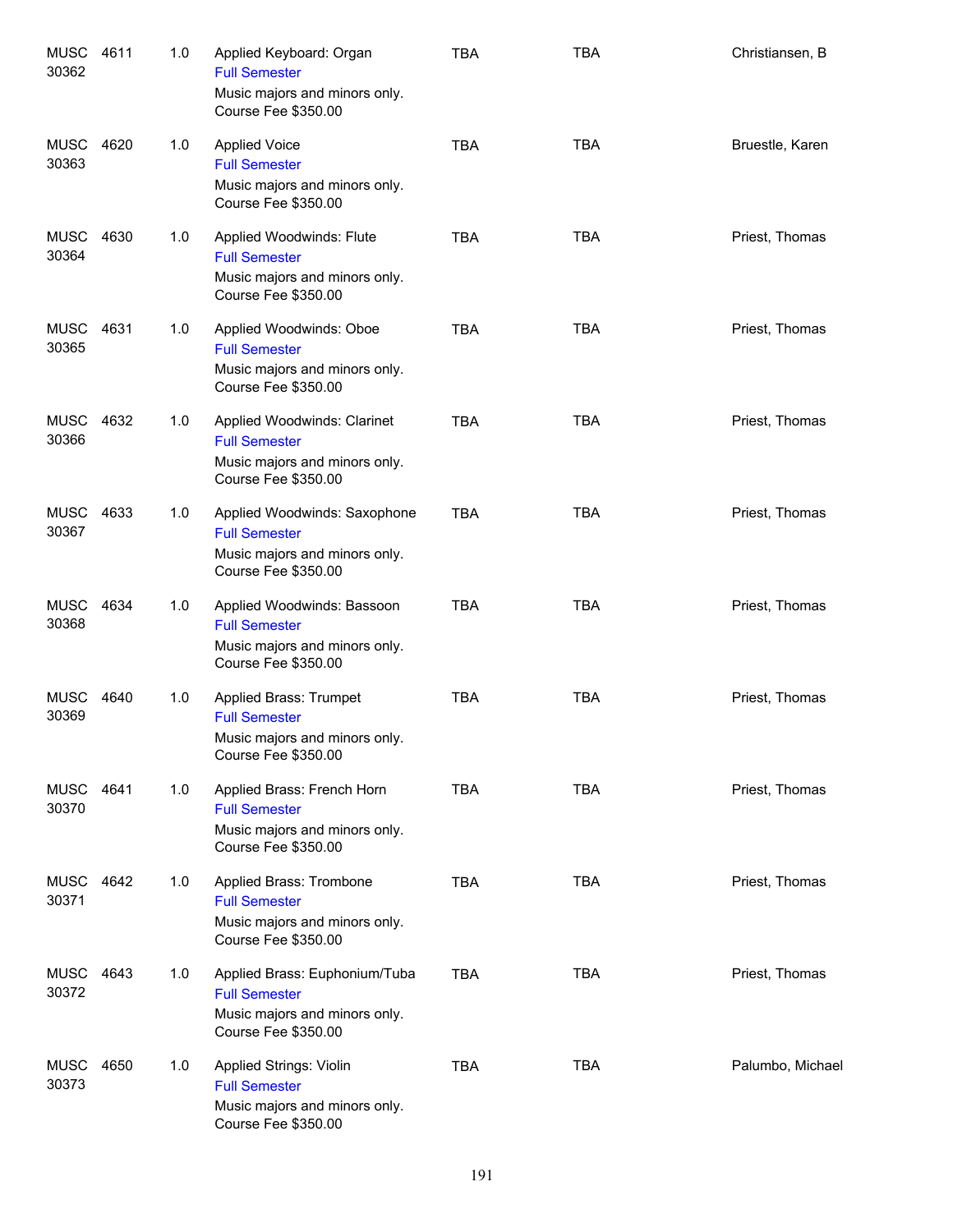| MUSC<br>30374        | 4651  | 1.0 | Applied Strings: Viola<br><b>Full Semester</b><br>Music majors and minors only.<br>Course Fee \$350.00                                                                                                                                      | TBA         | <b>TBA</b> |              | Palumbo, Michael |
|----------------------|-------|-----|---------------------------------------------------------------------------------------------------------------------------------------------------------------------------------------------------------------------------------------------|-------------|------------|--------------|------------------|
| <b>MUSC</b><br>30375 | 4652  | 1.0 | Applied Strings: Violoncello<br><b>Full Semester</b><br>Music majors and minors only.<br>Course Fee \$350.00                                                                                                                                | <b>TBA</b>  | <b>TBA</b> |              | Palumbo, Michael |
| <b>MUSC</b><br>30376 | 4653  | 1.0 | <b>Applied Strings: String Bass</b><br><b>Full Semester</b><br>Music majors and minors only.<br>Course Fee \$350.00                                                                                                                         | <b>TBA</b>  | <b>TBA</b> |              | Palumbo, Michael |
| MUSC<br>30377        | 4654  | 1.0 | Applied Strings: Guitar<br><b>Full Semester</b><br>Music majors and minors only.<br>Course Fee \$350.00                                                                                                                                     | <b>TBA</b>  | <b>TBA</b> |              | Palumbo, Michael |
| <b>MUSC</b><br>30378 | 4655  | 1.0 | Applied Strings: Harp<br><b>Full Semester</b><br>Music majors and minors only.<br>Course Fee \$350.00                                                                                                                                       | <b>TBA</b>  | <b>TBA</b> |              | Palumbo, Michael |
| <b>MUSC</b><br>30379 | 4660  | 1.0 | <b>Applied Percussion</b><br><b>Full Semester</b><br>Music majors and minors only.<br>Course Fee \$350.00                                                                                                                                   | <b>TBA</b>  | <b>TBA</b> |              | Bryson, Jacob    |
| MUSC<br>30380        | 4673  | 2.0 | Private Instruction<br><b>Full Semester</b><br>All performance areas. Two hours instruction/ week.<br>Minimum of 18 hrs/ week practice required. One-half<br>hour special assignment. By consent of instructor only.<br>Course Fee \$700.00 | <b>TBA</b>  | <b>TBA</b> |              | Priest, Thomas   |
| MUSC 4821<br>30880   |       | 1.0 | Pro Tools 110<br><b>Full Semester</b><br>Prereq: Pro Tools 101, MUSC 4820. Course Fee: \$55.00.                                                                                                                                             | 1530 - 1620 | м          | <b>BC322</b> | Maxson, Mark     |
| <b>MUSC</b><br>30855 | 4830A | 1.0 | <b>Directed Readings</b><br><b>Full Semester</b>                                                                                                                                                                                            | <b>TBA</b>  | <b>TBA</b> |              | Priest, Thomas   |
| <b>MUSC</b><br>30856 | 4830A | 2.0 | <b>Directed Readings</b><br><b>Full Semester</b>                                                                                                                                                                                            | <b>TBA</b>  | <b>TBA</b> |              | Priest, Thomas   |
| MUSC<br>30857        | 4830A | 3.0 | <b>Directed Readings</b><br><b>Full Semester</b>                                                                                                                                                                                            | <b>TBA</b>  | <b>TBA</b> |              | Priest, Thomas   |
| <b>MUSC</b><br>30858 | 4830B | 1.0 | Directed Readings/Vocal Pedago<br><b>Full Semester</b><br>Vocal Pedagogy Majors Only.                                                                                                                                                       | <b>TBA</b>  | <b>TBA</b> |              | Bruestle, Karen  |
| <b>MUSC</b><br>30859 | 4830B | 2.0 | Directed Readings/Vocal Pedago<br><b>Full Semester</b><br>Vocal Pedagogy Majors Only.                                                                                                                                                       | <b>TBA</b>  | <b>TBA</b> |              | Bruestle, Karen  |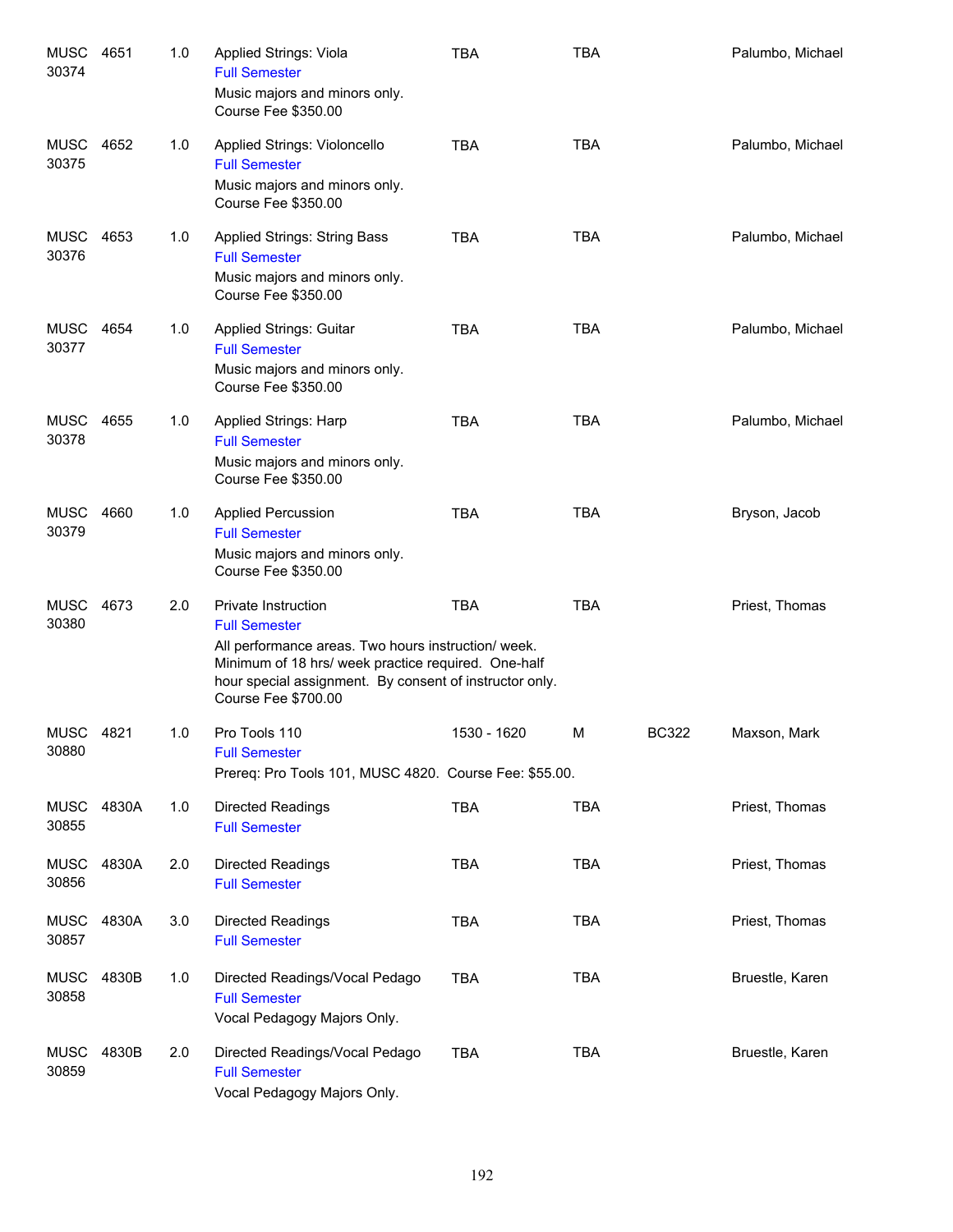| <b>MUSC</b><br>30860 | 4830B | 3.0 | Directed Readings/Vocal Pedago<br><b>Full Semester</b><br>Vocal Pedagogy Majors Only.   | TBA         | <b>TBA</b> |              | Bruestle, Karen |
|----------------------|-------|-----|-----------------------------------------------------------------------------------------|-------------|------------|--------------|-----------------|
| MUSC<br>30861        | 4830C | 1.0 | Directed Readings/Music Educat<br><b>Full Semester</b><br>Music Education Majors Only.  | <b>TBA</b>  | <b>TBA</b> |              | Priest, Thomas  |
| MUSC<br>30862        | 4830C | 2.0 | Directed Readings/Music Educat<br><b>Full Semester</b><br>Music Education Majors Only.  | <b>TBA</b>  | <b>TBA</b> |              | Priest, Thomas  |
| MUSC<br>30863        | 4830C | 3.0 | Directed Readings/Music Educat<br><b>Full Semester</b><br>Music Education Majors Only.  | <b>TBA</b>  | <b>TBA</b> |              | Priest, Thomas  |
| MUSC<br>30864        | 4830D | 1.0 | Directed Readings/Keyboarding<br><b>Full Semester</b><br>Keyboard Pedagogy Majors Only. | <b>TBA</b>  | <b>TBA</b> |              | Yang, Yu-Jane   |
| MUSC<br>30865        | 4830D | 2.0 | Directed Readings/Keyboarding<br><b>Full Semester</b><br>Keyboard Pedagogy Majors Only. | <b>TBA</b>  | <b>TBA</b> |              | Yang, Yu-Jane   |
| MUSC<br>30866        | 4830D | 3.0 | Directed Readings/Keyboarding<br><b>Full Semester</b><br>Keyboard Pedagogy Majors Only. | <b>TBA</b>  | <b>TBA</b> |              | Yang, Yu-Jane   |
| MUSC<br>30867        | 4842  | 2.0 | <b>High School Music Methods</b><br><b>Full Semester</b><br>Prereq: MUSC 4822           | 0930 - 1020 | <b>TR</b>  | <b>BC210</b> | Priest, Thomas  |
| MUSC<br>30868        | 4860A | 1.0 | Internship in Music<br><b>Full Semester</b>                                             | <b>TBA</b>  | <b>TBA</b> |              | Priest, Thomas  |
| <b>MUSC</b><br>30869 | 4860A | 2.0 | Internship in Music<br><b>Full Semester</b>                                             | <b>TBA</b>  | <b>TBA</b> |              | Priest, Thomas  |
| <b>MUSC</b><br>30870 | 4860A | 3.0 | Internship in Music<br><b>Full Semester</b>                                             | <b>TBA</b>  | <b>TBA</b> |              | Priest, Thomas  |
| <b>MUSC</b><br>30871 | 4860B | 1.0 | Internship/Vocal Pedagogy<br><b>Full Semester</b><br>Vocal Pedagogy Majors Only.        | <b>TBA</b>  | <b>TBA</b> |              | Bruestle, Karen |
| <b>MUSC</b><br>30872 | 4860B | 2.0 | Internship/Vocal Pedagogy<br><b>Full Semester</b><br>Vocal Pedagogy Majors Only.        | <b>TBA</b>  | <b>TBA</b> |              | Bruestle, Karen |
| <b>MUSC</b><br>30873 | 4860B | 3.0 | Internship/Vocal Pedagogy<br><b>Full Semester</b><br>Vocal Pedagogy Majors Only.        | <b>TBA</b>  | <b>TBA</b> |              | Bruestle, Karen |
| <b>MUSC</b><br>30874 | 4860C | 1.0 | Internship/Music Education<br><b>Full Semester</b><br>Music Education Majors Only.      | <b>TBA</b>  | <b>TBA</b> |              | Priest, Thomas  |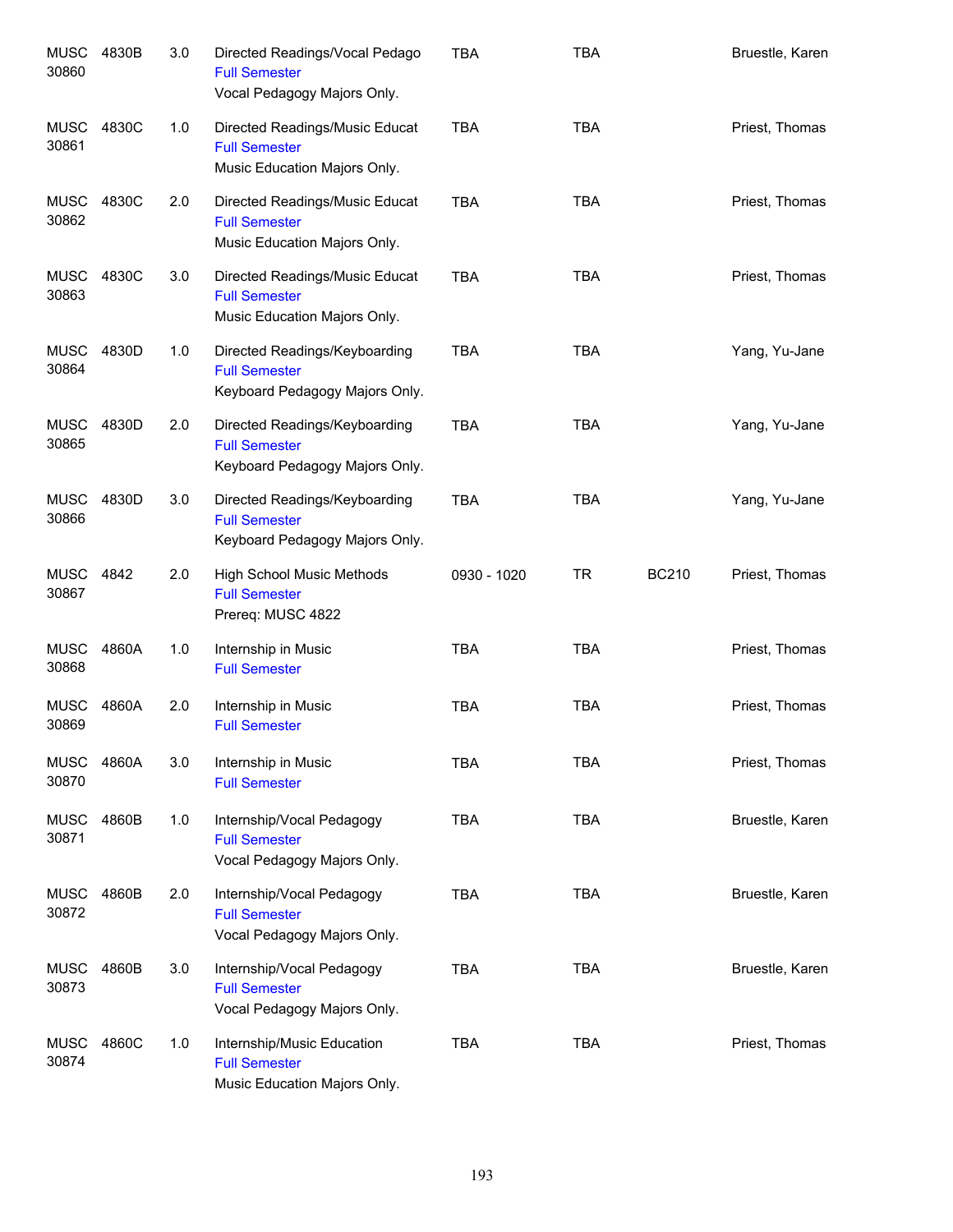| <b>MUSC</b><br>30875 | 4860C | 2.0 | Internship/Music Education<br><b>Full Semester</b><br>Music Education Majors Only.                                                                                                                         | <b>TBA</b>  | <b>TBA</b> |              | Priest, Thomas  |
|----------------------|-------|-----|------------------------------------------------------------------------------------------------------------------------------------------------------------------------------------------------------------|-------------|------------|--------------|-----------------|
| MUSC<br>30876        | 4860C | 3.0 | Internship/Music Education<br><b>Full Semester</b><br>Music Education Majors Only.                                                                                                                         | <b>TBA</b>  | <b>TBA</b> |              | Priest, Thomas  |
| <b>MUSC</b><br>30877 | 4860D | 1.0 | Intern/Keyboard Pedagogy<br><b>Full Semester</b><br>Keyboard Pedagogy Majors Only.                                                                                                                         | <b>TBA</b>  | <b>TBA</b> |              | Yang, Yu-Jane   |
| MUSC<br>30878        | 4860D | 2.0 | Intern/Keyboard Pedagogy<br><b>Full Semester</b><br>Keyboard Pedagogy Majors Only.                                                                                                                         | <b>TBA</b>  | <b>TBA</b> |              | Yang, Yu-Jane   |
| MUSC<br>30879        | 4860D | 3.0 | Intern/Keyboard Pedagogy<br><b>Full Semester</b><br>Keyboard Pedagogy Majors Only.                                                                                                                         | <b>TBA</b>  | <b>TBA</b> |              | Yang, Yu-Jane   |
| MUSC<br>30730        | 4890  | 1.0 | Cooperative Work Experience<br><b>Full Semester</b>                                                                                                                                                        | <b>TBA</b>  | <b>TBA</b> |              | Priest, Thomas  |
| MUSC<br>30731        | 4890  | 2.0 | Cooperative Work Experience<br><b>Full Semester</b>                                                                                                                                                        | <b>TBA</b>  | <b>TBA</b> |              | Priest, Thomas  |
| MUSC<br>30732        | 4890  | 3.0 | Cooperative Work Experience<br><b>Full Semester</b>                                                                                                                                                        | <b>TBA</b>  | <b>TBA</b> |              | Priest, Thomas  |
| <b>MUSC</b><br>30733 | 4890  | 4.0 | Cooperative Work Experience<br><b>Full Semester</b>                                                                                                                                                        | <b>TBA</b>  | <b>TBA</b> |              | Priest, Thomas  |
| <b>MUSC</b><br>30734 | 4890  | 5.0 | Cooperative Work Experience<br><b>Full Semester</b>                                                                                                                                                        | <b>TBA</b>  | <b>TBA</b> |              | Priest, Thomas  |
| <b>MUSC</b><br>30735 | 4890  | 6.0 | Cooperative Work Experience<br><b>Full Semester</b>                                                                                                                                                        | TBA         | <b>TBA</b> |              | Priest, Thomas  |
| MUSC<br>30736        | 4910  | 2.0 | Opera Production<br><b>Full Semester</b><br>4000 level of private instruction.                                                                                                                             | 1330 - 1420 | TR         | <b>BC136</b> | Bruestle, Karen |
| <b>MUSC</b><br>30738 | 4991  | 1.0 | Senior Recital<br><b>Full Semester</b><br>4000 level of private instruction.                                                                                                                               | <b>TBA</b>  | <b>TBA</b> |              | Priest, Thomas  |
| <b>MUSC</b><br>30739 | 4992  | 1.0 | Senior Project<br><b>Full Semester</b><br>4000 level of private instruction. Music Education majors<br>only. Call Dr. Priest at 801-626-7181 for approval to<br>register.                                  | <b>TBA</b>  | <b>TBA</b> |              | Priest, Thomas  |
| <b>NEUR</b><br>32750 | 2810  | 1.0 | Neuroscience Laboratory<br><b>Full Semester</b><br>Instructor Approval required to register for this course.<br>Email BTRASK@weber.edu for permission.<br>Pre- or Co-requisites are PSY 2730 or NEUR 2050. | 1330 - 1530 | Τ          | <b>SS378</b> | Trask, Barbara  |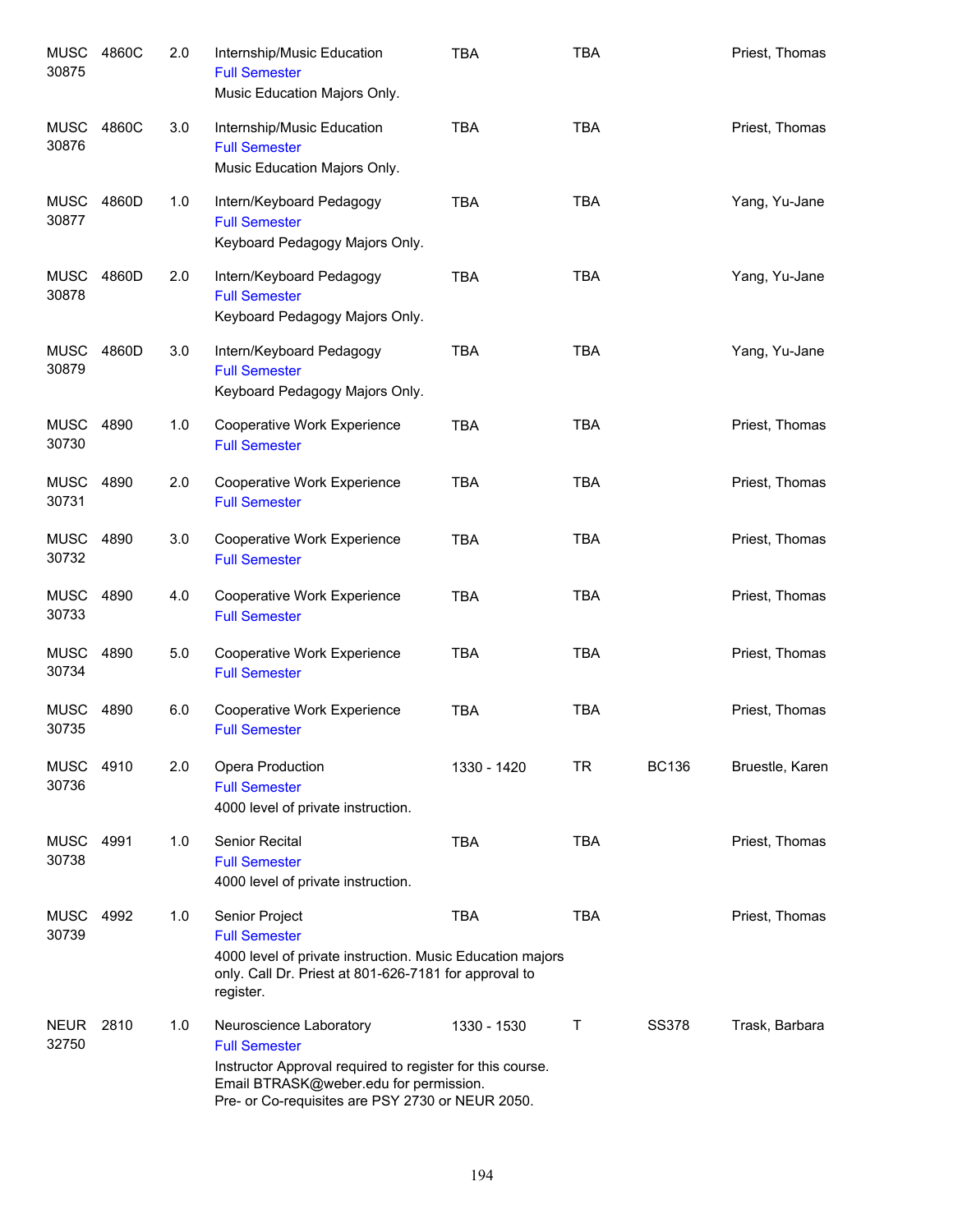| <b>NEUR</b><br>32742 | 4810 | 3.0 | <b>Clinical Neuroscience</b><br><b>Full Semester</b>                                                                                                  | 1030 - 1145 | <b>TR</b>  | SS317  | Fowler, Laurie    |
|----------------------|------|-----|-------------------------------------------------------------------------------------------------------------------------------------------------------|-------------|------------|--------|-------------------|
|                      |      |     | Instructor Approval required to register for this course<br>Email Dr. Fowler at Ifowler@weber.edu for permission<br>PSY 2730 or NEUR 2050 are pre-req |             |            |        |                   |
| <b>NRSG</b><br>30700 | 2050 | 2.0 | <b>Treatment Modalities</b><br><b>Full Semester</b>                                                                                                   | <b>TBA</b>  | <b>TBA</b> |        | Kuncl, Nancy      |
| <b>NRSG</b><br>31633 | 2050 | 2.0 | <b>Treatment Modalities</b><br><b>Full Semester</b><br>PLEASE EMAIL MSIMMONS1@WEBER.EDU FOR DEPARTMENTAL OVERRIDE                                     | 0830 - 1030 | W          | D02111 | Rice, Pamela      |
| <b>NRSG</b><br>31659 | 2050 | 2.0 | <b>Treatment Modalities</b><br><b>Full Semester</b><br>PLEASE EMAIL MSIMMONS1@WEBER.EDU FOR DEPARTMENTAL OVERRIDE                                     | 1230 - 1430 | R          | MH222  | Rice, Pamela      |
| <b>NRSG</b><br>31718 | 2050 | 2.0 | <b>Treatment Modalities</b><br><b>Full Semester</b><br>Please email msimmons1@weber.edu for departmental override.                                    | <b>TBA</b>  | <b>TBA</b> |        | Stam, Lovenia     |
| <b>NRSG</b><br>30616 | 2060 | 2.0 | Psychiatric/Mental Health<br><b>Full Semester</b>                                                                                                     | <b>TBA</b>  | <b>TBA</b> |        | Sandall, Brandon  |
| <b>NRSG</b><br>30684 | 2060 | 2.0 | Psychiatric/Mental Health<br><b>Full Semester</b>                                                                                                     | <b>TBA</b>  | <b>TBA</b> |        | Carter, Thelma    |
| <b>NRSG</b><br>31634 | 2060 | 2.0 | Psychiatric/Mental Health<br><b>Full Semester</b><br>PLEASE EMAIL MSIMMONS1@WEBER.EDU FOR DEPARTMENTAL OVERRIDE                                       | 1030 - 1230 | W          | D02105 | Forest, Linda     |
| <b>NRSG</b><br>31660 | 2060 | 2.0 | Psychiatric/Mental Health<br><b>Full Semester</b><br>PLEASE EMAIL MSIMMONS1@WEBER.EDU FOR DEPARTMENTAL OVERRIDE                                       | 1430 - 1630 | R          | MH327  | Forest, Linda     |
| <b>NRSG</b><br>31696 | 2060 | 2.0 | Psychiatric/Mental Health<br><b>Full Semester</b><br>Please email msimmons1@weber.edu for departmental override.                                      | <b>TBA</b>  | <b>TBA</b> |        | Young, Melissa    |
| <b>NRSG</b><br>31719 | 2060 | 2.0 | Psychiatric/Mental Health<br><b>Full Semester</b><br>Please email msimmons1@weber.edu for departmental override.                                      | <b>TBA</b>  | <b>TBA</b> |        | Forest, Linda     |
| <b>NRSG</b><br>34192 | 2060 | 2.0 | Psychiatric/Mental Health<br><b>Full Semester</b><br>Email aflowers@weber.edu for departmental override                                               | <b>TBA</b>  | <b>TBA</b> |        | Jorgensen, Cyndi  |
| <b>NRSG</b><br>30625 | 2061 | 1.0 | Psych/Mental Health Clinical<br><b>Full Semester</b>                                                                                                  | <b>TBA</b>  | <b>TBA</b> |        | Sandall, Brandon  |
| <b>NRSG</b><br>30628 | 2061 | 1.0 | Psych/Mental Health Clinical<br><b>Full Semester</b>                                                                                                  | <b>TBA</b>  | <b>TBA</b> |        | Sandall, Brandon  |
| <b>NRSG</b><br>30630 | 2061 | 1.0 | Psych/Mental Health Clinical<br><b>Full Semester</b>                                                                                                  | <b>TBA</b>  | <b>TBA</b> |        | Candland, Cynthia |
| <b>NRSG</b><br>30634 | 2061 | 1.0 | Psych/Mental Health Clinical<br><b>Full Semester</b>                                                                                                  | <b>TBA</b>  | <b>TBA</b> |        | Candland, Cynthia |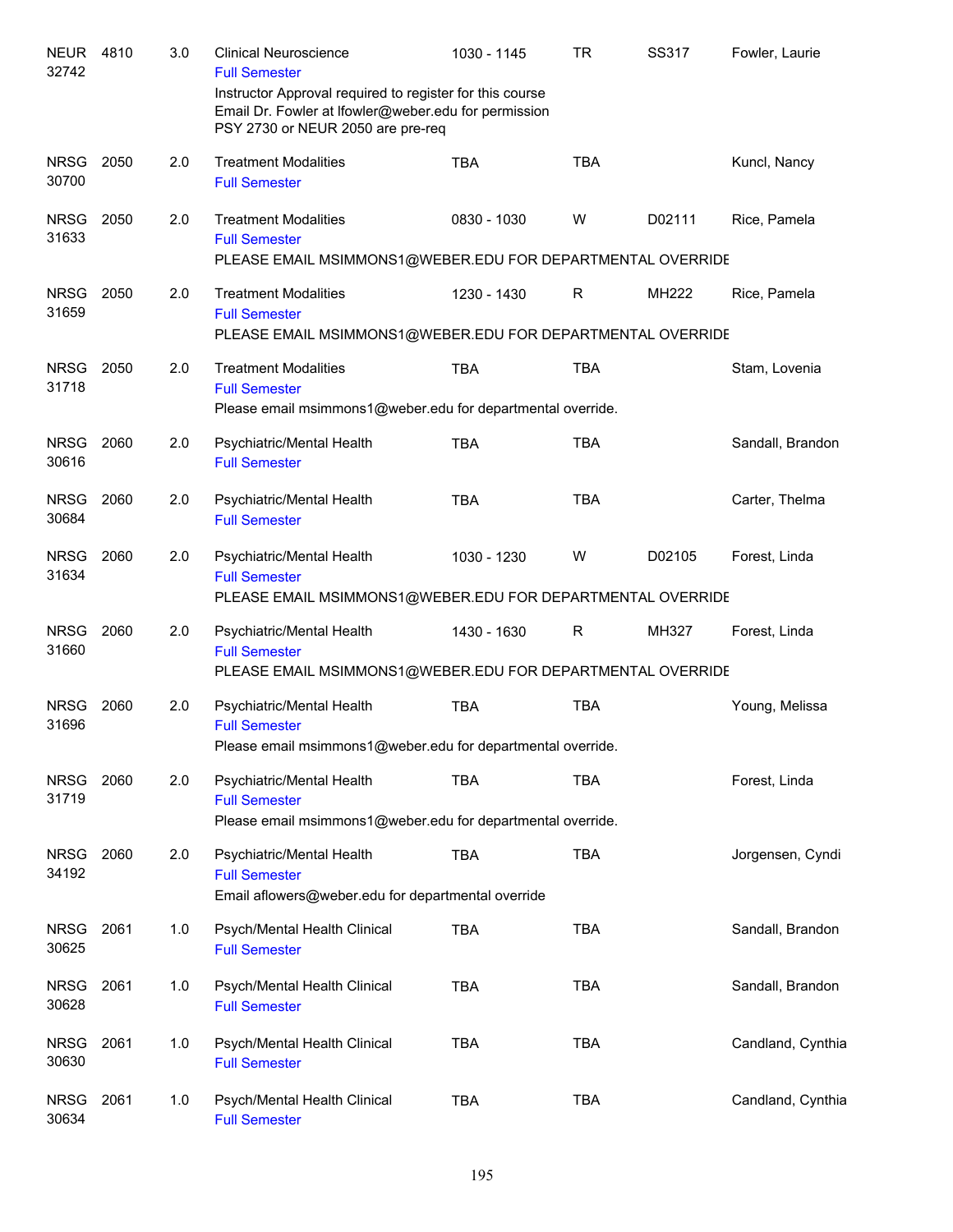| <b>NRSG</b><br>30637 | 2061 | 1.0 | Psych/Mental Health Clinical<br><b>Full Semester</b>                                                                |            |            |                   |
|----------------------|------|-----|---------------------------------------------------------------------------------------------------------------------|------------|------------|-------------------|
| <b>NRSG</b><br>30681 | 2061 | 1.0 | Psych/Mental Health Clinical<br><b>Full Semester</b>                                                                | <b>TBA</b> | <b>TBA</b> | Purper, Jonda     |
| <b>NRSG</b><br>30685 | 2061 | 1.0 | Psych/Mental Health Clinical<br><b>Full Semester</b>                                                                | <b>TBA</b> | <b>TBA</b> | Purper, Jonda     |
| <b>NRSG</b><br>30687 | 2061 | 1.0 | Psych/Mental Health Clinical<br><b>Full Semester</b>                                                                | <b>TBA</b> | <b>TBA</b> | Purper, Jonda     |
| NRSG<br>31635        | 2061 | 1.0 | Psych/Mental Health Clinical<br><b>Full Semester</b><br>PLEASE EMAIL MSIMMONS1@WEBER.EDU FOR DEPARTMENTAL OVERRIDE  | <b>TBA</b> | <b>TBA</b> | Nishikawa, Toby   |
| <b>NRSG</b><br>31636 | 2061 | 1.0 | Psych/Mental Health Clinical<br><b>Full Semester</b><br>PLEASE EMAIL MSIMMONS1@WEBER.EDU FOR DEPARTMENTAL OVERRIDE  | <b>TBA</b> | <b>TBA</b> | Buckway, Tammy    |
| <b>NRSG</b><br>31637 | 2061 | 1.0 | Psych/Mental Health Clinical<br><b>Full Semester</b><br>PLEASE EMAIL MSIMMONS1@WEBER.EDU FOR DEPARTMENTAL OVERRIDE  | <b>TBA</b> | <b>TBA</b> | Harris, Jeanette  |
| <b>NRSG</b><br>31661 | 2061 | 1.0 | Psych/Mental Health Clinical<br><b>Full Semester</b><br>PLEASE EMAIL MSIMMONS1@WEBER.EDU FOR DEPARTMENTAL OVERRIDE  | <b>TBA</b> | <b>TBA</b> | Decker, Jenny     |
| <b>NRSG</b><br>31662 | 2061 | 1.0 | Psych/Mental Health Clinical<br><b>Full Semester</b><br>PLEASE EMAIL MSIMMONS1@WEBER.EDU FOR DEPARTMENTAL OVERRIDE  | <b>TBA</b> | <b>TBA</b> | Baron, Kristy     |
| <b>NRSG</b><br>31663 | 2061 | 1.0 | Psych/Mental Health Clinical<br><b>Full Semester</b><br>PLEASE EMAIL MSIMMONS1@WEBER.EDU FOR DEPARTMENTAL OVERRIDE  | <b>TBA</b> | <b>TBA</b> | Decker, Jenny     |
| <b>NRSG</b><br>31698 | 2061 | 1.0 | Psych/Mental Health Clinical<br><b>Full Semester</b><br>Please email msimmons1@weber.edu for departmental override. | <b>TBA</b> | <b>TBA</b> | Young, Melissa    |
| <b>NRSG</b><br>31699 | 2061 | 1.0 | Psych/Mental Health Clinical<br><b>Full Semester</b><br>Please email msimmons1@weber.edu for departmental override. | <b>TBA</b> | <b>TBA</b> | Young, Melissa    |
| <b>NRSG</b><br>31720 | 2061 | 1.0 | Psych/Mental Health Clinical<br><b>Full Semester</b><br>Please email msimmons1@weber.edu for departmental override. | <b>TBA</b> | <b>TBA</b> | Chalmers, Kaylene |
| <b>NRSG</b><br>31721 | 2061 | 1.0 | Psych/Mental Health Clinical<br><b>Full Semester</b><br>Please email msimmons1@weber.edu for departmental override. | <b>TBA</b> | <b>TBA</b> | Wankier, Jamie    |
| <b>NRSG</b><br>34193 | 2061 | 1.0 | Psych/Mental Health Clinical<br><b>Full Semester</b><br>Email aflowers@weber.edu for departmental override          | <b>TBA</b> | <b>TBA</b> |                   |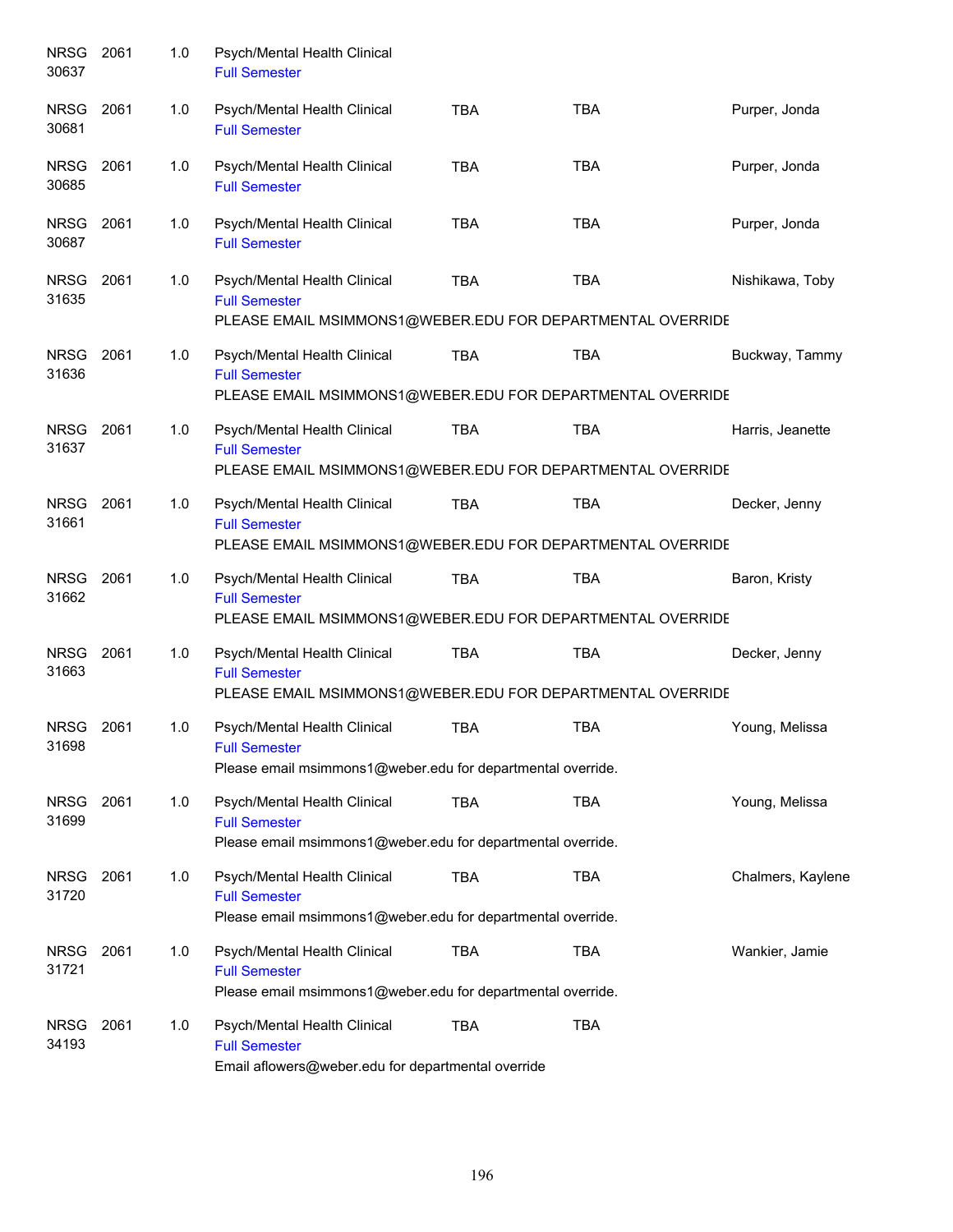| <b>NRSG</b><br>34194 | 2061 | 1.0 | Psych/Mental Health Clinical<br><b>Full Semester</b><br>Email aflowers@weber.edu for departmental override                               | TBA         | <b>TBA</b> |        |                   |
|----------------------|------|-----|------------------------------------------------------------------------------------------------------------------------------------------|-------------|------------|--------|-------------------|
| <b>NRSG</b><br>34195 | 2061 | 1.0 | Psych/Mental Health Clinical<br><b>Full Semester</b><br>Email aflowers@weber.edu for departmental override                               | <b>TBA</b>  | <b>TBA</b> |        |                   |
| <b>NRSG</b><br>30701 | 2070 | 3.0 | Nurs Care - Adults/Children II<br><b>Full Semester</b>                                                                                   | <b>TBA</b>  | <b>TBA</b> |        | Dreyer, Katherine |
| <b>NRSG</b><br>31638 | 2070 | 3.0 | Nurs Care - Adults/Children II<br><b>Full Semester</b><br>PLEASE EMAIL MSIMMONS1@WEBER.EDU FOR DEPARTMENTAL OVERRIDE                     | 0830 - 1130 | M          | D02111 | Harris, Jeanette  |
| <b>NRSG</b><br>31664 | 2070 | 3.0 | Nurs Care - Adults/Children II<br><b>Full Semester</b><br>PLEASE EMAIL MSIMMONS1@WEBER.EDU FOR DEPARTMENTAL OVERRIDE                     | 1230 - 1530 | Τ          | MH222  | Harris, Jeanette  |
| <b>NRSG</b><br>31722 | 2070 | 3.0 | Nurs Care - Adults/Children II<br><b>Full Semester</b><br>Please email msimmons1@weber.edu for departmental override.                    | <b>TBA</b>  | <b>TBA</b> |        | Baron, Kristy     |
| <b>NRSG</b><br>30702 | 2071 | 4.0 | Adults/Children II Clinical<br><b>Full Semester</b><br>Course Fee \$340.00                                                               | <b>TBA</b>  | <b>TBA</b> |        | Turner, Patricia  |
| <b>NRSG</b><br>30737 | 2071 | 4.0 | Adults/Children II Clinical<br><b>Full Semester</b><br>Course Fee \$340.00                                                               | <b>TBA</b>  | <b>TBA</b> |        | Turner, Patricia  |
| <b>NRSG</b><br>30747 | 2071 | 4.0 | Adults/Children II Clinical<br><b>Full Semester</b><br>Course Fee \$340.00                                                               | <b>TBA</b>  | <b>TBA</b> |        | Turner, Patricia  |
| <b>NRSG</b><br>30749 | 2071 | 4.0 | Adults/Children II Clinical<br><b>Full Semester</b><br>Course Fee \$340.00                                                               | <b>TBA</b>  | <b>TBA</b> |        | Turner, Patricia  |
| NRSG 2071<br>31639   |      | 4.0 | Adults/Children II Clinical<br><b>Full Semester</b><br>PLEASE EMAIL MSIMMONS1@WEBER.EDU FOR DEPARTMENTAL OVERRIDE<br>Course Fee \$340.00 | TBA         | <b>TBA</b> |        | Nishikawa, Toby   |
| NRSG<br>31640        | 2071 | 4.0 | Adults/Children II Clinical<br><b>Full Semester</b><br>PLEASE EMAIL MSIMMONS1@WEBER.EDU FOR DEPARTMENTAL OVERRIDE<br>Course Fee \$340.00 | TBA         | TBA        |        | Buckway, Tammy    |
| NRSG 2071<br>31642   |      | 4.0 | Adults/Children II Clinical<br><b>Full Semester</b><br>PLEASE EMAIL MSIMMONS1@WEBER.EDU FOR DEPARTMENTAL OVERRIDE<br>Course Fee \$340.00 | TBA         | <b>TBA</b> |        | Harris, Jeanette  |
| <b>NRSG</b><br>31665 | 2071 | 4.0 | Adults/Children II Clinical<br><b>Full Semester</b><br>PLEASE EMAIL MSIMMONS1@WEBER.EDU FOR DEPARTMENTAL OVERRIDE<br>Course Fee \$340.00 | <b>TBA</b>  | <b>TBA</b> |        | Decker, Jenny     |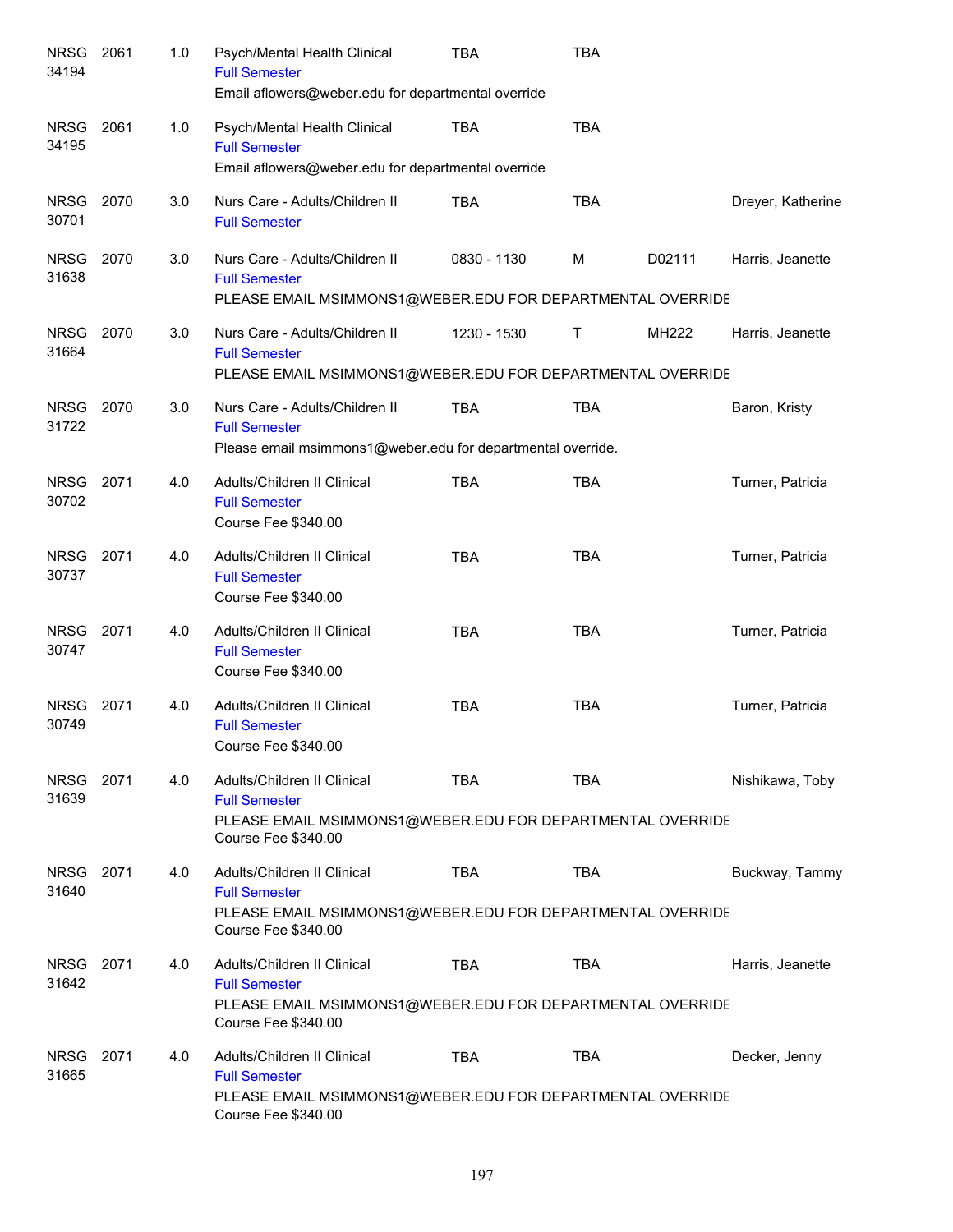| <b>NRSG</b><br>31666 | 2071 | 4.0 | Adults/Children II Clinical<br><b>Full Semester</b>                                                                                       | TBA         | TBA          |        | Baron, Kristy     |
|----------------------|------|-----|-------------------------------------------------------------------------------------------------------------------------------------------|-------------|--------------|--------|-------------------|
|                      |      |     | PLEASE EMAIL MSIMMONS1@WEBER.EDU FOR DEPARTMENTAL OVERRIDE<br>Course Fee \$340.00                                                         |             |              |        |                   |
| <b>NRSG</b><br>31667 | 2071 | 4.0 | Adults/Children II Clinical<br><b>Full Semester</b><br>PLEASE EMAIL MSIMMONS1@WEBER.EDU FOR DEPARTMENTAL OVERRIDE                         | <b>TBA</b>  | <b>TBA</b>   |        | Decker, Jenny     |
|                      |      |     | Course Fee \$340.00                                                                                                                       |             |              |        |                   |
| <b>NRSG</b><br>31723 | 2071 | 4.0 | Adults/Children II Clinical<br><b>Full Semester</b><br>Please email msimmons1@weber.edu for departmental override.                        | <b>TBA</b>  | <b>TBA</b>   |        | Chalmers, Kaylene |
|                      |      |     | Course Fee \$340.00                                                                                                                       |             |              |        |                   |
| <b>NRSG</b><br>31724 | 2071 | 4.0 | Adults/Children II Clinical<br><b>Full Semester</b><br>Please email msimmons1@weber.edu for departmental override.<br>Course Fee \$340.00 | <b>TBA</b>  | <b>TBA</b>   |        | Wankier, Jamie    |
|                      |      |     |                                                                                                                                           |             |              |        |                   |
| <b>NRSG</b><br>30640 | 2080 | 2.0 | Patient Care Management<br><b>Full Semester</b>                                                                                           | <b>TBA</b>  | <b>TBA</b>   |        | Candland, Cynthia |
| <b>NRSG</b><br>30690 | 2080 | 2.0 | Patient Care Management<br><b>Full Semester</b>                                                                                           | <b>TBA</b>  | <b>TBA</b>   |        | Slagowski, Penny  |
| <b>NRSG</b><br>31643 | 2080 | 2.0 | Patient Care Management<br><b>Full Semester</b><br>PLEASE EMAIL MSIMMONS1@WEBER.EDU FOR DEPARTMENTAL OVERRIDE                             | 1030 - 1230 | W            | D02111 | Rice, Pamela      |
| <b>NRSG</b><br>31668 | 2080 | 2.0 | Patient Care Management<br><b>Full Semester</b><br>PLEASE EMAIL MSIMMONS1@WEBER.EDU FOR DEPARTMENTAL OVERRIDE                             | 1430 - 1630 | $\mathsf{T}$ | MH341  | Rice, Pamela      |
| <b>NRSG</b><br>31669 | 2080 | 2.0 | Patient Care Management<br><b>Full Semester</b><br>PLEASE EMAIL MSIMMONS1@WEBER.EDU FOR DEPARTMENTAL OVERRIDE                             | 1430 - 1630 | $\mathsf{R}$ | MH341  | Rice, Pamela      |
| <b>NRSG</b><br>31700 | 2080 | 2.0 | Patient Care Management<br><b>Full Semester</b>                                                                                           | <b>TBA</b>  | <b>TBA</b>   |        | Young, Melissa    |
|                      |      |     | Please email msimmons1@weber.edu for departmental override.                                                                               |             |              |        |                   |
| <b>NRSG</b><br>31712 | 2080 | 2.0 | <b>Patient Care Management</b><br><b>Full Semester</b>                                                                                    | <b>TBA</b>  | <b>TBA</b>   |        | Salmond, Louise   |
|                      |      |     | Please email msimmons1@weber.edu for departmental override.                                                                               |             |              |        |                   |
| <b>NRSG</b><br>31714 | 2080 | 2.0 | Patient Care Management<br><b>Full Semester</b>                                                                                           | <b>TBA</b>  | TBA          |        | Salmond, Louise   |
|                      |      |     | Please email msimmons1@weber.edu for departmental override.                                                                               |             |              |        |                   |
| <b>NRSG</b><br>34061 | 2080 | 2.0 | Patient Care Management<br><b>Full Semester</b>                                                                                           | <b>TBA</b>  | TBA          | OL     | Salmond, Louise   |
|                      |      |     | To access the online course materials, please log in to your student portal at<br>weber.edu and select your Student Services tab.         |             |              |        |                   |
| <b>NRSG</b><br>34196 | 2080 | 2.0 | Patient Care Management<br><b>Full Semester</b><br>Email aflowers@weber.edu for departmental override                                     | <b>TBA</b>  | <b>TBA</b>   |        | Epling, Amber     |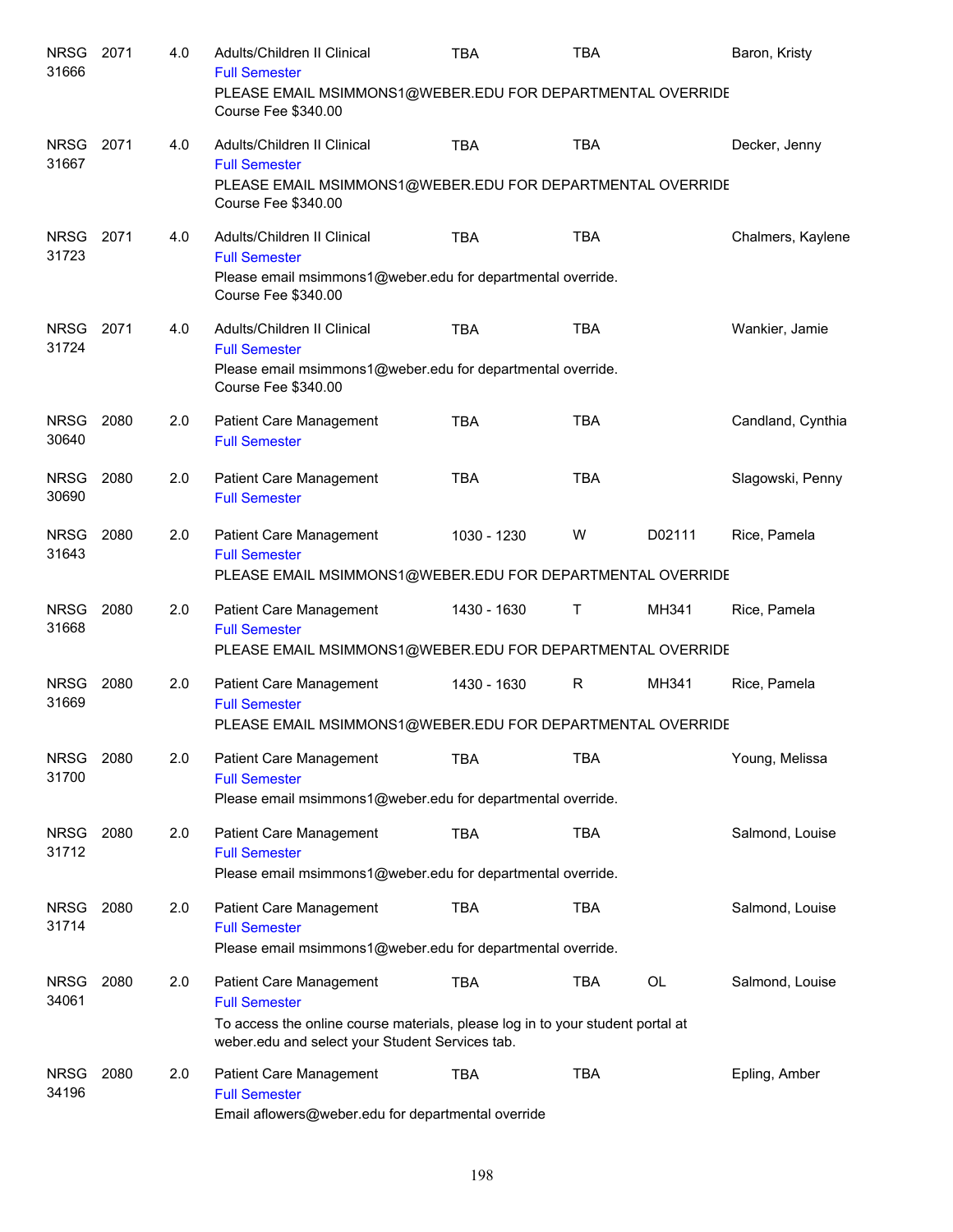| <b>NRSG</b><br>30645 | 2081 | 3.0 | Patient Care Mgmt Clinical<br><b>Full Semester</b><br>Course Fee \$160.00                                                                | <b>TBA</b> | <b>TBA</b> | Sandall, Brandon  |
|----------------------|------|-----|------------------------------------------------------------------------------------------------------------------------------------------|------------|------------|-------------------|
| <b>NRSG</b><br>30649 | 2081 | 3.0 | Patient Care Mgmt Clinical<br><b>Full Semester</b><br>Course Fee \$160.00                                                                | <b>TBA</b> | <b>TBA</b> | Sandall, Brandon  |
| <b>NRSG</b><br>30652 | 2081 | 3.0 | Patient Care Mgmt Clinical<br><b>Full Semester</b><br>Course Fee \$160.00                                                                | <b>TBA</b> | <b>TBA</b> | Candland, Cynthia |
| <b>NRSG</b><br>30656 | 2081 | 3.0 | Patient Care Mgmt Clinical<br><b>Full Semester</b><br>Course Fee \$160.00                                                                | <b>TBA</b> | <b>TBA</b> | Candland, Cynthia |
| <b>NRSG</b><br>30691 | 2081 | 3.0 | Patient Care Mgmt Clinical<br><b>Full Semester</b><br>Course Fee \$160.00                                                                | <b>TBA</b> | <b>TBA</b> | Carter, Thelma    |
| <b>NRSG</b><br>30693 | 2081 | 3.0 | Patient Care Mgmt Clinical<br><b>Full Semester</b><br>Course Fee \$160.00                                                                | <b>TBA</b> | <b>TBA</b> | Slagowski, Penny  |
| <b>NRSG</b><br>30695 | 2081 | 3.0 | Patient Care Mgmt Clinical<br><b>Full Semester</b><br>Course Fee \$160.00                                                                | <b>TBA</b> | <b>TBA</b> | Slagowski, Penny  |
| <b>NRSG</b><br>31645 | 2081 | 3.0 | Patient Care Mgmt Clinical<br><b>Full Semester</b><br>PLEASE EMAIL MSIMMONS1@WEBER.EDU FOR DEPARTMENTAL OVERRIDE<br>Course Fee \$160.00  | <b>TBA</b> | <b>TBA</b> | Salmond, Louise   |
| <b>NRSG</b><br>31646 | 2081 | 3.0 | Patient Care Mgmt Clinical<br><b>Full Semester</b><br>PLEASE EMAIL MSIMMONS1@WEBER.EDU FOR DEPARTMENTAL OVERRIDE<br>Course Fee \$160.00  | <b>TBA</b> | <b>TBA</b> | Salmond, Louise   |
| <b>NRSG</b><br>31647 | 2081 | 3.0 | Patient Care Mgmt Clinical<br><b>Full Semester</b><br>PLEASE EMAIL MSIMMONS1@WEBER.EDU FOR DEPARTMENTAL OVERRIDE<br>Course Fee \$160.00  | <b>TBA</b> | <b>TBA</b> | Nishikawa, Toby   |
| <b>NRSG</b><br>31648 | 2081 | 3.0 | Patient Care Mgmt Clinical<br><b>Full Semester</b><br>PLEASE EMAIL MSIMMONS1@WEBER.EDU FOR DEPARTMENTAL OVERRIDE<br>Course Fee \$160.00  | <b>TBA</b> | <b>TBA</b> | Baron, Kristy     |
| NRSG<br>31670        | 2081 | 3.0 | Patient Care Mgmt Clinical<br><b>Full Semester</b><br>Please email msimmons1@weber.edu for departmental override.<br>Course Fee \$160.00 | TBA        | TBA        | Salmond, Louise   |
| <b>NRSG</b><br>31671 | 2081 | 3.0 | Patient Care Mgmt Clinical<br><b>Full Semester</b><br>Please email msimmons1@weber.edu for departmental override.<br>Course Fee \$160.00 | <b>TBA</b> | <b>TBA</b> | Nishikawa, Toby   |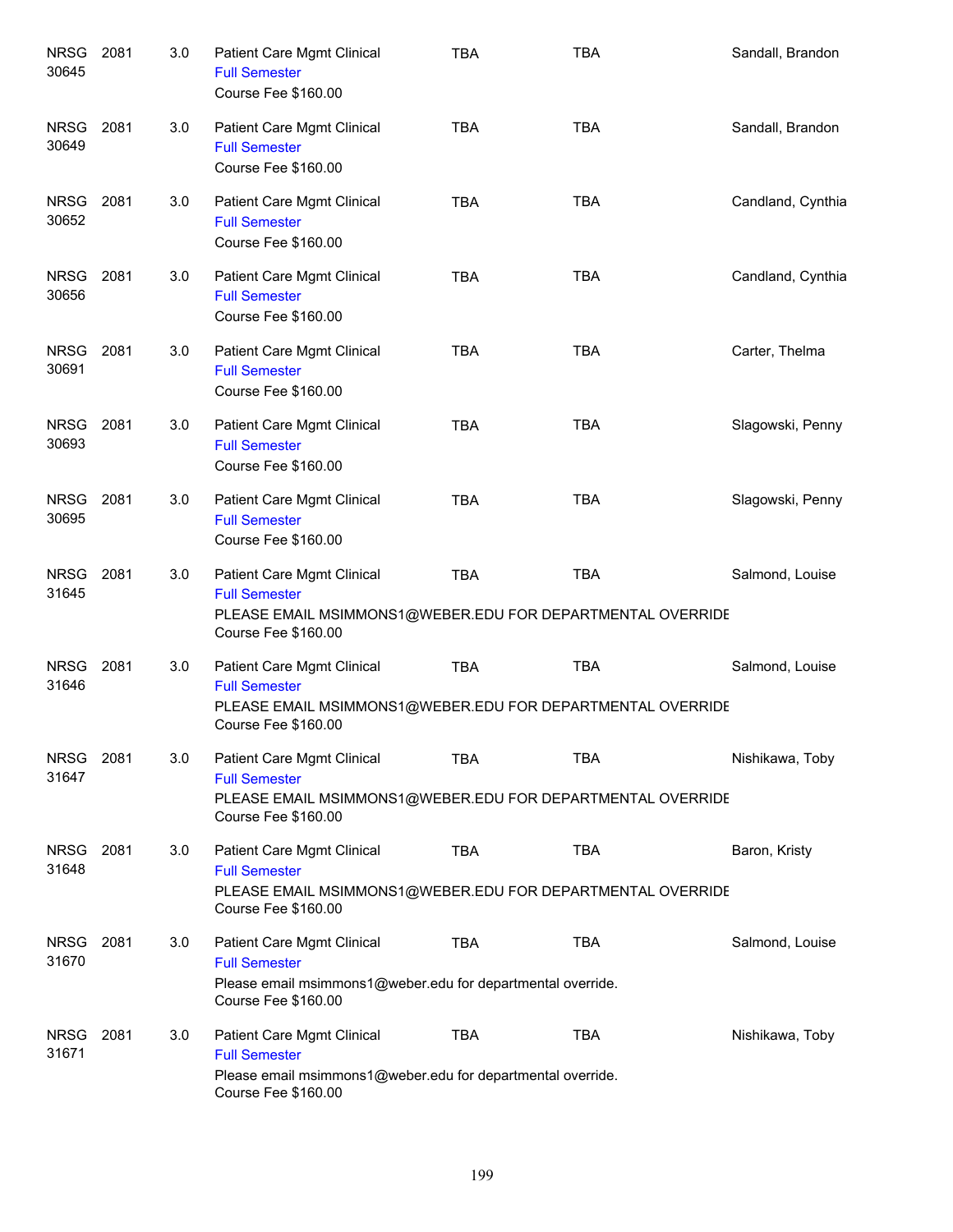| <b>NRSG</b><br>31672 | 2081 | 3.0 | Patient Care Mgmt Clinical<br><b>Full Semester</b>                                                                                       | TBA        | <b>TBA</b> |           | Waldrop, Heidi  |
|----------------------|------|-----|------------------------------------------------------------------------------------------------------------------------------------------|------------|------------|-----------|-----------------|
|                      |      |     | Please email msimmons1@weber.edu for departmental override.<br>Course Fee \$160.00                                                       |            |            |           |                 |
| <b>NRSG</b><br>31674 | 2081 | 3.0 | Patient Care Mgmt Clinical<br><b>Full Semester</b>                                                                                       | <b>TBA</b> | <b>TBA</b> |           | Holman, Rieneke |
|                      |      |     | Please email msimmons1@weber.edu for departmental override.<br>Course Fee \$160.00                                                       |            |            |           |                 |
| <b>NRSG</b><br>31676 | 2081 | 3.0 | Patient Care Mgmt Clinical<br><b>Full Semester</b>                                                                                       | <b>TBA</b> | <b>TBA</b> |           | Rice, Pamela    |
|                      |      |     | Please email msimmons1@weber.edu for departmental override.<br>Course Fee \$160.00                                                       |            |            |           |                 |
| <b>NRSG</b><br>31701 | 2081 | 3.0 | Patient Care Mgmt Clinical<br><b>Full Semester</b>                                                                                       | <b>TBA</b> | <b>TBA</b> |           | Kelly, Jonny    |
|                      |      |     | Please email msimmons1@weber.edu for departmental override.<br>Course Fee \$160.00                                                       |            |            |           |                 |
| <b>NRSG</b><br>31703 | 2081 | 3.0 | Patient Care Mgmt Clinical<br><b>Full Semester</b>                                                                                       | <b>TBA</b> | <b>TBA</b> |           | Clark, Heather  |
|                      |      |     | Please email msimmons1@weber.edu for departmental override.<br>Course Fee \$160.00                                                       |            |            |           |                 |
| <b>NRSG</b><br>31704 | 2081 | 3.0 | Patient Care Mgmt Clinical<br><b>Full Semester</b>                                                                                       | <b>TBA</b> | <b>TBA</b> |           | Reese, Jody     |
|                      |      |     | Please email msimmons1@weber.edu for departmental override.<br>Course Fee \$160.00                                                       |            |            |           |                 |
| <b>NRSG</b><br>31706 | 2081 | 3.0 | Patient Care Mgmt Clinical<br><b>Full Semester</b><br>Please email msimmons1@weber.edu for departmental override.<br>Course Fee \$160.00 | <b>TBA</b> | <b>TBA</b> |           | Haas, Debra     |
| <b>NRSG</b><br>31715 | 2081 | 3.0 | Patient Care Mgmt Clinical<br><b>Full Semester</b>                                                                                       | <b>TBA</b> | <b>TBA</b> |           | Jex, Kerri      |
|                      |      |     | Please email msimmons1@weber.edu for departmental override.<br>Course Fee \$160.00                                                       |            |            |           |                 |
| <b>NRSG</b><br>31716 | 2081 | 3.0 | Patient Care Mgmt Clinical<br><b>Full Semester</b>                                                                                       | <b>TBA</b> | <b>TBA</b> |           | Purper, Jonda   |
|                      |      |     | Please email msimmons1@weber.edu for departmental override.<br>Course Fee \$160.00                                                       |            |            |           |                 |
| <b>NRSG</b><br>34062 | 2081 | 3.0 | Patient Care Mgmt Clinical<br><b>Full Semester</b>                                                                                       | <b>TBA</b> | <b>TBA</b> | <b>OL</b> | Rice, Pamela    |
|                      |      |     | To access the online course materials, please log in to your student portal at<br>weber.edu and select your Student Services tab.        |            |            |           |                 |
| <b>NRSG</b><br>34197 | 2081 | 3.0 | Patient Care Mgmt Clinical<br><b>Full Semester</b>                                                                                       | TBA        | <b>TBA</b> |           |                 |
|                      |      |     | Email aflowers@weber.edu for departmental override<br>Course Fee \$160.00                                                                |            |            |           |                 |
| <b>NRSG</b><br>34198 | 2081 | 3.0 | Patient Care Mgmt Clinical<br><b>Full Semester</b>                                                                                       | <b>TBA</b> | <b>TBA</b> |           |                 |
|                      |      |     | Email aflowers@weber.edu for departmental override<br>Course Fee \$160.00                                                                |            |            |           |                 |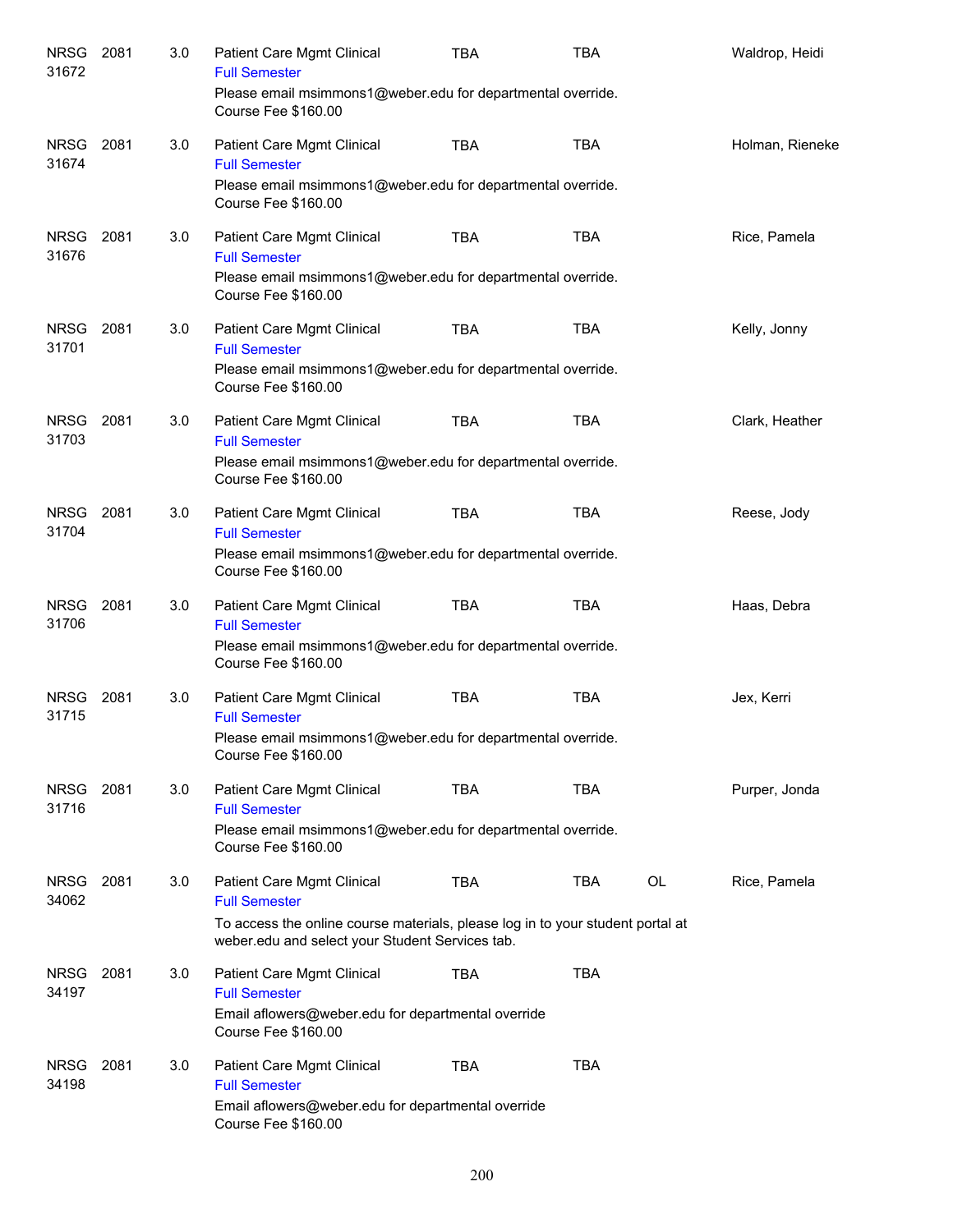| <b>NRSG</b><br>34199 | 2081 | 3.0 | Patient Care Mgmt Clinical<br><b>Full Semester</b>                                                                                               | <b>TBA</b>  | TBA        |           |                    |
|----------------------|------|-----|--------------------------------------------------------------------------------------------------------------------------------------------------|-------------|------------|-----------|--------------------|
|                      |      |     | Email aflowers@weber.edu for departmental override<br>Course Fee \$160.00                                                                        |             |            |           |                    |
| <b>NRSG</b><br>34303 | 2081 | 3.0 | Patient Care Mgmt Clinical<br><b>Full Semester</b>                                                                                               | <b>TBA</b>  | <b>TBA</b> | <b>OL</b> | Wankier, Jamie     |
|                      |      |     | To access the online course materials, please log in to your student portal at<br>weber.edu and select your Student Services tab.                |             |            |           |                    |
| <b>NRSG</b><br>31611 | 2100 | 3.0 | Pharmacology for Nurses 1<br><b>Full Semester</b><br>PLEASE EMAIL MSIMMONS1@WEBER.EDU FOR DEPARTMENTAL OVERRIDE                                  | 1230 - 1530 | R          | D02112    | Holman, Rieneke    |
| <b>NRSG</b><br>31649 | 2100 | 3.0 | Pharmacology for Nurses 1<br><b>Full Semester</b><br>PLEASE EMAIL MSIMMONS1@WEBER.EDU FOR DEPARTMENTAL OVERRIDE                                  | 0730 - 1030 | R          | MH304     | Holman, Rieneke    |
| <b>NRSG</b><br>31618 | 2200 | 3.0 | <b>Nursing Foundations</b><br><b>Full Semester</b><br>PLEASE EMAIL MSIMMONS1@WEBER.EDU FOR DEPARTMENTAL OVERRIDE                                 | 1230 - 1530 | W          | D02105    | Forest, Linda      |
| <b>NRSG</b>          | 2200 | 3.0 | <b>Nursing Foundations</b>                                                                                                                       | 0730 - 1030 | M          | MH327     | Forest, Linda      |
| 31650                |      |     | <b>Full Semester</b><br>PLEASE EMAIL MSIMMONS1@WEBER.EDU FOR DEPARTMENTAL OVERRIDE                                                               |             |            |           |                    |
| <b>NRSG</b><br>31622 | 2250 | 3.0 | <b>Nursing Foundations Clinical</b><br><b>Full Semester</b><br>PLEASE EMAIL MSIMMONS1@WEBER.EDU FOR DEPARTMENTAL OVERRIDE<br>Course Fee \$300.00 | <b>TBA</b>  | <b>TBA</b> |           | Welninski, Carol   |
| <b>NRSG</b><br>31623 | 2250 | 3.0 | <b>Nursing Foundations Clinical</b><br><b>Full Semester</b><br>PLEASE EMAIL MSIMMONS1@WEBER.EDU FOR DEPARTMENTAL OVERRIDE<br>Course Fee \$300.00 | <b>TBA</b>  | <b>TBA</b> |           | Rusch, Linda       |
| <b>NRSG</b><br>31625 | 2250 | 3.0 | <b>Nursing Foundations Clinical</b><br><b>Full Semester</b><br>PLEASE EMAIL MSIMMONS1@WEBER.EDU FOR DEPARTMENTAL OVERRIDE<br>Course Fee \$300.00 | <b>TBA</b>  | <b>TBA</b> |           | Chalmers, Kaylene  |
| NRSG 2250<br>31651   |      | 3.0 | <b>Nursing Foundations Clinical</b><br><b>Full Semester</b><br>PLEASE EMAIL MSIMMONS1@WEBER.EDU FOR DEPARTMENTAL OVERRIDE<br>Course Fee \$300.00 | <b>TBA</b>  | <b>TBA</b> |           | Harald, Elizabeth  |
| <b>NRSG</b><br>31652 | 2250 | 3.0 | <b>Nursing Foundations Clinical</b><br><b>Full Semester</b><br>PLEASE EMAIL MSIMMONS1@WEBER.EDU FOR DEPARTMENTAL OVERRIDE<br>Course Fee \$300.00 | <b>TBA</b>  | <b>TBA</b> |           | Rusch, Linda       |
| <b>NRSG</b><br>31653 | 2250 | 3.0 | <b>Nursing Foundations Clinical</b><br><b>Full Semester</b><br>PLEASE EMAIL MSIMMONS1@WEBER.EDU FOR DEPARTMENTAL OVERRIDE<br>Course Fee \$300.00 | <b>TBA</b>  | <b>TBA</b> |           | Chalmers, Kaylene  |
| <b>NRSG</b><br>31680 | 2283 | 1.0 | Directed Readings & Projects<br><b>Full Semester</b><br>Please email msimmons1@weber.edu for departmental override.                              | <b>TBA</b>  | <b>TBA</b> |           | Culliton, Kathleen |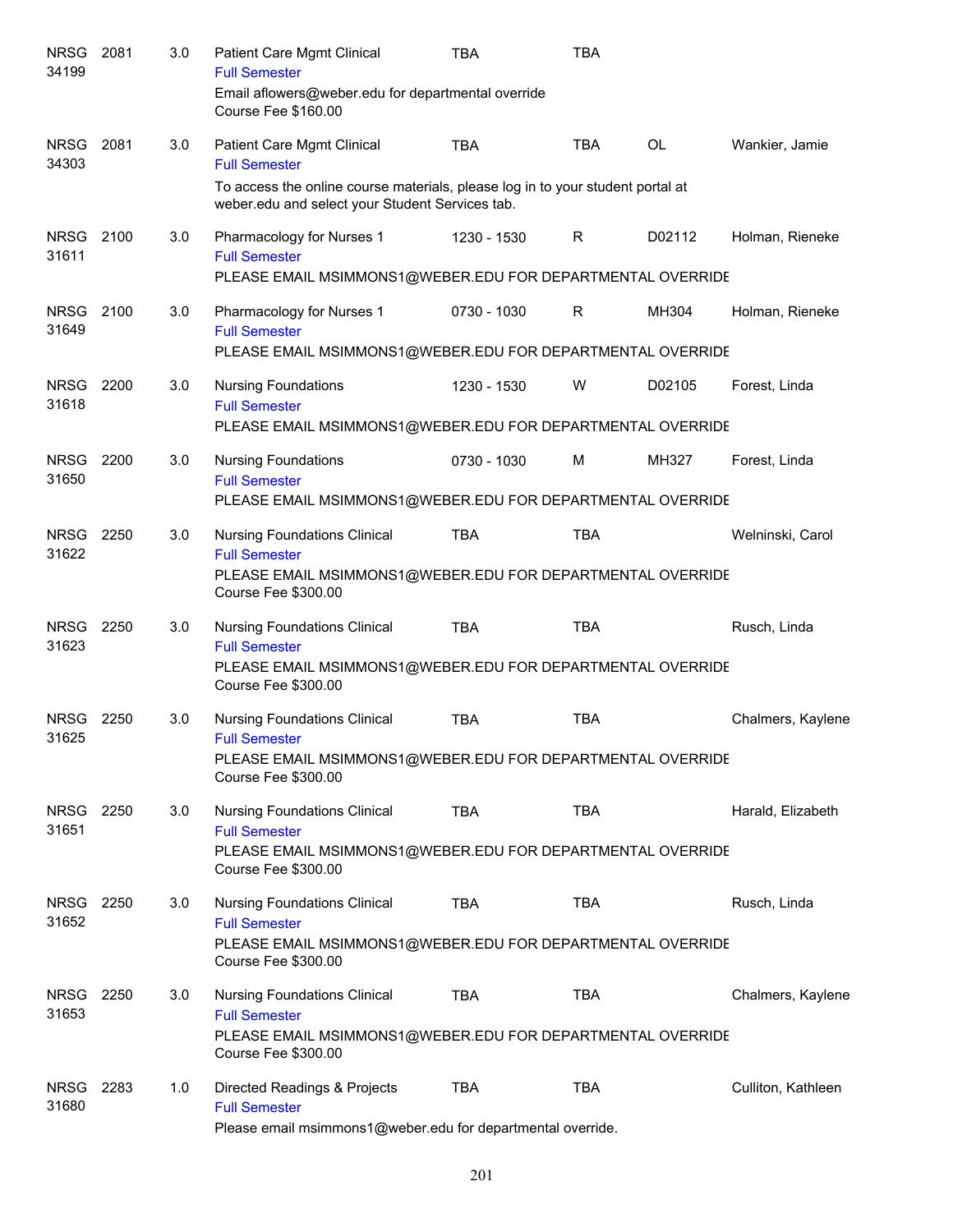| <b>NRSG</b><br>31685 | 2283 | 2.0 | Directed Readings & Projects<br><b>Full Semester</b><br>Please email msimmons1@weber.edu for departmental override.                                | <b>TBA</b>  | <b>TBA</b> |        | Culliton, Kathleen |
|----------------------|------|-----|----------------------------------------------------------------------------------------------------------------------------------------------------|-------------|------------|--------|--------------------|
| <b>NRSG</b><br>31686 | 2283 | 3.0 | Directed Readings & Projects<br><b>Full Semester</b><br>Please email msimmons1@weber.edu for departmental override.                                | <b>TBA</b>  | <b>TBA</b> |        | Culliton, Kathleen |
| <b>NRSG</b><br>34200 | 2283 | 1.0 | Directed Readings & Projects<br><b>Full Semester</b><br>Email aflowers@weber.edu for departmental override                                         | <b>TBA</b>  | <b>TBA</b> |        | Epling, Amber      |
| <b>NRSG</b><br>34201 | 2283 | 2.0 | Directed Readings & Projects<br><b>Full Semester</b><br>Email aflowers@weber.edu for departmental override                                         | <b>TBA</b>  | <b>TBA</b> |        | Epling, Amber      |
| NRSG<br>34202        | 2283 | 3.0 | Directed Readings & Projects<br><b>Full Semester</b><br>Email aflowers@weber.edu for departmental override                                         | <b>TBA</b>  | <b>TBA</b> |        | Epling, Amber      |
| NRSG<br>34348        | 2283 | 1.0 | Directed Readings & Projects<br><b>Full Semester</b>                                                                                               | <b>TBA</b>  | <b>TBA</b> |        | Dreyer, Katherine  |
| <b>NRSG</b><br>34349 | 2283 | 2.0 | Directed Readings & Projects<br><b>Full Semester</b>                                                                                               | <b>TBA</b>  | <b>TBA</b> |        | Dreyer, Katherine  |
| <b>NRSG</b><br>34350 | 2283 | 3.0 | Directed Readings & Projects<br><b>Full Semester</b>                                                                                               | <b>TBA</b>  | <b>TBA</b> |        | Dreyer, Katherine  |
| <b>NRSG</b><br>31627 | 2300 | 3.0 | Patient Centered Nrsg Care 1<br><b>Full Semester</b><br>PLEASE EMAIL MSIMMONS1@WEBER.EDU FOR DEPARTMENTAL OVERRIDE                                 | 1230 - 1530 | W          | D02111 | Johnson, Kimball   |
| <b>NRSG</b><br>31654 | 2300 | 3.0 | Patient Centered Nrsg Care 1<br><b>Full Semester</b><br>PLEASE EMAIL MSIMMONS1@WEBER.EDU FOR DEPARTMENTAL OVERRIDE                                 | 0730 - 1030 | Τ          | MH304  | Johnson, Kimball   |
| <b>NRSG</b><br>31688 | 2300 | 3.0 | Patient Centered Nrsg Care 1<br><b>Full Semester</b><br>Please email msimmons1@weber.edu for departmental override.                                | TBA         | <b>TBA</b> |        | Kelly, Jonny       |
| <b>NRSG</b><br>31707 | 2300 | 3.0 | Patient Centered Nrsg Care 1<br><b>Full Semester</b><br>Please email msimmons1@weber.edu for departmental override.                                | <b>TBA</b>  | <b>TBA</b> |        | Kelly, Jonny       |
| <b>NRSG</b><br>31629 | 2350 | 3.0 | Patient Center Nrsg Clinical 1<br><b>Full Semester</b><br>PLEASE EMAIL MSIMMONS1@WEBER.EDU FOR DEPARTMENTAL OVERRIDE<br><b>Course Fee \$225.00</b> | <b>TBA</b>  | <b>TBA</b> |        | Shadbolt, Erin     |
| <b>NRSG</b><br>31630 | 2350 | 3.0 | Patient Center Nrsg Clinical 1<br><b>Full Semester</b><br>PLEASE EMAIL MSIMMONS1@WEBER.EDU FOR DEPARTMENTAL OVERRIDE<br>Course Fee \$225.00        | <b>TBA</b>  | TBA        |        | Rusch, Linda       |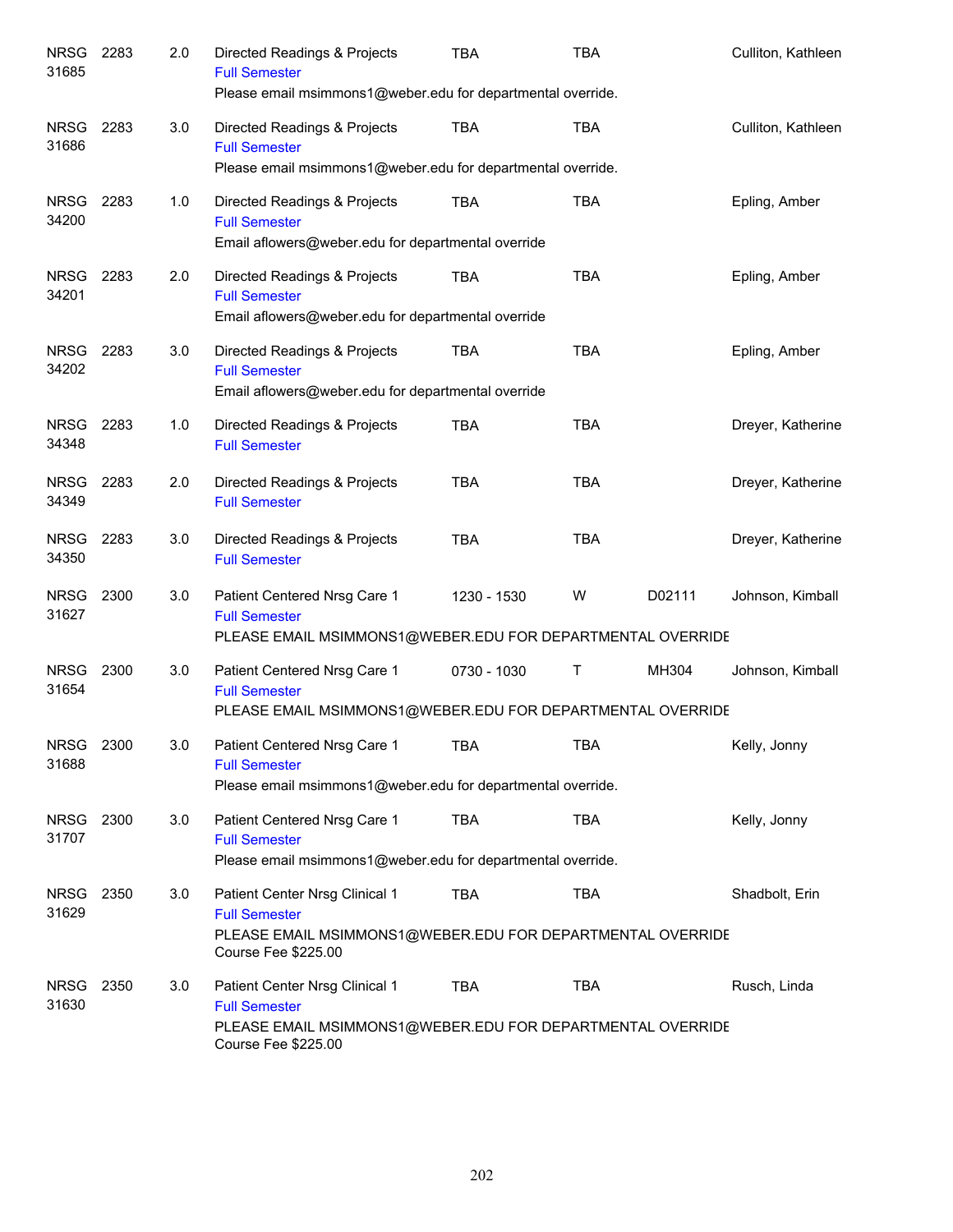| NRSG 2350<br>31631   |      | 3.0 | Patient Center Nrsg Clinical 1<br><b>Full Semester</b>                                                                                              | <b>TBA</b>  | <b>TBA</b>   |        | Hanson, Alexandra |
|----------------------|------|-----|-----------------------------------------------------------------------------------------------------------------------------------------------------|-------------|--------------|--------|-------------------|
|                      |      |     | PLEASE EMAIL MSIMMONS1@WEBER.EDU FOR DEPARTMENTAL OVERRIDE<br>Course Fee \$225.00                                                                   |             |              |        |                   |
| <b>NRSG</b><br>31655 | 2350 | 3.0 | Patient Center Nrsg Clinical 1<br><b>Full Semester</b>                                                                                              | <b>TBA</b>  | <b>TBA</b>   |        | Johnson, Kimball  |
|                      |      |     | PLEASE EMAIL MSIMMONS1@WEBER.EDU FOR DEPARTMENTAL OVERRIDE<br>Course Fee \$225.00                                                                   |             |              |        |                   |
| <b>NRSG</b><br>31656 | 2350 | 3.0 | Patient Center Nrsg Clinical 1<br><b>Full Semester</b>                                                                                              | <b>TBA</b>  | <b>TBA</b>   |        | Decker, Jenny     |
|                      |      |     | PLEASE EMAIL MSIMMONS1@WEBER.EDU FOR DEPARTMENTAL OVERRIDE<br><b>Course Fee \$225.00</b>                                                            |             |              |        |                   |
| <b>NRSG</b><br>31657 | 2350 | 3.0 | Patient Center Nrsg Clinical 1<br><b>Full Semester</b>                                                                                              | <b>TBA</b>  | <b>TBA</b>   |        | Nance, Amanda     |
|                      |      |     | PLEASE EMAIL MSIMMONS1@WEBER.EDU FOR DEPARTMENTAL OVERRIDE<br><b>Course Fee \$225.00</b>                                                            |             |              |        |                   |
| <b>NRSG</b><br>31689 | 2350 | 3.0 | Patient Center Nrsg Clinical 1<br><b>Full Semester</b>                                                                                              | <b>TBA</b>  | <b>TBA</b>   |        | Reese, Jody       |
|                      |      |     | Please email msimmons1@weber.edu for departmental override.<br>Course Fee \$225.00                                                                  |             |              |        |                   |
| NRSG 2350<br>31692   |      | 3.0 | Patient Center Nrsg Clinical 1<br><b>Full Semester</b>                                                                                              | <b>TBA</b>  | <b>TBA</b>   |        | Haas, Debra       |
|                      |      |     | Please email msimmons1@weber.edu for departmental override.<br>Course Fee \$225.00                                                                  |             |              |        |                   |
| <b>NRSG</b><br>31693 | 2350 | 3.0 | Patient Center Nrsg Clinical 1<br><b>Full Semester</b><br>Please email msimmons1@weber.edu for departmental override.<br><b>Course Fee \$225.00</b> | <b>TBA</b>  | <b>TBA</b>   |        | Clark, Heather    |
| <b>NRSG</b><br>31709 | 2350 | 3.0 | Patient Center Nrsg Clinical 1<br><b>Full Semester</b>                                                                                              | <b>TBA</b>  | <b>TBA</b>   |        | Petersen, Tina    |
|                      |      |     | Please email msimmons1@weber.edu for departmental override.<br><b>Course Fee \$225.00</b>                                                           |             |              |        |                   |
| <b>NRSG</b><br>31710 | 2350 | 3.0 | Patient Center Nrsg Clinical 1<br><b>Full Semester</b>                                                                                              | <b>TBA</b>  | <b>TBA</b>   |        | Purper, Jonda     |
|                      |      |     | Please email msimmons1@weber.edu for departmental override.<br><b>Course Fee \$225.00</b>                                                           |             |              |        |                   |
| <b>NRSG</b><br>31632 | 2400 | 3.0 | Patient Centered Nrsg Care 2<br><b>Full Semester</b><br>PLEASE EMAIL MSIMMONS1@WEBER.EDU FOR DEPARTMENTAL OVERRIDE                                  | 1230 - 1530 | M            | D02111 | Hanson, Alexandra |
| <b>NRSG</b><br>31658 | 2400 | 3.0 | Patient Centered Nrsg Care 2<br><b>Full Semester</b><br>PLEASE EMAIL MSIMMONS1@WEBER.EDU FOR DEPARTMENTAL OVERRIDE                                  | 0730 - 1030 | $\mathsf{R}$ | MH117  | Hanson, Alexandra |
| <b>NRSG</b>          | 2400 | 3.0 | Patient Centered Nrsg Care 2                                                                                                                        | <b>TBA</b>  | <b>TBA</b>   |        | Young, Melissa    |
| 31695                |      |     | <b>Full Semester</b><br>Please email msimmons1@weber.edu for departmental override.                                                                 |             |              |        |                   |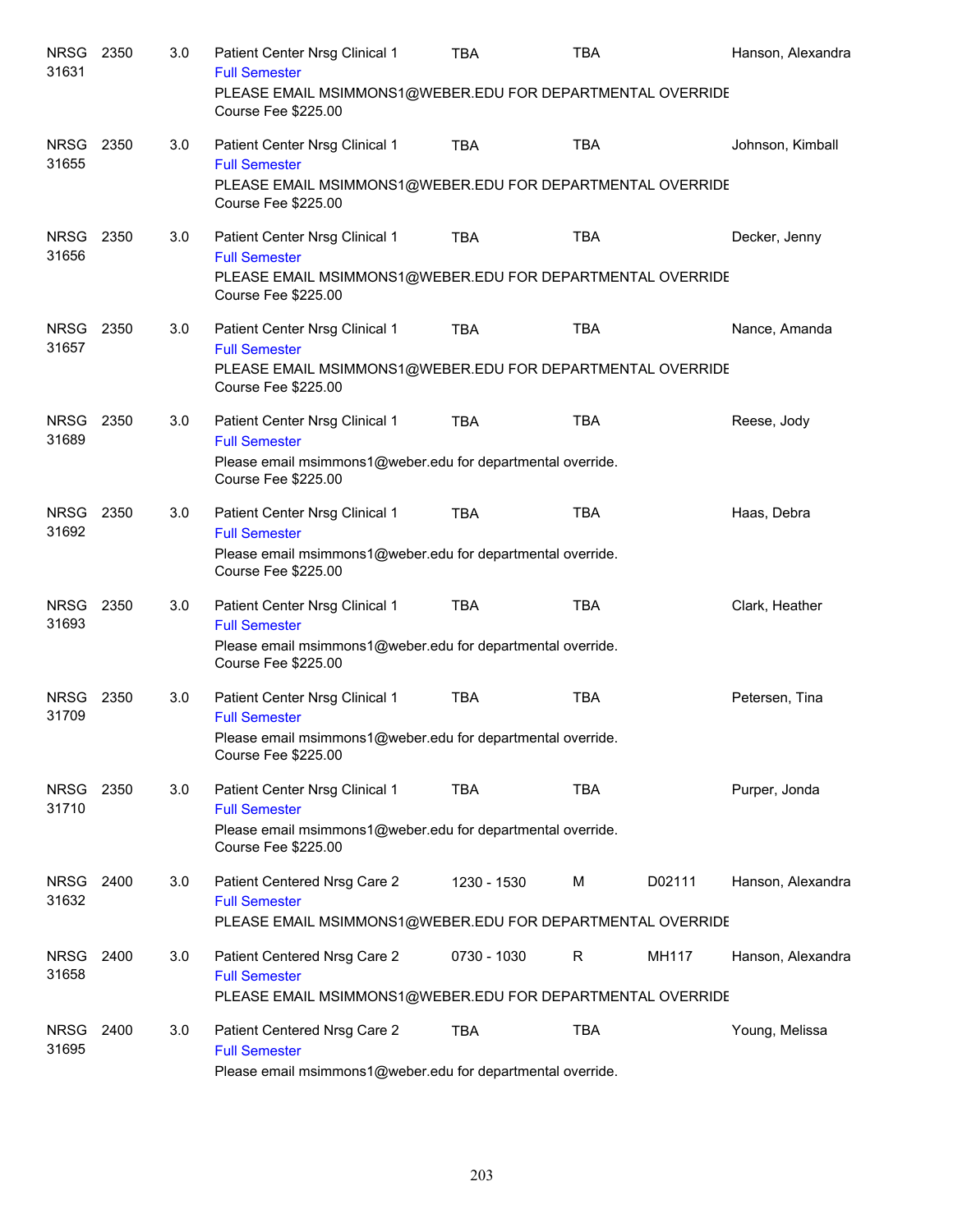| <b>NRSG</b><br>31711 | 2400 | 3.0 | Patient Centered Nrsg Care 2<br><b>Full Semester</b><br>Please email msimmons1@weber.edu for departmental override.                 | <b>TBA</b>  | <b>TBA</b> |        | Young, Melissa      |
|----------------------|------|-----|-------------------------------------------------------------------------------------------------------------------------------------|-------------|------------|--------|---------------------|
|                      |      |     |                                                                                                                                     |             |            |        |                     |
| <b>NRSG</b><br>32165 | 4050 | 3.0 | Assessment Across Life Span<br><b>Full Semester</b>                                                                                 | 1130 - 1420 | W          | MH117  | Renstrom, Collette  |
|                      |      |     | Class meets on Wednesday January 9, 30, February 20, March 20, April 17.                                                            |             |            |        |                     |
| <b>NRSG</b><br>32194 | 4050 | 3.0 | Assessment Across Life Span<br><b>Full Semester</b>                                                                                 | 1300 - 1550 | R          | D02111 | Neville, Melissa    |
|                      |      |     | Class meets at the Davis Campus on Thursday January 10, 31, February 21,<br>March 21, April 18.                                     |             |            |        |                     |
| <b>NRSG</b><br>32477 | 4050 | 3.0 | Assessment Across Life Span<br><b>Full Semester</b><br>Course Fee \$80.00                                                           | <b>TBA</b>  | <b>TBA</b> |        | Williams, Kristiann |
| <b>NRSG</b><br>32162 | 4070 | 3.0 | Threats & Crises: Nrsg Response<br><b>Full Semester</b><br>Class meets on Wednesday January 9, 30, February 20, March 20, April 17. | 0830 - 1120 | W          | MH304  | Draper, London      |
|                      |      |     |                                                                                                                                     |             |            |        |                     |
| <b>NRSG</b><br>32161 | 4080 | 3.0 | Nursing: High Risk Adult<br><b>Full Semester</b><br>Course Fee \$15.00                                                              | 0830 - 1120 | W          | MH332  | Cantwell, Sally     |
| <b>NRSG</b><br>32488 | 4080 | 3.0 | Nursing: High Risk Adult<br><b>Full Semester</b><br>Course Fee \$15.00                                                              | <b>TBA</b>  | <b>TBA</b> |        | Davis, Jan          |
| <b>NRSG</b><br>32167 | 4090 | 3.0 | Nursing: High Risk Family<br><b>Full Semester</b><br>Class meets on Wednesday January 9, 30, February 20, March 20, April 17.       | 1130 - 1420 | W          | MH304  | Ballingham, Suzanne |
| <b>NRSG</b><br>32193 | 4090 | 3.0 | Nursing: High Risk Family<br><b>Full Semester</b>                                                                                   | 1300 - 1550 | R          | D02110 | Ballingham, Suzanne |
|                      |      |     | Class meets at the Davis Campus on Thursday January 10, 31, February 21,<br>March 21, April 18.                                     |             |            |        |                     |
| <b>NRSG</b><br>32482 | 4090 | 3.0 | Nursing: High Risk Family<br><b>Full Semester</b>                                                                                   | <b>TBA</b>  | <b>TBA</b> |        | Ballingham, Suzanne |
| <b>NRSG</b><br>32492 | 4090 | 3.0 | Nursing: High Risk Family<br><b>Full Semester</b>                                                                                   | <b>TBA</b>  | <b>TBA</b> |        | Ballingham, Suzanne |
| <b>NRSG</b><br>32151 | 4100 | 3.0 | Complex Patient Ctr Nur Care 2<br><b>Full Semester</b>                                                                              | 0830 - 1120 | T          | MH341  | Cantwell, Sally     |
|                      |      |     | Class meets on Tuesday January 8, 29, February 19, March 19, April 16.                                                              |             |            |        |                     |
| <b>NRSG</b><br>32171 | 4100 | 3.0 | Complex Patient Ctr Nur Care 2<br><b>Full Semester</b>                                                                              | 0830 - 1120 | R          | MH341  | Williams, Kristiann |
|                      |      |     | Class meets on Thursday January 10, 31, February 21, March 21, April 18.                                                            |             |            |        |                     |
| <b>NRSG</b><br>32186 | 4100 | 3.0 | Complex Patient Ctr Nur Care 2<br><b>Full Semester</b>                                                                              | 0830 - 1120 | W          | D02110 | Williams, Kristiann |
|                      |      |     | Class meets at the Davis Campus on Wednesday January 9, 30, February 20,<br>March 20, April 17.                                     |             |            |        |                     |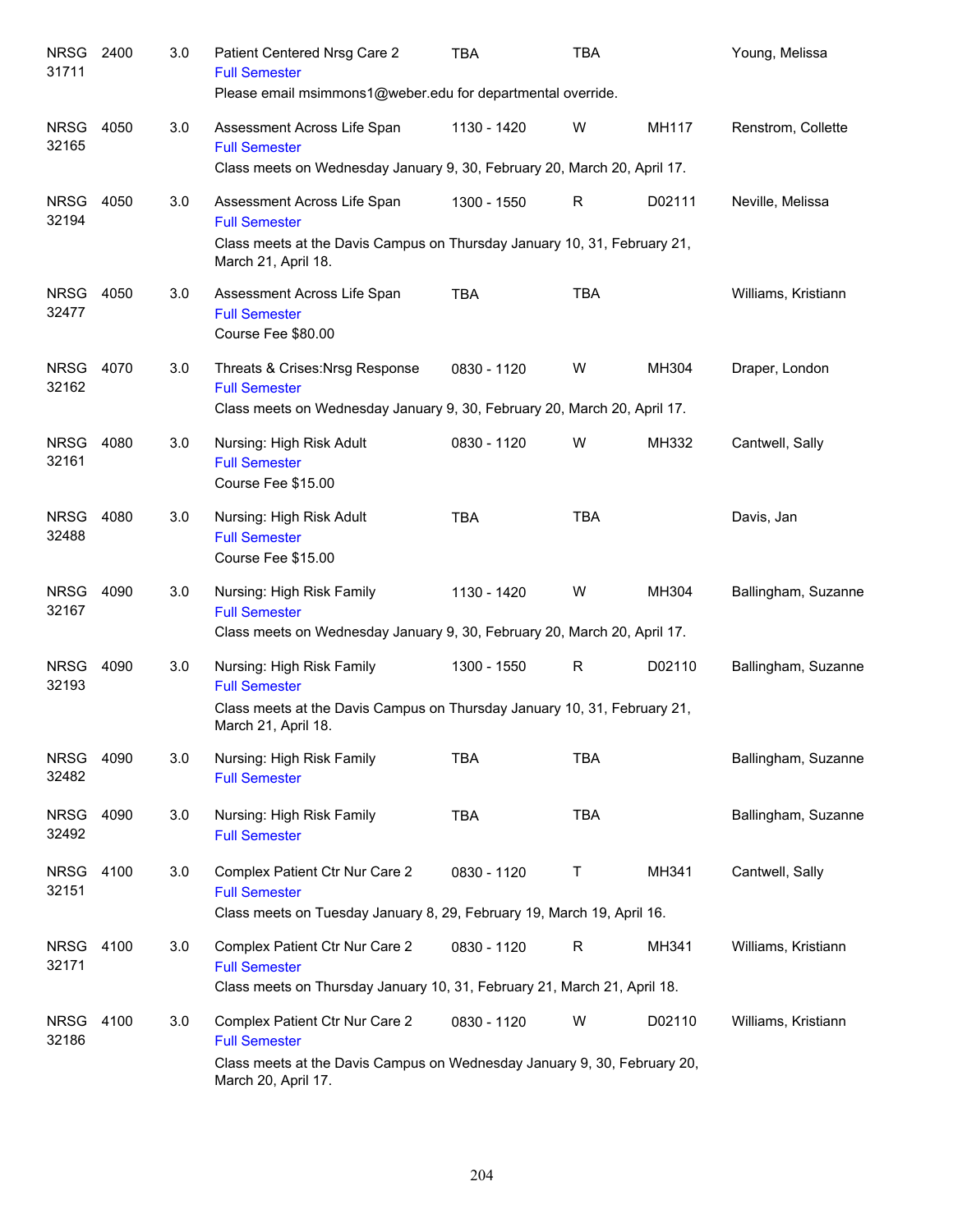| <b>NRSG</b><br>32484 | 4100 | 3.0 | Complex Patient Ctr Nur Care 2<br><b>Full Semester</b>                                                                                                    | <b>TBA</b>  | <b>TBA</b>   |        | Hicks, Michelle     |
|----------------------|------|-----|-----------------------------------------------------------------------------------------------------------------------------------------------------------|-------------|--------------|--------|---------------------|
| <b>NRSG</b><br>32489 | 4100 | 3.0 | Complex Patient Ctr Nur Care 2<br><b>Full Semester</b>                                                                                                    | <b>TBA</b>  | <b>TBA</b>   |        | Hicks, Michelle     |
| <b>NRSG</b><br>32154 | 4200 | 3.0 | <b>Evidence Based Practice</b><br><b>Full Semester</b><br>Class meets on Tuesday January 8, 29, February 19, March 19, April 16.                          | 1130 - 1420 | T            | MH341  | Neville, Melissa    |
| <b>NRSG</b><br>32174 | 4200 | 3.0 | <b>Evidence Based Practice</b><br><b>Full Semester</b><br>Class meets on Thursday January 10, 31, February 21, March 21, April 18.                        | 1130 - 1420 | R            | MH341  | Cantwell, Sally     |
| <b>NRSG</b><br>32188 | 4200 | 3.0 | <b>Evidence Based Practice</b><br><b>Full Semester</b><br>Class meets at the Davis Campus on Wednesday January 9, 30, February 20,<br>March 20, April 17. | 1130 - 1420 | W            | D02110 | Neville, Melissa    |
| <b>NRSG</b><br>32485 | 4200 | 3.0 | <b>Evidence Based Practice</b><br><b>Full Semester</b>                                                                                                    | <b>TBA</b>  | <b>TBA</b>   |        | Neville, Melissa    |
| <b>NRSG</b><br>32490 | 4200 | 3.0 | <b>Evidence Based Practice</b><br><b>Full Semester</b>                                                                                                    | <b>TBA</b>  | <b>TBA</b>   |        | Cantwell, Sally     |
| <b>NRSG</b><br>32159 | 4300 | 3.0 | Policy and Decision Making<br><b>Full Semester</b><br>Class meets on Wednesday January 9, 30, February 20, March 20, April 17.                            | 0830 - 1120 | W            | MH480  | Leggett, Diane      |
| <b>NRSG</b><br>32163 | 4300 | 3.0 | Policy and Decision Making<br><b>Full Semester</b>                                                                                                        | 1130 - 1420 | W            | MH480  | Judd, Deborah       |
| <b>NRSG</b><br>32192 | 4300 | 3.0 | Policy and Decision Making<br><b>Full Semester</b><br>Class meets at the Davis Campus on Thursday January 10, 31, February 21,<br>March 21, April 18.     | 0930 - 1220 | $\mathsf{R}$ | D02111 | Judd, Deborah       |
| <b>NRSG</b><br>32486 | 4300 | 3.0 | Policy and Decision Making<br><b>Full Semester</b>                                                                                                        | TBA         | <b>TBA</b>   |        | Judkins, Bonnie     |
| <b>NRSG</b><br>32491 | 4300 | 3.0 | Policy and Decision Making<br><b>Full Semester</b>                                                                                                        | <b>TBA</b>  | <b>TBA</b>   |        | Overdiek, Kirk      |
| <b>NRSG</b><br>32153 | 4400 | 4.0 | DV Population Health in Nursng<br><b>Full Semester</b><br>Class meets on Tuesday January 8, 29, February 19, March 19, April 16.                          | 0830 - 1120 | $\top$       | MH327  | Ballingham, Suzanne |
| <b>NRSG</b><br>32156 | 4400 | 4.0 | DV Population Health in Nursng<br><b>Full Semester</b><br>Class meets on Tuesday January 8, 29, February 19, March 19, April 16.                          | 1200 - 1600 | $\mathsf T$  | MH304  | Williams, Kristiann |
| <b>NRSG</b><br>32176 | 4400 | 4.0 | DV Population Health in Nursng<br><b>Full Semester</b><br>Class meets on Thursday January 10, 31, February 21, March 21, April 18.                        | 1200 - 1600 | $\mathsf{R}$ | MH304  | Renstrom, Collette  |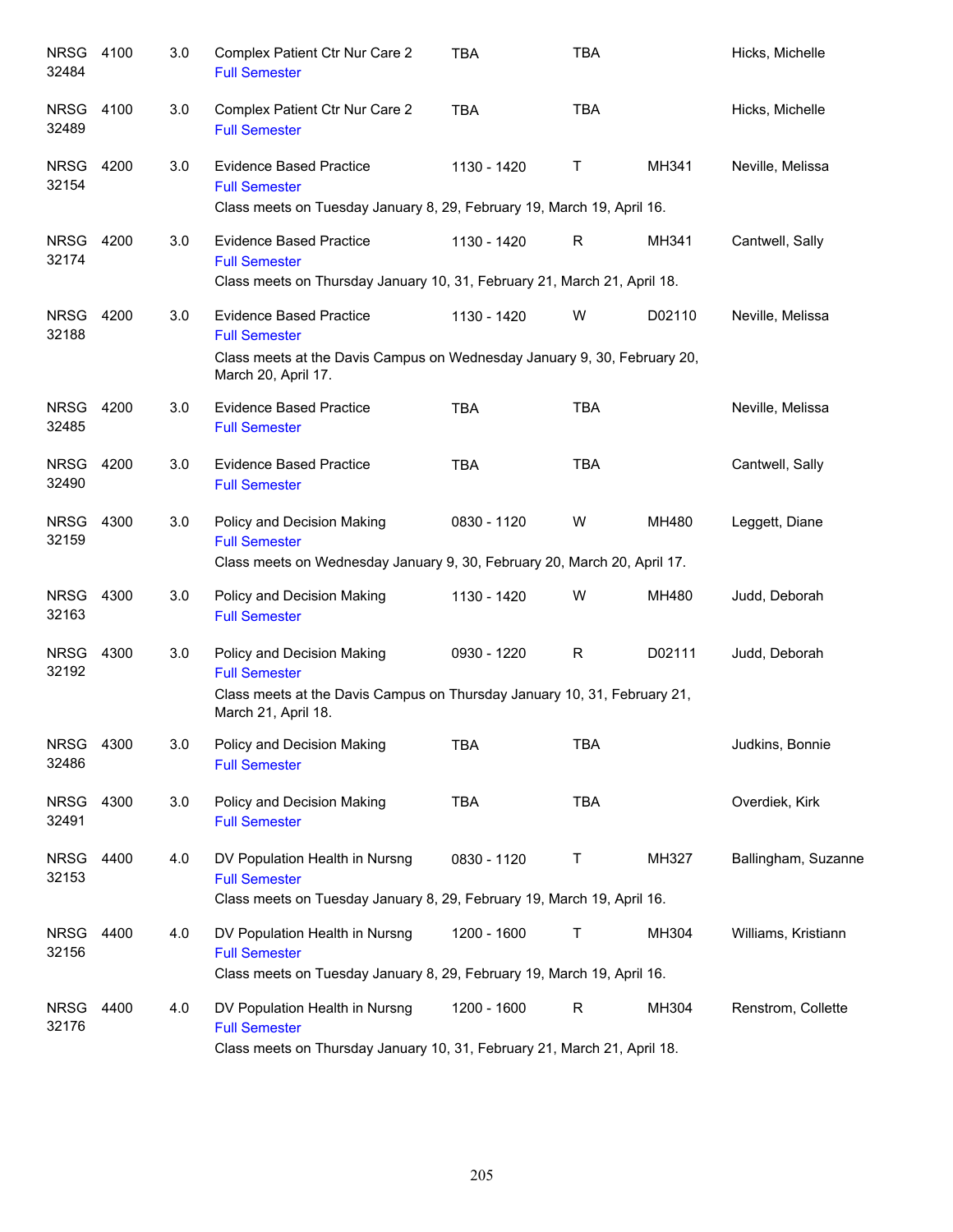| <b>NRSG</b><br>32190 | 4400 | 4.0 | DV Population Health in Nursng<br><b>Full Semester</b>                                                                           | 0830 - 1220 | R            | D02110 | Ballingham, Suzanne |
|----------------------|------|-----|----------------------------------------------------------------------------------------------------------------------------------|-------------|--------------|--------|---------------------|
|                      |      |     | Class meets at the Davis Campus on Thursday January 10, 31, February 21,<br>March 21, April 18.                                  |             |              |        |                     |
| <b>NRSG</b><br>32467 | 4400 | 4.0 | DV Population Health in Nursng<br><b>Full Semester</b>                                                                           | <b>TBA</b>  | <b>TBA</b>   |        | Renstrom, Collette  |
| <b>NRSG</b><br>32474 | 4400 | 4.0 | DV Population Health in Nursng<br><b>Full Semester</b>                                                                           | <b>TBA</b>  | <b>TBA</b>   |        | Overdiek, Kirk      |
| <b>NRSG</b><br>32478 | 4400 | 4.0 | DV Population Health in Nursng<br><b>Full Semester</b>                                                                           | <b>TBA</b>  | <b>TBA</b>   |        | Harald, Elizabeth   |
| <b>NRSG</b><br>32158 | 4500 | 3.0 | Nrsg Management & Leadership<br><b>Full Semester</b>                                                                             | 1300 - 1600 | Τ            | MH222  | Draper, London      |
|                      |      |     | Class meets on Tuesday January 8, 29, February 19, March 19, April 16.                                                           |             |              |        |                     |
| <b>NRSG</b><br>32172 | 4500 | 3.0 | Nrsg Management & Leadership<br><b>Full Semester</b>                                                                             | 0830 - 1120 | R            | MH327  | Johnson, Kimball    |
|                      |      |     | Class meets on Thursday January 10, 31, February 21, March 21, April 18.                                                         |             |              |        |                     |
| <b>NRSG</b><br>32173 | 4500 | 3.0 | Nrsg Management & Leadership<br><b>Full Semester</b><br>Class meets on Thursday January 10, 31, February 21, March 21, April 18. | 0830 - 1120 | R            | MH332  | Draper, London      |
|                      |      |     |                                                                                                                                  |             |              |        |                     |
| <b>NRSG</b><br>32183 | 4500 | 3.0 | Nrsg Management & Leadership<br><b>Full Semester</b><br>Class meets at the Davis Campus on Tuesday January 8, 29, February 19,   | 0830 - 1120 | $\mathsf{T}$ | D02110 | Hofmann, Linda      |
|                      |      |     | March 19, April 16.                                                                                                              |             |              |        |                     |
| <b>NRSG</b><br>32187 | 4500 | 3.0 | Nrsg Management & Leadership<br><b>Full Semester</b>                                                                             | 0830 - 1120 | W            | D02106 | Johnson, Kimball    |
|                      |      |     | Class meets at the Davis Campus on Wednesday January 9, 30, February 20,<br>March 20, April 17.                                  |             |              |        |                     |
| <b>NRSG</b><br>32470 | 4500 | 3.0 | Nrsg Management & Leadership<br><b>Full Semester</b>                                                                             | <b>TBA</b>  | <b>TBA</b>   |        | Draper, London      |
| <b>NRSG</b><br>32475 | 4500 | 3.0 | Nrsg Management & Leadership<br><b>Full Semester</b>                                                                             | <b>TBA</b>  | <b>TBA</b>   |        | Harald, Elizabeth   |
| <b>NRSG</b><br>32479 | 4500 | 3.0 | Nrsg Management & Leadership<br><b>Full Semester</b>                                                                             | <b>TBA</b>  | <b>TBA</b>   |        | Renstrom, Collette  |
| <b>NRSG</b><br>32152 | 4600 | 3.0 | Comm/Coll/Info Management<br><b>Full Semester</b><br>Class meets on Tuesday January 8, 29, February 19, March 19, April 16.      | 0830 - 1120 | Т            | MH332  | Judd, Deborah       |
| <b>NRSG</b><br>32160 | 4600 | 3.0 | Comm/Coll/Info Management<br><b>Full Semester</b><br>Class meets on Wednesday January 9, 30, February 20, March 20, April 17.    | 0830 - 1120 | W            | MH327  | Dahlkemper, Tamara  |
|                      |      |     |                                                                                                                                  |             |              |        |                     |
| <b>NRSG</b><br>32164 | 4600 | 3.0 | Comm/Coll/Info Management<br><b>Full Semester</b><br>Class meets on Wednesday January 9, 30, February 20, March 20, April 17.    | 1130 - 1420 | W            | MH327  | Gooder, Valerie     |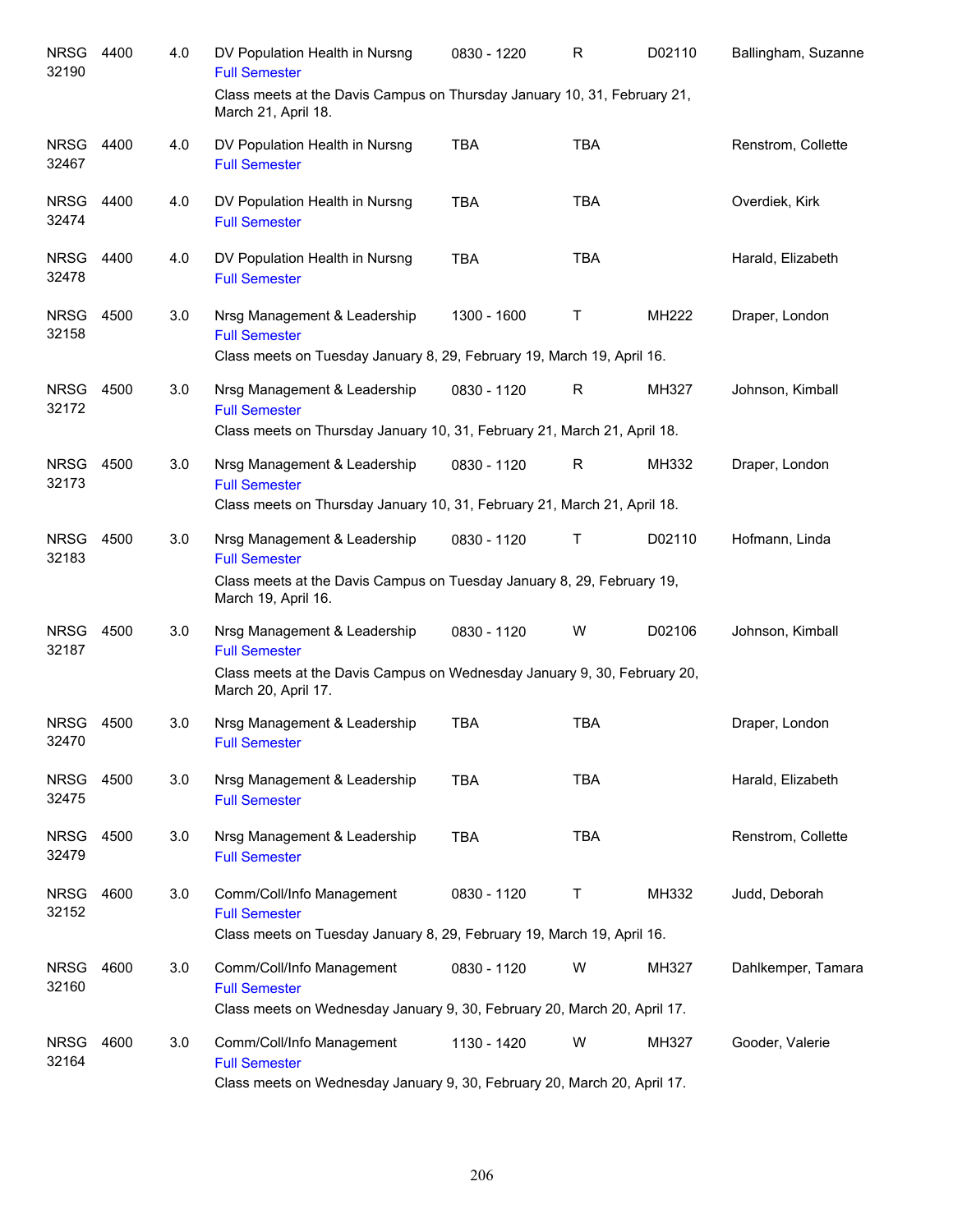| <b>NRSG</b><br>32177 | 4600 | 3.0 | Comm/Coll/Info Management<br><b>Full Semester</b><br>Class meets on Thursday January 10, 31, February 21, March 21, April 18.                                                                                                            | 1130 - 1420 | R            | MH327        | Gooder, Valerie     |
|----------------------|------|-----|------------------------------------------------------------------------------------------------------------------------------------------------------------------------------------------------------------------------------------------|-------------|--------------|--------------|---------------------|
| <b>NRSG</b><br>32185 | 4600 | 3.0 | Comm/Coll/Info Management<br><b>Full Semester</b><br>Class meets at the Davis Campus on Tuesday January 8, 29, February 19,                                                                                                              | 1130 - 1420 | $\mathsf{T}$ | D02110       | Wankier, Jamie      |
| <b>NRSG</b><br>32189 | 4600 | 3.0 | March 19, April 16.<br>Comm/Coll/Info Management<br><b>Full Semester</b><br>Class meets at the Davis Campus on Wednesday January 9, 30, February 20,<br>March 20, April 17.                                                              | 1130 - 1420 | W            | D02106       | Wankier, Jamie      |
| <b>NRSG</b><br>32472 | 4600 | 3.0 | Comm/Coll/Info Management<br><b>Full Semester</b>                                                                                                                                                                                        | <b>TBA</b>  | <b>TBA</b>   |              | Judd, Deborah       |
| <b>NRSG</b><br>32476 | 4600 | 3.0 | Comm/Coll/Info Management<br><b>Full Semester</b>                                                                                                                                                                                        | <b>TBA</b>  | <b>TBA</b>   |              | Dahlkemper, Tamara  |
| <b>NRSG</b><br>32480 | 4600 | 3.0 | Comm/Coll/Info Management<br><b>Full Semester</b>                                                                                                                                                                                        | <b>TBA</b>  | <b>TBA</b>   |              | Wankier, Jamie      |
| <b>NRSG</b><br>32197 | 4830 | 1.0 | <b>Directed Theoretical Readings</b><br><b>Full Semester</b>                                                                                                                                                                             | <b>TBA</b>  | <b>TBA</b>   |              | Renstrom, Collette  |
| <b>NRSG</b><br>32402 | 4830 | 1.0 | <b>Directed Theoretical Readings</b><br><b>Full Semester</b>                                                                                                                                                                             | <b>TBA</b>  | <b>TBA</b>   |              | Cantwell, Sally     |
| <b>NRSG</b><br>32448 | 4830 | 1.0 | <b>Directed Theoretical Readings</b><br><b>Full Semester</b>                                                                                                                                                                             | <b>TBA</b>  | <b>TBA</b>   |              | Dahlkemper, Tamara  |
| <b>NRSG</b><br>32450 | 4830 | 2.0 | <b>Directed Theoretical Readings</b><br><b>Full Semester</b>                                                                                                                                                                             | <b>TBA</b>  | <b>TBA</b>   |              | Davis, Jan          |
| <b>NRSG</b><br>32453 | 4830 | 2.0 | <b>Directed Theoretical Readings</b><br><b>Full Semester</b>                                                                                                                                                                             | <b>TBA</b>  | <b>TBA</b>   |              | Williams, Kristiann |
| <b>NRSG</b><br>32461 | 4830 | 1.0 | <b>Directed Theoretical Readings</b><br><b>Full Semester</b>                                                                                                                                                                             |             |              |              |                     |
| <b>NRSG</b><br>32462 | 4830 | 1.0 | <b>Directed Theoretical Readings</b><br><b>Full Semester</b>                                                                                                                                                                             |             |              |              |                     |
| <b>NRSG</b><br>32463 | 4830 | 1.0 | <b>Directed Theoretical Readings</b><br><b>Full Semester</b>                                                                                                                                                                             |             |              |              |                     |
| <b>NRSG</b><br>32170 | 4840 | 3.0 | <b>Honors Nursing Seminar</b><br><b>Full Semester</b><br>Class meets on Wednesday January 9, 30, February 20, March 20, April 17.                                                                                                        | 1430 - 1520 | W            | <b>MH327</b> | Draper, London      |
| <b>NTM</b><br>32261  | 1501 | 0.5 | TA Word Processing Comp Exam<br><b>Full Semester</b><br>After registering find practice problems and schedule exam time at<br>http://programs.weber.edu/cil<br>To access the course materials online, please log in at canvas weber edu. | <b>TBA</b>  | <b>TBA</b>   | EH311        | Talbot, Alden       |
|                      |      |     | Course Fee \$5.00                                                                                                                                                                                                                        |             |              |              |                     |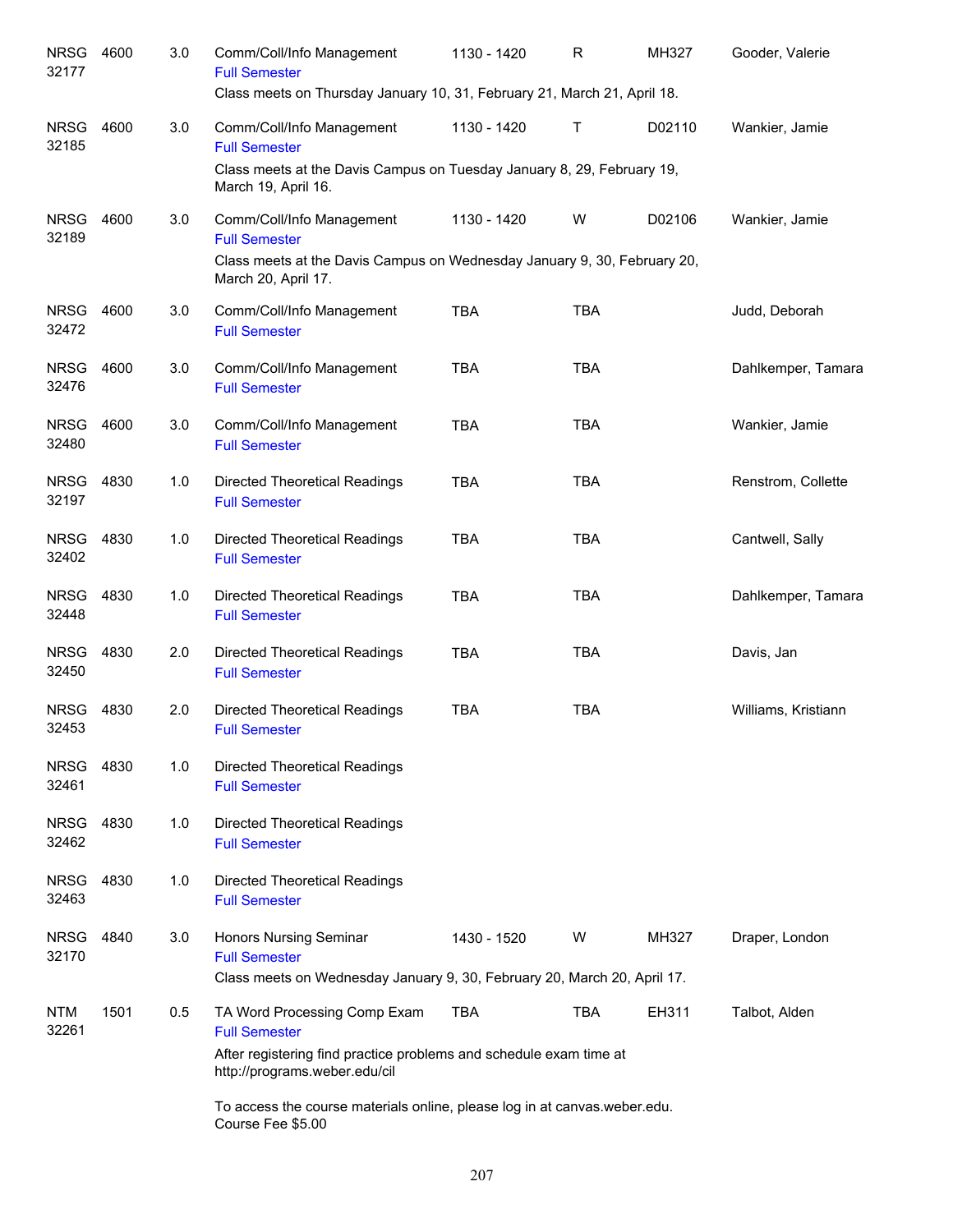| <b>NTM</b><br>33812 | 1501 | 0.5 | TA Word Processing Comp Exam<br><b>Full Semester</b>                                                                                                                                                                                                                             | <b>TBA</b>  | <b>TBA</b> | OL    | Talbot, Alden   |
|---------------------|------|-----|----------------------------------------------------------------------------------------------------------------------------------------------------------------------------------------------------------------------------------------------------------------------------------|-------------|------------|-------|-----------------|
|                     |      |     | Please call the NTM department at 801-626-6059 to enroll in this class. After<br>registering, find practice problems and schedule exam time at<br>http://programs.weber.edu/cil. To access the course materials online, please log<br>in at canvas.weber.edu. Course Fee \$5.00. |             |            |       |                 |
| <b>NTM</b><br>32262 | 1502 | 0.5 | TB Oper Sys/Digital Pres Exams<br><b>Full Semester</b>                                                                                                                                                                                                                           | <b>TBA</b>  | <b>TBA</b> | EH311 | Talbot, Alden   |
|                     |      |     | After registering find practice problems and schedule exam time at<br>http://programs.weber.edu/cil                                                                                                                                                                              |             |            |       |                 |
|                     |      |     | To access the course materials online, please log in at canvas weber edu.<br>Course Fee \$5.00                                                                                                                                                                                   |             |            |       |                 |
| <b>NTM</b><br>33814 | 1502 | 0.5 | TB Oper Sys/Digital Pres Exams<br><b>Full Semester</b>                                                                                                                                                                                                                           | <b>TBA</b>  | <b>TBA</b> | OL    | Talbot, Alden   |
|                     |      |     | Please call the NTM department at 801-626-6059 to enroll in this class. After<br>registering, find practice problems and schedule exam time at<br>http://programs.weber.edu/cil. To access the course materials online, please log<br>in at canvas.weber.edu. Course Fee \$5.00. |             |            |       |                 |
| <b>NTM</b><br>32263 | 1503 | 0.5 | TC Spreadsheet Competency Exam TBA<br><b>Full Semester</b>                                                                                                                                                                                                                       |             | TBA        | EH311 | Talbot, Alden   |
|                     |      |     | After registering find practice problems and schedule exam time at<br>http://programs.weber.edu/cil                                                                                                                                                                              |             |            |       |                 |
|                     |      |     | To access the course materials online, please log in at canvas weber edu.<br>Course Fee \$5.00                                                                                                                                                                                   |             |            |       |                 |
| <b>NTM</b><br>33816 | 1503 | 0.5 | TC Spreadsheet Competency Exam TBA<br><b>Full Semester</b>                                                                                                                                                                                                                       |             | <b>TBA</b> | OL    | Talbot, Alden   |
|                     |      |     | Please call the NTM department at 801-626-6059 to enroll in this class. After<br>registering, find practice problems and schedule exam time at<br>http://programs.weber.edu/cil. To access the course materials online, please log<br>in at canvas.weber.edu. Course Fee \$5.00. |             |            |       |                 |
| <b>NTM</b><br>32264 | 1504 | 0.5 | TD Info Literacy Comp Exam<br><b>Full Semester</b>                                                                                                                                                                                                                               | <b>TBA</b>  | <b>TBA</b> | EH311 | Talbot, Alden   |
|                     |      |     | After registering find practice problems and schedule exam time at<br>http://programs.weber.edu/cil                                                                                                                                                                              |             |            |       |                 |
|                     |      |     | To access the course materials online, please log in at canvas weber edu.<br>Course Fee \$5.00                                                                                                                                                                                   |             |            |       |                 |
| <b>NTM</b><br>33818 | 1504 | 0.5 | TD Info Literacy Comp Exam<br><b>Full Semester</b>                                                                                                                                                                                                                               | <b>TBA</b>  | <b>TBA</b> | OL    | Talbot, Alden   |
|                     |      |     | Please call the NTM department at 801-626-6059 to enroll in this class. After<br>registering, find practice problems and schedule exam time at<br>http://programs.weber.edu/cil. To access the course materials online, please log<br>in at canvas.weber.edu. Course Fee \$5.00. |             |            |       |                 |
| <b>NTM</b><br>32211 | 1700 | 3.0 | TE Intro to Microcomputer Appl<br><b>Full Semester</b>                                                                                                                                                                                                                           | 0730 - 0845 | TR         | EH318 | McCloud, Carrie |
|                     |      |     | Keyboarding 25 WPM recommended.<br>Course Fee \$15.00                                                                                                                                                                                                                            |             |            |       |                 |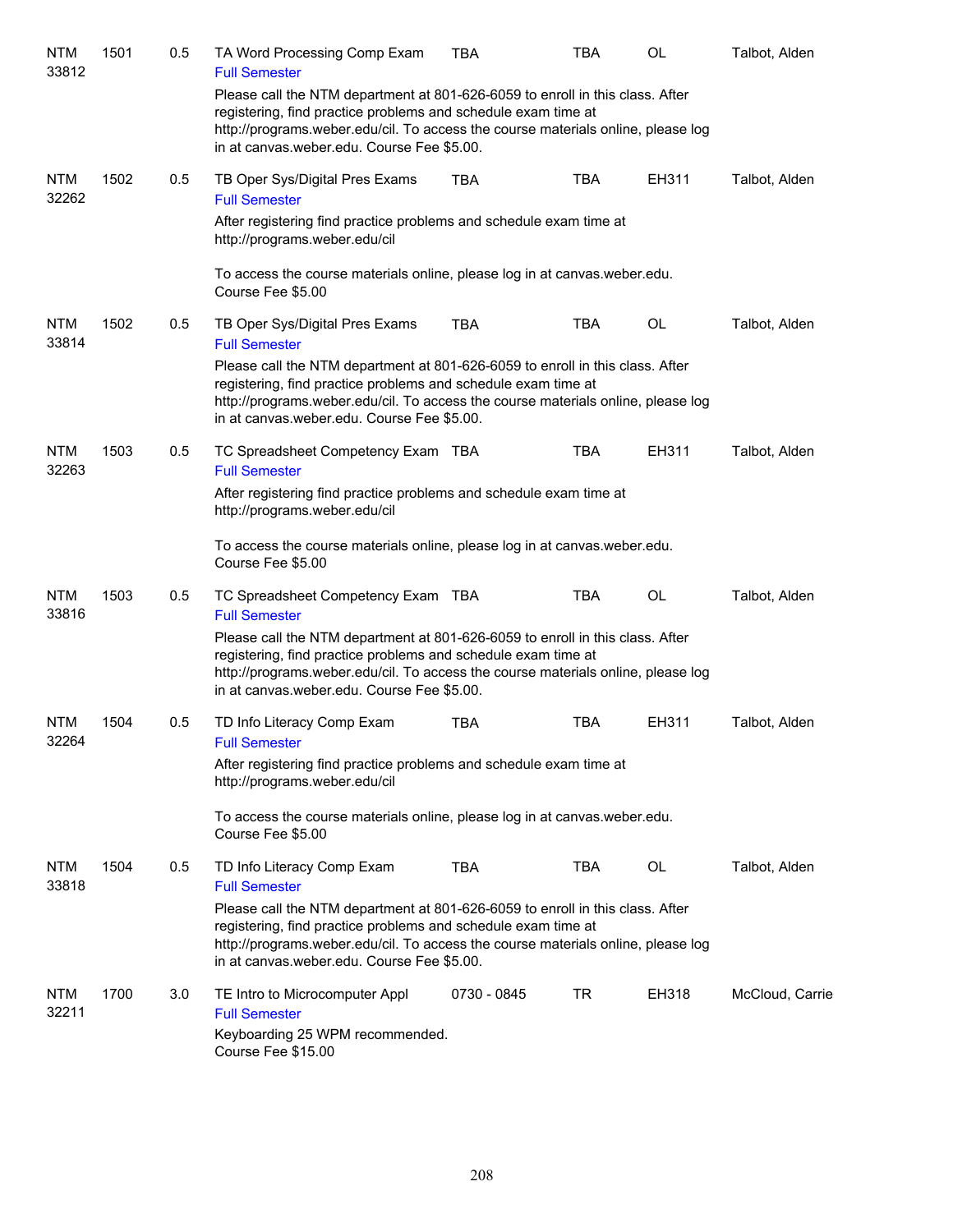| <b>NTM</b><br>32222 | 1700 | 3.0 | TE Intro to Microcomputer Appl<br><b>Full Semester</b><br>Keyboarding 25 WPM recommended.<br>Course Fee \$15.00                                                                                                                                      | 0900 - 1015 | <b>TR</b>   | EH318        | Porter, Joyce      |
|---------------------|------|-----|------------------------------------------------------------------------------------------------------------------------------------------------------------------------------------------------------------------------------------------------------|-------------|-------------|--------------|--------------------|
| <b>NTM</b><br>32224 | 1700 | 3.0 | TE Intro to Microcomputer Appl<br><b>Full Semester</b><br>Keyboarding 25 WPM recommended.<br>Course Fee \$15.00                                                                                                                                      | 1030 - 1145 | <b>TR</b>   | EH318        | Porter, Joyce      |
| <b>NTM</b><br>32256 | 1700 | 3.0 | TE Intro to Microcomputer Appl<br><b>Full Semester</b><br>Keyboarding 25 WPM recommended. Lab Fee: \$15.00                                                                                                                                           | 0830 - 0920 | <b>MWF</b>  | EH318        | Hoyt, Nancy        |
| <b>NTM</b><br>32257 | 1700 | 3.0 | TE Intro to Microcomputer Appl<br><b>Full Semester</b><br>Keyboarding 25 WPM recommended. Lab Fee: \$15.00                                                                                                                                           | 0930 - 1020 | <b>MWF</b>  | EH318        | Hoyt, Nancy        |
| <b>NTM</b><br>32258 | 1700 | 3.0 | TE Intro to Microcomputer Appl<br><b>Full Semester</b><br>Keyboarding 25 WPM recommended. Lab Fee: \$15.00                                                                                                                                           | 1030 - 1120 | <b>MWF</b>  | EH318        | Hoyt, Nancy        |
| <b>NTM</b><br>32259 | 1700 | 3.0 | TE Intro to Microcomputer Appl<br><b>Full Semester</b><br>Keyboarding 25 WPM recommended. Lab Fee: \$15.00                                                                                                                                           | 1330 - 1445 | <b>TR</b>   | EH318        | Scholer, Katherine |
| <b>NTM</b><br>32260 | 1700 | 3.0 | TE Intro to Microcomputer Appl<br><b>Full Semester</b><br>Keyboarding 25 WPM recommended. Lab Fee: \$15.00                                                                                                                                           | 1500 - 1615 | <b>TR</b>   | EH318        | Scholer, Katherine |
| <b>NTM</b><br>32323 | 1700 | 3.0 | TE Intro to Microcomputer Appl<br><b>Full Semester</b><br>Keyboarding 25 WPM recommended. Lab Fee: \$15.00                                                                                                                                           | 1230 - 1510 | $\mathbf S$ | EH318        | Marriott, Naloni   |
| <b>NTM</b><br>32324 | 1700 | 3.0 | TE Intro to Microcomputer Appl<br><b>Block 1</b><br>Keyboarding 25 WPM recommended. Lab Fee: \$15.00                                                                                                                                                 | 1330 - 1520 | <b>MWF</b>  | EH318        | Keel, Christy      |
| <b>NTM</b><br>32325 | 1700 | 3.0 | TE Intro to Microcomputer Appl<br><b>Block 2</b><br>Keyboarding 25 WPM recommended. Lab Fee: \$15.00                                                                                                                                                 | 1330 - 1520 | <b>MWF</b>  | EH318        | Keel, Christy      |
| NTM<br>32331        | 1700 | 3.0 | TE Intro to Microcomputer Appl<br><b>Full Semester</b><br>THIS COURSE IS FOR STUDENTS WITH THEIR OWN LAPTOPS!! MUST BRING<br>LAPTOP TO CLASS. MUST HAVE WINDOWS OS AND MICROSOFT OFFICE<br>2010.<br>Keyboarding 25 WPM recommended. Lab Fee: \$15.00 | 1030 - 1145 | <b>TR</b>   | <b>EH229</b> | Anderson, Laura    |
| <b>NTM</b><br>32347 | 1700 | 3.0 | TE Intro to Microcomputer Appl<br><b>Full Semester</b><br>Keyboarding 25 WPM recommended. Lab Fee: \$15.00                                                                                                                                           | 1630 - 1745 | MW          | EH318        | Pollard, James     |
| <b>NTM</b><br>32348 | 1700 | 3.0 | TE Intro to Microcomputer Appl<br><b>Full Semester</b><br>Keyboarding 25 WPM recommended. Lab Fee: \$15.00                                                                                                                                           | 1800 - 1915 | MW          | EH318        | Pollard, James     |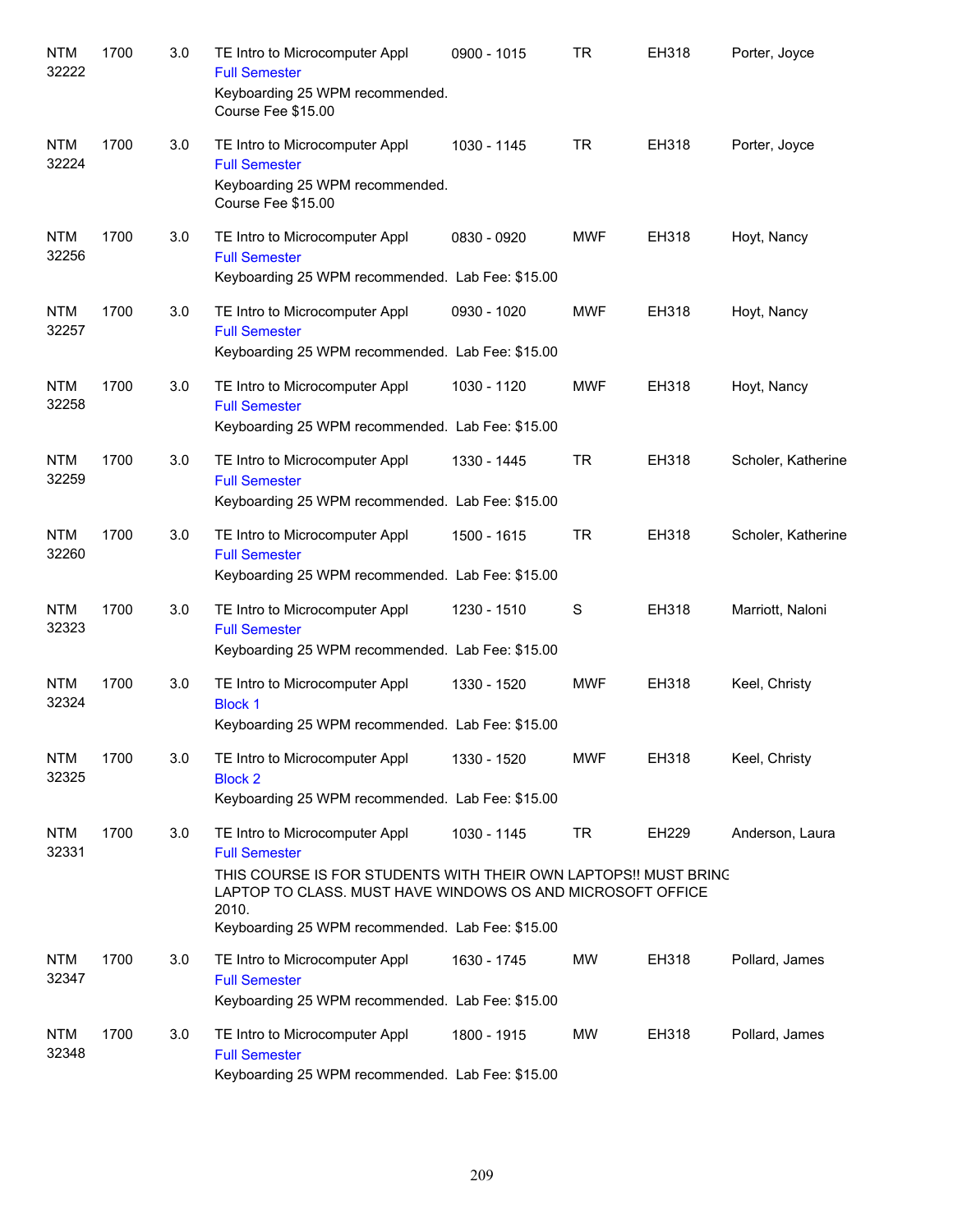| <b>NTM</b><br>32349 | 1700 | 3.0 | TE Intro to Microcomputer Appl<br><b>Block 1</b><br>HYBRID: MEETS TUESDAY ONLY FIRST SEVEN WEEKS!<br>HYBRID: Keyboarding 25 WPM recommended. Lab Fee: \$15.00                                                                                                                                                         | 1730 - 2010 | T          | EH318  | Marriott, Naloni |
|---------------------|------|-----|-----------------------------------------------------------------------------------------------------------------------------------------------------------------------------------------------------------------------------------------------------------------------------------------------------------------------|-------------|------------|--------|------------------|
| <b>NTM</b><br>32350 | 1700 | 3.0 | TE Intro to Microcomputer Appl<br><b>Block 2</b><br>HYBRID: MEETS TUESDAY ONLY LAST SEVEN WEEKS.<br>HYBRID: Keyboarding 25 WPM recommended. Lab Fee: \$15.00                                                                                                                                                          | 1730 - 2010 | т          | EH318  | Marriott, Naloni |
| <b>NTM</b><br>33779 | 1700 | 3.0 | TE Intro to Microcomputer Appl<br><b>Full Semester</b><br>Course Fee \$15.00                                                                                                                                                                                                                                          | 0900 - 1015 | <b>TR</b>  | D02315 | Watson, Sharon   |
| <b>NTM</b><br>33780 | 1700 | 3.0 | TE Intro to Microcomputer Appl<br><b>Full Semester</b><br>Course Fee \$15.00                                                                                                                                                                                                                                          | 1030 - 1145 | <b>TR</b>  | D02315 | Watson, Sharon   |
| <b>NTM</b><br>33785 | 1700 | 3.0 | TE Intro to Microcomputer Appl<br><b>Full Semester</b><br>Course Fee \$15.00                                                                                                                                                                                                                                          | 0930 - 1020 | <b>MW</b>  | D02315 | Webster, Amanda  |
| <b>NTM</b><br>33788 | 1700 | 3.0 | TE Intro to Microcomputer Appl<br><b>Full Semester</b><br>Course Fee \$15.00                                                                                                                                                                                                                                          | 1030 - 1120 | <b>MW</b>  | D02315 | Webster, Amanda  |
| <b>NTM</b><br>33789 | 1700 | 3.0 | TE Intro to Microcomputer Appl<br><b>Full Semester</b><br>Course Fee \$15.00                                                                                                                                                                                                                                          | 1730 - 2010 | M          | D02315 | Gardner, Jon     |
| <b>NTM</b><br>33792 | 1700 | 3.0 | TE Intro to Microcomputer Appl<br><b>Full Semester</b><br>Course Fee \$15.00                                                                                                                                                                                                                                          | 1730 - 2010 | R          | D02315 | Greenwood, Linda |
| <b>NTM</b><br>33794 | 1700 | 3.0 | TE Intro to Microcomputer Appl<br><b>Full Semester</b><br>Course Fee \$15.00                                                                                                                                                                                                                                          | 1730 - 2010 | Τ          | D02315 | Morgan, Jennifer |
| <b>NTM</b><br>34188 | 1700 | 3.0 | TE Intro to Microcomputer Appl<br><b>Full Semester</b><br>Course Fee \$15.00                                                                                                                                                                                                                                          | 1430 - 1710 | W          | WW103  | Roghaar, Sharon  |
| <b>NTM</b><br>34189 | 1700 | 3.0 | TE Intro to Microcomputer Appl<br><b>Full Semester</b><br>Course Fee \$15.00                                                                                                                                                                                                                                          | 1730 - 2010 | W          | WW103  | Roghaar, Sharon  |
| <b>NTM</b><br>34191 | 1700 | 3.0 | TE Intro to Microcomputer Appl<br><b>Full Semester</b><br>Course Fee \$15.00                                                                                                                                                                                                                                          | 1630 - 1910 | W          | DH1224 | Greenwood, Linda |
| <b>NTM</b><br>32231 | 1701 | 1.0 | TA Intro to Word Processing<br><b>Block 1</b><br>SPRING 1701 Class runs JANUARY 7 through FEBRUARY 8. Come to EH 311<br>for information about accessing your course the 1st week of the semester.<br>Access your course materials, and submit your assignments through Canvas at<br>Canvas.weber.edu. Lab Fee: \$5.00 | <b>TBA</b>  | <b>TBA</b> | EH311  | Porter, Joyce    |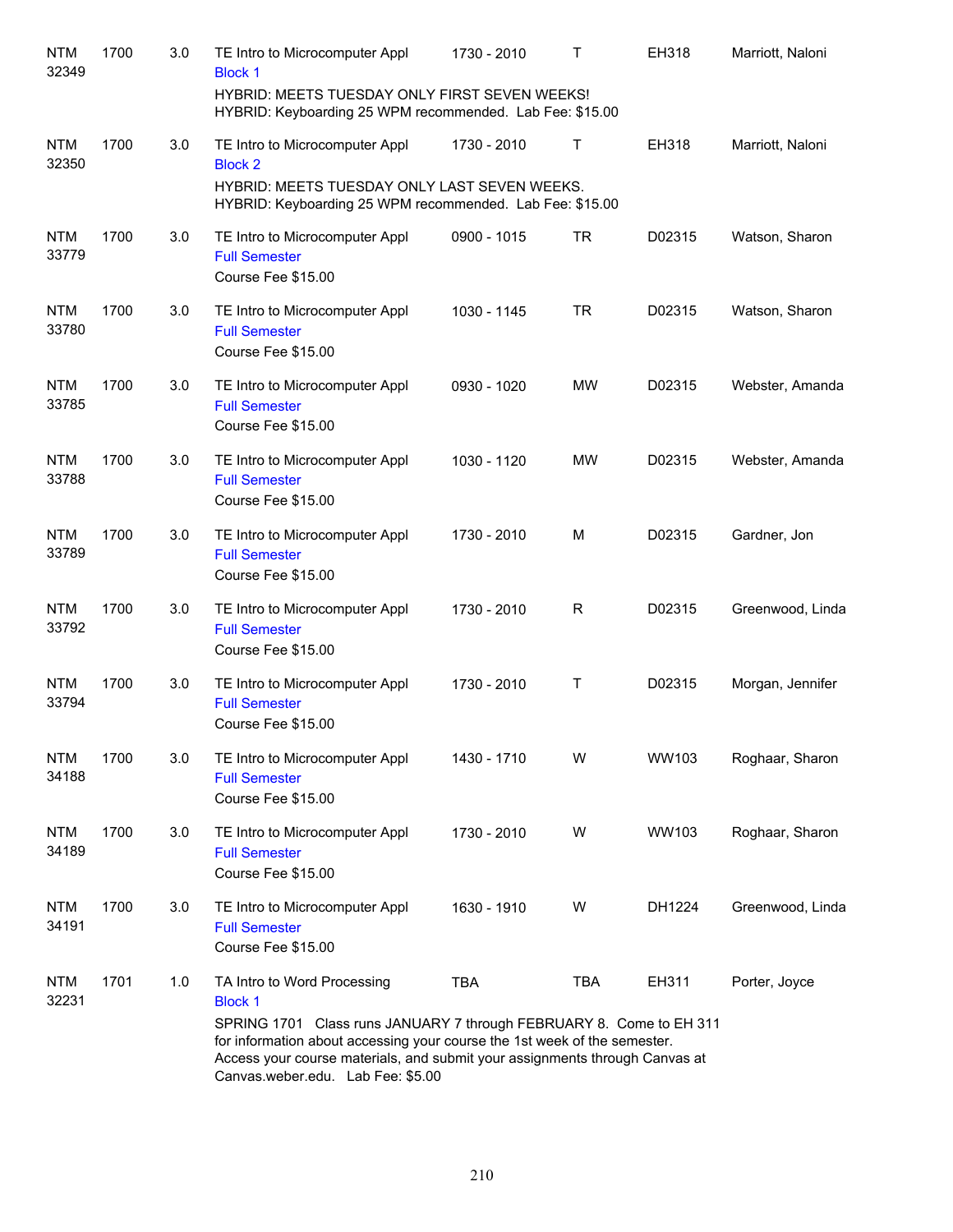| <b>NTM</b><br>33823 | 1701 | 1.0 | TA Intro to Word Processing<br><b>Block 1</b>                                                                                                                                                                                                                                                                      | <b>TBA</b>  | TBA        | OL        | Porter, Joyce      |
|---------------------|------|-----|--------------------------------------------------------------------------------------------------------------------------------------------------------------------------------------------------------------------------------------------------------------------------------------------------------------------|-------------|------------|-----------|--------------------|
|                     |      |     | Please call the NTM department at 801-626-6059 to enroll in this class. Come to<br>EH 311 for information the first week of the semester. Access your course<br>materials, and submit your assignments through Canvas at canvas weber edu.<br>Lab Fee: \$5.00.                                                     |             |            |           |                    |
| <b>NTM</b><br>32247 | 1702 | 1.0 | TB Oper Syst/Digital Presentns<br><b>Full Semester</b>                                                                                                                                                                                                                                                             | <b>TBA</b>  | <b>TBA</b> | EH311     | Porter, Joyce      |
|                     |      |     | SPRING 1702 Come to EH 311 for information about accessing your course the<br>1st week of the semester. Access your course materials, and submit your<br>assignments through Canvas at Canvas.weber.edu. Lab Fee: \$5.00                                                                                           |             |            |           |                    |
| <b>NTM</b><br>33825 | 1702 | 1.0 | TB Oper Syst/Digital Presentns<br><b>Full Semester</b>                                                                                                                                                                                                                                                             | <b>TBA</b>  | <b>TBA</b> | <b>OL</b> | Porter, Joyce      |
|                     |      |     | Please call the NTM department at 801-626-6059 to enroll in this class. Come<br>to EH 311 for information the first week of the semester. Access your course<br>materials, and submit your assignments through Canvas at canvas.weber.edu.<br>Lab Fee: \$5.00.                                                     |             |            |           |                    |
| <b>NTM</b><br>32251 | 1703 | 1.0 | TC Intro to Spreadsheets<br><b>Full Semester</b><br>SPRING 1703 Come to EH 311 for information about accessing your course<br>the 1st week of the semester. Access your course materials, and submit your<br>assignments through Canvas at Canvas.weber.edu. Lab Fee: \$5.00                                       | <b>TBA</b>  | <b>TBA</b> | EH311     | Fowers, Emily      |
| <b>NTM</b><br>33829 | 1703 | 1.0 | TC Intro to Spreadsheets<br><b>Full Semester</b><br>Please call the NTM department at 801-626-6059 to enroll in this class. Come<br>to EH 311 for information the first week of the semester. Access your course<br>materials, and submit your assignments through Canvas at canvas weber edu.<br>Lab Fee: \$5.00. | <b>TBA</b>  | <b>TBA</b> | <b>OL</b> | Fowers, Emily      |
| <b>NTM</b><br>33831 | 2010 | 3.0 | <b>Business English Applications</b><br><b>Full Semester</b><br>To access online course materials, please log in to your student portal at<br>weber.edu and select your student services tab.                                                                                                                      | <b>TBA</b>  | <b>TBA</b> | <b>OL</b> | Saunders, Allyson  |
| <b>NTM</b><br>33833 | 2080 | 1.0 | <b>Database Applications</b><br><b>Full Semester</b><br>To access online course materials, please log in to your student portal at<br>weber.edu and select your student services tab.                                                                                                                              | <b>TBA</b>  | TBA        | OL        | Anderson, Laura    |
| NTM<br>32355        | 2200 | 3.0 | Microcomputer Operating System<br><b>Full Semester</b><br>Course Fee: \$15.00                                                                                                                                                                                                                                      | 1030 - 1145 | TR         | B3338     | Cuddeback, Kenneth |
| <b>NTM</b><br>32354 | 2300 | 3.0 | Intro to LAN Management<br><b>Full Semester</b><br>Course Fee: \$15.00                                                                                                                                                                                                                                             | 0900 - 1015 | <b>TR</b>  | B3338     | Cuddeback, Kenneth |
| <b>NTM</b><br>32356 | 2435 | 3.0 | Cisco Adv LAN/WAN Switch/Routg<br><b>Full Semester</b><br>Course Fee: \$15.00                                                                                                                                                                                                                                      | 1730 - 2010 | Τ          | B3338     | Cuddeback, Kenneth |
| <b>NTM</b><br>32330 | 2531 | 3.0 | Exploring Multimedia Applicatn<br><b>Full Semester</b><br>Course Fee \$15.00                                                                                                                                                                                                                                       | 0900 - 1015 | <b>TR</b>  | EH313     | Anderson, Laura    |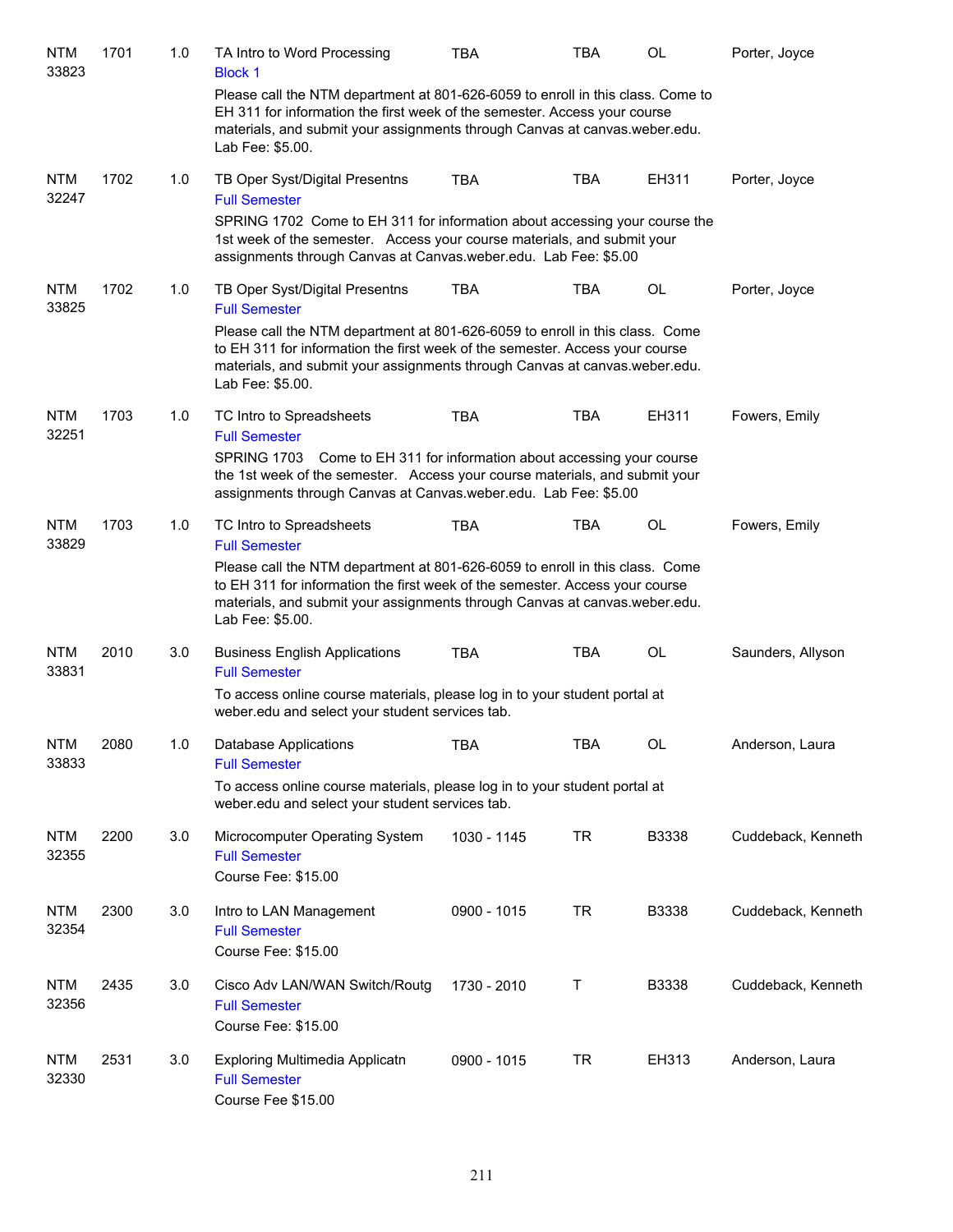| <b>NTM</b><br>32215 | 2532 | 3.0 | Web Page Design & Development<br><b>Full Semester</b><br>Course Fee: \$15.00                                                                                                                                                                                     | 0730 - 0845 | <b>TR</b>   | EH313     | Porter, Joyce      |
|---------------------|------|-----|------------------------------------------------------------------------------------------------------------------------------------------------------------------------------------------------------------------------------------------------------------------|-------------|-------------|-----------|--------------------|
| <b>NTM</b><br>32227 | 2532 | 3.0 | Web Page Design & Development<br><b>Full Semester</b><br>Course Fee: \$15.00                                                                                                                                                                                     | 1730 - 2010 | W           | EH313     | Porter, Joyce      |
| <b>NTM</b><br>32361 | 2533 | 3.0 | Image Editing Solutions<br><b>Full Semester</b><br>Course Fee: \$15.00                                                                                                                                                                                           | 1030 - 1145 | <b>TR</b>   | EH313     | MacLeod, Laura     |
| <b>NTM</b><br>33795 | 2730 | 3.0 | <b>Transmission Network Applicatn</b><br><b>Full Semester</b><br>Course Fee \$15.00                                                                                                                                                                              | 1730 - 2010 | R           | D02311    | Myers, Darin       |
| <b>NTM</b><br>33835 | 3000 | 1.0 | <b>Advanced Word Processing</b><br><b>Full Semester</b><br>Class runs JANUARY 7 through APRIL 19. Come to EH 311 for information the<br>first week of the semester. Lab Fee: \$5.00.                                                                             | <b>TBA</b>  | <b>TBA</b>  | <b>OL</b> | Anderson, Laura    |
| <b>NTM</b><br>32367 | 3070 | 1.0 | Adv Spreadsheet Applications<br><b>Full Semester</b><br>Come to EH 311 for information about accessing your course the 1st week of the<br>semester. Access your course materials, and submit your assignments through<br>Canvas at Canvas.weber.edu.             | <b>TBA</b>  | <b>TBA</b>  | EH311     | Green, Diana       |
|                     |      |     | Lab Fee: \$5.00                                                                                                                                                                                                                                                  |             |             |           |                    |
| <b>NTM</b><br>33840 | 3070 | 1.0 | Adv Spreadsheet Applications<br><b>Full Semester</b><br>Please call the NTM department at 801-626-6059 to enroll in this class. To<br>access online course materials, please log in to your student portal at<br>weber.edu and select your student services tab. | <b>TBA</b>  | <b>TBA</b>  | <b>OL</b> | Green, Diana       |
| <b>NTM</b><br>33841 | 3090 | 2.0 | <b>Adv Electronic Presentations</b><br><b>Full Semester</b><br>To access online course materials, please log in to your student portal at<br>weber.edu and select your student services tab.                                                                     | <b>TBA</b>  | <b>TBA</b>  | <b>OL</b> | MacLeod, Laura     |
| <b>NTM</b><br>32362 | 3100 | 3.0 | Desktop Publishing<br><b>Full Semester</b><br>Course Fee: \$15.00                                                                                                                                                                                                | 1600 - 1715 | <b>MW</b>   | EH313     | MacLeod, Laura     |
| <b>NTM</b><br>33803 | 3210 | 3.0 | Adv Linux Systems Administratn<br><b>Full Semester</b><br>Course Fee \$15.00                                                                                                                                                                                     | 1030 - 1120 | <b>MWF</b>  | D02311    | Cuddeback, Kenneth |
| <b>NTM</b><br>32346 | 3250 | 3.0 | <b>Business Communication</b><br><b>Full Semester</b><br>Course Fee \$15.00                                                                                                                                                                                      | 1730 - 2010 | М           | B3338     | Jensen, Sandra     |
| <b>NTM</b><br>32357 | 3250 | 3.0 | <b>Business Communication</b><br><b>Full Semester</b><br>Course Fee: \$15.00                                                                                                                                                                                     | 0830 - 0920 | <b>MWF</b>  | B3338     | Green, Diana       |
| <b>NTM</b><br>32359 | 3250 | 3.0 | <b>Business Communication</b><br><b>Full Semester</b><br>Course Fee: \$15.00                                                                                                                                                                                     | 1730 - 2010 | $\mathsf R$ | B3338     | Green, Diana       |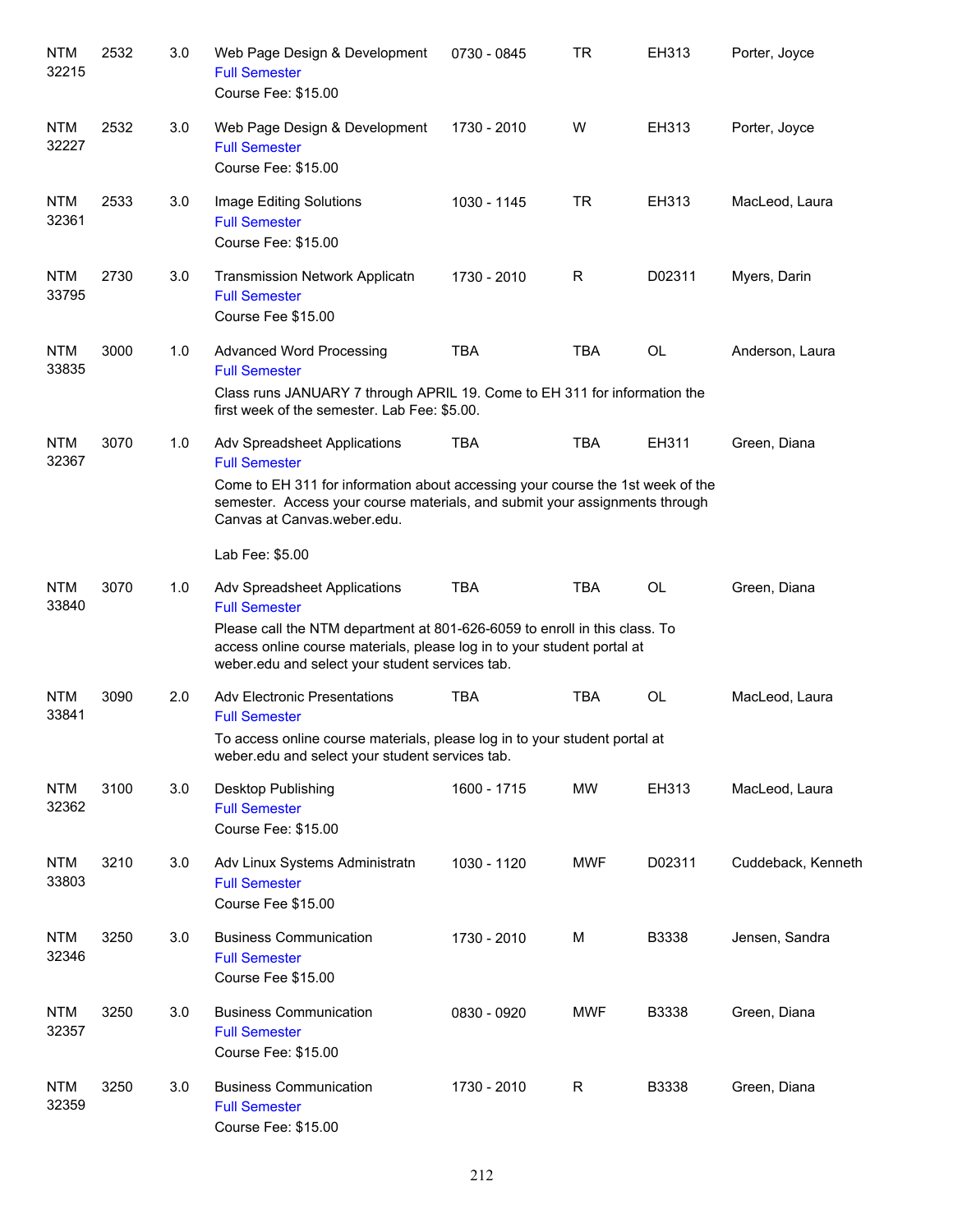| <b>NTM</b><br>32360 | 3250 | 3.0 | <b>Business Communication</b><br><b>Full Semester</b><br>Course Fee: \$15.00                                                                            | 0900 - 1015 | <b>TR</b>  | EH311  | MacLeod, Laura     |
|---------------------|------|-----|---------------------------------------------------------------------------------------------------------------------------------------------------------|-------------|------------|--------|--------------------|
| <b>NTM</b><br>32363 | 3250 | 3.0 | <b>Business Communication</b><br><b>Full Semester</b><br>Course Fee: \$15.00                                                                            | 0930 - 1020 | <b>MWF</b> | B3338  | Saunders, Allyson  |
| <b>NTM</b><br>32364 | 3250 | 3.0 | <b>Business Communication</b><br><b>Full Semester</b><br>Course Fee: \$15.00                                                                            | 1030 - 1120 | <b>MWF</b> | B3338  | Saunders, Allyson  |
| <b>NTM</b><br>33804 | 3300 | 3.0 | Adv LAN Security Management<br><b>Full Semester</b><br>Course Fee \$15.00                                                                               | 0830 - 0920 | <b>MWF</b> | D02311 | Cuddeback, Kenneth |
| <b>NTM</b><br>32358 | 3400 | 3.0 | Training the Trainer<br><b>Full Semester</b><br>Course Fee: \$15.00                                                                                     | 1130 - 1220 | <b>MWF</b> | EH313  | Green, Diana       |
| <b>NTM</b><br>32353 | 3532 | 3.0 | Internet/Database Integration<br><b>Full Semester</b><br>Course Fee: \$15.00                                                                            | 1600 - 1715 | <b>TR</b>  | EH313  | Bell, Thomas       |
| <b>NTM</b><br>32352 | 3534 | 3.0 | Adv Multimedia Applications<br><b>Full Semester</b><br>Course Fee: \$15.00                                                                              | 0930 - 1020 | <b>MWF</b> | EH313  | Bell, Thomas       |
| <b>NTM</b><br>32370 | 3600 | 3.0 | Prin of Business/Marketing Edu<br><b>Full Semester</b>                                                                                                  | 0900 - 1015 | <b>TR</b>  | EH373  | Jonsson, Jo Ellen  |
| <b>NTM</b><br>32351 | 3634 | 3.0 | <b>Computer Animation &amp; Motion</b><br><b>Full Semester</b><br>Course Fee: \$15.00                                                                   | 1730 - 2010 | M          | EH313  | Halford, Scott     |
| <b>NTM</b><br>33806 | 4700 | 3.0 | Data Network Design<br><b>Full Semester</b><br>Course Fee \$15.00                                                                                       | 1730 - 2010 | M          | D02311 | Koerner, David     |
| <b>NTM</b><br>33809 | 4710 | 3.0 | Traffic Tech & Voice Network<br><b>Full Semester</b>                                                                                                    | 1730 - 2010 | W          | D02311 | Welch, Larry       |
| <b>NTM</b><br>32368 | 4760 | 3.0 | Network/Telecommunicatn Intern<br><b>Full Semester</b><br>Should take TBE 4760 & 4790 the same semester                                                 | <b>TBA</b>  | <b>TBA</b> | EH301  | Green, Diana       |
| <b>NTM</b><br>32369 | 4790 | 2.0 | Network/Telecom Senior Project<br><b>Full Semester</b><br>Should take TBE 4760 & 4790 the same semester                                                 | <b>TBA</b>  | <b>TBA</b> | EH301  | Green, Diana       |
| <b>NTM</b><br>32372 | 4800 | 1.0 | Independent Research<br><b>Full Semester</b><br>TBE 4800 Directed research and study on an individual basis.<br>PREREQUISITE: PERMISSION OF INSTRUCTOR. | <b>TBA</b>  | <b>TBA</b> | EH301  | Saunders, Allyson  |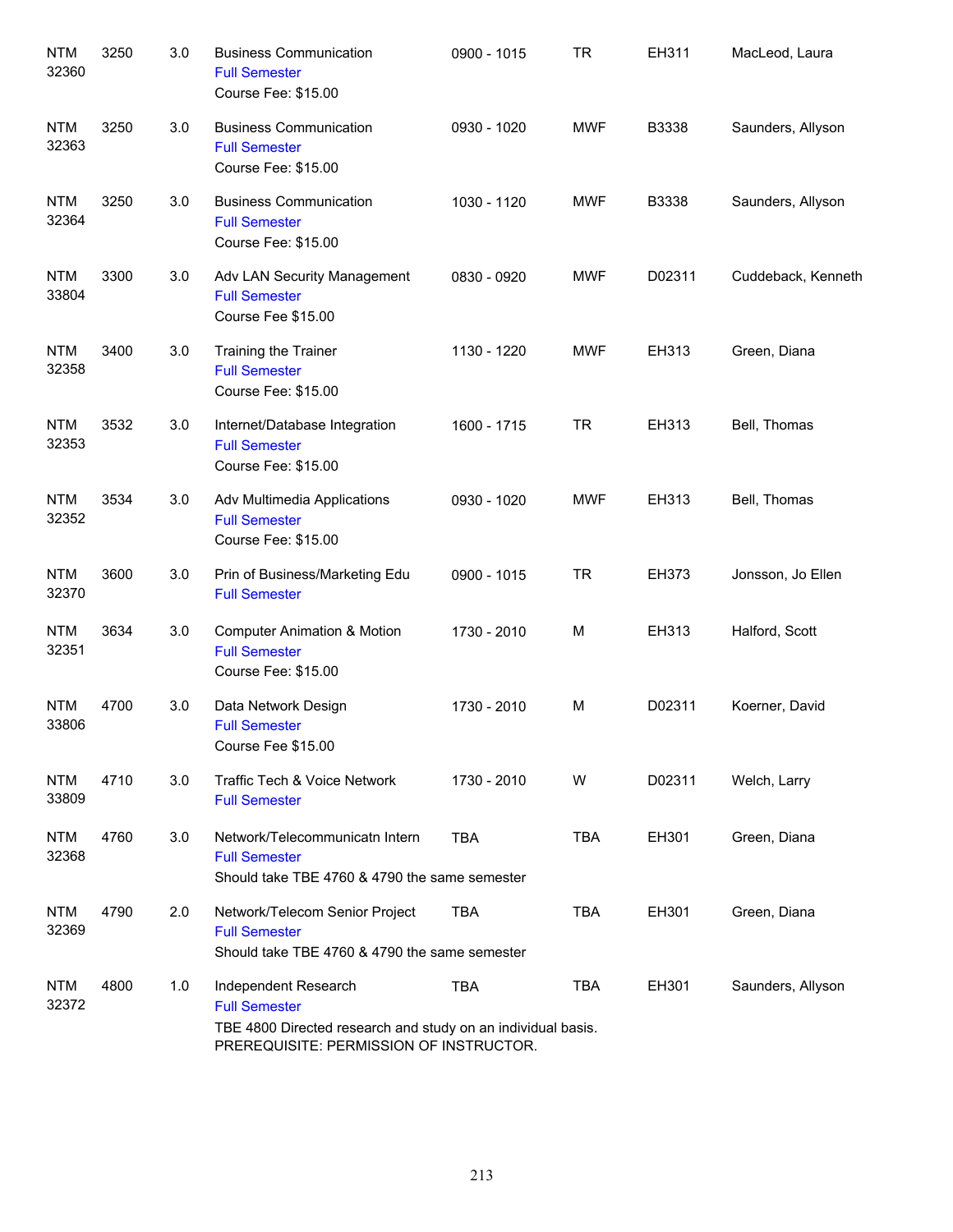| <b>NTM</b><br>32373       | 4800 | 2.0 | Independent Research<br><b>Full Semester</b><br>TBE 4800 Directed research and study on an individual basis. | <b>TBA</b>  | <b>TBA</b>  | EH301       | Saunders, Allyson |
|---------------------------|------|-----|--------------------------------------------------------------------------------------------------------------|-------------|-------------|-------------|-------------------|
|                           |      |     | PREREQUISITE: PERMISSION OF INSTRUCTOR.                                                                      |             |             |             |                   |
| <b>NTM</b><br>32374       | 4800 | 3.0 | Independent Research<br><b>Full Semester</b>                                                                 | <b>TBA</b>  | <b>TBA</b>  | EH301       | Saunders, Allyson |
|                           |      |     | TBE 4800 Directed research and study on an individual basis.<br>PREREQUISITE: PERMISSION OF INSTRUCTOR.      |             |             |             |                   |
| <b>NTM</b><br>32365       | 4860 | 3.0 | Bus/Multimedia Tech Internship<br><b>Full Semester</b>                                                       | 1230 - 1510 | $\mathbf S$ | EH313       | MacLeod, Laura    |
| <b>NTM</b><br>32366       | 4890 | 3.0 | Multimedia e-Portfolio<br><b>Full Semester</b><br>Course Fee: \$15.00                                        | 1030 - 1120 | <b>MWF</b>  | EH313       | MacLeod, Laura    |
| <b>NTM</b><br>32371       | 6600 | 3.0 | Prin of Business/Marketing Edu<br><b>Full Semester</b>                                                       | 0900 - 1015 | <b>TR</b>   | EH373       | Jonsson, Jo Ellen |
| <b>NUCM</b><br>33375      | 4203 | 3.0 | Scanning/Imaging Procedures I<br><b>Full Semester</b>                                                        | <b>TBA</b>  | <b>TBA</b>  | MH          | Hawk, Julie       |
| <b>NUCM</b><br>34160      | 4203 | 3.0 | Scanning/Imaging Procedures I<br><b>Full Semester</b>                                                        | <b>TBA</b>  | <b>TBA</b>  |             | Hawk, Julie       |
| <b>NUCM 4303</b><br>33378 |      | 3.0 | Radionuclide Phsx/Instrumentat<br><b>Full Semester</b>                                                       | <b>TBA</b>  | <b>TBA</b>  | MH          | Harrison, Wynn    |
| <b>NUCM</b><br>34161      | 4303 | 3.0 | Radionuclide Phsx/Instrumentat<br><b>Full Semester</b>                                                       | <b>TBA</b>  | <b>TBA</b>  |             | Harrison, Wynn    |
| <b>NUCM</b><br>33380      | 4862 | 3.0 | <b>Clinical Education</b><br><b>Full Semester</b>                                                            | <b>TBA</b>  | <b>TBA</b>  | MH          | Harrison, Wynn    |
| <b>NUCM</b><br>34162      | 4862 | 3.0 | <b>Clinical Education</b><br><b>Full Semester</b>                                                            | <b>TBA</b>  | <b>TBA</b>  |             | Harrison, Wynn    |
| <b>NUTR</b><br>32206      | 1020 | 3.0 | LS Science of Human Nutrition<br><b>Full Semester</b><br>Course Fee \$15.00                                  | 0830 - 0920 | <b>MWF</b>  | <b>SW34</b> | Hansen, Rodney    |
| <b>NUTR</b><br>32207      | 1020 | 3.0 | LS Science of Human Nutrition<br><b>Full Semester</b><br>Course Fee \$15.00                                  | 0930 - 1020 | <b>MWF</b>  | <b>SW34</b> | Hansen, Rodney    |
| <b>NUTR</b><br>32208      | 1020 | 3.0 | LS Science of Human Nutrition<br><b>Full Semester</b><br>Course Fee \$15.00                                  | 0900 - 1015 | <b>TR</b>   | <b>SW34</b> | Thompson, Joan    |
| <b>NUTR</b><br>32209      | 1020 | 3.0 | LS Science of Human Nutrition<br><b>Full Semester</b><br>Course Fee \$15.00                                  | 1030 - 1145 | <b>TR</b>   | <b>SW34</b> | Thompson, Joan    |
| <b>NUTR</b><br>32210      | 1020 | 3.0 | LS Science of Human Nutrition<br><b>Block 1</b><br>Course Fee \$15.00                                        | 1730 - 2010 | Τ           | <b>SW34</b> | Hansen, Julie     |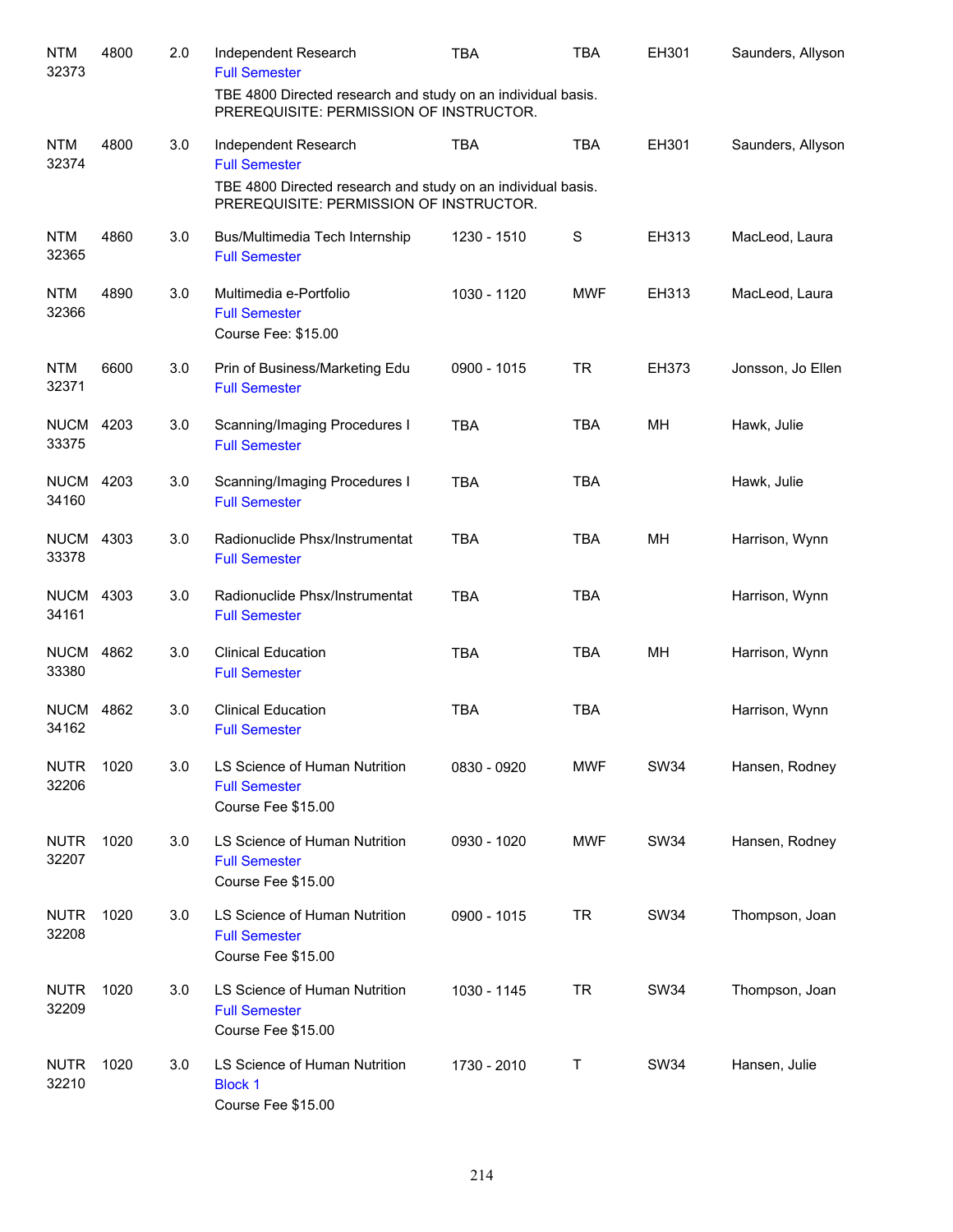| <b>NUTR</b><br>32212 | 1020 | 3.0 | LS Science of Human Nutrition<br><b>Full Semester</b><br>Course Fee \$15.00                                                                                                            | 1730 - 2010 | W          | <b>SW80</b>  | Garr, Lindsay     |
|----------------------|------|-----|----------------------------------------------------------------------------------------------------------------------------------------------------------------------------------------|-------------|------------|--------------|-------------------|
| <b>NUTR</b><br>32213 | 1020 | 3.0 | LS Science of Human Nutrition<br><b>Full Semester</b><br>Course Fee \$15.00                                                                                                            | 1730 - 2010 | R          | <b>SW34</b>  | Richards, Rebecca |
| <b>NUTR</b><br>33625 | 1020 | 3.0 | LS Science of Human Nutrition<br><b>Full Semester</b><br>Course Fee \$15.00                                                                                                            | 1330 - 1610 | R          | <b>HC014</b> | Wycherley, Nicole |
| <b>NUTR</b><br>33626 | 1020 | 3.0 | LS Science of Human Nutrition<br><b>Full Semester</b><br>Interactive Audio Visual Delivery -- EdNet<br>Course Fee \$15.00                                                              | 1330 - 1610 | R          | WW102        | Wycherley, Nicole |
| <b>NUTR</b><br>33627 | 1020 | 3.0 | LS Science of Human Nutrition<br><b>Full Semester</b><br>Interactive Audio Visual Delivery -- EdNet<br>Course Fee \$15.00                                                              | 1330 - 1610 | R          | <b>MW</b>    | Wycherley, Nicole |
| <b>NUTR</b><br>33629 | 1020 | 3.0 | LS Science of Human Nutrition<br><b>Full Semester</b><br>Course Fee \$15.00                                                                                                            | 1730 - 2010 | W          | DH1411       | Johnson, Natalie  |
| <b>NUTR</b><br>33630 | 1020 | 3.0 | LS Science of Human Nutrition<br><b>Full Semester</b><br>Course Fee \$15.00                                                                                                            | 1200 - 1315 | <b>TR</b>  | WW116        | Wycherley, Nicole |
| <b>NUTR</b><br>33633 | 1020 | 3.0 | LS Science of Human Nutrition<br><b>Full Semester</b><br>Course Fee \$15.00                                                                                                            | 0930 - 1020 | <b>MWF</b> | D02112       | Heaton, Rebecca   |
| <b>NUTR</b><br>33636 | 1020 | 3.0 | LS Science of Human Nutrition<br><b>Full Semester</b><br>Course Fee \$15.00                                                                                                            | 1730 - 2010 | Τ          | D02301       | Johnson, Natalie  |
| <b>NUTR</b><br>33638 | 1020 | 3.0 | LS Science of Human Nutrition<br><b>Full Semester</b><br>Course Fee \$15.00                                                                                                            | 0900 - 1015 | TR         | D02117       | Richards, Rebecca |
| <b>NUTR</b><br>33639 | 1020 | 3.0 | LS Science of Human Nutrition<br><b>Full Semester</b><br>Course Fee \$15.00                                                                                                            | 1030 - 1145 | <b>TR</b>  | D02117       | Masters, Melissa  |
| <b>NUTR</b><br>33641 | 1020 | 3.0 | LS Science of Human Nutrition<br><b>Full Semester</b><br>To access online course materials, please log in to your student portal at<br>weber.edu and select your student services tab. | <b>TBA</b>  | <b>TBA</b> | OL           | Thompson, Joan    |
| <b>NUTR</b><br>33642 | 1020 | 3.0 | LS Science of Human Nutrition<br><b>Full Semester</b><br>To access online course materials, please log in to your student portal at<br>weber.edu and select your student services tab. | <b>TBA</b>  | TBA        | OL           | Turley, Jennifer  |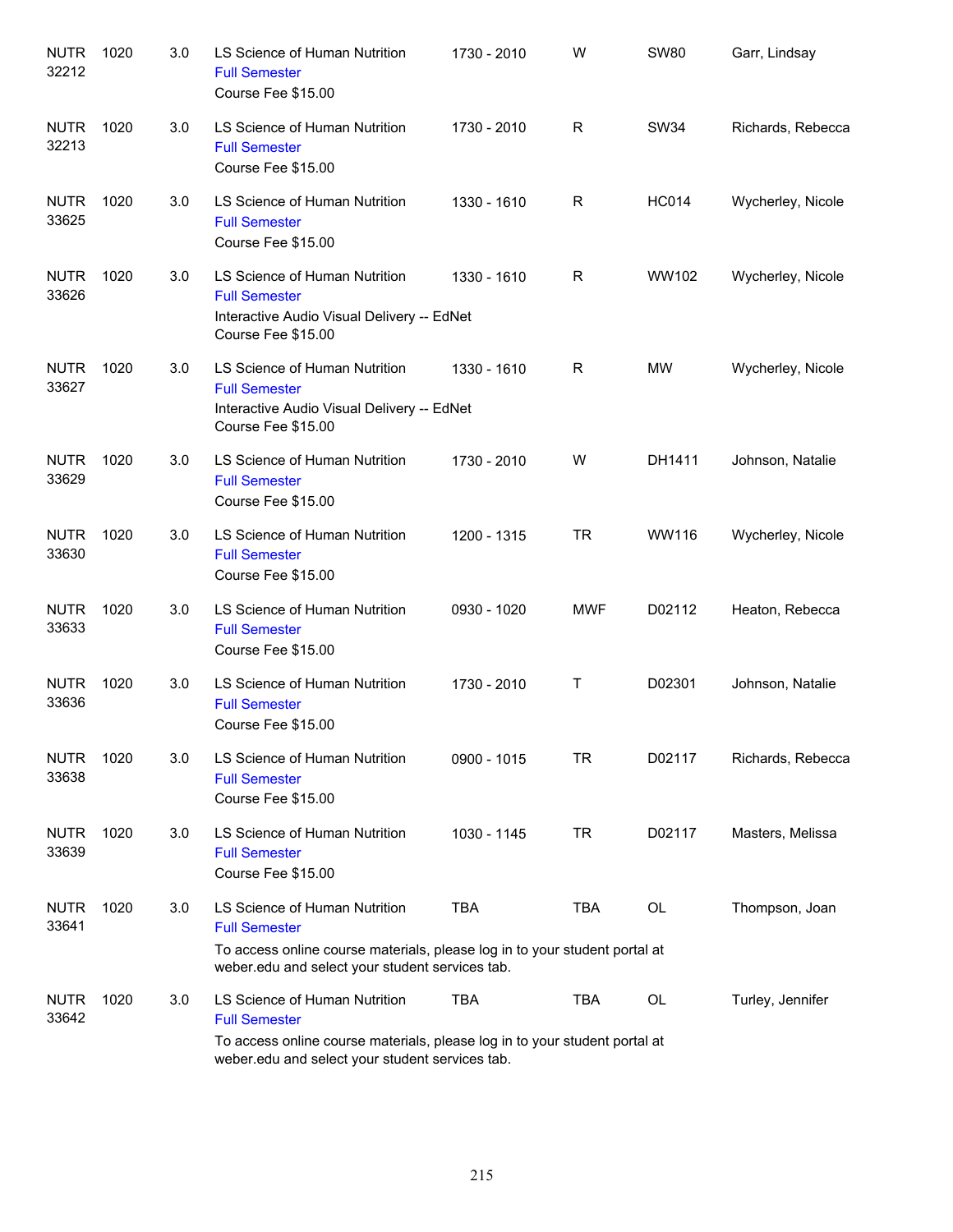| <b>NUTR</b><br>33643 | 1020 | 3.0 | LS Science of Human Nutrition<br><b>Full Semester</b>                                                                         | TBA         | TBA        | <b>OL</b>   | Hansen, Rodney   |
|----------------------|------|-----|-------------------------------------------------------------------------------------------------------------------------------|-------------|------------|-------------|------------------|
|                      |      |     | To access online course materials, please log in to your student portal at<br>weber.edu and select your student services tab. |             |            |             |                  |
| <b>NUTR</b><br>33644 | 1020 | 3.0 | LS Science of Human Nutrition<br><b>Full Semester</b>                                                                         | <b>TBA</b>  | <b>TBA</b> | <b>OL</b>   | Masters, Melissa |
|                      |      |     | To access online course materials, please log in to your student portal at<br>weber.edu and select your student services tab. |             |            |             |                  |
| <b>NUTR</b><br>33645 | 1020 | 3.0 | LS Science of Human Nutrition<br><b>Full Semester</b>                                                                         | <b>TBA</b>  | <b>TBA</b> | <b>OL</b>   | Ruden, Timothy   |
|                      |      |     | To access online course materials, please log in to your student portal at<br>weber.edu and select your student services tab. |             |            |             |                  |
| <b>NUTR</b><br>33646 | 2220 | 2.0 | Prenatal and Infant Nutrition<br><b>Full Semester</b>                                                                         | <b>TBA</b>  | <b>TBA</b> | <b>OL</b>   | Dawson, Lynne    |
|                      |      |     | To access online course materials, please log in to your student portal at<br>weber.edu and select your student services tab. |             |            |             |                  |
| <b>NUTR</b><br>32214 | 2320 | 3.0 | Food Values, Diet Design, Healt<br><b>Full Semester</b><br>Course Fee \$25.00                                                 | 0930 - 1020 | <b>MWF</b> | <b>SW80</b> | Masters, Melissa |
| <b>NUTR</b><br>33640 | 2320 | 3.0 | Food Values, Diet Design, Healt<br><b>Full Semester</b><br>Course Fee \$25.00                                                 | 1330 - 1445 | <b>TR</b>  | D02117      | Masters, Melissa |
| <b>NUTR</b><br>33647 | 2320 | 3.0 | Food Values, Diet Design, Healt<br><b>Full Semester</b>                                                                       | <b>TBA</b>  | <b>TBA</b> | <b>OL</b>   | Turley, Jennifer |
|                      |      |     | To access online course materials, please log in to your student portal at<br>weber.edu and select your student services tab. |             |            |             |                  |
| <b>NUTR</b><br>33648 | 2320 | 3.0 | Food Values, Diet Design, Healt<br><b>Block 2</b>                                                                             | <b>TBA</b>  | <b>TBA</b> | <b>OL</b>   | Turley, Jennifer |
|                      |      |     | To access online course materials, please log in to your student portal at<br>weber.edu and select your student services tab. |             |            |             |                  |
| <b>NUTR</b><br>33649 | 2420 | 2.0 | Childhood/ Adolescent Nutriton<br><b>Full Semester</b>                                                                        | TBA         | TBA        | OL          | Hansen, Julie    |
|                      |      |     | To access online course materials, please log in to your student portal at<br>weber.edu and select your student services tab. |             |            |             |                  |
| <b>NUTR</b><br>33650 | 3020 | 3.0 | <b>Sports Nutrition</b><br><b>Full Semester</b>                                                                               | <b>TBA</b>  | <b>TBA</b> | OL          | Thompson, Joan   |
|                      |      |     | To access online course materials, please log in to your student portal at<br>weber.edu and select your student services tab. |             |            |             |                  |
| <b>NUTR</b><br>33651 | 3020 | 3.0 | <b>Sports Nutrition</b><br><b>Full Semester</b>                                                                               | <b>TBA</b>  | TBA        | OL          | Hansen, Julie    |
|                      |      |     | To access online course materials, please log in to your student portal at<br>weber.edu and select your student services tab. |             |            |             |                  |
| <b>NUTR</b><br>33652 | 3220 | 2.0 | Foundations in Diet Therapy<br><b>Full Semester</b>                                                                           | <b>TBA</b>  | <b>TBA</b> | OL          | Richards, Maria  |
|                      |      |     | To access online course materials, please log in to your student portal at<br>weber.edu and select your student services tab. |             |            |             |                  |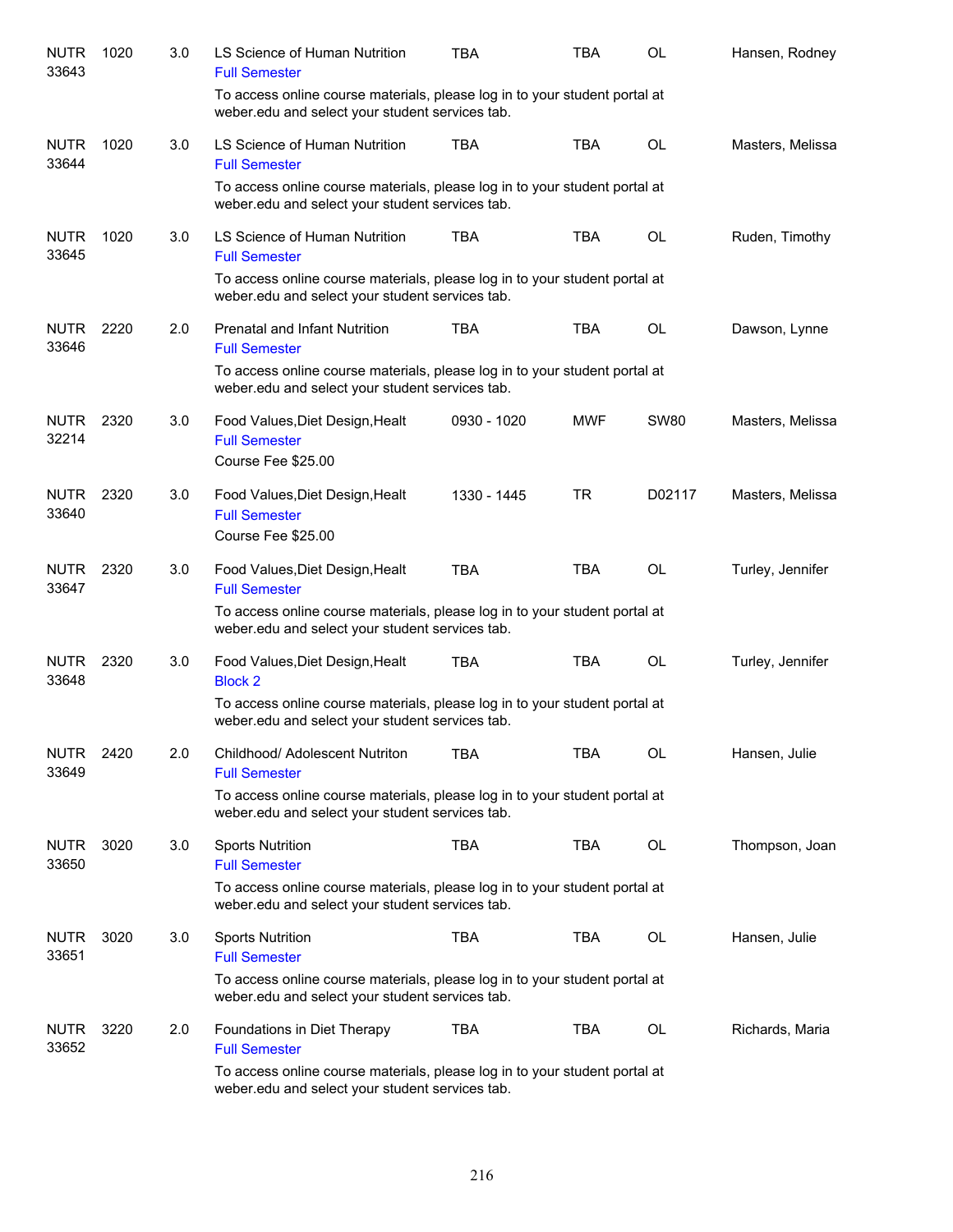| <b>NUTR</b><br>33653 | 3320 | 3.0 | Hith & Nutr in the Older Adult<br><b>Full Semester</b>                                                                        | <b>TBA</b>  | TBA        | <b>OL</b>   | Richards, Maria  |
|----------------------|------|-----|-------------------------------------------------------------------------------------------------------------------------------|-------------|------------|-------------|------------------|
|                      |      |     | To access online course materials, please log in to your student portal at<br>weber.edu and select your student services tab. |             |            |             |                  |
| <b>NUTR</b><br>32216 | 3420 | 3.0 | DV Multicultural Hith & Nutr<br><b>Full Semester</b><br>Course Fee \$15.00                                                    | 1130 - 1220 | <b>MWF</b> | <b>SW80</b> | Masters, Melissa |
| <b>NUTR</b><br>32226 | 4320 | 2.0 | <b>Current Issues in Nutrition</b><br><b>Full Semester</b>                                                                    | 1030 - 1120 | <b>MW</b>  | <b>SW80</b> | Thompson, Joan   |
| <b>NUTR</b><br>32234 | 4320 | 2.0 | <b>Current Issues in Nutrition</b><br><b>Full Semester</b>                                                                    | 1730 - 1920 | Τ          | <b>SW80</b> | Hansen, Rodney   |
| <b>NUTR</b><br>32237 | 4420 | 3.0 | <b>Nutrition and Fitness</b><br><b>Full Semester</b><br>Course Fee \$50.00                                                    | 0900 - 1015 | <b>TR</b>  | <b>SW80</b> | Hansen, Rodney   |
| <b>NUTR</b><br>32242 | 4520 | 1.0 | <b>Directed Nutrition Research</b><br><b>Full Semester</b><br>Instructor approval required.                                   | 1330 - 1420 | R          | <b>SW33</b> | Hansen, Rodney   |
| <b>NUTR</b><br>32243 | 4520 | 2.0 | <b>Directed Nutrition Research</b><br><b>Full Semester</b><br>Instructor approval required.                                   | 1330 - 1420 | R          | <b>SW33</b> | Hansen, Rodney   |
| <b>NUTR</b><br>32246 | 4520 | 3.0 | <b>Directed Nutrition Research</b><br><b>Full Semester</b><br>Instructor approval required.                                   | 1330 - 1420 | R          | <b>SW33</b> | Hansen, Rodney   |
| <b>NUTR</b><br>32248 | 4520 | 4.0 | <b>Directed Nutrition Research</b><br><b>Full Semester</b><br>Instructor approval required.                                   | 1330 - 1420 | R          | <b>SW33</b> | Hansen, Rodney   |
| <b>NUTR</b><br>32233 | 6320 | 2.0 | <b>Current Issues in Nutrition</b><br><b>Full Semester</b>                                                                    | 1030 - 1120 | <b>MW</b>  | <b>SW80</b> | Thompson, Joan   |
| <b>NUTR</b><br>32236 | 6320 | 2.0 | <b>Current Issues in Nutrition</b><br><b>Full Semester</b>                                                                    | 1730 - 1920 | Т          | <b>SW80</b> | Hansen, Rodney   |
| <b>NUTR</b><br>32239 | 6420 | 3.0 | <b>Nutrition and Fitness</b><br><b>Full Semester</b><br>Course Fee \$50.00                                                    | 0900 - 1015 | <b>TR</b>  | <b>SW80</b> | Hansen, Rodney   |
| <b>NUTR</b><br>32249 | 6520 | 1.0 | <b>Directed Nutrition Research</b><br><b>Full Semester</b><br>Instructor approval required.                                   | 1330 - 1420 | R          | <b>SW33</b> | Hansen, Rodney   |
| <b>NUTR</b><br>32252 | 6520 | 2.0 | <b>Directed Nutrition Research</b><br><b>Full Semester</b><br>Instructor approval required.                                   | 1330 - 1420 | R          | <b>SW33</b> | Hansen, Rodney   |
| <b>NUTR</b><br>32254 | 6520 | 3.0 | <b>Directed Nutrition Research</b><br><b>Full Semester</b><br>Instructor approval required.                                   | 1330 - 1420 | R          | <b>SW33</b> | Hansen, Rodney   |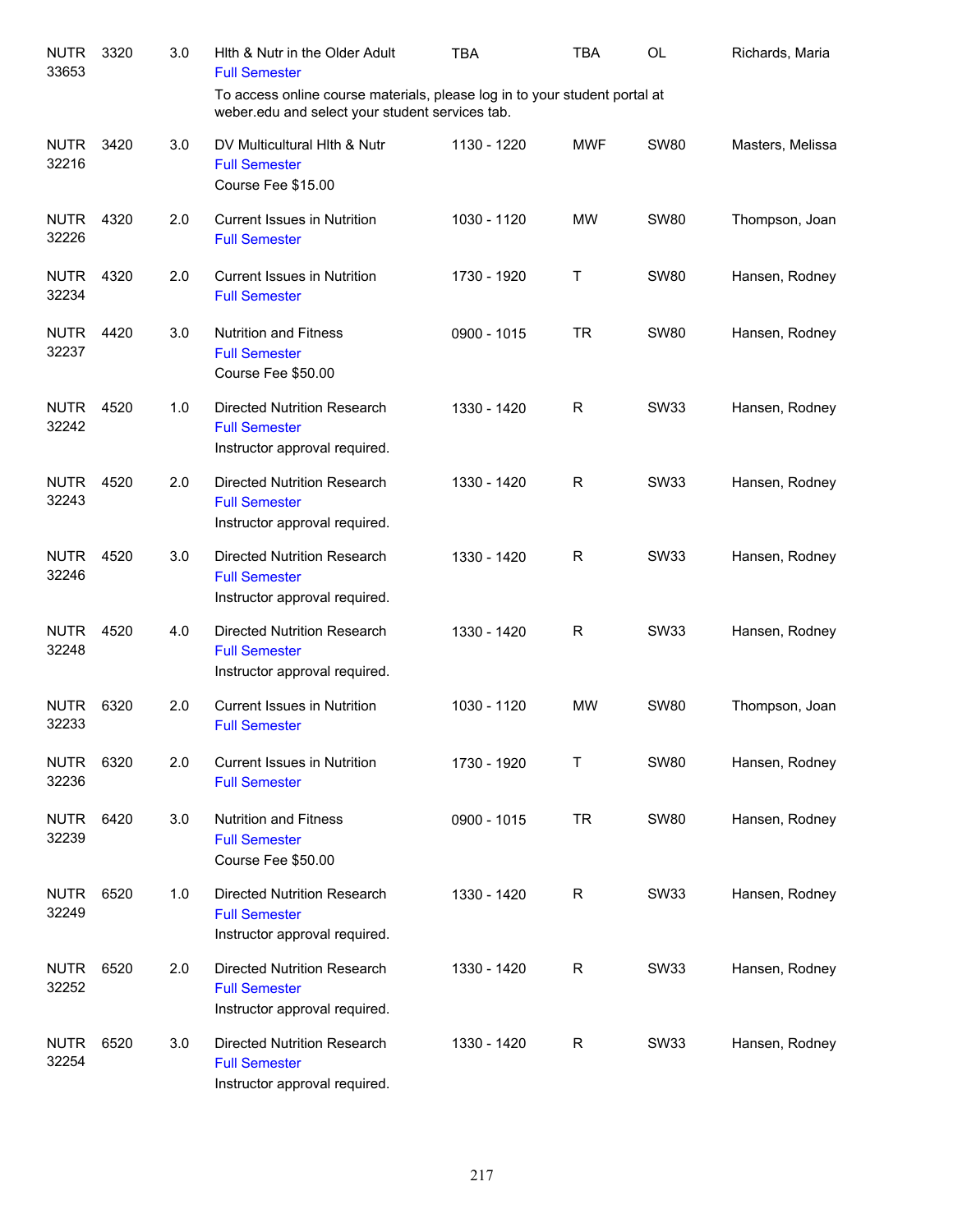| <b>NUTR</b><br>32255 | 6520 | 4.0 | <b>Directed Nutrition Research</b><br><b>Full Semester</b><br>Instructor approval required.                                                                        | 1330 - 1420                | R                      | <b>SW33</b>    | Hansen, Rodney  |
|----------------------|------|-----|--------------------------------------------------------------------------------------------------------------------------------------------------------------------|----------------------------|------------------------|----------------|-----------------|
| <b>PAR</b><br>33924  | 1000 | 2.0 | <b>Emergency Medical Technician</b><br><b>Full Semester</b><br>MUST REGISTER FOR BOTH PAR 1000 AND 1001                                                            | 1230 - 1630                | MF                     | MH417          | Nielson, Holly  |
| <b>PAR</b><br>34603  | 1000 | 2.0 | <b>Emergency Medical Technician</b><br><b>Block 2</b>                                                                                                              | 1800 - 2200<br>1800 - 2200 | <b>MW</b><br><b>TR</b> | MH417<br>MH117 | Nielson, Holly  |
| <b>PAR</b><br>33925  | 1001 | 4.0 | EMT - Basic Lab<br><b>Full Semester</b><br>MUST REGISTER FOR BOTH PAR 1000 AND 1001<br>Course Fee \$16.00                                                          | 1230 - 1630                | MF                     | MH417          | Nielson, Holly  |
| <b>PAR</b><br>34604  | 1001 | 4.0 | EMT - Basic Lab<br><b>Block 2</b><br>Course Fee \$16.00                                                                                                            | 1800 - 2200<br>1800 - 2200 | MW<br><b>TR</b>        | MH417<br>MH117 | Nielson, Holly  |
| <b>PAR</b><br>33926  | 1005 | 3.0 | <b>EMT - Basic Field Experience I</b><br><b>Full Semester</b>                                                                                                      | <b>TBA</b>                 | <b>TBA</b>             |                | Grunow, Jeffrey |
| <b>PAR</b><br>34049  | 1021 | 2.0 | EMT - Intermediate Lab<br><b>Full Semester</b><br>Restricted to students accepted into the PARAMED program.<br>For more information, please call 801-626-6521.     | 0800 - 1700                | <b>MTWRF</b>           | МH             | Grunow, Jeffrey |
| <b>PAR</b><br>34050  | 1031 | 1.0 | Adv Cardiac Life Support<br><b>Full Semester</b><br>Restricted to students accepted into the PARAMED program.<br>For more information, please call 801-626-6521.   | 0800 - 1700                | <b>MTWRF</b>           | <b>MH</b>      | Grunow, Jeffrey |
| <b>PAR</b><br>34051  | 2010 | 6.0 | <b>Medical Emergencies</b><br><b>Full Semester</b><br>Restricted to students accepted into the PARAMED program.<br>For more information, please call 801-626-6521. | 1800 - 2200                | <b>TR</b>              | MH417          | Grunow, Jeffrey |
| <b>PAR</b><br>33934  | 2020 | 3.0 | <b>Traumatic Emergenc</b><br><b>Block 1</b>                                                                                                                        | 0900 - 1700                | <b>TWR</b>             | MH417          | Grunow, Jeffrey |
| <b>PAR</b><br>33929  | 2030 | 3.0 | <b>Special Consideration/Practice</b><br><b>Full Semester</b>                                                                                                      | 0900 - 1700                | <b>TWR</b>             | MH417          | Grunow, Jeffrey |
| <b>PAR</b><br>33931  | 2100 | 4.0 | Adv Paramedic Practice<br><b>Full Semester</b><br>Course Fee \$98.00                                                                                               | 0900 - 1700                | <b>TWR</b>             | MH417          | Grunow, Jeffrey |
| <b>PAR</b><br>34052  | 2110 | 3.0 | Paramedic Clinical II<br><b>Full Semester</b><br>Restricted to students accepted into the PARAMED program.<br>For more information, please call 801-626-6521.      | <b>TBA</b>                 | <b>TR</b>              | MH417          | Grunow, Jeffrey |
| <b>PAR</b><br>33938  | 2120 | 9.0 | Paramedic Internship<br><b>Full Semester</b>                                                                                                                       | <b>TBA</b>                 | <b>TBA</b>             | MH417          | Shah, Taufiq    |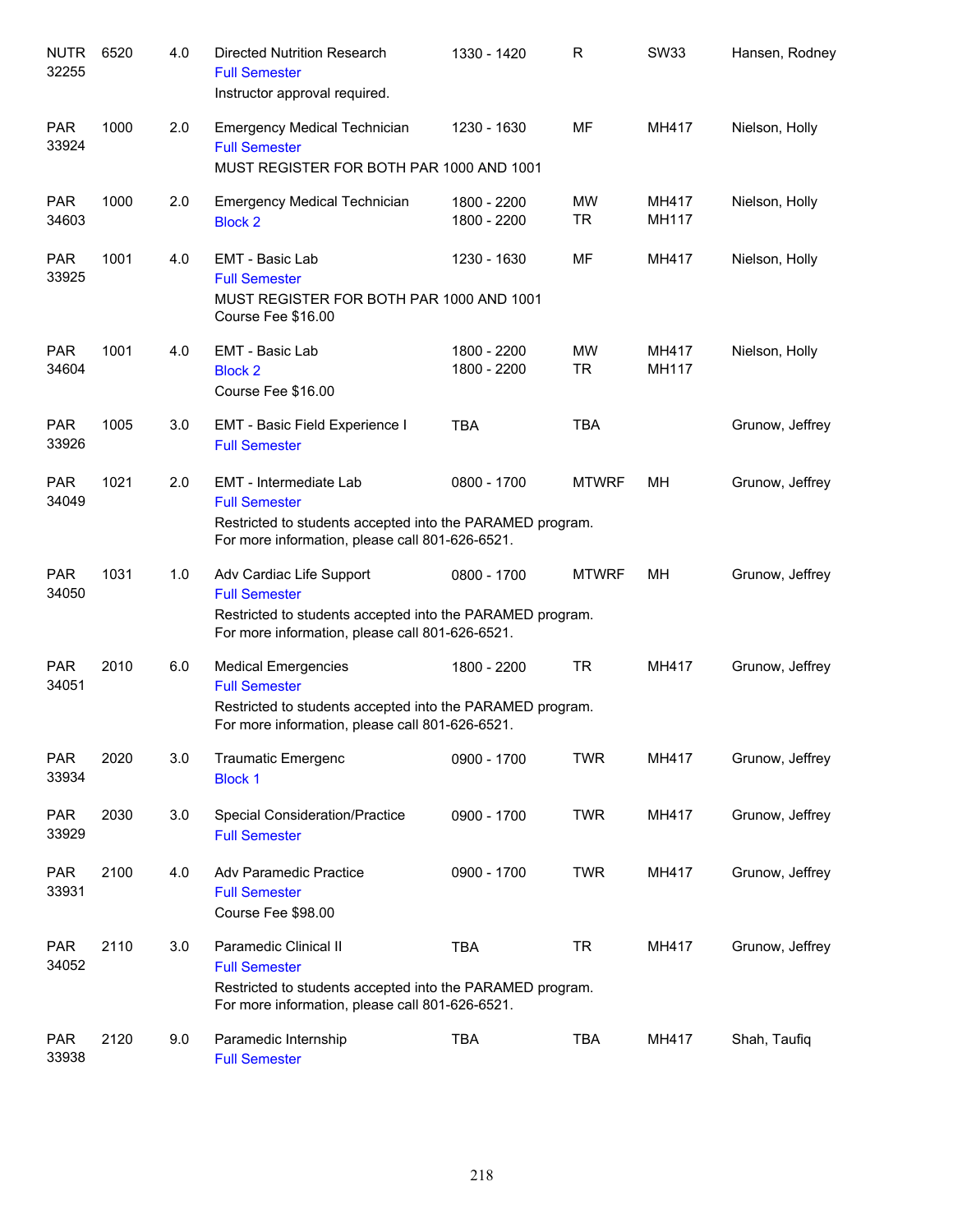| PE<br>32933        | 1010 | 1.0 | Aerobics, Level I<br><b>Full Semester</b><br>Class will not meet Finals week due to arena construction.<br>Course Fee \$5.00   | 0730 - 0820 | <b>MW</b>  | <b>SBFA</b>  | Watson, Megan      |
|--------------------|------|-----|--------------------------------------------------------------------------------------------------------------------------------|-------------|------------|--------------|--------------------|
| <b>PE</b><br>32936 | 1010 | 1.0 | Aerobics, Level I<br><b>Full Semester</b><br>Class will not meet finals week due to arena construction.<br>Course Fee \$5.00   | 1030 - 1120 | <b>MW</b>  | <b>SBFA</b>  | Watson, Megan      |
| PE<br>32939        | 1010 | 1.0 | Aerobics, Level I<br><b>Full Semester</b><br>Independent Conditioning class on Canvas.<br>Course Fee \$5.00                    | <b>TBA</b>  | <b>TBA</b> | <b>SB</b>    | Fritz, Christopher |
| <b>PE</b><br>32934 | 1011 | 1.0 | Aerobics, Level II<br><b>Full Semester</b><br>Class will not meet finals week due to arena construction.<br>Course Fee \$5.00  | 0730 - 0820 | <b>MW</b>  | <b>SBFA</b>  | Watson, Megan      |
| <b>PE</b><br>32937 | 1011 | 1.0 | Aerobics, Level II<br><b>Full Semester</b><br>Class will not meet finals week due to arena construction.<br>Course Fee \$5.00  | 1030 - 1120 | <b>MW</b>  | <b>SBFA</b>  | Watson, Megan      |
| PE<br>32940        | 1011 | 1.0 | Aerobics, Level II<br><b>Full Semester</b><br>Independent Conditioning class on Canvas.<br>Course Fee \$5.00                   | <b>TBA</b>  | <b>TBA</b> | <b>SB</b>    | Fritz, Christopher |
| PE<br>32935        | 1012 | 1.0 | Aerobics, Level III<br><b>Full Semester</b><br>Class will not meet finals week due to arena construction.<br>Course Fee \$5.00 | 0730 - 0820 | <b>MW</b>  | <b>SBFA</b>  | Watson, Megan      |
| <b>PE</b><br>32941 | 1012 | 1.0 | Aerobics, Level III<br><b>Full Semester</b><br>Independent Conditioning class on Canvas.<br>Course Fee \$5.00                  | <b>TBA</b>  | <b>TBA</b> | <b>SB</b>    | Fritz, Christopher |
| PE<br>32942        | 1040 | 1.0 | Walking for Fitness, Level I<br><b>Full Semester</b><br>Independent COndtioning class on Canvas.<br>Course Fee \$5.00          | <b>TBA</b>  | <b>TBA</b> | SB           | Johnson, Brandon   |
| PE<br>32943        | 1041 | 1.0 | Walking For Fitness, Level II<br><b>Full Semester</b><br>Independent Conditioning class on Canvas.<br>Course Fee \$5.00        | <b>TBA</b>  | <b>TBA</b> | SB           | Johnson, Brandon   |
| PE<br>32944        | 1043 | 1.0 | Jogging, Level I<br><b>Full Semester</b><br>Course Fee \$3.00                                                                  | 1230 - 1320 | MW         | <b>SBTRK</b> | Thompson, Joan     |
| PE<br>32945        | 1044 | 1.0 | Jogging II<br><b>Full Semester</b><br>Course Fee \$3.00                                                                        | 1230 - 1320 | MW         | <b>SBTRK</b> | Thompson, Joan     |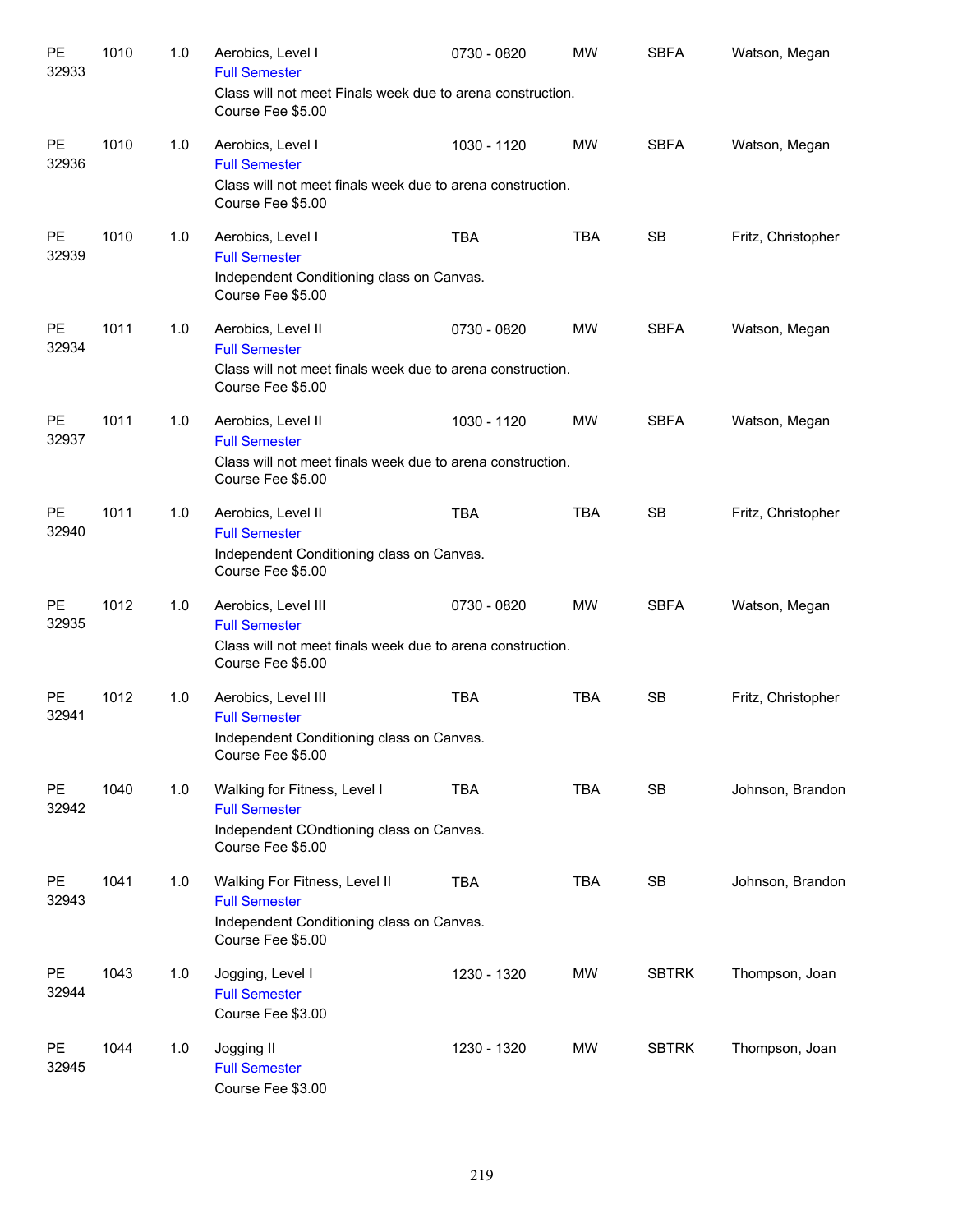| PE<br>32946            | 1045 | 1.0 | Jogging III<br><b>Full Semester</b><br>Course Fee \$3.00                                                                                   | 1230 - 1320 | <b>MW</b>  | <b>SBTRK</b> | Thompson, Joan     |
|------------------------|------|-----|--------------------------------------------------------------------------------------------------------------------------------------------|-------------|------------|--------------|--------------------|
| PE<br>32947            | 1057 | 1.0 | Hatha Yoga Level I<br><b>Full Semester</b>                                                                                                 | 0930 - 1020 | <b>TR</b>  | <b>SB19</b>  | Needham, Kathy     |
| $\mathsf{PE}$<br>32948 | 1057 | 1.0 | Hatha Yoga Level I<br><b>Full Semester</b>                                                                                                 | 1030 - 1120 | <b>TR</b>  | <b>SB19</b>  | Needham, Kathy     |
| PE<br>32951            | 1070 | 1.0 | Cross Train for Fitness Lev I<br><b>Full Semester</b><br>Class will not meet finals week due to arena construction.<br>Course Fee \$7.50   | 1730 - 1820 | <b>TR</b>  | <b>SBFA</b>  | Johnson, Brandon   |
| PE<br>32954            | 1070 | 1.0 | Cross Train for Fitness Lev I<br><b>Full Semester</b><br>Independent Conditioning class on Canvas.<br>Course Fee \$7.50                    | <b>TBA</b>  | <b>TBA</b> | <b>SB</b>    | Fritz, Christopher |
| PE<br>32952            | 1071 | 1.0 | Cross Train for Fitness Lev II<br><b>Full Semester</b><br>Class will not meet finals week due to arena construction.<br>Course Fee \$7.50  | 1730 - 1820 | <b>TR</b>  | <b>SBFA</b>  | Johnson, Brandon   |
| <b>PE</b><br>32955     | 1071 | 1.0 | Cross Train for Fitness Lev II<br><b>Full Semester</b><br>Independent Conditioning class on Canvas.<br>Course Fee \$7.50                   | <b>TBA</b>  | <b>TBA</b> | <b>SB</b>    | Fritz, Christopher |
| PE<br>32953            | 1072 | 1.0 | <b>Cross Training Level III</b><br><b>Full Semester</b><br>Class will not meet finals week due to arena construction.<br>Course Fee \$7.50 | 1730 - 1820 | <b>TR</b>  | <b>SBFA</b>  | Johnson, Brandon   |
| PE<br>32956            | 1072 | 1.0 | Cross Training Level III<br><b>Full Semester</b><br>Independent Conditioning Class on Canvas.<br>Course Fee \$7.50                         | <b>TBA</b>  | <b>TBA</b> | <b>SB</b>    | Fritz, Christopher |
| PE<br>32998            | 1080 | 1.0 | Strength Training, Level I<br><b>Full Semester</b><br>Course Fee \$7.50                                                                    | 0930 - 1020 | <b>TR</b>  | <b>SBFA</b>  | Fritz, Christopher |
| PE<br>33011            | 1080 | 1.0 | Strength Training, Level I<br><b>Full Semester</b><br>Course Fee \$7.50                                                                    | 1630 - 1720 | MW         | <b>SBFA</b>  | Fritz, Christopher |
| <b>PE</b><br>33053     | 1080 | 1.0 | Strength Training, Level I<br><b>Full Semester</b><br>Independent Conditioning class on Canvas.<br>Course Fee \$7.50                       | <b>TBA</b>  | <b>TBA</b> | SB           | Johnson, Brandon   |
| <b>PE</b><br>33004     | 1081 | 1.0 | Strength Training, Level II<br><b>Full Semester</b><br>Course Fee \$7.50                                                                   | 0930 - 1020 | <b>TR</b>  | <b>SBFA</b>  | Fritz, Christopher |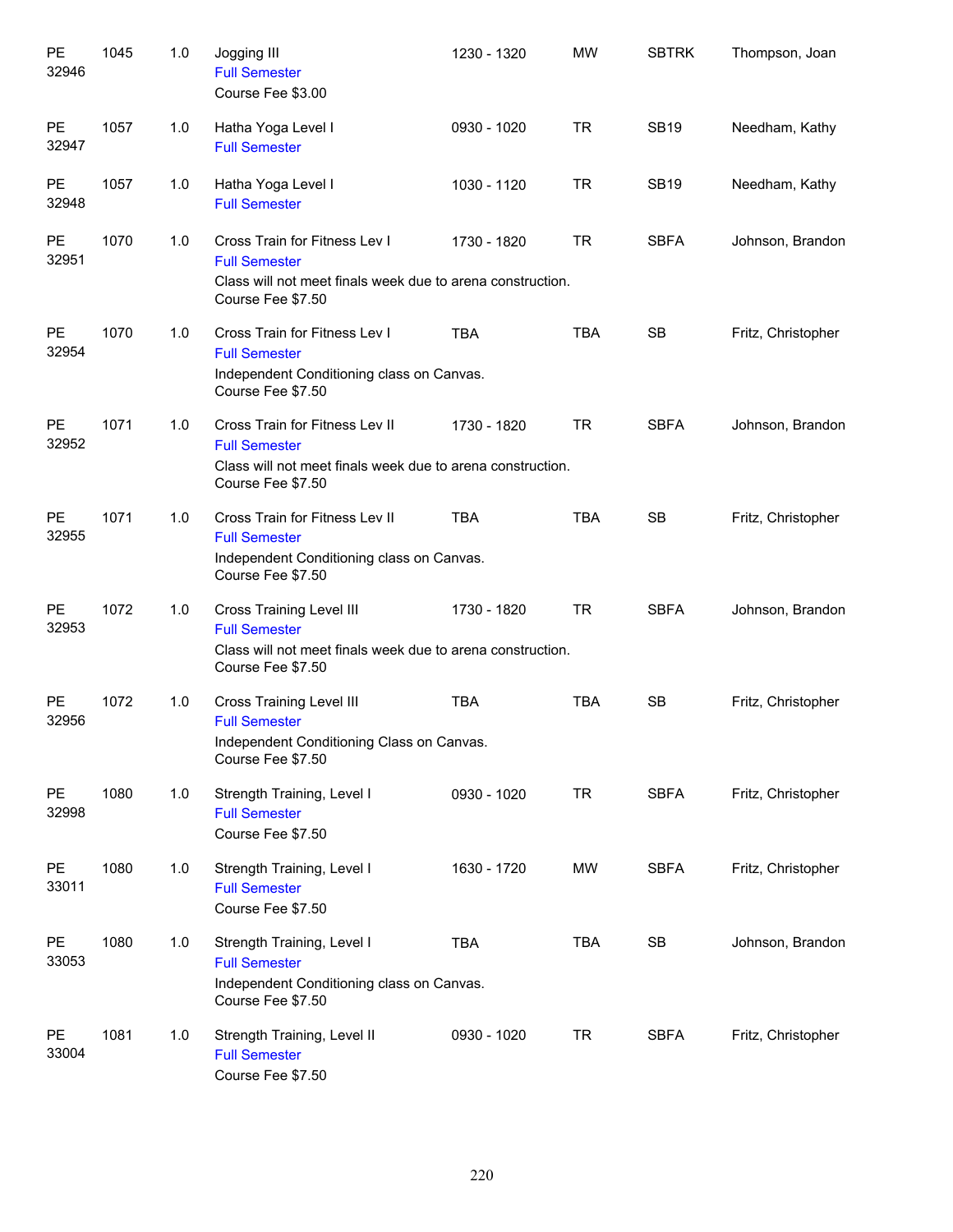| PE<br>33015        | 1081 | 1.0 | Strength Training, Level II<br><b>Full Semester</b><br>Course Fee \$7.50                                               | 1630 - 1720 | <b>MW</b>  | <b>SBFA</b> | Fritz, Christopher |
|--------------------|------|-----|------------------------------------------------------------------------------------------------------------------------|-------------|------------|-------------|--------------------|
| PE<br>33054        | 1081 | 1.0 | Strength Training, Level II<br><b>Full Semester</b><br>Independent Conditioning class on Canvas<br>Course Fee \$7.50   | <b>TBA</b>  | <b>TBA</b> | <b>SB</b>   | Johnson, Brandon   |
| PE<br>33056        | 1081 | 1.0 | Strength Training, Level II<br><b>Full Semester</b><br>Course Fee \$7.50                                               | 1630 - 1720 | <b>TR</b>  | <b>SBFA</b> | Johnson, Brandon   |
| PE<br>33007        | 1082 | 1.0 | Strength Training, Level III<br><b>Full Semester</b><br>Course Fee \$7.50                                              | 0930 - 1020 | <b>TR</b>  | <b>SBFA</b> | Fritz, Christopher |
| PE<br>33022        | 1082 | 1.0 | Strength Training, Level III<br><b>Full Semester</b><br>Course Fee \$7.50                                              | 1630 - 1720 | <b>MW</b>  | <b>SBFA</b> | Fritz, Christopher |
| PE<br>33055        | 1082 | 1.0 | Strength Training, Level III<br><b>Full Semester</b><br>Independent Conditioning class on Canvas.<br>Course Fee \$7.50 | <b>TBA</b>  | <b>TBA</b> | <b>SB</b>   | Johnson, Brandon   |
| <b>PE</b><br>33057 | 1082 | 1.0 | Strength Training, Level III<br><b>Full Semester</b><br>Course Fee \$7.50                                              | 1630 - 1720 | <b>TR</b>  | <b>SBFA</b> | Johnson, Brandon   |
| <b>PE</b><br>32957 | 1110 | 1.0 | Racquetball, Level I<br><b>Full Semester</b>                                                                           | 0930 - 1020 | <b>TR</b>  | <b>SBRB</b> | Corbridge, Lynn    |
| <b>PE</b><br>32958 | 1111 | 1.0 | Racquetball, Level II<br><b>Full Semester</b>                                                                          | 1030 - 1120 | <b>TR</b>  | <b>SBRB</b> | Corbridge, Lynn    |
| <b>PE</b><br>32959 | 1112 | 1.0 | Racquetball, Level III<br><b>Full Semester</b>                                                                         | 1030 - 1120 | <b>TR</b>  | <b>SBRB</b> | Corbridge, Lynn    |
| PE<br>33123        | 1145 | 1.0 | Bowling, Level I<br><b>Full Semester</b><br>Course Fee \$53.00                                                         | 0930 - 1020 | MW         | <b>SUBA</b> | Monzella, Crystal  |
| PE<br>33124        | 1145 | 1.0 | Bowling, Level I<br><b>Full Semester</b><br>Course Fee \$53.00                                                         | 1030 - 1120 | MW         | <b>SUBA</b> | Monzella, Crystal  |
| PE<br>33125        | 1145 | 1.0 | Bowling, Level I<br><b>Full Semester</b><br>Course Fee \$53.00                                                         | 1130 - 1220 | MW         | <b>SUBA</b> | Reeve, Shaun       |
| PE<br>33126        | 1145 | 1.0 | Bowling, Level I<br><b>Full Semester</b><br>Course Fee \$53.00                                                         | 1230 - 1320 | MW         | <b>SUBA</b> | Reeve, Shaun       |
| PE<br>33127        | 1145 | 1.0 | Bowling, Level I<br><b>Full Semester</b><br>Course Fee \$53.00                                                         | 1630 - 1820 | W          | <b>SUBA</b> | Hekimian, John     |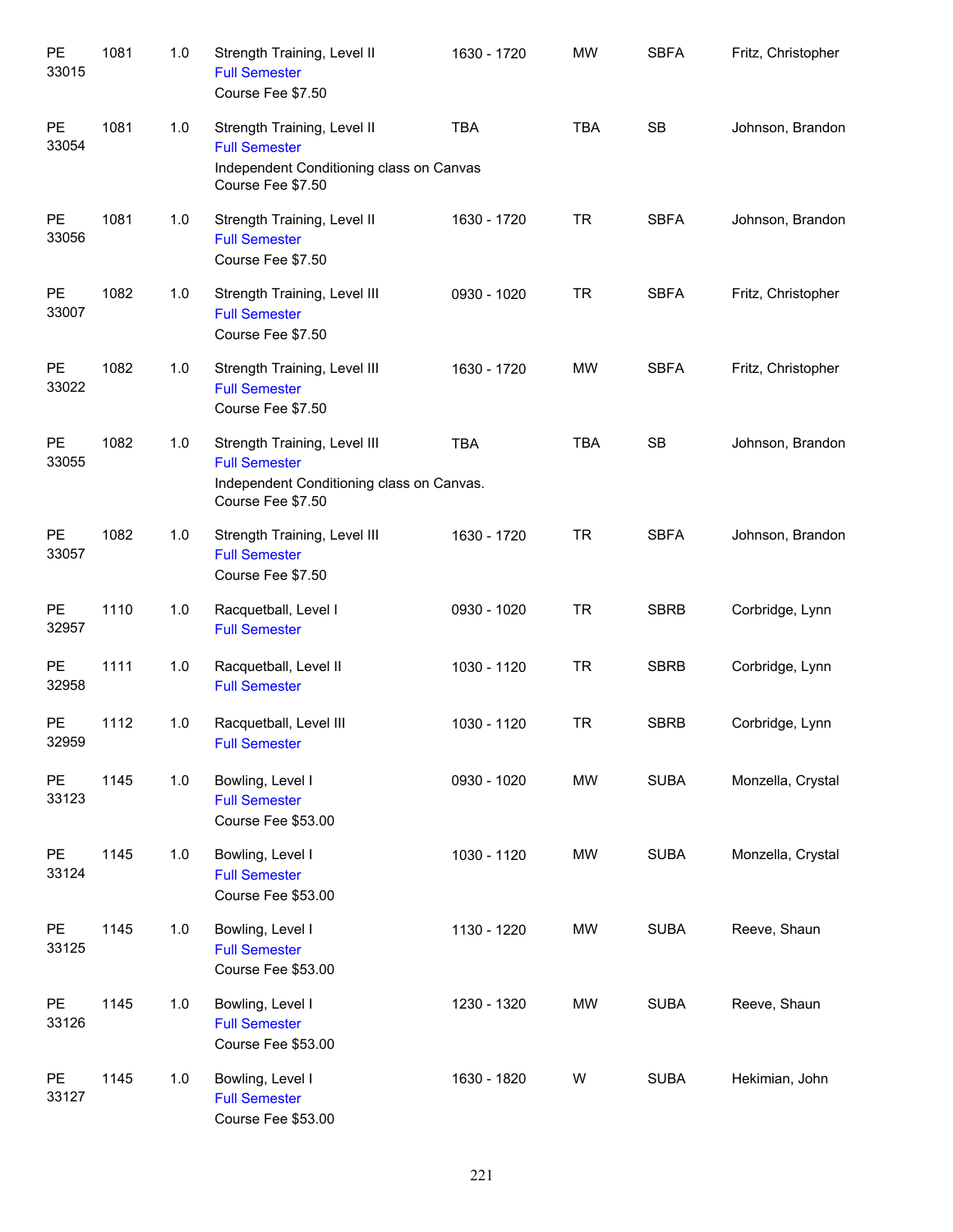| PE<br>33128        | 1145 | $1.0$ | Bowling, Level I<br><b>Full Semester</b><br>Course Fee \$53.00    | 0930 - 1020 | <b>TR</b>   | <b>SUBA</b>  | Meaders, Frederick |
|--------------------|------|-------|-------------------------------------------------------------------|-------------|-------------|--------------|--------------------|
| PE<br>33129        | 1145 | 1.0   | Bowling, Level I<br><b>Full Semester</b><br>Course Fee \$53.00    | 1200 - 1250 | <b>TR</b>   | <b>SUBA</b>  | Wood, Andrew       |
| PE<br>33130        | 1145 | 1.0   | Bowling, Level I<br><b>Full Semester</b><br>Course Fee \$53.00    | 1030 - 1120 | <b>TR</b>   | <b>SUBA</b>  | Meaders, Frederick |
| PE<br>33131        | 1146 | 1.0   | Bowling, Level II<br><b>Full Semester</b><br>Course Fee \$53.00   | 1030 - 1120 | <b>TR</b>   | <b>SUBA</b>  | Meaders, Frederick |
| PE<br>33132        | 1150 | 1.0   | Billiards, Level I<br><b>Full Semester</b><br>Course Fee \$30.00  | 0830 - 0920 | <b>MW</b>   | SU           | Lilly, Richard     |
| PE<br>33133        | 1150 | 1.0   | Billiards, Level I<br><b>Full Semester</b><br>Course Fee \$30.00  | 0930 - 1020 | <b>MW</b>   | SU           | Leishman, Daniel   |
| PE<br>33134        | 1150 | 1.0   | Billiards, Level I<br><b>Full Semester</b><br>Course Fee \$30.00  | 1030 - 1120 | <b>MW</b>   | SU           | Lilly, Richard     |
| PE<br>33135        | 1150 | 1.0   | Billiards, Level I<br><b>Full Semester</b><br>Course Fee \$30.00  | 1130 - 1220 | <b>MW</b>   | SU           | Lilly, Richard     |
| PE<br>33137        | 1150 | 1.0   | Billiards, Level I<br><b>Full Semester</b><br>Course Fee \$30.00  | 1030 - 1120 | <b>TR</b>   | SU           | Giles, Jonathan    |
| <b>PE</b><br>33138 | 1150 | 1.0   | Billiards, Level I<br><b>Full Semester</b><br>Course Fee \$30.00  | 1200 - 1250 | <b>TR</b>   | SU           | Giles, Jonathan    |
| PE<br>33139        | 1150 | 1.0   | Billiards, Level I<br><b>Full Semester</b><br>Course Fee \$30.00  | 1030 - 1220 | $\mathsf F$ | SU           | Campbell, Lonnie   |
| PE<br>33140        | 1150 | $1.0$ | Billiards, Level I<br><b>Full Semester</b><br>Course Fee \$30.00  | 1700 - 1840 | W           | SU           | Marriott, Matt     |
| PE<br>33141        | 1151 | 1.0   | Billiards, Level II<br><b>Full Semester</b><br>Course Fee \$30.00 | 1700 - 1840 | W           | SU           | Marriott, Matt     |
| PE<br>33058        | 1155 | 1.0   | Fencing, Level I<br><b>Full Semester</b><br>Course Fee \$40.00    | 0930 - 1020 | MW          | <b>SBFA</b>  | Nopens, Kenny      |
| PE<br>33059        | 1201 | 1.0   | Basketball, Level II<br><b>Full Semester</b>                      | 1030 - 1120 | MW          | <b>SWFLR</b> | Rahe, Laura        |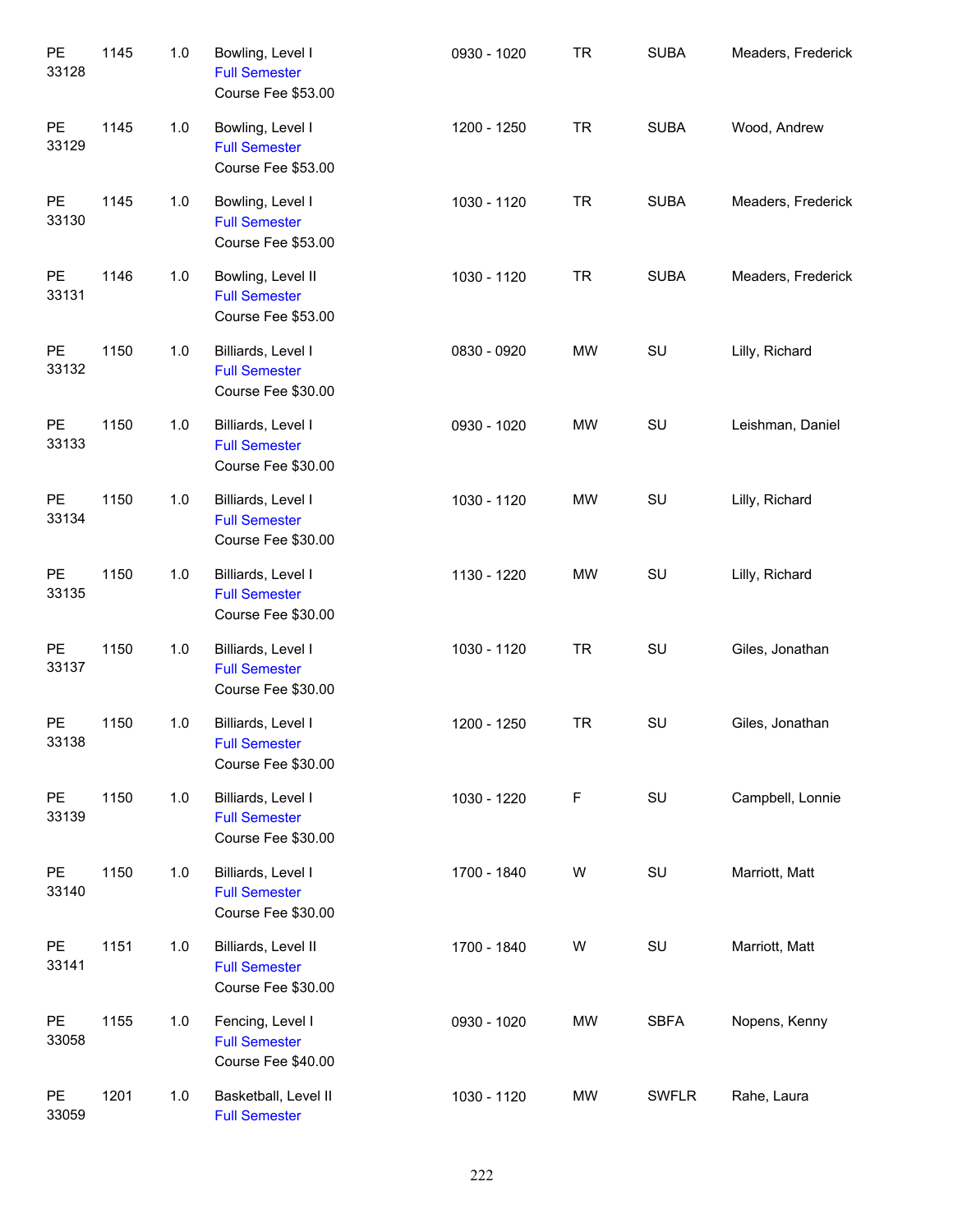| PE<br>33060            | 1202 | 1.0 | Basketball, Level III<br><b>Full Semester</b>                                                                                                                                               | 1030 - 1120 | <b>MW</b>    | <b>SWFLR</b>  | Rahe, Laura       |
|------------------------|------|-----|---------------------------------------------------------------------------------------------------------------------------------------------------------------------------------------------|-------------|--------------|---------------|-------------------|
| $\mathsf{PE}$<br>33062 | 1211 | 1.0 | Volleyball, Level II<br><b>Full Semester</b>                                                                                                                                                | 0830 - 0920 | MW           | <b>SWFLR</b>  | Nakaishi, Joy     |
| <b>PE</b><br>33064     | 1212 | 1.0 | Volleyball, Level III<br><b>Full Semester</b>                                                                                                                                               | 0830 - 0920 | MW           | <b>SWFLR</b>  | Nakaishi, Joy     |
| PE<br>33570            | 1225 | 1.0 | Softball<br><b>Full Semester</b><br>Varsity Women's Softball.                                                                                                                               | <b>TBA</b>  | <b>MTWRF</b> | <b>SBFA</b>   | Johnson, Tina     |
| <b>PE</b><br>33066     | 1300 | 1.0 | Swimming, Level I<br><b>Full Semester</b><br>Course Fee \$12.00                                                                                                                             | 1330 - 1420 | MW           | SWPOOL        | Kaneko, Pepper    |
| <b>PE</b><br>33562     | 1300 | 1.0 | Swimming, Level I<br><b>Full Semester</b><br>Course Fee \$12.00                                                                                                                             | 1430 - 1520 | MW           | SWPOOL        | Kaneko, Pepper    |
| <b>PE</b><br>33067     | 1301 | 1.0 | Swimming, Level II<br><b>Full Semester</b><br>Course Fee \$12.00                                                                                                                            | 0830 - 0920 | <b>TR</b>    | SWPOOL        | Kaneko, Pepper    |
| <b>PE</b><br>33563     | 1301 | 1.0 | Swimming, Level II<br><b>Full Semester</b><br>Course Fee \$12.00                                                                                                                            | 1430 - 1520 | MW           | SWPOOL        | Kaneko, Pepper    |
| <b>PE</b><br>33070     | 1302 | 1.0 | Swimming, Level III<br><b>Full Semester</b><br>Course Fee \$12.00                                                                                                                           | 0830 - 0920 | <b>TR</b>    | SWPOOL        | Kaneko, Pepper    |
| <b>PE</b><br>33072     | 1310 | 1.0 | Water Aerobics, Level I<br><b>Full Semester</b><br>Course Fee \$12.00                                                                                                                       | 1730 - 1820 | MW           | <b>SWPOOL</b> | Aldrich, Julia    |
| PE<br>33073            | 1311 | 1.0 | Water Aerobics, Level II<br><b>Full Semester</b><br>Course Fee \$12.00                                                                                                                      | 1730 - 1820 | MW           | <b>SWPOOL</b> | Aldrich, Julia    |
| PE<br>34456            | 1350 | 1.0 | Scuba I<br><b>Full Semester</b><br>Call "Dive Utah" at 801-394-8842 for class times. There will be additional costs<br>with this class for books, equipment rental, and diving trips.       | <b>TBA</b>  | <b>TBA</b>   | DU            | Adams, Gregory    |
| <b>PE</b><br>34458     | 1350 | 1.0 | Scuba I<br><b>Full Semester</b><br>Call "Adventures West" at 801-476-1300 for class times. There will be additional<br>costs with this class for books, equipment rental, and diving trips. | <b>TBA</b>  | TBA          | AW            | Gilbert, Lynnette |
| PE<br>34460            | 1350 | 1.0 | Scuba I<br><b>Full Semester</b><br>Call "Seaport Scuba" at 801-444-1604 for class times. There will be additional<br>costs with this class for books, equipment rental, and diving trips.   | <b>TBA</b>  | TBA          | <b>SPS</b>    | Rankin, Steve     |
| <b>PE</b><br>32816     | 1400 | 1.0 | Self Defense, Level I<br><b>Full Semester</b>                                                                                                                                               | 1530 - 1720 | М            | <b>SW68</b>   | Lyons, Brian      |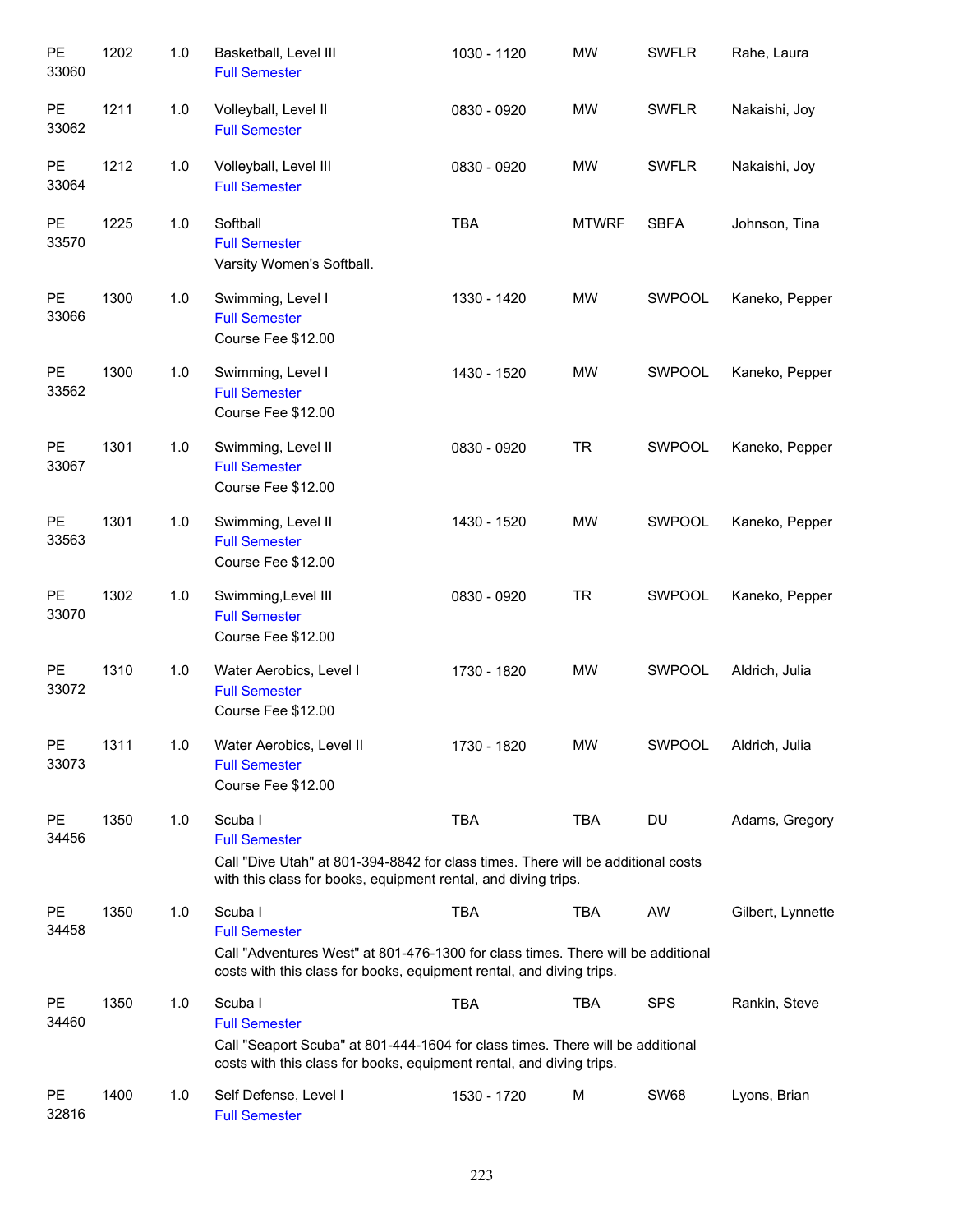| PE<br>33042 | 1400 | 1.0   | Self Defense, Level I<br><b>Full Semester</b>                  | 1530 - 1720 | W         | <b>SW68</b> | Lyons, Brian     |
|-------------|------|-------|----------------------------------------------------------------|-------------|-----------|-------------|------------------|
| PE<br>33075 | 1410 | 1.0   | TaiChi, Level I<br><b>Full Semester</b>                        | 1630 - 1720 | MW        | <b>SB19</b> | Jones, Lee       |
| PE<br>33077 | 1435 | $1.0$ | Kempo, Level I<br><b>Full Semester</b>                         | 1730 - 1820 | MW        | <b>SB19</b> | Jones, Lee       |
| PE<br>33110 | 1436 | $1.0$ | Kempo, Level II<br><b>Full Semester</b>                        | 1730 - 1820 | MW        | <b>SB19</b> | Jones, Lee       |
| PE<br>33111 | 1437 | $1.0$ | Kempo, Level III<br><b>Full Semester</b>                       | 1730 - 1820 | MW        | <b>SB19</b> | Jones, Lee       |
| PE<br>33112 | 1445 | $1.0$ | Tae Kwon-do, Level I<br><b>Full Semester</b>                   | 1330 - 1500 | Τ         | <b>SB19</b> | Lim, II          |
| PE<br>33115 | 1445 | $1.0$ | Tae Kwon-do, Level I<br><b>Full Semester</b>                   | 1730 - 1820 | <b>TR</b> | <b>SB19</b> | Edmondson, David |
| PE<br>33113 | 1446 | $1.0$ | Tae Kwon-do, Level II<br><b>Full Semester</b>                  | 1330 - 1500 | T         | <b>SB19</b> | Lim, II          |
| PE<br>33116 | 1446 | 1.0   | Tae Kwon-do, Level II<br><b>Full Semester</b>                  | 1730 - 1820 | <b>TR</b> | <b>SB19</b> | Edmondson, David |
| PE<br>33114 | 1447 | 1.0   | Tai Kwon-do, Level III<br><b>Full Semester</b>                 | 1330 - 1500 | Τ         | <b>SB19</b> | Lim, II          |
| PE<br>33117 | 1447 | 1.0   | Tai Kwon-do, Level III<br><b>Full Semester</b>                 | 1730 - 1820 | <b>TR</b> | <b>SB19</b> | Edmondson, David |
| PE<br>33118 | 1520 | 1.0   | Hiking, Level I<br><b>Block 2</b>                              | 1230 - 1530 | F         | <b>SW68</b> | Steed, Roger     |
| PE<br>33119 | 1527 | 1.0   | Rock Climbing, Level I<br><b>Block 1</b><br>Course Fee \$35.00 | 0830 - 1020 | <b>TR</b> | <b>SBFA</b> | Nguyen, Timothy  |
| PE<br>33120 | 1527 | 1.0   | Rock Climbing, Level I<br><b>Block 2</b><br>Course Fee \$35.00 | 0830 - 1020 | <b>TR</b> | <b>SBFA</b> | Nguyen, Timothy  |
| PE<br>34395 | 1610 | 1.0   | Skiing, Level I<br><b>Block 1</b><br>Course Fee \$85.00        | 1330 - 1530 | F         | PM          | Conlin, Gerilynn |
| PE<br>34402 | 1610 | 1.0   | Skiing, Level I<br><b>Block 1</b><br>Course Fee \$85.00        | 1330 - 1530 | S         | PM          | McGladrey, Brian |
| PE<br>34408 | 1610 | 1.0   | Skiing, Level I<br><b>Block 1</b><br>Course Fee \$85.00        | 1330 - 1530 | U         | PM          | Zagrodnik, James |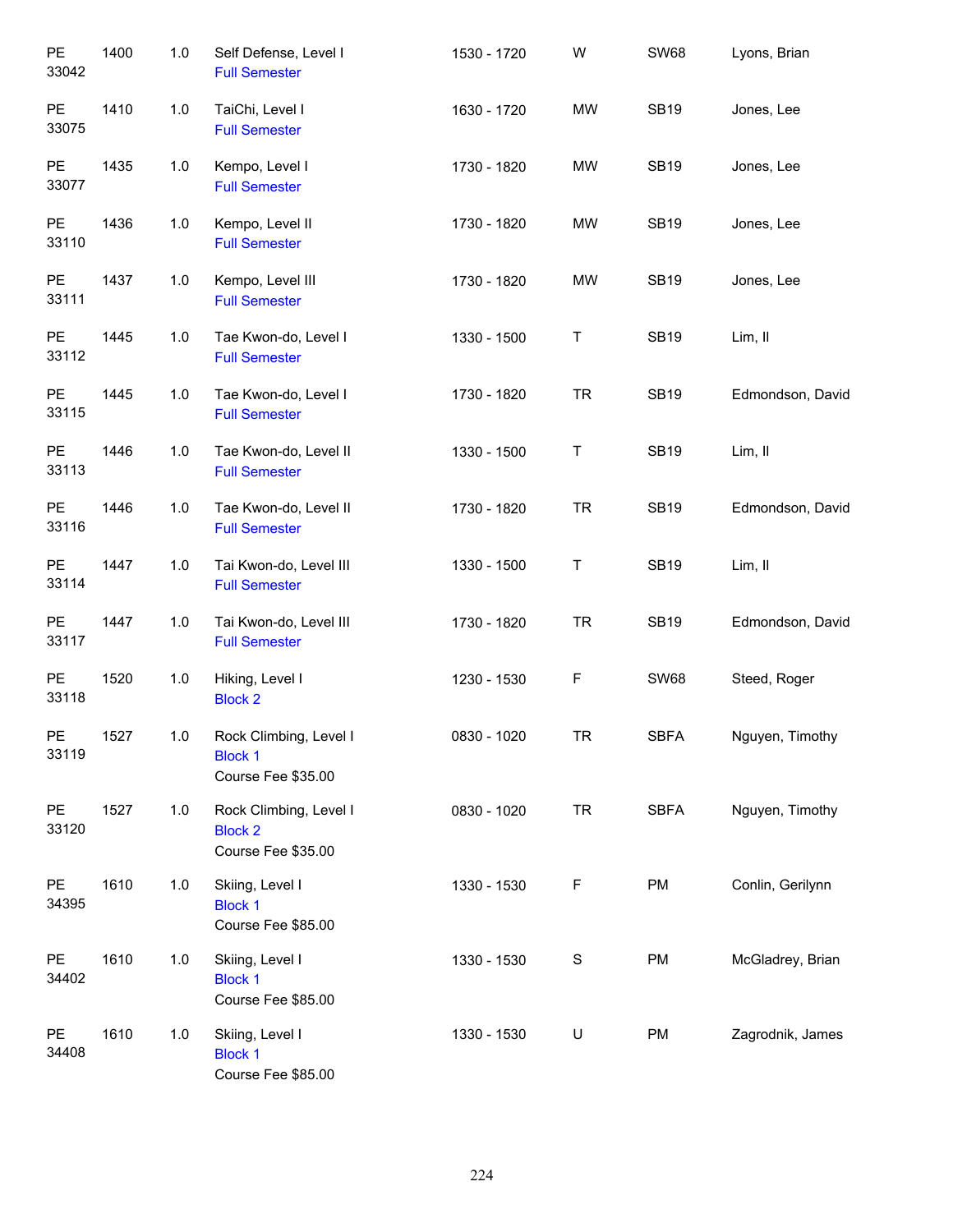| PE<br>34396 | 1611 | 1.0 | Skiing, Level II<br><b>Block 1</b><br>Course Fee \$85.00        | 1330 - 1530 | F             | PM        | Conlin, Gerilynn |
|-------------|------|-----|-----------------------------------------------------------------|-------------|---------------|-----------|------------------|
| PE<br>34403 | 1611 | 1.0 | Skiing, Level II<br><b>Block 1</b><br>Course Fee \$85.00        | 1330 - 1530 | ${\mathsf S}$ | PM        | McGladrey, Brian |
| PE<br>34409 | 1611 | 1.0 | Skiing, Level II<br><b>Block 1</b><br>Course Fee \$85.00        | 1330 - 1530 | U             | <b>PM</b> | Zagrodnik, James |
| PE<br>34397 | 1612 | 1.0 | Skiing, Level III<br><b>Block 1</b><br>Course Fee \$85.00       | 1330 - 1530 | F             | <b>PM</b> | Conlin, Gerilynn |
| PE<br>34404 | 1612 | 1.0 | Skiing, Level III<br><b>Block 1</b><br>Course Fee \$85.00       | 1330 - 1530 | S             | <b>PM</b> | McGladrey, Brian |
| PE<br>34410 | 1612 | 1.0 | Skiing, Level III<br><b>Block 1</b><br>Course Fee \$85.00       | 1330 - 1530 | U             | <b>PM</b> | Zagrodnik, James |
| PE<br>34399 | 1620 | 1.0 | Snowboarding, Level I<br><b>Block 1</b><br>Course Fee \$85.00   | 1330 - 1530 | F             | PM        | Conlin, Gerilynn |
| PE<br>34405 | 1620 | 1.0 | Snowboarding, Level I<br><b>Block 1</b><br>Course Fee \$85.00   | 1330 - 1530 | S             | PM        | McGladrey, Brian |
| PE<br>34411 | 1620 | 1.0 | Snowboarding, Level I<br><b>Block 1</b><br>Course Fee \$85.00   | 1330 - 1530 | U             | PM        | Zagrodnik, James |
| PE<br>34400 | 1621 | 1.0 | Snowboarding, Level II<br><b>Block 1</b><br>Course Fee \$85.00  | 1330 - 1530 | F             | <b>PM</b> | Conlin, Gerilynn |
| PE<br>34406 | 1621 | 1.0 | Snowboarding, Level II<br><b>Block 1</b><br>Course Fee \$85.00  | 1330 - 1530 | $\mathbf S$   | PM        | McGladrey, Brian |
| PE<br>34412 | 1621 | 1.0 | Snowboarding, Level II<br><b>Block 1</b><br>Course Fee \$85.00  | 1330 - 1530 | U             | PM        | Zagrodnik, James |
| PE<br>34401 | 1622 | 1.0 | Snowboarding, Level III<br><b>Block 1</b><br>Course Fee \$85.00 | 1330 - 1530 | F             | PM        | Conlin, Gerilynn |
| PE<br>34407 | 1622 | 1.0 | Snowboarding, Level III<br><b>Block 1</b><br>Course Fee \$85.00 | 1330 - 1530 | S             | PM        | McGladrey, Brian |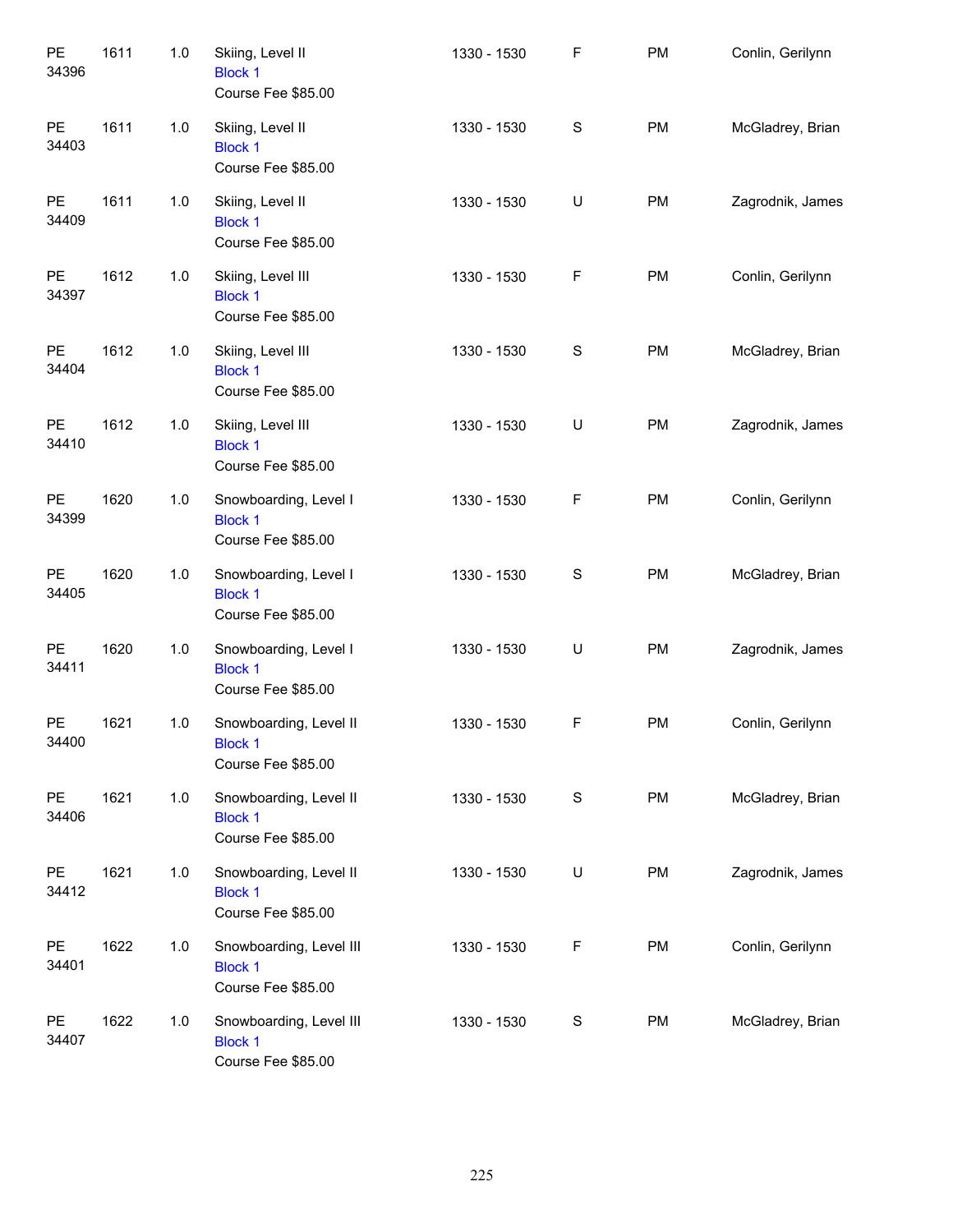| PE<br>34413         | 1622 | 1.0 | Snowboarding, Level III<br><b>Block 1</b><br>Course Fee \$85.00                                                                                                                                            | 1330 - 1530                | U          | PM                    | Zagrodnik, James  |
|---------------------|------|-----|------------------------------------------------------------------------------------------------------------------------------------------------------------------------------------------------------------|----------------------------|------------|-----------------------|-------------------|
| <b>PE</b><br>32949  | 2810 | 1.0 | Yoga, Level II<br><b>Full Semester</b>                                                                                                                                                                     | 1130 - 1220                | <b>TR</b>  | <b>SB19</b>           | Needham, Kathy    |
| PE<br>32950         | 2810 | 1.0 | Kettlebell Conditioning<br><b>Full Semester</b>                                                                                                                                                            | 0930 - 1020                | <b>MW</b>  | SW203                 | Lyons, Brian      |
| <b>PE</b><br>33121  | 2810 | 1.0 | <b>Experimental Kayaking</b><br><b>Block 2</b>                                                                                                                                                             | 1330 - 1520<br>1330 - 1520 | Τ<br>R     | <b>SW80</b><br>SWPOOL | Turner, Daniel    |
| <b>PE</b><br>33122  | 2810 | 1.0 | Ice Skating<br><b>Full Semester</b>                                                                                                                                                                        | 0900 - 1045                | M          | IS                    | Kovar, Karel      |
| <b>PE</b><br>34457  | 2810 | 1.0 | Experimental: Scuba II<br><b>Full Semester</b><br>Call "Dive Utah" at 801-394-8842 for class times. There will be additional costs<br>with this class for books, equipment rental, and diving trips.       | <b>TBA</b>                 | <b>TBA</b> | DU                    | Adams, Gregory    |
| <b>PE</b><br>34459  | 2810 | 1.0 | Experimental: Scuba II<br><b>Full Semester</b><br>Call "Adventures West" at 801-476-1300 for class times. There will be additional<br>costs with this class for books, equipment rental, and diving trips. | TBA                        | <b>TBA</b> | AW                    | Gilbert, Lynnette |
| <b>PE</b><br>34461  | 2810 | 1.0 | Experimental: Scuba II<br><b>Full Semester</b><br>Call "Seaport Scuba" at 801-444-1604 for class times. There will be additional<br>costs with this class for books, equipment rental, and diving trips.   | <b>TBA</b>                 | <b>TBA</b> | <b>SPS</b>            | Rankin, Steve     |
| <b>PEP</b><br>32828 | 2000 | 3.0 | Foundations of Physical Educ<br><b>Full Semester</b>                                                                                                                                                       | 1030 - 1120                | <b>MWF</b> | SW116                 | Conlin, Gerilynn  |
| <b>PEP</b><br>32831 | 2100 | 3.0 | Introduction to Coaching Sport<br><b>Full Semester</b>                                                                                                                                                     | 0830 - 0920                | <b>MWF</b> | SW116                 | McGladrey, Brian  |
| PEP<br>32487        | 2200 | 2.0 | Human Performance Mgmt Prof<br><b>Full Semester</b><br>Course Fee \$10.00                                                                                                                                  | 1030 - 1120                | TR         | <b>SW80</b>           | Smith, Molly      |
| PEP<br>32585        | 2300 | 3.0 | <b>Hith Fitness Evaluation/Prescr</b><br><b>Full Semester</b><br>Course Fee \$20.00                                                                                                                        | 0930 - 1020                | <b>MWF</b> | <b>SB12</b>           | Ruden, Timothy    |
| <b>PEP</b><br>32833 | 2500 | 3.0 | Skills-Drills-Stragies/Coaches<br><b>Full Semester</b><br>Course Fee \$3.00                                                                                                                                | 1200 - 1315                | <b>TR</b>  | SW202                 | Smith, Chad       |
| PEP<br>32836        | 2600 | 3.0 | Growth/Motor Development<br><b>Full Semester</b><br>Course Fee \$5.00                                                                                                                                      | 0830 - 0920                | <b>MWF</b> | SW202                 | Zagrodnik, James  |
| PEP<br>32977        | 2890 | 1.0 | Cooperative Work Experience<br><b>Full Semester</b>                                                                                                                                                        | 1330 - 1420                | W          | <b>SB12</b>           | Smith, Molly      |
| <b>PEP</b><br>32979 | 2890 | 2.0 | Cooperative Work Experience<br><b>Full Semester</b>                                                                                                                                                        | 1330 - 1420                | W          | <b>SB12</b>           | Smith, Molly      |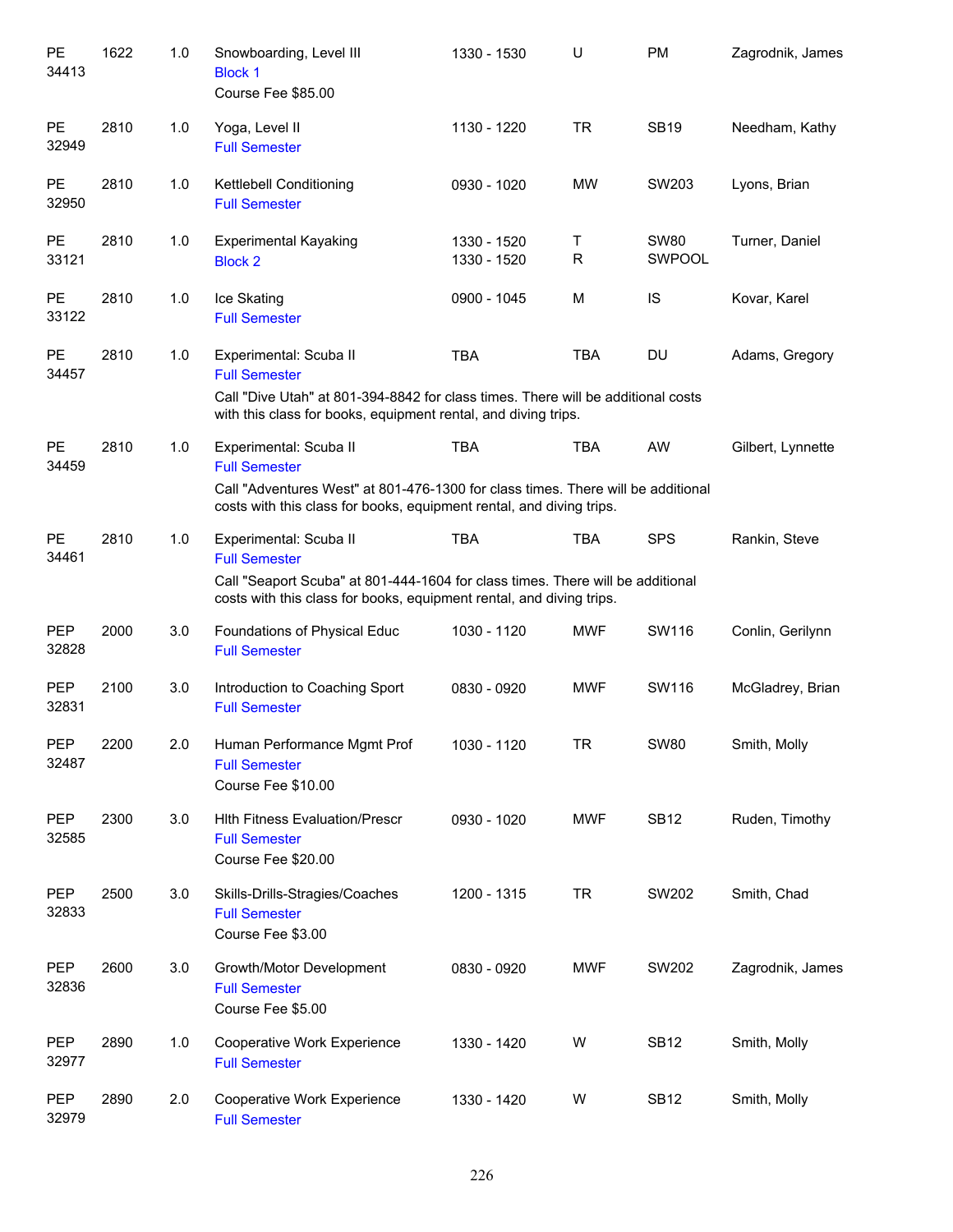| PEP<br>32982        | 2890 | 3.0 | Cooperative Work Experience<br><b>Full Semester</b>                                                                                                                                                                               | 1330 - 1420                | W                        | <b>SB12</b>                | Smith, Molly     |
|---------------------|------|-----|-----------------------------------------------------------------------------------------------------------------------------------------------------------------------------------------------------------------------------------|----------------------------|--------------------------|----------------------------|------------------|
| <b>PEP</b><br>32983 | 2890 | 4.0 | Cooperative Work Experience<br><b>Full Semester</b>                                                                                                                                                                               | 1330 - 1420                | W                        | <b>SB12</b>                | Smith, Molly     |
| PEP<br>32984        | 2890 | 5.0 | Cooperative Work Experience<br><b>Full Semester</b>                                                                                                                                                                               | 1330 - 1420                | W                        | <b>SB12</b>                | Smith, Molly     |
| <b>PEP</b><br>33851 | 3242 | 3.0 | Skill Dev Meth of Teach Court<br><b>Full Semester</b><br>Course Fee \$10.00                                                                                                                                                       | 1030 - 1145                | <b>TR</b>                | SW116                      | Smith, Chad      |
| <b>PEP</b><br>32843 | 3280 | 2.0 | Teach Neuromuscular Cond<br><b>Full Semester</b><br>Course Fee \$10.00                                                                                                                                                            | 1600 - 1740                | Τ                        | SW202                      | Smith, Chad      |
| <b>PEP</b><br>32844 | 3280 | 2.0 | Teach Neuromuscular Cond<br><b>Full Semester</b><br>Course Fee \$10.00                                                                                                                                                            | 1130 - 1220<br>1130 - 1250 | M<br>W                   | SW116<br>SW116             | McGladrey, Brian |
| <b>PEP</b><br>32740 | 3500 | 3.0 | Kinesiology<br><b>Full Semester</b><br>Course Fee \$25.00                                                                                                                                                                         | 0730 - 0820<br>0730 - 0920 | <b>MW</b><br>F           | <b>SW62</b><br><b>SB12</b> | Lyons, Brian     |
| <b>PEP</b><br>32768 | 3500 | 3.0 | Kinesiology<br><b>Full Semester</b><br>Course Fee \$25.00                                                                                                                                                                         | 0730 - 0820<br>0730 - 0920 | <b>MW</b><br>$\mathsf R$ | <b>SW62</b><br><b>SB19</b> | Lyons, Brian     |
| <b>PEP</b><br>32769 | 3510 | 3.0 | <b>Exercise Physiology</b><br><b>Full Semester</b><br>Course Fee \$50.00                                                                                                                                                          | 1030 - 1120<br>1030 - 1220 | <b>MW</b><br>F           | <b>SW71</b><br><b>SB12</b> | Smith, Molly     |
| <b>PEP</b><br>32779 | 3510 | 3.0 | <b>Exercise Physiology</b><br><b>Full Semester</b><br>Course Fee \$50.00                                                                                                                                                          | 1030 - 1120<br>1330 - 1520 | MW<br>F                  | <b>SW71</b><br><b>SB12</b> | Smith, Molly     |
| <b>PEP</b><br>32846 | 3520 | 3.0 | <b>Curr Dev/Instructionl Strategy</b><br><b>Full Semester</b><br>Course Fee \$7.00                                                                                                                                                | 0900 - 1015                | TR                       | SW116                      | Conlin, Gerilynn |
| PEP<br>33564        | 3520 | 3.0 | <b>Curr Dev/InstructionI Strategy</b><br><b>Full Semester</b><br>This section meets the first 10 weeks of the semester at<br>9:00-10:15 and the last 5 weeks will meet 7:30-8:45 at off<br>campus locations.<br>Course Fee \$7.00 | 0730 - 0845<br>0900 - 1015 | TR<br><b>TR</b>          | SW116                      | Conlin, Gerilynn |
| PEP<br>33081        | 3550 | 2.0 | <b>Issues in Sport</b><br><b>Full Semester</b>                                                                                                                                                                                    | 0900 - 1015                | <b>TR</b>                | SW202                      | McGladrey, Brian |
| PEP<br>32795        | 3600 | 3.0 | Measurement Eval/Research<br><b>Full Semester</b><br>Course Fee \$10.00                                                                                                                                                           | 1030 - 1145                | <b>TR</b>                | SB <sub>12</sub>           | Lyons, Brian     |
| <b>PEP</b><br>32862 | 3610 | 3.0 | Assessment/Technology in PE<br><b>Full Semester</b>                                                                                                                                                                               | 1200 - 1315                | <b>TR</b>                | SW116                      | Conlin, Gerilynn |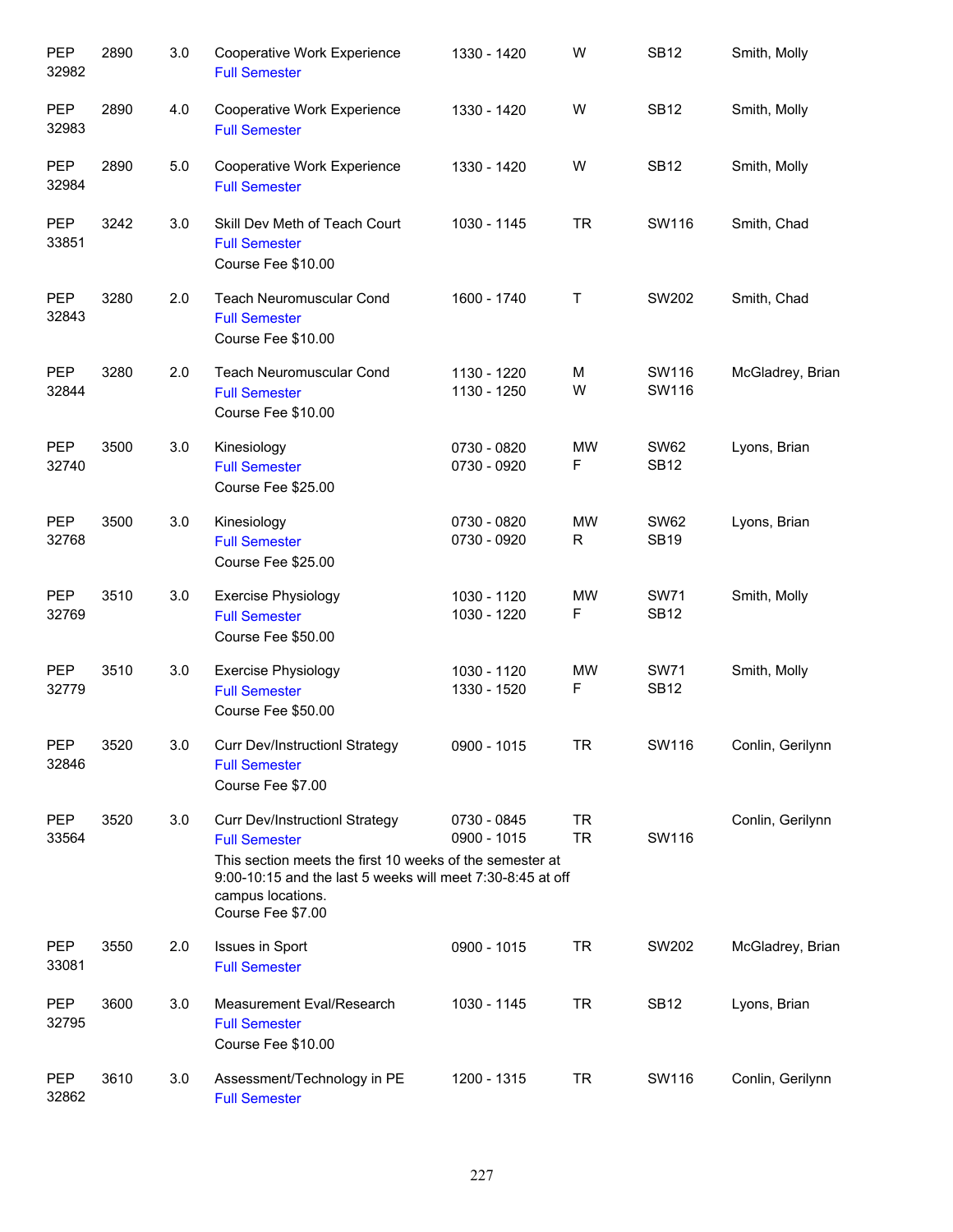| PEP<br>33568        | 3610  | 3.0 | Assessment/Technology in PE<br><b>Full Semester</b><br>This section meets the first 10 weeks of the semester at<br>12:00-1:15 and the last 5 weeks will meet from 1:30-2:15<br>at off campus sites. | 1200 - 1315<br>1330 - 1415 | <b>TR</b><br><b>TR</b> | SW116        | Conlin, Gerilynn |
|---------------------|-------|-----|-----------------------------------------------------------------------------------------------------------------------------------------------------------------------------------------------------|----------------------------|------------------------|--------------|------------------|
| <b>PEP</b><br>32892 | 3630  | 3.0 | Physical Education K-6<br><b>Full Semester</b><br>Course Fee \$7.00                                                                                                                                 | 1030 - 1145                | <b>MW</b>              | SW202        | Smith, Chad      |
| <b>PEP</b><br>32893 | 3630  | 3.0 | Physical Education K-6<br><b>Full Semester</b><br>Course Fee \$7.00                                                                                                                                 | 1230 - 1345                | <b>MW</b>              | SW202        | Smith, Chad      |
| <b>PEP</b><br>34390 | 3660  | 2.0 | PE/Students with Disabilities<br><b>Full Semester</b>                                                                                                                                               | 0930 - 1020                | <b>MW</b>              | SW202        | Zagrodnik, James |
| <b>PEP</b><br>33085 | 3700  | 3.0 | Sports Facilities/Events Mgmt<br><b>Full Semester</b>                                                                                                                                               | 1030 - 1145                | <b>TR</b>              | SW202        | Loughton, S      |
| <b>PEP</b><br>32800 | 4370  | 2.0 | Exercise Mgmt/Special Populatn<br><b>Full Semester</b><br>Course Fee \$20.00                                                                                                                        | 1230 - 1320                | <b>TR</b>              | <b>SB12</b>  | Smith, Molly     |
| <b>PEP</b><br>32801 | 4620  | 3.0 | Leadership Concepts<br><b>Full Semester</b>                                                                                                                                                         | 0900 - 1015                | <b>TR</b>              | <b>SW71</b>  | Loughton, S      |
| <b>PEP</b><br>32807 | 4830  | 3.0 | <b>Directed Readings</b><br><b>Full Semester</b>                                                                                                                                                    | 1330 - 1530                | M                      | <b>SW80</b>  | Lyons, Brian     |
| <b>PEP</b><br>32894 | 4830  | 1.0 | <b>Directed Readings</b><br><b>Full Semester</b><br>Class meets in the SW Gym.                                                                                                                      | 1030 - 1145                | Τ                      | <b>SWFLR</b> | Zagrodnik, James |
| <b>PEP</b><br>34622 | 4830  | 2.0 | <b>Directed Readings</b><br><b>Full Semester</b>                                                                                                                                                    | 1030 - 1145                | Τ                      | <b>SWFLR</b> | Zagrodnik, James |
| PEP<br>34623        | 4830  | 3.0 | Directed Readings<br><b>Full Semester</b>                                                                                                                                                           | 1030 - 1145                | Τ                      | <b>SWFLR</b> | Zagrodnik, James |
| <b>PEP</b><br>33093 | 4860C | 3.0 | Field Experience Coaching<br><b>Full Semester</b>                                                                                                                                                   | 1130 - 1220                | F                      | SW116        | McGladrey, Brian |
| PEP<br>32431        | 4890  | 1.0 | Cooperative Work Experience<br><b>Full Semester</b>                                                                                                                                                 | TBA                        | <b>TBA</b>             | SW           | Herzog, Valerie  |
| PEP<br>32433        | 4890  | 2.0 | <b>Cooperative Work Experience</b><br><b>Full Semester</b>                                                                                                                                          | <b>TBA</b>                 | <b>TBA</b>             | SW           | Herzog, Valerie  |
| PEP<br>32439        | 4890  | 3.0 | Cooperative Work Experience<br><b>Full Semester</b>                                                                                                                                                 | TBA                        | <b>TBA</b>             | SW           | Herzog, Valerie  |
| <b>PEP</b><br>32442 | 4890  | 4.0 | Cooperative Work Experience<br><b>Full Semester</b>                                                                                                                                                 | <b>TBA</b>                 | <b>TBA</b>             | SW           | Herzog, Valerie  |
| <b>PEP</b><br>32445 | 4890  | 5.0 | Cooperative Work Experience<br><b>Full Semester</b>                                                                                                                                                 | <b>TBA</b>                 | <b>TBA</b>             | SW           | Herzog, Valerie  |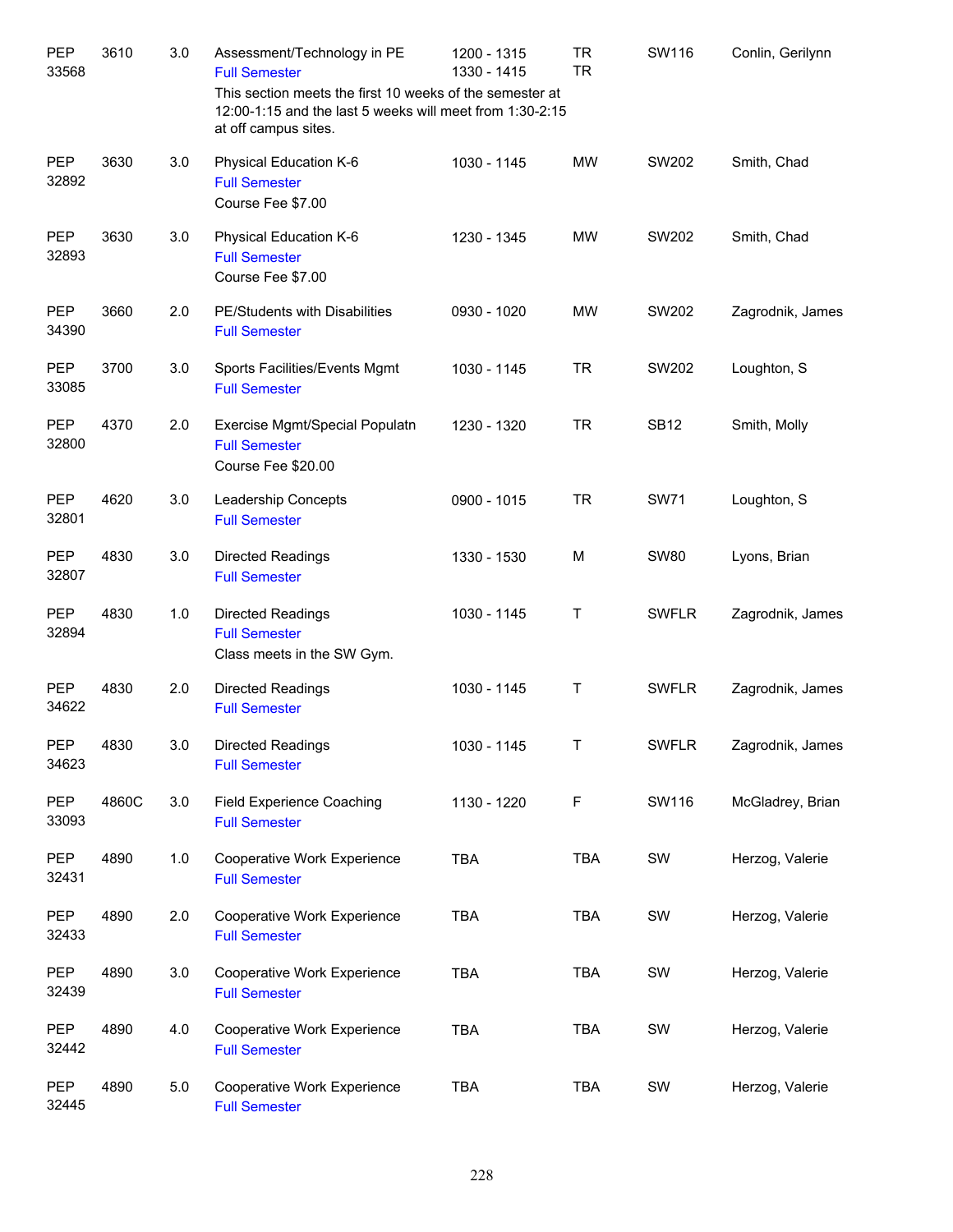| PEP<br>32447         | 4890 | 6.0 | Cooperative Work Experience<br><b>Full Semester</b>                                                                                                                                     | <b>TBA</b>  | <b>TBA</b>   | SW           | Herzog, Valerie  |
|----------------------|------|-----|-----------------------------------------------------------------------------------------------------------------------------------------------------------------------------------------|-------------|--------------|--------------|------------------|
| <b>PEP</b><br>33001  | 4890 | 1.0 | Cooperative Work Experience<br><b>Full Semester</b>                                                                                                                                     | 1330 - 1420 | <b>TBA</b>   | <b>SB12</b>  | Smith, Molly     |
| <b>PEP</b><br>33002  | 4890 | 2.0 | Cooperative Work Experience<br><b>Full Semester</b>                                                                                                                                     | 1330 - 1420 | <b>TBA</b>   | <b>SB12</b>  | Smith, Molly     |
| <b>PEP</b><br>33003  | 4890 | 3.0 | Cooperative Work Experience<br><b>Full Semester</b>                                                                                                                                     | 1330 - 1420 | <b>TBA</b>   | <b>SB12</b>  | Smith, Molly     |
| <b>PEP</b><br>33005  | 4890 | 4.0 | Cooperative Work Experience<br><b>Full Semester</b>                                                                                                                                     | 1330 - 1420 | <b>TBA</b>   | <b>SB12</b>  | Smith, Molly     |
| <b>PEP</b><br>33006  | 4890 | 5.0 | Cooperative Work Experience<br><b>Full Semester</b>                                                                                                                                     | 1330 - 1420 | <b>TBA</b>   | <b>SB12</b>  | Smith, Molly     |
| <b>PEP</b><br>33008  | 4890 | 6.0 | Cooperative Work Experience<br><b>Full Semester</b>                                                                                                                                     | 1330 - 1420 | <b>TBA</b>   | <b>SB12</b>  | Smith, Molly     |
| <b>PEP</b><br>32966  | 4990 | 2.0 | Field Experience/Sr Seminar<br><b>Full Semester</b>                                                                                                                                     | 1030 - 1145 | $\mathsf{R}$ | SW116        | Conlin, Gerilynn |
| PHIL<br>30566        | 1000 | 3.0 | HU Introduction to Philosophy<br><b>Full Semester</b><br>To access online course materials, please log in to your student portal at<br>weber.edu and select your student services tab.  | <b>TBA</b>  | <b>TBA</b>   | OL           | Greene, Richard  |
| <b>PHIL</b><br>31183 | 1000 | 3.0 | HU Introduction to Philosophy<br><b>Full Semester</b>                                                                                                                                   | 1030 - 1120 | <b>MWF</b>   | SS203        | Fudge, Robert    |
| <b>PHIL</b><br>31274 | 1000 | 3.0 | HU Introduction to Philosophy<br><b>Full Semester</b>                                                                                                                                   | 0830 - 0920 | <b>MWF</b>   | <b>SS276</b> | Robison, Rachel  |
| PHIL<br>31279        | 1000 | 3.0 | HU Introduction to Philosophy<br><b>Full Semester</b>                                                                                                                                   | 1200 - 1315 | <b>TR</b>    | <b>SS276</b> | Nelson, Marc     |
| PHIL<br>31421        | 1000 | 3.0 | HU Introduction to Philosophy<br><b>Full Semester</b>                                                                                                                                   | 1730 - 2010 | т            | DH2409       | Hermon, Michael  |
| PHIL<br>31429        | 1000 | 3.0 | HU Introduction to Philosophy<br><b>Full Semester</b>                                                                                                                                   | 1030 - 1145 | <b>TR</b>    | D02320       | Hermon, Michael  |
| <b>PHIL</b><br>30567 | 1120 | 3.0 | HU Contemporary Moral Problems<br><b>Full Semester</b><br>To access online course materials, please log in to your student portal at<br>weber.edu and select your student services tab. | <b>TBA</b>  | <b>TBA</b>   | OL           | Greene, Richard  |
| <b>PHIL</b><br>31278 | 1120 | 3.0 | HU Contemporary Moral Problems<br><b>Full Semester</b>                                                                                                                                  | 1130 - 1220 | <b>MWF</b>   | <b>SS276</b> | Nelson, Marc     |
| <b>PHIL</b><br>31425 | 1120 | 3.0 | HU Contemporary Moral Problems<br><b>Full Semester</b>                                                                                                                                  | 1800 - 2040 | R            | <b>HC014</b> | Hermon, Michael  |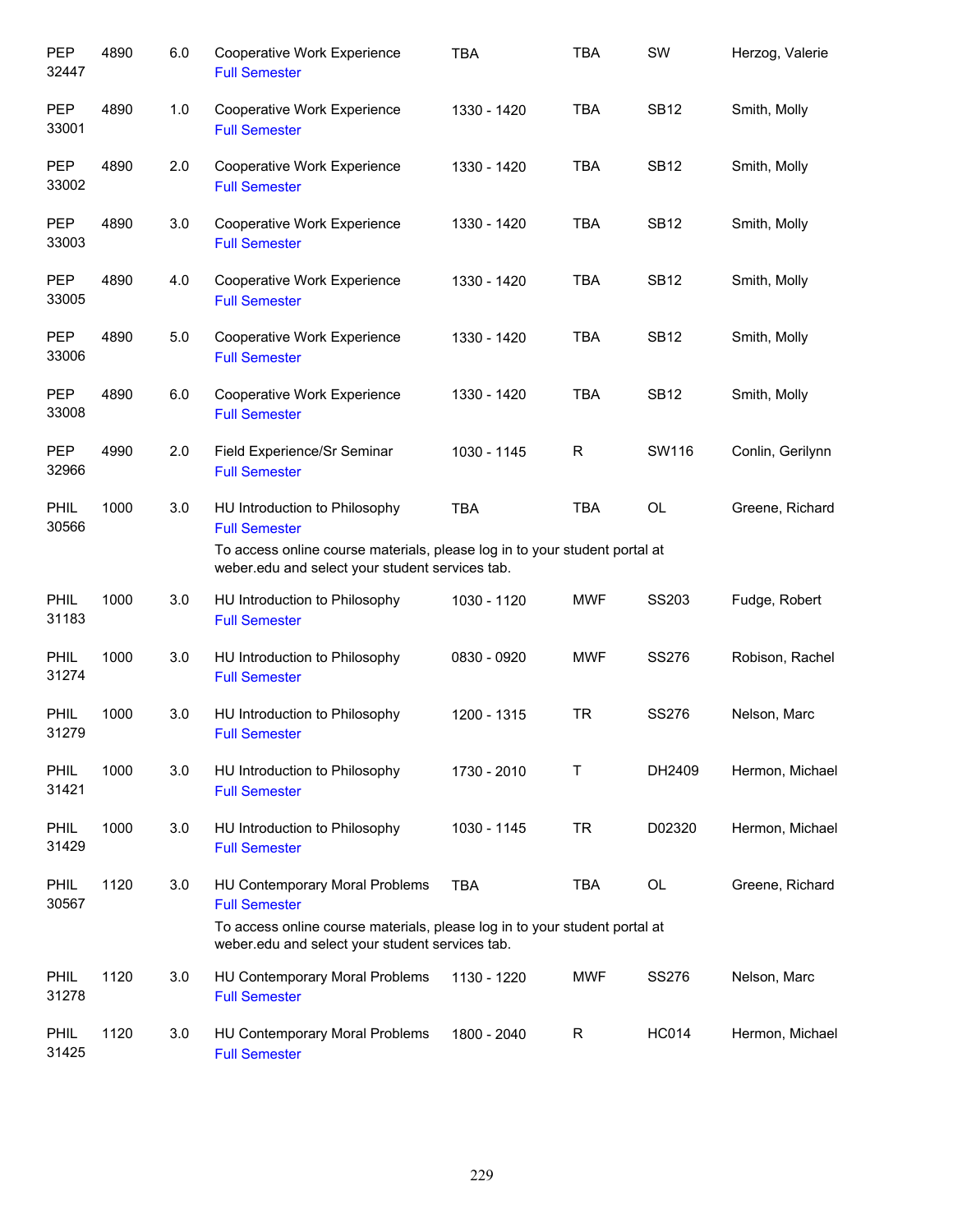| PHIL<br>31426        | 1120 | 3.0 | HU Contemporary Moral Problems<br><b>Full Semester</b><br>Interactive Audio Visual Delivery -- EdNet                                                                                 | 1800 - 2040 | R          | WW102        | Hermon, Michael |
|----------------------|------|-----|--------------------------------------------------------------------------------------------------------------------------------------------------------------------------------------|-------------|------------|--------------|-----------------|
| PHIL<br>31430        | 1250 | 3.0 | <b>HU Critical Thinking</b><br><b>Full Semester</b><br>To access online course materials, please log in to your student portal at<br>weber.edu and select your student services tab. | <b>TBA</b>  | <b>TBA</b> | <b>OL</b>    | Fudge, Robert   |
| PHIL<br>31152        | 2200 | 3.0 | QL-Deductive Logic<br><b>Full Semester</b>                                                                                                                                           | 1330 - 1610 | W          | <b>SS278</b> | Greene, Richard |
| PHIL<br>31166        | 2200 | 3.0 | QL-Deductive Logic<br><b>Full Semester</b>                                                                                                                                           | 1030 - 1145 | <b>TR</b>  | <b>SS203</b> | Greene, Richard |
| <b>PHIL</b><br>31209 | 2200 | 3.0 | QL-Deductive Logic<br><b>Full Semester</b>                                                                                                                                           | 0900 - 1015 | <b>TR</b>  | SS203        | Willard, Mary   |
| PHIL<br>31432        | 2200 | 3.0 | QL-Deductive Logic<br><b>Full Semester</b><br>To access online course materials, please log in to your student portal at<br>weber.edu and select your student services tab.          | <b>TBA</b>  | <b>TBA</b> | <b>OL</b>    | Willard, Mary   |
| <b>PHIL</b><br>33984 | 2200 | 3.0 | QL-Deductive Logic<br><b>Full Semester</b><br>To access online course materials, please log in to your student portal at<br>weber.edu and select your student services tab.          | <b>TBA</b>  | <b>TBA</b> | OL           | Willard, Mary   |
| PHIL<br>31217        | 3020 | 3.0 | History of Philosophy: Modern<br><b>Full Semester</b>                                                                                                                                | 1030 - 1145 | <b>TR</b>  | <b>SS229</b> | Willard, Mary   |
| PHIL<br>31170        | 3200 | 3.0 | Philosophy of Democracy<br><b>Full Semester</b>                                                                                                                                      | 0930 - 1020 | <b>MWF</b> | <b>SS229</b> | Fudge, Robert   |
| PHIL<br>31207        | 3300 | 3.0 | Imagination<br><b>Full Semester</b>                                                                                                                                                  | 1330 - 1610 | W          | <b>SS276</b> | Willard, Mary   |
| PHIL<br>31157        | 4810 | 3.0 | Philosophy of Mind<br><b>Full Semester</b>                                                                                                                                           | 1200 - 1315 | TR         | SS233        | Greene, Richard |
| <b>PHIL</b><br>31221 | 4830 | 1.0 | <b>Directed Readings</b><br><b>Full Semester</b>                                                                                                                                     | TBA         | <b>TBA</b> |              | Greene, Richard |
| PHIL<br>31224        | 4830 | 2.0 | <b>Directed Readings</b><br><b>Full Semester</b>                                                                                                                                     | TBA         | <b>TBA</b> |              | Greene, Richard |
| PHIL<br>31191        | 4900 | 3.0 | Senior Capstone Seminar<br><b>Full Semester</b>                                                                                                                                      | 1730 - 2010 | M          | <b>SS233</b> | Fudge, Robert   |
| <b>PHYS</b><br>33448 | 1010 | 3.0 | PS Elementary Physics<br><b>Full Semester</b><br>Course Fee \$10.00                                                                                                                  | 1030 - 1120 | <b>MWF</b> | LL121        | Galli, J        |
| <b>PHYS</b><br>33452 | 1010 | 3.0 | PS Elementary Physics<br><b>Full Semester</b><br>Course Fee \$10.00                                                                                                                  | 1030 - 1145 | <b>TR</b>  | LL121        | Galli, J        |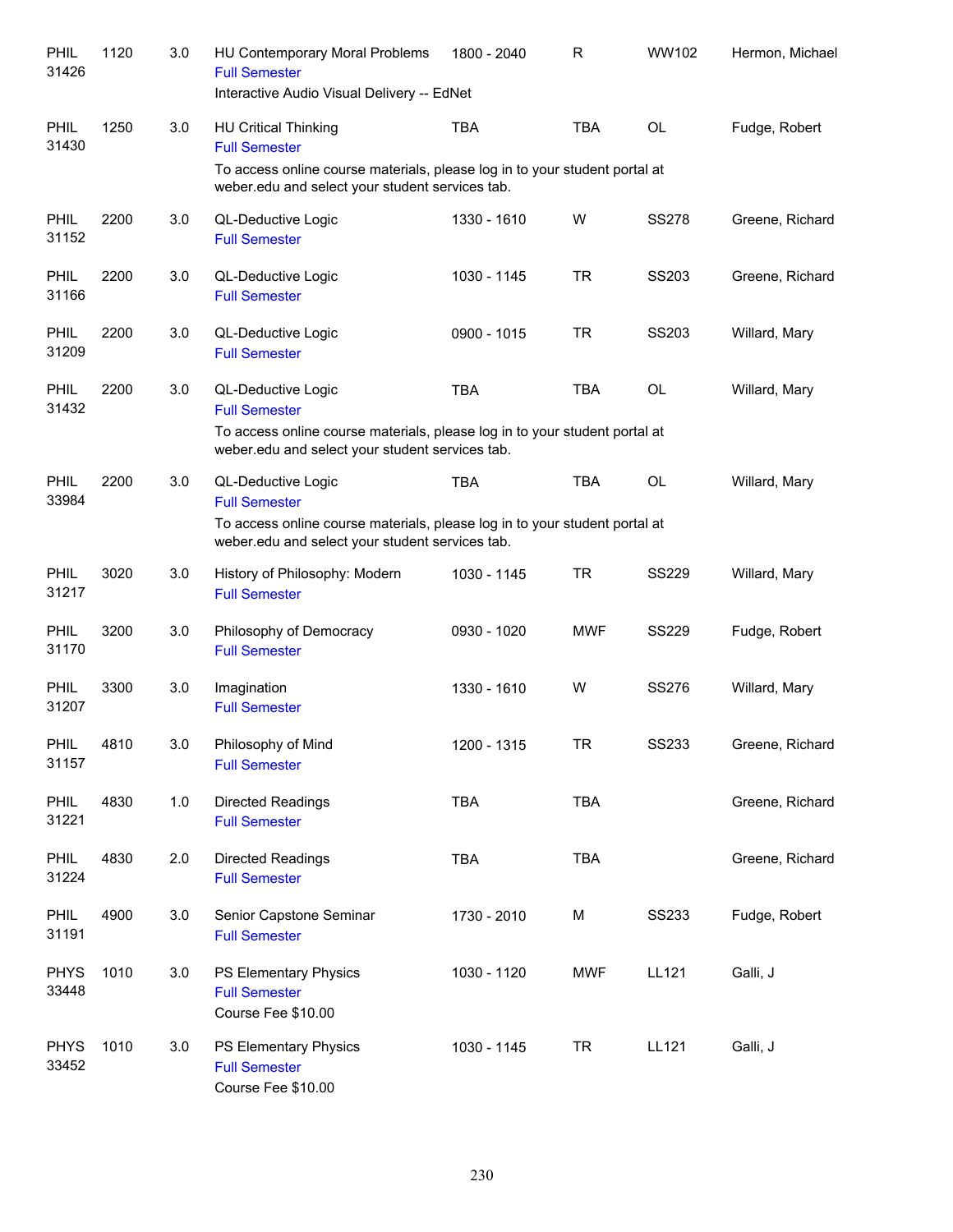| <b>PHYS</b><br>33464 | 1010 | 3.0   | PS Elementary Physics<br><b>Full Semester</b><br>Course Fee \$10.00                                                                                                                                                                                                                                                | 1330 - 1445 | <b>TR</b>    | LL121 | Galli, J          |
|----------------------|------|-------|--------------------------------------------------------------------------------------------------------------------------------------------------------------------------------------------------------------------------------------------------------------------------------------------------------------------|-------------|--------------|-------|-------------------|
| <b>PHYS</b><br>33465 | 1010 | 3.0   | PS Elementary Physics<br><b>Full Semester</b><br>Course Fee \$10.00                                                                                                                                                                                                                                                | 1130 - 1220 | <b>MWF</b>   | LL121 | Arnold, Michelle  |
| <b>PHYS</b><br>34065 | 1010 | 3.0   | PS Elementary Physics<br><b>Full Semester</b><br>To access the online course materials, please log in to your student portal at                                                                                                                                                                                    | <b>TBA</b>  | <b>TBA</b>   | OL    | Amiri, Farhang    |
|                      |      |       | weber.edu and select your Student Services tab.                                                                                                                                                                                                                                                                    |             |              |       |                   |
| <b>PHYS</b><br>33516 | 1040 | 3.0   | PS Elementary Astronomy<br><b>Full Semester</b>                                                                                                                                                                                                                                                                    | 1030 - 1120 | <b>MWF</b>   | LL203 | Hole, Karen       |
|                      |      |       | This course is now ASTR 1040. Please select the "Astronomy" subject on the<br>Class Schedule Search and enroll in CRN 33468.                                                                                                                                                                                       |             |              |       |                   |
| <b>PHYS</b><br>33519 | 1040 | 3.0   | PS Elementary Astronomy<br><b>Full Semester</b>                                                                                                                                                                                                                                                                    | 1230 - 1320 | <b>MWF</b>   | LL203 | Armstrong, John   |
|                      |      |       | This course is now ASTR 1040. Please select the "Astronomy" subject on the<br>Class Schedule Search and enroll in CRN 33471.                                                                                                                                                                                       |             |              |       |                   |
| <b>PHYS</b><br>33521 | 1040 | 3.0   | PS Elementary Astronomy<br><b>Full Semester</b>                                                                                                                                                                                                                                                                    | 1130 - 1220 | <b>MWF</b>   | LL203 | Palen, Stacy      |
|                      |      |       | This course is now ASTR 1040. Please select the "Astronomy" subject on the<br>Class Schedule Search and enroll in CRN 33473.                                                                                                                                                                                       |             |              |       |                   |
| <b>PHYS</b><br>33523 | 1040 | 3.0   | PS Elementary Astronomy<br><b>Full Semester</b>                                                                                                                                                                                                                                                                    | 1730 - 2020 | T            | LL203 | Ostlie, Dale      |
|                      |      |       | This course is now ASTR 1040. Please select the "Astronomy" subject on the<br>Class Schedule Search and enroll in CRN 33474.                                                                                                                                                                                       |             |              |       |                   |
| <b>PHYS</b><br>33525 | 1040 | 3.0   | PS Elementary Astronomy<br><b>Full Semester</b>                                                                                                                                                                                                                                                                    | 1730 - 2020 | R            | LL203 | Ostlie, Dale      |
|                      |      |       | This course is now ASTR 1040. Please select the "Astronomy" subject on the<br>Class Schedule Search and enroll in CRN 33476.                                                                                                                                                                                       |             |              |       |                   |
| <b>PHYS</b><br>34064 | 1040 | 3.0   | PS Elementary Astronomy<br><b>Full Semester</b>                                                                                                                                                                                                                                                                    | TBA         | TBA          | OL    | Carroll, Bradley  |
|                      |      |       | To access the online course materials, please log in to your student portal at<br>weber.edu and select your Student Services tab.                                                                                                                                                                                  |             |              |       |                   |
| <b>PHYS</b><br>33477 | 2010 | 5.0   | PS College Physics I<br><b>Full Semester</b>                                                                                                                                                                                                                                                                       | 0730 - 0820 | <b>MTWRF</b> | LL121 | Arnold, Michelle  |
| <b>PHYS</b><br>33478 | 2010 | $5.0$ | PS College Physics I<br><b>Full Semester</b>                                                                                                                                                                                                                                                                       | 1730 - 1945 | MW           | LL121 | Gogosha, Orest    |
|                      |      |       | CMT Majors have enrollment priority and need a registration override from the<br>Physics Department secretary. For all registration override requests, please<br>contact Nereyda Hesterberg at nhesterberg@weber.edu or (801) 626-6163.                                                                            |             |              |       |                   |
| <b>PHYS</b><br>33529 | 2019 | 0.0   | College Physics I Lab<br><b>Full Semester</b>                                                                                                                                                                                                                                                                      | 0930 - 1220 | Т            | SL225 | Inglefield, Colin |
|                      |      |       | PHYS 2019 (CRN 33529) and 2219 (CRN 33531) are grouped. When the sum<br>of their enrollments reaches 18, there will be no more seats available in either<br>course. Please contact the department secretary, Nereyda Hesterberg, at<br>nhesterberg@weber.edu or (801) 626-6163 if you have questions or need help. |             |              |       |                   |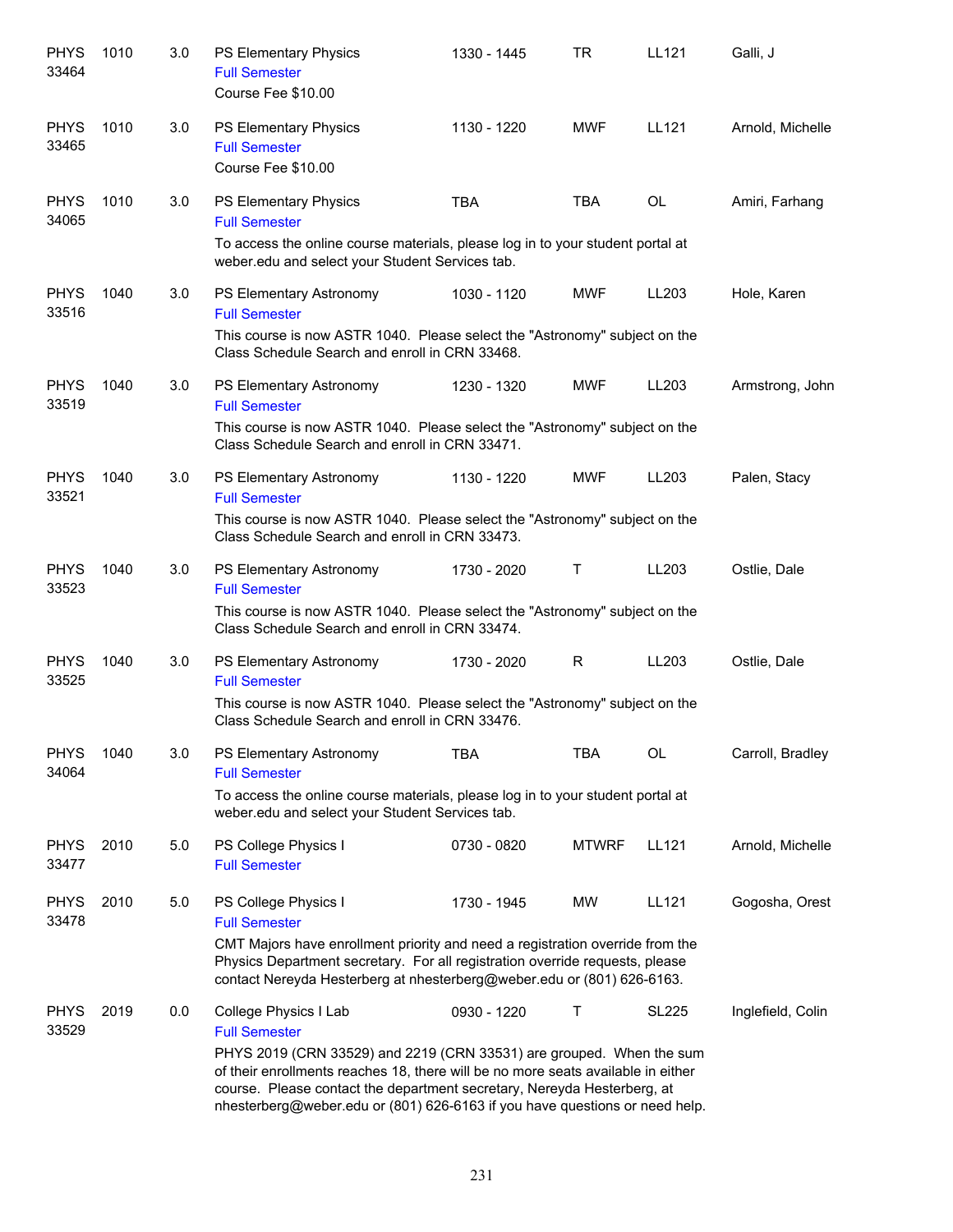| <b>PHYS</b><br>33533 | 2019 | 0.0 | College Physics I Lab<br><b>Full Semester</b>                                                                                                                                                                                                                                                                                                                       | 1330 - 1620 | т            | <b>SL225</b> | Armstrong, John   |
|----------------------|------|-----|---------------------------------------------------------------------------------------------------------------------------------------------------------------------------------------------------------------------------------------------------------------------------------------------------------------------------------------------------------------------|-------------|--------------|--------------|-------------------|
|                      |      |     | PHYS 2019 (CRN 33533) and 2219 (CRN 33534) are grouped. When the sum<br>of their enrollments reaches 18, there will be no more seats available in either<br>course. Please contact the department secretary, Nereyda Hesterberg, at<br>nhesterberg@weber.edu or (801) 626-6163 if you have questions or need help.                                                  |             |              |              |                   |
| <b>PHYS</b><br>33538 | 2019 | 0.0 | College Physics I Lab<br><b>Full Semester</b>                                                                                                                                                                                                                                                                                                                       | 0930 - 1220 | W            | <b>SL225</b> | Amiri, Farhang    |
|                      |      |     | PHYS 2019 (CRN 33538) and 2219 (CRN 33541) are grouped. When the sum<br>of their enrollments reaches 18, there will be no more seats available in either<br>course. Please contact the department secretary, Nereyda Hesterberg, at<br>nhesterberg@weber.edu or (801) 626-6163 if you have questions or need help.                                                  |             |              |              |                   |
| <b>PHYS</b><br>33543 | 2019 | 0.0 | College Physics I Lab<br><b>Full Semester</b>                                                                                                                                                                                                                                                                                                                       | 1430 - 1720 | W            | <b>SL225</b> | Schroeder, Daniel |
|                      |      |     | PHYS 2019 (CRN 33543) and 2219 (CRN 33545) are grouped. When the sum<br>of their enrollments reaches 18, there will be no more seats available in either<br>course. Please contact the department secretary, Nereyda Hesterberg, at<br>nhesterberg@weber.edu or (801) 626-6163 if you have questions or need help.                                                  |             |              |              |                   |
| <b>PHYS</b><br>33548 | 2019 | 0.0 | College Physics I Lab<br><b>Full Semester</b>                                                                                                                                                                                                                                                                                                                       | 0930 - 1220 | R            | <b>SL225</b> | Inglefield, Colin |
|                      |      |     | PHYS 2019 (CRN 33548) and 2219 (CRN 33551) are grouped. When the sum<br>of their enrollments reaches 18, there will be no more seats available in either<br>course. Please contact the department secretary, Nereyda Hesterberg, at<br>nhesterberg@weber.edu or (801) 626-6163 if you have questions or need help.                                                  |             |              |              |                   |
| <b>PHYS</b><br>33553 | 2019 | 0.0 | College Physics I Lab<br><b>Full Semester</b><br>PHYS 2019 (CRN 33553) and 2219 (CRN 33554) are grouped. When the sum<br>of their enrollments reaches 18, there will be no more seats available in either<br>course. Please contact the department secretary, Nereyda Hesterberg, at<br>nhesterberg@weber.edu or (801) 626-6163 if you have questions or need help. | 1330 - 1620 | R            | <b>SL225</b> | Carroll, Bradley  |
| <b>PHYS</b><br>33555 | 2019 | 0.0 | College Physics I Lab<br><b>Full Semester</b><br>PHYS 2019 (CRN 33555) and 2219 (CRN 33556) are grouped. When the sum<br>of their enrollments reaches 18, there will be no more seats available in either<br>course. Please contact the department secretary, Nereyda Hesterberg, at<br>nhesterberg@weber.edu or (801) 626-6163 if you have questions or need help. | 1330 - 1620 | F            | <b>SL225</b> | Armstrong, John   |
| <b>PHYS</b><br>33557 | 2019 | 0.0 | College Physics I Lab<br><b>Full Semester</b><br>CMT Majors have enrollment priority and need a registration override from the<br>Physics Department secretary. For all registration override requests, please<br>contact Nereyda Hesterberg at nhesterberg@weber.edu or (801) 626-6163.                                                                            | 1730 - 2020 | R            | <b>SL225</b> | Lear, Charles     |
| <b>PHYS</b><br>34625 | 2019 | 0.0 | College Physics I Lab<br><b>Full Semester</b><br>Course Fee \$25.00                                                                                                                                                                                                                                                                                                 | 0930 - 1220 | F            | <b>SL225</b> | Johnston, Adam    |
| <b>PHYS</b><br>33480 | 2020 | 5.0 | College Physics II<br><b>Full Semester</b>                                                                                                                                                                                                                                                                                                                          | 0830 - 0920 | <b>MTWRF</b> | LL121        | Hole, Karen       |
| <b>PHYS</b><br>34700 | 2025 | 1.0 | College Physics II Lab<br><b>Full Semester</b>                                                                                                                                                                                                                                                                                                                      | <b>TBA</b>  | <b>TBA</b>   |              | Amiri, Farhang    |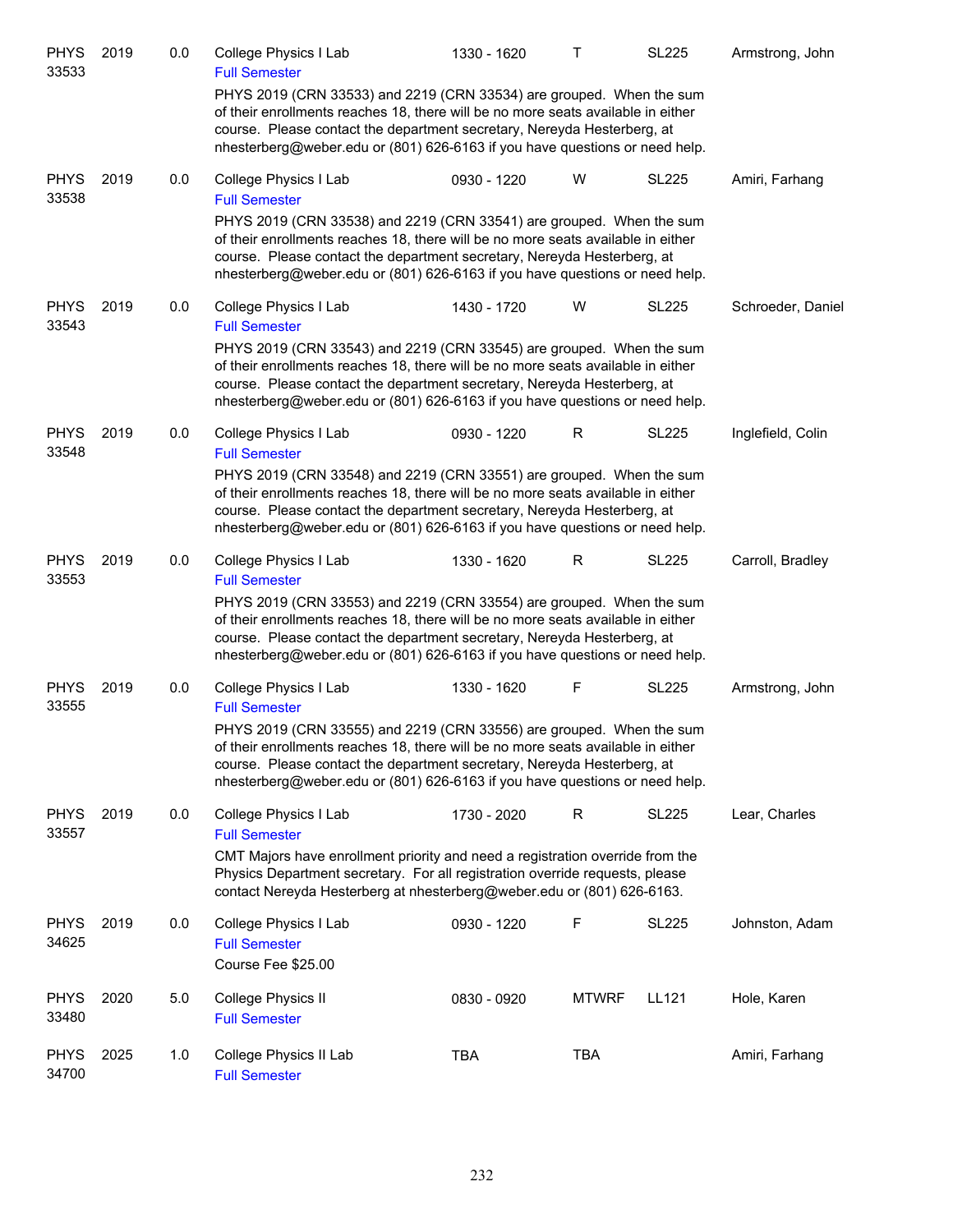| <b>PHYS</b><br>33482 | 2029 | 0.0 | College Physics II Lab<br><b>Full Semester</b><br>Course Fee \$25.00                                                                                                                                                                                                                                                                                                        | 1030 - 1320 | Τ            | <b>SL222</b> | Arnold, Michelle  |
|----------------------|------|-----|-----------------------------------------------------------------------------------------------------------------------------------------------------------------------------------------------------------------------------------------------------------------------------------------------------------------------------------------------------------------------------|-------------|--------------|--------------|-------------------|
| <b>PHYS</b><br>33483 | 2029 | 0.0 | College Physics II Lab<br><b>Full Semester</b><br>Course Fee \$25.00                                                                                                                                                                                                                                                                                                        | 1330 - 1620 | Τ            | <b>SL222</b> | Hole, Karen       |
| <b>PHYS</b><br>33484 | 2029 | 0.0 | College Physics II Lab<br><b>Full Semester</b><br>Course Fee \$25.00                                                                                                                                                                                                                                                                                                        | 1430 - 1720 | W            | <b>SL222</b> | Amiri, Farhang    |
| <b>PHYS</b><br>33485 | 2029 | 0.0 | College Physics II Lab<br><b>Full Semester</b><br>Course Fee \$25.00                                                                                                                                                                                                                                                                                                        | 1330 - 1620 | R            | <b>SL222</b> | Amiri, Farhang    |
| <b>PHYS</b><br>33487 | 2210 | 5.0 | PS Physics Scientist & Engrs I<br><b>Full Semester</b>                                                                                                                                                                                                                                                                                                                      | 1230 - 1320 | <b>MTWRF</b> | LL121        | Carroll, Bradley  |
| <b>PHYS</b><br>33531 | 2219 | 0.0 | Physics lab I, Scientist/Eng.<br><b>Full Semester</b><br>PHYS 2019 (CRN 33529) and 2219 (CRN 33531) are grouped. When the sum<br>of their enrollments reaches 18, there will be no more seats available in either<br>course. Please contact the department secretary, Nereyda Hesterberg, at<br>nhesterberg@weber.edu or (801) 626-6163 if you have questions or need help. | 0930 - 1220 | $\mathsf T$  | <b>SL225</b> | Inglefield, Colin |
| <b>PHYS</b><br>33534 | 2219 | 0.0 | Physics lab I, Scientist/Eng.<br><b>Full Semester</b><br>PHYS 2019 (CRN 33533) and 2219 (CRN 33534) are grouped. When the sum<br>of their enrollments reaches 18, there will be no more seats available in either<br>course. Please contact the department secretary, Nereyda Hesterberg, at<br>nhesterberg@weber.edu or (801) 626-6163 if you have questions or need help. | 1330 - 1620 | Т            | <b>SL225</b> | Armstrong, John   |
| <b>PHYS</b><br>33541 | 2219 | 0.0 | Physics lab I, Scientist/Eng.<br><b>Full Semester</b><br>PHYS 2019 (CRN 33538) and 2219 (CRN 33541) are grouped. When the sum<br>of their enrollments reaches 18, there will be no more seats available in either<br>course. Please contact the department secretary, Nereyda Hesterberg, at<br>nhesterberg@weber.edu or (801) 626-6163 if you have questions or need help. | 0930 - 1220 | W            | <b>SL225</b> | Amiri, Farhang    |
| <b>PHYS</b><br>33545 | 2219 | 0.0 | Physics lab I, Scientist/Eng.<br><b>Full Semester</b><br>PHYS 2019 (CRN 33543) and 2219 (CRN 33545) are grouped. When the sum<br>of their enrollments reaches 18, there will be no more seats available in either<br>course. Please contact the department secretary, Nereyda Hesterberg, at<br>nhesterberg@weber.edu or (801) 626-6163 if you have questions or need help. | 1430 - 1720 | W            | <b>SL225</b> | Schroeder, Daniel |
| <b>PHYS</b><br>33551 | 2219 | 0.0 | Physics lab I, Scientist/Eng.<br><b>Full Semester</b><br>PHYS 2019 (CRN 33548) and 2219 (CRN 33551) are grouped. When the sum<br>of their enrollments reaches 18, there will be no more seats available in either<br>course. Please contact the department secretary, Nereyda Hesterberg, at<br>nhesterberg@weber.edu or (801) 626-6163 if you have questions or need help. | 0930 - 1220 | R            | <b>SL225</b> | Inglefield, Colin |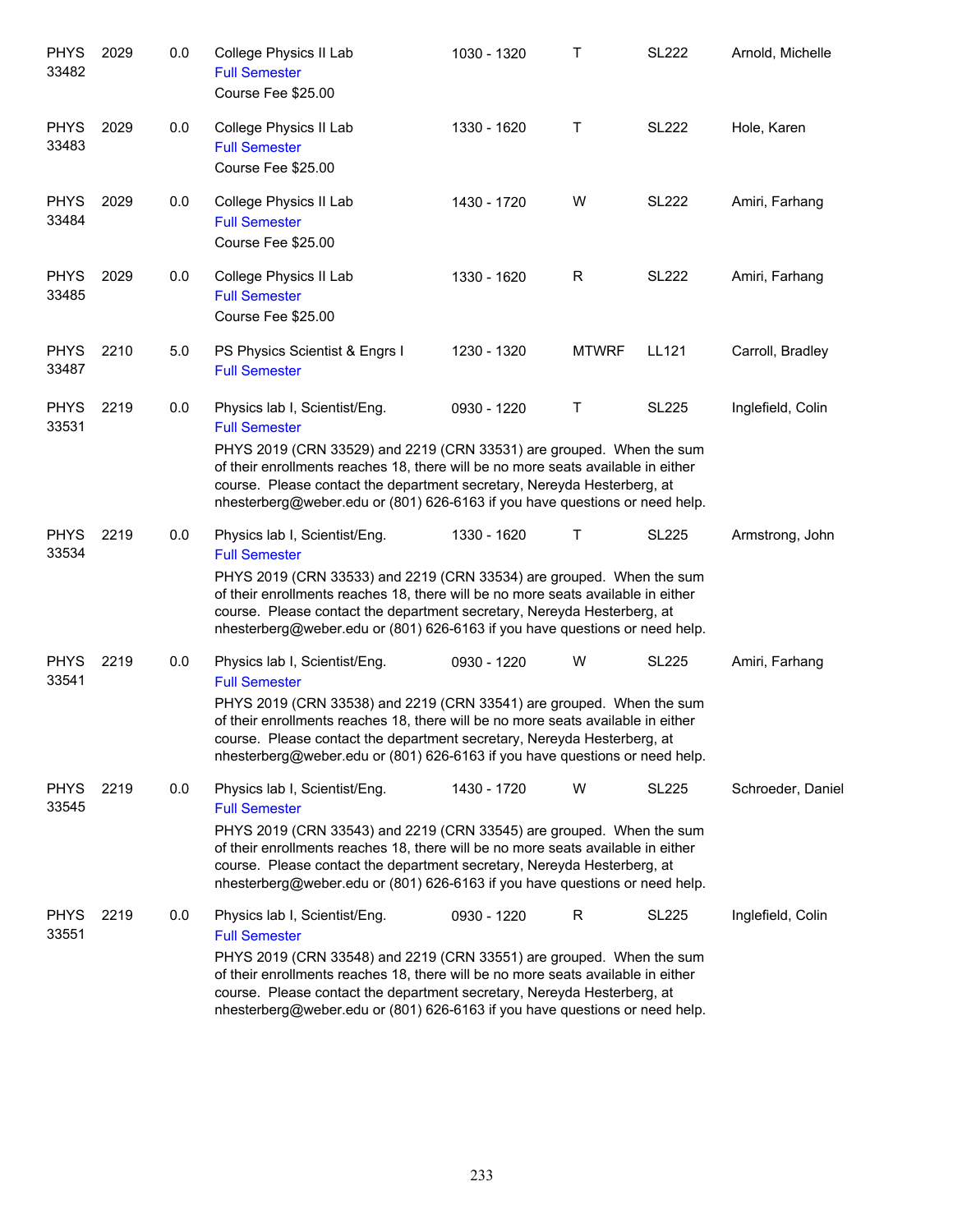| <b>PHYS</b><br>33554 | 2219 | 0.0 | Physics lab I, Scientist/Eng.<br><b>Full Semester</b>                                                                                                                                                                                                                                                              | 1330 - 1620 | $\mathsf{R}$ | <b>SL225</b> | Carroll, Bradley  |
|----------------------|------|-----|--------------------------------------------------------------------------------------------------------------------------------------------------------------------------------------------------------------------------------------------------------------------------------------------------------------------|-------------|--------------|--------------|-------------------|
|                      |      |     | PHYS 2019 (CRN 33553) and 2219 (CRN 33554) are grouped. When the sum<br>of their enrollments reaches 18, there will be no more seats available in either<br>course. Please contact the department secretary, Nereyda Hesterberg, at<br>nhesterberg@weber.edu or (801) 626-6163 if you have questions or need help. |             |              |              |                   |
| <b>PHYS</b><br>33556 | 2219 | 0.0 | Physics lab I, Scientist/Eng.<br><b>Full Semester</b>                                                                                                                                                                                                                                                              | 1330 - 1620 | F            | <b>SL225</b> | Armstrong, John   |
|                      |      |     | PHYS 2019 (CRN 33555) and 2219 (CRN 33556) are grouped. When the sum<br>of their enrollments reaches 18, there will be no more seats available in either<br>course. Please contact the department secretary, Nereyda Hesterberg, at<br>nhesterberg@weber.edu or (801) 626-6163 if you have questions or need help. |             |              |              |                   |
| <b>PHYS</b><br>34626 | 2219 | 0.0 | Physics lab I, Scientist/Eng.<br><b>Full Semester</b><br>Course Fee \$25.00                                                                                                                                                                                                                                        | 0930 - 1220 | F            | <b>SL225</b> | Johnston, Adam    |
| <b>PHYS</b><br>33489 | 2220 | 5.0 | Physics Scientists & Engrs II<br><b>Full Semester</b>                                                                                                                                                                                                                                                              | 0930 - 1020 | <b>MTWRF</b> | LL121        | Palen, Stacy      |
| <b>PHYS</b><br>33490 | 2220 | 5.0 | Physics Scientists & Engrs II<br><b>Full Semester</b>                                                                                                                                                                                                                                                              | 1730 - 1945 | <b>TR</b>    | LL121        | Albretsen, Jacob  |
| <b>PHYS</b><br>33493 | 2229 | 0.0 | Physics lab II, Scientist/Eng.<br><b>Full Semester</b><br>Course Fee \$25.00                                                                                                                                                                                                                                       | 1030 - 1320 | Τ            | <b>SL221</b> | Arnold, Michelle  |
| <b>PHYS</b><br>33494 | 2229 | 0.0 | Physics lab II, Scientist/Eng.<br><b>Full Semester</b><br>Course Fee \$25.00                                                                                                                                                                                                                                       | 1330 - 1620 | Τ            | <b>SL221</b> | Hole, Karen       |
| <b>PHYS</b><br>33495 | 2229 | 0.0 | Physics lab II, Scientist/Eng.<br><b>Full Semester</b><br>Course Fee \$25.00                                                                                                                                                                                                                                       | 1030 - 1320 | $\mathsf{R}$ | <b>SL221</b> | Hole, Karen       |
| <b>PHYS</b><br>33496 | 2229 | 0.0 | Physics lab II, Scientist/Eng.<br><b>Full Semester</b><br>Course Fee \$25.00                                                                                                                                                                                                                                       | 1330 - 1620 | R            | <b>SL221</b> | Amiri, Farhang    |
| <b>PHYS</b><br>33497 | 2229 | 0.0 | Physics lab II, Scientist/Eng.<br><b>Full Semester</b><br>Course Fee \$25.00                                                                                                                                                                                                                                       | 1430 - 1720 | W            | <b>SL221</b> | Amiri, Farhang    |
| <b>PHYS</b><br>33498 | 2229 | 0.0 | Physics lab II, Scientist/Eng.<br><b>Full Semester</b><br>Course Fee \$25.00                                                                                                                                                                                                                                       | 1730 - 2020 | W            | <b>SL221</b> | Lear, Charles     |
| <b>PHYS</b><br>33499 | 2600 | 1.0 | Laboratory Safety<br><b>Full Semester</b>                                                                                                                                                                                                                                                                          | 1230 - 1320 | W            | LL129        | Arnold, Michelle  |
| <b>PHYS</b><br>33527 | 3160 | 3.0 | Astrophysics<br><b>Full Semester</b><br>This course is now ASTR 3160. Please select the "Astronomy" subject on the<br>Class Schedule Search and enroll in CRN 33502.                                                                                                                                               | 1030 - 1145 | <b>TR</b>    | <b>SL240</b> | Armstrong, John   |
| <b>PHYS</b><br>33503 | 3180 | 3.0 | <b>Thermal Physics</b><br><b>Full Semester</b>                                                                                                                                                                                                                                                                     | 0930 - 1020 | <b>MWF</b>   | <b>SL240</b> | Schroeder, Daniel |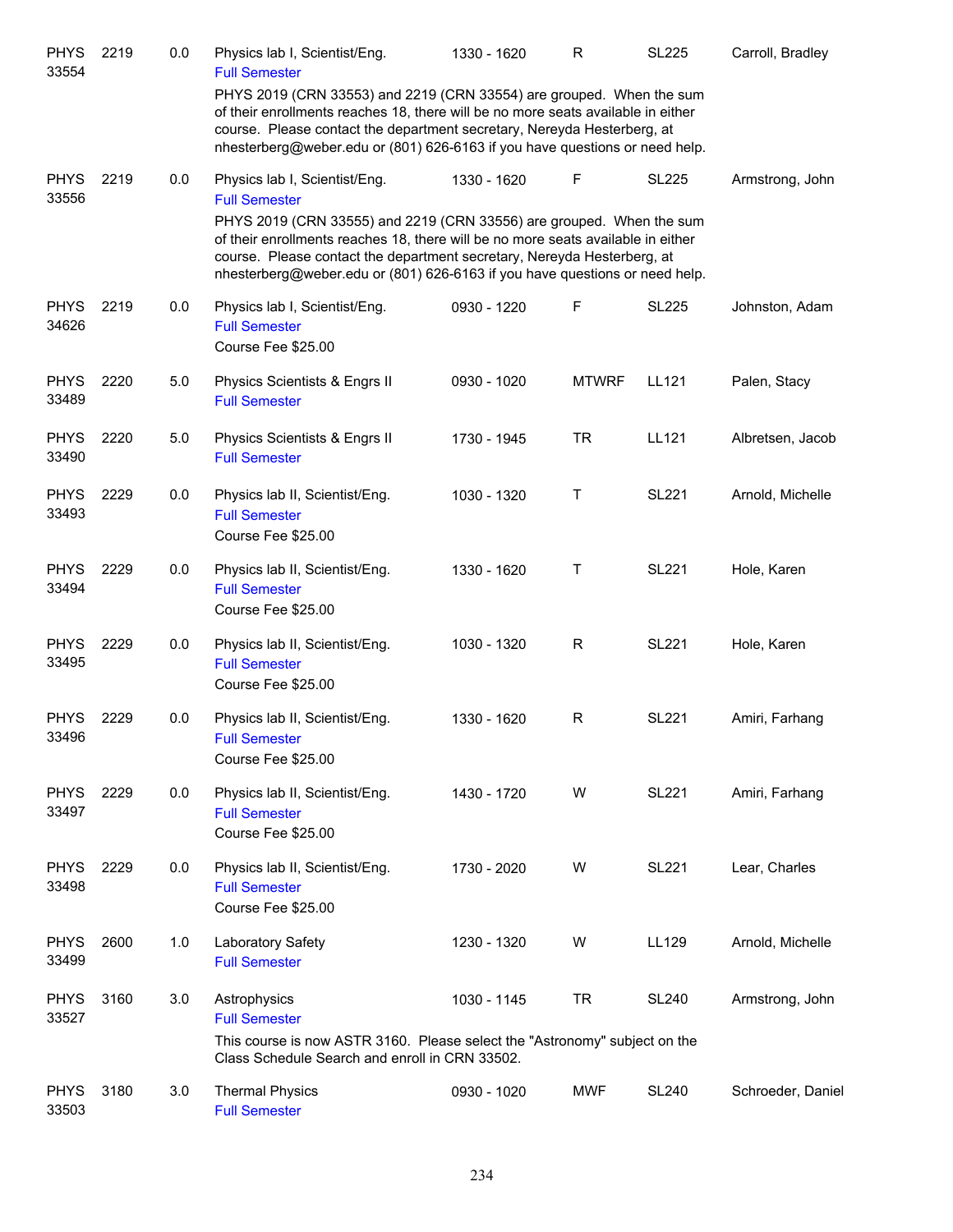| <b>PHYS</b><br>33504 | 3420  | 3.0 | <b>CBL-Data Acquisition/Analysis</b><br><b>Full Semester</b>                                                                                                                                                                                                                     | 0830 - 0920 | <b>MW</b>  | <b>SL240</b> | Sohl, John        |
|----------------------|-------|-----|----------------------------------------------------------------------------------------------------------------------------------------------------------------------------------------------------------------------------------------------------------------------------------|-------------|------------|--------------|-------------------|
|                      |       |     | CBL stands for Community-Based Learning which means that students engage<br>in meaningful community service that is connected to specific course objectives.<br>See http://www.weber.edu/CommunityInvolvement/CBL_Designation.html for a<br>full list of CBL designated courses. |             |            |              |                   |
| <b>PHYS</b><br>33505 | 3420L | 0.0 | Data Acquisition/Analysis Lab<br><b>Full Semester</b>                                                                                                                                                                                                                            | 1330 - 1620 | Τ          | <b>SL232</b> | Sohl, John        |
| <b>PHYS</b><br>33507 | 3540  | 3.0 | Mechanic/Electromagnetic Waves<br><b>Full Semester</b>                                                                                                                                                                                                                           | 1130 - 1220 | <b>MWF</b> | <b>SL240</b> | Carroll, Bradley  |
| <b>PHYS</b><br>33508 | 3570  | 3.0 | Foundations of Science Educ<br><b>Full Semester</b>                                                                                                                                                                                                                              | 1030 - 1145 | <b>TR</b>  | LL230        | Johnston, Adam    |
| <b>PHYS</b><br>33509 | 3710  | 3.0 | Nuclear and Particle Physics<br><b>Full Semester</b>                                                                                                                                                                                                                             | 1230 - 1320 | <b>MWF</b> | <b>SL240</b> | Amiri, Farhang    |
| <b>PHYS</b><br>33510 | 4400  | 2.0 | <b>Advanced Physics Laboratory</b><br><b>Full Semester</b>                                                                                                                                                                                                                       | 1430 - 1720 | <b>MW</b>  | <b>SL226</b> | Sohl, John        |
| <b>PHYS</b><br>33512 | 4610  | 3.0 | <b>Quantum Mechanics</b><br><b>Full Semester</b>                                                                                                                                                                                                                                 | 1030 - 1120 | <b>MWF</b> | <b>SL240</b> | Inglefield, Colin |
| <b>PHYS</b><br>34946 | 4800  | 1.0 | Individual Research Problems<br><b>Full Semester</b>                                                                                                                                                                                                                             | <b>TBA</b>  | <b>TBA</b> |              | Arnold, Michelle  |
| <b>PHYS</b><br>34479 | 4830  | 1.0 | Readings in Physics<br><b>Full Semester</b>                                                                                                                                                                                                                                      | <b>TBA</b>  | <b>TBA</b> |              | Sohl, John        |
| <b>PHYS</b><br>34597 | 4830  | 1.0 | Readings in Physics<br><b>Full Semester</b>                                                                                                                                                                                                                                      | <b>TBA</b>  | <b>TBA</b> |              | Inglefield, Colin |
| <b>PHYS</b><br>34948 | 4830  | 1.0 | Readings in Physics<br><b>Full Semester</b>                                                                                                                                                                                                                                      | <b>TBA</b>  | <b>TBA</b> |              | Inglefield, Colin |
| <b>PHYS</b><br>34977 | 4830  | 2.0 | Readings in Physics<br><b>Full Semester</b>                                                                                                                                                                                                                                      | TBA         | TBA        |              | Armstrong, John   |
| <b>PHYS</b><br>33513 | 4990  | 1.0 | Seminar in Physics<br><b>Full Semester</b><br>Please contact the instructor, Dr. John C. Armstrong, to request approval to<br>register in this class. You can reach him at jcarmstrong@weber.edu or (801)                                                                        | 1330 - 1420 | W          | LL121        | Armstrong, John   |
| <b>POLS</b><br>31145 | 1010  | 3.0 | 626-6215.<br>Intro to Political Science<br><b>Full Semester</b>                                                                                                                                                                                                                  | 1030 - 1145 | <b>TR</b>  | SS276        | Kuehls, Thomas    |
| <b>POLS</b><br>31126 | 1100  | 3.0 | Al American Ntnl Government<br><b>Full Semester</b>                                                                                                                                                                                                                              | 0900 - 1015 | <b>TR</b>  | SS233        | Johnson, Gary     |
| <b>POLS</b><br>31127 | 1100  | 3.0 | Al American Ntnl Government<br><b>Full Semester</b>                                                                                                                                                                                                                              | 1030 - 1145 | <b>TR</b>  | <b>SS278</b> | Johnson, Gary     |
| <b>POLS</b><br>31134 | 1100  | 3.0 | Al American Ntnl Government<br><b>Full Semester</b>                                                                                                                                                                                                                              | 0930 - 1020 | <b>MWF</b> | SS203        | Price, Richard    |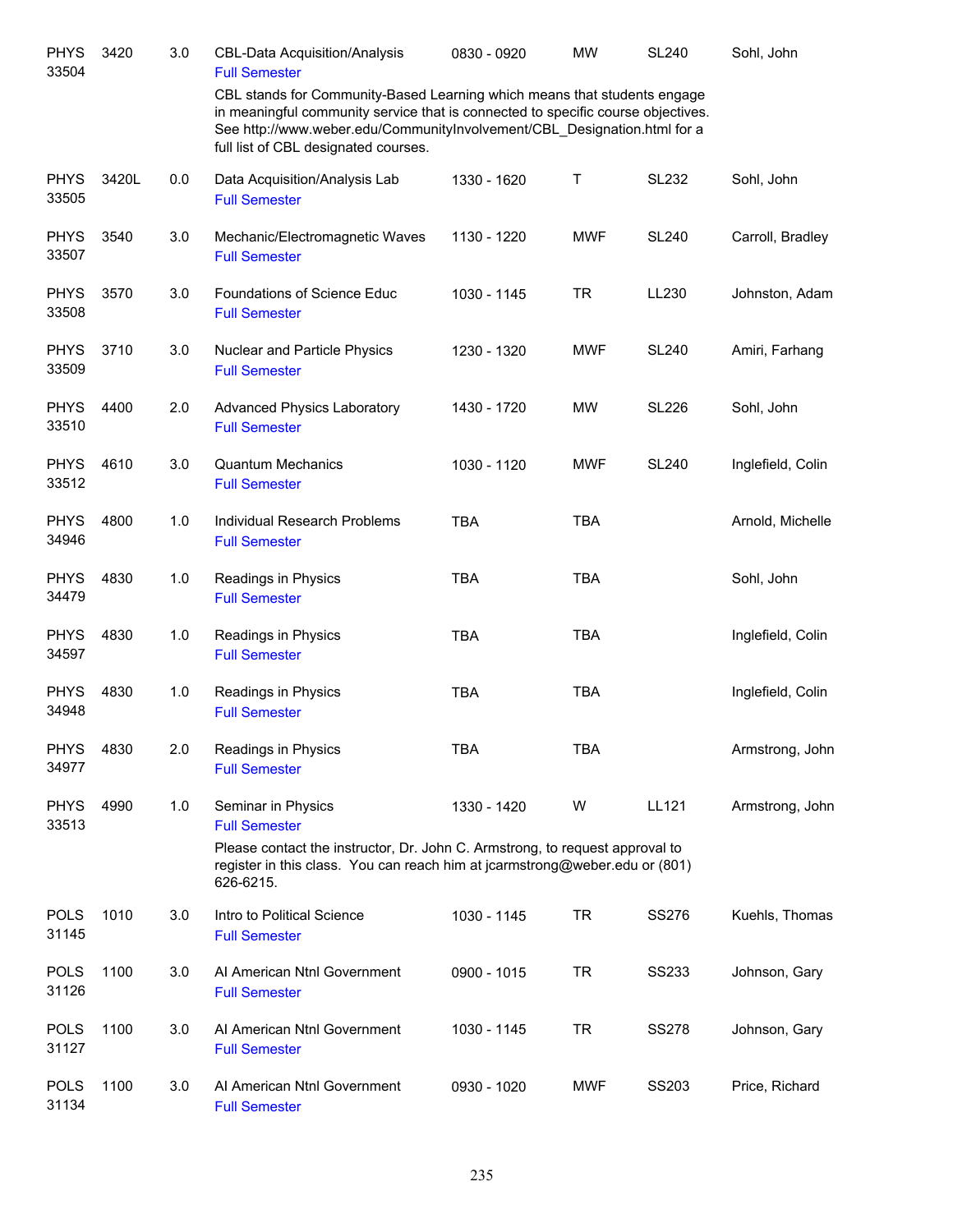| <b>POLS</b><br>31135 | 1100 | 3.0 | Al American Ntnl Government<br><b>Full Semester</b>                                                                                                                                                                                                                                                                                                                                                               | 1030 - 1120 | <b>MWF</b> | <b>SS278</b> | Price, Richard   |
|----------------------|------|-----|-------------------------------------------------------------------------------------------------------------------------------------------------------------------------------------------------------------------------------------------------------------------------------------------------------------------------------------------------------------------------------------------------------------------|-------------|------------|--------------|------------------|
| <b>POLS</b><br>31139 | 1100 | 3.0 | Al American Ntnl Government<br><b>Full Semester</b>                                                                                                                                                                                                                                                                                                                                                               | 0830 - 0920 | <b>MWF</b> | <b>SS229</b> | Reddy, T         |
| <b>POLS</b><br>31144 | 1100 | 3.0 | Al American Ntnl Government<br><b>Full Semester</b>                                                                                                                                                                                                                                                                                                                                                               | 1130 - 1220 | <b>MWF</b> | <b>SS278</b> | Kuehls, Thomas   |
| <b>POLS</b><br>31281 | 1100 | 3.0 | Al American Ntnl Government<br><b>Full Semester</b>                                                                                                                                                                                                                                                                                                                                                               | 1730 - 2010 | W          | <b>SS278</b> | Julander, Roydon |
| <b>POLS</b><br>31374 | 1100 | 3.0 | Al American Ntnl Government<br><b>Full Semester</b>                                                                                                                                                                                                                                                                                                                                                               | 1730 - 2010 | Т          | D02321       | Lee, Roger       |
| <b>POLS</b><br>31376 | 1100 | 3.0 | Al American Ntnl Government<br><b>Full Semester</b>                                                                                                                                                                                                                                                                                                                                                               | 1330 - 1445 | <b>TR</b>  | D02114       | Hunter, Robert   |
| <b>POLS</b><br>31378 | 1100 | 3.0 | Al American Ntnl Government<br><b>Full Semester</b>                                                                                                                                                                                                                                                                                                                                                               | <b>TBA</b>  | <b>TBA</b> | OL           | Reddy, T         |
|                      |      |     | To access online course materials, please log in to your student portal at<br>weber.edu and select your student services tab.                                                                                                                                                                                                                                                                                     |             |            |              |                  |
| <b>POLS</b><br>31515 | 1100 | 3.0 | AI CBL-American Ntnl Govern<br><b>Full Semester</b>                                                                                                                                                                                                                                                                                                                                                               | <b>TBA</b>  | <b>TBA</b> | <b>OL</b>    | Murray, Leah     |
|                      |      |     | To access online course materials, please log in to your student portal at<br>weber.edu and select your student services tab. CBL stands for<br>Community-Based Learning which means that students engage in meaningful<br>community service that is connected to specific course objectives. See<br>http://www.weber.edu/CommunityInvolvement/CBL_Designation.html for a full<br>list of CBL designated courses. |             |            |              |                  |
| <b>POLS</b><br>35022 | 1100 | 3.0 | Al American Ntnl Government<br><b>Full Semester</b>                                                                                                                                                                                                                                                                                                                                                               |             |            |              |                  |
| <b>POLS</b><br>31133 | 2100 | 3.0 | SS Intro - Interntnl Politics<br><b>Full Semester</b>                                                                                                                                                                                                                                                                                                                                                             | 1030 - 1120 | <b>MWF</b> | <b>SS276</b> | Haanstad, Nancy  |
| <b>POLS</b><br>31380 | 2100 | 3.0 | SS Intro - Interntnl Politics<br><b>Full Semester</b>                                                                                                                                                                                                                                                                                                                                                             | <b>TBA</b>  | <b>TBA</b> | OL           | Reddy, T         |
|                      |      |     | To access online course materials, please log in to your student portal at<br>weber.edu and select your student services tab.                                                                                                                                                                                                                                                                                     |             |            |              |                  |
| <b>POLS</b><br>31141 | 2200 | 3.0 | SS Intro - Comparative Politic<br><b>Full Semester</b>                                                                                                                                                                                                                                                                                                                                                            | 0900 - 1015 | <b>TR</b>  | <b>SS229</b> | Reddy, T         |
| <b>POLS</b><br>31143 | 2300 | 3.0 | SS Intro to Political Theory<br><b>Full Semester</b>                                                                                                                                                                                                                                                                                                                                                              | 0930 - 1020 | MWF        | <b>SS278</b> | Kuehls, Thomas   |
| <b>POLS</b><br>34599 | 2920 | 1.0 | Internship Workshop<br><b>Full Semester</b>                                                                                                                                                                                                                                                                                                                                                                       | 1430 - 1710 | <b>TR</b>  | <b>SS278</b> | McNamara, Carol  |
| <b>POLS</b><br>31131 | 3140 | 3.0 | Foreign Policy of the USA<br><b>Full Semester</b>                                                                                                                                                                                                                                                                                                                                                                 | 0930 - 1020 | <b>MWF</b> | SS276        | Haanstad, Nancy  |
| <b>POLS</b><br>31132 | 3150 | 2.0 | <b>Model United Nations</b><br><b>Full Semester</b>                                                                                                                                                                                                                                                                                                                                                               | 1130 - 1320 | W          | <b>SS233</b> | Haanstad, Nancy  |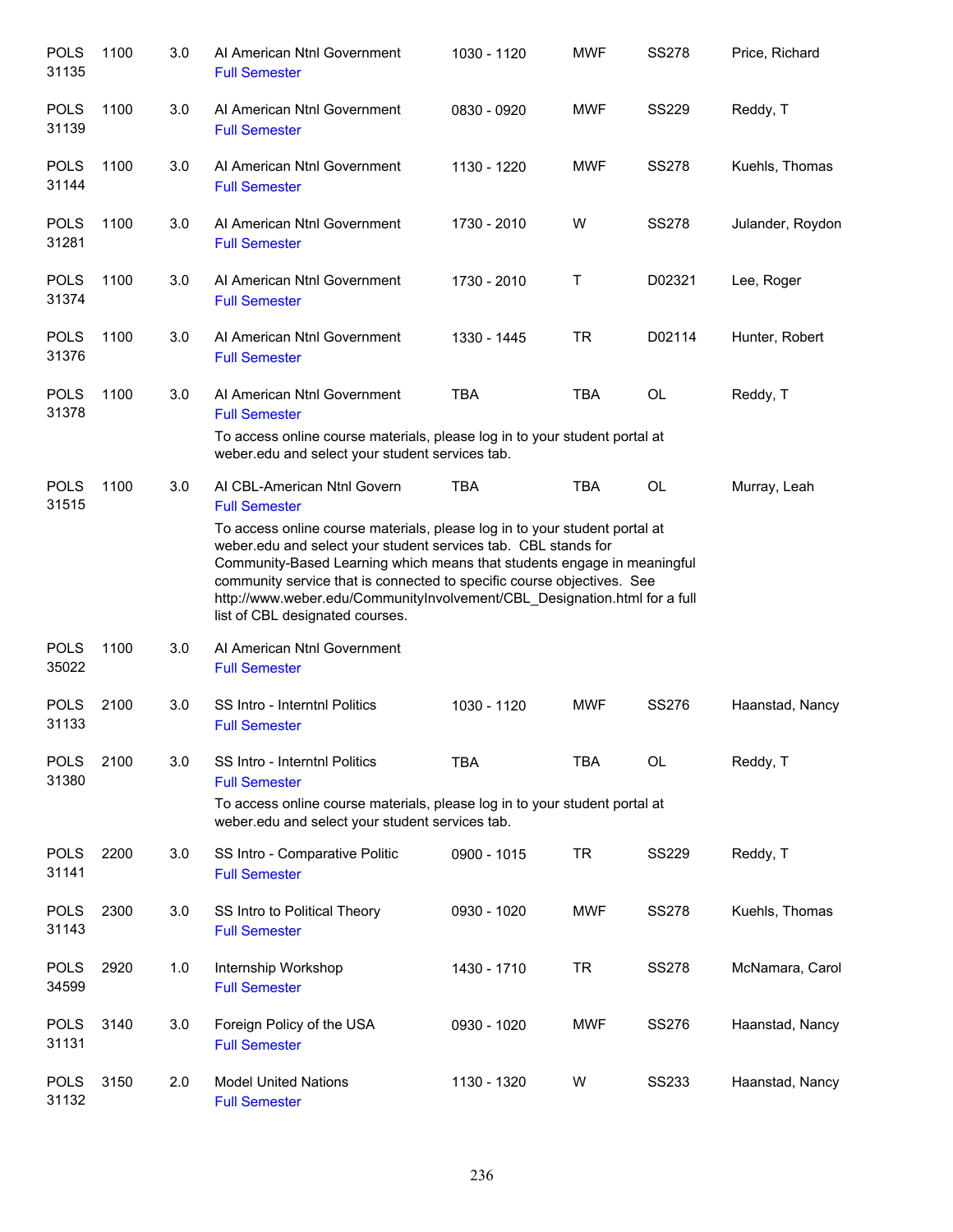| <b>POLS</b><br>31142 | 3220 | 3.0   | Politics and Govrnmnts of Asia<br><b>Full Semester</b>                                                                                                                                                                                                                                                                                       | 1200 - 1315   | <b>TR</b>  | <b>SS229</b> | Reddy, T       |
|----------------------|------|-------|----------------------------------------------------------------------------------------------------------------------------------------------------------------------------------------------------------------------------------------------------------------------------------------------------------------------------------------------|---------------|------------|--------------|----------------|
| <b>POLS</b><br>31129 | 3620 | 3.0   | <b>Political Behavior</b><br><b>Full Semester</b>                                                                                                                                                                                                                                                                                            | 0900 - 1015   | <b>TR</b>  | <b>SS278</b> | Murray, Leah   |
| <b>POLS</b><br>31125 | 3700 | 3.0   | Intro To Public Administration<br><b>Full Semester</b>                                                                                                                                                                                                                                                                                       | 1130 - 1220   | <b>MWF</b> | <b>SS229</b> | Johnson, Gary  |
| <b>POLS</b><br>31128 | 3990 | 3.0   | <b>CBL-Quantitative Analysis</b><br><b>Full Semester</b><br>CBL stands for Community-Based Learning which means that students engage<br>in meaningful community service that is connected to specific course objectives.<br>See http://www.weber.edu/CommunityInvolvement/CBL_Designation.html for a<br>full list of CBL designated courses. | 1230 - 1320   | <b>MWF</b> | <b>SS278</b> | Murray, Leah   |
| <b>POLS</b><br>31137 | 4020 | 3.0   | Amer Constitutional Law I<br><b>Full Semester</b>                                                                                                                                                                                                                                                                                            | $0900 - 1015$ | <b>TR</b>  | <b>SS276</b> | Price, Richard |
| <b>POLS</b><br>31138 | 4060 | 3.0   | Elements Of Law<br><b>Full Semester</b>                                                                                                                                                                                                                                                                                                      | 1030 - 1145   | <b>TR</b>  | <b>SS233</b> | Price, Richard |
| <b>POLS</b><br>31149 | 4190 | 3.0   | Theories of Interntnl Politcs<br><b>Full Semester</b>                                                                                                                                                                                                                                                                                        | 0830 - 0920   | <b>MWF</b> | <b>SS278</b> | Kuehls, Thomas |
| <b>POLS</b><br>31231 | 4800 | 1.0   | Indiv Projects and Research<br><b>Full Semester</b>                                                                                                                                                                                                                                                                                          | <b>TBA</b>    | <b>TBA</b> |              | Kuehls, Thomas |
| <b>POLS</b><br>31233 | 4800 | 2.0   | Indiv Projects and Research<br><b>Full Semester</b>                                                                                                                                                                                                                                                                                          | <b>TBA</b>    | <b>TBA</b> |              | Kuehls, Thomas |
| <b>POLS</b><br>31235 | 4830 | 1.0   | Directed Readings<br><b>Full Semester</b>                                                                                                                                                                                                                                                                                                    | <b>TBA</b>    | <b>TBA</b> |              | Kuehls, Thomas |
| <b>POLS</b><br>31237 | 4830 | 2.0   | <b>Directed Readings</b><br><b>Full Semester</b>                                                                                                                                                                                                                                                                                             | <b>TBA</b>    | <b>TBA</b> |              | Kuehls, Thomas |
| <b>POLS</b><br>31240 | 4860 | $1.0$ | Internships<br><b>Full Semester</b>                                                                                                                                                                                                                                                                                                          | <b>TBA</b>    | TBA        |              | Johnson, Gary  |
| <b>POLS</b><br>31245 | 4860 | 2.0   | Internships<br><b>Full Semester</b>                                                                                                                                                                                                                                                                                                          | <b>TBA</b>    | <b>TBA</b> |              | Johnson, Gary  |
| <b>POLS</b><br>31247 | 4860 | 3.0   | Internships<br><b>Full Semester</b>                                                                                                                                                                                                                                                                                                          | TBA           | <b>TBA</b> |              | Johnson, Gary  |
| <b>POLS</b><br>31251 | 4860 | 4.0   | Internships<br><b>Full Semester</b>                                                                                                                                                                                                                                                                                                          | <b>TBA</b>    | <b>TBA</b> |              | Johnson, Gary  |
| <b>POLS</b><br>31254 | 4860 | 5.0   | Internships<br><b>Full Semester</b>                                                                                                                                                                                                                                                                                                          | TBA           | <b>TBA</b> |              | Johnson, Gary  |
| <b>POLS</b><br>31257 | 4860 | 6.0   | Internships<br><b>Full Semester</b>                                                                                                                                                                                                                                                                                                          | <b>TBA</b>    | <b>TBA</b> |              | Johnson, Gary  |
| <b>POLS</b><br>31260 | 4870 | 3.0   | Internship in Perspective<br><b>Full Semester</b>                                                                                                                                                                                                                                                                                            | <b>TBA</b>    | <b>TBA</b> |              | Johnson, Gary  |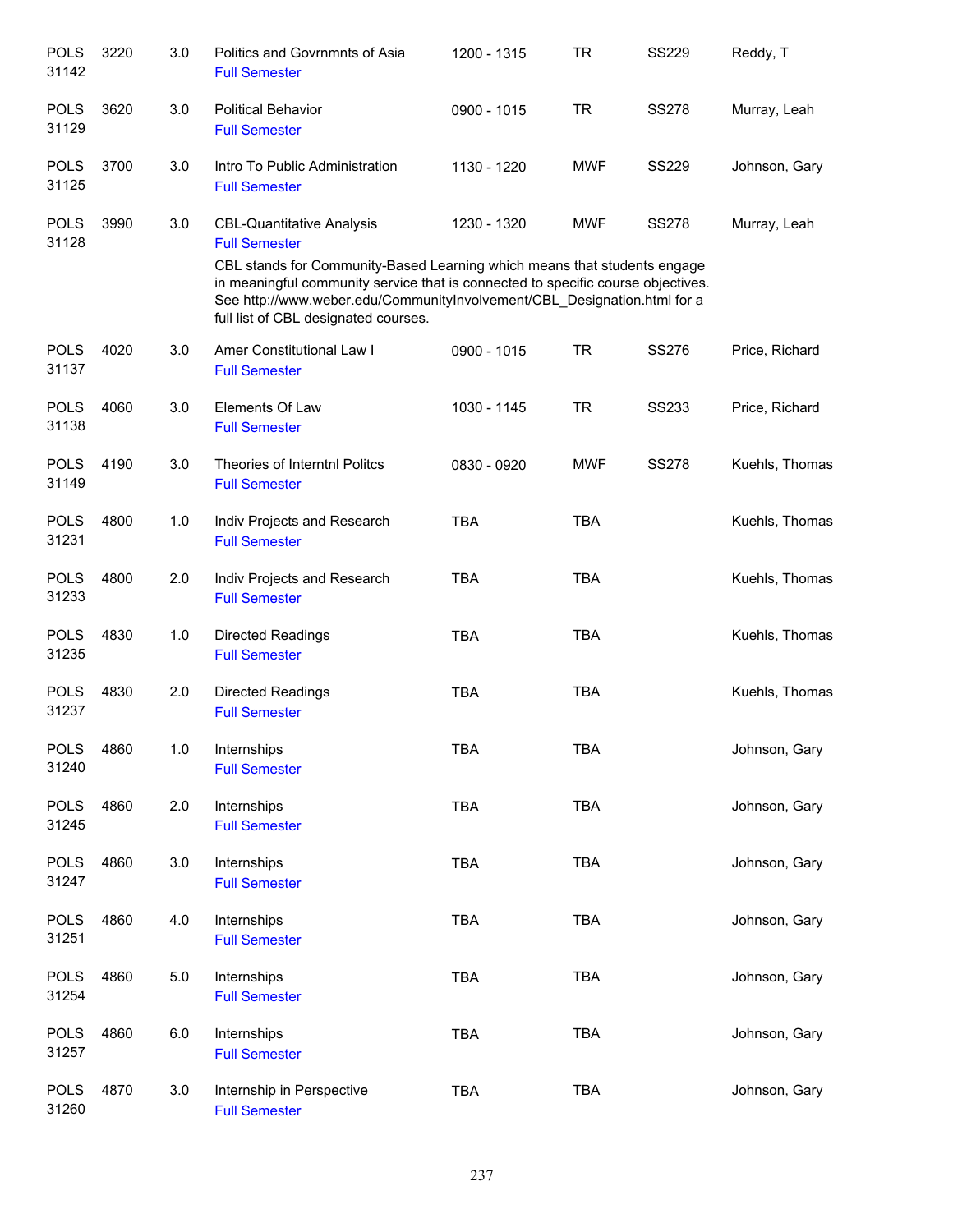| <b>POLS</b><br>31268 | 4880 | 3.0 | Internship Research<br><b>Full Semester</b>                             | <b>TBA</b>  | <b>TBA</b> |              | Johnson, Gary            |
|----------------------|------|-----|-------------------------------------------------------------------------|-------------|------------|--------------|--------------------------|
| <b>PSY</b><br>32543  | 1010 | 3.0 | SS Introductory Psychology<br><b>Full Semester</b><br>Course Fee \$2.00 | 0900 - 1015 | <b>TR</b>  | <b>SS394</b> | Baird, Todd              |
| <b>PSY</b><br>32556  | 1010 | 3.0 | SS Introductory Psychology<br><b>Full Semester</b><br>Course Fee \$2.00 | 1030 - 1145 | <b>TR</b>  | SS394        | Garza, Azenett           |
| <b>PSY</b><br>32561  | 1010 | 3.0 | SS Introductory Psychology<br><b>Full Semester</b><br>Course Fee \$2.00 | 0930 - 1020 | <b>MWF</b> | SS394        | Kay, Theresa             |
| <b>PSY</b><br>32564  | 1010 | 3.0 | SS Introductory Psychology<br><b>Full Semester</b><br>Course Fee \$2.00 | 0730 - 0845 | <b>TR</b>  | SS394        | Kay, Theresa             |
| <b>PSY</b><br>32565  | 1010 | 3.0 | SS Introductory Psychology<br><b>Full Semester</b><br>Course Fee \$2.00 | 0830 - 0920 | <b>MWF</b> | SS394        | Parrilla de Kokal, Maria |
| <b>PSY</b><br>32574  | 1010 | 3.0 | SS Introductory Psychology<br><b>Block 1</b><br>Course Fee \$2.00       | 1730 - 2020 | W          | SS394        | Parrilla de Kokal, Maria |
| <b>PSY</b><br>32577  | 1010 | 3.0 | SS Introductory Psychology<br><b>Full Semester</b><br>Course Fee \$2.00 | 1130 - 1220 | <b>MWF</b> | SS394        | Russell-Stamp, Melinda   |
| <b>PSY</b><br>32578  | 1010 | 3.0 | SS Introductory Psychology<br><b>Full Semester</b><br>Course Fee \$2.00 | 1200 - 1315 | <b>TR</b>  | SS394        | Russell-Stamp, Melinda   |
| <b>PSY</b><br>32579  | 1010 | 3.0 | SS Introductory Psychology<br><b>Full Semester</b><br>Course Fee \$2.00 | 1030 - 1120 | <b>MWF</b> | <b>SS394</b> | Shaw, Leigh              |
| <b>PSY</b><br>33819  | 1010 | 3.0 | SS Introductory Psychology<br><b>Full Semester</b><br>Course Fee \$2.00 | 0730 - 0820 | <b>MWF</b> | <b>SS394</b> | Owen, Wayne              |
| <b>PSY</b><br>34087  | 1010 | 3.0 | SS Introductory Psychology<br><b>Full Semester</b><br>Course Fee \$2.00 | 1730 - 2010 | $\top$     | D02111       | Richards, Douglas        |
| <b>PSY</b><br>34088  | 1010 | 3.0 | SS Introductory Psychology<br><b>Full Semester</b><br>Course Fee \$2.00 | 0900 - 1015 | <b>TR</b>  | D02318       | Weeks, Trisha            |
| <b>PSY</b><br>34089  | 1010 | 3.0 | SS Introductory Psychology<br><b>Full Semester</b><br>Course Fee \$2.00 | 1030 - 1145 | <b>TR</b>  | D02318       | Weeks, Trisha            |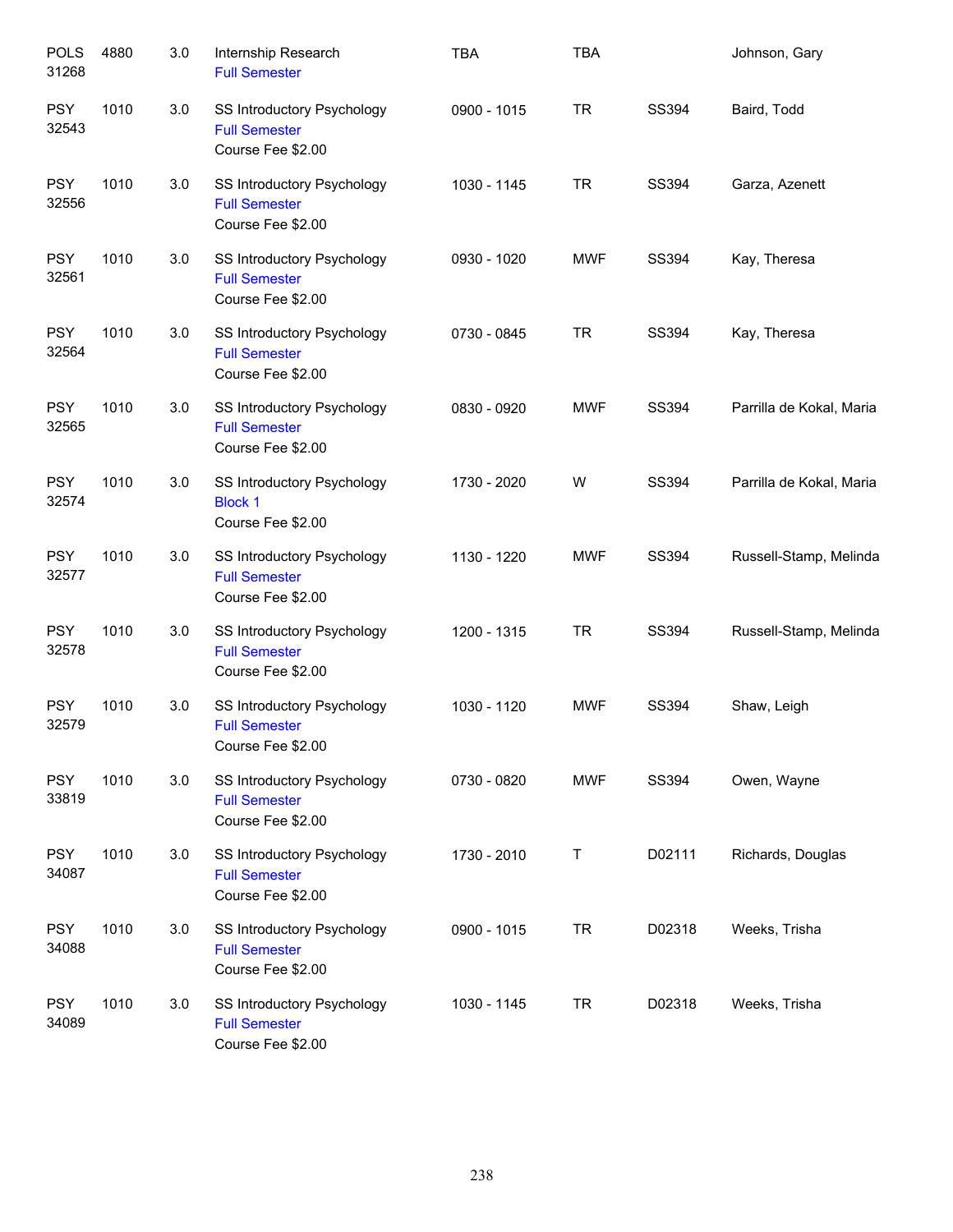| <b>PSY</b><br>34090 | 1010 | 3.0 | SS Introductory Psychology<br><b>Full Semester</b><br>Interactive Audio Visual Delivery -- EdNet                                                                                    | 1030 - 1145 | <b>TR</b>     | WW102        | Richards, Douglas        |
|---------------------|------|-----|-------------------------------------------------------------------------------------------------------------------------------------------------------------------------------------|-------------|---------------|--------------|--------------------------|
| <b>PSY</b><br>34091 | 1010 | 3.0 | Course Fee \$2.00<br><b>SS Introductory Psychology</b><br><b>Full Semester</b><br>Interactive Audio Visual Delivery -- EdNet                                                        | 1030 - 1145 | <b>TR</b>     | <b>MW</b>    | Richards, Douglas        |
|                     |      |     | Course Fee \$2.00                                                                                                                                                                   |             |               |              |                          |
| <b>PSY</b><br>34092 | 1010 | 3.0 | SS Introductory Psychology<br><b>Full Semester</b><br>Course Fee \$2.00                                                                                                             | 1030 - 1145 | <b>TR</b>     | <b>HC014</b> | Richards, Douglas        |
| <b>PSY</b><br>34096 | 1010 | 3.0 | SS Introductory Psychology<br><b>Full Semester</b><br>To access online course materials, please log in to your student portal at<br>weber.edu and select your student services tab. | <b>TBA</b>  | <b>TBA</b>    | OL           | Baird, Todd              |
| <b>PSY</b><br>34097 | 1010 | 3.0 | SS Introductory Psychology<br><b>Full Semester</b><br>To access online course materials, please log in to your student portal at<br>weber.edu and select your student services tab. | <b>TBA</b>  | <b>TBA</b>    | <b>OL</b>    | Fowler, Laurie           |
| <b>PSY</b><br>34098 | 1010 | 3.0 | SS Introductory Psychology<br><b>Full Semester</b><br>To access online course materials, please log in to your student portal at<br>weber.edu and select your student services tab. | <b>TBA</b>  | <b>TBA</b>    | OL           | Garza, Azenett           |
| <b>PSY</b><br>34992 | 1010 | 3.0 | SS Introductory Psychology<br><b>Block 2</b><br>Course Fee \$2.00                                                                                                                   | 1730 - 2020 | W             | <b>SS394</b> | Parrilla de Kokal, Maria |
| <b>PSY</b><br>33799 | 2000 | 3.0 | SS Interpersonal Relationships<br><b>Full Semester</b>                                                                                                                              | 0900 - 1200 | ${\mathsf S}$ | SS317        | Oreshnick, Craig         |
| <b>PSY</b><br>34093 | 2000 | 3.0 | SS Interpersonal Relationships<br><b>Full Semester</b>                                                                                                                              | 1730 - 2010 | Т             | DH2407       | Adams, Mark              |
| <b>PSY</b><br>32580 | 2730 | 3.0 | Biopsychology<br><b>Full Semester</b><br>Course Fee \$2.00                                                                                                                          | 1030 - 1120 | <b>MWF</b>    | <b>SS378</b> | Fowler, Laurie           |
| <b>PSY</b><br>32581 | 2730 | 3.0 | Biopsychology<br><b>Full Semester</b><br>Course Fee \$2.00                                                                                                                          | 0900 - 1015 | <b>TR</b>     | <b>SS347</b> | Richards, Douglas        |
| <b>PSY</b><br>32582 | 2800 | 1.0 | Projects and Research<br><b>Full Semester</b>                                                                                                                                       | <b>TBA</b>  | <b>TBA</b>    |              | Amsel, Eric              |
| <b>PSY</b><br>32583 | 2800 | 2.0 | Projects and Research<br><b>Full Semester</b>                                                                                                                                       | <b>TBA</b>  | <b>TBA</b>    |              | Amsel, Eric              |
| <b>PSY</b><br>32584 | 2800 | 3.0 | Projects and Research<br><b>Full Semester</b>                                                                                                                                       | <b>TBA</b>  | <b>TBA</b>    |              | Amsel, Eric              |
| <b>PSY</b><br>32592 | 2830 | 1.0 | Directed Readings<br><b>Full Semester</b>                                                                                                                                           | <b>TBA</b>  | <b>TBA</b>    |              | Amsel, Eric              |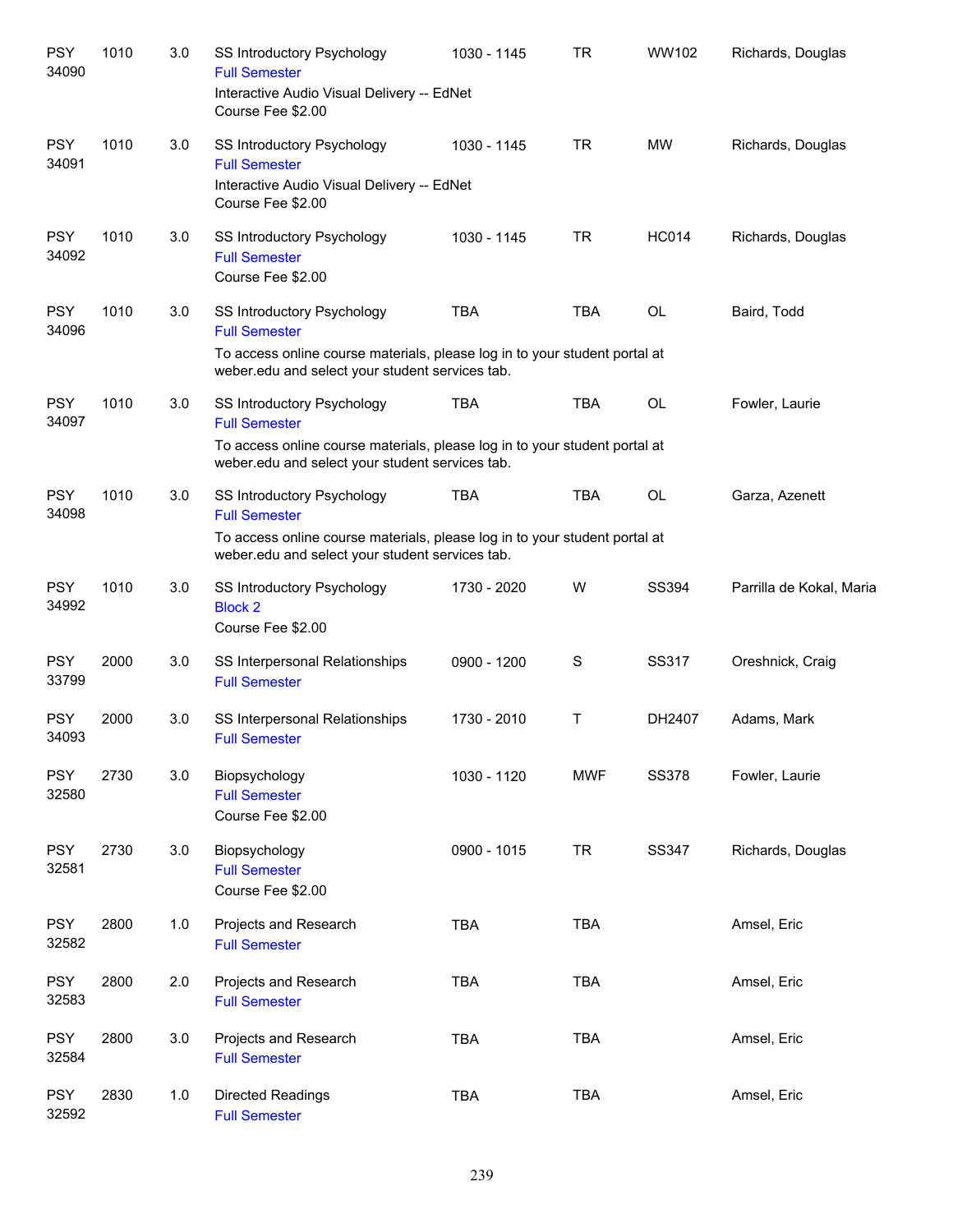| <b>PSY</b><br>32593 | 2830 | 2.0 | <b>Directed Readings</b><br><b>Full Semester</b>                                                                              | <b>TBA</b>  | <b>TBA</b>  |              | Amsel, Eric              |
|---------------------|------|-----|-------------------------------------------------------------------------------------------------------------------------------|-------------|-------------|--------------|--------------------------|
| <b>PSY</b><br>32594 | 2830 | 3.0 | <b>Directed Readings</b><br><b>Full Semester</b>                                                                              | <b>TBA</b>  | <b>TBA</b>  |              | Amsel, Eric              |
| <b>PSY</b><br>32596 | 2890 | 1.0 | Co-op Work Experience<br><b>Full Semester</b>                                                                                 | <b>TBA</b>  | <b>TBA</b>  |              | Amsel, Eric              |
| <b>PSY</b><br>32597 | 2890 | 2.0 | Co-op Work Experience<br><b>Full Semester</b>                                                                                 | <b>TBA</b>  | <b>TBA</b>  |              | Amsel, Eric              |
| <b>PSY</b><br>32599 | 3000 | 3.0 | Child Psychology<br><b>Full Semester</b>                                                                                      | 0930 - 1020 | <b>MWF</b>  | SS349        | Parrilla de Kokal, Maria |
| <b>PSY</b><br>32600 | 3000 | 3.0 | Child Psychology<br><b>Full Semester</b>                                                                                      | 1030 - 1145 | <b>TR</b>   | SS349        | Shaw, Leigh              |
| <b>PSY</b><br>34094 | 3000 | 3.0 | Child Psychology<br><b>Full Semester</b>                                                                                      | 1630 - 1910 | $\mathsf R$ | <b>PS275</b> | Smith, Margaret          |
| <b>PSY</b><br>34099 | 3000 | 3.0 | Child Psychology<br><b>Full Semester</b>                                                                                      | <b>TBA</b>  | TBA         | OL           | Kay, Theresa             |
|                     |      |     | To access online course materials, please log in to your student portal at<br>weber.edu and select your student services tab. |             |             |              |                          |
| <b>PSY</b><br>32602 | 3010 | 3.0 | Abnormal Psychology<br><b>Full Semester</b>                                                                                   | 0830 - 0920 | <b>MWF</b>  | SS349        | Baird, Todd              |
| <b>PSY</b><br>32604 | 3010 | 3.0 | Abnormal Psychology<br><b>Full Semester</b>                                                                                   | 0900 - 1015 | <b>TR</b>   | SS349        | Kay, Theresa             |
| <b>PSY</b><br>32605 | 3010 | 3.0 | Abnormal Psychology<br><b>Full Semester</b>                                                                                   | 1730 - 2020 | Τ           | SS349        | Knapp, Jaclyn            |
| <b>PSY</b><br>32607 | 3010 | 3.0 | Abnormal Psychology<br><b>Full Semester</b>                                                                                   | 1030 - 1145 | <b>TR</b>   | <b>SS323</b> | Russell-Stamp, Melinda   |
| <b>PSY</b><br>34100 | 3010 | 3.0 | Abnormal Psychology<br><b>Full Semester</b>                                                                                   | <b>TBA</b>  | <b>TBA</b>  | <b>OL</b>    | Kay, Theresa             |
|                     |      |     | To access online course materials, please log in to your student portal at<br>weber.edu and select your student services tab. |             |             |              |                          |
| <b>PSY</b><br>32609 | 3100 | 3.0 | DV Psychology of Diversity<br><b>Full Semester</b>                                                                            | 1730 - 2020 | M           | SS349        | Parrilla de Kokal, Maria |
| <b>PSY</b><br>32610 | 3140 | 3.0 | Psychology of Adolescence<br><b>Full Semester</b>                                                                             | 1130 - 1220 | <b>MWF</b>  | SS349        | Shaw, Leigh              |
| <b>PSY</b><br>34101 | 3140 | 3.0 | Psychology of Adolescence<br><b>Full Semester</b>                                                                             | <b>TBA</b>  | <b>TBA</b>  | <b>OL</b>    | Parrilla de Kokal, Maria |
|                     |      |     | To access online course materials, please log in to your student portal at<br>weber.edu and select your student services tab. |             |             |              |                          |
| <b>PSY</b><br>33635 | 3200 | 3.0 | Psychology of Sport & Injury<br><b>Block 2</b>                                                                                | 1730 - 2010 | W           | <b>SW62</b>  | Hamson-Utley, Jennifer   |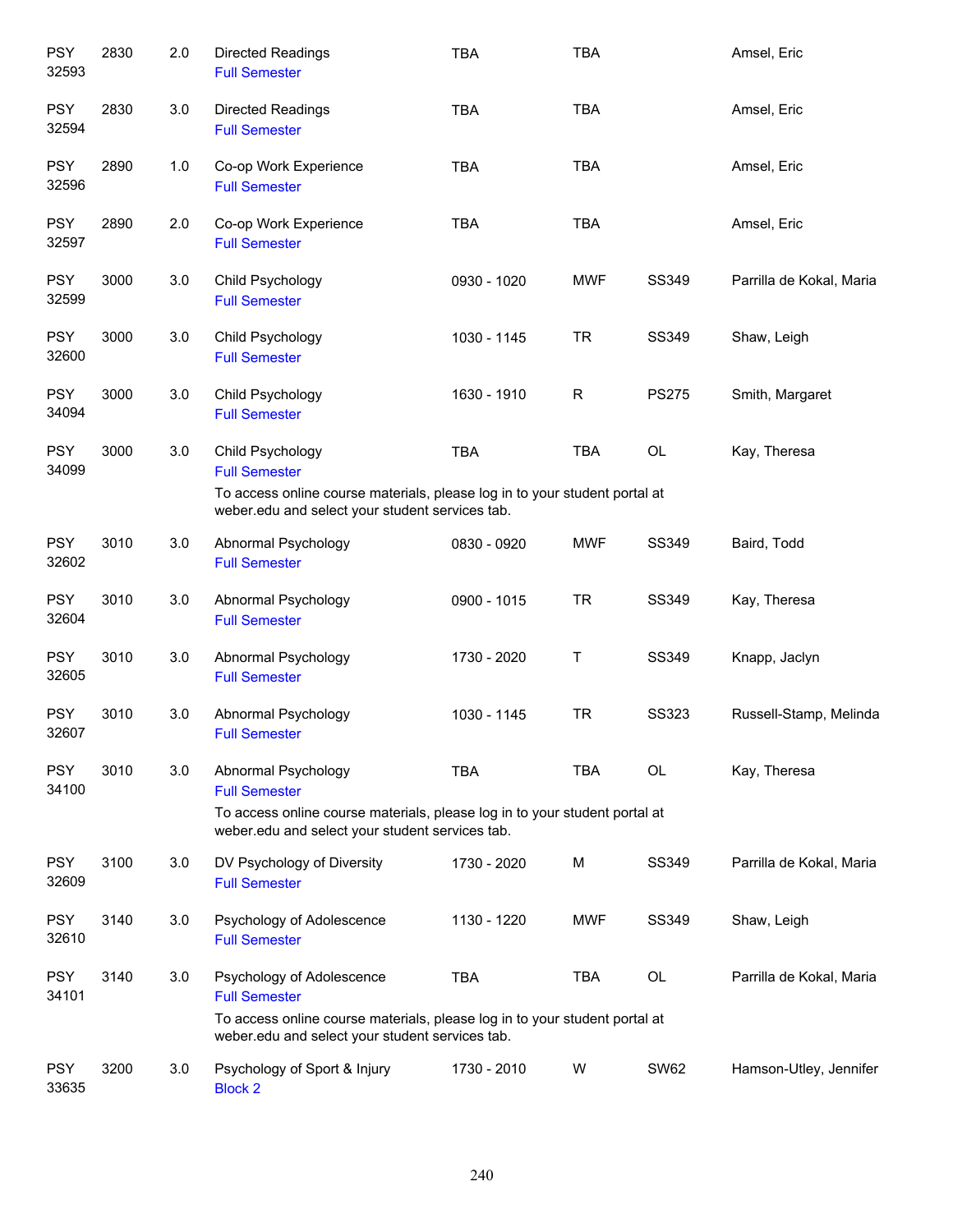| <b>PSY</b><br>32611 | 3250 | 3.0 | Conditioning & Learning<br><b>Full Semester</b>                                                                               | 1730 - 2020 | R          | <b>SS323</b> | Wilhelmsen, Seth |
|---------------------|------|-----|-------------------------------------------------------------------------------------------------------------------------------|-------------|------------|--------------|------------------|
| <b>PSY</b><br>34102 | 3430 | 3.0 | Theories of Personality<br><b>Full Semester</b>                                                                               | <b>TBA</b>  | <b>TBA</b> | <b>OL</b>    | Baird, Todd      |
|                     |      |     | To access online course materials, please log in to your student portal at<br>weber.edu and select your student services tab. |             |            |              |                  |
| <b>PSY</b><br>32612 | 3460 | 3.0 | Social Psychology<br><b>Full Semester</b>                                                                                     | 1030 - 1120 | <b>MWF</b> | SS349        | Garza, Azenett   |
| <b>PSY</b><br>32613 | 3460 | 3.0 | Social Psychology<br><b>Full Semester</b>                                                                                     | 1730 - 2020 | W          | <b>SS349</b> | Marquit, Joshua  |
| <b>PSY</b><br>32616 | 3500 | 3.0 | Cognition<br><b>Full Semester</b>                                                                                             | 1030 - 1145 | <b>TR</b>  | <b>SS378</b> | Ashley, Aaron    |
| <b>PSY</b><br>34103 | 3500 | 3.0 | Cognition<br><b>Full Semester</b>                                                                                             | <b>TBA</b>  | <b>TBA</b> | OL           | Ashley, Aaron    |
|                     |      |     | To access online course materials, please log in to your student portal at<br>weber.edu and select your student services tab. |             |            |              |                  |
| <b>PSY</b><br>32617 | 3600 | 3.0 | Statistics in Psychology<br><b>Full Semester</b>                                                                              | 1730 - 2020 | Τ          | <b>SS378</b> | Ashley, Aaron    |
| <b>PSY</b><br>32618 | 3600 | 3.0 | Statistics in Psychology<br><b>Full Semester</b>                                                                              | 0930 - 1020 | <b>MWF</b> | <b>SS323</b> | Garza, Azenett   |
| <b>PSY</b><br>32619 | 3600 | 3.0 | Statistics in Psychology<br><b>Full Semester</b>                                                                              | 1200 - 1315 | <b>TR</b>  | <b>SS378</b> | Marquit, Joshua  |
| <b>PSY</b><br>32775 | 3600 | 3.0 | Statistics in Psychology<br><b>Full Semester</b>                                                                              | 0900 - 1015 | <b>TR</b>  | <b>SS323</b> | Ashley, Aaron    |
| <b>PSY</b><br>32620 | 3605 | 1.0 | Psychology Statistics Lab<br><b>Full Semester</b><br>Course Fee \$5.00                                                        | 1400 - 1530 | R          | <b>SS325</b> | Marquit, Joshua  |
| <b>PSY</b><br>32621 | 3605 | 1.0 | Psychology Statistics Lab<br><b>Full Semester</b><br>Course Fee \$5.00                                                        | 1330 - 1500 | W          | <b>SS325</b> | Marquit, Joshua  |
| <b>PSY</b><br>32636 | 3605 | 1.0 | Psychology Statistics Lab<br><b>Full Semester</b><br>Course Fee \$5.00                                                        | 0700 - 0820 | Τ          | <b>SS325</b> | Wilhelmsen, Seth |
| <b>PSY</b><br>34654 | 3605 | 1.0 | Psychology Statistics Lab<br><b>Full Semester</b><br>Course Fee \$5.00                                                        | 1730 - 1900 | R          | <b>SS325</b> | Marquit, Joshua  |
| <b>PSY</b><br>32638 | 3610 | 4.0 | Research Methods in Psych<br><b>Full Semester</b><br>Course Fee \$5.00                                                        | 1200 - 1340 | <b>TR</b>  | SS317        | Amsel, Eric      |
| <b>PSY</b><br>32640 | 3610 | 4.0 | Research Methods in Psych<br><b>Full Semester</b><br>Course Fee \$5.00                                                        | 1730 - 2020 | М          | SS317        | Ashley, Aaron    |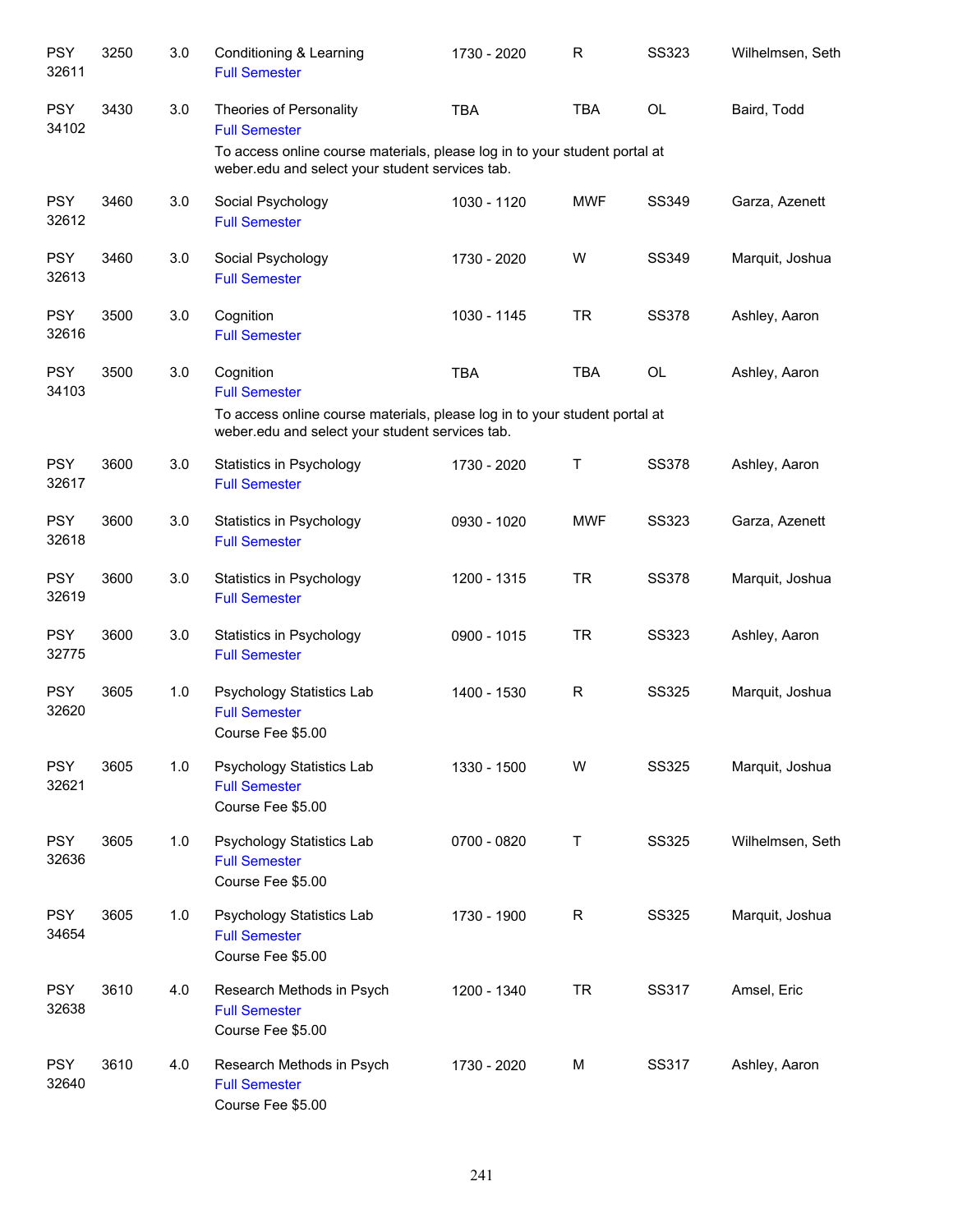| <b>PSY</b><br>32643 | 3610 | 4.0   | Research Methods in Psych<br><b>Full Semester</b><br>Course Fee \$5.00                                                                                                                                                                                                           | 0710 - 0820 | <b>MWF</b>   | SS317        | Chapman, Heather |
|---------------------|------|-------|----------------------------------------------------------------------------------------------------------------------------------------------------------------------------------------------------------------------------------------------------------------------------------|-------------|--------------|--------------|------------------|
| <b>PSY</b><br>32645 | 3740 | 3.0   | Drugs & Behavior<br><b>Full Semester</b>                                                                                                                                                                                                                                         | 0930 - 1020 | <b>MWF</b>   | <b>SS378</b> | Fowler, Laurie   |
| <b>PSY</b><br>34095 | 3810 | 3.0   | Psychology of Drug Use/Abuse<br><b>Full Semester</b>                                                                                                                                                                                                                             | 1930 - 2210 | $\mathsf{R}$ | <b>PS275</b> | Smith, Margaret  |
| <b>PSY</b><br>32648 | 4310 | 3.0   | Intro to Counseling Theories<br><b>Full Semester</b>                                                                                                                                                                                                                             | 1030 - 1120 | <b>MWF</b>   | <b>SS323</b> | Baird, Todd      |
| <b>PSY</b><br>32650 | 4390 | 2.0   | <b>CBL-Practicum</b><br><b>Full Semester</b>                                                                                                                                                                                                                                     | <b>TBA</b>  | TBA          |              | Amsel, Eric      |
|                     |      |       | CBL stands for Community-Based Learning which means that students engage<br>in meaningful community service that is connected to specific course objectives.<br>See http://www.weber.edu/CommunityInvolvement/CBL_Designation.html for a<br>full list of CBL designated courses. |             |              |              |                  |
| <b>PSY</b><br>32652 | 4800 | 1.0   | Projects and Research<br><b>Full Semester</b>                                                                                                                                                                                                                                    | <b>TBA</b>  | <b>TBA</b>   |              | Amsel, Eric      |
| <b>PSY</b><br>32654 | 4800 | 2.0   | Projects and Research<br><b>Full Semester</b>                                                                                                                                                                                                                                    | <b>TBA</b>  | <b>TBA</b>   |              | Amsel, Eric      |
| <b>PSY</b><br>32656 | 4800 | 3.0   | Projects and Research<br><b>Full Semester</b>                                                                                                                                                                                                                                    | <b>TBA</b>  | <b>TBA</b>   |              | Amsel, Eric      |
| <b>PSY</b><br>32657 | 4830 | $1.0$ | Directed Readings<br><b>Full Semester</b>                                                                                                                                                                                                                                        | <b>TBA</b>  | <b>TBA</b>   |              | Amsel, Eric      |
| <b>PSY</b><br>32659 | 4830 | 2.0   | Directed Readings<br><b>Full Semester</b>                                                                                                                                                                                                                                        | <b>TBA</b>  | <b>TBA</b>   |              | Amsel, Eric      |
| <b>PSY</b><br>32661 | 4830 | 3.0   | Directed Readings<br><b>Full Semester</b>                                                                                                                                                                                                                                        | <b>TBA</b>  | <b>TBA</b>   |              | Amsel, Eric      |
| <b>PSY</b><br>32662 | 4890 | 1.0   | Cooperative Work Experience<br><b>Full Semester</b>                                                                                                                                                                                                                              | <b>TBA</b>  | <b>TBA</b>   |              | Amsel, Eric      |
| <b>PSY</b><br>32664 | 4890 | 2.0   | Cooperative Work Experience<br><b>Full Semester</b>                                                                                                                                                                                                                              | <b>TBA</b>  | <b>TBA</b>   |              | Amsel, Eric      |
| <b>PSY</b><br>32666 | 4900 | 3.0   | <b>CBL-Clinical Neuroscience</b><br><b>Full Semester</b>                                                                                                                                                                                                                         | 1030 - 1145 | <b>TR</b>    | SS317        | Fowler, Laurie   |
|                     |      |       | CBL stands for Community-Based Learning which means that students engage<br>in meaningful community service that is connected to specific course objectives.<br>See http://www.weber.edu/CommunityInvolvement/CBL_Designation.html for a<br>full list of CBL designated courses. |             |              |              |                  |
| <b>PSY</b><br>32668 | 4900 | 3.0   | <b>CBL-Advanced Statistics</b><br><b>Full Semester</b>                                                                                                                                                                                                                           | 1330 - 1445 | <b>TR</b>    | <b>SS323</b> | Garza, Azenett   |
|                     |      |       | CBL stands for Community-Based Learning which means that students engage<br>in meaningful community service that is connected to specific course objectives.<br>See http://www.weber.edu/CommunityInvolvement/CBL_Designation.html for a<br>full list of CBL designated courses. |             |              |              |                  |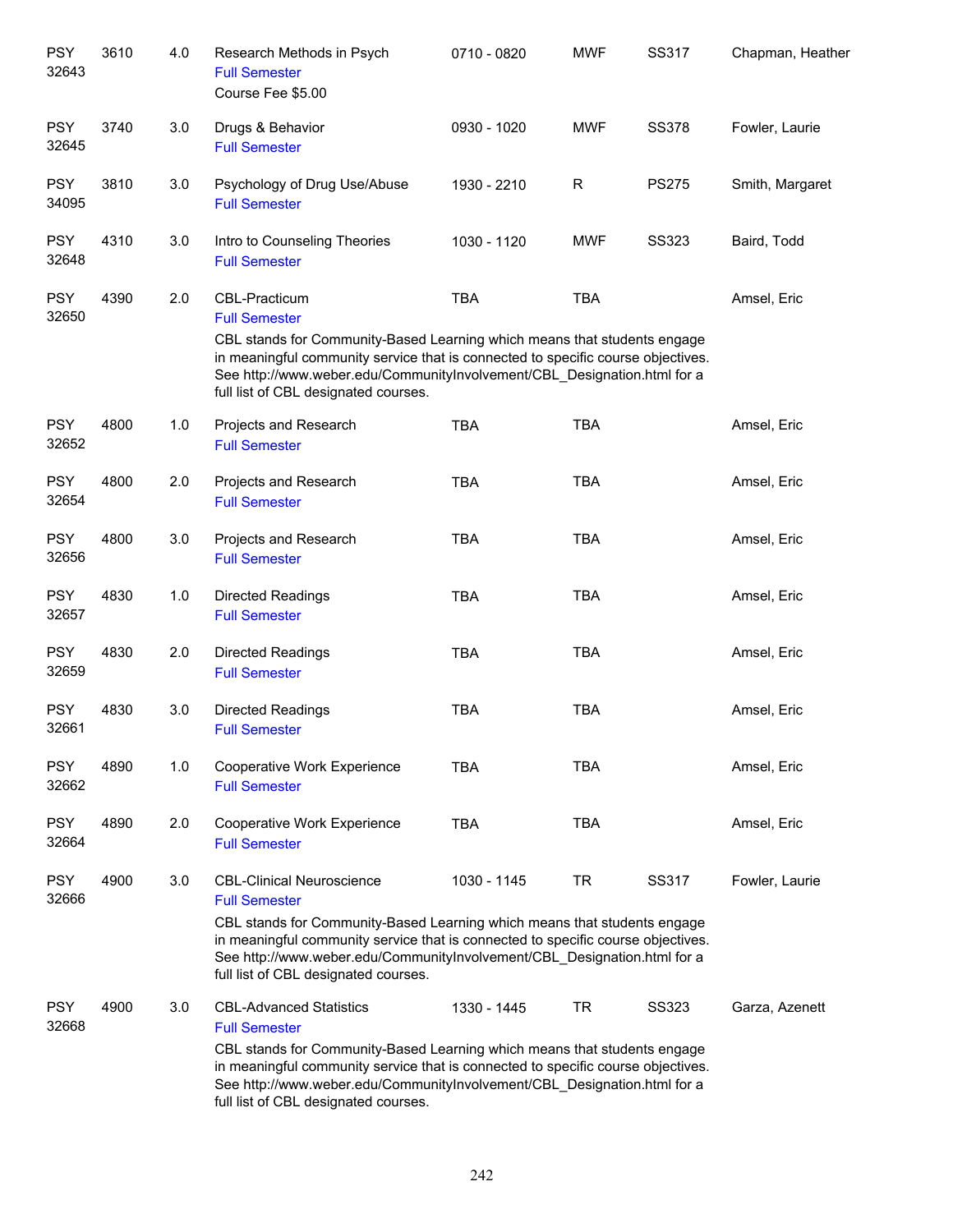| <b>PSY</b><br>32670  | 4900 | 3.0 | <b>CBL-Selected Topics in Psych</b><br><b>Full Semester</b>                                                                                                                                                                                                                                                                              | 1030 - 1145 | <b>TR</b>   | SS337        | Parrilla de Kokal, Maria |
|----------------------|------|-----|------------------------------------------------------------------------------------------------------------------------------------------------------------------------------------------------------------------------------------------------------------------------------------------------------------------------------------------|-------------|-------------|--------------|--------------------------|
|                      |      |     | CBL stands for Community-Based Learning which means that students engage<br>in meaningful community service that is connected to specific course objectives.<br>See http://www.weber.edu/CommunityInvolvement/CBL Designation.html for a<br>full list of CBL designated courses.                                                         |             |             |              |                          |
| <b>PSY</b><br>32672  | 4900 | 3.0 | CBL-Selected Topics in Psych<br><b>Full Semester</b><br>CBL stands for Community-Based Learning which means that students engage<br>in meaningful community service that is connected to specific course objectives.<br>See http://www.weber.edu/CommunityInvolvement/CBL_Designation.html for a<br>full list of CBL designated courses. | 1030 - 1120 | <b>MWF</b>  | <b>SS337</b> | Russell-Stamp, Melinda   |
| <b>PSY</b><br>34661  | 4900 | 3.0 | Cognitive Dev/Figurative Lang<br><b>Full Semester</b>                                                                                                                                                                                                                                                                                    | <b>TBA</b>  | <b>TBA</b>  |              | Ashley, Aaron            |
| <b>PSY</b><br>32674  | 4910 | 3.0 | Capstone Research Project<br><b>Full Semester</b>                                                                                                                                                                                                                                                                                        | <b>TBA</b>  | <b>TBA</b>  |              | Amsel, Eric              |
| <b>PSY</b><br>34932  | 4990 | 1.0 | Brad Bushman: Media/Aggression<br><b>Full Semester</b>                                                                                                                                                                                                                                                                                   | 1430 - 1520 | $\mathsf R$ |              | Amsel, Eric              |
| <b>PTGS</b><br>33195 | 3710 | 3.0 | <b>Business Language I</b><br><b>Full Semester</b>                                                                                                                                                                                                                                                                                       | 1730 - 2010 | Т           | EH105        | Vettori, Leda            |
| QUAN<br>33739        | 2400 | 3.0 | <b>Business Calculus</b><br><b>Full Semester</b><br>Course Fee \$10.00                                                                                                                                                                                                                                                                   | 0900 - 1015 | <b>TR</b>   | <b>WB117</b> | Fuller, Dan              |
| QUAN<br>33744        | 2400 | 3.0 | <b>Business Calculus</b><br><b>Full Semester</b><br>Course Fee \$10.00                                                                                                                                                                                                                                                                   | 1730 - 2010 | W           | <b>WB119</b> | Foss, Mary               |
| QUAN<br>33746        | 2400 | 3.0 | <b>Business Calculus</b><br><b>Full Semester</b><br>Course Fee \$10.00                                                                                                                                                                                                                                                                   | 0930 - 1020 | <b>MWF</b>  | <b>WB114</b> | Ahmad, Nazneen           |
| QUAN<br>33748        | 2400 | 3.0 | <b>Business Calculus</b><br><b>Full Semester</b><br>Course Fee \$10.00                                                                                                                                                                                                                                                                   | 1730 - 2010 | Τ           | <b>WB117</b> | Fuller, Dan              |
| QUAN<br>33618        | 2600 | 3.0 | <b>Business Statistics I</b><br><b>Full Semester</b><br>Course fee \$10.00                                                                                                                                                                                                                                                               | 0730 - 0845 | <b>TR</b>   | D02103       | Palmer, Stanley          |
| QUAN<br>33749        | 2600 | 3.0 | <b>Business Statistics I</b><br><b>Full Semester</b><br>Course Fee \$10.00                                                                                                                                                                                                                                                               | 0930 - 1020 | <b>MWF</b>  | <b>WB110</b> | Koford, Brandon          |
| QUAN<br>33752        | 2600 | 3.0 | <b>Business Statistics I</b><br><b>Full Semester</b><br>Course Fee \$10.00                                                                                                                                                                                                                                                               | 1030 - 1120 | <b>MWF</b>  | <b>WB110</b> | Koford, Brandon          |
| QUAN<br>33754        | 2600 | 3.0 | <b>Business Statistics I</b><br><b>Full Semester</b><br>Course Fee \$10.00                                                                                                                                                                                                                                                               | 1730 - 2010 | M           | <b>WB110</b> | Rogers, Philip           |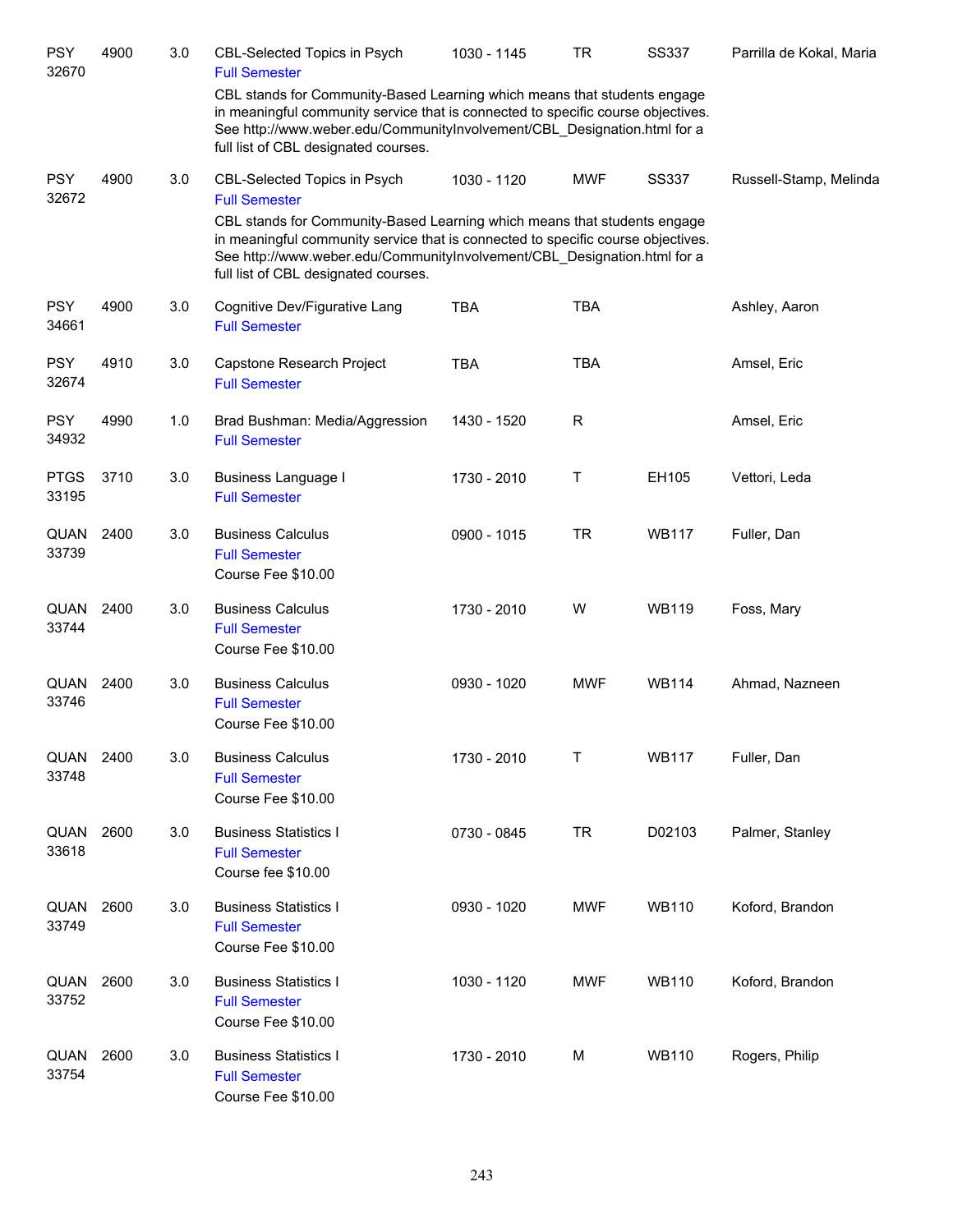| QUAN<br>33755        | 2600 | 3.0 | <b>Business Statistics I</b><br><b>Full Semester</b><br>Course Fee \$10.00                                                                                                                                                                                                                                                                                            | 0900 - 1015 | <b>TR</b>  | <b>WB114</b> | Parkhurst, Gregory |
|----------------------|------|-----|-----------------------------------------------------------------------------------------------------------------------------------------------------------------------------------------------------------------------------------------------------------------------------------------------------------------------------------------------------------------------|-------------|------------|--------------|--------------------|
| QUAN<br>33619        | 3610 | 3.0 | <b>Business Statistics II</b><br><b>Full Semester</b><br>Course fee \$10.00                                                                                                                                                                                                                                                                                           | 1730 - 2010 | M          | D02318       | Goodwin, Robert    |
| QUAN<br>33757        | 3610 | 3.0 | <b>Business Statistics II</b><br><b>Full Semester</b><br>Course Fee \$10.00                                                                                                                                                                                                                                                                                           | 0930 - 1020 | <b>MWF</b> | <b>WB122</b> | Russell, Stephen   |
| QUAN<br>33758        | 3610 | 3.0 | <b>Business Statistics II</b><br><b>Full Semester</b><br>Course Fee \$10.00                                                                                                                                                                                                                                                                                           | 1030 - 1120 | <b>MWF</b> | <b>WB122</b> | Russell, Stephen   |
| QUAN<br>33759        | 3610 | 3.0 | <b>CBL-Business Statistics II</b><br><b>Full Semester</b><br>Course Fee: \$10.00; CBL stands for Community-Based Learning which means<br>that students engage in meaningful community service that is connected to<br>specific course objectives. See<br>http://www.weber.edu/CommunityInvolvement/CBL_Designation.html for a full<br>list of CBL designated courses. | 1730 - 2010 | R          | <b>WB114</b> | Parkhurst, Gregory |
| <b>RADT</b><br>32679 | 1512 | 3.0 | Radio Anatomy/Positioning II<br><b>Full Semester</b><br>REQUIRES DEPARTMENTAL OVERRIDE EMAIL<br>LFREDERIKSEN@WEBER.EDU<br>Course Fee \$18.00                                                                                                                                                                                                                          | 1330 - 1625 | W          |              | Walker, Robert     |
| <b>RADT</b><br>32725 | 1512 | 3.0 | Radio Anatomy/Positioning II<br><b>Full Semester</b><br>REQUIRES DEPARTMENTAL OVERRIDE EMAIL<br>LFREDERIKSEN@WEBER.EDU<br>Course Fee \$18.00                                                                                                                                                                                                                          | 1330 - 1625 | Т          | MH354        | Nolan, Tanya       |
| <b>RADT</b><br>32859 | 1512 | 3.0 | Radio Anatomy/Positioning II<br><b>Full Semester</b><br>REQUIRES DEPARTMENTAL OVERRIDE EMAIL<br>LFREDERIKSEN@WEBER.EDU<br>Outreach<br>Course Fee \$18.00                                                                                                                                                                                                              | 0800 - 1055 | F          | MH354        | Nolan, Tanya       |
| <b>RADT</b><br>32968 | 1512 | 3.0 | Radio Anatomy/Positioning II<br><b>Full Semester</b><br>REQUIRES DEPARTMENTAL OVERRIDE EMAIL<br>LFREDERIKSEN@WEBER.EDU<br><b>PROVO</b><br>Course Fee \$18.00                                                                                                                                                                                                          | 0800 - 1055 | M          |              | Rigby, Tiera       |
| <b>RADT</b><br>33418 | 1512 | 3.0 | Radio Anatomy/Positioning II<br><b>Full Semester</b><br>Course fee \$18.00                                                                                                                                                                                                                                                                                            | <b>TBA</b>  | <b>TBA</b> | MН           | Nolan, Tanya       |
| <b>RADT</b><br>34237 | 1512 | 3.0 | Radio Anatomy/Positioning II<br><b>Full Semester</b><br>Course fee: \$18.00                                                                                                                                                                                                                                                                                           | <b>TBA</b>  | <b>TBA</b> |              | Nolan, Tanya       |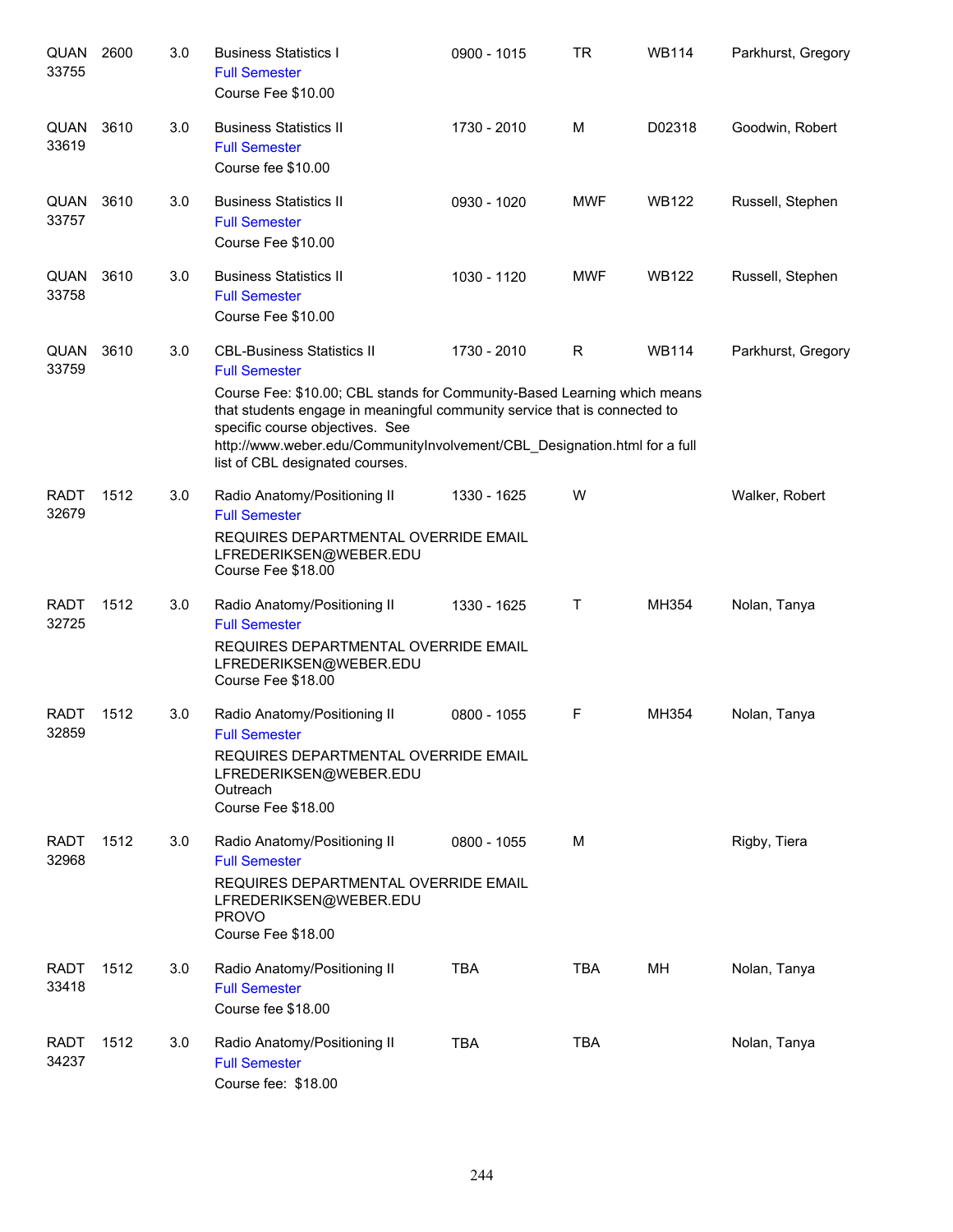| RADT<br>34249        | 1512 | 3.0 | Radio Anatomy/Positioning II<br><b>Full Semester</b><br>Course fee: \$18.00                                  | <b>TBA</b>  | <b>TBA</b>   |               | Nolan, Tanya      |
|----------------------|------|-----|--------------------------------------------------------------------------------------------------------------|-------------|--------------|---------------|-------------------|
| <b>RADT</b><br>32687 | 1621 | 2.0 | Lab Experience<br><b>Full Semester</b>                                                                       | 1330 - 1525 | т            | MH372         | Neville, Casey    |
|                      |      |     | REQUIRES DEPARTMENTAL OVERRIDE EMAIL<br>LFREDERIKSEN@WEBER.EDU<br>Course Fee \$12.00                         |             |              |               |                   |
| <b>RADT</b><br>32689 | 1621 | 2.0 | Lab Experience<br><b>Full Semester</b>                                                                       | 1330 - 1525 | т            | <b>MH372A</b> | Kawamura, Diane   |
|                      |      |     | REQUIRES DEPARTMENTAL OVERRIDE EMAIL<br>LFREDERIKSEN@WEBER.EDU<br>Course Fee \$12.00                         |             |              |               |                   |
| <b>RADT</b><br>32691 | 1621 | 2.0 | Lab Experience<br><b>Full Semester</b>                                                                       | 1330 - 1525 | T            | MH372         | Harrison, Wynn    |
|                      |      |     | REQUIRES DEPARTMENTAL OVERRIDE EMAIL<br>LFREDERIKSEN@WEBER.EDU<br>Course Fee \$12.00                         |             |              |               |                   |
| <b>RADT</b><br>32693 | 1621 | 2.0 | Lab Experience<br><b>Full Semester</b>                                                                       | 1530 - 1725 | $\mathsf{T}$ | MH372         | Jurkiewicz, Terri |
|                      |      |     | REQUIRES DEPARTMENTAL OVERRIDE EMAIL<br>LFREDERIKSEN@WEBER.EDU<br>Course Fee \$12.00                         |             |              |               |                   |
| <b>RADT</b><br>32694 | 1621 | 2.0 | Lab Experience<br><b>Full Semester</b>                                                                       | 1530 - 1725 | $\mathsf{T}$ | <b>MH372F</b> | Neville, Casey    |
|                      |      |     | REQUIRES DEPARTMENTAL OVERRIDE EMAIL<br>LFREDERIKSEN@WEBER.EDU<br>Course Fee \$12.00                         |             |              |               |                   |
| <b>RADT</b>          | 1621 | 2.0 | Lab Experience                                                                                               | 1330 - 1525 | W            | <b>MH372A</b> | Neville, Casey    |
| 32726                |      |     | <b>Full Semester</b><br>REQUIRES DEPARTMENTAL OVERRIDE EMAIL                                                 |             |              |               |                   |
|                      |      |     | LFREDERIKSEN@WEBER.EDU<br>Course Fee \$12.00                                                                 |             |              |               |                   |
| <b>RADT</b><br>32727 | 1621 | 2.0 | Lab Experience<br><b>Full Semester</b>                                                                       | 1330 - 1525 | W            | <b>MH372E</b> | Kawamura, Diane   |
|                      |      |     | REQUIRES DEPARTMENTAL OVERRIDE EMAIL<br>LFREDERIKSEN@WEBER.EDU<br>Course Fee \$12.00                         |             |              |               |                   |
| <b>RADT</b><br>32728 | 1621 | 2.0 | Lab Experience                                                                                               | 1330 - 1525 | Τ            | <b>MH372F</b> | Harrison, Wynn    |
|                      |      |     | <b>Full Semester</b><br>REQUIRES DEPARTMENTAL OVERRIDE EMAIL<br>LFREDERIKSEN@WEBER.EDU<br>Course Fee \$12.00 |             |              |               |                   |
| <b>RADT</b>          | 1621 | 2.0 | Lab Experience                                                                                               | 1330 - 1525 | M            | <b>MH372A</b> | Jurkiewicz, Terri |
| 32730                |      |     | <b>Full Semester</b><br>REQUIRES DEPARTMENTAL OVERRIDE EMAIL<br>LFREDERIKSEN@WEBER.EDU<br>Course Fee \$12.00 |             |              |               |                   |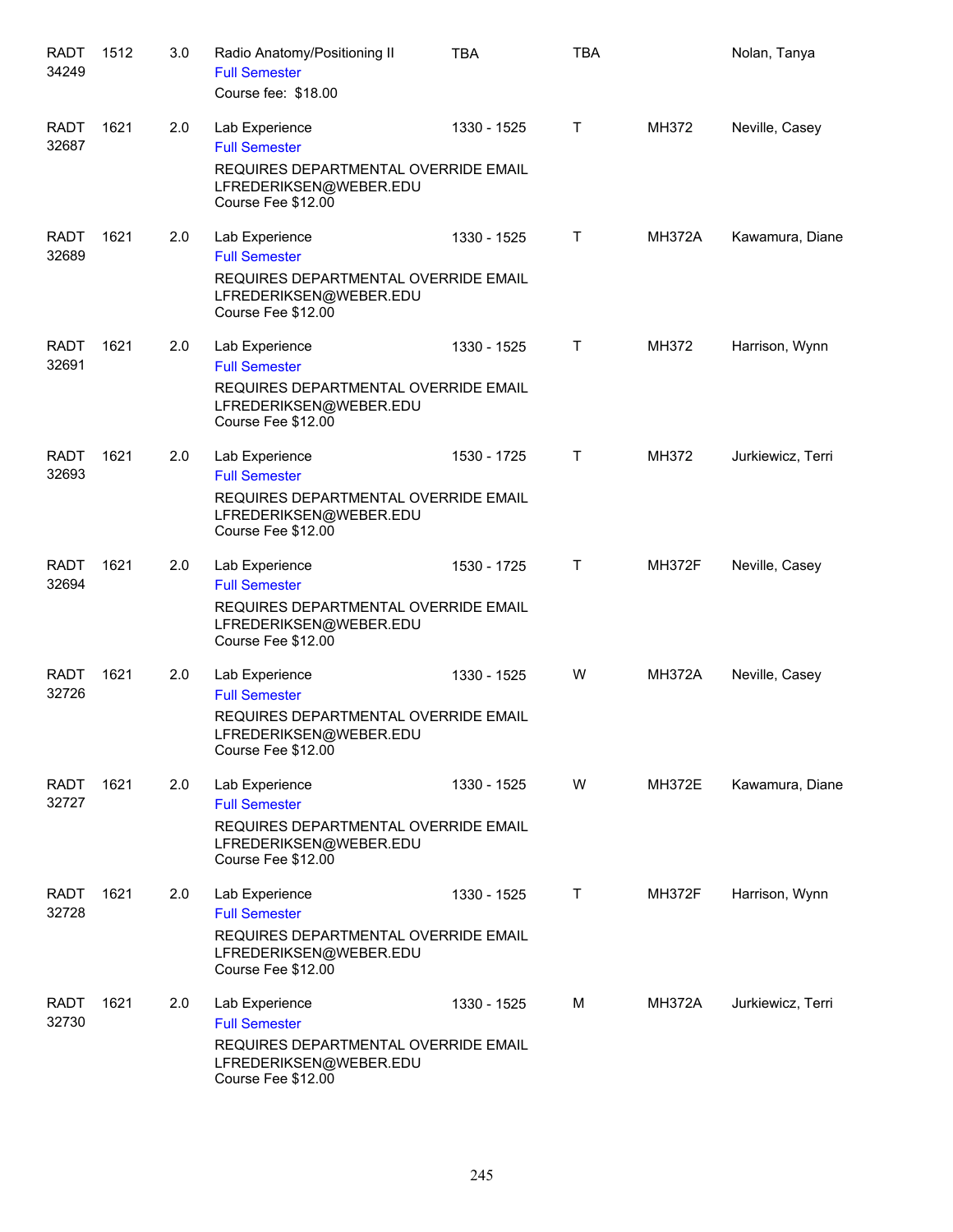| <b>RADT</b><br>32731 | 1621 | 2.0 | Lab Experience<br><b>Full Semester</b>                                                                  | 1530 - 1725 | W            | <b>MH372E</b> | Nolan, Tanya     |
|----------------------|------|-----|---------------------------------------------------------------------------------------------------------|-------------|--------------|---------------|------------------|
|                      |      |     | REQUIRES DEPARTMENTAL OVERRIDE EMAIL<br>LFREDERIKSEN@WEBER.EDU<br>Course Fee \$12.00                    |             |              |               |                  |
| <b>RADT</b><br>32860 | 1621 | 2.0 | Lab Experience<br><b>Full Semester</b>                                                                  | 1330 - 1525 | Τ            | <b>MH372F</b> | Kawamura, Diane  |
|                      |      |     | REQUIRES DEPARTMENTAL OVERRIDE EMAIL<br>LFREDERIKSEN@WEBER.EDU<br><b>OUTREACH</b><br>Course Fee \$12.00 |             |              |               |                  |
| <b>RADT</b><br>32864 | 1621 | 2.0 | Lab Experience<br><b>Full Semester</b>                                                                  | 1330 - 1525 | W            | <b>MH372E</b> | Nolan, Tanya     |
|                      |      |     | REQUIRES DEPARTMENTAL OVERRIDE EMAIL<br>LFREDERIKSEN@WEBER.EDU<br><b>OUTREACH</b><br>Course Fee \$12.00 |             |              |               |                  |
| <b>RADT</b><br>32865 | 1621 | 2.0 | Lab Experience<br><b>Full Semester</b>                                                                  | 1330 - 1525 | W            | MH372         | Harrison, Wynn   |
|                      |      |     | REQUIRES DEPARTMENTAL OVERRIDE EMAIL<br>LFREDERIKSEN@WEBER.EDU<br><b>OUTREACH</b><br>Course Fee \$12.00 |             |              |               |                  |
| <b>RADT</b><br>32866 | 1621 | 2.0 | Lab Experience<br><b>Full Semester</b>                                                                  | 1530 - 1725 | $\mathsf{T}$ | <b>MH372A</b> | Walker, Robert   |
|                      |      |     | REQUIRES DEPARTMENTAL OVERRIDE EMAIL<br>LFREDERIKSEN@WEBER.EDU<br><b>OUTREACH</b><br>Course Fee \$12.00 |             |              |               |                  |
| <b>RADT</b><br>32867 | 1621 | 2.0 | Lab Experience<br><b>Full Semester</b>                                                                  | 1530 - 1725 | W            | <b>MH372A</b> | Nolan, Tanya     |
|                      |      |     | REQUIRES DEPARTMENTAL OVERRIDE EMAIL<br>LFREDERIKSEN@WEBER.EDU<br>OUTREACH<br>Course Fee \$12.00        |             |              |               |                  |
| <b>RADT</b><br>32969 | 1621 | 2.0 | Lab Experience<br><b>Full Semester</b>                                                                  | 0800 - 0955 | W            |               | Rigby, Tiera     |
|                      |      |     | REQUIRES DEPARTMENTAL OVERRIDE EMAIL<br>LFREDERIKSEN@WEBER.EDU<br><b>PROVO</b><br>Course Fee \$12.00    |             |              |               |                  |
| <b>RADT</b>          | 1621 | 2.0 | Lab Experience                                                                                          | <b>TBA</b>  | <b>TBA</b>   | MН            | Christensen, Rex |
| 33420                |      |     | <b>Full Semester</b><br>Course fee \$12.00                                                              |             |              |               |                  |
| <b>RADT</b><br>34238 | 1621 | 2.0 | Lab Experience<br><b>Full Semester</b><br>Course fee: \$12.00                                           | <b>TBA</b>  | <b>TBA</b>   |               | Christensen, Rex |
| <b>RADT</b><br>34250 | 1621 | 2.0 | Lab Experience<br><b>Full Semester</b><br>Course fee: \$12.00                                           | <b>TBA</b>  | <b>TBA</b>   |               | Nolan, Tanya     |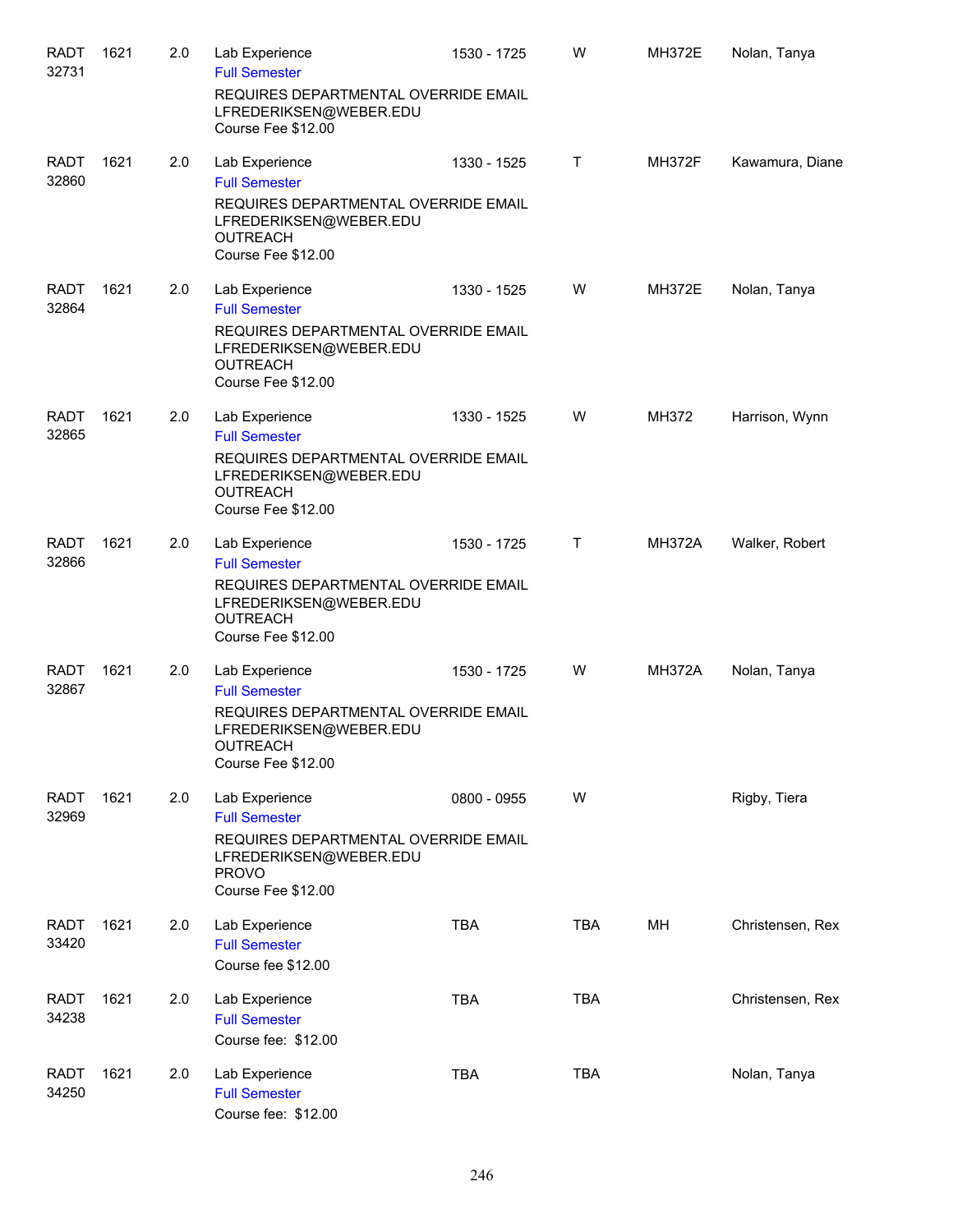| <b>RADT</b><br>32696 | 2043 | 2.0 | Patient Care and Assessment I<br><b>Full Semester</b>                                                   | 1000 - 1155 | R          | MH351 |                   |
|----------------------|------|-----|---------------------------------------------------------------------------------------------------------|-------------|------------|-------|-------------------|
|                      |      |     | REQUIRES DEPARTMENTAL OVERRIDE EMAIL<br>LFREDERIKSEN@WEBER.EDU<br>Course Fee \$12.00                    |             |            |       |                   |
| <b>RADT</b><br>32732 | 2043 | 2.0 | Patient Care and Assessment I<br><b>Full Semester</b>                                                   | 0800 - 0955 | м          | MH351 |                   |
|                      |      |     | REQUIRES DEPARTMENTAL OVERRIDE EMAIL<br>LFREDERIKSEN@WEBER.EDU<br>Course Fee \$12.00                    |             |            |       |                   |
| <b>RADT</b><br>32869 | 2043 | 2.0 | Patient Care and Assessment I<br><b>Full Semester</b>                                                   | 1400 - 1555 | R          | MH351 |                   |
|                      |      |     | REQUIRES DEPARTMENTAL OVERRIDE EMAIL<br>LFREDERIKSEN@WEBER.EDU<br><b>OUTREACH</b><br>Course Fee \$12.00 |             |            |       |                   |
| <b>RADT</b><br>32970 | 2043 | 2.0 | Patient Care and Assessment I<br><b>Full Semester</b>                                                   | 1000 - 1155 | W          |       | Walker, Robert    |
|                      |      |     | REQUIRES DEPARTMENTAL OVERRIDE EMAIL<br>LFREDERIKSEN@WEBER.EDU<br><b>PROVO</b><br>Course Fee \$12.00    |             |            |       |                   |
| RADT<br>33424        | 2043 | 2.0 | Patient Care and Assessment I<br><b>Full Semester</b><br>Course fee \$12.00                             | <b>TBA</b>  | <b>TBA</b> | MН    | Neville, Casey    |
| <b>RADT</b><br>34239 | 2043 | 2.0 | Patient Care and Assessment I<br><b>Full Semester</b><br>Course fee: \$12.00                            | <b>TBA</b>  | <b>TBA</b> |       | Neville, Casey    |
| <b>RADT</b><br>34251 | 2043 | 2.0 | Patient Care and Assessment I<br><b>Full Semester</b><br>Course fee: \$12.00                            | <b>TBA</b>  | <b>TBA</b> |       | Neville, Casey    |
| <b>RADT</b><br>32703 | 2272 | 2.0 | <b>Basic Sectional Anatomy</b><br><b>Full Semester</b>                                                  | 1400 - 1555 | R          | MH354 | Jurkiewicz, Terri |
|                      |      |     | REQUIRES DEPARTMENTAL OVERRIDE EMAIL<br>LFREDERIKSEN@WEBER.EDU                                          |             |            |       |                   |
| <b>RADT</b><br>32733 | 2272 | 2.0 | <b>Basic Sectional Anatomy</b><br><b>Full Semester</b>                                                  | 1500 - 1655 | М          | MH355 | Jurkiewicz, Terri |
|                      |      |     | REQUIRES DEPARTMENTAL OVERRIDE EMAIL<br>LFREDERIKSEN@WEBER.EDU                                          |             |            |       |                   |
| RADT<br>32870        | 2272 | 2.0 | <b>Basic Sectional Anatomy</b><br><b>Full Semester</b>                                                  | 0700 - 0855 | м          | MH355 | Jurkiewicz, Terri |
|                      |      |     | REQUIRES DEPARTMENTAL OVERRIDE EMAIL<br>LFREDERIKSEN@WEBER.EDU<br><b>OUTREACH</b>                       |             |            |       |                   |
| <b>RADT</b><br>32971 | 2272 | 2.0 | <b>Basic Sectional Anatomy</b><br><b>Full Semester</b>                                                  | 1000 - 1155 | W          |       | Rigby, Tiera      |
|                      |      |     | REQUIRES DEPARTMENTAL OVERRIDE EMAIL<br>LFREDERIKSEN@WEBER.EDU<br><b>PROVO</b>                          |             |            |       |                   |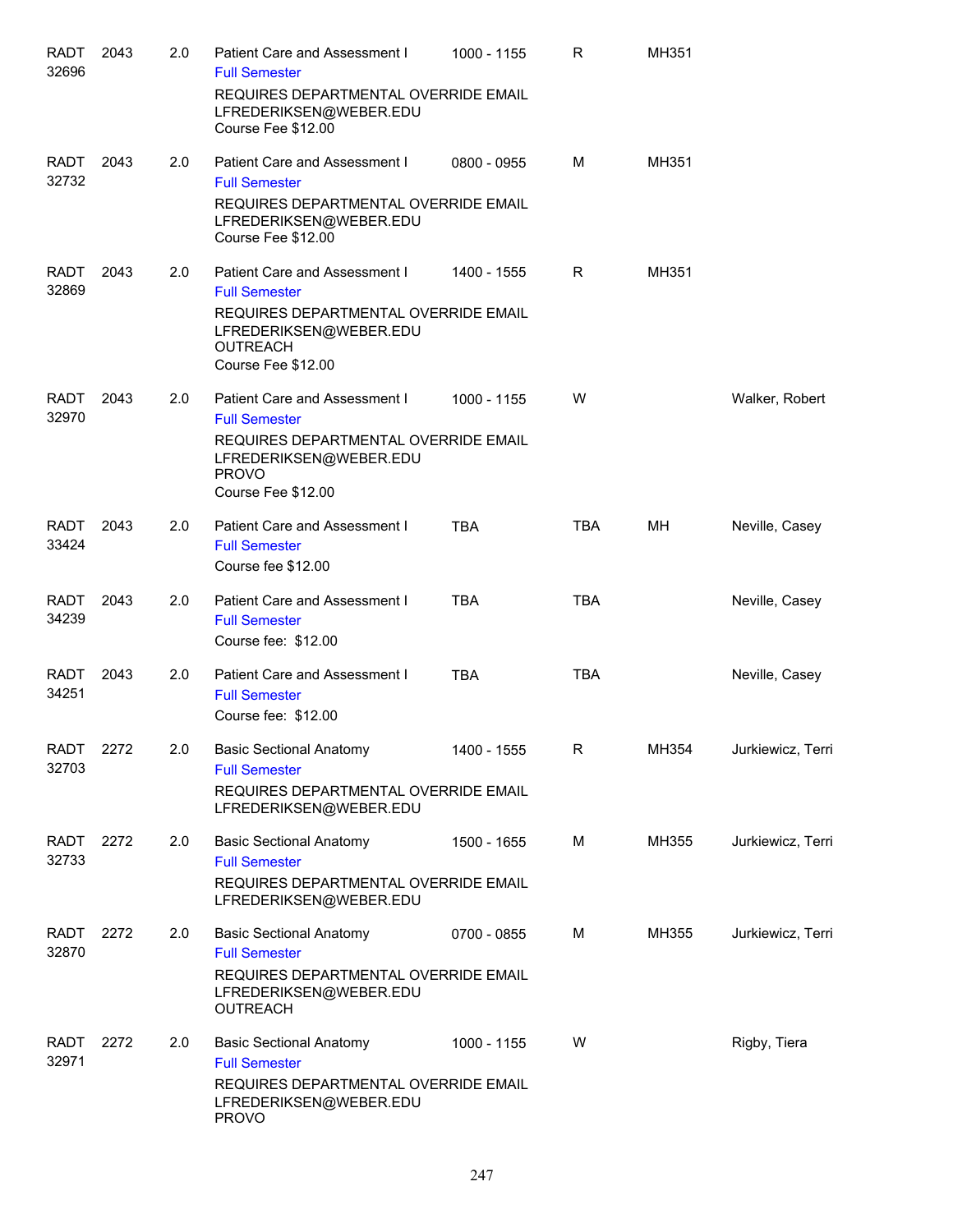| <b>RADT</b><br>33426 | 2272 | 2.0 | <b>Basic Sectional Anatomy</b><br><b>Full Semester</b>                                                                                    | <b>TBA</b>  | <b>TBA</b>   | MH    | Nolan, Tanya    |
|----------------------|------|-----|-------------------------------------------------------------------------------------------------------------------------------------------|-------------|--------------|-------|-----------------|
| <b>RADT</b><br>34240 | 2272 | 2.0 | <b>Basic Sectional Anatomy</b><br><b>Full Semester</b>                                                                                    | <b>TBA</b>  | <b>TBA</b>   |       | Nolan, Tanya    |
| RADT<br>34252        | 2272 | 2.0 | <b>Basic Sectional Anatomy</b><br><b>Full Semester</b>                                                                                    | <b>TBA</b>  | <b>TBA</b>   |       | Nolan, Tanya    |
| <b>RADT</b><br>32705 | 2403 | 2.0 | Radiographic Exposure II<br><b>Full Semester</b><br>REQUIRES DEPARTMENTAL OVERRIDE EMAIL<br>LFREDERIKSEN@WEBER.EDU                        | 1000 - 1155 | W            | MH354 | Harrison, Wynn  |
| <b>RADT</b><br>32735 | 2403 | 2.0 | Radiographic Exposure II<br><b>Full Semester</b><br>REQUIRES DEPARTMENTAL OVERRIDE EMAIL<br>LFREDERIKSEN@WEBER.EDU                        | 1000 - 1155 | $\mathsf{T}$ | MH354 | Harrison, Wynn  |
| <b>RADT</b><br>32871 | 2403 | 2.0 | Radiographic Exposure II<br><b>Full Semester</b><br>REQUIRES DEPARTMENTAL OVERRIDE EMAIL<br>LFREDERIKSEN@WEBER.EDU<br><b>OUTREACH</b>     | 1700 - 1855 | R            | MH354 | Harrison, Wynn  |
| <b>RADT</b><br>33061 | 2403 | 2.0 | Radiographic Exposure II<br><b>Full Semester</b><br>REQUIRES DEPARTMENTAL OVERRIDE EMAIL<br>LFREDERIKSEN@WEBER.EDU<br><b>PROVO</b>        | 0900 - 1055 | M            |       | Harrison, Wynn  |
| <b>RADT</b><br>33427 | 2403 | 2.0 | Radiographic Exposure II<br><b>Full Semester</b>                                                                                          | <b>TBA</b>  | <b>TBA</b>   | MH    | Harrison, Wynn  |
| <b>RADT</b><br>34241 | 2403 | 2.0 | Radiographic Exposure II<br><b>Full Semester</b>                                                                                          | <b>TBA</b>  | <b>TBA</b>   |       | Harrison, Wynn  |
| RADT<br>34253        | 2403 | 2.0 | Radiographic Exposure II<br><b>Full Semester</b>                                                                                          | <b>TBA</b>  | <b>TBA</b>   |       | Harrison, Wynn  |
| RADT<br>32709        | 2833 | 3.0 | Directed Readings & Research<br><b>Full Semester</b><br>REQUIRES DEPARTMENTAL OVERRIDE EMAIL<br>LFREDERIKSEN@WEBER.EDU                    | 0900 - 1155 | F            | MH354 | Kawamura, Diane |
| RADT<br>32738        | 2833 | 3.0 | Directed Readings & Research<br><b>Full Semester</b><br>REQUIRES DEPARTMENTAL OVERRIDE EMAIL<br>LFREDERIKSEN@WEBER.EDU                    | 1000 - 1255 | F            | MH351 | Kawamura, Diane |
| <b>RADT</b><br>32873 | 2833 | 3.0 | Directed Readings & Research<br><b>Full Semester</b><br>REQUIRES DEPARTMENTAL OVERRIDE EMAIL<br>LFREDERIKSEN@WEBER.EDU<br><b>OUTREACH</b> | 1100 - 1355 | F            | MH354 | Kawamura, Diane |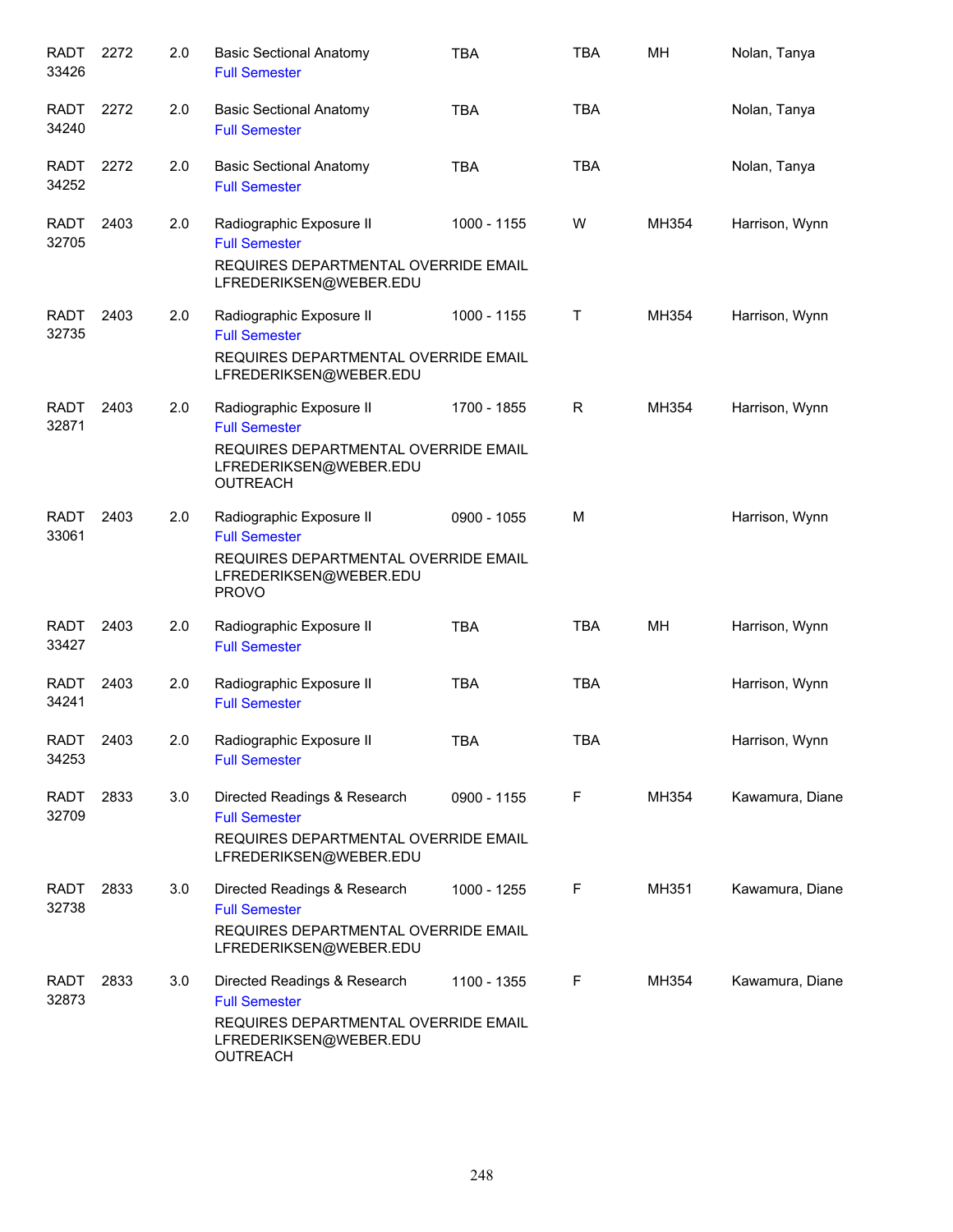| <b>RADT</b><br>33063 | 2833 | 3.0 | Directed Readings & Research<br><b>Full Semester</b><br>REQUIRES DEPARTMENTAL OVERRIDE EMAIL | 0900 - 1255 | M          |       | Walker, Robert    |
|----------------------|------|-----|----------------------------------------------------------------------------------------------|-------------|------------|-------|-------------------|
|                      |      |     | LFREDERIKSEN@WEBER.EDU<br><b>PROVO</b>                                                       |             |            |       |                   |
| <b>RADT</b><br>33068 | 2833 | 3.0 | Directed Readings & Research<br><b>Full Semester</b>                                         | 1100 - 1355 | М          | MH354 | Kawamura, Diane   |
|                      |      |     | REQUIRES DEPARTMENTAL OVERRIDE EMAIL<br>LFREDERIKSEN@WEBER.EDU                               |             |            |       |                   |
| <b>RADT</b><br>33082 | 2833 | 3.0 | Directed Readings & Research<br><b>Full Semester</b>                                         | 0900 - 1155 | М          | MH354 | Kawamura, Diane   |
|                      |      |     | REQUIRES DEPARTMENTAL OVERRIDE EMAIL<br>LFREDERIKSEN@WEBER.EDU                               |             |            |       |                   |
| <b>RADT</b><br>33096 | 2833 | 3.0 | Directed Readings & Research<br><b>Full Semester</b>                                         | 0700 - 0955 | R          | MH354 | Kawamura, Diane   |
|                      |      |     | REQUIRES DEPARTMENTAL OVERRIDE EMAIL<br>LFREDERIKSEN@WEBER.EDU<br><b>OUTREACH</b>            |             |            |       |                   |
| <b>RADT</b><br>33146 | 2833 | 3.0 | Directed Readings & Research<br><b>Full Semester</b>                                         | 1000 - 1255 | M          |       | Walker, Robert    |
|                      |      |     | REQUIRES DEPARTMENTAL OVERRIDE EMAIL<br>LFREDERIKSEN@WEBER.EDU<br><b>PROVO</b>               |             |            |       |                   |
| <b>RADT</b><br>33429 | 2833 | 3.0 | Directed Readings & Research<br><b>Full Semester</b>                                         | <b>TBA</b>  | <b>TBA</b> | MН    | Kawamura, Diane   |
| RADT<br>33442        | 2833 | 3.0 | Directed Readings & Research<br><b>Full Semester</b>                                         | <b>TBA</b>  | <b>TBA</b> | MH    | Kawamura, Diane   |
| RADT<br>34235        | 2833 | 3.0 | Directed Readings & Research<br><b>Full Semester</b>                                         | <b>TBA</b>  | <b>TBA</b> |       | Walker, Robert    |
| RADT<br>34242        | 2833 | 3.0 | Directed Readings & Research<br><b>Full Semester</b>                                         | <b>TBA</b>  | <b>TBA</b> |       | Kawamura, Diane   |
| RADT<br>34247        | 2833 | 3.0 | Directed Readings & Research<br><b>Full Semester</b>                                         | <b>TBA</b>  | <b>TBA</b> |       | Kawamura, Diane   |
| RADT<br>34254        | 2833 | 3.0 | Directed Readings & Research<br><b>Full Semester</b>                                         | <b>TBA</b>  | <b>TBA</b> |       | Kawamura, Diane   |
| RADT<br>34260        | 2833 | 3.0 | Directed Readings & Research<br><b>Full Semester</b>                                         | <b>TBA</b>  | <b>TBA</b> |       | Kawamura, Diane   |
| RADT<br>32712        | 2862 | 3.0 | <b>Clinical Education</b><br><b>Full Semester</b>                                            | 1400 - 1655 | W          | MH351 | Jurkiewicz, Terri |
|                      |      |     | REQUIRES DEPARTMENTAL OVERRIDE EMAIL<br>LFREDERIKSEN@WEBER.EDU<br>Alta View/Cottonwood       |             |            |       |                   |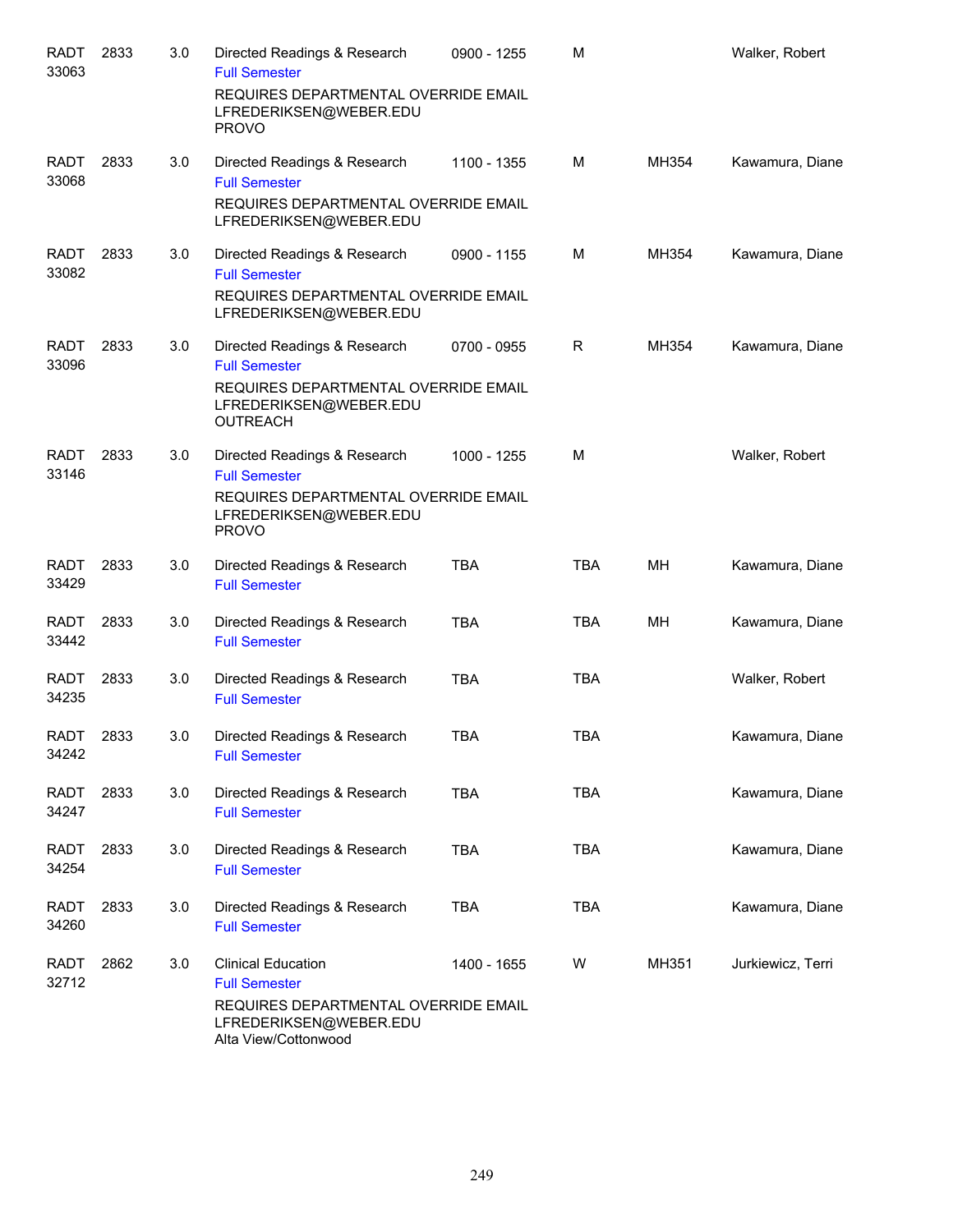| <b>RADT</b><br>32715 | 2862 | 3.0 | <b>Clinical Education</b><br><b>Full Semester</b>                                                                            | 1430 - 1725 | F  | MH351  | Kawamura, Diane   |
|----------------------|------|-----|------------------------------------------------------------------------------------------------------------------------------|-------------|----|--------|-------------------|
|                      |      |     | REQUIRES DEPARTMENTAL OVERRIDE EMAIL<br>LFREDERIKSEN@WEBER.EDU<br>Ogden Regional/Clinic/Nowcare                              |             |    |        |                   |
| <b>RADT</b>          | 2862 | 3.0 | <b>Clinical Education</b>                                                                                                    | 1500 - 1755 | М  | MH351  | Neville, Casey    |
| 32719                |      |     | <b>Full Semester</b><br>REQUIRES DEPARTMENTAL OVERRIDE EMAIL<br>LFREDERIKSEN@WEBER.EDU<br>LDS/SL Instacares/Tooele/Park City |             |    |        |                   |
| <b>RADT</b>          | 2862 | 3.0 | <b>Clinical Education</b>                                                                                                    | 1730 - 2025 | Τ  | MH351  | Jurkiewicz, Terri |
| 32720                |      |     | <b>Full Semester</b><br>REQUIRES DEPARTMENTAL OVERRIDE EMAIL<br>LFREDERIKSEN@WEBER.EDU<br><b>IMC/UofU</b>                    |             |    |        |                   |
| <b>RADT</b><br>32829 | 2862 | 3.0 | <b>Clinical Education</b><br><b>Full Semester</b>                                                                            | 1730 - 2025 | T  | MH351  | Jurkiewicz, Terri |
|                      |      |     | REQUIRES DEPARTMENTAL OVERRIDE EMAIL<br>LFREDERIKSEN@WEBER.EDU<br>DAVIS/LAKEVIEW/DAVIS INSTACARE                             |             |    |        |                   |
| <b>RADT</b><br>32832 | 2862 | 3.0 | <b>Clinical Education</b><br><b>Full Semester</b>                                                                            | 1430 - 1725 | F  | MH351  | Nolan, Tanya      |
|                      |      |     | REQUIRES DEPARTMENTAL OVERRIDE EMAIL<br>LFREDERIKSEN@WEBER.EDU<br><b>MCKAY DEE/WEBER INSTACARE</b>                           |             |    |        |                   |
| <b>RADT</b><br>32834 | 2862 | 3.0 | <b>Clinical Education</b><br><b>Full Semester</b>                                                                            | 1700 - 1955 | W  | MH351  | Christensen, Rex  |
|                      |      |     | REQUIRES DEPARTMENTAL OVERRIDE EMAIL<br>LFREDERIKSEN@WEBER.EDU<br>BRIGHAM CITY/LOGAN/TREMONTON/CACHE                         |             |    |        |                   |
| <b>RADT</b><br>32839 | 2862 | 3.0 | <b>Clinical Education</b><br><b>Full Semester</b>                                                                            | 1700 - 1955 | W  | MH351  | Harrison, Wynn    |
|                      |      |     | REQUIRES DEPARTMENTAL OVERRIDE EMAIL<br>LFREDERIKSEN@WEBER.EDU<br>SL REG/PIONEER/JORDAN VALLEY/ST MARKS/ALTA VIEW            |             |    |        |                   |
|                      |      |     |                                                                                                                              |             |    |        |                   |
| RADT<br>32962        | 2862 | 3.0 | <b>Clinical Education</b><br><b>Full Semester</b>                                                                            | 1730 - 2025 | F. | MH372  | Harrison, Wynn    |
|                      |      |     | REQUIRES DEPARTMENTAL OVERRIDE EMAIL<br>LFREDERIKSEN@WEBER.EDU<br><b>PRICE/UINTAH BASIN</b>                                  |             |    |        |                   |
| <b>RADT</b><br>32964 | 2862 | 3.0 | <b>Clinical Education</b><br><b>Full Semester</b>                                                                            | 1730 - 2025 | F. | MH372A | Kawamura, Diane   |
|                      |      |     | REQUIRES DEPARTMENTAL OVERRIDE EMAIL<br>LFREDERIKSEN@WEBER.EDU<br><b>CEDAR CITY</b>                                          |             |    |        |                   |
| <b>RADT</b><br>32965 | 2862 | 3.0 | <b>Clinical Education</b><br><b>Full Semester</b>                                                                            | 1730 - 2025 | F. | MH372E | Neville, Casey    |
|                      |      |     | REQUIRES DEPARTMENTAL OVERRIDE EMAIL<br>LFREDERIKSEN@WEBER.EDU<br>RICHFIELD/CENTRAL VALLEY                                   |             |    |        |                   |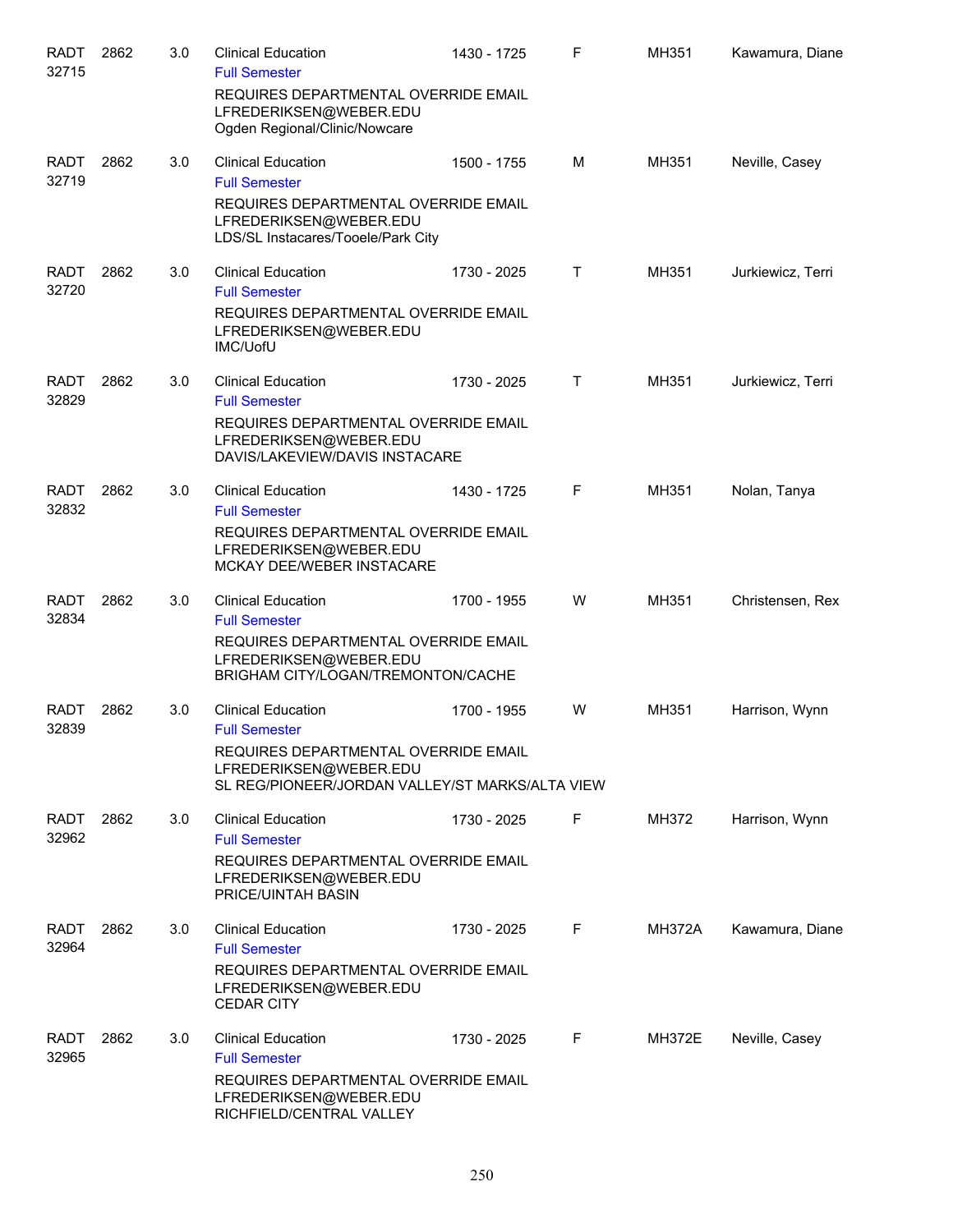| <b>RADT</b><br>33065 | 2862 | 3.0 | <b>Clinical Education</b><br><b>Full Semester</b>                                                                    | 0800 - 1055 | T            |    | Walker, Robert    |
|----------------------|------|-----|----------------------------------------------------------------------------------------------------------------------|-------------|--------------|----|-------------------|
|                      |      |     | REQUIRES DEPARTMENTAL OVERRIDE EMAIL<br>LFREDERIKSEN@WEBER.EDU<br><b>PROVO</b>                                       |             |              |    |                   |
| <b>RADT</b><br>33431 | 2862 | 3.0 | <b>Clinical Education</b><br><b>Full Semester</b>                                                                    | <b>TBA</b>  | <b>TBA</b>   | MН | Christensen, Rex  |
| <b>RADT</b><br>34243 | 2862 | 3.0 | <b>Clinical Education</b><br><b>Full Semester</b>                                                                    | <b>TBA</b>  | <b>TBA</b>   |    | Jurkiewicz, Terri |
| <b>RADT</b><br>34255 | 2862 | 3.0 | <b>Clinical Education</b><br><b>Full Semester</b>                                                                    | <b>TBA</b>  | <b>TBA</b>   |    | Harrison, Wynn    |
| <b>RADT</b><br>33069 | 2865 | 2.0 | <b>Clinical Education</b><br><b>Full Semester</b><br>REQUIRES DEPARTMENTAL OVERRIDE EMAIL                            | 1130 - 1325 | $\mathsf{T}$ |    | Harrison, Wynn    |
|                      |      |     | LFREDERIKSEN@WEBER.EDU<br>SL REG/PIONEER/JORDAN VALLEY/ST MARKS/ALTA VIEW                                            |             |              |    |                   |
| <b>RADT</b><br>33071 | 2865 | 2.0 | <b>Clinical Education</b><br><b>Full Semester</b>                                                                    | 1200 - 1355 | M            |    | Nolan, Tanya      |
|                      |      |     | REQUIRES DEPARTMENTAL OVERRIDE EMAIL<br>LFREDERIKSEN@WEBER.EDU<br><b>OGDEN REG/CLINIC/NOWCARES</b>                   |             |              |    |                   |
| <b>RADT</b><br>33074 | 2865 | 2.0 | <b>Clinical Education</b><br><b>Full Semester</b>                                                                    | 1400 - 1555 | м            |    | Walker, Robert    |
|                      |      |     | REQUIRES DEPARTMENTAL OVERRIDE EMAIL<br>LFREDERIKSEN@WEBER.EDU<br>LDS/SL INSTACARES/TOOELE/PARK CITY                 |             |              |    |                   |
| <b>RADT</b><br>33076 | 2865 | 2.0 | <b>Clinical Education</b><br><b>Full Semester</b>                                                                    | 0930 - 1125 | w            |    | Jurkiewicz, Terri |
|                      |      |     | REQUIRES DEPARTMENTAL OVERRIDE EMAIL<br>LFREDERIKSEN@WEBER.EDU<br>IMC/U OF U                                         |             |              |    |                   |
| <b>RADT</b><br>33086 | 2865 | 2.0 | <b>Clinical Education</b><br><b>Full Semester</b>                                                                    | 1930 - 2125 | w            |    | Neville, Casey    |
|                      |      |     | REQUIRES DEPARTMENTAL OVERRIDE EMAIL<br>LFREDERIKSEN@WEBER.EDU<br>DAVIS/LAKEVIEW/DAVIS INSTACARE                     |             |              |    |                   |
| <b>RADT</b><br>33087 | 2865 | 2.0 | <b>Clinical Education</b>                                                                                            | 1200 - 1355 | м            |    | Walker, Robert    |
|                      |      |     | <b>Full Semester</b><br>REQUIRES DEPARTMENTAL OVERRIDE EMAIL<br>LFREDERIKSEN@WEBER.EDU<br>MCKAY DEE/WEBER INSTACARES |             |              |    |                   |
| <b>RADT</b><br>33088 | 2865 | 2.0 | <b>Clinical Education</b><br><b>Full Semester</b>                                                                    | 1400 - 1555 | R.           |    | Christensen, Rex  |
|                      |      |     | REQUIRES DEPARTMENTAL OVERRIDE EMAIL<br>LFREDERIKSEN@WEBER.EDU<br>BRIGHAM CITY/LOGAN/TREMONTON/CACHE                 |             |              |    |                   |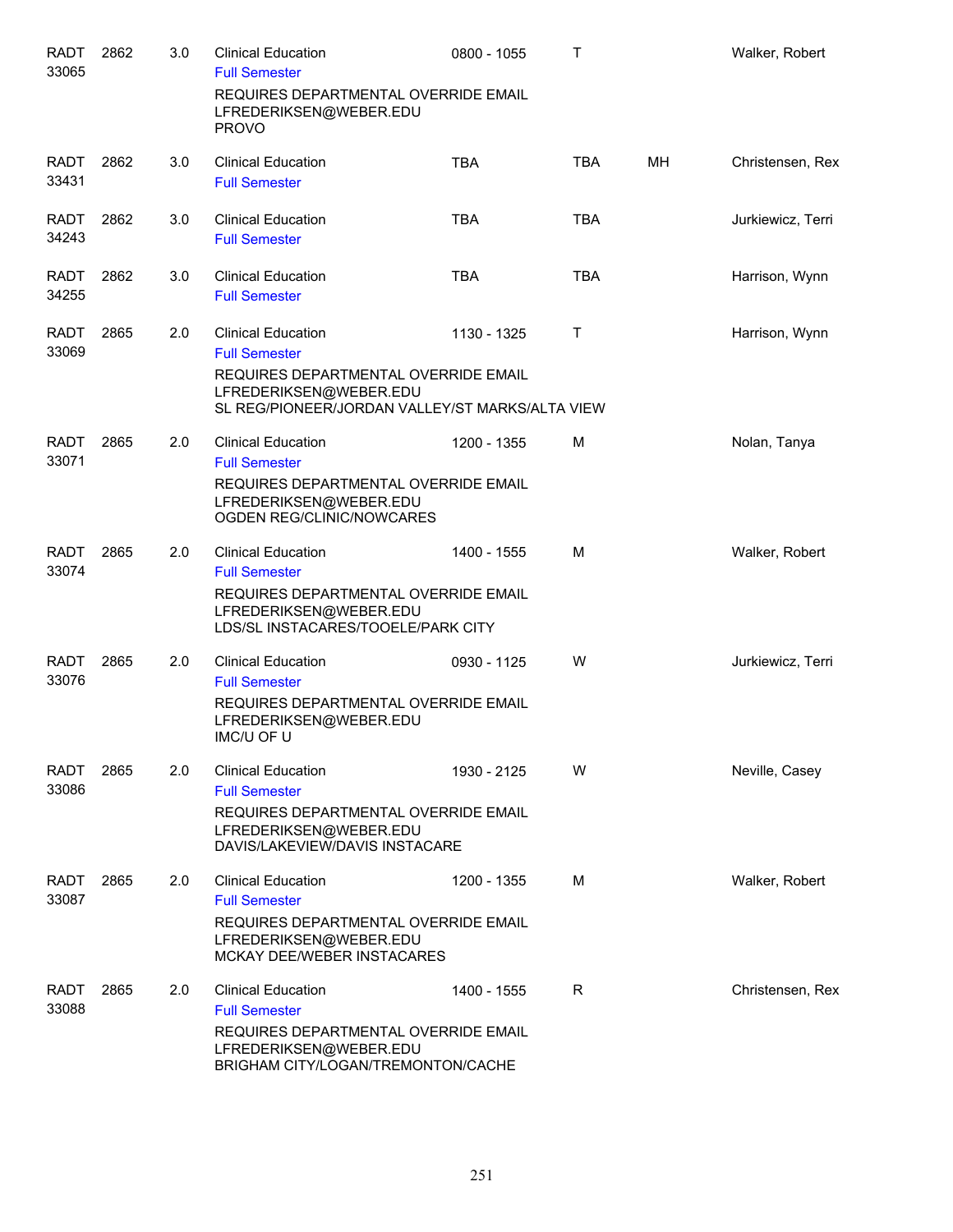| RADT<br>33097        | 2865 | 2.0 | <b>Clinical Education</b><br><b>Full Semester</b>                                                                            | 1830 - 2025 | R          |       | Nolan, Tanya      |
|----------------------|------|-----|------------------------------------------------------------------------------------------------------------------------------|-------------|------------|-------|-------------------|
|                      |      |     | REQUIRES DEPARTMENTAL OVERRIDE EMAIL<br>LFREDERIKSEN@WEBER.EDU<br><b>PRICE/UNITAH BASIN</b>                                  |             |            |       |                   |
| <b>RADT</b>          | 2865 | 2.0 | <b>Clinical Education</b>                                                                                                    | 1800 - 1955 | R          | MH351 | Kawamura, Diane   |
| 33099                |      |     | <b>Full Semester</b><br>REQUIRES DEPARTMENTAL OVERRIDE EMAIL<br>LFREDERIKSEN@WEBER.EDU<br><b>CEDAR CITY</b>                  |             |            |       |                   |
| <b>RADT</b><br>33100 | 2865 | 2.0 | <b>Clinical Education</b><br><b>Full Semester</b>                                                                            | 0930 - 1125 | R.         | MH351 | Christensen, Rex  |
|                      |      |     | REQUIRES DEPARTMENTAL OVERRIDE EMAIL<br>LFREDERIKSEN@WEBER.EDU<br>RICHFIELD/CENTRAL VALLEY                                   |             |            |       |                   |
| <b>RADT</b><br>33147 | 2865 | 2.0 | <b>Clinical Education</b><br><b>Full Semester</b>                                                                            | 1300 - 1455 | M          |       | Walker, Robert    |
|                      |      |     | REQUIRES DEPARTMENTAL OVERRIDE EMAIL<br>LFREDERIKSEN@WEBER.EDU<br><b>PROVO</b>                                               |             |            |       |                   |
| <b>RADT</b><br>33439 | 2865 | 2.0 | <b>Clinical Education</b><br><b>Full Semester</b>                                                                            | <b>TBA</b>  | <b>TBA</b> | MН    | Christensen, Rex  |
| <b>RADT</b><br>34231 | 2865 | 2.0 | <b>Clinical Education</b><br><b>Full Semester</b>                                                                            | <b>TBA</b>  | <b>TBA</b> |       | Jurkiewicz, Terri |
| <b>RADT</b><br>34244 | 2865 | 2.0 | <b>Clinical Education</b><br><b>Full Semester</b>                                                                            | <b>TBA</b>  | <b>TBA</b> |       | Jurkiewicz, Terri |
| <b>RADT</b><br>34257 | 2865 | 2.0 | <b>Clinical Education</b><br><b>Full Semester</b>                                                                            | <b>TBA</b>  | TBA        |       | Harrison, Wynn    |
| <b>RADT</b><br>33078 | 2866 | 2.0 | <b>Final Competency Evaluation</b><br><b>Full Semester</b><br>REQUIRES DEPARTMENTAL OVERRIDE EMAIL<br>LFREDERIKSEN@WEBER.EDU | 1200 - 1355 | R          | MH354 | Nolan, Tanya      |
| <b>RADT</b><br>33089 | 2866 | 2.0 | Final Competency Evaluation<br><b>Full Semester</b>                                                                          | 1200 - 1355 | F          | MH351 | Nolan, Tanya      |
|                      |      |     | REQUIRES DEPARTMENTAL OVERRIDE EMAIL<br>LFREDERIKSEN@WEBER.EDU                                                               |             |            |       |                   |
| <b>RADT</b><br>33101 | 2866 | 2.0 | Final Competency Evaluation<br><b>Full Semester</b>                                                                          | 0800 - 0955 | W          | MH354 | Walker, Robert    |
|                      |      |     | REQUIRES DEPARTMENTAL OVERRIDE EMAIL<br>LFREDERIKSEN@WEBER.EDU<br><b>OUTREACH</b>                                            |             |            |       |                   |
| <b>RADT</b><br>33148 | 2866 | 2.0 | Final Competency Evaluation<br><b>Full Semester</b>                                                                          | 1400 - 1555 | W          |       | Christensen, Rex  |
|                      |      |     | REQUIRES DEPARTMENTAL OVERRIDE EMAIL<br>LFREDERIKSEN@WEBER.EDU<br><b>PROVO</b>                                               |             |            |       |                   |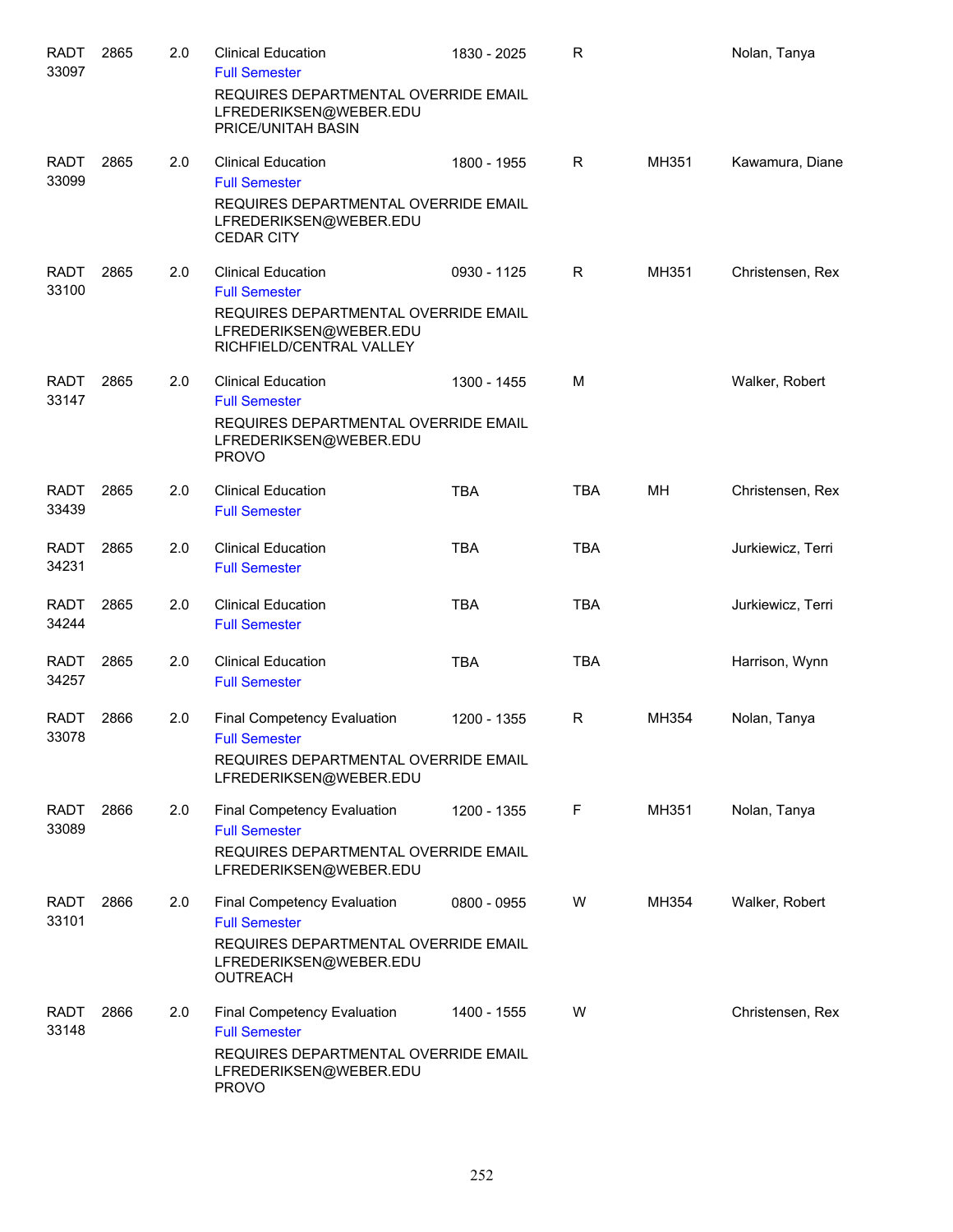| <b>RADT</b><br>33440 | 2866 | 2.0 | <b>Final Competency Evaluation</b><br><b>Full Semester</b>                                                                        | <b>TBA</b>  | <b>TBA</b>   | MH    | Christensen, Rex  |
|----------------------|------|-----|-----------------------------------------------------------------------------------------------------------------------------------|-------------|--------------|-------|-------------------|
| <b>RADT</b><br>34232 | 2866 | 2.0 | Final Competency Evaluation<br><b>Full Semester</b>                                                                               | <b>TBA</b>  | <b>TBA</b>   |       | Jurkiewicz, Terri |
| <b>RADT</b><br>34245 | 2866 | 2.0 | <b>Final Competency Evaluation</b><br><b>Full Semester</b>                                                                        | <b>TBA</b>  | <b>TBA</b>   |       | Jurkiewicz, Terri |
| <b>RADT</b><br>34258 | 2866 | 2.0 | Final Competency Evaluation<br><b>Full Semester</b>                                                                               | <b>TBA</b>  | <b>TBA</b>   |       | Harrison, Wynn    |
| RADT<br>33079        | 2913 | 2.0 | Comprehensive Review<br><b>Full Semester</b><br>REQUIRES DEPARTMENTAL OVERRIDE EMAIL<br>LFREDERIKSEN@WEBER.EDU                    | 0800 - 0955 | Τ            | MH351 | Kawamura, Diane   |
| <b>RADT</b><br>33091 | 2913 | 2.0 | Comprehensive Review<br><b>Full Semester</b><br>REQUIRES DEPARTMENTAL OVERRIDE EMAIL<br>LFREDERIKSEN@WEBER.EDU                    | 0800 - 0955 | R            | MH351 | Kawamura, Diane   |
| <b>RADT</b><br>33102 | 2913 | 2.0 | Comprehensive Review<br><b>Full Semester</b><br>REQUIRES DEPARTMENTAL OVERRIDE EMAIL<br>LFREDERIKSEN@WEBER.EDU<br><b>OUTREACH</b> | 0800 - 0955 | $\mathsf{T}$ | MH355 | Kawamura, Diane   |
| <b>RADT</b><br>33149 | 2913 | 2.0 | Comprehensive Review<br><b>Full Semester</b><br>REQUIRES DEPARTMENTAL OVERRIDE EMAIL<br>LFREDERIKSEN@WEBER.EDU<br><b>PROVO</b>    | 1000 - 1155 | W            |       | Christensen, Rex  |
| <b>RADT</b><br>33441 | 2913 | 2.0 | Comprehensive Review<br><b>Full Semester</b>                                                                                      | <b>TBA</b>  | <b>TBA</b>   | MH    | Nolan, Tanya      |
| RADT 2913<br>34233   |      | 2.0 | <b>Comprehensive Review</b><br><b>Full Semester</b>                                                                               | <b>TBA</b>  | <b>TBA</b>   |       | Walker, Robert    |
| <b>RADT</b><br>34246 | 2913 | 2.0 | <b>Comprehensive Review</b><br><b>Full Semester</b>                                                                               | <b>TBA</b>  | TBA          |       | Nolan, Tanya      |
| <b>RADT</b><br>34259 | 2913 | 2.0 | <b>Comprehensive Review</b><br><b>Full Semester</b>                                                                               | <b>TBA</b>  | <b>TBA</b>   |       | Nolan, Tanya      |
| <b>RADT</b><br>33245 | 3003 | 3.0 | DV Psycho-Social Medicine<br><b>Full Semester</b>                                                                                 | <b>TBA</b>  | <b>TBA</b>   | MH    | Walker, Robert    |
| <b>RADT</b><br>34112 | 3003 | 3.0 | DV Psycho-Social Medicine<br><b>Full Semester</b>                                                                                 | <b>TBA</b>  | <b>TBA</b>   |       | Walker, Robert    |
| <b>RADT</b><br>33246 | 3043 | 3.0 | Medical Ethics and Law<br><b>Full Semester</b>                                                                                    | <b>TBA</b>  | <b>TBA</b>   | MH    | Newham, M         |
| <b>RADT</b><br>34113 | 3043 | 3.0 | Medical Ethics and Law<br><b>Full Semester</b>                                                                                    | <b>TBA</b>  | <b>TBA</b>   |       | Newham, M         |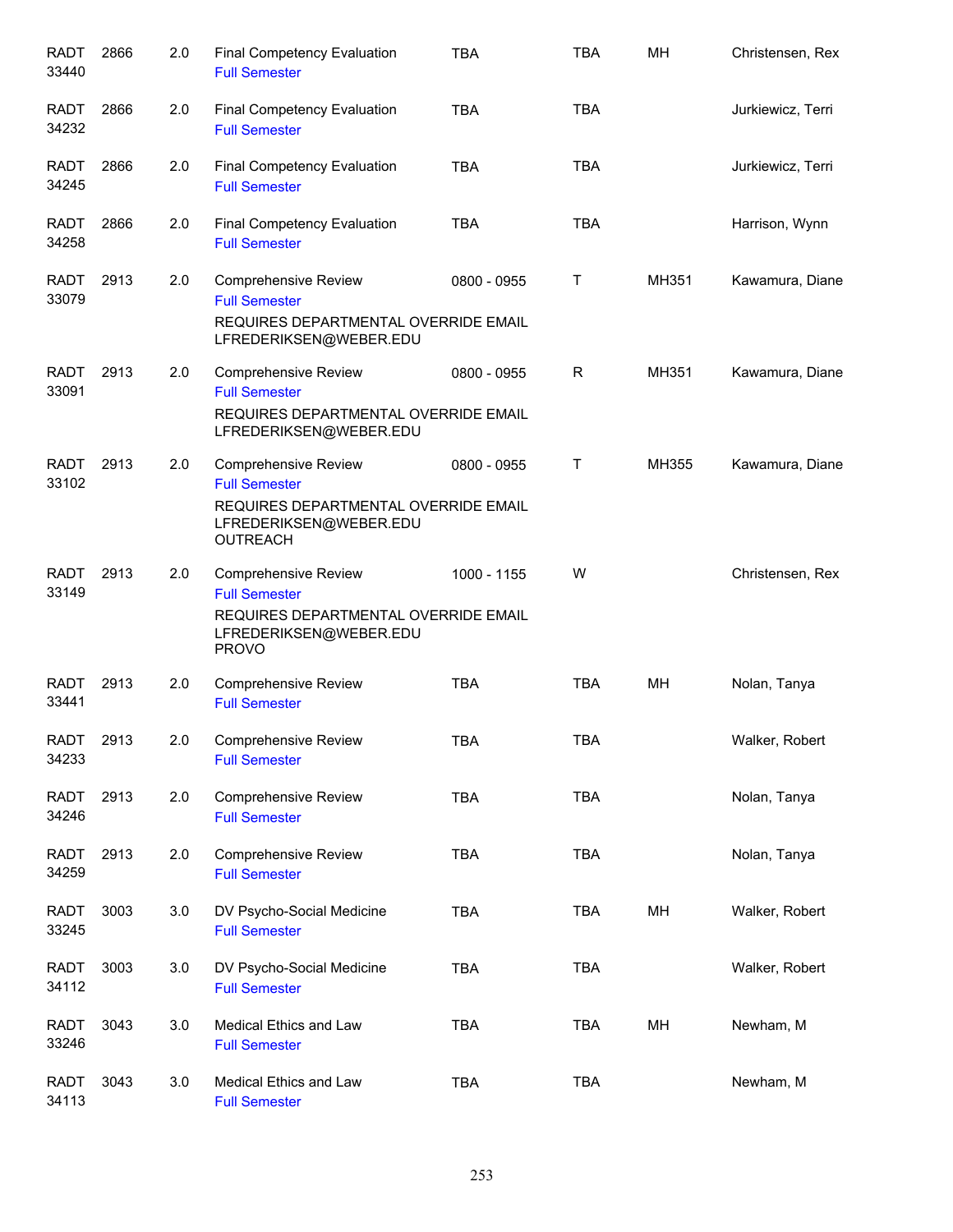| <b>RADT</b><br>33247 | 3143 | 3.0 | Imaging Pathophysiology<br><b>Full Semester</b>                                                                                                | <b>TBA</b>  | <b>TBA</b> | MH    | Kawamura, Diane   |
|----------------------|------|-----|------------------------------------------------------------------------------------------------------------------------------------------------|-------------|------------|-------|-------------------|
| <b>RADT</b><br>34114 | 3143 | 3.0 | Imaging Pathophysiology<br><b>Full Semester</b>                                                                                                | <b>TBA</b>  | <b>TBA</b> |       | Kawamura, Diane   |
| RADT<br>33248        | 3243 | 3.0 | Patient Care & Assessment II<br><b>Full Semester</b>                                                                                           | <b>TBA</b>  | <b>TBA</b> | MН    | Walker, Robert    |
| <b>RADT</b><br>34115 | 3243 | 3.0 | Patient Care & Assessment II<br><b>Full Semester</b>                                                                                           | <b>TBA</b>  | <b>TBA</b> |       | Walker, Robert    |
| RADT<br>33249        | 3253 | 3.0 | Patient Care & Assessment III<br><b>Full Semester</b><br>Course fee \$12.00                                                                    | <b>TBA</b>  | <b>TBA</b> | MН    | Neville, Casey    |
| <b>RADT</b><br>34116 | 3253 | 3.0 | Patient Care & Assessment III<br><b>Full Semester</b><br>Course fee: \$12.00                                                                   | <b>TBA</b>  | <b>TBA</b> |       | Neville, Casey    |
| <b>RADT</b><br>34276 | 3253 | 3.0 | Patient Care & Assessment III<br><b>Full Semester</b><br>Course fee: \$12.00                                                                   | <b>TBA</b>  | <b>TBA</b> |       | Walker, Robert    |
| <b>RADT</b><br>33250 | 3263 | 3.0 | Diagnostic Services Pharmacol<br><b>Full Semester</b>                                                                                          | <b>TBA</b>  | <b>TBA</b> | MН    | Walker, Robert    |
| <b>RADT</b><br>34117 | 3263 | 3.0 | Diagnostic Services Pharmacol<br><b>Full Semester</b>                                                                                          | <b>TBA</b>  | <b>TBA</b> |       | Walker, Robert    |
| <b>RADT</b><br>34280 | 3263 | 3.0 | Diagnostic Services Pharmacol<br><b>Full Semester</b>                                                                                          | <b>TBA</b>  | <b>TBA</b> |       | Walker, Robert    |
| <b>RADT</b><br>33251 | 3403 | 3.0 | Radiobiolgy Physic<br><b>Full Semester</b>                                                                                                     | <b>TBA</b>  | <b>TBA</b> | MН    | Newham, M         |
| <b>RADT</b><br>34118 | 3403 | 3.0 | Radiobiolgy Physic<br><b>Full Semester</b>                                                                                                     | <b>TBA</b>  | <b>TBA</b> |       | Newham, M         |
| <b>RADT</b><br>34610 | 3403 | 3.0 | Radiobiolgy Physic<br><b>Full Semester</b>                                                                                                     | <b>TBA</b>  | <b>TBA</b> |       | Newham, M         |
| RADT<br>33252        | 3423 | 3.0 | <b>Federal Regulations</b><br><b>Full Semester</b>                                                                                             | <b>TBA</b>  | <b>TBA</b> | MН    | Harrison, Wynn    |
| <b>RADT</b><br>34119 | 3423 | 3.0 | <b>Federal Regulations</b><br><b>Full Semester</b>                                                                                             | <b>TBA</b>  | <b>TBA</b> |       | Harrison, Wynn    |
| RADT<br>33080        | 3443 | 3.0 | Quality Assurance in Radiology<br><b>Full Semester</b><br>REQUIRES DEPARTMENTAL OVERRIDE EMAIL<br>LFREDERIKSEN@WEBER.EDU<br>Course Fee \$18.00 | 1000 - 1255 | Т          | MH355 | Jurkiewicz, Terri |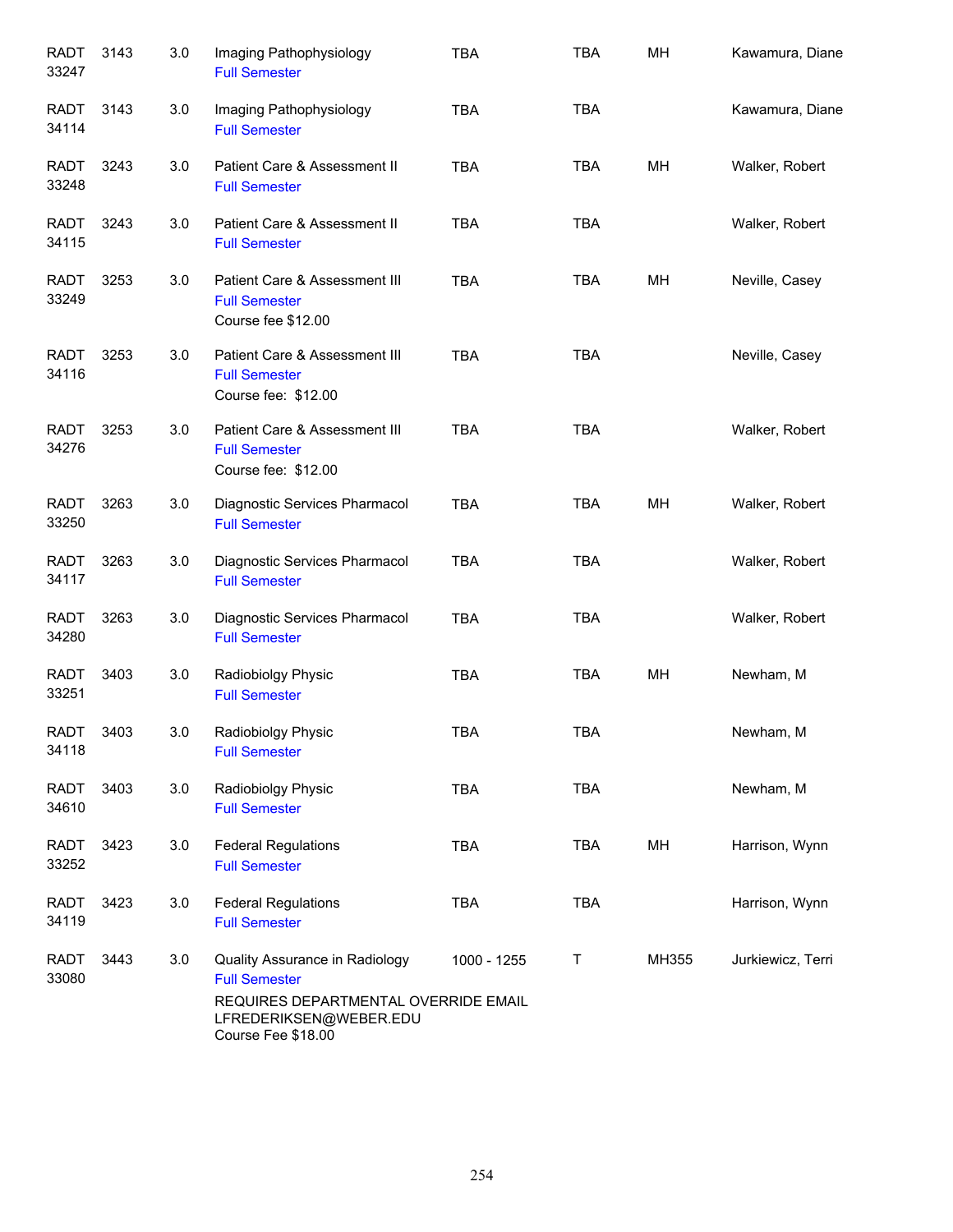| RADT<br>33092        | 3443 | 3.0 | Quality Assurance in Radiology<br><b>Full Semester</b>                                                  | 1500 - 1755 | W          | MH355 | Jurkiewicz, Terri |
|----------------------|------|-----|---------------------------------------------------------------------------------------------------------|-------------|------------|-------|-------------------|
|                      |      |     | REQUIRES DEPARTMENTAL OVERRIDE EMAIL<br>LFREDERIKSEN@WEBER.EDU<br>Course Fee \$18.00                    |             |            |       |                   |
| <b>RADT</b><br>33103 | 3443 | 3.0 | Quality Assurance in Radiology<br><b>Full Semester</b>                                                  | 1130 - 1425 | М          | MH355 | Jurkiewicz, Terri |
|                      |      |     | REQUIRES DEPARTMENTAL OVERRIDE EMAIL<br>LFREDERIKSEN@WEBER.EDU<br><b>OUTREACH</b><br>Course Fee \$18.00 |             |            |       |                   |
| <b>RADT</b><br>33150 | 3443 | 3.0 | Quality Assurance in Radiology<br><b>Full Semester</b>                                                  | 1130 - 1425 | W          |       | Christensen, Rex  |
|                      |      |     | REQUIRES DEPARTMENTAL OVERRIDE EMAIL<br>LFREDERIKSEN@WEBER.EDU<br><b>PROVO</b><br>Course Fee \$18.00    |             |            |       |                   |
| <b>RADT</b><br>33253 | 3443 | 3.0 | Quality Assurance in Radiology<br><b>Full Semester</b><br>Course fee \$18.00                            | <b>TBA</b>  | <b>TBA</b> | MН    | Jurkiewicz, Terri |
| <b>RADT</b><br>33443 | 3443 | 3.0 | Quality Assurance in Radiology<br><b>Full Semester</b><br>Course fee \$18.00                            | <b>TBA</b>  | <b>TBA</b> | MH    | Jurkiewicz, Terri |
| <b>RADT</b><br>34121 | 3443 | 3.0 | Quality Assurance in Radiology<br><b>Full Semester</b><br>Course fee: \$18.00                           | <b>TBA</b>  | <b>TBA</b> |       | Jurkiewicz, Terri |
| <b>RADT</b><br>34236 | 3443 | 3.0 | Quality Assurance in Radiology<br><b>Full Semester</b><br>Course fee: \$18.00                           | <b>TBA</b>  | <b>TBA</b> |       | Jurkiewicz, Terri |
| <b>RADT</b><br>34248 | 3443 | 3.0 | Quality Assurance in Radiology<br><b>Full Semester</b><br>Course fee: \$18.00                           | <b>TBA</b>  | <b>TBA</b> |       | Jurkiewicz, Terri |
| <b>RADT</b><br>34266 | 3443 | 3.0 | Quality Assurance in Radiology<br><b>Full Semester</b><br>Course fee: \$18.00                           | <b>TBA</b>  | <b>TBA</b> |       | Jurkiewicz, Terri |
| <b>RADT</b><br>33255 | 3863 | 2.0 | Clinical Internship<br><b>Full Semester</b>                                                             | <b>TBA</b>  | <b>TBA</b> | MН    | Christensen, Rex  |
| <b>RADT</b><br>33256 | 3863 | 3.0 | Clinical Internship<br><b>Full Semester</b>                                                             | <b>TBA</b>  | <b>TBA</b> | MH    | Christensen, Rex  |
| <b>RADT</b><br>33257 | 3863 | 4.0 | Clinical Internship<br><b>Full Semester</b>                                                             | <b>TBA</b>  | <b>TBA</b> | MH    | Christensen, Rex  |
| <b>RADT</b><br>33260 | 3863 | 5.0 | Clinical Internship<br><b>Full Semester</b>                                                             | <b>TBA</b>  | TBA        | MH    | Christensen, Rex  |
| <b>RADT</b><br>33262 | 3863 | 6.0 | Clinical Internship<br><b>Full Semester</b>                                                             | <b>TBA</b>  | <b>TBA</b> | MH    | Christensen, Rex  |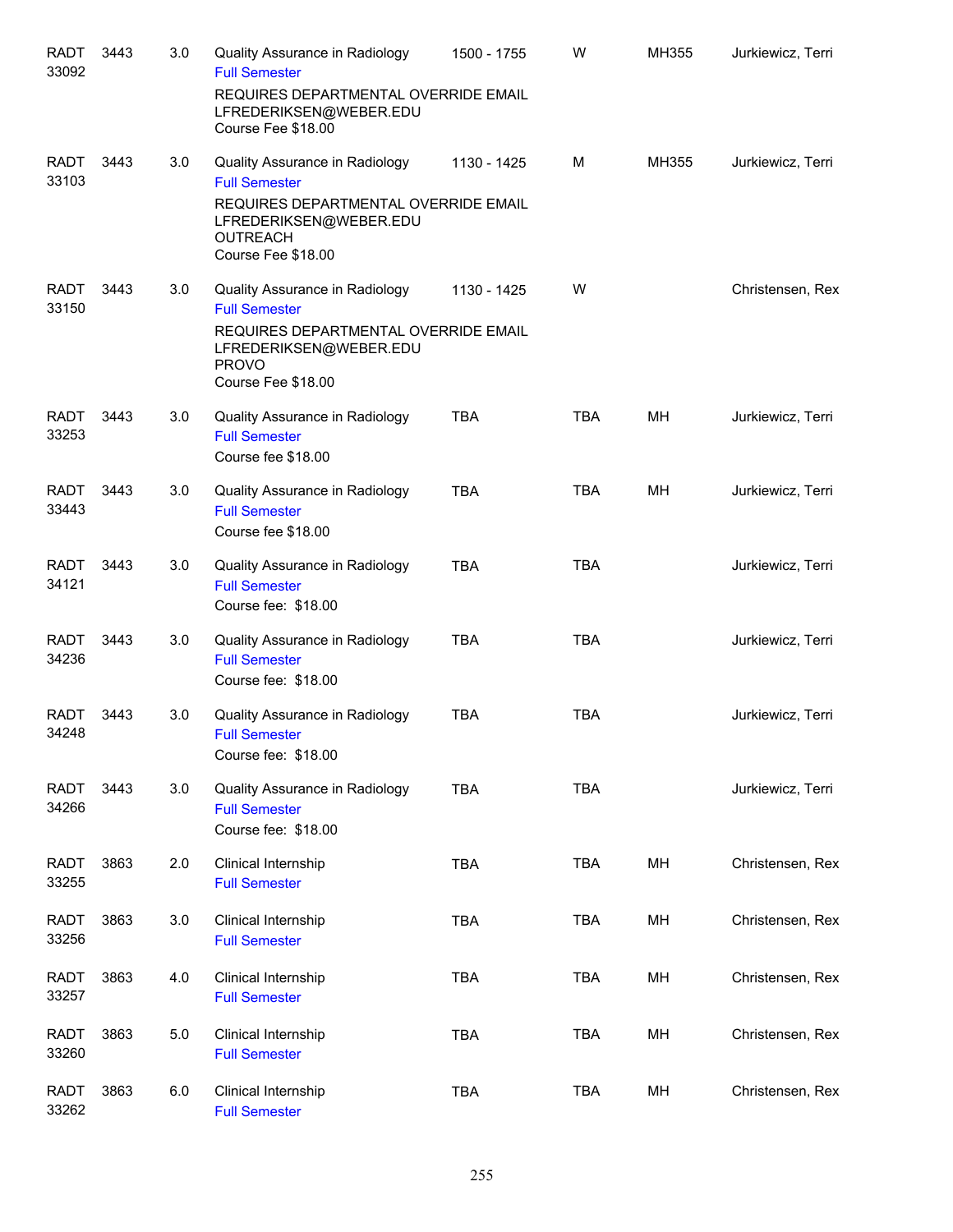| <b>RADT</b><br>34122 | 3863 | 2.0 | Clinical Internship<br><b>Full Semester</b>          | <b>TBA</b> | <b>TBA</b> |    | Christensen, Rex |
|----------------------|------|-----|------------------------------------------------------|------------|------------|----|------------------|
| <b>RADT</b><br>34123 | 3863 | 3.0 | Clinical Internship<br><b>Full Semester</b>          | <b>TBA</b> | <b>TBA</b> |    | Christensen, Rex |
| <b>RADT</b><br>34124 | 3863 | 4.0 | Clinical Internship<br><b>Full Semester</b>          | <b>TBA</b> | <b>TBA</b> |    | Christensen, Rex |
| RADT<br>34125        | 3863 | 5.0 | Clinical Internship<br><b>Full Semester</b>          | <b>TBA</b> | <b>TBA</b> |    | Christensen, Rex |
| <b>RADT</b><br>34128 | 3863 | 6.0 | Clinical Internship<br><b>Full Semester</b>          | <b>TBA</b> | <b>TBA</b> |    | Christensen, Rex |
| RADT<br>33271        | 4233 | 3.0 | Fiscal Analysis in Radiology<br><b>Full Semester</b> | <b>TBA</b> | <b>TBA</b> | MH | Newham, M        |
| <b>RADT</b><br>34130 | 4233 | 3.0 | Fiscal Analysis in Radiology<br><b>Full Semester</b> | <b>TBA</b> | <b>TBA</b> |    | Newham, M        |
| <b>RADT</b><br>33273 | 4243 | 3.0 | Quality Management/Radiology<br><b>Full Semester</b> | <b>TBA</b> | <b>TBA</b> | MH | Newham, M        |
| <b>RADT</b><br>34131 | 4243 | 3.0 | Quality Management/Radiology<br><b>Full Semester</b> | <b>TBA</b> | <b>TBA</b> |    | Newham, M        |
| <b>RADT</b><br>33491 | 4303 | 3.0 | Cardiology<br><b>Full Semester</b>                   | <b>TBA</b> | <b>TBA</b> | MH | Walker, Robert   |
| <b>RADT</b><br>34147 | 4303 | 3.0 | Cardiology<br><b>Full Semester</b>                   | <b>TBA</b> | <b>TBA</b> |    | Walker, Robert   |
| <b>RADT</b><br>33369 | 4343 | 3.0 | Thoracic/Venous Procedures<br><b>Full Semester</b>   | <b>TBA</b> | <b>TBA</b> | MH | Walker, Robert   |
| <b>RADT</b><br>34156 | 4343 | 3.0 | Thoracic/Venous Procedures<br><b>Full Semester</b>   | TBA        | <b>TBA</b> |    | Walker, Robert   |
| <b>RADT</b><br>33274 | 4413 | 3.0 | Forensic Radiology<br><b>Full Semester</b>           | <b>TBA</b> | <b>TBA</b> | MH | Newham, M        |
| <b>RADT</b><br>34132 | 4413 | 3.0 | Forensic Radiology<br><b>Full Semester</b>           | TBA        | <b>TBA</b> |    | Newham, M        |
| <b>RADT</b><br>33326 | 4433 | 3.0 | <b>PACS Administration</b><br><b>Full Semester</b>   | <b>TBA</b> | <b>TBA</b> | MH | Christensen, Rex |
| <b>RADT</b><br>34133 | 4433 | 3.0 | <b>PACS Administration</b><br><b>Full Semester</b>   | <b>TBA</b> | <b>TBA</b> |    | Christensen, Rex |
| <b>RADT</b><br>33328 | 4443 | 3.0 | Imaging Informatics<br><b>Full Semester</b>          | TBA        | <b>TBA</b> | MH | Christensen, Rex |
| <b>RADT</b><br>34134 | 4443 | 3.0 | Imaging Informatics<br><b>Full Semester</b>          | <b>TBA</b> | <b>TBA</b> |    | Christensen, Rex |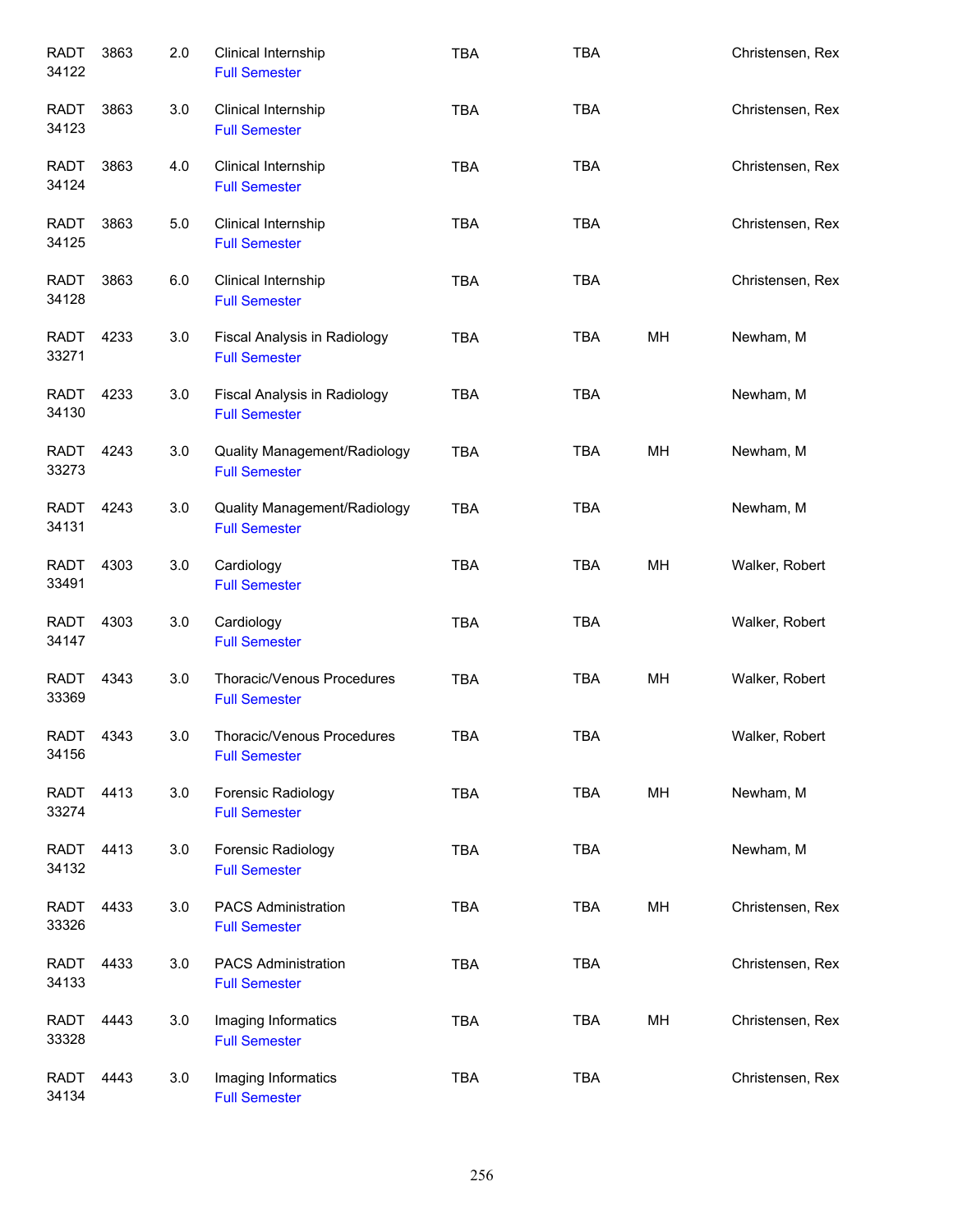| <b>RADT</b><br>33356 | 4572 | 2.0 | Patient Educ & Clinical Examin<br><b>Full Semester</b> | <b>TBA</b> | <b>TBA</b> | MH | Jurkiewicz, Terri |
|----------------------|------|-----|--------------------------------------------------------|------------|------------|----|-------------------|
| RADT<br>34152        | 4572 | 2.0 | Patient Educ & Clinical Examin<br><b>Full Semester</b> | <b>TBA</b> | <b>TBA</b> |    | Jurkiewicz, Terri |
| RADT<br>33329        | 4573 | 3.0 | Female Patient/Medical Imaging<br><b>Full Semester</b> | <b>TBA</b> | TBA        | MH | Newham, M         |
| RADT<br>34135        | 4573 | 3.0 | Female Patient/Medical Imaging<br><b>Full Semester</b> | <b>TBA</b> | <b>TBA</b> |    | Newham, M         |
| RADT<br>33371        | 4613 | 3.0 | Comp Tomography/Torso & Limbs<br><b>Full Semester</b>  | <b>TBA</b> | <b>TBA</b> | MH | Newham, M         |
| RADT<br>33416        | 4613 | 3.0 | Comp Tomography/Torso & Limbs<br><b>Full Semester</b>  | <b>TBA</b> | <b>TBA</b> | MH | Newham, M         |
| <b>RADT</b><br>34157 | 4613 | 3.0 | Comp Tomography/Torso & Limbs<br><b>Full Semester</b>  | <b>TBA</b> | <b>TBA</b> |    | Newham, M         |
| <b>RADT</b><br>34223 | 4613 | 3.0 | Comp Tomography/Torso & Limbs<br><b>Full Semester</b>  | <b>TBA</b> | <b>TBA</b> |    | Newham, M         |
| <b>RADT</b><br>33373 | 4623 | 3.0 | Adv MRI Procedures & Safety<br><b>Full Semester</b>    | <b>TBA</b> | <b>TBA</b> | MH | Christensen, Rex  |
| <b>RADT</b><br>33411 | 4623 | 3.0 | Adv MRI Procedures & Safety<br><b>Full Semester</b>    | <b>TBA</b> | <b>TBA</b> | MH | Christensen, Rex  |
| <b>RADT</b><br>34158 | 4623 | 3.0 | Adv MRI Procedures & Safety<br><b>Full Semester</b>    | <b>TBA</b> | <b>TBA</b> |    | Christensen, Rex  |
| <b>RADT</b><br>34219 | 4623 | 3.0 | Adv MRI Procedures & Safety<br><b>Full Semester</b>    | <b>TBA</b> | <b>TBA</b> |    | Christensen, Rex  |
| <b>RADT</b><br>33374 | 4643 | 3.0 | MRI of the Torso & Limbs<br><b>Full Semester</b>       | <b>TBA</b> | TBA        | MН | Christensen, Rex  |
| <b>RADT</b><br>33413 | 4643 | 3.0 | MRI of the Torso & Limbs<br><b>Full Semester</b>       | <b>TBA</b> | TBA        | MH | Clampitt, Victor  |
| RADT<br>34159        | 4643 | 3.0 | MRI of the Torso & Limbs<br><b>Full Semester</b>       | <b>TBA</b> | <b>TBA</b> |    | Christensen, Rex  |
| RADT<br>34221        | 4643 | 3.0 | MRI of the Torso & Limbs<br><b>Full Semester</b>       | <b>TBA</b> | <b>TBA</b> |    | Clampitt, Victor  |
| <b>RADT</b><br>33331 | 4803 | 1.0 | Individual Research<br><b>Full Semester</b>            | <b>TBA</b> | TBA        | MH | Walker, Robert    |
| <b>RADT</b><br>33333 | 4803 | 2.0 | Individual Research<br><b>Full Semester</b>            | <b>TBA</b> | TBA        | MH | Walker, Robert    |
| <b>RADT</b><br>33335 | 4803 | 3.0 | Individual Research<br><b>Full Semester</b>            | <b>TBA</b> | <b>TBA</b> | MH | Walker, Robert    |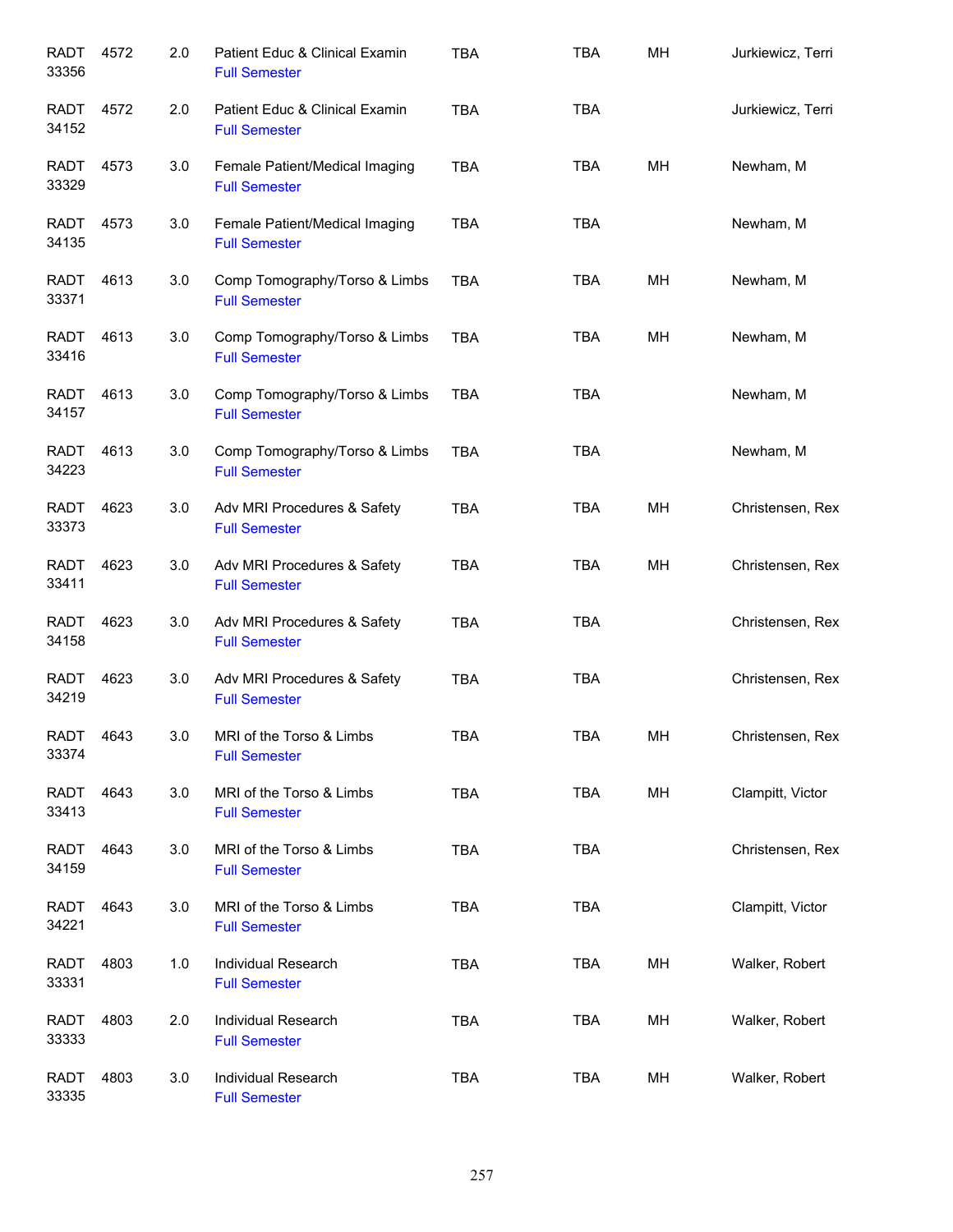| <b>RADT</b><br>34136 | 4803 | 1.0 | Individual Research<br><b>Full Semester</b>          | <b>TBA</b> | <b>TBA</b> |    | Walker, Robert  |
|----------------------|------|-----|------------------------------------------------------|------------|------------|----|-----------------|
| RADT<br>34137        | 4803 | 2.0 | Individual Research<br><b>Full Semester</b>          | <b>TBA</b> | <b>TBA</b> |    | Walker, Robert  |
| RADT<br>34138        | 4803 | 3.0 | Individual Research<br><b>Full Semester</b>          | <b>TBA</b> | <b>TBA</b> |    | Walker, Robert  |
| <b>RADT</b><br>34297 | 4803 | 2.0 | Individual Research<br><b>Full Semester</b>          | <b>TBA</b> | <b>TBA</b> |    | Newham, M       |
| <b>RADT</b><br>33337 | 4833 | 3.0 | Directed Readings & Research<br><b>Full Semester</b> | <b>TBA</b> | <b>TBA</b> | MH | Kawamura, Diane |
| RADT<br>33338        | 4833 | 3.0 | Directed Readings & Research<br><b>Full Semester</b> | <b>TBA</b> | <b>TBA</b> | MH | Kawamura, Diane |
| <b>RADT</b><br>34139 | 4833 | 3.0 | Directed Readings & Research<br><b>Full Semester</b> | <b>TBA</b> | <b>TBA</b> |    | Kawamura, Diane |
| <b>RADT</b><br>34140 | 4922 | 2.0 | Workshop<br><b>Full Semester</b>                     | <b>TBA</b> | <b>TBA</b> |    | Walker, Robert  |
| <b>RADT</b><br>33341 | 4933 | 3.0 | <b>Research Methods</b><br><b>Full Semester</b>      | <b>TBA</b> | <b>TBA</b> | MH | Kawamura, Diane |
| <b>RADT</b><br>34143 | 4933 | 3.0 | <b>Research Methods</b><br><b>Full Semester</b>      | <b>TBA</b> | <b>TBA</b> |    | Kawamura, Diane |
| <b>RADT</b><br>34282 | 4933 | 3.0 | <b>Research Methods</b><br><b>Full Semester</b>      | <b>TBA</b> | <b>TBA</b> |    | Newham, M       |
| <b>RADT</b><br>33343 | 4943 | 3.0 | <b>Baccalaureate Thesis</b><br><b>Full Semester</b>  | <b>TBA</b> | <b>TBA</b> | MH | Kawamura, Diane |
| <b>RADT</b><br>34144 | 4943 | 3.0 | <b>Baccalaureate Thesis</b><br><b>Full Semester</b>  | <b>TBA</b> | <b>TBA</b> |    | Kawamura, Diane |
| <b>RADT</b><br>33347 | 4992 | 1.0 | Seminar<br><b>Full Semester</b>                      | <b>TBA</b> | <b>TBA</b> | MH | Walker, Robert  |
| <b>RADT</b><br>33348 | 4992 | 2.0 | Seminar<br><b>Full Semester</b>                      | TBA        | <b>TBA</b> | MH | Walker, Robert  |
| <b>RADT</b><br>34145 | 4992 | 1.0 | Seminar<br><b>Full Semester</b>                      | <b>TBA</b> | <b>TBA</b> |    | Walker, Robert  |
| <b>RADT</b><br>34146 | 4992 | 2.0 | Seminar<br><b>Full Semester</b>                      | <b>TBA</b> | <b>TBA</b> |    | Walker, Robert  |
| <b>RADT</b><br>34284 | 5413 | 3.0 | Evaluation of the Chest<br><b>Full Semester</b>      | <b>TBA</b> | <b>TBA</b> |    | Newham, M       |
| <b>RADT</b><br>34298 | 5443 | 3.0 | <b>Clinical Pathways</b><br><b>Full Semester</b>     | <b>TBA</b> | <b>TBA</b> |    | Newham, M       |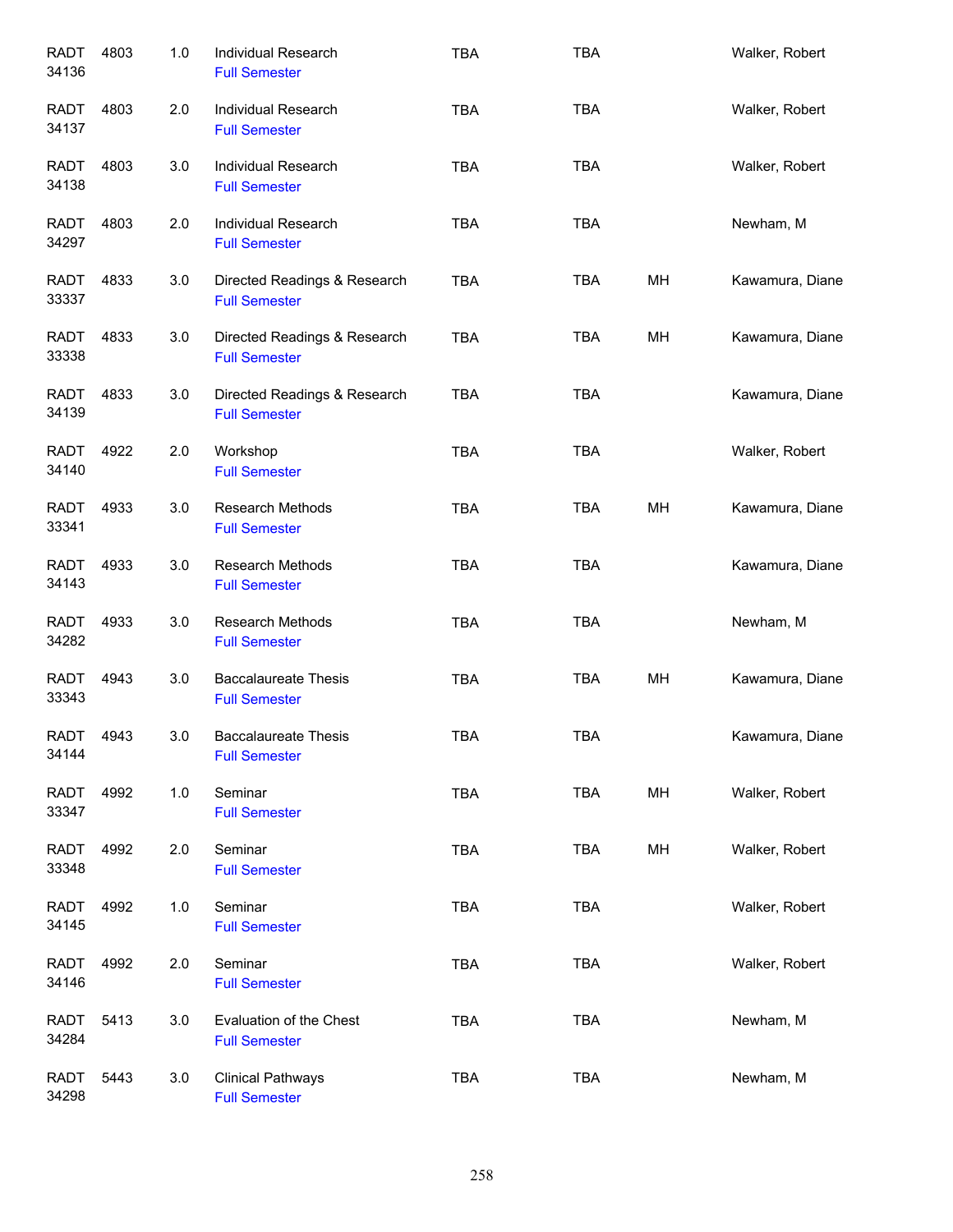| <b>RADT</b><br>34299 | 5453 | 3.0 | Eval/CNS and Facial Structures<br><b>Full Semester</b>                                                                                                                                 | <b>TBA</b>  | <b>TBA</b> |             | Newham, M            |
|----------------------|------|-----|----------------------------------------------------------------------------------------------------------------------------------------------------------------------------------------|-------------|------------|-------------|----------------------|
| <b>RADT</b><br>34300 | 5463 | 3.0 | Problem Patient Management<br><b>Full Semester</b>                                                                                                                                     | <b>TBA</b>  | <b>TBA</b> |             | Newham, M            |
| RADT<br>34287        | 5862 | 3.0 | <b>Clinical Preceptorship</b><br><b>Full Semester</b>                                                                                                                                  | <b>TBA</b>  | <b>TBA</b> |             | Newham, M            |
| RADT<br>34301        | 5865 | 3.0 | <b>Clinical Preceptorship</b><br><b>Full Semester</b>                                                                                                                                  | <b>TBA</b>  | <b>TBA</b> |             | Newham, M            |
| RADT<br>34302        | 5868 | 3.0 | Final Competency Assessment<br><b>Full Semester</b>                                                                                                                                    | <b>TBA</b>  | <b>TBA</b> |             | Newham, M            |
| RATH<br>33383        | 4342 | 3.0 | Intro to Treatment Planning<br><b>Full Semester</b>                                                                                                                                    | <b>TBA</b>  | <b>TBA</b> | MН          | Hadlock, Morgan      |
| <b>RATH</b><br>34163 | 4342 | 3.0 | Intro to Treatment Planning<br><b>Full Semester</b>                                                                                                                                    | <b>TBA</b>  | <b>TBA</b> |             | Hadlock, Morgan      |
| <b>RATH</b><br>33386 | 4412 | 3.0 | Radiation Oncology II<br><b>Full Semester</b>                                                                                                                                          | <b>TBA</b>  | <b>TBA</b> | MH          | Marston, Christopher |
| <b>RATH</b><br>34164 | 4412 | 3.0 | <b>Radiation Oncology II</b><br><b>Full Semester</b>                                                                                                                                   | <b>TBA</b>  | <b>TBA</b> |             | Marston, Christopher |
| RATH<br>33387        | 4448 | 3.0 | New Technology in Rad Therapy<br><b>Full Semester</b>                                                                                                                                  | <b>TBA</b>  | <b>TBA</b> | MH          | Hecox, Ryan          |
| <b>RATH</b><br>34165 | 4448 | 3.0 | New Technology in Rad Therapy<br><b>Full Semester</b>                                                                                                                                  | <b>TBA</b>  | <b>TBA</b> |             | Hecox, Ryan          |
| <b>RATH</b><br>33389 | 4862 | 3.0 | <b>Clinical Education II</b><br><b>Full Semester</b>                                                                                                                                   | <b>TBA</b>  | <b>TBA</b> | MH          | Neville, Casey       |
| RATH<br>34166        | 4862 | 3.0 | <b>Clinical Education II</b><br><b>Full Semester</b>                                                                                                                                   | <b>TBA</b>  | <b>TBA</b> |             | Neville, Casey       |
| <b>REC</b><br>32098  | 3810 | 3.0 | Rec Leadership & Management<br><b>Full Semester</b>                                                                                                                                    | 1330 - 1445 | <b>TR</b>  | SW202       | Lyons, Brian         |
| <b>REC</b><br>33090  | 4550 | 2.0 | Outdoor Education<br><b>Full Semester</b>                                                                                                                                              | 1230 - 1530 | $\sf T$    | <b>SW68</b> | Beddes, Lindsay      |
| <b>REST</b><br>31914 | 1540 | 1.0 | Survey Respiratory Therapy<br><b>Full Semester</b><br>To access the online course materials, please log into your student portal at<br>weber.edu and select your Student Services tab. | <b>TBA</b>  | <b>TBA</b> | OL          | Oki, Michell         |
| <b>REST</b><br>33362 | 1540 | 1.0 | Survey Respiratory Therapy<br><b>Full Semester</b>                                                                                                                                     | 0930 - 1020 | W          | MH341       | Gardiner, Janelle    |
| <b>REST</b><br>33384 | 1560 | 1.0 | Multi-Skill Health Care Worker<br><b>Full Semester</b>                                                                                                                                 | 1030 - 1120 | W          | MH332       | Oki, Michell         |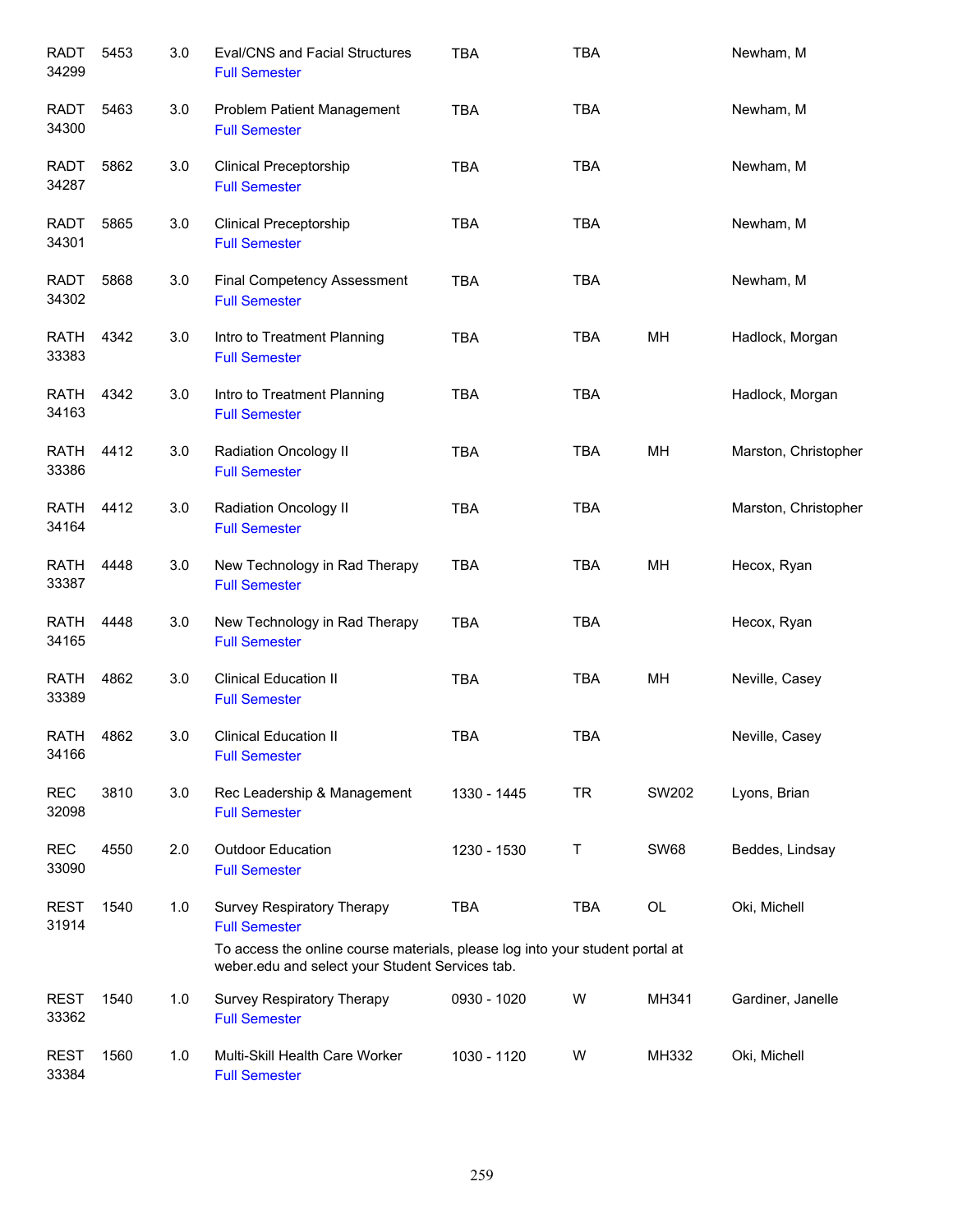| <b>REST</b><br>32051 | 2140 | 3.0 | Intro Basic Therapeutic Modali<br><b>Full Semester</b>        | <b>TBA</b>                 | <b>TBA</b>     | D <sub>02</sub>  | Bouwhuis, Kristine |
|----------------------|------|-----|---------------------------------------------------------------|----------------------------|----------------|------------------|--------------------|
| <b>REST</b><br>33393 | 2160 | 3.0 | Equipment Management Lab<br><b>Full Semester</b>              | 1030 - 1520<br>1230 - 1420 | <b>TR</b><br>W | MH312<br>MH312   | Gardiner, Janelle  |
| <b>REST</b><br>33403 | 2160 | 3.0 | Equipment Management Lab<br><b>Full Semester</b>              | 1030 - 1520<br>1230 - 1420 | <b>TR</b><br>W | MH321<br>MH321   | Oki, Michell       |
| <b>REST</b><br>32050 | 2210 | 3.0 | Elem Cardiopulm Anatomy/Physio<br><b>Full Semester</b>        | <b>TBA</b>                 | <b>TBA</b>     | D <sub>0</sub> 2 | Eberle, Paul       |
| <b>REST</b><br>33445 | 2270 | 4.0 | Application CardiopImnary Diag<br><b>Full Semester</b>        | 0930 - 1120<br>0930 - 1120 | М<br>W         | MH332<br>MH312   | Eberle, Paul       |
| REST<br>32052        | 2300 | 3.0 | Basic Modalities Resp Care I<br><b>Full Semester</b>          | <b>TBA</b>                 | <b>TBA</b>     | D <sub>02</sub>  | Bouwhuis, Kristine |
| <b>REST</b><br>32053 | 2310 | 3.0 | Basic Modalities Resp Care II<br><b>Full Semester</b>         | <b>TBA</b>                 | <b>TBA</b>     | D <sub>02</sub>  | Bouwhuis, Kristine |
| <b>REST</b><br>33447 | 2320 | 2.0 | <b>Essentials Mechani Ventilation</b><br><b>Block 1</b>       | 0930 - 1020<br>1130 - 1320 | <b>TR</b><br>M | MH312<br>MH312   | Trujillo, Lisa     |
| <b>REST</b><br>33454 | 2330 | 1.0 | Entry Level Resp Therapy Revie<br><b>Full Semester</b>        | 0930 - 1120<br>1130 - 1220 | F<br>W         | MH341<br>MH332   | Gardiner, Janelle  |
| <b>REST</b><br>33459 | 2520 | 2.0 | Principles Pharmacology<br><b>Block 1</b>                     | 0930 - 1120                | F              | MH341            | Gardiner, Janelle  |
| <b>REST</b><br>33462 | 2710 | 1.0 | <b>Specialty Clinical Experiences</b><br><b>Full Semester</b> | 1130 - 1220<br><b>TBA</b>  | F<br>TR        | MH312            | Trujillo, Lisa     |
| <b>REST</b><br>33472 | 2720 | 3.0 | <b>Clinical Applications</b><br><b>Full Semester</b>          | 1230 - 1320<br><b>TBA</b>  | F<br><b>TR</b> | MH312            | Oki, Michell       |
| <b>REST</b><br>33475 | 2720 | 3.0 | <b>Clinical Applications</b><br><b>Full Semester</b>          | 1230 - 1320<br><b>TBA</b>  | F<br><b>TR</b> | MH321            | Trujillo, Lisa     |
| <b>REST</b><br>33479 | 3220 | 2.0 | Adv Cardiopulm Pathophysiology<br><b>Full Semester</b>        | 1130 - 1320                | F              | MH332            | Eberle, Paul       |
| <b>REST</b><br>33481 | 3230 | 2.0 | Adv Cardiopulmonary Technology<br><b>Full Semester</b>        | 0930 - 1120                | F              | MH332            | Oki, Michell       |
| <b>REST</b><br>32054 | 3260 | 2.0 | Neonatal/Pediatric Respir Care<br><b>Full Semester</b>        | <b>TBA</b>                 | TBA            | UM               | Clawson, Gary      |
| <b>REST</b><br>32055 | 3270 | 2.0 | <b>Adult Critical Care</b><br><b>Full Semester</b>            | <b>TBA</b>                 | <b>TBA</b>     | UM               | Clawson, Gary      |
| <b>REST</b><br>32056 | 3280 | 3.0 | Patient Care Continuum/Quality<br><b>Full Semester</b>        | <b>TBA</b>                 | <b>TBA</b>     | UM               | Guenter, Robert    |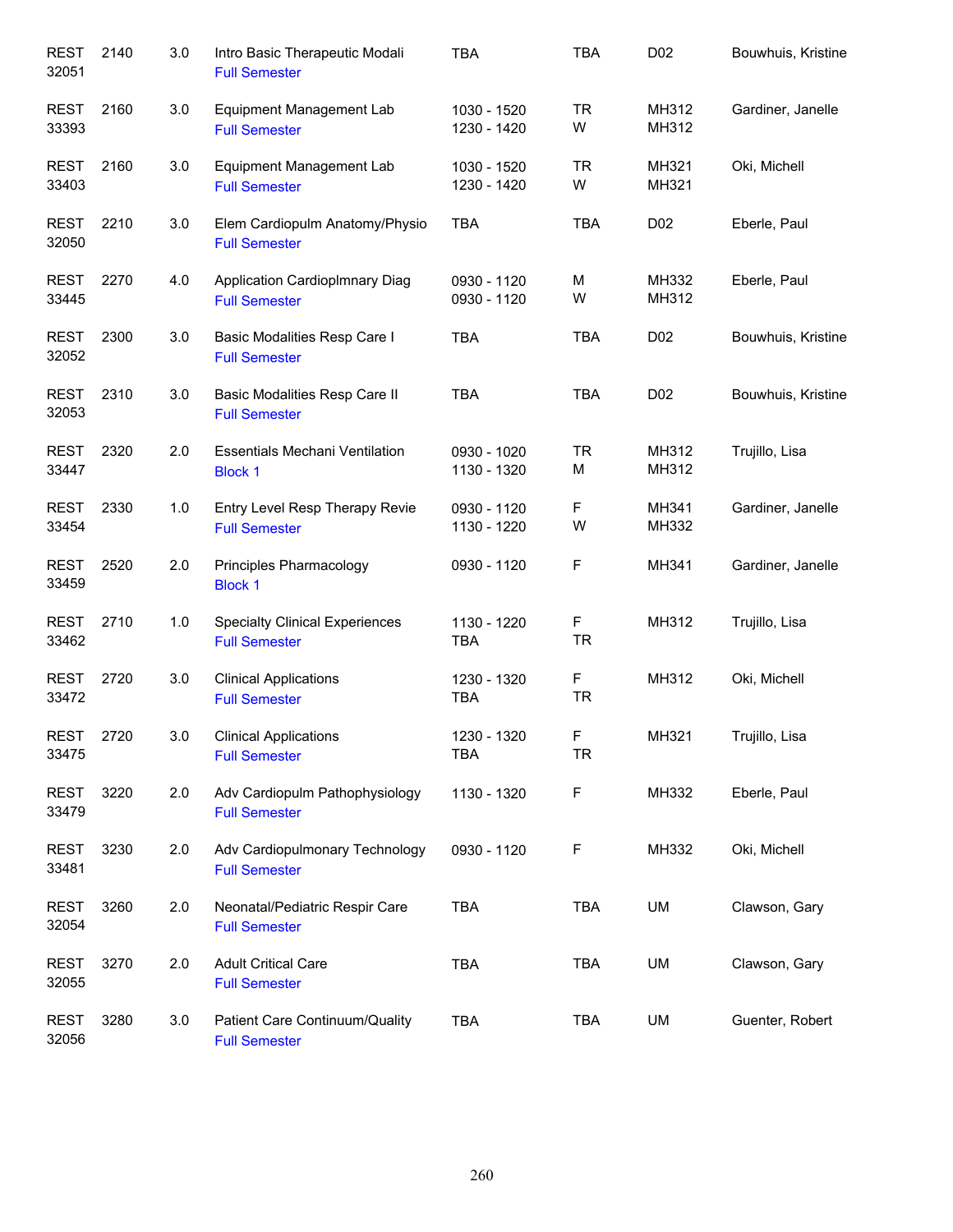| <b>REST</b><br>31913 | 3502 | 2.0 | Intro to Sleep Disorders<br><b>Full Semester</b>                                                                                                                                                                                                                                 | 1330 - 1630<br>1330 - 1630<br>1330 - 1630 | F<br>F<br>F | MH<br>MH<br>MН<br><b>MH</b> | Oki, Michell      |
|----------------------|------|-----|----------------------------------------------------------------------------------------------------------------------------------------------------------------------------------------------------------------------------------------------------------------------------------|-------------------------------------------|-------------|-----------------------------|-------------------|
|                      |      |     | Course ends February 1.                                                                                                                                                                                                                                                          | 1330 - 1630                               | F           |                             |                   |
| <b>REST</b><br>31915 | 3509 | 2.0 | Cases In Sleep Medicine<br><b>Full Semester</b>                                                                                                                                                                                                                                  | <b>TBA</b>                                | <b>TBA</b>  | <b>OL</b>                   | Oki, Michell      |
|                      |      |     | To access the online course materials, please log into your student portal at<br>weber.edu and select your Student Services tab.                                                                                                                                                 |                                           |             |                             |                   |
| <b>REST</b><br>33488 | 3760 | 4.0 | Clin Appl Neonatal/Pediatric<br><b>Full Semester</b>                                                                                                                                                                                                                             | 0930 - 1020<br>TBA                        | М<br>TR     | MH312                       | Trujillo, Lisa    |
| <b>REST</b><br>32057 | 3770 | 4.0 | Clinical Apps Adult Critical C<br><b>Full Semester</b>                                                                                                                                                                                                                           | <b>TBA</b>                                | TBA         | <b>UM</b>                   | Guenter, Robert   |
| <b>REST</b><br>32058 | 3780 | 2.0 | <b>Clinical Applications</b><br><b>Full Semester</b>                                                                                                                                                                                                                             | <b>TBA</b>                                | <b>TBA</b>  | <b>UM</b>                   | Clawson, Gary     |
| <b>REST</b><br>33492 | 3900 | 3.0 | <b>Clinical Simulation Seminar</b><br><b>Full Semester</b>                                                                                                                                                                                                                       | 1030 - 1220                               | M           | MH327                       | Oki, Michell      |
|                      |      |     | On one day only, Monday, January 14th, the class will be held from 9:00-4:00 pm<br>in MH304.                                                                                                                                                                                     |                                           |             |                             |                   |
| <b>REST</b><br>33601 | 4610 | 1.0 | <b>CBL-Adv Patient Assessment</b><br><b>Full Semester</b>                                                                                                                                                                                                                        | <b>TBA</b>                                | <b>TBA</b>  |                             | Eberle, Paul      |
|                      |      |     | CBL stands for Community-Based Learning which means that students engage<br>in meaningful community service that is connected to specific course objectives.<br>See http://www.weber.edu/CommunityInvolvement/CBL_Designation.html for a<br>full list of CBL designated courses. |                                           |             |                             |                   |
| <b>REST</b><br>33602 | 4610 | 2.0 | <b>CBL-Adv Patient Assessment</b><br><b>Full Semester</b>                                                                                                                                                                                                                        | <b>TBA</b>                                | <b>TBA</b>  |                             | Eberle, Paul      |
|                      |      |     | CBL stands for Community-Based Learning which means that students engage<br>in meaningful community service that is connected to specific course objectives.<br>See http://www.weber.edu/CommunityInvolvement/CBL_Designation.html for a<br>full list of CBL designated courses. |                                           |             |                             |                   |
| <b>REST</b><br>33605 | 4620 | 1.0 | <b>CBL-Health Promotion</b><br><b>Full Semester</b>                                                                                                                                                                                                                              | <b>TBA</b>                                | <b>TBA</b>  |                             | Trujillo, Lisa    |
|                      |      |     | CBL stands for Community-Based Learning which means that students engage<br>in meaningful community service that is connected to specific course objectives.<br>See http://www.weber.edu/CommunityInvolvement/CBL_Designation.html for a<br>full list of CBL designated courses. |                                           |             |                             |                   |
| <b>REST</b><br>33607 | 4620 | 2.0 | <b>CBL-Health Promotion</b><br><b>Full Semester</b>                                                                                                                                                                                                                              | TBA                                       | <b>TBA</b>  |                             | Trujillo, Lisa    |
|                      |      |     | CBL stands for Community-Based Learning which means that students engage<br>in meaningful community service that is connected to specific course objectives.<br>See http://www.weber.edu/CommunityInvolvement/CBL_Designation.html for a<br>full list of CBL designated courses. |                                           |             |                             |                   |
| <b>REST</b><br>33608 | 4630 | 1.0 | <b>CBL-Continuous Quality Improve</b><br><b>Full Semester</b>                                                                                                                                                                                                                    | <b>TBA</b>                                | <b>TBA</b>  |                             | Gardiner, Janelle |
|                      |      |     | CBL stands for Community-Based Learning which means that students engage<br>in meaningful community service that is connected to specific course objectives.<br>See http://www.weber.edu/CommunityInvolvement/CBL_Designation.html for a<br>full list of CBL designated courses. |                                           |             |                             |                   |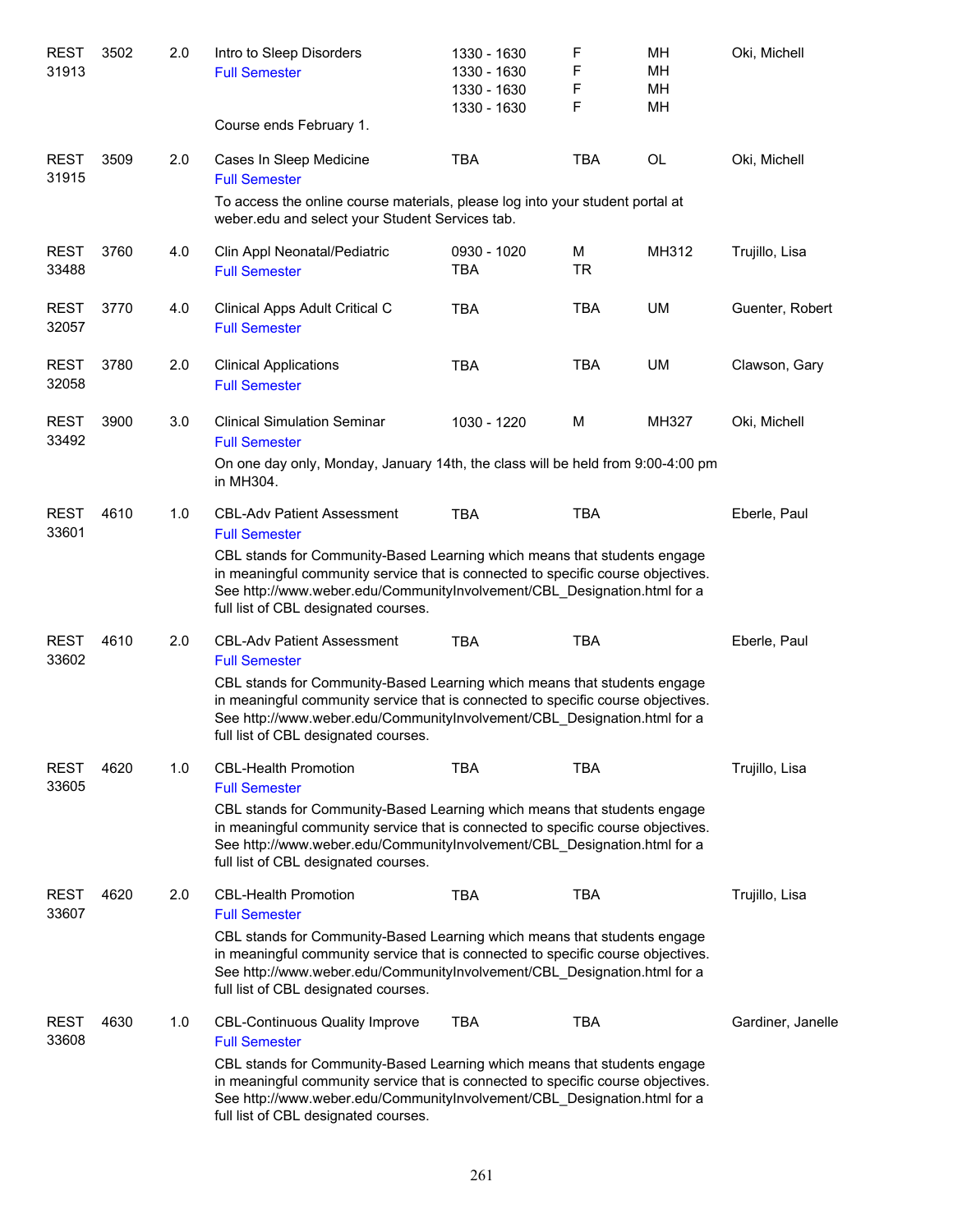| <b>REST</b><br>33609 | 4630  | 2.0 | <b>CBL-Continuous Quality Improve</b><br><b>Full Semester</b>                                                                                                                                                                                                                    | <b>TBA</b>  | TBA        |              | Gardiner, Janelle   |
|----------------------|-------|-----|----------------------------------------------------------------------------------------------------------------------------------------------------------------------------------------------------------------------------------------------------------------------------------|-------------|------------|--------------|---------------------|
|                      |       |     | CBL stands for Community-Based Learning which means that students engage<br>in meaningful community service that is connected to specific course objectives.<br>See http://www.weber.edu/CommunityInvolvement/CBL_Designation.html for a<br>full list of CBL designated courses. |             |            |              |                     |
| <b>REST</b><br>31916 | 4800  | 1.0 | Independent Projects<br><b>Full Semester</b>                                                                                                                                                                                                                                     | <b>TBA</b>  | <b>TBA</b> | <b>OL</b>    | Oki, Michell        |
|                      |       |     | To access the online course materials, please log into your student portal at<br>weber.edu and select your Student Services tab.                                                                                                                                                 |             |            |              |                     |
| <b>SCM</b><br>33897  | 3050  | 3.0 | Operations & Logistics Mgmt<br><b>Full Semester</b>                                                                                                                                                                                                                              | 1730 - 2010 | W          | <b>WB117</b> | Fawcett, Stanley    |
| <b>SCM</b><br>33899  | 3050  | 3.0 | Operations & Logistics Mgmt<br><b>Full Semester</b>                                                                                                                                                                                                                              | 0900 - 1015 | <b>TR</b>  | <b>WB122</b> | Fawcett, Stanley    |
| <b>SCM</b><br>34334  | 3050  | 3.0 | Operations & Logistics Mgmt<br><b>Full Semester</b>                                                                                                                                                                                                                              | 1730 - 2010 | Τ          | D02117       | Grubb, Jeremy       |
| <b>SCM</b><br>33894  | 4050  | 3.0 | Contemp Supply Chain Mgmt<br><b>Full Semester</b>                                                                                                                                                                                                                                | 1030 - 1145 | <b>TR</b>  | <b>WB122</b> | Fawcett, Stanley    |
| <b>SCM</b><br>33890  | 4100  | 3.0 | <b>Quality Mgmt &amp; Productivity</b><br><b>Full Semester</b>                                                                                                                                                                                                                   | 1030 - 1120 | <b>MWF</b> | <b>WB113</b> | Schvaneveldt, Shane |
| <b>SCM</b><br>33892  | 4100  | 3.0 | <b>Quality Mgmt &amp; Productivity</b><br><b>Full Semester</b>                                                                                                                                                                                                                   | 1730 - 2010 | M          | <b>WB113</b> | Schvaneveldt, Shane |
| <b>SCM</b><br>34496  | 4810A | 3.0 | Spreadsheet Modeling & Simulat<br><b>Full Semester</b>                                                                                                                                                                                                                           | 0930 - 1020 | <b>MWF</b> | <b>WB120</b> | Barraza, Benjamin   |
| <b>SCM</b><br>34497  | 4810B | 3.0 | Supply Chain Plan Control ERP<br><b>Full Semester</b>                                                                                                                                                                                                                            | 0900 - 1015 | <b>TR</b>  | <b>WB113</b> | Schvaneveldt, Shane |
| <b>SCM</b><br>33888  | 4860  | 3.0 | Supply Chain Mngmt Internship<br><b>Full Semester</b>                                                                                                                                                                                                                            | <b>TBA</b>  | <b>TBA</b> |              | Russell, Stephen    |
| SOC<br>32629         | 1010  | 3.0 | SS/DV Intro to Sociology<br><b>Full Semester</b>                                                                                                                                                                                                                                 | 0730 - 0820 | <b>MWF</b> | <b>SS109</b> | Simpson, Mark       |
| SOC<br>32721         | 1010  | 3.0 | SS/DV Intro to Sociology<br><b>Full Semester</b>                                                                                                                                                                                                                                 | 1130 - 1220 | <b>MWF</b> | SS109        | Ollilainen, Anne    |
| SOC<br>32722         | 1010  | 3.0 | SS/DV Intro to Sociology<br><b>Full Semester</b>                                                                                                                                                                                                                                 | 1230 - 1320 | <b>MWF</b> | SS109        | Glass, Henry        |
| SOC<br>32723         | 1010  | 3.0 | SS/DV Intro to Sociology<br><b>Full Semester</b>                                                                                                                                                                                                                                 | 1330 - 1420 | <b>MWF</b> | SS109        | Glass, Henry        |
| SOC<br>32746         | 1010  | 3.0 | SS/DV Intro to Sociology<br><b>Full Semester</b>                                                                                                                                                                                                                                 | 0900 - 1015 | <b>TR</b>  | SS109        | Trentelman, Carla   |
| SOC<br>32747         | 1010  | 3.0 | SS/DV Intro to Sociology<br><b>Full Semester</b>                                                                                                                                                                                                                                 | 1030 - 1145 | <b>TR</b>  | SS109        | Trentelman, Carla   |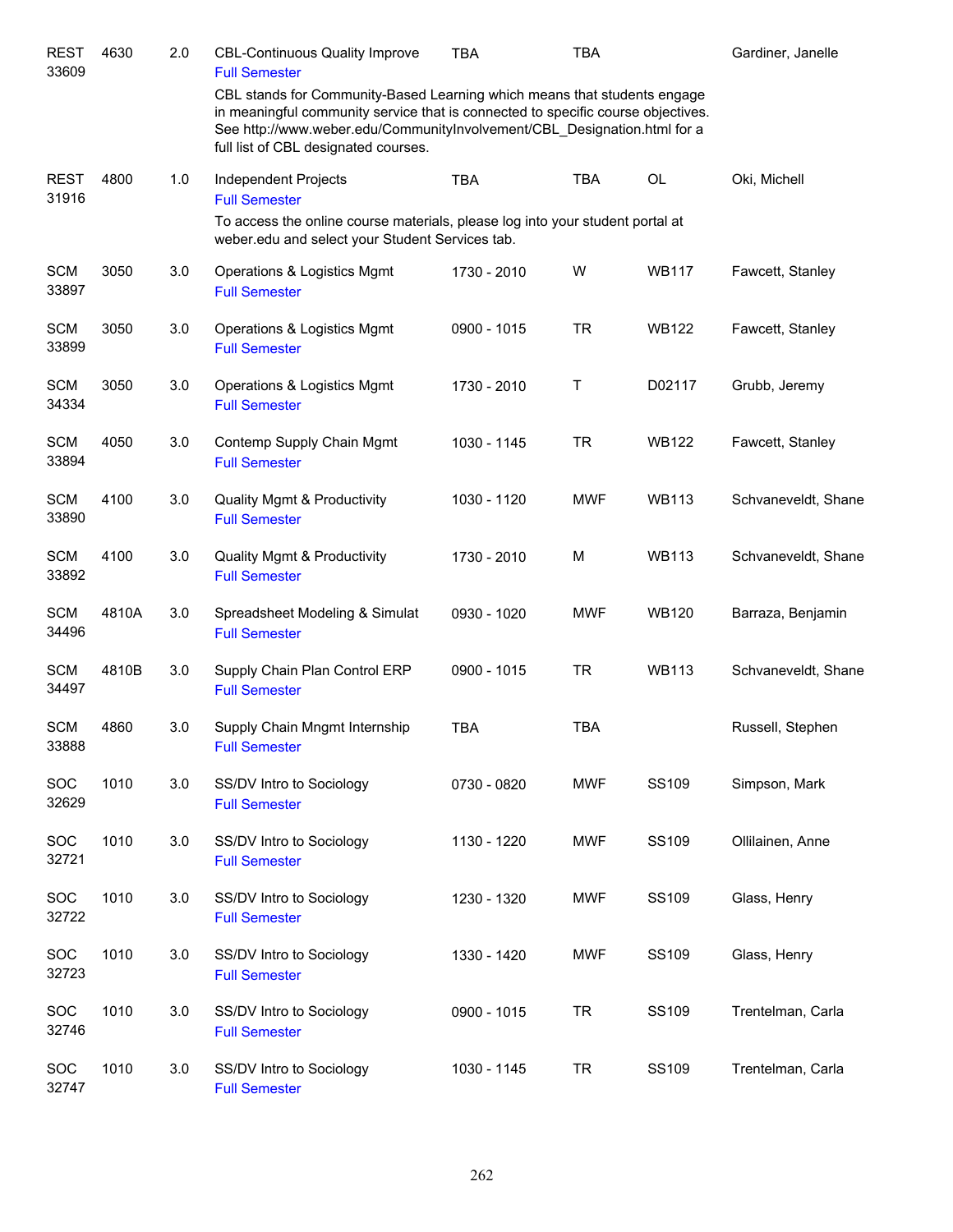| SOC<br>33874        | 1010 | 3.0 | SS/DV Intro to Sociology<br><b>Full Semester</b>                                                                                                                                                                                                                                                                                                                                                                  | 1730 - 2010 | W          | SS109        | Richens, Greg      |
|---------------------|------|-----|-------------------------------------------------------------------------------------------------------------------------------------------------------------------------------------------------------------------------------------------------------------------------------------------------------------------------------------------------------------------------------------------------------------------|-------------|------------|--------------|--------------------|
| <b>SOC</b><br>33959 | 1010 | 3.0 | SS/DV Intro to Sociology<br><b>Full Semester</b>                                                                                                                                                                                                                                                                                                                                                                  | 1730 - 2010 | R          | D02325       | Simpson, Mark      |
| SOC<br>33965        | 1010 | 3.0 | SS/DV Intro to Sociology<br><b>Full Semester</b>                                                                                                                                                                                                                                                                                                                                                                  | <b>TBA</b>  | <b>TBA</b> | OL           | Reynolds, Robert   |
|                     |      |     | To access online course materials, please log in to your student portal at<br>weber.edu and select your student services tab.                                                                                                                                                                                                                                                                                     |             |            |              |                    |
| <b>SOC</b><br>32630 | 1020 | 3.0 | <b>SS/DV Social Problems</b><br><b>Full Semester</b>                                                                                                                                                                                                                                                                                                                                                              | 0830 - 0920 | <b>MWF</b> | SS109        | Gillespie, L       |
| <b>SOC</b><br>32714 | 1020 | 3.0 | <b>SS/DV Social Problems</b><br><b>Full Semester</b>                                                                                                                                                                                                                                                                                                                                                              | 0930 - 1020 | <b>MWF</b> | SS109        | Gillespie, L       |
| SOC<br>32718        | 1020 | 3.0 | <b>SS/DV Social Problems</b><br><b>Full Semester</b>                                                                                                                                                                                                                                                                                                                                                              | 1030 - 1120 | <b>MWF</b> | <b>SS109</b> | Reynolds, Robert   |
| SOC<br>32745        | 1020 | 3.0 | SS/DV CBL-Social Problems<br><b>Full Semester</b>                                                                                                                                                                                                                                                                                                                                                                 | 0730 - 0845 | TR         | <b>SS109</b> | Kowalewski, Brenda |
|                     |      |     | CBL stands for Community-Based Learning which means that students engage<br>in meaningful community service that is connected to specific course objectives.<br>See http://www.weber.edu/CommunityInvolvement/CBL_Designation.html for a<br>full list of CBL designated courses.                                                                                                                                  |             |            |              |                    |
| <b>SOC</b><br>32748 | 1020 | 3.0 | <b>SS/DV Social Problems</b><br><b>Full Semester</b>                                                                                                                                                                                                                                                                                                                                                              | 1200 - 1315 | TR         | SS109        | Kearin, Thomas     |
| <b>SOC</b><br>32749 | 1020 | 3.0 | <b>SS/DV Social Problems</b><br><b>Full Semester</b>                                                                                                                                                                                                                                                                                                                                                              | 1330 - 1445 | TR         | SS109        | Kearin, Thomas     |
| <b>SOC</b><br>33967 | 1020 | 3.0 | <b>SS/DV Social Problems</b><br><b>Full Semester</b>                                                                                                                                                                                                                                                                                                                                                              | <b>TBA</b>  | <b>TBA</b> | OL           | Richens, Greg      |
|                     |      |     | To access online course materials, please log in to your student portal at<br>weber.edu and select your student services tab.                                                                                                                                                                                                                                                                                     |             |            |              |                    |
| SOC<br>33968        | 1020 | 3.0 | SS/DV CBL-Social Problems<br><b>Full Semester</b>                                                                                                                                                                                                                                                                                                                                                                 | <b>TBA</b>  | <b>TBA</b> | OL           | Higley, Ramona     |
|                     |      |     | To access online course materials, please log in to your student portal at<br>weber.edu and select your student services tab. CBL stands for<br>Community-Based Learning which means that students engage in meaningful<br>community service that is connected to specific course objectives. See<br>http://www.weber.edu/CommunityInvolvement/CBL_Designation.html for a full<br>list of CBL designated courses. |             |            |              |                    |
| <b>SOC</b><br>32736 | 3000 | 3.0 | Social Psychology<br><b>Full Semester</b>                                                                                                                                                                                                                                                                                                                                                                         | 0830 - 0920 | <b>MWF</b> | <b>SS44</b>  | Glass, Henry       |
| <b>SOC</b><br>32743 | 3030 | 3.0 | <b>Classical Sociological Theory</b><br><b>Full Semester</b>                                                                                                                                                                                                                                                                                                                                                      | 1130 - 1220 | <b>MWF</b> | <b>SS44</b>  | Trentelman, Carla  |
| <b>SOC</b><br>33953 | 3030 | 3.0 | <b>Classical Sociological Theory</b><br><b>Full Semester</b>                                                                                                                                                                                                                                                                                                                                                      | 1630 - 1910 | R          | PS217        | Blake, Spencer     |
| SOC<br>33956        | 3250 | 3.0 | Deviance and Social Control<br><b>Full Semester</b>                                                                                                                                                                                                                                                                                                                                                               | 1930 - 2210 | R          | <b>PS207</b> | Allen, Terry       |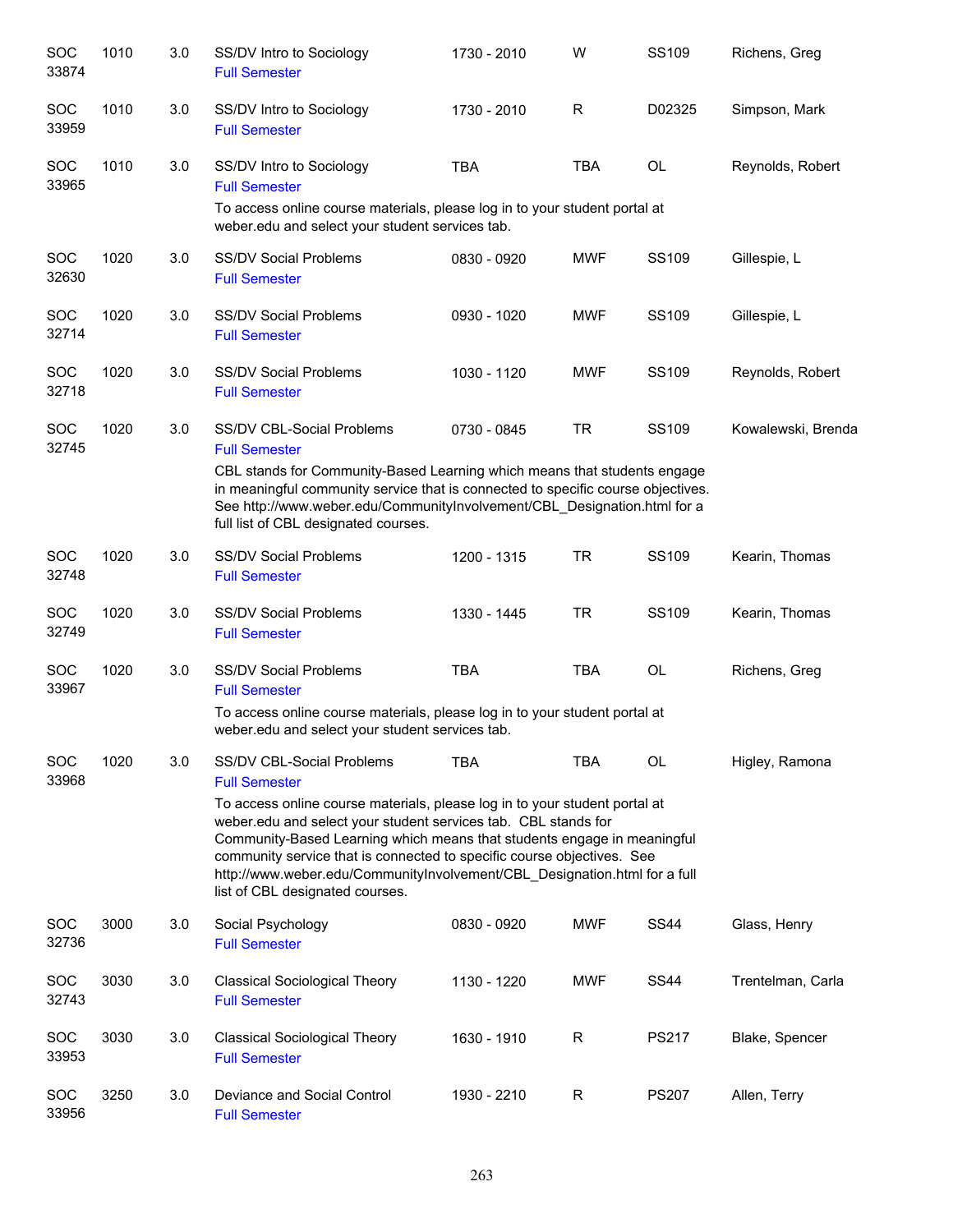| SOC<br>32752        | 3600 | 3.0 | <b>Social Statistics</b><br><b>Full Semester</b>                                                                                                                                                                                                                                 | 1030 - 1145 | TR         | <b>SS44</b> | Reynolds, Robert   |
|---------------------|------|-----|----------------------------------------------------------------------------------------------------------------------------------------------------------------------------------------------------------------------------------------------------------------------------------|-------------|------------|-------------|--------------------|
| SOC<br>32751        | 3660 | 3.0 | <b>CBL-Sociological Research</b><br><b>Full Semester</b>                                                                                                                                                                                                                         | 0900 - 1015 | <b>TR</b>  | <b>SS44</b> | Kowalewski, Brenda |
|                     |      |     | CBL stands for Community-Based Learning which means that students engage<br>in meaningful community service that is connected to specific course objectives.<br>See http://www.weber.edu/CommunityInvolvement/CBL_Designation.html for a<br>full list of CBL designated courses. |             |            |             |                    |
| SOC<br>33963        | 3660 | 3.0 | Sociological Research<br><b>Full Semester</b>                                                                                                                                                                                                                                    | 1730 - 2010 | R          | D02303      | Higley, Ramona     |
| SOC<br>32737        | 4030 | 3.0 | Contemporary Soc Theory<br><b>Full Semester</b>                                                                                                                                                                                                                                  | 0930 - 1020 | <b>MWF</b> | <b>SS44</b> | Ollilainen, Anne   |
| <b>SOC</b><br>33876 | 4030 | 3.0 | Contemporary Soc Theory<br><b>Full Semester</b>                                                                                                                                                                                                                                  | 1730 - 2010 | Τ          | <b>SS44</b> | Reynolds, Robert   |
| SOC<br>32741        | 4270 | 3.0 | CBL-Sociology Of Law<br><b>Full Semester</b>                                                                                                                                                                                                                                     | 1030 - 1120 | <b>MWF</b> | <b>SS44</b> | Glass, Henry       |
|                     |      |     | CBL stands for Community-Based Learning which means that students engage<br>in meaningful community service that is connected to specific course objectives.<br>See http://www.weber.edu/CommunityInvolvement/CBL Designation.html for a<br>full list of CBL designated courses. |             |            |             |                    |
| SOC<br>32755        | 4830 | 1.0 | Readings and/or Projects<br><b>Full Semester</b>                                                                                                                                                                                                                                 | <b>TBA</b>  | <b>TBA</b> |             | Ollilainen, Anne   |
| SOC<br>32756        | 4830 | 2.0 | Readings and/or Projects<br><b>Full Semester</b>                                                                                                                                                                                                                                 | <b>TBA</b>  | <b>TBA</b> |             | Ollilainen, Anne   |
| <b>SOC</b><br>32757 | 4830 | 3.0 | Readings and/or Projects<br><b>Full Semester</b>                                                                                                                                                                                                                                 | <b>TBA</b>  | <b>TBA</b> |             | Ollilainen, Anne   |
| SOC<br>33535        | 4890 | 1.0 | Internship<br><b>Full Semester</b>                                                                                                                                                                                                                                               | <b>TBA</b>  | <b>TBA</b> |             | Ollilainen, Anne   |
| SOC<br>33537        | 4890 | 2.0 | Internship<br><b>Full Semester</b>                                                                                                                                                                                                                                               | <b>TBA</b>  | <b>TBA</b> |             | Ollilainen, Anne   |
| SOC<br>33540        | 4890 | 3.0 | Internship<br><b>Full Semester</b>                                                                                                                                                                                                                                               | <b>TBA</b>  | <b>TBA</b> |             | Ollilainen, Anne   |
| <b>SOC</b><br>33542 | 4890 | 4.0 | Internship<br><b>Full Semester</b>                                                                                                                                                                                                                                               | <b>TBA</b>  | <b>TBA</b> |             | Ollilainen, Anne   |
| <b>SOC</b><br>33544 | 4890 | 5.0 | Internship<br><b>Full Semester</b>                                                                                                                                                                                                                                               | <b>TBA</b>  | <b>TBA</b> |             | Ollilainen, Anne   |
| <b>SOC</b><br>33550 | 4890 | 6.0 | Internship<br><b>Full Semester</b>                                                                                                                                                                                                                                               | <b>TBA</b>  | <b>TBA</b> |             | Ollilainen, Anne   |
| <b>SOC</b><br>32744 | 4900 | 3.0 | Senior Capstone Course<br><b>Full Semester</b>                                                                                                                                                                                                                                   | 1230 - 1320 | <b>MWF</b> | <b>SS44</b> | Trentelman, Carla  |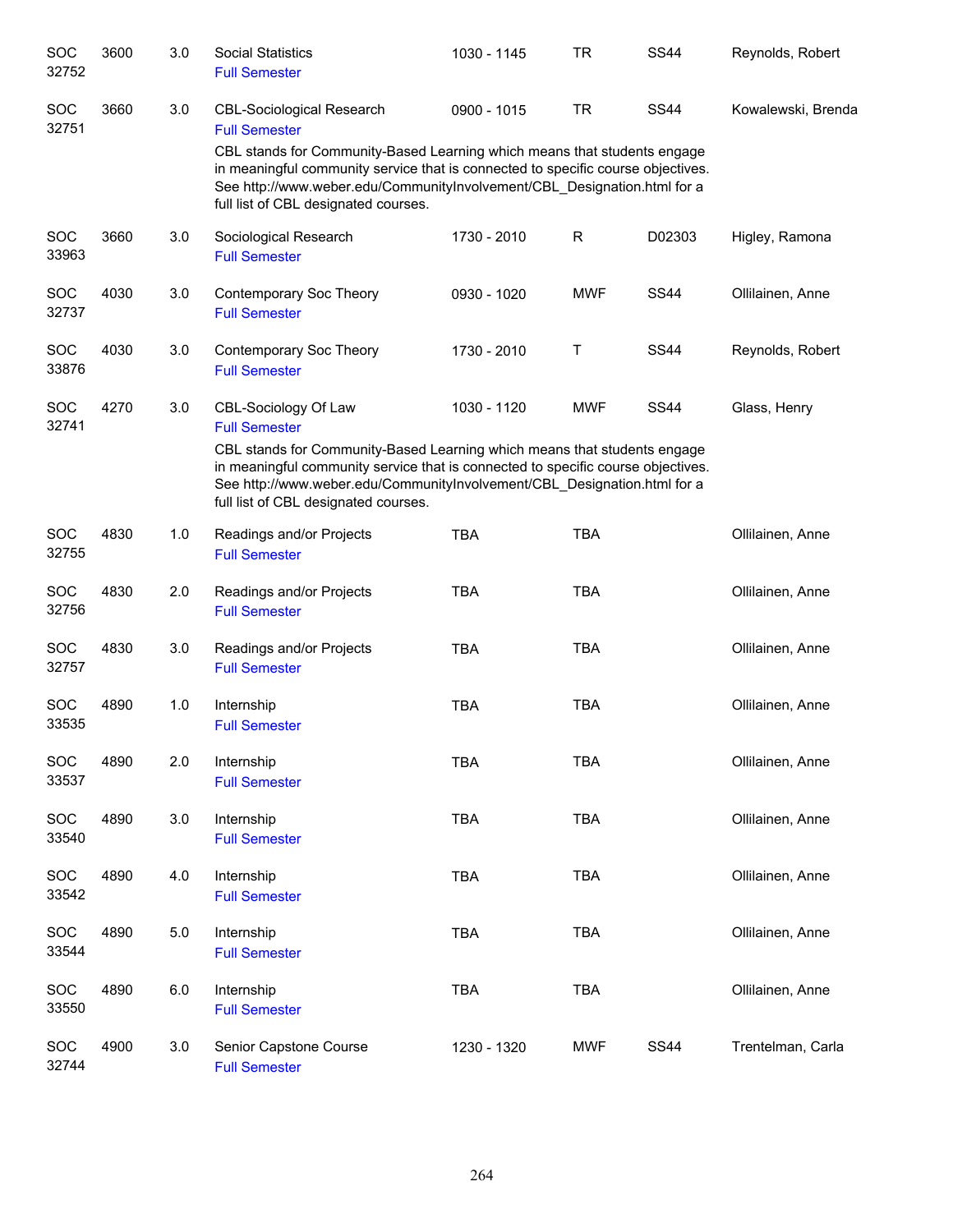| SOC<br>32754         | 4990 | 3.0 | Atomic Society/Cult-Then & Now<br><b>Full Semester</b><br>Atomic Societies and Cultures: Then and Now | 1130 - 1220 | <b>MWF</b> | SS217 | Reynolds, Dynette |
|----------------------|------|-----|-------------------------------------------------------------------------------------------------------|-------------|------------|-------|-------------------|
| <b>SPAN</b><br>33210 | 1010 | 3.0 | First Year Spanish I<br><b>Full Semester</b><br>Course Fee \$6.00                                     | 0830 - 0920 | <b>MWF</b> | EH118 | Giralt, Alicia    |
| <b>SPAN</b><br>33211 | 1010 | 3.0 | First Year Spanish I<br><b>Full Semester</b><br>Course Fee \$6.00                                     | 0830 - 0920 | MWF        | EH115 | Compton, Greg     |
| <b>SPAN</b><br>33212 | 1010 | 3.0 | First Year Spanish I<br><b>Full Semester</b><br>Course Fee \$6.00                                     | 0930 - 1020 | MWF        | EH115 | Batista, Diego    |
| <b>SPAN</b><br>33213 | 1010 | 3.0 | First Year Spanish I<br><b>Full Semester</b><br>Course Fee \$6.00                                     | 1030 - 1120 | MWF        | EH115 | Batista, Diego    |
| <b>SPAN</b><br>33216 | 1010 | 3.0 | First Year Spanish I<br><b>Full Semester</b><br>Course Fee \$6.00                                     | 1230 - 1320 | MWF        | EH104 | Mathews, Thomas   |
| <b>SPAN</b><br>33217 | 1010 | 3.0 | First Year Spanish I<br><b>Full Semester</b><br>Course Fee \$6.00                                     | 1900 - 2015 | <b>TR</b>  | EH118 | Maw, Trenton      |
| <b>SPAN</b><br>34637 | 1010 | 3.0 | First Year Spanish I<br><b>Full Semester</b><br>Course Fee \$6.00                                     | 0730 - 0820 | <b>MWF</b> | EH104 | Jasmer, Dolores   |
| <b>SPAN</b><br>34638 | 1010 | 3.0 | First Year Spanish I<br><b>Full Semester</b><br>Course Fee \$6.00                                     | 0930 - 1020 | <b>MWF</b> | EH117 | Norseth, Marianna |
| <b>SPAN</b><br>33219 | 1020 | 3.0 | First Year Spanish II<br><b>Full Semester</b><br>Course Fee \$6.00                                    | 0730 - 0820 | <b>MWF</b> | EH115 | Compton, Greg     |
| <b>SPAN</b><br>33220 | 1020 | 3.0 | First Year Spanish II<br><b>Full Semester</b><br>Course Fee \$6.00                                    | 1030 - 1120 | <b>MWF</b> | EH118 | Asensio, Isabel   |
| <b>SPAN</b><br>33221 | 1020 | 3.0 | First Year Spanish II<br><b>Full Semester</b><br>Course Fee \$6.00                                    | 1030 - 1120 | <b>MWF</b> | EH104 | Jasmer, Dolores   |
| <b>SPAN</b><br>33222 | 1020 | 3.0 | First Year Spanish II<br><b>Full Semester</b><br>Course Fee \$6.00                                    | 1230 - 1320 | <b>MWF</b> | EH106 | Norseth, Marianna |
| <b>SPAN</b><br>33266 | 1020 | 3.0 | First Year Spanish II<br><b>Full Semester</b><br>Course Fee \$6.00                                    | 1730 - 1845 | <b>TR</b>  | EH118 | Maw, Trenton      |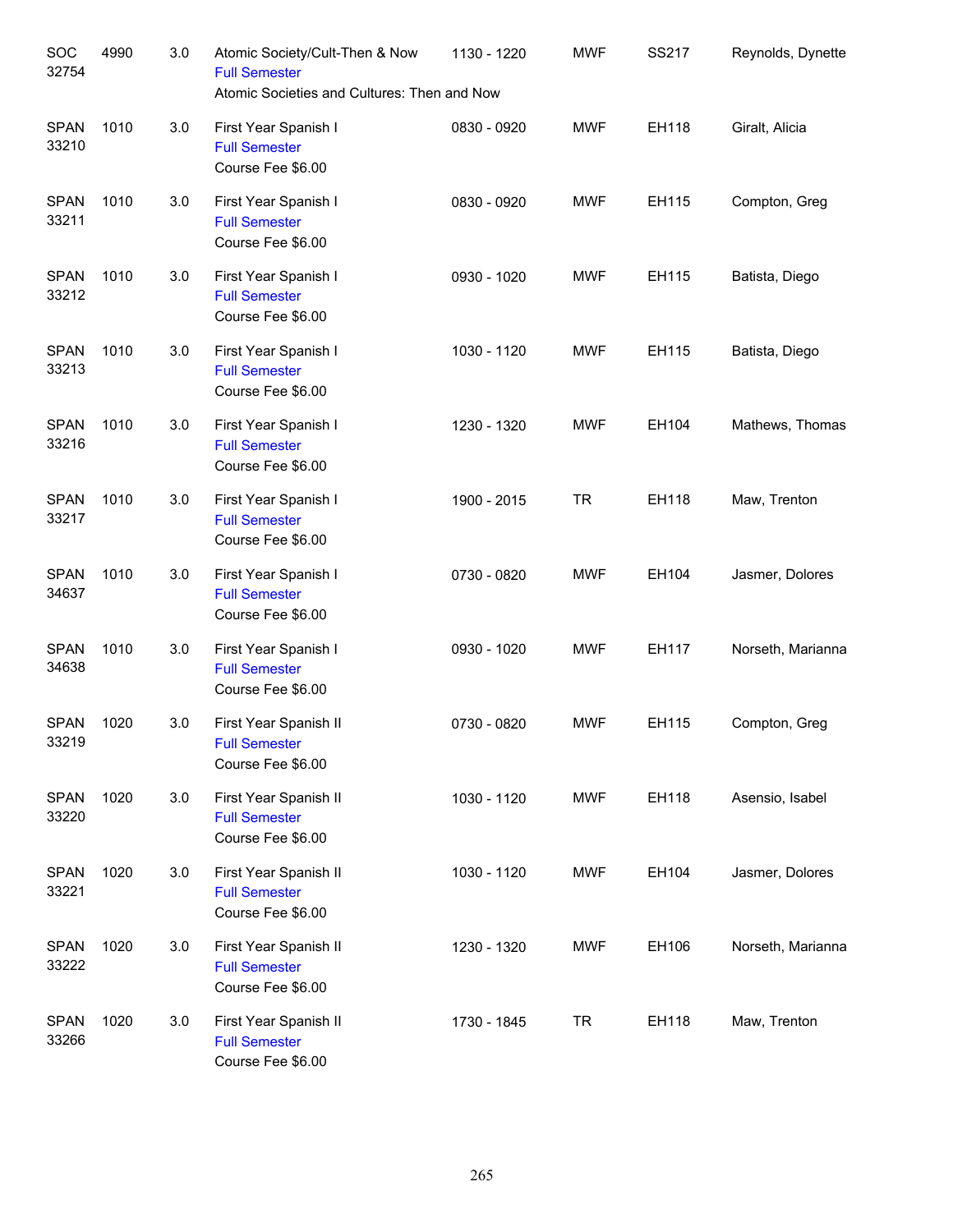| <b>SPAN</b><br>34056 | 1020 | 3.0 | First Year Spanish II<br><b>Full Semester</b><br>Course Fee \$6.00                                                                                                                                                   | 1730 - 1845 | <b>MW</b>  | D02103 | Michalek, Vanesa  |
|----------------------|------|-----|----------------------------------------------------------------------------------------------------------------------------------------------------------------------------------------------------------------------|-------------|------------|--------|-------------------|
| <b>SPAN</b><br>33268 | 2010 | 3.0 | Second Year Spanish I<br><b>Full Semester</b><br>Course Fee \$6.00                                                                                                                                                   | 0830 - 0920 | <b>MWF</b> | EH117  | Fielding, Maria   |
| <b>SPAN</b><br>33270 | 2010 | 3.0 | Second Year Spanish I<br><b>Full Semester</b><br>Course Fee \$6.00                                                                                                                                                   | 0930 - 1020 | <b>MWF</b> | EH118  | Fielding, Maria   |
| <b>SPAN</b><br>33287 | 2020 | 3.0 | HU Second Year Spanish II<br><b>Full Semester</b><br>Course Fee \$6.00                                                                                                                                               | 0830 - 0920 | <b>MWF</b> | EH104  | Jasmer, Dolores   |
| <b>SPAN</b><br>33288 | 2020 | 3.0 | HU Second Year Spanish II<br><b>Full Semester</b><br>Course Fee \$6.00                                                                                                                                               | 1130 - 1220 | <b>MWF</b> | EH106  | Norseth, Marianna |
| <b>SPAN</b><br>34640 | 2020 | 3.0 | HU Second Year Spanish II<br><b>Full Semester</b><br>Course Fee \$6.00                                                                                                                                               | 1900 - 2015 | <b>MW</b>  | D02103 | Michalek, Vanesa  |
| <b>SPAN</b><br>33289 | 3000 | 3.0 | <b>Proficiency Development</b><br><b>Full Semester</b><br>Native-speaking students or those who have acquired proficiency through<br>residence in the target language community are not eligible to take this class. | 1200 - 1315 | TR         | EH104  | Asensio, Isabel   |
| <b>SPAN</b><br>33290 | 3060 | 3.0 | Grammar & Composition<br><b>Full Semester</b><br>Course Fee \$6.00                                                                                                                                                   | 0830 - 0920 | <b>MWF</b> | EH106  | Bergeson, Craig   |
| <b>SPAN</b><br>33293 | 3060 | 3.0 | Grammar & Composition<br><b>Full Semester</b><br>Course Fee \$6.00                                                                                                                                                   | 0900 - 1015 | TR         | EH115  | Mathews, Thomas   |
| <b>SPAN</b><br>33295 | 3060 | 3.0 | Grammar & Composition<br><b>Full Semester</b><br>Course Fee \$6.00                                                                                                                                                   | 1030 - 1145 | TR         | EH106  | Maughan, Rona Lee |
| <b>SPAN</b><br>33296 | 3160 | 3.0 | Introduction to Literature<br><b>Full Semester</b><br>Course Fee \$6.00                                                                                                                                              | 1130 - 1220 | <b>MWF</b> | EH116  | Asensio, Isabel   |
| <b>SPAN</b><br>33300 | 3160 | 3.0 | Introduction to Literature<br><b>Full Semester</b><br>Course Fee \$6.00                                                                                                                                              | 0900 - 1015 | <b>TR</b>  | EH106  | Bergeson, Craig   |
| <b>SPAN</b><br>33302 | 3160 | 3.0 | Introduction to Literature<br><b>Full Semester</b><br>Course Fee \$6.00                                                                                                                                              | 1730 - 2010 | Τ          | EH115  | Myers, Christina  |
| <b>SPAN</b><br>34057 | 3160 | 3.0 | Introduction to Literature<br><b>Full Semester</b><br>To access online course materials, please log in to your student portal at<br>weber.edu and select your student services tab.                                  | <b>TBA</b>  | <b>TBA</b> | OL     | Maughan, Rona Lee |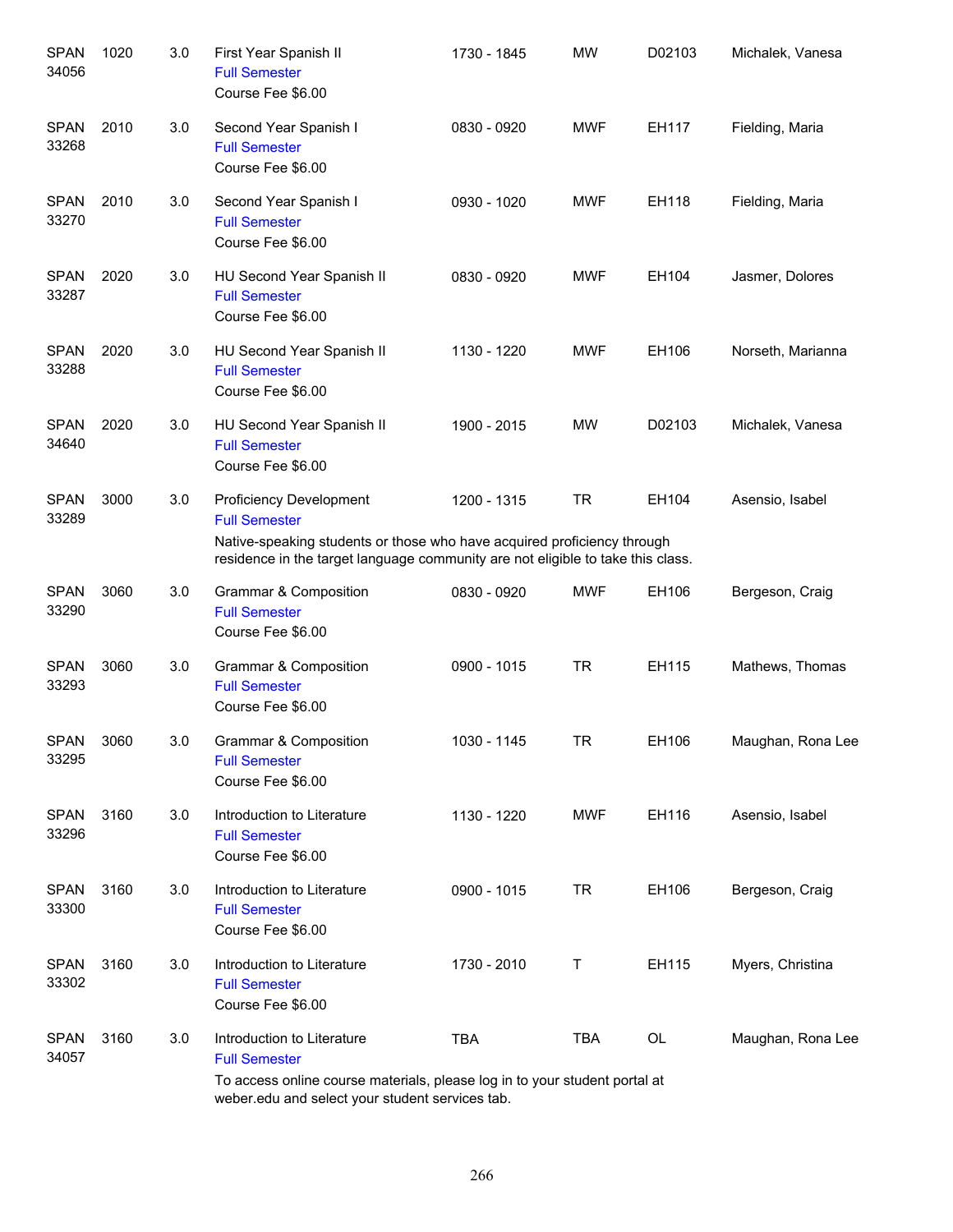| <b>SPAN</b><br>33305 | 3220 | 3.0 | Phonetics & Phonology<br><b>Full Semester</b><br>Course Fee \$6.00                                                                                                                                                                                                                                                                                            | 0930 - 1020 | <b>MWF</b> | EH104     | Mathews, Thomas |
|----------------------|------|-----|---------------------------------------------------------------------------------------------------------------------------------------------------------------------------------------------------------------------------------------------------------------------------------------------------------------------------------------------------------------|-------------|------------|-----------|-----------------|
| <b>SPAN</b><br>33314 | 3320 | 3.0 | <b>Advanced Conversation</b><br><b>Full Semester</b><br>Course Fee \$6.00                                                                                                                                                                                                                                                                                     | 1130 - 1220 | <b>MWF</b> | EH115     | Batista, Diego  |
| <b>SPAN</b><br>33327 | 3360 | 3.0 | <b>Advanced Grammar</b><br><b>Full Semester</b><br>Course Fee \$6.00                                                                                                                                                                                                                                                                                          | 0900 - 1015 | <b>TR</b>  | EH104     | Stokes, Jeffery |
| <b>SPAN</b><br>33330 | 3550 | 3.0 | Cultural Heritage of Spain<br><b>Full Semester</b><br>Course Fee \$6.00                                                                                                                                                                                                                                                                                       | 1030 - 1145 | <b>TR</b>  | EH115     | Fielding, Maria |
| <b>SPAN</b><br>34058 | 3560 | 3.0 | Culture Heritage of Latin Amer<br><b>Full Semester</b><br>To access online course materials, please log in to your student portal at<br>weber.edu and select your student services tab.                                                                                                                                                                       | <b>TBA</b>  | <b>TBA</b> | <b>OL</b> | Larsen, Mark    |
| <b>SPAN</b><br>33367 | 3570 | 3.0 | Post-Revolutionary Mexico<br><b>Full Semester</b><br>Course Fee \$6.00                                                                                                                                                                                                                                                                                        | 1730 - 2010 | R          | EH115     | Bergeson, Craig |
| <b>SPAN</b><br>34059 | 3570 | 3.0 | Spanish Cinema<br><b>Full Semester</b><br>To access online course materials, please log in to your student portal at<br>weber.edu and select your student services tab.                                                                                                                                                                                       | <b>TBA</b>  | <b>TBA</b> | <b>OL</b> | Batista, Diego  |
| <b>SPAN</b><br>34943 | 3610 | 3.0 | Literature Survey I<br><b>Full Semester</b><br>Course Fee \$6.00                                                                                                                                                                                                                                                                                              | <b>TBA</b>  | <b>TBA</b> |           | Fielding, Maria |
| <b>SPAN</b><br>33334 | 3620 | 3.0 | Modern Spanish Literature<br><b>Full Semester</b><br>Course Fee \$6.00                                                                                                                                                                                                                                                                                        | 1030 - 1120 | <b>MWF</b> | EH116     | Fielding, Maria |
| <b>SPAN</b><br>33094 | 3630 | 3.0 | Short Plays in Spanish<br><b>Full Semester</b><br>Course Fee \$6.00                                                                                                                                                                                                                                                                                           | 1730 - 2010 | W          | EH115     | Batista, Diego  |
| <b>SPAN</b><br>33339 | 3720 | 3.0 | <b>CBL-Medical Spanish</b><br><b>Full Semester</b><br>Course Fee: \$6.00; CBL stands for Community-Based Learning which means<br>that students engage in meaningful community service that is connected to<br>specific course objectives. See<br>http://www.weber.edu/CommunityInvolvement/CBL Designation.html for a full<br>list of CBL designated courses. | 1030 - 1145 | <b>TR</b>  | EH118     | Giralt, Alicia  |
| <b>SPAN</b><br>33344 | 4710 | 3.0 | <b>Business Language II</b><br><b>Full Semester</b><br>Course Fee \$6.00                                                                                                                                                                                                                                                                                      | 0900 - 1015 | <b>TR</b>  | EH118     | Giralt, Alicia  |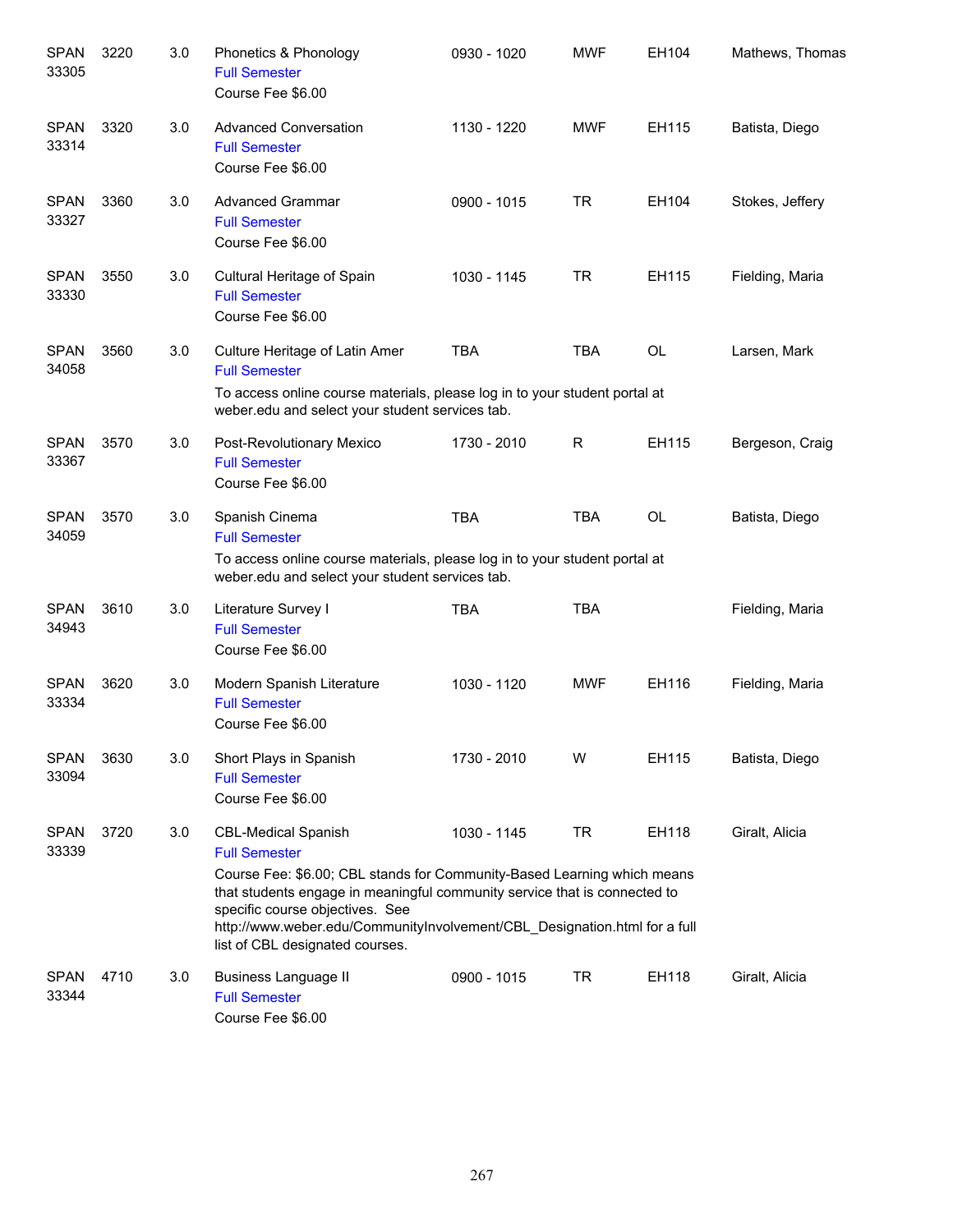| <b>SPAN</b><br>33346 | 4740 | 3.0 | CBL-Translation/Interpretng II<br><b>Full Semester</b>                                                                                                                                  | 1030 - 1145 | <b>TR</b>  | EH104         | Asensio, Isabel   |
|----------------------|------|-----|-----------------------------------------------------------------------------------------------------------------------------------------------------------------------------------------|-------------|------------|---------------|-------------------|
|                      |      |     | Course Fee: \$6.00; CBL stands for Community-Based Learning which means<br>that students engage in meaningful community service that is connected to<br>specific course objectives. See |             |            |               |                   |
|                      |      |     | http://www.weber.edu/CommunityInvolvement/CBL_Designation.html for a full<br>list of CBL designated courses.                                                                            |             |            |               |                   |
| <b>SPAN</b><br>34933 | 4830 | 3.0 | Directed Readings<br><b>Full Semester</b>                                                                                                                                               | <b>TBA</b>  | <b>TBA</b> |               | Mathews, Thomas   |
| <b>SPAN</b><br>34934 | 4830 | 3.0 | <b>Directed Readings</b><br><b>Full Semester</b>                                                                                                                                        | <b>TBA</b>  | <b>TBA</b> |               | Bergeson, Craig   |
| <b>SPAN</b><br>34974 | 4830 | 1.0 | Directed Readings<br><b>Full Semester</b>                                                                                                                                               | <b>TBA</b>  | <b>TBA</b> |               | Giralt, Alicia    |
| <b>SPAN</b><br>33743 | 4990 | 0.5 | Senior Assessment<br><b>Full Semester</b>                                                                                                                                               | <b>TBA</b>  | <b>TBA</b> |               | Mathews, Thomas   |
| <b>SST</b><br>30642  | 1143 | 3.0 | <b>Fundamental Selling Techniques</b><br><b>Full Semester</b>                                                                                                                           | 0830 - 0920 | <b>MWF</b> | <b>TE202N</b> | Border, Tim       |
| <b>SST</b><br>30686  | 1143 | 3.0 | <b>Fundamental Selling Techniques</b><br><b>Full Semester</b>                                                                                                                           | 0900 - 1015 | <b>TR</b>  | ET128         | Grunander, Carl   |
| <b>SST</b><br>34256  | 1143 | 3.0 | <b>Fundamental Selling Techniques</b><br><b>Full Semester</b>                                                                                                                           | <b>TBA</b>  | <b>TBA</b> | <b>OL</b>     | Border, Tim       |
|                      |      |     | To access online course materials, please log in to your student portal at<br>weber.edu and select your student services tab.                                                           |             |            |               |                   |
| <b>SST</b><br>34261  | 1143 | 3.0 | <b>Fundamental Selling Techniques</b><br><b>Full Semester</b>                                                                                                                           | <b>TBA</b>  | <b>TBA</b> | <b>OL</b>     | Border, Tim       |
|                      |      |     | To access online course materials, please log in to your student portal at<br>weber.edu and select your student services tab.                                                           |             |            |               |                   |
| <b>SST</b><br>30608  | 1303 | 3.0 | Sales Channels<br><b>Full Semester</b>                                                                                                                                                  | 0930 - 1020 | <b>MWF</b> | <b>TE202N</b> | Eichmeier, Steven |
| <b>SST</b><br>34262  | 1303 | 3.0 | Sales Channels<br><b>Full Semester</b>                                                                                                                                                  | <b>TBA</b>  | <b>TBA</b> | OL            | Eichmeier, Steven |
|                      |      |     | To access online course materials, please log in to your student portal at<br>weber.edu and select your student services tab.                                                           |             |            |               |                   |
| <b>SST</b><br>30609  | 1401 | 1.0 | Intoduction to SST<br><b>Full Semester</b>                                                                                                                                              | 1130 - 1220 | W          | <b>TE202N</b> | Eichmeier, Steven |
| <b>SST</b><br>34264  | 1401 | 1.0 | Intoduction to SST<br><b>Full Semester</b>                                                                                                                                              | <b>TBA</b>  | <b>TBA</b> | OL            | Eichmeier, Steven |
|                      |      |     | To access online course materials, please log in to your student portal at<br>weber.edu and select your student services tab.                                                           |             |            |               |                   |
| <b>SST</b><br>32026  | 1503 | 3.0 | Intro to Fashion Merchandising<br><b>Full Semester</b>                                                                                                                                  | 1030 - 1145 | <b>TR</b>  | <b>TE102C</b> | Cooper, Desiree   |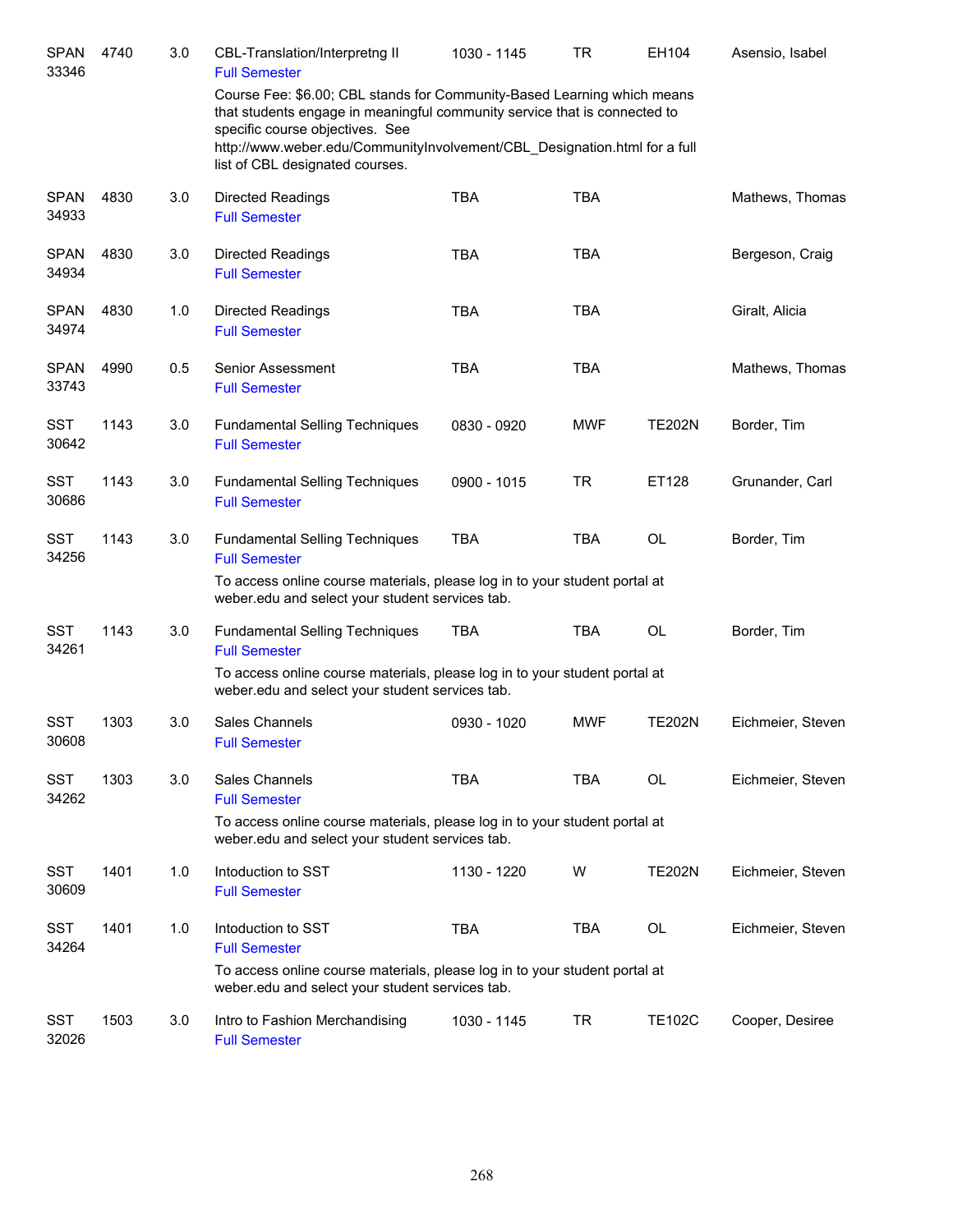| <b>SST</b><br>34265 | 1503 | 3.0 | Intro to Fashion Merchandising<br><b>Full Semester</b>                                                                        | <b>TBA</b>  | <b>TBA</b> | <b>OL</b>     | Cooper, Desiree    |
|---------------------|------|-----|-------------------------------------------------------------------------------------------------------------------------------|-------------|------------|---------------|--------------------|
|                     |      |     | To access online course materials, please log in to your student portal at<br>weber.edu and select your student services tab. |             |            |               |                    |
| <b>SST</b><br>30613 | 1890 | 1.0 | Work Experience<br><b>Full Semester</b>                                                                                       | <b>TBA</b>  | <b>TBA</b> |               | Eichmeier, Steven  |
| <b>SST</b><br>30615 | 1890 | 2.0 | Work Experience<br><b>Full Semester</b>                                                                                       | <b>TBA</b>  | <b>TBA</b> |               | Eichmeier, Steven  |
| <b>SST</b><br>34267 | 2182 | 2.0 | <b>Credit and Collection Methods</b><br><b>Full Semester</b>                                                                  | <b>TBA</b>  | <b>TBA</b> | <b>OL</b>     | Hardman, David     |
|                     |      |     | To access online course materials, please log in to your student portal at<br>weber.edu and select your student services tab. |             |            |               |                    |
| <b>SST</b><br>30657 | 2383 | 3.0 | Retail Merchandising/Buying Me<br><b>Full Semester</b>                                                                        | 1030 - 1120 | <b>MWF</b> | ET128         | Jonsson, Jo Ellen  |
| <b>SST</b><br>34268 | 2383 | 3.0 | Retail Merchandising/Buying Me<br><b>Full Semester</b>                                                                        | <b>TBA</b>  | <b>TBA</b> | <b>OL</b>     | Jonsson, Jo Ellen  |
|                     |      |     | To access online course materials, please log in to your student portal at<br>weber.edu and select your student services tab. |             |            |               |                    |
| <b>SST</b><br>34270 | 2443 | 3.0 | <b>Advertising Methods</b><br><b>Full Semester</b>                                                                            | <b>TBA</b>  | <b>TBA</b> | <b>OL</b>     | Grunander, Carl    |
|                     |      |     | To access online course materials, please log in to your student portal at<br>weber.edu and select your student services tab. |             |            |               |                    |
| <b>SST</b><br>30647 | 2603 | 3.0 | <b>Advanced Selling Techniques</b><br><b>Full Semester</b>                                                                    | 0930 - 1020 | <b>MWF</b> | <b>TE102C</b> | Grunander, Carl    |
| <b>SST</b><br>34271 | 2603 | 3.0 | <b>Advanced Selling Techniques</b><br><b>Full Semester</b>                                                                    | <b>TBA</b>  | <b>TBA</b> | <b>OL</b>     | Litchford, Charles |
|                     |      |     | To access online course materials, please log in to your student portal at<br>weber.edu and select your student services tab. |             |            |               |                    |
| <b>SST</b><br>34272 | 2603 | 3.0 | <b>Advanced Selling Techniques</b><br><b>Full Semester</b>                                                                    | TBA         | TBA        | OL            | Litchford, Charles |
|                     |      |     | To access online course materials, please log in to your student portal at<br>weber.edu and select your student services tab. |             |            |               |                    |
| <b>SST</b><br>34273 | 2703 | 3.0 | Internet Sales and Service<br><b>Full Semester</b>                                                                            | <b>TBA</b>  | <b>TBA</b> | OL            | Burgess, Cheryl    |
|                     |      |     | To access online course materials, please log in to your student portal at<br>weber.edu and select your student services tab. |             |            |               |                    |
| <b>SST</b><br>30617 | 2890 | 1.0 | Work Experience II<br><b>Full Semester</b>                                                                                    | <b>TBA</b>  | <b>TBA</b> |               | Eichmeier, Steven  |
| <b>SST</b><br>30618 | 2890 | 2.0 | Work Experience II<br><b>Full Semester</b>                                                                                    | <b>TBA</b>  | <b>TBA</b> |               | Eichmeier, Steven  |
| <b>SST</b><br>32022 | 2991 | 3.0 | <b>SST Seminar</b><br><b>Full Semester</b>                                                                                    | 1130 - 1220 | <b>MWF</b> | <b>TE102C</b> | Casler, Velton     |
| <b>SST</b><br>30677 | 3103 | 3.0 | Sales Personalities & Profiles<br><b>Full Semester</b>                                                                        | 1030 - 1145 | <b>TR</b>  | <b>TE202N</b> | Jonsson, Jo Ellen  |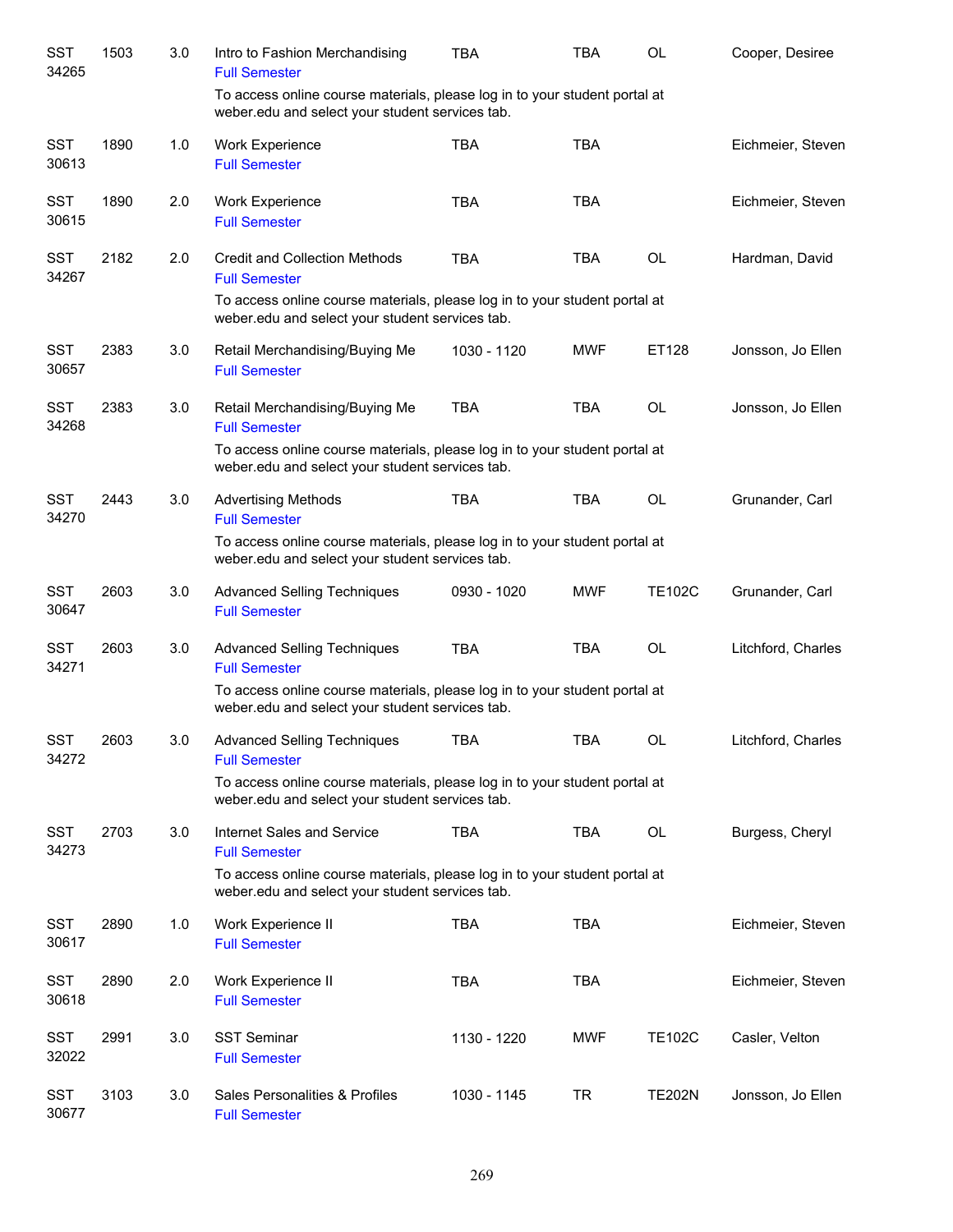| SST<br>34275        | 3103 | 3.0 | Sales Personalities & Profiles<br><b>Full Semester</b>                                                                        | <b>TBA</b>  | <b>TBA</b> | <b>OL</b>     | Border, Tim       |
|---------------------|------|-----|-------------------------------------------------------------------------------------------------------------------------------|-------------|------------|---------------|-------------------|
|                     |      |     | To access online course materials, please log in to your student portal at<br>weber.edu and select your student services tab. |             |            |               |                   |
| <b>SST</b><br>34277 | 3103 | 3.0 | Sales Personalities & Profiles<br><b>Full Semester</b>                                                                        | <b>TBA</b>  | <b>TBA</b> | <b>OL</b>     | Border, Tim       |
|                     |      |     | To access online course materials, please log in to your student portal at<br>weber.edu and select your student services tab. |             |            |               |                   |
| <b>SST</b><br>30622 | 3203 | 3.0 | <b>Customer Service Techniques</b><br><b>Full Semester</b>                                                                    | 1030 - 1120 | <b>MWF</b> | <b>TE202N</b> | Eichmeier, Steven |
| <b>SST</b><br>32021 | 3203 | 3.0 | <b>Customer Service Techniques</b><br><b>Full Semester</b>                                                                    | 0900 - 1015 | <b>TR</b>  | <b>TE202N</b> | Border, Tim       |
| <b>SST</b><br>34278 | 3203 | 3.0 | <b>Customer Service Techniques</b><br><b>Full Semester</b>                                                                    | <b>TBA</b>  | <b>TBA</b> | <b>OL</b>     | Grunander, Carl   |
|                     |      |     | To access online course materials, please log in to your student portal at<br>weber.edu and select your student services tab. |             |            |               |                   |
| <b>SST</b><br>34279 | 3203 | 3.0 | <b>Customer Service Techniques</b><br><b>Full Semester</b>                                                                    | <b>TBA</b>  | <b>TBA</b> | <b>OL</b>     | Eichmeier, Steven |
|                     |      |     | To access online course materials, please log in to your student portal at<br>weber.edu and select your student services tab. |             |            |               |                   |
| <b>SST</b><br>30689 | 3363 | 3.0 | <b>Contract &amp; Sales Negotiation</b><br><b>Full Semester</b>                                                               | 1030 - 1145 | <b>TR</b>  | ET128         | Border, Tim       |
| <b>SST</b><br>34281 | 3363 | 3.0 | <b>Contract &amp; Sales Negotiation</b><br><b>Full Semester</b>                                                               | <b>TBA</b>  | <b>TBA</b> | <b>OL</b>     | Casler, Velton    |
|                     |      |     | To access online course materials, please log in to your student portal at<br>weber.edu and select your student services tab. |             |            |               |                   |
| <b>SST</b><br>34283 | 3363 | 3.0 | <b>Contract &amp; Sales Negotiation</b><br><b>Full Semester</b>                                                               | <b>TBA</b>  | <b>TBA</b> | OL            | Border, Tim       |
|                     |      |     | To access online course materials, please log in to your student portal at<br>weber.edu and select your student services tab. |             |            |               |                   |
| <b>SST</b><br>30629 | 3403 | 3.0 | <b>Pharmaceutical Device Sales</b><br><b>Full Semester</b>                                                                    | 1730 - 1915 | R          | <b>TE102C</b> | Fullmer, Kevin    |
| <b>SST</b><br>30638 | 3503 | 3.0 | Sales Planning and Forecasting<br><b>Full Semester</b>                                                                        | 1030 - 1120 | <b>MWF</b> | <b>TE102C</b> | Grunander, Carl   |
| <b>SST</b><br>30709 | 3563 | 3.0 | Principles Sales Supervision<br><b>Full Semester</b>                                                                          | 0900 - 1015 | <b>TR</b>  | <b>TE102A</b> | Rancano, Armando  |
| <b>SST</b><br>34285 | 3563 | 3.0 | Principles Sales Supervision<br><b>Full Semester</b>                                                                          | <b>TBA</b>  | TBA        | OL            | Dove, Rick        |
|                     |      |     | To access online course materials, please log in to your student portal at<br>weber.edu and select your student services tab. |             |            |               |                   |
| <b>SST</b><br>34286 | 3563 | 3.0 | Principles Sales Supervision<br><b>Full Semester</b>                                                                          | <b>TBA</b>  | <b>TBA</b> | OL            | Eichmeier, Steven |
|                     |      |     | To access online course materials, please log in to your student portal at<br>weber.edu and select your student services tab. |             |            |               |                   |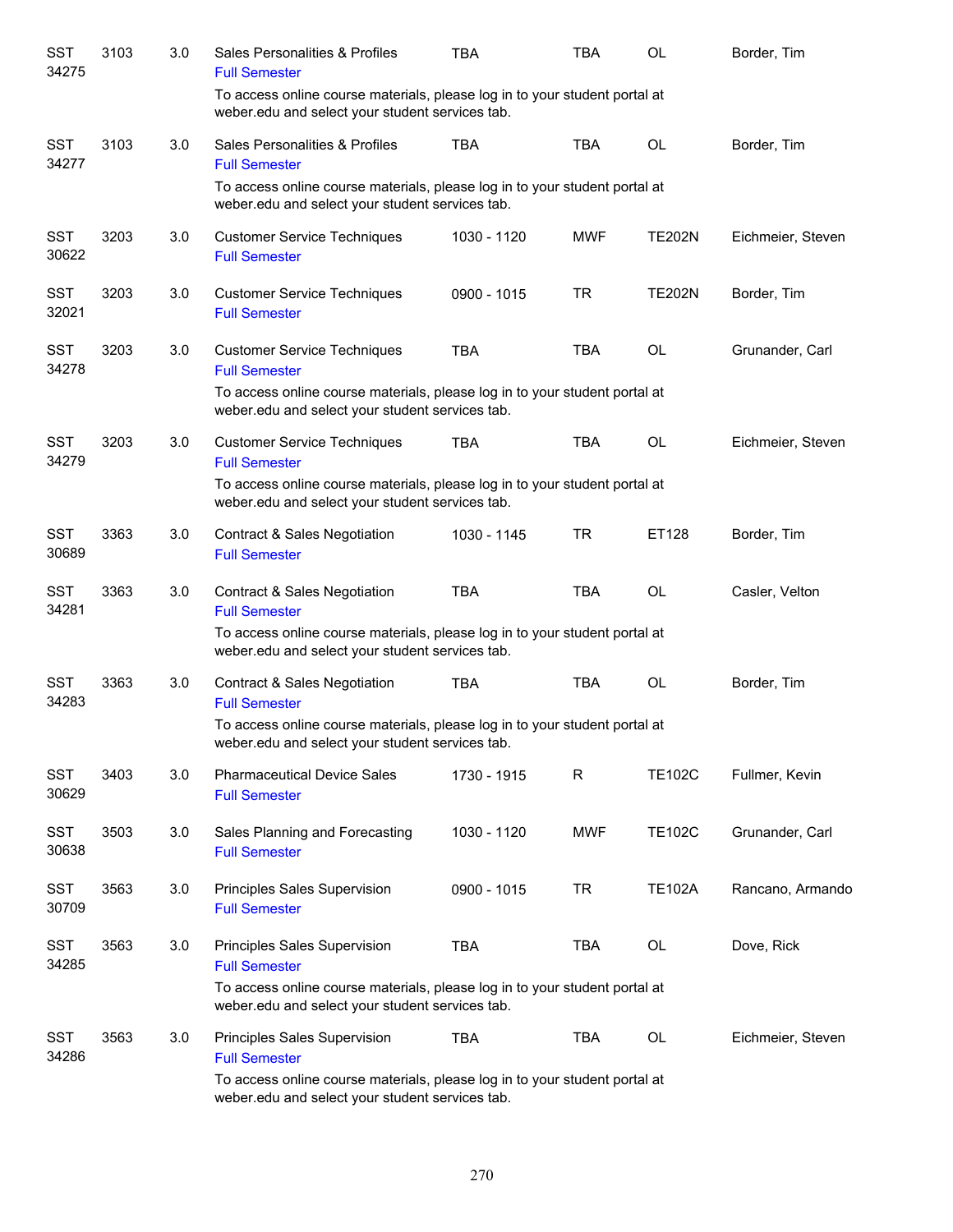| SST<br>30591 | 3702 | 2.0 | Devloping Team Leadrshp Skills<br><b>Full Semester</b>                                                                        | 0900 - 1900<br>1200 - 2100 | $\mathbf S$<br>$\mathsf{R}$ | <b>TE202N</b><br><b>TE202N</b> | Dove, Rick        |
|--------------|------|-----|-------------------------------------------------------------------------------------------------------------------------------|----------------------------|-----------------------------|--------------------------------|-------------------|
|              |      |     |                                                                                                                               | 1200 - 2100                | F                           | <b>TE202N</b>                  |                   |
|              |      |     | 3 days only Jan 24 & 25, 12-9, & Jan 26, 9-7                                                                                  |                            |                             |                                |                   |
| <b>SST</b>   | 3702 | 2.0 | Devloping Team Leadrshp Skills                                                                                                | 0900 - 1900                | S                           | <b>TE202N</b>                  | Dove, Rick        |
| 30595        |      |     | <b>Full Semester</b>                                                                                                          | 1200 - 2100<br>1200 - 2100 | $\mathsf R$<br>F            | <b>TE202N</b><br><b>TE202N</b> |                   |
|              |      |     | 3 days only, Feb 21 & 22, 12-9, Feb 23, 9-7                                                                                   |                            |                             |                                |                   |
| <b>SST</b>   | 3702 | 2.0 | Devloping Team Leadrshp Skills                                                                                                | 0900 - 1900                | S                           | <b>TE202N</b>                  | Dove, Rick        |
| 30598        |      |     | <b>Full Semester</b>                                                                                                          | 1200 - 2100                | $\mathsf{R}$                | <b>TE202N</b>                  |                   |
|              |      |     | 3 days only, Mar 21 & 22, 12-9, Mar 23, 9-7                                                                                   | 1200 - 2100                | F                           | <b>TE202N</b>                  |                   |
| <b>SST</b>   | 3803 | 3.0 | Sales Proposals                                                                                                               | 1100 - 1215                | <b>TR</b>                   | <b>TE102A</b>                  | Dove, Rick        |
| 32025        |      |     | <b>Full Semester</b>                                                                                                          |                            |                             |                                |                   |
| <b>SST</b>   | 3803 | 3.0 | Sales Proposals                                                                                                               | <b>TBA</b>                 | <b>TBA</b>                  | OL                             | Short, Angela     |
| 34288        |      |     | <b>Full Semester</b>                                                                                                          |                            |                             |                                |                   |
|              |      |     | To access online course materials, please log in to your student portal at<br>weber.edu and select your student services tab. |                            |                             |                                |                   |
| <b>SST</b>   | 3803 | 3.0 | Sales Proposals                                                                                                               | <b>TBA</b>                 | <b>TBA</b>                  | <b>OL</b>                      | Dove, Rick        |
| 34290        |      |     | <b>Full Semester</b>                                                                                                          |                            |                             |                                |                   |
|              |      |     | To access online course materials, please log in to your student portal at<br>weber.edu and select your student services tab. |                            |                             |                                |                   |
| <b>SST</b>   | 3810 | 3.0 | Using Social Media in Sales                                                                                                   | 1800 - 2100                | Τ                           | <b>TE102C</b>                  | Dove, Rick        |
| 30602        |      |     | <b>Full Semester</b>                                                                                                          |                            |                             |                                |                   |
| <b>SST</b>   | 3903 | 3.0 | <b>Sales Presentation Strategies</b>                                                                                          | 0900 - 1015                | <b>TR</b>                   | <b>TE102C</b>                  | Cooper, Desiree   |
| 32027        |      |     | <b>Full Semester</b>                                                                                                          |                            |                             |                                |                   |
| <b>SST</b>   | 3903 | 3.0 | <b>Sales Presentation Strategies</b>                                                                                          | <b>TBA</b>                 | <b>TBA</b>                  | <b>OL</b>                      | Cooper, Desiree   |
| 34291        |      |     | <b>Full Semester</b>                                                                                                          |                            |                             |                                |                   |
|              |      |     | To access online course materials, please log in to your student portal at<br>weber.edu and select your student services tab. |                            |                             |                                |                   |
| SST          | 4203 | 3.0 | <b>Ethical Sales and Service</b>                                                                                              | 0830 - 0920                | <b>MWF</b>                  | ET128                          | Jonsson, Jo Ellen |
| 30682        |      |     | <b>Full Semester</b>                                                                                                          |                            |                             |                                |                   |
| SST          | 4203 | 3.0 | <b>Ethical Sales and Service</b>                                                                                              | <b>TBA</b>                 | TBA                         | OL                             | Jonsson, Jo Ellen |
| 34292        |      |     | <b>Full Semester</b>                                                                                                          |                            |                             |                                |                   |
|              |      |     | To access online course materials, please log in to your student portal at<br>weber.edu and select your student services tab. |                            |                             |                                |                   |
| SST          | 4610 | 3.0 | Senior Project I                                                                                                              | <b>TBA</b>                 | <b>TBA</b>                  |                                | Casler, Velton    |
| 32023        |      |     | <b>Full Semester</b>                                                                                                          |                            |                             |                                |                   |
| SST          | 4610 | 3.0 | Senior Project I                                                                                                              | <b>TBA</b>                 | TBA                         | OL                             | Casler, Velton    |
| 34293        |      |     | <b>Full Semester</b>                                                                                                          |                            |                             |                                |                   |
|              |      |     | To access online course materials, please log in to your student portal at<br>weber.edu and select your student services tab. |                            |                             |                                |                   |
| <b>SST</b>   | 4620 | 3.0 | Senior Project II                                                                                                             | <b>TBA</b>                 | TBA                         |                                | Casler, Velton    |
| 32024        |      |     | <b>Full Semester</b>                                                                                                          |                            |                             |                                |                   |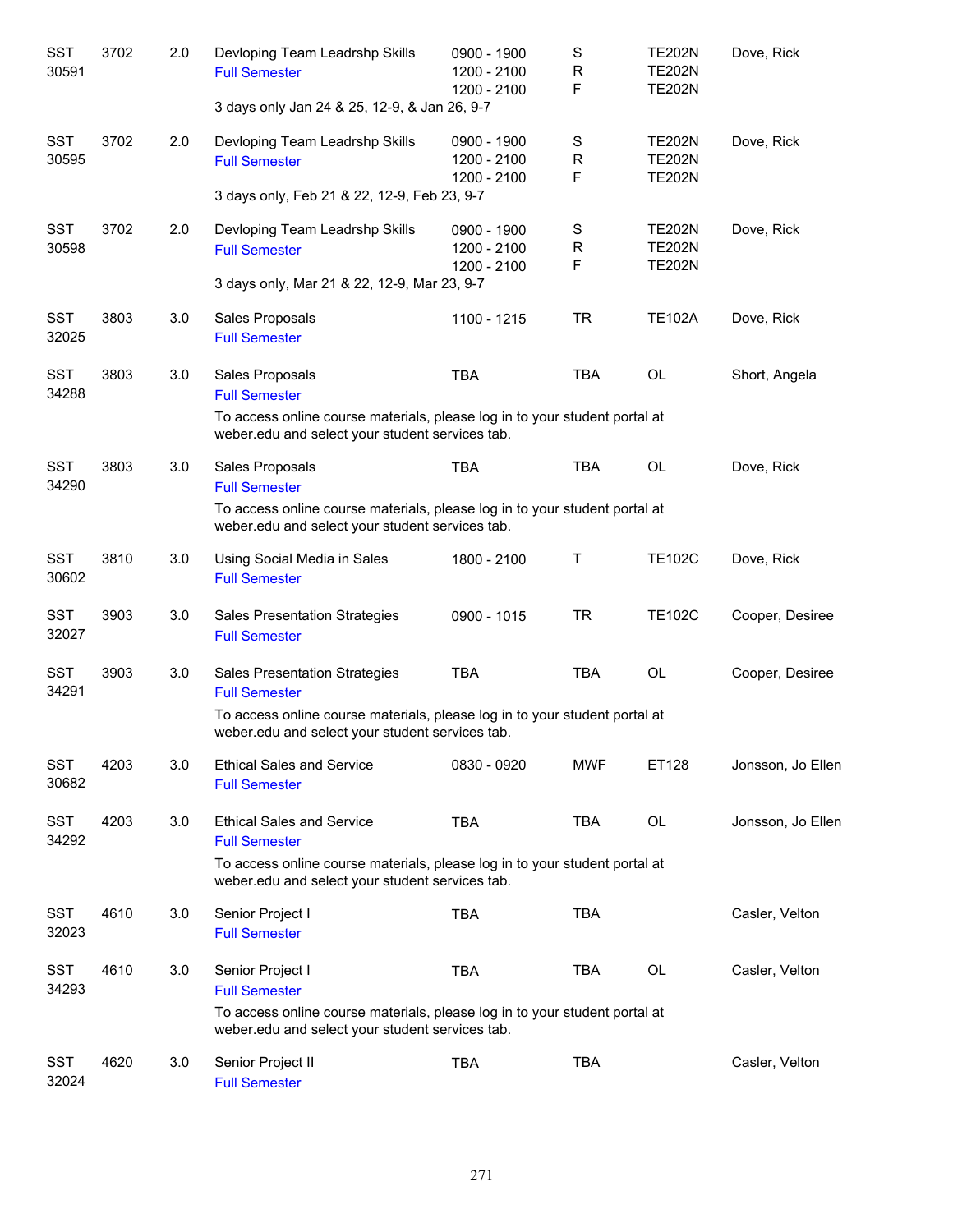| <b>SST</b><br>34294 | 4620 | 3.0 | Senior Project II<br><b>Full Semester</b>                                                                                                                                                                                                                                                                                                         | <b>TBA</b>  | TBA        | <b>OL</b>     | Casler, Velton    |
|---------------------|------|-----|---------------------------------------------------------------------------------------------------------------------------------------------------------------------------------------------------------------------------------------------------------------------------------------------------------------------------------------------------|-------------|------------|---------------|-------------------|
|                     |      |     | To access online course materials, please log in to your student portal at<br>weber.edu and select your student services tab.                                                                                                                                                                                                                     |             |            |               |                   |
| <b>SST</b><br>32028 | 4830 | 1.0 | Directed Readings<br><b>Full Semester</b>                                                                                                                                                                                                                                                                                                         | <b>TBA</b>  | <b>TBA</b> |               | Cooper, Desiree   |
| <b>SST</b><br>32029 | 4830 | 2.0 | <b>Directed Readings</b><br><b>Full Semester</b>                                                                                                                                                                                                                                                                                                  | <b>TBA</b>  | <b>TBA</b> |               | Cooper, Desiree   |
| <b>SST</b><br>30624 | 4993 | 3.0 | Sales Career Seminar<br><b>Full Semester</b>                                                                                                                                                                                                                                                                                                      | 0830 - 0920 | <b>MWF</b> | <b>TE102C</b> | Eichmeier, Steven |
| <b>SST</b><br>34296 | 4993 | 3.0 | Sales Career Seminar<br><b>Full Semester</b>                                                                                                                                                                                                                                                                                                      | <b>TBA</b>  | <b>TBA</b> | <b>OL</b>     | Cooper, Desiree   |
|                     |      |     | To access online course materials, please log in to your student portal at<br>weber.edu and select your student services tab.                                                                                                                                                                                                                     |             |            |               |                   |
| SW<br>30188         | 1010 | 3.0 | <b>SS CBL-Int Generalist Soc Work</b><br><b>Full Semester</b><br>CBL stands for Community-Based Learning which means that students engage<br>in meaningful community service that is connected to specific course objectives.<br>See http://www.weber.edu/CommunityInvolvement/CBL_Designation.html for a<br>full list of CBL designated courses. | 1030 - 1120 | <b>MWF</b> | SS121         | Peterson, Scott   |
| SW<br>30189         | 1010 | 3.0 | SS CBL-Int Generalist Soc Work<br><b>Full Semester</b><br>CBL stands for Community-Based Learning which means that students engage<br>in meaningful community service that is connected to specific course objectives.<br>See http://www.weber.edu/CommunityInvolvement/CBL_Designation.html for a<br>full list of CBL designated courses.        | 1030 - 1145 | <b>TR</b>  | SS121         | Tadehara, Corina  |
| SW<br>30190         | 1010 | 3.0 | <b>SS CBL-Int Generalist Soc Work</b><br><b>Full Semester</b><br>CBL stands for Community-Based Learning which means that students engage<br>in meaningful community service that is connected to specific course objectives.<br>See http://www.weber.edu/CommunityInvolvement/CBL_Designation.html for a<br>full list of CBL designated courses. | 1330 - 1420 | <b>MWF</b> | SS121         | Peterson, Scott   |
| SW<br>30191         | 1010 | 3.0 | <b>SS CBL-Int Generalist Soc Work</b><br><b>Block 1</b><br>CBL stands for Community-Based Learning which means that students engage<br>in meaningful community service that is connected to specific course objectives.<br>See http://www.weber.edu/CommunityInvolvement/CBL_Designation.html for a<br>full list of CBL designated courses.       | 1730 - 2020 | Т          | <b>SS227</b>  | Bigler, Mark      |
| SW<br>31527         | 1010 | 3.0 | <b>SS CBL-Int Generalist Soc Work</b><br><b>Full Semester</b><br>CBL stands for Community-Based Learning which means that students engage<br>in meaningful community service that is connected to specific course objectives.<br>See http://www.weber.edu/CommunityInvolvement/CBL_Designation.html for a<br>full list of CBL designated courses. | 0900 - 1015 | <b>TR</b>  | D02320        | Moleni, Kristina  |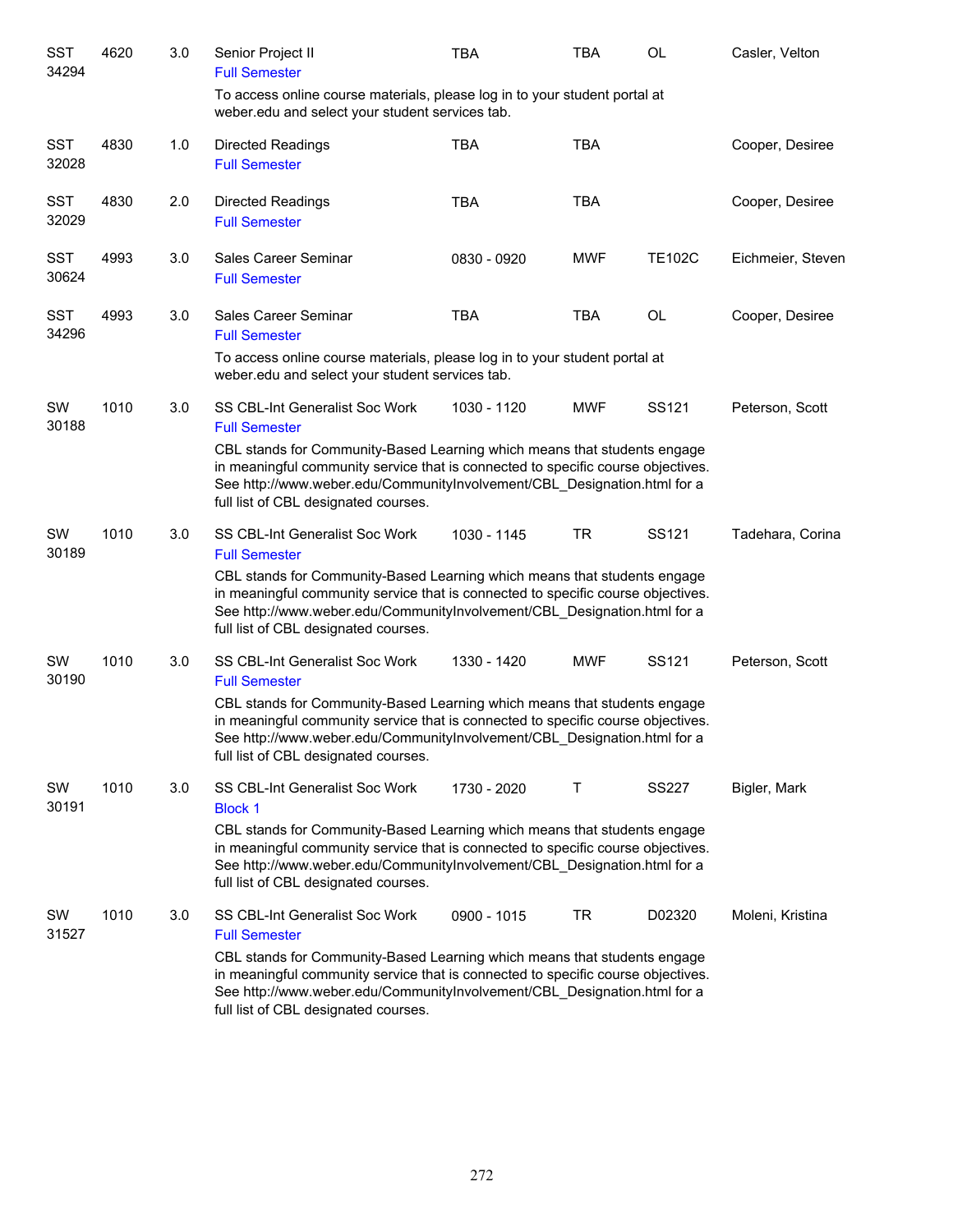| SW<br>31528 | 1010 | 3.0 | SS CBL-Int Generalist Soc Work<br><b>Full Semester</b>                                                                                                                                                                                                                                                                                                                                                               | 1730 - 2010 | W           | D02106       | Moleni, Kristina       |
|-------------|------|-----|----------------------------------------------------------------------------------------------------------------------------------------------------------------------------------------------------------------------------------------------------------------------------------------------------------------------------------------------------------------------------------------------------------------------|-------------|-------------|--------------|------------------------|
|             |      |     | CBL stands for Community-Based Learning which means that students engage<br>in meaningful community service that is connected to specific course objectives.<br>See http://www.weber.edu/CommunityInvolvement/CBL_Designation.html for a<br>full list of CBL designated courses.                                                                                                                                     |             |             |              |                        |
| SW<br>34074 | 1010 | 3.0 | SS CBL Int Generalist Soc Work<br><b>Full Semester</b>                                                                                                                                                                                                                                                                                                                                                               | <b>TBA</b>  | <b>TBA</b>  | OL           | Bigler, Mark           |
|             |      |     | To access online course materials, please log in to your student portal at<br>weber.edu and select your student services tab.<br>CBL stands for Community-Based Learning which means that students<br>engage in meaningful community service that is connected to specific course<br>objectives. See<br>http://www.weber.edu/CommunityInvolvement/CBL_Designation.html for a full<br>list of CBL designated courses. |             |             |              |                        |
| SW<br>30192 | 2100 | 3.0 | Human Behavior & Social Enviro<br><b>Block 2</b>                                                                                                                                                                                                                                                                                                                                                                     | 1730 - 2020 | Τ           | <b>SS227</b> | Tadehara, Corina       |
| SW<br>30193 | 2100 | 3.0 | Human Behavior & Social Enviro<br><b>Full Semester</b>                                                                                                                                                                                                                                                                                                                                                               | 0900 - 1015 | <b>TR</b>   | SS121        | Tadehara, Corina       |
| SW<br>31529 | 2100 | 3.0 | Human Behavior & Social Enviro<br><b>Full Semester</b>                                                                                                                                                                                                                                                                                                                                                               | 1730 - 2010 | $\mathsf R$ | D02306       | Moleni, Kristina       |
| SW<br>34075 | 2100 | 3.0 | Human Behavior & Social Enviro<br><b>Full Semester</b><br>To access online course materials, please log in to your student portal at                                                                                                                                                                                                                                                                                 | <b>TBA</b>  | <b>TBA</b>  | OL           | Tadehara, Corina       |
|             |      |     | weber.edu and select your student services tab.                                                                                                                                                                                                                                                                                                                                                                      |             |             |              |                        |
| SW<br>30194 | 2200 | 3.0 | DV Issues in Diversity<br><b>Full Semester</b>                                                                                                                                                                                                                                                                                                                                                                       | 1430 - 1720 | Τ           | SS101        | Vigil, Steven          |
| SW<br>31532 | 2200 | 3.0 | DV Issues in Diversity<br><b>Full Semester</b>                                                                                                                                                                                                                                                                                                                                                                       | 1730 - 2010 | Τ           | D02303       | Moleni, Kristina       |
| SW<br>30195 | 3000 | 3.0 | Death and Dying<br><b>Full Semester</b>                                                                                                                                                                                                                                                                                                                                                                              | 1200 - 1315 | <b>TR</b>   | SS121        | Tadehara, Corina       |
| SW<br>30197 | 3100 | 2.0 | Human Behavior & Social Enviro<br><b>Full Semester</b>                                                                                                                                                                                                                                                                                                                                                               | 1030 - 1120 | <b>TR</b>   | SS101        | Bigler, Mark           |
| SW<br>30198 | 3200 | 2.0 | Child and Family Welfare<br><b>Full Semester</b>                                                                                                                                                                                                                                                                                                                                                                     | 1330 - 1420 | MW          | SS101        | Vigil, Steven          |
| SW<br>30199 | 3500 | 3.0 | Social Welfare & Policy Devel<br><b>Full Semester</b>                                                                                                                                                                                                                                                                                                                                                                | 1200 - 1315 | <b>TR</b>   | SS101        | Pressey, Sean          |
| SW<br>30200 | 3500 | 3.0 | Social Welfare & Policy Devel<br><b>Full Semester</b>                                                                                                                                                                                                                                                                                                                                                                | 1730 - 2020 | Τ           | SS121        | Pressey, Sean          |
| SW<br>30201 | 3600 | 3.0 | <b>Social Statistics</b><br><b>Full Semester</b>                                                                                                                                                                                                                                                                                                                                                                     | 1230 - 1320 | <b>MWF</b>  | SS121        | Kennedy-Pressey, Kerry |
| SW<br>30202 | 3600 | 3.0 | <b>Social Statistics</b><br><b>Full Semester</b>                                                                                                                                                                                                                                                                                                                                                                     | 1730 - 2020 | M           | SS121        | Kennedy-Pressey, Kerry |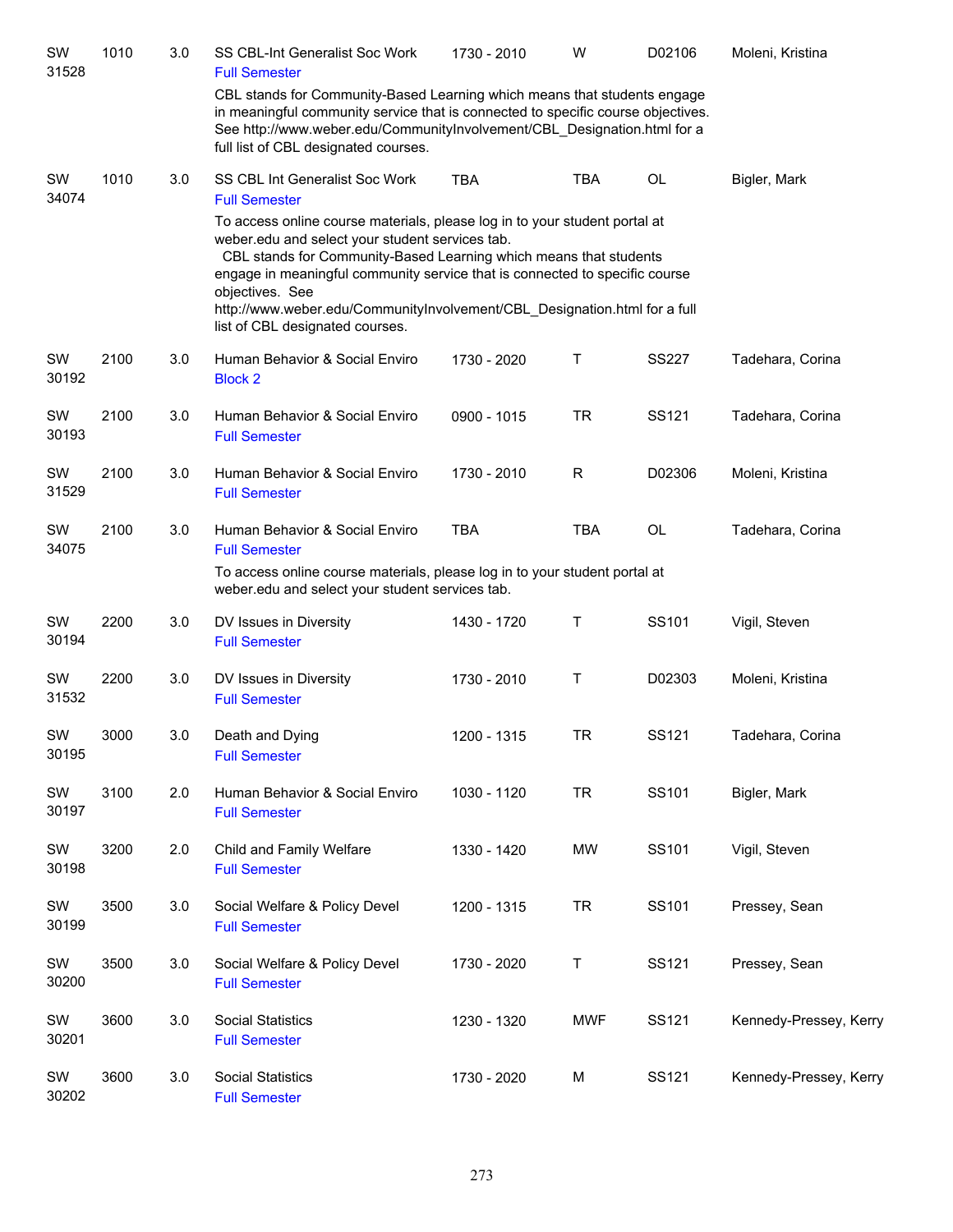| SW<br>30211 | 3700 | 3.0 | Social Work Research<br><b>Full Semester</b>                                                                                                                                                                                                                                                                                              | 1030 - 1120 | <b>MWF</b>   | SS101       | Bigler, Mark           |
|-------------|------|-----|-------------------------------------------------------------------------------------------------------------------------------------------------------------------------------------------------------------------------------------------------------------------------------------------------------------------------------------------|-------------|--------------|-------------|------------------------|
| SW<br>30212 | 3700 | 3.0 | <b>CBL-Social Work Research</b><br><b>Block 1</b>                                                                                                                                                                                                                                                                                         | 1730 - 2020 | W            | SS121       | Kennedy-Pressey, Kerry |
|             |      |     | You MUST take GERT 3600 (30205) with SW 3700 (30212)<br>CBL stands for Community-Based Learning which means that students engage<br>in meaningful community service that is connected to specific course objectives.<br>See http://www.weber.edu/CommunityInvolvement/CBL_Designation.html for a<br>full list of CBL designated courses.  |             |              |             |                        |
| SW<br>30214 | 3900 | 3.0 | Social Work Methods, Values<br><b>Full Semester</b>                                                                                                                                                                                                                                                                                       | 1730 - 2020 | W            | SS101       | Schilling, Brienne     |
| SW<br>30215 | 3910 | 3.0 | Social Work Practice I<br><b>Full Semester</b>                                                                                                                                                                                                                                                                                            | 1430 - 1725 | W            | SS101       | Kennedy-Pressey, Kerry |
| SW<br>30216 | 3920 | 3.0 | Social work Practice II<br><b>Full Semester</b>                                                                                                                                                                                                                                                                                           | 1430 - 1725 | M            | SS121       | Tadehara, Corina       |
| SW<br>30217 | 3930 | 3.0 | Social Work Practice III<br><b>Full Semester</b>                                                                                                                                                                                                                                                                                          | 1730 - 2020 | Τ            | SS101       | Fitzgerald, Nanette    |
| SW<br>30218 | 4140 | 3.0 | Drug Use & Substance Abuse<br><b>Full Semester</b>                                                                                                                                                                                                                                                                                        | 1730 - 2020 | Τ            | <b>SS46</b> | Bigler, Mark           |
| SW<br>30219 | 4150 | 3.0 | <b>DSM IV-TR</b><br><b>Full Semester</b>                                                                                                                                                                                                                                                                                                  | 1730 - 2020 | $\mathsf{R}$ | SS101       | Vigil, Steven          |
| SW<br>30221 | 4500 | 3.0 | CBL-Interventions/Pop at Risk<br><b>Full Semester</b><br>CBL stands for Community-Based Learning which means that students engage<br>in meaningful community service that is connected to specific course objectives.<br>See http://www.weber.edu/CommunityInvolvement/CBL_Designation.html for a<br>full list of CBL designated courses. | 1430 - 1725 | Τ            | SS121       | Tadehara, Corina       |
| SW<br>30239 | 4800 | 1.0 | Projects and Research<br><b>Full Semester</b>                                                                                                                                                                                                                                                                                             | <b>TBA</b>  | <b>TBA</b>   |             | Bigler, Mark           |
| SW<br>30240 | 4800 | 2.0 | Projects and Research<br><b>Full Semester</b>                                                                                                                                                                                                                                                                                             | TBA         | <b>TBA</b>   |             | Bigler, Mark           |
| SW<br>30242 | 4800 | 3.0 | Projects and Research<br><b>Full Semester</b>                                                                                                                                                                                                                                                                                             | TBA         | <b>TBA</b>   |             | Bigler, Mark           |
| SW<br>30244 | 4830 | 1.0 | <b>Directed Readings</b><br><b>Full Semester</b>                                                                                                                                                                                                                                                                                          | TBA         | <b>TBA</b>   |             | Bigler, Mark           |
| SW<br>30245 | 4830 | 2.0 | Directed Readings<br><b>Full Semester</b>                                                                                                                                                                                                                                                                                                 | TBA         | <b>TBA</b>   |             | Bigler, Mark           |
| SW<br>30247 | 4830 | 3.0 | Directed Readings<br><b>Full Semester</b>                                                                                                                                                                                                                                                                                                 | TBA         | <b>TBA</b>   |             | Bigler, Mark           |
| SW<br>30222 | 4860 | 4.0 | Social Service Field Exp I<br><b>Full Semester</b><br>Course Fee \$20.00                                                                                                                                                                                                                                                                  | 1730 - 2020 | M            | SS101       | Vigil, Steven          |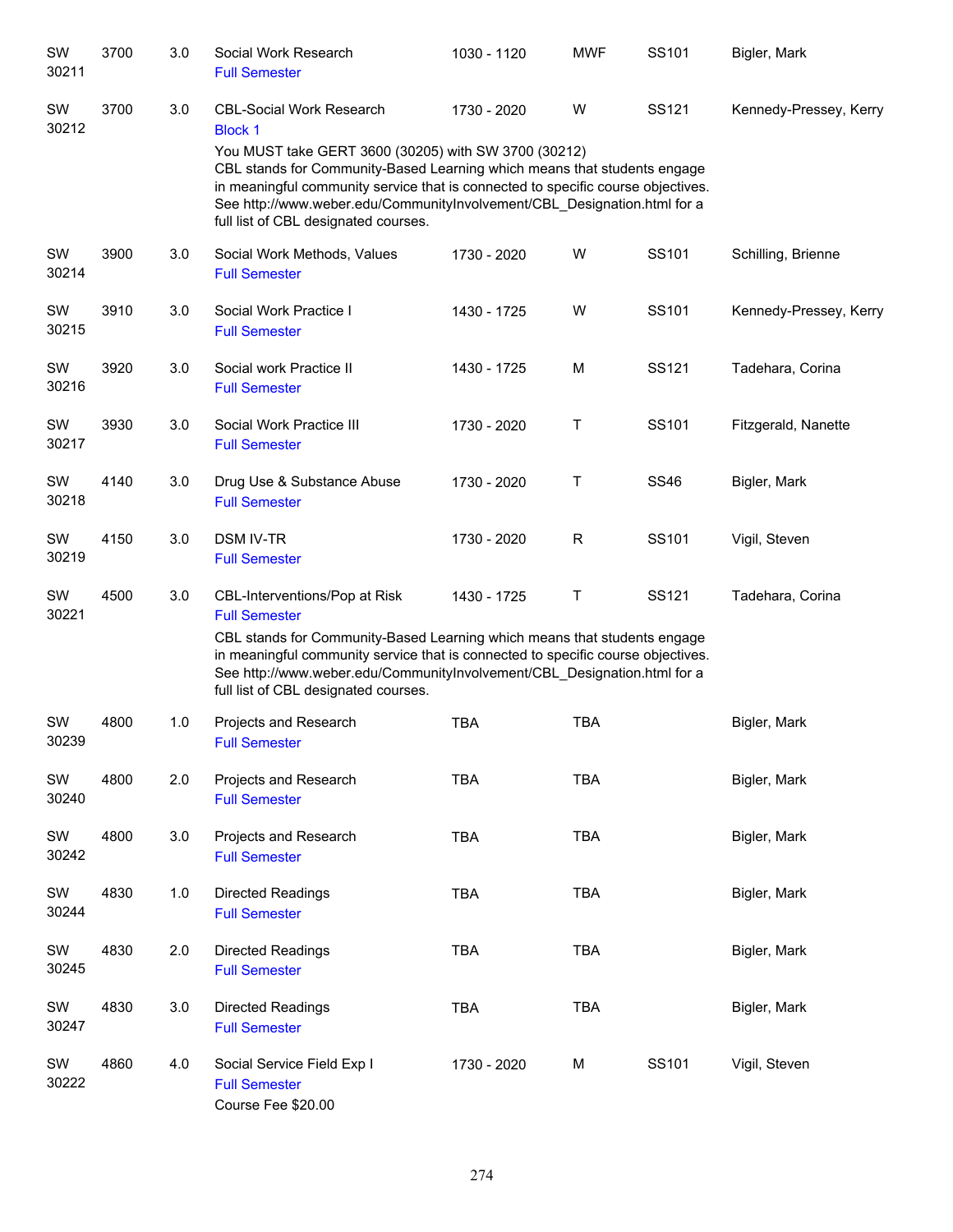| SW<br>30223          | 4861 | 4.0 | Social Service Field Exp II<br><b>Full Semester</b><br>Course Fee \$20.00                                                                                                           | 1730 - 2020 | M           | SS101        | Vigil, Steven          |
|----------------------|------|-----|-------------------------------------------------------------------------------------------------------------------------------------------------------------------------------------|-------------|-------------|--------------|------------------------|
| SW<br>30224          | 4990 | 2.0 | Social Work Senior Seminar<br><b>Full Semester</b>                                                                                                                                  | 1545 - 1725 | M           | SS101        | Vigil, Steven          |
| <b>THEA</b><br>31753 | 1013 | 3.0 | CA Introduction to Theatre<br><b>Full Semester</b>                                                                                                                                  | 0930 - 1020 | <b>MWF</b>  | <b>BC211</b> | Tinkham, Van           |
| <b>THEA</b><br>33242 | 1013 | 3.0 | CA Introduction to Theatre<br><b>Full Semester</b><br>To access online course materials, please log in to your student portal at<br>weber.edu and select your student services tab. | <b>TBA</b>  | <b>TBA</b>  | OL           | Lowe, Phillip          |
| <b>THEA</b><br>31754 | 1023 | 3.0 | CA Introduction to Film<br><b>Full Semester</b><br>Course Fee \$8.00                                                                                                                | 1630 - 1930 | т           | <b>BC113</b> | Spangler, Edward       |
| <b>THEA</b><br>31755 | 1023 | 3.0 | CA Introduction to Film<br><b>Full Semester</b><br>Course Fee \$8.00                                                                                                                | 1630 - 1930 | W           | <b>BC113</b> | Spangler, Edward       |
| <b>THEA</b><br>31756 | 1023 | 3.0 | CA Introduction to Film<br><b>Full Semester</b><br>Course Fee \$8.00                                                                                                                | 1630 - 1930 | R           | <b>EH229</b> | Woodmansee, Carla      |
| <b>THEA</b><br>32343 | 1023 | 3.0 | CA Introduction to Film<br><b>Full Semester</b><br>Course Fee \$8.00                                                                                                                | 1630 - 1910 | W           | WW108        | Woodmansee, Carla      |
| <b>THEA</b><br>32344 | 1023 | 3.0 | CA Introduction to Film<br><b>Full Semester</b><br>Course Fee \$8.00                                                                                                                | 0930 - 1230 | $\mathbf S$ | D02104       | Pecchia-Bekkum, Steven |
| <b>THEA</b><br>33243 | 1023 | 3.0 | CA Introduction to Film<br><b>Full Semester</b><br>To access online course materials, please log in to your student portal at<br>weber.edu and select your student services tab.    | <b>TBA</b>  | <b>TBA</b>  | <b>OL</b>    | Spangler, Edward       |
| <b>THEA</b><br>33244 | 1023 | 3.0 | CA Introduction to Film<br><b>Full Semester</b><br>To access online course materials, please log in to your student portal at<br>weber.edu and select your student services tab.    | <b>TBA</b>  | TBA         | OL           | Zublin, Catherine      |
| <b>THEA</b><br>31767 | 1030 | 3.0 | Voice & Movement for the Actor<br><b>Full Semester</b>                                                                                                                              | 1030 - 1120 | <b>MWF</b>  | <b>BC230</b> | Callahan, Tracy        |
| <b>THEA</b><br>31757 | 1033 | 3.0 | CA Acting I<br><b>Full Semester</b><br>Majors/ minors only. Permission of instructor required.                                                                                      | 1030 - 1150 | <b>TR</b>   | <b>BC230</b> | Callahan, Tracy        |
| <b>THEA</b><br>31758 | 1033 | 3.0 | CA Acting I<br><b>Full Semester</b>                                                                                                                                                 | 0900 - 1020 | <b>TR</b>   | <b>BC230</b> | Kokai, Jennifer        |
| <b>THEA</b><br>32345 | 1033 | 3.0 | CA Acting I<br><b>Full Semester</b>                                                                                                                                                 | 1600 - 1720 | <b>TR</b>   | D02110       | Lowe, Phillip          |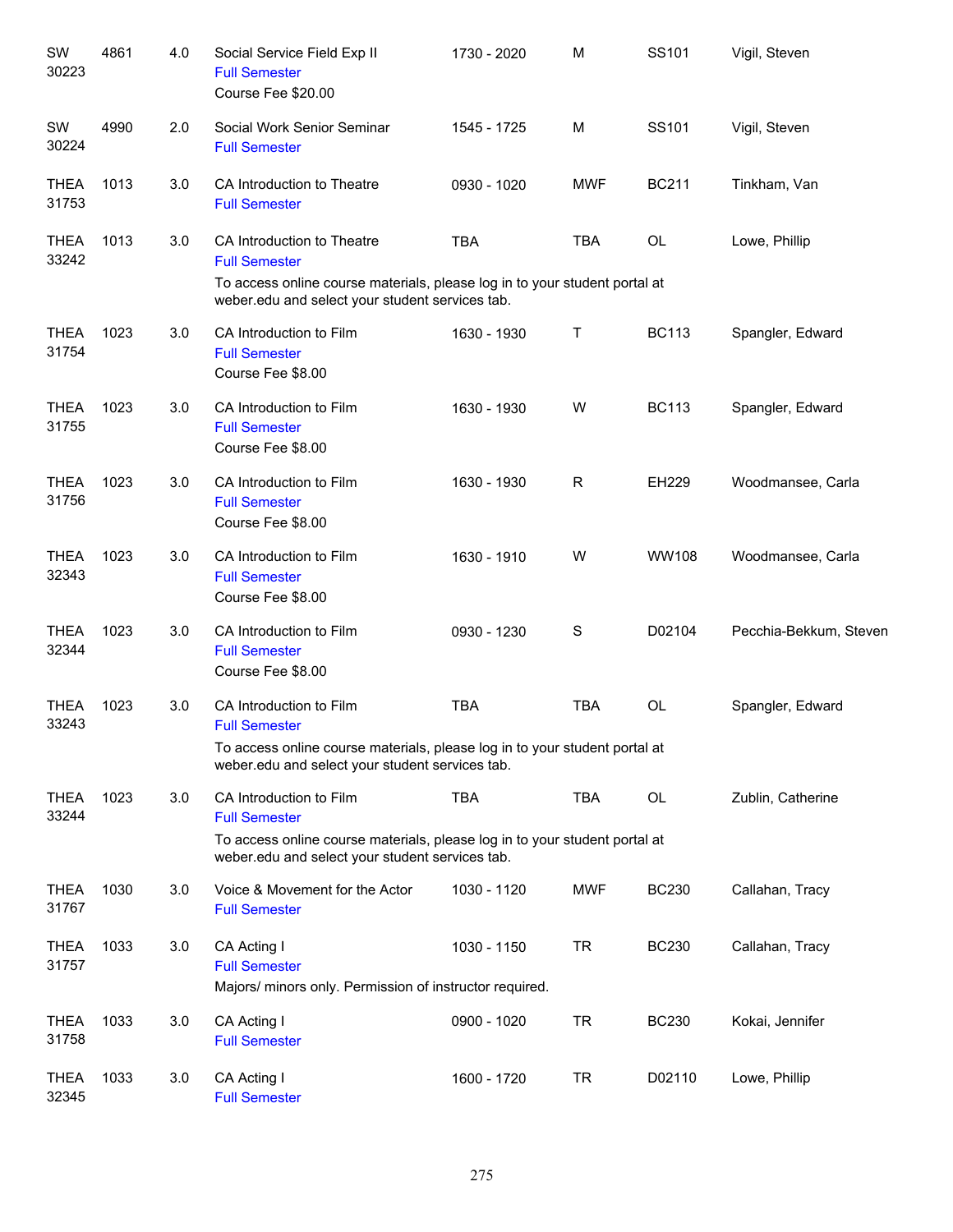| <b>THEA</b><br>33889 | 1033 | 3.0 | CA Acting I<br><b>Full Semester</b>                                                                                                                                                                                                                                                                      | 1730 - 2010 | Τ          | DH2401       | Lowe, Phillip        |
|----------------------|------|-----|----------------------------------------------------------------------------------------------------------------------------------------------------------------------------------------------------------------------------------------------------------------------------------------------------------|-------------|------------|--------------|----------------------|
| <b>THEA</b><br>31759 | 1223 | 2.0 | Stage Makeup<br><b>Block 1</b><br>Class meets January 7 through March 1.<br>Course Fee \$10.00                                                                                                                                                                                                           | 0900 - 1020 | <b>TR</b>  | <b>BC27</b>  | England, Jean-Louise |
| <b>THEA</b><br>31760 | 1713 | 3.0 | <b>Script Analysis</b><br><b>Full Semester</b>                                                                                                                                                                                                                                                           | 0930 - 1020 | <b>MWF</b> | <b>BC230</b> | Callahan, Tracy      |
| <b>THEA</b><br>31761 | 2032 | 2.0 | <b>Stage Lighting</b><br><b>Block 1</b><br>Class meets January 7 through March 1.                                                                                                                                                                                                                        | 1200 - 1320 | <b>TR</b>  | <b>BC317</b> | Tinkham, Van         |
| <b>THEA</b><br>31762 | 2203 | 3.0 | CBL-Costume Technology<br><b>Full Semester</b>                                                                                                                                                                                                                                                           | 1030 - 1150 | <b>TR</b>  | <b>BC337</b> | Zublin, Catherine    |
|                      |      |     | Course Fee: \$25.00; CBL stands for Community-Based Learning which means<br>that students engage in meaningful community service that is connected to<br>specific course objectives. See<br>http://www.weber.edu/CommunityInvolvement/CBL_Designation.html for a full<br>list of CBL designated courses. |             |            |              |                      |
| <b>THEA</b><br>31763 | 3222 | 2.0 | Stage Lighting Design<br><b>Block 2</b><br>Class meets March 11 through April 26.                                                                                                                                                                                                                        | 1200 - 1320 | <b>TR</b>  | <b>BC317</b> | Tinkham, Van         |
| <b>THEA</b><br>31764 | 3313 | 3.0 | History & Lit of Theatre II<br><b>Full Semester</b>                                                                                                                                                                                                                                                      | 0930 - 1020 | <b>MWF</b> | <b>BC317</b> | Kokai, Jennifer      |
| <b>THEA</b><br>31765 | 3343 | 3.0 | Hist & Lit of Musical Theatre<br><b>Full Semester</b>                                                                                                                                                                                                                                                    | 0930 - 1020 | <b>MWF</b> | <b>BC113</b> | Christian, James     |
| <b>THEA</b><br>31766 | 3443 | 3.0 | Scene Study for Musical Theatr<br><b>Full Semester</b>                                                                                                                                                                                                                                                   | 1230 - 1320 | <b>MWF</b> | <b>BC230</b> | Christian, James     |
| <b>THEA</b><br>31776 | 4103 | 3.0 | Directing II<br><b>Full Semester</b>                                                                                                                                                                                                                                                                     | 1330 - 1450 | <b>TR</b>  | <b>BC230</b> | Callahan, Tracy      |
| <b>THEA</b><br>31777 | 4220 | 1.0 | Design Seminar<br><b>Full Semester</b>                                                                                                                                                                                                                                                                   | 1330 - 1450 | F          | <b>BC317</b> | Zublin, Catherine    |
| <b>THEA</b><br>31779 | 4651 | 1.0 | Indiv Training in Stage Voice<br><b>Full Semester</b><br>Course Fee \$350.00                                                                                                                                                                                                                             | <b>TBA</b>  | <b>TBA</b> |              | Christian, James     |
| <b>THEA</b><br>31780 | 4830 | 1.0 | <b>Directed Readings</b><br><b>Full Semester</b><br>Permission of Instructor Required.                                                                                                                                                                                                                   | <b>TBA</b>  | <b>TBA</b> |              | Tinkham, Van         |
| <b>THEA</b><br>31782 | 4830 | 2.0 | <b>Directed Readings</b><br><b>Full Semester</b><br>Permission of Instructor Required.                                                                                                                                                                                                                   | <b>TBA</b>  | <b>TBA</b> |              | Tinkham, Van         |
| <b>THEA</b><br>31784 | 4830 | 3.0 | <b>Directed Readings</b><br><b>Full Semester</b><br>Permission of Instructor Required.                                                                                                                                                                                                                   | <b>TBA</b>  | <b>TBA</b> |              | Tinkham, Van         |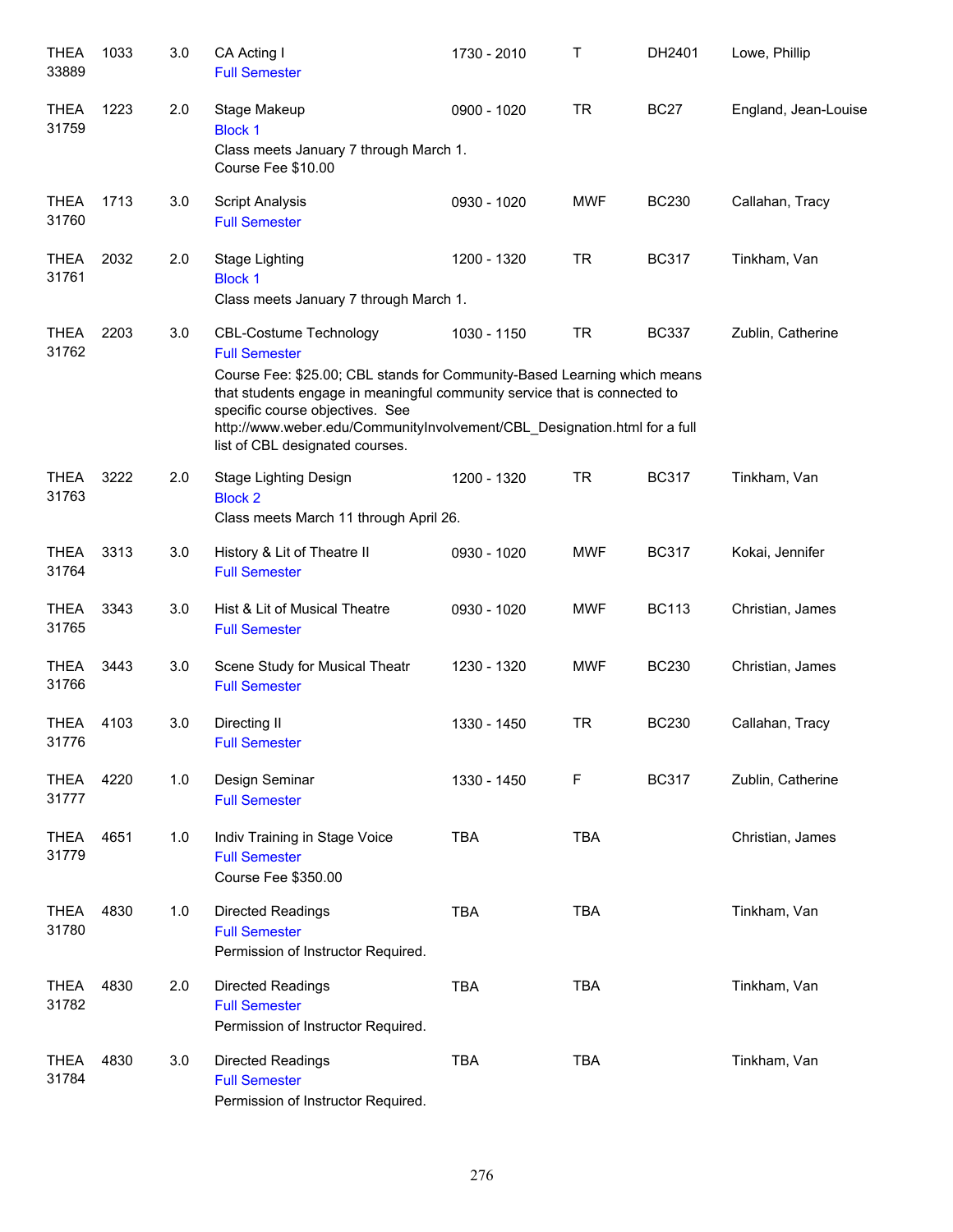| <b>THEA</b><br>31785 | 4851 | 1.0 | Design/Tech Practicum<br><b>Full Semester</b><br>Permission of Instructor Required.                                           | <b>TBA</b>  | <b>TBA</b> |                 | Tinkham, Van      |
|----------------------|------|-----|-------------------------------------------------------------------------------------------------------------------------------|-------------|------------|-----------------|-------------------|
| <b>THEA</b><br>31786 | 4851 | 1.0 | Design/Tech Practicum<br><b>Full Semester</b><br>Permission of Instructor Required.                                           | <b>TBA</b>  | <b>TBA</b> |                 | Tinkham, Van      |
| <b>THEA</b><br>31788 | 4861 | 1.0 | Performance Practicum<br><b>Full Semester</b>                                                                                 | <b>TBA</b>  | <b>TBA</b> |                 | Tinkham, Van      |
| <b>THEA</b><br>31790 | 4861 | 1.0 | Performance Practicum<br><b>Full Semester</b>                                                                                 | <b>TBA</b>  | <b>TBA</b> |                 | Tinkham, Van      |
| <b>THEA</b><br>31792 | 4890 | 1.0 | Cooperative Work Experience<br><b>Full Semester</b>                                                                           | <b>TBA</b>  | <b>TBA</b> |                 | Zublin, Catherine |
| <b>THEA</b><br>31793 | 4900 | 1.0 | Senior Project<br><b>Full Semester</b>                                                                                        | <b>TBA</b>  | <b>TBA</b> |                 | Zublin, Catherine |
| <b>THEA</b><br>31794 | 4950 | 1.0 | <b>Theatre Festival Participation</b><br><b>Full Semester</b>                                                                 | <b>TBA</b>  | <b>TBA</b> |                 | Zublin, Catherine |
| <b>UNIV</b><br>33010 | 1105 | 3.0 | Foundations of College Success<br><b>Full Semester</b>                                                                        | 0930 - 1020 | <b>MWF</b> | SC141           | Murphy, Debra     |
| <b>UNIV</b><br>33013 | 1105 | 3.0 | Foundations of College Success<br><b>Full Semester</b>                                                                        | 1130 - 1220 | <b>MWF</b> | SC141           | Wilson, Tonia     |
| <b>UNIV</b><br>33016 | 1105 | 3.0 | Foundations of College Success<br><b>Full Semester</b>                                                                        | 0900 - 1015 | <b>TR</b>  | LI106           | Jackson, Shaun    |
| <b>UNIV</b><br>33017 | 1105 | 3.0 | Foundations of College Success<br><b>Full Semester</b>                                                                        | 1030 - 1145 | <b>TR</b>  | ED <sub>6</sub> | Gregg, Darcy      |
| <b>UNIV</b><br>33019 | 1105 | 3.0 | Foundations of College Success<br><b>Full Semester</b>                                                                        | 1200 - 1315 | <b>TR</b>  | <b>SC141</b>    | Hamblin, Bryan    |
| <b>UNIV</b><br>33020 | 1105 | 3.0 | Foundations of College Success<br><b>Full Semester</b>                                                                        | 1630 - 1910 | W          | SC141           | Jensen, Lynette   |
| <b>UNIV</b><br>33628 | 1105 | 3.0 | Foundations of College Success<br><b>Full Semester</b>                                                                        | 0900 - 1015 | <b>TR</b>  | D02301          | Drake, Lori       |
| <b>UNIV</b><br>33631 | 1105 | 3.0 | Foundations of College Success<br><b>Full Semester</b>                                                                        | 1030 - 1145 | <b>TR</b>  | D02104          | Grandi, Jennifer  |
| <b>UNIV</b><br>30457 | 2900 | 2.0 | Career Planning & Exploration<br><b>Full Semester</b>                                                                         | 0930 - 1020 | MW         | <b>SC230</b>    | Henson, Lawrence  |
| <b>UNIV</b><br>30485 | 2900 | 2.0 | Career Planning & Exploration<br><b>Full Semester</b>                                                                         | <b>TBA</b>  | <b>TBA</b> | <b>OL</b>       | Leder, Shari      |
|                      |      |     | To access online course materials, please log in to your student portal at<br>weber.edu and select your student services tab. |             |            |                 |                   |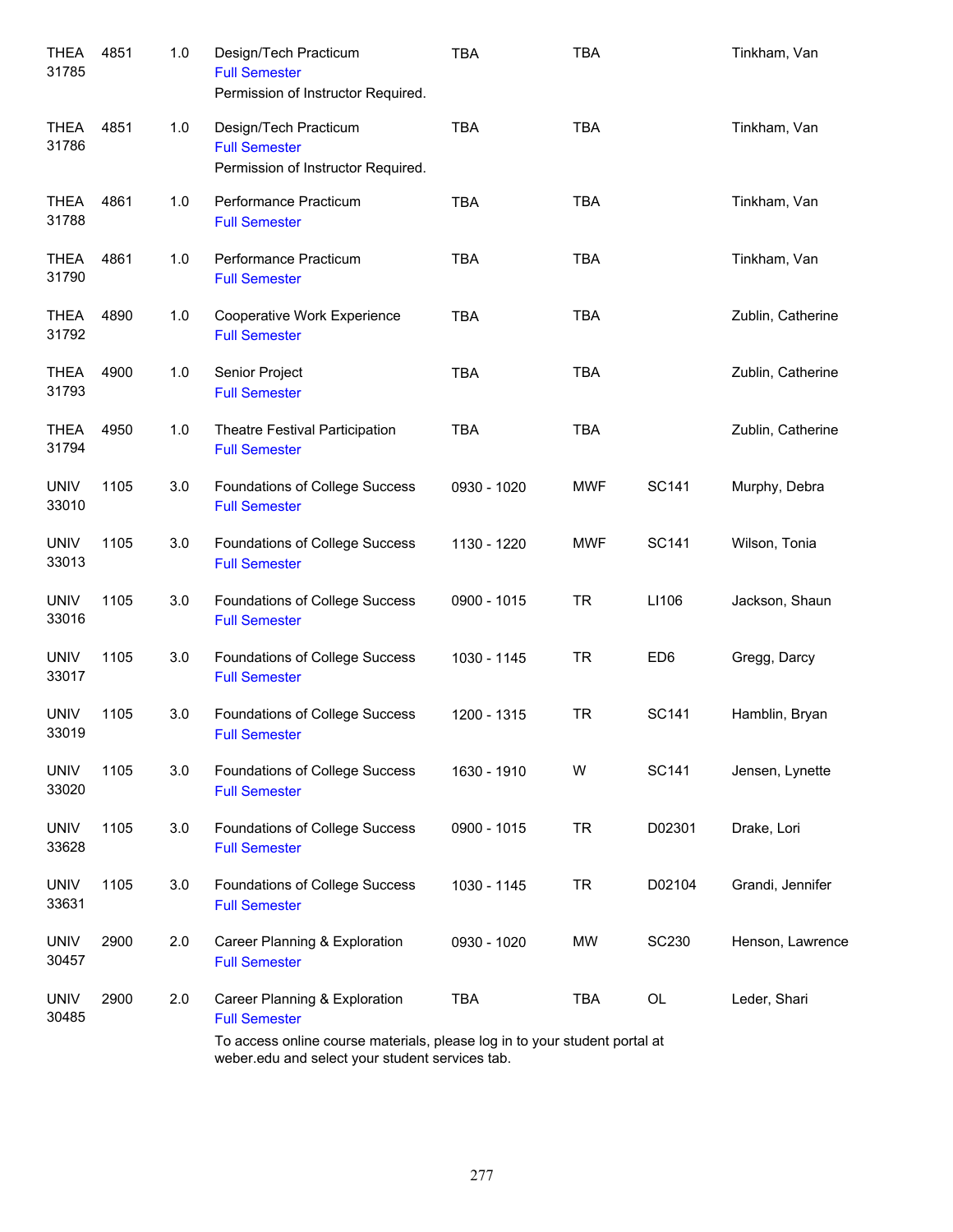| <b>UNIV</b><br>33024 | 3170 | 0.0 | FYE Mentor Leadership Seminar<br><b>Full Semester</b>                                                                                                                                                                                                                                                                                                                                                             | 1330 - 1420 | $\mathsf F$ | <b>SC220</b> | Ericson, Jill          |
|----------------------|------|-----|-------------------------------------------------------------------------------------------------------------------------------------------------------------------------------------------------------------------------------------------------------------------------------------------------------------------------------------------------------------------------------------------------------------------|-------------|-------------|--------------|------------------------|
|                      |      |     | Students can only be registered for this class with permission from First Year<br>Experience personnel.                                                                                                                                                                                                                                                                                                           |             |             |              |                        |
| <b>UNIV</b><br>33025 | 3170 | 2.0 | FYE Mentor Leadership Seminar<br><b>Full Semester</b>                                                                                                                                                                                                                                                                                                                                                             | 1330 - 1420 | F           | <b>SC220</b> | Ericson, Jill          |
|                      |      |     | Students can only be registered for this class with permission from First Year<br>Experience personnel.                                                                                                                                                                                                                                                                                                           |             |             |              |                        |
| WS<br>31412          | 1500 | 3.0 | <b>SS/DV CBL-Intro Women Studies</b><br><b>Full Semester</b>                                                                                                                                                                                                                                                                                                                                                      | <b>TBA</b>  | <b>TBA</b>  | OL           | Andrews, Adrienne      |
|                      |      |     | To access online course materials, please log in to your student portal at<br>weber.edu and select your student services tab. CBL stands for<br>Community-Based Learning which means that students engage in meaningful<br>community service that is connected to specific course objectives. See<br>http://www.weber.edu/CommunityInvolvement/CBL_Designation.html for a full<br>list of CBL designated courses. |             |             |              |                        |
| WS<br>31917          | 1500 | 3.0 | SS/DV Intro to Women's Studies<br><b>Full Semester</b>                                                                                                                                                                                                                                                                                                                                                            | 0930 - 1030 | <b>MWF</b>  | EH306        | Giralt, Alicia         |
| WS<br>31208          | 3050 | 3.0 | DV Feminist Theories 1700-Pres<br><b>Full Semester</b>                                                                                                                                                                                                                                                                                                                                                            | 0900 - 1020 | <b>TR</b>   | SS213        | MacKay, Kathryn        |
| WS<br>34080          | 4060 | 2.0 | Research Project<br><b>Full Semester</b>                                                                                                                                                                                                                                                                                                                                                                          | <b>TBA</b>  | <b>TBA</b>  |              | Paustenbaugh, Michelle |
| WS<br>34082          | 4830 | 1.0 | <b>Directed Readings</b><br><b>Full Semester</b>                                                                                                                                                                                                                                                                                                                                                                  | <b>TBA</b>  | <b>TBA</b>  |              | Paustenbaugh, Michelle |
| WS<br>34083          | 4830 | 2.0 | <b>Directed Readings</b><br><b>Full Semester</b>                                                                                                                                                                                                                                                                                                                                                                  | <b>TBA</b>  | <b>TBA</b>  |              | Paustenbaugh, Michelle |
| WS<br>34084          | 4830 | 3.0 | <b>Directed Readings</b><br><b>Full Semester</b>                                                                                                                                                                                                                                                                                                                                                                  | <b>TBA</b>  | <b>TBA</b>  |              | Paustenbaugh, Michelle |
| WS<br>34081          | 4860 | 2.0 | Internship in Women's Studies<br><b>Full Semester</b>                                                                                                                                                                                                                                                                                                                                                             | TBA         | <b>TBA</b>  |              | Paustenbaugh, Michelle |
| WS<br>34085          | 4990 | 2.0 | Senior Seminar<br><b>Full Semester</b>                                                                                                                                                                                                                                                                                                                                                                            | <b>TBA</b>  | <b>TBA</b>  |              | Paustenbaugh, Michelle |
| ZOOL<br>30553        | 1010 | 3.0 | <b>LS Animal Biology</b><br><b>Full Semester</b><br>For waitlist information go to http://www.weber.edu/Registration/waitlist.html                                                                                                                                                                                                                                                                                | 0830 - 0920 | <b>MWF</b>  | LL130        | Okazaki, Robert        |
| ZOOL<br>30554        | 1010 | 3.0 | <b>LS Animal Biology</b><br><b>Full Semester</b><br>For waitlist information go to http://www.weber.edu/Registration/waitlist.html                                                                                                                                                                                                                                                                                | 1530 - 1645 | TR          | LL130        | Prothero, Walter       |
| ZOOL<br>31832        | 1010 | 3.0 | <b>LS Animal Biology</b><br><b>Full Semester</b><br>To access the online course materials, please log into your student portal at                                                                                                                                                                                                                                                                                 | <b>TBA</b>  | TBA         | OL           | Okazaki, Robert        |
|                      |      |     | weber.edu and select your Student Services tab.<br>For waitlist information go to http://www.weber.edu/Registration/waitlist.html                                                                                                                                                                                                                                                                                 |             |             |              |                        |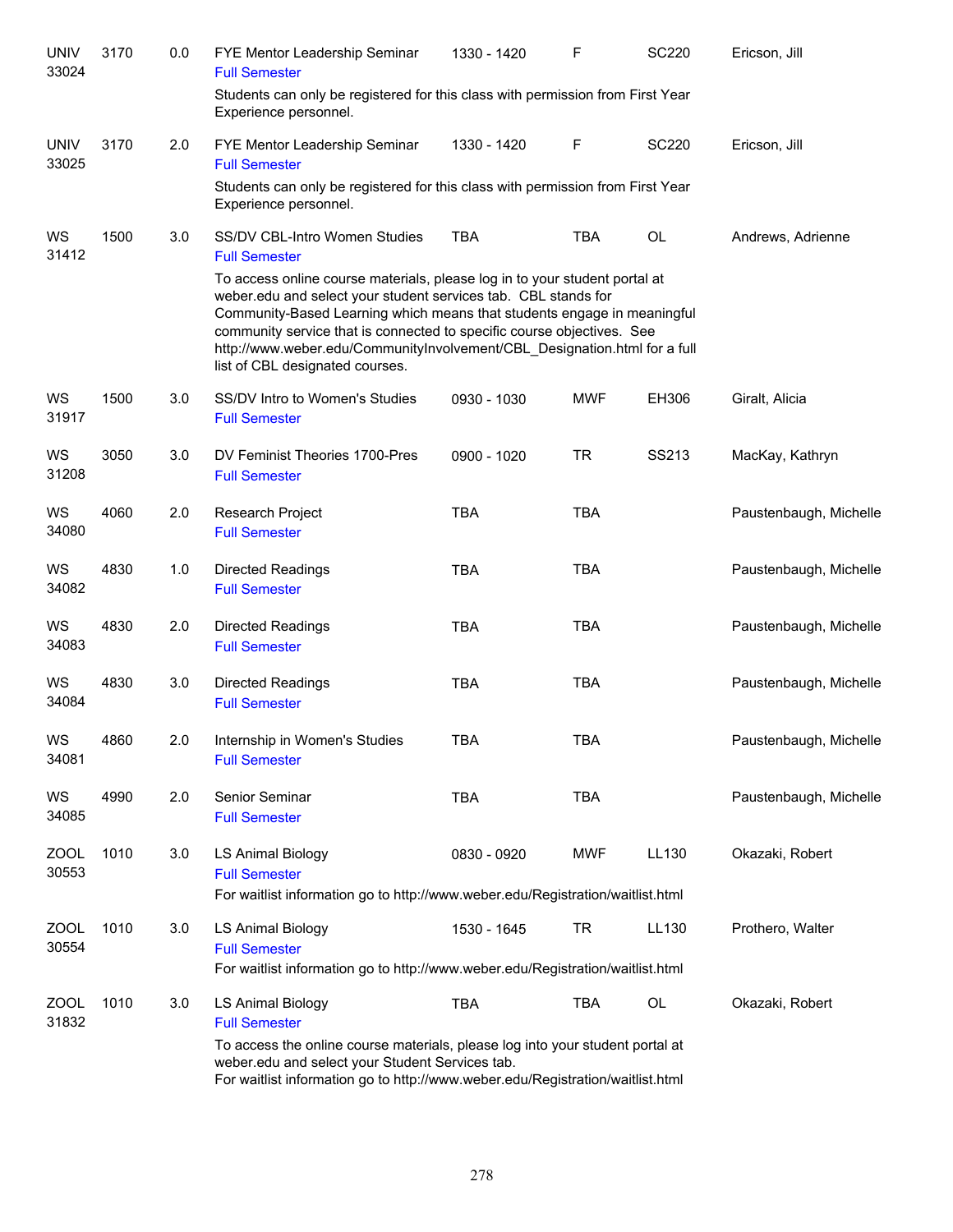| ZOOL<br>31884        | 1010  | 3.0 | <b>LS Animal Biology</b><br><b>Full Semester</b><br>For more waitlist information go to<br>http://www.weber.edu/Registration/waitlist.html                                                                                                                                                                        | 1730 - 2010 | R          | D02321       | Robinson, Ami      |
|----------------------|-------|-----|-------------------------------------------------------------------------------------------------------------------------------------------------------------------------------------------------------------------------------------------------------------------------------------------------------------------|-------------|------------|--------------|--------------------|
| ZOOL<br>30490        | 1020  | 3.0 | LS Human Biology<br><b>Full Semester</b><br>For waitlist information go to http://www.weber.edu/Registration/waitlist.html                                                                                                                                                                                        | 1200 - 1315 | <b>TR</b>  | LL130        | Chung, Brian       |
| <b>ZOOL</b><br>30492 | 1020  | 3.0 | LS Human Biology<br><b>Full Semester</b><br>For waitlist information go to http://www.weber.edu/Registration/waitlist.html                                                                                                                                                                                        | 0930 - 1020 | <b>MWF</b> | LL130        | Berthelemy, Nicole |
| ZOOL<br>30552        | 1020  | 3.0 | LS Human Biology<br><b>Full Semester</b><br>For waitlist information go to http://www.weber.edu/Registration/waitlist.html                                                                                                                                                                                        | 1630 - 1745 | <b>MW</b>  | ET128        | Gurr, Susan        |
| ZOOL<br>31834        | 1020  | 3.0 | LS Human Biology<br><b>Full Semester</b><br>To access the online course materials, please log into your student portal at<br>weber.edu and select your Student Services tab.<br>For waitlist information go to http://www.weber.edu/Registration/waitlist.html                                                    | <b>TBA</b>  | <b>TBA</b> | OL           | Berthelemy, Nicole |
| <b>ZOOL</b><br>31886 | 1020  | 3.0 | LS Human Biology<br><b>Full Semester</b>                                                                                                                                                                                                                                                                          | 1730 - 2010 | Τ          | D02104       | Prothero, Walter   |
| <b>ZOOL</b><br>31837 | 1030  | 3.0 | LS The Nature of Sex<br><b>Full Semester</b><br>To access the online course materials, please log into your student portal at<br>weber.edu and select your Student Services tab.<br>For waitlist information go to http://www.weber.edu/Registration/waitlist.html                                                | <b>TBA</b>  | <b>TBA</b> | <b>OL</b>    | Zeveloff, Samuel   |
| ZOOL<br>30555        | 1110  | 4.0 | Principles of Zoology I<br><b>Full Semester</b><br>This is an daytime course. You must register for the morning lecture section and<br>a daytime lab section. You cannot mix daytime and evening sections. You may<br>be dropped from the course. Lab Section CRN's for this lecture are: 30561,<br>30562, 30563. | 1030 - 1120 | <b>MWF</b> | LL130        | Okazaki, Robert    |
| <b>ZOOL</b><br>31981 | 1110  | 4.0 | Principles of Zoology I<br><b>Full Semester</b><br>This is an evening course. You must register for the evening lecture section and<br>the evening lab section. You cannot mix daytime and evening sections. The<br>evening ZOOL 1110L lab section CRN is 31984.                                                  | 1800 - 1915 | TR         | <b>SL429</b> | Barber, Brian      |
| <b>ZOOL</b><br>30561 | 1110L | 0.0 | Lab<br><b>Full Semester</b>                                                                                                                                                                                                                                                                                       | 1330 - 1520 | Τ          | <b>SL429</b> | Okazaki, Robert    |
| ZOOL<br>30562        | 1110L | 0.0 | Lab<br><b>Full Semester</b>                                                                                                                                                                                                                                                                                       | 1530 - 1720 | Τ          | <b>SL429</b> | Marshall, Jon      |
| <b>ZOOL</b><br>30563 | 1110L | 0.0 | Lab<br><b>Full Semester</b>                                                                                                                                                                                                                                                                                       | 1330 - 1520 | W          | <b>SL429</b> | Okazaki, Robert    |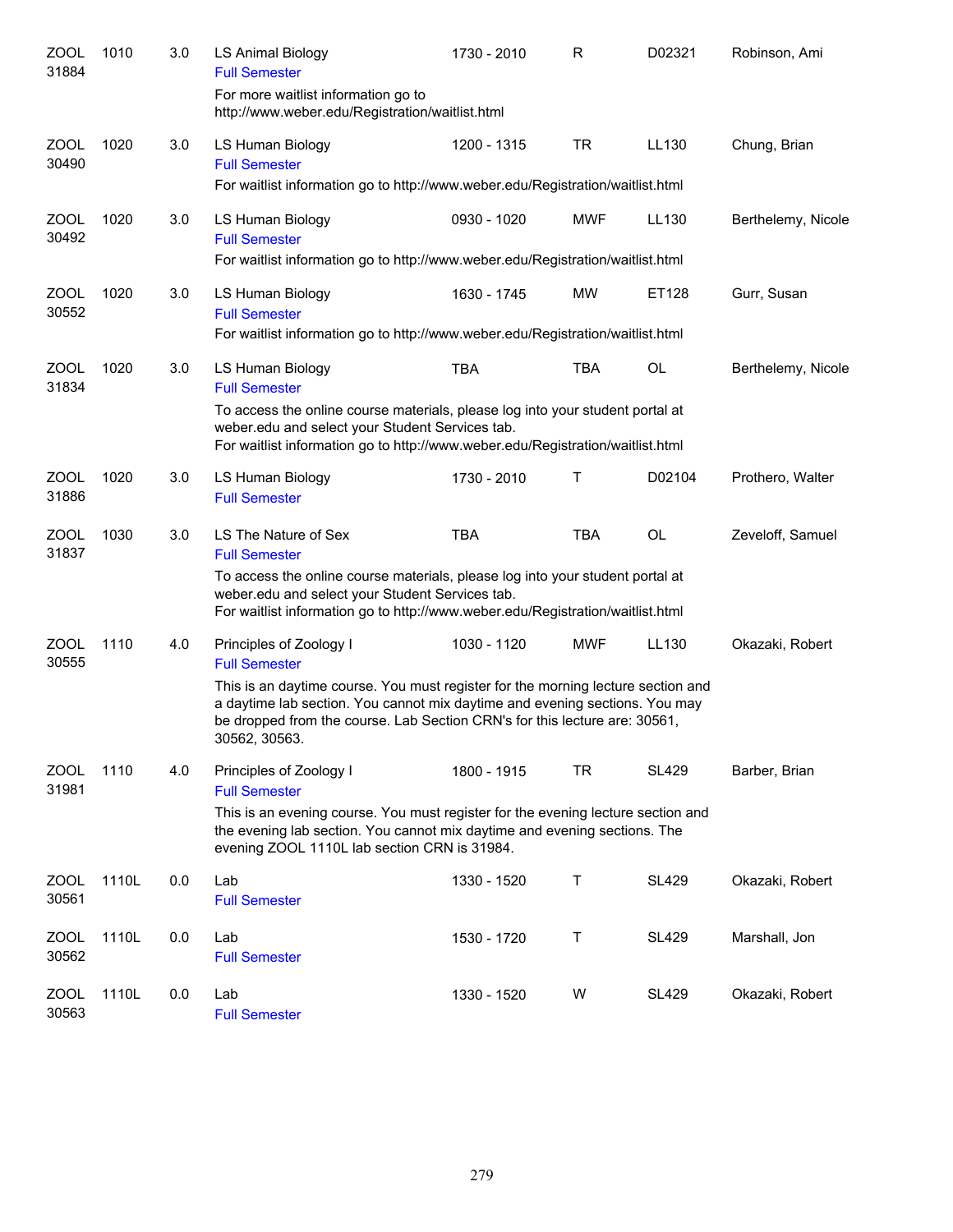| <b>ZOOL</b><br>31984 | 1110L | 0.0 | Lab<br><b>Full Semester</b>                                                                                                                                                                                                                                          | 1930 - 2120                | $\mathsf{T}$   | <b>SL429</b>                 | Barber, Brian          |
|----------------------|-------|-----|----------------------------------------------------------------------------------------------------------------------------------------------------------------------------------------------------------------------------------------------------------------------|----------------------------|----------------|------------------------------|------------------------|
|                      |       |     | This is an evening course. You must register for the evening lecture section and<br>the evening lab section. You cannot mix daytime and evening sections.<br>The evening ZOOL 1110 lecture section CRN is 31981.<br>The evening ZOOL 1110L lab section CRN is 31984. |                            |                |                              |                        |
| ZOOL<br>30564        | 1120  | 4.0 | Principles of Zoology II<br><b>Full Semester</b><br>Course Fee \$20.00                                                                                                                                                                                               | 1130 - 1220                | <b>MWF</b>     | LL130                        | Meyers, Ronald         |
| ZOOL<br>30556        | 1120L | 0.0 | Lab<br><b>Full Semester</b>                                                                                                                                                                                                                                          | 1330 - 1520                | $\mathsf{R}$   | <b>SL429</b>                 | Meyers, Ronald         |
| <b>ZOOL</b><br>30557 | 1120L | 0.0 | Lab<br><b>Full Semester</b>                                                                                                                                                                                                                                          | 1530 - 1720                | R              | <b>SL429</b>                 | Meyers, Ronald         |
| <b>ZOOL</b><br>30560 | 1120L | 0.0 | Lab<br><b>Full Semester</b>                                                                                                                                                                                                                                          | 1330 - 1520                | F              | <b>SL429</b>                 | Hoagstrom, Christopher |
| <b>ZOOL</b><br>34013 | 1370  | 3.0 | LS Principles of Life Science<br><b>Full Semester</b>                                                                                                                                                                                                                | 1030 - 1145<br>1200 - 1420 | <b>TR</b><br>Τ | <b>SL421</b><br><b>SL421</b> | Wachocki, Barbara      |
| <b>ZOOL</b><br>30565 | 1810  | 1.0 | Life in Medicine<br><b>Full Semester</b>                                                                                                                                                                                                                             | 0730 - 0820                | R              | LL130                        | Trask, Barbara         |
| <b>ZOOL</b><br>30488 | 2100  | 4.0 | Human Anatomy<br><b>Full Semester</b><br>Course Fee \$25.00                                                                                                                                                                                                          | 1130 - 1220                | <b>MWF</b>     | LL126                        | Berthelemy, Nicole     |
| ZOOL<br>30489        | 2100  | 4.0 | Human Anatomy<br><b>Full Semester</b><br>Course Fee \$25.00                                                                                                                                                                                                          | 0900 - 1015                | <b>TR</b>      | LL126                        | Chung, Brian           |
| <b>ZOOL</b><br>30885 | 2100L | 0.0 | Lab<br><b>Full Semester</b>                                                                                                                                                                                                                                          | 0800 - 0950                | Τ              | LL <sub>3</sub>              | Berthelemy, Nicole     |
| <b>ZOOL</b><br>30886 | 2100L | 0.0 | Lab<br><b>Full Semester</b>                                                                                                                                                                                                                                          | 1000 - 1150                | Τ              | LL3                          | Berthelemy, Nicole     |
| <b>ZOOL</b><br>30887 | 2100L | 0.0 | Lab<br><b>Full Semester</b>                                                                                                                                                                                                                                          | 1400 - 1550                | T              | LL3                          | Chung, Brian           |
| <b>ZOOL</b><br>30888 | 2100L | 0.0 | Lab<br><b>Full Semester</b>                                                                                                                                                                                                                                          | 1600 - 1850                | T              | LL3                          | Chung, Brian           |
| <b>ZOOL</b><br>30889 | 2100L | 0.0 | Lab<br><b>Full Semester</b>                                                                                                                                                                                                                                          | 0830 - 1020                | W              | LL3                          | Chung, Brian           |
| <b>ZOOL</b><br>30890 | 2100L | 0.0 | Lab<br><b>Full Semester</b>                                                                                                                                                                                                                                          | 1030 - 1220                | W              | LL3                          | Chung, Brian           |
| <b>ZOOL</b><br>30891 | 2100L | 0.0 | Lab<br><b>Full Semester</b>                                                                                                                                                                                                                                          | 1230 - 1420                | W              | LL3                          | Chung, Brian           |
| <b>ZOOL</b><br>30892 | 2100L | 0.0 | Lab<br><b>Full Semester</b>                                                                                                                                                                                                                                          | 1430 - 1620                | W              | LL3                          | Chung, Brian           |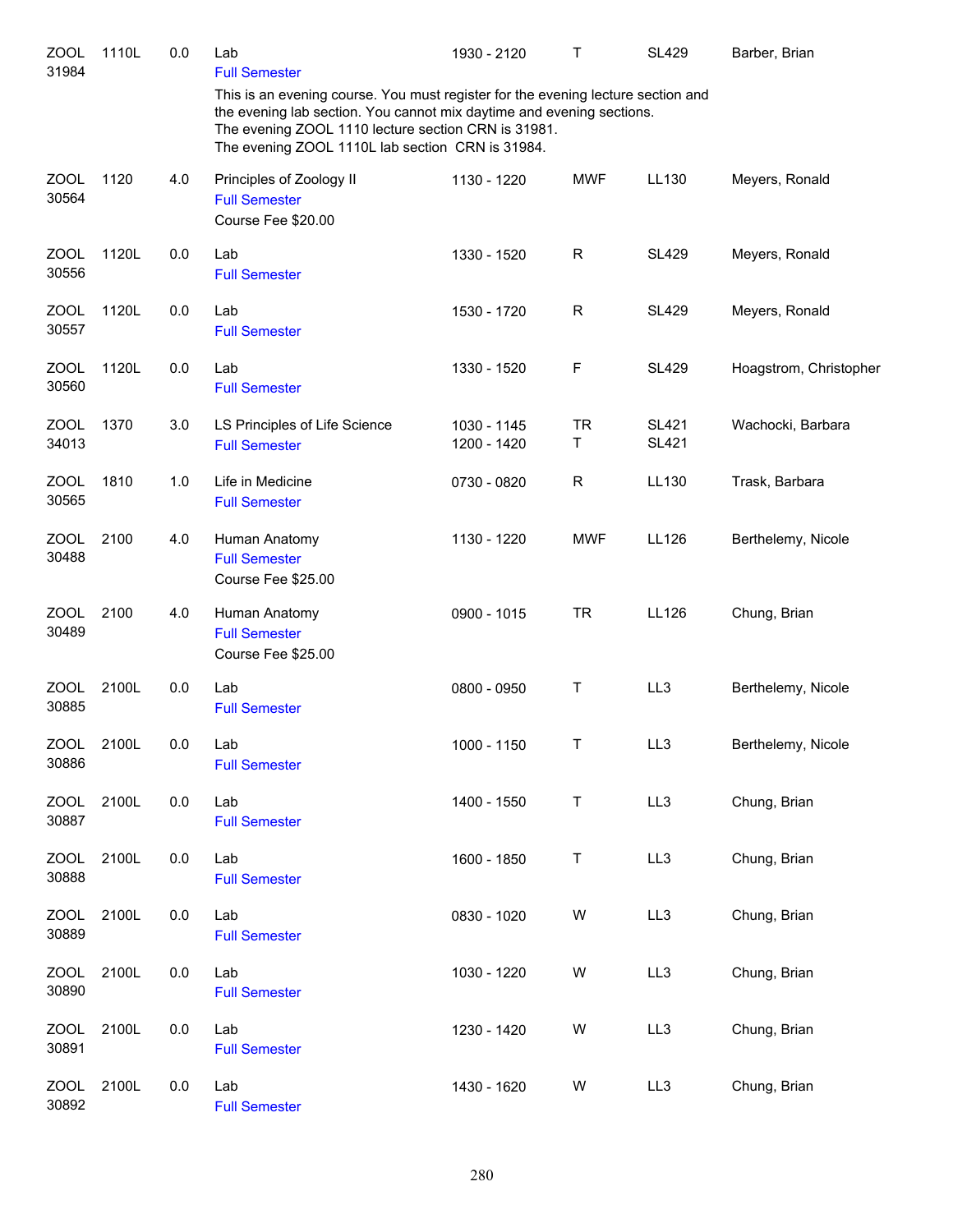| <b>ZOOL</b><br>30893 | 2100L | 0.0 | Lab<br><b>Full Semester</b>                                                                                                                                                                                                                                                                                                                                                                                                     | 1630 - 1820 | W          | LL3   | Chung, Brian       |
|----------------------|-------|-----|---------------------------------------------------------------------------------------------------------------------------------------------------------------------------------------------------------------------------------------------------------------------------------------------------------------------------------------------------------------------------------------------------------------------------------|-------------|------------|-------|--------------------|
| <b>ZOOL</b><br>30894 | 2100L | 0.0 | Lab<br><b>Full Semester</b>                                                                                                                                                                                                                                                                                                                                                                                                     | 0800 - 0950 | R          | LL3   | Berthelemy, Nicole |
| ZOOL<br>30895        | 2100L | 0.0 | Lab<br><b>Full Semester</b>                                                                                                                                                                                                                                                                                                                                                                                                     | 1000 - 1150 | R          | LL3   | Meyers, Ronald     |
| <b>ZOOL</b><br>30896 | 2100L | 0.0 | Lab<br><b>Full Semester</b>                                                                                                                                                                                                                                                                                                                                                                                                     | 1200 - 1350 | R          | LL3   | Berthelemy, Nicole |
| ZOOL<br>30897        | 2100L | 0.0 | Lab<br><b>Full Semester</b>                                                                                                                                                                                                                                                                                                                                                                                                     | 1400 - 1550 | R          | LL3   | Chung, Brian       |
| ZOOL<br>30898        | 2100L | 0.0 | Lab<br><b>Full Semester</b>                                                                                                                                                                                                                                                                                                                                                                                                     | 1600 - 1850 | R          | LL3   | Berthelemy, Nicole |
| <b>ZOOL</b><br>34673 | 2100L | 0.0 | Lab<br><b>Full Semester</b>                                                                                                                                                                                                                                                                                                                                                                                                     | 1200 - 1350 | Τ          | LL3   | Berthelemy, Nicole |
| ZOOL<br>30486        | 2200  | 4.0 | Human Physiology<br><b>Full Semester</b><br>You must be registered for both a Main-campus ZOOL 2200 lecture and a<br>Main-campus ZOOL 2200L lab. Students who do not register for both a                                                                                                                                                                                                                                        | 1030 - 1120 | <b>MWF</b> | LL125 | Skopec, Michele    |
|                      |       |     | Main-campus lecture and a Main-campus lab may be dropped from the course.<br>This section is face-to-face on the Main-campus. You cannot mix and match<br>Online and Main-campus lectures and labs. It is recommended that you take<br>lecture and lab from the same professor.                                                                                                                                                 |             |            |       |                    |
|                      |       |     | Main-campus lectures sections are:<br>CRN 30486 (Skopec) CRN 30487 (Trask).<br>Main-campus labs are:<br>CRN: 30568, 30569, 30570 (Skopec)<br>CRN: 30882, 30883, 30884 (Trask)                                                                                                                                                                                                                                                   |             |            |       |                    |
| <b>ZOOL</b><br>30487 | 2200  | 4.0 | Human Physiology<br><b>Full Semester</b>                                                                                                                                                                                                                                                                                                                                                                                        | 0900 - 1015 | TR         | LL125 | Trask, Barbara     |
|                      |       |     | You must be registered for both a Main-campus ZOOL 2200 lecture and a<br>Main-campus ZOOL 2200L lab. Students who do not register for both a<br>Main-campus lecture and a Main-campus lab may be dropped from the course.<br>This section is face-to-face on the Main-campus. You cannot mix and match<br>Online and Main-campus lectures and labs. It is recommended that you take<br>lecture and lab from the same professor. |             |            |       |                    |
|                      |       |     | Main-campus lectures sections are:<br>CRN 30486 (Skopec) CRN 30487 (Trask).<br>Main-campus labs are:<br>CRN: 30568, 30569, 30570 (Skopec)<br>CRN: 30882, 30883, 30884 (Trask)                                                                                                                                                                                                                                                   |             |            |       |                    |
| ZOOL<br>31839        | 2200  | 4.0 | Human Physiology<br><b>Full Semester</b>                                                                                                                                                                                                                                                                                                                                                                                        | <b>TBA</b>  | TBA        | OL    | Skopec, Michele    |
|                      |       |     | You must be registered for both the online section of ZOOL 2200 lecture and the<br>online ZOOL 2200L lab online. Students who do not register for both the online<br>lecture and the online lab may be dropped from the course. The course is<br>completely online. You cannot mix and match Online and Main-campus lectures<br>and labs.<br>Online lecture: CRN: 31839<br>Online lab: CRN: 31841                               |             |            |       |                    |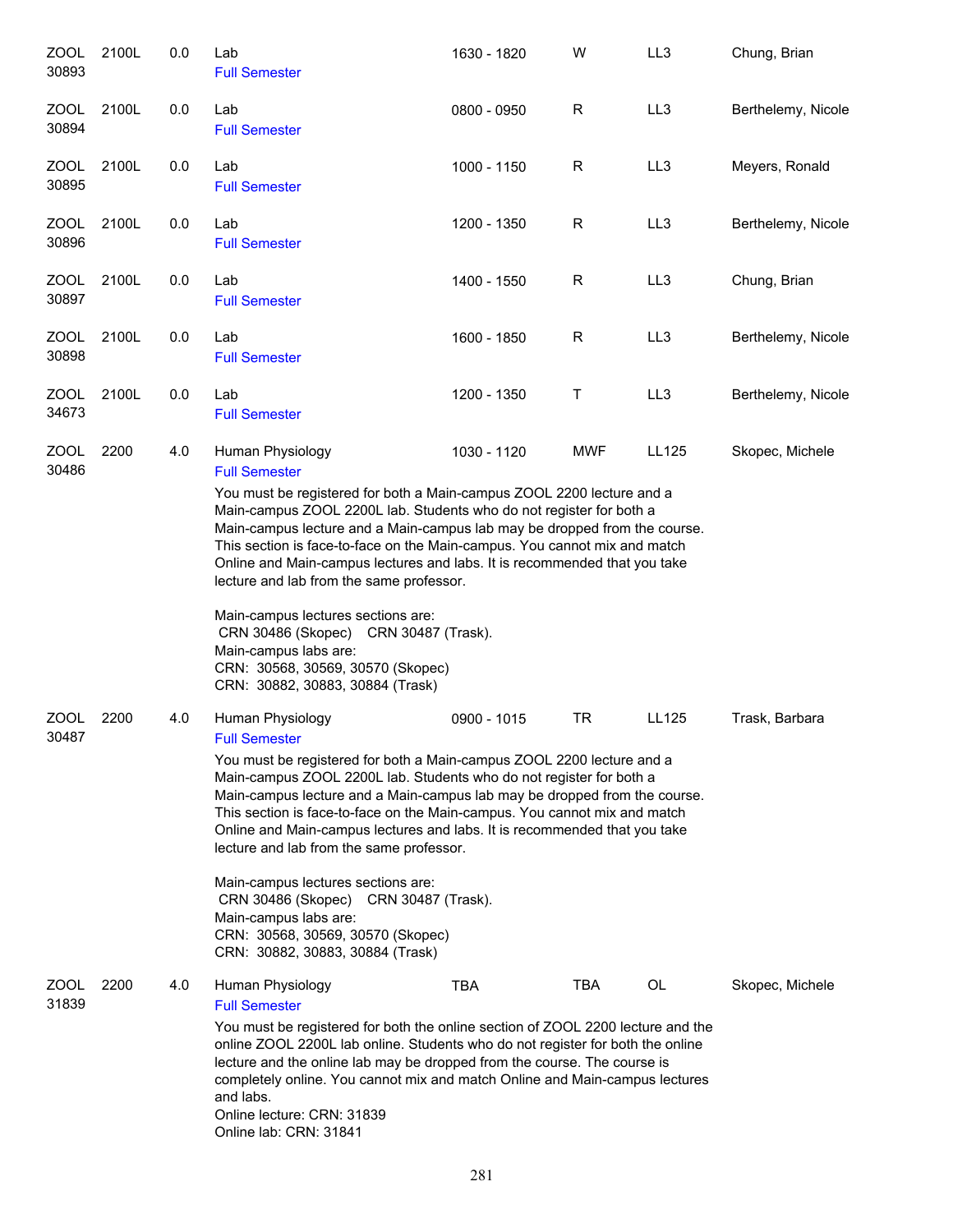| ZOOL<br>30568        | 2200L | 0.0 | Human Physiology Lab<br><b>Full Semester</b>                                                                                                                                                                                                                                                                                                                                                                                    | 1130 - 1320 | W  | <b>SL426</b> | Skopec, Michele |  |  |  |
|----------------------|-------|-----|---------------------------------------------------------------------------------------------------------------------------------------------------------------------------------------------------------------------------------------------------------------------------------------------------------------------------------------------------------------------------------------------------------------------------------|-------------|----|--------------|-----------------|--|--|--|
|                      |       |     | You must be registered for both a Main-campus ZOOL 2200 lecture and a<br>Main-campus ZOOL 2200L lab. Students who do not register for both a<br>Main-campus lecture and a Main-campus lab may be dropped from the course.<br>This section is face-to-face on the Main-campus. You cannot mix and match<br>Online and Main-campus lectures and labs. It is recommended that you take<br>lecture and lab from the same professor. |             |    |              |                 |  |  |  |
|                      |       |     | Main-campus lectures sections are:<br>CRN 30486 (Skopec) CRN 30487 (Trask).<br>Main-campus labs are:<br>CRN: 30568, 30569, 30570 (Skopec)<br>CRN: 30882, 30883, 30884 (Trask)                                                                                                                                                                                                                                                   |             |    |              |                 |  |  |  |
| ZOOL<br>30569        | 2200L | 0.0 | Human Physiology Lab<br><b>Full Semester</b>                                                                                                                                                                                                                                                                                                                                                                                    | 1330 - 1520 | W  | <b>SL426</b> | Skopec, Michele |  |  |  |
|                      |       |     | You must be registered for both a Main-campus ZOOL 2200 lecture and a<br>Main-campus ZOOL 2200L lab. Students who do not register for both a<br>Main-campus lecture and a Main-campus lab may be dropped from the course.<br>This section is face-to-face on the Main-campus. You cannot mix and match<br>Online and Main-campus lectures and labs. It is recommended that you take<br>lecture and lab from the same professor. |             |    |              |                 |  |  |  |
|                      |       |     | Main-campus lectures sections are:<br>CRN 30486 (Skopec) CRN 30487 (Trask).<br>Main-campus labs are:<br>CRN: 30568, 30569, 30570 (Skopec)<br>CRN: 30882, 30883, 30884 (Trask)                                                                                                                                                                                                                                                   |             |    |              |                 |  |  |  |
| <b>ZOOL</b><br>30570 | 2200L | 0.0 | Human Physiology Lab<br><b>Full Semester</b>                                                                                                                                                                                                                                                                                                                                                                                    | 1530 - 1720 | W  | <b>SL426</b> | Skopec, Michele |  |  |  |
|                      |       |     | You must be registered for both a Main-campus ZOOL 2200 lecture and a<br>Main-campus ZOOL 2200L lab. Students who do not register for both a<br>Main-campus lecture and a Main-campus lab may be dropped from the course.<br>This section is face-to-face on the Main-campus. You cannot mix and match<br>Online and Main-campus lectures and labs. It is recommended that you take<br>lecture and lab from the same professor. |             |    |              |                 |  |  |  |
|                      |       |     | Main-campus lectures sections are:<br>CRN 30486 (Skopec) CRN 30487 (Trask).<br>Main-campus labs are:<br>CRN: 30568, 30569, 30570 (Skopec)<br>CRN: 30882, 30883, 30884 (Trask)                                                                                                                                                                                                                                                   |             |    |              |                 |  |  |  |
| <b>ZOOL</b><br>30882 | 2200L | 0.0 | Human Physiology Lab<br><b>Full Semester</b>                                                                                                                                                                                                                                                                                                                                                                                    | 1130 - 1320 | R. | SL426        | Trask, Barbara  |  |  |  |
|                      |       |     | You must be registered for both a Main-campus ZOOL 2200 lecture and a<br>Main-campus ZOOL 2200L lab. Students who do not register for both a<br>Main-campus lecture and a Main-campus lab may be dropped from the course.<br>This section is face-to-face on the Main-campus. You cannot mix and match<br>Online and Main-campus lectures and labs. It is recommended that you take<br>lecture and lab from the same professor. |             |    |              |                 |  |  |  |
|                      |       |     | Main-campus lectures sections are:<br>CRN 30486 (Skopec) CRN 30487 (Trask).<br>Main-campus labs are:<br>CRN: 30568, 30569, 30570 (Skopec)<br>CRN: 30882, 30883, 30884 (Trask)                                                                                                                                                                                                                                                   |             |    |              |                 |  |  |  |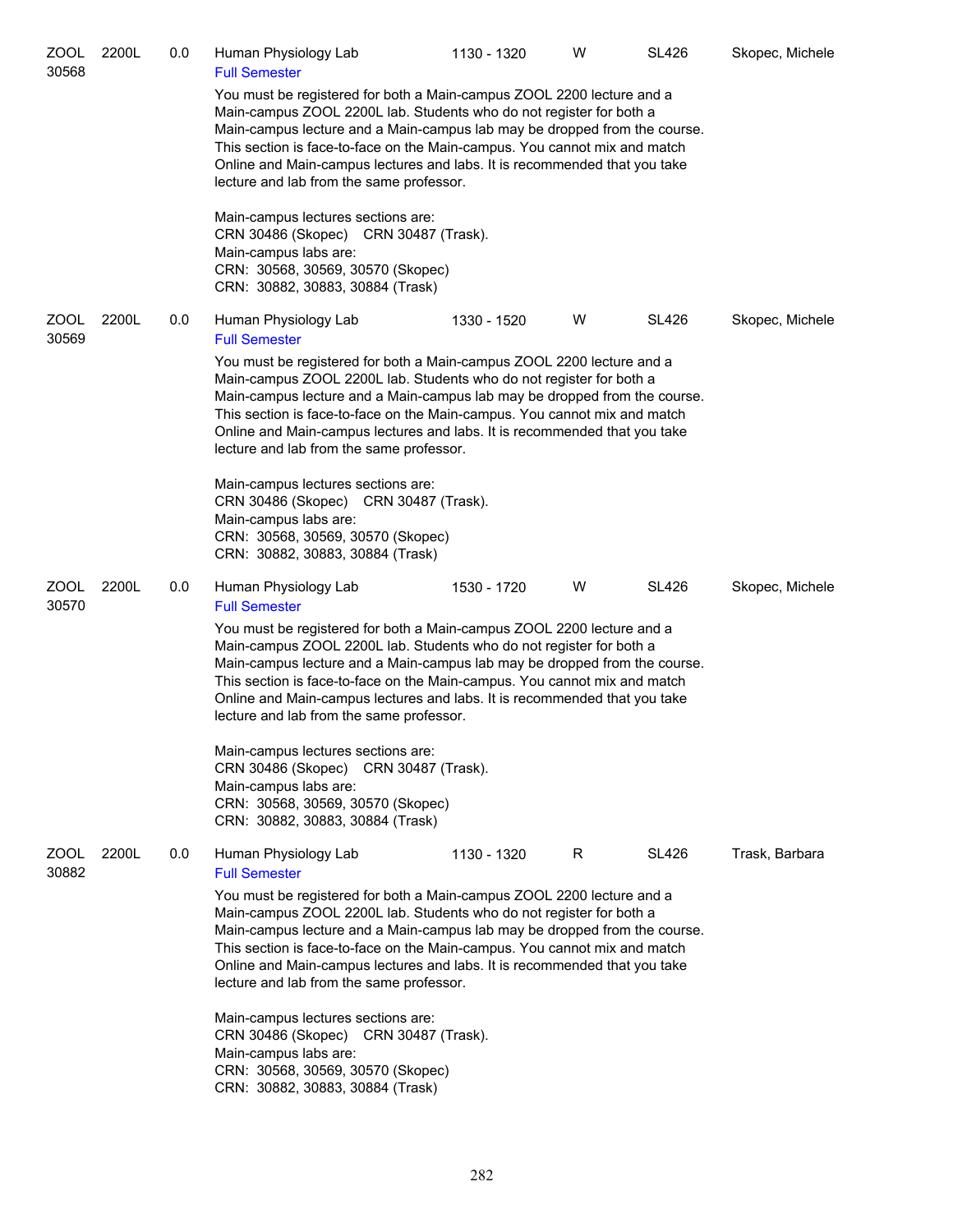| ZOOL<br>30883        | 2200L | 0.0 | Human Physiology Lab<br><b>Full Semester</b>                                                                                                                                                                                                                                                                                                                                                                                                                                                                                                                                                                     | 1330 - 1520 | R          | <b>SL426</b> | Trask, Barbara  |  |  |  |
|----------------------|-------|-----|------------------------------------------------------------------------------------------------------------------------------------------------------------------------------------------------------------------------------------------------------------------------------------------------------------------------------------------------------------------------------------------------------------------------------------------------------------------------------------------------------------------------------------------------------------------------------------------------------------------|-------------|------------|--------------|-----------------|--|--|--|
|                      |       |     | You must be registered for both a Main-campus ZOOL 2200 lecture and a<br>Main-campus ZOOL 2200L lab. Students who do not register for both a<br>Main-campus lecture and a Main-campus lab may be dropped from the course.<br>This section is face-to-face on the Main-campus. You cannot mix and match<br>Online and Main-campus lectures and labs. It is recommended that you take<br>lecture and lab from the same professor.                                                                                                                                                                                  |             |            |              |                 |  |  |  |
|                      |       |     | Main-campus lectures sections are:<br>CRN 30486 (Skopec) CRN 30487 (Trask).<br>Main-campus labs are:<br>CRN: 30568, 30569, 30570 (Skopec)<br>CRN: 30882, 30883, 30884 (Trask)                                                                                                                                                                                                                                                                                                                                                                                                                                    |             |            |              |                 |  |  |  |
| ZOOL<br>30884        | 2200L | 0.0 | Human Physiology Lab<br><b>Full Semester</b>                                                                                                                                                                                                                                                                                                                                                                                                                                                                                                                                                                     | 1530 - 1720 | R          | SL426        | Trask, Barbara  |  |  |  |
|                      |       |     | You must be registered for both a Main-campus ZOOL 2200 lecture and a<br>Main-campus ZOOL 2200L lab. Students who do not register for both a<br>Main-campus lecture and a Main-campus lab may be dropped from the course.<br>This section is face-to-face on the Main-campus. You cannot mix and match<br>Online and Main-campus lectures and labs. It is recommended that you take<br>lecture and lab from the same professor.<br>Main-campus lectures sections are:<br>CRN 30486 (Skopec) CRN 30487 (Trask).<br>Main-campus labs are:<br>CRN: 30568, 30569, 30570 (Skopec)<br>CRN: 30882, 30883, 30884 (Trask) |             |            |              |                 |  |  |  |
| ZOOL<br>31841        | 2200L | 0.0 | Human Physiology Lab<br><b>Full Semester</b>                                                                                                                                                                                                                                                                                                                                                                                                                                                                                                                                                                     | <b>TBA</b>  | <b>TBA</b> | <b>OL</b>    | Skopec, Michele |  |  |  |
|                      |       |     | You must be registered for both the online section of ZOOL 2200 lecture and the<br>online ZOOL 2200L lab online. Students who do not register for both the online<br>lecture and the online lab may be dropped from the course. The course is<br>completely online. You cannot mix and match Online and Main-campus lectures<br>and labs.<br>Online lecture: CRN: 31839<br>Online lab: CRN: 31841                                                                                                                                                                                                                |             |            |              |                 |  |  |  |
| <b>ZOOL</b><br>30571 | 3200  | 4.0 | Cell Biology<br><b>Full Semester</b><br>Course Fee \$25.00                                                                                                                                                                                                                                                                                                                                                                                                                                                                                                                                                       | 1030 - 1145 | <b>TR</b>  | <b>SL427</b> | Clark, Jonathan |  |  |  |
| <b>ZOOL</b><br>30572 | 3200L | 0.0 | Cell Biology Lab<br><b>Full Semester</b>                                                                                                                                                                                                                                                                                                                                                                                                                                                                                                                                                                         | 1330 - 1620 | Т          | <b>SL427</b> | Clark, Jonathan |  |  |  |
| <b>ZOOL</b><br>30627 | 3300  | 4.0 | Genetics<br><b>Full Semester</b>                                                                                                                                                                                                                                                                                                                                                                                                                                                                                                                                                                                 | 0900 - 1015 | <b>TR</b>  | LL130        | Marshall, Jon   |  |  |  |
|                      |       |     | Genetics, ZOOL 3300, has one lecture section of 60 seats with two lab (ZOOL<br>3300L) times to from which to choose. You must register for the lecture and one<br>lab time.                                                                                                                                                                                                                                                                                                                                                                                                                                      |             |            |              |                 |  |  |  |
| ZOOL<br>30633        | 3300L | 0.0 | Genetics Lab<br><b>Full Semester</b>                                                                                                                                                                                                                                                                                                                                                                                                                                                                                                                                                                             | 1200 - 1450 | R          | <b>SL427</b> | Marshall, Jon   |  |  |  |
|                      |       |     | Genetics, ZOOL 3300, has one lecture section of 60 seats with two lab (ZOOL<br>3300L) times to from which to choose. You must register for the lecture and one<br>lab time.                                                                                                                                                                                                                                                                                                                                                                                                                                      |             |            |              |                 |  |  |  |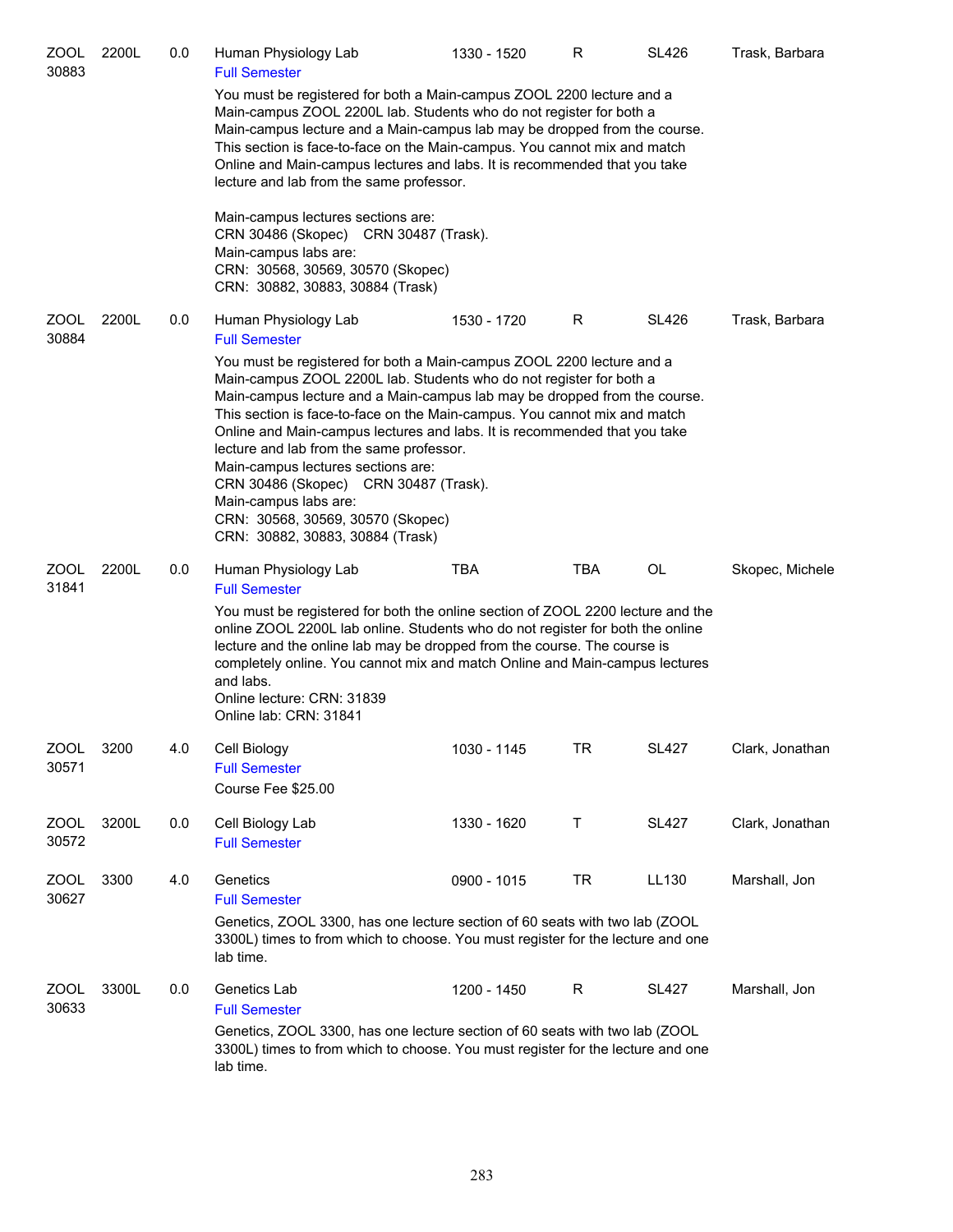| ZOOL<br>30641        | 3300L | 0.0   | Genetics Lab<br><b>Full Semester</b><br>Genetics, ZOOL 3300, has one lecture section of 60 seats with two lab (ZOOL<br>3300L) times to from which to choose. You must register for the lecture and one | 1530 - 1820 | $\mathsf R$ | <b>SL427</b> | Marshall, Jon          |
|----------------------|-------|-------|--------------------------------------------------------------------------------------------------------------------------------------------------------------------------------------------------------|-------------|-------------|--------------|------------------------|
|                      |       |       | lab time.                                                                                                                                                                                              |             |             |              |                        |
| <b>ZOOL</b><br>30644 | 3450  | 4.0   | Ecology<br><b>Full Semester</b><br>Course Fee \$25.00                                                                                                                                                  | 1130 - 1220 | <b>MWF</b>  | <b>SL430</b> | Mull, John             |
| <b>ZOOL</b><br>30654 | 3450L | 0.0   | Ecology Lab<br><b>Full Semester</b>                                                                                                                                                                    | 1330 - 1620 | W           | ET139        | Mull, John             |
| ZOOL<br>30675        | 3470  | 3.0   | Zoogeography<br><b>Full Semester</b>                                                                                                                                                                   | 1200 - 1315 | <b>TR</b>   | ET139        | Hoagstrom, Christopher |
| <b>ZOOL</b><br>30705 | 3500  | 3.0   | <b>Conservation Biology</b><br><b>Full Semester</b>                                                                                                                                                    | 1230 - 1320 | <b>MWF</b>  | <b>SL430</b> | Zeveloff, Samuel       |
| <b>ZOOL</b><br>30658 | 3600  | 4.0   | Comparative Physiology<br><b>Full Semester</b><br>Course Fee \$25.00                                                                                                                                   | 0830 - 0920 | <b>MWF</b>  | <b>SL427</b> | Skopec, Michele        |
| <b>ZOOL</b><br>30662 | 3600L | 0.0   | Lab<br><b>Full Semester</b>                                                                                                                                                                            | 1330 - 1620 | M           | <b>SL427</b> | Skopec, Michele        |
| <b>ZOOL</b><br>30664 | 3720  | 3.0   | Evolution<br><b>Full Semester</b>                                                                                                                                                                      | 1030 - 1120 | <b>MWF</b>  | <b>SL430</b> | Zeveloff, Samuel       |
| ZOOL<br>31842        | 3720  | 3.0   | Evolution<br><b>Full Semester</b><br>To access the online course materials, please log into your student portal at<br>weber.edu and select your Student Services tab.                                  | <b>TBA</b>  | <b>TBA</b>  | OL           | Zeveloff, Samuel       |
| ZOOL<br>30712        | 4350  | 4.0   | <b>Animal Behavior</b><br><b>Full Semester</b>                                                                                                                                                         | 0930 - 1020 | <b>MWF</b>  | <b>SL430</b> | Mull, John             |
| <b>ZOOL</b><br>30713 | 4350L | 0.0   | Lab<br><b>Full Semester</b>                                                                                                                                                                            | 1330 - 1620 | F           | <b>SL430</b> | Mull, John             |
| <b>ZOOL</b><br>30714 | 4670  | 4.0   | Ornithology<br><b>Full Semester</b>                                                                                                                                                                    | 1030 - 1145 | <b>TR</b>   | ET139        | Cavitt, John           |
| <b>ZOOL</b><br>30715 | 4670L | 0.0   | Lab<br><b>Full Semester</b>                                                                                                                                                                            | 0730 - 1020 | Τ           | ET139        | Cavitt, John           |
| <b>ZOOL</b><br>30910 | 4800  | $1.0$ | Problems in Zoology<br><b>Full Semester</b>                                                                                                                                                            | TBA         | <b>TBA</b>  |              | Berthelemy, Nicole     |
| <b>ZOOL</b><br>30911 | 4800  | 2.0   | Problems in Zoology<br><b>Full Semester</b>                                                                                                                                                            | <b>TBA</b>  | <b>TBA</b>  |              | Berthelemy, Nicole     |
| <b>ZOOL</b><br>30912 | 4800  | 3.0   | Problems in Zoology<br><b>Full Semester</b>                                                                                                                                                            | <b>TBA</b>  | <b>TBA</b>  |              | Berthelemy, Nicole     |
| <b>ZOOL</b><br>30913 | 4800  | 4.0   | Problems in Zoology<br><b>Full Semester</b>                                                                                                                                                            | <b>TBA</b>  | <b>TBA</b>  |              | Berthelemy, Nicole     |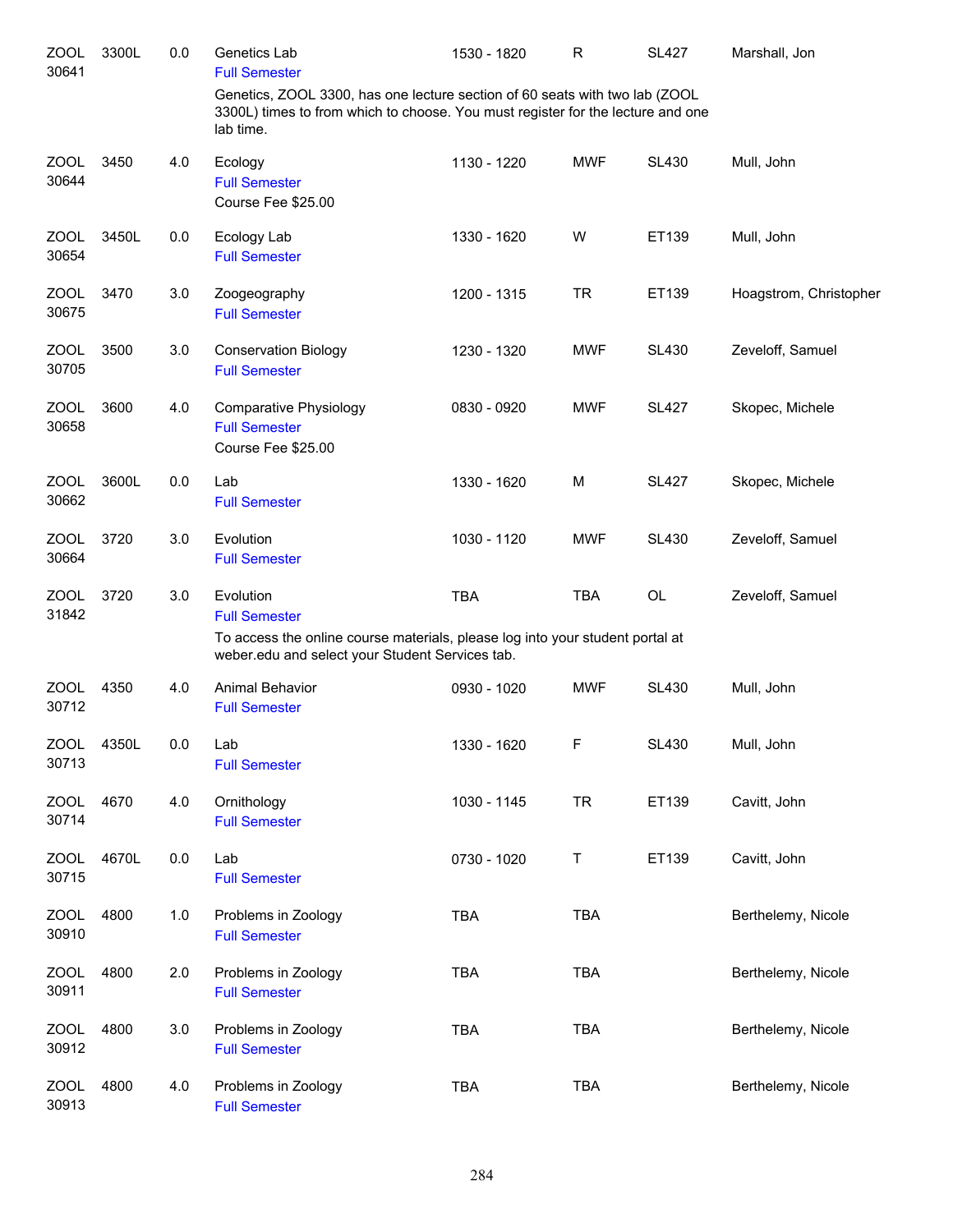| <b>ZOOL</b><br>30914 | 4800 | 1.0 | Problems in Zoology<br><b>Full Semester</b> | <b>TBA</b> | <b>TBA</b> | Cavitt, John           |
|----------------------|------|-----|---------------------------------------------|------------|------------|------------------------|
| ZOOL<br>30915        | 4800 | 2.0 | Problems in Zoology<br><b>Full Semester</b> | <b>TBA</b> | <b>TBA</b> | Cavitt, John           |
| ZOOL<br>30916        | 4800 | 3.0 | Problems in Zoology<br><b>Full Semester</b> | <b>TBA</b> | <b>TBA</b> | Cavitt, John           |
| <b>ZOOL</b><br>30918 | 4800 | 4.0 | Problems in Zoology<br><b>Full Semester</b> | <b>TBA</b> | <b>TBA</b> | Cavitt, John           |
| <b>ZOOL</b><br>30924 | 4800 | 1.0 | Problems in Zoology<br><b>Full Semester</b> | <b>TBA</b> | <b>TBA</b> | Chung, Brian           |
| <b>ZOOL</b><br>30925 | 4800 | 2.0 | Problems in Zoology<br><b>Full Semester</b> | <b>TBA</b> | <b>TBA</b> | Chung, Brian           |
| <b>ZOOL</b><br>30926 | 4800 | 3.0 | Problems in Zoology<br><b>Full Semester</b> | <b>TBA</b> | <b>TBA</b> | Chung, Brian           |
| ZOOL<br>30929        | 4800 | 4.0 | Problems in Zoology<br><b>Full Semester</b> | <b>TBA</b> | <b>TBA</b> | Chung, Brian           |
| <b>ZOOL</b><br>31146 | 4800 | 1.0 | Problems in Zoology<br><b>Full Semester</b> | <b>TBA</b> | <b>TBA</b> | Clark, Jonathan        |
| <b>ZOOL</b><br>31147 | 4800 | 2.0 | Problems in Zoology<br><b>Full Semester</b> | <b>TBA</b> | <b>TBA</b> | Clark, Jonathan        |
| <b>ZOOL</b><br>31148 | 4800 | 3.0 | Problems in Zoology<br><b>Full Semester</b> | <b>TBA</b> | <b>TBA</b> | Clark, Jonathan        |
| <b>ZOOL</b><br>31150 | 4800 | 4.0 | Problems in Zoology<br><b>Full Semester</b> | <b>TBA</b> | <b>TBA</b> | Clark, Jonathan        |
| ZOOL<br>31151        | 4800 | 1.0 | Problems in Zoology<br><b>Full Semester</b> | <b>TBA</b> | <b>TBA</b> | Hoagstrom, Christopher |
| <b>ZOOL</b><br>31153 | 4800 | 2.0 | Problems in Zoology<br><b>Full Semester</b> | <b>TBA</b> | <b>TBA</b> | Hoagstrom, Christopher |
| <b>ZOOL</b><br>31154 | 4800 | 3.0 | Problems in Zoology<br><b>Full Semester</b> | <b>TBA</b> | <b>TBA</b> | Hoagstrom, Christopher |
| <b>ZOOL</b><br>31155 | 4800 | 4.0 | Problems in Zoology<br><b>Full Semester</b> | <b>TBA</b> | <b>TBA</b> | Hoagstrom, Christopher |
| <b>ZOOL</b><br>31156 | 4800 | 1.0 | Problems in Zoology<br><b>Full Semester</b> | <b>TBA</b> | <b>TBA</b> | Marshall, Jon          |
| <b>ZOOL</b><br>31158 | 4800 | 2.0 | Problems in Zoology<br><b>Full Semester</b> | <b>TBA</b> | <b>TBA</b> | Marshall, Jon          |
| <b>ZOOL</b><br>31159 | 4800 | 3.0 | Problems in Zoology<br><b>Full Semester</b> | <b>TBA</b> | <b>TBA</b> | Marshall, Jon          |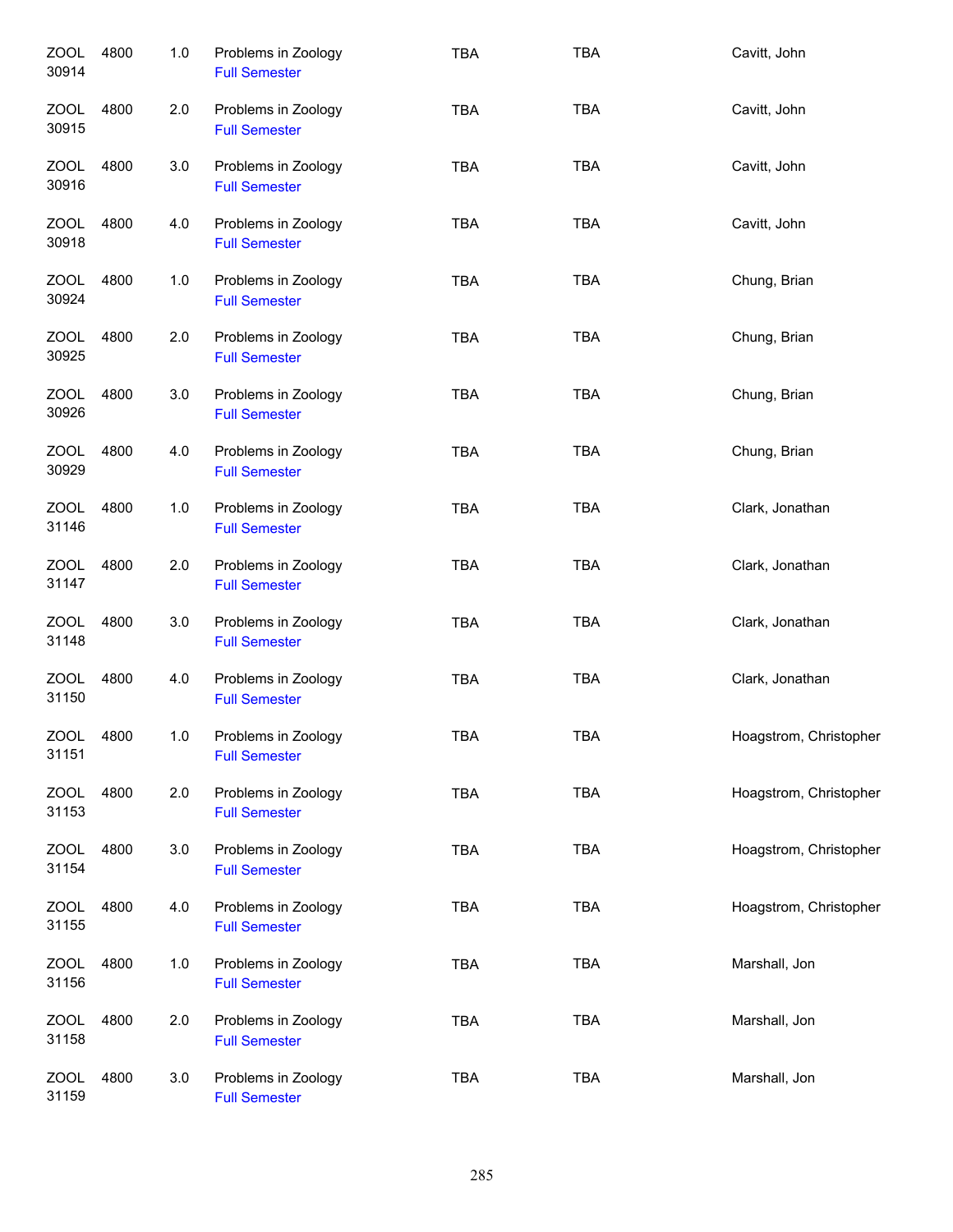| ZOOL<br>31160        | 4800 | 4.0 | Problems in Zoology<br><b>Full Semester</b> | <b>TBA</b> | <b>TBA</b> | Marshall, Jon   |
|----------------------|------|-----|---------------------------------------------|------------|------------|-----------------|
| ZOOL<br>31162        | 4800 | 1.0 | Problems in Zoology<br><b>Full Semester</b> | <b>TBA</b> | <b>TBA</b> | Meyers, Ronald  |
| ZOOL<br>31165        | 4800 | 2.0 | Problems in Zoology<br><b>Full Semester</b> | <b>TBA</b> | <b>TBA</b> | Meyers, Ronald  |
| ZOOL<br>31168        | 4800 | 3.0 | Problems in Zoology<br><b>Full Semester</b> | <b>TBA</b> | <b>TBA</b> | Meyers, Ronald  |
| ZOOL<br>31171        | 4800 | 4.0 | Problems in Zoology<br><b>Full Semester</b> | <b>TBA</b> | <b>TBA</b> | Meyers, Ronald  |
| <b>ZOOL</b><br>31172 | 4800 | 1.0 | Problems in Zoology<br><b>Full Semester</b> | <b>TBA</b> | <b>TBA</b> | Mull, John      |
| <b>ZOOL</b><br>31174 | 4800 | 2.0 | Problems in Zoology<br><b>Full Semester</b> | <b>TBA</b> | <b>TBA</b> | Mull, John      |
| <b>ZOOL</b><br>31176 | 4800 | 3.0 | Problems in Zoology<br><b>Full Semester</b> | <b>TBA</b> | <b>TBA</b> | Mull, John      |
| <b>ZOOL</b><br>31178 | 4800 | 4.0 | Problems in Zoology<br><b>Full Semester</b> | <b>TBA</b> | <b>TBA</b> | Mull, John      |
| <b>ZOOL</b><br>31181 | 4800 | 1.0 | Problems in Zoology<br><b>Full Semester</b> | <b>TBA</b> | <b>TBA</b> | Okazaki, Robert |
| <b>ZOOL</b><br>31185 | 4800 | 2.0 | Problems in Zoology<br><b>Full Semester</b> | <b>TBA</b> | <b>TBA</b> | Okazaki, Robert |
| <b>ZOOL</b><br>31187 | 4800 | 3.0 | Problems in Zoology<br><b>Full Semester</b> | <b>TBA</b> | <b>TBA</b> | Okazaki, Robert |
| <b>ZOOL</b><br>31189 | 4800 | 4.0 | Problems in Zoology<br><b>Full Semester</b> | TBA        | TBA        | Okazaki, Robert |
| <b>ZOOL</b><br>31193 | 4800 | 1.0 | Problems in Zoology<br><b>Full Semester</b> | <b>TBA</b> | <b>TBA</b> | Skopec, Michele |
| ZOOL<br>31195        | 4800 | 2.0 | Problems in Zoology<br><b>Full Semester</b> | <b>TBA</b> | <b>TBA</b> | Skopec, Michele |
| <b>ZOOL</b><br>31197 | 4800 | 3.0 | Problems in Zoology<br><b>Full Semester</b> | <b>TBA</b> | <b>TBA</b> | Skopec, Michele |
| ZOOL<br>31198        | 4800 | 4.0 | Problems in Zoology<br><b>Full Semester</b> | <b>TBA</b> | <b>TBA</b> | Skopec, Michele |
| <b>ZOOL</b><br>31201 | 4800 | 1.0 | Problems in Zoology<br><b>Full Semester</b> | <b>TBA</b> | <b>TBA</b> | Trask, Barbara  |
| <b>ZOOL</b><br>31202 | 4800 | 2.0 | Problems in Zoology<br><b>Full Semester</b> | <b>TBA</b> | <b>TBA</b> | Trask, Barbara  |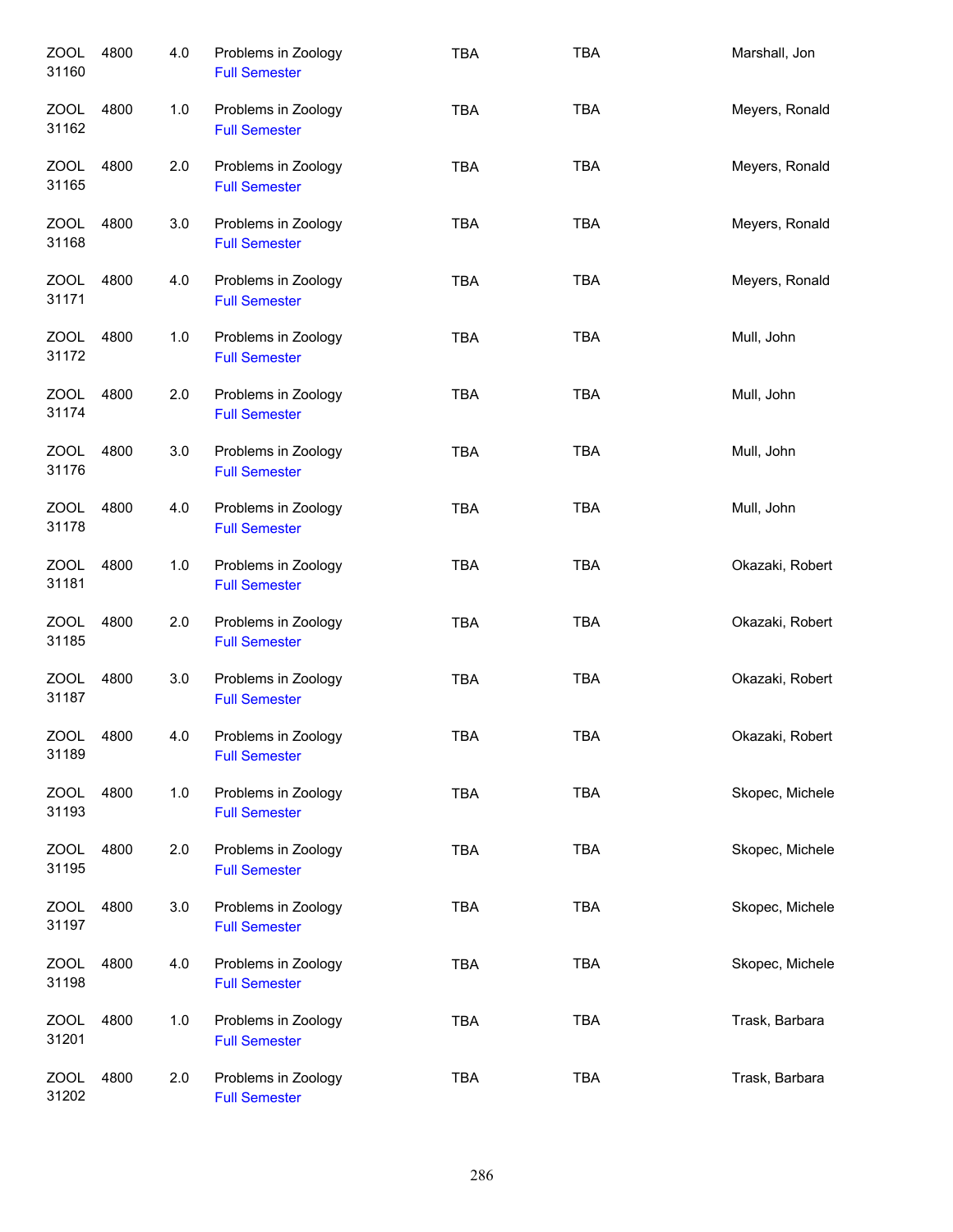| ZOOL<br>31204        | 4800 | 3.0 | Problems in Zoology<br><b>Full Semester</b> | <b>TBA</b> | <b>TBA</b> | Trask, Barbara     |
|----------------------|------|-----|---------------------------------------------|------------|------------|--------------------|
| ZOOL<br>31206        | 4800 | 4.0 | Problems in Zoology<br><b>Full Semester</b> | <b>TBA</b> | <b>TBA</b> | Trask, Barbara     |
| ZOOL<br>31210        | 4800 | 1.0 | Problems in Zoology<br><b>Full Semester</b> | <b>TBA</b> | <b>TBA</b> | Zeveloff, Samuel   |
| ZOOL<br>31213        | 4800 | 2.0 | Problems in Zoology<br><b>Full Semester</b> | <b>TBA</b> | <b>TBA</b> | Zeveloff, Samuel   |
| ZOOL<br>31216        | 4800 | 3.0 | Problems in Zoology<br><b>Full Semester</b> | <b>TBA</b> | <b>TBA</b> | Zeveloff, Samuel   |
| <b>ZOOL</b><br>31219 | 4800 | 4.0 | Problems in Zoology<br><b>Full Semester</b> | <b>TBA</b> | <b>TBA</b> | Zeveloff, Samuel   |
| <b>ZOOL</b><br>31304 | 4830 | 1.0 | Readings in Zoology<br><b>Full Semester</b> | <b>TBA</b> | <b>TBA</b> | Berthelemy, Nicole |
| <b>ZOOL</b><br>31305 | 4830 | 2.0 | Readings in Zoology<br><b>Full Semester</b> | <b>TBA</b> | <b>TBA</b> | Berthelemy, Nicole |
| ZOOL<br>31307        | 4830 | 3.0 | Readings in Zoology<br><b>Full Semester</b> | <b>TBA</b> | <b>TBA</b> | Berthelemy, Nicole |
| <b>ZOOL</b><br>31308 | 4830 | 4.0 | Readings in Zoology<br><b>Full Semester</b> | <b>TBA</b> | <b>TBA</b> | Berthelemy, Nicole |
| <b>ZOOL</b><br>31309 | 4830 | 1.0 | Readings in Zoology<br><b>Full Semester</b> | <b>TBA</b> | <b>TBA</b> | Cavitt, John       |
| <b>ZOOL</b><br>31310 | 4830 | 2.0 | Readings in Zoology<br><b>Full Semester</b> | <b>TBA</b> | <b>TBA</b> | Cavitt, John       |
| ZOOL<br>31311        | 4830 | 3.0 | Readings in Zoology<br><b>Full Semester</b> | TBA        | <b>TBA</b> | Cavitt, John       |
| <b>ZOOL</b><br>31312 | 4830 | 4.0 | Readings in Zoology<br><b>Full Semester</b> | <b>TBA</b> | <b>TBA</b> | Cavitt, John       |
| <b>ZOOL</b><br>31313 | 4830 | 1.0 | Readings in Zoology<br><b>Full Semester</b> | TBA        | <b>TBA</b> | Chung, Brian       |
| <b>ZOOL</b><br>31314 | 4830 | 2.0 | Readings in Zoology<br><b>Full Semester</b> | <b>TBA</b> | TBA        | Chung, Brian       |
| <b>ZOOL</b><br>31315 | 4830 | 3.0 | Readings in Zoology<br><b>Full Semester</b> | <b>TBA</b> | <b>TBA</b> | Chung, Brian       |
| ZOOL<br>31316        | 4830 | 4.0 | Readings in Zoology<br><b>Full Semester</b> | <b>TBA</b> | <b>TBA</b> | Chung, Brian       |
| <b>ZOOL</b><br>31317 | 4830 | 1.0 | Readings in Zoology<br><b>Full Semester</b> | <b>TBA</b> | <b>TBA</b> | Clark, Jonathan    |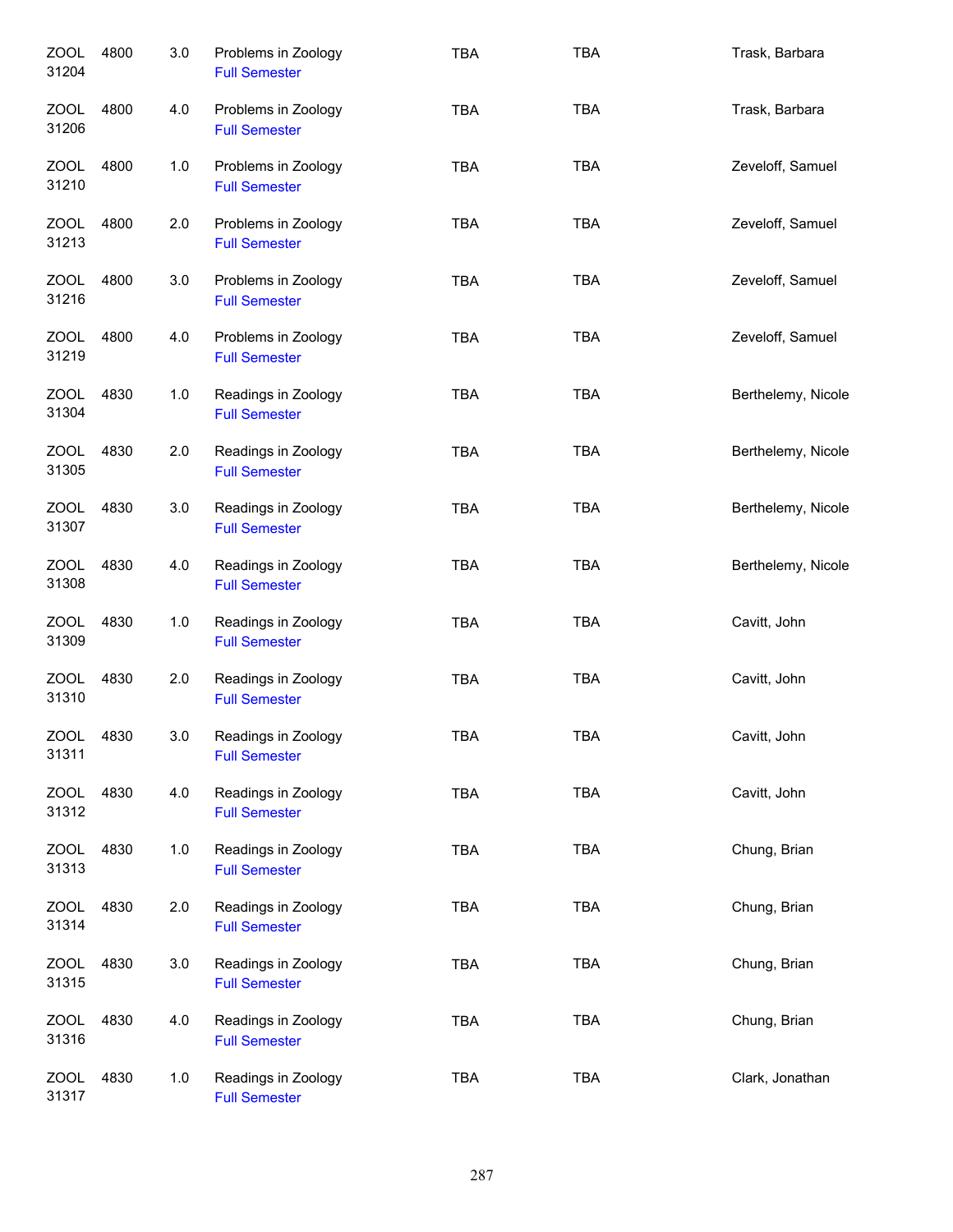| <b>ZOOL</b><br>31318 | 4830 | 2.0 | Readings in Zoology<br><b>Full Semester</b> | <b>TBA</b> | <b>TBA</b> | Clark, Jonathan        |
|----------------------|------|-----|---------------------------------------------|------------|------------|------------------------|
| ZOOL<br>31319        | 4830 | 3.0 | Readings in Zoology<br><b>Full Semester</b> | <b>TBA</b> | <b>TBA</b> | Clark, Jonathan        |
| ZOOL<br>31320        | 4830 | 4.0 | Readings in Zoology<br><b>Full Semester</b> | <b>TBA</b> | <b>TBA</b> | Clark, Jonathan        |
| ZOOL<br>31321        | 4830 | 1.0 | Readings in Zoology<br><b>Full Semester</b> | <b>TBA</b> | <b>TBA</b> | Hoagstrom, Christopher |
| ZOOL<br>31322        | 4830 | 2.0 | Readings in Zoology<br><b>Full Semester</b> | <b>TBA</b> | <b>TBA</b> | Hoagstrom, Christopher |
| ZOOL<br>31323        | 4830 | 3.0 | Readings in Zoology<br><b>Full Semester</b> | <b>TBA</b> | <b>TBA</b> | Hoagstrom, Christopher |
| <b>ZOOL</b><br>31325 | 4830 | 4.0 | Readings in Zoology<br><b>Full Semester</b> | <b>TBA</b> | <b>TBA</b> | Hoagstrom, Christopher |
| <b>ZOOL</b><br>31327 | 4830 | 1.0 | Readings in Zoology<br><b>Full Semester</b> | <b>TBA</b> | <b>TBA</b> | Marshall, Jon          |
| <b>ZOOL</b><br>31329 | 4830 | 2.0 | Readings in Zoology<br><b>Full Semester</b> | <b>TBA</b> | <b>TBA</b> | Marshall, Jon          |
| <b>ZOOL</b><br>31331 | 4830 | 3.0 | Readings in Zoology<br><b>Full Semester</b> | <b>TBA</b> | <b>TBA</b> | Marshall, Jon          |
| <b>ZOOL</b><br>31334 | 4830 | 4.0 | Readings in Zoology<br><b>Full Semester</b> | <b>TBA</b> | <b>TBA</b> | Marshall, Jon          |
| <b>ZOOL</b><br>31336 | 4830 | 1.0 | Readings in Zoology<br><b>Full Semester</b> | <b>TBA</b> | <b>TBA</b> | Meyers, Ronald         |
| <b>ZOOL</b><br>31338 | 4830 | 2.0 | Readings in Zoology<br><b>Full Semester</b> | <b>TBA</b> | <b>TBA</b> | Meyers, Ronald         |
| <b>ZOOL</b><br>31340 | 4830 | 3.0 | Readings in Zoology<br><b>Full Semester</b> | TBA        | <b>TBA</b> | Meyers, Ronald         |
| <b>ZOOL</b><br>31341 | 4830 | 4.0 | Readings in Zoology<br><b>Full Semester</b> | <b>TBA</b> | TBA        | Meyers, Ronald         |
| <b>ZOOL</b><br>31343 | 4830 | 1.0 | Readings in Zoology<br><b>Full Semester</b> | TBA        | TBA        | Mull, John             |
| <b>ZOOL</b><br>31346 | 4830 | 2.0 | Readings in Zoology<br><b>Full Semester</b> | <b>TBA</b> | TBA        | Mull, John             |
| <b>ZOOL</b><br>31348 | 4830 | 3.0 | Readings in Zoology<br><b>Full Semester</b> | <b>TBA</b> | TBA        | Mull, John             |
| <b>ZOOL</b><br>31351 | 4830 | 4.0 | Readings in Zoology<br><b>Full Semester</b> | TBA        | TBA        | Mull, John             |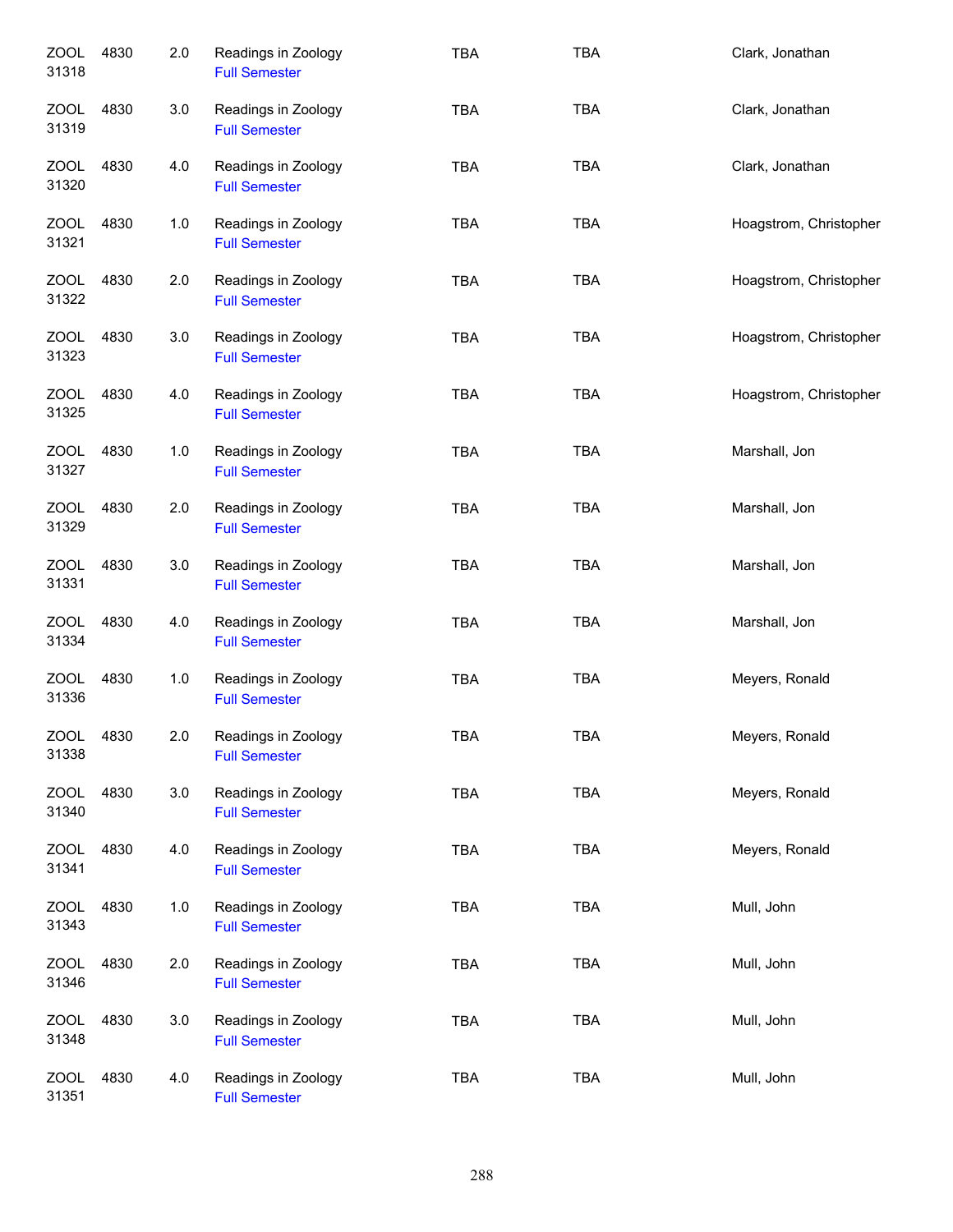| <b>ZOOL</b><br>31355 | 4830 | 1.0 | Readings in Zoology<br><b>Full Semester</b>   | <b>TBA</b> | <b>TBA</b> | Okazaki, Robert        |
|----------------------|------|-----|-----------------------------------------------|------------|------------|------------------------|
| ZOOL<br>31356        | 4830 | 2.0 | Readings in Zoology<br><b>Full Semester</b>   | <b>TBA</b> | <b>TBA</b> | Okazaki, Robert        |
| ZOOL<br>31357        | 4830 | 3.0 | Readings in Zoology<br><b>Full Semester</b>   | <b>TBA</b> | <b>TBA</b> | Okazaki, Robert        |
| ZOOL<br>31358        | 4830 | 4.0 | Readings in Zoology<br><b>Full Semester</b>   | <b>TBA</b> | <b>TBA</b> | Okazaki, Robert        |
| <b>ZOOL</b><br>31359 | 4830 | 1.0 | Readings in Zoology<br><b>Full Semester</b>   | <b>TBA</b> | <b>TBA</b> | Skopec, Michele        |
| <b>ZOOL</b><br>31360 | 4830 | 2.0 | Readings in Zoology<br><b>Full Semester</b>   | <b>TBA</b> | <b>TBA</b> | Skopec, Michele        |
| <b>ZOOL</b><br>31361 | 4830 | 3.0 | Readings in Zoology<br><b>Full Semester</b>   | <b>TBA</b> | <b>TBA</b> | Skopec, Michele        |
| <b>ZOOL</b><br>31362 | 4830 | 4.0 | Readings in Zoology<br><b>Full Semester</b>   | <b>TBA</b> | <b>TBA</b> | Skopec, Michele        |
| <b>ZOOL</b><br>31363 | 4830 | 1.0 | Readings in Zoology<br><b>Full Semester</b>   | <b>TBA</b> | <b>TBA</b> | Trask, Barbara         |
| <b>ZOOL</b><br>31364 | 4830 | 2.0 | Readings in Zoology<br><b>Full Semester</b>   | <b>TBA</b> | <b>TBA</b> | Trask, Barbara         |
| <b>ZOOL</b><br>31365 | 4830 | 3.0 | Readings in Zoology<br><b>Full Semester</b>   | <b>TBA</b> | <b>TBA</b> | Trask, Barbara         |
| <b>ZOOL</b><br>31366 | 4830 | 4.0 | Readings in Zoology<br><b>Full Semester</b>   | <b>TBA</b> | <b>TBA</b> | Trask, Barbara         |
| ZOOL<br>31369        | 4830 | 1.0 | Readings in Zoology<br><b>Full Semester</b>   | <b>TBA</b> | <b>TBA</b> | Zeveloff, Samuel       |
| ZOOL<br>31371        | 4830 | 2.0 | Readings in Zoology<br><b>Full Semester</b>   | <b>TBA</b> | <b>TBA</b> | Zeveloff, Samuel       |
| <b>ZOOL</b><br>31372 | 4830 | 3.0 | Readings in Zoology<br><b>Full Semester</b>   | TBA        | <b>TBA</b> | Zeveloff, Samuel       |
| ZOOL<br>31373        | 4830 | 4.0 | Readings in Zoology<br><b>Full Semester</b>   | <b>TBA</b> | <b>TBA</b> | Zeveloff, Samuel       |
| <b>ZOOL</b><br>31375 | 4890 | 1.0 | Co-op Work Experience<br><b>Full Semester</b> | <b>TBA</b> | <b>TBA</b> | Hoagstrom, Christopher |
| <b>ZOOL</b><br>31377 | 4890 | 2.0 | Co-op Work Experience<br><b>Full Semester</b> | <b>TBA</b> | <b>TBA</b> | Hoagstrom, Christopher |
| <b>ZOOL</b><br>31379 | 4890 | 3.0 | Co-op Work Experience<br><b>Full Semester</b> | <b>TBA</b> | <b>TBA</b> | Hoagstrom, Christopher |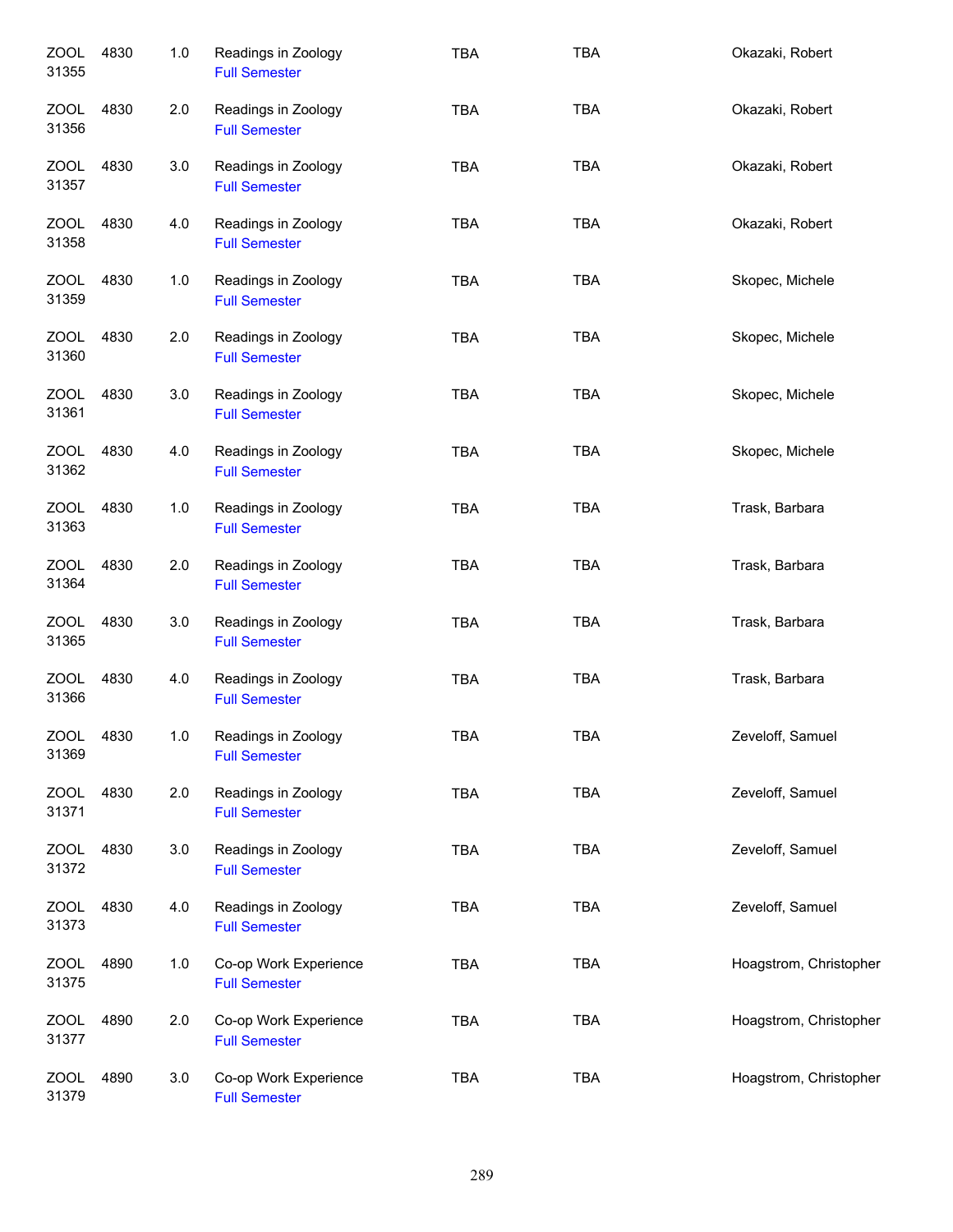| <b>ZOOL</b><br>31381 | 4890 | 4.0     | Co-op Work Experience<br><b>Full Semester</b>      | <b>TBA</b>  | <b>TBA</b> |       | Hoagstrom, Christopher |
|----------------------|------|---------|----------------------------------------------------|-------------|------------|-------|------------------------|
| <b>ZOOL</b><br>30903 | 4900 | 3.0     | Advanced Human Anatomy I<br><b>Full Semester</b>   | 1330 - 1620 | M          | LL130 | Chung, Brian           |
| <b>ZOOL</b><br>30904 | 4900 | 3.0     | Advanced Human Anatomy II<br><b>Full Semester</b>  | 1330 - 1620 | M          | LL130 | Chung, Brian           |
| ZOOL<br>30905        | 4900 | $3.0\,$ | Advanced Human Anatomy III<br><b>Full Semester</b> | 1330 - 1620 | M          | LL130 | Chung, Brian           |
| <b>ZOOL</b><br>30906 | 4900 | 3.0     | Advanced Human Anatomy IV<br><b>Full Semester</b>  | 1330 - 1620 | M          | LL130 | Chung, Brian           |
| <b>ZOOL</b><br>30907 | 4900 | 3.0     | Advanced Human Anatomy V<br><b>Full Semester</b>   | 1330 - 1620 | M          | LL130 | Chung, Brian           |
| <b>ZOOL</b><br>30908 | 4900 | 3.0     | Advanced Human Anatomy VI<br><b>Full Semester</b>  | 1330 - 1620 | M          | LL130 | Chung, Brian           |
| <b>ZOOL</b><br>31383 | 4900 | 1.0     | Topics In Zoology<br><b>Full Semester</b>          | <b>TBA</b>  | <b>TBA</b> |       | Skopec, Michele        |
| <b>ZOOL</b><br>31384 | 4900 | 2.0     | Topics In Zoology<br><b>Full Semester</b>          | <b>TBA</b>  | <b>TBA</b> |       | Skopec, Michele        |
| <b>ZOOL</b><br>31385 | 4900 | 1.0     | Topics In Zoology<br><b>Full Semester</b>          | TBA         | <b>TBA</b> |       | Trask, Barbara         |
| <b>ZOOL</b><br>31386 | 4900 | 2.0     | Topics In Zoology<br><b>Full Semester</b>          | <b>TBA</b>  | <b>TBA</b> |       | Trask, Barbara         |
| <b>ZOOL</b><br>31387 | 4970 | 2.0     | Thesis<br><b>Full Semester</b>                     | <b>TBA</b>  | <b>TBA</b> |       | Berthelemy, Nicole     |
| <b>ZOOL</b><br>31388 | 4970 | 2.0     | Thesis<br><b>Full Semester</b>                     | <b>TBA</b>  | <b>TBA</b> |       | Cavitt, John           |
| ZOOL<br>31390        | 4970 | 2.0     | Thesis<br><b>Full Semester</b>                     | <b>TBA</b>  | <b>TBA</b> |       | Chung, Brian           |
| <b>ZOOL</b><br>31391 | 4970 | 2.0     | <b>Thesis</b><br><b>Full Semester</b>              | <b>TBA</b>  | <b>TBA</b> |       | Clark, Jonathan        |
| <b>ZOOL</b><br>31394 | 4970 | 2.0     | <b>Thesis</b><br><b>Full Semester</b>              | <b>TBA</b>  | <b>TBA</b> |       | Marshall, Jon          |
| <b>ZOOL</b><br>31396 | 4970 | 2.0     | Thesis<br><b>Full Semester</b>                     | <b>TBA</b>  | <b>TBA</b> |       | Meyers, Ronald         |
| <b>ZOOL</b><br>31397 | 4970 | 2.0     | Thesis<br><b>Full Semester</b>                     | <b>TBA</b>  | <b>TBA</b> |       | Marshall, Jon          |
| <b>ZOOL</b><br>31399 | 4970 | 2.0     | Thesis<br><b>Full Semester</b>                     | <b>TBA</b>  | <b>TBA</b> |       | Mull, John             |